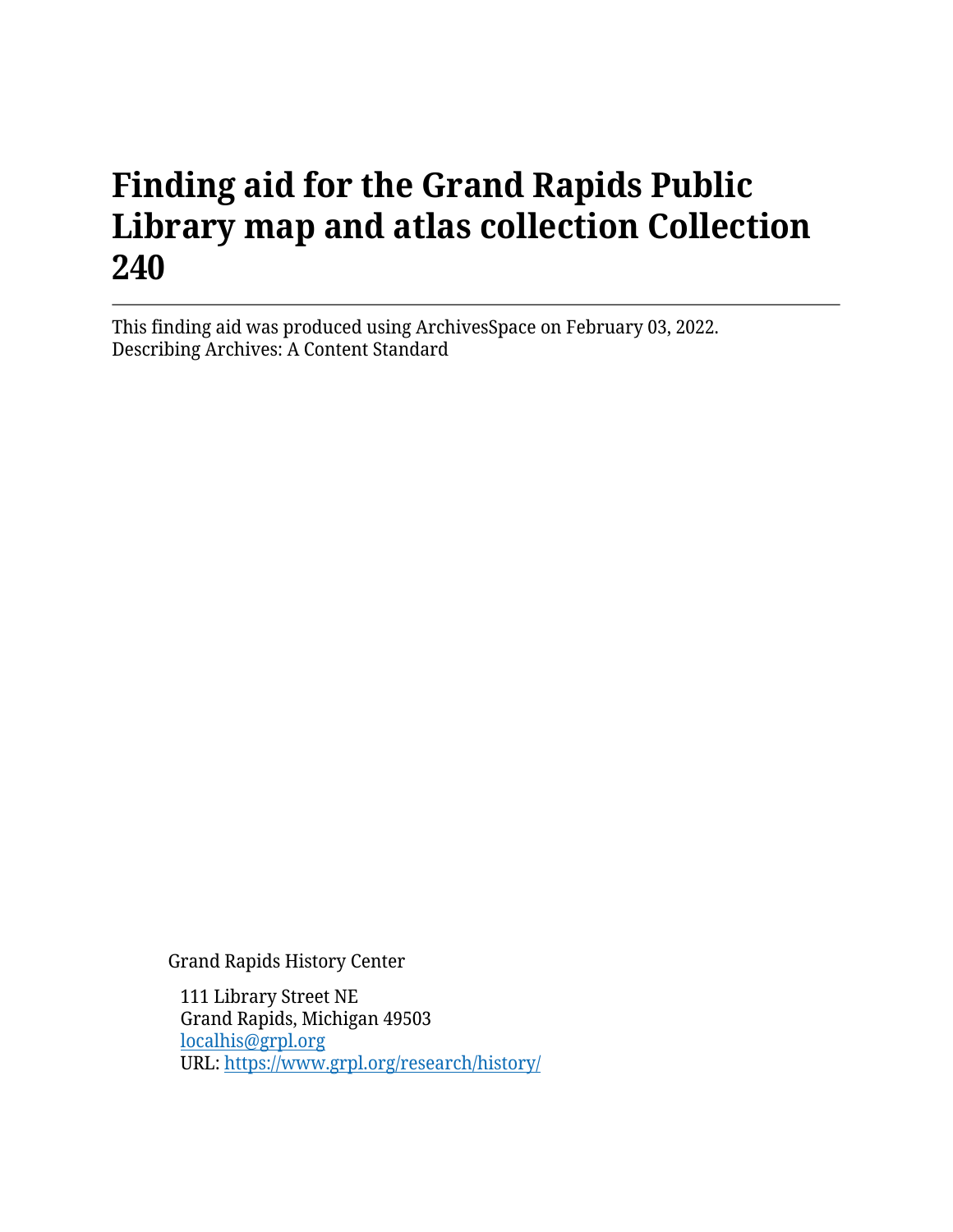## <span id="page-1-0"></span>**Table of Contents**

| Series III. Indexes, Map Guides & Reference Photos. Also Digital versions of maps.  125 |  |
|-----------------------------------------------------------------------------------------|--|
|                                                                                         |  |
|                                                                                         |  |
|                                                                                         |  |
|                                                                                         |  |
|                                                                                         |  |
| Subseries A. U.S. Department of Agriculture. Bureau of Chemistry & Soils. Soil Survey   |  |
|                                                                                         |  |
|                                                                                         |  |
|                                                                                         |  |
|                                                                                         |  |
|                                                                                         |  |
|                                                                                         |  |
|                                                                                         |  |
|                                                                                         |  |
|                                                                                         |  |
|                                                                                         |  |
|                                                                                         |  |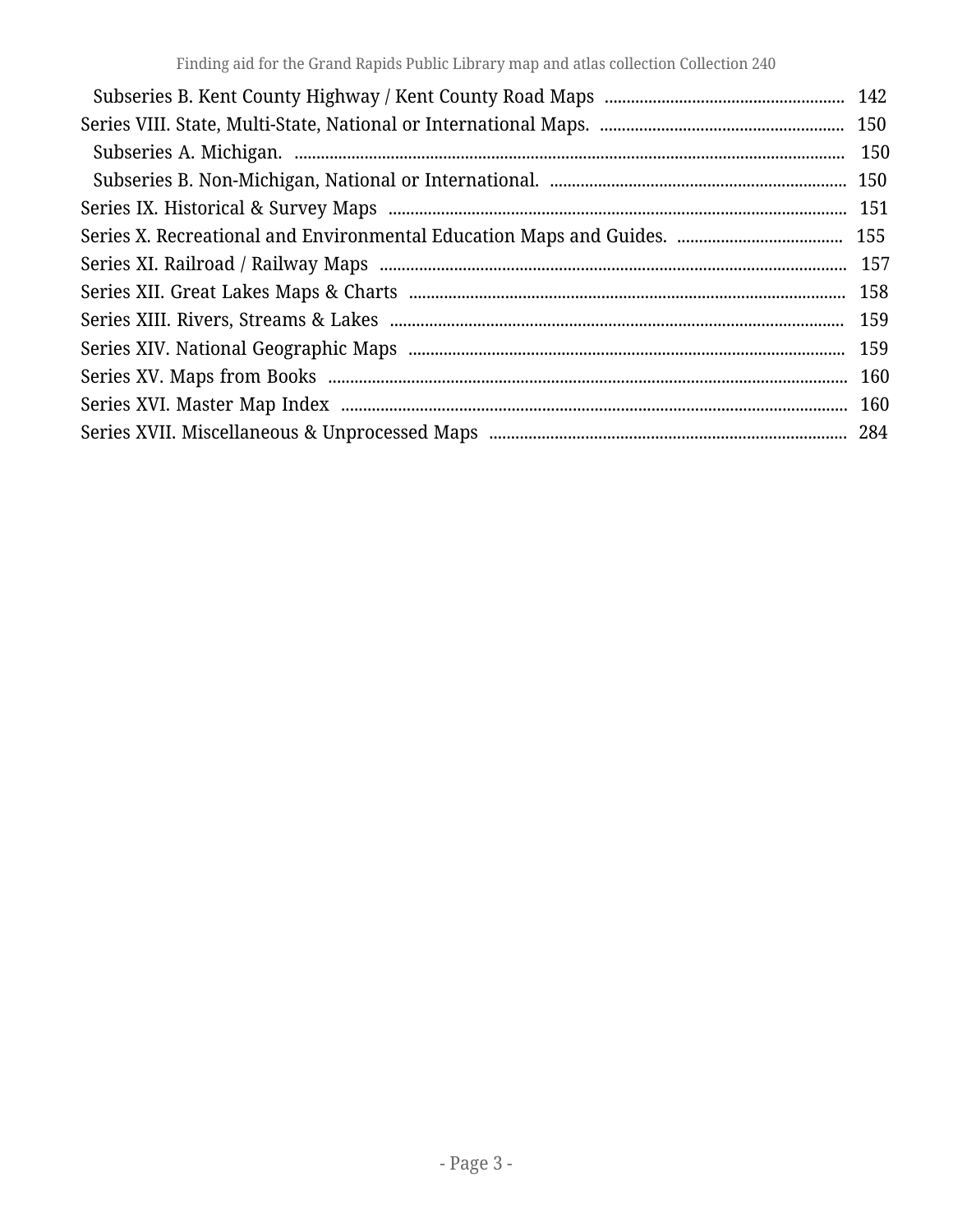## <span id="page-3-0"></span>**Summary Information**

| <b>Repository:</b>                  | <b>Grand Rapids History Center</b>                                                                                                                                                                                                                                                                                                                                                                                                                                                                                                                                                                                |
|-------------------------------------|-------------------------------------------------------------------------------------------------------------------------------------------------------------------------------------------------------------------------------------------------------------------------------------------------------------------------------------------------------------------------------------------------------------------------------------------------------------------------------------------------------------------------------------------------------------------------------------------------------------------|
| Title:                              | Grand Rapids Public Library map and atlas collection                                                                                                                                                                                                                                                                                                                                                                                                                                                                                                                                                              |
| ID:                                 | Collection 240                                                                                                                                                                                                                                                                                                                                                                                                                                                                                                                                                                                                    |
| Date:                               | no date                                                                                                                                                                                                                                                                                                                                                                                                                                                                                                                                                                                                           |
| <b>Physical</b><br>Description:     | 70.3 Linear Feet                                                                                                                                                                                                                                                                                                                                                                                                                                                                                                                                                                                                  |
| Language of the<br><b>Material:</b> | English.                                                                                                                                                                                                                                                                                                                                                                                                                                                                                                                                                                                                          |
| Abstract:                           | This is a devised collection that was created to document the<br>maps and atlases which are not part of another designated<br>archival collection. Included are over a thousand items, focusing<br>on the greater Grand Rapids, Michigan and Kent County<br>areas. Maps for select areas of Michigan and for the entire<br>state are also available. The collection contains a variety of<br>maps, including historical property surveys, plat maps, street<br>maps, city planning maps, railway maps, recreational maps,<br>river or lake maps, pictorial maps, aerials and geological or<br>topographical maps. |

#### **^** [Return to Table of Contents](#page-1-0)

## <span id="page-3-1"></span>**Biographical / Historical**

The maps currently included in Collection 240 date from as early as 1566, with a published "Finaeus Cordiform Map of the World." The handful of pre-19th Century maps are early U.S., Canadian and/or those of British or French influence. Maps of Grand Rapids begin around 1833 with a Plat of the Village of Grand Rapids. The map management database documents a steady flow of one type of map or another from 1833 to the present, though not all of these may be for the Grand Rapids area. Some interesting comparisons might be made, of the information in the 1896 map of Michigan bicycle routes, for example, with the 2006/2007 Michigan bike routes map.

#### **^** [Return to Table of Contents](#page-1-0)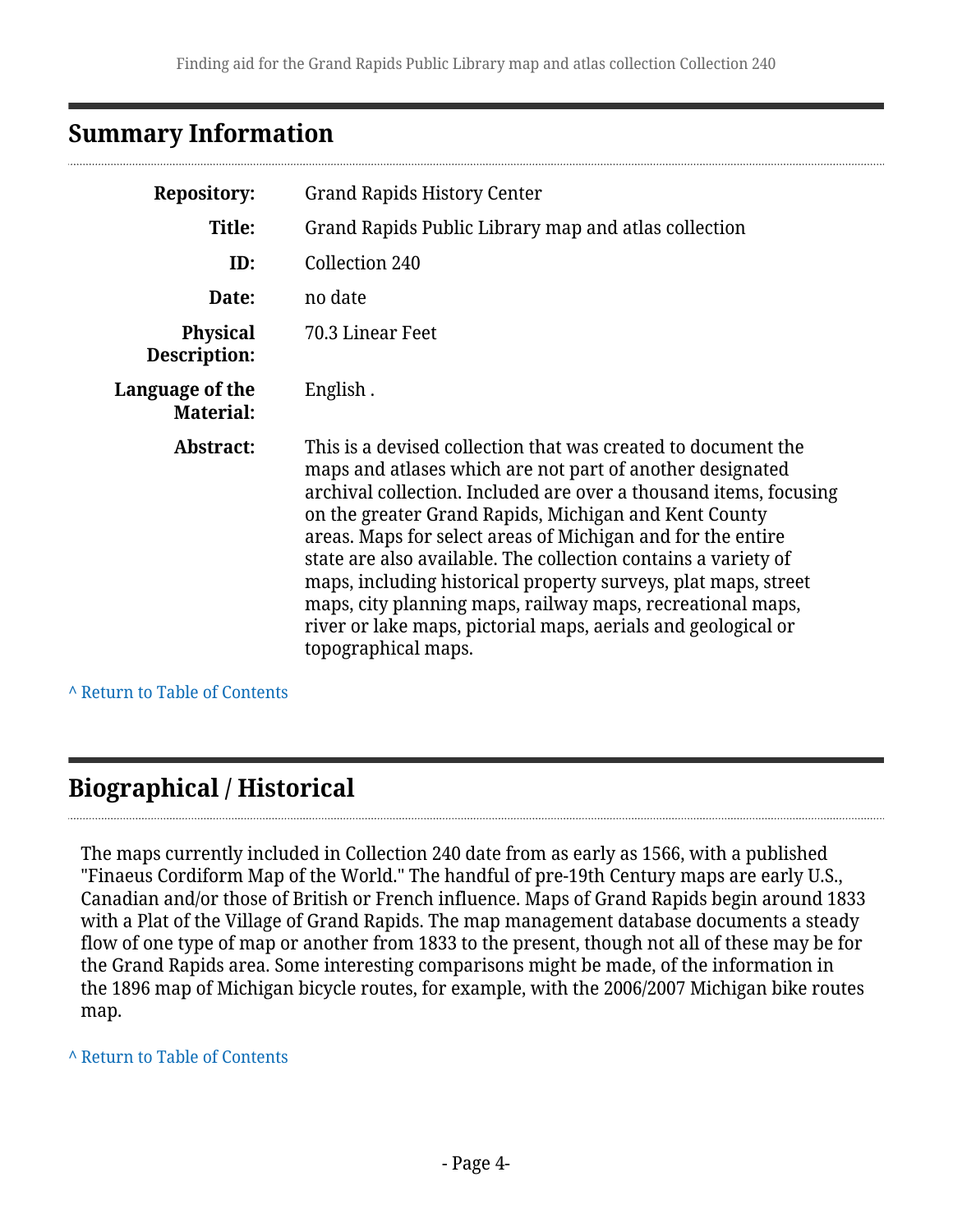## <span id="page-4-0"></span>**Scope and Contents**

The GRPL map and atlas collection primarily includes items which correspond to the local history mission of the department, covering the Greater Grand Rapids area and Kent County foremost, with the addition of some maps for other areas of Michigan, or Michigan in general. Currently, there are also maps and atlases in the map inventory which are national or international in content. Some of these have been retained as content sources for genealogy.

Other atlases and maps are housed in the Local History Public Service area, and currently not considered part of the archival holdings. However, there may be a general cross reference given in this finding aid to some of these LH atlases from similar holdings housed in the Archives. In some cases the original plat map, for example, is now in the Archives, and a photocopy is in the LH area boxes.

Included in this collection are many oversized maps, stored in flat files, on top of the flat files and in rolled tubes. These items are not yet listed in this finding aid, though they are considered part of this collection. For the most part, the oversized map items are listed in the separate map management database, not currently available online.

This finding aid currently documents the smaller maps in boxes in the Archives, and those atlases also located in boxes in the Archives.

The old Map card file, which used to be the primary access tool for maps in the department, does not include maps added to the collections in recent years, and does not provide location information, which is found in either this finding aid or in the map management database.

#### **^** [Return to Table of Contents](#page-1-0)

## <span id="page-4-1"></span>**Administrative Information**

### **Publication Statement**

Grand Rapids History Center

111 Library Street NE Grand Rapids, Michigan 49503 [localhis@grpl.org](mailto:localhis@grpl.org) URL:<https://www.grpl.org/research/history/>

#### **^** [Return to Table of Contents](#page-1-0)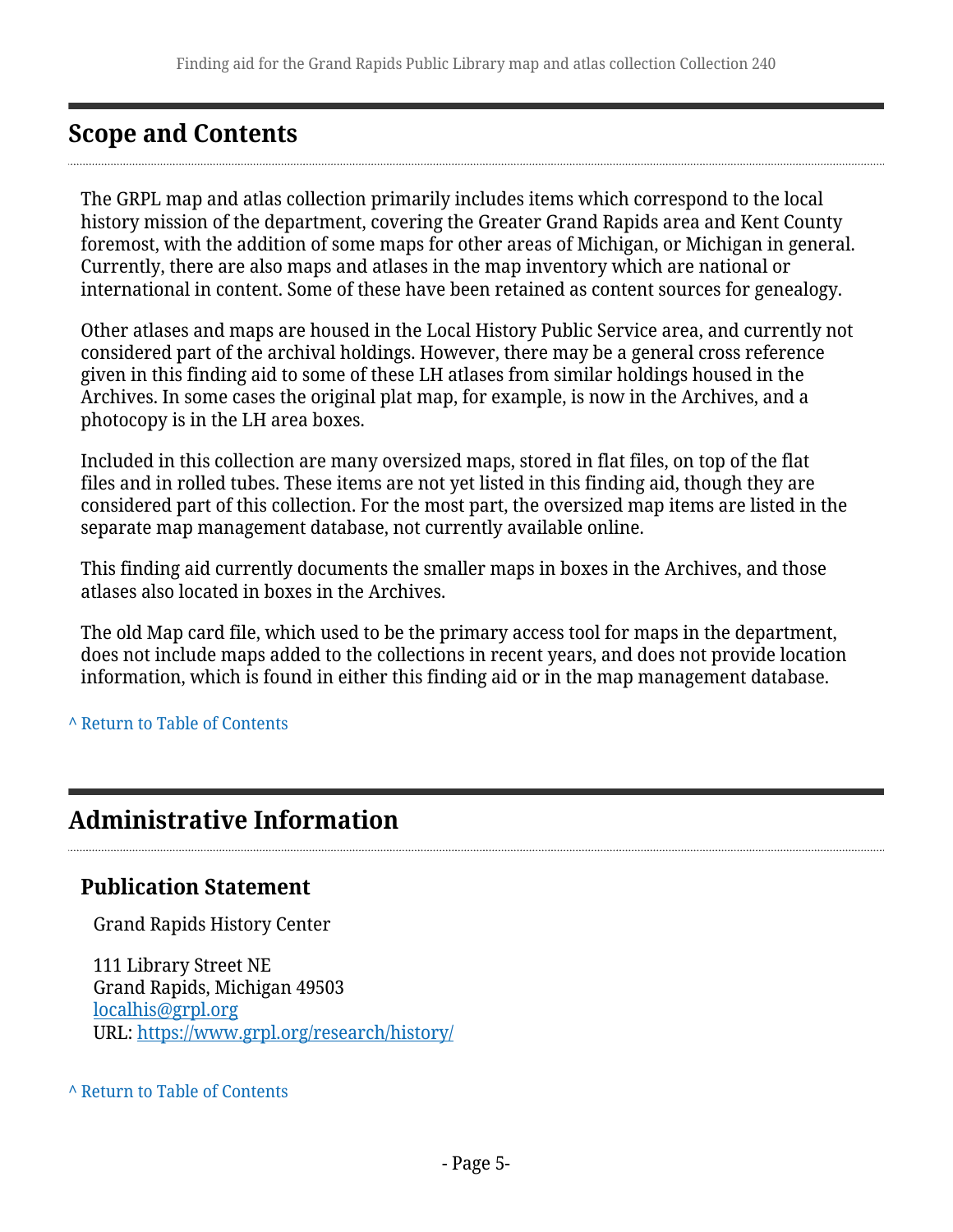## <span id="page-5-0"></span>**Related Materials**

### **Related Materials**

GRHSC public service floor holdings are not currently listed in the archival collection finding aid, though many are housed on the service floor in archival storage boxes. In some cases, the latest available holdings of a title, such as the Sidwell's Insurance Maps, are housed on the public floor, while older versions are in Collection 240.

One key map set which is held only in the GRHSC public service area, for example, is the Sanborn maps. Only holdings from the 1950's are in the original paper format, while three earlier time periods are available on microfilm, providing a footprint of a building from ca. 1890 to around 1954.

Also, other map holdings may be located at the City Archives, which has much more current sets of the Sidwell's maps, for example, than currently held at GRPL. These may be viewed by appointment only, with the City Archivist, Bill Cunningham, 616-456-3114.

Coll. 044: John Ball Collection, contain maps of the U.S., related to his travel, following the routes of earlier explorers.

Coll. 132: Kent County Bridges Collection, includes reports with select maps related to bridge/road construction over the Grand River from the Michigan Department of Transportation.

Coll. 216: GRPL Ephemera Collection, contains guides and flyers which may include Grand Rapids or section area maps as part of their contents.

Coll. 245: Past Perfect, may contain city planning maps.

Coll. 254: GRPL Buildings, may contain city planning maps

Coll. 281: GRPL Michigan History Collection. May contain references to boxes or flat file maps/charts, etc. for Michigan, but not Grand Rapids map items.

Coll. 303: City of Grand Rapids (Michigan) Records at the Grand Rapids Public Library. In particular, City Planning reports may contain maps. See also the separate City Archives.

Limited holdings of other maps may be found in other GRPL archival collections, including those published within the documents in those collections or captured as a photograph of a map.

#### **^** [Return to Table of Contents](#page-1-0)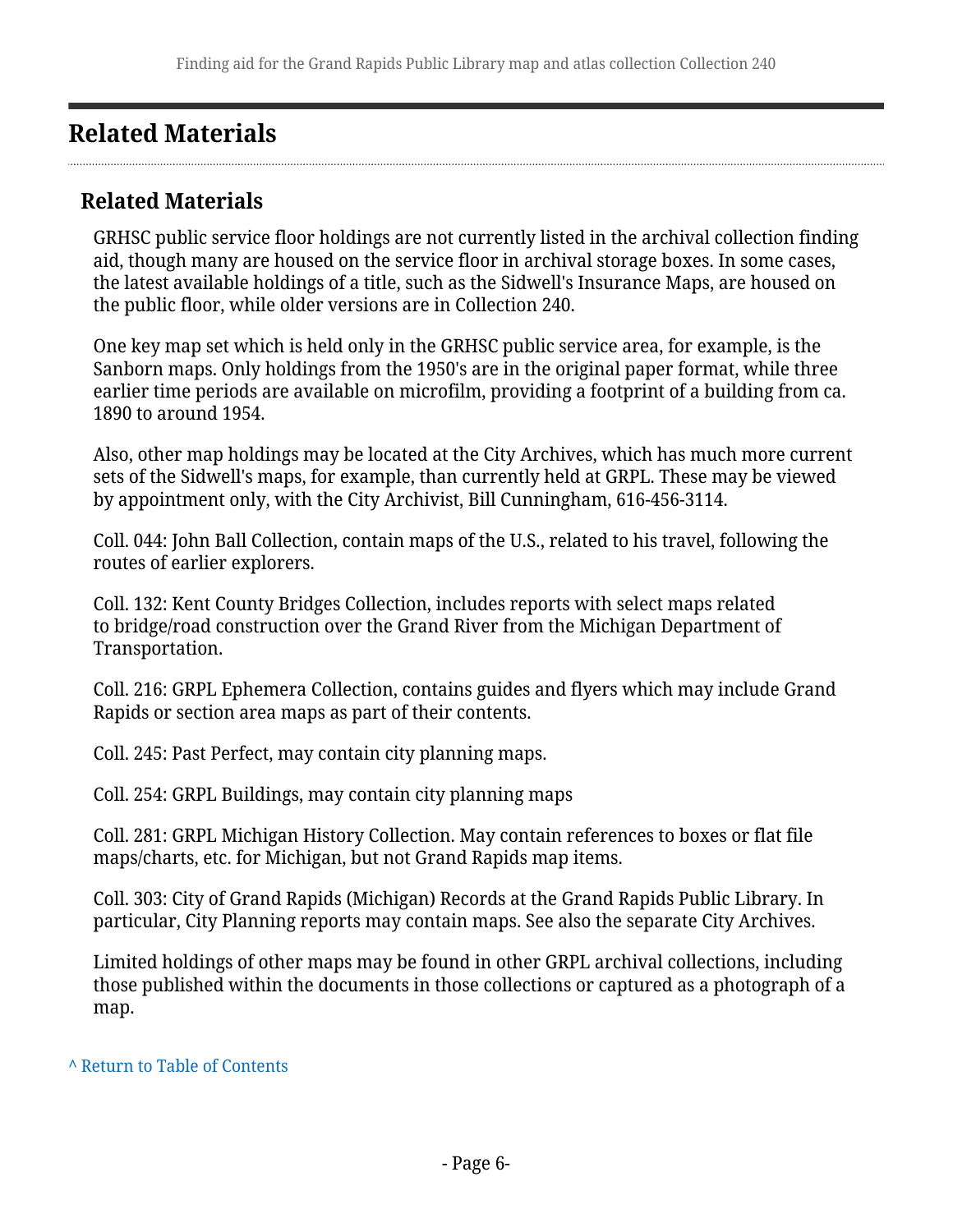## <span id="page-6-0"></span>**Controlled Access Headings**

- Michigan -- Maps
- Grand Rapids (Mich.) -- Maps
- maps
- Grand Rapids (Mich.) -- History

## <span id="page-6-1"></span>**Collection Inventory**

### <span id="page-6-2"></span>**Series I. Atlases.**

#### **Scope and Contents**

This series includes a number of atlases, covering a variety of geographical areas and subjects. The atlases currently shelved in the Local History stacks are not included in this collection.

## <span id="page-6-3"></span>**Subseries A. Michigan, Kent County & Grand Rapids related.**

### **Kent County & Grand Rapids**

| <b>Title/Description</b>                                                                       | <b>Instances</b> |
|------------------------------------------------------------------------------------------------|------------------|
| Historical Atlas of Grand Rapids and Kent County, 1894.<br>(2)                                 | Box P1           |
| Illustrated Historical Atlas of Ottawa & Kent Counties,<br>1876. Formerly MK912.B41            | Box P1           |
| Illustrated Historical Atlas of Kent County, Mich. 1876.                                       | Box P1           |
| Atlas of Allegan Co., Mich. C.O. Titus.                                                        | Box P1           |
| Atlas of Van Buren Co., Mich. C.O. Titus.                                                      | Box P1           |
| Atlas of the State of Michigan / H.F. Walling, C.D. Detroit :<br>Tackabury, 1873               | Box P1           |
| Standard Atlas of Kent County, Mich. Chicago: Ogle,<br>1907.                                   | Box P1           |
| R.L. Polk & Co's Illustrated Historical Atlas of Kent<br>County, Michigan, 1894. 2005.076      |                  |
| Physical Location: On top of P1                                                                |                  |
| Standard Atlas of Kent County Michigan, including a plat<br>hook Chicago: Coo A Oglo 8-Co 1007 | Box A8           |

book … Chicago : Geo. A. Ogle & Co., 1907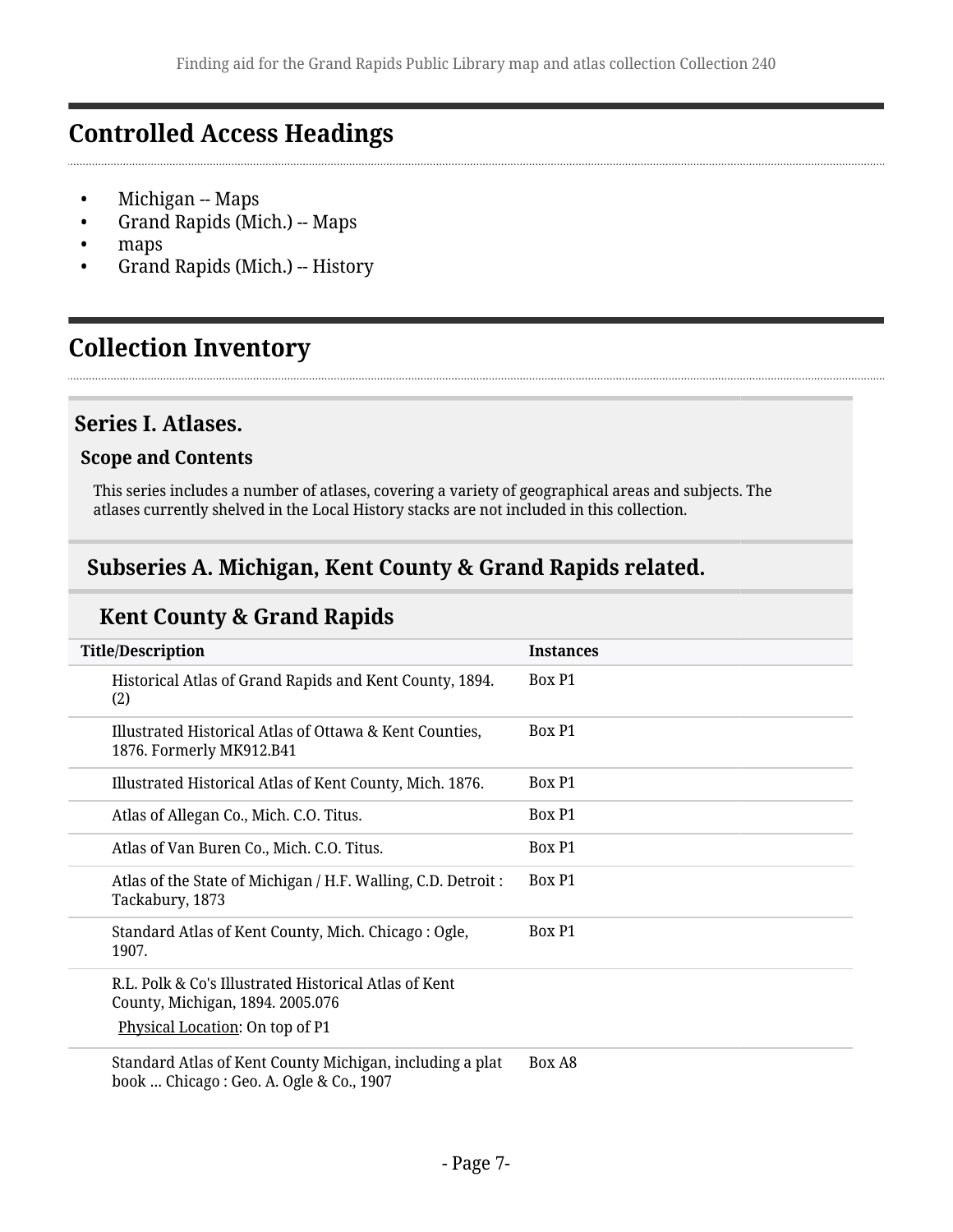Physical Description: Disbound copy and the preferred copy for reproduction.

Illustrated Historical Atlas of Kent County, Mich. 1876. Formerly M912 B4li. Box A8

Physical Description: Has bookplate with former call number and labeling as copy3.

## **Maps, Books of Maps, & Small Atlases.**

| <b>Title/Description</b>                                                                                                                                                                                                                                           | <b>Instances</b> |
|--------------------------------------------------------------------------------------------------------------------------------------------------------------------------------------------------------------------------------------------------------------------|------------------|
| The Common Framework, West Michigan : A region in<br>Transition / developed by the West Michigan Strategic<br>Alliance; prepared by Michael Gallis & Associate,<br>Charlotte, N.C., 2002. 2003.013                                                                 | Box 6            |
| <b>Related Materials:</b><br><b>Related Materials</b>                                                                                                                                                                                                              |                  |
| <b>Chamber of Commerce Collection, Grand Rapids</b><br>Area Atlas, 2003-                                                                                                                                                                                           |                  |
| Illustrated Historical Atlas of the Counties of Ottawa &<br>Kent, Michigan. [1876]. MK 912 .B42 365742                                                                                                                                                             | Box A1           |
| Illustrated Historical Atlas of the Counties of Ottawa &<br>Kent, Michigan. [1876?] Engraved & printed by Chas.<br>Shorer & Co.; Chicago Lithographing Co. H. Belden &<br>Co. Reprint: Unigraphic, Inc., Evansville, Ind. 1975. 00.<br>$[4097]$ .1 / 00.[4097].2   | Box 6            |
| Illustrated Historical Atlas of the County of Kent,<br>Michigan. Chicago: H. Belden. & Co., 1876.                                                                                                                                                                  | Box A3           |
| General                                                                                                                                                                                                                                                            |                  |
| [1876?] MK912 .B41I c. 2 361699 Green binding.                                                                                                                                                                                                                     |                  |
| Another 1876, cover attached inside with heavy<br>green tape. Frank L. Houghton, Lowell Township<br>Supervisor, 1937-1957—inside fly leaf (donor?)<br>Note & clipping on Houghton paperclipped on<br>inside front cover. Better condition than most.               |                  |
| Another 1876, black tape at spine inside & out.<br>M912Il6-inside front cover. First flyleaf has: Miss<br>C.W. Davis, Wyoming Park, Mich. Reuben E. Davis,<br>Grandville, Michigan, 1876. Plate with engraved<br>image of John A. Logan found at Grattan Township. |                  |
| Plat Book, Grand Rapids and Kent Co., 1924? MKG<br>912.H64 and supl. Pages very brittle & torn, front cover<br>detached.                                                                                                                                           | Box A6           |
| Standard Atlas of Kent County Michigan, including a plat<br>book  Chicago: Geo. A. Ogle & Co., 1907                                                                                                                                                                | Box A3           |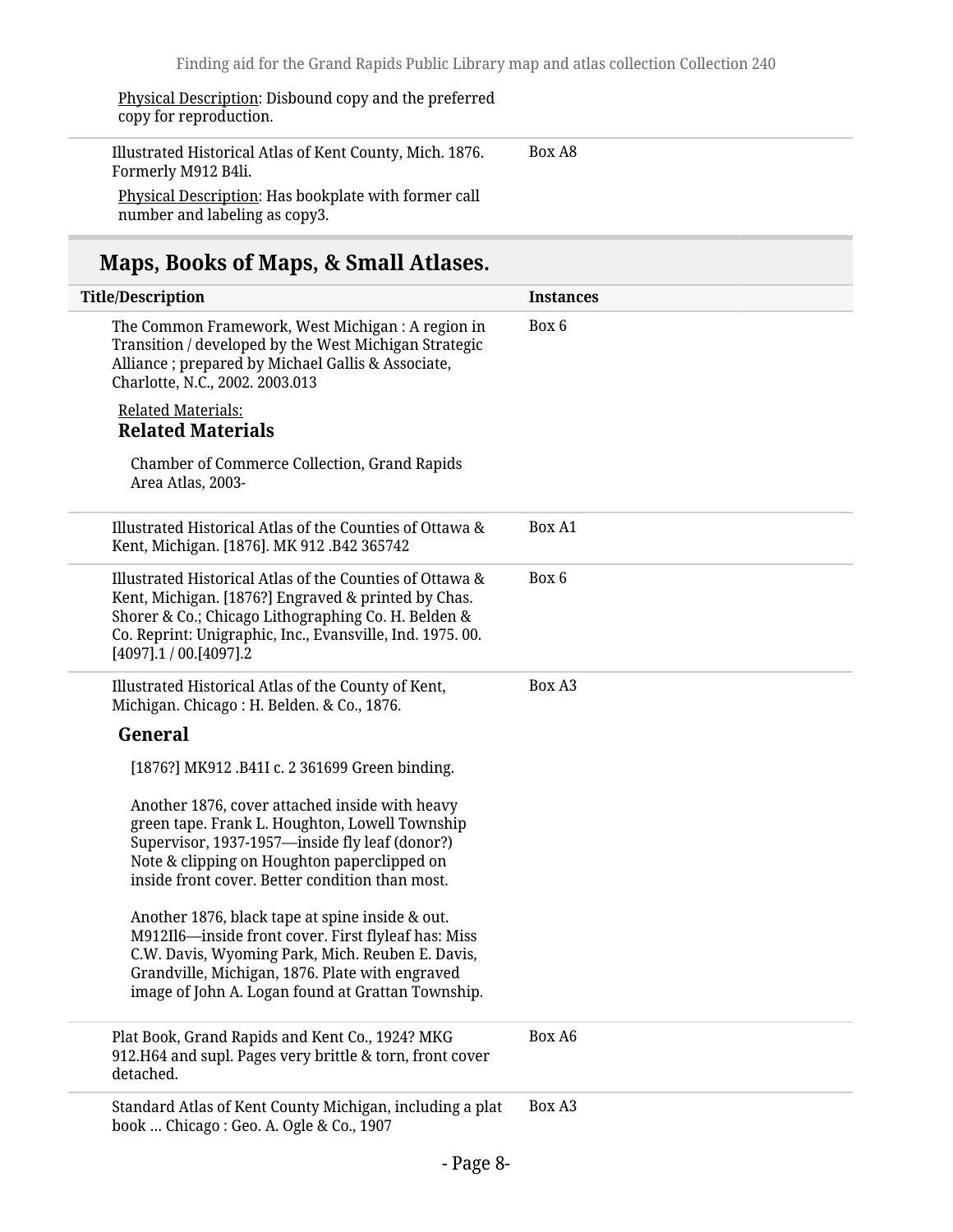Has real title page, "Miss C.W. Davis, Wyoming Park, Mich."—donor? Another, looks to be original binding. "Mrs. Rose Wingerir(?) Butler.

#### Related Materials: **Related Materials**

See also a 3rd copy retained in Box 6.

Standard Atlas of Kent County Michigan, including a plat book … Chicago : Geo. A. Ogle & Co., 1907. 2009.085 Box A6

#### Existence and Location of Copies: **Existence and Location of Copies**

Additional copy kept in freezer

### **Michigan Atlases, Not Grand Rapids/Kent County**

| <b>Title/Description</b>                                                                                                   | <b>Instances</b>   |
|----------------------------------------------------------------------------------------------------------------------------|--------------------|
| 1830 History of Calhoun County, Michigan<br>Philadelphia: L.H. Everts & Co., 1877. Also on microfilm.<br>Formerly MC09.H62 | Box A <sub>2</sub> |
| Atlas of Northern Michigan. Formerly MZ912.H64 c.2                                                                         | Box A <sub>6</sub> |
| Ideal Atlas of Detroit, Dearborn and Vicinity. N.Y. :<br>Geographia Map Co., Inc., 1944. 00.[2420].1                       | Box 6              |
| Detroit & Wayne County, Michigan. Street Atlas /<br>Universal Map, n.d. P2008.065                                          | Box 4.5            |

### **Michigan. Department of Conservation.**

| Title/Description                                                                                          | <b>Instances</b> |
|------------------------------------------------------------------------------------------------------------|------------------|
| County Maps. Upper Peninsula, Region I / Michigan,<br>Dept. of Conservation. Formerly M912.774 .M582c v. 1 | Box A1           |
| County Maps. 1954. P2007.080                                                                               | <b>Box 2.3</b>   |

### <span id="page-8-0"></span>**Subseries B. Non-Michigan, National or International.**

| <b>Title/Description</b>                                                                                                                                                               | <b>Instances</b>  |
|----------------------------------------------------------------------------------------------------------------------------------------------------------------------------------------|-------------------|
| American Heraldica : a compilation of coats of arms,<br>crests and mottoes of prominent American Families. N.Y. :<br>Brentano Brothers, 1886. Copy no. 211. KEEP. Rare book.           | Box A1            |
| Heraldry folio believed to accompany: American<br>Heraldica : a compilation of coats of arms, crests and<br>mottoes of prominent American Families. N.Y. : Brentano<br>Brothers, 1886. | Drawer<br>FF.IX.E |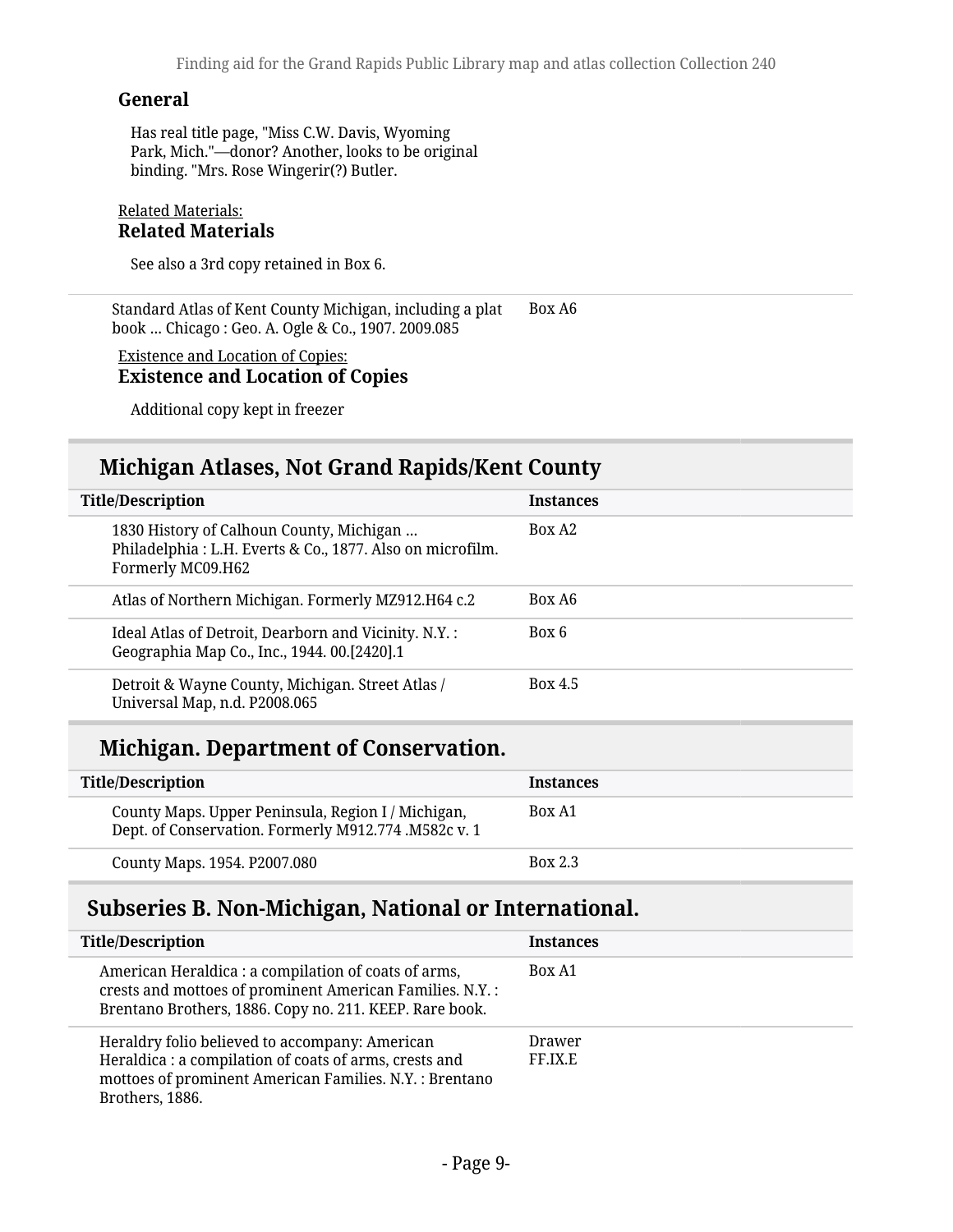| Asher & Adams new statistical and Topographical Atlas<br>of the United States. N.Y.: Asher & Adams, 1874. Brittle.<br>R912.A53.                                                                                                                        | Box A3            |
|--------------------------------------------------------------------------------------------------------------------------------------------------------------------------------------------------------------------------------------------------------|-------------------|
| Cram's Standard American Railway System Atlas of the<br>World  Chicago: George F. Cram, 1896.                                                                                                                                                          | Box A1            |
| Cram's Universal Atlas, Geographica. Astronomical and<br>Historical. 1895.                                                                                                                                                                             | Box A5            |
| Completed Atlas of the World  Chicago : Geo. F. Cram.<br>1908. Published expressly for the Grand Rapids National<br>Bank, corner Monroe and Ottawa Streets. Formerly<br>MKG912.G764.00.[1053].1. Includes brief information and<br>images on the bank. | <b>Box 40</b>     |
| Engineering News. Atlas of Railway Progress,<br>1888-1889. N.Y.: Engineering News Publ. Co., Formerly<br>MR385.09.En33a. 00.[1599].1. Has fading stamp "J.J.<br>McVean, Chief Engineer"                                                                | Box 2             |
| Hand Atlas, Uber alle theile der Erde, und Uber das<br>Weltbebaude / Herausgegeben von Adolf Stieler. Gotha :<br>Justus Perthes, [1880]. Value in historical German state &<br>city names. R912.St5<br>Language of the Material: German                | Box A4            |
| The Heraldry of Yorkminster, from the stained glass.<br>Oversized folio. 168281 Gift of Mrs. David W. Kendall.<br>Formerly R929.6 f.H41. 00.[338].1                                                                                                    | Drawer<br>FF.IX.E |
| Johnson's new illustrated Family Atlas  / by Richard<br>Swainson Fisher. N.Y. : Johnson and Ward, 1864.                                                                                                                                                | Box A1            |
| Mitchell's Universal Atlas? Both covers detached and<br>found on another shelf. No title pages and sheets 1-38<br>missing. [1850]                                                                                                                      | Box A1            |
| New International Atlas of the World, War Edition.<br>Chicago: Geographical Publ. Co., 1942. WWII War Era<br>value.                                                                                                                                    | Box A2            |
| The New World Loose-leaf Atlas. C.S. Hammond. 6th Ed.,<br>ca. 1930, including air routes & mileage charts.                                                                                                                                             | Box A6            |
| Rand McNally Indexed Atlas of the World, Rev. Ed. 1902.<br>[v. 1] United States / [v. 2] Foreign Countries.                                                                                                                                            | Box A5            |
| Rand McNally & Co.'s new Census Atlas of the World. N.Y. :<br>Rand McNally, 1911.                                                                                                                                                                      | Box A2            |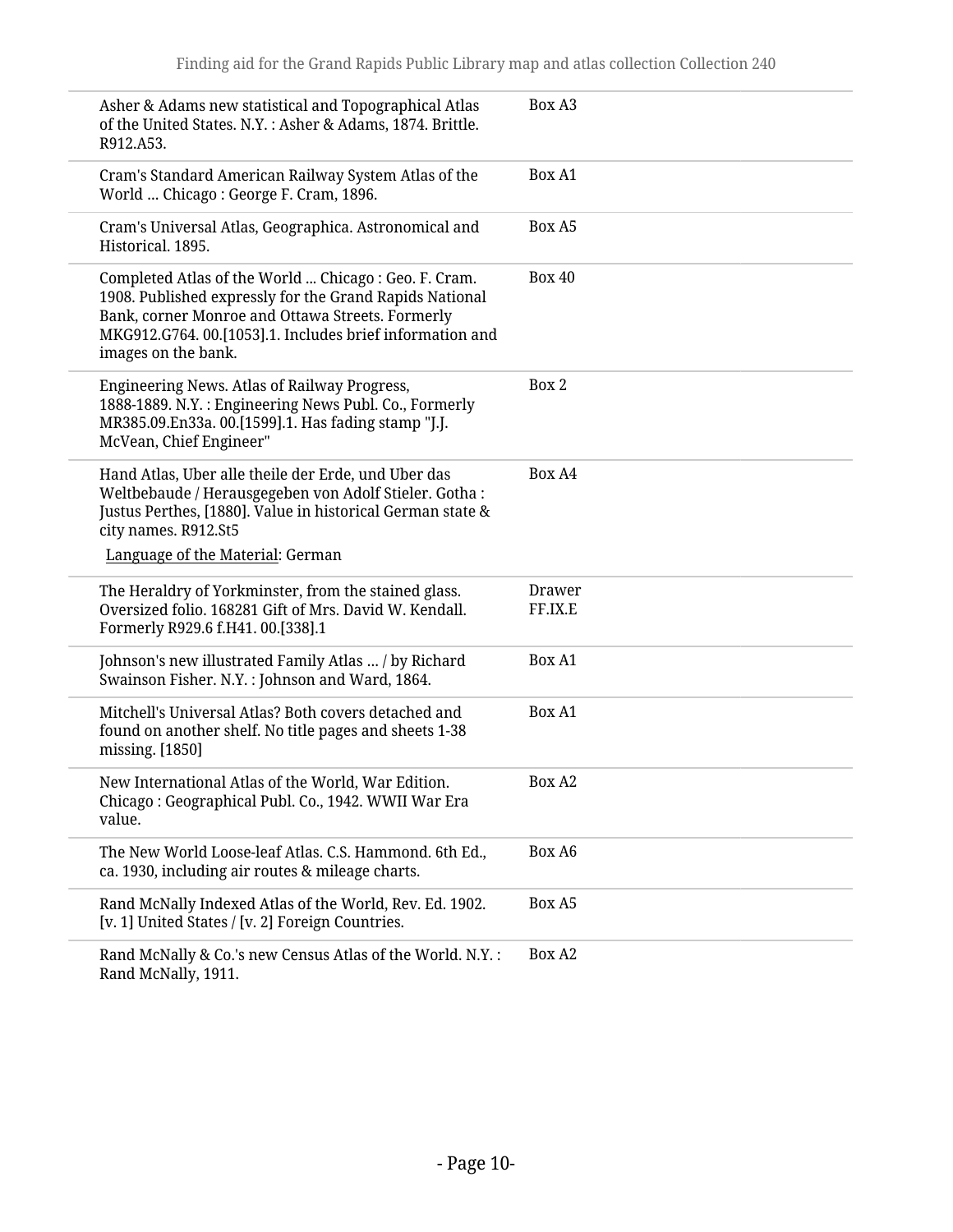Has newspaper clipping tucked in: In the Limelight. Chicago Sun Trib.– appears to contain a map, but crumbling to touch.

| Rand, McNally & Co. New Indexed Atlas of the World.<br>Chicago: Rand, McNally, 1886. 912.R156 1886<br>Physical Description: Covers detached, pages brittle,<br>large folded maps inserted in spots brittle & tearing.<br>Interesting chart on tall buildings at that time, near the<br>front. | Box A <sub>2</sub> |
|-----------------------------------------------------------------------------------------------------------------------------------------------------------------------------------------------------------------------------------------------------------------------------------------------|--------------------|
| Rand McNally Standard World Atlas. N.Y. : Rand McNally<br>& Co., 1951. Formerly M912.R15sw. Standard book form<br>desk atlas. 00.[1969].1                                                                                                                                                     | Box 40             |
| Stieler's Atlas of Modern Geography. Gotha" Justus<br>Perthes, 1909. 9th ed. R912.fSt5:9<br>Language of the Material: German                                                                                                                                                                  | Box A4             |
| The XXth Century Citizen's Atlas of the World. London:<br>George Newnes, [ca. 1905]. R912f.B28E                                                                                                                                                                                               | Box A4             |
| Oversized Print from 1.5                                                                                                                                                                                                                                                                      | Box A7             |

#### **^** [Return to Table of Contents](#page-1-0)

### <span id="page-10-0"></span>**Series II. Plat Maps.**

#### **Scope and Contents**

This series includes plat maps for the city of Grand Rapids, the surrounding area, and a number of Michigan counties.

### <span id="page-10-1"></span>**Subseries A. Plat Resources for City of Grand Rapids. (City plats)**

### **Historical Documents (3 documents 4 sheets)**

| <b>Title/Description</b>                                                                              | <b>Instances</b> |
|-------------------------------------------------------------------------------------------------------|------------------|
| 1) Plat Map. 2009.077                                                                                 | Box 2            |
| <b>General</b>                                                                                        |                  |
| Plat of the Village of Grand Rapids, on the West<br>Bank of Grand River / made by John Almy, Esqr. In |                  |

the year 1843. Revised and completed by Knowlton S. Pettibone, in the year Eighteen hundred and forty seven for the Proprietors, Eliphalet H. Turner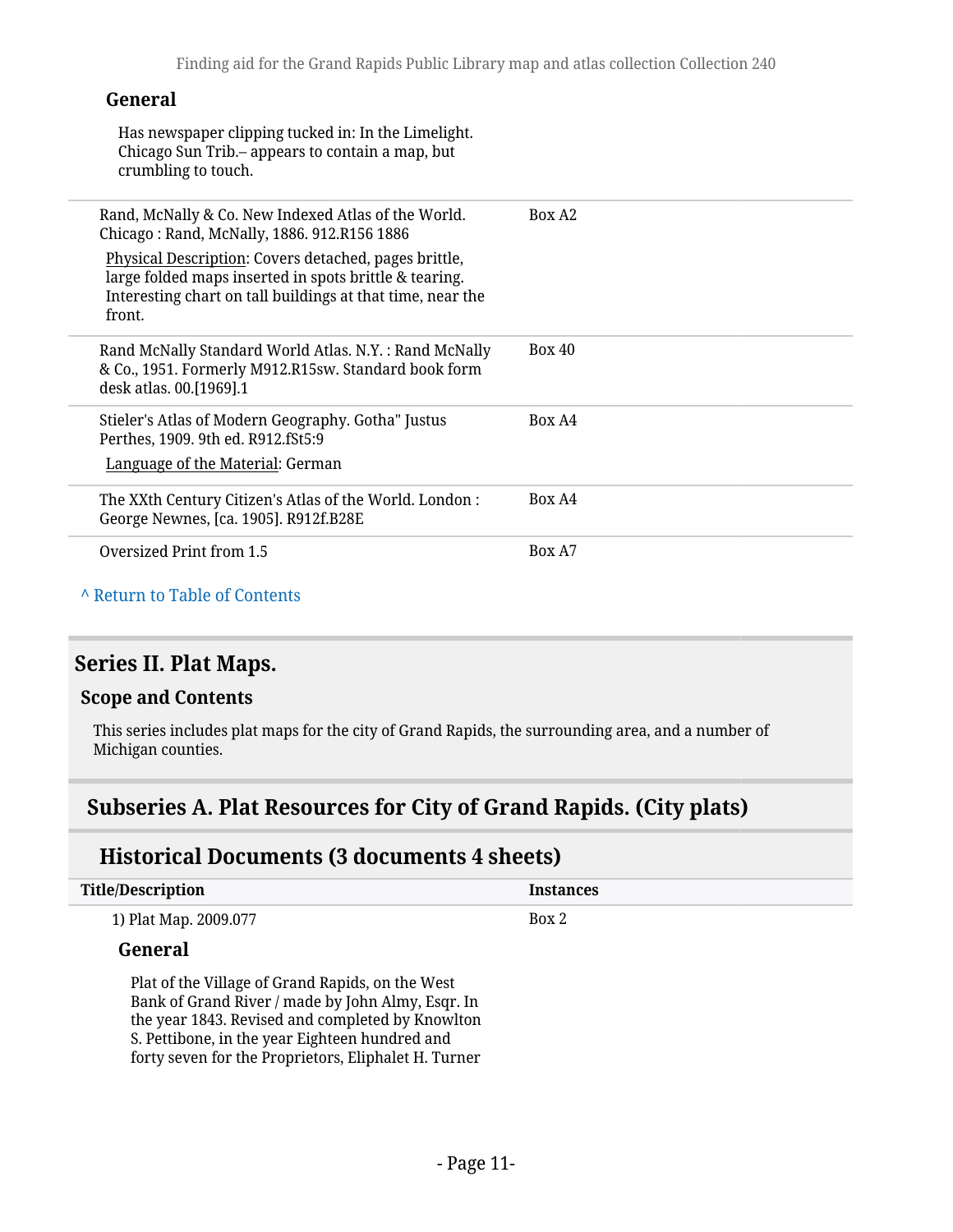and James Scribner. Includes Broadway, Turner, Scribner, & Front Sts. From Bridge to 6th.

| 2) Deed. State of Michigan to Eliphalet H. Turner. Dec. 21,<br>1842. (1 sheet) 2009.077                                                                                                                                                                                                                                                                                                                       | Box 2             |
|---------------------------------------------------------------------------------------------------------------------------------------------------------------------------------------------------------------------------------------------------------------------------------------------------------------------------------------------------------------------------------------------------------------|-------------------|
| 3) Warranty Deed. James Scribner/wife to Eliphalet H.<br>Turner. (1842), Dec. 8, 1847 (2 sheets) 2009.077                                                                                                                                                                                                                                                                                                     | Box 2             |
| Street Map of Grand Rapids Michigan / Published by W.W.<br>Hixson & Co., Rockford, Ill. [1930?] 00.[5739].1                                                                                                                                                                                                                                                                                                   | Drawer<br>FF.IV.C |
| General                                                                                                                                                                                                                                                                                                                                                                                                       |                   |
| Date from WorldCat record which references: Plat<br>book of Greater Grand Rapids, Michigan, as the<br>possible original source. This map is divided into<br>numbered areas which may correspond to additional<br>information in the original source book, not present<br>in this collection. If it unknown if these numbered<br>areas correspond in any way to the City Plat in the<br>separate source below. |                   |

### **Plat Books. Greater Grand Rapids Urban land plats] Urban area subdivisions, additions and plats within Kent County. Books 1-82 (pages 1-6 only), ca. 1833-1982 + partial index. 2006.091**

Related Materials: **Related Materials**

See Subseries D. Individual Plat Maps for individual plats arranged alphabetically by name

| <b>Title/Description</b>                                                              | <b>Instances</b> |
|---------------------------------------------------------------------------------------|------------------|
| Index for Libers [Books] 1-69 only                                                    |                  |
| Physical Location: On shelf<br><b>Related Materials:</b>                              |                  |
| <b>Related Materials</b>                                                              |                  |
| See also an Access database version of the index<br>which includes data thru book 82. |                  |
| Books 1-2, 1833-1872                                                                  | <b>Box 16</b>    |
| Books 3-6, 1872-1885                                                                  | <b>Box 17</b>    |
| Books 7-11, 1857, 1888-1890                                                           | <b>Box 18</b>    |
| Books 12-16, 1890-1905                                                                | <b>Box 19</b>    |
| Books 17-24, 1905-1921                                                                | <b>Box 20</b>    |
| Books 24-28, 1921-1924                                                                | <b>Box 21</b>    |
| Books 29-32, circa 1924-1926                                                          | <b>Box 22</b>    |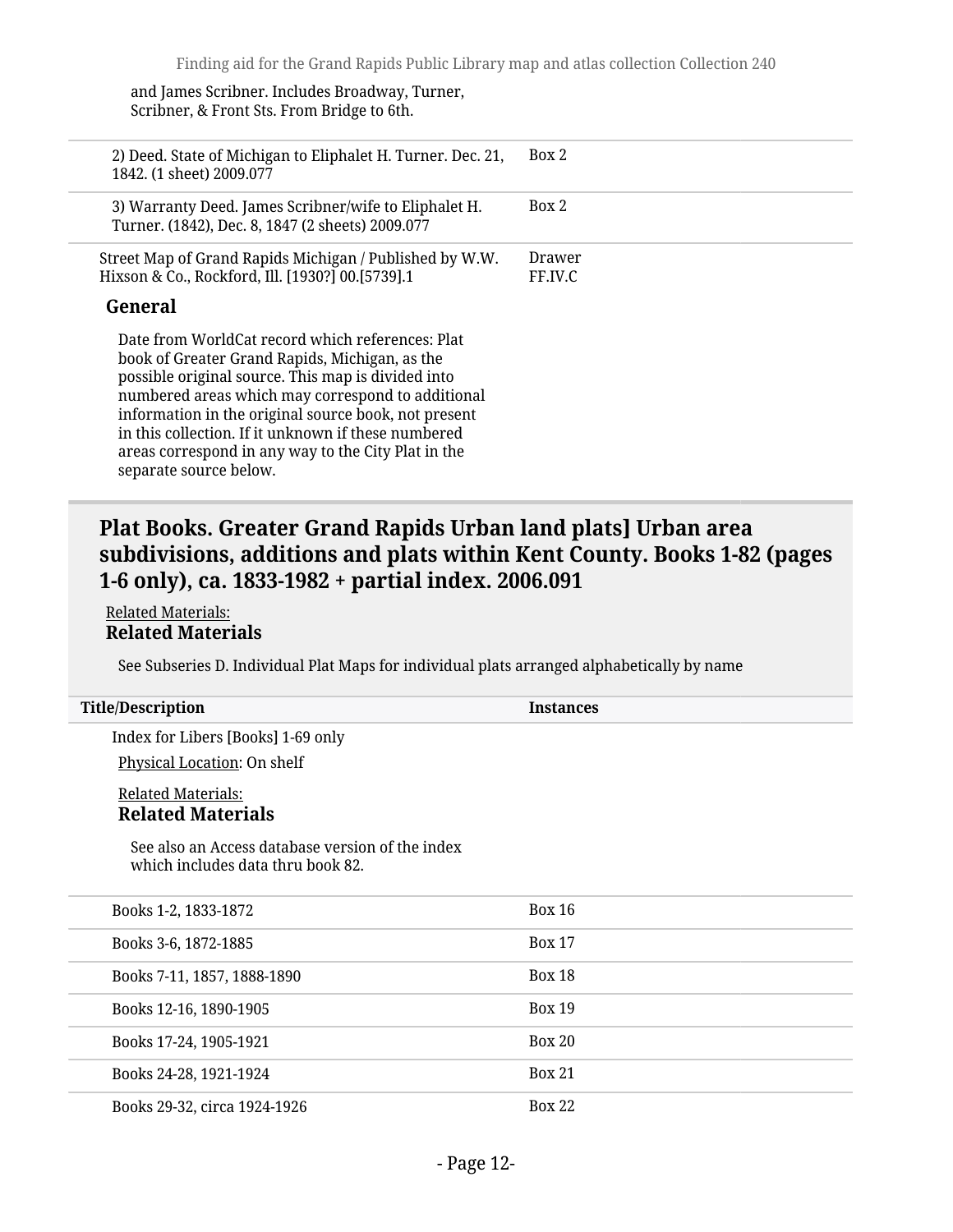| Books 33-36, (Mostly 1926 & 1927)           | <b>Box 23</b> |
|---------------------------------------------|---------------|
| Books 37-40, (Dates vary, mostly 1928-1938) | <b>Box 24</b> |
| Books 41-44, 1939-1946                      | <b>Box 25</b> |
| Books 45-48, 1947-1952                      | <b>Box 26</b> |
| Books 49-52, 1952-1955                      | <b>Box 27</b> |
| Books 53-55, 1955-1958                      | <b>Box 28</b> |
| Books 56-58, 1958-1960                      | <b>Box 29</b> |
| Books 59-61, 1960-1963                      | <b>Box 30</b> |
| Books 62-64, circa 1963-1965                | <b>Box 31</b> |
| Books 65-67, 1965-1969                      | <b>Box 32</b> |
| Books 68-71, 1967-1972                      | <b>Box 33</b> |
| Books 72-77, 1971-1978                      | <b>Box 34</b> |
| Books 78-82, 1978-1982                      | <b>Box 35</b> |
|                                             |               |

### **Sidwells**

**Title/Description Instances**

Atlas of Grand Rapids & Environs / Sidwell Studio, Lombard, Il. 1936, with revisions thru 1945 or later. 2005.079

Physical Location: Aisle 18, Bay K

### **Plat Resources, Individual Plats within Grand Rapids**

Related Materials: **Related Materials**

See Subseries D. Individual Plat Maps for individual plats arranged alphabetically by name

| <b>Title/Description</b>                                                                                                                                                            | <b>Instances</b> |
|-------------------------------------------------------------------------------------------------------------------------------------------------------------------------------------|------------------|
| Vander Stolpe's Third Addition, to the city of Grand<br>Rapids, Kent County, Michigan / survey and plat by<br>Ramsey & Works. n.d. Blueline, annotated in pencil &<br>ink. 2001.107 | <b>Box 2.3</b>   |
| General                                                                                                                                                                             |                  |
| Grandville Avenue to Hilton Street, and Stolpe<br>Avenue to High Street, including Naylor Avenue.                                                                                   |                  |
| Part of Leonard & Co's Addition, Grand Rapids.                                                                                                                                      | <b>Box 2.3</b>   |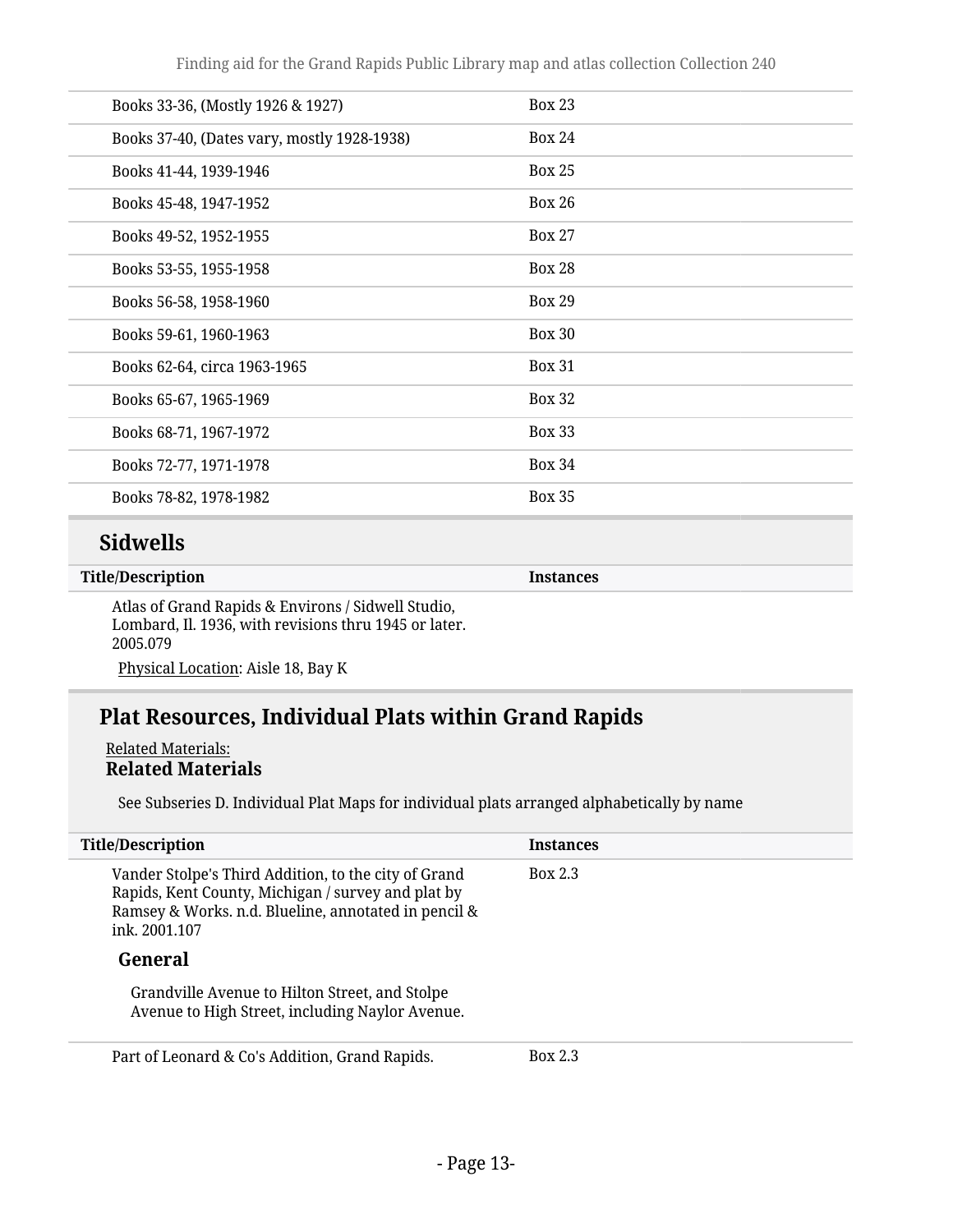Includes North, Webster, Myrtle and Crosby Streets. Turner, Broadway, Hamilton, Quarry & Elizabeth Streets. Has the same map front & back. "Lawrence Estate". See also Coll. 002 John Lawrence Coll.

#### Processing Information: **Processing Information**

Small format item moved from flat files 3/18/2009

### <span id="page-13-0"></span>**Subseries B. Plat Resources by County.**

### **Kent County**

### **Aeroplat Atlas of Kent County Michigan in Four Volumes 1961-1972, Sidwell Studios, Inc. [2021.017]**

| <b>Title/Description</b>                                                                                                           | <b>Instances</b> |
|------------------------------------------------------------------------------------------------------------------------------------|------------------|
| Aeroplat Atlas of the City of Grand Rapids, Mich. Vol. I                                                                           | <b>Box 42</b>    |
| Aeroplat Altas of Kent Co., MI. Vol II                                                                                             | <b>Box 36</b>    |
| Aeroplat Altas of Kent Co., MI. Vol III                                                                                            | <b>Box 37</b>    |
| Aeroplat Altas of Kent Co., MI. Vol IV                                                                                             | <b>Box 38</b>    |
| 1855 Plat Map, the County of Kent, Michigan /  compiled<br>by Gordon Olson. Reprint, Dec. 1987.                                    | Box 7            |
| Plat Book of Kent County. G.R.: Grand Rapids News, n.d.<br>Formerly M912.77455.G761p c. 1 00.[3766].1                              | Box 7            |
| Plat Book of Grand Rapids, Michigan and environs.<br>Rockford, Ill.: W.W. Hixson & Co., 1914. [2021.017]                           | Box 2.5          |
| Plat Book of Grand Rapids, Michigan and environs.<br>Rockford, Il.: W.W. Hixson & Co., 1914. oversized and<br>unboxed. 00.[3525].1 |                  |
| Physical Location: Aisle 17, Bay C, Shelf 6                                                                                        |                  |
| Plat Book of Grand Rapids, Michigan and Environs.<br>Published by W.W. Hixson & Co., 1920's. oversized and<br>unboxed [2019.049]   |                  |
| Physical Location: Aisle 17, Bay C, Shelf 6                                                                                        |                  |
| Plat Book of Kent County, Michigan. Rockford Ill. Publ.<br>By W.W. Hixson & Co. 00.[5771]                                          |                  |
| Physical Location: Aisle 19, Bay K, Shelf 4                                                                                        |                  |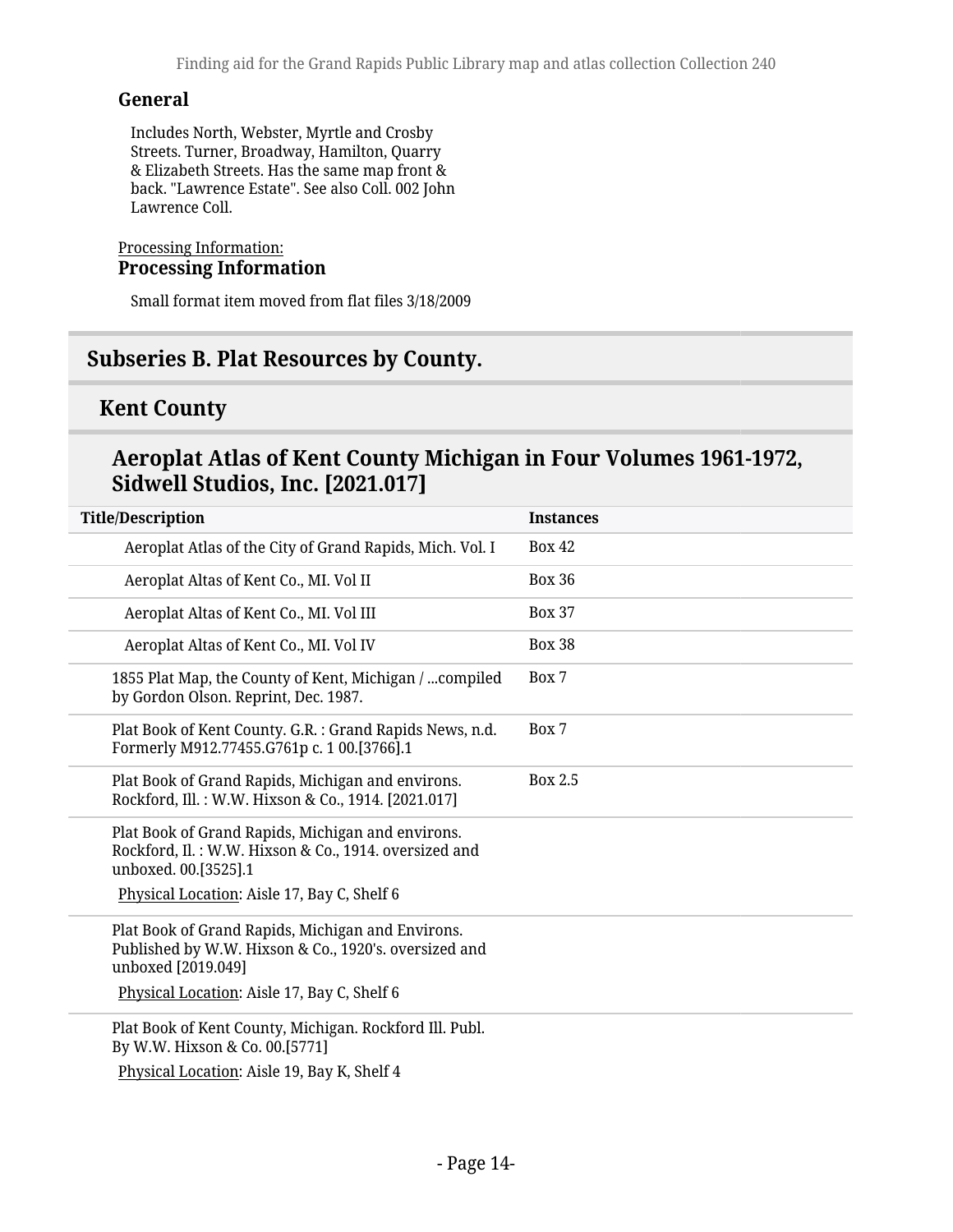| Plat Book of Kent County. G.R.: Grand Rapids News,<br>1919. Formerly M912.77455.G761p c. 1 00.[3765].1 / c. 2<br>00.[3774].1 / c. 3 00.[2579].1 / c. 4 00.[5228].1                                                                                                                                                                                                                                                                                                      | Box 7         |
|-------------------------------------------------------------------------------------------------------------------------------------------------------------------------------------------------------------------------------------------------------------------------------------------------------------------------------------------------------------------------------------------------------------------------------------------------------------------------|---------------|
| General                                                                                                                                                                                                                                                                                                                                                                                                                                                                 |               |
| Copy 1 has linen backed covers & pages.                                                                                                                                                                                                                                                                                                                                                                                                                                 |               |
| Plat Book of Greater Grand Rapids Michigan. Rockford,<br>Il.: W.W. Hixson & Co. June 1, 1936-[June-1,1937] c.1 00.<br>$[1966]$ .1 / c.2 2004.046                                                                                                                                                                                                                                                                                                                        | <b>Box 13</b> |
| General                                                                                                                                                                                                                                                                                                                                                                                                                                                                 |               |
| c. 2 is in poor condition, with some preliminary<br>pages apparently missing. This item is housed on<br>top of Box 13, and may be reformatted to separate<br>sheets available for photocopying, as staff time and<br>supplies allow. A page by page comparison with c.<br>1 should be made at that time, to determine if the<br>versions of the pages are the same, since these are<br>essentially looseleaf sources, which may have been<br>updated from time to time. |               |
| [Plat book. Kent Co. 1939] Formerly MK912.H64.00.<br>$[3764]$ .1                                                                                                                                                                                                                                                                                                                                                                                                        | Box 7         |
| Farm Plat Book, Kent County, Michigan / sponsored by<br>Kent County 4-H Leaders Club. Rockford, Il. : Rockford<br>Map Publ., 1955. 2005.079                                                                                                                                                                                                                                                                                                                             | Box 7         |
| Kent County, Mi. 2002 Land Atlas & Plat Book /<br>sponsored by Kent County 4-H : St. Cloud, Mn. : Cloud<br>Cartographics, Inc. 00.[5099].1                                                                                                                                                                                                                                                                                                                              | Box 7         |
| [Kent Co. Plat Map updates for selected Townships, ca.<br>1841]. Formerly MK912.K413 Copies. 00.[1163].1-x                                                                                                                                                                                                                                                                                                                                                              | Box 6         |
| Plat Resources, Individual Plats within Kent County.                                                                                                                                                                                                                                                                                                                                                                                                                    |               |

| <b>Title/Description</b>                                                                                                                                            | <b>Instances</b> |
|---------------------------------------------------------------------------------------------------------------------------------------------------------------------|------------------|
| Map of Cascade Township. [1940?] Source unknown.<br>Blackline. 00.[5210].1                                                                                          | <b>Box 2.3</b>   |
| Sidwells. County.                                                                                                                                                   |                  |
| <b>Title/Description</b>                                                                                                                                            | <b>Instances</b> |
| Official Tax Map of Kent County, Michigan. Permanent<br>Parcel Number System. West Chicago, Ill. : The Sidwell<br>Co. 1973, v. 1-2. Has ruler v. 1. 00. [4005]. 1-2 |                  |
| Physical Location: Aisle 18, Bay K                                                                                                                                  |                  |
| Official Tax Map of Kent County, Michigan. Permanent<br>Parcel Number System. West Chicago, Ill. : The Sidwell                                                      |                  |

Co. 1975, v. 1-2. 00.[4005].3-4

Ī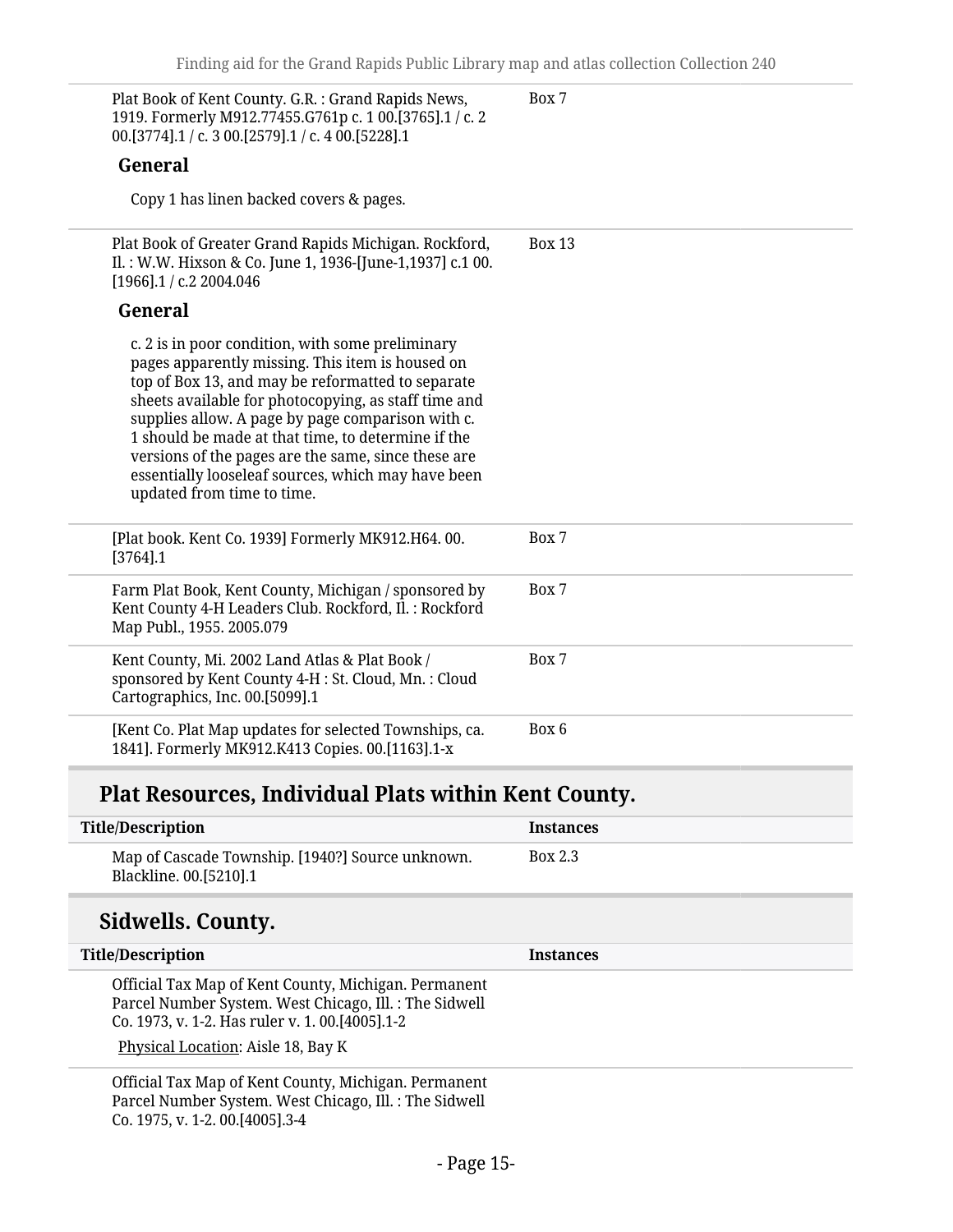Physical Location: Aisle 18, Bay K

Official Tax Map of Kent County, Michigan. Permanent Parcel Number System. West Chicago, Ill. : The Sidwell Co. 1976, v. 1-2. 00.[4005].5-6

Physical Location: Aisle 18, Bay K

Official Tax Map of Kent County, Michigan. Permanent Parcel Number System. West Chicago, Ill. : The Sidwell Co. 1977, v. 1-2. 00.[4005].7-8

Physical Location: Aisle 18, Bay K

Official Tax Map of Kent County, Michigan. Permanent Parcel Number System. West Chicago, Ill. : The Sidwell Co. 1978, v. 1-2. 00.[4005].9-10

Physical Location: Aisle 18, Bay K

Official Tax Map of Kent County, Michigan. Permanent Parcel Number System. West Chicago, Ill. : The Sidwell Co. 1978, v. 1-2. set 2. 00.[4005].11-12

Physical Location: Aisle 18, Bay K

### <span id="page-15-0"></span>**Subseries C. Other Michigan Counties.**

| <b>Title/Description</b>                                                                                                                                                                                                                                                           | <b>Instances</b> |  |
|------------------------------------------------------------------------------------------------------------------------------------------------------------------------------------------------------------------------------------------------------------------------------------|------------------|--|
| First Search WORLD CAT Prints for Kent County plat book<br>entries, 7/16/2003                                                                                                                                                                                                      | Box 7            |  |
| Plat book of [Alger County], Michigan / by W.W. Hixson<br>& Co. [Note. Name of county missing from cover title]<br>Formerly M912.77493.H642p. 00.[3778].1                                                                                                                          | Box 7            |  |
| Plat Book of Allegan County, Michigan. Publ. By<br>W.W. Hixson & Co., Rockford, Il. N.d. Formerly<br>M912.77414.H642p Accompanied by loose folded map. 00.<br>${3754}$ ].1-2                                                                                                       | Box 7            |  |
| Farm Plat book, Allegan County, Michigan. Rockford,<br>Il.: Rockford Map Publ., [1954] Sponsored by Allegan<br>Co. 4-H Leaders Assoc. Formerly M912.774.R591 1954 or,<br>MAL912Al52.00.[3756].1                                                                                    | Box 7            |  |
| Farm Plat book with index to land owners, Allegan County<br>Michigan. Rockford, Il.: Rockford Map Publishers, [1958]<br>Sponsored by Allegan Co. 4-H Service Club & 4-H Leaders<br>Council. Formerly M912.774.R591 1958 or, M977.414.R591f.<br>00.[3755].1                         | Box 7            |  |
| Plat Book of Antrim County, Mich. Publ. By W.W. Hixson &<br>Co., Rockford, Il., n.d. [ca. 1946?] Accompanying document:<br>Michigan, Dept. of Conservation, Land Division. [List of<br>State Owned Properties for sale  Jan. 8, 1946 ] Formerly<br>M912.77485.H642p. 00.[3816].1-3 | Box 7            |  |
| Plat Book of Baraga County, Michigan, by W.W. Hixson &<br>Co. n.d. Formerly M912.77497.H642p. 00.[3789].1                                                                                                                                                                          | Box 7            |  |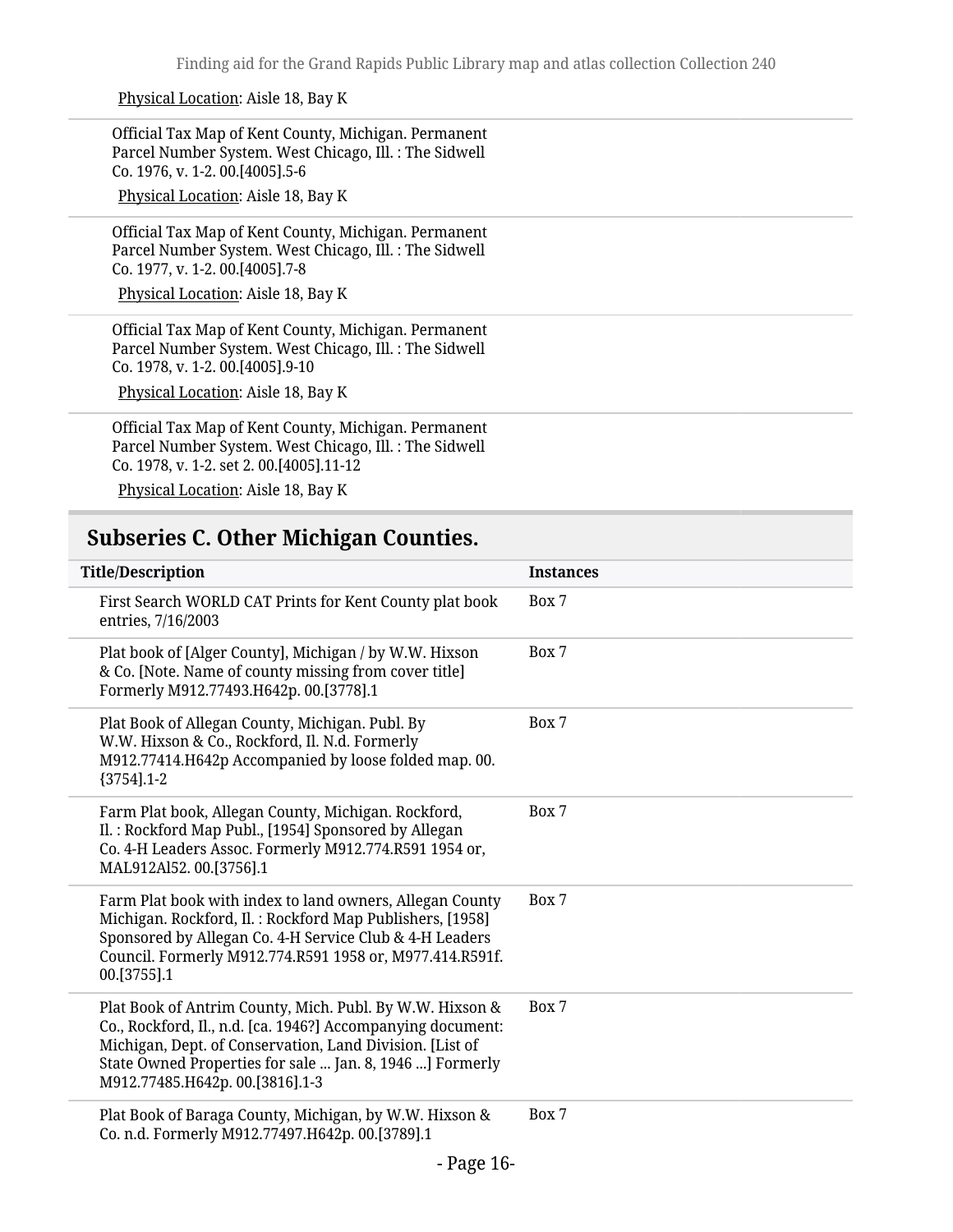| Plat Book of Barry County, Michigan. [1903] Physical<br>contrived publication; maps copied from another source<br>and glued onto plain paper. Source unknown. Formerly<br>Mba912.P696.00.[3788].1                               | Box 7         |
|---------------------------------------------------------------------------------------------------------------------------------------------------------------------------------------------------------------------------------|---------------|
| Plat Book of Barry County, Michigan. W.W. Hixson & Co.,<br>Rockford, Il. n.d. Formerly M912.77416.H642p. 00.[3787].1                                                                                                            | Box 7         |
| Farm Plat book, Bay County, Mich. Sponsored by Bay<br>County 4-H Council. Rockford Map Publ. c. 1955 Formerly<br>M912.774.R591.00.[3815].1                                                                                      | Box 7         |
| Plat Book of Benzie County, Mich. W.W. Hixson & Co.,<br>Rockford, Il., n.d. Formerly M912.77463.H642p. 00.[3814].1                                                                                                              | Box 7         |
| Plat Book of Charlevoix County, Michigan. By W.W.<br>Hixson & Co., Rockford, Il., n.d. Has Received date stamp<br>of 1945, inside front cover. Widdicombe. Formerly<br>M912.77486.H642p.00.[3813].1                             | Box 7         |
| Port St. James, Beaver Island, Charlevoix Co., Mich. n.d.<br>Hand written comments in ink. Map has a grid, presumed<br>to be counties with numbered townships. Folio size, folded<br>in half. 00.[5467].8                       | <b>Box 39</b> |
| Plat book of Cheboygan County, Michigan. Publ. By W.W.<br>Hixson & Co., Rockford, Il. Formerly M912.77487.H642p.<br>00.[3811].1                                                                                                 | Box 7         |
| Plat book of Chippewa County, Michigan. By W.W. Hixson<br>& Co., Rockford, Il. n.d. Formerly M912.77491.H642p. 00.<br>[3810].1                                                                                                  | Box 7         |
| Plat book of Clare County, Michigan, Publ. By W.W. Hixson<br>& Co., Rockford, Il., n.d. Formerly M912.77471.H642p. 00.<br>[3812] .1                                                                                             | Box 7         |
| Plat Book of Crawford County, Mich. Publ. By W.W. Hixson<br>& Co., Rockford, Il. Formerly M912.77477.H642p. 00.<br>[3808].1                                                                                                     | Box 7         |
| Plat book of [Dickinson Co., Mich.] Publ. By W.W. Hixson<br>& Co., Rockford, Il., n.d. Formerly M912.774955.H642p. 00.<br>$[3809]$ .1                                                                                           | Box 7         |
| Plat Book of Emmet County, Michigan. Publ. By W.W.<br>Hixson & Co., n.d. Formerly M912.77488.H642p. 00.[3807].1                                                                                                                 | Box 7         |
| Plat Book of Gogebic County, Michigan. Publ. By W.W.<br>Hixson & Co., [n.d., ca. 1948?] Has a "Township Diagram"<br>taped inside volume, with a Received date stamp of Apr.<br>12, 1948. Formerly M912.77498.H642p. 00.[3806].1 | Box 7         |
| Plat Book of Grand Traverse Co., Mich. / Publ. By W.W.<br>Hixson & Co. n.d. Formerly M912.77464.H642. 00.[3805].1                                                                                                               | Box 7         |
| General                                                                                                                                                                                                                         |               |
| One map taped inside this publication appears to                                                                                                                                                                                |               |

be hand drawn and is labeled: Memorial Forests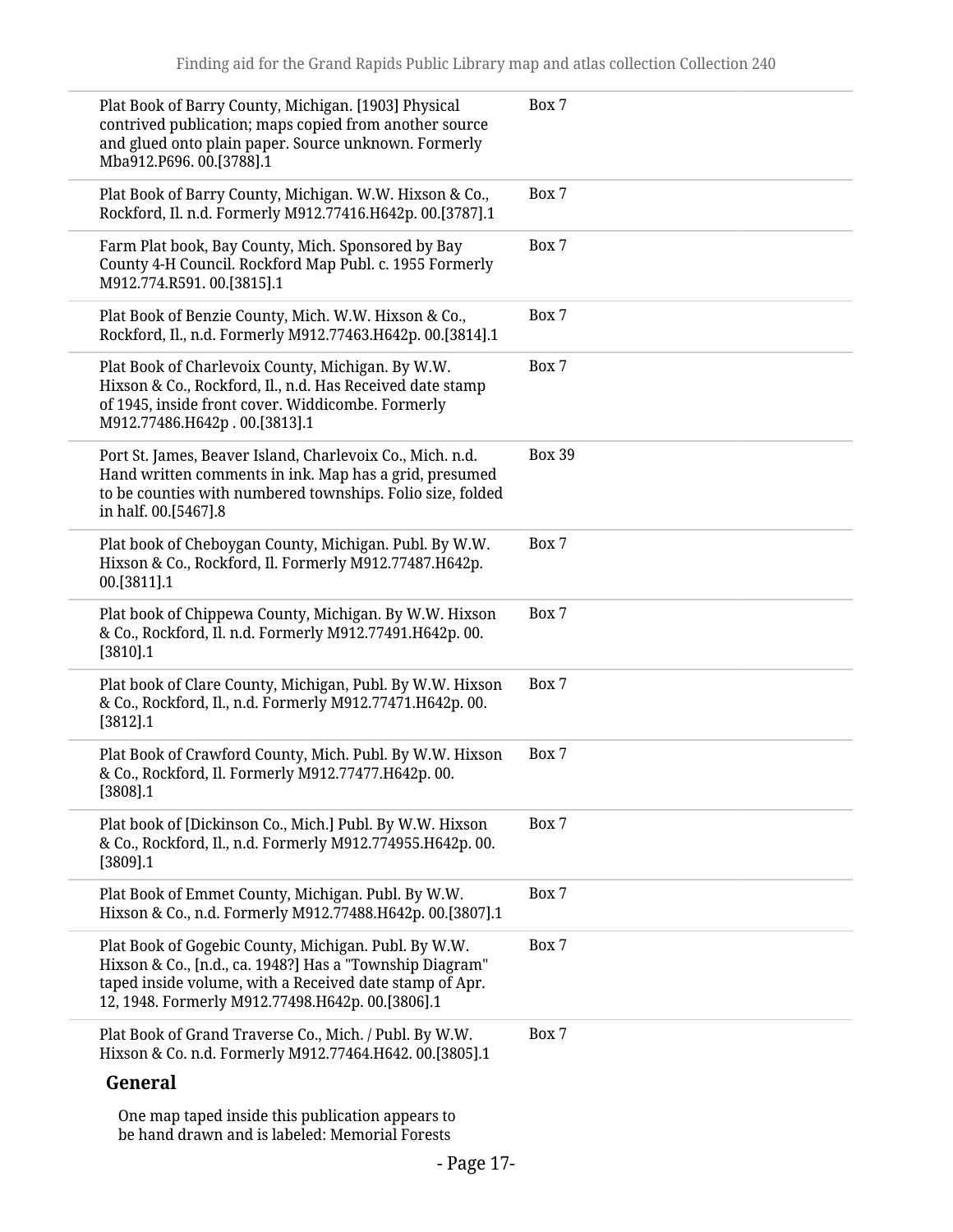located in the two townships shows below, Garfield and Amer, Wheeler.

| Farm Plat Book and Business Guide, Hillsdale County,<br>Michigan. Sponsored by Hillsdale County Pomona Grange.<br>Rockford Map Publ., Rockford, Il. c. 1954. Formerly<br>M912.774.R591.00.[3824].1 | Box 7 |
|----------------------------------------------------------------------------------------------------------------------------------------------------------------------------------------------------|-------|
| Plat Book of Houghton County, Michigan. W.W. Hixson<br>& Co., n.d. Formerly M912.77499.H642p. Has Harry<br>Widdicombe receipt stamp for 1944. 00.[3786].1                                          | Box 7 |
| Plat book of Ionia County, Michigan. Rockford, Il.:<br>W.W.Hixson & Co. n.d. Formerly M912.77454.H642p. 00.<br>[3519] .1                                                                           | Box 7 |
| Farm Plat Book, Ionia County, Michigan. Rockford, Il. :<br>Rockford Map Publishers, [1955] Formerly M912.774.R591.<br>00.[3520].1                                                                  | Box 7 |
| Plat Book of Iron County, Michigan. Publ. By W.W. Hixson<br>& Co., Rockford, Il., n.d. Formerly M912.77465.H642p. 00.<br>[3822] . 1                                                                | Box 7 |
| Farm Plat Book, Isabella County, Sponsored by Isabella<br>Co. 4-H Council. Rockford Map Publ. 1955. Formerly<br>M912.774.R591.00.[3823].1                                                          | Box 7 |
| Plat Book of Kalamazoo County, Michigan. Publ. By W.W.<br>Hixson & Co., Rockford, Il. Formerly M912.77417.H642p.<br>00.[3758].1                                                                    | Box 7 |
| Plat Book of Kalkaska County, Mi. Publc. By W.W.Hixson<br>& Co., Rockford, Il., n.d. Formerly M912.77465.H642p. 00.<br>$[3821]$ .1                                                                 | Box 7 |
| Plat Book of Keweenaw County, Mi. Publ. By W.W.<br>Hixson & Co., Rockford, Il., n.d. [ca. 1944?] Has Harry<br>Widdicombe era date stamp, Nov. 1, 1944. Formerly<br>M912.774995.H642p. 00.[3820].1  | Box 7 |
| Plat Book of Lake County, Mich. Publ. By W.W. Hixson &<br>Co., Rockford, Il., n.d. [ca. 1941?] Has handwritten date on<br>cover "Rick, Nov. 6th, 1941." Formerly M912.77468.H642.<br>00.[3819].1   | Box 7 |
| Lake County, Michigan, Farm Ownership, Plat Book /<br>compiled and printed by the Osceola County Herald, Reed<br>City, Michigan, n.d. P2009.005.003                                                | Box 7 |
| Farm Plat Book Livingston County, Mich. Sponsored by<br>Livingston Co. 4-H Council. Rockford Map Publ.Rockford,<br>Il., c. 1958. Formerly M912.774.R591. 00.[3817].1                               | Box 7 |
| Plat Book of Luce County, Mich. By W.W. Hixson & Co., n.d.<br>Formerly M912.774925.H642p. 00.[3818].1                                                                                              | Box 7 |
| Plat Book of Mason Co., Michigan. W.W. Hixson & Co.,<br>Rockford, Il. Formerly M912.77461.H642p. 00.[3791].1                                                                                       | Box 7 |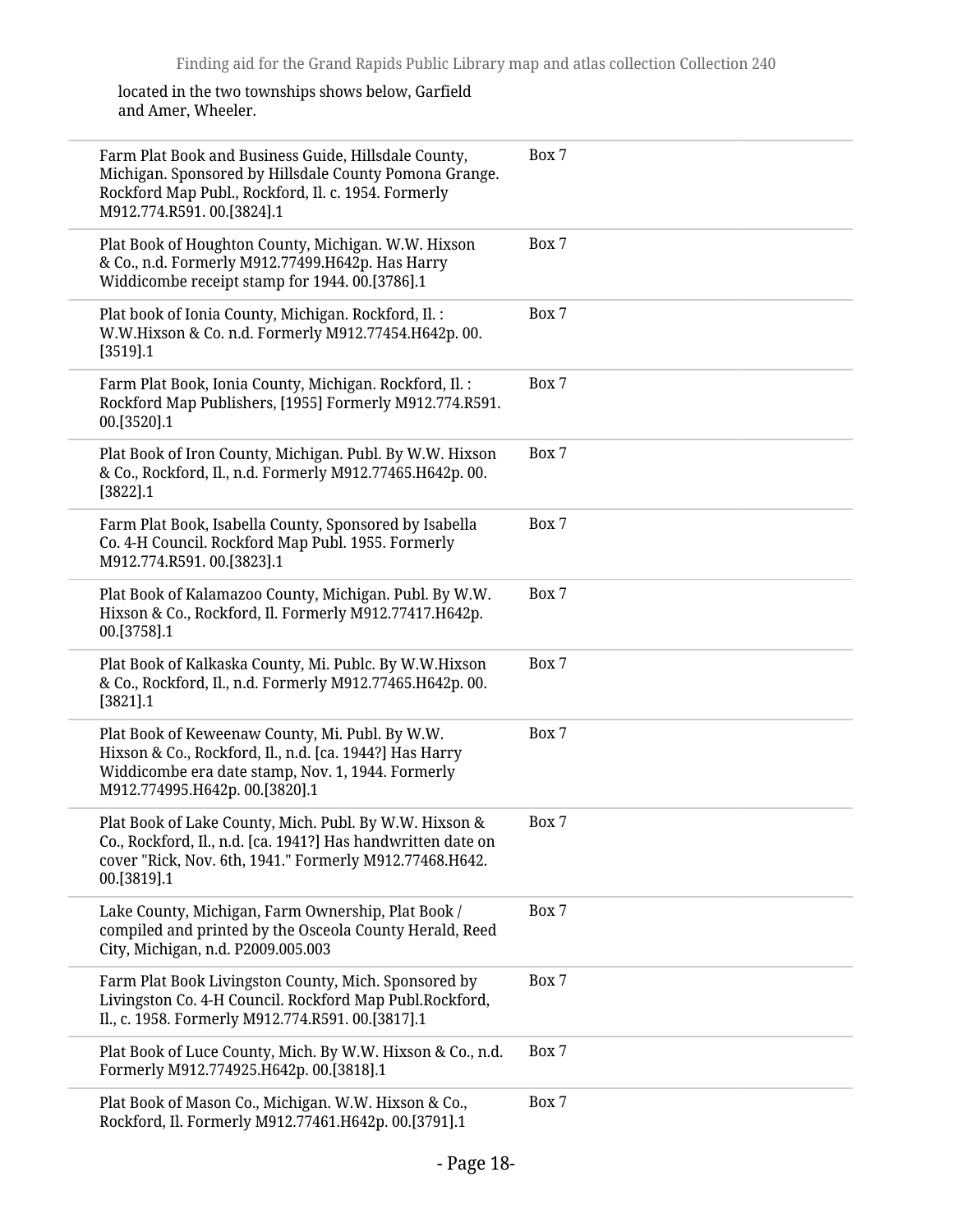| Plat Book of Mackinac County, Michigan. Publ. By W.W.<br>Hixson & Co., Rockford, Il. N.d. [ca. 1921?] Formerly<br>M912.77492.H642p. 00.[3757].1                                                                                               | Box 7 |
|-----------------------------------------------------------------------------------------------------------------------------------------------------------------------------------------------------------------------------------------------|-------|
| Plat Book of Mecosta County, Michigan, W.W. Hixson &<br>Co., Rockford, Il. n.d. Formerly M912.77452.H642p. 00.<br>$[3790]$ .1                                                                                                                 | Box 7 |
| Plat Book of Marquette County, Michigan. W.W. Hixson &<br>Co., n.d. Formerly M912.77496.H642p. 00.[3802].1                                                                                                                                    | Box 7 |
| Plat Book of Midland County, Michigan. Pub. By W.W.<br>Hixson & Co., Rockford, Il. Formerly M912.77448.H642p.<br>00.[3771].1                                                                                                                  | Box 7 |
| Plat Book of Missaukee County, Michigan. W.W. Hixson &<br>Co., n.d. Formerly M912.77466.H642p. 00.[3801].1                                                                                                                                    | Box 7 |
| Plat Book of Missaukee County, Michigan. Publ for<br>Missaukee Co., by Standard Map Co., Chicago, Il. [ca.<br>1943?] Ca. date from handwritten memo taped inside<br>front cover of plat book. Formerly M912.77466.St24p. 00.<br>$[3804]$ .1-5 | Box 6 |
| Mich. Dept. of Conservation. Lands Division. General<br>Information Sheet. Sale of State Lands Applied for by<br>Former Owners.                                                                                                               | Box 6 |
| General                                                                                                                                                                                                                                       |       |
| Ancillary item to Plat Book of Missaukee County,<br>Michigan. Publ for Missaukee Co., by Standard Map<br>Co., Chicago, Il. [ca. 1943?]                                                                                                        |       |
| Brunswick Hotel, Sault Ste. Marie. Letterhead,<br>Handwritten memo. 4/23/1943.                                                                                                                                                                | Box 6 |
| General                                                                                                                                                                                                                                       |       |
| Ancillary item to Plat Book of Missaukee County,<br>Michigan. Publ for Missaukee Co., by Standard Map<br>Co., Chicago, Il. [ca. 1943?]                                                                                                        |       |
| Clipping. May 11, 1912? "Missaukee Land Proves Oil<br>Operators' Favorite.                                                                                                                                                                    | Box 6 |
| General                                                                                                                                                                                                                                       |       |
| Ancillary item to Plat Book of Missaukee County,<br>Michigan. Publ for Missaukee Co., by Standard Map<br>Co., Chicago, Il. [ca. 1943?]                                                                                                        |       |
| Map of Missaukee County, Michigan. Color map, folded,<br>attached inside back cover.                                                                                                                                                          | Box 6 |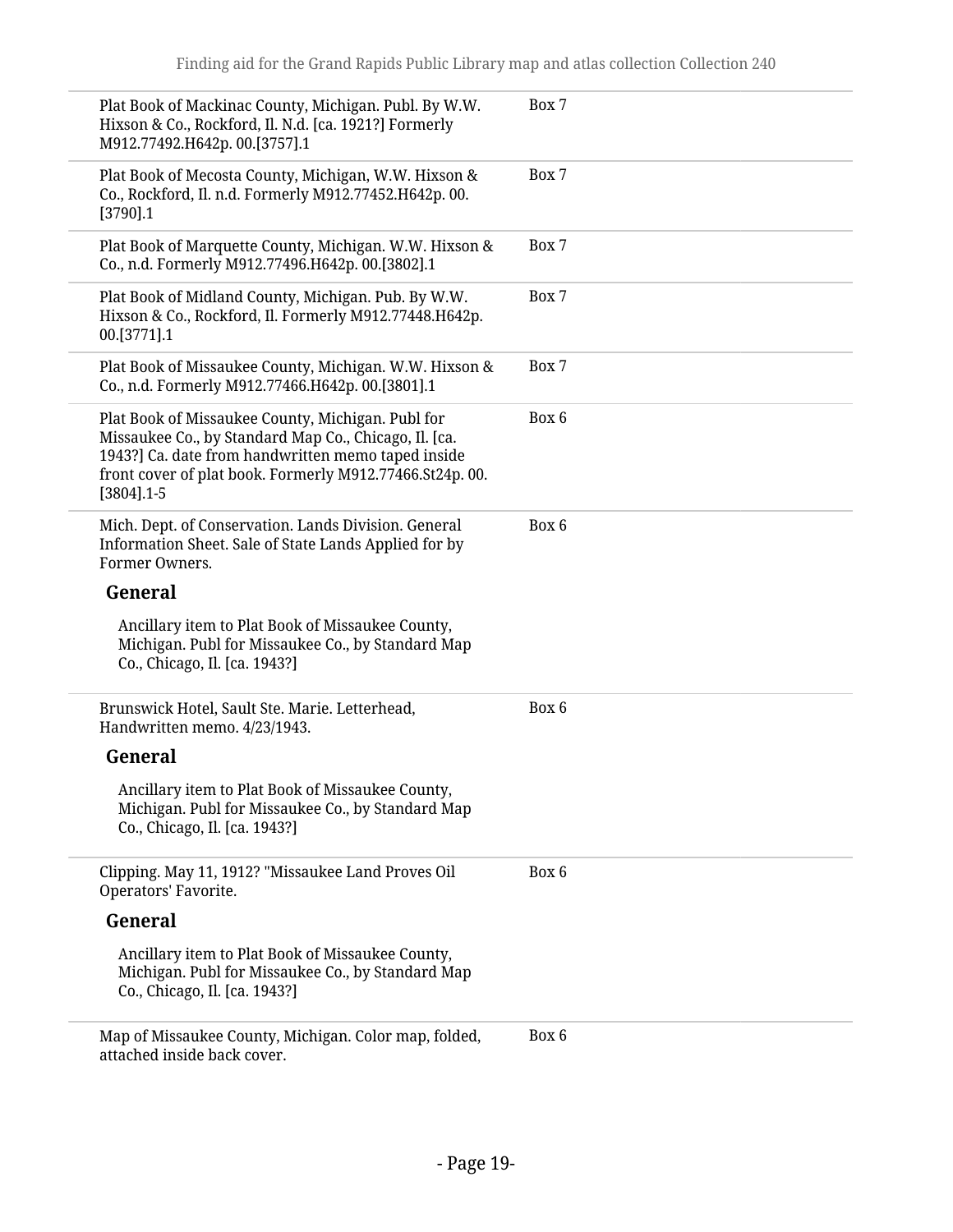Ancillary item to Plat Book of Missaukee County, Michigan. Publ for Missaukee Co., by Standard Map Co., Chicago, Il. [ca. 1943?]

Plat book of Montcalm County, Michigan / Publ. By W.W. Hixson & Co., Rockford, Il. N.d. 00.[3777].1 Box 7

#### **General**

| This item is described on the piece in the same<br>manner as the item below. And, the content of the<br>maps is basically the same. However, some of the<br>maps in this version have major highways added<br>over the basic plat map. And, the individual maps<br>are physically ordered in the booklet differently than<br>the item below. Presuming that both publications are<br>essentially the same date, this item might be called a<br>variant publication of the usual plat below. |       |
|---------------------------------------------------------------------------------------------------------------------------------------------------------------------------------------------------------------------------------------------------------------------------------------------------------------------------------------------------------------------------------------------------------------------------------------------------------------------------------------------|-------|
| Plat book of Montcalm County, Michigan / Publ.<br>By W.W. Hixson & Co., Rockford, Il. N.d. Formerly<br>M912.77453.H642p. 00.[3775].1                                                                                                                                                                                                                                                                                                                                                        | Box 7 |
| Farm Plat book, Montcalm County, Michigan. Sponsored<br>by Montcalm County Fair Assoc. Rockford Map Publ.,<br>[1956?] Formerly M912.774.R591 1956 or M977.453.R591f.<br>00.[3776].1                                                                                                                                                                                                                                                                                                         | Box 7 |
| Plat Book of Muskegon County, Mi. Publ. By W.W. Hixson<br>& Co., Rockford, Il. Formerly M912.77457.H642. 00.[3780].1                                                                                                                                                                                                                                                                                                                                                                        | Box 7 |
| Muskegon County Land Ownership Directory, Atlas and<br>Plat Book. Publ. By General Map Co., Rockford, Il. Bankers<br>Abstract Company? 1949 copyright on at least one map.<br>Formerly M977.457.G286m. 00.[3772].1                                                                                                                                                                                                                                                                          | Box 7 |
| Plat book of Newaygo County, Michigan. Publ. By W.W.<br>Hixson & Co., Rockford, Il., n.d. [ca. 1946?] Formerly<br>M912.77458.H642p c. 1 00.[3773].1 / c. 2 00.[3773].2                                                                                                                                                                                                                                                                                                                      | Box 7 |
| General                                                                                                                                                                                                                                                                                                                                                                                                                                                                                     |       |
| Copy 2 has a received date stamp on the first map<br>page of Mar. 2, 1946, which may also be the date of<br>the contents.                                                                                                                                                                                                                                                                                                                                                                   |       |
| Triennial Atlas & Plat Book, Newayco County, Michigan /<br>Rockford, Il.: Rockford Map Publ.; sponsored by Newayco<br>Co. 4-H Council, c. 1968. P2005.043.3 Added 12/15/2005                                                                                                                                                                                                                                                                                                                | Box 7 |
| Plat Book of Oceana County, Michigan. W.W. Hixson & Co.,<br>n.d. Formerly M912.77459.H642p. 00.[3793].1                                                                                                                                                                                                                                                                                                                                                                                     | Box 7 |
| Plat Book of Ogemaw County, Michigan. W.W. Hixson &<br>Co. n.d. Formerly M912.77475.H642p. 00.[3792.]1                                                                                                                                                                                                                                                                                                                                                                                      | Box 7 |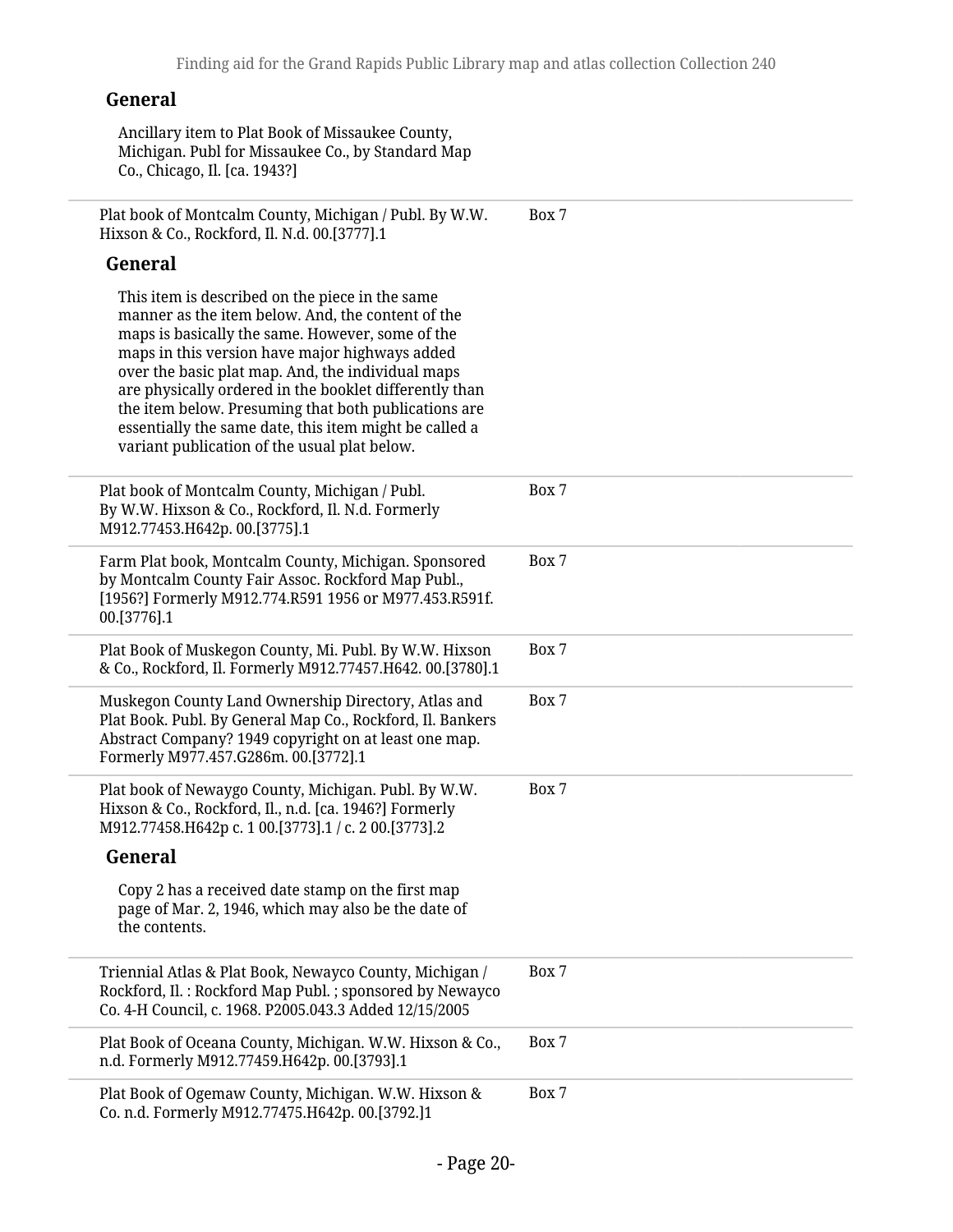| Plat Book of Ontonogan County, Michigan. W.W. Hixson &<br>Co., n.d. Formerly M912.774985.H642p. 00.[3794].1                                                                                                                    | Box 7 |
|--------------------------------------------------------------------------------------------------------------------------------------------------------------------------------------------------------------------------------|-------|
| Farm Ownership Plat Book of Osceola County, Michigan. /<br>compiled & printed by the Cooper Press, Reed City & White<br>Cloud Formerly M912.77469.C788f. 00.[3798].1                                                           | Box 7 |
| Plat Book of Otsego County, Michigan. Publ. By W.W.<br>Hixson & Co. n.d. Formerly M912.77484.H642p. 00.[3799].1                                                                                                                | Box 7 |
| Triennial Atlas & Plat Book, Otsego County, Michigan.<br>C. 1972. Rockford Map Publ. Sponsored by Otsego Soil<br>Conservation District. Formerly M912.774.R591.00.<br>$[3800]$ .1                                              | Box 7 |
| Plat Book of Ottawa County, Michigan. Publ. By<br>W.W. Hixson & Co., Rockford, Il., n.d. Formerly<br>M912.77415.H642p. 00.[3781].1                                                                                             | Box 7 |
| Farm Plat Book, Ottawa County, Michigan. Rockford, Il. :<br>Rockford Map Publishers, [1955]. 2004.046 copies 1-2                                                                                                               | Box 7 |
| Farm Plat Book with index to owners, Ottawa County,<br>Michigan. Sponsored by Ottawa County 4-H Council,<br>Ottawa Co. 4-H Club Leaders. Rockford Map Publ.<br>Formerly M977.415.R591 or M912.774.R591 1960.00.<br>$[3779]$ .1 | Box 7 |
| Plat Book of Presque Isle County, Mich. W.W. Hixson & Co.<br>Formerly M912.77482.H642p. 00.[3797].1                                                                                                                            | Box 7 |
| Plat Book of Roscommon County, Michigan. W.W. Hixson<br>& Co. Formerly M912.77476.H642. 00.[3795].1                                                                                                                            | Box 7 |
| Farm Plat Book and Business Guide. Saginaw Co.,<br>Mi. Sponsored by Saginaw Co. Extension Women.<br>Rockford Map Publ. [1955] Formerly M912.774.R591 or,<br>M977.446.R591f. 00.[3762].1                                        | Box 7 |
| Plat Book of [Schoolcraft Co., Michigan.] W.W. Hixson &<br>Co. Original printed title missing the county information.<br>Formerly M912.774935.H642p. 00.[3796].1                                                               | Box 7 |
| Farm Plat Book. Tuscola Co., Mi. Sponsored by Tuscola Co.<br>Junior Farm Bureau. Rockford, Il. : Rockford Map Publ.,<br>[1956] Formerly M912.775.R591.00.[3763].1                                                              | Box 7 |
| Farm Plat book and business guide. Van Buren County, Mi.<br>Sponsored by Van Buren Co. 4-H Leaders Organization.<br>Rockford, Il.: Rockford Map Publ., [1954] Formerly<br>M912.774.R591 or, M977.413.R591f. 00.[3761].1        | Box 7 |
| Plat Book of Wexford County, Michigan. Pub.<br>By W.W.Hixson & Co., Rockford, Ill., Formerly<br>M912.77467.H642.00.[3759].1                                                                                                    | Box 7 |
| Farm Plat Book. Wexford Co., Michgan. Sponsored by<br>Wesford Co. 4-H Leaders Assoc., Rockford Map Publ.[1956]<br>Formerly M912.774.R591 or, M977.467.R591f. 00.[3760].1                                                       | Box 7 |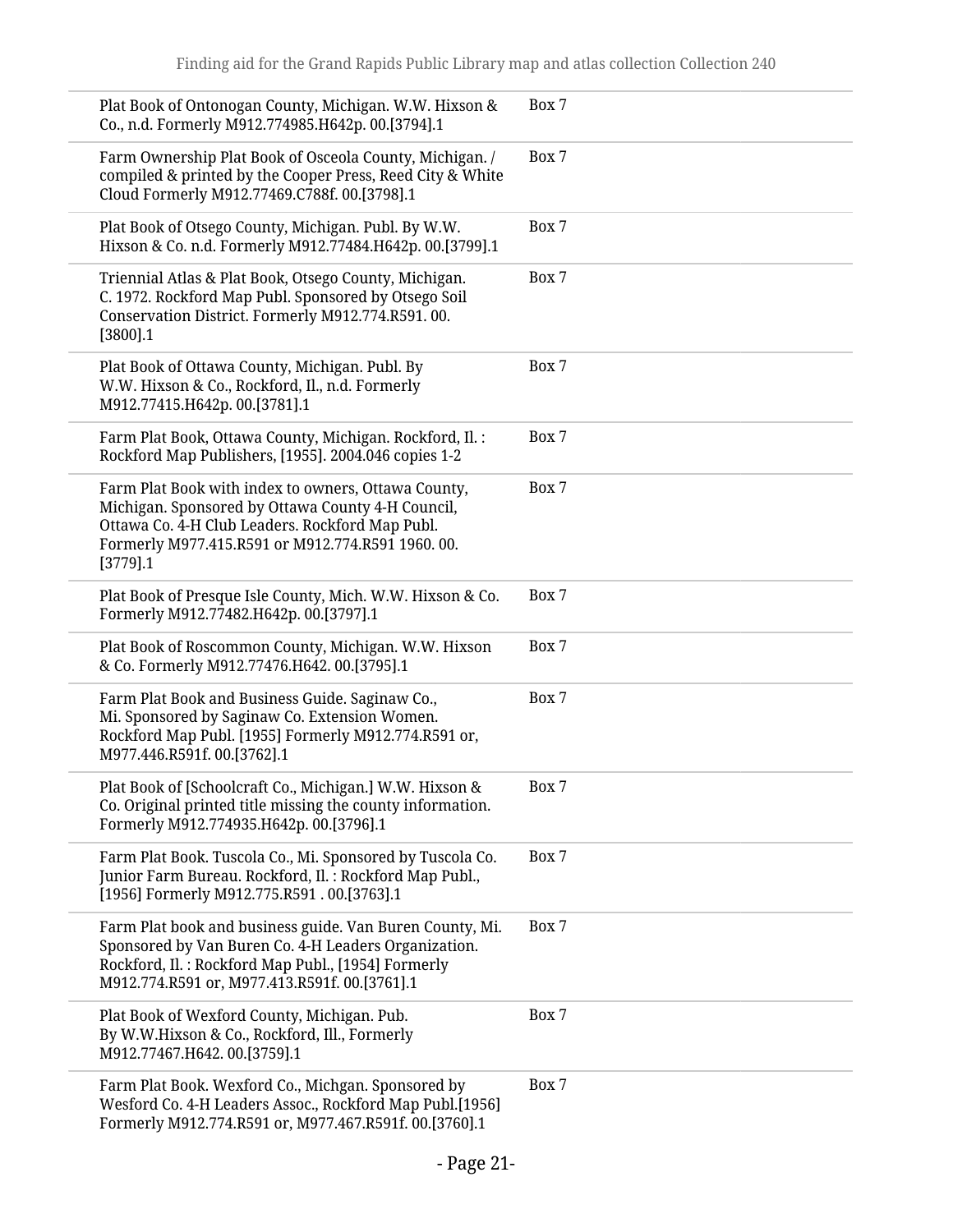## <span id="page-21-0"></span>**Subseries D. Individual Plat Maps**

#### **Arrangement**

Arranged alphabetically by plat names

#### Processing Information: **Processing Information**

Adapted from the City Plat Map Index. Kept separate from the rest of the original finding aid.

| "A" Names                     |                  |          |         |
|-------------------------------|------------------|----------|---------|
| <b>Title/Description</b>      | <b>Instances</b> |          |         |
| (Al) Pluger Plat              | <b>Box 29</b>    | Libre 57 | Page 31 |
| A&B Plat                      | <b>Box 26</b>    | Libre 48 | Page 14 |
| A&B Plat No.1                 | <b>Box 27</b>    | Libre 50 | Page 38 |
| A&B Plat No.2                 | <b>Box 28</b>    | Libre 54 | Page 14 |
| <b>Aalsburg Plat</b>          | <b>Box 29</b>    | Libre 58 | Page 45 |
| Aalsburg Plat No. 2           | <b>Box 33</b>    | Libre 69 | Page 18 |
| Aalsburg Plat No. 2           | <b>Box 33</b>    | Libre 69 | Page 20 |
| Aalsburg Plat No. 2           | <b>Box 33</b>    | Libre 69 | Page 19 |
| Abbgy's Sub.                  | <b>Box 24</b>    | Libre 38 | Page 7  |
| Abels Sub.                    | <b>Box 16</b>    | Libre 2  | Page 11 |
| <b>Abrahams Drive Plat</b>    | <b>Box 26</b>    | Libre 48 | Page 29 |
| Abrahams Island Beach Resort  | <b>Box 21</b>    | Libre 27 | Page 35 |
| Abrahams Island Beach Resort  | <b>Box 21</b>    | Libre 27 | Page 35 |
| Ada Citizens Plat             | <b>Box 16</b>    | Libre 2  | Page 69 |
| Ada Citizens plat             | <b>Box 16</b>    | Libre 2  | Page 69 |
| Ada Dairymple & Dunns         | <b>Box 16</b>    | Libre 2  | Page 9  |
| Ada, Village of South         | <b>Box 16</b>    | Libre 1  | Page 17 |
| <b>Adacraft Commons No. 4</b> | <b>Box 33</b>    | Libre 69 | Page 36 |
| <b>Adacroft Commons No. 1</b> | <b>Box 33</b>    | Libre 68 | Page 4  |
| <b>Adacroft Commons No. 1</b> | <b>Box 33</b>    | Libre 68 | Page 5  |
| <b>Adacroft Commons No. 2</b> | <b>Box 33</b>    | Libre 68 | Page 36 |
| <b>Adacroft Commons No. 3</b> | <b>Box 33</b>    | Libre 69 | Page 13 |
| Adams, E. M. Sub.             | <b>Box 16</b>    | Libre 2  | Page 37 |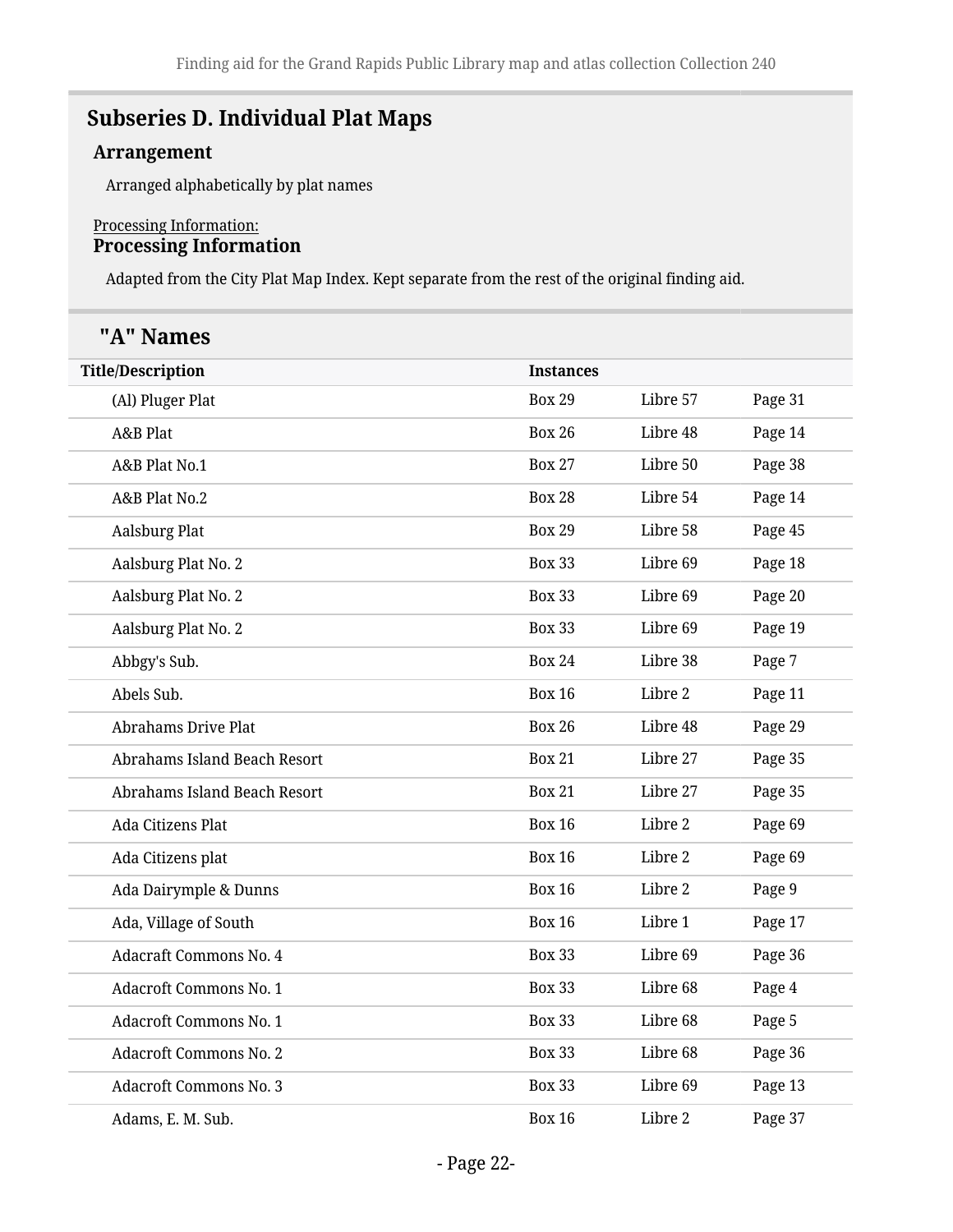| Adatowne No. 1                         | <b>Box 34</b> | Libre 72 | Page 35 |
|----------------------------------------|---------------|----------|---------|
| General                                |               |          |         |
| A replat of Village of Ada             |               |          |         |
| Adatowne No. 1                         | <b>Box 34</b> | Libre 72 | Page 35 |
| General                                |               |          |         |
| A replat of Village of Ada             |               |          |         |
| <b>Adelaid Plat</b>                    | <b>Box 23</b> | Libre 33 | Page 4  |
| Aibee Plat                             | <b>Box 23</b> | Libre 33 | Page 28 |
| Aikins Add.                            | <b>Box 18</b> | Libre 8  | Page 37 |
| Ainsworth Re-Subdivision               | <b>Box 27</b> | Libre 51 | Page 24 |
| Ainsworth Sub.                         | <b>Box 23</b> | Libre 33 | Page 40 |
| Alabastine Co. 2nd Add.                | <b>Box 20</b> | Libre 22 | Page 2  |
| Alabastine Co. Add.                    | <b>Box 19</b> | Libre 15 | Page 16 |
| Alaska                                 | <b>Box 17</b> | Libre 3  | Page 39 |
| Alaska                                 | <b>Box 17</b> | Libre 3  | Page 39 |
| Albert & Rapaport's Sub.               | <b>Box 23</b> | Libre 36 | Page 5  |
| Albert Abbgy's Sub.                    | <b>Box 24</b> | Libre 38 | Page 7  |
| Albert Add.                            | <b>Box 20</b> | Libre 21 | Page 30 |
| Albert Bros. Kalamazoo Plat            | <b>Box 32</b> | Libre 65 | Page 40 |
| Albert Bros. Kalamazoo Plat            | <b>Box 32</b> | Libre 65 | Page 41 |
| Albert Realtors Berkley Hills Plat     | <b>Box 28</b> | Libre 55 | Page 11 |
| Albert Realtors Boston St. Add.        | <b>Box 28</b> | Libre 55 | Page 5  |
| Albert Realtors Boston St. Add. No. 1  | <b>Box 29</b> | Libre 56 | Page 8  |
| Albert Realtors Breton Rd. Add.        | <b>Box 25</b> | Libre 43 | Page 36 |
| Albert Realtors Breton Rd. Add.        | <b>Box 25</b> | Libre 43 | Page 36 |
| Albert Realtors Breton Rd. Add. No.1   | <b>Box 25</b> | Libre 44 | Page 8  |
| Albert Realtors Carlton Ave. Plat      | <b>Box 27</b> | Libre 50 | Page 48 |
| Albert Realtors Edna St. Add.          | <b>Box 25</b> | Libre 43 | Page 37 |
| Albert Realtors Fuller Ave. Add.       | <b>Box 26</b> | Libre 47 | Page 9  |
| Albert Realtors Fuller Ave. Add. No. 1 | <b>Box 26</b> | Libre 48 | Page 21 |
| Albert Realtors Hall St. Sub.          | <b>Box 25</b> | Libre 43 | Page 41 |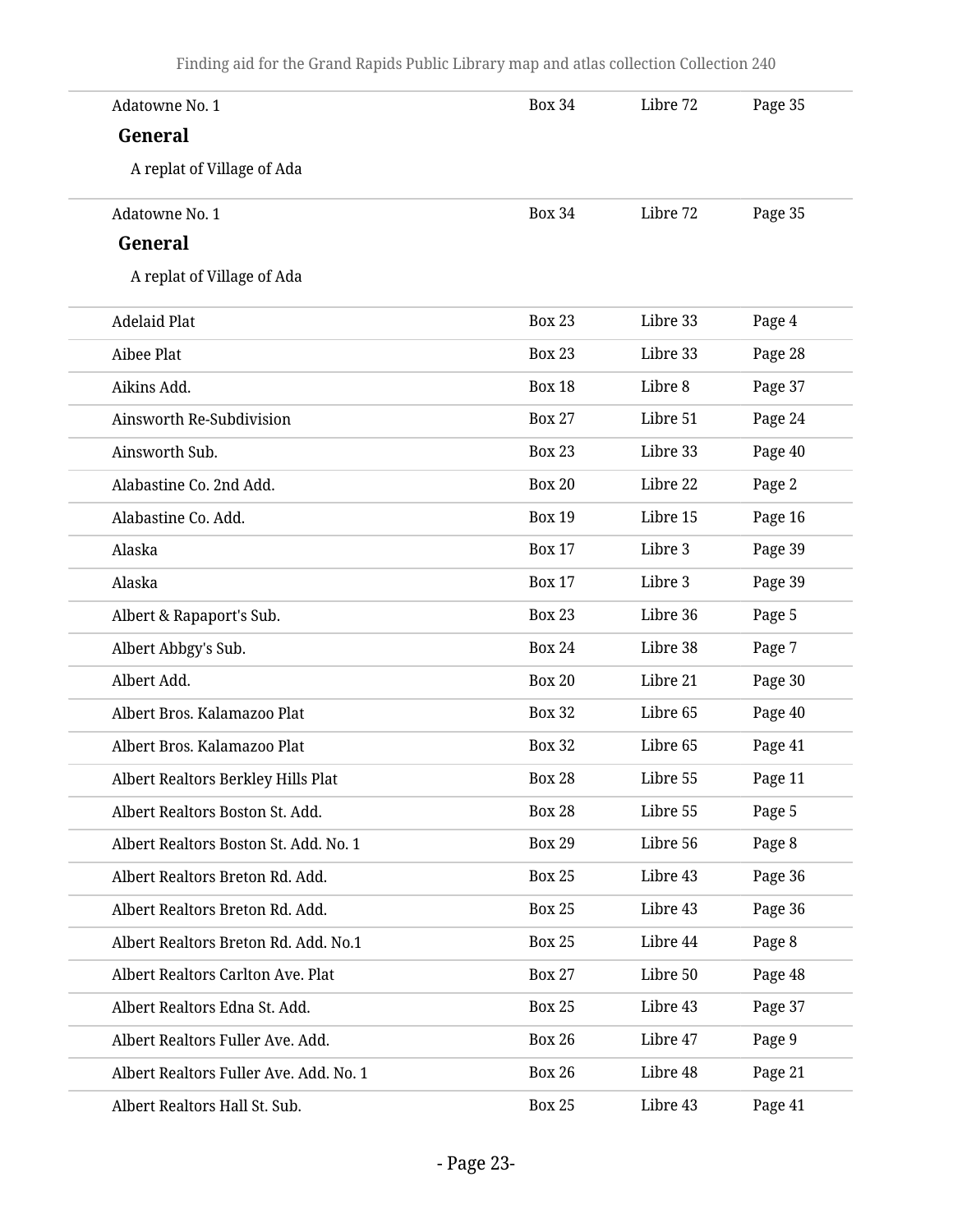| Albert Realtors Hampshire Replat           | <b>Box 28</b> | Libre 55 | Page 8  |
|--------------------------------------------|---------------|----------|---------|
| Albert Realtors Hampshire Replat           | <b>Box 28</b> | Libre 55 | Page 9  |
| Albert Realtors Hollywood St. Plat         | <b>Box 26</b> | Libre 47 | Page 20 |
| Albert Realtors Sweet. St. Plat            | <b>Box 28</b> | Libre 53 | Page 41 |
| Albert Realtors Wyoming Plat               | <b>Box 27</b> | Libre 50 | Page 25 |
| Albert-Bldrs Heather Downs Add             | <b>Box 29</b> | Libre 57 | Page 4  |
| Albert-Bldrs Heather Downs Add. No. 1      | <b>Box 30</b> | Libre 60 | Page 40 |
| Albert's Add. Vacated                      | <b>Box 18</b> | Libre 9  | Page 36 |
| Albin Preusse Plat                         | <b>Box 26</b> | Libre 47 | Page 1  |
| <b>Alden Park</b>                          | <b>Box 23</b> | Libre 34 | Page 34 |
| <b>Aldon Plat</b>                          | <b>Box 26</b> | Libre 47 | Page 14 |
| Alger Mary A. Sub.                         | <b>Box 19</b> | Libre 14 | Page 15 |
| Alger Park (part of plat vacated) 1555-564 | <b>Box 26</b> | Libre 47 | Page 25 |
| Alger Park No. 1                           | <b>Box 26</b> | Libre 47 | Page 30 |
| Alger Park No. 2                           | <b>Box 26</b> | Libre 48 | Page 18 |
| Alger Park No. 2                           | <b>Box 26</b> | Libre 48 | Page 19 |
| Algoma Acres                               | <b>Box 31</b> | Libre 62 | Page 7  |
| Alicia Gardens                             | <b>Box 23</b> | Libre 36 | Page 15 |
| Allen Farm                                 | <b>Box 21</b> | Libre 27 | Page 18 |
| Allen's Myers Lake Gardens                 | <b>Box 31</b> | Libre 64 | Page 46 |
| Allendale Park                             | <b>Box 23</b> | Libre 33 | Page 24 |
| Allyn's Add.                               | <b>Box 23</b> | Libre 36 | Page 17 |
| Alpine Add.                                | <b>Box 20</b> | Libre 23 | Page 7  |
| <b>Alpine Estates</b>                      | <b>Box 30</b> | Libre 60 | Page 37 |
| Alpine Estates No. 10                      | <b>Box 33</b> | Libre 69 | Page 14 |
| Alpine Estates No. 2                       | <b>Box 30</b> | Libre 61 | Page 25 |
| Alpine Estates No. 3                       | <b>Box 30</b> | Libre 61 | Page 48 |
| Alpine Estates No. 4                       | <b>Box 31</b> | Libre 62 | Page 40 |
| Alpine Estates No. 5                       | <b>Box 31</b> | Libre 64 | Page 23 |
| Alpine Estates No. 6                       | <b>Box 32</b> | Libre 65 | Page 26 |
| Alpine Estates No. 7                       | <b>Box 32</b> | Libre 66 | Page 7  |
| Alpine Estates No. 8                       | <b>Box 32</b> | Libre 67 | Page 10 |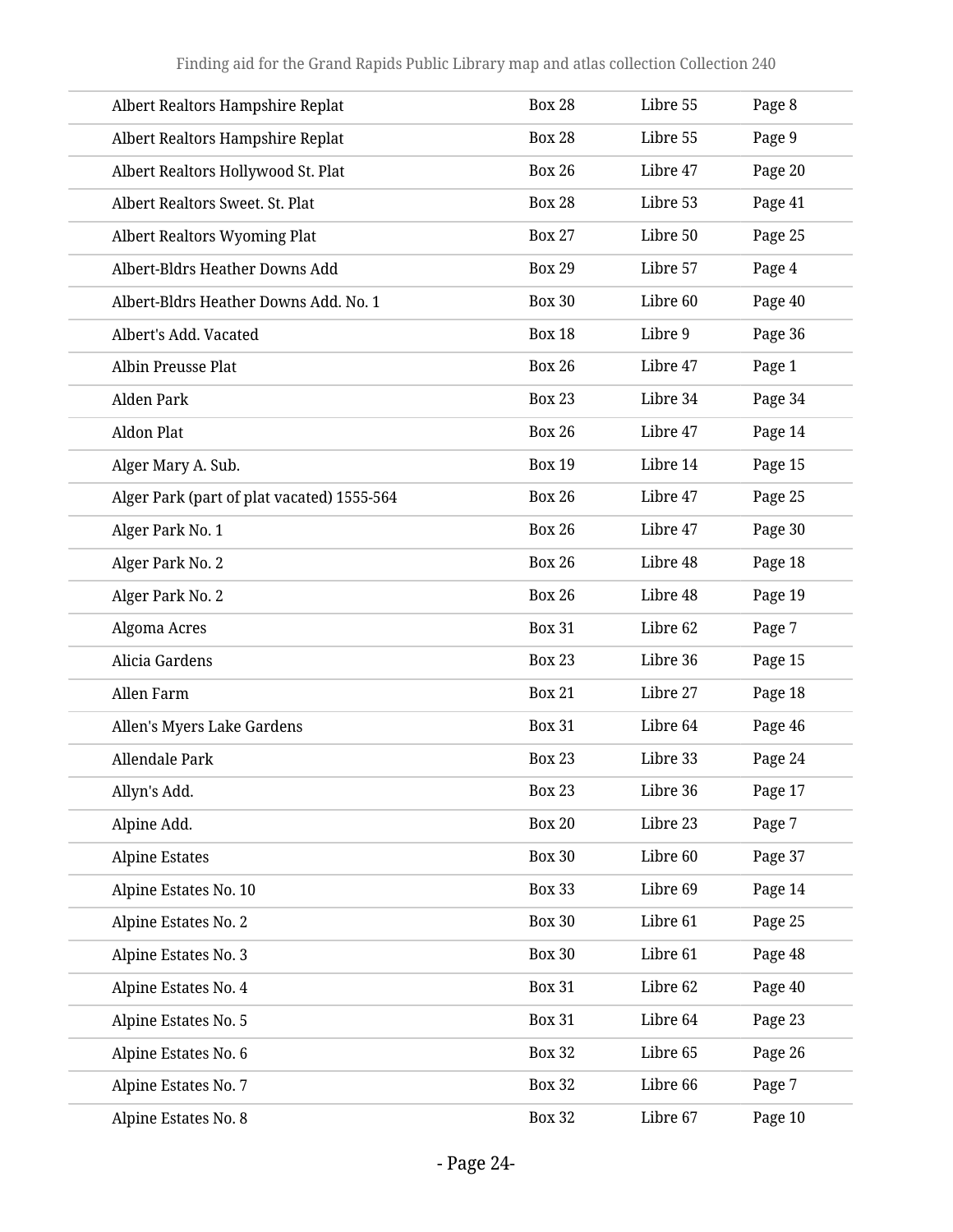| Alpine Estates No. 9                   | <b>Box 32</b> | Libre 67 | Page 49 |
|----------------------------------------|---------------|----------|---------|
| Alpine Estates No.1                    | <b>Box 30</b> | Libre 61 | Page 24 |
| Alpine Hills                           | <b>Box 23</b> | Libre 36 | Page 36 |
| Alta Dale Acres                        | <b>Box 32</b> | Libre 65 | Page 30 |
| Altamont Add.                          | <b>Box 19</b> | Libre 12 | Page 40 |
| Alten Plat                             | <b>Box 23</b> | Libre 34 | Page 32 |
| Alto, Village of                       | <b>Box 19</b> | Libre 12 | Page 18 |
| Ammerman, E. H. Plat                   | <b>Box 26</b> | Libre 48 | Page 56 |
| Ammerman, E. H. Plat No. 1             | <b>Box 27</b> | Libre 49 | Page 44 |
| Anderson & Wandel's Sub.               | <b>Box 20</b> | Libre 20 | Page 19 |
| <b>Anderson Plat</b>                   | <b>Box 25</b> | Libre 44 | Page 35 |
| Andre & Estes Sub.                     | <b>Box 18</b> | Libre 10 | Page 27 |
| Andringa Plat                          | <b>Box 25</b> | Libre 44 | Page 14 |
| Angel Lake Park                        | <b>Box 22</b> | Libre 30 | Page 17 |
| Anncrest                               | <b>Box 23</b> | Libre 36 | Page 32 |
| Annis Plat                             | <b>Box 27</b> | Libre 51 | Page 16 |
| Anoka Plat                             | <b>Box 28</b> | Libre 53 | Page 11 |
| Antisdel & Littlefield Sub.            | <b>Box 18</b> | Libre 11 | Page 13 |
| Apple Plat                             | <b>Box 22</b> | Libre 29 | Page 11 |
| Apple Valley Plat No. 1                | <b>Box 29</b> | Libre 57 | Page 42 |
| Apple Valley Plat No. 3                | <b>Box 31</b> | Libre 63 | Page 32 |
| Apple Valley Plat No. 4                | <b>Box 33</b> | Libre 68 | Page 9  |
| Apple Valley Plat No. 5                | <b>Box 33</b> | Libre 69 | Page 22 |
| Apple Valley Plat No. 5                | <b>Box 33</b> | Libre 69 | Page 23 |
| Apple Valley Plat. No. 2               | <b>Box 29</b> | Libre 58 | Page 29 |
| Apsey-Fletcher Lakeland (Lots 1 to 19) | <b>Box 25</b> | Libre 44 | Page 19 |
| Arcadia                                | <b>Box 23</b> | Libre 33 | Page 19 |
| Arden Hills Plat                       | <b>Box 26</b> | Libre 47 | Page 3  |
| Arndt's, J. W. Sub                     | <b>Box 17</b> | Libre 5  | Page 31 |
| Arnolds Sub.                           | <b>Box 21</b> | Libre 27 | Page 32 |
| Ars, Village of                        | <b>Box 26</b> | Libre 46 | Page 38 |
| Ars, Village of No. 1                  | <b>Box 27</b> | Libre 50 | Page 36 |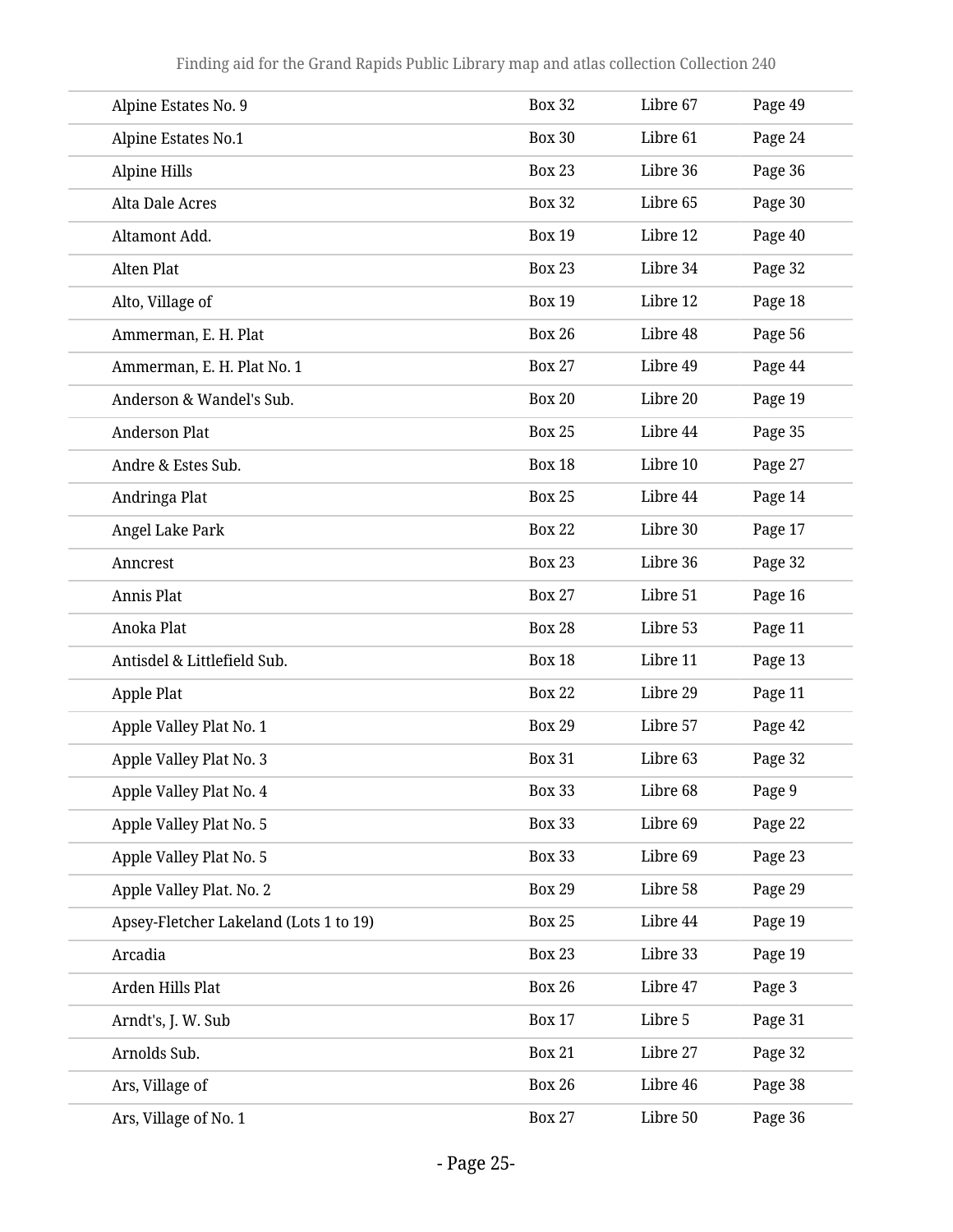| Assessors Plat No. 1 of Breen Park Plat        | <b>Box 29</b>    | Libre 58 | Page 9  |
|------------------------------------------------|------------------|----------|---------|
| Assessors Plat No. 2 of Breen Park Plat        | <b>Box 31</b>    | Libre 62 | Page 49 |
| <b>Assessors Plat of Acre Grove Plat</b>       | <b>Box 23</b>    | Libre 36 | Page 31 |
| <b>Assessors Plat of Breen Park Plat</b>       | <b>Box 29</b>    | Libre 57 | Page 41 |
| <b>Assessors Plat of Fair Acres</b>            | <b>Box 23</b>    | Libre 36 | Page 30 |
| <b>Assessors Plat of Findley Park</b>          | <b>Box 21</b>    | Libre 28 | Page 24 |
| <b>Assessors Plat of Grand River Park</b>      | <b>Box 22</b>    | Libre 31 | Page 37 |
| Assessors Plat of Longstreet's Unrecorded Plat | <b>Box 25</b>    | Libre 43 | Page 32 |
| Assessors Plat of Plymouth Heights             | <b>Box 27</b>    | Libre 51 | Page 36 |
| Assessors Plat of Sec. 10, Wyoming Twp.        | <b>Box 22</b>    | Libre 32 | Page 13 |
| Atkinson's Add. To Village of Sparta           | <b>Box 20</b>    | Libre 19 | Page 25 |
| Atwater & Caplin's Add.                        | <b>Box 17</b>    | Libre 3  | Page 18 |
| <b>Auburn Hills</b>                            | <b>Box 31</b>    | Libre 63 | Page 8  |
| Auburn Hills No. 1                             | <b>Box 31</b>    | Libre 64 | Page 46 |
| Auburn Hills No. 2                             | <b>Box 32</b>    | Libre 66 | Page 12 |
| <b>Avalon Acres</b>                            | <b>Box 23</b>    | Libre 35 | Page 15 |
| Avery, N. L. Add.                              | <b>Box 18</b>    | Libre 11 | Page 38 |
| Avery's Plat of Lowell (Dansville)             | <b>Box 16</b>    | Libre 2  | Page 55 |
| <b>Aviation Gardens</b>                        | <b>Box 23</b>    | Libre 34 | Page 21 |
| <b>Avondale Plat</b>                           | <b>Box 23</b>    | Libre 35 | Page 33 |
| "B" Names                                      |                  |          |         |
| <b>Title/Description</b>                       | <b>Instances</b> |          |         |
| B.C.&S. Add.                                   | <b>Box 19</b>    | Libre 15 | Page 27 |
| <b>Bailey Park</b>                             | <b>Box 21</b>    | Libre 25 | Page 35 |
| <b>Bailey Park</b>                             | <b>Box 21</b>    | Libre 25 | Page 35 |
| <b>Bailey Plat</b>                             | <b>Box 27</b>    | Libre 51 | Page 38 |
| <b>Baker Huizen Plat</b>                       | <b>Box 26</b>    | Libre 46 | Page 21 |
| Baker Huizwn Plat #1                           | <b>Box 26</b>    | Libre 46 | Page 31 |
| <b>Baldwin &amp; Seymours</b>                  | <b>Box 18</b>    | Libre 7  | Page 6  |
| Ball & Dickinsons Sub.                         | <b>Box 18</b>    | Libre 9  | Page 19 |
| Ball & Dickinsons Sub.                         | <b>Box 18</b>    | Libre 9  | Page 19 |
| Ball, The Park Plat                            | <b>Box 20</b>    | Libre 18 | Page 12 |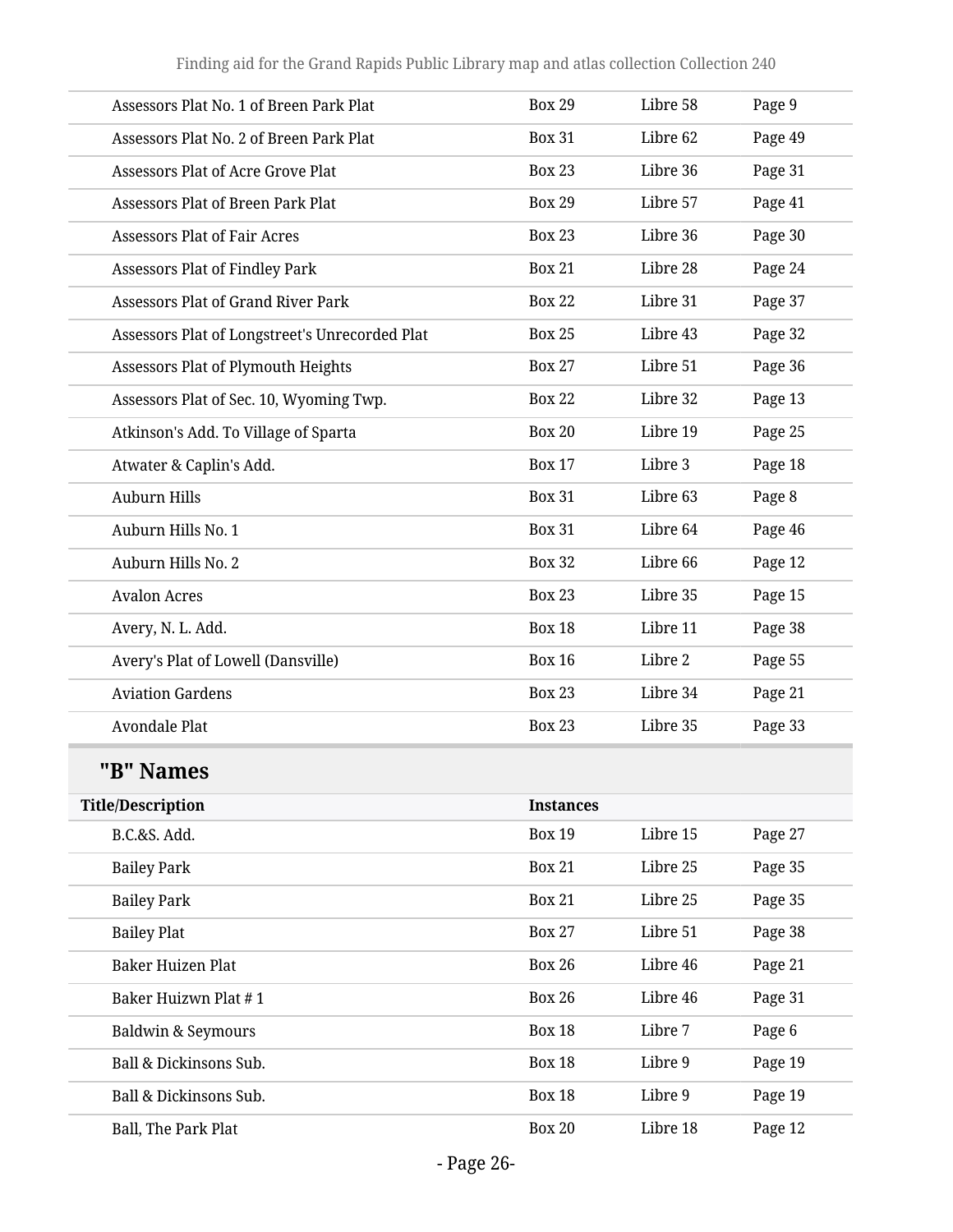| <b>Banks Lake Plat</b>                     | <b>Box 26</b> | Libre 45 | Page 28 |
|--------------------------------------------|---------------|----------|---------|
| Banner Land Co's Harrison Park Plat        | <b>Box 20</b> | Libre 21 | Page 35 |
| <b>Banner Land Co's Harrison Park Plat</b> | <b>Box 20</b> | Libre 21 | Page 35 |
| <b>Barber Plat</b>                         | <b>Box 22</b> | Libre 29 | Page 16 |
| Barclay & Co's                             | <b>Box 17</b> | Libre 3  | Page 2  |
| Barclay & Robinson Add.                    | <b>Box 16</b> | Libre 1  | Page 91 |
| Barclay & Stevens Add                      | <b>Box 17</b> | Libre 3  | Page 29 |
| Bardendsen, B.F. Add.                      | <b>Box 19</b> | Libre 14 | Page 2  |
| Bardendsen, B.F.Add, No. 2                 | <b>Box 19</b> | Libre 14 | Page 40 |
| Barker & Vedders Add                       | <b>Box 19</b> | Libre 14 | Page 13 |
| Barker G. M                                | <b>Box 16</b> | Libre 2  | Page 53 |
| Barnard & Wesselius Sub.                   | <b>Box 18</b> | Libre 11 | Page 8  |
| Barnes Add.                                | <b>Box 27</b> | Libre 52 | Page 11 |
| <b>Barnetts Sub.</b>                       | <b>Box 17</b> | Libre 6  | Page 3  |
| Barnharts Sub.                             | <b>Box 19</b> | Libre 14 | Page 1  |
| Barth's Sub.                               | <b>Box 17</b> | Libre 4  | Page 44 |
| <b>Bass Lake Resort</b>                    | <b>Box 21</b> | Libre 27 | Page 1  |
| Battjes Park & Blvd. Add                   | <b>Box 23</b> | Libre 34 | Page 40 |
| Battjes Plat of Wyoming Park               | <b>Box 26</b> | Libre 47 | Page 16 |
| Battjes Plat of Wyoming Park #1            | <b>Box 26</b> | Libre 47 | Page 40 |
| Battjes Plat of Wyoming Park #2            | <b>Box 26</b> | Libre 48 | Page 30 |
| Baxter Brothers Add.                       | <b>Box 20</b> | Libre 20 | Page 9  |
| Baxter Brothers Add. No. 1                 | <b>Box 23</b> | Libre 33 | Page 31 |
| Baxter Sub.                                | <b>Box 17</b> | Libre 3  | Page 17 |
| <b>Bayak Plat</b>                          | <b>Box 26</b> | Libre 46 | Page 19 |
| <b>Beachtel Add</b>                        | <b>Box 19</b> | Libre 16 | Page 26 |
| Beal Brace & Wights Add                    | <b>Box 19</b> | Libre 15 | Page 10 |
| Beal Farm Add                              | <b>Box 19</b> | Libre 14 | Page 25 |
| Beal Sub.                                  | <b>Box 16</b> | Libre 2  | Page 87 |
| Bear & Kirtlands Add                       | <b>Box 18</b> | Libre 9  | Page 29 |
| Beards, F. C. Add                          | <b>Box 19</b> | Libre 14 | Page 32 |
| <b>Beascecker Plat</b>                     | <b>Box 29</b> | Libre 57 | Page 12 |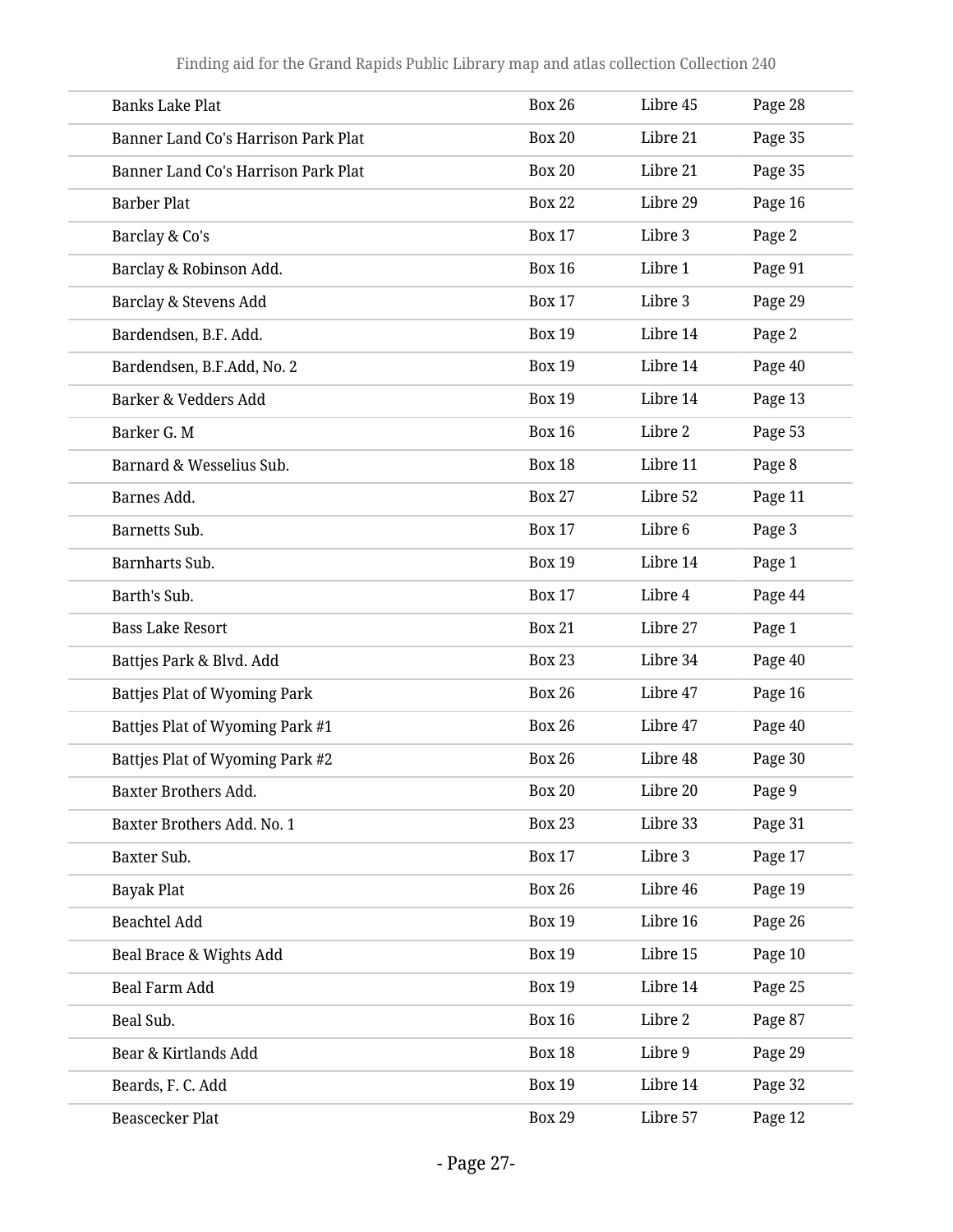| Beascecker Plat No. 1                | <b>Box 30</b> | Libre 60 | Page 5  |
|--------------------------------------|---------------|----------|---------|
| Beascecker Plat No. 2                | <b>Box 30</b> | Libre 61 | Page 8  |
| Beascecker Plat No. 3                | <b>Box 31</b> | Libre 62 | Page 27 |
| <b>Beckwith Hills</b>                | <b>Box 30</b> | Libre 60 | Page 27 |
| Beckwith Hills No. 2                 | <b>Box 31</b> | Libre 62 | Page 41 |
| Beckwith Hills No. 3                 | <b>Box 31</b> | Libre 64 | Page 43 |
| Beckwith Hills No. 4                 | <b>Box 32</b> | Libre 65 | Page 42 |
| Beckwith Hills No. 5                 | <b>Box 32</b> | Libre 67 | Page 35 |
| Beckwith Hills No. 5                 | <b>Box 32</b> | Libre 67 | Page 36 |
| Beckwith Hills No. 6                 | <b>Box 32</b> | Libre 67 | Page 37 |
| <b>Beckwith Hills No.1</b>           | <b>Box 30</b> | Libre 61 | Page 43 |
| Beckwiths Sub.                       | <b>Box 17</b> | Libre 6  | Page 48 |
| <b>Bedaki Shores</b>                 | <b>Box 29</b> | Libre 57 | Page 32 |
| Bedaki Shores No. 1                  | <b>Box 30</b> | Libre 61 | Page 10 |
| Bedaki Shores No. 2                  | <b>Box 30</b> | Libre 61 | Page 21 |
| Bedaki Shores No. 2                  | <b>Box 30</b> | Libre 61 | Page 21 |
| Bekius Add                           | <b>Box 17</b> | Libre 6  | Page 20 |
| Beldens Laura L. Add to Byron Center | <b>Box 17</b> | Libre 4  | Page 24 |
| Bellamy & Foggs Add                  | <b>Box 19</b> | Libre 14 | Page 37 |
| Bellamy & Muirs Sub.                 | <b>Box 20</b> | Libre 20 | Page 29 |
| Bellamy-Trap                         | <b>Box 26</b> | Libre 45 | Page 37 |
| <b>Bellclaire Add</b>                | <b>Box 20</b> | Libre 20 | Page 7  |
| <b>Belle Lake Park</b>               | <b>Box 24</b> | Libre 39 | Page 8  |
| Belle Philo Add                      | <b>Box 19</b> | Libre 12 | Page 38 |
| <b>Belmont Acres</b>                 | <b>Box 22</b> | Libre 29 | Page 40 |
| Belmont Add.                         | <b>Box 20</b> | Libre 24 | Page 23 |
| Belmont Gardens Wyoming Twp.         | <b>Box 20</b> | Libre 22 | Page 34 |
| <b>Belmont Riverview Park</b>        | <b>Box 21</b> | Libre 25 | Page 25 |
| <b>Belshire Acres</b>                | <b>Box 26</b> | Libre 47 | Page 38 |
| <b>Belstra Plat</b>                  | <b>Box 26</b> | Libre 47 | Page 22 |
| Belstra Plat No. 1                   | <b>Box 26</b> | Libre 48 | Page 49 |
| <b>Belvedere Heights</b>             | <b>Box 22</b> | Libre 30 | Page 32 |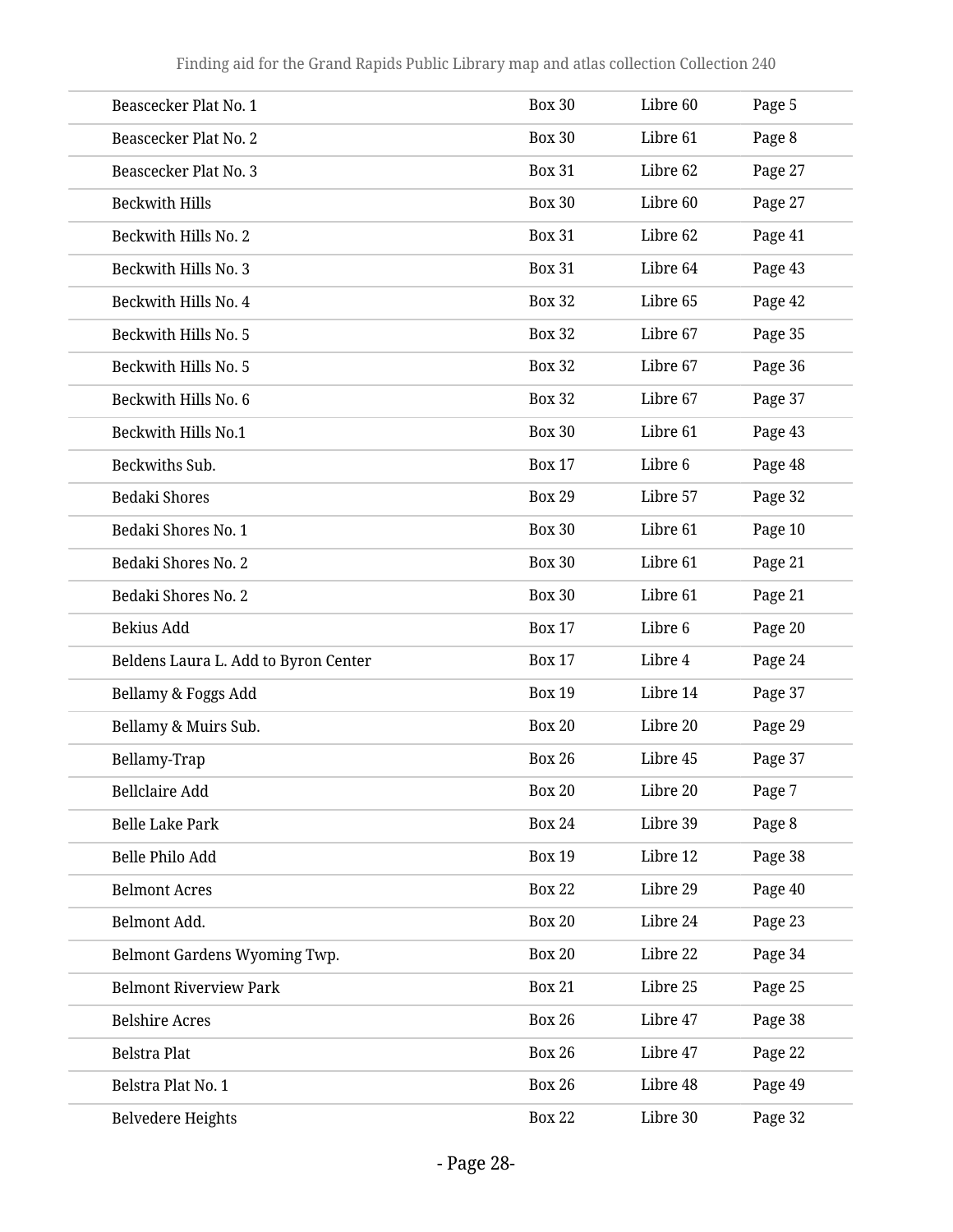| Ben E. West Add                | <b>Box 26</b> | Libre 48 | Page 48 |
|--------------------------------|---------------|----------|---------|
| Benjamin 2nd Boulevard Plat    | <b>Box 20</b> | Libre 21 | Page 21 |
| Benjamin Boulevard Plat        | <b>Box 20</b> | Libre 19 | Page 29 |
| Benjamin Thomas Add            | <b>Box 20</b> | Libre 18 | Page 5  |
| Benjamin's-Leonard Add         | <b>Box 19</b> | Libre 14 | Page 39 |
| Berhages Sub.                  | <b>Box 22</b> | Libre 30 | Page 6  |
| Berhages Sub. No. 1            | <b>Box 24</b> | Libre 38 | Page 34 |
| Berkey's Add.                  | <b>Box 17</b> | Libre 3  | Page 30 |
| <b>Berkshire Park</b>          | <b>Box 29</b> | Libre 58 | Page 23 |
| Berkshire Park No. 1           | <b>Box 29</b> | Libre 58 | Page 31 |
| Berkshire Park No. 2           | <b>Box 30</b> | Libre 59 | Page 45 |
| Berkshire Park No. 3           | <b>Box 30</b> | Libre 61 | Page 1  |
| Berkshire Park No. 4           | <b>Box 30</b> | Libre 61 | Page 47 |
| <b>Beurman Subdivision</b>     | <b>Box 30</b> | Libre 59 | Page 13 |
| Beverly Add.                   | <b>Box 19</b> | Libre 16 | Page 10 |
| <b>Beverly Hills</b>           | <b>Box 22</b> | Libre 31 | Page 17 |
| <b>Big Maple Plat</b>          | <b>Box 33</b> | Libre 68 | Page 45 |
| <b>Birch Hill</b>              | <b>Box 24</b> | Libre 37 | Page 16 |
| Bissell & Davis Sub.           | <b>Box 17</b> | Libre 3  | Page 5  |
| Bissell & Harlan Add.          | <b>Box 17</b> | Libre 3  | Page 13 |
| Bissell & Sons Sub.            | <b>Box 16</b> | Libre 2  | Page 12 |
| Bissell & Sons Sub.            | <b>Box 16</b> | Libre 2  | Page 88 |
| Bissell Highland Park Add.     | <b>Box 18</b> | Libre 11 | Page 25 |
| Bissell, O.J                   | <b>Box 16</b> | Libre 2  | Page 87 |
| <b>Bittersweet Acres</b>       | <b>Box 28</b> | Libre 54 | Page 36 |
| Blakeleys                      | <b>Box 16</b> | Libre 1  | Page 30 |
| Blandford's Add. To Burlingame | <b>Box 20</b> | Libre 22 | Page 35 |
| <b>Blandford's Plat</b>        | <b>Box 20</b> | Libre 22 | Page 5  |
| Blass Add to Village of Sparta | <b>Box 18</b> | Libre 11 | Page 18 |
| <b>Blissfield Homes</b>        | <b>Box 24</b> | Libre 37 | Page 1  |
| Bloomer & Anderson Add         | <b>Box 19</b> | Libre 15 | Page 32 |
| <b>Blue Lake Park Plat</b>     | <b>Box 21</b> | Libre 27 | Page 25 |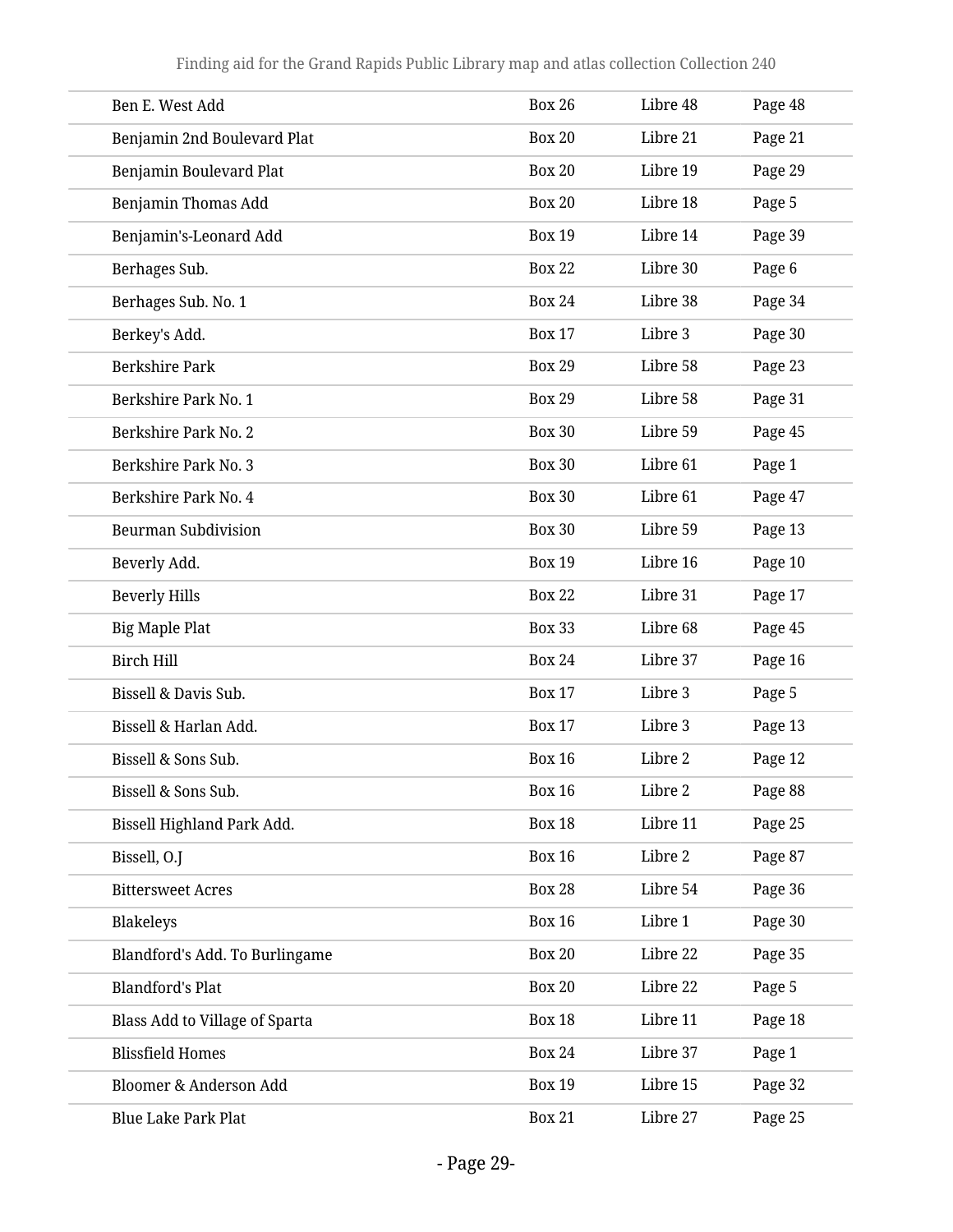| <b>Blueberry Hills</b>                   | <b>Box 29</b> | Libre 57 | Page 22 |
|------------------------------------------|---------------|----------|---------|
| Blueberry Hills No.1                     | <b>Box 29</b> | Libre 58 | Page 15 |
| Blueberry Hills No.2                     | <b>Box 31</b> | Libre 62 | Page 20 |
| Blueberry Hills No.2                     | <b>Box 31</b> | Libre 62 | Page 21 |
| <b>Blythfield Acres Plat</b>             | <b>Box 28</b> | Libre 54 | Page 2  |
| Blythfield Acres Plat No. 1              | <b>Box 28</b> | Libre 55 | Page 2  |
| Blythfield Acres Plat No. 2              | <b>Box 28</b> | Libre 55 | Page 28 |
| Blythfield Acres Plat No. 3              | <b>Box 29</b> | Libre 58 | Page 39 |
| Blythfield Acres Plat No. 4              | <b>Box 30</b> | Libre 61 | Page 2  |
| Blythfield Acres Plat No. 4              | <b>Box 30</b> | Libre 61 | Page 3  |
| Blythfield Acres Plat No. 5              | <b>Box 32</b> | Libre 67 | Page 2  |
| Blythfield Acres Plat No. 6              | <b>Box 33</b> | Libre 68 | Page 11 |
| Bogema's Sub of lots 49&50 Kroodsma's Ad | <b>Box 20</b> | Libre 19 | Page 18 |
| <b>Bonesteel Coit Rd Plat</b>            | <b>Box 24</b> | Libre 37 | Page 19 |
| <b>Bonesteel Coit Rd. Plat</b>           | <b>Box 24</b> | Libre 37 | Page 19 |
| Bonnell's Mary M. Sub.                   | <b>Box 22</b> | Libre 29 | Page 8  |
| <b>Bonnie Homesites</b>                  | <b>Box 30</b> | Libre 59 | Page 47 |
| <b>Boone's Plat</b>                      | <b>Box 20</b> | Libre 21 | Page 22 |
| Bosma Add.                               | <b>Box 22</b> | Libre 32 | Page 3  |
| Bosma Add. No. 1                         | <b>Box 22</b> | Libre 32 | Page 18 |
| Bosma Add. No. 2                         | <b>Box 22</b> | Libre 32 | Page 30 |
| Bosma Add. No. 3                         | <b>Box 23</b> | Libre 33 | Page 2  |
| Bosma Add. No. 4                         | <b>Box 23</b> | Libre 33 | Page 3  |
| Bosma Add. No. 5                         | <b>Box 23</b> | Libre 34 | Page 10 |
| Bosma Add. No. 6                         | <b>Box 23</b> | Libre 34 | Page 20 |
| <b>Bosma and Sterk Plat</b>              | <b>Box 27</b> | Libre 50 | Page 22 |
| Boss 2nd Add                             | <b>Box 18</b> | Libre 10 | Page 39 |
| Boss Add.                                | <b>Box 18</b> | Libre 9  | Page 4  |
| Bostwick & Co's                          | <b>Box 16</b> | Libre 1  | Page 83 |
| <b>Bostwick acres</b>                    | <b>Box 26</b> | Libre 46 | Page 7  |
| Bostwick Lake Park, Cannon Twp.          | <b>Box 20</b> | Libre 23 | Page 14 |
| <b>Bouchard Add</b>                      | <b>Box 22</b> | Libre 29 | Page 35 |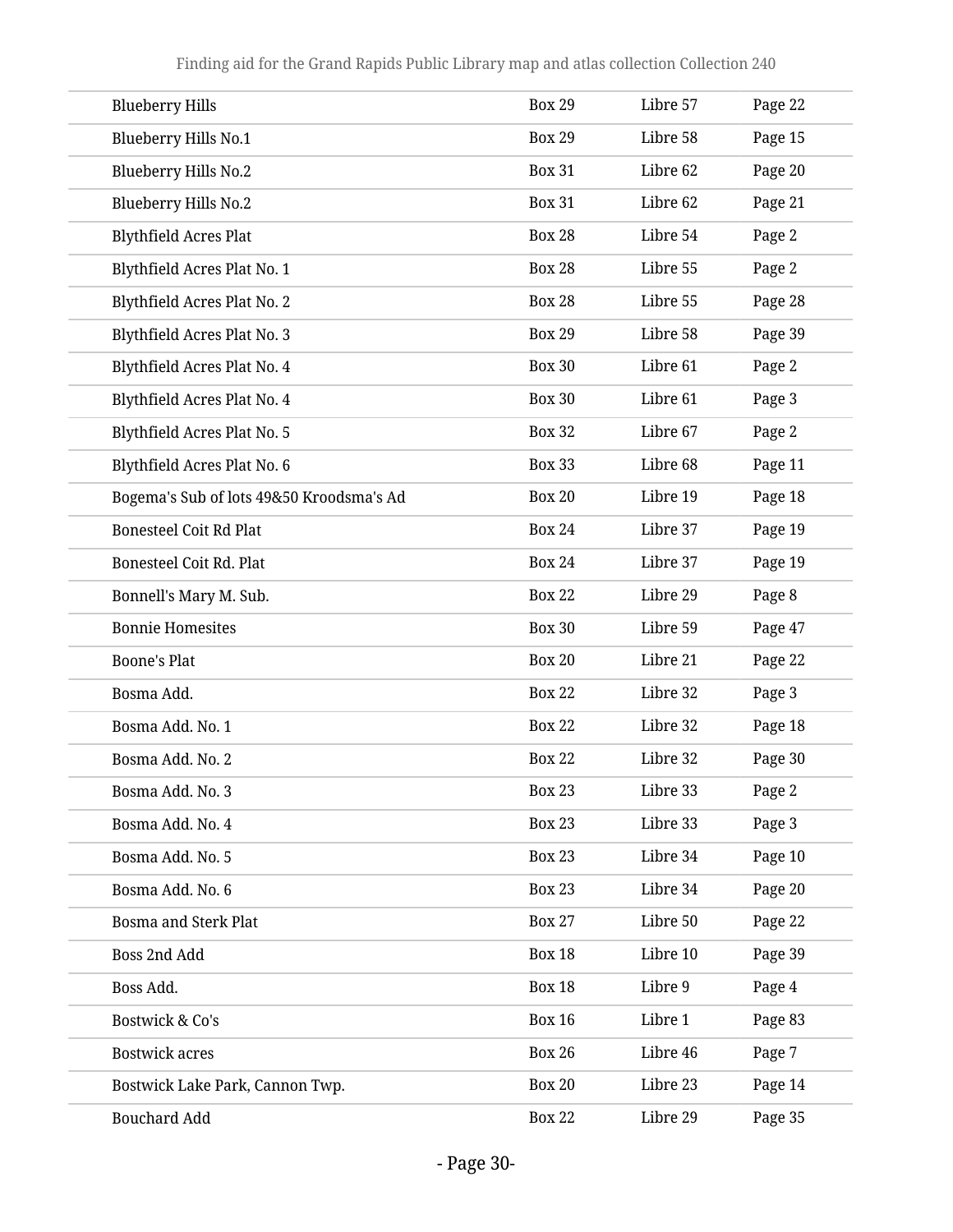| Bouma Add.                                               | <b>Box 25</b> | Libre 44 | Page 41 |
|----------------------------------------------------------|---------------|----------|---------|
| Bouma, Frank Plat                                        | <b>Box 27</b> | Libre 51 | Page 5  |
| Bouma, Marcia Plat                                       | <b>Box 29</b> | Libre 57 | Page 18 |
| Bouma, Nell                                              | <b>Box 27</b> | Libre 52 | Page 15 |
| Boumeester Sub.                                          | <b>Box 18</b> | Libre 8  | Page 25 |
| <b>Bouws Plat</b>                                        | <b>Box 27</b> | Libre 49 | Page 10 |
| Boyd & Van Leeuwen 2nd Add                               | <b>Box 17</b> | Libre 4  | Page 3  |
| Boyd & Van Leeuwen Plat                                  | <b>Box 16</b> | Libre 2  | Page 97 |
| Boynton & Judd Lake                                      | <b>Box 16</b> | Libre 2  | Page 24 |
| Boynton L. S. Add                                        | <b>Box 18</b> | Libre 11 | Page 37 |
| Boynton's sub of Part of Snell's Add                     | <b>Box 19</b> | Libre 12 | Page 20 |
| Bradford W.C.                                            | <b>Box 18</b> | Libre 8  | Page 2  |
| Bradford, Aruna                                          | <b>Box 18</b> | Libre 11 | Page 37 |
| <b>Brandau Acres</b>                                     | <b>Box 27</b> | Libre 50 | Page 46 |
| Brandau Farm Sub.                                        | <b>Box 21</b> | Libre 25 | Page 13 |
| <b>Brandau Grand River Farms</b>                         | <b>Box 25</b> | Libre 44 | Page 39 |
| <b>Brandau Grand River Farms</b>                         | <b>Box 25</b> | Libre 44 | Page 39 |
| <b>Brandau Plat</b>                                      | <b>Box 23</b> | Libre 33 | Page 26 |
| Brandt & Brewers Add                                     | <b>Box 20</b> | Libre 23 | Page 26 |
| Breas Kate Sub. Of Lots 26,27 of Edna L. Briggs 2nd Add. | <b>Box 21</b> | Libre 25 | Page 39 |
| <b>Breen Park Plat</b>                                   | <b>Box 23</b> | Libre 33 | Page 1  |
| Breen Park Plat No.1                                     | <b>Box 24</b> | Libre 37 | Page 28 |
| Breen, Ted Plat                                          | <b>Box 28</b> | Libre 53 | Page 42 |
| <b>Breeze-Way Heights</b>                                | <b>Box 26</b> | Libre 45 | Page 11 |
| <b>Breezy Point Park</b>                                 | <b>Box 23</b> | Libre 35 | Page 22 |
| <b>Brenner Plat</b>                                      | <b>Box 24</b> | Libre 37 | Page 7  |
| Brentlea Plat                                            | <b>Box 23</b> | Libre 35 | Page 24 |
| <b>Breton Plat</b>                                       | <b>Box 30</b> | Libre 61 | Page 17 |
| <b>Breton Plat</b>                                       | <b>Box 30</b> | Libre 61 | Page 18 |
| Breton Plat No. 1                                        | <b>Box 32</b> | Libre 65 | Page 43 |
| Breton Plat No. 2                                        | <b>Box 32</b> | Libre 67 | Page 46 |
| Breton Plat No. 2                                        | <b>Box 32</b> | Libre 67 | Page 47 |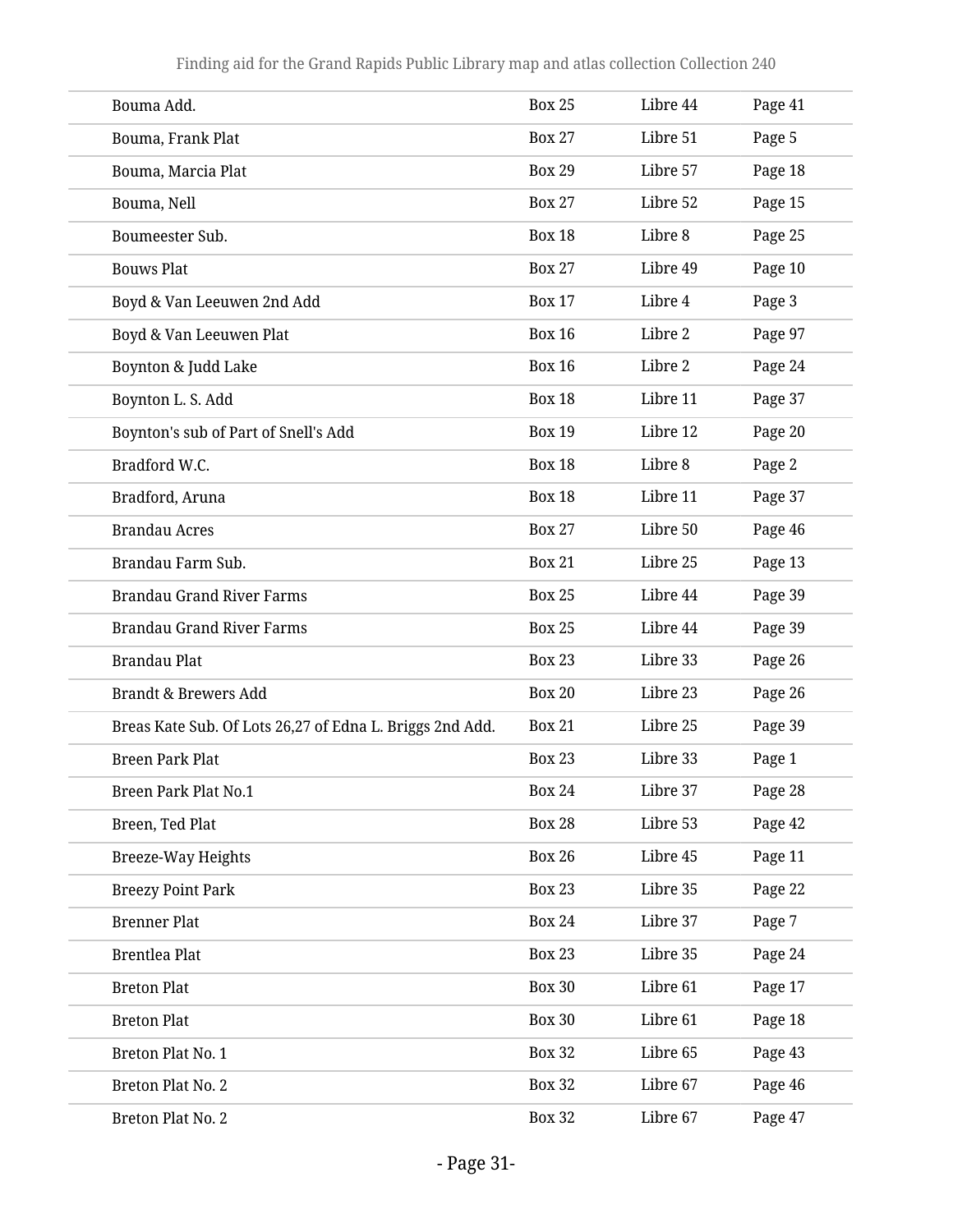| <b>Briar Hills</b>                                          | <b>Box 30</b> | Libre 59 | Page 48 |
|-------------------------------------------------------------|---------------|----------|---------|
| Briar Hills No. 1                                           | <b>Box 31</b> | Libre 62 | Page 15 |
| Briggs & Antisdels Sub                                      | <b>Box 18</b> | Libre 10 | Page 19 |
| Briggs Edna L. 2nd Add                                      | <b>Box 20</b> | Libre 19 | Page 34 |
| Briggs Edna L. Add                                          | <b>Box 18</b> | Libre 7  | Page 10 |
| <b>Briggs North Park Plat</b>                               | <b>Box 19</b> | Libre 16 | Page 39 |
| Briggs Sub. (PT. Blk 13, Skinners Add)                      | <b>Box 18</b> | Libre 9  | Page 6  |
| Briggs Sub. Of N 1/2 of Lot 19 Coit & Curtis Partition Plat | <b>Box 19</b> | Libre 15 | Page 8  |
| <b>Brinks Plat</b>                                          | <b>Box 26</b> | Libre 48 | Page 32 |
| Brinks Plat No. 1                                           | <b>Box 27</b> | Libre 50 | Page 8  |
| <b>Brinks Replat</b>                                        | <b>Box 29</b> | Libre 56 | Page 40 |
| Bristol City View add                                       | <b>Box 24</b> | Libre 38 | Page 13 |
| <b>Bristol Heights</b>                                      | <b>Box 23</b> | Libre 35 | Page 32 |
| <b>Bristol Park Bass Lake</b>                               | <b>Box 24</b> | Libre 39 | Page 6  |
| <b>Bristol Plat</b>                                         | <b>Box 23</b> | Libre 33 | Page 30 |
| <b>Bristol View</b>                                         | <b>Box 32</b> | Libre 67 | Page 26 |
| <b>Broad Acres</b>                                          | <b>Box 24</b> | Libre 37 | Page 30 |
| <b>Broadmoor Acers</b>                                      | <b>Box 28</b> | Libre 53 | Page 14 |
| <b>Broadmoor Estates</b>                                    | <b>Box 31</b> | Libre 63 | Page 20 |
| <b>Brockmeier Plat</b>                                      | <b>Box 20</b> | Libre 21 | Page 40 |
| <b>Bromley Plat</b>                                         | <b>Box 33</b> | Libre 69 | Page 5  |
| <b>Brookfield Plat</b>                                      | <b>Box 28</b> | Libre 54 | Page 16 |
| <b>Brookmark Gardens</b>                                    | <b>Box 28</b> | Libre 55 | Page 31 |
| <b>Brookmark Gardens No. 1</b>                              | <b>Box 28</b> | Libre 55 | Page 37 |
| <b>Brookmark Gardens No. 2</b>                              | <b>Box 29</b> | Libre 56 | Page 2  |
| <b>Brookmark Gardens No. 3</b>                              | <b>Box 29</b> | Libre 56 | Page 35 |
| Brookmark Gardens No. 4                                     | <b>Box 29</b> | Libre 56 | Page 35 |
| <b>Brookshire Place</b>                                     | <b>Box 33</b> | Libre 68 | Page 3  |
| Brookside Add.                                              | <b>Box 26</b> | Libre 47 | Page 27 |
| <b>Brookside Estates</b>                                    | <b>Box 28</b> | Libre 54 | Page 17 |
| <b>Brookside Estates</b>                                    | <b>Box 28</b> | Libre 54 | Page 17 |
| Brookside Estates No. 1                                     | <b>Box 29</b> | Libre 57 | Page 19 |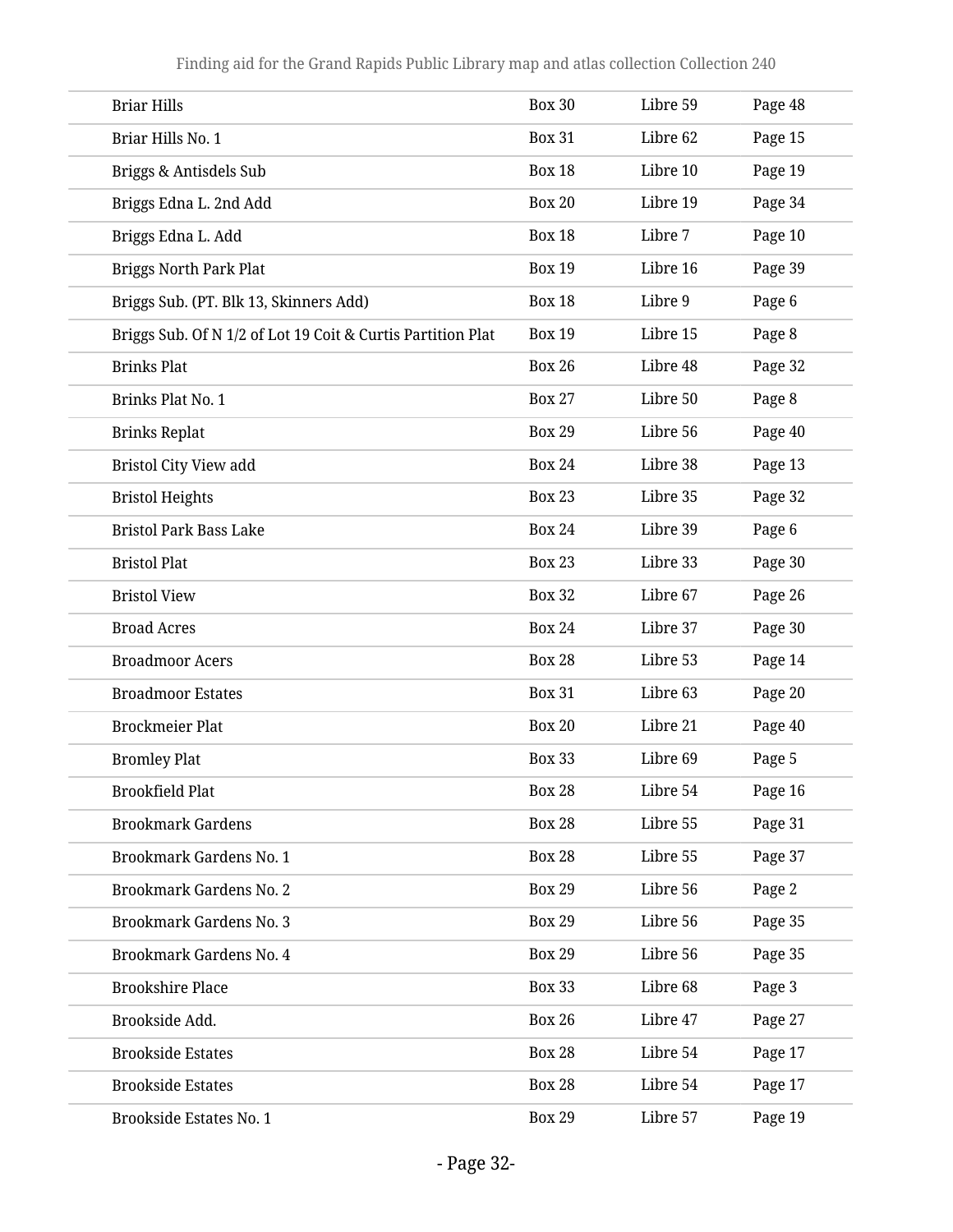| <b>Brookside Estates No. 1</b>             | <b>Box 29</b> | Libre 57 | Page 19 |
|--------------------------------------------|---------------|----------|---------|
| <b>Brookside Estates No. 2</b>             | <b>Box 29</b> | Libre 58 | Page 41 |
| <b>Brookside Forest</b>                    | <b>Box 30</b> | Libre 60 | Page 12 |
| Brookside Forest No. 1                     | <b>Box 31</b> | Libre 62 | Page 45 |
| <b>Brookwood Plat</b>                      | <b>Box 31</b> | Libre 62 | Page 2  |
| Brotts, A.H. Add                           | <b>Box 20</b> | Libre 22 | Page 15 |
| Brough's Sub.                              | <b>Box 18</b> | Libre 7  | Page 4  |
| <b>Brower Lake Park</b>                    | <b>Box 20</b> | Libre 23 | Page 39 |
| Brower Lake Park No. 1                     | <b>Box 26</b> | Libre 45 | Page 14 |
| Brown & Clark's Add                        | <b>Box 18</b> | Libre 7  | Page 1  |
| Brown, J.H. Add                            | <b>Box 16</b> | Libre 2  | Page 26 |
| Brown, P.H. Sub of Boynton & Judd Lake Add | <b>Box 17</b> | Libre 5  | Page 25 |
| Brown, Thomas R.                           | <b>Box 24</b> | Libre 38 | Page 38 |
| Brown's Add to Wyoming Park                | <b>Box 20</b> | Libre 21 | Page 28 |
| Brown's Frank E. Add                       | <b>Box 20</b> | Libre 21 | Page 2  |
| Brown's Sub.                               | <b>Box 17</b> | Libre 3  | Page 27 |
| Brown's, James W. Sub                      | <b>Box 16</b> | Libre 2  | Page 71 |
| Brown's, R. W. Add                         | <b>Box 21</b> | Libre 25 | Page 23 |
| Brown's, R.W. Add #1                       | <b>Box 22</b> | Libre 29 | Page 20 |
| <b>Browne's Plat</b>                       | <b>Box 23</b> | Libre 35 | Page 14 |
| Browne's, S.A                              | <b>Box 17</b> | Libre 4  | Page 43 |
| <b>Brownville North</b>                    | <b>Box 17</b> | Libre 3  | Page 39 |
| <b>Bruins Slot Add</b>                     | <b>Box 22</b> | Libre 32 | Page 14 |
| <b>Brumels Plat</b>                        | <b>Box 32</b> | Libre 66 | Page 32 |
| Bruner Sub.                                | <b>Box 16</b> | Libre 2  | Page 48 |
| <b>Brunsink Add</b>                        | <b>Box 26</b> | Libre 45 | Page 4  |
| <b>Brunswick Add</b>                       | <b>Box 19</b> | Libre 15 | Page 35 |
| Bryan & Balls Sub.                         | <b>Box 16</b> | Libre 2  | Page 17 |
| Buena Vista Add. (To Village of S. G. R.)  | <b>Box 18</b> | Libre 11 | Page 2  |
| <b>Buist Plat</b>                          | <b>Box 24</b> | Libre 38 | Page 6  |
| <b>Bulliment Add</b>                       | <b>Box 28</b> | Libre 53 | Page 21 |
| Bulliment Add. No. 1                       | <b>Box 28</b> | Libre 55 | Page 6  |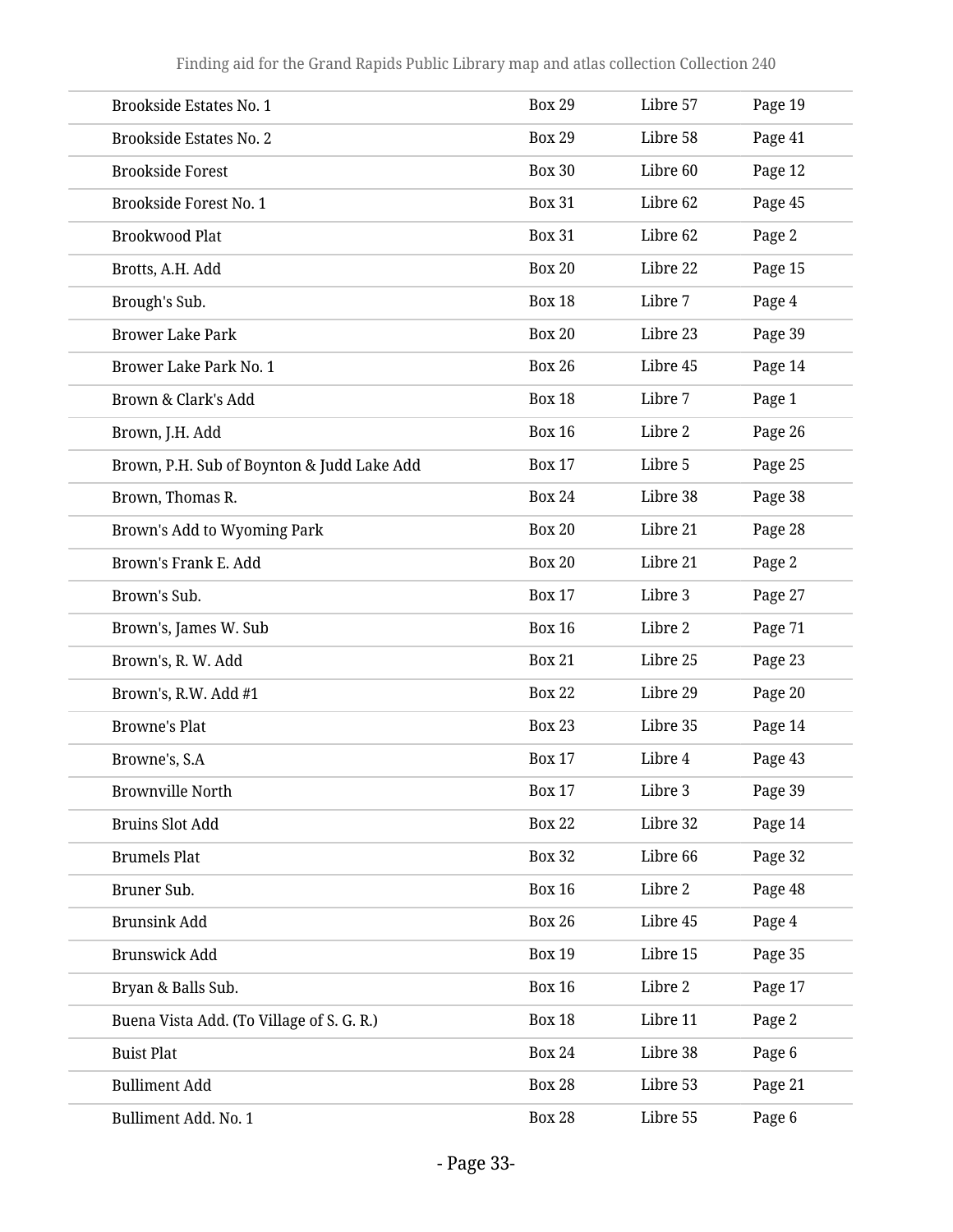| Bundy Add.                      | <b>Box 19</b>    | Libre 14 | Page 7  |
|---------------------------------|------------------|----------|---------|
| Bundy's Sub.                    | <b>Box 19</b>    | Libre 16 | Page 2  |
| <b>Burch Plat</b>               | <b>Box 32</b>    | Libre 66 | Page 13 |
| Burch, Lucius L. Plat           | <b>Box 27</b>    | Libre 51 | Page 40 |
| Burchardts Sub.                 | <b>Box 21</b>    | Libre 28 | Page 6  |
| Burns & Spees Plat              | <b>Box 24</b>    | Libre 37 | Page 6  |
| Burton Farm Sub (Paris Twp)     | <b>Box 20</b>    | Libre 22 | Page 4  |
| <b>Burton Kalamazoo Heights</b> | <b>Box 23</b>    | Libre 35 | Page 20 |
| Burton, Josiah & Co.            | <b>Box 16</b>    | Libre 2  | Page 91 |
| <b>Bush Plat</b>                | <b>Box 22</b>    | Libre 31 | Page 25 |
| <b>Buth Farms</b>               | <b>Box 28</b>    | Libre 53 | Page 29 |
| <b>Buths Add</b>                | <b>Box 21</b>    | Libre 26 | Page 32 |
| Butterworth Ave. Add.           | <b>Box 18</b>    | Libre 8  | Page 19 |
| Buttherfields Sub.              | <b>Box 19</b>    | Libre 13 | Page 10 |
| Buys, Adrian Add.               | <b>Box 21</b>    | Libre 28 | Page 34 |
| Buys, Adrian Add. #1            | <b>Box 22</b>    | Libre 29 | Page 28 |
| <b>Byrne Park</b>               | <b>Box 21</b>    | Libre 26 | Page 41 |
| <b>Byron Center</b>             | <b>Box 16</b>    | Libre 2  | Page 42 |
| <b>Byron Garden Estates</b>     | <b>Box 31</b>    | Libre 62 | Page 14 |
| Byron Garden Estates No. 1      | <b>Box 32</b>    | Libre 66 | Page 9  |
| "C" Names                       |                  |          |         |
| <b>Title/Description</b>        | <b>Instances</b> |          |         |
| Cadds Add.                      | <b>Box 21</b>    | Libre 26 | Page 8  |
| Cadwell, E. B. Add              | <b>Box 19</b>    | Libre 12 | Page 3  |
| Caledonia Station               | <b>Box 16</b>    | Libre 2  | Page 49 |
| Caledonia Station               | <b>Box 17</b>    | Libre 5  | Page 47 |
| Calkins Sub.                    | <b>Box 17</b>    | Libre 5  | Page 44 |
| Callan Plat                     | <b>Box 26</b>    | Libre 47 | Page 41 |
| Calvin Crest                    | <b>Box 31</b>    | Libre 64 | Page 4  |
| Calvin Crest                    | <b>Box 31</b>    | Libre 64 | Page 5  |
| Calvin Crest No. 1              | <b>Box 32</b>    | Libre 67 | Page 3  |
| Calvin Crest No. 1              | <b>Box 32</b>    | Libre 67 | Page 4  |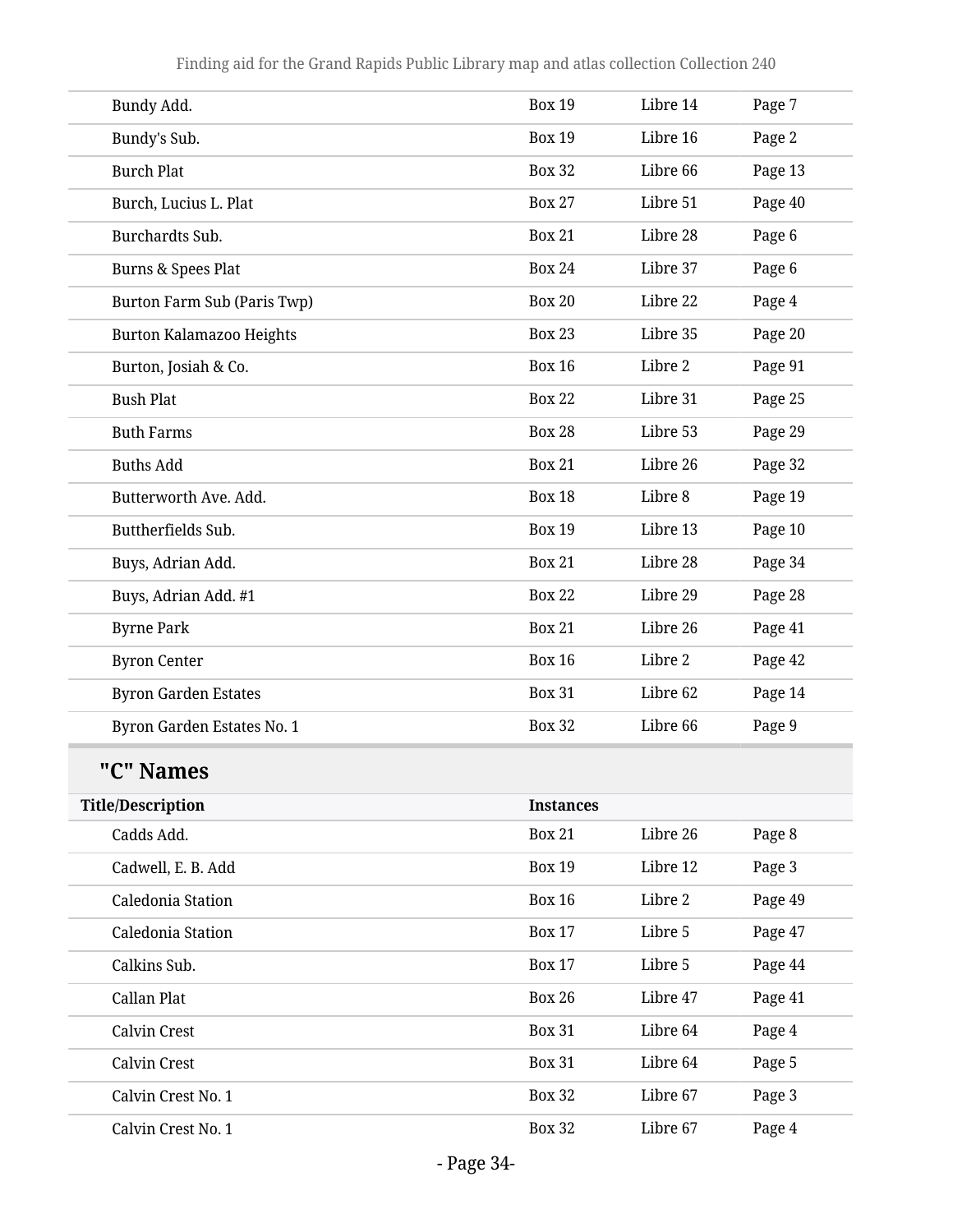| Cambridge Add. To Village of East G. R.       | <b>Box 20</b> | Libre 23 | Page 22 |
|-----------------------------------------------|---------------|----------|---------|
| <b>Cameron Plat</b>                           | <b>Box 32</b> | Libre 65 | Page 37 |
| Cameron Plat No. 1                            | <b>Box 32</b> | Libre 66 | Page 43 |
| Cameron Plat No. 2                            | <b>Box 32</b> | Libre 67 | Page 29 |
| Camp Lake Resort                              | <b>Box 21</b> | Libre 27 | Page 22 |
| Camp Potawatami                               | <b>Box 21</b> | Libre 25 | Page 11 |
| Campau A. 3rd                                 | <b>Box 17</b> | Libre 5  | Page 50 |
| Campau A. No. 2                               | <b>Box 16</b> | Libre 2  | Page 45 |
| Campau A. Sub.                                | <b>Box 16</b> | Libre 1  | Page 33 |
| Campau Geo Plat                               | <b>Box 16</b> | Libre 1  | Page 75 |
| Campau Haven Plat                             | <b>Box 30</b> | Libre 60 | Page 4  |
| Campau Plat                                   | <b>Box 16</b> | Libre 1  | Page 1  |
| Campau Plat                                   | <b>Box 16</b> | Libre 1  | Page 81 |
| Campau's L. 2nd (See also 24-1) R-314 (Deeds) | <b>Box 20</b> | Libre 24 | Page 1  |
| Campbell & Breeze's Add.                      | <b>Box 19</b> | Libre 13 | Page 18 |
| Campbell & Underwoods                         | <b>Box 18</b> | Libre 8  | Page 4  |
| Campbell & Underwoods 2nd Add.                | <b>Box 18</b> | Libre 8  | Page 38 |
| Campbell & Underwoods replatted               | <b>Box 18</b> | Libre 8  | Page 24 |
| Campbell & Underwoods Windsor Park Add        | <b>Box 18</b> | Libre 11 | Page 27 |
| Cannonsburg, Village                          | <b>Box 16</b> | Libre 1  | Page 11 |
| <b>Canrights Riverview Plat</b>               | <b>Box 20</b> | Libre 20 | Page 37 |
| Capens W.F. Sub                               | <b>Box 16</b> | Libre 2  | Page 60 |
| Caravelle Village                             | <b>Box 32</b> | Libre 67 | Page 48 |
| Caravelle Village No. 2                       | <b>Box 33</b> | Libre 69 | Page 11 |
| Cardinal Estate No. 1                         | <b>Box 33</b> | Libre 69 | Page 29 |
| Cardinal Estate No. 1                         | <b>Box 33</b> | Libre 69 | Page 30 |
| <b>Carleton Park</b>                          | <b>Box 21</b> | Libre 28 | Page 36 |
| <b>Carlson Acres</b>                          | <b>Box 29</b> | Libre 57 | Page 6  |
| <b>Carlton Hills</b>                          | <b>Box 29</b> | Libre 57 | Page 28 |
| Carlton Hills No. 1                           | <b>Box 30</b> | Libre 60 | Page 13 |
| Carman Plat                                   | <b>Box 26</b> | Libre 45 | Page 36 |
| Carman Plat No. 1                             | <b>Box 26</b> | Libre 46 | Page 6  |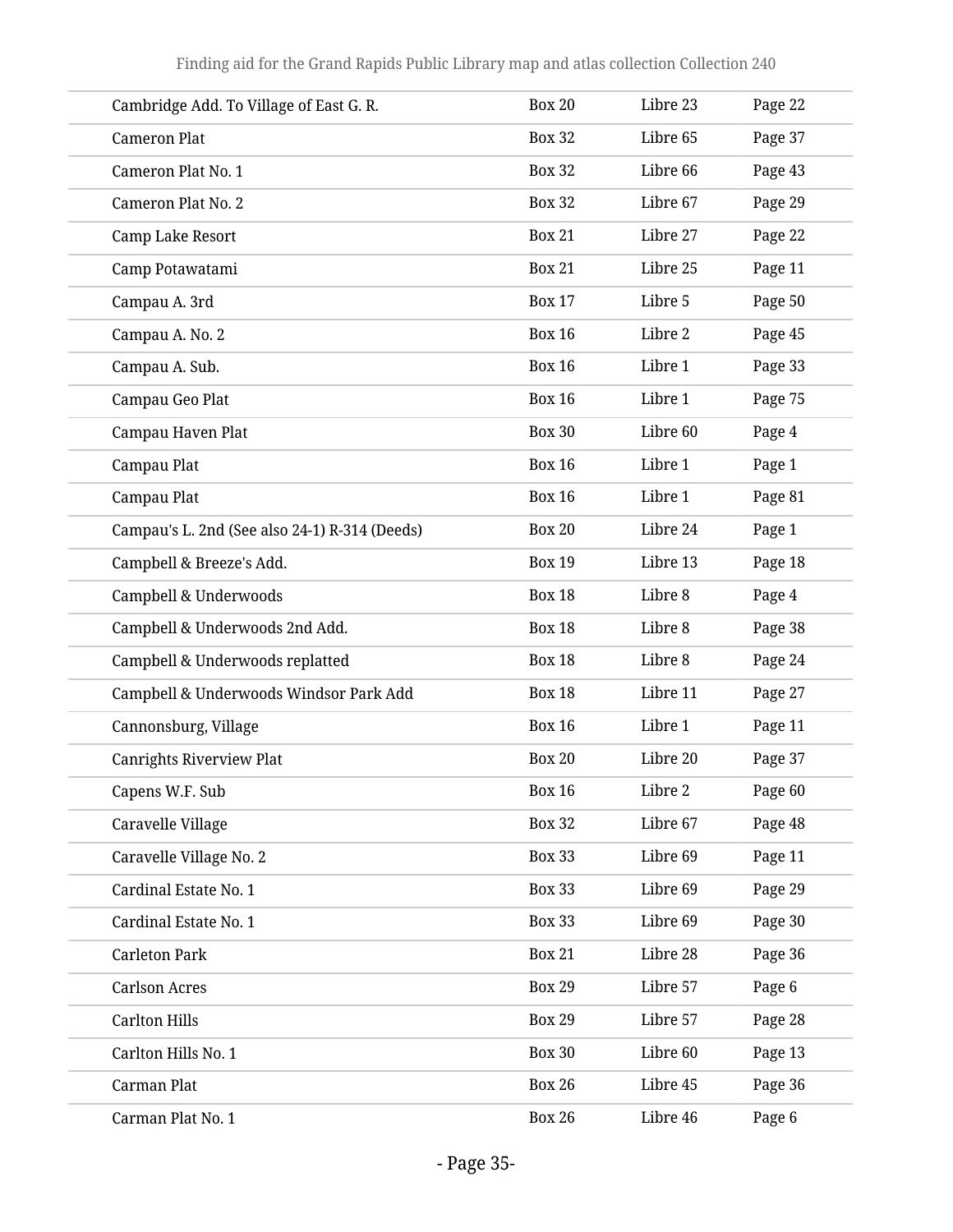| Carman Plat No. 2              | <b>Box 26</b> | Libre 46 | Page 27 |
|--------------------------------|---------------|----------|---------|
| Carol's Plat                   | <b>Box 27</b> | Libre 52 | Page 45 |
| Carpenters Sub.                | <b>Box 17</b> | Libre 3  | Page 3  |
| Carpenters, H.D. 2nd Add.      | <b>Box 18</b> | Libre 7  | Page 26 |
| Carpenters, H.D. Add.          | <b>Box 18</b> | Libre 7  | Page 23 |
| Carrier Creek Sub.             | <b>Box 24</b> | Libre 38 | Page 37 |
| Carrier Creek Sub. No. 1       | <b>Box 24</b> | Libre 38 | Page 2  |
| Carrier Creek Sub. No.2        | <b>Box 24</b> | Libre 38 | Page 40 |
| Carriers                       | <b>Box 18</b> | Libre 7  | Page 3  |
| Carrs Add.                     | <b>Box 17</b> | Libre 6  | Page 30 |
| Carrs Sub.                     | <b>Box 17</b> | Libre 3  | Page 16 |
| Cascada Point                  | <b>Box 21</b> | Libre 26 | Page 4  |
| Cascada Point No.1             | <b>Box 26</b> | Libre 45 | Page 22 |
| Cascada Point Subdn.           | <b>Box 28</b> | Libre 54 | Page 25 |
| Cascade (G.S. Richardson Plat) | <b>Box 17</b> | Libre 3  | Page 11 |
| <b>Cascade Acres</b>           | <b>Box 29</b> | Libre 57 | Page 8  |
| <b>Cascade Acres</b>           | <b>Box 29</b> | Libre 57 | Page 9  |
| Cascade Acres No. 2            | <b>Box 33</b> | Libre 70 | Page 2  |
| Cascade Acres No. 2            | <b>Box 33</b> | Libre 70 | Page 3  |
| Cascade Beltline Plat          | <b>Box 27</b> | Libre 51 | Page 35 |
| <b>Cascade Gardens Sub</b>     | <b>Box 23</b> | Libre 35 | Page 17 |
| <b>Cascade Hills</b>           | <b>Box 21</b> | Libre 25 | Page 40 |
| <b>Cascade Riverview Park</b>  | <b>Box 25</b> | Libre 44 | Page 12 |
| Cascade Riverview Park No.1    | <b>Box 25</b> | Libre 44 | Page 28 |
| Cascade Schoolbrook Plat       | <b>Box 24</b> | Libre 38 | Page 23 |
| Cascade Springs, Village of    | <b>Box 19</b> | Libre 12 | Page 8  |
| <b>Cascade Terrace</b>         | <b>Box 24</b> | Libre 38 | Page 1  |
| Cascade Terrace                | <b>Box 24</b> | Libre 38 | Page 2  |
| Cascade Terrace                | <b>Box 24</b> | Libre 38 | Page 3  |
| Cascade Terrace                | <b>Box 24</b> | Libre 38 | Page 4  |
| Cascade Terrace No. 1          | <b>Box 31</b> | Libre 63 | Page 17 |
| Cascade Terrace No.2           | <b>Box 31</b> | Libre 64 | Page 32 |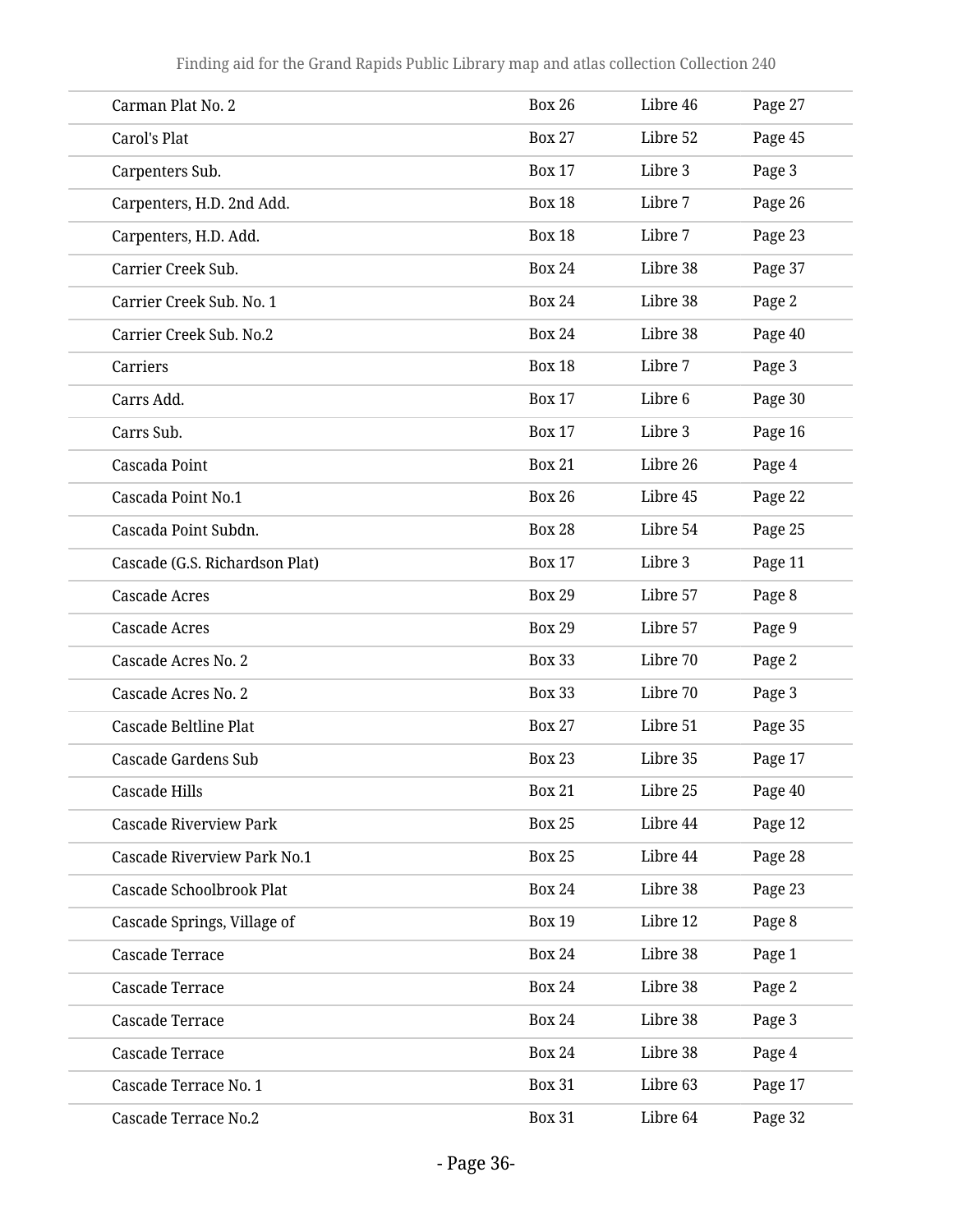| Cascade Terrace No.3                                            | <b>Box 33</b> | Libre 68 | Page 26 |
|-----------------------------------------------------------------|---------------|----------|---------|
| Cascade Terrace No.3                                            | <b>Box 33</b> | Libre 68 | Page 27 |
| Cascade, Village of                                             | <b>Box 16</b> | Libre 1  | Page 7  |
| Cascade, Village of                                             | <b>Box 16</b> | Libre 1  | Page 7  |
| Cascadia - Out Lot A                                            | <b>Box 23</b> | Libre 36 | Page 8  |
| Cascadia Dells                                                  | <b>Box 27</b> | Libre 50 | Page 48 |
| Cascadia Dells No.1                                             | <b>Box 27</b> | Libre 52 | Page 39 |
| Cascadia Meadows                                                | <b>Box 33</b> | Libre 68 | Page 14 |
| Cascadia No. 1 - Out Lot B                                      | <b>Box 23</b> | Libre 36 | Page 9  |
| Cascadia No. 2                                                  | <b>Box 23</b> | Libre 36 | Page 10 |
| Case Sub. Of Richmond Add                                       | <b>Box 17</b> | Libre 6  | Page 1  |
| Case, John D. Add                                               | <b>Box 21</b> | Libre 25 | Page 30 |
| Cashin Plat                                                     | <b>Box 22</b> | Libre 30 | Page 28 |
| Casnovia Village                                                | <b>Box 16</b> | Libre 1  | Page 41 |
| <b>Castle Fields</b>                                            | <b>Box 23</b> | Libre 34 | Page 15 |
| Castle Hills                                                    | <b>Box 23</b> | Libre 36 | Page 37 |
| Caufields 2nd Add.                                              | <b>Box 18</b> | Libre 7  | Page 40 |
| Caufields Add.                                                  | <b>Box 17</b> | Libre 4  | Page 29 |
| Caufields Sub of Part of Blk 7&8 of Caufields Subl of<br>Caufie | <b>Box 20</b> | Libre 17 | Page 13 |
| Caufields Sub.                                                  | <b>Box 18</b> | Libre 9  | Page 17 |
| Cedar Springs (Smiths)                                          | <b>Box 16</b> | Libre 1  | Page 29 |
| Cedar Springs Hinman                                            | <b>Box 16</b> | Libre 2  | Page 25 |
| Cedar Springs, Village of                                       | <b>Box 16</b> | Libre 1  | Page 61 |
| Cedar Springs, Village of Replatted                             | <b>Box 16</b> | Libre 2  | Page 75 |
| Cedar Springs, Village of Replatted                             | <b>Box 16</b> | Libre 2  | Page 76 |
| Cederlund & Howell Sub                                          | <b>Box 25</b> | Libre 44 | Page 1  |
| <b>Cemetery Ahavas Achim</b>                                    | <b>Box 20</b> | Libre 23 | Page 9  |
| Cemetery, 1st Add. To Pine Woods                                | <b>Box 20</b> | Libre 18 | Page 4  |
| Cemetery, Alaska                                                | <b>Box 27</b> | Libre 52 | Page 5  |
| Cemetery, Algoma                                                | <b>Box 20</b> | Libre 20 | Page 25 |
| Cemetery, Bostwick Lake                                         | <b>Box 20</b> | Libre 18 | Page 37 |
|                                                                 |               |          |         |

Cemetery, Cannonsburg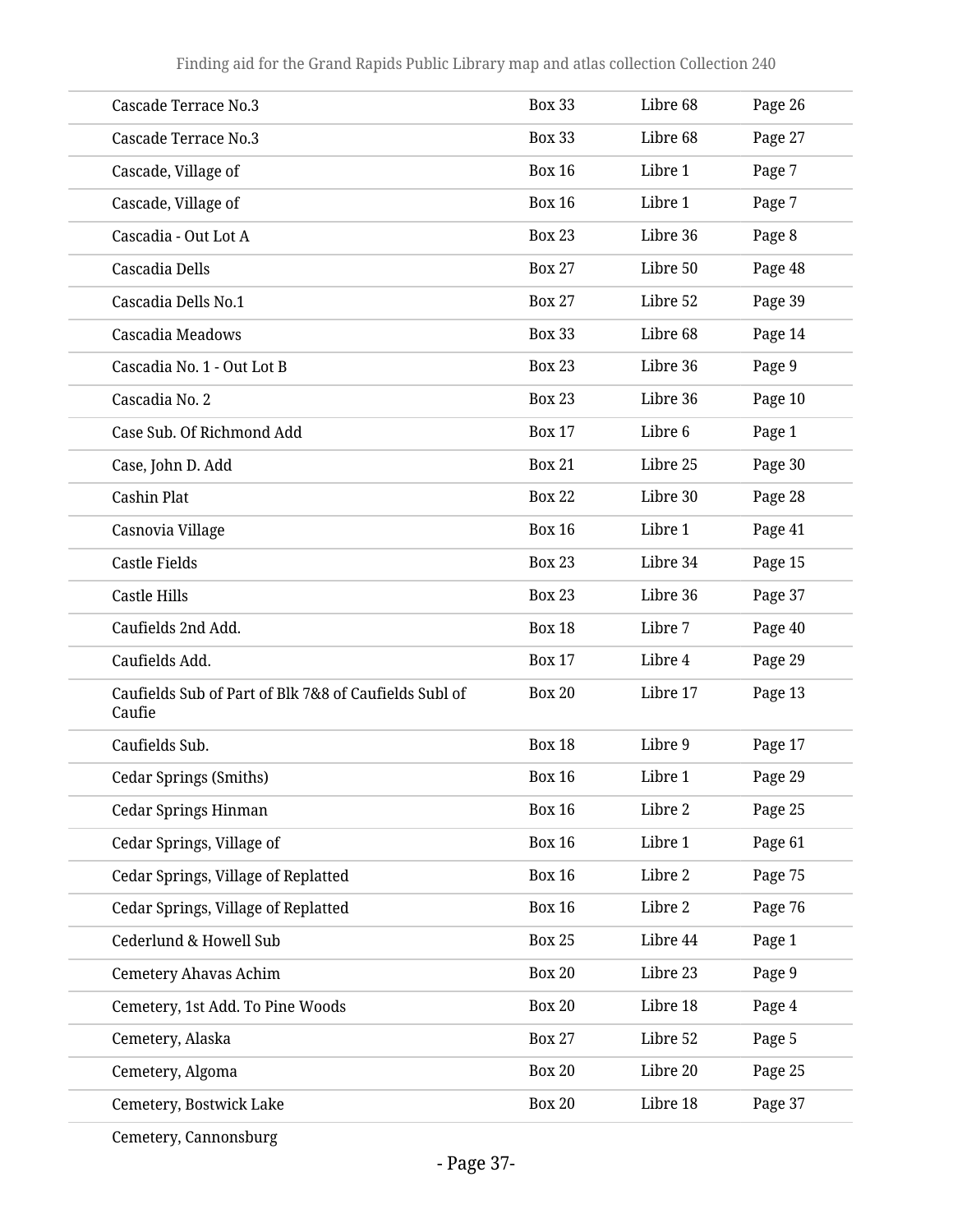|                                                                | <b>Box 20</b> | Libre 18 | Page 38 |
|----------------------------------------------------------------|---------------|----------|---------|
| Cemetery, Fair Plains                                          | <b>Box 20</b> | Libre 17 | Page 15 |
| Cemetery, Fair Plains                                          | <b>Box 20</b> | Libre 17 | Page 16 |
| Cemetery, Fulton St.                                           | <b>Box 16</b> | Libre 1  | Page 53 |
| Cemetery, Fulton St.                                           | <b>Box 16</b> | Libre 1  | Page 53 |
| Cemetery, Fulton St.                                           | <b>Box 16</b> | Libre 1  | Page 39 |
| Cemetery, Fulton St.                                           | <b>Box 16</b> | Libre 1  | Page 39 |
| Cemetery, Garfield Park                                        | <b>Box 19</b> | Libre 16 | Page 19 |
| Cemetery, Greenwood                                            | <b>Box 16</b> | Libre 1  | Page 2  |
| Cemetery, Greenwood 1st Add.                                   | <b>Box 19</b> | Libre 16 | Page 6  |
| Cemetery, Greenwood Sparta                                     | <b>Box 20</b> | Libre 18 | Page 8  |
| Cemetery, Kent memorial Garden-Shrines Cemetery,<br>Lithuanian | <b>Box 29</b> | Libre 57 | Page 7  |
| Cemetery, Lithuanian, Freedon Walker Twp.                      | <b>Box 20</b> | Libre 23 | Page 30 |
| Cemetery, Martin Add to Union Cemetery                         | <b>Box 20</b> | Libre 24 | Page 30 |
| Cemetery, Merriman & 1st Add.                                  | <b>Box 20</b> | Libre 19 | Page 28 |
| Cemetery, Oakhill                                              | <b>Box 19</b> | Libre 15 | Page 31 |
| Cemetery, Oakwood (Lowell)                                     | <b>Box 17</b> | Libre 3  | Page 15 |
| Cemetery, Oakwood 3rd Add.                                     | <b>Box 20</b> | Libre 24 | Page 37 |
| Cemetery, Randall Add to the Union                             | <b>Box 16</b> | Libre 2  | Page 84 |
| Cemetery, Rest Lawn                                            | <b>Box 23</b> | Libre 34 | Page 37 |
| Cemetery, Rest Lawn No.1                                       | <b>Box 23</b> | Libre 36 | Page 6  |
| Cemetery, Rest Lawn No.2                                       | <b>Box 24</b> | Libre 37 | Page 24 |
| Cemetery, Rest Lawn to Sparta                                  | <b>Box 24</b> | Libre 39 | Page 14 |
| Cemetery, S.E. Add to Fulton St.                               | <b>Box 16</b> | Libre 2  | Page 13 |
| Cemetery, Sparta                                               | <b>Box 19</b> | Libre 16 | Page 8  |
| Cemetery, Sub. Of Washington Park                              | <b>Box 20</b> | Libre 22 | Page 19 |
| Cemetery, Temple Emanuel (See also 43-27)                      | <b>Box 21</b> | Libre 26 | Page 22 |
| Cemetery, the 2nd Add to Wyoming                               | <b>Box 20</b> | Libre 21 | Page 24 |
| Cemetery, the 3rd Add to Wyoming                               | <b>Box 21</b> | Libre 26 | Page 23 |
| Cemetery, Valley City                                          | <b>Box 16</b> | Libre 1  | Page 19 |
| Cemetery, Washington Park                                      | <b>Box 20</b> | Libre 17 | Page 7  |
| Cemetery, Washington Park                                      | <b>Box 20</b> | Libre 17 | Page 8  |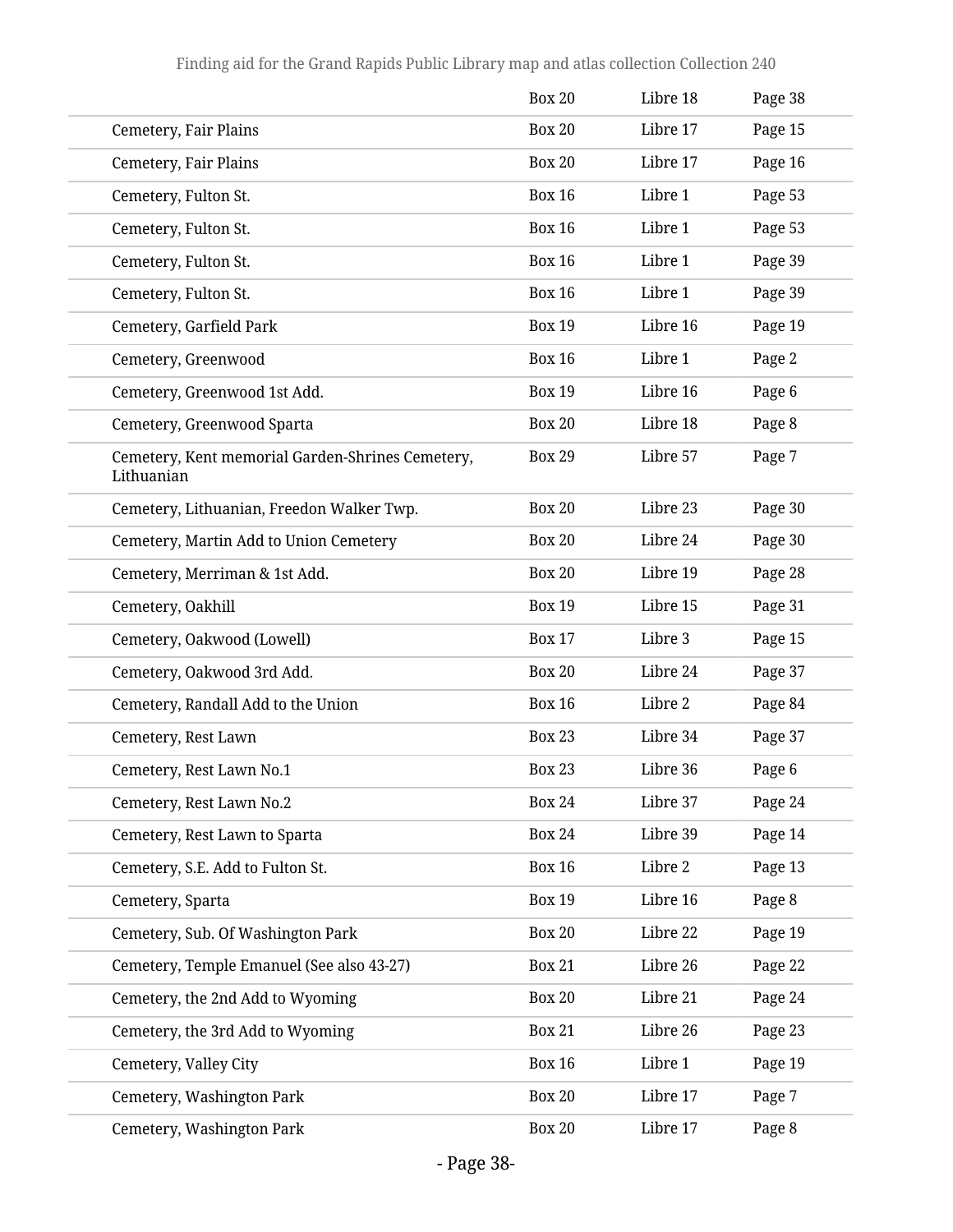| <b>Centennial Farm Plat</b>           | <b>Box 28</b> | Libre 54 | Page 29 |
|---------------------------------------|---------------|----------|---------|
| Centennial Plat                       | <b>Box 17</b> | Libre 5  | Page 16 |
| Centennial Plat No.2                  | <b>Box 20</b> | Libre 19 | Page 30 |
| Chamberlains Plymouth Road Plat       | <b>Box 23</b> | Libre 33 | Page 5  |
| Chamberlains Plymouth Road Plat No. 1 | <b>Box 23</b> | Libre 34 | Page 13 |
| <b>Channel Park</b>                   | <b>Box 26</b> | Libre 47 | Page 32 |
| Chapins & Booths (Also 24-13&14)      | <b>Box 16</b> | Libre 2  | Page 55 |
| <b>Charles Plat</b>                   | <b>Box 28</b> | Libre 55 | Page 20 |
| Cheney & Loomis                       | <b>Box 17</b> | Libre 5  | Page 30 |
| Cheney & Stebbins Add to Sparta       | <b>Box 20</b> | Libre 19 | Page 35 |
| Cherry Hill Home Sites                | <b>Box 21</b> | Libre 27 | Page 3  |
| Cherry Hills Home Sites No. 1         | <b>Box 27</b> | Libre 49 | Page 43 |
| Cherry Orchard Addisiton              | <b>Box 28</b> | Libre 54 | Page 46 |
| Chesterfield Heights                  | <b>Box 23</b> | Libre 36 | Page 26 |
| <b>Childs Add to Comstock Park</b>    | <b>Box 20</b> | Libre 20 | Page 13 |
| Chipman, H.H. & Co. Add               | <b>Box 17</b> | Libre 3  | Page 32 |
| Chippewa Hills                        | <b>Box 27</b> | Libre 50 | Page 29 |
| Chippewa Hills                        | <b>Box 27</b> | Libre 50 | Page 30 |
| Chippewa Hills No.1                   | <b>Box 28</b> | Libre 53 | Page 13 |
| Chopins Add.                          | <b>Box 21</b> | Libre 28 | Page 29 |
| Christs Sub.                          | <b>Box 17</b> | Libre 5  | Page 12 |
| <b>Chrysler Addition</b>              | <b>Box 31</b> | Libre 64 | Page 37 |
| <b>Chrysler Addition</b>              | <b>Box 31</b> | Libre 64 | Page 38 |
| Chubb, A.L. Add                       | <b>Box 16</b> | Libre 1  | Page 15 |
| Chubbs, J.F. 2nd Add.                 | <b>Box 16</b> | Libre 2  | Page 50 |
| Chubbs, J.F.Add                       | <b>Box 16</b> | Libre 1  | Page 27 |
| Churchill Downs                       | <b>Box 32</b> | Libre 65 | Page 47 |
| Churchill Downs No. 1                 | <b>Box 32</b> | Libre 66 | Page 37 |
| Churchill Downs No. 1                 | <b>Box 32</b> | Libre 66 | Page 38 |
| Clancys Add                           | <b>Box 16</b> | Libre 2  | Page 56 |
| Clara Add.                            | <b>Box 19</b> | Libre 14 | Page 36 |
| Clark & Co's Add                      | <b>Box 19</b> | Libre 16 | Page 38 |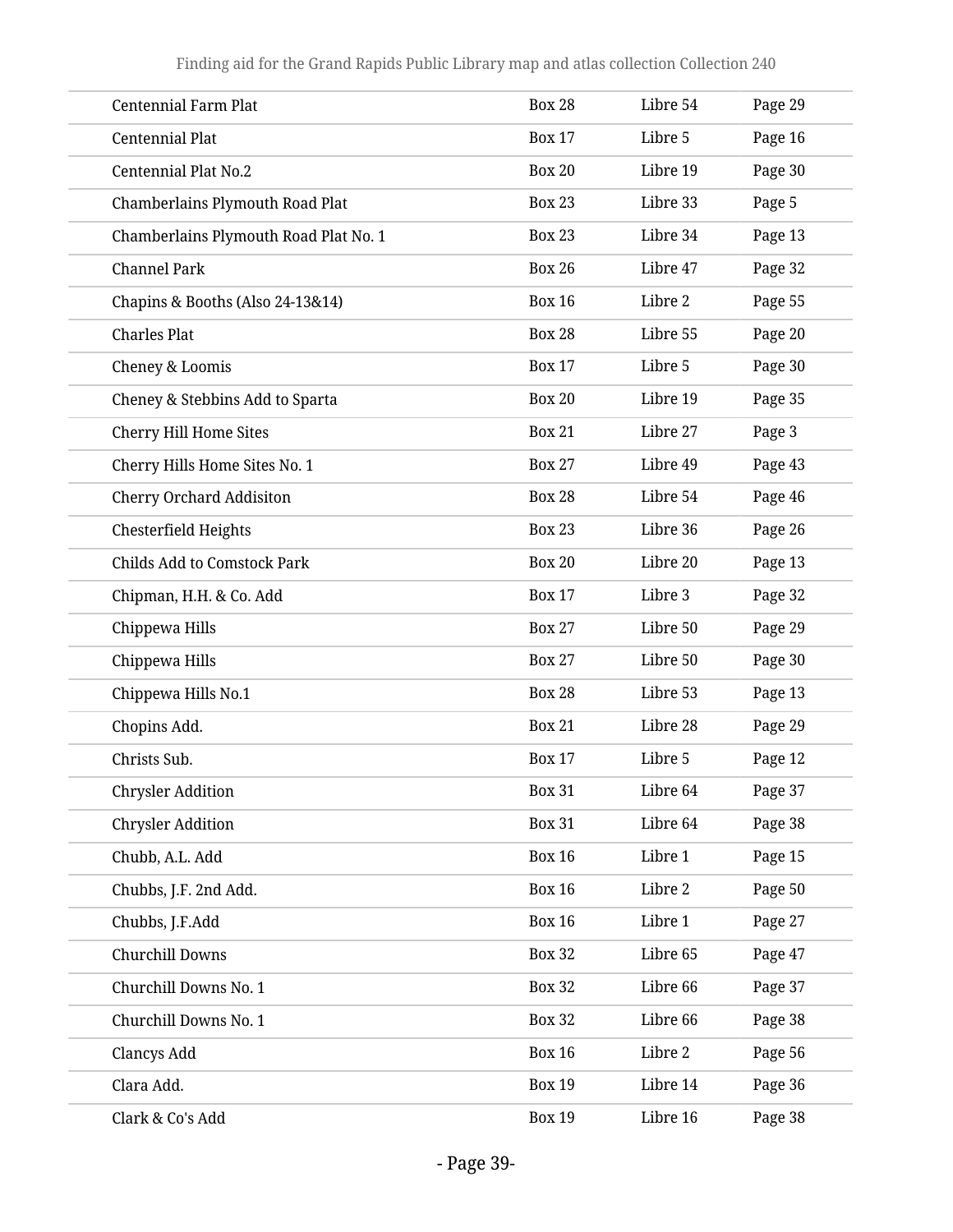| Clark Grove, Cannon Twp                       | <b>Box 21</b> | Libre 25 | Page 8  |
|-----------------------------------------------|---------------|----------|---------|
| <b>Clark Hull Addition</b>                    | <b>Box 27</b> | Libre 52 | Page 33 |
| Clark's Sub.                                  | <b>Box 17</b> | Libre 5  | Page 1  |
| Clarkes Add. To Kent City                     | <b>Box 20</b> | Libre 23 | Page 4  |
| Clarkes Sub.                                  | <b>Box 20</b> | Libre 23 | Page 6  |
| <b>Clearview Plat</b>                         | <b>Box 26</b> | Libre 48 | Page 13 |
| Clearview Plat No.1                           | <b>Box 27</b> | Libre 52 | Page 49 |
| Clement's 2nd Add to Belmont                  | <b>Box 18</b> | Libre 8  | Page 27 |
| <b>Clement's Parrotts Add</b>                 | <b>Box 20</b> | Libre 18 | Page 33 |
| Clement's Suburban Add.                       | <b>Box 17</b> | Libre 6  | Page 43 |
| Clement's, G.A. Add to Belmont                | <b>Box 17</b> | Libre 4  | Page 35 |
| Clement's, H.M.Sub                            | <b>Box 17</b> | Libre 3  | Page 12 |
| <b>Clements 2nd Add to Grand Rapids</b>       | <b>Box 17</b> | Libre 5  | Page 13 |
| Clements Add.                                 | <b>Box 17</b> | Libre 4  | Page 45 |
| <b>Clements Boulevard Add</b>                 | <b>Box 18</b> | Libre 7  | Page 29 |
| Clements, G.A. Sub                            | <b>Box 17</b> | Libre 4  | Page 46 |
| Clifford & Saurs Sparta                       | <b>Box 19</b> | Libre 12 | Page 39 |
| <b>Clifford Webster Plat</b>                  | <b>Box 26</b> | Libre 48 | Page 53 |
| Closterhouse & Murrays Sub.                   | <b>Box 19</b> | Libre 13 | Page 14 |
| Closterhouse & Wilsons 1st Add to Burlingame  | <b>Box 20</b> | Libre 19 | Page 22 |
| Closterhouse & Wilsons Plat of Burlingame     | <b>Box 20</b> | Libre 17 | Page 38 |
| Closterhouse & Wilsons Plat of Hamilton Park  | <b>Box 20</b> | Libre 17 | Page 3  |
| Closterhouse & Wison 1st Add to Hamilton Park | <b>Box 20</b> | Libre 17 | Page 17 |
| Closterhouse & Woolston's Plat of Highlands   | <b>Box 20</b> | Libre 20 | Page 3  |
| Closterhouse Sub of Cross Add                 | <b>Box 18</b> | Libre 11 | Page 26 |
| Clover Plat                                   | <b>Box 32</b> | Libre 66 | Page 18 |
| Cloverdale Plat                               | <b>Box 23</b> | Libre 33 | Page 21 |
| <b>Cloverleaf Plat</b>                        | <b>Box 24</b> | Libre 37 | Page 27 |
| Clyde Park Add                                | <b>Box 18</b> | Libre 8  | Page 29 |
| Clyde Park Hills                              | <b>Box 23</b> | Libre 34 | Page 27 |
| Clyde Park Hillsides                          | <b>Box 31</b> | Libre 64 | Page 35 |
| Clyde Park Hillsides No. 1                    | <b>Box 32</b> | Libre 67 | Page 25 |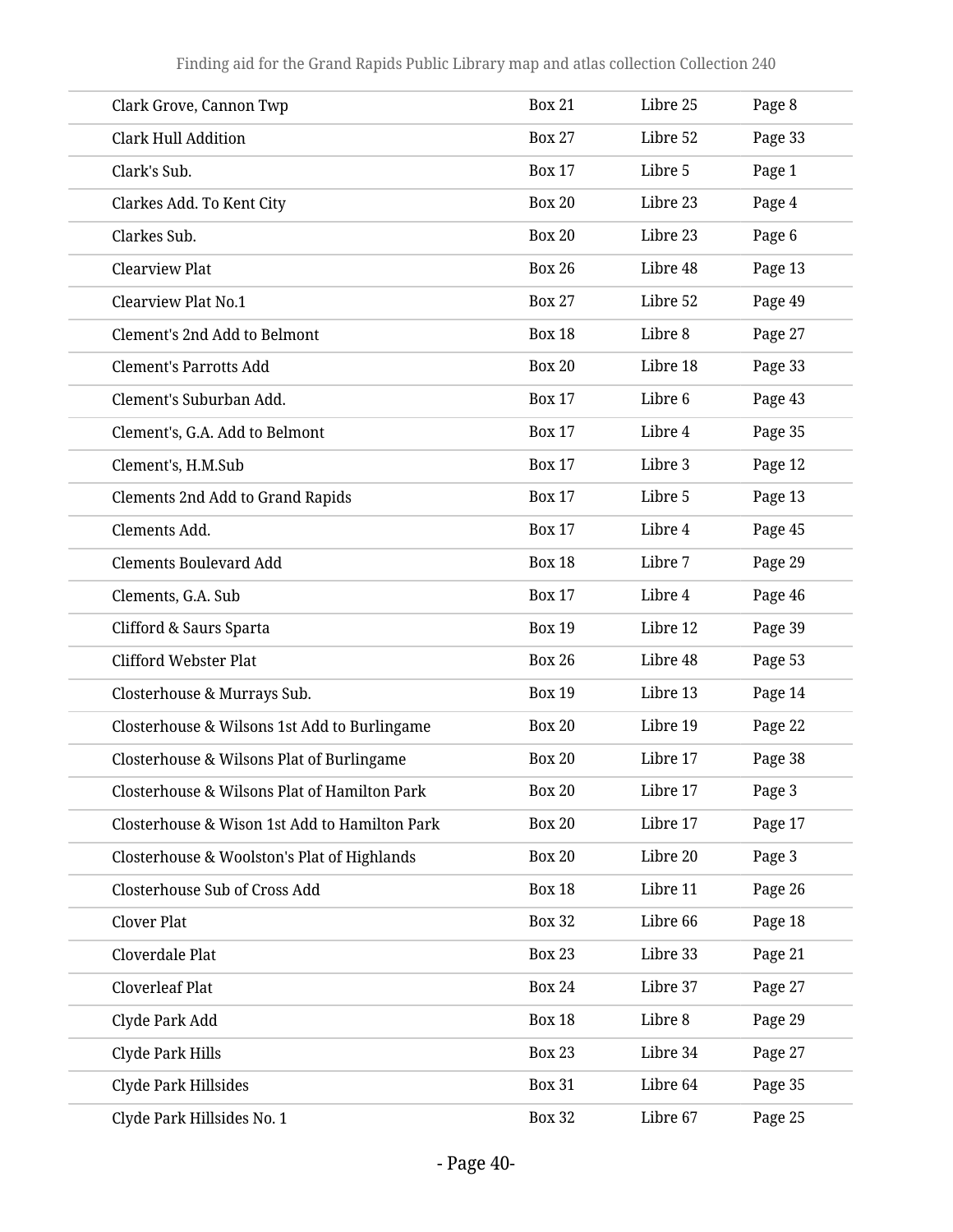| Clyde Park Plains                                                 | <b>Box 30</b> | Libre 60 | Page 24 |
|-------------------------------------------------------------------|---------------|----------|---------|
| Clyde Park Woods                                                  | <b>Box 23</b> | Libre 35 | Page 23 |
| <b>Coeling Plat</b>                                               | <b>Box 23</b> | Libre 36 | Page 38 |
| Coffman Plat                                                      | <b>Box 26</b> | Libre 47 | Page 10 |
| Coffman Plat No. 1                                                | <b>Box 27</b> | Libre 52 | Page 50 |
| Coit & Rumsey's Add                                               | <b>Box 18</b> | Libre 11 | Page 3  |
| Coit Park Add                                                     | <b>Box 20</b> | Libre 19 | Page 3  |
| Coit Park Add                                                     | <b>Box 20</b> | Libre 19 | Page 3  |
| Coit Park Add. No. 1                                              | <b>Box 21</b> | Libre 26 | Page 9  |
| Coit Park Add. No. 3                                              | <b>Box 27</b> | Libre 50 | Page 15 |
| Coit Park Add. No. 4                                              | <b>Box 29</b> | Libre 56 | Page 37 |
| Coit Park Add. No.1                                               | <b>Box 21</b> | Libre 26 | Page 9  |
| Coit Park Add. No.2                                               | <b>Box 23</b> | Libre 35 | Page 31 |
| Coit Sub of Lot 102                                               | <b>Box 17</b> | Libre 5  | Page 3  |
| Coit Sub of Part of Lots 47&48 of Coit & Curtis Partition<br>Plat | <b>Box 18</b> | Libre 7  | Page 30 |
| Coit's & Company Add to G.R                                       | <b>Box 16</b> | Libre 1  | Page 31 |
| Coit's & Company Add. To G.R.                                     | <b>Box 16</b> | Libre 1  | Page 32 |
| <b>Coits &amp; Curtis Partition Plat</b>                          | <b>Box 16</b> | Libre 2  | Page 22 |
| <b>Coits &amp; Curtis Partition Plat</b>                          | <b>Box 16</b> | Libre 2  | Page 22 |
| <b>Coits &amp; Curtis Partition Plat</b>                          | <b>Box 16</b> | Libre 2  | Page 22 |
| Coits & Curtis Partition Plat                                     | <b>Box 16</b> | Libre 2  | Page 22 |
| <b>Coits &amp; Curtis Partition Plat</b>                          | <b>Box 16</b> | Libre 2  | Page 23 |
| <b>Coits &amp; Curtis Partition Plat</b>                          | <b>Box 16</b> | Libre 2  | Page 23 |
| <b>Coits &amp; Curtis Partition Plat</b>                          | <b>Box 16</b> | Libre 2  | Page 23 |
| <b>Coits &amp; Curtis Partition Plat</b>                          | <b>Box 16</b> | Libre 2  | Page 23 |
| Coits Grandville Ave. Add                                         | <b>Box 19</b> | Libre 16 | Page 5  |
| Coldbrook Sub.                                                    | <b>Box 22</b> | Libre 32 | Page 19 |
| <b>College Ave Plat</b>                                           | <b>Box 26</b> | Libre 45 | Page 27 |
| <b>College Heights Plat</b>                                       | <b>Box 29</b> | Libre 56 | Page 21 |
| College Heights Plat                                              | <b>Box 33</b> | Libre 71 | Page 12 |
| Collins Add                                                       | <b>Box 20</b> | Libre 22 | Page 8  |
|                                                                   |               |          |         |

Collinwood Park, Walker Twp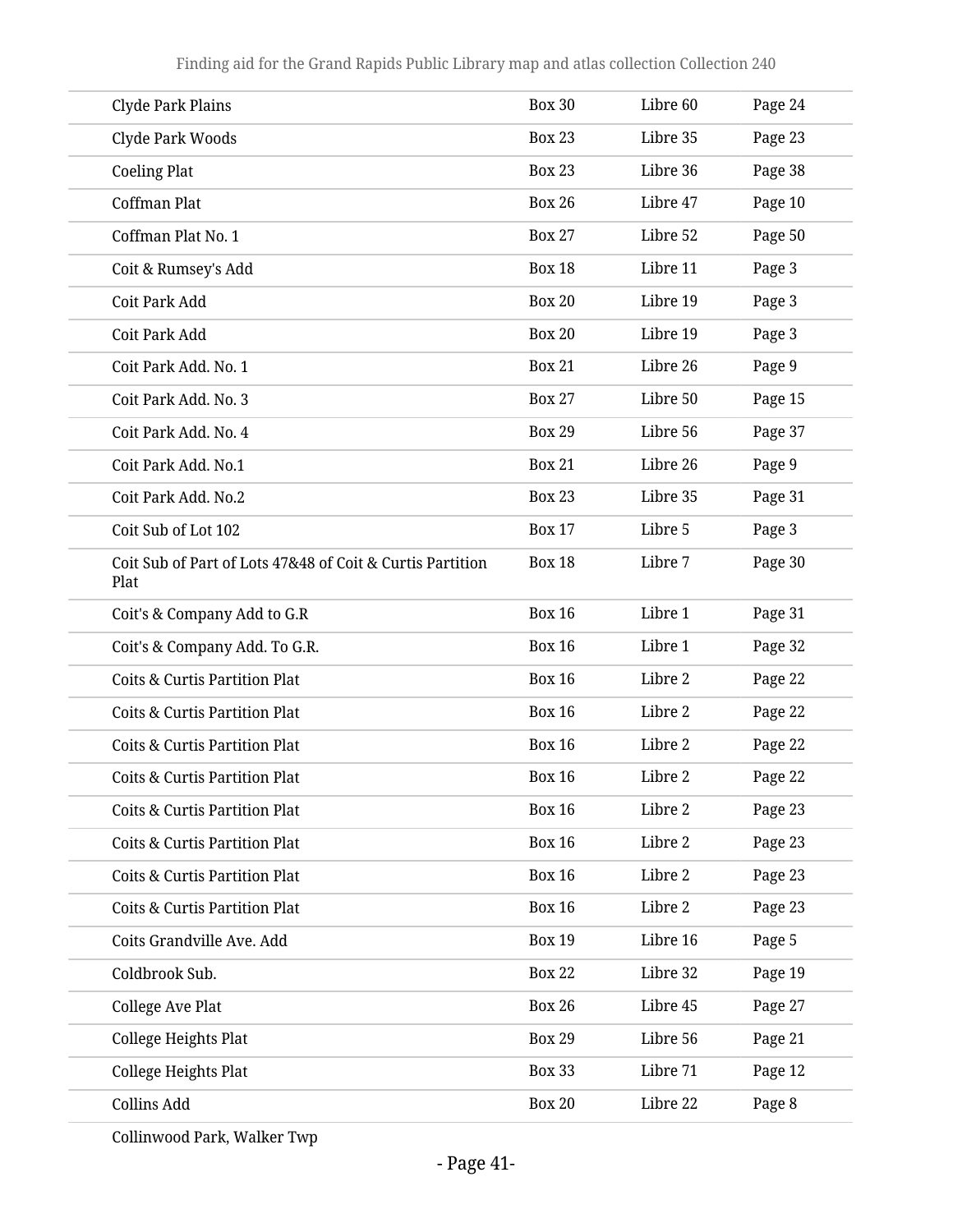|                                       | <b>Box 20</b> | Libre 21 | Page 16 |
|---------------------------------------|---------------|----------|---------|
| <b>Colonial Acres</b>                 | <b>Box 30</b> | Libre 59 | Page 3  |
| <b>Colonial Estates</b>               | <b>Box 32</b> | Libre 67 | Page 30 |
| <b>Colonial Estates</b>               | <b>Box 32</b> | Libre 67 | Page 31 |
| Colonial Park Add to Plainfield       | <b>Box 20</b> | Libre 22 | Page 14 |
| Coltons Gideon (See Also 24-4)        | <b>Box 16</b> | Libre 2  | Page 96 |
| Coltons Sub. (Clk 8 Holbrook)         | <b>Box 17</b> | Libre 5  | Page 5  |
| Coltons, J.B. Add                     | <b>Box 17</b> | Libre 3  | Page 33 |
| Comstock's, C.C. Riverside Plat       | <b>Box 19</b> | Libre 12 | Page 13 |
| <b>Comstocks Heirs Sub</b>            | <b>Box 20</b> | Libre 18 | Page 31 |
| <b>Comstocks Heirs Sub</b>            | <b>Box 20</b> | Libre 18 | Page 31 |
| Comstocks Heirs Sub.                  | <b>Box 20</b> | Libre 18 | Page 31 |
| Comstocks Heirs Sub.                  | <b>Box 20</b> | Libre 18 | Page 31 |
| <b>Comstocks Plat</b>                 | <b>Box 16</b> | Libre 2  | Page 43 |
| <b>Comstocks Plat</b>                 | <b>Box 17</b> | Libre 3  | Page 26 |
| Comstocks, C.C. Diamond Plat          | <b>Box 19</b> | Libre 13 | Page 9  |
| Conant Sub.                           | <b>Box 19</b> | Libre 16 | Page 14 |
| Conlon's Frank Alger Park Add         | <b>Box 18</b> | Libre 9  | Page 15 |
| Conrad, L.M. Sub of Brockmeir Plat    | <b>Box 21</b> | Libre 27 | Page 10 |
| Converse                              | <b>Box 16</b> | Libre 2  | Page 38 |
| <b>Converse &amp; Tolfords</b>        | <b>Box 17</b> | Libre 3  | Page 37 |
| <b>Converse &amp; Tolfords</b>        | <b>Box 17</b> | Libre 3  | Page 38 |
| <b>Converse Add to Fisher Station</b> | <b>Box 17</b> | Libre 4  | Page 33 |
| <b>Converse Replatted Add</b>         | <b>Box 17</b> | Libre 6  | Page 33 |
| Cooks Add                             | <b>Box 19</b> | Libre 12 | Page 4  |
| Cooper & Lucas Plat                   | <b>Box 31</b> | Libre 62 | Page 19 |
| Cooper Sub                            | <b>Box 22</b> | Libre 31 | Page 24 |
| Corbit & Co.                          | <b>Box 16</b> | Libre 2  | Page 62 |
| <b>Corbitts Fraction</b>              | <b>Box 16</b> | Libre 2  | Page 62 |
| Corith, Village of                    | <b>Box 16</b> | Libre 2  | Page 70 |
| Cornell Plat                          | <b>Box 20</b> | Libre 23 | Page 36 |
| Country Club Plat                     | <b>Box 20</b> | Libre 24 | Page 25 |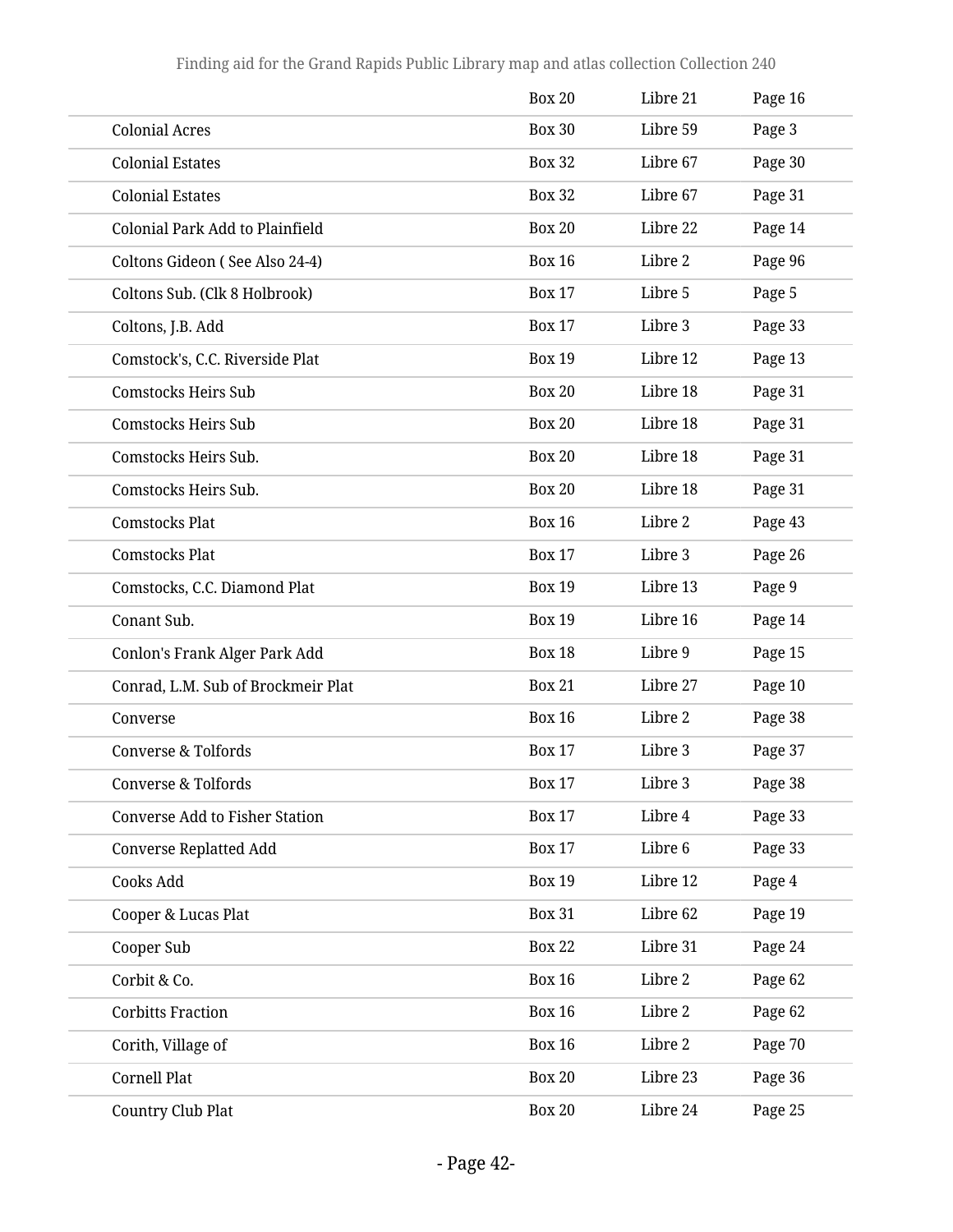| <b>Country Estates</b>            | <b>Box 24</b> | Libre 38 | Page 35 |  |
|-----------------------------------|---------------|----------|---------|--|
| <b>Country Gardens</b>            | <b>Box 27</b> | Libre 52 | Page 13 |  |
| <b>Country Gardens No.1</b>       | <b>Box 28</b> | Libre 55 | Page 7  |  |
| <b>Country Meadows</b>            | <b>Box 30</b> | Libre 60 | Page 17 |  |
| <b>Country Meadows No.2</b>       | <b>Box 33</b> | Libre 68 | Page 43 |  |
| <b>Country Meadows No.2</b>       | <b>Box 33</b> | Libre 68 | Page 44 |  |
| Courtneys Add                     | <b>Box 19</b> | Libre 15 | Page 19 |  |
| Covells, C.L.                     | <b>Box 17</b> | Libre 6  | Page 31 |  |
| Cowan Lake Plat                   | <b>Box 28</b> | Libre 55 | Page 15 |  |
| Cowan Lake Plat No.1              | <b>Box 29</b> | Libre 56 | Page 25 |  |
| Cowan Lake Plat No.2              | <b>Box 32</b> | Libre 65 | Page 8  |  |
| Cowan Lake Plat No.2              | <b>Box 32</b> | Libre 65 | Page 8  |  |
| <b>Cowles Newell Plat</b>         | <b>Box 25</b> | Libre 44 | Page 7  |  |
| Crabb, Geo F. Sub                 | <b>Box 21</b> | Libre 25 | Page 37 |  |
| <b>Cranberry Lake Park</b>        | <b>Box 21</b> | Libre 26 | Page 17 |  |
| <b>Creekside Homesites</b>        | <b>Box 29</b> | Libre 58 | Page 21 |  |
| <b>Crescent Heights</b>           | <b>Box 20</b> | Libre 23 | Page 28 |  |
| <b>Crest View Plat</b>            | <b>Box 31</b> | Libre 63 | Page 21 |  |
| <b>Crestline Addition</b>         | <b>Box 30</b> | Libre 59 | Page 41 |  |
| <b>Creston Hills Sub</b>          | <b>Box 21</b> | Libre 27 | Page 33 |  |
| Creston Hills Sub.                | <b>Box 21</b> | Libre 27 | Page 33 |  |
| Crickside Plat                    | <b>Box 27</b> | Libre 52 | Page 10 |  |
| <b>Crooked Lake Plat</b>          | <b>Box 21</b> | Libre 25 | Page 19 |  |
| Cross Eli Add                     | <b>Box 19</b> | Libre 16 | Page 36 |  |
| Crowleys Add                      | <b>Box 17</b> | Libre 5  | Page 29 |  |
| Crozier, A.O. Add                 | <b>Box 19</b> | Libre 12 | Page 2  |  |
| <b>Crystal Springs Park</b>       | <b>Box 22</b> | Libre 31 | Page 32 |  |
| Culham Park                       | <b>Box 22</b> | Libre 30 | Page 27 |  |
| Culham Park Subdn                 | <b>Box 27</b> | Libre 49 | Page 7  |  |
| Cuming & Ferrys (Also S23 T7 R12) | <b>Box 20</b> | Libre 24 | Page 9  |  |
| <b>Cummings Plat</b>              | <b>Box 27</b> | Libre 51 | Page 17 |  |
| Curtiss Add                       | <b>Box 17</b> | Libre 4  | Page 7  |  |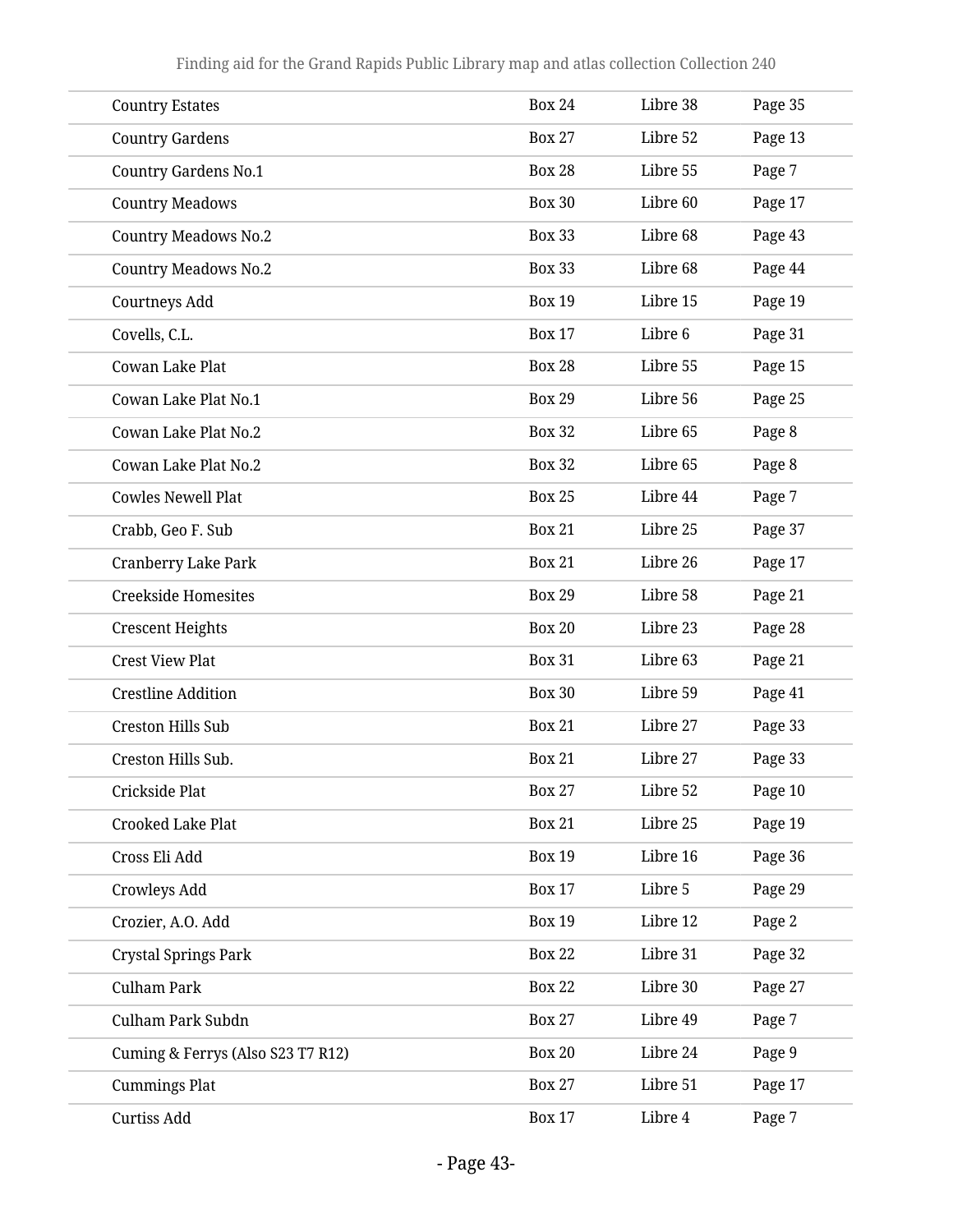| Cusick Bros & Thomasma Add        | <b>Box 20</b>    | Libre 19 | Page 31 |
|-----------------------------------|------------------|----------|---------|
| <b>Cusick Bros Add</b>            | <b>Box 20</b>    | Libre 19 | Page 20 |
| Cutcheon & Underwood Add          | <b>Box 19</b>    | Libre 15 | Page 20 |
| Cutcheon & Underwood Add          | <b>Box 19</b>    | Libre 15 | Page 20 |
| <b>Cutler Gardens</b>             | <b>Box 24</b>    | Libre 37 | Page 17 |
| Cutler, F.D. Plat                 | <b>Box 21</b>    | Libre 28 | Page 9  |
| Cutler, F.D. Plat No.1            | <b>Box 22</b>    | Libre 31 | Page 16 |
| Cutler, F.D. Plat No.2            | <b>Box 23</b>    | Libre 36 | Page 28 |
| <b>Cutlerview Plat</b>            | <b>Box 30</b>    | Libre 61 | Page 37 |
| Cutlerville Hills                 | <b>Box 31</b>    | Libre 63 | Page 43 |
| Cutlerville Hills No. 4           | <b>Box 33</b>    | Libre 69 | Page 21 |
| Cutlerville Hills No.1            | <b>Box 32</b>    | Libre 65 | Page 4  |
| Cutlerville Hills No.2            | <b>Box 32</b>    | Libre 66 | Page 34 |
| Cutlerville Hills No.3            | <b>Box 33</b>    | Libre 68 | Page 30 |
| Cutlerville Hills No.3            | <b>Box 33</b>    | Libre 68 | Page 31 |
| <b>Cutlerville Homesites</b>      | <b>Box 28</b>    | Libre 55 | Page 27 |
| <b>Cutlerville Homesites No.1</b> | <b>Box 30</b>    | Libre 61 | Page 14 |
| Cutter's Frederick O. Sub         | <b>Box 21</b>    | Libre 25 | Page 26 |
| "D" Names                         |                  |          |         |
| <b>Title/Description</b>          | <b>Instances</b> |          |         |
| D and B Plat                      | <b>Box 30</b>    | Libre 59 | Page 31 |

| D and B Plat                       | <b>Box 30</b>         | Libre 59         | Page 31 |
|------------------------------------|-----------------------|------------------|---------|
| D and J. Van Singel Addition       | <b>Box 28</b>         | Libre 54         | Page 4  |
| D and J. Van Singel Addition No. 3 | Box 32                | Libre 66         | Page 1  |
| D and J. Van Singel Addition No.1  | <b>Box 30</b>         | Libre 60         | Page 22 |
| D and J. Van Singel Addition No.2  | <b>Box 31</b>         | Libre 62         | Page 16 |
| Dansville, Village of (W-163)      | <b>Box</b><br>Unknown | Libre<br>Unknown |         |
| Darby Sharpsteen Plat              | <b>Box 22</b>         | Libre 32         | Page 29 |
| Darby Sharpsteen Plat. No.1        | Box 24                | Libre 37         | Page 11 |
| Darlymple & Dunn                   | <b>Box 16</b>         | Libre 2          | Page 9  |
| Darlymple & Dunn                   | <b>Box 16</b>         | Libre 2          | Page 9  |
| Darmouth Farms No.3                | <b>Box 34</b>         | Libre 73         | Page 41 |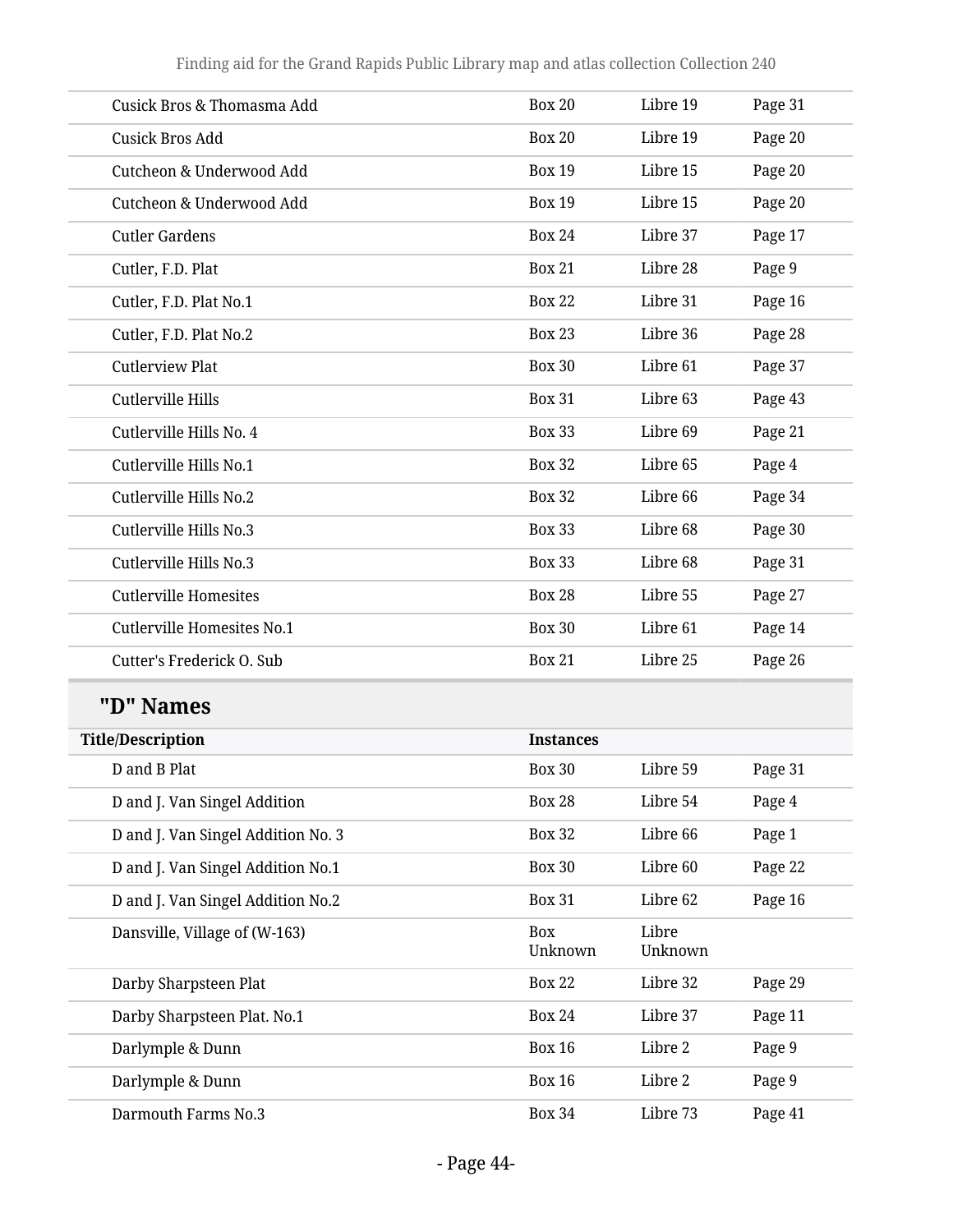| <b>Dartmouth Farms</b>                     | <b>Box 32</b> | Libre 65 | Page 45 |
|--------------------------------------------|---------------|----------|---------|
| <b>Dartmouth Farms</b>                     | <b>Box 32</b> | Libre 65 | Page 46 |
| Dartmouth Farms No. 2                      | <b>Box 32</b> | Libre 67 | Page 32 |
| Dartmouth Farms No.1                       | <b>Box 32</b> | Libre 66 | Page 11 |
| Dartmouth Farms No.2                       | <b>Box 32</b> | Libre 67 | Page 33 |
| Darts, Mrs. Additions                      | <b>Box 18</b> | Libre 11 | Page 30 |
| Davidson Plat                              | <b>Box 20</b> | Libre 18 | Page 30 |
| Davies Subdn.                              | <b>Box 22</b> | Libre 30 | Page 37 |
| Davis Turner & Carrolls                    | <b>Box 18</b> | Libre 8  | Page 8  |
| Davis Turner & Carrolls 8th Ward Addition  | <b>Box 18</b> | Libre 8  | Page 13 |
| Davis Turner & Carrolls Sibley St.         | <b>Box 19</b> | Libre 14 | Page 17 |
| Davis Turner & Carrols 2nd Addition        | <b>Box 19</b> | Libre 13 | Page 40 |
| Davis Turner & Carrols Cherry St. Addition | <b>Box 19</b> | Libre 12 | Page 31 |
| Dawes Avenue Addition                      | <b>Box 32</b> | Libre 66 | Page 41 |
| Days, Mrs. Sub                             | <b>Box 22</b> | Libre 32 | Page 17 |
| De Bruine, J. Sub                          | <b>Box 22</b> | Libre 32 | Page 15 |
| De Camp's Sub                              | <b>Box 16</b> | Libre 2  | Page 21 |
| De Graaf & Elhart's Addition               | <b>Box 20</b> | Libre 23 | Page 23 |
| De Graaf Addition                          | <b>Box 22</b> | Libre 29 | Page 29 |
| De Meester Plat                            | <b>Box 30</b> | Libre 59 | Page 14 |
| De Van Addisiton                           | <b>Box 29</b> | Libre 58 | Page 44 |
| De Vries 2nd Add                           | <b>Box 18</b> | Libre 10 | Page 40 |
| De Vries 3rd Add                           | <b>Box 18</b> | Libre 11 | Page 12 |
| De Vries 4th Add                           | <b>Box 19</b> | Libre 12 | Page 23 |
| De Vries Add                               | <b>Box 18</b> | Libre 10 | Page 34 |
| De Witt Addition                           | <b>Box 33</b> | Libre 68 | Page 41 |
| De Witt Addition                           | <b>Box 33</b> | Libre 68 | Page 42 |
| General                                    |               |          |         |
| page is missing                            |               |          |         |
| <b>Deans Acre Addiditon</b>                | <b>Box 19</b> | Libre 14 | Page 26 |
| Deen's D. J. Sub                           | <b>Box 17</b> | Libre 3  | Page 8  |
| Deer Ridge Estates                         | <b>Box 33</b> | Libre 68 | Page 37 |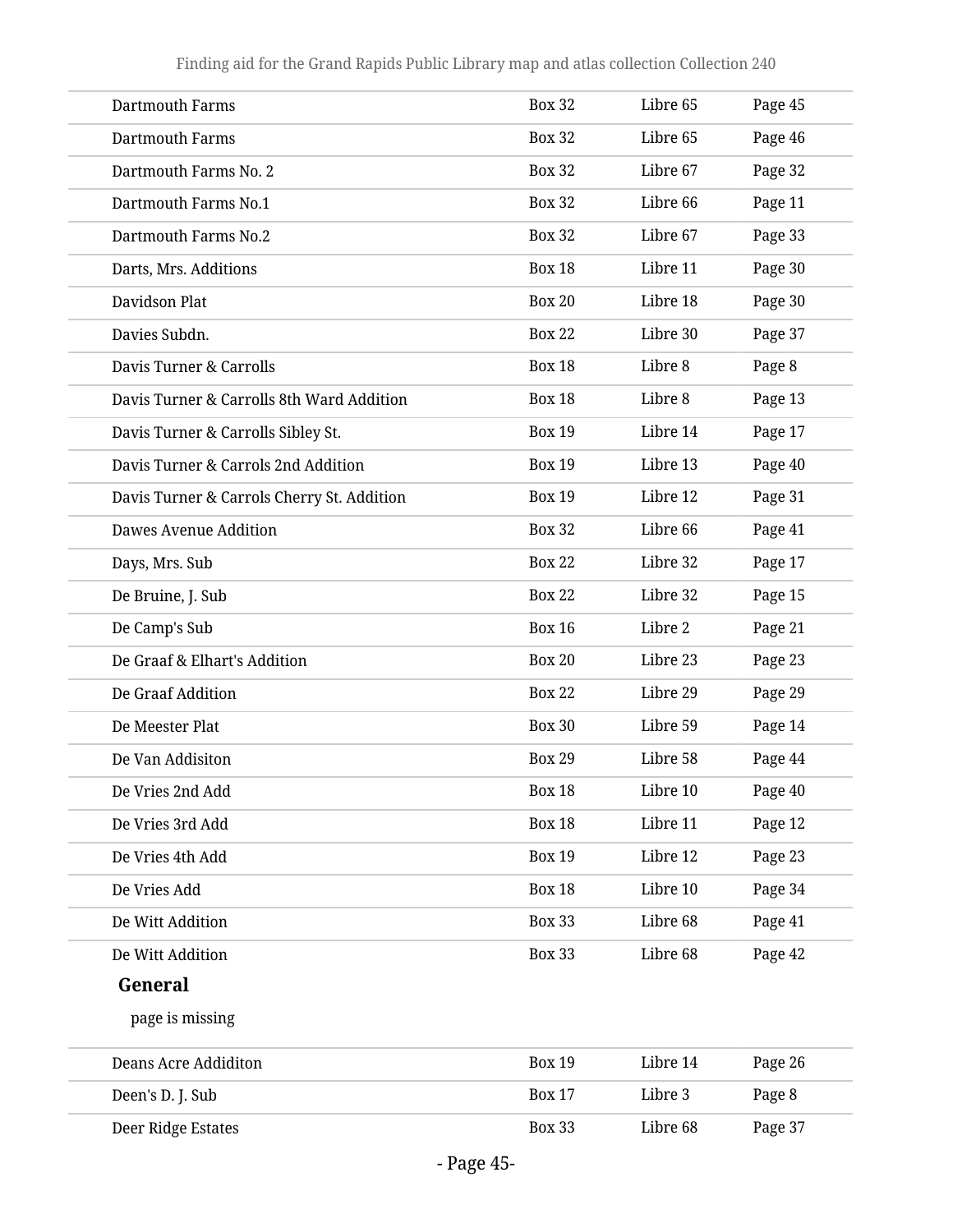| Deer Ridge Estates                                    | <b>Box 33</b> | Libre 68 | Page 38 |
|-------------------------------------------------------|---------------|----------|---------|
| Delange Plat                                          | <b>Box 28</b> | Libre 53 | Page 5  |
| Deming Addition                                       | <b>Box 21</b> | Libre 28 | Page 19 |
| Deming's Add C.H. to Dutton                           | <b>Box 20</b> | Libre 20 | Page 35 |
| <b>Demull Addisiton</b>                               | <b>Box 26</b> | Libre 45 | Page 25 |
| Dennis Sub. H.H. (also see 4-2)                       | <b>Box 17</b> | Libre 3  | Page 21 |
| Devendorf, Franklin                                   | <b>Box 23</b> | Libre 33 | Page 9  |
| <b>Dexter Fraction</b>                                | <b>Box 16</b> | Libre 1  | Page 4  |
| Dexter Fraction (also see 39-12)                      | <b>Box 16</b> | Libre 1  | Page 4  |
| Diekema & Berkenpas Plat                              | <b>Box 30</b> | Libre 61 | Page 13 |
| Diekema Addition                                      | <b>Box 20</b> | Libre 23 | Page 15 |
| Dietrich's Add                                        | <b>Box 17</b> | Libre 3  | Page 35 |
| Dietz Addisiton                                       | <b>Box 19</b> | Libre 15 | Page 23 |
| Dinger Add, A.M.                                      | <b>Box 19</b> | Libre 16 | Page 37 |
| Dinsmore's Addition                                   | <b>Box 18</b> | Libre 10 | Page 11 |
| Dipple, C.W. Sub.                                     | <b>Box 17</b> | Libre 4  | Page 4  |
| Dise Add.                                             | <b>Box 21</b> | Libre 25 | Page 21 |
| Doezema Plat                                          | <b>Box 27</b> | Libre 52 | Page 20 |
| Dok Park Plat                                         | <b>Box 30</b> | Libre 59 | Page 27 |
| Dok Park Replat                                       | <b>Box 30</b> | Libre 60 | Page 31 |
| Dok, John L. Jr. Replat                               | <b>Box 28</b> | Libre 55 | Page 24 |
| <b>Doland Plat</b>                                    | <b>Box 25</b> | Libre 43 | Page 42 |
| Dolbee's 1st Dunham Farm Add                          | <b>Box 18</b> | Libre 9  | Page 31 |
| Dolbee's 3rd Dunham Farm Add                          | <b>Box 18</b> | Libre 11 | Page 10 |
| <b>Dolbee's Addition</b>                              | <b>Box 17</b> | Libre 4  | Page 1  |
| Doornbos Plat                                         | <b>Box 23</b> | Libre 33 | Page 32 |
| Doran's Assessors Plats, Plat No. 1, Lots 1 to 8      | <b>Box 25</b> | Libre 42 | Page 24 |
| Doran's Assessors Plats, Plat No. 10, Lots 273 to 377 | <b>Box 25</b> | Libre 43 | Page 15 |
| Doran's Assessors Plats, Plat No. 11, Lots 378 to 390 | <b>Box 25</b> | Libre 42 | Page 29 |
| Doran's Assessors Plats, Plat No. 12, Lots 391 to 425 | <b>Box 25</b> | Libre 42 | Page 30 |
| Doran's Assessors Plats, Plat No. 13, Lots 426 to 433 | <b>Box 25</b> | Libre 42 | Page 32 |
| Doran's Assessors Plats, Plat No. 14, Lots 434 to 443 | <b>Box 25</b> | Libre 42 | Page 32 |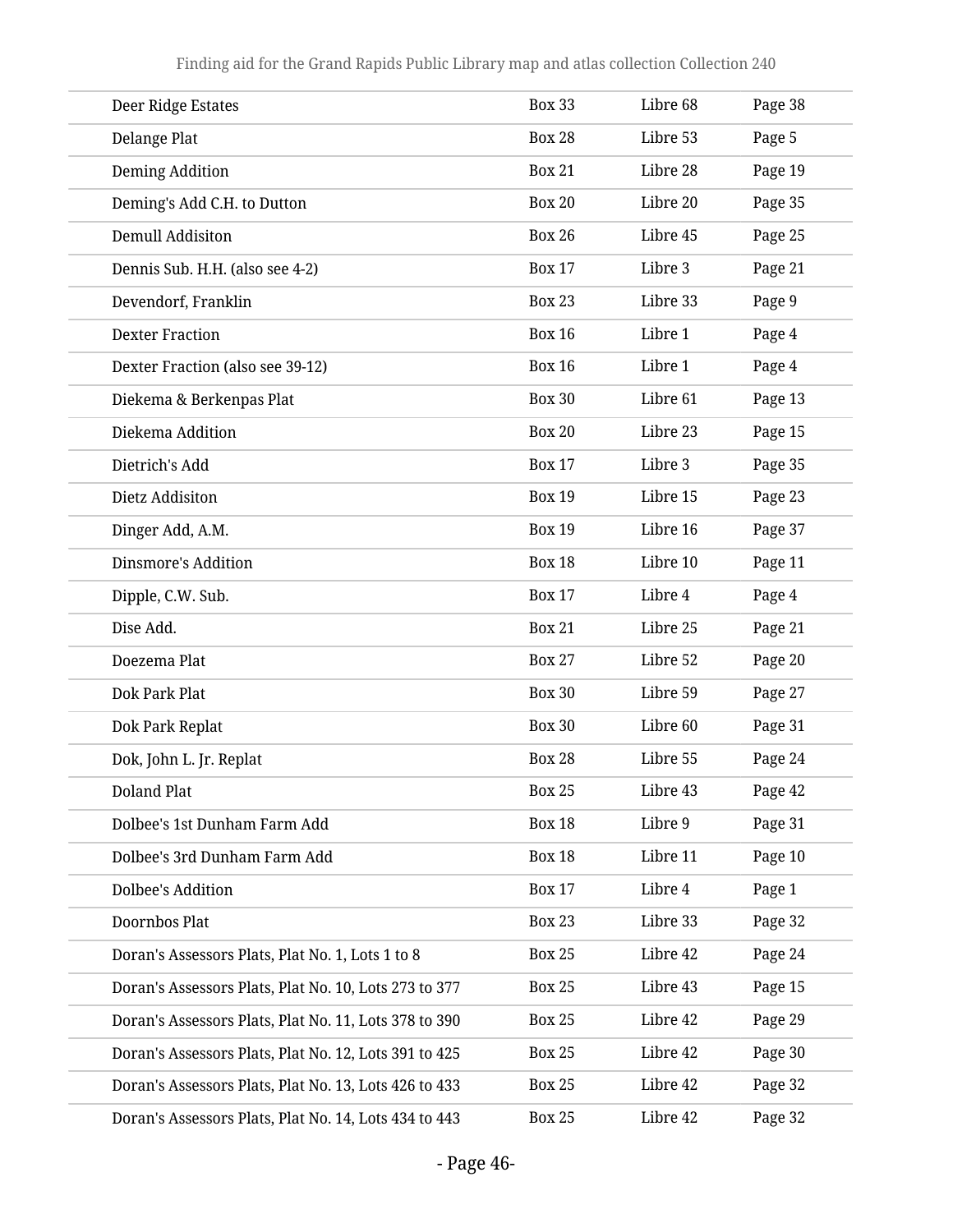| Doran's Assessors Plats, Plat No. 15, Lots 444 to 516   | <b>Box 25</b> | Libre 43 | Page 16 |
|---------------------------------------------------------|---------------|----------|---------|
| Doran's Assessors Plats, Plat No. 16, Lots 517 to 535   | <b>Box 25</b> | Libre 43 | Page 17 |
| Doran's Assessors Plats, Plat No. 17, Lots 536 to 600   | <b>Box 25</b> | Libre 43 | Page 18 |
| Doran's Assessors Plats, Plat No. 18, Lots 601 to 612   | <b>Box 25</b> | Libre 42 | Page 33 |
| Doran's Assessors Plats, Plat No. 19, Lots 613 to 649   | <b>Box 25</b> | Libre 43 | Page 19 |
| Doran's Assessors Plats, Plat No. 2, Lots 9 to 20       | <b>Box 25</b> | Libre 43 | Page 11 |
| Doran's Assessors Plats, Plat No. 20, Lots 650 to 662   | <b>Box 25</b> | Libre 43 | Page 20 |
| Doran's Assessors Plats, Plat No. 21, Lots 663 to 687   | <b>Box 25</b> | Libre 42 | Page 34 |
| Doran's Assessors Plats, Plat No. 22, Lots 688 to 742   | <b>Box 25</b> | Libre 43 | Page 21 |
| Doran's Assessors Plats, Plat No. 23, Lots 743 to 757   | <b>Box 25</b> | Libre 43 | Page 22 |
| Doran's Assessors Plats, Plat No. 24, Lots 758 to 768   | <b>Box 25</b> | Libre 42 | Page 35 |
| Doran's Assessors Plats, Plat No. 25, Lots 769 to 792   | <b>Box 25</b> | Libre 42 | Page 36 |
| Doran's Assessors Plats, Plat No. 26, Lots 793 to 801   | <b>Box 25</b> | Libre 42 | Page 37 |
| Doran's Assessors Plats, Plat No. 27, Lots 802 to 808   | <b>Box 25</b> | Libre 42 | Page 38 |
| Doran's Assessors Plats, Plat No. 28, Lots 809 to 871   | <b>Box 25</b> | Libre 43 | Page 23 |
| Doran's Assessors Plats, Plat No. 29, Lots 872 to 911   | <b>Box 25</b> | Libre 43 | Page 24 |
| Doran's Assessors Plats, Plat No. 3, Lots 21 to 51      | <b>Box 25</b> | Libre 42 | Page 25 |
| Doran's Assessors Plats, Plat No. 30, Lots 912 to 1018  | <b>Box 25</b> | Libre 42 | Page 39 |
| Doran's Assessors Plats, Plat No. 31, Lots 1019 to 1035 | <b>Box 25</b> | Libre 42 | Page 40 |
| Doran's Assessors Plats, Plat No. 32, Lots 1036 to 1043 | <b>Box 25</b> | Libre 42 | Page 41 |
| Doran's Assessors Plats, Plat No. 33, Lots 1044 to 1094 | <b>Box 25</b> | Libre 43 | Page 25 |
| Doran's Assessors Plats, Plat No. 34, Lots 1095 to 1137 | <b>Box 25</b> | Libre 43 | Page 1  |
| Doran's Assessors Plats, Plat No. 35, Lots 1138 to 1150 | <b>Box 25</b> | Libre 43 | Page 2  |
| Doran's Assessors Plats, Plat No. 36, Lots 1151 to 1156 | <b>Box 25</b> | Libre 43 | Page 3  |
| Doran's Assessors Plats, Plat No. 37, Lots 1157 to 1170 | <b>Box 25</b> | Libre 43 | Page 4  |
| Doran's Assessors Plats, Plat No. 38, Lots 1171 to 1193 | <b>Box 25</b> | Libre 43 | Page 5  |
| Doran's Assessors Plats, Plat No. 39, Lots 1194 to 1202 | <b>Box 25</b> | Libre 43 | Page 6  |
| Doran's Assessors Plats, Plat No. 4, Lots 52 to 156     | <b>Box 25</b> | Libre 43 | Page 12 |
| Doran's Assessors Plats, Plat No. 40, Lots 1203 to 1214 | <b>Box 25</b> | Libre 43 | Page 26 |
| Doran's Assessors Plats, Plat No. 41, Lots 1215 to 1222 | <b>Box 25</b> | Libre 43 | Page 7  |
| Doran's Assessors Plats, Plat No. 42, Lots 1223 to 1229 | <b>Box 25</b> | Libre 43 | Page 8  |
| Doran's Assessors Plats, Plat No. 43, Lots 1230 to 1243 | <b>Box 25</b> | Libre 43 | Page 9  |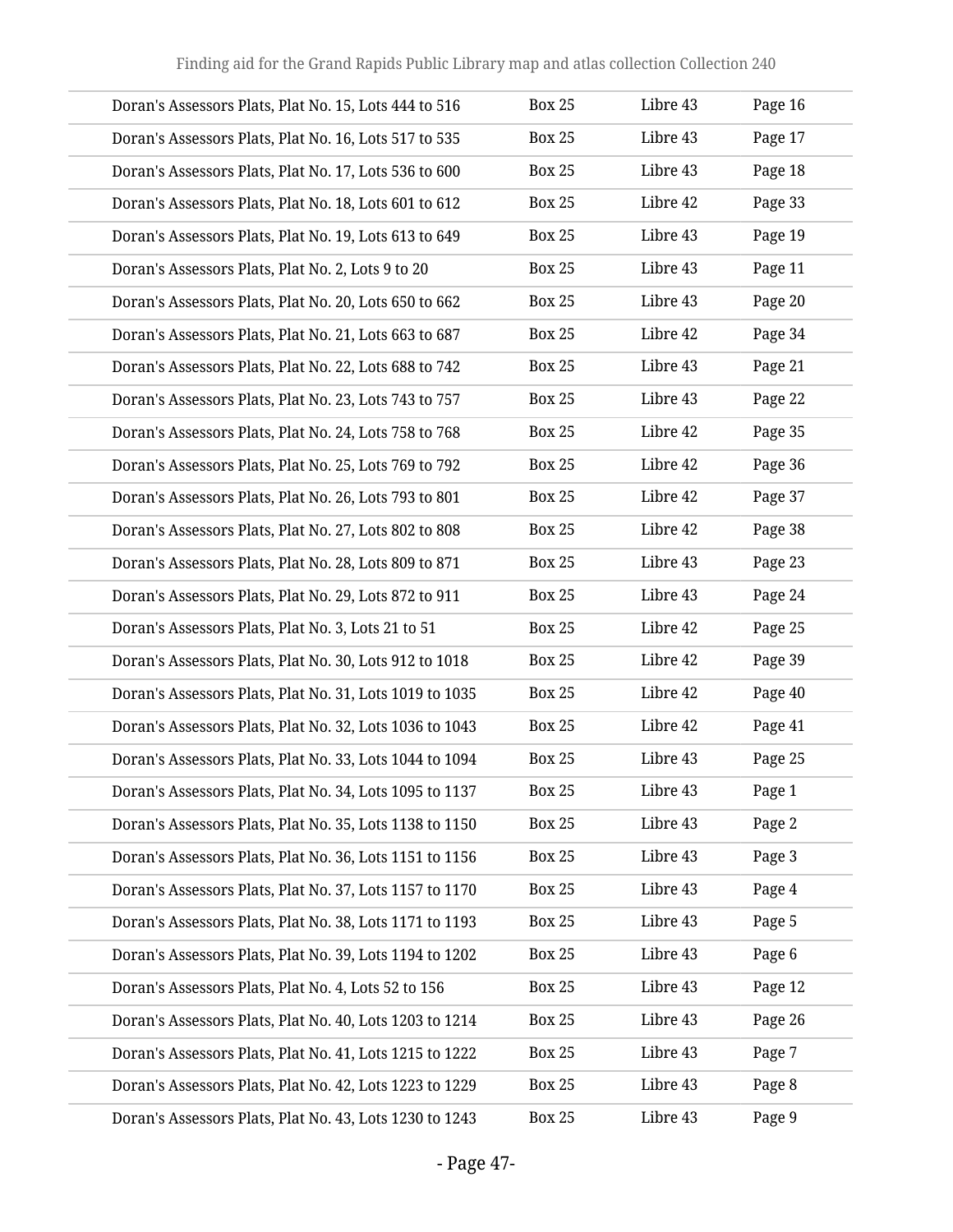| Doran's Assessors Plats, Plat No. 44, Lots 1244 to 1250 | <b>Box 25</b> | Libre 43 | Page 10 |
|---------------------------------------------------------|---------------|----------|---------|
| Doran's Assessors Plats, Plat No. 5, Lots 157 to 172    | <b>Box 25</b> | Libre 42 | Page 26 |
| Doran's Assessors Plats, Plat No. 6, Lots 173 to 191    | <b>Box 25</b> | Libre 43 | Page 13 |
| Doran's Assessors Plats, Plat No. 7, Lots 192 to 224    | <b>Box 25</b> | Libre 43 | Page 14 |
| Doran's Assessors Plats, Plat No. 8, Lots 225 to 253    | <b>Box 25</b> | Libre 42 | Page 27 |
| Doran's Assessors Plats, Plat No. 9, Lots 254 to 272    | <b>Box 25</b> | Libre 42 | Page 28 |
| Douglas Addition                                        | <b>Box 21</b> | Libre 26 | Page 33 |
| Douma Plat                                              | <b>Box 27</b> | Libre 49 | Page 47 |
| Doyle plat                                              | <b>Box 29</b> | Libre 56 | Page 32 |
| Drew & Brown's Addition                                 | <b>Box 16</b> | Libre 1  | Page 13 |
| Dreyer Plat                                             | <b>Box 27</b> | Libre 49 | Page 37 |
| Drieborg's John Addition                                | <b>Box 19</b> | Libre 13 | Page 21 |
| Drieborg's, Nicholas 1st Add                            | <b>Box 20</b> | Libre 18 | Page 35 |
| Drieborg's, Nicholas 2nd Add.                           | <b>Box 20</b> | Libre 21 | Page 36 |
| <b>Driscoll Plat</b>                                    | <b>Box 24</b> | Libre 39 | Page 10 |
| Dudley & Robinson's Addition                            | <b>Box 19</b> | Libre 15 | Page 3  |
| Duke & Hanrahan's Addition                              | <b>Box 19</b> | Libre 14 | Page 4  |
| <b>Dunham Farm Addition</b>                             | <b>Box 18</b> | Libre 9  | Page 23 |
| Dunton's Addition                                       | <b>Box 18</b> | Libre 8  | Page 20 |
| Dunton's Sub of                                         | <b>Box 18</b> | Libre 11 | Page 40 |
| Dupree's, Gerritt Add                                   | <b>Box 18</b> | Libre 11 | Page 16 |
| Dupree's, Sub of Part of Stewarts Add                   | <b>Box 18</b> | Libre 7  | Page 11 |
| Dutcher's Sub.                                          | <b>Box 23</b> | Libre 36 | Page 35 |
| <b>Dutton Dales</b>                                     | <b>Box 31</b> | Libre 64 | Page 10 |
| Dutton, Hammond Station                                 | <b>Box 17</b> | Libre 5  | Page 19 |
| Dygert Plat                                             | <b>Box 29</b> | Libre 56 | Page 19 |
| Dygert Plat                                             | <b>Box 29</b> | Libre 56 | Page 19 |
| Dykema's Sub of Remington Addition                      | <b>Box 20</b> | Libre 24 | Page 28 |

## **"E" Names**

| Title/Description       | <b>Instances</b> |          |         |
|-------------------------|------------------|----------|---------|
| Eardley Hillcrest       | <b>Box 30</b>    | Libre 59 | Page 49 |
| Eardley Hillcrest No. 1 | <b>Box 31</b>    | Libre 64 | Page 44 |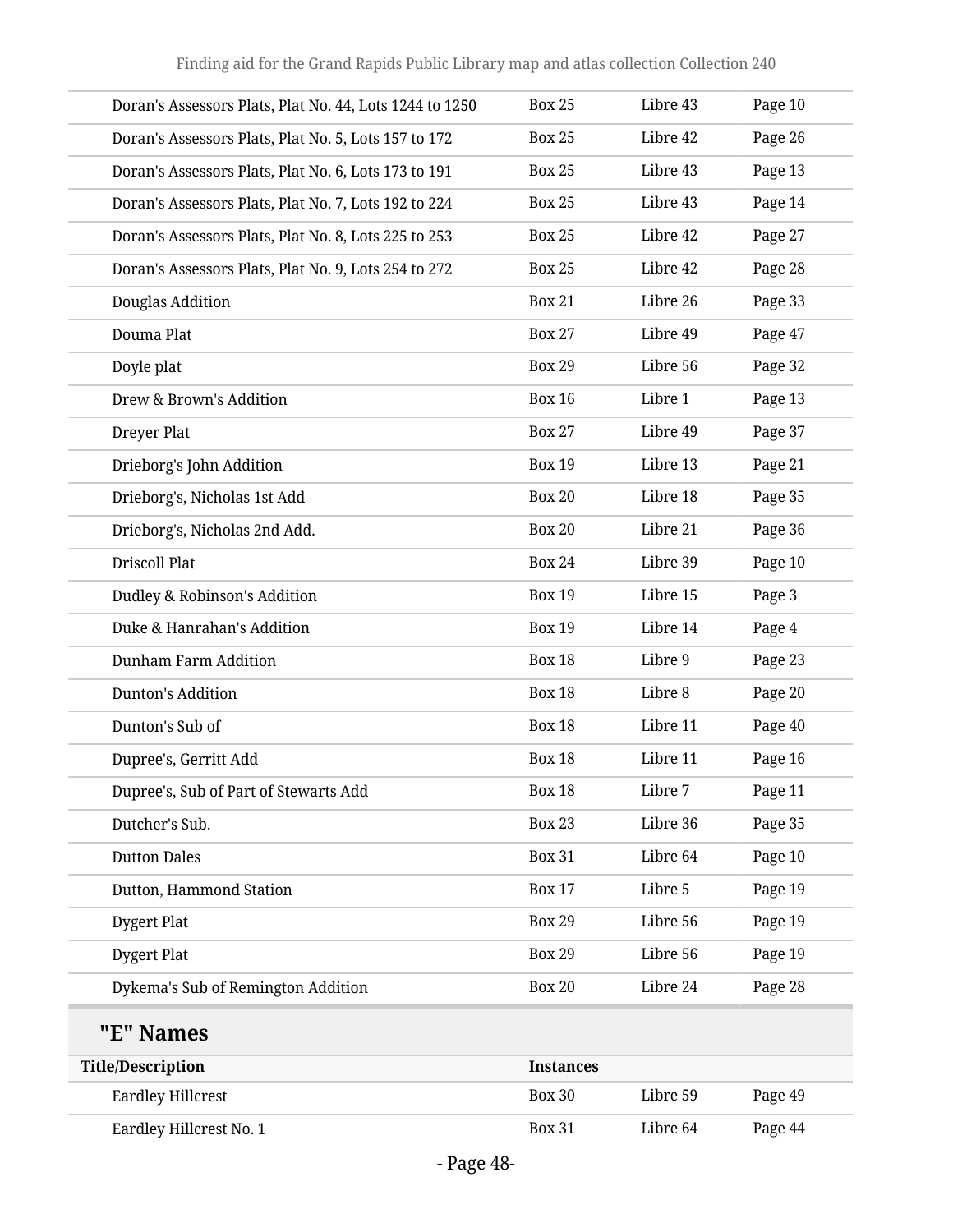| <b>Eardley Ranch Sites</b>  | <b>Box 27</b> | Libre 49 | Page 50 |
|-----------------------------|---------------|----------|---------|
| Eardley Ranch Sites No. 1   | <b>Box 28</b> | Libre 54 | Page 50 |
| Eardley Ranch Sites No. 2   | <b>Box 31</b> | Libre 63 | Page 40 |
| Earle's Subd.               | <b>Box 18</b> | Libre 8  | Page 28 |
| <b>East Belmont</b>         | <b>Box 28</b> | Libre 54 | Page 8  |
| East Belmont No. 1          | <b>Box 30</b> | Libre 60 | Page 9  |
| East End Add.               | <b>Box 19</b> | Libre 14 | Page 29 |
| East Land Add.              | <b>Box 20</b> | Libre 22 | Page 26 |
| East Lawndale               | <b>Box 22</b> | Libre 31 | Page 38 |
| <b>East Mont</b>            | <b>Box 23</b> | Libre 35 | Page 27 |
| <b>East Paris Homesites</b> | <b>Box 30</b> | Libre 60 | Page 42 |
| East Park Add.              | <b>Box 20</b> | Libre 22 | Page 1  |
| East St. Add.               | <b>Box 19</b> | Libre 13 | Page 31 |
| Eastbrook Gardens           | <b>Box 33</b> | Libre 69 | Page 8  |
| Eastern Heights             | <b>Box 27</b> | Libre 50 | Page 37 |
| Eastern Heights No. 1       | <b>Box 27</b> | Libre 51 | Page 26 |
| Eastern Heights No. 2       | <b>Box 27</b> | Libre 52 | Page 43 |
| Eastern Heights No. 3       | <b>Box 28</b> | Libre 53 | Page 39 |
| Eastern Heights No. 4       | <b>Box 28</b> | Libre 54 | Page 30 |
| Eastern Heights No. 5       | <b>Box 28</b> | Libre 55 | Page 25 |
| Eastern Heights No. 6       | <b>Box 29</b> | Libre 57 | Page 20 |
| Eastern Heights No. 7       | <b>Box 30</b> | Libre 59 | Page 50 |
| Eastgate                    | <b>Box 28</b> | Libre 53 | Page 18 |
| Eastgate No. 1              | <b>Box 28</b> | Libre 53 | Page 19 |
| <b>Eastgate Woods</b>       | <b>Box 33</b> | Libre 69 | Page 41 |
| Eastgate Woods II           | <b>Box 33</b> | Libre 70 | Page 9  |
| <b>Eastwood Estates</b>     | <b>Box 25</b> | Libre 43 | Page 28 |
| <b>Eastwood Gardens</b>     | <b>Box 23</b> | Libre 36 | Page 11 |
| Eastwood Plat               | <b>Box 22</b> | Libre 31 | Page 14 |
| Eaton's Add.                | <b>Box 16</b> | Libre 2  | Page 14 |
| <b>Eberhard Oakair Plat</b> | <b>Box 27</b> | Libre 51 | Page 13 |
| <b>Eberhard Oakair Plat</b> | <b>Box 27</b> | Libre 51 | Page 14 |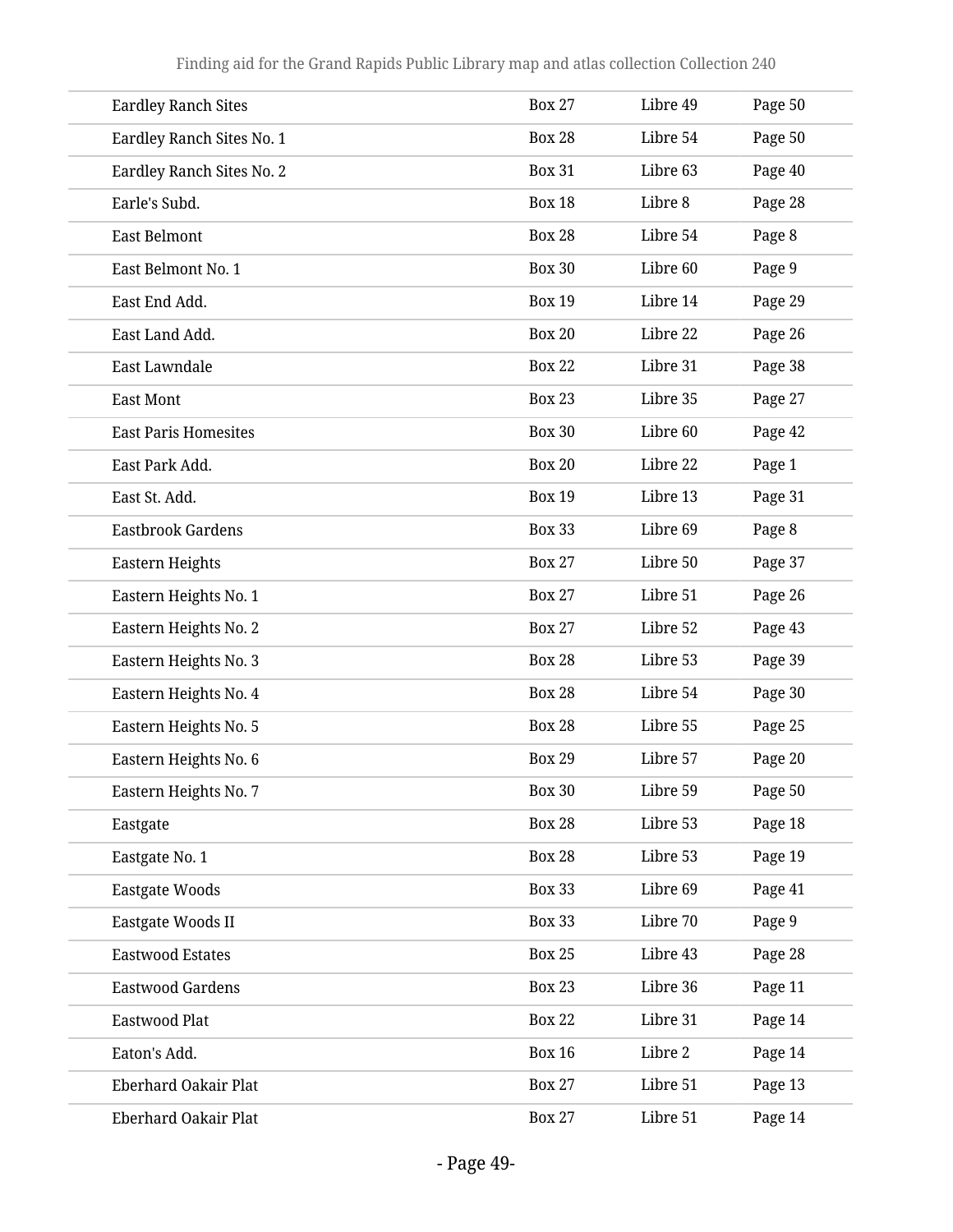| <b>Echo Park</b>                              | <b>Box 21</b> | Libre 27 | Page 28 |
|-----------------------------------------------|---------------|----------|---------|
| <b>Ecklund Plat</b>                           | <b>Box 23</b> | Libre 35 | Page 28 |
| Edge, B.F.                                    | <b>Box 28</b> | Libre 53 | Page 37 |
| Edgehill Plat                                 | <b>Box 26</b> | Libre 46 | Page 32 |
| Edgehill Plat No. 1                           | <b>Box 26</b> | Libre 48 | Page 28 |
| Edgehill Plat No. 2                           | <b>Box 27</b> | Libre 49 | Page 3  |
| Edgehill Plat No. 3                           | <b>Box 28</b> | Libre 55 | Page 21 |
| Edgewater, Village of East Grand Rapids       | <b>Box 20</b> | Libre 22 | Page 36 |
| <b>Edgewood Acres</b>                         | <b>Box 25</b> | Libre 44 | Page 31 |
| <b>Edgewood Park</b>                          | <b>Box 27</b> | Libre 50 | Page 10 |
| Edgewood Park No. 1                           | <b>Box 28</b> | Libre 54 | Page 41 |
| <b>Edison Highlands</b>                       | <b>Box 29</b> | Libre 56 | Page 5  |
| <b>Edison Highlands</b>                       | <b>Box 29</b> | Libre 56 | Page 5A |
| Edison, L.W. Plat                             | <b>Box 22</b> | Libre 32 | Page 7  |
| Edison, R.L. Plat                             | <b>Box 22</b> | Libre 32 | Page 6  |
| <b>Edison's Green Bluffs</b>                  | <b>Box 22</b> | Libre 30 | Page 30 |
| <b>Edna Plat</b>                              | <b>Box 27</b> | Libre 52 | Page 40 |
| Edna Plat No. 1                               | <b>Box 28</b> | Libre 54 | Page 26 |
| Edward R. Kocos Plat                          | <b>Box 31</b> | Libre 63 | Page 16 |
| Eichelsdoerfer's Sub.                         | <b>Box 19</b> | Libre 13 | Page 27 |
| Ekhart's Sub. Of E 1/2 and Blk 1 Stewarts Add | <b>Box 20</b> | Libre 24 | Page 18 |
| El Mora Park                                  | <b>Box 22</b> | Libre 32 | Page 9  |
| Eldred Park, Cannon Twp                       | <b>Box 20</b> | Libre 24 | Page 40 |
| Ell & Dee Plat                                | <b>Box 22</b> | Libre 32 | Page 34 |
| Ell & Dee Plat No. 1                          | <b>Box 23</b> | Libre 34 | Page 31 |
| Ellsworth Add.                                | <b>Box 16</b> | Libre 1  | Page 25 |
| Ellsworth, Lowell                             | <b>Box 16</b> | Libre 2  | Page 33 |
| Elm Dells                                     | <b>Box 28</b> | Libre 54 | Page 42 |
| Elm Grove Add.                                | <b>Box 18</b> | Libre 10 | Page 2  |
| Elm Ridge                                     | <b>Box 27</b> | Libre 49 | Page 14 |
| Elmwood Add.                                  | <b>Box 20</b> | Libre 18 | Page 7  |
| Elston's 2nd Add                              | <b>Box 19</b> | Libre 15 | Page 9  |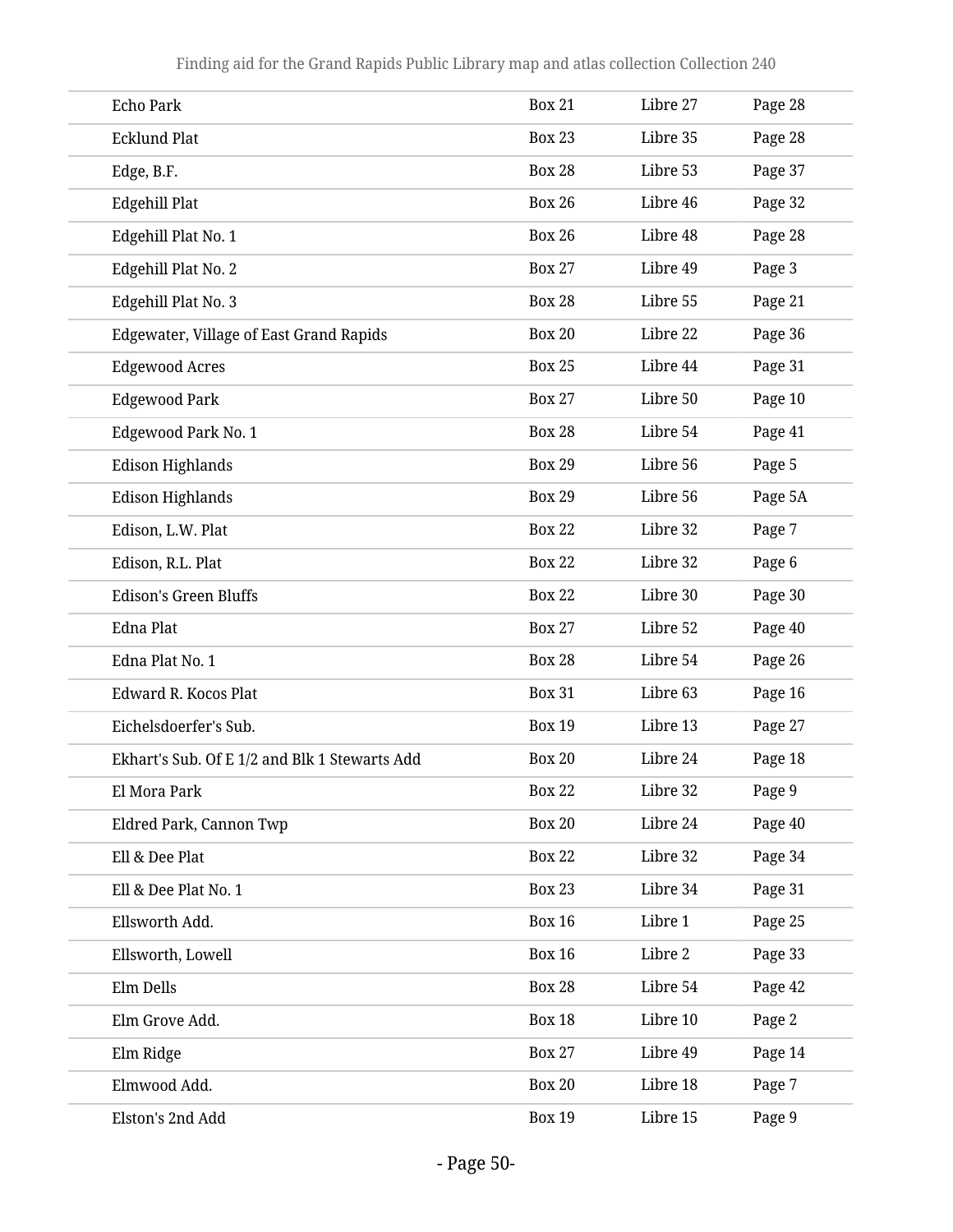| Elston's Add                         | <b>Box 18</b>    | Libre 11 | Page 20 |
|--------------------------------------|------------------|----------|---------|
| <b>Emanouil Plat</b>                 | <b>Box 27</b>    | Libre 51 | Page 27 |
| <b>Emerald Lake Gardens</b>          | <b>Box 24</b>    | Libre 38 | Page 28 |
| <b>Emerald Lake Terraces</b>         | <b>Box 24</b>    | Libre 38 | Page 33 |
| <b>Engelhurst Plat</b>               | <b>Box 26</b>    | Libre 48 | Page 12 |
| Engle Heights                        | <b>Box 24</b>    | Libre 38 | Page 24 |
| <b>Englerth Gardens</b>              | <b>Box 26</b>    | Libre 47 | Page 34 |
| Englerth Gardens No. 1               | <b>Box 29</b>    | Libre 57 | Page 23 |
| <b>Englewood Plat</b>                | <b>Box 34</b>    | Libre 73 | Page 43 |
| <b>Englewood Plat</b>                | <b>Box 34</b>    | Libre 73 | Page 44 |
| English Hills                        | <b>Box 30</b>    | Libre 61 | Page 38 |
| English Hills                        | <b>Box 30</b>    | Libre 61 | Page 39 |
| English Hills No. 1                  | <b>Box 31</b>    | Libre 64 | Page 2  |
| Eppingtown                           | <b>Box 23</b>    | Libre 33 | Page 35 |
| Estelle's 2nd Add.                   | <b>Box 20</b>    | Libre 18 | Page 16 |
| Estelle's Add.                       | <b>Box 18</b>    | Libre 8  | Page 39 |
| <b>Evelyn Plains</b>                 | <b>Box 32</b>    | Libre 66 | Page 46 |
| Everetts Add.                        | <b>Box 17</b>    | Libre 4  | Page 41 |
| Evergreen Add. (Eichelsdoerfer Sub.) | <b>Box 19</b>    | Libre 12 | Page 28 |
| Everse Plat.                         | <b>Box 25</b>    | Libre 44 | Page 26 |
| Extension of Island Add.             | <b>Box 17</b>    | Libre 4  | Page 21 |
| "F" Names                            |                  |          |         |
| <b>Title/Description</b>             | <b>Instances</b> |          |         |
| Factory Sites Add.                   | <b>Box 19</b>    | Libre 15 | Page 29 |
| <b>Faget Addition</b>                | <b>Box 27</b>    | Libre 49 | Page 9  |
| Fahrbach's sub.                      | <b>Box 18</b>    | Libre 8  | Page 10 |
| Fairchilds, Lowell                   | <b>Box 16</b>    | Libre 2  | Page 55 |
| General                              |                  |          |         |
| 4-553 Liber 4 of Deeds               |                  |          |         |

| Fairfax Add.  | <b>Box 20</b> | Libre 20 | Page 23 |  |
|---------------|---------------|----------|---------|--|
| Fairlane Add. | <b>Box 28</b> | Libre 54 | Page 37 |  |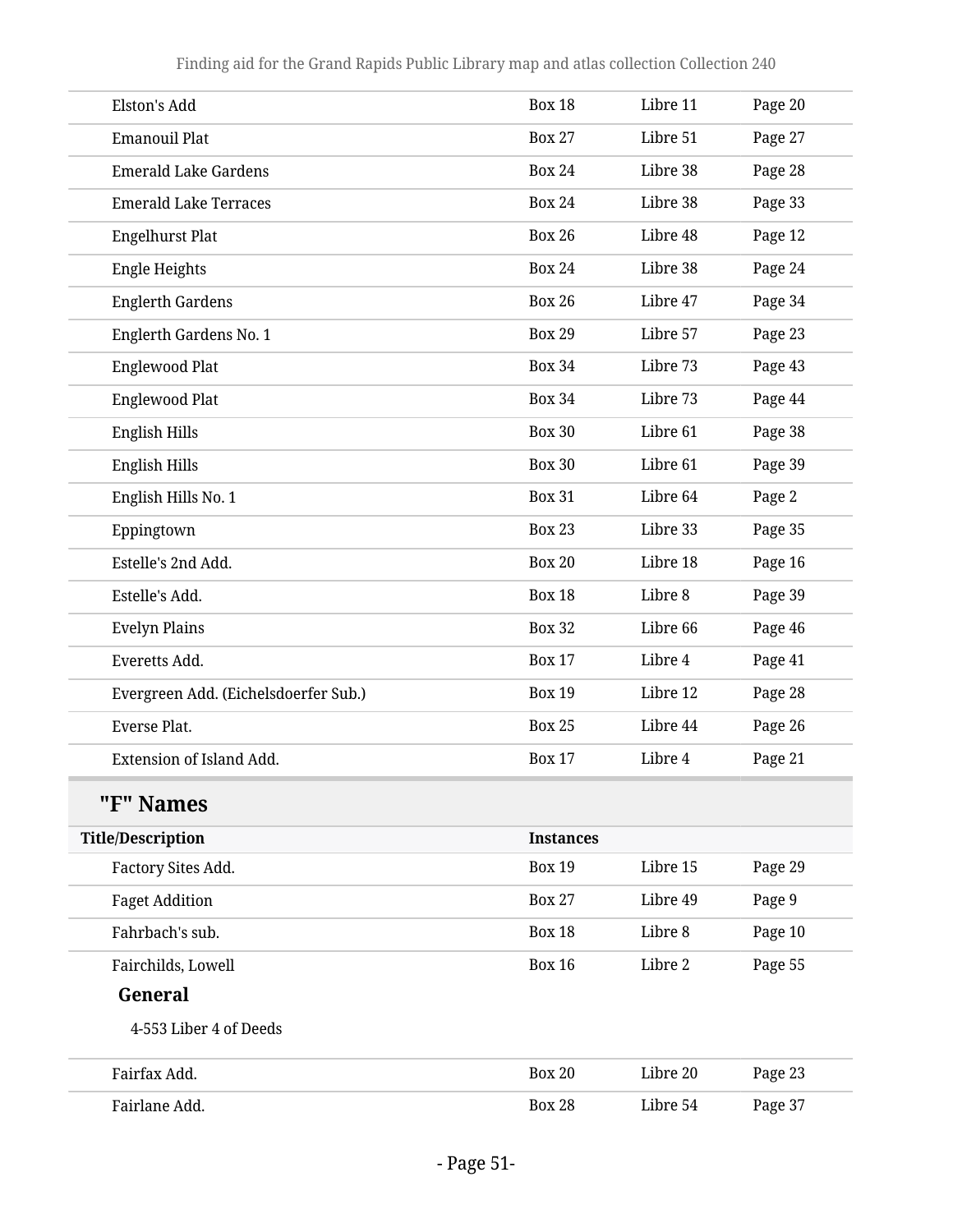| Fairlawns Plat                  | <b>Box 29</b> | Libre 57 | Page 39 |
|---------------------------------|---------------|----------|---------|
| <b>Fairmeadows Plat</b>         | <b>Box 27</b> | Libre 49 | Page 11 |
| Fairmount Edgewood Add          | <b>Box 20</b> | Libre 17 | Page 23 |
| <b>Fairmount Park Replat</b>    | <b>Box 20</b> | Libre 17 | Page 40 |
| Fairview Add.                   | <b>Box 20</b> | Libre 21 | Page 5  |
| <b>Fairview Homesites</b>       | <b>Box 29</b> | Libre 56 | Page 28 |
| <b>Fairview Homesites No. 1</b> | <b>Box 30</b> | Libre 59 | Page 24 |
| <b>Fairview Park</b>            | <b>Box 21</b> | Libre 28 | Page 30 |
| <b>Fannon Plat</b>              | <b>Box 30</b> | Libre 59 | Page 40 |
| Farmer's Add.                   | <b>Box 18</b> | Libre 8  | Page 16 |
| Fayne Add                       | <b>Box 19</b> | Libre 15 | Page 14 |
| Fennema Plat                    | <b>Box 27</b> | Libre 52 | Page 24 |
| Fennema Plat No. 1              | <b>Box 29</b> | Libre 58 | Page 34 |
| Fenske Plat                     | <b>Box 30</b> | Libre 61 | Page 16 |
| Fenske Plat No. 1               | <b>Box 31</b> | Libre 64 | Page 1  |
| Fiarmount Park, Kent Co.        | <b>Box 20</b> | Libre 17 | Page 10 |
| <b>Filkens Plat</b>             | <b>Box 26</b> | Libre 46 | Page 1  |
| Finch, Mary J. 2nd Add.         | <b>Box 18</b> | Libre 10 | Page 17 |
| Finch, Mary J. 3rd Add.         | <b>Box 18</b> | Libre 10 | Page 12 |
| Finch, Mary J. Add              | <b>Box 18</b> | Libre 10 | Page 17 |
| Findley Park Blue & Cedar Lakes | <b>Box 21</b> | Libre 28 | Page 24 |
| Finn Add                        | <b>Box 20</b> | Libre 19 | Page 39 |
| <b>Fisher Homesite</b>          | <b>Box 29</b> | Libre 56 | Page 29 |
| <b>Fisher Station</b>           | <b>Box 17</b> | Libre 3  | Page 34 |
| Fisher's Sub.                   | <b>Box 18</b> | Libre 8  | Page 32 |
| Fishers 2nd Add.                | <b>Box 17</b> | Libre 5  | Page 15 |
| <b>Fishers Add</b>              | <b>Box 16</b> | Libre 2  | Page 79 |
| Fisk Lake Gardens Sub.          | <b>Box 23</b> | Libre 36 | Page 13 |
| Fisk Lake Gardens Sub. No. 1    | <b>Box 31</b> | Libre 63 | Page 35 |
| Fitch Sub.                      | <b>Box 17</b> | Libre 6  | Page 15 |
| Fitch, Geo. Co. Add.            | <b>Box 17</b> | Libre 5  | Page 23 |
| Fitch, James Add.               | <b>Box 20</b> | Libre 17 | Page 31 |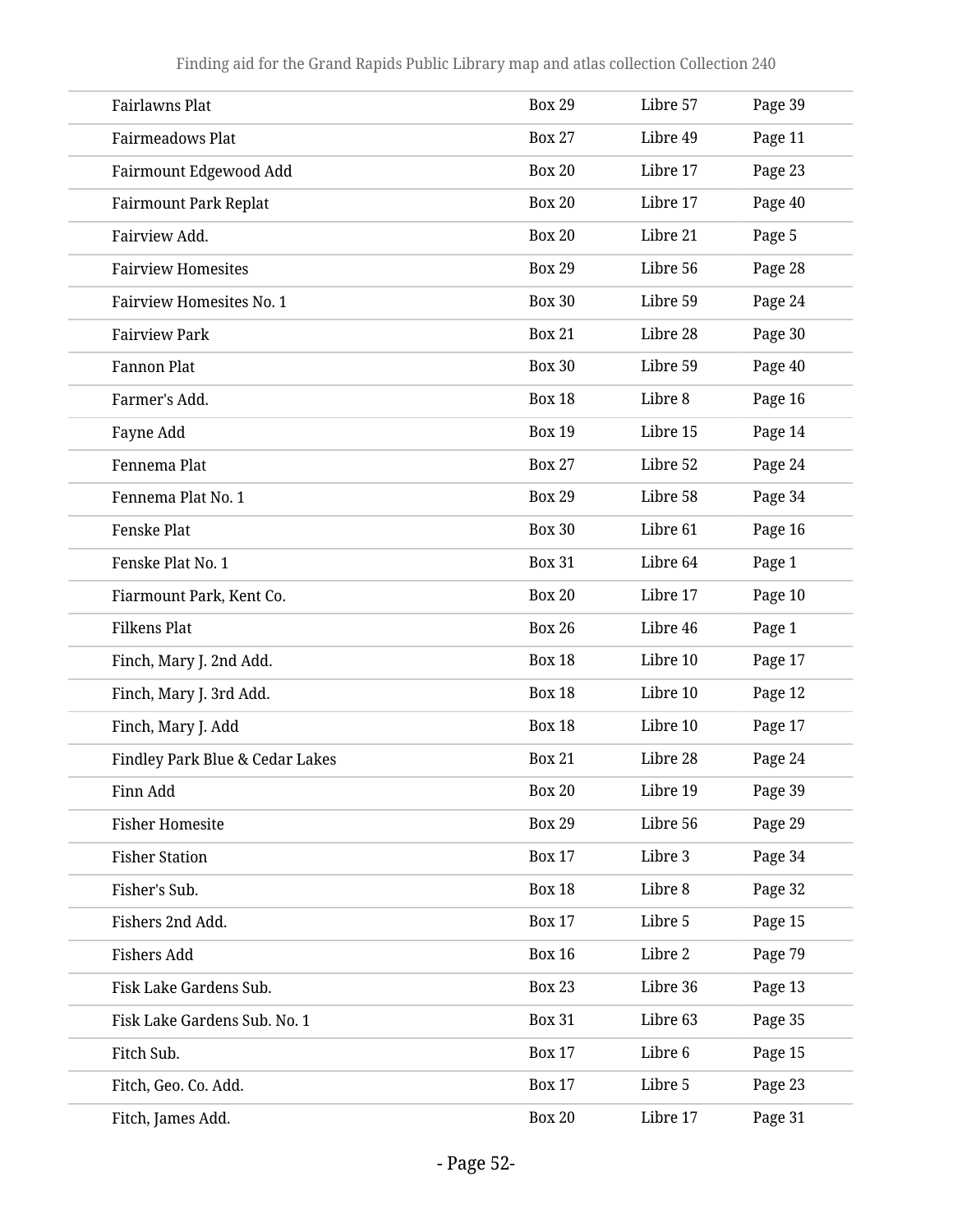| Fitch, L. Add.              | <b>Box 16</b> | Libre 1  | Page 36 |
|-----------------------------|---------------|----------|---------|
| Fitz Patrick Add.           | <b>Box 18</b> | Libre 9  | Page 20 |
| Fitz Patrick, M. Add.       | <b>Box 19</b> | Libre 15 | Page 13 |
| <b>Fletcher Farms</b>       | <b>Box 27</b> | Libre 50 | Page 5  |
| Fletcher Farms No. 1        | <b>Box 27</b> | Libre 51 | Page 29 |
| Flora Plat                  | <b>Box 22</b> | Libre 32 | Page 38 |
| <b>Fontenelle Gardens</b>   | <b>Box 22</b> | Libre 32 | Page 38 |
| Fontenelle Gardens No. 1    | <b>Box 23</b> | Libre 33 | Page 36 |
| Ford Sub.                   | <b>Box 17</b> | Libre 4  | Page 11 |
| <b>Forest Hill Meadows</b>  | <b>Box 30</b> | Libre 60 | Page 45 |
| Forest Hill Meadows No. 1   | <b>Box 31</b> | Libre 62 | Page 22 |
| <b>Forest Hills</b>         | <b>Box 21</b> | Libre 27 | Page 29 |
| <b>Forest Hills Gardens</b> | <b>Box 29</b> | Libre 58 | Page 17 |
| Forest Hills Gardens No. 1  | <b>Box 29</b> | Libre 58 | Page 49 |
| Forest Hills Gardens No. 2  | <b>Box 30</b> | Libre 61 | Page 27 |
| Forest Hills Gardens No. 3  | <b>Box 32</b> | Libre 65 | Page 22 |
| Forest Hills Gardens No. 4  | <b>Box 32</b> | Libre 66 | Page 47 |
| Forest Hills No. 1          | <b>Box 27</b> | Libre 52 | Page 44 |
| Forest Hills No. 1          | <b>Box 27</b> | Libre 52 | Page 44 |
| Forest Hills No. 10         | <b>Box 33</b> | Libre 69 | Page 27 |
| Forest Hills No. 10         | <b>Box 33</b> | Libre 69 | Page 28 |
| Forest Hills No. 10         | <b>Box 33</b> | Libre 69 | Page 27 |
| Forest Hills No. 10         | <b>Box 33</b> | Libre 69 | Page 28 |
| Forest Hills No. 2          | <b>Box 29</b> | Libre 56 | Page 24 |
| Forest Hills No. 3          | <b>Box 29</b> | Libre 58 | Page 47 |
| Forest Hills No. 3          | <b>Box 29</b> | Libre 58 | Page 47 |
| Forest Hills No. 4          | <b>Box 30</b> | Libre 60 | Page 3  |
| Forest Hills No. 5          | <b>Box 30</b> | Libre 60 | Page 44 |
| Forest Hills No. 5          | <b>Box 30</b> | Libre 60 | Page 44 |
| Forest Hills No. 6          | <b>Box 31</b> | Libre 62 | Page 37 |
| Forest Hills No. 6          | <b>Box 31</b> | Libre 62 | Page 37 |
| Forest Hills No. 6          | <b>Box 31</b> | Libre 62 | Page 37 |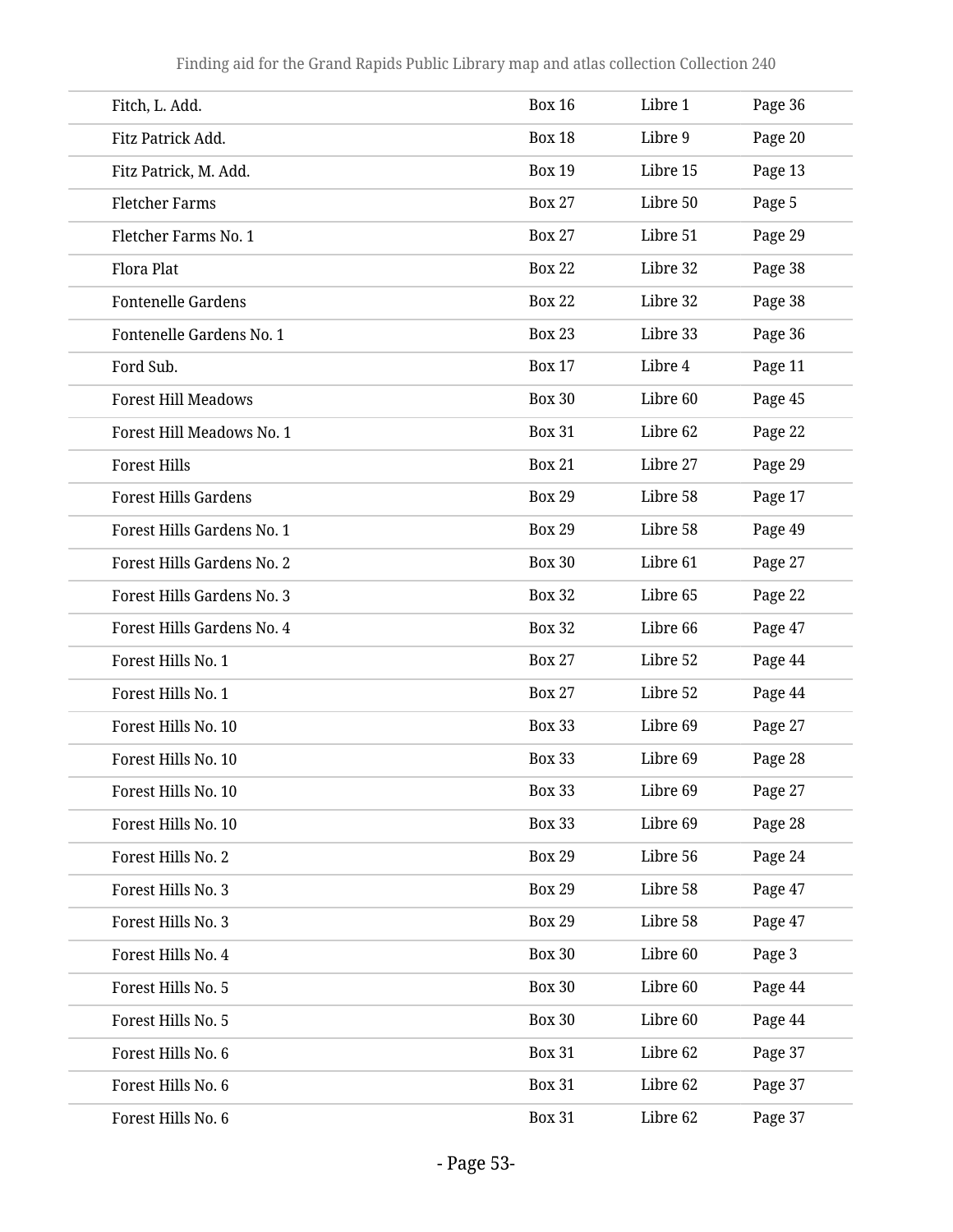| Forest Hills No. 7                | <b>Box 32</b> | Libre 65 | Page 1  |
|-----------------------------------|---------------|----------|---------|
| Forest Hills No. 8                | <b>Box 32</b> | Libre 66 | Page 44 |
| Forest Hills No. 9                | <b>Box 33</b> | Libre 68 | Page 15 |
| Forest Hills No. 9                | <b>Box 33</b> | Libre 68 | Page 16 |
| <b>Forest Hills Road Plat</b>     | <b>Box 27</b> | Libre 50 | Page 39 |
| <b>Forest Park Addition</b>       | <b>Box 31</b> | Libre 63 | Page 49 |
| <b>Forest Park Addition No. 1</b> | <b>Box 31</b> | Libre 64 | Page 28 |
| <b>Forest Ridge Estates</b>       | <b>Box 33</b> | Libre 69 | Page 32 |
| <b>Forest Ridge Estates</b>       | <b>Box 33</b> | Libre 69 | Page 33 |
| Forest Ridge Estates No. 2        | <b>Box 34</b> | Libre 72 | Page 44 |
| Forest Ridge Estates No. 2        | <b>Box 34</b> | Libre 72 | Page 45 |
| Forest Ridge Park Add             | <b>Box 20</b> | Libre 21 | Page 25 |
| Forest Ridge Park Add             | <b>Box 20</b> | Libre 21 | Page 25 |
| <b>Forrester Gardens</b>          | <b>Box 28</b> | Libre 54 | Page 35 |
| <b>Foster Plat</b>                | <b>Box 24</b> | Libre 37 | Page 18 |
| <b>Fountain Plat</b>              | <b>Box 25</b> | Libre 44 | Page 36 |
| Fountain Plat No. 1               | <b>Box 27</b> | Libre 51 | Page 11 |
| Fox & Burch Add.                  | <b>Box 18</b> | Libre 7  | Page 5  |
| Fox & Burch Sub.                  | <b>Box 18</b> | Libre 7  | Page 24 |
| Fox Hill Plat                     | <b>Box 22</b> | Libre 32 | Page 22 |
| Fox, Charles 2nd Add.             | <b>Box 20</b> | Libre 17 | Page 6  |
| Fox, Charles 3rd Add.             | <b>Box 20</b> | Libre 17 | Page 28 |
| Fox, Charles 4th Add.             | <b>Box 20</b> | Libre 17 | Page 29 |
| Fox, Charles Add.                 | <b>Box 19</b> | Libre 16 | Page 23 |
| Fox, Lowell                       | <b>Box 16</b> | Libre 2  | Page 3  |
| Fralick & Worden Add.             | <b>Box 17</b> | Libre 3  | Page 31 |
| Fralick & Worden Sub.             | <b>Box 19</b> | Libre 14 | Page 6  |
| Fralick Add.                      | <b>Box 17</b> | Libre 4  | Page 31 |
| Fralick Sub.                      | <b>Box 17</b> | Libre 4  | Page 8  |
| Francis Add                       | <b>Box 20</b> | Libre 23 | Page 40 |
| Frandsen's Acres                  | <b>Box 26</b> | Libre 45 | Page 10 |
| Franklin Davendorf Add.           | <b>Box 23</b> | Libre 33 | Page 9  |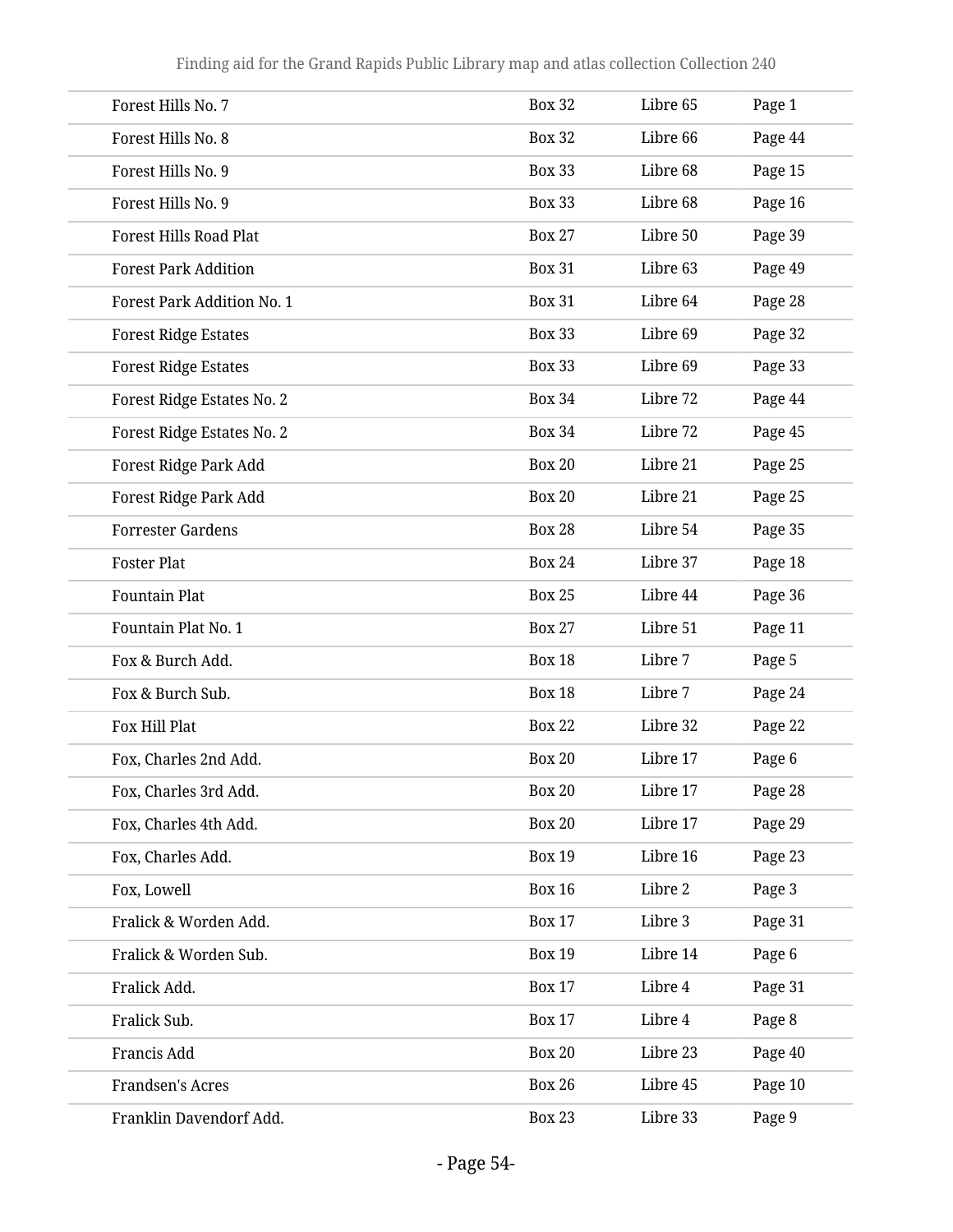| Franklins Add.                          | <b>Box 20</b>    | Libre 20 | Page 33 |
|-----------------------------------------|------------------|----------|---------|
| Freeman Plat                            | <b>Box 26</b>    | Libre 47 | Page 21 |
| Freska Lake Gardens                     | <b>Box 31</b>    | Libre 62 | Page 24 |
| Friar, James Add.                       | <b>Box 22</b>    | Libre 32 | Page 24 |
| Fruitridge Add (vacated)                | <b>Box 20</b>    | Libre 17 | Page 18 |
| Fuller & Rice 2nd Add.                  | <b>Box 19</b>    | Libre 16 | Page 40 |
| Fuller & Rice Add.                      | <b>Box 19</b>    | Libre 14 | Page 23 |
| <b>Fuller Heights</b>                   | <b>Box 24</b>    | Libre 39 | Page 19 |
| Fuller, E.P. Sub.                       | <b>Box 16</b>    | Libre 2  | Page 30 |
| Fuller, S.L. Est Add.                   | <b>Box 19</b>    | Libre 15 | Page 39 |
| Fultonwood                              | <b>Box 27</b>    | Libre 50 | Page 9  |
| <b>Furniture City Gardens Plat</b>      | <b>Box 26</b>    | Libre 46 | Page 41 |
| "G" Names                               |                  |          |         |
| <b>Title/Description</b>                | <b>Instances</b> |          |         |
| G. Leppink Sub.                         | <b>Box 23</b>    | Libre 33 | Page 12 |
| G.M. Plat                               | <b>Box 24</b>    | Libre 39 | Page 20 |
| Gabrielle Add. No. 1                    | <b>Box 31</b>    | Libre 63 | Page 27 |
| Gabrielle Add. No. 2                    | <b>Box 32</b>    | Libre 65 | Page 32 |
| Gabrielle Add. No. 3                    | <b>Box 32</b>    | Libre 66 | Page 45 |
| Gabrielle Add. No. 4                    | <b>Box 33</b>    | Libre 68 | Page 46 |
| <b>Gabrielle Addition</b>               | <b>Box 31</b>    | Libre 62 | Page 3  |
| <b>Galewood Park</b>                    | <b>Box 23</b>    | Libre 34 | Page 11 |
| <b>Garbow Plat</b>                      | <b>Box 28</b>    | Libre 55 | Page 34 |
| Garbow Plat No. 1                       | <b>Box 29</b>    | Libre 58 | Page 20 |
| Garbow Plat No. 1                       | <b>Box 29</b>    | Libre 58 | Page 20 |
| Garbow Plat No. 2                       | <b>Box 32</b>    | Libre 66 | Page 10 |
| Garden Farm Add                         | <b>Box 20</b>    | Libre 21 | Page 20 |
| Garden Park                             | <b>Box 23</b>    | Libre 34 | Page 23 |
| Gardentown Village                      | <b>Box 32</b>    | Libre 67 | Page 13 |
| Gardner's 2nd Add. To Village of Sparta | <b>Box 17</b>    | Libre 6  | Page 36 |
| Gardner's Add. To Village of Sparta     | <b>Box 16</b>    | Libre 2  | Page 92 |
| Garfield Park Add Replatted             | <b>Box 19</b>    | Libre 13 | Page 25 |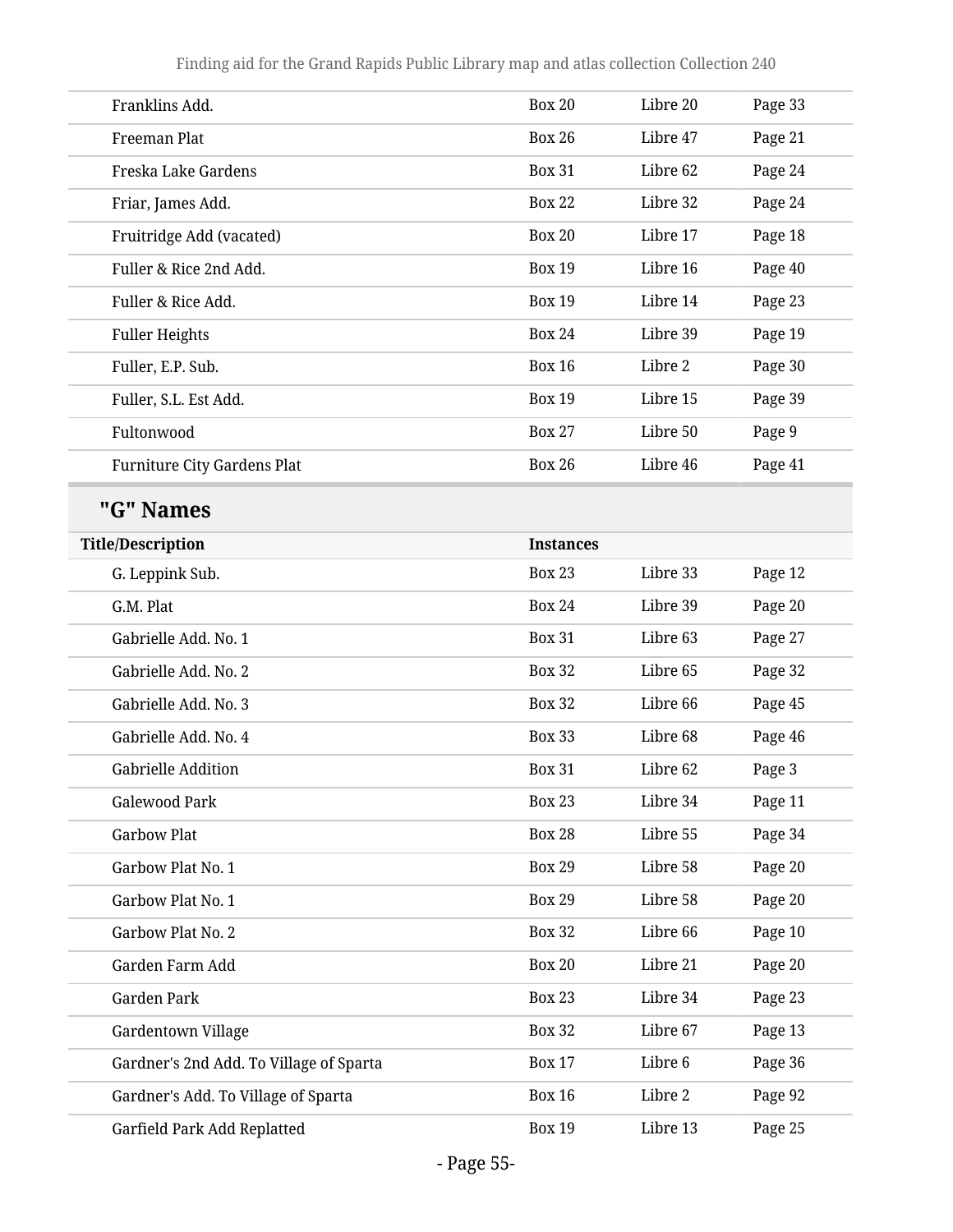| Garfield Park Add.                   | <b>Box 18</b> | Libre 9  | Page 16 |
|--------------------------------------|---------------|----------|---------|
| <b>Garfield Park Cemetery</b>        | <b>Box 19</b> | Libre 16 | Page 19 |
| Garfield Park Heights                | <b>Box 21</b> | Libre 25 | Page 15 |
| Gay's Sub.                           | <b>Box 20</b> | Libre 17 | Page 5  |
| Gelock & Van Bree's Add.             | <b>Box 18</b> | Libre 7  | Page 8  |
| Gelock & Van Bree's Add. (Re-Record) | <b>Box 18</b> | Libre 7  | Page 25 |
| Gelock & Van Bree's Add. No. 2       | <b>Box 18</b> | Libre 7  | Page 36 |
| Gelocks Add.                         | <b>Box 17</b> | Libre 6  | Page 47 |
| George's Sub.                        | <b>Box 22</b> | Libre 31 | Page 31 |
| Georgetown Plat                      | <b>Box 32</b> | Libre 66 | Page 29 |
| <b>Germeraad Plat</b>                | <b>Box 26</b> | Libre 46 | Page 3  |
| Gezon's Add.                         | <b>Box 18</b> | Libre 8  | Page 22 |
| <b>Gezon's Wyoming Park Plat</b>     | <b>Box 25</b> | Libre 44 | Page 13 |
| Giddings Add. J.A.                   | <b>Box 18</b> | Libre 10 | Page 22 |
| Giddings, J.A. 2nd Add.              | <b>Box 18</b> | Libre 11 | Page 39 |
| Giddings, J.A. Fifth Ave. Add.       | <b>Box 20</b> | Libre 20 | Page 30 |
| Giddings, J.A. Fulton St. Add        | <b>Box 20</b> | Libre 21 | Page 34 |
| Giddings, J.A. Hall St. Add          | <b>Box 19</b> | Libre 12 | Page 17 |
| Giddings, J.A. Logan St. Add.        | <b>Box 19</b> | Libre 14 | Page 5  |
| <b>Gilbert Gardens</b>               | <b>Box 29</b> | Libre 56 | Page 39 |
| Gilbert Hopson & Griffiths Sub.      | <b>Box 18</b> | Libre 9  | Page 34 |
| Gilbert William H. Add.              | <b>Box 19</b> | Libre 15 | Page 7  |
| Gilberts Add.                        | <b>Box 17</b> | Libre 6  | Page 49 |
| Gilberts Sub.                        | <b>Box 18</b> | Libre 7  | Page 2  |
| Gilberts W. H. Sub of Jackson Sub.   | <b>Box 20</b> | Libre 20 | Page 15 |
| Gildersleeve & Herrington's Sub.     | <b>Box 18</b> | Libre 9  | Page 18 |
| Gildersleeve Sub.                    | <b>Box 19</b> | Libre 13 | Page 26 |
| Giles Add                            | <b>Box 20</b> | Libre 18 | Page 29 |
| Gillette, Frank M. Plat              | <b>Box 26</b> | Libre 45 | Page 15 |
| Gilner's Add.                        | <b>Box 18</b> | Libre 7  | Page 14 |
| Glass & Koster                       | <b>Box 23</b> | Libre 35 | Page 4  |
| Glauz Plat                           | <b>Box 31</b> | Libre 62 | Page 34 |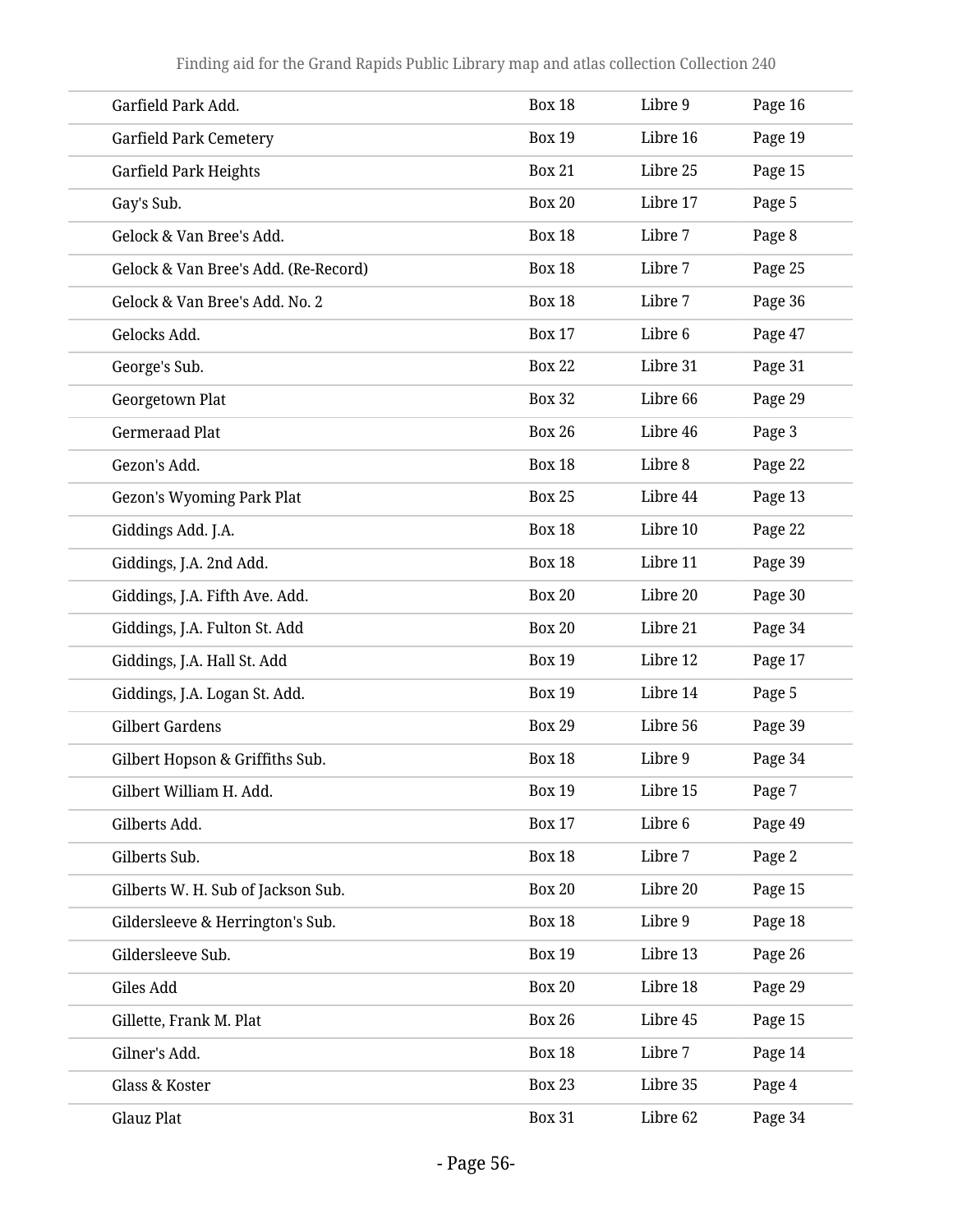| Glauz Plat                   | <b>Box 31</b> | Libre 62 | Page 35 |
|------------------------------|---------------|----------|---------|
| Glauz plat No. 2             | <b>Box 33</b> | Libre 68 | Page 18 |
| Gleason, W.S. Sub            | <b>Box 23</b> | Libre 33 | Page 34 |
| Glenbrook Add.               | <b>Box 19</b> | Libre 13 | Page 7  |
| Glendale Plat                | <b>Box 22</b> | Libre 31 | Page 20 |
| Glendale Plat #1             | <b>Box 22</b> | Libre 31 | Page 40 |
| Glengarry Add.               | <b>Box 21</b> | Libre 25 | Page 32 |
| <b>Glenwood Forest</b>       | <b>Box 30</b> | Libre 60 | Page 36 |
| Glenwood Forest No. 1        | <b>Box 30</b> | Libre 61 | Page 23 |
| Glenwood Forest No. 10       | <b>Box 31</b> | Libre 64 | Page 41 |
| Glenwood Forest No. 11       | <b>Box 32</b> | Libre 65 | Page 7  |
| Glenwood Forest No. 2        | <b>Box 30</b> | Libre 61 | Page 40 |
| <b>Glenwood Forest No. 3</b> | <b>Box 30</b> | Libre 61 | Page 49 |
| Glenwood Forest No. 4        | <b>Box 31</b> | Libre 62 | Page 26 |
| <b>Glenwood Forest No. 5</b> | <b>Box 31</b> | Libre 62 | Page 28 |
| Glenwood Forest No. 6        | <b>Box 31</b> | Libre 62 | Page 36 |
| Glenwood Forest No. 7        | <b>Box 31</b> | Libre 63 | Page 6  |
| Glenwood Forest No. 8        | <b>Box 31</b> | Libre 63 | Page 34 |
| Glenwood Forest No. 9        | <b>Box 31</b> | Libre 64 | Page 21 |
| Glenwood Road Add.           | <b>Box 20</b> | Libre 17 | Page 34 |
| Glenwood Road Sub.           | <b>Box 20</b> | Libre 22 | Page 3  |
| Godfrey & White              | <b>Box 17</b> | Libre 4  | Page 18 |
| Godfrey Add.                 | <b>Box 16</b> | Libre 2  | Page 82 |
| Godfrey's 2nd Add.           | <b>Box 20</b> | Libre 22 | Page 30 |
| Godfrey's 3rd Add.           | <b>Box 20</b> | Libre 24 | Page 17 |
| Godrey Freeman Add.          | <b>Box 19</b> | Libre 13 | Page 33 |
| Godwin Heights Add           | <b>Box 25</b> | Libre 43 | Page 39 |
| <b>Goebel Plat</b>           | <b>Box 28</b> | Libre 55 | Page 33 |
| <b>Golden Oak Park</b>       | <b>Box 23</b> | Libre 33 | Page 27 |
| Golden Oak Park              | <b>Box 23</b> | Libre 33 | Page 27 |
| Golf Ridge Plat              | <b>Box 27</b> | Libre 49 | Page 48 |
| Goodman Plat                 | <b>Box 31</b> | Libre 64 | Page 27 |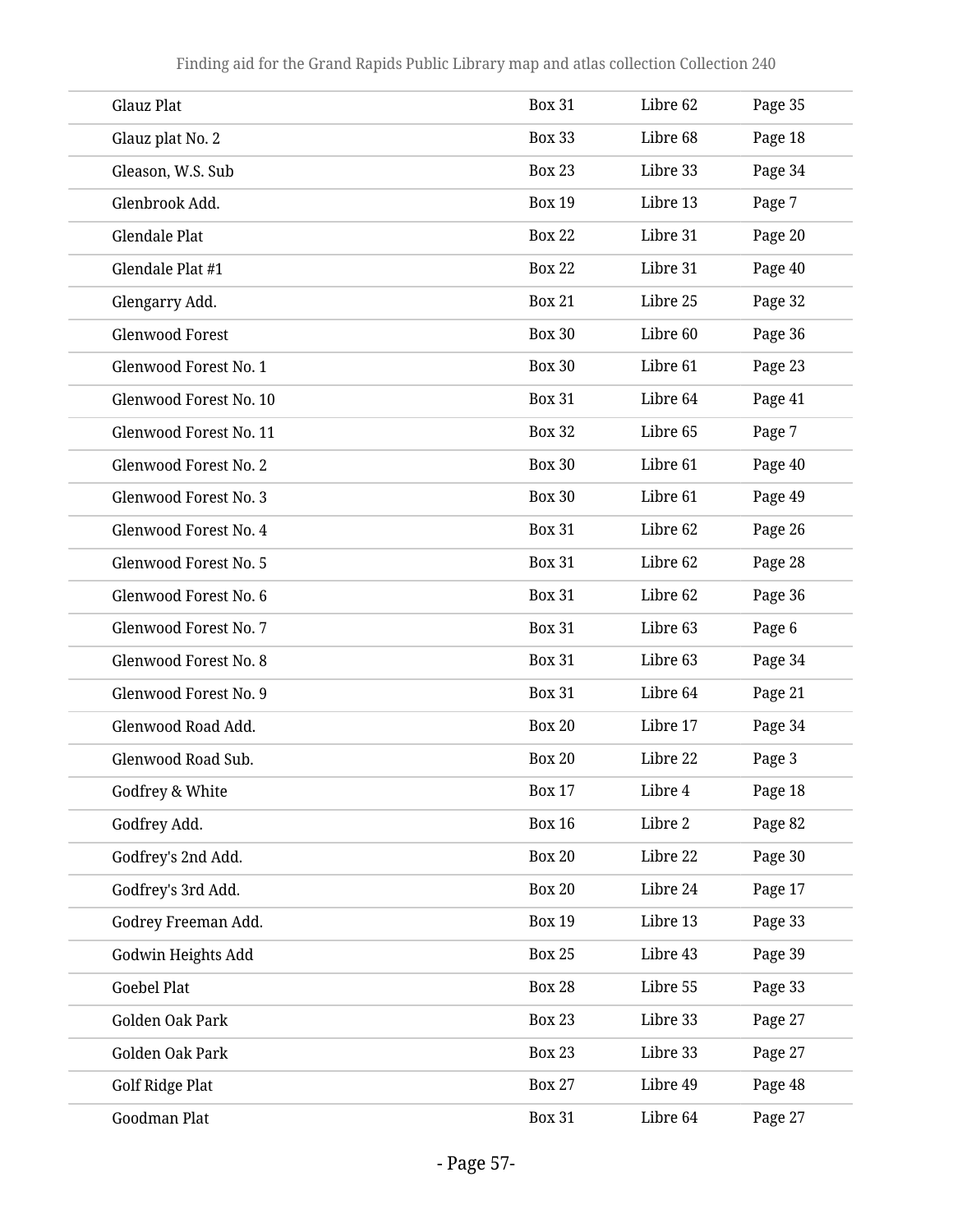| Goodwood Plat                               | <b>Box 26</b> | Libre 47 | Page 23 |  |
|---------------------------------------------|---------------|----------|---------|--|
| Gordon's Add.                               | <b>Box 24</b> | Libre 39 | Page 9  |  |
| Gortsema Add.                               | <b>Box 28</b> | Libre 53 | Page 35 |  |
| Gortsema Add. #1                            | <b>Box 32</b> | Libre 65 | Page 2  |  |
| <b>Goudzwaard Plat</b>                      | <b>Box 26</b> | Libre 45 | Page 9  |  |
| Graceland Memorial Park & Mausoleum Revised | <b>Box 23</b> | Libre 34 | Page 30 |  |
| Graceland Memorial Park & Mausoleum Revised | <b>Box 22</b> | Libre 29 | Page 23 |  |
| Graceland Memorial Park & Mausoleum Revised | <b>Box 22</b> | Libre 29 | Page 24 |  |
| Graceland Memorial Park & Mausoleum Revised | <b>Box 23</b> | Libre 34 | Page 29 |  |
| Grachen Plat                                | <b>Box 27</b> | Libre 49 | Page 26 |  |
| Grachen Plat No. 2                          | <b>Box 33</b> | Libre 69 | Page 38 |  |
| Grachen Plat No. 2                          | <b>Box 33</b> | Libre 69 | Page 39 |  |
| Graff Add.                                  | <b>Box 18</b> | Libre 9  | Page 38 |  |
| <b>Graham Estates</b>                       | <b>Box 25</b> | Libre 44 | Page 11 |  |
| <b>Grand Estates</b>                        | <b>Box 32</b> | Libre 66 | Page 2  |  |
| Grand Estates No. 2                         | <b>Box 33</b> | Libre 68 | Page 47 |  |
| <b>Grand Island View Park</b>               | <b>Box 23</b> | Libre 33 | Page 8  |  |
| Grand Rapids Gravel Co. Industrial Park     | <b>Box 32</b> | Libre 65 | Page 5  |  |
| Grand Rapids Gravel Co. Industrial Park     | <b>Box 32</b> | Libre 65 | Page 6  |  |
| Grand Rapids Gravel Co. Industrial Park #1  | <b>Box 32</b> | Libre 65 | Page 20 |  |
| Grand Rapids Gravel Co. Industrial Park #1  | <b>Box 32</b> | Libre 65 | Page 21 |  |
| Grand Rapids Home Bldrs Sub.                | <b>Box 29</b> | Libre 56 | Page 45 |  |
| Grand Rapids Home Bldrs Sub.                | <b>Box 29</b> | Libre 56 | Page 45 |  |
| Grand Rapids Homestead Ass'n Sub            | <b>Box 16</b> | Libre 2  | Page 51 |  |
| Grand Rapids, Village of South              | <b>Box 18</b> | Libre 7  | Page 18 |  |
| Grand River Park #1                         | <b>Box 21</b> | Libre 25 | Page 2  |  |
| Grand River Park #2                         | <b>Box 21</b> | Libre 27 | Page 41 |  |
| Grand River Park #3                         | <b>Box 22</b> | Libre 29 | Page 21 |  |
| <b>Grand River Park Assessors Plat</b>      | <b>Box 22</b> | Libre 31 | Page 38 |  |
| <b>Grand River Park Plat</b>                | <b>Box 20</b> | Libre 24 | Page 22 |  |
| <b>Grand River Park Plat</b>                | <b>Box 20</b> | Libre 24 | Page 22 |  |
| <b>Grand Riverview Plat</b>                 | <b>Box 22</b> | Libre 29 | Page 22 |  |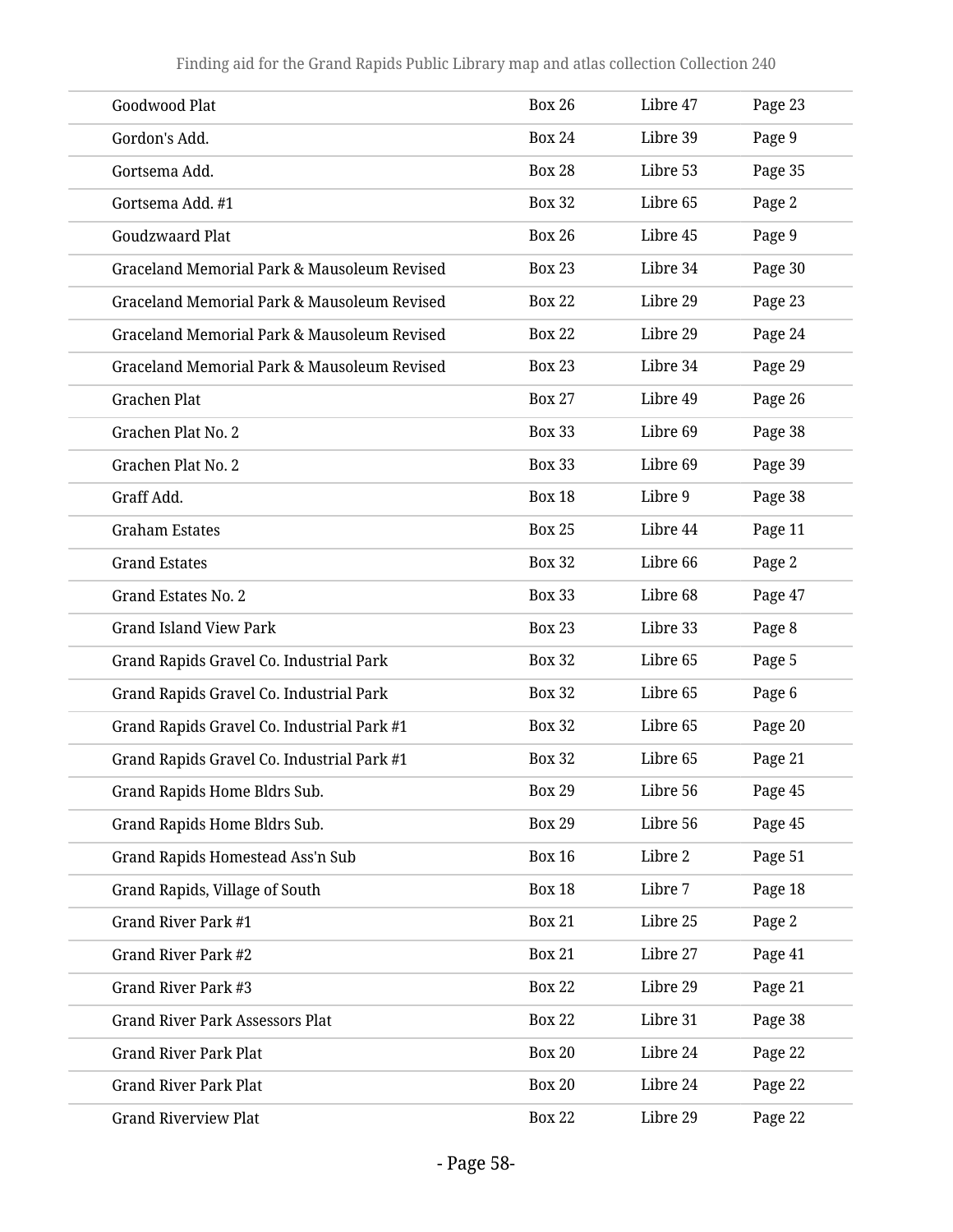| <b>Grand Valley Subdivision</b>         | <b>Box 33</b> | Libre 69 | Page 35 |
|-----------------------------------------|---------------|----------|---------|
| Grandview Add.                          | <b>Box 18</b> | Libre 10 | Page 25 |
| <b>Grandview Development</b>            | <b>Box 30</b> | Libre 61 | Page 4  |
| Grandville (Also 24-15)                 | <b>Box 16</b> | Libre 1  | Page 9  |
| Grandville (Also 24-15)                 | <b>Box 16</b> | Libre 1  | Page 10 |
| Grandville (Also 24-15)                 | <b>Box 16</b> | Libre 1  | Page 9  |
| Grandville (Also 24-15)                 | <b>Box 16</b> | Libre 1  | Page 10 |
| <b>Grandville Assessors Plat</b>        | <b>Box 26</b> | Libre 45 | Page 39 |
| Grandville Eastern Add.                 | <b>Box 24</b> | Libre 39 | Page 9  |
| <b>Grandville Gardens</b>               | <b>Box 29</b> | Libre 56 | Page 47 |
| Grandville Heights Add.                 | <b>Box 20</b> | Libre 17 | Page 39 |
| Grandville Highlands                    | <b>Box 32</b> | Libre 66 | Page 35 |
| Grandville Improvement Co. Plat         | <b>Box 19</b> | Libre 13 | Page 17 |
| Grandville Western Add (Also See 24-15) | <b>Box 19</b> | Libre 15 | Page 34 |
| Grandville Western Add (Also See 24-15) | <b>Box 19</b> | Libre 15 | Page 34 |
| <b>Grants Add</b>                       | <b>Box 16</b> | Libre 1  | Page 23 |
| Grapewood Park Add                      | <b>Box 20</b> | Libre 22 | Page 16 |
| <b>Grassmid Plat</b>                    | <b>Box 27</b> | Libre 50 | Page 19 |
| <b>Grattan Center</b>                   | <b>Box 16</b> | Libre 1  | Page 87 |
| Graves Add                              | <b>Box 18</b> | Libre 10 | Page 30 |
| <b>Great View Park</b>                  | <b>Box 23</b> | Libre 34 | Page 1  |
| <b>Green Acres Plat</b>                 | <b>Box 30</b> | Libre 61 | Page 31 |
| Green Acres Plat No. 1                  | <b>Box 31</b> | Libre 63 | Page 38 |
| Green Acres Plat No. 2                  | <b>Box 31</b> | Libre 64 | Page 20 |
| Green Ridge                             | <b>Box 26</b> | Libre 47 | Page 6  |
| Green Ridge                             | <b>Box 26</b> | Libre 47 | Page 7  |
| Green Ridge No. 1                       | <b>Box 28</b> | Libre 54 | Page 31 |
| Green Ridge No. 1                       | <b>Box 28</b> | Libre 54 | Page 32 |
| Green Ridge No. 1                       | <b>Box 28</b> | Libre 54 | Page 31 |
| Green Ridge No. 1                       | <b>Box 28</b> | Libre 54 | Page 32 |
| <b>Greenview Gardens</b>                | <b>Box 30</b> | Libre 59 | Page 17 |
| Greenview Gardens No. 1                 | <b>Box 30</b> | Libre 59 | Page 42 |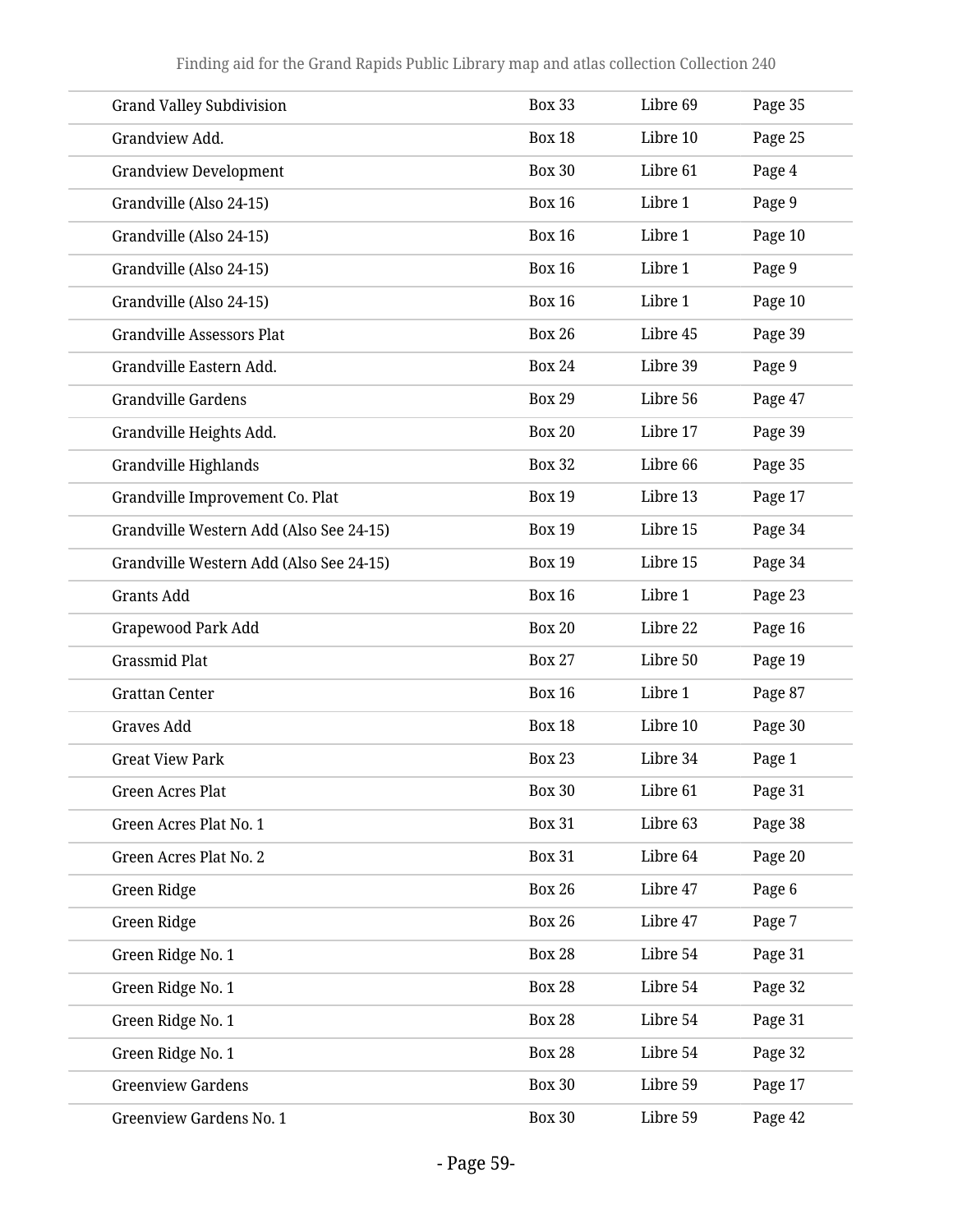| <b>Greenview Gardens No. 2</b> | <b>Box 31</b> | Libre 62 | Page 38 |
|--------------------------------|---------------|----------|---------|
| <b>Greenview Plat</b>          | <b>Box 28</b> | Libre 55 | Page 18 |
| Greenview Plat No. 1           | <b>Box 29</b> | Libre 57 | Page 18 |
| Greenview Plat No. 2           | <b>Box 29</b> | Libre 58 | Page 48 |
| <b>Gregware Park</b>           | <b>Box 31</b> | Libre 63 | Page 44 |
| <b>Gregware Park</b>           | <b>Box 31</b> | Libre 63 | Page 44 |
| <b>Griffiths Lake Park Add</b> | <b>Box 20</b> | Libre 23 | Page 2  |
| <b>Groen Plat</b>              | <b>Box 26</b> | Libre 46 | Page 29 |
| <b>Grooters Plat</b>           | <b>Box 25</b> | Libre 44 | Page 22 |
| Grooters Plat No. 1            | <b>Box 26</b> | Libre 48 | Page 55 |
| Grooters Plat No. 2            | <b>Box 27</b> | Libre 49 | Page 40 |
| <b>Gross Point</b>             | <b>Box 26</b> | Libre 45 | Page 21 |
| <b>Gross Point Farms</b>       | <b>Box 28</b> | Libre 54 | Page 10 |
| <b>Gross Point Gardens</b>     | <b>Box 27</b> | Libre 49 | Page 30 |
| <b>Gross Point Groves</b>      | <b>Box 27</b> | Libre 50 | Page 24 |
| Gross Point No. 1              | <b>Box 26</b> | Libre 46 | Page 37 |
| <b>Gross Point Orchards</b>    | <b>Box 26</b> | Libre 48 | Page 31 |
| <b>Grosse Pointe Estates</b>   | <b>Box 31</b> | Libre 62 | Page 11 |
| Grosse Pointe Estates No. 1    | <b>Box 31</b> | Libre 62 | Page 12 |
| Grosse Pointe Estates No. 2    | <b>Box 31</b> | Libre 64 | Page 24 |
| Grove & Brewer's Add           | <b>Box 17</b> | Libre 4  | Page 34 |
| Grove Park Add                 | <b>Box 18</b> | Libre 8  | Page 30 |
| Grove St. Sub.                 | <b>Box 16</b> | Libre 2  | Page 59 |
| Groveland Add.                 | <b>Box 18</b> | Libre 11 | Page 23 |
| Groves Sub.                    | <b>Box 19</b> | Libre 16 | Page 34 |
| Groves Sub. No. 1              | <b>Box 21</b> | Libre 26 | Page 14 |
| Guild, H.M Plat                | <b>Box 22</b> | Libre 32 | Page 28 |
| Gunn Add to Grand Rapids       | <b>Box 19</b> | Libre 12 | Page 12 |
| Gunn Add to Sparta (Vacated)   | <b>Box 18</b> | Libre 10 | Page 24 |
| <b>Gunnison's Place</b>        | <b>Box 19</b> | Libre 14 | Page 38 |
| Gunnison's Sub.                | <b>Box 16</b> | Libre 2  | Page 41 |
|                                |               |          |         |

**"H" Names**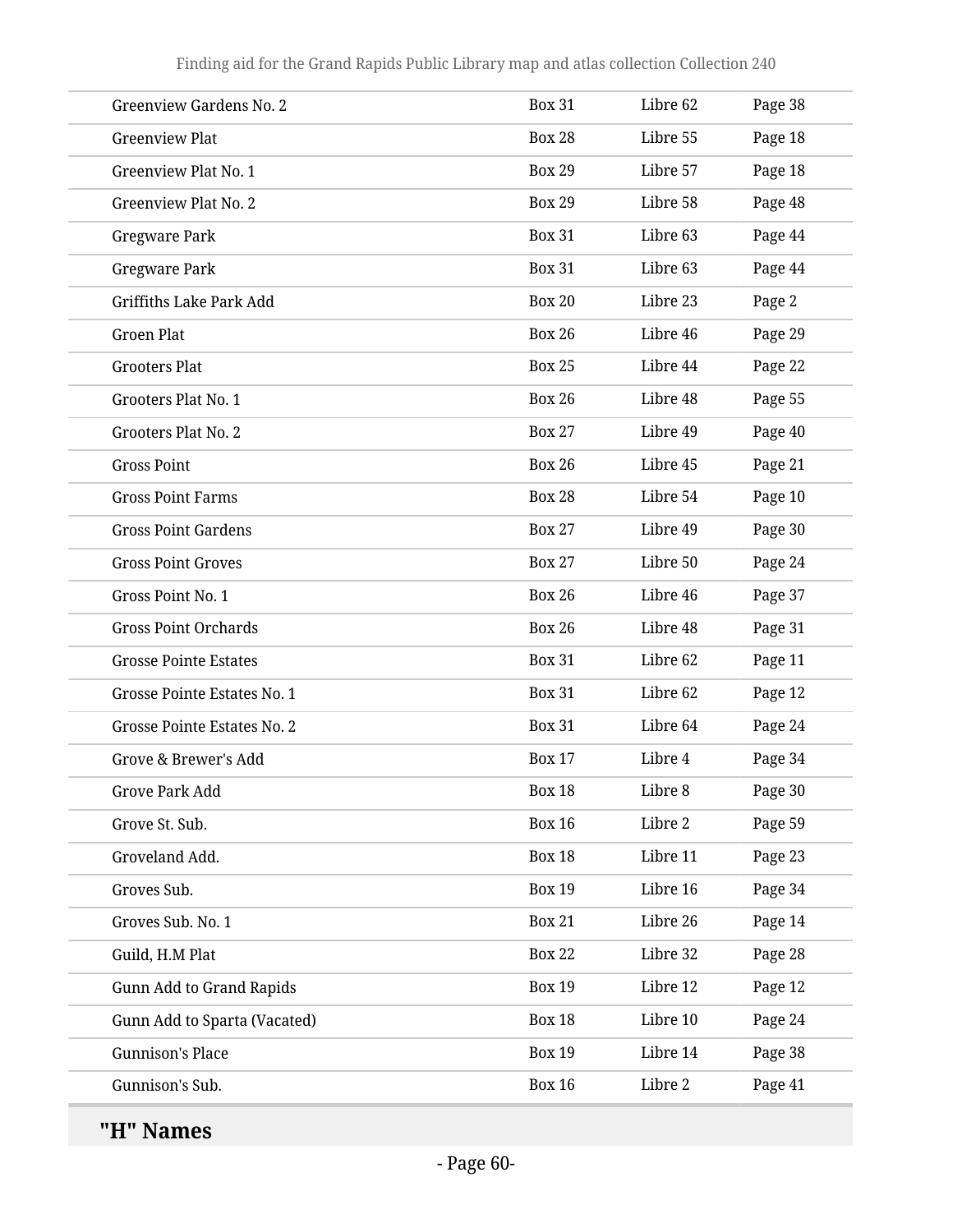| <b>Title/Description</b>                       | <b>Instances</b> |          |         |
|------------------------------------------------|------------------|----------|---------|
| H & T Sub.                                     | <b>Box 26</b>    | Libre 48 | Page 6  |
| Haadsma Plat                                   | <b>Box 24</b>    | Libre 38 | Page 15 |
| <b>Hachmuth Plat</b>                           | <b>Box 27</b>    | Libre 52 | Page 8  |
| <b>Hachmuth Plat</b>                           | <b>Box 27</b>    | Libre 52 | Page 9  |
| Haftenkamp's, H. Add.                          | <b>Box 20</b>    | Libre 21 | Page 3  |
| Hahn & Devries Sub. Of Griffiths Lake Park Add | <b>Box 20</b>    | Libre 24 | Page 26 |
| <b>Haig Plat</b>                               | <b>Box 25</b>    | Libre 44 | Page 18 |
| Haizman, A. Sub.                               | <b>Box 17</b>    | Libre 4  | Page 48 |
| Hake & Coach's Add                             | <b>Box 19</b>    | Libre 13 | Page 1  |
| Hale's Plat                                    | <b>Box 22</b>    | Libre 29 | Page 10 |
| <b>Hall Plat</b>                               | <b>Box 29</b>    | Libre 57 | Page 48 |
| Halls C.A. Add to Village of Lowell            | <b>Box 25</b>    | Libre 44 | Page 24 |
| Halls Sub. Of Lot 50                           | <b>Box 17</b>    | Libre 4  | Page 12 |
| Halls, Silas Sub.                              | <b>Box 16</b>    | Libre 2  | Page 68 |
| <b>Hamelink Plat</b>                           | <b>Box 24</b>    | Libre 37 | Page 20 |
| <b>Hamilton Plat</b>                           | <b>Box 20</b>    | Libre 22 | Page 13 |
| <b>Hammond Station</b>                         | <b>Box 17</b>    | Libre 5  | Page 19 |
| Hampshire Highlands                            | <b>Box 24</b>    | Libre 37 | Page 32 |
| Hampshire Park                                 | <b>Box 24</b>    | Libre 38 | Page 25 |
| Hanchetts Add.                                 | <b>Box 20</b>    | Libre 24 | Page 39 |
| Hanna Centennial Plat                          | <b>Box 27</b>    | Libre 52 | Page 22 |
| Hannafords Suburban Homesites Vacated          | <b>Box 21</b>    | Libre 28 | Page 12 |
| Hannah, Alfred Add.                            | <b>Box 21</b>    | Libre 25 | Page 1  |
| <b>Hannahs Park</b>                            | <b>Box 23</b>    | Libre 36 | Page 25 |
| Hannas, J.S. Add                               | <b>Box 23</b>    | Libre 36 | Page 25 |
| Hanrahan, J.F. Add.                            | <b>Box 20</b>    | Libre 21 | Page 37 |
| Hansen Plat                                    | <b>Box 30</b>    | Libre 61 | Page 6  |
| <b>Hansens Grove</b>                           | <b>Box 21</b>    | Libre 28 | Page 3  |
| Hansonia Plat                                  | <b>Box 33</b>    | Libre 69 | Page 47 |
| Hansonia Plat                                  | <b>Box 33</b>    | Libre 69 | Page 48 |
| Hansons Subervisors Plat                       | <b>Box 29</b>    | Libre 56 | Page 33 |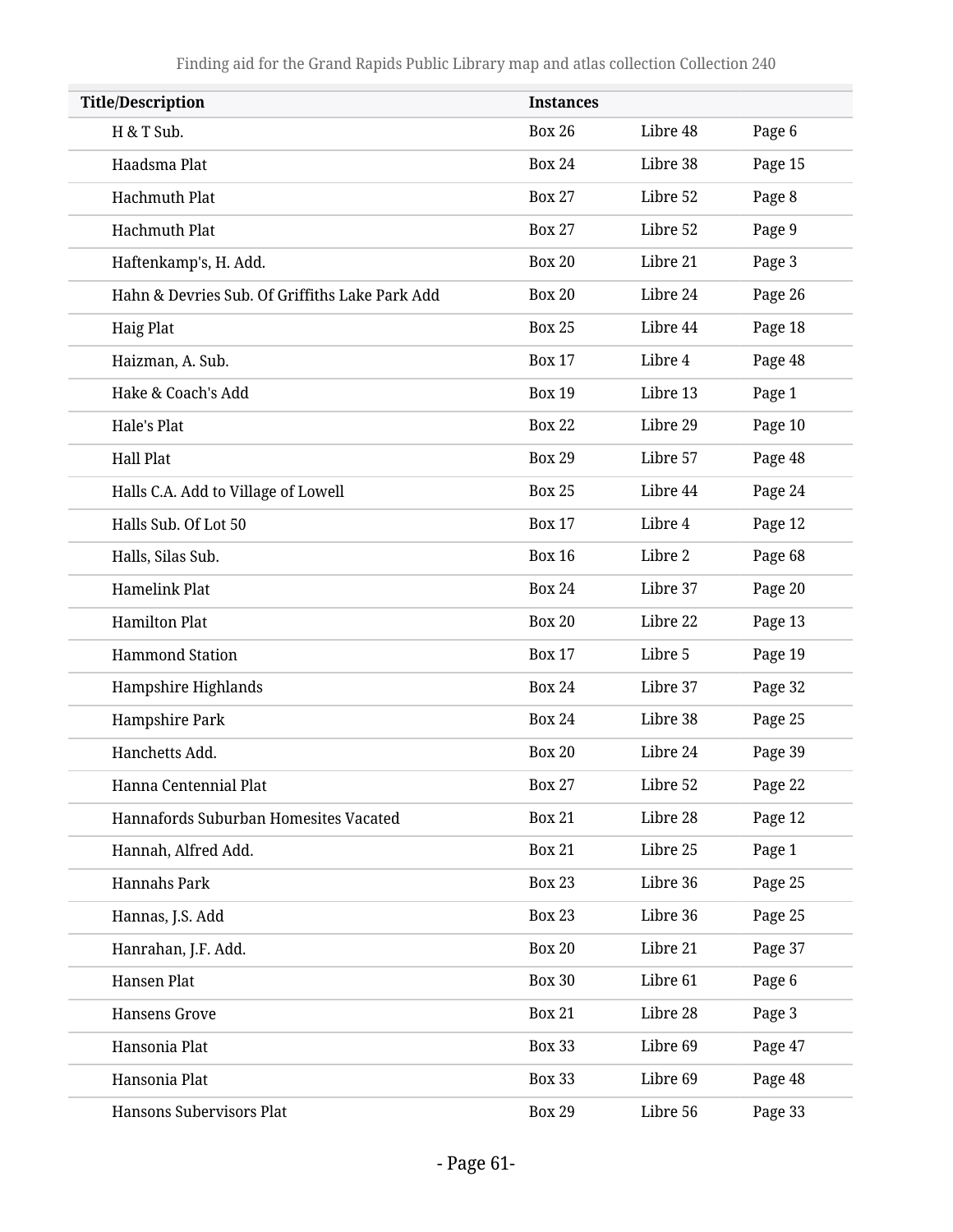| Happy Acres Add.                  | <b>Box 29</b> | Libre 58 | Page 8  |
|-----------------------------------|---------------|----------|---------|
| Happy Allen Park                  | <b>Box 21</b> | Libre 25 | Page 22 |
| Hardendorf & Konkle Add.          | <b>Box 20</b> | Libre 24 | Page 31 |
| Harley Pierce Sub.                | <b>Box 20</b> | Libre 20 | Page 16 |
| <b>Harper Hills</b>               | <b>Box 23</b> | Libre 35 | Page 34 |
| Harper Newhof Add.                | <b>Box 24</b> | Libre 38 | Page 22 |
| Harper, W. C. Plat                | <b>Box 23</b> | Libre 33 | Page 25 |
| Harrigan Add                      | <b>Box 30</b> | Libre 61 | Page 7  |
| Harris Add. Cedar Springs         | <b>Box 25</b> | Libre 44 | Page 25 |
| Harris Add. No. 1                 | <b>Box 26</b> | Libre 47 | Page 33 |
| Harris Add. No. 2                 | <b>Box 28</b> | Libre 54 | Page 15 |
| Harris Add. No. 3                 | <b>Box 31</b> | Libre 63 | Page 7  |
| Harris Farm Plat                  | <b>Box 31</b> | Libre 62 | Page 30 |
| <b>Harrison Park Plat</b>         | <b>Box 20</b> | Libre 20 | Page 34 |
| <b>Harrison Park Plat Vacated</b> | <b>Box 18</b> | Libre 10 | Page 18 |
| Harrisons 2nd Add.                | <b>Box 20</b> | Libre 18 | Page 2  |
| Harrisons 3rd Add.                | <b>Box 20</b> | Libre 18 | Page 3  |
| Harrisons 4th Add.                | <b>Box 20</b> | Libre 21 | Page 32 |
| Harrisons Add.                    | <b>Box 20</b> | Libre 18 | Page 1  |
| Hartmans Add.                     | <b>Box 20</b> | Libre 18 | Page 28 |
| Harts Oak Park No. 1              | <b>Box 26</b> | Libre 48 | Page 10 |
| Harts Oak Park Plat               | <b>Box 26</b> | Libre 45 | Page 13 |
| Harts, Charles Add.               | <b>Box 20</b> | Libre 20 | Page 17 |
| Harts, Charles Sub.               | <b>Box 20</b> | Libre 20 | Page 18 |
| Harvey Add.                       | <b>Box 20</b> | Libre 19 | Page 33 |
| Hathaway, WM. M. Sub.             | <b>Box 24</b> | Libre 38 | Page 8  |
| Hawes Sub.                        | <b>Box 20</b> | Libre 17 | Page 9  |
| Haydens Sub.                      | <b>Box 17</b> | Libre 6  | Page 40 |
| <b>Hazel Dale Plat</b>            | <b>Box 22</b> | Libre 29 | Page 6  |
| Hazen Heights                     | <b>Box 21</b> | Libre 27 | Page 15 |
| <b>Heagels Plat</b>               | <b>Box 23</b> | Libre 36 | Page 4  |
| Heald Add.                        | <b>Box 19</b> | Libre 13 | Page 4  |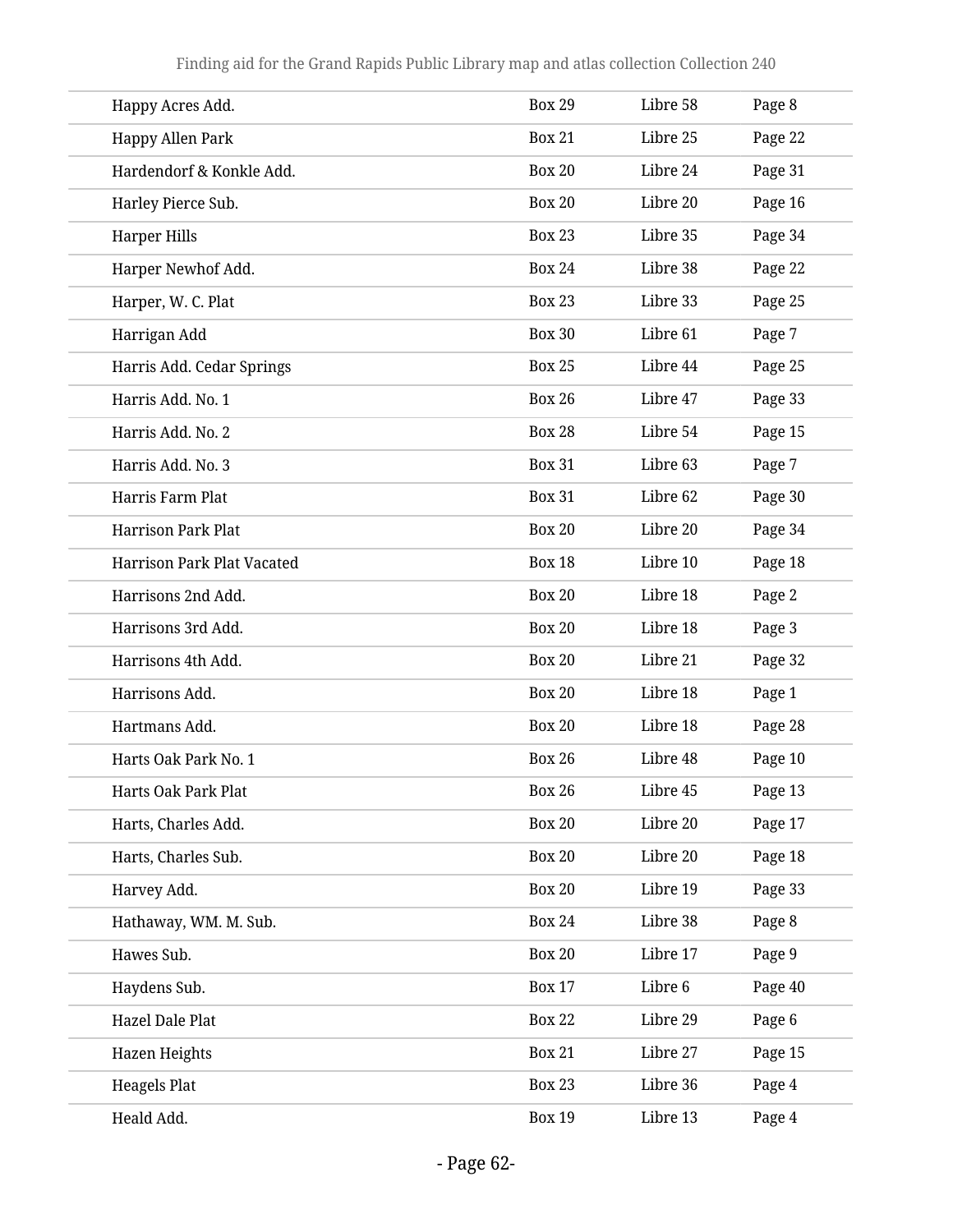| Heatherwood Hills                  | <b>Box 29</b> | Libre 56 | Page 23 |
|------------------------------------|---------------|----------|---------|
| <b>Heatherwood Hills Extension</b> | <b>Box 31</b> | Libre 62 | Page 32 |
| Heaths Add.                        | <b>Box 19</b> | Libre 12 | Page 16 |
| <b>Hebard Plat</b>                 | <b>Box 26</b> | Libre 46 | Page 25 |
| Heights, The Add.                  | <b>Box 20</b> | Libre 21 | Page 12 |
| Helena Park                        | <b>Box 24</b> | Libre 37 | Page 29 |
| <b>Helsel Plat</b>                 | <b>Box 23</b> | Libre 33 | Page 33 |
| <b>Hemlock Park</b>                | <b>Box 22</b> | Libre 30 | Page 7  |
| Hendricks, G.A. Sub                | <b>Box 22</b> | Libre 31 | Page 3  |
| Henreksens Park                    | <b>Box 21</b> | Libre 26 | Page 3  |
| Herman Plat                        | <b>Box 26</b> | Libre 48 | Page 20 |
| Hermanville, Village of            | <b>Box 16</b> | Libre 1  | Page 77 |
| <b>Hessler Plat</b>                | <b>Box 28</b> | Libre 55 | Page 38 |
| <b>Hesslers Cottege Grove Park</b> | <b>Box 22</b> | Libre 29 | Page 31 |
| Hi-Park Add.                       | <b>Box 23</b> | Libre 36 | Page 29 |
| <b>Hi-Point Park</b>               | <b>Box 23</b> | Libre 34 | Page 16 |
| Hiawatha Hills                     | <b>Box 22</b> | Libre 30 | Page 26 |
| <b>Hickory Grove</b>               | <b>Box 22</b> | Libre 30 | Page 40 |
| <b>Hickory Hill Plat</b>           | <b>Box 22</b> | Libre 31 | Page 30 |
| <b>Hickory Ridge</b>               | <b>Box 24</b> | Libre 37 | Page 13 |
| Hidden Hills                       | <b>Box 33</b> | Libre 68 | Page 34 |
| Hidden Hills                       | <b>Box 33</b> | Libre 68 | Page 35 |
| Hidden Hills #2                    | <b>Box 33</b> | Libre 70 | Page 33 |
| Highland Club Plat                 | <b>Box 24</b> | Libre 38 | Page 12 |
| <b>Highland Estates</b>            | <b>Box 29</b> | Libre 58 | Page 40 |
| <b>Highland Gardens</b>            | <b>Box 31</b> | Libre 63 | Page 42 |
| Highland Hills #1                  | <b>Box 22</b> | Libre 30 | Page 14 |
| Highland Hills #2                  | <b>Box 26</b> | Libre 45 | Page 29 |
| Highland hills #3                  | <b>Box 27</b> | Libre 49 | Page 28 |
| Highland Hills Add.                | <b>Box 21</b> | Libre 28 | Page 17 |
| <b>Highlands Addition</b>          | <b>Box 29</b> | Libre 58 | Page 36 |
| <b>Highlands Addition No. 1</b>    | <b>Box 30</b> | Libre 59 | Page 12 |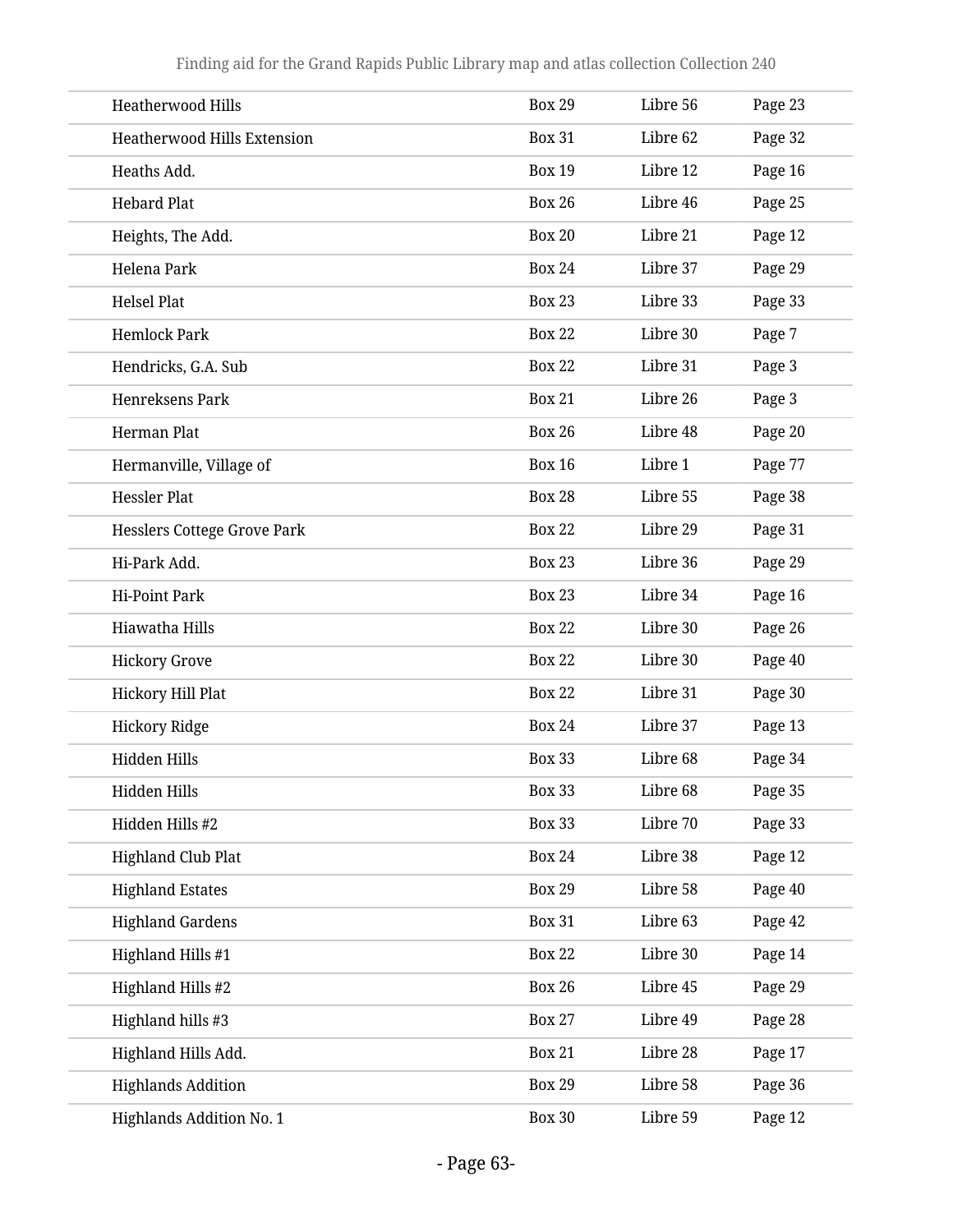| <b>Highlands of Oak Ridge</b> | <b>Box 31</b> | Libre 63 | Page 9  |
|-------------------------------|---------------|----------|---------|
| <b>Hightree Plat</b>          | <b>Box 26</b> | Libre 48 | Page 8  |
| Hightree Plat No. 1           | <b>Box 26</b> | Libre 48 | Page 35 |
| <b>Hill Crest</b>             | <b>Box 20</b> | Libre 21 | Page 9  |
| <b>Hill Top Acres</b>         | <b>Box 30</b> | Libre 60 | Page 38 |
| Hill Top Add.                 | <b>Box 21</b> | Libre 26 | Page 24 |
| Hill-Wa-Son Sub               | <b>Box 20</b> | Libre 20 | Page 26 |
| <b>Hillcrest Estates</b>      | <b>Box 32</b> | Libre 67 | Page 15 |
| Hillding Add.                 | <b>Box 20</b> | Libre 17 | Page 14 |
| <b>Hills and Dales</b>        | <b>Box 23</b> | Libre 35 | Page 18 |
| <b>Hills and Dales</b>        | <b>Box 23</b> | Libre 35 | Page 19 |
| Hillsboro Plat                | <b>Box 32</b> | Libre 65 | Page 36 |
| Hillside Park #1              | <b>Box 22</b> | Libre 29 | Page 34 |
| Hillside Park, Murray Lake    | <b>Box 21</b> | Libre 25 | Page 5  |
| <b>Hines Park</b>             | <b>Box 25</b> | Libre 44 | Page 29 |
| Hinmans 2nd Add Sparta        | <b>Box 17</b> | Libre 6  | Page 2  |
| Hinmans Add to Cedar Springs  | <b>Box 16</b> | Libre 2  | Page 25 |
| Hinmans to Sparta             | <b>Box 17</b> | Libre 4  | Page 16 |
| Hodynpyl Park Add             | <b>Box 21</b> | Libre 27 | Page 17 |
| Hoekstra & Co.                | <b>Box 17</b> | Libre 4  | Page 38 |
| Hoekstra Add                  | <b>Box 18</b> | Libre 8  | Page 7  |
| Hogebooms 2nd Add.            | <b>Box 17</b> | Libre 4  | Page 6  |
| Hogebooms Add.                | <b>Box 16</b> | Libre 2  | Page 98 |
| Hojnacki, J. Sub.             | <b>Box 21</b> | Libre 27 | Page 36 |
| Holbrooks Add.                | <b>Box 16</b> | Libre 1  | Page 49 |
| Holcomb, S.&J. Butlers Sub.   | <b>Box 16</b> | Libre 2  | Page 39 |
| Hollister & Boyds Add.        | <b>Box 17</b> | Libre 6  | Page 23 |
| Hollsema-Dummering            | <b>Box 21</b> | Libre 28 | Page 14 |
| <b>Hollywood Park</b>         | <b>Box 22</b> | Libre 30 | Page 4  |
| Holtmans, Louis Plat          | <b>Box 23</b> | Libre 34 | Page 19 |
| Holtmans, Louis plat #1       | <b>Box 23</b> | Libre 36 | Page 2  |
| Holts, F.E. Sub.              | <b>Box 20</b> | Libre 23 | Page 32 |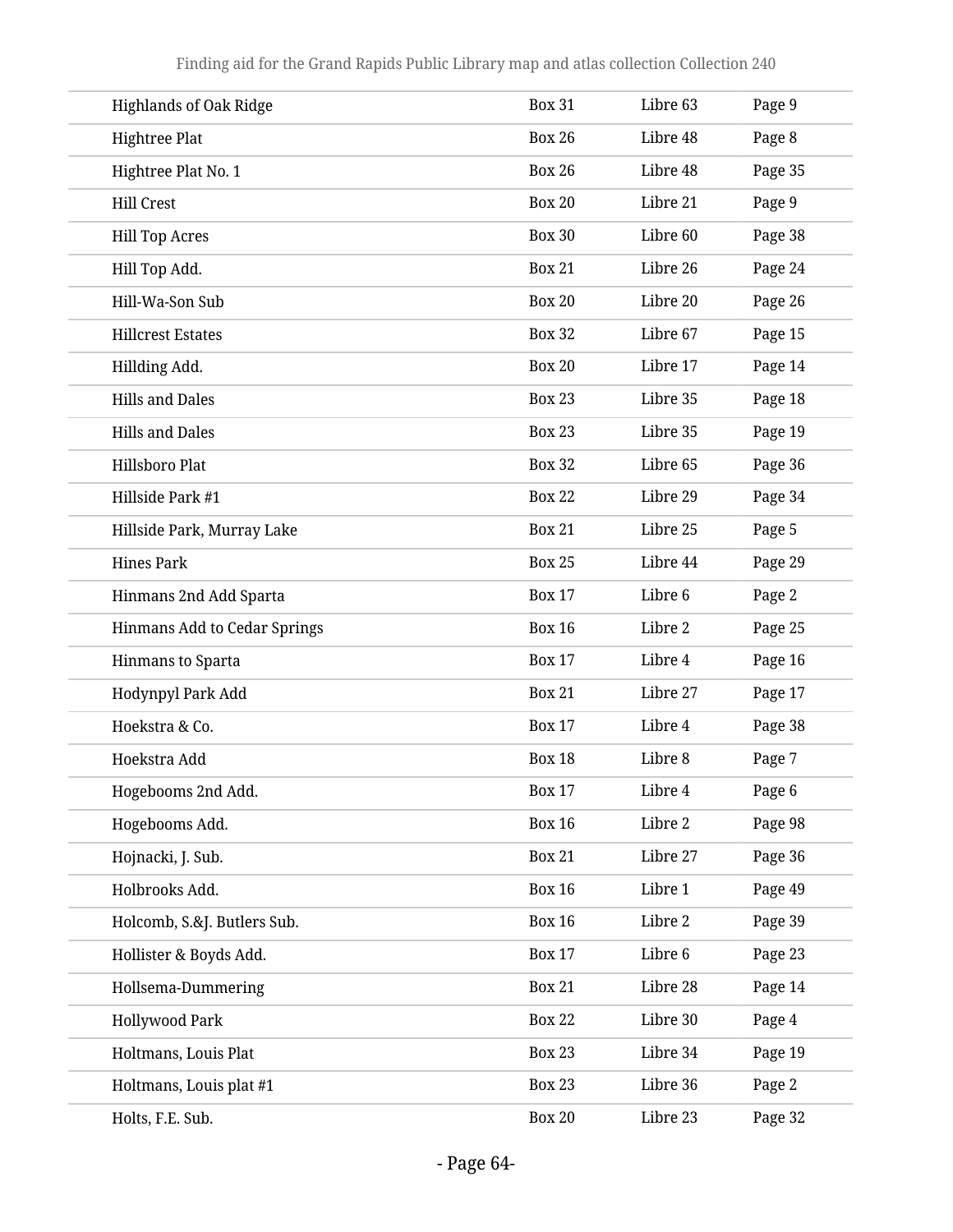| <b>Home Acres</b>                                          | <b>Box 21</b> | Libre 26 | Page 21 |
|------------------------------------------------------------|---------------|----------|---------|
| Home Acres #1                                              | <b>Box 22</b> | Libre 29 | Page 1  |
| Home Acres #2                                              | <b>Box 22</b> | Libre 30 | Page 13 |
| <b>Home Builders Park</b>                                  | <b>Box 21</b> | Libre 28 | Page 1  |
| Home Owners Add.                                           | <b>Box 21</b> | Libre 25 | Page 41 |
| <b>Homecrafters Plat</b>                                   | <b>Box 25</b> | Libre 41 | Page 39 |
| Homecrest                                                  | <b>Box 23</b> | Libre 35 | Page 11 |
| Homer Cooper Plat                                          | <b>Box 30</b> | Libre 60 | Page 34 |
| Homestead, Ass'n Sub.                                      | <b>Box 16</b> | Libre 2  | Page 51 |
| Homewood Park Plat, Wyoming Twp                            | <b>Box 20</b> | Libre 20 | Page 24 |
| <b>Honeywell Gardens</b>                                   | <b>Box 24</b> | Libre 37 | Page 15 |
| <b>Hoogewind Plat</b>                                      | <b>Box 28</b> | Libre 54 | Page 49 |
| Hopp's Floral Park                                         | <b>Box 23</b> | Libre 35 | Page 30 |
| Hopson, W.C. Ad.                                           | <b>Box 18</b> | Libre 9  | Page 33 |
| Hornberger Add.                                            | <b>Box 20</b> | Libre 23 | Page 16 |
| Hornberger Add. No. 1                                      | <b>Box 28</b> | Libre 53 | Page 22 |
| Horseshoe Plat of Murray Lake                              | <b>Box 25</b> | Libre 44 | Page 2  |
| Horton & Kirtland's Sub.                                   | <b>Box 19</b> | Libre 13 | Page 39 |
| Hoskin, J. B.                                              | <b>Box 18</b> | Libre 10 | Page 36 |
| Houseman's Add.                                            | <b>Box 18</b> | Libre 10 | Page 20 |
| Houseman's Fair Ground Add.                                | <b>Box 19</b> | Libre 12 | Page 25 |
| Houseman's Sub                                             | <b>Box 18</b> | Libre 8  | Page 34 |
| Houseman's Sub of Vacated Pt. of Houseman's Fair<br>Ground | <b>Box 19</b> | Libre 15 | Page 11 |
| Hoyt & Adam's                                              | <b>Box 17</b> | Libre 4  | Page 28 |
| Hoyt & Hooker's                                            | <b>Box 18</b> | Libre 10 | Page 5  |
| Hoyt Add.                                                  | <b>Box 16</b> | Libre 1  | Page 73 |
| Hudson's Add.                                              | <b>Box 18</b> | Libre 10 | Page 1  |
| Huisman's, John Add.                                       | <b>Box 19</b> | Libre 14 | Page 33 |
| Huizen & Hoogterf Add.                                     | <b>Box 20</b> | Libre 23 | Page 17 |
| Huizen Add.                                                | <b>Box 20</b> | Libre 18 | Page 34 |
| Huizenga Plat                                              | <b>Box 26</b> | Libre 47 | Page 4  |
|                                                            |               |          |         |

Hunneman & Reed Add.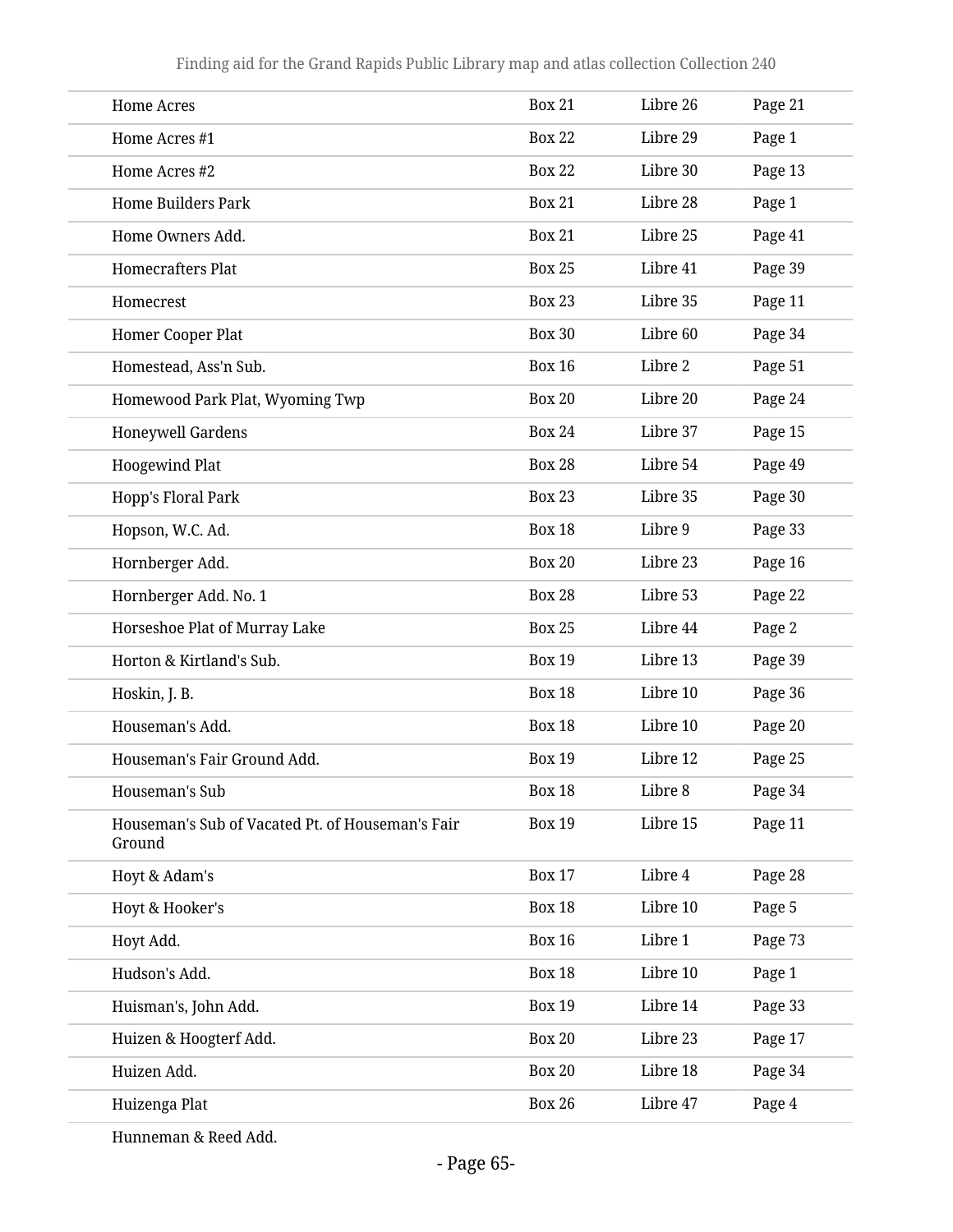|                                | <b>Box 18</b>    | Libre 9  | Page 35 |
|--------------------------------|------------------|----------|---------|
| Hunsberger Place Plat          | <b>Box 29</b>    | Libre 56 | Page 4  |
| Hunter's Sub.                  | <b>Box 19</b>    | Libre 12 | Page 29 |
| Huntings Sub.                  | <b>Box 20</b>    | Libre 21 | Page 38 |
| Huylands Plat                  | <b>Box 27</b>    | Libre 51 | Page 10 |
| <b>Hyde Addition</b>           | <b>Box 30</b>    | Libre 59 | Page 32 |
| "I" Names                      |                  |          |         |
| <b>Title/Description</b>       | <b>Instances</b> |          |         |
| Iden's Add                     | <b>Box 20</b>    | Libre 24 | Page 20 |
| <b>Idlewild Plat of Algoma</b> | <b>Box 20</b>    | Libre 24 | Page 38 |
| <b>Imperial Park Addition</b>  | <b>Box 31</b>    | Libre 62 | Page 17 |
| <b>Indian Lakes Plat</b>       | <b>Box 31</b>    | Libre 64 | Page 33 |
| <b>Indian Lakes Plat</b>       | <b>Box 31</b>    | Libre 64 | Page 33 |
| Indian Trail, Plainfield Twp   | <b>Box 21</b>    | Libre 25 | Page 27 |
| Indian Trail, Plainfield Twp   | <b>Box 21</b>    | Libre 25 | Page 27 |
| <b>Indian Trails Park Plat</b> | <b>Box 27</b>    | Libre 52 | Page 31 |
| Indian Trails Park Plat No. 1  | <b>Box 28</b>    | Libre 54 | Page 19 |
| Indian Trails Park Plat No. 2  | <b>Box 31</b>    | Libre 62 | Page 18 |
| Indian Village                 | <b>Box 29</b>    | Libre 56 | Page 43 |
| Indian Village No. 1           | <b>Box 29</b>    | Libre 58 | Page 4  |
| Indian Village No. 2           | <b>Box 29</b>    | Libre 58 | Page 6  |
| Indian Village No. 3           | <b>Box 30</b>    | Libre 60 | Page 28 |
| Indian Village No. 4           | <b>Box 30</b>    | Libre 61 | Page 9  |
| Indian Village No. 5           | <b>Box 31</b>    | Libre 62 | Page 47 |
| Indian Village No. 6           | <b>Box 31</b>    | Libre 64 | Page 18 |
| Indian Village No. 6           | <b>Box 31</b>    | Libre 64 | Page 19 |
| Indian Village No. 7           | <b>Box 32</b>    | Libre 67 | Page 44 |
| Indian Village Park            | <b>Box 30</b>    | Libre 61 | Page 46 |
| Innes & Mc Reynolds            | <b>Box 17</b>    | Libre 4  | Page 15 |
| Innes, Mc Connell & Barnard    | <b>Box 17</b>    | Libre 4  | Page 42 |
| Innes, WM. P. Add              | <b>Box 18</b>    | Libre 10 | Page 38 |
| Innes, WM.P. Add. To Ada       | <b>Box 16</b>    | Libre 1  | Page 43 |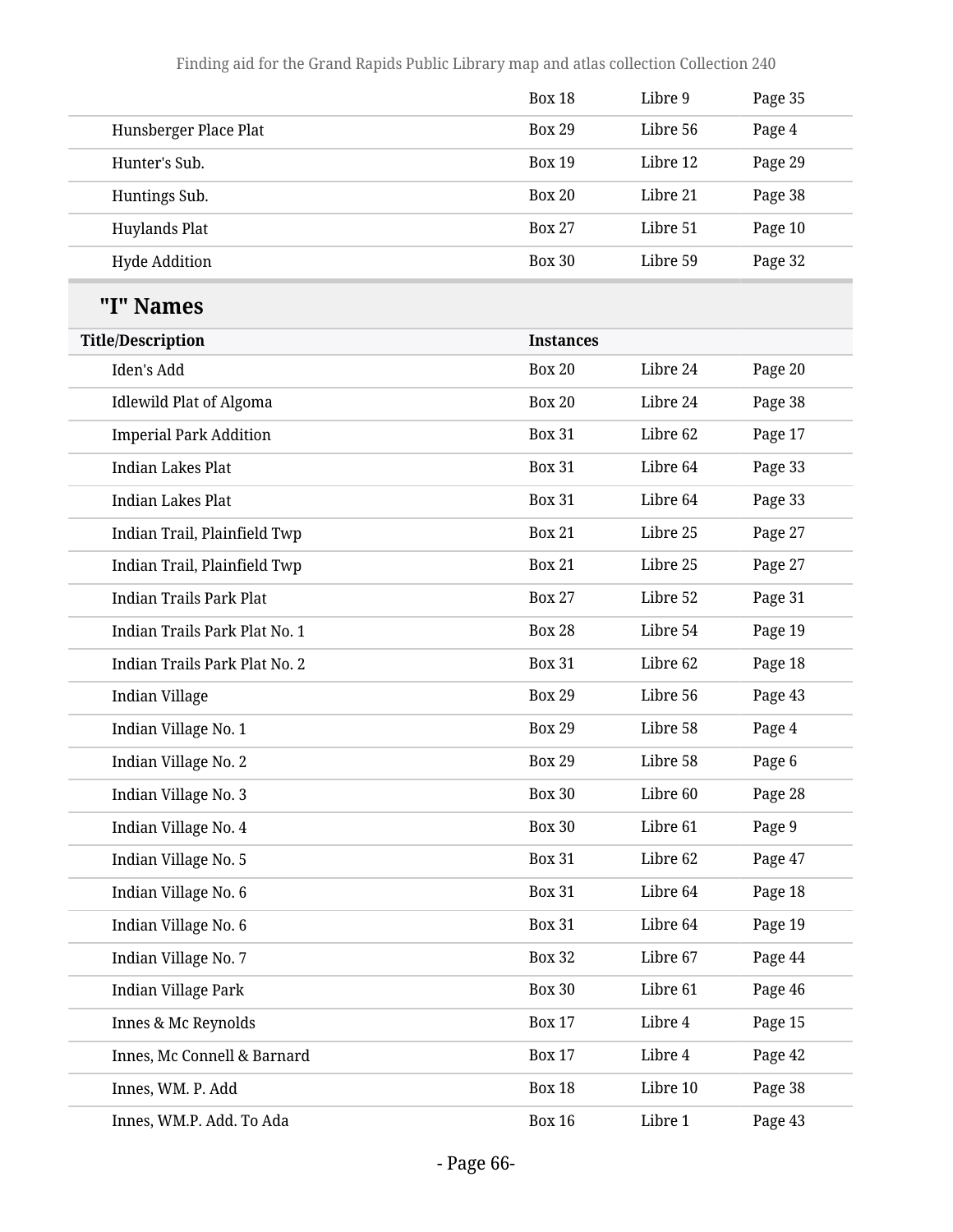| Irving J. Bissell Plat          | <b>Box 30</b> | Libre 59 | Page 15 |
|---------------------------------|---------------|----------|---------|
| Irving J. Bissell Plat          | <b>Box 30</b> | Libre 59 | Page 15 |
| Irving J. Bissell Plat          | <b>Box 30</b> | Libre 59 | Page 16 |
| Irving J. Bissell Plat          | <b>Box 30</b> | Libre 59 | Page 16 |
| <b>Isenhoff and Osborn Plat</b> | <b>Box 30</b> | Libre 59 | Page 5  |
| Island Add.                     | <b>Box 16</b> | Libre 2  | Page 15 |
| <b>Island Extension</b>         | <b>Box 17</b> | Libre 4  | Page 21 |
| Island Park, Murray Lake        | <b>Box 21</b> | Libre 27 | Page 37 |
| Island Park, Murray Lake        | <b>Box 21</b> | Libre 27 | Page 38 |
| Island Park, Murray Lake No. 1  | <b>Box 25</b> | Libre 44 | Page 17 |
| <b>Island View Park</b>         | <b>Box 22</b> | Libre 30 | Page 33 |
| <b>Isleview Acres</b>           | <b>Box 30</b> | Libre 60 | Page 29 |
| <b>Isleview Acres</b>           | <b>Box 30</b> | Libre 60 | Page 29 |
| <b>Isleview Acres</b>           | <b>Box 30</b> | Libre 60 | Page 29 |
| Ivanrest                        | <b>Box 18</b> | Libre 11 | Page 29 |
| Ives & Lutton Add.              | <b>Box 18</b> | Libre 9  | Page 26 |
| <b>Ivy Heights</b>              | <b>Box 23</b> | Libre 35 | Page 8  |
|                                 |               |          |         |

**"J" Names**

| <b>Title/Description</b>   | <b>Instances</b> |          |         |
|----------------------------|------------------|----------|---------|
| J & G Plat                 | <b>Box 25</b>    | Libre 43 | Page 30 |
| Jack & Mary Plat           | Box 26           | Libre 45 | Page 38 |
| Jackobson's Blue Lake Sub. | <b>Box 22</b>    | Libre 29 | Page 2  |
| Jackson's, C.D. Sub.       | <b>Box 19</b>    | Libre 12 | Page 30 |
| Jacobson's Plat, Blue Lake | <b>Box 21</b>    | Libre 26 | Page 40 |
| Jacobson's Plat, Blue Lake | <b>Box 21</b>    | Libre 26 | Page 40 |
| Jakeway, C. Kent Addition  | <b>Box 22</b>    | Libre 31 | Page 9  |
| Jamestown Village          | <b>Box 33</b>    | Libre 68 | Page 20 |
| Jamestown Village          | <b>Box 33</b>    | Libre 68 | Page 21 |
| Janes Addition             | <b>Box 27</b>    | Libre 49 | Page 32 |
| Janes Northmont            | <b>Box 31</b>    | Libre 62 | Page 31 |
| Janes Westmont Addition    | <b>Box 27</b>    | Libre 52 | Page 43 |
| Jansma Plat                | <b>Box 22</b>    | Libre 32 | Page 2  |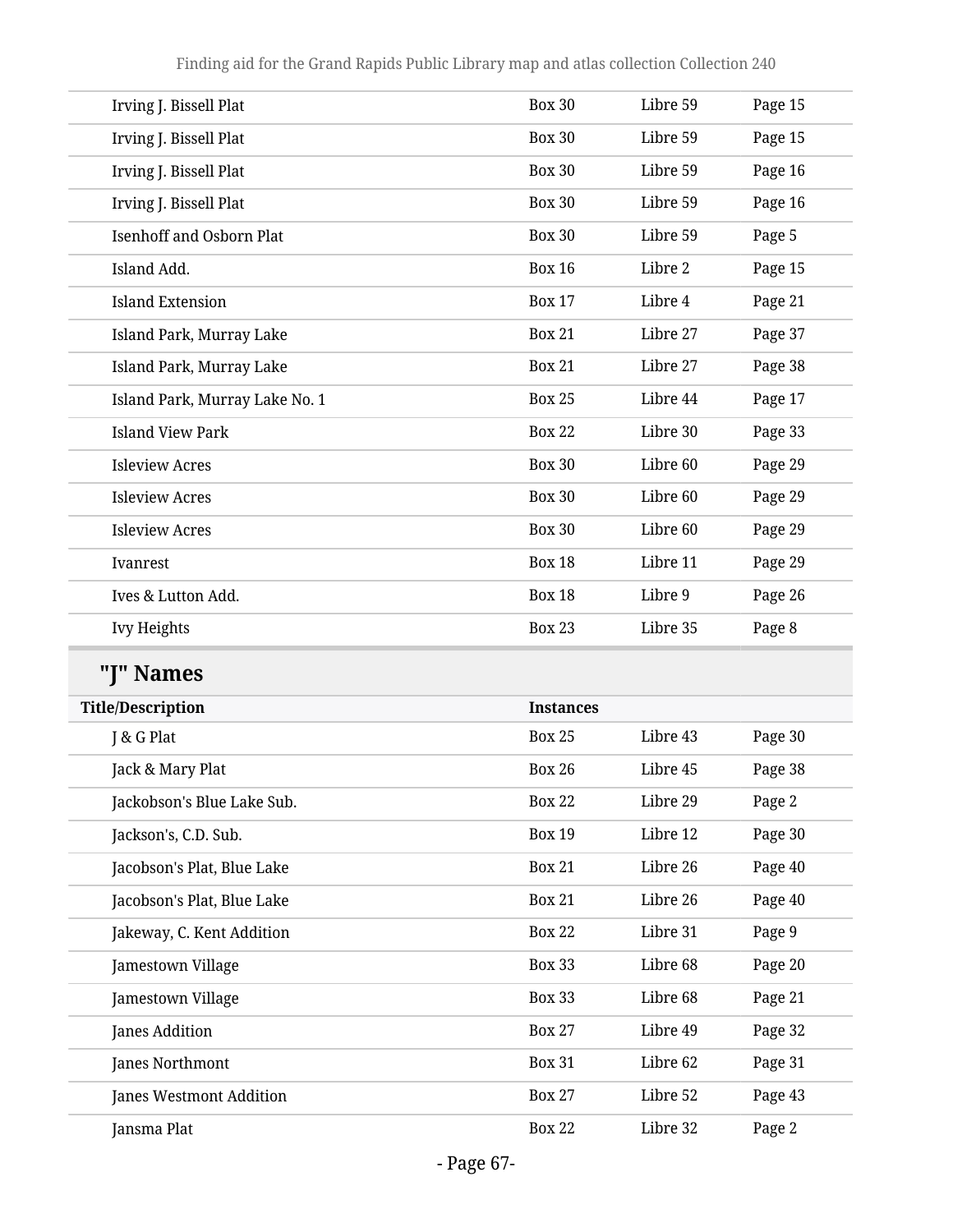| Jansma Plat No. 1                                  | <b>Box 24</b>    | Libre 38 | Page 17 |
|----------------------------------------------------|------------------|----------|---------|
| Jelsma Plat                                        | <b>Box 26</b>    | Libre 46 | Page 40 |
| Jelsma Plat No. 1                                  | <b>Box 29</b>    | Libre 57 | Page 33 |
| Jenesen Addition                                   | <b>Box 19</b>    | Libre 15 | Page 1  |
| Jenison's Addition                                 | <b>Box 17</b>    | Libre 6  | Page 6  |
| Jenison's Chicago Drive Plat                       | <b>Box 28</b>    | Libre 54 | Page 22 |
| Jenison's Sub of Gore Lot (Smith & Van Allens Add) | <b>Box 17</b>    | Libre 6  | Page 8  |
| Jenison's Sub, (Smith & Van Allens)                | <b>Box 17</b>    | Libre 6  | Page 7  |
| Jenks, Drew & Nichols                              | <b>Box 17</b>    | Libre 3  | Page 25 |
| Jennings Addition                                  | <b>Box 17</b>    | Libre 5  | Page 35 |
| Joan G. Jansma Addition                            | <b>Box 30</b>    | Libre 59 | Page 22 |
| John Ball Park Plat                                | <b>Box 20</b>    | Libre 18 | Page 11 |
| Johnson & Averills Addition                        | <b>Box 20</b>    | Libre 20 | Page 12 |
| Johnson Park                                       | <b>Box 21</b>    | Libre 28 | Page 16 |
| Johnson, C.A. Suburban Addition                    | <b>Box 20</b>    | Libre 20 | Page 40 |
| Johnson's Lake View Lots                           | <b>Box 25</b>    | Libre 44 | Page 30 |
| Joldersma and Van Zoeren Add.                      | <b>Box 20</b>    | Libre 19 | Page 4  |
| Jones Addition                                     | <b>Box 17</b>    | Libre 6  | Page 5  |
| Jones Almon Sub.                                   | <b>Box 17</b>    | Libre 6  | Page 35 |
| Jones, C.K. Plat                                   | <b>Box 22</b>    | Libre 30 | Page 38 |
| Jones, Chas: Addition                              | <b>Box 17</b>    | Libre 5  | Page 24 |
| Jordan's plat                                      | <b>Box 21</b>    | Libre 28 | Page 5  |
| Judd's Sub.                                        | <b>Box 17</b>    | Libre 5  | Page 22 |
| Judson's Sub.                                      | <b>Box 19</b>    | Libre 14 | Page 9  |
| "K" Names                                          |                  |          |         |
| <b>Title/Description</b>                           | <b>Instances</b> |          |         |
| Kamps Addition                                     | <b>Box 19</b>    | Libre 13 | Page 6  |
| Kamps Park                                         | <b>Box 21</b>    | Libre 28 | Page 11 |
| <b>Karel Plat</b>                                  | <b>Box 26</b>    | Libre 45 | Page 12 |
| Karmic Plat                                        | <b>Box 26</b>    | Libre 47 | Page 15 |
| Karmic Plat                                        | <b>Box 26</b>    | Libre 47 | Page 15 |

Karmic Plat No. 1 **Box 26** Libre 47 Page 7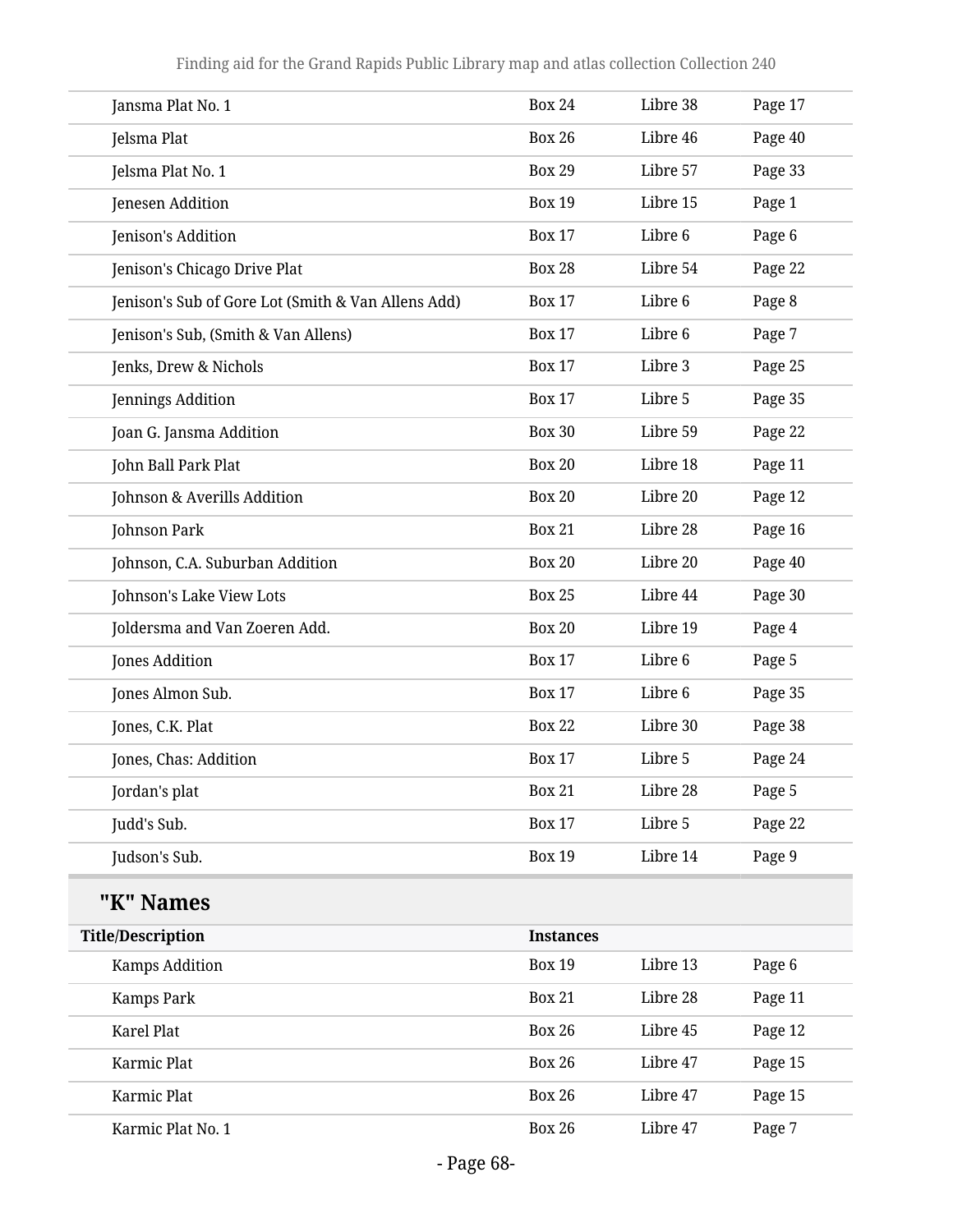| Karmic Plat No. 1                      | <b>Box 26</b> | Libre 47 | Page 7  |
|----------------------------------------|---------------|----------|---------|
| <b>Katy Plat</b>                       | <b>Box 26</b> | Libre 45 | Page 7  |
| Kawaka Heights                         | <b>Box 26</b> | Libre 45 | Page 7  |
| Kawaka Heights No. 1                   | <b>Box 27</b> | Libre 51 | Page 18 |
| Kawaka Heights No. 2                   | <b>Box 28</b> | Libre 53 | Page 32 |
| Kazma Addition                         | <b>Box 29</b> | Libre 56 | Page 49 |
| Kehoe's Park                           | <b>Box 21</b> | Libre 27 | Page 39 |
| Keiser Plat                            | <b>Box 23</b> | Libre 36 | Page 12 |
| Keiser Plat No. 1                      | <b>Box 24</b> | Libre 38 | Page 18 |
| Keisers Park, Campau Lake              | <b>Box 23</b> | Libre 34 | Page 17 |
| Kellogg & Bemis 2nd Add                | <b>Box 20</b> | Libre 17 | Page 20 |
| Kellogg & Bemis Add.                   | <b>Box 18</b> | Libre 8  | Page 26 |
| Kellogg & Calkins Add                  | <b>Box 18</b> | Libre 10 | Page 6  |
| Kellogg, Elisha Sub.                   | <b>Box 17</b> | Libre 4  | Page 25 |
| Kellogg, O.C. Add.                     | <b>Box 20</b> | Libre 17 | Page 22 |
| Kelloggsville Heights                  | <b>Box 22</b> | Libre 29 | Page 5  |
| <b>Kelsey Estates</b>                  | <b>Box 21</b> | Libre 28 | Page 8  |
| Ken-O-Sha Heights                      | <b>Box 25</b> | Libre 44 | Page 23 |
| Ken-O-Sha Heights No. 1                | <b>Box 26</b> | Libre 48 | Page 11 |
| Ken-O-Sha Heights No. 2                | <b>Box 28</b> | Libre 53 | Page 7  |
| Ken-O-Sha Park Plat                    | <b>Box 31</b> | Libre 63 | Page 48 |
| Kendall's 2nd Add.                     | <b>Box 16</b> | Libre 1  | Page 79 |
| Kendall's Add.                         | <b>Box 16</b> | Libre 1  | Page 55 |
| Kendrick Plat                          | <b>Box 30</b> | Libre 59 | Page 7  |
| Kennedy's Add to Caledonia Station     | <b>Box 19</b> | Libre 13 | Page 38 |
| Kennedy's Sub, Boynton & Judd Lake Add | <b>Box 20</b> | Libre 20 | Page 6  |
| Kennedy's, James Addition              | <b>Box 19</b> | Libre 13 | Page 36 |
| Kennedy's, S.F. Sub.                   | <b>Box 16</b> | Libre 2  | Page 81 |
| Kensboro                               | <b>Box 22</b> | Libre 32 | Page 33 |
| Kensboro No. 1                         | <b>Box 23</b> | Libre 33 | Page 17 |
| Kensengton, New Add.                   | <b>Box 20</b> | Libre 17 | Page 19 |
| Kent City                              | <b>Box 17</b> | Libre 5  | Page 4  |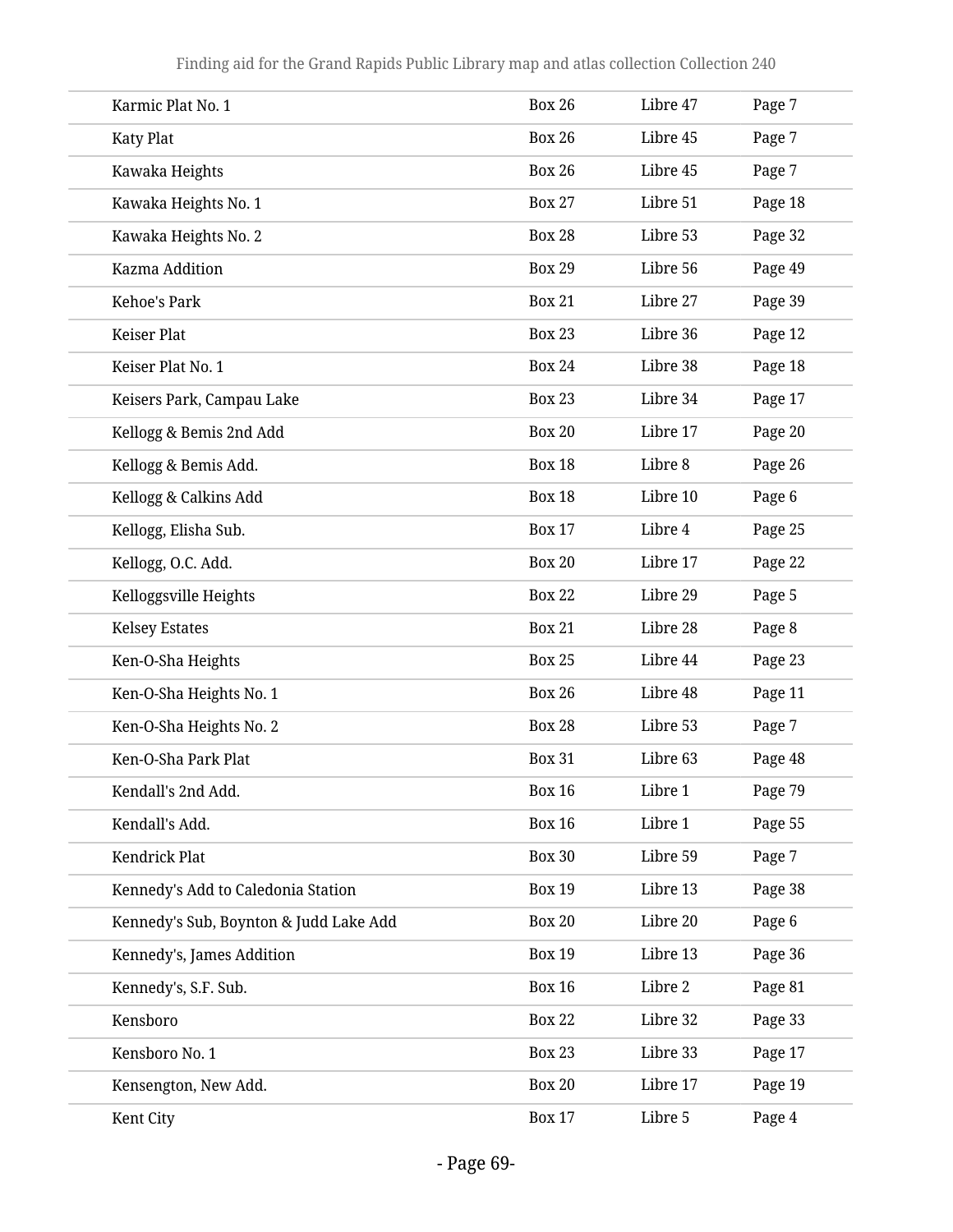| Kent City                          | <b>Box 17</b> | Libre 5  | Page 4  |
|------------------------------------|---------------|----------|---------|
| Kent City Thompson's               | <b>Box 17</b> | Libre 5  | Page 26 |
| Kent Country Club                  | <b>Box 28</b> | Libre 53 | Page 44 |
| Kent Country Club                  | <b>Box 28</b> | Libre 53 | Page 45 |
| Kent Country Club No. 1            | <b>Box 32</b> | Libre 66 | Page 21 |
| Kent Country Club No. 1            | <b>Box 32</b> | Libre 66 | Page 22 |
| Kent Hills                         | <b>Box 23</b> | Libre 34 | Page 8  |
| Kent Hills No. 1                   | <b>Box 27</b> | Libre 49 | Page 49 |
| Kent Hills No. 2                   | <b>Box 27</b> | Libre 51 | Page 25 |
| Kent Hills Sub.                    | <b>Box 21</b> | Libre 27 | Page 2  |
| Kent Hills Sub.                    | <b>Box 21</b> | Libre 27 | Page 2  |
| Kent Industrial Center             | <b>Box 32</b> | Libre 66 | Page 23 |
| Kent Industrial Center             | <b>Box 32</b> | Libre 66 | Page 24 |
| Kent Industrial Center             | <b>Box 32</b> | Libre 66 | Page 25 |
| Kent Industrial Center             | <b>Box 32</b> | Libre 66 | Page 26 |
| Kent Industrial Center             | <b>Box 32</b> | Libre 66 | Page 23 |
| Kent Industrial Center             | <b>Box 32</b> | Libre 66 | Page 24 |
| Kent Industrial Center             | <b>Box 32</b> | Libre 66 | Page 25 |
| Kent Industrial Center             | <b>Box 32</b> | Libre 66 | Page 26 |
| Kent Industrial Center #2          | <b>Box 32</b> | Libre 67 | Page 39 |
| Kent Industrial Center #2          | <b>Box 32</b> | Libre 67 | Page 40 |
| Kent Industrial Center #2          | <b>Box 32</b> | Libre 67 | Page 41 |
| Kent Industrial Center #2          | <b>Box 32</b> | Libre 67 | Page 42 |
| Kent Plat                          | <b>Box 16</b> | Libre 1  | Page 4  |
| Kent Plat                          | <b>Box 16</b> | Libre 1  | Page 5  |
| Kent Plat                          | <b>Box 16</b> | Libre 1  | Page 4  |
| Kent Plat                          | <b>Box 16</b> | Libre 1  | Page 5  |
| Kent, Village of, N of Bridge St.  | <b>Box 20</b> | Libre 19 | Page 13 |
| Kent, Village of, N of Bridge St.  | <b>Box 20</b> | Libre 19 | Page 13 |
| Kent, Village of, S. of Bridge St. | <b>Box 20</b> | Libre 19 | Page 12 |
| Kent, Village of, S. of Bridge St. | <b>Box 20</b> | Libre 19 | Page 12 |
| Kentfield Park                     | <b>Box 26</b> | Libre 46 | Page 14 |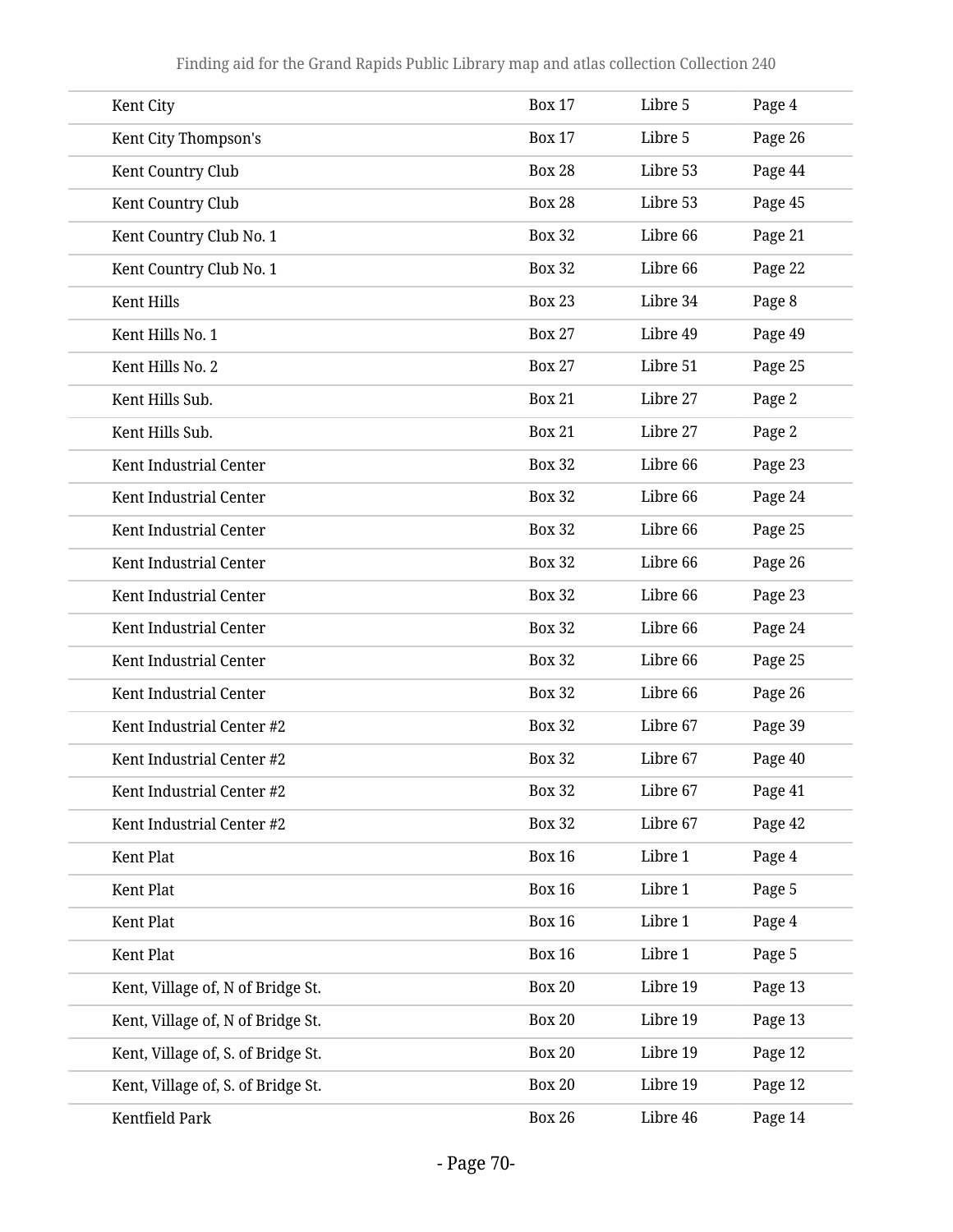| Kentfield Park No. 1                         | <b>Box 27</b> | Libre 50 | Page 21 |
|----------------------------------------------|---------------|----------|---------|
| Kentview                                     | <b>Box 26</b> | Libre 47 | Page 31 |
| Kentwood Hills                               | <b>Box 29</b> | Libre 57 | Page 14 |
| Kentwood Hills No. 1                         | <b>Box 30</b> | Libre 59 | Page 39 |
| Kentwood Hills No. 2                         | <b>Box 31</b> | Libre 63 | Page 11 |
| Kentwood Hills No. 2                         | <b>Box 31</b> | Libre 63 | Page 12 |
| Kentwood Hills No. 3                         | <b>Box 31</b> | Libre 64 | Page 25 |
| Kentwood Hills No. 3                         | <b>Box 31</b> | Libre 64 | Page 26 |
| Kentwood Industrial park                     | <b>Box 33</b> | Libre 68 | Page 6  |
| Kentwood Industrial park                     | <b>Box 33</b> | Libre 68 | Page 7  |
| Kenwood Addition                             | <b>Box 19</b> | Libre 12 | Page 21 |
| Kenwood Replatted Addition                   | <b>Box 19</b> | Libre 14 | Page 14 |
| Keyes & Buck Plat                            | <b>Box 22</b> | Libre 31 | Page 5  |
| Keyhill Plat                                 | <b>Box 23</b> | Libre 34 | Page 7  |
| Kibbens Parkway Add.                         | <b>Box 24</b> | Libre 38 | Page 26 |
| Kies Add to Casnovia                         | <b>Box 16</b> | Libre 2  | Page 77 |
| Killinger's Add.                             | <b>Box 17</b> | Libre 6  | Page 46 |
| Kilstrom, O. E. Sub                          | <b>Box 21</b> | Libre 26 | Page 37 |
| <b>Kimberly Park</b>                         | <b>Box 32</b> | Libre 65 | Page 9  |
| <b>Kimberly Park</b>                         | <b>Box 32</b> | Libre 65 | Page 10 |
| Kindey's E.L. Add                            | <b>Box 20</b> | Libre 21 | Page 33 |
| King & Amphlett                              | <b>Box 16</b> | Libre 2  | Page 55 |
| Kings, Mrs. Add                              | <b>Box 16</b> | Libre 2  | Page 58 |
| Kinsey, Boys & Wilmarth's Add                | <b>Box 20</b> | Libre 23 | Page 11 |
| Kinsey, Buys Sub.                            | <b>Box 20</b> | Libre 22 | Page 9  |
| Kinsey, WM.H. Add                            | <b>Box 22</b> | Libre 29 | Page 30 |
| Kinsey's & Buys Add to City of G.R.          | <b>Box 21</b> | Libre 25 | Page 3  |
| Kinsey's Add to Village of Caledonia Station | <b>Box 17</b> | Libre 4  | Page 19 |
| Kirtlands 2nd Add.                           | <b>Box 19</b> | Libre 14 | Page 28 |
| Kirtlands Add                                | <b>Box 18</b> | Libre 9  | Page 30 |
| Kleynenberg Plat                             | <b>Box 33</b> | Libre 69 | Page 12 |
| Kloosterman Plat                             | <b>Box 26</b> | Libre 47 | Page 18 |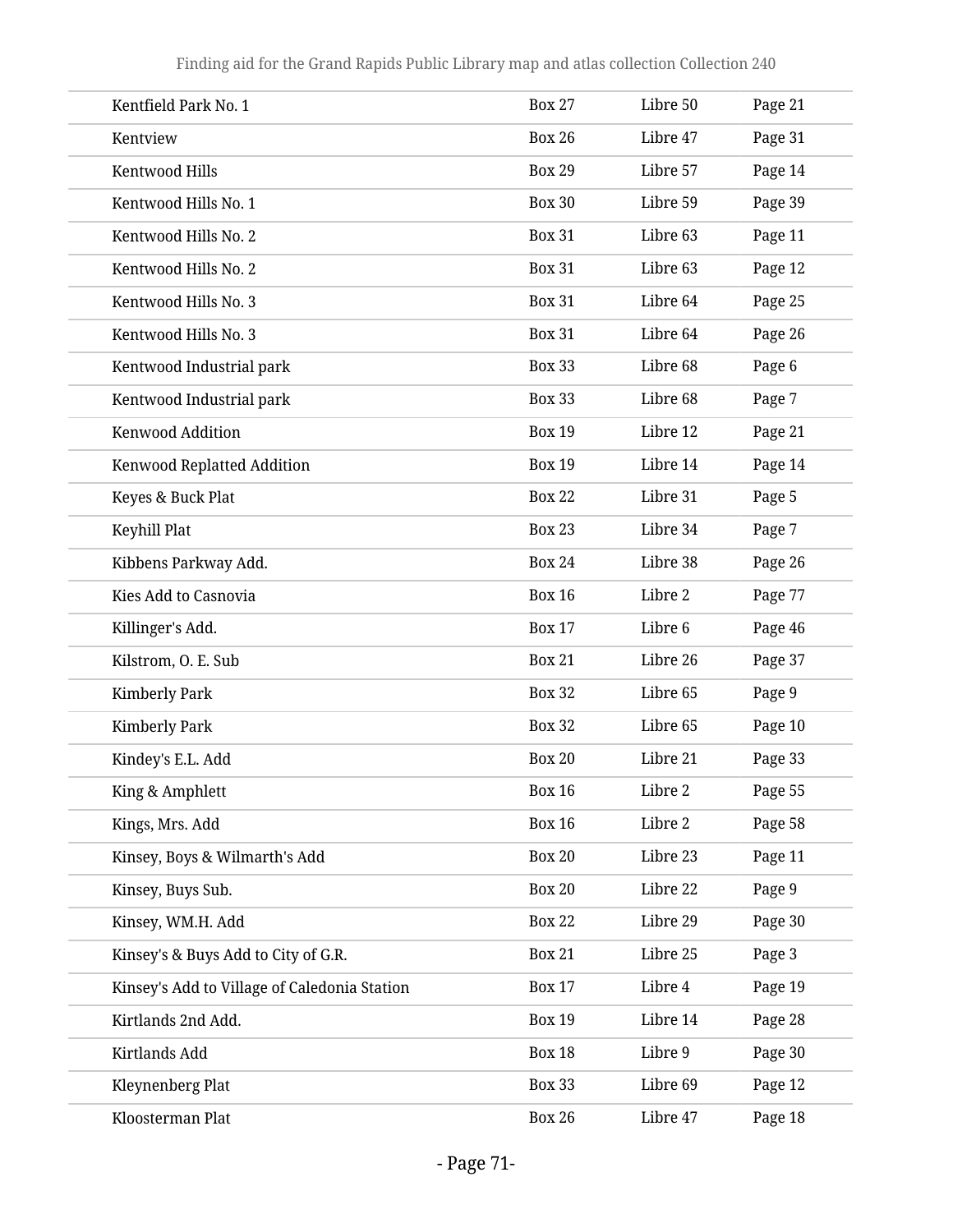| Knapp & Richen's Add            | <b>Box 19</b> | Libre 12 | Page 37 |
|---------------------------------|---------------|----------|---------|
| Knapp Hills                     | <b>Box 26</b> | Libre 45 | Page 33 |
| Knapp Hills No. 1               | <b>Box 26</b> | Libre 46 | Page 34 |
| Knapp Hills No. 2               | <b>Box 26</b> | Libre 46 | Page 35 |
| Knapp Ranches Plat              | <b>Box 29</b> | Libre 56 | Page 50 |
| Knapp Ranches Plat No. 1        | <b>Box 29</b> | Libre 57 | Page 50 |
| Knapp Ranches Plat No. 2        | <b>Box 30</b> | Libre 61 | Page 19 |
| Knapp Sub & Knapp & Co. Sub.    | <b>Box 17</b> | Libre 5  | Page 43 |
| <b>Knollcrest Acres</b>         | <b>Box 30</b> | Libre 61 | Page 29 |
| <b>Knollcrest Estates</b>       | <b>Box 31</b> | Libre 64 | Page 11 |
| Knollcrest Estates No. 1        | <b>Box 31</b> | Libre 64 | Page 47 |
| Knollcrest Estates No. 2        | <b>Box 33</b> | Libre 69 | Page 44 |
| Knollcrest Estates No. 3        | <b>Box 33</b> | Libre 69 | Page 42 |
| Knollcrest Estates No. 3        | <b>Box 33</b> | Libre 69 | Page 43 |
| Knollcrest Vista                | <b>Box 30</b> | Libre 60 | Page 18 |
| Knollcrest Vista                | <b>Box 30</b> | Libre 60 | Page 19 |
| Knollcrest Vista No. 1          | <b>Box 31</b> | Libre 62 | Page 42 |
| Knollcrest Vista No. 1          | <b>Box 31</b> | Libre 62 | Page 43 |
| Knowlson, A.B. Add              | <b>Box 21</b> | Libre 25 | Page 28 |
| Kohlbeck Addition               | <b>Box 30</b> | Libre 59 | Page 44 |
| Kolistra & Salm's Add.          | <b>Box 19</b> | Libre 15 | Page 28 |
| Konkle Chamberlain Plat         | <b>Box 23</b> | Libre 34 | Page 3  |
| Konkle's Add to West Plainfield | <b>Box 24</b> | Libre 39 | Page 16 |
| Kooiman Add.                    | <b>Box 22</b> | Libre 31 | Page 7  |
| Kooistra & Brace Add.           | <b>Box 19</b> | Libre 15 | Page 4  |
| Korhonen Addition               | <b>Box 30</b> | Libre 60 | Page 39 |
| Kornoelje Addition              | <b>Box 27</b> | Libre 49 | Page 16 |
| Korstange Plat                  | <b>Box 27</b> | Libre 49 | Page 36 |
| Koster & Van Dyke Add.          | <b>Box 22</b> | Libre 29 | Page 26 |
| <b>Kragt Plat</b>               | <b>Box 27</b> | Libre 51 | Page 12 |
| Kragt, Jim Plat                 | <b>Box 27</b> | Libre 52 | Page 19 |
| Kragt, Jim Plat No. 1           | <b>Box 28</b> | Libre 53 | Page 24 |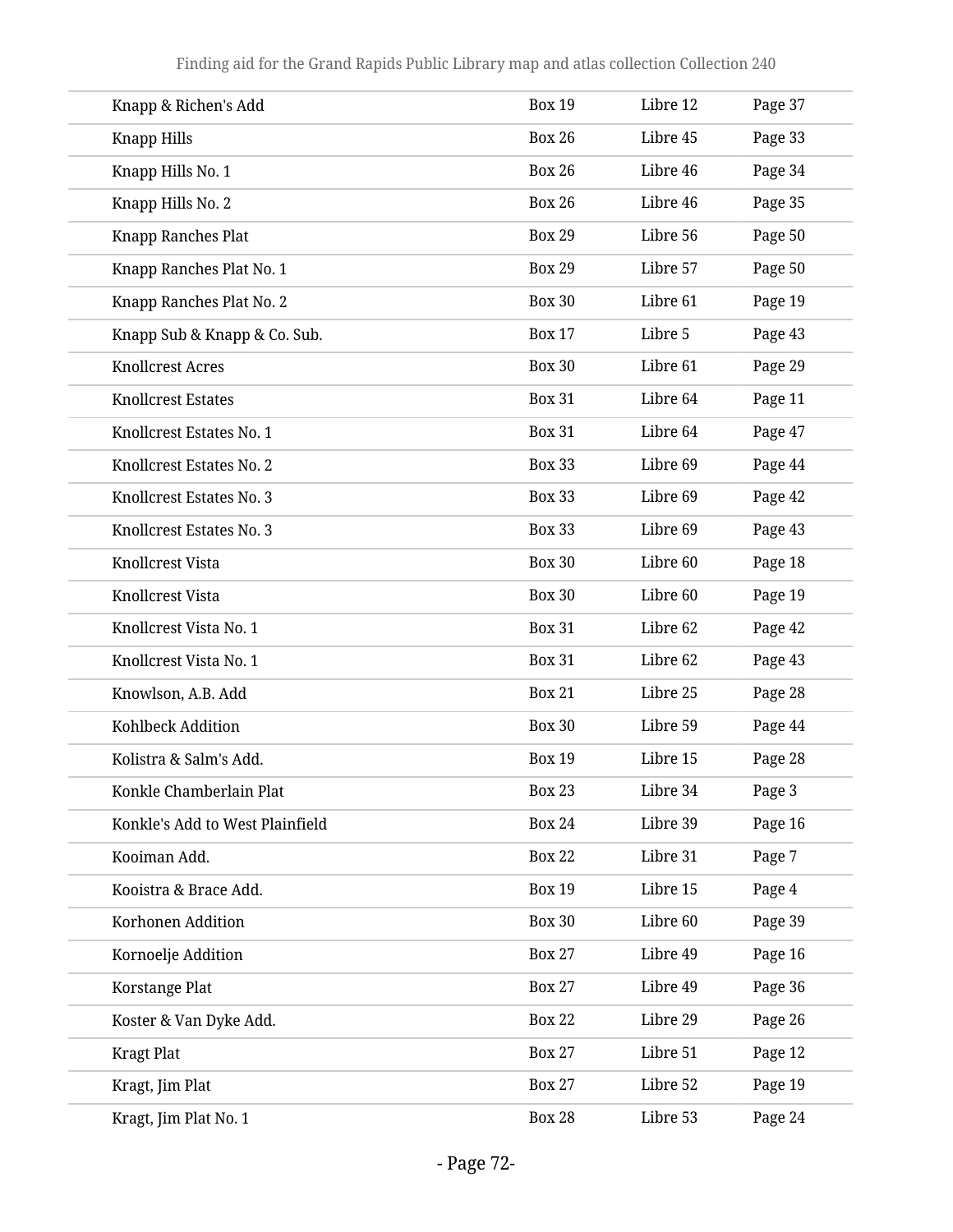| Kragt, Jim Plat No. 2                        | <b>Box 31</b>    | Libre 62 | Page 4  |
|----------------------------------------------|------------------|----------|---------|
| Kramer Add.                                  | <b>Box 26</b>    | Libre 48 | Page 58 |
| Kreft Plat                                   | <b>Box 24</b>    | Libre 37 | Page 33 |
| Kreiser Add.                                 | <b>Box 26</b>    | Libre 47 | Page 11 |
| Kremers, Al. Plat                            | <b>Box 27</b>    | Libre 50 | Page 7  |
| Kremers, Al. Plat No. 1                      | <b>Box 27</b>    | Libre 52 | Page 21 |
| Kremers, Al. Plat No. 2                      | <b>Box 28</b>    | Libre 54 | Page 5  |
| Kremers, Al. Plat No. 3                      | <b>Box 29</b>    | Libre 56 | Page 20 |
| Kremers, Al. Plat No. 4                      | <b>Box 29</b>    | Libre 58 | Page 33 |
| Krombeen Plat                                | <b>Box 26</b>    | Libre 48 | Page 27 |
| Kroodsma & De Hoop 2nd Add.                  | <b>Box 20</b>    | Libre 22 | Page 32 |
| Kroodsma & De Hoop Add.                      | <b>Box 20</b>    | Libre 20 | Page 8  |
| Kroodsma & Van Koevering Add.                | <b>Box 22</b>    | Libre 29 | Page 14 |
| Kroodsma Add.                                | <b>Box 19</b>    | Libre 16 | Page 17 |
| Kroodsma, Henry Add to Village of Grandville | <b>Box 21</b>    | Libre 26 | Page 42 |
| Kruppvilla Add.                              | <b>Box 31</b>    | Libre 63 | Page 45 |
| Kuipers Add.                                 | <b>Box 23</b>    | Libre 35 | Page 26 |
| Kuiphof, Benjamin                            | <b>Box 25</b>    | Libre 44 | Page 5  |
| "L" Names                                    |                  |          |         |
| <b>Title/Description</b>                     | <b>Instances</b> |          |         |
| Lad's Plat                                   | <b>Box 23</b>    | Libre 33 | Page 37 |
| Ladd Sunnyside Plat                          | <b>Box 27</b>    | Libre 50 | Page 31 |
| Lafayette Acres                              | <b>Box 23</b>    | Libre 35 | Page 12 |
| Lake Drive Estates                           | <b>Box 22</b>    | Libre 30 | Page 20 |
| <b>Lake Drive Homesites</b>                  | <b>Box 24</b>    | Libre 38 | Page 5  |
| Lake Drive Manor                             | <b>Box 22</b>    | Libre 31 | Page 29 |
| Lake Fores Plat                              | <b>Box 28</b>    | Libre 54 | Page 38 |
| Lake Forest Park                             | <b>Box 21</b>    | Libre 26 | Page 36 |
| Lake Michigan Drive Estates                  | <b>Box 25</b>    | Libre 44 | Page 6  |
| Lakeland Oaks Plat                           | <b>Box 33</b>    | Libre 69 | Page 15 |
| Lakeland Oaks Plat                           | <b>Box 33</b>    | Libre 69 | Page 16 |
| <b>Lakeview Estates</b>                      | <b>Box 31</b>    | Libre 62 | Page 46 |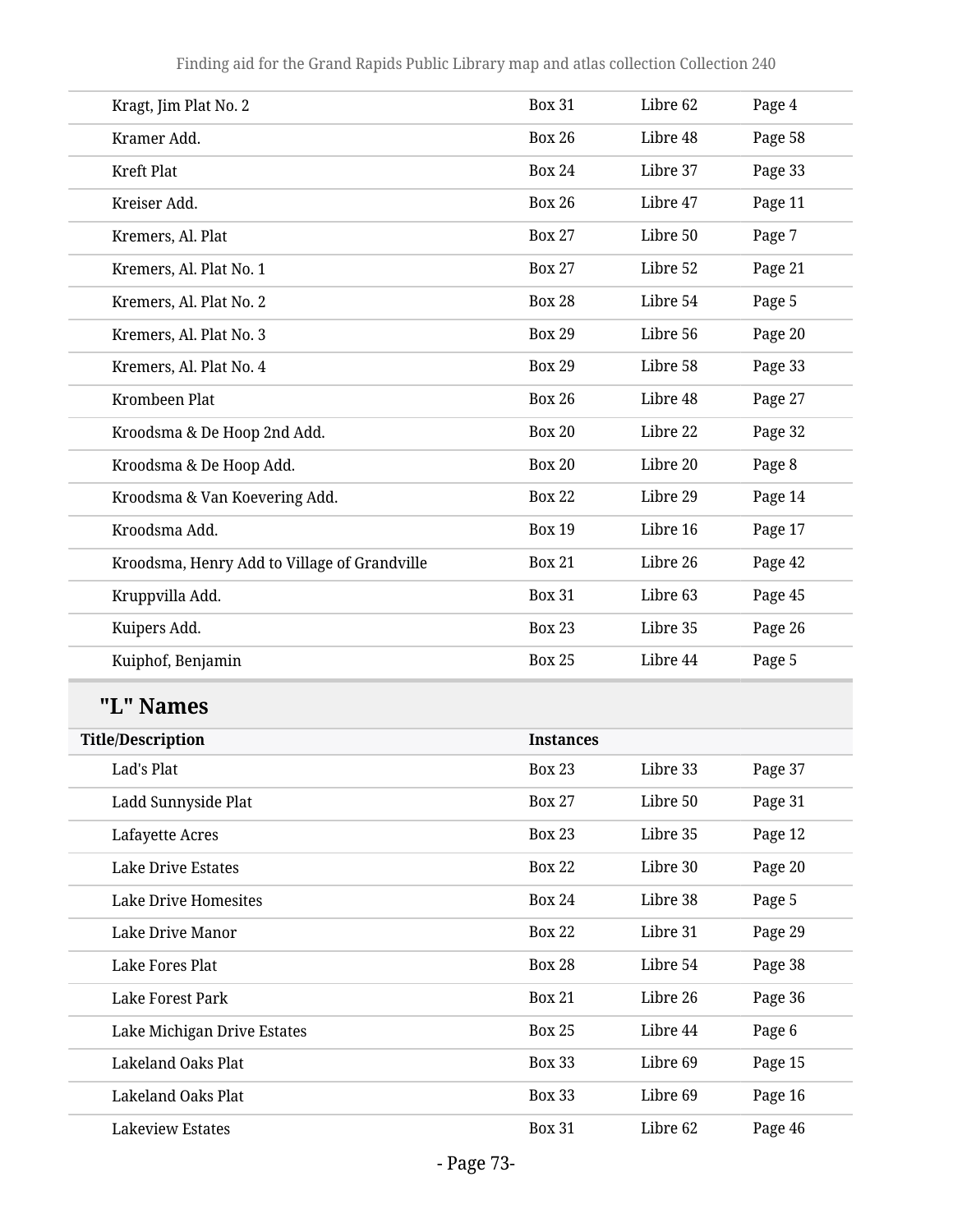| <b>Lakeview Estates</b>        | <b>Box 31</b> | Libre 62 | Page 46 |
|--------------------------------|---------------|----------|---------|
| Lakeview Estates No. 1         | <b>Box 31</b> | Libre 62 | Page 50 |
| Lakeview Estates No. 1         | <b>Box 31</b> | Libre 62 | Page 51 |
| Lakeview Estates No. 2         | <b>Box 32</b> | Libre 67 | Page 22 |
| Lakeview Estates No. 2         | <b>Box 32</b> | Libre 67 | Page 22 |
| Lakeview Estates No. 2         | <b>Box 32</b> | Libre 67 | Page 23 |
| Lakeview Estates No. 2         | <b>Box 32</b> | Libre 67 | Page 23 |
| Lakeview Estates No. 3         | <b>Box 33</b> | Libre 68 | Page 24 |
| Lakeview Estates No. 3         | <b>Box 33</b> | Libre 68 | Page 24 |
| Lakeview Estates No. 3         | <b>Box 33</b> | Libre 68 | Page 25 |
| Lakeview Estates No. 3         | <b>Box 33</b> | Libre 68 | Page 25 |
| <b>Lakewood Addition</b>       | <b>Box 28</b> | Libre 55 | Page 42 |
| <b>Lakewood Addition</b>       | <b>Box 28</b> | Libre 55 | Page 42 |
| Lakewood Hills Sub.            | <b>Box 21</b> | Libre 28 | Page 2  |
| Lakewood Hills Sub. #1         | <b>Box 23</b> | Libre 33 | Page 6  |
| Lakewood Park                  | <b>Box 21</b> | Libre 26 | Page 16 |
| <b>Lamar Extension Plat</b>    | <b>Box 32</b> | Libre 29 | Page 27 |
| Lamar Plat                     | <b>Box 21</b> | Libre 27 | Page 34 |
| Lamb & Toren's East Side Add   | <b>Box 18</b> | Libre 11 | Page 32 |
| Lamb & Toren's West Side Add   | <b>Box 18</b> | Libre 10 | Page 33 |
| Lamoreaux Add                  | <b>Box 19</b> | Libre 16 | Page 21 |
| <b>Lamoreaux Farm Section</b>  | <b>Box 21</b> | Libre 25 | Page 4  |
| Lamoreaux Hill Plat            | <b>Box 27</b> | Libre 51 | Page 3  |
| Lamoreaux Hill Plat            | <b>Box 27</b> | Libre 51 | Page 3  |
| Lamoreaux's Supervisor Plat    | <b>Box 26</b> | Libre 48 | Page 24 |
| Lamoreaux's Supervisor Plat    | <b>Box 26</b> | Libre 48 | Page 25 |
| Lamoreaux's Supervisor Plat #1 | <b>Box 26</b> | Libre 48 | Page 38 |
| Lamoreaux's Supervisor Plat #2 | <b>Box 26</b> | Libre 48 | Page 39 |
| Lamoreaux's Supervisor Plat #2 | <b>Box 26</b> | Libre 48 | Page 40 |
| Lamoreaux's Supervisor Plat #2 | <b>Box 26</b> | Libre 48 | Page 41 |
| Lamoreaux's Supervisor Plat #2 | <b>Box 26</b> | Libre 48 | Page 42 |
| Lamoreaux's Supervisor Plat #2 | <b>Box 26</b> | Libre 48 | Page 39 |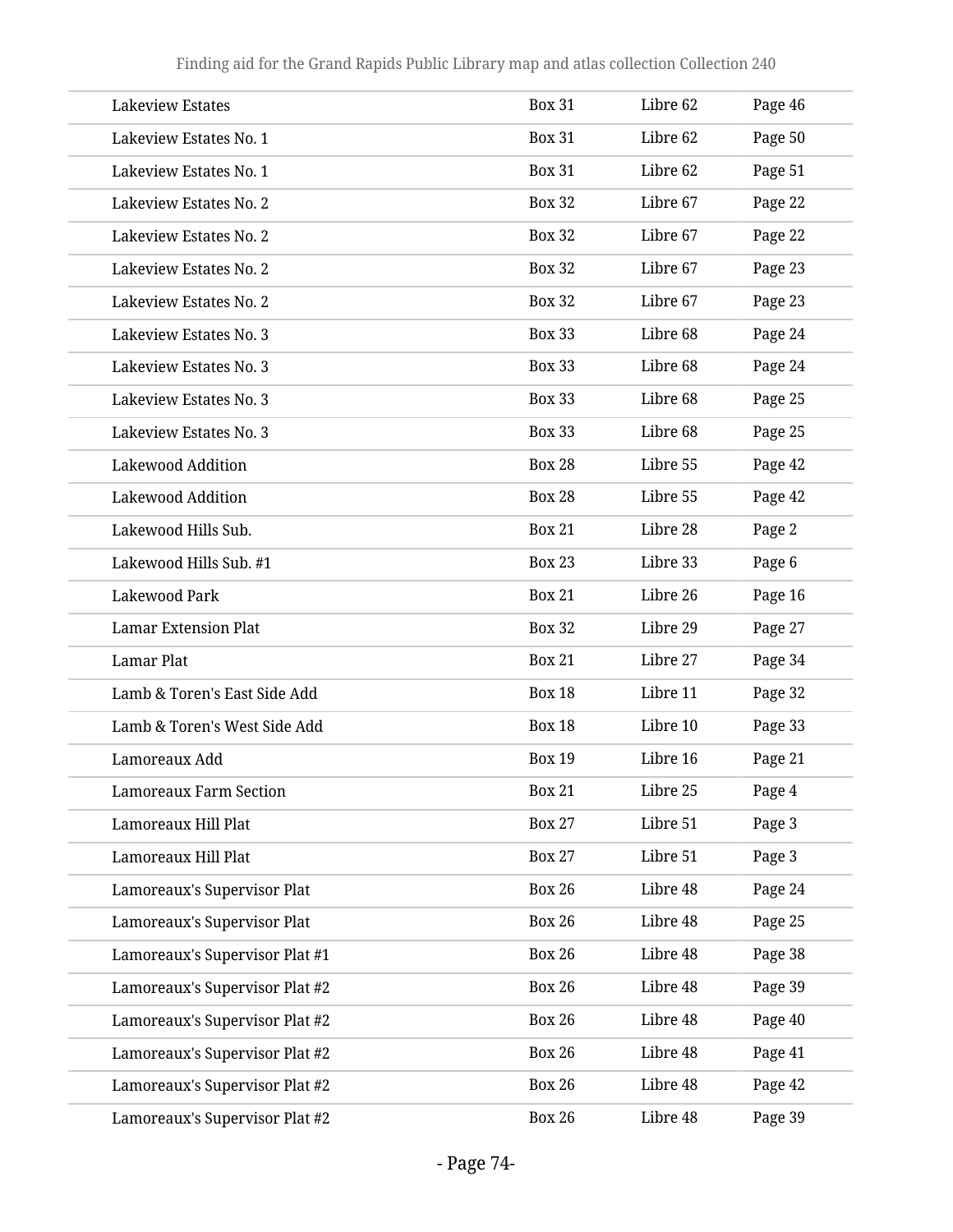| Lamoreaux's Supervisor Plat #2 | <b>Box 26</b> | Libre 48 | Page 40 |
|--------------------------------|---------------|----------|---------|
| Lamoreaux's Supervisor Plat #2 | <b>Box 26</b> | Libre 48 | Page 41 |
| Lamoreaux's Supervisor Plat #2 | <b>Box 26</b> | Libre 48 | Page 42 |
| Lamparter's, George Sub        | <b>Box 16</b> | Libre 2  | Page 44 |
| Lampert Add                    | <b>Box 20</b> | Libre 24 | Page 24 |
| <b>Lamse Addition</b>          | <b>Box 28</b> | Libre 55 | Page 3  |
| Lancaster Plat                 | <b>Box 30</b> | Libre 61 | Page 36 |
| Lane and Walsh's East Leonard  | <b>Box 22</b> | Libre 29 | Page 15 |
| Lanes Sub of Jones Add         | <b>Box 24</b> | Libre 37 | Page 3  |
| Lang, Walter                   | <b>Box 25</b> | Libre 44 | Page 33 |
| Langdon Plat                   | <b>Box 23</b> | Libre 35 | Page 16 |
| Langdon Plat No. 1             | <b>Box 24</b> | Libre 37 | Page 9  |
| Langerak & Van Dongen Add.     | <b>Box 22</b> | Libre 30 | Page 16 |
| Lankamp, Gerrit Sub.           | <b>Box 21</b> | Libre 26 | Page 15 |
| Laraway Plaza                  | <b>Box 31</b> | Libre 64 | Page 9  |
| Laraway's Lake Add             | <b>Box 17</b> | Libre 5  | Page 32 |
| Larges Cable Road Add.         | <b>Box 18</b> | Libre 8  | Page 9  |
| Las Vegas Highlands            | <b>Box 32</b> | Libre 66 | Page 8  |
| Las Vegas Highlands No. 2      | <b>Box 33</b> | Libre 68 | Page 10 |
| Lass Add                       | <b>Box 19</b> | Libre 15 | Page 2  |
| Lavina Plat                    | <b>Box 30</b> | Libre 59 | Page 19 |
| Lavins Sub.                    | <b>Box 19</b> | Libre 13 | Page 15 |
| Lawndale sub.                  | <b>Box 22</b> | Libre 30 | Page 36 |
| Le Baron, WM.E. Plat           | <b>Box 28</b> | Libre 55 | Page 16 |
| Lee's Add. Lowell              | <b>Box 16</b> | Libre 2  | Page 29 |
| Leisure Home Site              | <b>Box 32</b> | Libre 66 | Page 14 |
| Lena Damstra Plat              | <b>Box 28</b> | Libre 55 | Page 45 |
| Lena Damstra Plat              | <b>Box 28</b> | Libre 55 | Page 45 |
| Lenger Plat                    | <b>Box 29</b> | Libre 58 | Page 10 |
| Lenger-Kool Plat               | <b>Box 21</b> | Libre 27 | Page 42 |
| Lennox Add                     | <b>Box 20</b> | Libre 21 | Page 10 |
| Lentz Add                      | <b>Box 21</b> | Libre 25 | Page 12 |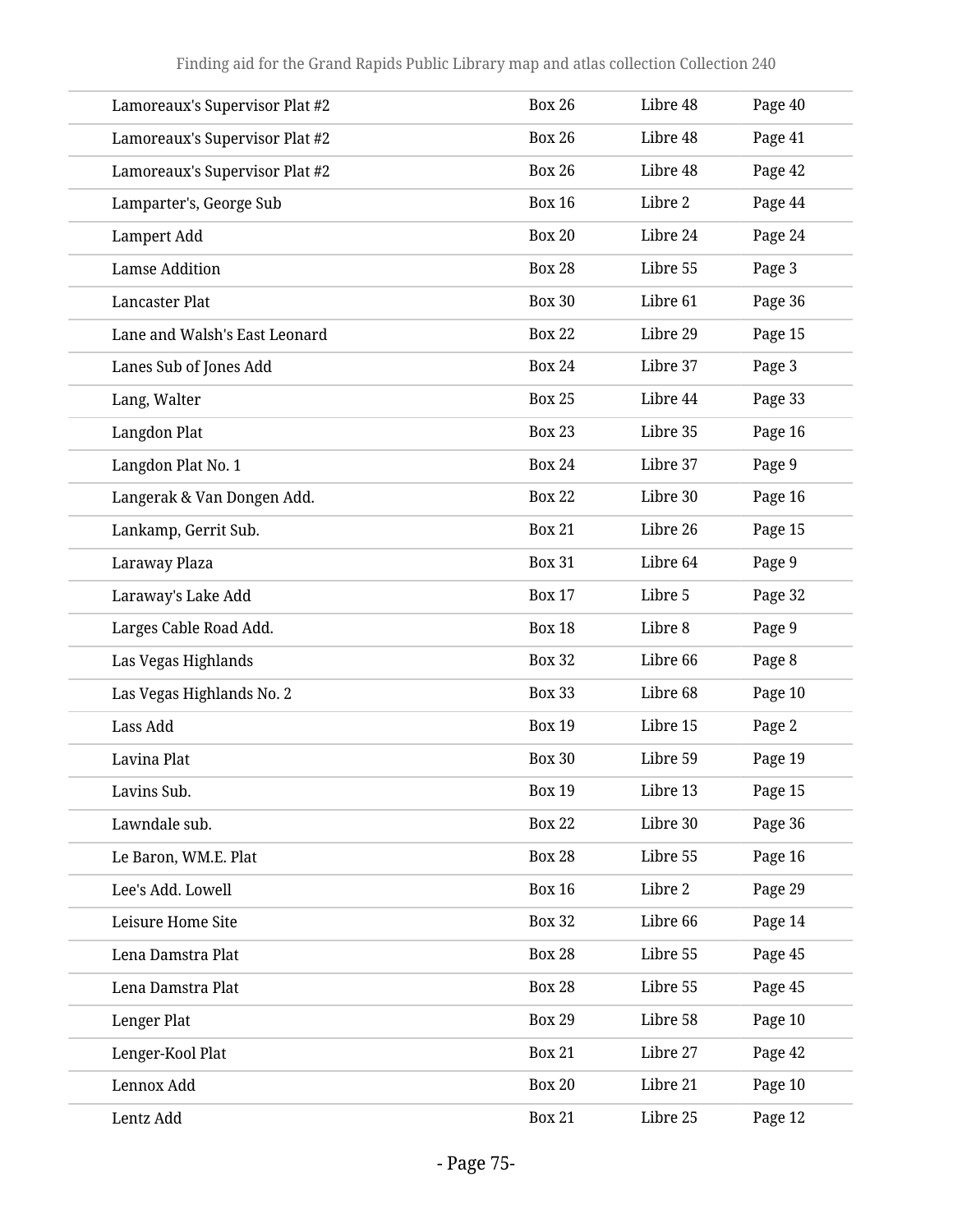| Leo Add.                               | <b>Box 20</b> | Libre 17 | Page 21 |
|----------------------------------------|---------------|----------|---------|
| Leonard & Co's Add                     | <b>Box 16</b> | Libre 2  | Page 16 |
| <b>Leonard Covell Roads</b>            | <b>Box 22</b> | Libre 32 | Page 21 |
| <b>Leonard Fuller Plat</b>             | <b>Box 24</b> | Libre 38 | Page 11 |
| <b>Leonard Garden Homesites</b>        | <b>Box 21</b> | Libre 26 | Page 29 |
| Leonard Place Add                      | <b>Box 22</b> | Libre 30 | Page 25 |
| <b>Level Acres</b>                     | <b>Box 22</b> | Libre 29 | Page 3  |
| Levi Bros. Add.                        | <b>Box 17</b> | Libre 3  | Page 22 |
| Lewis Wabasis Park                     | <b>Box 26</b> | Libre 45 | Page 34 |
| Lexo's, Henry Add.                     | <b>Box 21</b> | Libre 25 | Page 17 |
| Leyden Plat                            | <b>Box 21</b> | Libre 28 | Page 18 |
| Liberty Add.                           | <b>Box 20</b> | Libre 23 | Page 37 |
| Libson, Village of                     | <b>Box 17</b> | Libre 5  | Page 42 |
| Libson, Village of                     | <b>Box 17</b> | Libre 5  | Page 42 |
| <b>Lilac Acres</b>                     | <b>Box 21</b> | Libre 28 | Page 21 |
| Lime Lake Plat                         | <b>Box 31</b> | Libre 63 | Page 33 |
| Lincoln Hills                          | <b>Box 33</b> | Libre 70 | Page 16 |
| Lincoln Lake, Big Island Park          | <b>Box 21</b> | Libre 28 | Page 39 |
| Lincoln Lake, Big Island Park          | <b>Box 21</b> | Libre 28 | Page 39 |
| Lincoln Lake, Silver Beach Resort Plat | <b>Box 21</b> | Libre 25 | Page 14 |
| Lincoln Lake, Silver Beach Resort Plat | <b>Box 21</b> | Libre 25 | Page 14 |
| Lincoln Lawn                           | <b>Box 24</b> | Libre 37 | Page 34 |
| Lincoln Park Add                       | <b>Box 18</b> | Libre 8  | Page 23 |
| Lincoln Plat                           | <b>Box 20</b> | Libre 18 | Page 15 |
| Linda Plat                             | <b>Box 29</b> | Libre 57 | Page 46 |
| Linda Plat No. 1                       | <b>Box 30</b> | Libre 60 | Page 20 |
| Little Crooked Lake                    | <b>Box 21</b> | Libre 26 | Page 31 |
| Little Farms Plat                      | <b>Box 26</b> | Libre 48 | Page 2  |
| Livingston Addition to North Park      | <b>Box 20</b> | Libre 20 | Page 36 |
| <b>Lock Plat</b>                       | <b>Box 27</b> | Libre 52 | Page 3  |
| Lock Plat No. 1                        | <b>Box 30</b> | Libre 60 | Page 20 |
| Locke Ave Sub.                         | <b>Box 26</b> | Libre 47 | Page 42 |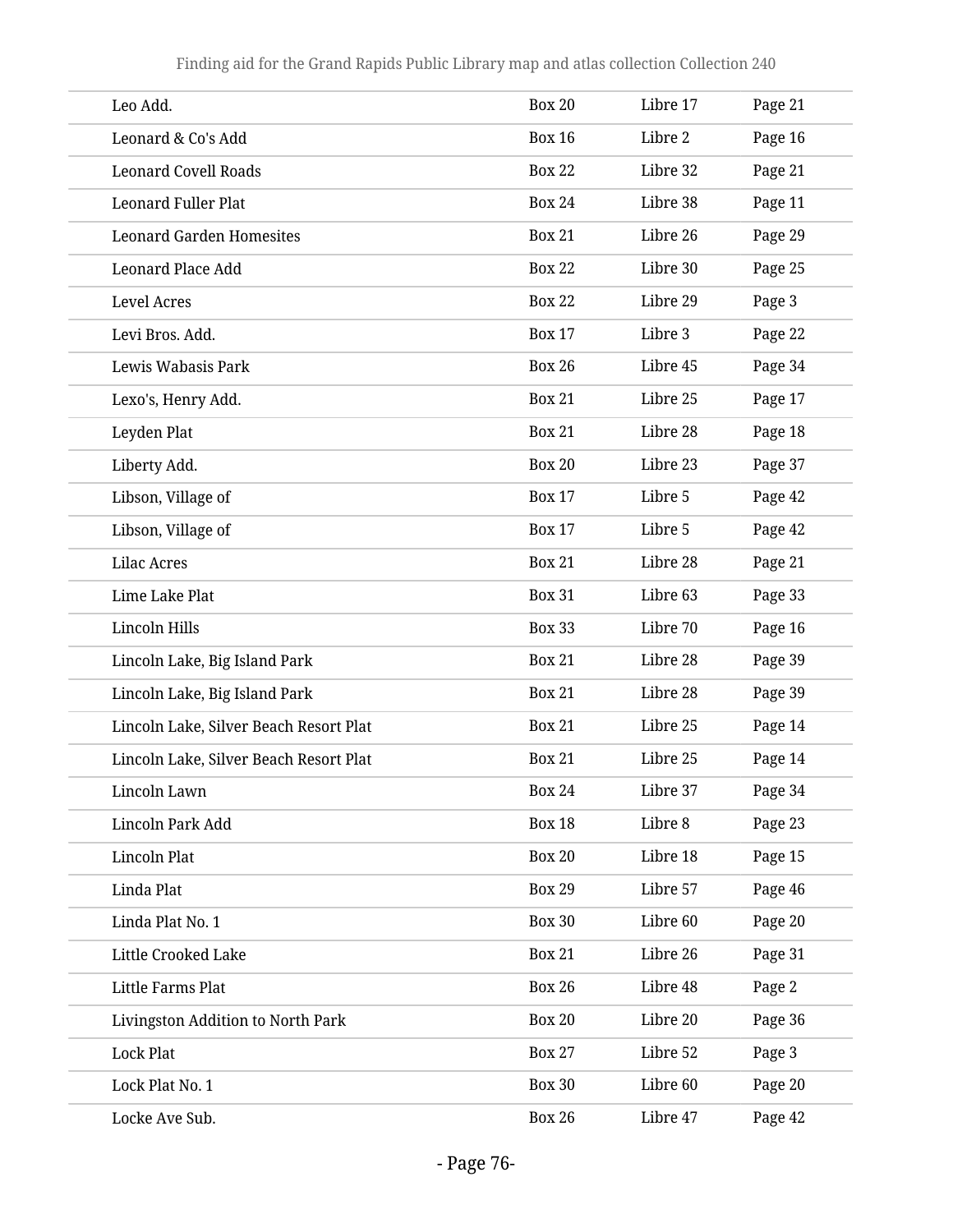| <b>Locke Plat</b>                         | <b>Box 22</b> | Libre 30 | Page 9  |
|-------------------------------------------|---------------|----------|---------|
| <b>Lockhart Plat</b>                      | <b>Box 27</b> | Libre 50 | Page 33 |
| <b>London Plat</b>                        | <b>Box 26</b> | Libre 45 | Page 5  |
| London's 1st Add.                         | <b>Box 20</b> | Libre 23 | Page 18 |
| London's Lake Add to Village of East G.R. | <b>Box 20</b> | Libre 19 | Page 27 |
| London's Sub.                             | <b>Box 20</b> | Libre 22 | Page 22 |
| Long's & Tanner & Taylors                 | <b>Box 19</b> | Libre 15 | Page 33 |
| Long's & Tanner & Taylors                 | <b>Box 19</b> | Libre 15 | Page 33 |
| Long's Addition                           | <b>Box 16</b> | Libre 2  | Page 89 |
| Long's Addition                           | <b>Box 16</b> | Libre 2  | Page 89 |
| Long's P. D. Plat                         | <b>Box 25</b> | Libre 43 | Page 31 |
| Longacre Est.                             | <b>Box 31</b> | Libre 63 | Page 36 |
| Longview                                  | <b>Box 26</b> | Libre 48 | Page 44 |
| <b>Lonsdale Acres</b>                     | <b>Box 22</b> | Libre 32 | Page 36 |
| Lookout Sub.                              | <b>Box 21</b> | Libre 26 | Page 28 |
| Loralee Plat                              | <b>Box 29</b> | Libre 57 | Page 36 |
| Louis Holtman plat                        | <b>Box 23</b> | Libre 34 | Page 19 |
| Louise Rose Plat                          | <b>Box 29</b> | Libre 57 | Page 26 |
| Louise Rose Plat                          | <b>Box 29</b> | Libre 57 | Page 26 |
| <b>Loveless Plat</b>                      | <b>Box 26</b> | Libre 46 | Page 16 |
| Loveless Plat No. 1                       | <b>Box 27</b> | Libre 50 | Page 34 |
| Lowell                                    | <b>Box 16</b> | Libre 2  | Page 55 |
| <b>Lucas Plat</b>                         | <b>Box 30</b> | Libre 61 | Page 5  |
| Lucas Plat No. 1                          | <b>Box 32</b> | Libre 65 | Page 31 |
| Luce & Hunts Addition                     | <b>Box 19</b> | Libre 12 | Page 19 |
| Luce Addition                             | <b>Box 19</b> | Libre 14 | Page 10 |
| Luce Sub of Luce Addition                 | <b>Box 19</b> | Libre 16 | Page 13 |
| Luce, R.C. Sub.                           | <b>Box 19</b> | Libre 12 | Page 14 |
| Luther's Addition                         | <b>Box 19</b> | Libre 15 | Page 24 |
| Luton's Additon                           | <b>Box 18</b> | Libre 11 | Page 6  |
| Lynch, Gary Addition                      | <b>Box 20</b> | Libre 24 | Page 29 |
| Lynch, Mary Addition                      | <b>Box 20</b> | Libre 23 | Page 21 |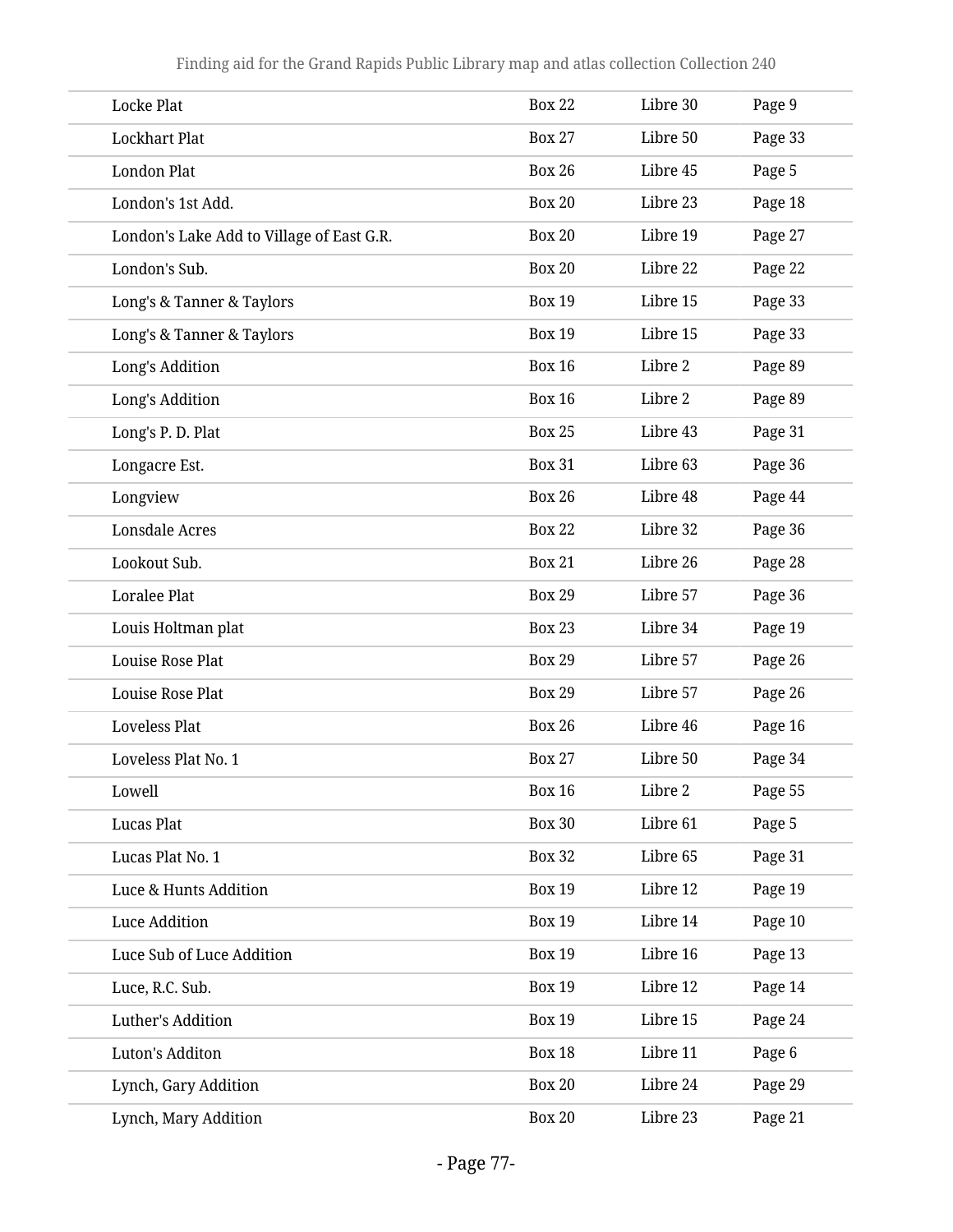| Lynch's, Timothy Addition | <b>Box 20</b> | Libre 20 | Page 4  |
|---------------------------|---------------|----------|---------|
| Lynn Johnson Plat         | <b>Box 27</b> | Libre 51 | Page 23 |
| Lynwood Plat              | <b>Box 22</b> | Libre 32 | Page 1  |
| Lyon St; Sub.             | <b>Box 16</b> | Libre 2  | Page 63 |
| Lyon, Sanford Plat        | <b>Box 19</b> | Libre 14 | Page 35 |

## **"M" Names**

| <b>Title/Description</b>   | <b>Instances</b> |          |         |
|----------------------------|------------------|----------|---------|
| <b>Mackus Plat</b>         | <b>Box 26</b>    | Libre 46 | Page 18 |
| MacLaren's                 | <b>Box 17</b>    | Libre 3  | Page 6  |
| Madelyn Plat               | <b>Box 28</b>    | Libre 54 | Page 39 |
| Madelyn Plat No. 1         | <b>Box 28</b>    | Libre 55 | Page 22 |
| Madison Boulevard Add.     | <b>Box 22</b>    | Libre 30 | Page 5  |
| Mae Thy Gardens            | <b>Box 22</b>    | Libre 32 | Page 11 |
| Manhattan Beach            | <b>Box 30</b>    | Libre 59 | Page 29 |
| Manhattan East             | <b>Box 32</b>    | Libre 66 | Page 19 |
| <b>Manhattan Meadows</b>   | <b>Box 32</b>    | Libre 66 | Page 20 |
| Manhattan Sub              | <b>Box 24</b>    | Libre 39 | Page 7  |
| Mann, Moon & Hills Add.    | <b>Box 18</b>    | Libre 11 | Page 31 |
| <b>Manwaring Park</b>      | <b>Box 30</b>    | Libre 60 | Page 43 |
| Maple Creek Plat           | <b>Box 30</b>    | Libre 60 | Page 43 |
| Maple Creek Plat #1        | <b>Box 31</b>    | Libre 64 | Page 6  |
| Maple Forest Plat          | <b>Box 30</b>    | Libre 61 | Page 26 |
| Maple Hill Estates         | <b>Box 33</b>    | Libre 69 | Page 24 |
| Maple Row Plat             | <b>Box 22</b>    | Libre 30 | Page 11 |
| <b>Maplehurst Park</b>     | <b>Box 21</b>    | Libre 25 | Page 16 |
| Maplevale Plat             | <b>Box 26</b>    | Libre 48 | Page 15 |
| Maplevale Plat No. 1       | <b>Box 27</b>    | Libre 49 | Page 20 |
| Maplevale Plat No. 2       | <b>Box 27</b>    | Libre 51 | Page 4  |
| Maplevale Plat No. 3       | <b>Box 28</b>    | Libre 53 | Page 3  |
| Maplevale Plat No. 4       | <b>Box 28</b>    | Libre 55 | Page 40 |
| <b>Maplevalley Gardens</b> | <b>Box 29</b>    | Libre 56 | Page 11 |
| Maplewood Add.             | <b>Box 20</b>    | Libre 20 | Page 27 |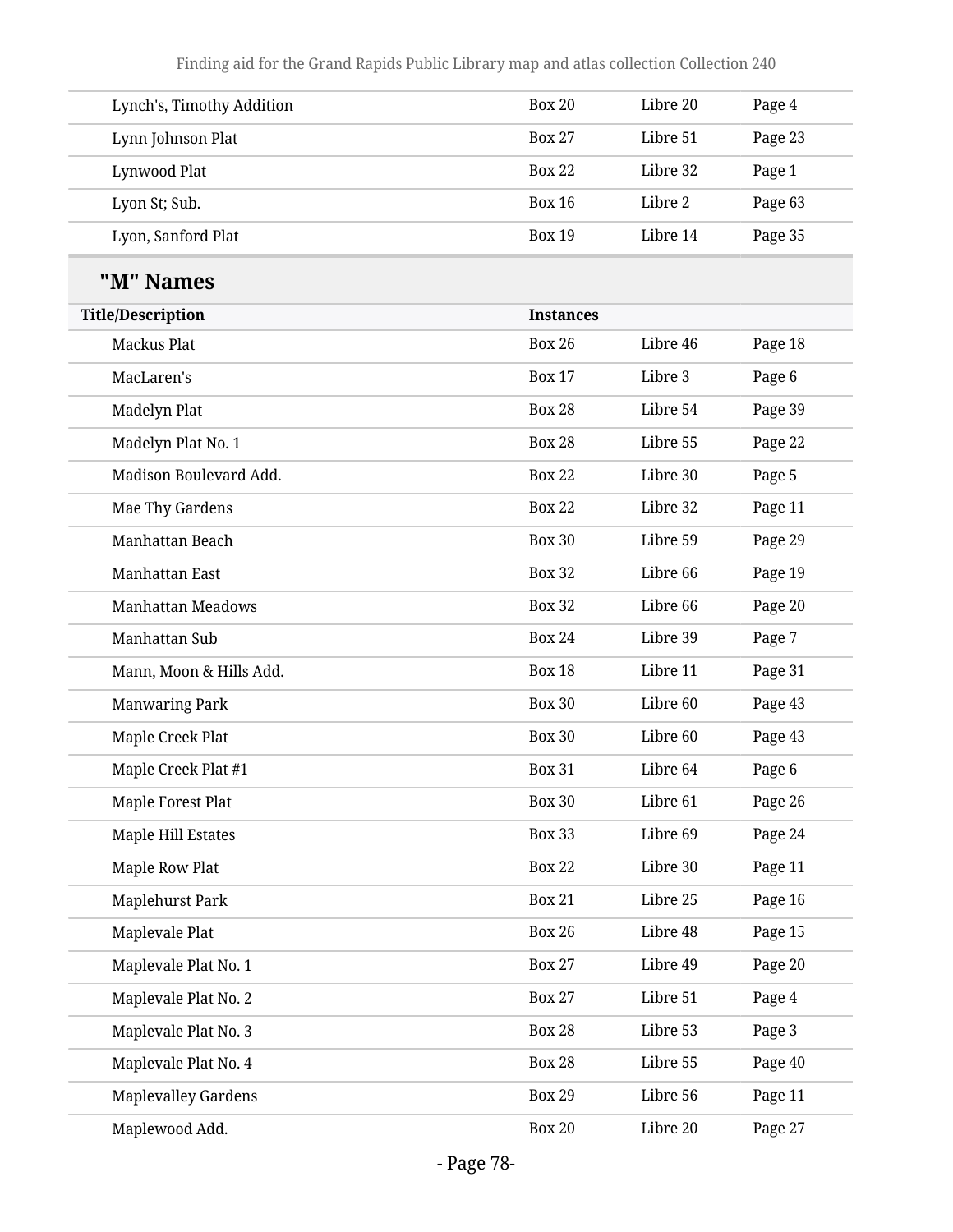| Mar-Jon Plat                   | <b>Box 27</b> | Libre 51 | Page 19 |
|--------------------------------|---------------|----------|---------|
| Mar-Jon Plat                   | <b>Box 27</b> | Libre 51 | Page 19 |
| Mar-Law Plat                   | <b>Box 27</b> | Libre 52 | Page 17 |
| Maracaibo Shores               | <b>Box 32</b> | Libre 67 | Page 6  |
| Maracaibo Shores               | <b>Box 32</b> | Libre 67 | Page 7  |
| Marek-Priest Plat              | <b>Box 22</b> | Libre 32 | Page 4  |
| Maris Add.                     | <b>Box 18</b> | Libre 9  | Page 12 |
| Maris, A.M. 2nd Add.           | <b>Box 19</b> | Libre 16 | Page 32 |
| Maris, A.M. Diamond St; Add    | <b>Box 19</b> | Libre 16 | Page 27 |
| Maris, A.M. Mills St. Add.     | <b>Box 19</b> | Libre 16 | Page 28 |
| Marshall Park Plat, Cannon Twp | <b>Box 21</b> | Libre 25 | Page 29 |
| <b>Martin Addition</b>         | <b>Box 28</b> | Libre 53 | Page 16 |
| Martin East Belt Plat No. 1    | <b>Box 33</b> | Libre 68 | Page 48 |
| Martin East Belt Plat No. 1    | <b>Box 33</b> | Libre 68 | Page 49 |
| Martin, J. B. Add.             | <b>Box 21</b> | Libre 25 | Page 31 |
| Martin's Add. (Cemetery)       | <b>Box 20</b> | Libre 24 | Page 30 |
| Martin's California St. Plat   | <b>Box 21</b> | Libre 26 | Page 27 |
| Martin's Veto St; Plat         | <b>Box 22</b> | Libre 31 | Page 33 |
| Martindale Park Add            | <b>Box 20</b> | Libre 23 | Page 33 |
| Mary Plat                      | <b>Box 27</b> | Libre 50 | Page 6  |
| Maryburg Plat                  | <b>Box 22</b> | Libre 32 | Page 27 |
| Maryburg Plat #1               | <b>Box 26</b> | Libre 48 | Page 5  |
| Marywood Add.                  | <b>Box 21</b> | Libre 26 | Page 26 |
| Mason's L.G. & Co.             | <b>Box 16</b> | Libre 2  | Page 1  |
| Mason's Sub. A.B.              | <b>Box 19</b> | Libre 14 | Page 24 |
| Masonic Home 2nd Add.          | <b>Box 20</b> | Libre 21 | Page 11 |
| Masonic Home 3rd Add.          | <b>Box 21</b> | Libre 25 | Page 6  |
| Masonic Home Add.              | <b>Box 20</b> | Libre 21 | Page 11 |
| Maston Lake Plat.              | <b>Box 21</b> | Libre 27 | Page 11 |
| <b>Matzat Plat</b>             | <b>Box 26</b> | Libre 47 | Page 24 |
| Matzens, Anthony Sub.          | <b>Box 26</b> | Libre 45 | Page 41 |
| Mauzy Plat                     | <b>Box 26</b> | Libre 47 | Page 24 |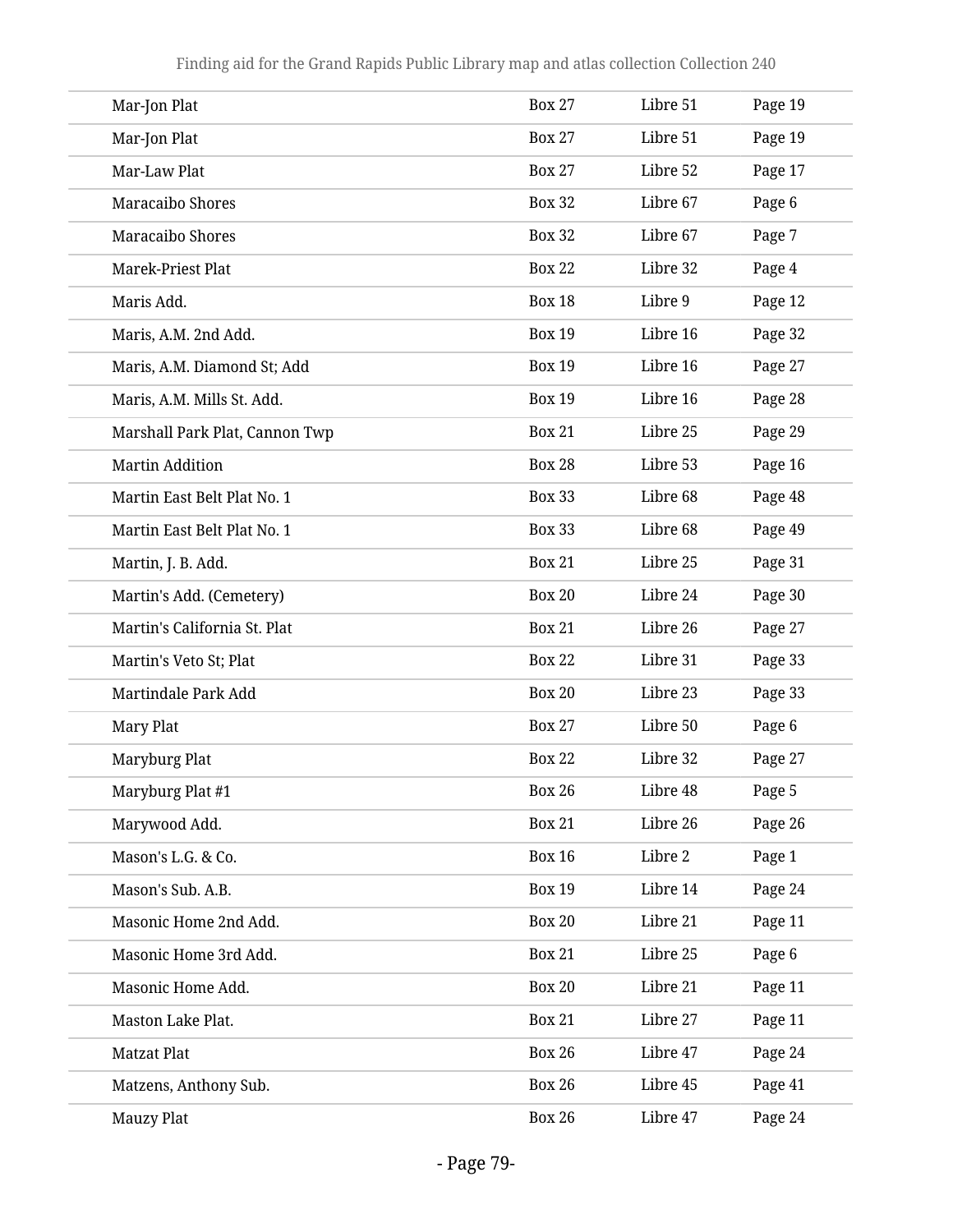| Mayfair Plat                         | <b>Box 22</b> | Libre 31 | Page 19 |
|--------------------------------------|---------------|----------|---------|
| Mayfair Plat No. 1                   | <b>Box 26</b> | Libre 47 | Page 39 |
| Mayfiar Plat No. 2                   | <b>Box 27</b> | Libre 50 | Page 45 |
| Mayfield Heights                     | <b>Box 32</b> | Libre 65 | Page 23 |
| Mayhew Wood Plat                     | <b>Box 22</b> | Libre 31 | Page 1  |
| Mayhew Wood Plat No. 1               | <b>Box 23</b> | Libre 33 | Page 20 |
| Maynard Plat                         | <b>Box 23</b> | Libre 34 | Page 18 |
| Maynard Plat No. 1                   | <b>Box 24</b> | Libre 37 | Page 22 |
| <b>McArthur's Park</b>               | <b>Box 22</b> | Libre 29 | Page 7  |
| McArthur's Park Add. #1              | <b>Box 24</b> | Libre 39 | Page 30 |
| McArthur's Park Add.#2               | <b>Box 29</b> | Libre 57 | Page 17 |
| McCarty's Sub, N.                    | <b>Box 22</b> | Libre 30 | Page 19 |
| <b>McCollum Plat</b>                 | <b>Box 25</b> | Libre 44 | Page 16 |
| McCollum, Sarah A. Add.              | <b>Box 19</b> | Libre 14 | Page 34 |
| McConnell Add.                       | <b>Box 23</b> | Libre 36 | Page 18 |
| McConnell, E.L                       | <b>Box 16</b> | Libre 2  | Page 73 |
| McConnell, Margaret R.               | <b>Box 18</b> | Libre 7  | Page 20 |
| McConnell's Sub.                     | <b>Box 19</b> | Libre 15 | Page 37 |
| McCord's Plat                        | <b>Box 20</b> | Libre 23 | Page 34 |
| McCurdy's Add.                       | <b>Box 17</b> | Libre 6  | Page 27 |
| McDowell's Sub.                      | <b>Box 17</b> | Libre 4  | Page 5  |
| McElwee Resort                       | <b>Box 21</b> | Libre 27 | Page 21 |
| McElwee's Add                        | <b>Box 17</b> | Libre 4  | Page 30 |
| McGurrin's Sub.                      | <b>Box 17</b> | Libre 6  | Page 12 |
| McKay & Molloy's John Ball Park Add/ | <b>Box 20</b> | Libre 21 | Page 27 |
| McKay, Frank D. Sub.                 | <b>Box 20</b> | Libre 22 | Page 10 |
| McKee & Morman (McKee & Norman?)     | <b>Box 18</b> | Libre 9  | Page 25 |
| McKee's Add.                         | <b>Box 18</b> | Libre 7  | Page 9  |
| McLee's Sub.                         | <b>Box 20</b> | Libre 21 | Page 6  |
| McPherson's 1st Add.                 | <b>Box 19</b> | Libre 12 | Page 1  |
| McQueen Doyle Park                   | <b>Box 21</b> | Libre 27 | Page 23 |
| McQueen Doyle Park No. 1             | <b>Box 22</b> | Libre 30 | Page 10 |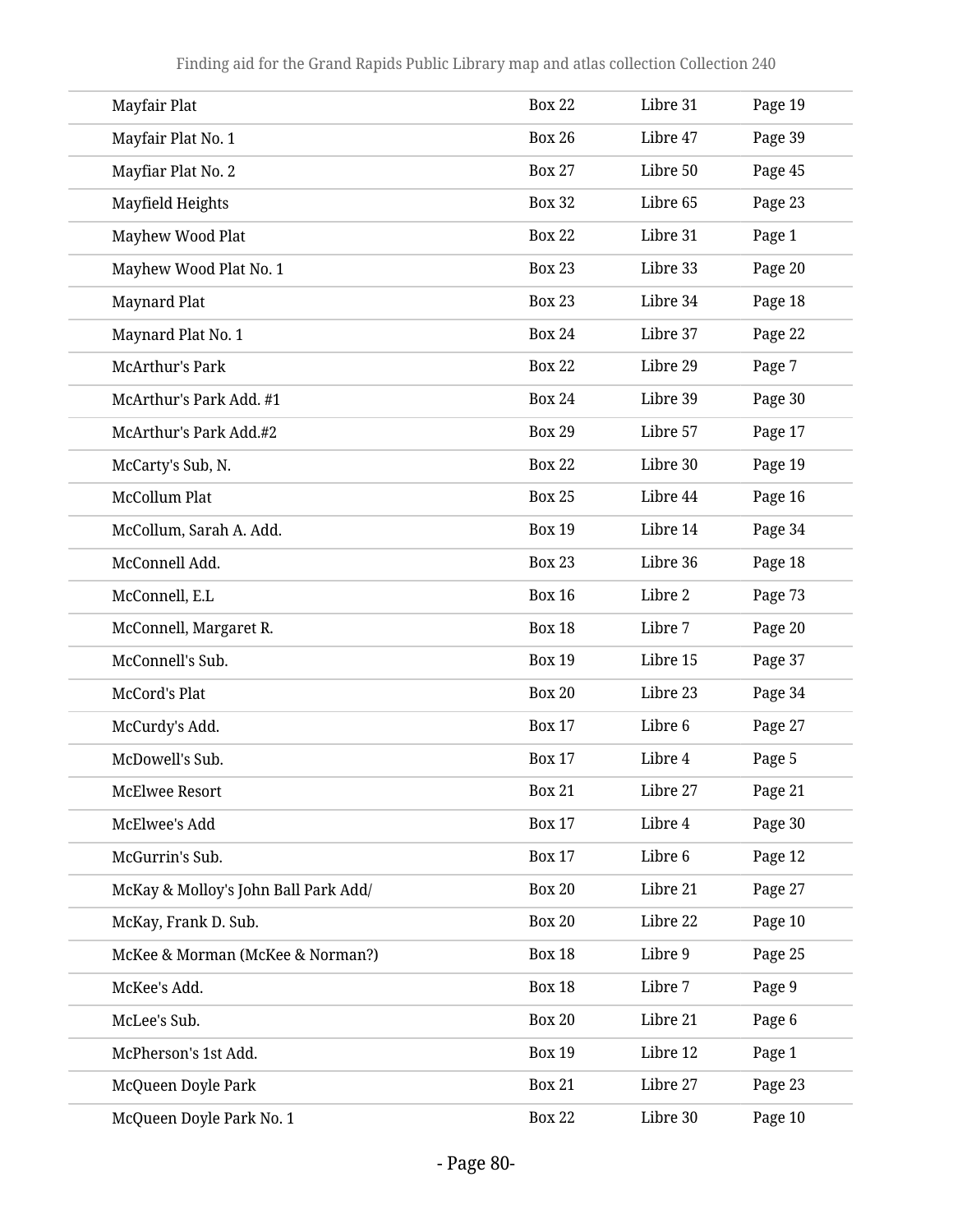| McReynolds, B.F. Sub.                   | <b>Box 17</b> | Libre 6  | Page 45 |
|-----------------------------------------|---------------|----------|---------|
| McVeigh, Marion A. Addition             | <b>Box 28</b> | Libre 53 | Page 23 |
| McWethy, O.J.Plat                       | <b>Box 25</b> | Libre 44 | Page 10 |
| <b>Meadow Brook</b>                     | <b>Box 29</b> | Libre 57 | Page 1  |
| <b>Meadow Craft Plat</b>                | <b>Box 24</b> | Libre 37 | Page 4  |
| Meadowlawn Plat                         | <b>Box 27</b> | Libre 51 | Page 21 |
| Meadowlawn Plat No. 1                   | <b>Box 27</b> | Libre 51 | Page 43 |
| Meadowlawn Plat No. 2                   | <b>Box 28</b> | Libre 55 | Page 13 |
| Meadowlawn Plat No. 3                   | <b>Box 29</b> | Libre 58 | Page 2  |
| <b>Meadview Plat</b>                    | <b>Box 28</b> | Libre 53 | Page 50 |
| Medler's Add.                           | <b>Box 18</b> | Libre 9  | Page 28 |
| Meinema Add.                            | <b>Box 19</b> | Libre 16 | Page 35 |
| <b>Melody Acres</b>                     | <b>Box 28</b> | Libre 54 | Page 13 |
| <b>Memorial Park Plat</b>               | <b>Box 28</b> | Libre 55 | Page 32 |
| Mercer & Durkee Add.                    | <b>Box 19</b> | Libre 13 | Page 35 |
| Mercer's Heirs Sub.                     | <b>Box 22</b> | Libre 29 | Page 13 |
| Mercer's Lakeview Park 1st Add.         | <b>Box 20</b> | Libre 23 | Page 25 |
| Mercer's Lakeview Park Add.             | <b>Box 19</b> | Libre 16 | Page 30 |
| <b>Mercian Addition</b>                 | <b>Box 27</b> | Libre 51 | Page 46 |
| Merrill & Nims Add.                     | <b>Box 17</b> | Libre 3  | Page 7  |
| <b>Merritt Mills Addition</b>           | <b>Box 29</b> | Libre 58 | Page 30 |
| Merritt's sub of Alberts Add.           | <b>Box 19</b> | Libre 12 | Page 35 |
| Merritt's, O. J. Add.                   | <b>Box 18</b> | Libre 11 | Page 11 |
| Merritts, O.J. of Moore's Banner Add    | <b>Box 19</b> | Libre 15 | Page 12 |
| Mesa Verde Plat                         | <b>Box 28</b> | Libre 55 | Page 1  |
| <b>Meurs Plat</b>                       | <b>Box 23</b> | Libre 35 | Page 5  |
| Meyer Add No. 1                         | <b>Box 24</b> | Libre 38 | Page 27 |
| Meyer Add.                              | <b>Box 20</b> | Libre 19 | Page 19 |
| Meyering Land Co's Lake Drive Est. Sub. | <b>Box 22</b> | Libre 30 | Page 20 |
| Meyering Land Co's Maryland Est. Sub.   | <b>Box 22</b> | Libre 31 | Page 6  |
| Meyering Land Maryland Est. Sub. No. 1  | <b>Box 23</b> | Libre 33 | Page 38 |
| Meyers Add to Caledonia                 | <b>Box 18</b> | Libre 8  | Page 37 |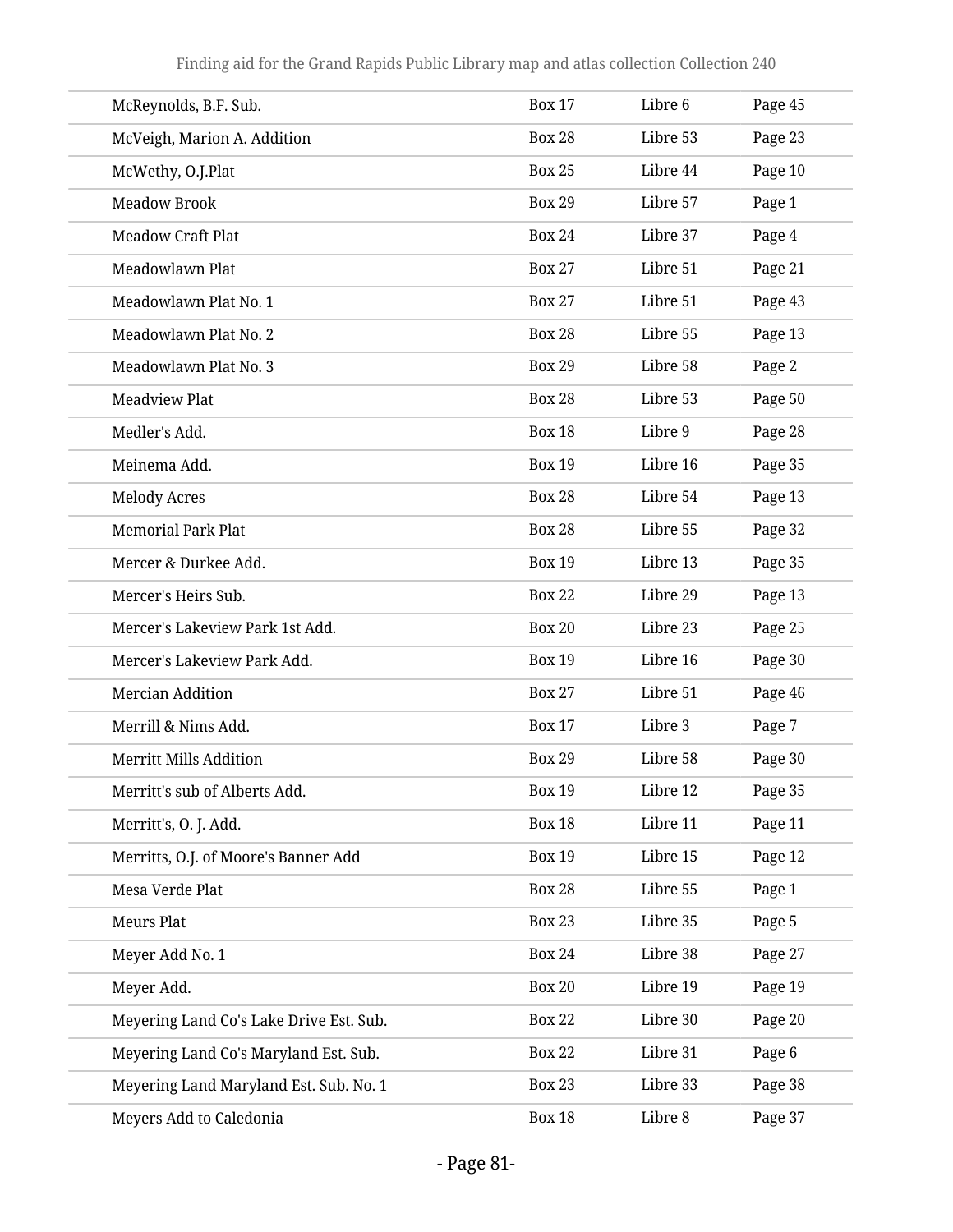| <b>Meyers Lakeview Plat</b>       | <b>Box 32</b> | Libre 65 | Page 34 |
|-----------------------------------|---------------|----------|---------|
| <b>Meyers Lakeview Plat</b>       | <b>Box 32</b> | Libre 65 | Page 35 |
| Meyjes Sub (Stewarts Add)         | <b>Box 21</b> | Libre 27 | Page 19 |
| Michell Plat                      | <b>Box 23</b> | Libre 35 | Page 6  |
| Michigan Maples                   | <b>Box 28</b> | Libre 55 | Page 14 |
| Michigan Maples No. 1             | <b>Box 29</b> | Libre 56 | Page 17 |
| Michigan Oak Plat                 | <b>Box 28</b> | Libre 53 | Page 15 |
| Michigan Oak Plat No. 1           | <b>Box 29</b> | Libre 57 | Page 27 |
| <b>Middlesex Farms</b>            | <b>Box 26</b> | Libre 46 | Page 10 |
| <b>Middleton Plat</b>             | <b>Box 31</b> | Libre 63 | Page 46 |
| Miedema and Bremer Addition       | <b>Box 29</b> | Libre 56 | Page 27 |
| Miedema and Bremer Addition No. 1 | <b>Box 30</b> | Libre 59 | Page 28 |
| Mike's Addition                   | <b>Box 27</b> | Libre 52 | Page 47 |
| Mike's Addition                   | <b>Box 27</b> | Libre 52 | Page 48 |
| Milan Plat                        | <b>Box 26</b> | Libre 48 | Page 47 |
| Milk's, G.F. Sub.                 | <b>Box 22</b> | Libre 32 | Page 16 |
| Millbrook Estates                 | <b>Box 23</b> | Libre 33 | Page 16 |
| Millbrook Gardens                 | <b>Box 30</b> | Libre 60 | Page 25 |
| Miller's Add.                     | <b>Box 18</b> | Libre 10 | Page 13 |
| Miller's Parkway                  | <b>Box 26</b> | Libre 46 | Page 9  |
| Millers, John. T.                 | <b>Box 17</b> | Libre 3  | Page 17 |
| Mills 2nd Add.                    | <b>Box 20</b> | Libre 21 | Page 4  |
| Mills Add.                        | <b>Box 17</b> | Libre 6  | Page 18 |
| Miner & Murray's Sub              | <b>Box 19</b> | Libre 14 | Page 30 |
| Miner, Jed Add.                   | <b>Box 18</b> | Libre 11 | Page 17 |
| Mineral Springs Park, Add.        | <b>Box 18</b> | Libre 10 | Page 10 |
| Minor-Martin Plat                 | <b>Box 25</b> | Libre 44 | Page 34 |
| Misner's WM.H.Sub.                | <b>Box 23</b> | Libre 34 | Page 4  |
| <b>Mission Plat</b>               | <b>Box 30</b> | Libre 60 | Page 35 |
| Mission Plat No. 1                | <b>Box 31</b> | Libre 63 | Page 22 |
| Mohl & Van Alstine Add.           | <b>Box 19</b> | Libre 13 | Page 23 |
| Mohrhardts, J. A. Add.            | <b>Box 20</b> | Libre 17 | Page 35 |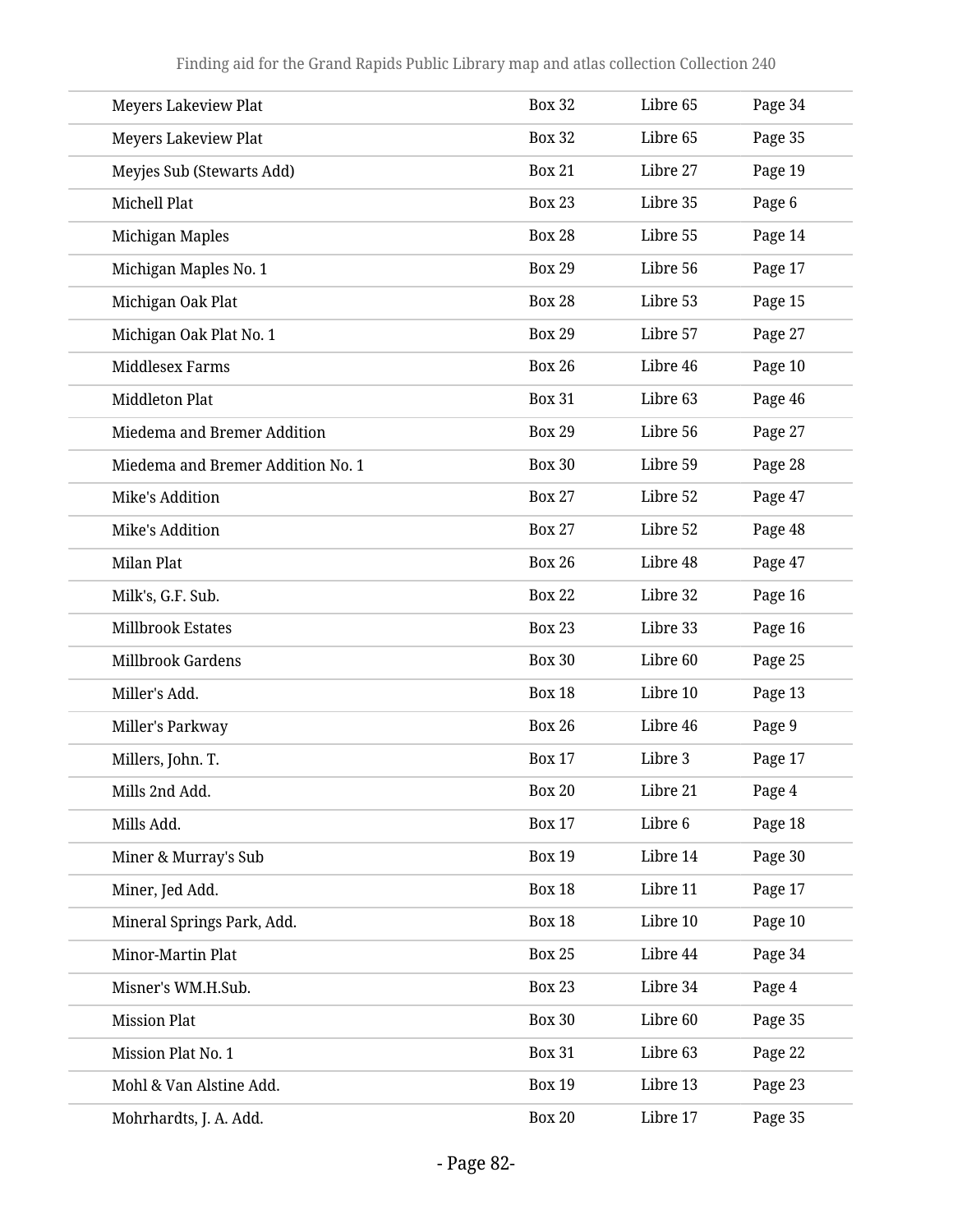| Mol-Dykstra Plat                | <b>Box 24</b> | Libre 38 | Page 36 |
|---------------------------------|---------------|----------|---------|
| Molesta Plat                    | <b>Box 23</b> | Libre 35 | Page 9  |
| <b>Molleres Plat</b>            | <b>Box 21</b> | Libre 27 | Page 13 |
| <b>Molloy Farm Plat</b>         | <b>Box 27</b> | Libre 51 | Page 2  |
| Molloy's Pine Ave. Ad.          | <b>Box 23</b> | Libre 33 | Page 7  |
| Molloy's Replat of Wyoming Park | <b>Box 20</b> | Libre 19 | Page 21 |
| Molloys Add.                    | <b>Box 21</b> | Libre 25 | Page 38 |
| Mona Add.                       | <b>Box 22</b> | Libre 30 | Page 22 |
| Monte Vista                     | <b>Box 31</b> | Libre 64 | Page 48 |
| Montgomery's Sub.               | <b>Box 18</b> | Libre 7  | Page 35 |
| Moody's Add.                    | <b>Box 18</b> | Libre 7  | Page 17 |
| <b>Moore Industrial Park</b>    | <b>Box 32</b> | Libre 66 | Page 50 |
| Moore's Banner Add.             | <b>Box 18</b> | Libre 10 | Page 7  |
| <b>Morely Plat</b>              | <b>Box 22</b> | Libre 32 | Page 35 |
| Morgan & Pierce Sub.            | <b>Box 17</b> | Libre 3  | Page 4  |
| Morgan, A.W. Add.               | <b>Box 20</b> | Libre 23 | Page 38 |
| Morgan's Add.                   | <b>Box 18</b> | Libre 10 | Page 3  |
| Morhard's Sub.                  | <b>Box 17</b> | Libre 3  | Page 16 |
| Morhards 2nd Add                | <b>Box 17</b> | Libre 6  | Page 26 |
| Morhards 3rd Sub.               | <b>Box 19</b> | Libre 13 | Page 29 |
| Morris Add.                     | <b>Box 17</b> | Libre 6  | Page 32 |
| Morrison Add.                   | <b>Box 16</b> | Libre 1  | Page 57 |
| Morrison Add.                   | <b>Box 16</b> | Libre 1  | Page 65 |
| Mt. Vernon Park                 | <b>Box 27</b> | Libre 52 | Page 35 |
| Mt. Vernon Park No. 1           | <b>Box 29</b> | Libre 58 | Page 26 |
| Mt. Vernon Park No. 2           | <b>Box 30</b> | Libre 60 | Page 15 |
| Mueller & Oesterle's Sub.       | <b>Box 19</b> | Libre 13 | Page 3  |
| Mulick Park Plat                | <b>Box 27</b> | Libre 50 | Page 11 |
| Munro's Resub of White's Add.   | <b>Box 18</b> | Libre 8  | Page 36 |
| Munshaw Plat                    | <b>Box 27</b> | Libre 52 | Page 38 |
| Munshaw Plat No. 1              | <b>Box 28</b> | Libre 55 | Page 44 |
| Myer's Lake Park                | <b>Box 20</b> | Libre 22 | Page 23 |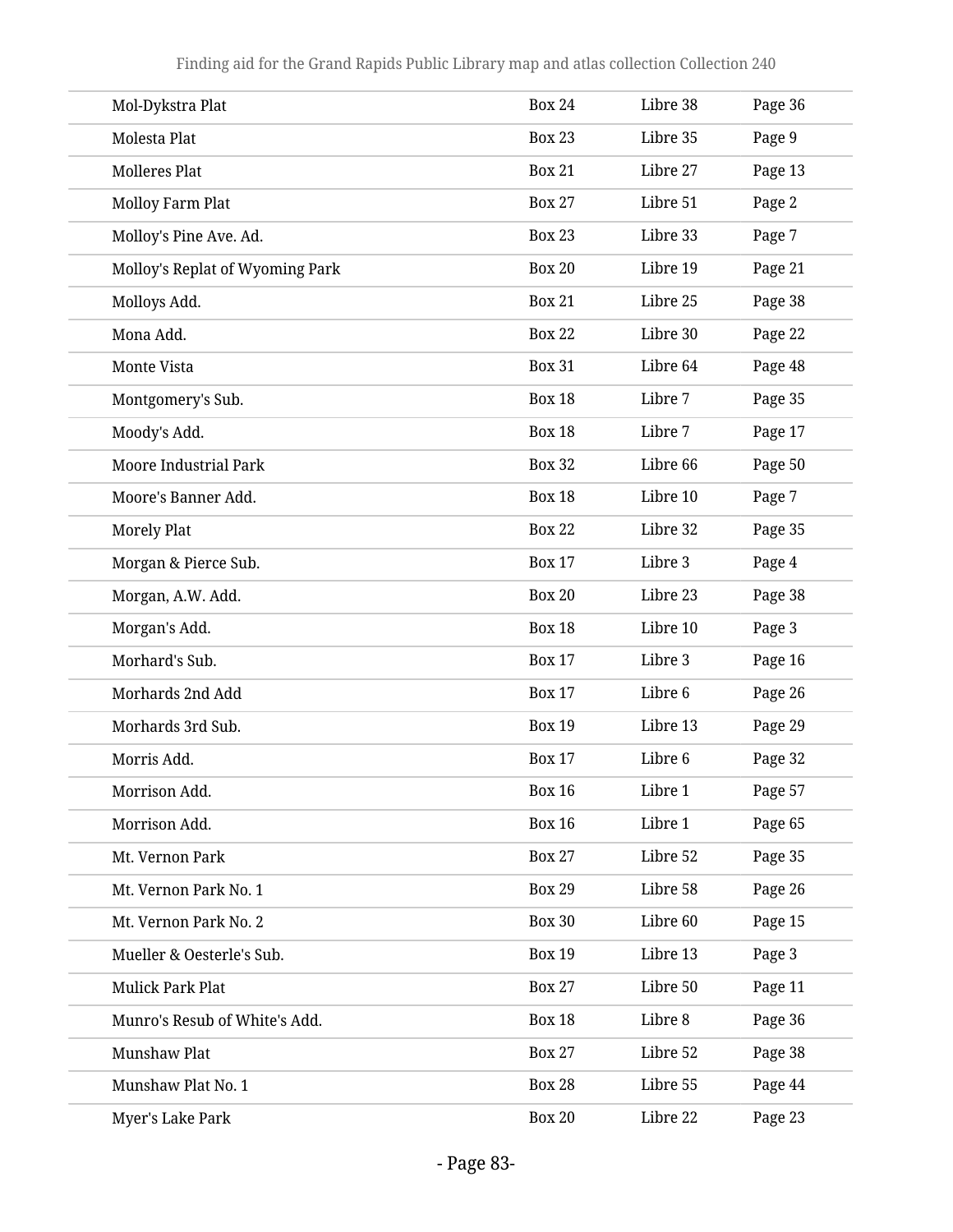| "N" Names                                         |                  |          |         |
|---------------------------------------------------|------------------|----------|---------|
| <b>Title/Description</b>                          | <b>Instances</b> |          |         |
| Nagel's, John C. 1st                              | <b>Box 20</b>    | Libre 24 | Page 36 |
| Nagel's, John C. Add.                             | <b>Box 20</b>    | Libre 23 | Page 13 |
| Nagel's, Martin C. Add.                           | <b>Box 20</b>    | Libre 23 | Page 20 |
| Nagele's 2nd Add.                                 | <b>Box 17</b>    | Libre 6  | Page 22 |
| Nagele's 3rd Add.                                 | <b>Box 18</b>    | Libre 7  | Page 38 |
| Nagele's 4th Add.                                 | <b>Box 19</b>    | Libre 14 | Page 20 |
| Nagele's Add.                                     | <b>Box 17</b>    | Libre 5  | Page 38 |
| Nancy Additon                                     | <b>Box 29</b>    | Libre 58 | Page 3  |
| Nanninga & Setsma Add.                            | <b>Box 19</b>    | Libre 14 | Page 16 |
| Nanninga, Oosting & Mienema Add.                  | <b>Box 18</b>    | Libre 10 | Page 37 |
| Nash 2nd Add.                                     | <b>Box 17</b>    | Libre 6  | Page 21 |
| Nash, 1st Add. (Sparta)                           | <b>Box 16</b>    | Libre 2  | Page 92 |
| Nash, 1st Add. (Sparta)                           | <b>Box 16</b>    | Libre 2  | Page 92 |
| <b>National Park</b>                              | <b>Box 24</b>    | Libre 38 | Page 9  |
| <b>National Park</b>                              | <b>Box 24</b>    | Libre 38 | Page 9  |
| Neighborhood Sub.                                 | <b>Box 20</b>    | Libre 24 | Page 32 |
| Nell Bouma Plat                                   | <b>Box 27</b>    | Libre 52 | Page 15 |
| Nelson Ave. Sub.                                  | <b>Box 26</b>    | Libre 47 | Page 2  |
| Nelson Saur Add.                                  | <b>Box 31</b>    | Libre 63 | Page 39 |
| Nelson's Add to Cedar Springs                     | <b>Box 17</b>    | Libre 5  | Page 14 |
| Nelson's John B; Loyalty Park Sub of Brown's Add. | <b>Box 20</b>    | Libre 23 | Page 10 |
| Nevins Plat                                       | <b>Box 28</b>    | Libre 55 | Page 47 |
| New Kensington Add.                               | <b>Box 20</b>    | Libre 17 | Page 19 |
| Newark Heights                                    | <b>Box 23</b>    | Libre 35 | Page 37 |
| Newell, Cowels Plat                               | <b>Box 25</b>    | Libre 44 | Page 7  |
| Newhall Jr. Plat                                  | <b>Box 29</b>    | Libre 58 | Page 11 |
| Newhof, Edward Plat                               | <b>Box 27</b>    | Libre 49 | Page 41 |
| Newhof, John                                      | <b>Box 26</b>    | Libre 47 | Page 17 |
| Newhof, John Plat No. 1                           | <b>Box 27</b>    | Libre 49 | Page 18 |
| Nielsen Subdiv.                                   | <b>Box 27</b>    | Libre 51 | Page 20 |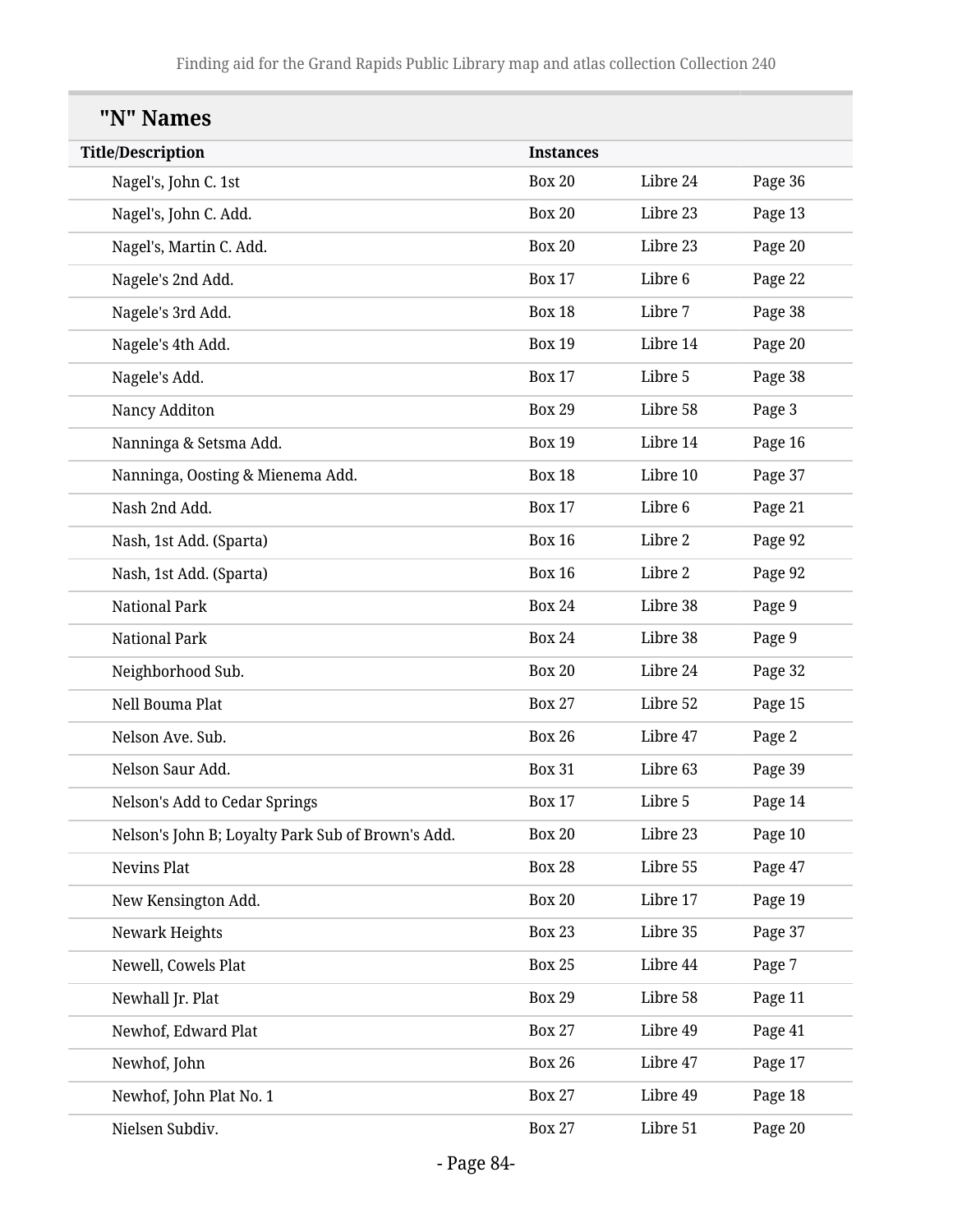| Nixon, Plat                               | <b>Box 21</b> | Libre 28 | Page 33 |
|-------------------------------------------|---------------|----------|---------|
| Nolan Bros. Plat                          | <b>Box 20</b> | Libre 21 | Page 39 |
| Nolan John Plat                           | <b>Box 22</b> | Libre 31 | Page 10 |
| Norman Wesley Frazier Plat                | <b>Box 29</b> | Libre 56 | Page 12 |
| Normon Wesley Frazier Plat No.1           | <b>Box 29</b> | Libre 56 | Page 13 |
| North Bostwick Park, Cannon Twp           | <b>Box 21</b> | Libre 25 | Page 9  |
| North Botswick Park No. 1                 | <b>Box 22</b> | Libre 30 | Page 1  |
| North Brownville                          | <b>Box 17</b> | Libre 3  | Page 39 |
| North Brownville                          | <b>Box 17</b> | Libre 3  | Page 39 |
| North Park Place Ad.                      | <b>Box 18</b> | Libre 11 | Page 36 |
| North Park Place Add.#2                   | <b>Box 19</b> | Libre 12 | Page 6  |
| Northedge Plat                            | <b>Box 22</b> | Libre 29 | Page 25 |
| Northern Aire Estates                     | <b>Box 31</b> | Libre 63 | Page 47 |
| Northern Aire Estates Replat              | <b>Box 33</b> | Libre 68 | Page 39 |
| Northgate                                 | <b>Box 27</b> | Libre 51 | Page 30 |
| Northgate No. 1                           | <b>Box 28</b> | Libre 53 | Page 31 |
| Northgate No. 1                           | <b>Box 28</b> | Libre 53 | Page 31 |
| Northgate No. 2                           | <b>Box 28</b> | Libre 55 | Page 4  |
| Northland Plat                            | <b>Box 32</b> | Libre 66 | Page 33 |
| Northouse Plat                            | <b>Box 26</b> | Libre 47 | Page 26 |
| Northouse Plat No. 1                      | <b>Box 27</b> | Libre 50 | Page 35 |
| Northouse Plat No. 2                      | <b>Box 27</b> | Libre 52 | Page 37 |
| Northouse Plat No. 3                      | <b>Box 28</b> | Libre 53 | Page 34 |
| Northouse Subdivision                     | <b>Box 29</b> | Libre 57 | Page 24 |
| Northrop's 2nd Add.                       | <b>Box 17</b> | Libre 5  | Page 17 |
| Northrop's 3rd Add.                       | <b>Box 17</b> | Libre 6  | Page 37 |
| Northrop's 4th Add.                       | <b>Box 18</b> | Libre 7  | Page 34 |
| Northrop's Add.                           | <b>Box 16</b> | Libre 2  | Page 94 |
| Northrop's, N.W. 5th Add.                 | <b>Box 19</b> | Libre 12 | Page 33 |
| Northrop's, N.W. Fulton & Fuller St. Add. | <b>Box 19</b> | Libre 15 | Page 26 |
| Northview Highlands                       | <b>Box 31</b> | Libre 62 | Page 44 |
| Northview Highlands #1                    | <b>Box 32</b> | Libre 65 | Page 17 |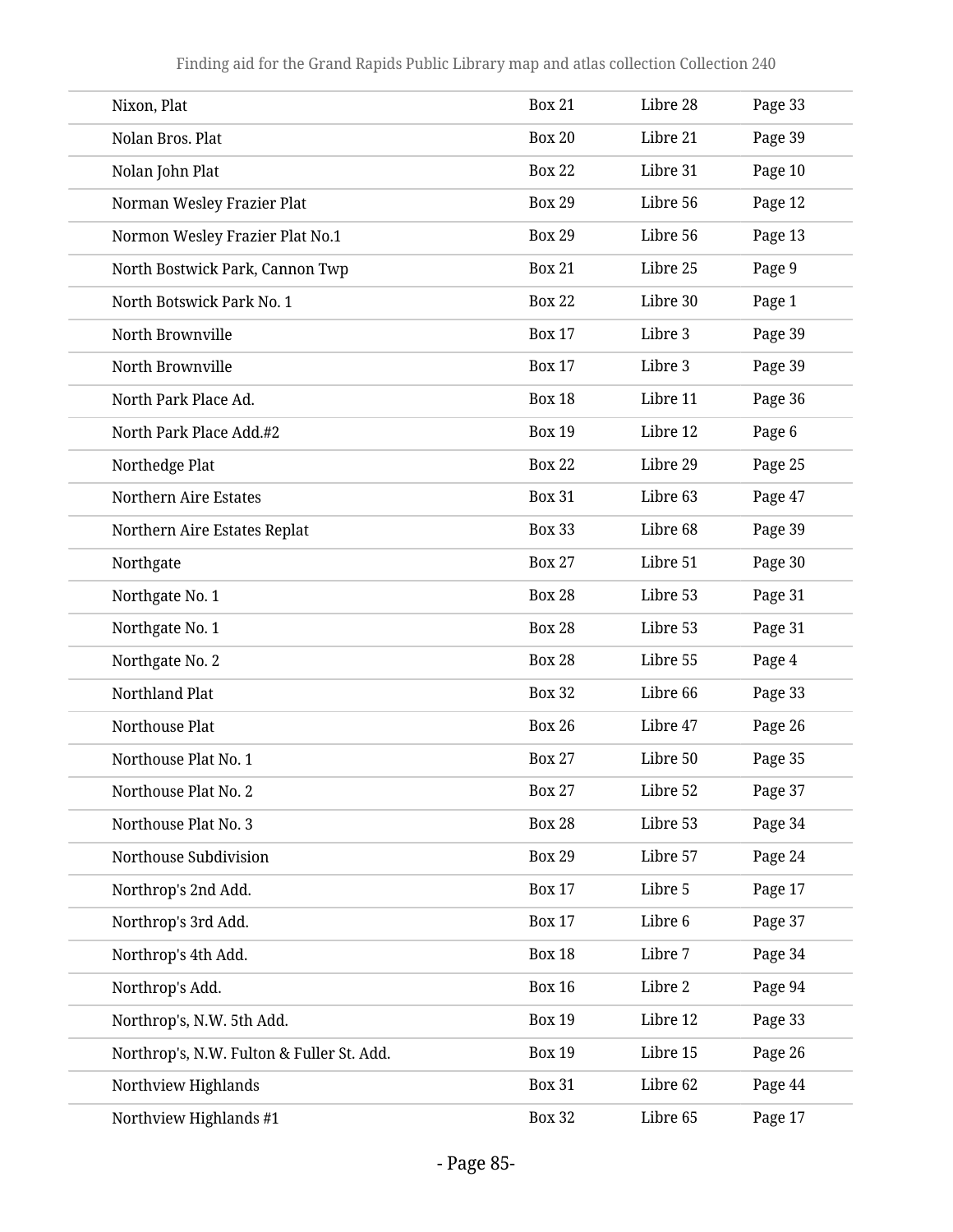| Northville                  | <b>Box 28</b> | Libre 54 | Page 20 |
|-----------------------------|---------------|----------|---------|
| Northville                  | <b>Box 28</b> | Libre 54 | Page 20 |
| Northville No. 1            | <b>Box 29</b> | Libre 56 | Page 6  |
| Northville No. 2            | <b>Box 30</b> | Libre 60 | Page 16 |
| Northville No. 3            | <b>Box 30</b> | Libre 60 | Page 26 |
| Northville No. 4            | <b>Box 30</b> | Libre 60 | Page 48 |
| Northville No. 5            | <b>Box 30</b> | Libre 60 | Page 49 |
| Northville No. 5            | <b>Box 30</b> | Libre 60 | Page 50 |
| Northville No. 6            | <b>Box 32</b> | Libre 65 | Page 19 |
| Northville No. 7            | <b>Box 32</b> | Libre 65 | Page 19 |
| Northville No. 8            | <b>Box 33</b> | Libre 69 | Page 6  |
| Northville No. 8            | <b>Box 33</b> | Libre 69 | Page 7  |
| Northwest Hilltop Add.      | <b>Box 30</b> | Libre 61 | Page 35 |
| <b>Northwood Gardens</b>    | <b>Box 24</b> | Libre 37 | Page 5  |
| Northwood Homesites         | <b>Box 22</b> | Libre 32 | Page 35 |
| Nortnern Aire Estates No. 2 | <b>Box 33</b> | Libre 68 | Page 2  |
| Nortons, C.M. Add.          | <b>Box 20</b> | Libre 22 | Page 28 |
|                             |               |          |         |

## **"O" Names**

| <b>Title/Description</b>   | <b>Instances</b> |          |         |
|----------------------------|------------------|----------|---------|
| O-Wash-Ta-Nong             | <b>Box 20</b>    | Libre 22 | Page 17 |
| O'Harrow & Hinyan Add.     | <b>Box 19</b>    | Libre 16 | Page 11 |
| O'Keefe Add.               | <b>Box 19</b>    | Libre 16 | Page 25 |
| Oak Brook Valley           | <b>Box 31</b>    | Libre 63 | Page 10 |
| <b>Oak Forest Addition</b> | <b>Box 30</b>    | Libre 59 | Page 30 |
| Oak Grove Plat             | <b>Box 24</b>    | Libre 38 | Page 18 |
| Oak Knolls Plat            | <b>Box 29</b>    | Libre 57 | Page 30 |
| Oak Knolls Plat No.1       | <b>Box 30</b>    | Libre 59 | Page 36 |
| Oak Park Add.              | <b>Box 21</b>    | Libre 26 | Page 7  |
| Oak Valley Add.            | <b>Box 21</b>    | Libre 26 | Page 30 |
| Oakcrest Plat              | <b>Box 27</b>    | Libre 49 | Page 39 |
| Oakcrest Plat No. 1        | <b>Box 28</b>    | Libre 54 | Page 3  |
| Oakdale Park 2nd Add.      | <b>Box 18</b>    | Libre 8  | Page 14 |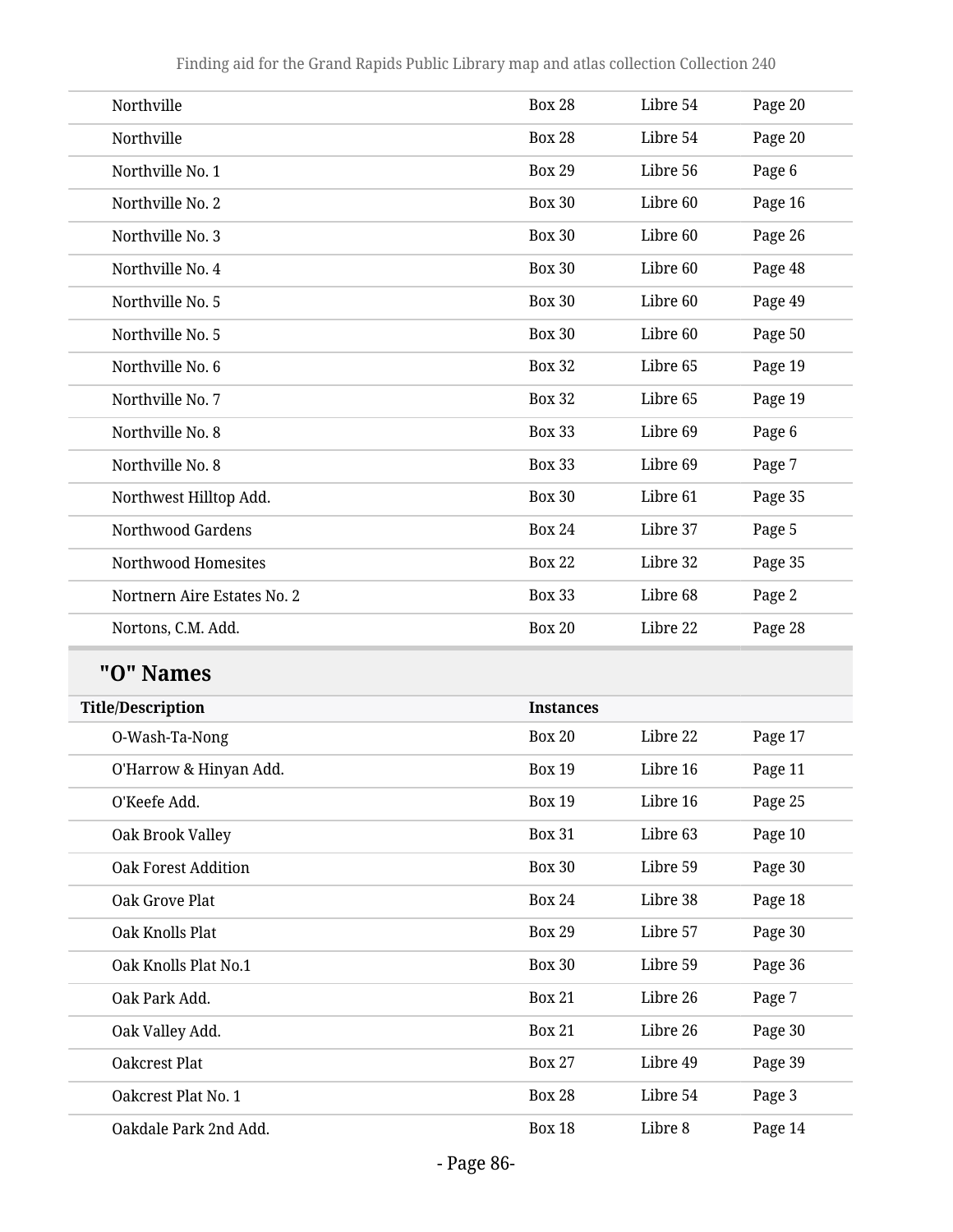| Oakdale Park Add.                   | <b>Box 18</b> | Libre 7  | Page 28 |
|-------------------------------------|---------------|----------|---------|
| Oakfield Twp. Assessors Plat        | <b>Box 26</b> | Libre 47 | Page 28 |
| Oakfield Twp. Assessors Plat        | <b>Box 26</b> | Libre 47 | Page 29 |
| Oakhurst Sub.                       | <b>Box 25</b> | Libre 43 | Page 33 |
| Oakland Add.                        | <b>Box 20</b> | Libre 17 | Page 1  |
| <b>Oakland Beach Park</b>           | <b>Box 22</b> | Libre 29 | Page 36 |
| Oaklawn Plat                        | <b>Box 22</b> | Libre 31 | Page 36 |
| Oakleigh Estates                    | <b>Box 31</b> | Libre 64 | Page 36 |
| Oakleigh Estates                    | <b>Box 31</b> | Libre 64 | Page 36 |
| Oakleigh Estates No. 1              | <b>Box 32</b> | Libre 67 | Page 14 |
| Oakleigh Highlands                  | <b>Box 26</b> | Libre 46 | Page 12 |
| Oakleigh Highlands No. 1            | <b>Box 27</b> | Libre 49 | Page 17 |
| Oakleigh Highlands No. 2            | <b>Box 28</b> | Libre 53 | Page 47 |
| Oakleigh Highlands No. 3            | <b>Box 28</b> | Libre 55 | Page 29 |
| Oakleigh Plat                       | <b>Box 26</b> | Libre 46 | Page 17 |
| Oakley, Add.                        | <b>Box 20</b> | Libre 21 | Page 13 |
| Oakridge Plat                       | <b>Box 24</b> | Libre 37 | Page 14 |
| <b>Oakview Plat</b>                 | <b>Box 27</b> | Libre 50 | Page 27 |
| Oakwood 2nd Add. (Cemetery)         | <b>Box 19</b> | Libre 16 | Page 31 |
| Oakwood 3rd Add. (Cemetery)         | <b>Box 20</b> | Libre 24 | Page 37 |
| Oakwood Heights                     | <b>Box 23</b> | Libre 33 | Page 29 |
| Oakwood Park                        | <b>Box 21</b> | Libre 28 | Page 26 |
| Oakwood Terrace                     | <b>Box 23</b> | Libre 36 | Page 3  |
| Oates Add.                          | <b>Box 23</b> | Libre 35 | Page 29 |
| Odetta Plat                         | <b>Box 28</b> | Libre 55 | Page 26 |
| <b>Old Orchard Estates</b>          | <b>Box 32</b> | Libre 67 | Page 34 |
| Olin Lake Park                      | <b>Box 21</b> | Libre 26 | Page 39 |
| Oliver Wilkinson's Silver Lake Plat | <b>Box 21</b> | Libre 25 | Page 10 |
| Olmstead's Sub.                     | <b>Box 19</b> | Libre 13 | Page 30 |
| Olson Plat                          | <b>Box 31</b> | Libre 63 | Page 37 |
| <b>Olthof Plat</b>                  | <b>Box 27</b> | Libre 52 | Page 14 |
| Oltman & Brummerler Add.            | <b>Box 20</b> | Libre 18 | Page 9  |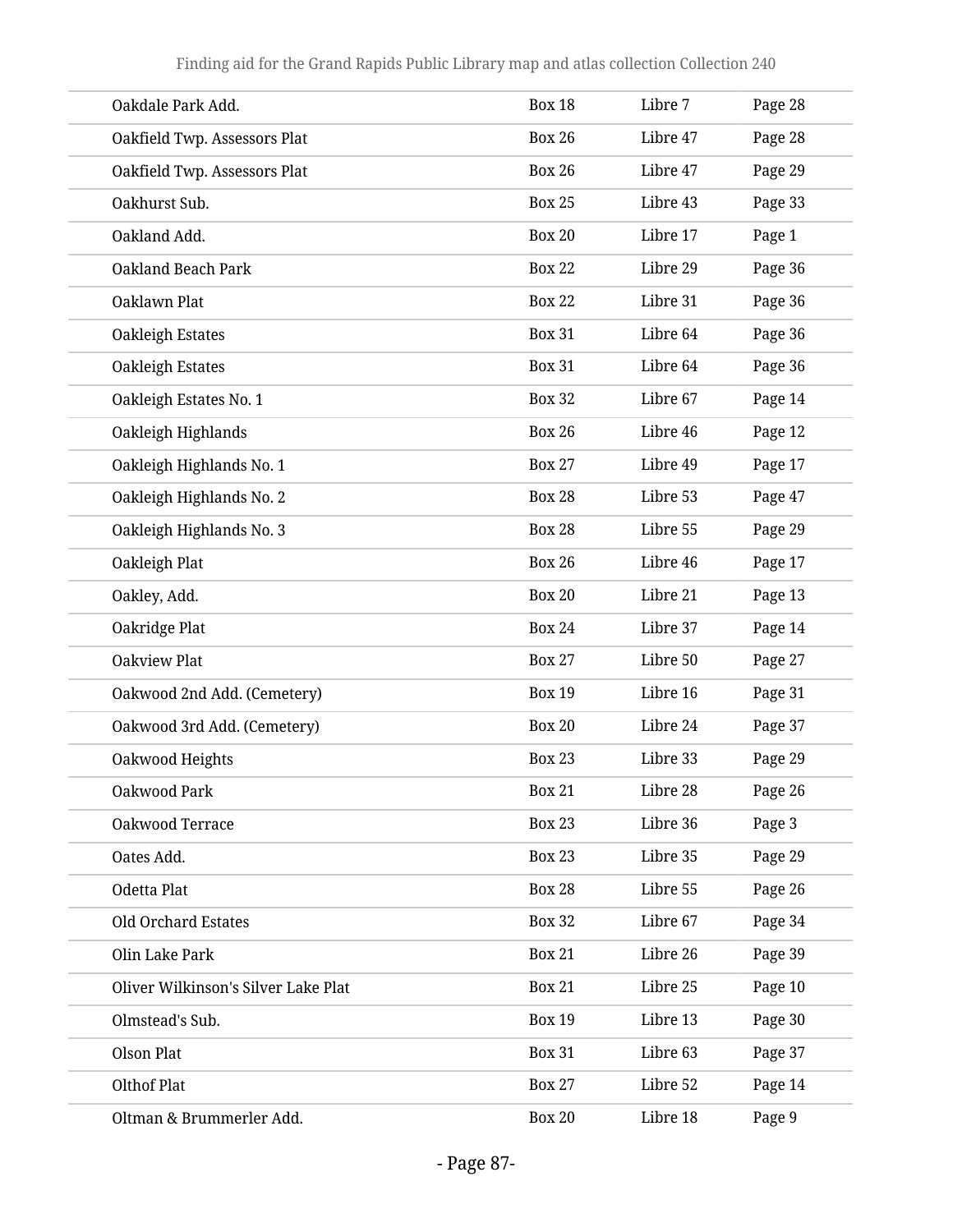| Onieda Hills                               | <b>Box 23</b>    | Libre 36 | Page 16   |
|--------------------------------------------|------------------|----------|-----------|
| Oppenhuizen, M. Plat no. 1                 | <b>Box 26</b>    | Libre 45 | Page 30   |
| <b>Orchard Estates</b>                     | <b>Box 31</b>    | Libre 63 | Page 29   |
| Orchard Hill Add.                          | <b>Box 18</b>    | Libre 11 | Page 1    |
| Orchard Hills Plat                         | <b>Box 28</b>    | Libre 54 | Page 24   |
| <b>Orchard Homes Plat</b>                  | <b>Box 23</b>    | Libre 33 | Page 41   |
| <b>Orchard Homes Plat</b>                  | <b>Box 32</b>    | Libre 66 | Page 41   |
| <b>Orchard Homesites</b>                   | <b>Box 27</b>    | Libre 49 | Page 27   |
| <b>Orchard Park</b>                        | <b>Box 22</b>    | Libre 31 | Page 18   |
| Orchard plat                               | <b>Box 23</b>    | Libre 34 | Page 42   |
| <b>Orchard View Plat</b>                   | <b>Box 27</b>    | Libre 50 | Page 47   |
| Orlando Annex                              | <b>Box 23</b>    | Libre 35 | Page 40   |
| Orlando Park                               | <b>Box 23</b>    | Libre 34 | Page 36   |
| Osterhout Add. To City of G.R.             | <b>Box 20</b>    | Libre 24 | Page 34   |
| Ostman Add.                                | <b>Box 28</b>    | Libre 55 | Page 35   |
| Ottawa Hills                               | <b>Box 21</b>    | Libre 25 | Page 34   |
| Ottawa Hills No. 1                         | <b>Box 21</b>    | Libre 27 | Page 7    |
| Ottawa Hills No. 2                         | <b>Box 21</b>    | Libre 28 | Page 22 A |
| Ottawa Hills No. 2                         | <b>Box 21</b>    | Libre 28 | Page 22 B |
| Ottawa hills No. 3                         | <b>Box 24</b>    | Libre 39 | Page 17   |
| <b>Overbrook Plat</b>                      | <b>Box 25</b>    | Libre 44 | Page 3    |
| "P" Names                                  |                  |          |           |
| <b>Title/Description</b>                   | <b>Instances</b> |          |           |
| P & S Plat                                 | <b>Box 29</b>    | Libre 56 | Page 34   |
| P & S Plat No.1                            | <b>Box 29</b>    | Libre 57 | Page 44   |
| Paddock's Sub.                             | <b>Box 18</b>    | Libre 7  | Page 15   |
| Page's Sub.                                | <b>Box 17</b>    | Libre 4  | Page 39   |
| Paima Plat                                 | <b>Box 26</b>    | Libre 48 | Page 59   |
| Paima Plat No. 1                           | <b>Box 27</b>    | Libre 51 | Page 49   |
| Paima Plat No. 2                           | <b>Box 28</b>    | Libre 54 | Page 49   |
| Paine & Anderson to Sparta                 | <b>Box 17</b>    | Libre 5  | Page 51   |
| Panfil's Assessor's Plat No. 1 Lots 1 to 9 | <b>Box 24</b>    | Libre 39 | Page 22   |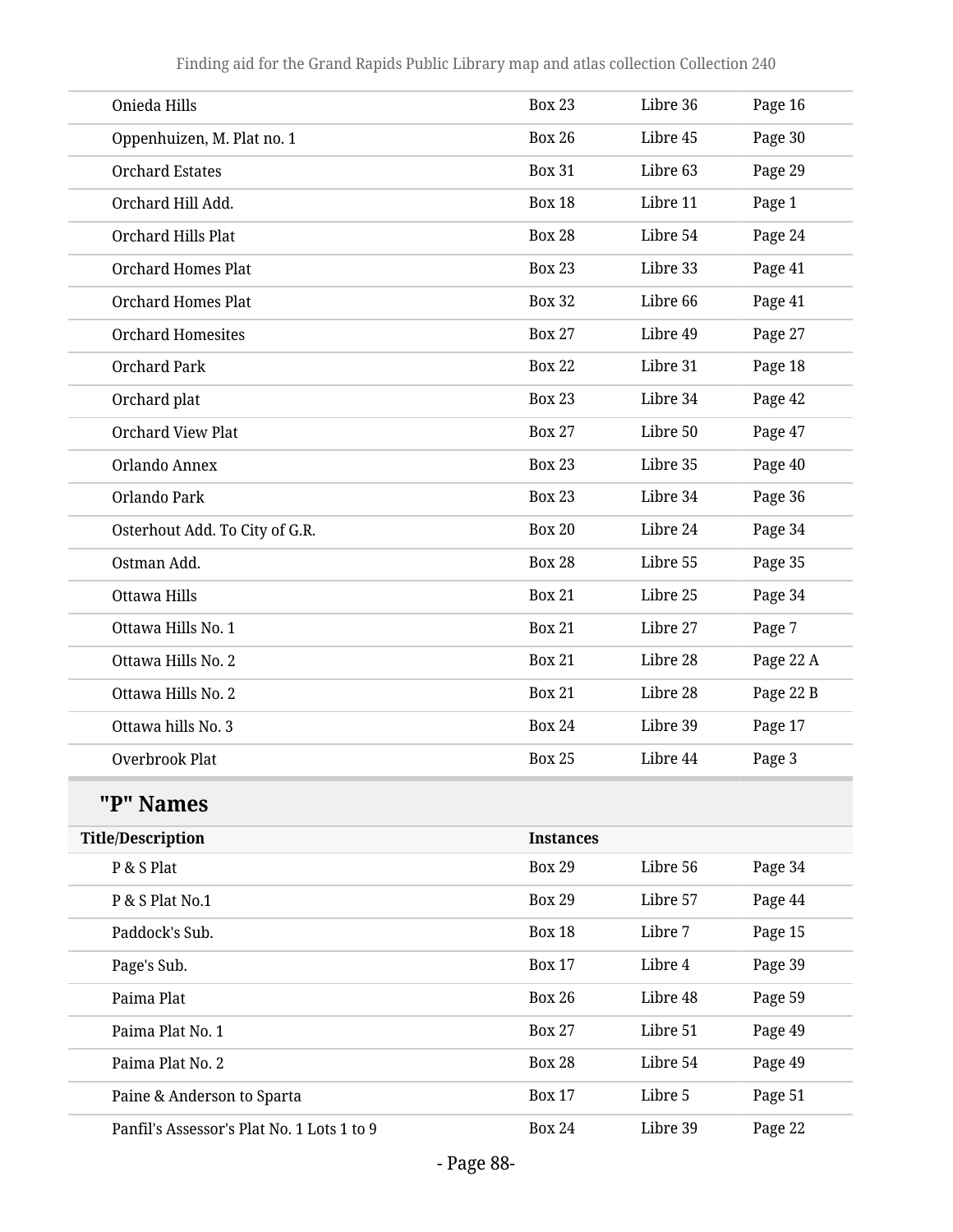| Panfil's Assessor's Plat No. 10 Lots 186 to 204 | <b>Box 24</b> | Libre 40 | Page 5  |
|-------------------------------------------------|---------------|----------|---------|
| Panfil's Assessor's Plat No. 11 Lots 205 to 215 | <b>Box 24</b> | Libre 39 | Page 32 |
| Panfil's Assessor's Plat No. 12 Lots 216 to 220 | <b>Box 24</b> | Libre 39 | Page 32 |
| Panfil's Assessor's Plat No. 13 Lots 221 to 226 | <b>Box 24</b> | Libre 39 | Page 33 |
| Panfil's Assessor's Plat No. 14 Lots 227 to 237 | <b>Box 24</b> | Libre 39 | Page 34 |
| Panfil's Assessor's Plat No. 15 Lots 238 to 254 | <b>Box 24</b> | Libre 39 | Page 35 |
| Panfil's Assessor's Plat No. 16 Lots 255 to 267 | <b>Box 24</b> | Libre 39 | Page 36 |
| Panfil's Assessor's Plat No. 17 Lots 268 to 299 | <b>Box 24</b> | Libre 39 | Page 37 |
| Panfil's Assessor's Plat No. 18 Lots 300 to 312 | <b>Box 24</b> | Libre 39 | Page 38 |
| Panfil's Assessor's Plat No. 19 Lots 313 to 316 | <b>Box 24</b> | Libre 39 | Page 39 |
| Panfil's Assessor's Plat No. 2 Lots 10 to 50    | <b>Box 24</b> | Libre 39 | Page 23 |
| Panfil's Assessor's Plat No. 20 Lots 317 to 364 | <b>Box 24</b> | Libre 39 | Page 40 |
| Panfil's Assessor's Plat No. 21 Lots 365 to 391 | <b>Box 24</b> | Libre 40 | Page 1  |
| Panfil's Assessor's Plat No. 22 Lots 392 to 437 | <b>Box 24</b> | Libre 40 | Page 2  |
| Panfil's Assessor's Plat No. 23 Lots 438 to 464 | <b>Box 24</b> | Libre 40 | Page 3  |
| Panfil's Assessor's Plat No. 24 Lots 465 to 474 | <b>Box 24</b> | Libre 40 | Page 6  |
| Panfil's Assessor's Plat No. 25 Lots 475 to 484 | <b>Box 24</b> | Libre 40 | Page 7  |
| Panfil's Assessor's Plat No. 26 Lots 485 to 519 | <b>Box 24</b> | Libre 40 | Page 8  |
| Panfil's Assessor's Plat No. 27 Lots 520 to 548 | <b>Box 24</b> | Libre 40 | Page 9  |
| Panfil's Assessor's Plat No. 28 Lots 549 to 562 | <b>Box 24</b> | Libre 40 | Page 10 |
| Panfil's Assessor's Plat No. 29 Lots 563 to 577 | <b>Box 24</b> | Libre 40 | Page 11 |
| Panfil's Assessor's Plat No. 3 Lots 51 to 64    | <b>Box 24</b> | Libre 39 | Page 24 |
| Panfil's Assessor's Plat No. 30 Lots 578 to 595 | <b>Box 24</b> | Libre 40 | Page 12 |
| Panfil's Assessor's Plat No. 31 Lots 596 to 605 | <b>Box 24</b> | Libre 40 | Page 13 |
| Panfil's Assessor's Plat No. 32 Lots 606 to 623 | <b>Box 24</b> | Libre 40 | Page 14 |
| Panfil's Assessor's Plat No. 33 Lots 624 to 631 | <b>Box 24</b> | Libre 40 | Page 15 |
| Panfil's Assessor's Plat No. 34 Lots 632 to 641 | <b>Box 24</b> | Libre 40 | Page 16 |
| Panfil's Assessor's Plat No. 35 Lots 642 to 695 | <b>Box 24</b> | Libre 40 | Page 17 |
| Panfil's Assessor's Plat No. 36 Lots 696 to 710 | <b>Box 24</b> | Libre 40 | Page 18 |
| Panfil's Assessor's Plat No. 37 Lots 711 to 726 | <b>Box 24</b> | Libre 40 | Page 19 |
| Panfil's Assessor's Plat No. 38 Lots 727 to 733 | <b>Box 24</b> | Libre 40 | Page 20 |
| Panfil's Assessor's Plat No. 39 Lots 734 to 764 | <b>Box 24</b> | Libre 40 | Page 21 |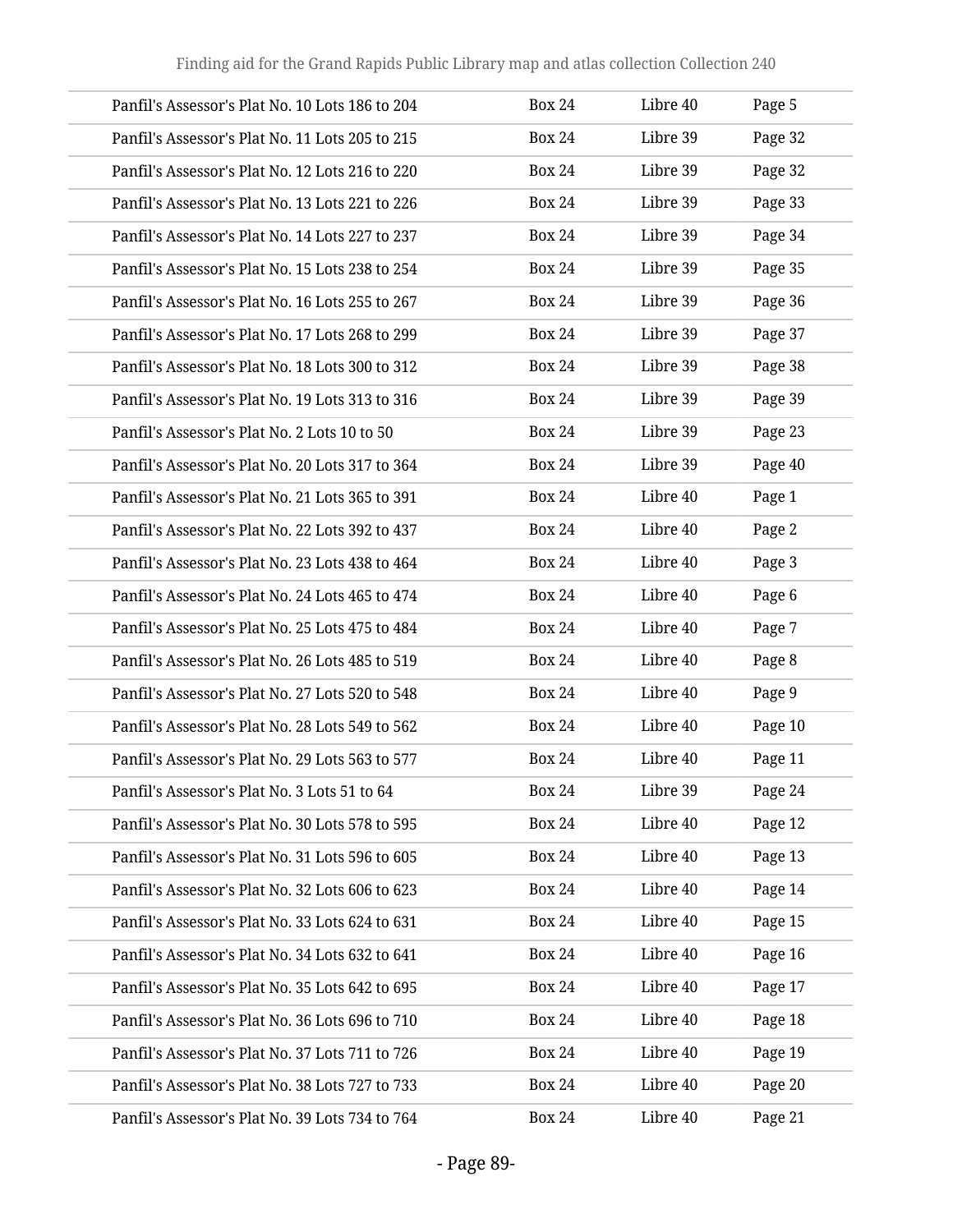| Panfil's Assessor's Plat No. 4 Lots 65 to 104     | <b>Box 24</b> | Libre 39 | Page 25 |
|---------------------------------------------------|---------------|----------|---------|
| Panfil's Assessor's Plat No. 40 Lots 765 to 784   | <b>Box 24</b> | Libre 40 | Page 22 |
| Panfil's Assessor's Plat No. 41 Lots 785 to 790   | <b>Box 24</b> | Libre 40 | Page 23 |
| Panfil's Assessor's Plat No. 42 Lots 791 to 811   | <b>Box 24</b> | Libre 40 | Page 33 |
| Panfil's Assessor's Plat No. 43 Lots 812 to 827   | <b>Box 24</b> | Libre 40 | Page 24 |
| Panfil's Assessor's Plat No. 44 Lots 828 to 848   | <b>Box 24</b> | Libre 40 | Page 25 |
| Panfil's Assessor's Plat No. 45 Lots 849 to 867   | <b>Box 24</b> | Libre 40 | Page 26 |
| Panfil's Assessor's Plat No. 46 Lots 868 to 881   | <b>Box 24</b> | Libre 40 | Page 27 |
| Panfil's Assessor's Plat No. 47 Lots 882 to 890   | <b>Box 24</b> | Libre 40 | Page 28 |
| Panfil's Assessor's Plat No. 48 Lots 891 to 898   | <b>Box 24</b> | Libre 40 | Page 29 |
| Panfil's Assessor's Plat No. 49 Lots 899 to 904   | <b>Box 24</b> | Libre 40 | Page 34 |
| Panfil's Assessor's Plat No. 5 Lots 105 to 115    | <b>Box 24</b> | Libre 39 | Page 26 |
| Panfil's Assessor's Plat No. 50 Lots 905 to 924   | <b>Box 24</b> | Libre 40 | Page 35 |
| Panfil's Assessor's Plat No. 51 Lots 925 to 1075  | <b>Box 24</b> | Libre 40 | Page 36 |
| Panfil's Assessor's Plat No. 52 Lots 1076 to 1103 | <b>Box 24</b> | Libre 40 | Page 37 |
| Panfil's Assessor's Plat No. 53 Lots 1104 to 1154 | <b>Box 24</b> | Libre 40 | Page 38 |
| Panfil's Assessor's Plat No. 54 Lots 1155 to 1230 | <b>Box 24</b> | Libre 40 | Page 39 |
| Panfil's Assessor's Plat No. 55 Lots 1231 to 1298 | <b>Box 24</b> | Libre 40 | Page 30 |
| Panfil's Assessor's Plat No. 56 Lots 1299 to 1396 | <b>Box 24</b> | Libre 40 | Page 31 |
| Panfil's Assessor's Plat No. 6 Lots 116 to 131    | <b>Box 24</b> | Libre 39 | Page 27 |
| Panfil's Assessor's Plat No. 7 Lots 132 to 139    | <b>Box 24</b> | Libre 39 | Page 28 |
| Panfil's Assessor's Plat No. 8 Lots 140 to 147    | <b>Box 24</b> | Libre 39 | Page 29 |
| Panfil's Assessor's Plat No. 9 Lots 148 to 185    | <b>Box 24</b> | Libre 40 | Page 4  |
| <b>Pantlind Home Sites</b>                        | <b>Box 21</b> | Libre 25 | Page 20 |
| Pantlind Home Sites No. 1                         | <b>Box 21</b> | Libre 25 | Page 33 |
| Pantlind's V.A.                                   | <b>Box 18</b> | Libre 7  | Page 7  |
| Paris Hall Park                                   | <b>Box 23</b> | Libre 33 | Page 42 |
| Paris Highlands                                   | <b>Box 23</b> | Libre 34 | Page 28 |
| Paris Park                                        | <b>Box 22</b> | Libre 30 | Page 35 |
| Paris Park Gardens                                | <b>Box 31</b> | Libre 62 | Page 48 |
| Paris Park Gardens                                | <b>Box 31</b> | Libre 62 | Page 48 |
| Paris Park No. 1                                  | <b>Box 23</b> | Libre 33 | Page 11 |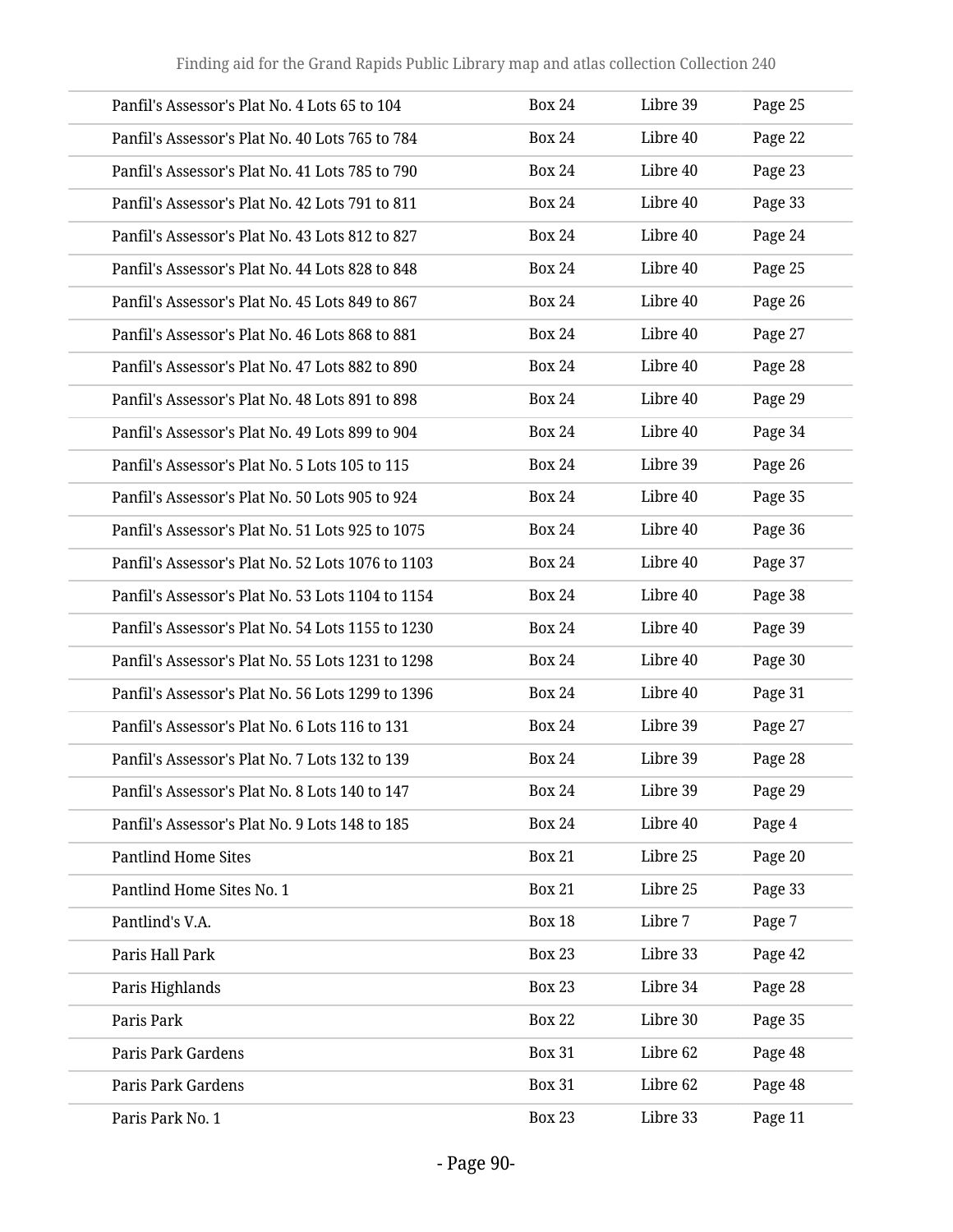| Paris Park No. 2                 | <b>Box 23</b> | Libre 34 | Page 33 |
|----------------------------------|---------------|----------|---------|
| Paris Park No. 3                 | <b>Box 23</b> | Libre 35 | Page 13 |
| Paris Road Uplands               | <b>Box 22</b> | Libre 30 | Page 39 |
| Park Home Add.                   | <b>Box 20</b> | Libre 22 | Page 12 |
| Park Place Plat                  | <b>Box 23</b> | Libre 34 | Page 12 |
| Park Plat                        | <b>Box 24</b> | Libre 37 | Page 31 |
| Park Ridge Add                   | <b>Box 18</b> | Libre 10 | Page 26 |
| Park Side Plat Add               | <b>Box 20</b> | Libre 18 | Page 30 |
| Park View Add                    | <b>Box 20</b> | Libre 20 | Page 22 |
| Parkside Gardens Addition        | <b>Box 30</b> | Libre 60 | Page 33 |
| <b>Parkview Estates</b>          | <b>Box 28</b> | Libre 53 | Page 26 |
| <b>Parkview Farms</b>            | <b>Box 29</b> | Libre 58 | Page 35 |
| Parkview Heights                 | <b>Box 28</b> | Libre 53 | Page 36 |
| Parkview Heights No. 1           | <b>Box 28</b> | Libre 54 | Page 7  |
| Parkview Heights No. 2           | <b>Box 29</b> | Libre 56 | Page 41 |
| Parkwood Addition No. 2          | <b>Box 29</b> | Libre 57 | Page 5  |
| Parkwood Addition No. 3          | <b>Box 29</b> | Libre 58 | Page 7  |
| Parkwood Addition No. 4          | <b>Box 30</b> | Libre 59 | Page 18 |
| Parkwood Addition No. 5          | <b>Box 33</b> | Libre 69 | Page 45 |
| Parkwood Addition No. 5          | <b>Box 33</b> | Libre 69 | Page 46 |
| Parkwood Estates                 | <b>Box 31</b> | Libre 64 | Page 3  |
| Parkwood Plat                    | <b>Box 27</b> | Libre 51 | Page 42 |
| Parkwood Plat No. 1              | <b>Box 28</b> | Libre 54 | Page 18 |
| Parrott's - Clement              | <b>Box 20</b> | Libre 18 | Page 33 |
| Pasadena Park                    | <b>Box 21</b> | Libre 28 | Page 4  |
| Paterson's Add.                  | <b>Box 18</b> | Libre 10 | Page 21 |
| Patten Add.                      | <b>Box 19</b> | Libre 14 | Page 31 |
| Patterson Industrial Park        | <b>Box 33</b> | Libre 69 | Page 49 |
| <b>Patterson Industrial Park</b> | <b>Box 33</b> | Libre 69 | Page 50 |
| Paul Leonard Plat                | <b>Box 27</b> | Libre 52 | Page 2  |
| Paul, Amos Plat                  | <b>Box 24</b> | Libre 40 | Page 40 |
| Paulo Add.                       | <b>Box 20</b> | Libre 20 | Page 38 |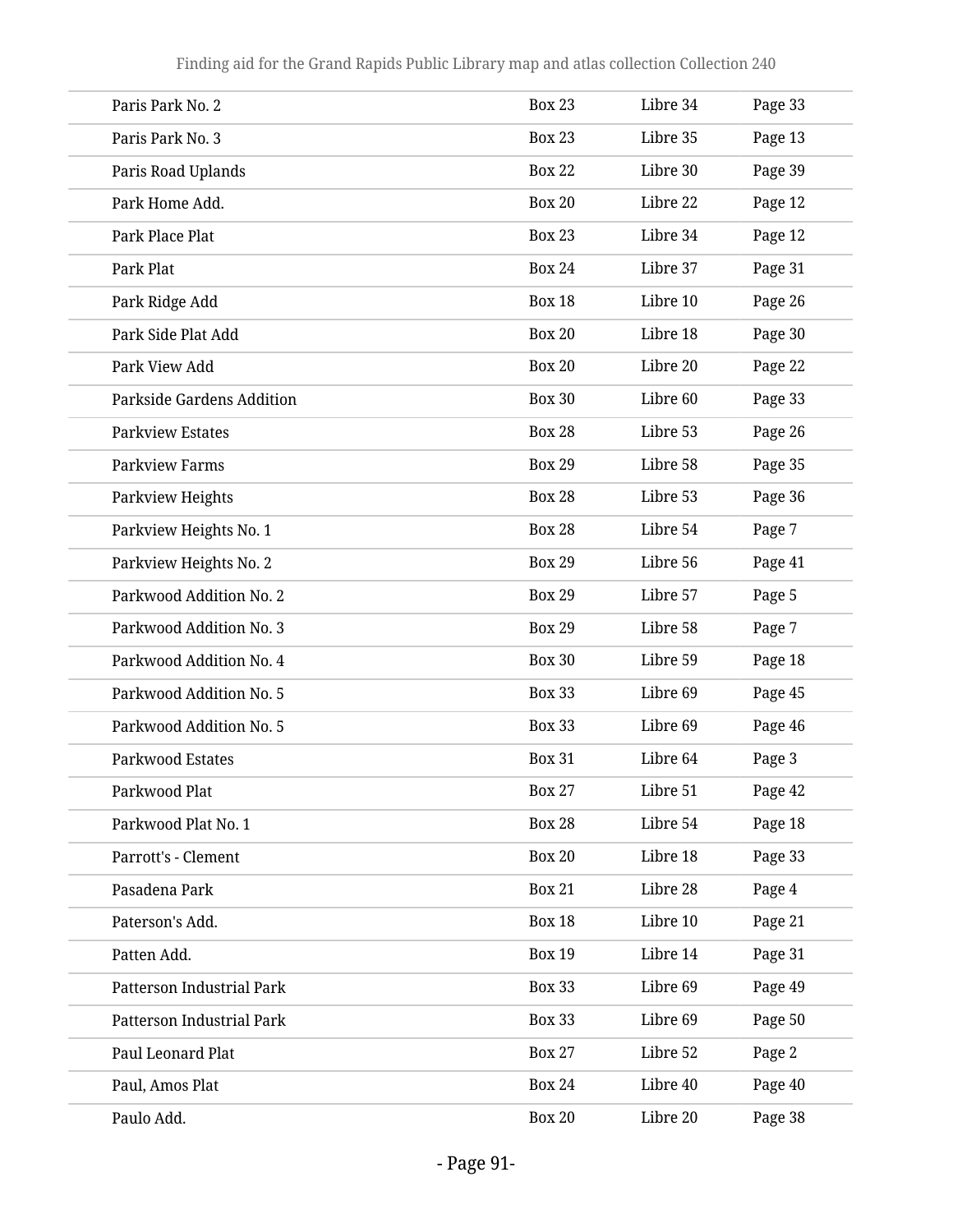| Pauls Sub of Boynton & Judd Lake | <b>Box 19</b> | Libre 12 | Page 32 |
|----------------------------------|---------------|----------|---------|
| Pauls, John 2nd Add              | <b>Box 20</b> | Libre 21 | Page 18 |
| Pauls, John Add                  | <b>Box 20</b> | Libre 19 | Page 40 |
| Pebble Plane Plat                | <b>Box 21</b> | Libre 28 | Page 28 |
| Peck & Veenboer's 1st Add        | <b>Box 18</b> | Libre 7  | Page 37 |
| Peck & Veenboer's 2nd Add        | <b>Box 18</b> | Libre 7  | Page 39 |
| Peck & Veenboer's 4th Add        | <b>Box 18</b> | Libre 10 | Page 35 |
| Peck's, Thomas Add               | <b>Box 20</b> | Libre 17 | Page 11 |
| Pell's Add                       | <b>Box 20</b> | Libre 18 | Page 18 |
| Pembroke Park                    | <b>Box 23</b> | Libre 34 | Page 25 |
| Peninsula Park                   | <b>Box 21</b> | Libre 27 | Page 5  |
| Peninsula Park                   | <b>Box 21</b> | Libre 27 | Page 5  |
| Pennell Park                     | <b>Box 21</b> | Libre 27 | Page 24 |
| Pennell Park No. 1               | <b>Box 24</b> | Libre 37 | Page 35 |
| Pennell's, John Wesley Sub       | <b>Box 17</b> | Libre 4  | Page 14 |
| Pennellwood                      | <b>Box 22</b> | Libre 32 | Page 40 |
| Penney's, Add J.                 | <b>Box 17</b> | Libre 5  | Page 33 |
| Penniel's Fair Ground Add        | <b>Box 19</b> | Libre 12 | Page 24 |
| Peoples Savings Bank Add         | <b>Box 19</b> | Libre 16 | Page 18 |
| Perkins & Phelps Sub.            | <b>Box 21</b> | Libre 26 | Page 11 |
| Perkins Add                      | <b>Box 20</b> | Libre 19 | Page 26 |
| Perkins, G.W. Sub.               | <b>Box 17</b> | Libre 4  | Page 20 |
| Perry's Add to Grandville        | <b>Box 20</b> | Libre 20 | Page 32 |
| Pettibone, Chas. C. & Co.        | <b>Box 17</b> | Libre 5  | Page 52 |
| Pettibone, K.S. (Prev. Rec 1-35) | <b>Box 20</b> | Libre 19 | Page 9  |
| Pettit, O.W. Add                 | <b>Box 18</b> | Libre 11 | Page 35 |
| Pezet Plat                       | <b>Box 26</b> | Libre 48 | Page 46 |
| Pheasant Hills                   | <b>Box 27</b> | Libre 50 | Page 49 |
| Pheasant Hills No. 1             | <b>Box 28</b> | Libre 53 | Page 10 |
| Pheasant Hills No. 2             | <b>Box 29</b> | Libre 56 | Page 10 |
| Phelps, Glenn C. Sub             | <b>Box 24</b> | Libre 39 | Page 1  |
| Phernambucq Plat                 | <b>Box 22</b> | Libre 32 | Page 26 |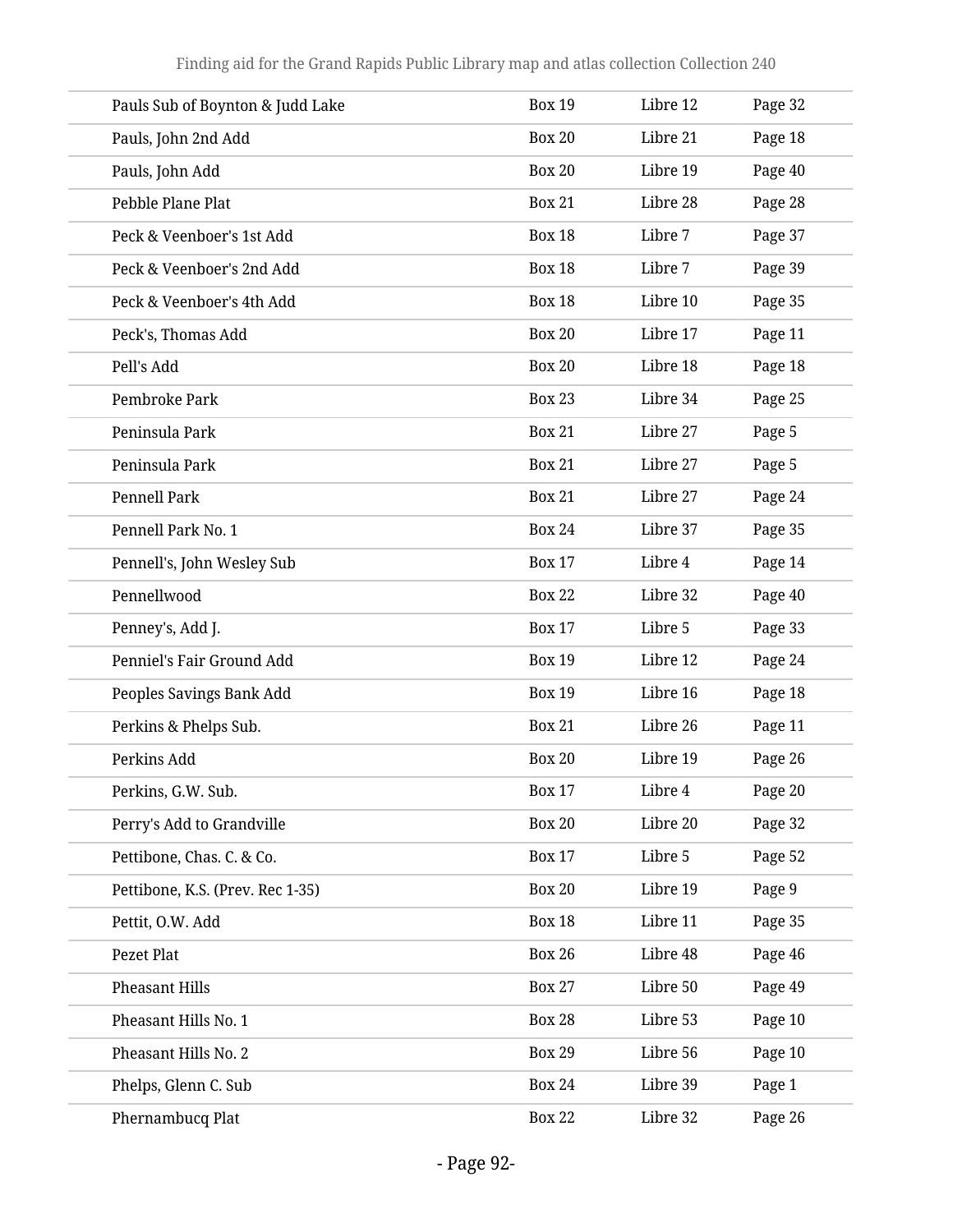| Phillips Add                | <b>Box 21</b> | Libre 27 | Page 8  |
|-----------------------------|---------------|----------|---------|
| Picketts Add                | <b>Box 18</b> | Libre 9  | Page 39 |
| Picketts, Burton St. Add    | <b>Box 20</b> | Libre 23 | Page 8  |
| Picketts, J.D. Plat         | <b>Box 20</b> | Libre 23 | Page 35 |
| Pierce & Stevens Sub.       | <b>Box 17</b> | Libre 3  | Page 19 |
| Pierce, Harley Sub          | <b>Box 20</b> | Libre 20 | Page 16 |
| <b>Pine Acres</b>           | <b>Box 32</b> | Libre 66 | Page 27 |
| <b>Pine Bluff Homesites</b> | <b>Box 28</b> | Libre 54 | Page 44 |
| Pine Bluff Homesites No. 1  | <b>Box 31</b> | Libre 62 | Page 10 |
| <b>Pine Creek Estates</b>   | <b>Box 31</b> | Libre 63 | Page 28 |
| Pine Creek Estates No. 2    | <b>Box 33</b> | Libre 68 | Page 22 |
| Pine Creek Plat             | <b>Box 28</b> | Libre 55 | Page 50 |
| Pine Creek Plat No. 1       | <b>Box 29</b> | Libre 56 | Page 30 |
| Pine Creek Plat No. 2       | <b>Box 29</b> | Libre 56 | Page 38 |
| Pine Creek Plat No. 3       | <b>Box 29</b> | Libre 58 | Page 1  |
| Pine Creek Plat No. 4       | <b>Box 30</b> | Libre 59 | Page 34 |
| Pine Creek Plat No. 5       | <b>Box 30</b> | Libre 60 | Page 32 |
| Pine Grove                  | <b>Box 27</b> | Libre 51 | Page 31 |
| <b>Pine Grove Estates</b>   | <b>Box 32</b> | Libre 65 | Page 18 |
| Pine Grove Estates No. 1    | <b>Box 32</b> | Libre 66 | Page 42 |
| Pine Hill                   | <b>Box 21</b> | Libre 28 | Page 31 |
| Pine Hill Cemetery No. 1    | <b>Box 30</b> | Libre 59 | Page 37 |
| Pine Island View Park       | <b>Box 26</b> | Libre 45 | Page 32 |
| Pine Island View Park       | <b>Box 26</b> | Libre 45 | Page 32 |
| Pine Meadows                | <b>Box 29</b> | Libre 56 | Page 42 |
| Pine Meadows No. 1          | <b>Box 29</b> | Libre 58 | Page 13 |
| Pine Meadows No. 2          | <b>Box 30</b> | Libre 59 | Page 43 |
| Pine Meadows No. 3          | <b>Box 30</b> | Libre 61 | Page 15 |
| Pine Meadows No. 4          | <b>Box 31</b> | Libre 62 | Page 23 |
| Pine Meadows No. 5          | <b>Box 31</b> | Libre 63 | Page 4  |
| Pine Meadows No. 6          | <b>Box 32</b> | Libre 65 | Page 15 |
| Pine Meadows No. 6          | <b>Box 32</b> | Libre 65 | Page 16 |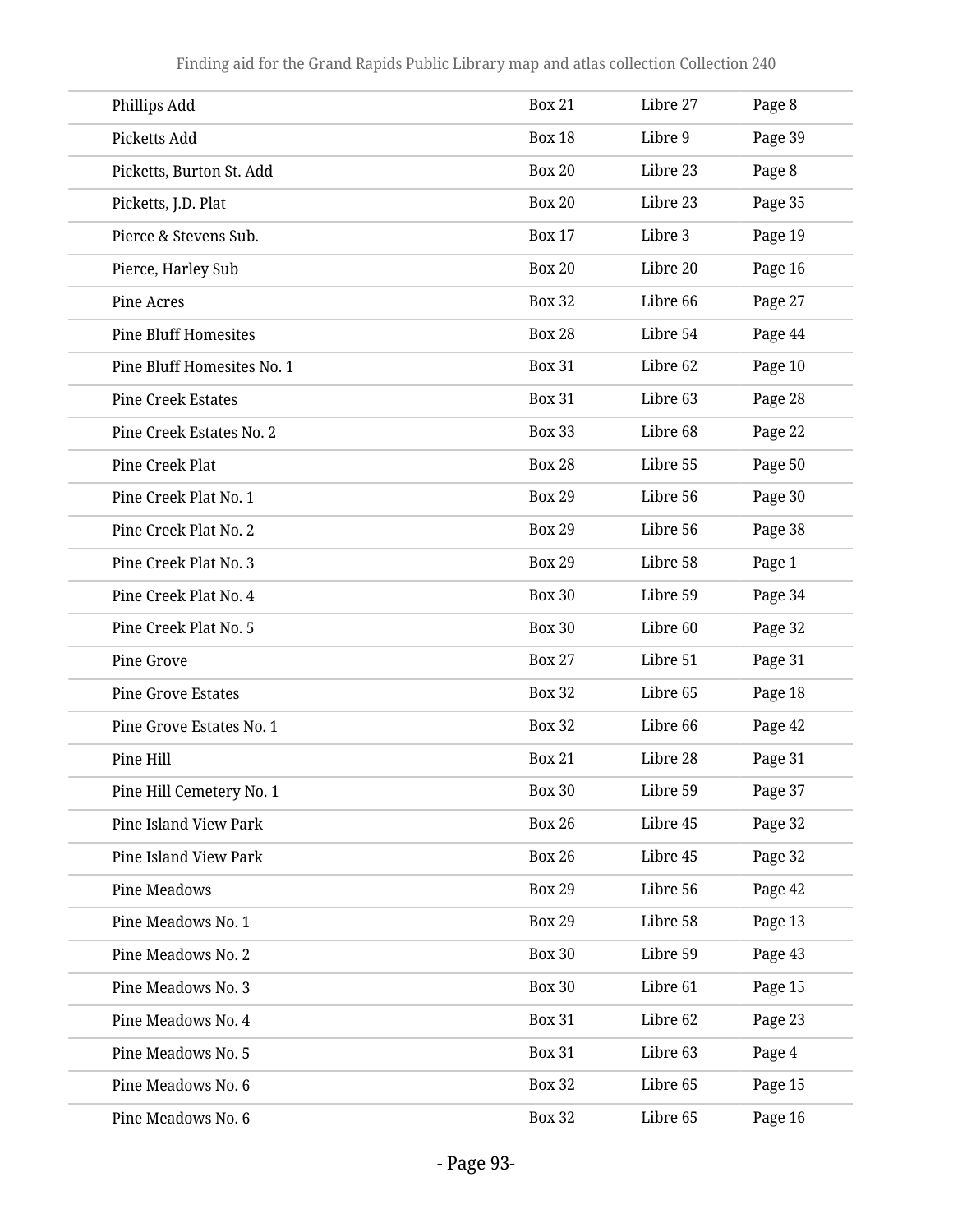| Pine Ridge Sub.                                | <b>Box 22</b> | Libre 31 | Page 4  |
|------------------------------------------------|---------------|----------|---------|
| <b>Pinecrest Plat</b>                          | <b>Box 32</b> | Libre 65 | Page 44 |
| Pines the Ramsdells Sub.                       | <b>Box 21</b> | Libre 28 | Page 15 |
| Pines, The Cannon Twp                          | <b>Box 20</b> | Libre 24 | Page 35 |
| <b>Pineview Acres</b>                          | <b>Box 30</b> | Libre 59 | Page 11 |
| <b>Pioneer Plat</b>                            | <b>Box 22</b> | Libre 32 | Page 10 |
| Pitsch Sub.                                    | <b>Box 30</b> | Libre 59 | Page 16 |
| Pitt's Sub.                                    | <b>Box 16</b> | Libre 2  | Page 83 |
| <b>Plainfield Acres</b>                        | <b>Box 23</b> | Libre 36 | Page 34 |
| Plainfield Ave Add                             | <b>Box 17</b> | Libre 6  | Page 13 |
| Plainfield Heights Add                         | <b>Box 22</b> | Libre 30 | Page 29 |
| Plainfield Heights Add No. 1                   | <b>Box 22</b> | Libre 32 | Page 32 |
| Plainfield Heights Add No. 2                   | <b>Box 24</b> | Libre 37 | Page 21 |
| Plainfield Highlands                           | <b>Box 31</b> | Libre 64 | Page 17 |
| Plainfield Highlands no. 2                     | <b>Box 33</b> | Libre 69 | Page 1  |
| Plainfield Park                                | <b>Box 23</b> | Libre 33 | Page 15 |
| <b>Plainfield Pines</b>                        | <b>Box 24</b> | Libre 38 | Page 16 |
| Plainield, West Village of (Robert Konkle Add) | <b>Box 24</b> | Libre 39 | Page 16 |
| <b>Plainview Park</b>                          | <b>Box 21</b> | Libre 25 | Page 18 |
| <b>Plas Addition</b>                           | <b>Box 29</b> | Libre 57 | Page 45 |
| <b>Plaster Creek Boulevard</b>                 | <b>Box 22</b> | Libre 29 | Page 9  |
| Plaster Creek Park Plat                        | <b>Box 22</b> | Libre 29 | Page 18 |
| Play Ground Heights, Paris Twp.                | <b>Box 20</b> | Libre 22 | Page 11 |
| <b>Pleasant Hills Resort</b>                   | <b>Box 21</b> | Libre 27 | Page 16 |
| <b>Pleasant Homes</b>                          | <b>Box 27</b> | Libre 51 | Page 33 |
| <b>Pleasant Ridge Farms</b>                    | <b>Box 28</b> | Libre 53 | Page 20 |
| Pleasantview Plat                              | <b>Box 32</b> | Libre 65 | Page 29 |
| Pletts Add                                     | <b>Box 18</b> | Libre 11 | Page 22 |
| Plymouth Heights Plat                          | <b>Box 23</b> | Libre 34 | Page 14 |
| Plymouth Heights Plat No. 1                    | <b>Box 23</b> | Libre 34 | Page 38 |
| Plymouth Heights Plat No. 2                    | <b>Box 23</b> | Libre 34 | Page 39 |
| Plymouth Heights Plat No. 3                    | <b>Box 23</b> | Libre 35 | Page 36 |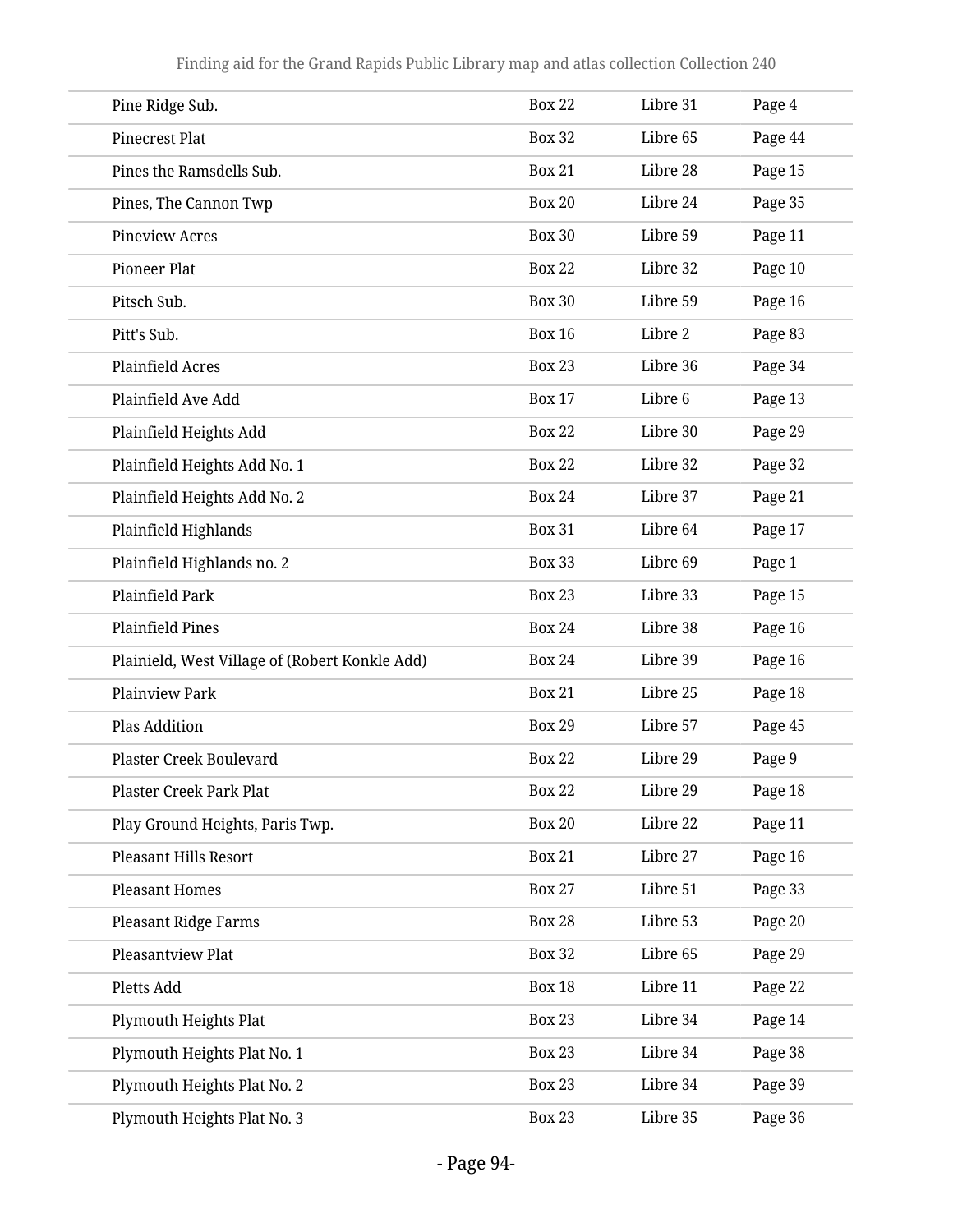| <b>Plymouth Terrace</b>         | <b>Box 28</b> | Libre 53 | Page 43 |
|---------------------------------|---------------|----------|---------|
| Point Je-Ne-Be                  | <b>Box 21</b> | Libre 27 | Page 40 |
| <b>Pointview Plat</b>           | <b>Box 32</b> | Libre 67 | Page 24 |
| <b>Pointview Plat</b>           | <b>Box 32</b> | Libre 67 | Page 24 |
| <b>Pointview Plat</b>           | <b>Box 32</b> | Libre 67 | Page 24 |
| Poplar Howe                     | <b>Box 23</b> | Libre 35 | Page 38 |
| Poplar Howe                     | <b>Box 23</b> | Libre 35 | Page 38 |
| Popma-Barron                    | <b>Box 26</b> | Libre 48 | Page 34 |
| <b>Popular Homesites Plat</b>   | <b>Box 22</b> | Libre 31 | Page 26 |
| <b>Porter Homesites</b>         | <b>Box 26</b> | Libre 46 | Page 26 |
| Porter's L. Add                 | <b>Box 16</b> | Libre 2  | Page 19 |
| Post Brothers Plat              | <b>Box 27</b> | Libre 52 | Page 27 |
| Post, Agnes plat                | <b>Box 27</b> | Libre 52 | Page 26 |
| Posts' Plat of Pine Island Lake | <b>Box 20</b> | Libre 22 | Page 6  |
| Potawatami Camp Sec             | <b>Box 21</b> | Libre 25 | Page 11 |
| Potter Plat                     | <b>Box 21</b> | Libre 28 | Page 10 |
| Powell, E.Sub                   | <b>Box 17</b> | Libre 5  | Page 40 |
| Powers 2nd Add                  | <b>Box 17</b> | Libre 3  | Page 28 |
| Powers Add                      | <b>Box 16</b> | Libre 2  | Page 85 |
| Powers Paris Add                | <b>Box 17</b> | Libre 3  | Page 23 |
| Powers Paris Add                | <b>Box 17</b> | Libre 3  | Page 24 |
| Powers Pine Add                 | <b>Box 22</b> | Libre 29 | Page 19 |
| Powers Pine Add No.1            | <b>Box 22</b> | Libre 30 | Page 8  |
| Powers, M.F. Add                | <b>Box 20</b> | Libre 23 | Page 19 |
| Powers, W.T. Sub.               | <b>Box 17</b> | Libre 6  | Page 44 |
| Preusse, Albin Plat             | <b>Box 26</b> | Libre 47 | Page 1  |
| <b>Princeton Estates</b>        | <b>Box 31</b> | Libre 62 | Page 6  |
| Princeton Estates No. 1         | <b>Box 31</b> | Libre 64 | Page 49 |
| Princeton Estates No. 1         | <b>Box 31</b> | Libre 64 | Page 50 |
| Princeton Estates No. 2         | <b>Box 33</b> | Libre 69 | Page 3  |
| Prniceton Estates No. 2         | <b>Box 33</b> | Libre 69 | Page 4  |
| Proos, John Add                 | <b>Box 22</b> | Libre 31 | Page 39 |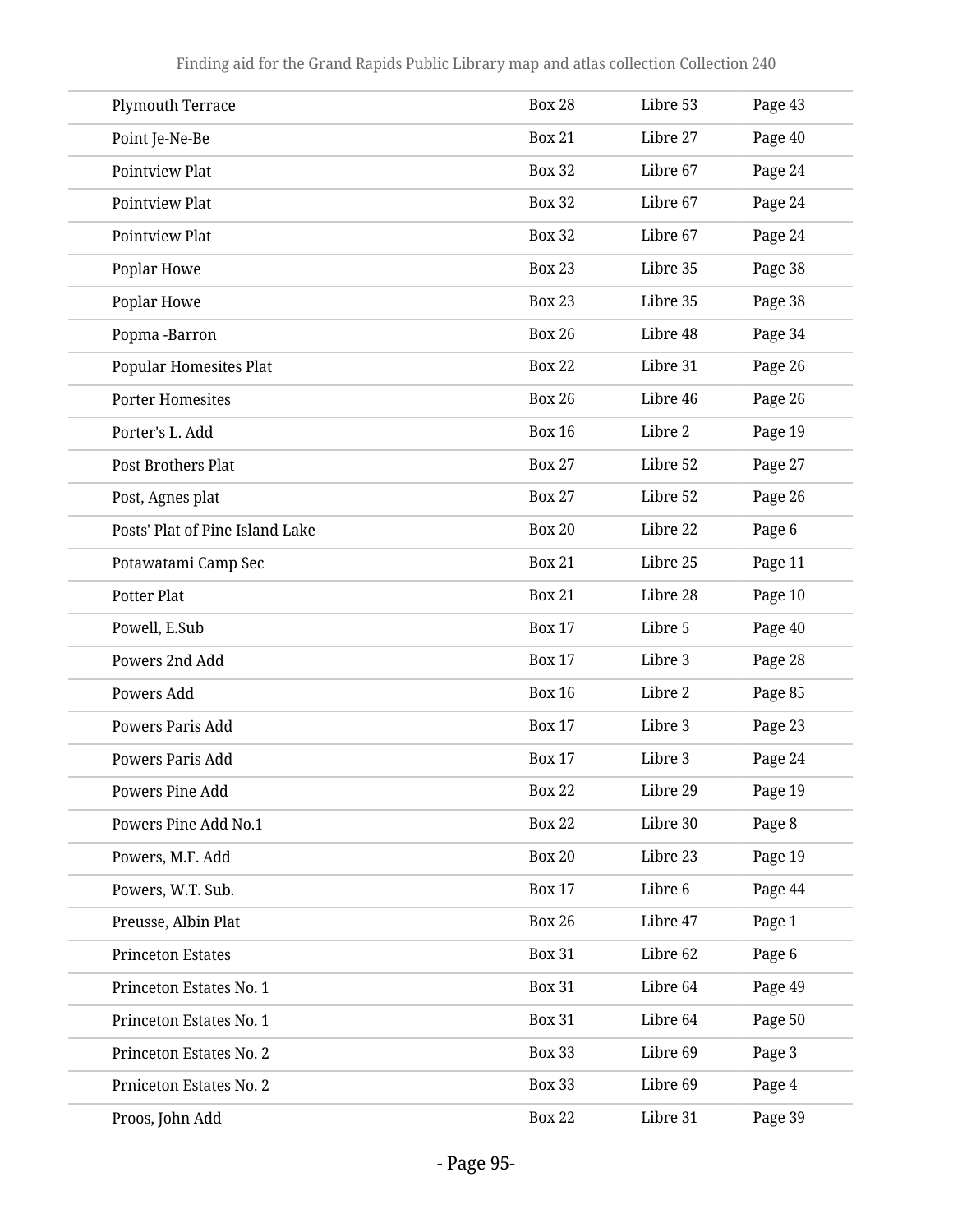Finding aid for the Grand Rapids Public Library map and atlas collection Collection 240

| Provins, L. S. 2nd Add       | <b>Box 18</b>    | Libre 7  | Page 33 |
|------------------------------|------------------|----------|---------|
| Provins, L.S. 3rd Add        | <b>Box 20</b>    | Libre 19 | Page 23 |
| Provins, L.S. Add            | <b>Box 18</b>    | Libre 7  | Page 16 |
| Provins, Sub of Tregents Add | <b>Box 20</b>    | Libre 19 | Page 24 |
| <b>Purchase Plat</b>         | <b>Box 26</b>    | Libre 48 | Page 26 |
| Purchase Plat                | <b>Box 26</b>    | Libre 48 | Page 26 |
| Purchase Plat No. 1          | <b>Box 27</b>    | Libre 51 | Page 7  |
| Purchase Plat No. 1          | <b>Box 27</b>    | Libre 51 | Page 7  |
| Purchase Plat No. 2          | <b>Box 27</b>    | Libre 52 | Page 36 |
| Purchase Plat No. 2          | <b>Box 27</b>    | Libre 52 | Page 36 |
| <b>Pursel Plat</b>           | <b>Box 22</b>    | Libre 29 | Page 33 |
| Putney's Add to Kent City    | <b>Box 20</b>    | Libre 17 | Page 32 |
| Pyne Point                   | <b>Box 30</b>    | Libre 59 | Page 6  |
| "Q" Names                    |                  |          |         |
| <b>Title/Description</b>     | <b>Instances</b> |          |         |
| Quigley Park                 | <b>Box 20</b>    | Libre 19 | Page 1  |
| Quimby's Add                 | <b>Box 16</b>    | Libre 2  | Page 7  |
| Quint Sub.                   | <b>Box 25</b>    | Libre 44 | Page 40 |
| Quint, Henry Z.              | <b>Box 27</b>    | Libre 49 | Page 42 |
| Quintus Sub.                 | <b>Box 16</b>    | Libre 2  | Page 80 |
| Quist - Jaarsma              | <b>Box 26</b>    | Libre 45 | Page 40 |
| "R" Names                    |                  |          |         |
| <b>Title/Description</b>     | <b>Instances</b> |          |         |
| <b>Radcliffe Estates</b>     | <b>Box 31</b>    | Libre 63 | Page 2  |
| <b>Radcliffe Estates</b>     | <b>Box 31</b>    | Libre 63 | Page 3  |
| Radcliffe Estates No. 2      | <b>Box 33</b>    | Libre 68 | Page 23 |
| Ramsdell Plat                | <b>Box 26</b>    | Libre 46 | Page 28 |
| Ramsdell Plat #1             | <b>Box 26</b>    | Libre 48 | Page 45 |
| Ramsdell Plat #2             | <b>Box 27</b>    | Libre 49 | Page 31 |
| <b>Ranch Homesites</b>       | <b>Box 27</b>    | Libre 49 | Page 15 |
| Ranch Homesites No. 2        | <b>Box 28</b>    | Libre 53 | Page 12 |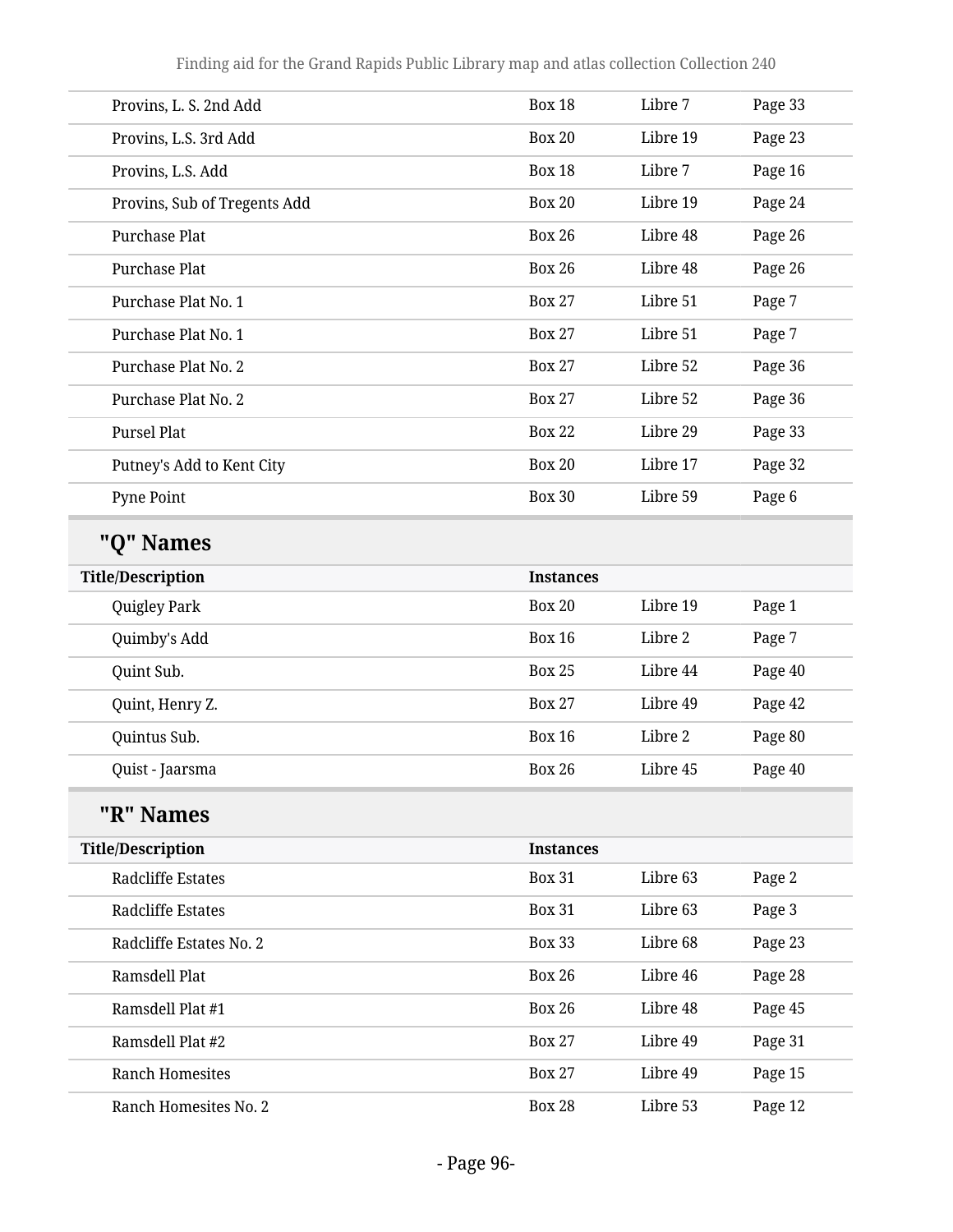| Ranch Homesites No. 3              | <b>Box 29</b> | Libre 57 | Page 2  |
|------------------------------------|---------------|----------|---------|
| Ranch Homesites No. 4              | <b>Box 29</b> | Libre 58 | Page 18 |
| Ranch Homesites No. 5              | <b>Box 30</b> | Libre 60 | Page 30 |
| Ranch Homesites No.1               | <b>Box 27</b> | Libre 52 | Page 1  |
| Rathbone's 2nd Addition            | <b>Box 20</b> | Libre 20 | Page 28 |
| Rathbone's Addition 1st Add.       | <b>Box 20</b> | Libre 17 | Page 2  |
| Rathbun Brookside Estate           | <b>Box 27</b> | Libre 52 | Page 16 |
| Rathbun, L.K. Sub.                 | <b>Box 18</b> | Libre 9  | Page 11 |
| <b>Ravenswood Golf Addition</b>    | <b>Box 28</b> | Libre 55 | Page 36 |
| Ravenswood Plat                    | <b>Box 22</b> | Libre 32 | Page 5  |
| <b>Rawlings Plat</b>               | <b>Box 23</b> | Libre 33 | Page 18 |
| Raymond & Rodenbaug Bros. Add.     | <b>Box 19</b> | Libre 13 | Page 19 |
| <b>Raymond Park Addition</b>       | <b>Box 18</b> | Libre 9  | Page 5  |
| Reed, T.E. Add.                    | <b>Box 20</b> | Libre 19 | Page 37 |
| Reed's Lake Highlands              | <b>Box 24</b> | Libre 39 | Page 3  |
| <b>Reed's Park</b>                 | <b>Box 21</b> | Libre 25 | Page 24 |
| Reen, Ellen Add.                   | <b>Box 18</b> | Libre 10 | Page 14 |
| Remington, S.H. Add.               | <b>Box 19</b> | Libre 12 | Page 9  |
| Remington's Add.                   | <b>Box 20</b> | Libre 19 | Page 10 |
| Remington's Add.                   | <b>Box 20</b> | Libre 19 | Page 11 |
| Rest Lawn Add. Sparta Cemetery     | <b>Box 24</b> | Libre 39 | Page 14 |
| <b>Rest Lawn Cemetery</b>          | <b>Box 23</b> | Libre 34 | Page 37 |
| Rest Lawn Cemetery No. 1           | <b>Box 23</b> | Libre 36 | Page 6  |
| Rest Lawn Cemetery No. 2           | <b>Box 24</b> | Libre 37 | Page 24 |
| <b>Restmore Plat</b>               | <b>Box 28</b> | Libre 53 | Page 48 |
| <b>Resurrection Cemetery</b>       | <b>Box 26</b> | Libre 48 | Page 23 |
| <b>Resurrection Cemetery No. 1</b> | <b>Box 26</b> | Libre 48 | Page 1  |
| <b>Resurrection Cemetery No. 2</b> | <b>Box 27</b> | Libre 49 | Page 21 |
| Reynold & Franklins 2nd Ad.        | <b>Box 18</b> | Libre 10 | Page 31 |
| Reynold & Franklins 3rd Add.       | <b>Box 18</b> | Libre 11 | Page 4  |
| Reynold & Franklins 4th Add.       | <b>Box 18</b> | Libre 11 | Page 14 |
| Reynold & Franklins Add.           | <b>Box 18</b> | Libre 8  | Page 15 |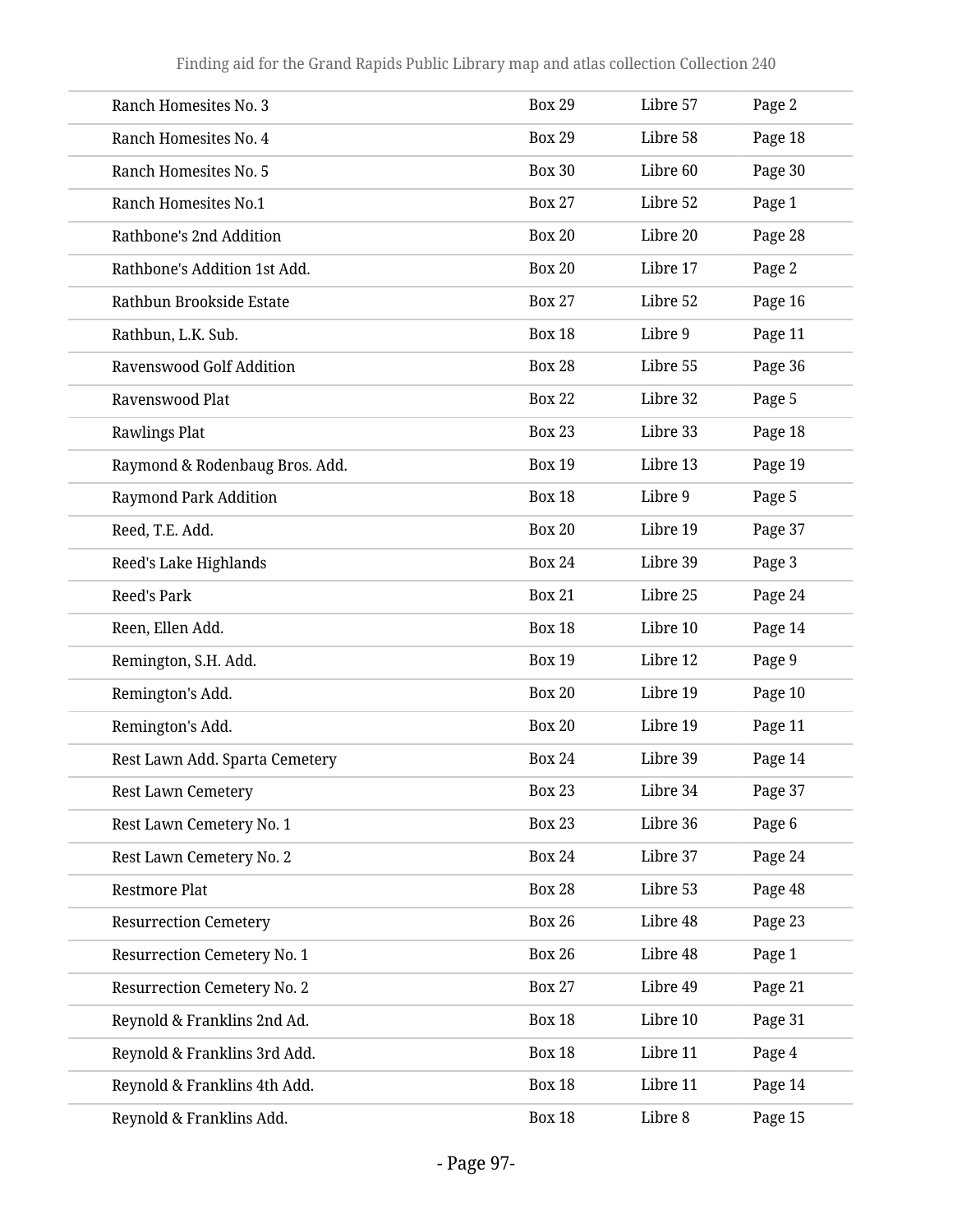| Reynold & Franklins Sub of 2nd Add.   | <b>Box 18</b> | Libre 11 | Page 15 |
|---------------------------------------|---------------|----------|---------|
| Rezen Plat                            | <b>Box 30</b> | Libre 60 | Page 14 |
| Richard & Wickham                     | <b>Box 16</b> | Libre 2  | Page 55 |
| Richard's 2nd Add.                    | <b>Box 19</b> | Libre 13 | Page 11 |
| Richard's Add.                        | <b>Box 17</b> | Libre 6  | Page 9  |
| Richardons's, G.S. to Cascade         | <b>Box 17</b> | Libre 3  | Page 11 |
| Richards Fairplains Plat              | <b>Box 22</b> | Libre 29 | Page 12 |
| Richards Fairplains Replat            | <b>Box 26</b> | Libre 46 | Page 20 |
| Richards Park Add.                    | <b>Box 18</b> | Libre 11 | Page 33 |
| Richards, T.F. & C.F. Tuttle Sub.     | <b>Box 16</b> | Libre 2  | Page 67 |
| Richmond                              | <b>Box 16</b> | Libre 2  | Page 78 |
| <b>Richmond Park Add</b>              | <b>Box 22</b> | Libre 30 | Page 31 |
| <b>Ridgebrook Estates</b>             | <b>Box 32</b> | Libre 67 | Page 45 |
| Ridgemoor Country Club Est. No. 1     | <b>Box 31</b> | Libre 63 | Page 23 |
| Ridgemoor Country Club Est. No. 1     | <b>Box 31</b> | Libre 63 | Page 24 |
| Ridgemoor Country Club Est. No. 2     | <b>Box 32</b> | Libre 65 | Page 14 |
| Ridgemoor Country Club Est. No. 3     | <b>Box 32</b> | Libre 67 | Page 27 |
| Ridgemoor Country Club Est. No. 3     | <b>Box 32</b> | Libre 67 | Page 28 |
| <b>Ridgemoor Country Club Estates</b> | <b>Box 30</b> | Libre 61 | Page 44 |
| <b>Ridgemoor Country Club Estates</b> | <b>Box 30</b> | Libre 61 | Page 45 |
| Ridgemoor Golf Ridge Plat             | <b>Box 32</b> | Libre 66 | Page 30 |
| Ridgemoor Golf Ridge Plat             | <b>Box 32</b> | Libre 66 | Page 31 |
| Ridgemoor Golf Ridge Plat No. 2       | <b>Box 33</b> | Libre 70 | Page 5  |
| Ridgemoor Golf Ridge Plat No. 2       | <b>Box 33</b> | Libre 70 | Page 6  |
| Ridgemoor Professional Park           | <b>Box 31</b> | Libre 63 | Page 19 |
| Ridgeview Est.                        | <b>Box 31</b> | Libre 63 | Page 41 |
| <b>Ridgeview Plat</b>                 | <b>Box 30</b> | Libre 59 | Page 9  |
| Ridgeway Plat                         | <b>Box 26</b> | Libre 48 | Page 57 |
| Ridgewood Oak Park                    | <b>Box 21</b> | Libre 28 | Page 32 |
| Ridgewood Plat                        | <b>Box 20</b> | Libre 17 | Page 41 |
| Righters Add.                         | <b>Box 20</b> | Libre 24 | Page 21 |
| <b>Ringelberg Plat</b>                | <b>Box 27</b> | Libre 51 | Page 22 |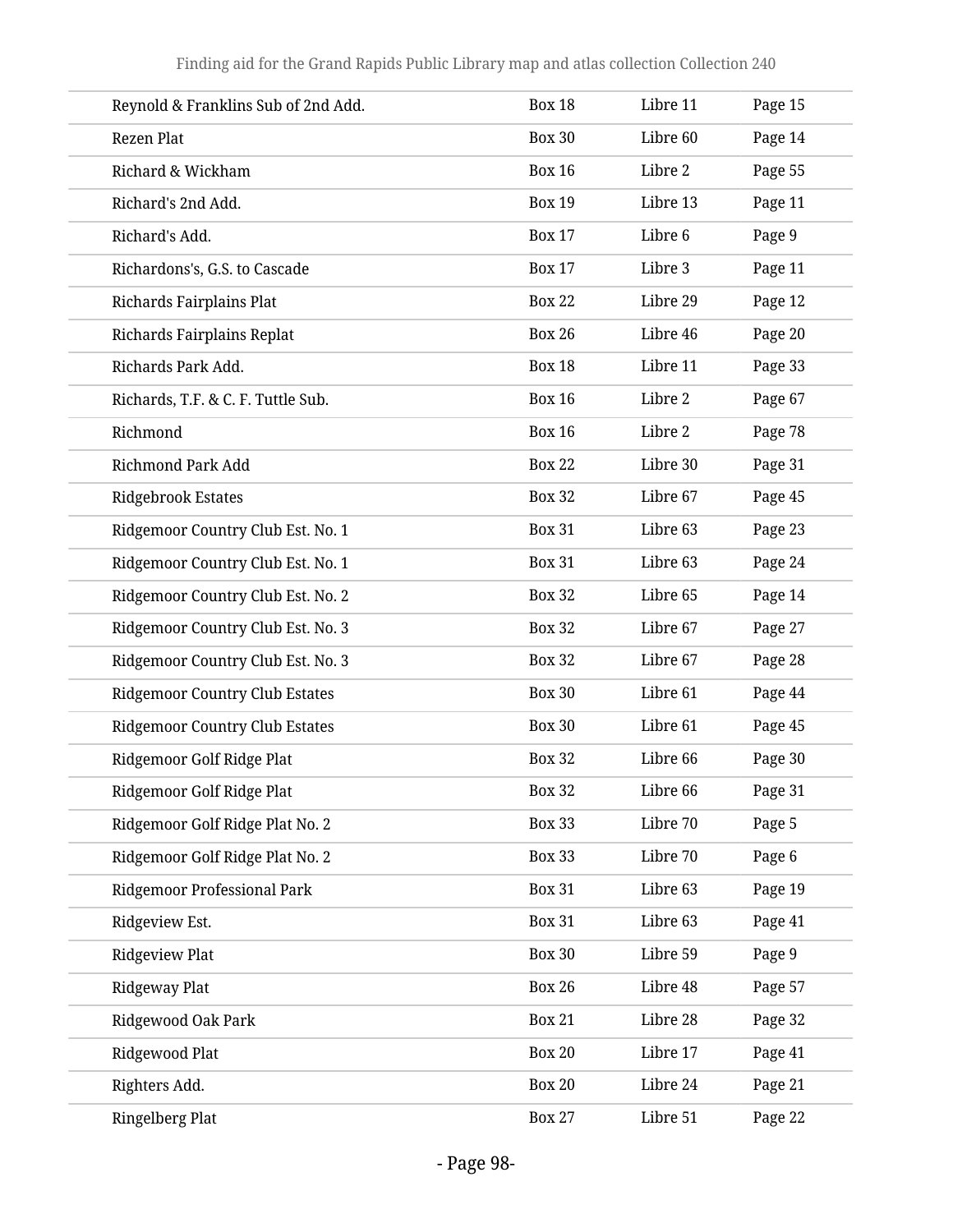| <b>Riverbend Homesites</b>   | <b>Box 26</b> | Libre 45 | Page 16 |
|------------------------------|---------------|----------|---------|
| Riverbend Plat               | <b>Box 27</b> | Libre 50 | Page 1  |
| <b>Riverside Gardens</b>     | <b>Box 21</b> | Libre 26 | Page 13 |
| Riverside Gardens Add No. 1  | <b>Box 21</b> | Libre 26 | Page 20 |
| Riverside Gardens Add No. 10 | <b>Box 26</b> | Libre 46 | Page 24 |
| Riverside Gardens Add No. 11 | <b>Box 26</b> | Libre 47 | Page 13 |
| Riverside Gardens Add No. 11 | <b>Box 26</b> | Libre 47 | Page 13 |
| Riverside Gardens Add No. 12 | <b>Box 26</b> | Libre 48 | Page 51 |
| Riverside Gardens Add No. 13 | <b>Box 27</b> | Libre 49 | Page 8  |
| Riverside Gardens Add No. 14 | <b>Box 27</b> | Libre 49 | Page 29 |
| Riverside Gardens Add No. 14 | <b>Box 27</b> | Libre 49 | Page 29 |
| Riverside Gardens Add No. 15 | <b>Box 27</b> | Libre 49 | Page 45 |
| Riverside Gardens Add No. 16 | <b>Box 27</b> | Libre 50 | Page 23 |
| Riverside Gardens Add No. 17 | <b>Box 27</b> | Libre 50 | Page 43 |
| Riverside Gardens Add No. 18 | <b>Box 27</b> | Libre 51 | Page 28 |
| Riverside Gardens Add No. 19 | <b>Box 28</b> | Libre 53 | Page 17 |
| Riverside Gardens Add No. 2  | <b>Box 21</b> | Libre 26 | Page 20 |
| Riverside Gardens Add No. 20 | <b>Box 28</b> | Libre 53 | Page 27 |
| Riverside Gardens Add No. 21 | <b>Box 28</b> | Libre 54 | Page 28 |
| Riverside Gardens Add No. 21 | <b>Box 28</b> | Libre 54 | Page 28 |
| Riverside Gardens Add No. 3  | <b>Box 21</b> | Libre 27 | Page 6  |
| Riverside Gardens Add No. 4  | <b>Box 21</b> | Libre 28 | Page 27 |
| Riverside Gardens Add No. 5  | <b>Box 22</b> | Libre 29 | Page 38 |
| Riverside Gardens Add No. 6  | <b>Box 22</b> | Libre 30 | Page 12 |
| Riverside Gardens Add No. 7  | <b>Box 24</b> | Libre 38 | Page 19 |
| Riverside Gardens Add No. 8  | <b>Box 24</b> | Libre 39 | Page 21 |
| Riverside Gardens Add No. 9  | <b>Box 25</b> | Libre 43 | Page 29 |
| Riverside Park Plat          | <b>Box 23</b> | Libre 34 | Page 9  |
| Riverside Terrace            | <b>Box 25</b> | Libre 44 | Page 9  |
| Riverside Terrace No. 1      | <b>Box 26</b> | Libre 47 | Page 36 |
| Riverside Terrace No. 2      | <b>Box 27</b> | Libre 49 | Page 6  |
| Riverside Terrace No. 3      | <b>Box 27</b> | Libre 50 | Page 26 |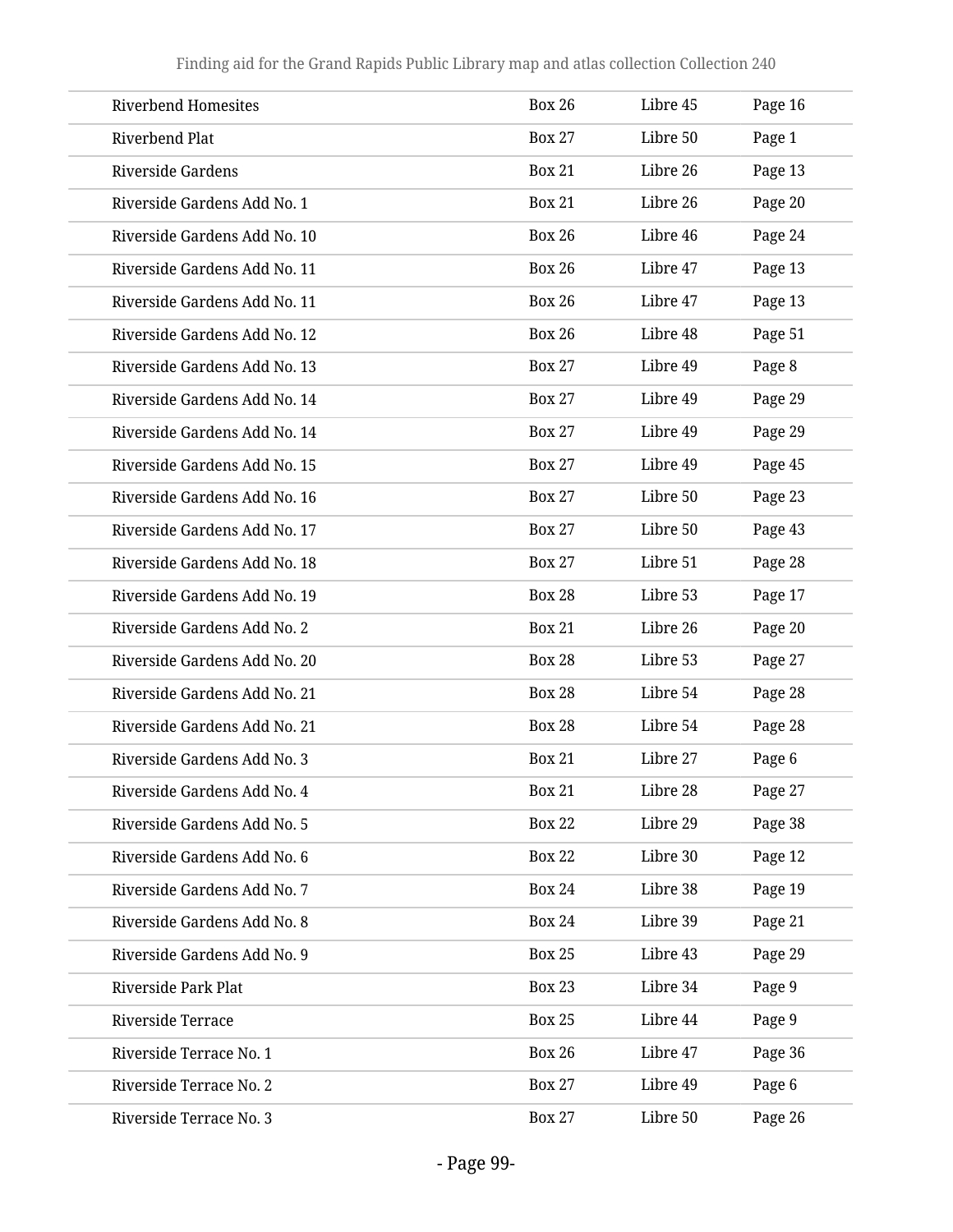| <b>Riverview Homesites</b>               | <b>Box 21</b> | Libre 27 | Page 26 |
|------------------------------------------|---------------|----------|---------|
| <b>Riverview Meadows</b>                 | <b>Box 32</b> | Libre 65 | Page 33 |
| <b>Riverview Meadows #3</b>              | <b>Box 33</b> | Libre 69 | Page 40 |
| Riverview Meadows No. 1                  | <b>Box 32</b> | Libre 66 | Page 15 |
| Riverview Meadows No. 2                  | <b>Box 33</b> | Libre 68 | Page 12 |
| Riverview Meadows No. 2                  | <b>Box 33</b> | Libre 68 | Page 13 |
| Riverview Park, Plainfield               | <b>Box 20</b> | Libre 23 | Page 1  |
| <b>Riverview Plat</b>                    | <b>Box 20</b> | Libre 19 | Page 17 |
| Roberts Add. (See Blue Print 24-3 Plats) | <b>Box 16</b> | Libre 2  | Page 54 |
| Roberts, Peter                           | <b>Box 23</b> | Libre 36 | Page 23 |
| Robinhood                                | <b>Box 23</b> | Libre 34 | Page 6  |
| <b>Robinson Road Plat</b>                | <b>Box 21</b> | Libre 27 | Page 20 |
| Robinson, E.R. Plat                      | <b>Box 25</b> | Libre 44 | Page 38 |
| Robinson, Eugene Sub.                    | <b>Box 19</b> | Libre 12 | Page 22 |
| Robinson, Lacey & Bowne's Riverside Add. | <b>Box 19</b> | Libre 13 | Page 16 |
| Robinson, Lacey & Bowne's Riverside Add. | <b>Box 19</b> | Libre 13 | Page 16 |
| Robinson's Fairground Add (Corrected)    | <b>Box 17</b> | Libre 5  | Page 28 |
| Robinson's Fairground Add.               | <b>Box 17</b> | Libre 3  | Page 1  |
| Robinson's Sub.                          | <b>Box 19</b> | Libre 13 | Page 22 |
| <b>Rock View Estates</b>                 | <b>Box 32</b> | Libre 65 | Page 50 |
| Rockford Village Builders Plat           | <b>Box 29</b> | Libre 57 | Page 38 |
| Rockford Village Builders Plat No. 1     | <b>Box 29</b> | Libre 58 | Page 24 |
| Rockford Village Builders Plat No. 2     | <b>Box 30</b> | Libre 59 | Page 25 |
| Rockford Village Builders Plat No. 3     | <b>Box 30</b> | Libre 60 | Page 47 |
| Rockford Village Builders Plat No. 4     | <b>Box 31</b> | Libre 64 | Page 15 |
| Rockford, Village of                     | <b>Box 20</b> | Libre 19 | Page 5  |
| Rockford, Village of                     | <b>Box 20</b> | Libre 19 | Page 6  |
| Rockford, Village of                     | <b>Box 20</b> | Libre 19 | Page 7  |
| Rockhill Acres                           | <b>Box 29</b> | Libre 58 | Page 27 |
| Rockhill Acres                           | <b>Box 29</b> | Libre 58 | Page 28 |
| Rockhill Acres No. 1                     | <b>Box 30</b> | Libre 61 | Page 50 |
| Rockhill Acres No. 2                     | <b>Box 32</b> | Libre 67 | Page 11 |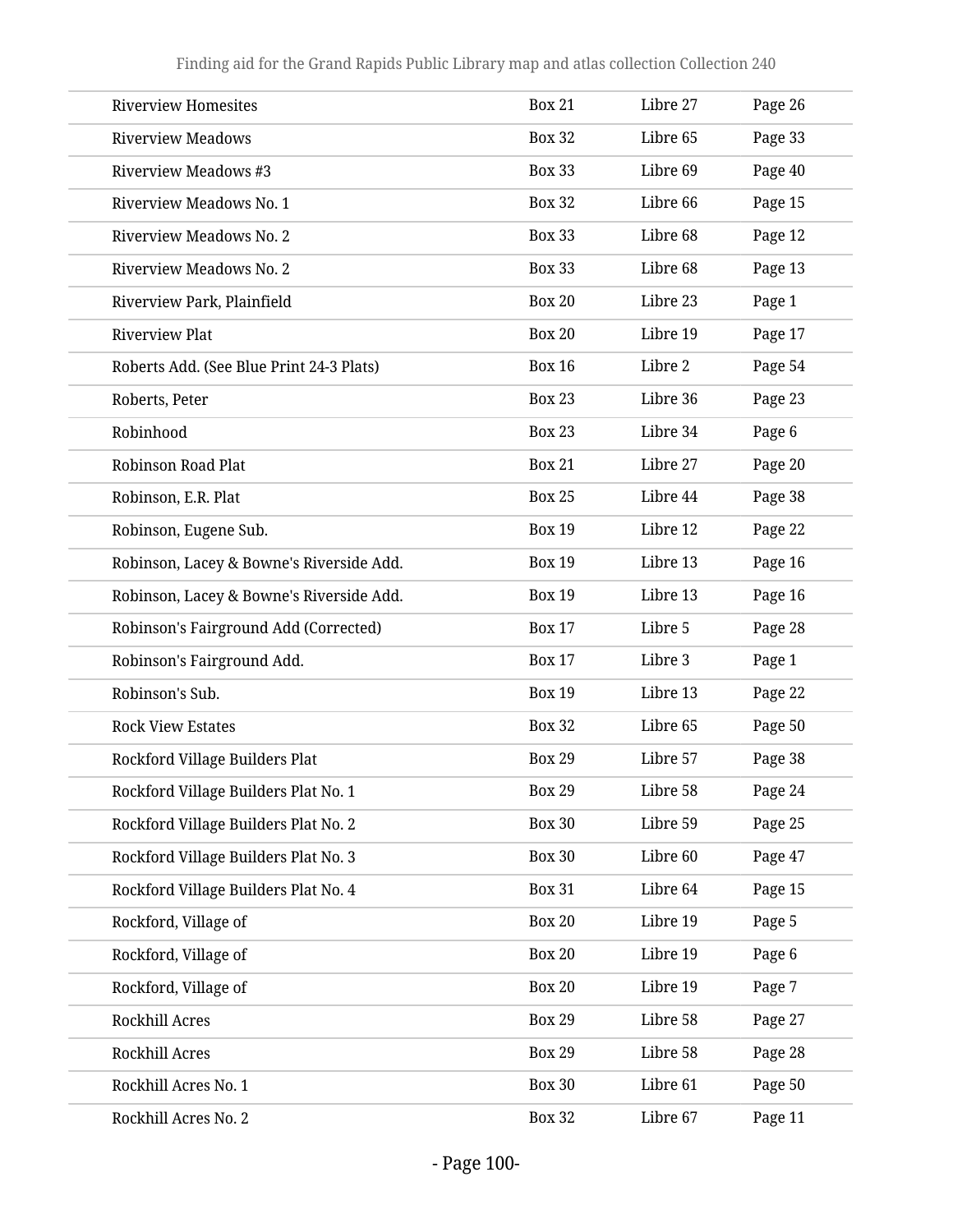| <b>Rodal Plat</b>                     | <b>Box 27</b> | Libre 52 | Page 23 |
|---------------------------------------|---------------|----------|---------|
| Rodal Plat No. 1                      | <b>Box 28</b> | Libre 54 | Page 9  |
| Rodal Plat No. 2                      | <b>Box 28</b> | Libre 55 | Page 46 |
| Rodenhouse Valley Avenue Addition     | <b>Box 27</b> | Libre 52 | Page 12 |
| Rodenhouse, A. Plat                   | <b>Box 22</b> | Libre 31 | Page 15 |
| Rodenhouse, A. Plat No. 1             | <b>Box 24</b> | Libre 38 | Page 31 |
| Roger's & Mc Donald Add to Mill Creek | <b>Box 19</b> | Libre 16 | Page 3  |
| Rogers Heights                        | <b>Box 26</b> | Libre 45 | Page 3  |
| Rogers Heights Plat No. 1             | <b>Box 26</b> | Libre 46 | Page 4  |
| Rogers Heights Plat No. 10            | <b>Box 27</b> | Libre 50 | Page 28 |
| Rogers Heights Plat No. 2             | <b>Box 26</b> | Libre 46 | Page 5  |
| Rogers Heights Plat No. 3             | <b>Box 26</b> | Libre 46 | Page 22 |
| Rogers Heights Plat No. 4             | <b>Box 26</b> | Libre 46 | Page 30 |
| Rogers Heights Plat No. 5             | <b>Box 26</b> | Libre 46 | Page 42 |
| Rogers Heights Plat No. 6             | <b>Box 26</b> | Libre 47 | Page 5  |
| Rogers Heights Plat No. 7             | <b>Box 26</b> | Libre 47 | Page 12 |
| Rogers Heights Plat No. 8             | <b>Box 26</b> | Libre 48 | Page 9  |
| Rogers Heights Plat No. 9             | <b>Box 26</b> | Libre 48 | Page 54 |
| Rogue Hill                            | <b>Box 33</b> | Libre 68 | Page 19 |
| <b>Rogue River Estates</b>            | <b>Box 32</b> | Libre 66 | Page 39 |
| <b>Rogue River Road Plat</b>          | <b>Box 30</b> | Libre 59 | Page 23 |
| <b>Rogue Valley Addition</b>          | <b>Box 27</b> | Libre 49 | Page 1  |
| <b>Rolling Acres Estates</b>          | <b>Box 31</b> | Libre 64 | Page 31 |
| Romence Plat                          | <b>Box 26</b> | Libre 46 | Page 39 |
| Romence Plat No. 1                    | <b>Box 27</b> | Libre 52 | Page 7  |
| Romence Plat No. 2                    | <b>Box 27</b> | Libre 52 | Page 38 |
| Roosevelt Plat                        | <b>Box 22</b> | Libre 32 | Page 20 |
| Roosevelt Plat No. 1                  | <b>Box 24</b> | Libre 37 | Page 2  |
| Roosien Addition                      | <b>Box 31</b> | Libre 64 | Page 8  |
| Roosien Addition No.1                 | <b>Box 32</b> | Libre 67 | Page 12 |
| Roosien's Wyoming Township Plat       | <b>Box 27</b> | Libre 50 | Page 17 |
| Roosien's Wyoming Township Plat No. 1 | <b>Box 27</b> | Libre 51 | Page 34 |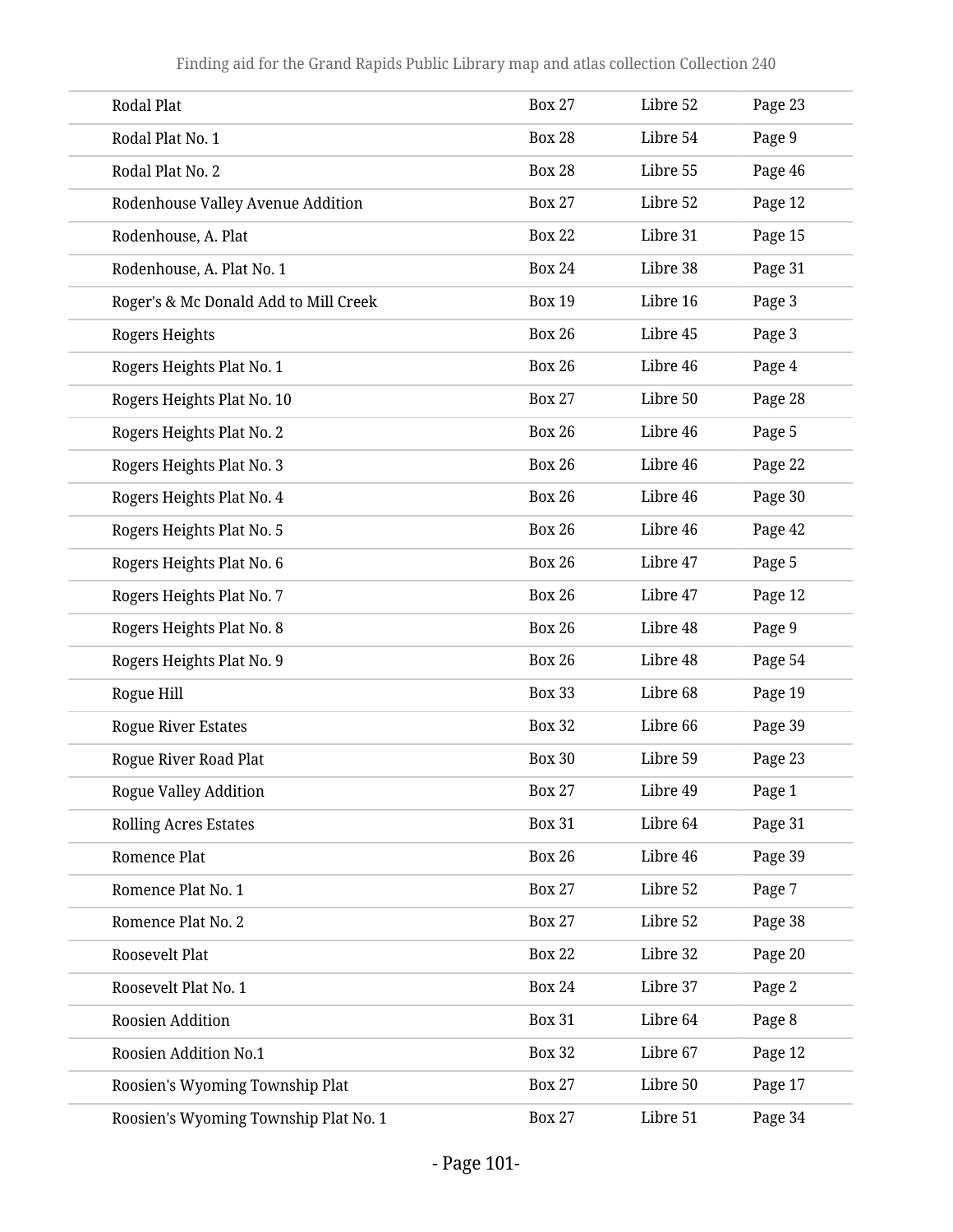| Rosalie Plat                           | <b>Box 26</b> | Libre 48 | Page 23 |
|----------------------------------------|---------------|----------|---------|
| Rosalie Plat No. 1                     | <b>Box 27</b> | Libre 49 | Page 5  |
| Rose Sub of Closterhouse & Wilson Plat | <b>Box 20</b> | Libre 21 | Page 23 |
| Rosecrest                              | <b>Box 27</b> | Libre 49 | Page 5  |
| Rosecrest Plat No. 1                   | <b>Box 28</b> | Libre 53 | Page 33 |
| Roselawn Park                          | <b>Box 22</b> | Libre 32 | Page 8  |
| Roselawn Park No. 1                    | <b>Box 22</b> | Libre 32 | Page 23 |
| Rosema's Sub.                          | <b>Box 19</b> | Libre 15 | Page 40 |
| <b>Rosemont Gardens</b>                | <b>Box 20</b> | Libre 22 | Page 7  |
| <b>Rosewood Park Addition</b>          | <b>Box 29</b> | Libre 58 | Page 43 |
| Ross Add.                              | <b>Box 20</b> | Libre 17 | Page 33 |
| <b>Ross Station</b>                    | <b>Box 16</b> | Libre 2  | Page 54 |
| Ross, Dr. Add.                         | <b>Box 20</b> | Libre 22 | Page 27 |
| <b>Rothwood Acres</b>                  | <b>Box 33</b> | Libre 70 | Page 50 |
| Rottschafer Plat                       | <b>Box 22</b> | Libre 31 | Page 12 |
| Rouge River Acres                      | <b>Box 21</b> | Libre 28 | Page 25 |
| Rowe Add.                              | <b>Box 19</b> | Libre 13 | Page 12 |
| Rowe's 2nd Add                         | <b>Box 19</b> | Libre 15 | Page 21 |
| Rowe's Sub of Fairmount Park           | <b>Box 20</b> | Libre 22 | Page 20 |
| Royal Elm Park                         | <b>Box 23</b> | Libre 33 | Page 14 |
| Royal Elm Park                         | <b>Box 23</b> | Libre 33 | Page 14 |
| Royal Oak Estates Sub.                 | <b>Box 23</b> | Libre 36 | Page 39 |
| Royal Oaks Plat                        | <b>Box 24</b> | Libre 37 | Page 23 |
| Royal Point                            | <b>Box 21</b> | Libre 26 | Page 12 |
| Roys Avenue Addition                   | <b>Box 29</b> | Libre 58 | Page 25 |
| Rozema, Harold A. Plat                 | <b>Box 27</b> | Libre 50 | Page 14 |
| Rozsa Plat                             | <b>Box 26</b> | Libre 47 | Page 37 |
| Ruck Plat                              | <b>Box 24</b> | Libre 37 | Page 36 |
| Rudy, W.H. Riverfront Plat             | <b>Box 21</b> | Libre 26 | Page 2  |
| Rudy's W.H. Coit Road Plat             | <b>Box 23</b> | Libre 33 | Page 10 |
| Rudy's W.H. Coit Road Plat             | <b>Box 23</b> | Libre 33 | Page 10 |
| Rumsey 2nd Farm Add.                   | <b>Box 19</b> | Libre 15 | Page 30 |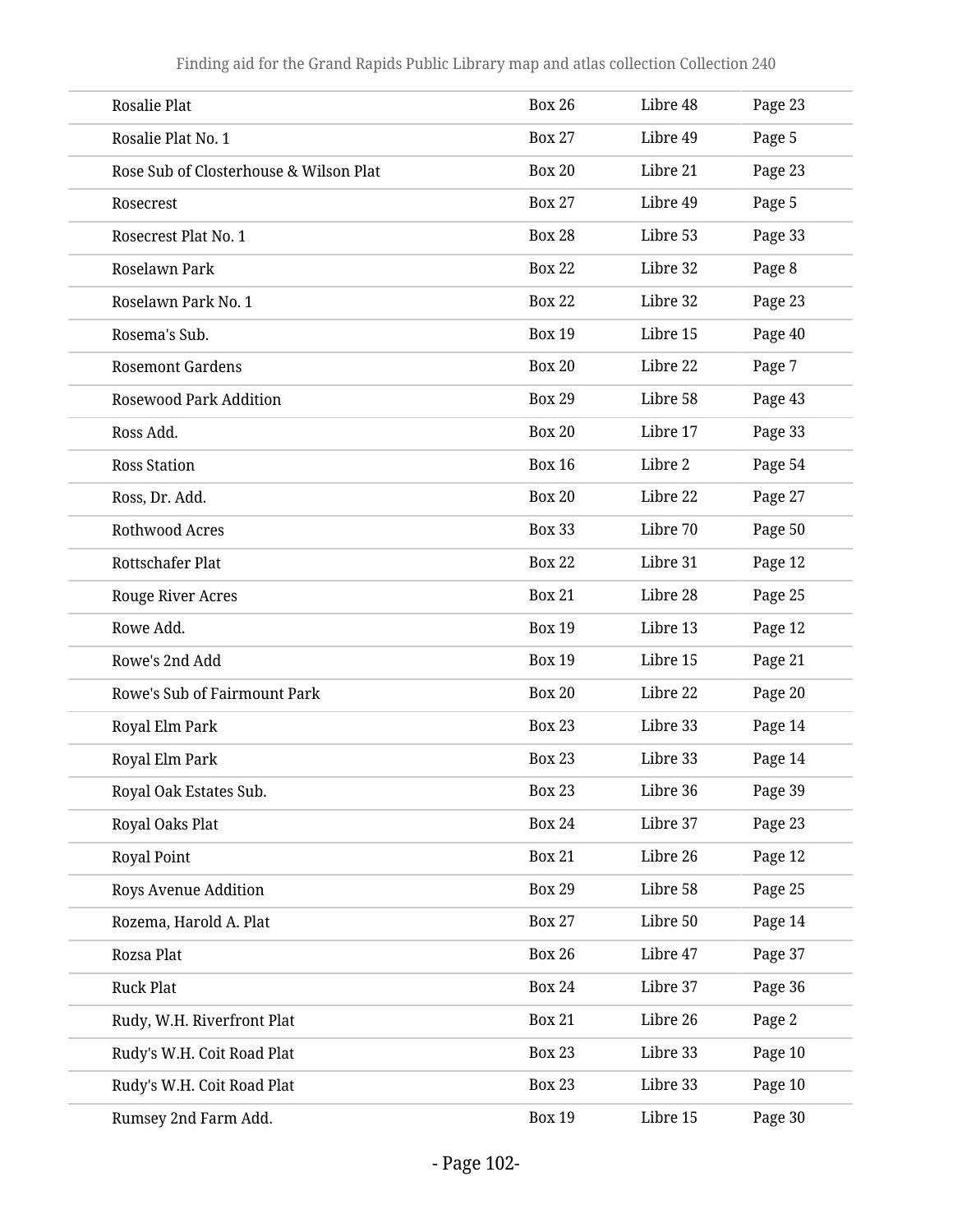| Rumsey 3rd Farm Add.        | <b>Box 20</b>    | Libre 18 | Page 27 |
|-----------------------------|------------------|----------|---------|
| Rumsey Farm Add             | <b>Box 18</b>    | Libre 8  | Page 6  |
| <b>Ruth Plat</b>            | <b>Box 29</b>    | Libre 58 | Page 12 |
| Ruthven Park                | <b>Box 21</b>    | Libre 28 | Page 37 |
| Ruthven Park No. 1          | <b>Box 22</b>    | Libre 31 | Page 8  |
| <b>Rysdorp Plat</b>         | <b>Box 27</b>    | Libre 49 | Page 25 |
| Rysdorp Plat No. 1          | <b>Box 27</b>    | Libre 52 | Page 32 |
| Ryskamp's, Henry C. Add.    | <b>Box 20</b>    | Libre 20 | Page 5  |
| "S" Names                   |                  |          |         |
| <b>Title/Description</b>    | <b>Instances</b> |          |         |
| Saint John's Gardens        | <b>Box 29</b>    | Libre 58 | Page 50 |
| Saint John's Gardens No. 1  | <b>Box 30</b>    | Libre 60 | Page 7  |
| Saint Judes Plat            | <b>Box 28</b>    | Libre 54 | Page 23 |
| Salvisburg Sub              | <b>Box 22</b>    | Libre 30 | Page 15 |
| San Deforti                 | <b>Box 26</b>    | Libre 45 | Page 24 |
| San Lu Rae, Addn            | <b>Box 20</b>    | Libre 22 | Page 18 |
| Sand Lake                   | <b>Box 16</b>    | Libre 2  | Page 64 |
| Sand Lake                   | <b>Box 16</b>    | Libre 2  | Page 65 |
| Sandy Creek Plat            | <b>Box 29</b>    | Libre 58 | Page 14 |
| Sandy Creek Plat No. 1      | <b>Box 30</b>    | Libre 59 | Page 26 |
| Sandy Creek Plat No.2       | <b>Box 30</b>    | Libre 60 | Page 41 |
| Santa Marie Park            | <b>Box 20</b>    | Libre 23 | Page 27 |
| Sarafis Carlton Avenue Plat | <b>Box 27</b>    | Libre 50 | Page 41 |
| Saunders, Dr; H.G. Add      | <b>Box 19</b>    | Libre 14 | Page 21 |
| <b>Scally Plat</b>          | <b>Box 22</b>    | Libre 31 | Page 2  |
| <b>Scenic View Plat</b>     | <b>Box 30</b>    | Libre 59 | Page 33 |
| Schimperle Park             | <b>Box 24</b>    | Libre 39 | Page 15 |
| School Street Addn.         | <b>Box 19</b>    | Libre 15 | Page 5  |
| School Sub.                 | <b>Box 21</b>    | Libre 26 | Page 19 |
| Schott, J.H. Sub            | <b>Box 17</b>    | Libre 5  | Page 18 |
| <b>Schowalter Plat</b>      | <b>Box 27</b>    | Libre 50 | Page 32 |
| Scram Add.                  | <b>Box 19</b>    | Libre 16 | Page 29 |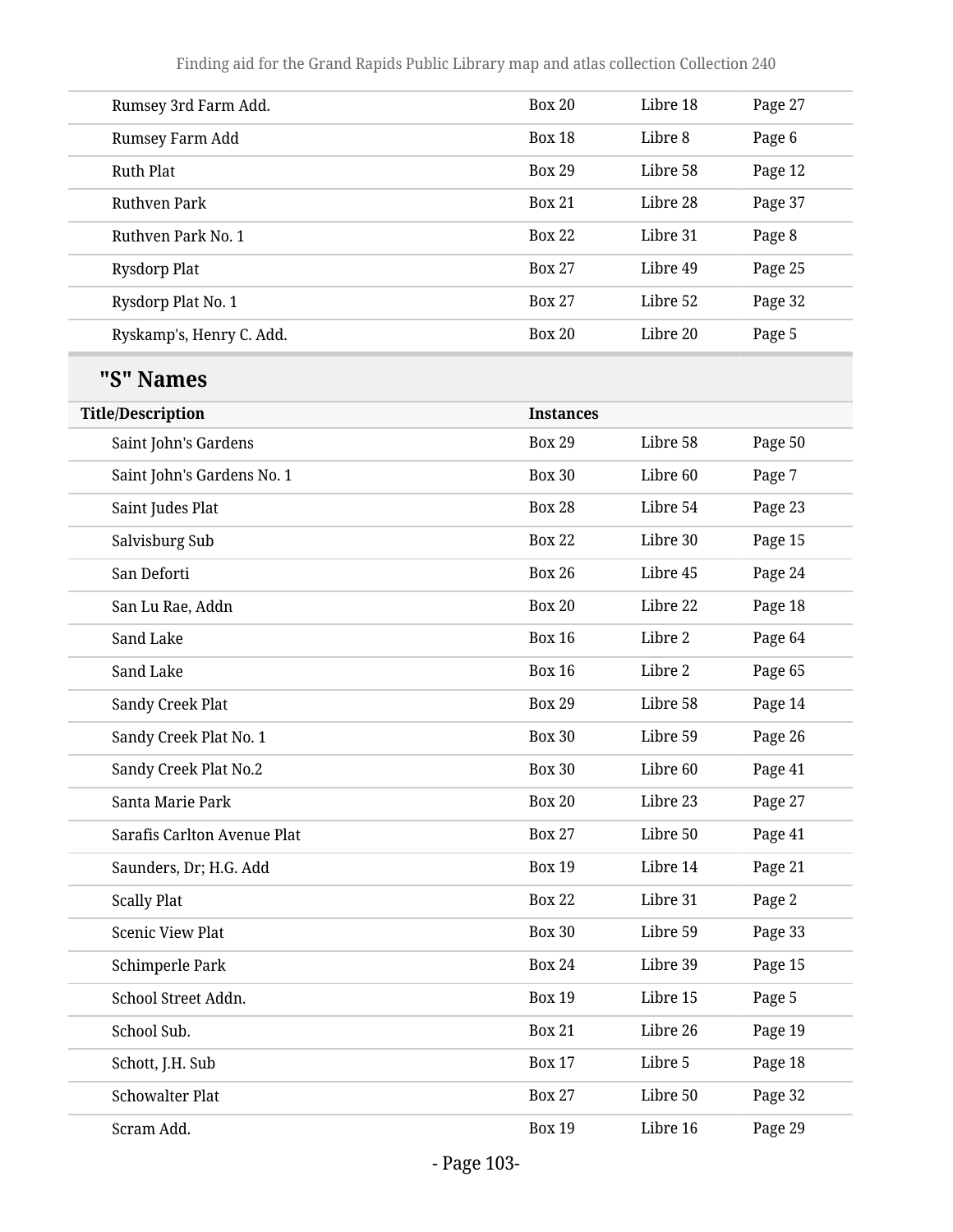| Scranton's Add                                      | <b>Box 17</b> | Libre 5  | Page 21 |
|-----------------------------------------------------|---------------|----------|---------|
| Scribner & Turner's 2nd Add                         | <b>Box 17</b> | Libre 3  | Page 9  |
| Scribner & Turner's 2nd Add                         | <b>Box 17</b> | Libre 3  | Page 10 |
| Scribner & Turner's 2nd Lettered Lots               | <b>Box 17</b> | Libre 3  | Page 9  |
| Scribner & Turner's 2nd Lettered Lots               | <b>Box 17</b> | Libre 3  | Page 10 |
| Scribner & Turner's Add.                            | <b>Box 16</b> | Libre 1  | Page 47 |
| Scribner Bros. Add.                                 | <b>Box 18</b> | Libre 8  | Page 17 |
| Scribner's Add. (See Blue Print 24-2) (V-260 Deeds) | <b>Box 20</b> | Libre 24 | Page 2  |
| Segwun                                              | <b>Box 16</b> | Libre 1  | Page 45 |
| Sellin Jackson's Add.                               | <b>Box 22</b> | Libre 31 | Page 35 |
| Seymour Add.                                        | <b>Box 20</b> | Libre 21 | Page 14 |
| Shadowlane Plat                                     | <b>Box 30</b> | Libre 61 | Page 42 |
| <b>Shady Creek Plat</b>                             | <b>Box 32</b> | Libre 65 | Page 3  |
| Shady Knoll                                         | <b>Box 23</b> | Libre 33 | Page 13 |
| Shady Park, Long Lake                               | <b>Box 23</b> | Libre 34 | Page 41 |
| <b>Shady Shore</b>                                  | <b>Box 21</b> | Libre 27 | Page 12 |
| Shag Bark Plat                                      | <b>Box 22</b> | Libre 30 | Page 2  |
| Shanahan Plat of Brookvale                          | <b>Box 20</b> | Libre 21 | Page 31 |
| Shangria-La Heights                                 | <b>Box 26</b> | Libre 45 | Page 2  |
| Shangria-La Heights No. 1                           | <b>Box 26</b> | Libre 48 | Page 4  |
| Shanks, A.H. Add.                                   | <b>Box 22</b> | Libre 31 | Page 34 |
| Shaw, J.C. Sub.                                     | <b>Box 17</b> | Libre 6  | Page 28 |
| Shaw's Plat of Walker                               | <b>Box 20</b> | Libre 20 | Page 2  |
| Shawmut Hills                                       | <b>Box 24</b> | Libre 37 | Page 25 |
| <b>Shawmut Hills</b>                                | <b>Box 24</b> | Libre 37 | Page 26 |
| Shawmut Hills No.1                                  | <b>Box 27</b> | Libre 49 | Page 33 |
| Shepard's Add.                                      | <b>Box 16</b> | Libre 1  | Page 21 |
| <b>Sherman Park</b>                                 | <b>Box 19</b> | Libre 16 | Page 7  |
| <b>Sherwood Forest</b>                              | <b>Box 27</b> | Libre 51 | Page 4  |
| Sherwood Forest No. 1                               | <b>Box 28</b> | Libre 54 | Page 5  |
| Sherwood Forest No. 2                               | <b>Box 28</b> | Libre 55 | Page 41 |
| Shopdale 1st Add.                                   | <b>Box 20</b> | Libre 17 | Page 24 |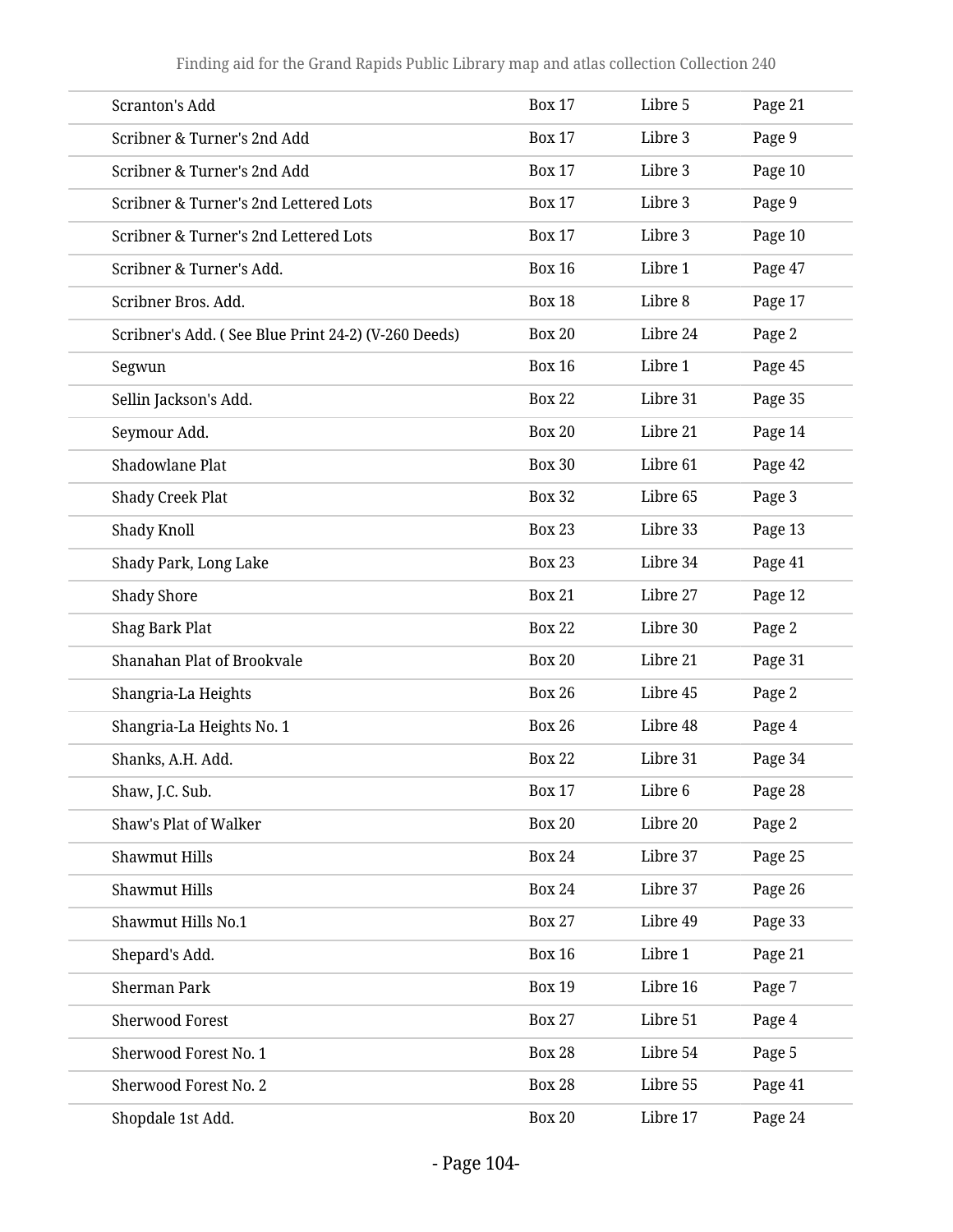| Silver Creek Park Add             | <b>Box 18</b> | Libre 9  | Page 7  |
|-----------------------------------|---------------|----------|---------|
| Silver Lake Park, Cannon Township | <b>Box 20</b> | Libre 23 | Page 3  |
| <b>Silverwick Country Estates</b> | <b>Box 31</b> | Libre 64 | Page 16 |
| Simon Farm Plat                   | <b>Box 31</b> | Libre 62 | Page 33 |
| Simon's Sub of Nash               | <b>Box 20</b> | Libre 21 | Page 15 |
| <b>Simpson Addition</b>           | <b>Box 28</b> | Libre 55 | Page 10 |
| Sinclair's Sub.                   | <b>Box 17</b> | Libre 6  | Page 16 |
| Skinner, & Provin's Sub.          | <b>Box 17</b> | Libre 5  | Page 34 |
| Skinner, A.L. Add                 | <b>Box 17</b> | Libre 3  | Page 20 |
| Sky and Meadows Plat              | <b>Box 27</b> | Libre 50 | Page 13 |
| Sky and Meadows Plat No. 2        | <b>Box 27</b> | Libre 51 | Page 47 |
| Sky and Meadows Plat No. 3        | <b>Box 29</b> | Libre 56 | Page 14 |
| Sky and Meadows Plat No.1         | <b>Box 27</b> | Libre 51 | Page 15 |
| Skyway Plat                       | <b>Box 32</b> | Libre 67 | Page 17 |
| Skyway Plat                       | <b>Box 32</b> | Libre 67 | Page 18 |
| Slagter Plat                      | <b>Box 33</b> | Libre 69 | Page 37 |
| Slater Heights                    | <b>Box 26</b> | Libre 48 | Page 16 |
| <b>Slater's Cascade Plat</b>      | <b>Box 26</b> | Libre 48 | Page 52 |
| Sleeping Dew Camp                 | <b>Box 21</b> | Libre 27 | Page 31 |
| Sluyter's, M.Paris Twp.           | <b>Box 20</b> | Libre 22 | Page 24 |
| Smeldey & Ruthven's Sub.          | <b>Box 20</b> | Libre 17 | Page 12 |
| Smith, C.B. Add.                  | <b>Box 16</b> | Libre 2  | Page 27 |
| Smith, Canton Add.                | <b>Box 17</b> | Libre 4  | Page 26 |
| Smith, Cordian, Sparta            | <b>Box 16</b> | Libre 2  | Page 44 |
| Smith, Henry, Farm Add.           | <b>Box 25</b> | Libre 43 | Page 38 |
| Smith, Israel 2nd Add, Sparta     | <b>Box 17</b> | Libre 6  | Page 24 |
| Smith, Israel Add                 | <b>Box 17</b> | Libre 5  | Page 36 |
| Smith, Israel Add                 | <b>Box 17</b> | Libre 5  | Page 45 |
| Smith, J. Aldrich, Sub.           | <b>Box 17</b> | Libre 4  | Page 37 |
| Smith, R.H. & L. McCurdy's Sub.   | <b>Box 17</b> | Libre 5  | Page 11 |
| Smith, Reuben J.; Add.            | <b>Box 18</b> | Libre 9  | Page 2  |
| Smith, WM. Alden, Resub           | <b>Box 18</b> | Libre 8  | Page 5  |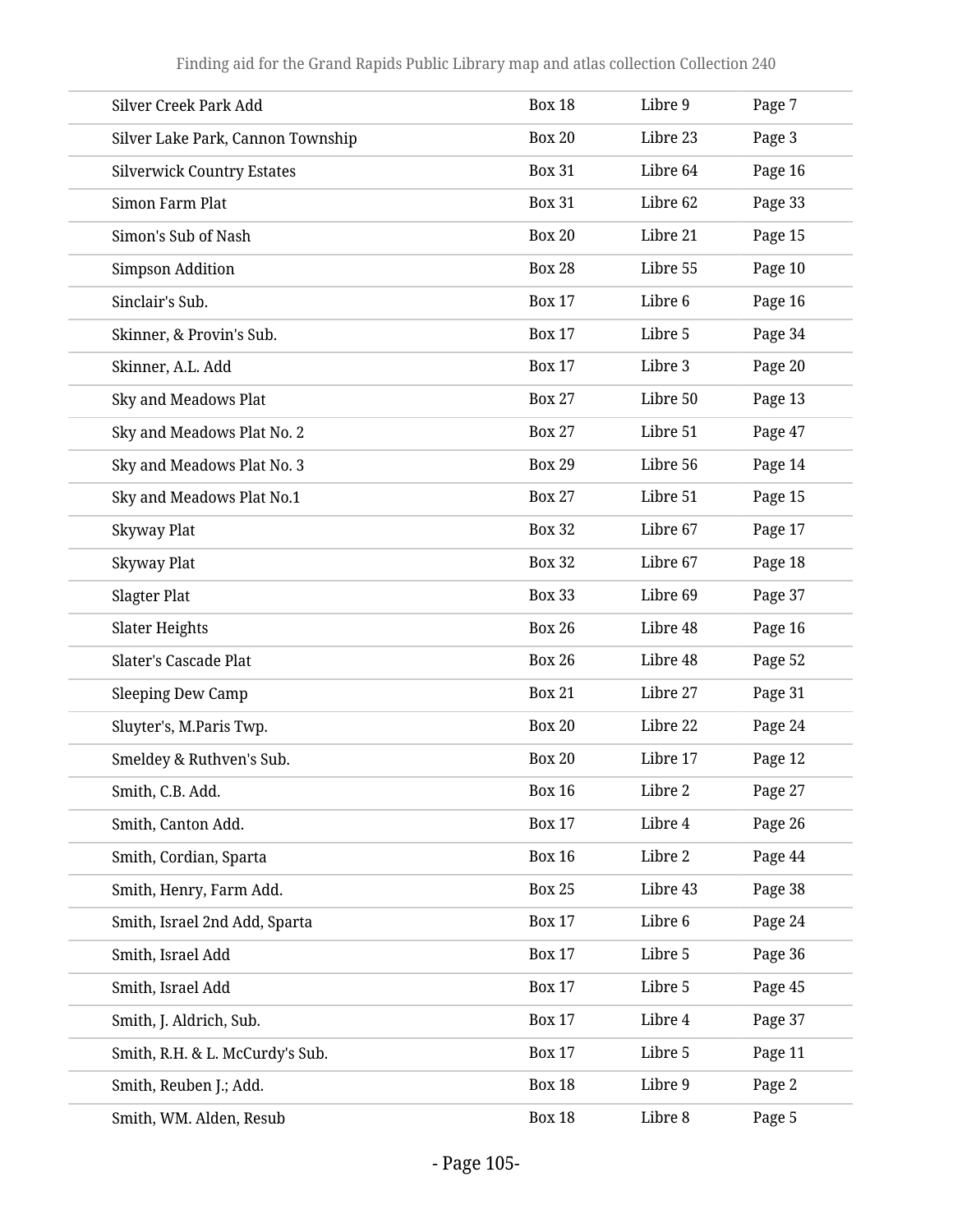| Smith's & Van Allen (See Blue Print 39-13) | <b>Box 20</b> | Libre 24 | Page 16 |
|--------------------------------------------|---------------|----------|---------|
| Smith's, E.A. Plat of Brower Lake          | <b>Box 20</b> | Libre 24 | Page 27 |
| Smith's, E.A. Plat of Brower Lake No. 1    | <b>Box 21</b> | Libre 26 | Page 5  |
| Smith's, E.A. Plat of Brower Lake No. 2    | <b>Box 21</b> | Libre 26 | Page 6  |
| Smith's, E.A. Plat of Brower Lake No. 3    | <b>Box 22</b> | Libre 31 | Page 22 |
| <b>Smiths Add to Cedar Springs</b>         | <b>Box 16</b> | Libre 1  | Page 29 |
| Smiths Add.                                | <b>Box 23</b> | Libre 36 | Page 24 |
| Smitter's Plat of Wyoming Twp.             | <b>Box 20</b> | Libre 23 | Page 12 |
| Snell's Add.; Mrs.                         | <b>Box 16</b> | Libre 2  | Page 35 |
| Snyder, H.P. Add                           | <b>Box 19</b> | Libre 12 | Page 5  |
| Snyder, S.W.; Plat                         | <b>Box 23</b> | Libre 34 | Page 22 |
| Sobieski Add.                              | <b>Box 20</b> | Libre 18 | Page 13 |
| Soft Water Lake Plat                       | <b>Box 22</b> | Libre 29 | Page 37 |
| Somerdyke Plat                             | <b>Box 21</b> | Libre 27 | Page 30 |
| Sommerville Plat                           | <b>Box 27</b> | Libre 50 | Page 50 |
| South End Add                              | <b>Box 19</b> | Libre 16 | Page 15 |
| South Garden Park Add.                     | <b>Box 21</b> | Libre 28 | Page 23 |
| South Grand Rapids, Village of             | <b>Box 18</b> | Libre 7  | Page 18 |
| South Kent Plat                            | <b>Box 26</b> | Libre 46 | Page 13 |
| South Kent Plat No. 1                      | <b>Box 26</b> | Libre 46 | Page 15 |
| South Lawn Park                            | <b>Box 21</b> | Libre 26 | Page 34 |
| South Moorland                             | <b>Box 24</b> | Libre 37 | Page 8  |
| South Park Add.                            | <b>Box 18</b> | Libre 10 | Page 29 |
| South Riverside Gardens Sub.               | <b>Box 25</b> | Libre 44 | Page 15 |
| South Riverside Gardens Sub.               | <b>Box 25</b> | Libre 44 | Page 15 |
| South Rosewood Plat                        | <b>Box 23</b> | Libre 34 | Page 24 |
| South Sparta Heights                       | <b>Box 26</b> | Libre 48 | Page 36 |
| South View Add.                            | <b>Box 20</b> | Libre 17 | Page 36 |
| <b>Southwest Ranches</b>                   | <b>Box 28</b> | Libre 55 | Page 39 |
| Southwest Ranches No. 1                    | <b>Box 29</b> | Libre 57 | Page 43 |
| Southwest Ranches No. 2                    | <b>Box 29</b> | Libre 58 | Page 32 |
| Southwick & Wright                         | <b>Box 16</b> | Libre 2  | Page 93 |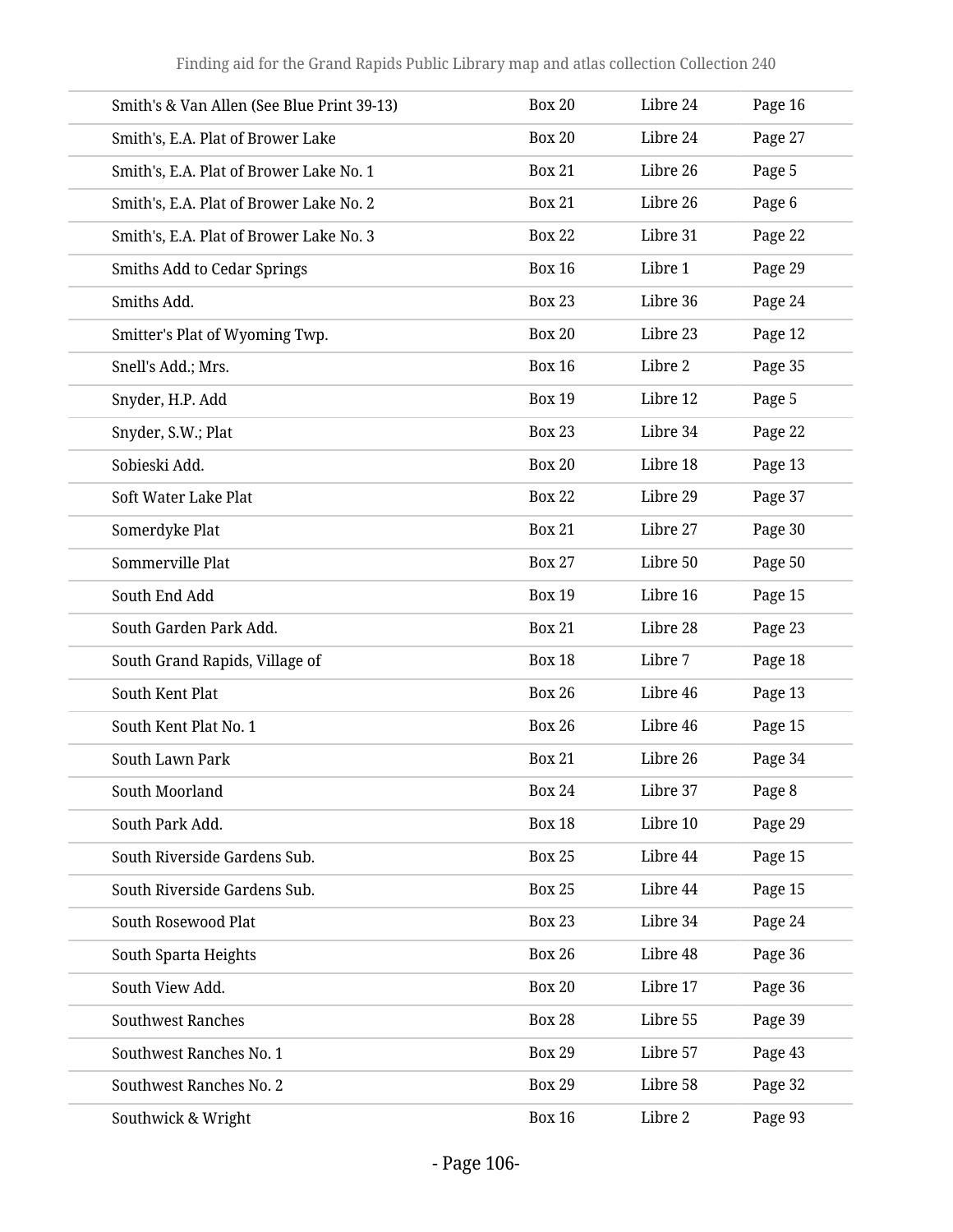| Southwick Add                                    | <b>Box 16</b> | Libre 2  | Page 61 |
|--------------------------------------------------|---------------|----------|---------|
| Southwick Sub.                                   | <b>Box 17</b> | Libre 6  | Page 41 |
| Sowerby Addition                                 | <b>Box 27</b> | Libre 51 | Page 39 |
| Sowerby Addition No. 1                           | <b>Box 30</b> | Libre 61 | Page 34 |
| Sparta                                           | <b>Box 16</b> | Libre 2  | Page 5  |
| Sparta                                           | <b>Box 16</b> | Libre 2  | Page 5  |
| Sparta Heights Add.                              | <b>Box 24</b> | Libre 38 | Page 20 |
| Sparta Heights Home Add.                         | <b>Box 24</b> | Libre 39 | Page 5  |
| Sparta Silver Creek Park                         | <b>Box 33</b> | Libre 69 | Page 9  |
| Sparta Silver Creek Park                         | <b>Box 33</b> | Libre 69 | Page 10 |
| Speestra Plat                                    | <b>Box 31</b> | Libre 63 | Page 14 |
| <b>Spring Oaks Plat</b>                          | <b>Box 33</b> | Libre 70 | Page 7  |
| <b>Spring Oaks Plat</b>                          | <b>Box 33</b> | Libre 70 | Page 8  |
| Springbrook Plat                                 | <b>Box 26</b> | Libre 47 | Page 19 |
| Springbrook Plat No. 1                           | <b>Box 29</b> | Libre 56 | Page 46 |
| Springbrook Plat No. 2                           | <b>Box 29</b> | Libre 58 | Page 42 |
| Sriver, Alva P. Add.                             | <b>Box 20</b> | Libre 18 | Page 32 |
| Stadt's Sub.                                     | <b>Box 25</b> | Libre 43 | Page 34 |
| Stadt's Sub. No. 1                               | <b>Box 25</b> | Libre 43 | Page 40 |
| Stafford & Gardners' Burton Heights Add.         | <b>Box 19</b> | Libre 16 | Page 24 |
| Stafford, Trankla & Gardner Add.                 | <b>Box 20</b> | Libre 17 | Page 27 |
| Stanbridge Gardens                               | <b>Box 26</b> | Libre 45 | Page 35 |
| Standale                                         | <b>Box 26</b> | Libre 45 | Page 23 |
| Standale                                         | <b>Box 26</b> | Libre 45 | Page 23 |
| Stander, J. H. Add.                              | <b>Box 21</b> | Libre 26 | Page 38 |
| <b>Steed Plat</b>                                | <b>Box 27</b> | Libre 50 | Page 44 |
| <b>Stehouwer Plat</b>                            | <b>Box 27</b> | Libre 51 | Page 32 |
| Steinman's Assessors Plat No. 1 Lots 1 to 21     | <b>Box 25</b> | Libre 42 | Page 1  |
| Steinman's Assessors Plat No. 10 Lots 240 to 327 | <b>Box 25</b> | Libre 41 | Page 5  |
| Steinman's Assessors Plat No. 11 Lots 328 to 343 | <b>Box 25</b> | Libre 41 | Page 6  |
| Steinman's Assessors Plat No. 12 Lots 344 to 349 | <b>Box 25</b> | Libre 41 | Page 7  |
| Steinman's Assessors Plat No. 13 Lots 350 to 381 | <b>Box 25</b> | Libre 42 | Page 6  |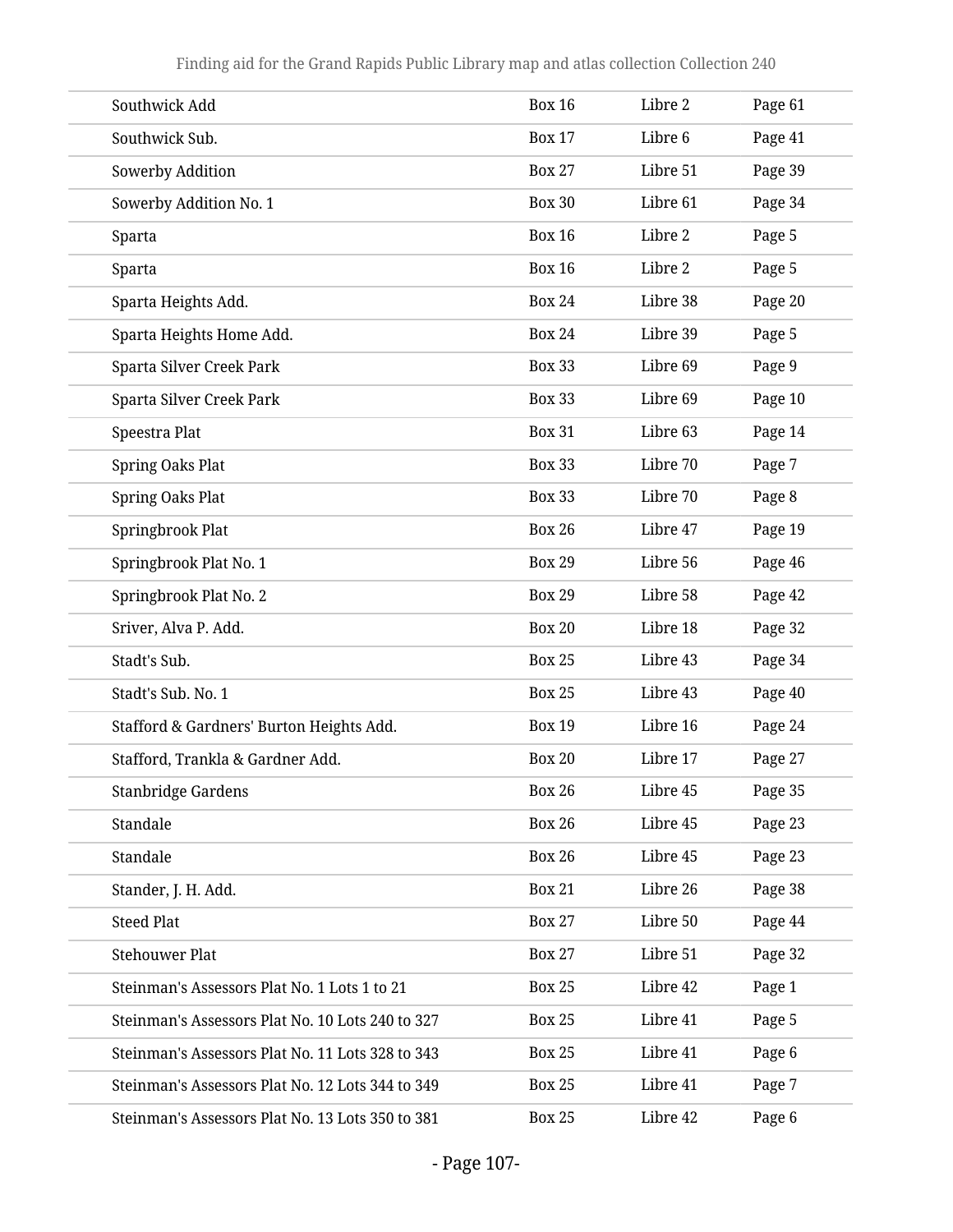| Steinman's Assessors Plat No. 14 Lots 382 to 433   | <b>Box 25</b> | Libre 42 | Page 7  |
|----------------------------------------------------|---------------|----------|---------|
| Steinman's Assessors Plat No. 15 Lots 434 to 444   | <b>Box 25</b> | Libre 41 | Page 8  |
| Steinman's Assessors Plat No. 16 Lots 445 to 455   | <b>Box 25</b> | Libre 41 | Page 9  |
| Steinman's Assessors Plat No. 17 Lots 456 to 460   | <b>Box 25</b> | Libre 41 | Page 10 |
| Steinman's Assessors Plat No. 18 Lots 461 to 504   | <b>Box 25</b> | Libre 41 | Page 11 |
| Steinman's Assessors Plat No. 19 Lots 505 to 519   | <b>Box 25</b> | Libre 41 | Page 12 |
| Steinman's Assessors Plat No. 2 Lots 22 to 43      | <b>Box 25</b> | Libre 41 | Page 1  |
| Steinman's Assessors Plat No. 20 Lots 520 to 536   | <b>Box 25</b> | Libre 41 | Page 13 |
| Steinman's Assessors Plat No. 21 Lots 537 to 555   | <b>Box 25</b> | Libre 41 | Page 14 |
| Steinman's Assessors Plat No. 22 Lots 556 to 564   | <b>Box 25</b> | Libre 41 | Page 15 |
| Steinman's Assessors Plat No. 23 Lots 565 to 582   | <b>Box 25</b> | Libre 41 | Page 16 |
| Steinman's Assessors Plat No. 24 Lots 583 to 595   | <b>Box 25</b> | Libre 41 | Page 17 |
| Steinman's Assessors Plat No. 25 Lots 596 to 627   | <b>Box 25</b> | Libre 41 | Page 18 |
| Steinman's Assessors Plat No. 26 Lots 628 to 672   | <b>Box 25</b> | Libre 41 | Page 19 |
| Steinman's Assessors Plat No. 27 Lots 673 to 682   | <b>Box 25</b> | Libre 41 | Page 20 |
| Steinman's Assessors Plat No. 28 Lots 683 to 749   | <b>Box 25</b> | Libre 42 | Page 8  |
| Steinman's Assessors Plat No. 29 Lots 750 to 756   | <b>Box 25</b> | Libre 41 | Page 21 |
| Steinman's Assessors Plat No. 3 Lots 44 to 118     | <b>Box 25</b> | Libre 41 | Page 2  |
| Steinman's Assessors Plat No. 30 Lots 757 to 795   | <b>Box 25</b> | Libre 41 | Page 22 |
| Steinman's Assessors Plat No. 31 Lots 796 to 835   | <b>Box 25</b> | Libre 41 | Page 23 |
| Steinman's Assessors Plat No. 32 Lots 836 to 850   | <b>Box 25</b> | Libre 41 | Page 24 |
| Steinman's Assessors Plat No. 33 Lots 851 to 866   | <b>Box 25</b> | Libre 41 | Page 25 |
| Steinman's Assessors Plat No. 34 Lots 867 to 1007  | <b>Box 25</b> | Libre 41 | Page 26 |
| Steinman's Assessors Plat No. 35 Lots 1008 to 1014 | <b>Box 25</b> | Libre 41 | Page 27 |
| Steinman's Assessors Plat No. 36 Lots 1015 to 1023 | <b>Box 25</b> | Libre 42 | Page 9  |
| Steinman's Assessors Plat No. 37 Lots 1024 to 1094 | <b>Box 25</b> | Libre 42 | Page 10 |
| Steinman's Assessors Plat No. 38 Lots 1095 to 1114 | <b>Box 25</b> | Libre 42 | Page 11 |
| Steinman's Assessors Plat No. 39 Lots 1115 to 1142 | <b>Box 25</b> | Libre 41 | Page 28 |
| Steinman's Assessors Plat No. 4 Lots 119 to 142    | <b>Box 25</b> | Libre 41 | Page 3  |
| Steinman's Assessors Plat No. 40 Lots 1143 to 1148 | <b>Box 25</b> | Libre 41 | Page 29 |
| Steinman's Assessors Plat No. 41 Lots 1149 to 1163 | <b>Box 25</b> | Libre 42 | Page 12 |
| Steinman's Assessors Plat No. 42 Lots 1164 to 1269 | <b>Box 25</b> | Libre 42 | Page 13 |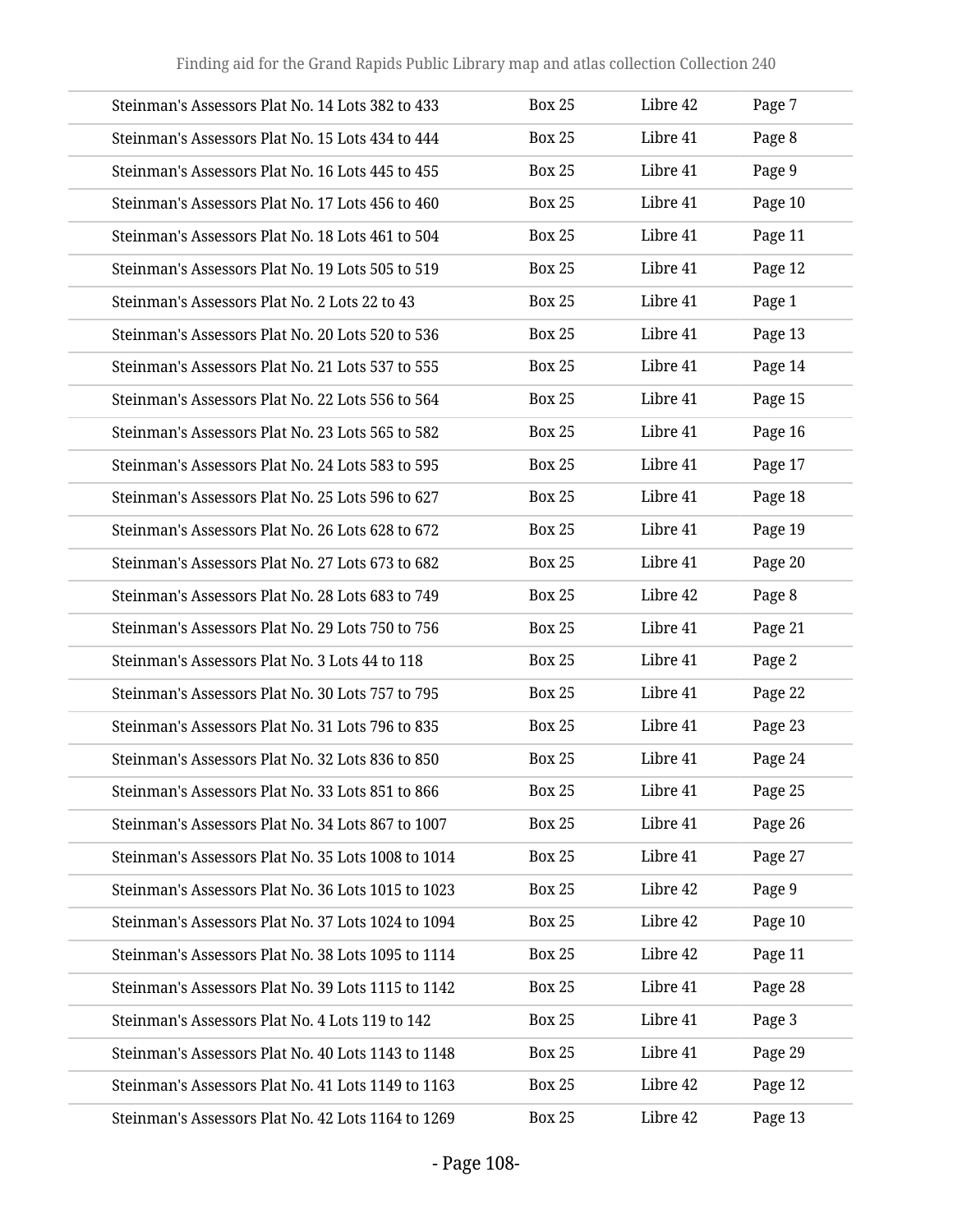| Steinman's Assessors Plat No. 43 Lots 1270 to 1278 | <b>Box 25</b> | Libre 42 | Page 14 |
|----------------------------------------------------|---------------|----------|---------|
| Steinman's Assessors Plat No. 44 Lots 1279 to 1292 | <b>Box 25</b> | Libre 42 | Page 15 |
| Steinman's Assessors Plat No. 45 Lots 1293 to 1376 | <b>Box 25</b> | Libre 42 | Page 16 |
| Steinman's Assessors Plat No. 46 Lots 1377 to 1382 | <b>Box 25</b> | Libre 42 | Page 17 |
| Steinman's Assessors Plat No. 47 Lots 1383 to 1399 | <b>Box 25</b> | Libre 41 | Page 30 |
| Steinman's Assessors Plat No. 48 Lots 1400 to 1417 | <b>Box 25</b> | Libre 42 | Page 18 |
| Steinman's Assessors Plat No. 49 Lots 1418 to 1452 | <b>Box 25</b> | Libre 41 | Page 31 |
| Steinman's Assessors Plat No. 5 Lots 143 to 181    | <b>Box 25</b> | Libre 42 | Page 2  |
| Steinman's Assessors Plat No. 50 Lots 1453 to 1470 | <b>Box 25</b> | Libre 41 | Page 32 |
| Steinman's Assessors Plat No. 51 Lots 1471 to 1516 | <b>Box 25</b> | Libre 42 | Page 19 |
| Steinman's Assessors Plat No. 52 Lots 1517 to 1568 | <b>Box 25</b> | Libre 42 | Page 20 |
| Steinman's Assessors Plat No. 53 Lots 1569 to 1606 | <b>Box 25</b> | Libre 42 | Page 21 |
| Steinman's Assessors Plat No. 54 Lots 1607 to 1646 | <b>Box 25</b> | Libre 42 | Page 22 |
| Steinman's Assessors Plat No. 55 Lots 1647 to 1655 | <b>Box 25</b> | Libre 41 | Page 33 |
| Steinman's Assessors Plat No. 56 Lots 1656 to 1660 | <b>Box 25</b> | Libre 42 | Page 23 |
| Steinman's Assessors Plat No. 57 Lots 1662 to 1669 | <b>Box 25</b> | Libre 41 | Page 34 |
| Steinman's Assessors Plat No. 58 Lots 1670 to 1685 | <b>Box 25</b> | Libre 41 | Page 35 |
| Steinman's Assessors Plat No. 59 Lots 1686 to 1752 | <b>Box 25</b> | Libre 41 | Page 36 |
| Steinman's Assessors Plat No. 6 Lots 182 to 202    | <b>Box 25</b> | Libre 41 | Page 4  |
| Steinman's Assessors Plat No. 60 Lots 1753 to 1759 | <b>Box 25</b> | Libre 41 | Page 37 |
| Steinman's Assessors Plat No. 61 Lots 1760 to 1769 | <b>Box 25</b> | Libre 41 | Page 38 |
| Steinman's Assessors Plat No. 7 Lots 203 to 216    | <b>Box 25</b> | Libre 42 | Page 3  |
| Steinman's Assessors Plat No. 8 Lots 217 to 226    | <b>Box 25</b> | Libre 42 | Page 4  |
| Steinman's Assessors Plat No. 9 lots 227 to 239    | <b>Box 25</b> | Libre 42 | Page 5  |
| Stekette C.J. Plat                                 | <b>Box 27</b> | Libre 51 | Page 41 |
| <b>Stekette Homesites</b>                          | <b>Box 21</b> | Libre 26 | Page 35 |
| Stekette, George A. Subdivision                    | <b>Box 27</b> | Libre 51 | Page 45 |
| Sterk & Bosma Plat                                 | <b>Box 27</b> | Libre 51 | Page 6  |
| Stevens & Pierce Add.                              | <b>Box 17</b> | Libre 5  | Page 2  |
| Stevens & Pierce Sub.                              | <b>Box 17</b> | Libre 3  | Page 19 |
| Stevens, R.H. Add                                  | <b>Box 19</b> | Libre 12 | Page 36 |
| Stevens, Supervisor Plat                           | <b>Box 28</b> | Libre 53 | Page 8  |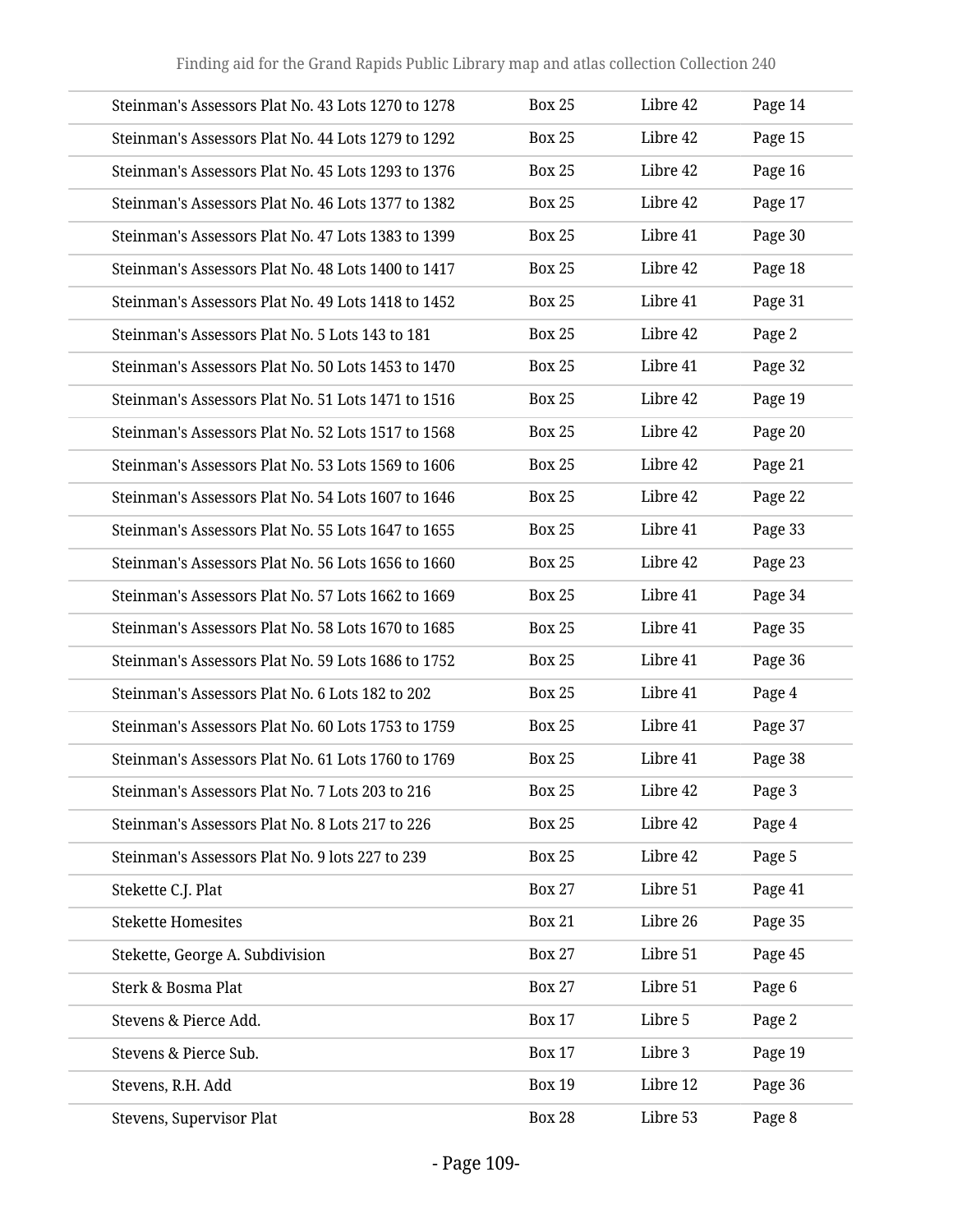| Stevens, Wilder D. Add.               | <b>Box 17</b> | Libre 6  | Page 39 |
|---------------------------------------|---------------|----------|---------|
| Stevens, Wilder D. Sub.               | <b>Box 19</b> | Libre 15 | Page 38 |
| Stevenson & Long's Add.               | <b>Box 19</b> | Libre 12 | Page 10 |
| Stewart & Ives Add.                   | <b>Box 16</b> | Libre 1  | Page 59 |
| Stewart & Ives Add.                   | <b>Box 16</b> | Libre 1  | Page 59 |
| Stewart Add.                          | <b>Box 20</b> | Libre 18 | Page 19 |
| <b>Stiles Munson Plat</b>             | <b>Box 27</b> | Libre 51 | Page 1  |
| Stiles Munson Plat No. 1              | <b>Box 27</b> | Libre 52 | Page 30 |
| <b>Stiles Plat</b>                    | <b>Box 26</b> | Libre 48 | Page 50 |
| Stiles Plat No. 1                     | <b>Box 27</b> | Libre 49 | Page 22 |
| Stiles, herbert E. 2nd Add.           | <b>Box 20</b> | Libre 20 | Page 31 |
| Stiles, Herbert E. Add.               | <b>Box 20</b> | Libre 20 | Page 20 |
| Stocking & Allen's                    | <b>Box 23</b> | Libre 36 | Page 21 |
| Stocking & Smith's Sub.               | <b>Box 17</b> | Libre 6  | Page 4  |
| <b>Stocking Addition</b>              | <b>Box 18</b> | Libre 9  | Page 1  |
| <b>Stocking's 2nd Addition</b>        | <b>Box 20</b> | Libre 21 | Page 8  |
| <b>Stokker Plat</b>                   | <b>Box 23</b> | Libre 35 | Page 7  |
| Stone & Seeley's, Sand Lake           | <b>Box 17</b> | Libre 5  | Page 20 |
| <b>Stone Hills</b>                    | <b>Box 27</b> | Libre 49 | Page 13 |
| Stone Hills No. 1                     | <b>Box 27</b> | Libre 52 | Page 18 |
| Stone Hills No. 2                     | <b>Box 30</b> | Libre 59 | Page 46 |
| Stone's, F.A. Add                     | <b>Box 19</b> | Libre 14 | Page 3  |
| Stone's, H.G. 2nd Ad.                 | <b>Box 17</b> | Libre 6  | Page 14 |
| Stone's, H.G. Add                     | <b>Box 17</b> | Libre 5  | Page 7  |
| Stone's, H.G. Add                     | <b>Box 17</b> | Libre 5  | Page 7  |
| Stone's, H.G. Add                     | <b>Box 17</b> | Libre 5  | Page 37 |
| Stone's, H.G. Add.                    | <b>Box 17</b> | Libre 5  | Page 37 |
| <b>Storm Plat</b>                     | <b>Box 28</b> | Libre 54 | Page 27 |
| <b>Stout Plat</b>                     | <b>Box 33</b> | Libre 68 | Page 40 |
| Stout, Harley                         | <b>Box 21</b> | Libre 28 | Page 20 |
| Stow & Parish Add.                    | <b>Box 18</b> | Libre 9  | Page 13 |
| <b>Stowell's Add to Comstock Park</b> | <b>Box 20</b> | Libre 18 | Page 17 |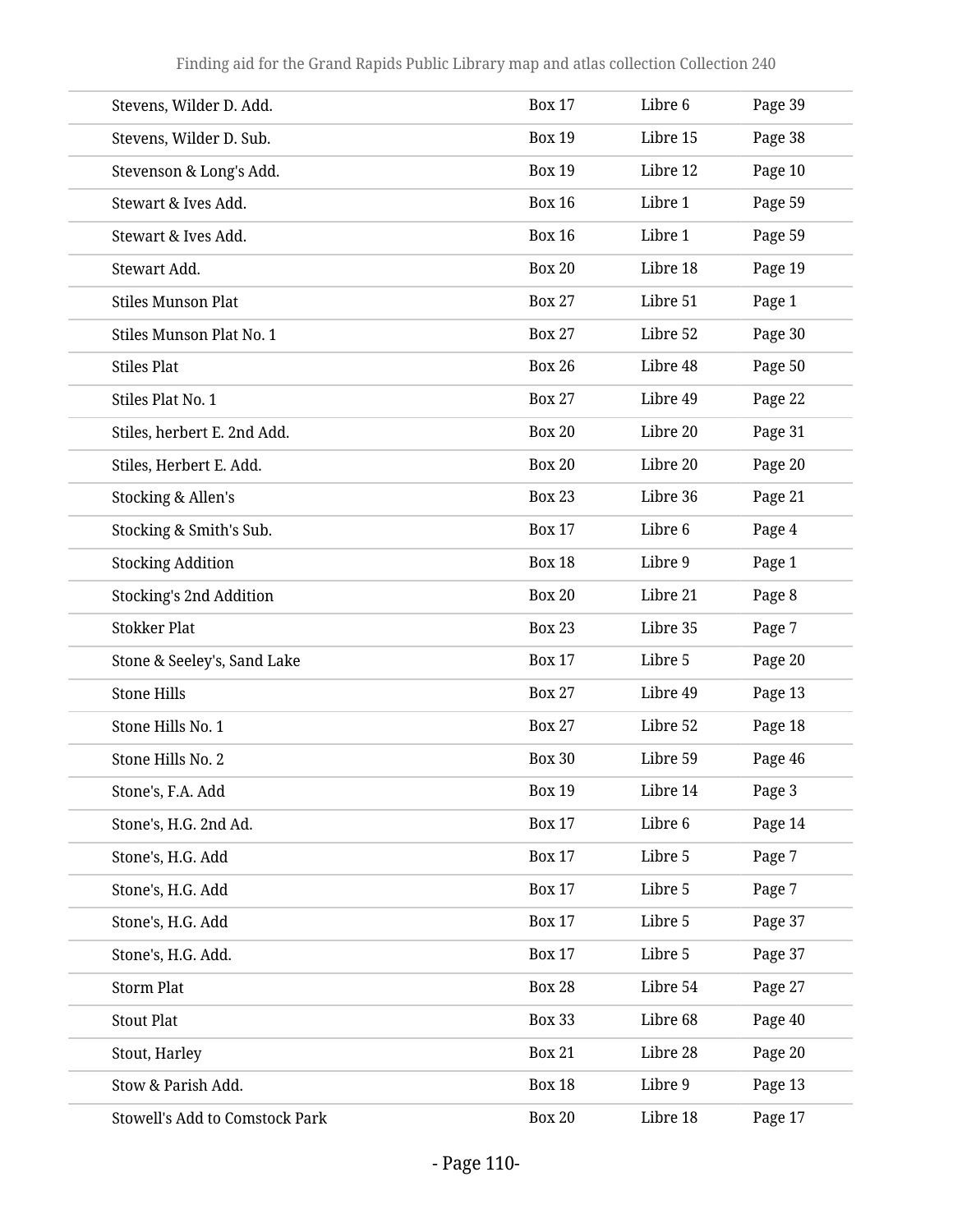| Stowell's East Terrace, Comstock Park           | <b>Box 20</b> | Libre 20 | Page 10 |
|-------------------------------------------------|---------------|----------|---------|
| Stows Add.                                      | <b>Box 18</b> | Libre 10 | Page 9  |
| Streeters Add.                                  | <b>Box 26</b> | Libre 46 | Page 11 |
| <b>Streeters Jefrey Street Addition</b>         | <b>Box 27</b> | Libre 50 | Page 18 |
| <b>Streeters Ronald Street Addition</b>         | <b>Box 27</b> | Libre 51 | Page 50 |
| Stuart, Miner & Morman's                        | <b>Box 19</b> | Libre 14 | Page 18 |
| Sub of Blks 3 & 6 Wenham's Add. (Deeds 23-184)  | <b>Box 20</b> | Libre 24 | Page 8  |
| Sub of Blks B, C, & D of L.G. Mason & Co's Sub. | <b>Box 17</b> | Libre 5  | Page 10 |
| Sub of Lot 102 or C & C Partition Plat          | <b>Box 17</b> | Libre 5  | Page 3  |
| Sub of Reynolds & Franklines 2nd Add.           | <b>Box 18</b> | Libre 11 | Page 15 |
| Suburban Shroes                                 | <b>Box 22</b> | Libre 30 | Page 23 |
| Suburban Shroes                                 | <b>Box 22</b> | Libre 30 | Page 23 |
| <b>Summer Downs</b>                             | <b>Box 32</b> | Libre 67 | Page 16 |
| <b>Summit View Plat</b>                         | <b>Box 32</b> | Libre 65 | Page 13 |
| Sun Glo Park                                    | <b>Box 22</b> | Libre 30 | Page 24 |
| Sunfish Lake Park                               | <b>Box 21</b> | Libre 28 | Page 35 |
| <b>Sungarden Homesites</b>                      | <b>Box 23</b> | Libre 35 | Page 25 |
| <b>Sunny Acres Addition</b>                     | <b>Box 30</b> | Libre 60 | Page 6  |
| Sunny Acres Addition No. 1                      | <b>Box 31</b> | Libre 63 | Page 30 |
| Sunny Acres Addition No. 1                      | <b>Box 31</b> | Libre 63 | Page 30 |
| Sunny Side Add                                  | <b>Box 18</b> | Libre 8  | Page 3  |
| Sunny Side Add No. 1                            | <b>Box 22</b> | Libre 32 | Page 37 |
| Sunnyfield Hills                                | <b>Box 31</b> | Libre 63 | Page 4  |
| Sunrise Add.                                    | <b>Box 21</b> | Libre 28 | Page 38 |
| <b>Sunset Gardens</b>                           | <b>Box 23</b> | Libre 35 | Page 35 |
| Sunset Hills Sub.                               | <b>Box 24</b> | Libre 37 | Page 12 |
| <b>Sunset Park</b>                              | <b>Box 23</b> | Libre 35 | Page 3  |
| <b>Sunset Shores</b>                            | <b>Box 27</b> | Libre 49 | Page 19 |
| Sunset Shores No. 1                             | <b>Box 27</b> | Libre 50 | Page 12 |
| Sunset Shores No. 2                             | <b>Box 27</b> | Libre 52 | Page 25 |
| <b>Sunset Strip Plat</b>                        | <b>Box 29</b> | Libre 58 | Page 46 |
| <b>Sunshine Acres</b>                           | <b>Box 31</b> | Libre 63 | Page 15 |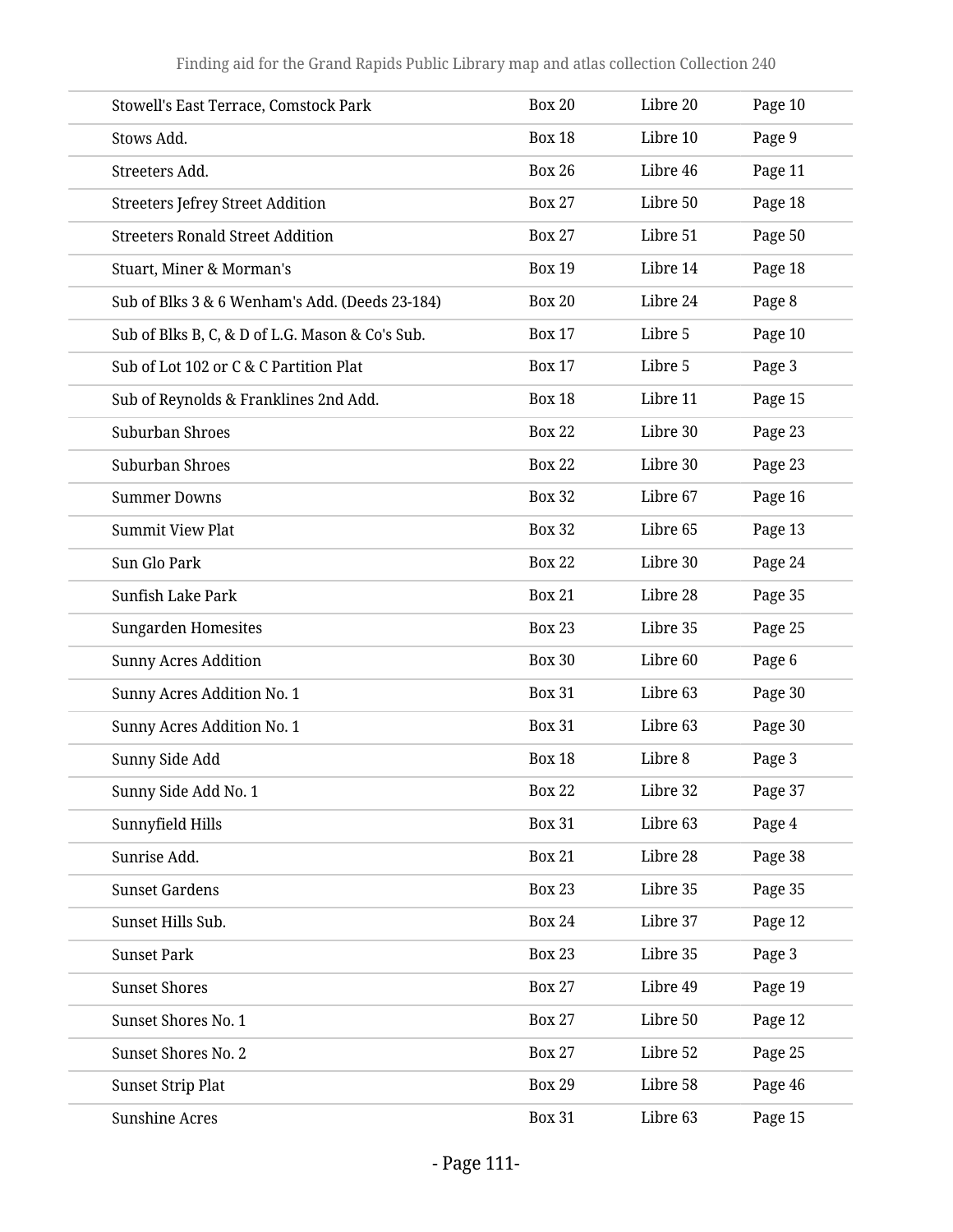| Sunshine Acres No. 1              | <b>Box 32</b>    | Libre 66 | Page 6  |
|-----------------------------------|------------------|----------|---------|
| Supervisor's Plat of Camp Lake    | <b>Box 32</b>    | Libre 67 | Page 19 |
| Supervisor's Plat of Wabasis Camp | <b>Box 26</b>    | Libre 45 | Page 26 |
| Supervisor's Plat of Wabasis Camp | <b>Box 26</b>    | Libre 45 | Page 26 |
| <b>Susan Addition</b>             | <b>Box 30</b>    | Libre 59 | Page 2  |
| Sweet & Smith's Add, Lowell       | <b>Box 18</b>    | Libre 7  | Page 13 |
| Sweet St. Sub.                    | <b>Box 19</b>    | Libre 14 | Page 8  |
| Sweet Sub.                        | <b>Box 19</b>    | Libre 12 | Page 7  |
| Swiontek & Whalen Add             | <b>Box 18</b>    | Libre 10 | Page 4  |
| Sylvan Park                       | <b>Box 23</b>    | Libre 35 | Page 21 |
| Sylvan Park Addition No. 1        | <b>Box 28</b>    | Libre 54 | Page 47 |
| Sylvan Shores                     | <b>Box 31</b>    | Libre 62 | Page 13 |
| "T" Names                         |                  |          |         |
| <b>Title/Description</b>          | <b>Instances</b> |          |         |
| Taft Ave. Plat                    | <b>Box 26</b>    | Libre 45 | Page 17 |
| <b>Taft Park</b>                  | <b>Box 30</b>    | Libre 61 | Page 41 |
| Talsma Add.                       | <b>Box 20</b>    | Libre 18 | Page 10 |
| Tanner & Miller Sub.              | <b>Box 16</b>    | Libre 2  | Page 95 |
| Tanner Taylor Add.                | <b>Box 16</b>    | Libre 2  | Page 95 |
| Tanner Taylor Add.                | <b>Box 16</b>    | Libre 2  | Page 95 |
| Tanner, W.W. Add.                 | <b>Box 19</b>    | Libre 16 | Page 16 |
| Tanner's Add                      | <b>Box 16</b>    | Libre 2  | Page 47 |
| Tausend Add.                      | <b>Box 23</b>    | Libre 33 | Page 23 |
| Taylor & McReynolds, Sub.         | <b>Box 17</b>    | Libre 4  | Page 32 |
| Taylor. C.H.                      | <b>Box 16</b>    | Libre 1  | Page 37 |
| Taylor's Add.                     | <b>Box 21</b>    | Libre 25 | Page 7  |
| Teachout, Marvin & Fogg's Sub     | <b>Box 19</b>    | Libre 14 | Page 11 |
| Tekax Add. To Village of S.G.R.   | <b>Box 19</b>    | Libre 15 | Page 17 |
| <b>Temple Emanuel Cemetery</b>    | <b>Box 21</b>    | Libre 26 | Page 22 |
| Ten Haaf's Add.                   | <b>Box 17</b>    | Libre 6  | Page 19 |
| <b>Terminal Addiiton</b>          | <b>Box 20</b>    | Libre 21 | Page 12 |
| The Heights, Add.                 | <b>Box 20</b>    | Libre 21 | Page 12 |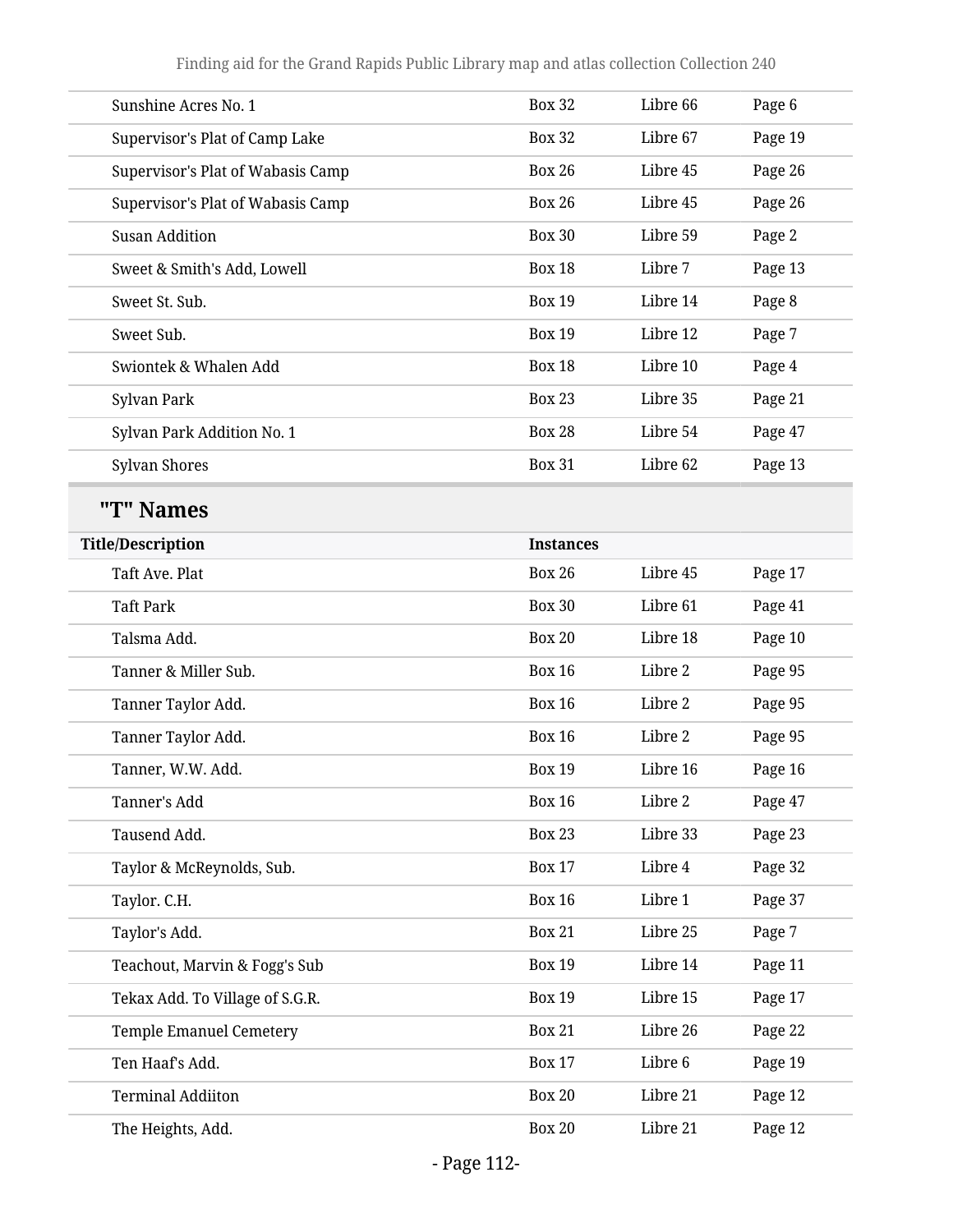| <b>Thomas Addition</b>             | <b>Box 27</b> | Libre 50 | Page 4  |
|------------------------------------|---------------|----------|---------|
| Thomas Lake Plat                   | <b>Box 26</b> | Libre 46 | Page 8  |
| Thomas, O.B. Plat                  | <b>Box 31</b> | Libre 62 | Page 39 |
| Thompson, H.E. Add.                | <b>Box 18</b> | Libre 10 | Page 15 |
| Thompson's Add. To Kent City       | <b>Box 17</b> | Libre 5  | Page 26 |
| <b>Thornapple Dales</b>            | <b>Box 24</b> | Libre 38 | Page 14 |
| Thornapple Downs                   | <b>Box 28</b> | Libre 54 | Page 33 |
| Thornapple Downs                   | <b>Box 28</b> | Libre 54 | Page 33 |
| Thornapple Homesites               | <b>Box 23</b> | Libre 35 | Page 10 |
| Thornapple River Shore Estates     | <b>Box 32</b> | Libre 66 | Page 36 |
| Thornapple River Shore Estates     | <b>Box 32</b> | Libre 66 | Page 36 |
| Thornapple Shores                  | <b>Box 27</b> | Libre 49 | Page 2  |
| Thornapple Shores                  | <b>Box 27</b> | Libre 49 | Page 2  |
| Thornapple Valley Plat             | <b>Box 28</b> | Libre 53 | Page 40 |
| Thornapple Valley Plat             | <b>Box 28</b> | Libre 53 | Page 40 |
| Thornapple Valley Plat No. 1       | <b>Box 30</b> | Libre 60 | Page 21 |
| Thornapple Valley Plat No. 1       | <b>Box 30</b> | Libre 60 | Page 21 |
| <b>Thornwood Pointe</b>            | <b>Box 28</b> | Libre 53 | Page 9  |
| Thunderbird Plat                   | <b>Box 28</b> | Libre 53 | Page 9  |
| Tibbs Add.                         | <b>Box 18</b> | Libre 7  | Page 27 |
| Tillitson's Add.                   | <b>Box 21</b> | Libre 26 | Page 18 |
| Tixkokob Add, to Village of S.G.R. | <b>Box 18</b> | Libre 11 | Page 7  |
| Tolford, Beckwith & Co.            | <b>Box 17</b> | Libre 4  | Page 27 |
| <b>Toots Homestead Plat</b>        | <b>Box 25</b> | Libre 44 | Page 37 |
| Town and Country                   | <b>Box 27</b> | Libre 52 | Page 42 |
| Town and Country Shopping Center   | <b>Box 29</b> | Libre 57 | Page 10 |
| Town and Country Shopping Center   | <b>Box 29</b> | Libre 57 | Page 11 |
| Towner & Sutter Add                | <b>Box 20</b> | Libre 18 | Page 24 |
| Towner, S.S. (Byron Center)        | <b>Box 16</b> | Libre 2  | Page 42 |
| Towner's, L.C. Add.                | <b>Box 20</b> | Libre 24 | Page 19 |
| Travista Park                      | <b>Box 22</b> | Libre 31 | Page 27 |
| Treadway's Add. To Kent City       | <b>Box 17</b> | Libre 5  | Page 27 |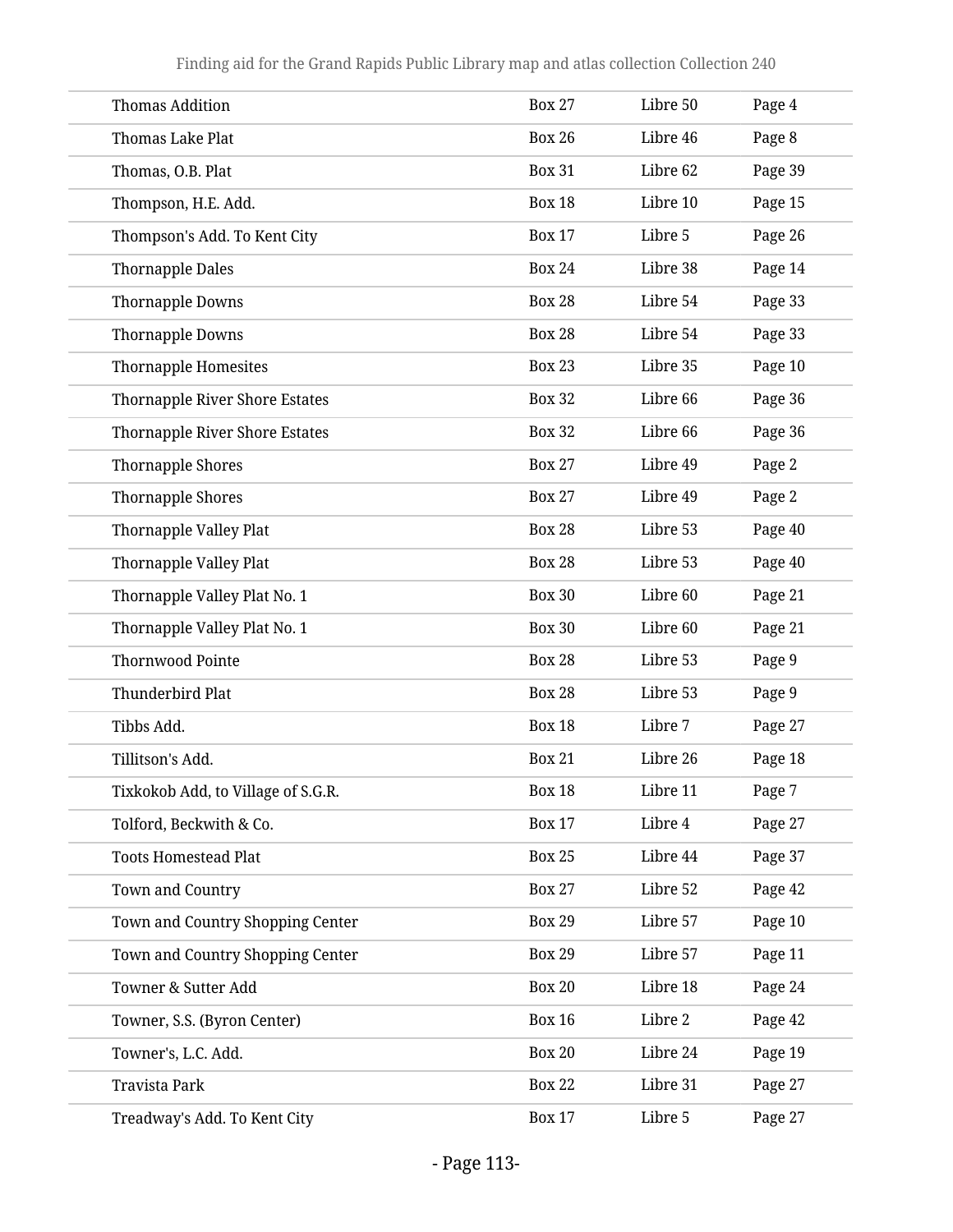Finding aid for the Grand Rapids Public Library map and atlas collection Collection 240

| <b>Trebeau Plat</b>               | <b>Box 28</b> | Libre 53 | Page 49 |
|-----------------------------------|---------------|----------|---------|
| Tregent's P. Sub.                 | <b>Box 16</b> | Libre 2  | Page 57 |
| Trouts, J.F. Add                  | <b>Box 18</b> | Libre 9  | Page 21 |
| Tuft's, C.W. 2nd Add.             | <b>Box 19</b> | Libre 14 | Page 12 |
| Tuft's, C.W. Add.                 | <b>Box 18</b> | Libre 11 | Page 24 |
| Tuinstra Plat                     | <b>Box 26</b> | Libre 45 | Page 8  |
| Tulip Farm Add.                   | <b>Box 21</b> | Libre 26 | Page 27 |
| Tulum Add.                        | <b>Box 19</b> | Libre 15 | Page 18 |
| Turner, Salem T. Add.             | <b>Box 19</b> | Libre 15 | Page 18 |
| Tusch's Sub. F.W.                 | <b>Box 16</b> | Libre 2  | Page 40 |
| Tuttle & Campau's Add.            | <b>Box 20</b> | Libre 21 | Page 29 |
| Tuttle Bros. Sub.                 | <b>Box 17</b> | Libre 3  | Page 19 |
| <b>Twin Brook Industrial Park</b> | <b>Box 32</b> | Libre 67 | Page 8  |
| <b>Twin Brook Industrial Park</b> | <b>Box 32</b> | Libre 67 | Page 9  |
| Tyron's 2nd Add.                  | <b>Box 23</b> | Libre 36 | Page 19 |
| Tyron's Add.                      | <b>Box 20</b> | Libre 24 | Page 5  |
|                                   |               |          |         |

# **"U" Names**

| <b>Title/Description</b>               | <b>Instances</b> |          |         |
|----------------------------------------|------------------|----------|---------|
| Uhl's, David E., Sud.                  | <b>Box 19</b>    | Libre 15 | Page 36 |
| Underhill, C.A. No. 1                  | <b>Box 22</b>    | Libre 29 | Page 17 |
| Underhill, C.A. to Village of Rockford | <b>Box 20</b>    | Libre 20 | Page 21 |
| Underwood & Jenk's Addition            | <b>Box 19</b>    | Libre 14 | Page 19 |
| Underwood & Jenk's Addition            | <b>Box 19</b>    | Libre 14 | Page 19 |
| Underwood's Addition                   | <b>Box 19</b>    | Libre 13 | Page 24 |
| Uneeda Rest                            | <b>Box 26</b>    | Libre 45 | Page 19 |
| Union Boulevard Addition               | <b>Box 18</b>    | Libre 11 | Page 21 |
| Upham Sub.                             | <b>Box 26</b>    | Libre 47 | Page 8  |
| <b>Upper Lake Plat</b>                 | <b>Box 26</b>    | Libre 48 | Page 33 |
| Upper Lake Plat No. 1                  | <b>Box 28</b>    | Libre 54 | Page 34 |
| Upper Lake Plat No. 1                  | <b>Box 28</b>    | Libre 54 | Page 34 |
| Upper Lake Plat No. 2                  | <b>Box 30</b>    | Libre 61 | Page 33 |
| Urbana Plat                            | <b>Box 26</b>    | Libre 48 | Page 60 |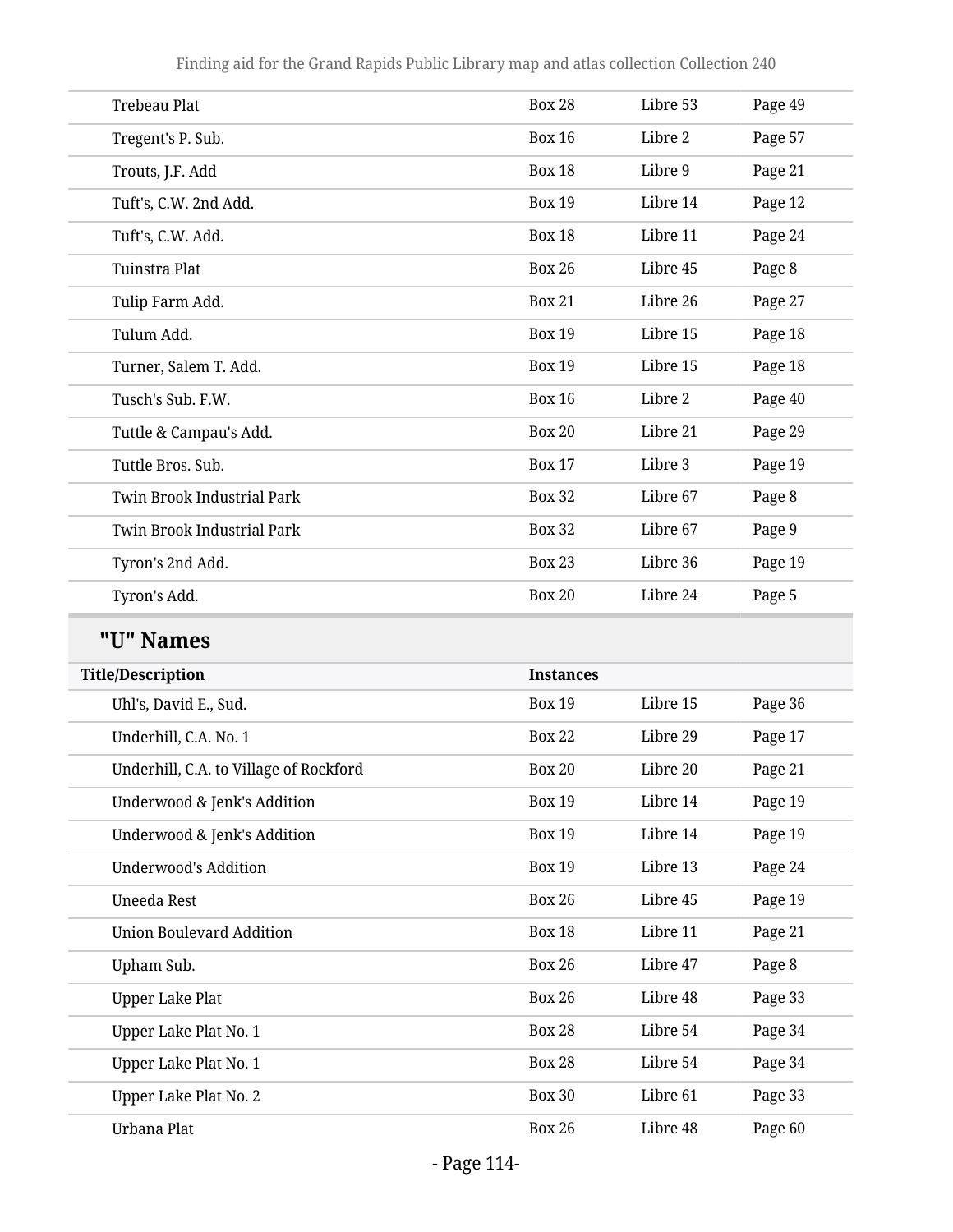| Urbana Plat No. 1                  | <b>Box 27</b>    | Libre 49 | Page 24 |
|------------------------------------|------------------|----------|---------|
| Urbana Plat No. 2                  | <b>Box 27</b>    | Libre 50 | Page 2  |
| Urbana Plat No. 3                  | <b>Box 27</b>    | Libre 50 | Page 16 |
| Urbana Plat No. 4                  | <b>Box 27</b>    | Libre 51 | Page 48 |
| Urbana Plat No. 5                  | <b>Box 28</b>    | Libre 53 | Page 46 |
| Urbana Plat No. 6                  | <b>Box 28</b>    | Libre 55 | Page 43 |
| Uxmal Add to Village of South G.R. | <b>Box 18</b>    | Libre 9  | Page 10 |
| "V" Names                          |                  |          |         |
| <b>Title/Description</b>           | <b>Instances</b> |          |         |
| Valley View Plat                   | <b>Box 27</b>    | Libre 52 | Page 6  |
| Valley Vista                       | <b>Box 30</b>    | Libre 61 | Page 30 |
| Valley Vista No. 1                 | <b>Box 32</b>    | Libre 66 | Page 3  |
| Valley Vista No. 2                 | <b>Box 32</b>    | Libre 66 | Page 28 |
| Valley Vista No. 3                 | <b>Box 33</b>    | Libre 68 | Page 8  |
| Valley Vista No. 4                 | <b>Box 33</b>    | Libre 68 | Page 28 |
| Valley Vista No. 4                 | <b>Box 33</b>    | Libre 68 | Page 29 |
| Valley Vista No. 5                 | <b>Box 33</b>    | Libre 69 | Page 25 |
| Valley Vista No. 5                 | <b>Box 33</b>    | Libre 69 | Page 26 |
| Value Highlands                    | <b>Box 30</b>    | Libre 61 | Page 28 |
| Van Allen Plat                     | <b>Box 22</b>    | Libre 32 | Page 12 |
| Van Anden's Add.                   | <b>Box 19</b>    | Libre 12 | Page 26 |
| Van Bree's, Arie, Add.             | <b>Box 17</b>    | Libre 6  | Page 25 |
| Van Buren & Turner's Add.          | <b>Box 16</b>    | Libre 2  | Page 31 |
| Van Buren & Turner's Add.          | <b>Box 16</b>    | Libre 2  | Page 31 |
| Van Buren Plat                     | <b>Box 25</b>    | Libre 43 | Page 35 |
| Van Elst Plat                      | <b>Box 28</b>    | Libre 54 | Page 45 |
| Van Elst Plat No. 1                | <b>Box 29</b>    | Libre 58 | Page 22 |
| Van Ess Plat                       | <b>Box 28</b>    | Libre 55 | Page 23 |
| Van Ess Plat No. 1                 | <b>Box 29</b>    | Libre 57 | Page 21 |
| Van Ess, G; Sub                    | <b>Box 24</b>    | Libre 38 | Page 39 |
| Van Houten Plat                    | <b>Box 26</b>    | Libre 48 | Page 43 |
| Van Houten's Supervisor Plat       | <b>Box 27</b>    | Libre 50 | Page 40 |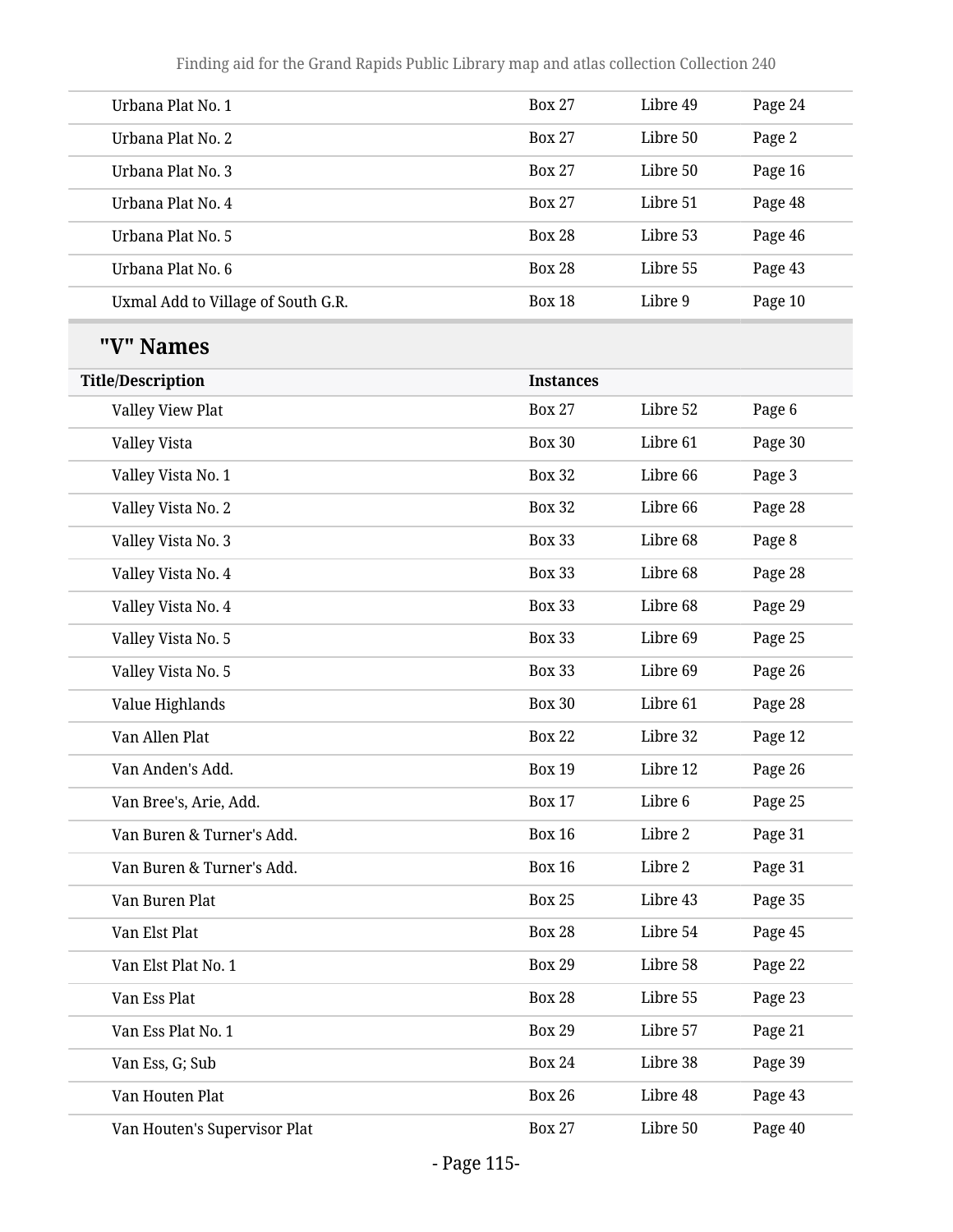| Van Leeuwen & Gezon's Sub.         | <b>Box 17</b> | Libre 4  | Page 13 |
|------------------------------------|---------------|----------|---------|
| Van Leeuwen WM. 2NE West Side Add. | <b>Box 18</b> | Libre 9  | Page 3  |
| Van Leeuwen's Add                  | <b>Box 17</b> | Libre 4  | Page 10 |
| Van Leeuwen's Fulton St. Add.      | <b>Box 19</b> | Libre 15 | Page 6  |
| Van Noord Plat                     | <b>Box 31</b> | Libre 64 | Page 7  |
| Van Oostenbrugge Bros. Add         | <b>Box 20</b> | Libre 20 | Page 39 |
| Van Singel Plat                    | <b>Box 26</b> | Libre 48 | Page 17 |
| Vanden Berg Plat                   | <b>Box 27</b> | Libre 49 | Page 23 |
| Vanden Berg Plat No. 1             | <b>Box 28</b> | Libre 53 | Page 4  |
| Vander Laan Plat                   | <b>Box 22</b> | Libre 31 | Page 13 |
| Vander Leest Add.                  | <b>Box 20</b> | Libre 18 | Page 6  |
| Vander Leest Add.                  | <b>Box 20</b> | Libre 18 | Page 6  |
| <b>Vander Markt Addition</b>       | <b>Box 30</b> | Libre 61 | Page 11 |
| Vander Stolpe's 2nd Add.           | <b>Box 19</b> | Libre 12 | Page 11 |
| Vander Stolpe's 3rd Add.           | <b>Box 20</b> | Libre 19 | Page 36 |
| Vander Stolpe's Add.               | <b>Box 18</b> | Libre 9  | Page 32 |
| Vander Veen's Add.                 | <b>Box 19</b> | Libre 16 | Page 9  |
| Vanderpool, C.R. Add.              | <b>Box 20</b> | Libre 18 | Page 25 |
| Vanderschuur Plat                  | <b>Box 22</b> | Libre 30 | Page 3  |
| Vandertuin Plat                    | <b>Box 29</b> | Libre 56 | Page 1  |
| Vandertuin Plat No. 1              | <b>Box 29</b> | Libre 58 | Page 19 |
| Vandyke Plat                       | <b>Box 23</b> | Libre 34 | Page 5  |
| Vedders, H.A. Sub.                 | <b>Box 17</b> | Libre 5  | Page 9  |
| Veenstra Plat                      | <b>Box 30</b> | Libre 59 | Page 1  |
| Venema Plat                        | <b>Box 24</b> | Libre 38 | Page 32 |
| Vergennes Plat                     | <b>Box 28</b> | Libre 55 | Page 49 |
| Vergennes Plat No. 1               | <b>Box 30</b> | Libre 59 | Page 35 |
| Vergennes Plat No. 2               | <b>Box 31</b> | Libre 63 | Page 25 |
| Verhey Plat                        | <b>Box 30</b> | Libre 59 | Page 20 |
| Verkerke's Add.                    | <b>Box 18</b> | Libre 8  | Page 18 |
| <b>Vetting Addition</b>            | <b>Box 29</b> | Libre 58 | Page 16 |
| Vidro Estates                      | <b>Box 29</b> | Libre 58 | Page 19 |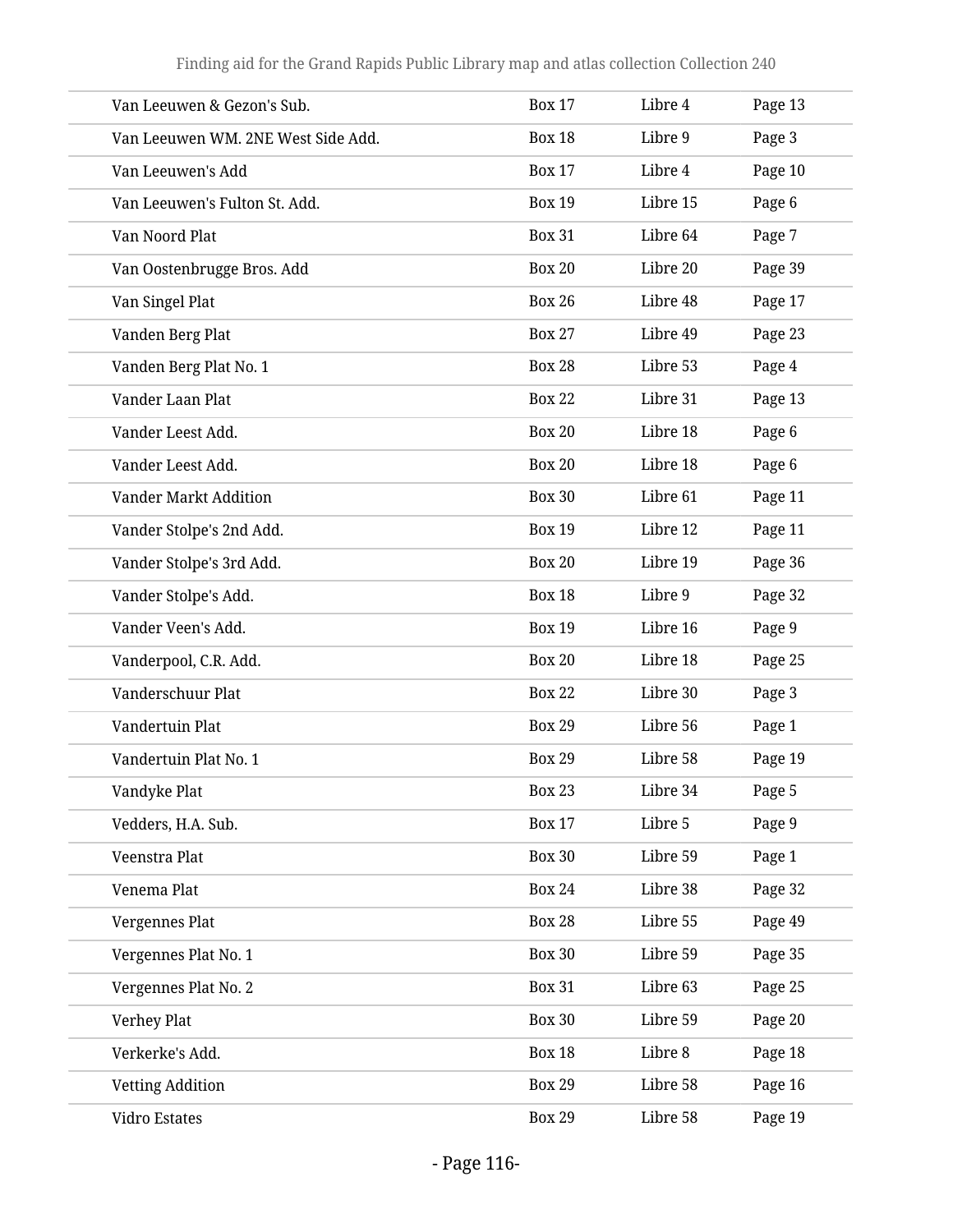| Village of Alto                        | <b>Box 19</b>    | Libre 12 | Page 18 |
|----------------------------------------|------------------|----------|---------|
| Village of Ars                         | <b>Box 26</b>    | Libre 46 | Page 38 |
| <b>Village of South Grand Rapids</b>   | <b>Box 18</b>    | Libre 7  | Page 18 |
| Vine Hill Plat                         | <b>Box 29</b>    | Libre 56 | Page 18 |
| Vine Hill Plat No. 1                   | <b>Box 31</b>    | Libre 62 | Page 25 |
| Vine Hill Plat No. 2                   | <b>Box 32</b>    | Libre 67 | Page 38 |
| Vinkemulder Plat                       | <b>Box 26</b>    | Libre 46 | Page 33 |
| Vinkemulders Sub.                      | <b>Box 23</b>    | Libre 35 | Page 1  |
| Vinkemulders Sub.                      | <b>Box 23</b>    | Libre 35 | Page 2  |
| Vis Plat                               | <b>Box 23</b>    | Libre 33 | Page 22 |
| Visoski Add.                           | <b>Box 19</b>    | Libre 13 | Page 8  |
| Visser Add.                            | <b>Box 18</b>    | Libre 10 | Page 28 |
| <b>Vlug Plat</b>                       | <b>Box 26</b>    | Libre 46 | Page 36 |
| Volkema Plat                           | <b>Box 26</b>    | Libre 45 | Page 20 |
| Volkema Plat (Corrected)               | <b>Box 26</b>    | Libre 45 | Page 31 |
| Voorheis & Miller                      | <b>Box 17</b>    | Libre 5  | Page 8  |
| Vredevoogd Plat                        | <b>Box 27</b>    | Libre 52 | Page 34 |
| Vredevoogd Plat No. 1                  | <b>Box 29</b>    | Libre 57 | Page 40 |
| Vredevoogd Plat No. 2                  | <b>Box 31</b>    | Libre 62 | Page 1  |
| "W" Names                              |                  |          |         |
| <b>Title/Description</b>               | <b>Instances</b> |          |         |
| <b>Wabasis Camp (Supervisors Plat)</b> | <b>Box 26</b>    | Libre 45 | Page 26 |
| <b>Wabasis Camp (Supervisors Plat)</b> | <b>Box 26</b>    | Libre 45 | Page 26 |
| Wabasis, Lewis Park                    | <b>Box 26</b>    | Libre 45 | Page 34 |
| Wait & Gardner's Sub.                  | <b>Box 19</b>    | Libre 12 | Page 34 |
| Wakehurst Add.                         | <b>Box 19</b>    | Libre 15 | Page 25 |
| Walcott's Peach Ridge Add.             | <b>Box 31</b>    | Libre 63 | Page 26 |
| <b>Walcrath Plat</b>                   | <b>Box 23</b>    | Libre 36 | Page 14 |
| Walcrath Plat No. 1                    | <b>Box 29</b>    | Libre 57 | Page 3  |
| Walker Heights Sub. No.1               | <b>Box 23</b>    | Libre 34 | Page 35 |
| <b>Walker Plat</b>                     | <b>Box 29</b>    | Libre 58 | Page 37 |
| Walker Woods                           | <b>Box 30</b>    | Libre 59 | Page 38 |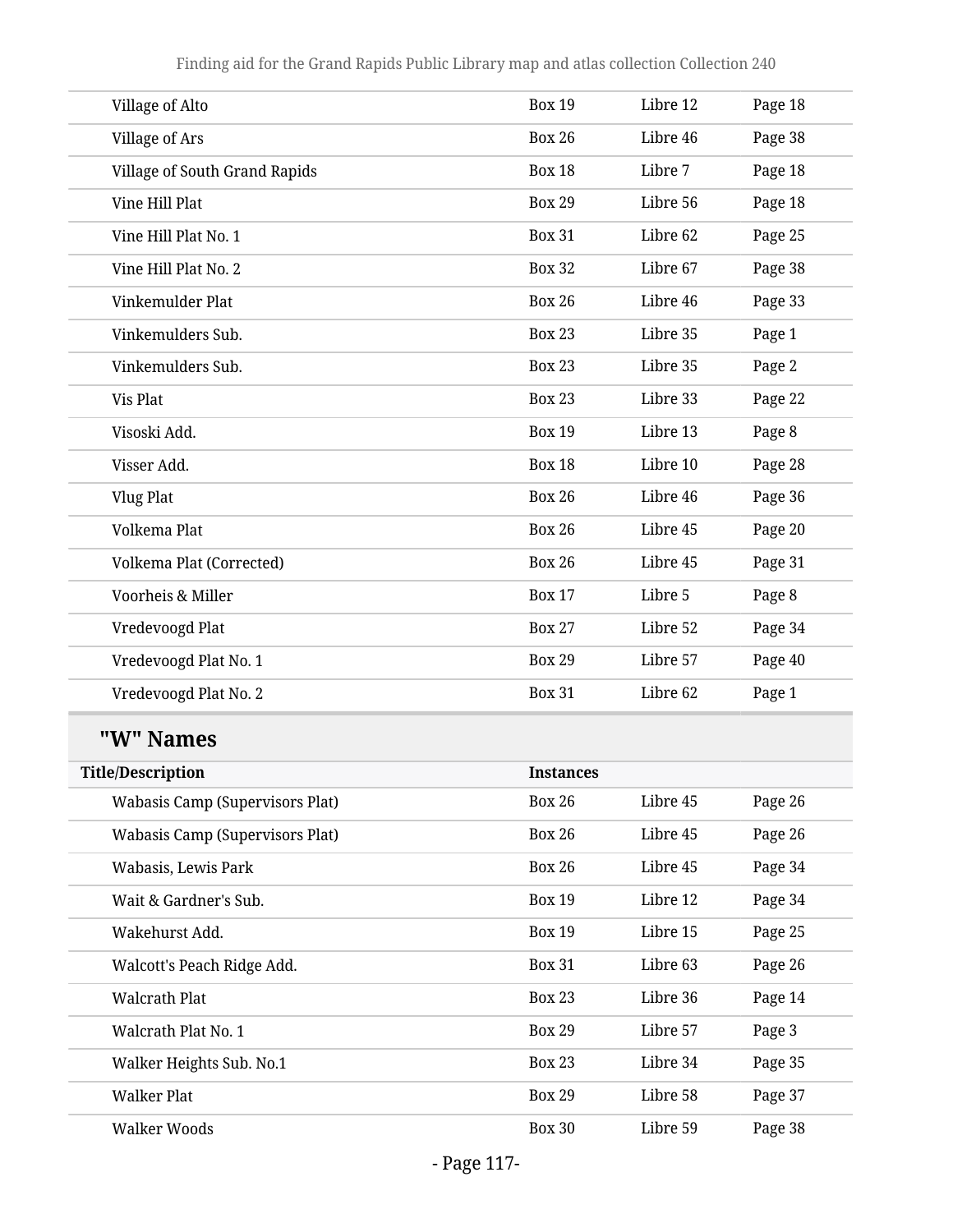| Walker's Add.                              | <b>Box 19</b> | Libre 13 | Page 5  |
|--------------------------------------------|---------------|----------|---------|
| <b>Wallace-Powers Park</b>                 | <b>Box 24</b> | Libre 38 | Page 29 |
| Wallin & Thum Add.                         | <b>Box 19</b> | Libre 16 | Page 4  |
| <b>Wallins Add</b>                         | <b>Box 17</b> | Libre 6  | Page 11 |
| Wallins Sub.                               | <b>Box 18</b> | Libre 9  | Page 37 |
| <b>Walnut Acres</b>                        | <b>Box 21</b> | Libre 28 | Page 13 |
| <b>Walnut Park</b>                         | <b>Box 20</b> | Libre 22 | Page 29 |
| Walsh Sub.                                 | <b>Box 25</b> | Libre 44 | Page 4  |
| Walter Lang Add. (Under L)                 | <b>Box 25</b> | Libre 44 | Page 33 |
| Wanrooy's Add.                             | <b>Box 21</b> | Libre 27 | Page 4  |
| Ward Homestead Add.                        | <b>Box 18</b> | Libre 10 | Page 23 |
| Ward; S.C. Sub.                            | <b>Box 17</b> | Libre 4  | Page 47 |
| Ware, E.; Add-Sand Lake                    | <b>Box 16</b> | Libre 2  | Page 99 |
| <b>Warren Plat</b>                         | <b>Box 29</b> | Libre 56 | Page 3  |
| Wartrous Add.                              | <b>Box 17</b> | Libre 6  | Page 38 |
| Washburn, B.F. Sub.                        | <b>Box 16</b> | Libre 2  | Page 18 |
| Washburn, B.F. Sub.                        | <b>Box 16</b> | Libre 2  | Page 18 |
| Waters-Fletcher Lakeland Plat              | <b>Box 25</b> | Libre 44 | Page 20 |
| Waters, O.S. Sub.                          | <b>Box 19</b> | Libre 13 | Page 37 |
| <b>Watkins Add</b>                         | <b>Box 20</b> | Libre 22 | Page 33 |
| Watson & Kuiper                            | <b>Box 20</b> | Libre 17 | Page 25 |
| Watson & Weston                            | <b>Box 17</b> | Libre 6  | Page 34 |
| Watson, A.B. Sub. (with Smith& Van Allens) | <b>Box 17</b> | Libre 5  | Page 46 |
| Weatherly's Add.                           | <b>Box 17</b> | Libre 5  | Page 48 |
| Weatherly's Sub.                           | <b>Box 19</b> | Libre 12 | Page 27 |
| <b>Webster Brenners Homesteads</b>         | <b>Box 21</b> | Libre 28 | Page 7  |
| <b>Wedgewood Homesites</b>                 | <b>Box 34</b> | Libre 72 | Page 43 |
| <b>Wedgewood Plat</b>                      | <b>Box 23</b> | Libre 35 | Page 39 |
| Weichsler Sub; H.O. Brandau Farm Sub       | <b>Box 24</b> | Libre 37 | Page 37 |
| Weichsler Sub; H.O. Brandau Farm Sub       | <b>Box 24</b> | Libre 37 | Page 37 |
| Welch Sub.                                 | <b>Box 20</b> | Libre 20 | Page 1  |
| <b>Weller Park</b>                         | <b>Box 20</b> | Libre 24 | Page 33 |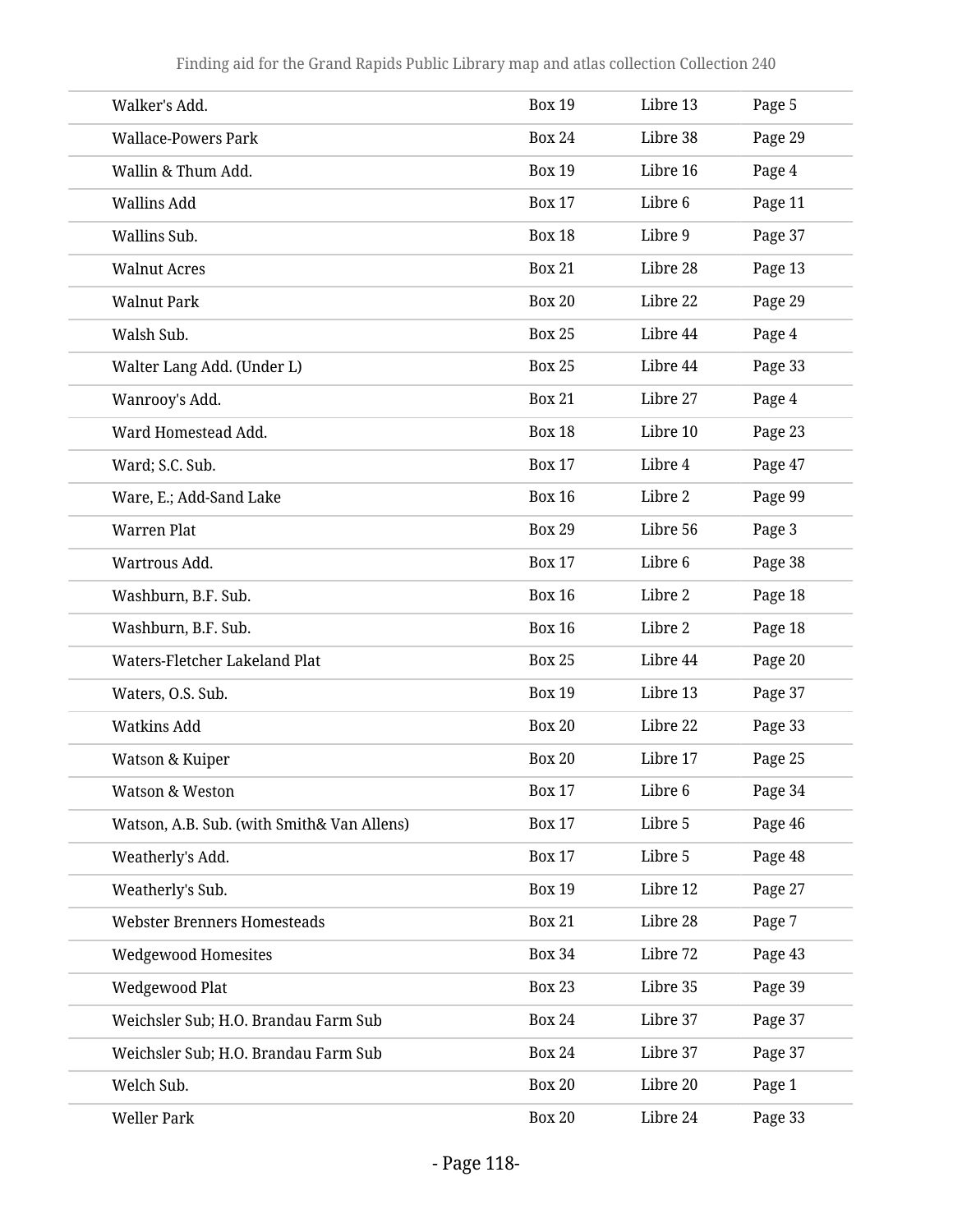| Wellerwood                                           | <b>Box 26</b> | Libre 47 | Page 35 |
|------------------------------------------------------|---------------|----------|---------|
| Welton's                                             | <b>Box 23</b> | Libre 36 | Page 22 |
| <b>Wendler Plat</b>                                  | <b>Box 22</b> | Libre 31 | Page 11 |
| Wenham's Add (also S30 T7 R11 and S25 T7 R12 and S36 | <b>Box 20</b> | Libre 24 | Page 6  |
| Wenham's Add (also S30 T7 R11 and S25 T7 R12 and S36 | <b>Box 20</b> | Libre 24 | Page 7  |
| Wenham's Sub of Blks 3&6 Wenhams Add                 | <b>Box 20</b> | Libre 24 | Page 8  |
| <b>Wesorick Sub</b>                                  | <b>Box 22</b> | Libre 29 | Page 32 |
| West Elm Plat                                        | <b>Box 24</b> | Libre 38 | Page 30 |
| West Hill Acres                                      | <b>Box 31</b> | Libre 64 | Page 45 |
| <b>West Moorland Plat</b>                            | <b>Box 27</b> | Libre 49 | Page 38 |
| West Moorland Plat No. 1                             | <b>Box 28</b> | Libre 55 | Page 17 |
| West Park Add                                        | <b>Box 20</b> | Libre 21 | Page 26 |
| West Point Park, Bass Lake                           | <b>Box 24</b> | Libre 40 | Page 32 |
| West Sode Add                                        | <b>Box 17</b> | Libre 5  | Page 49 |
| West, Ben E. Add.                                    | <b>Box 26</b> | Libre 48 | Page 48 |
| <b>Westdorp Plat</b>                                 | <b>Box 22</b> | Libre 29 | Page 32 |
| Westgate by Ladd                                     | <b>Box 28</b> | Libre 55 | Page 30 |
| <b>Westgate Meadows</b>                              | <b>Box 28</b> | Libre 55 | Page 48 |
| Westgate Meadows No. 1                               | <b>Box 29</b> | Libre 56 | Page 9  |
| Westgate Meadows No. 2                               | <b>Box 29</b> | Libre 56 | Page 15 |
| Westgate Meadows No. 3                               | <b>Box 29</b> | Libre 57 | Page 35 |
| Westgate Meadows No. 4                               | <b>Box 30</b> | Libre 61 | Page 20 |
| <b>Westgate Plat</b>                                 | <b>Box 24</b> | Libre 38 | Page 10 |
| Westgate Village                                     | <b>Box 29</b> | Libre 56 | Page 36 |
| Westgate Village No. 1                               | <b>Box 29</b> | Libre 57 | Page 34 |
| Westgate Village No. 2                               | <b>Box 29</b> | Libre 57 | Page 47 |
| Westgate Village No. 3                               | <b>Box 29</b> | Libre 58 | Page 38 |
| Westgate Village No. 4                               | <b>Box 30</b> | Libre 59 | Page 8  |
| Westgate Village No. 5                               | <b>Box 30</b> | Libre 60 | Page 1  |
| Westgate Village No. 6                               | <b>Box 30</b> | Libre 61 | Page 22 |
| Westgate Village Woods                               | <b>Box 31</b> | Libre 62 | Page 8  |
| Westgate Village Woods No. 1                         | <b>Box 31</b> | Libre 62 | Page 29 |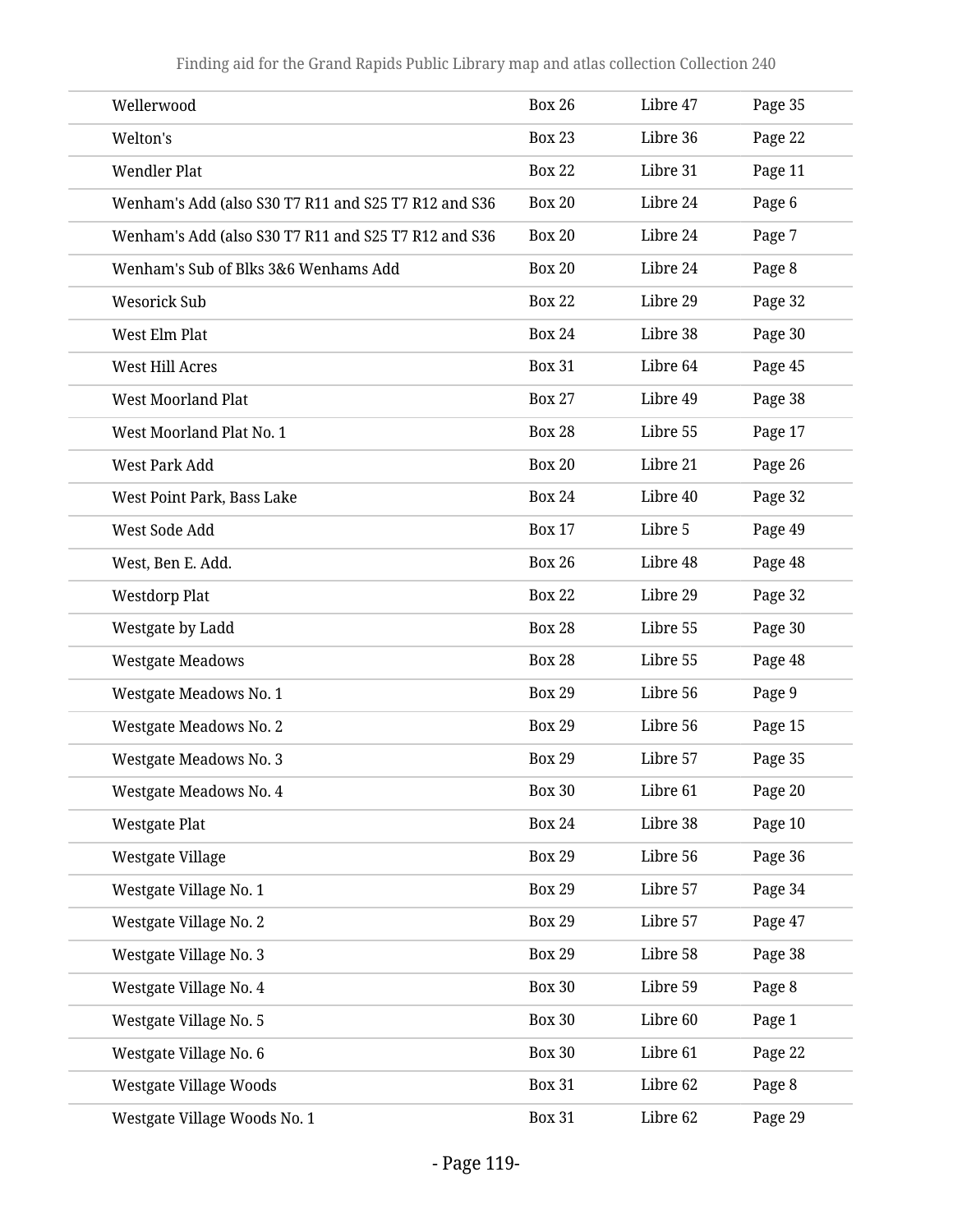| Westgate Village Woods No. 2      | <b>Box 31</b> | Libre 63 | Page 5  |
|-----------------------------------|---------------|----------|---------|
| Westgate Village Woods No. 3      | <b>Box 31</b> | Libre 63 | Page 31 |
| Westgate Village Woods No. 4      | <b>Box 31</b> | Libre 64 | Page 12 |
| Westgate Village Woods No. 4      | <b>Box 31</b> | Libre 64 | Page 13 |
| Westgate Village Woods No. 5      | <b>Box 31</b> | Libre 64 | Page 39 |
| Westgate Village Woods No. 5      | <b>Box 31</b> | Libre 64 | Page 40 |
| Westgate Village Woods No. 6      | <b>Box 32</b> | Libre 65 | Page 24 |
| Westgate Village Woods No. 7      | <b>Box 32</b> | Libre 66 | Page 16 |
| Westgate Village Woods No. 7      | <b>Box 32</b> | Libre 66 | Page 17 |
| Westgate Village Woods No. 8      | <b>Box 32</b> | Libre 66 | Page 48 |
| Westgate Village Woods No. 8      | <b>Box 32</b> | Libre 66 | Page 49 |
| Weston & Low's Addition           | <b>Box 18</b> | Libre 9  | Page 22 |
| Weston & Meigs 2nd Add            | <b>Box 18</b> | Libre 8  | Page 11 |
| Weston & Meigs 2nd Add Replatted  | <b>Box 18</b> | Libre 9  | Page 8  |
| Weston & Meigs 3rd Add            | <b>Box 18</b> | Libre 9  | Page 9  |
| Weston & Meigs 4th Add.           | <b>Box 18</b> | Libre 8  | Page 31 |
| Weston & Meigs Add                | <b>Box 18</b> | Libre 8  | Page 1  |
| Weston & Meigs Sub.               | <b>Box 18</b> | Libre 7  | Page 32 |
| Weston, Dudley & Soule's Sub      | <b>Box 17</b> | Libre 4  | Page 36 |
| <b>Westview Plat</b>              | <b>Box 27</b> | Libre 49 | Page 35 |
| Westview Plat No. 1               | <b>Box 27</b> | Libre 50 | Page 20 |
| Westwood Plat                     | <b>Box 27</b> | Libre 52 | Page 4  |
| Whalen Acres plat                 | <b>Box 27</b> | Libre 50 | Page 3  |
| Whalen Heights Plat               | <b>Box 26</b> | Libre 48 | Page 3  |
| <b>Whalen-Eardley Ranch Sites</b> | <b>Box 27</b> | Libre 51 | Page 8  |
| Whalen-Eardley Ranch Sites No. 1  | <b>Box 28</b> | Libre 53 | Page 38 |
| Whalen, Andrew Add                | <b>Box 19</b> | Libre 13 | Page 34 |
| Whalen, Mary A. Plat              | <b>Box 23</b> | Libre 34 | Page 2  |
| Whalen's 2nd Interurban Plat      | <b>Box 20</b> | Libre 18 | Page 21 |
| Whalen's 3rd Interurban Plat      | <b>Box 20</b> | Libre 18 | Page 22 |
| Whalen's Add to Hamilton Park     | <b>Box 20</b> | Libre 19 | Page 16 |
| Whalen's Interurban Plat          | <b>Box 20</b> | Libre 18 | Page 20 |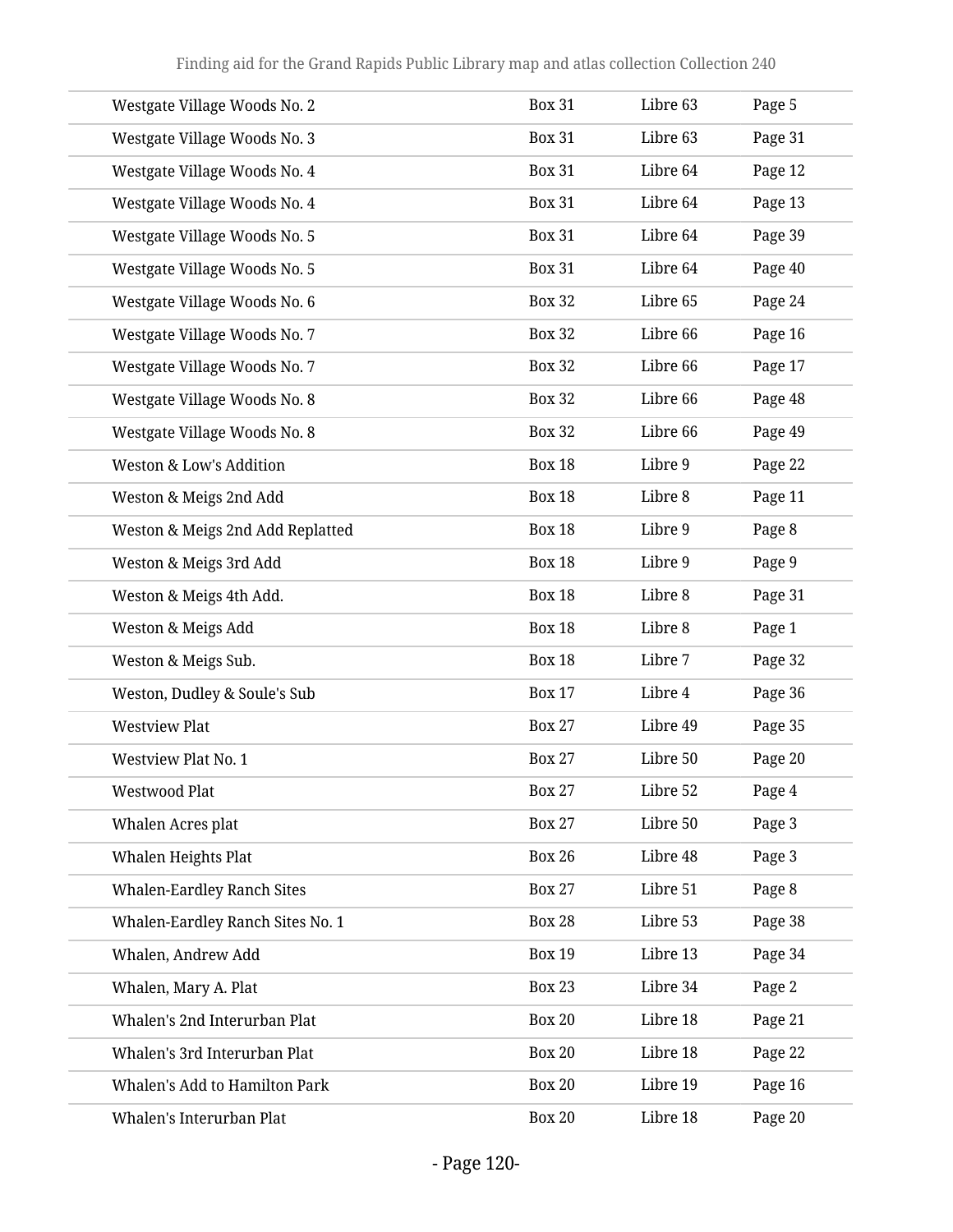| Whalen's Replatted Add of Whalen's 3rd Interurban Plat | <b>Box 20</b> | Libre 19 | Page 32 |
|--------------------------------------------------------|---------------|----------|---------|
| Whalen's, Edmund, Add                                  | <b>Box 20</b> | Libre 23 | Page 24 |
| Whalen's, Thomas Add                                   | <b>Box 20</b> | Libre 19 | Page 2  |
| Wheeler Add                                            | <b>Box 18</b> | Libre 8  | Page 35 |
| Whippie Add                                            | <b>Box 16</b> | Libre 2  | Page 66 |
| Whirlaway Plat                                         | <b>Box 32</b> | Libre 65 | Page 25 |
| <b>Whispering Brook</b>                                | <b>Box 32</b> | Libre 66 | Page 4  |
| <b>Whispering Brook</b>                                | <b>Box 32</b> | Libre 66 | Page 5  |
| Whispering Brook No. 1                                 | <b>Box 32</b> | Libre 67 | Page 20 |
| Whispering Brook No. 1                                 | <b>Box 32</b> | Libre 67 | Page 21 |
| Whispering Brook No. 2                                 | <b>Box 32</b> | Libre 67 | Page 50 |
| Whispering Brook No. 3                                 | <b>Box 33</b> | Libre 68 | Page 34 |
| <b>Whispering Hills Estates</b>                        | <b>Box 31</b> | Libre 62 | Page 5  |
| Whispering Hills Estates No. 1                         | <b>Box 32</b> | Libre 65 | Page 27 |
| Whispering Hills Estates No. 2                         | <b>Box 32</b> | Libre 67 | Page 43 |
| Whispering Hills Estates No. 3                         | <b>Box 33</b> | Libre 69 | Page 2  |
| <b>Whispering Pines</b>                                | <b>Box 31</b> | Libre 64 | Page 22 |
| <b>Whispering Pines No. 1</b>                          | <b>Box 32</b> | Libre 65 | Page 28 |
| <b>Whispering Pines No. 2</b>                          | <b>Box 32</b> | Libre 66 | Page 40 |
| <b>Whispering Pines No. 3</b>                          | <b>Box 33</b> | Libre 68 | Page 17 |
| Whispering Pines No. 4                                 | <b>Box 33</b> | Libre 69 | Page 17 |
| <b>Whispering Pines No. 5</b>                          | <b>Box 33</b> | Libre 70 | Page 1  |
| White & Brooks Brothers Sub.                           | <b>Box 18</b> | Libre 11 | Page 5  |
| White & Cody's Add                                     | <b>Box 18</b> | Libre 7  | Page 21 |
| White Hills Plat                                       | <b>Box 28</b> | Libre 55 | Page 12 |
| White Hills Plat Extension                             | <b>Box 31</b> | Libre 64 | Page 14 |
| White S, Add.                                          | <b>Box 17</b> | Libre 4  | Page 40 |
| White, John B; Add                                     | <b>Box 18</b> | Libre 9  | Page 27 |
| White, Morris, J; Sub                                  | <b>Box 22</b> | Libre 31 | Page 21 |
| White, T. Stewart                                      | <b>Box 18</b> | Libre 8  | Page 21 |
| White's 2nd Add                                        | <b>Box 17</b> | Libre 6  | Page 10 |
| White's 3rd Add.                                       | <b>Box 18</b> | Libre 8  | Page 33 |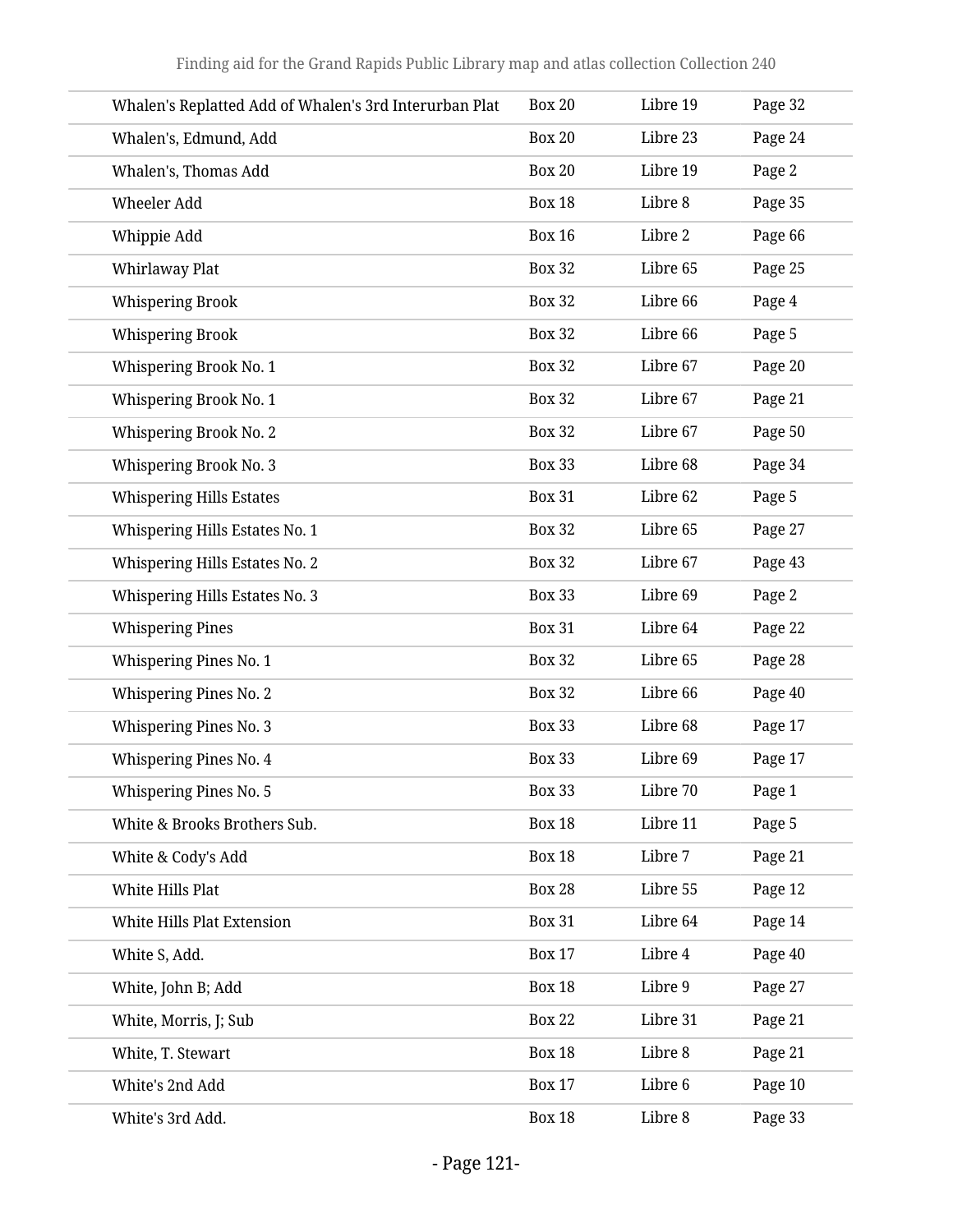| White's Sub.                                  | <b>Box 24</b> | Libre 39 | Page 4  |
|-----------------------------------------------|---------------|----------|---------|
| Whites Fair Ground Add                        | <b>Box 19</b> | Libre 13 | Page 13 |
| <b>Whitney Creek Park</b>                     | <b>Box 24</b> | Libre 37 | Page 10 |
| Whitney Creek Park No. 1                      | <b>Box 31</b> | Libre 63 | Page 13 |
| Whitney's Add to Kent City                    | <b>Box 19</b> | Libre 16 | Page 12 |
| Wieland Add                                   | <b>Box 18</b> | Libre 7  | Page 12 |
| Wieland Add to City of G.R.                   | <b>Box 18</b> | Libre 10 | Page 8  |
| Wielsma Plat                                  | <b>Box 28</b> | Libre 53 | Page 6  |
| Wielsma Plat No. 1                            | <b>Box 28</b> | Libre 54 | Page 48 |
| <b>Wienand Plat</b>                           | <b>Box 26</b> | Libre 48 | Page 37 |
| Wienand Plat No. 1                            | <b>Box 30</b> | Libre 60 | Page 46 |
| Wights Add                                    | <b>Box 19</b> | Libre 15 | Page 15 |
| Wilcox Sub of San Lu Rae Add                  | <b>Box 24</b> | Libre 39 | Page 11 |
| Wildermere Park                               | <b>Box 22</b> | Libre 29 | Page 39 |
| Wildwood                                      | <b>Box 27</b> | Libre 49 | Page 46 |
| Wilkinson, Oliver, Silverlake Plat            | <b>Box 21</b> | Libre 25 | Page 10 |
| Wilks Add                                     | <b>Box 22</b> | Libre 32 | Page 39 |
| Willards Twin Spruce Plat                     | <b>Box 30</b> | Libre 61 | Page 32 |
| Williams Add                                  | <b>Box 23</b> | Libre 36 | Page 20 |
| Williams Add to Village of Sand Lake          | <b>Box 20</b> | Libre 23 | Page 5  |
| Williams Supervisors Plat                     | <b>Box 27</b> | Libre 49 | Page 4  |
| <b>Williams Supervisors Plat</b>              | <b>Box 27</b> | Libre 49 | Page 4  |
| <b>Willow Park Add</b>                        | <b>Box 31</b> | Libre 63 | Page 50 |
| Wilmarths & Bevier Sub                        | <b>Box 16</b> | Libre 1  | Page 89 |
| Wilnella Plat                                 | <b>Box 30</b> | Libre 60 | Page 10 |
| Wilson & Chalmer's Garden Add                 | <b>Box 20</b> | Libre 21 | Page 19 |
| Wilson & Chalmers 3rd Add to Wyoming Twp Park | <b>Box 20</b> | Libre 20 | Page 14 |
| Wilson & Chalmers 4th Add to Wyoming Park     | <b>Box 20</b> | Libre 21 | Page 1  |
| Wilson & Chalmers Add to Wyoming Park         | <b>Box 20</b> | Libre 20 | Page 11 |
| Wilson & Chalmers Boulevard Add               | <b>Box 20</b> | Libre 22 | Page 25 |
| Windwood Hills                                | <b>Box 32</b> | Libre 65 | Page 12 |
| Windwood Hills                                | <b>Box 32</b> | Libre 65 | Page 11 |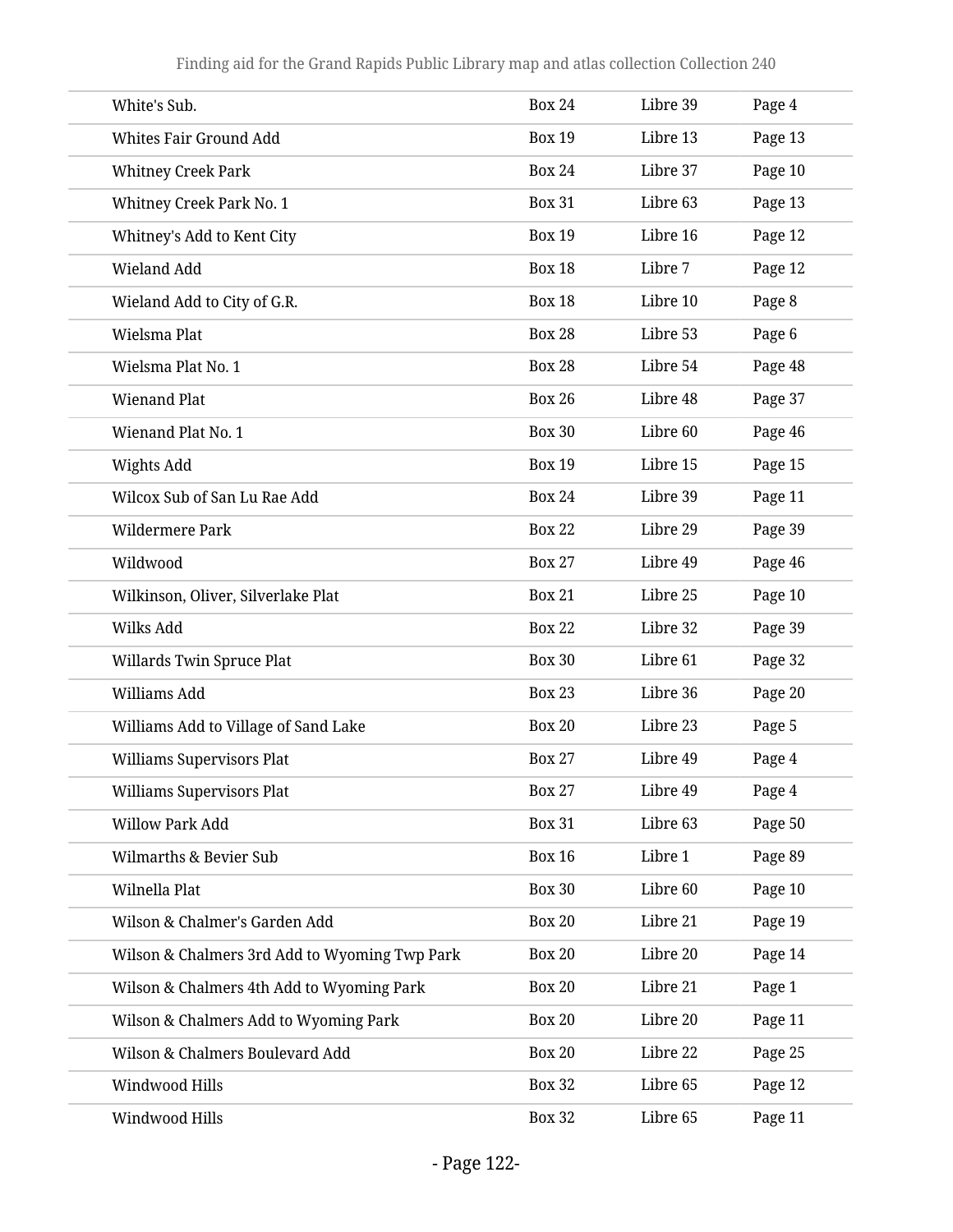| Winegar & Stevens               | <b>Box 17</b> | Libre 4  | Page 17 |
|---------------------------------|---------------|----------|---------|
| Winsor Add                      | <b>Box 18</b> | Libre 7  | Page 22 |
| Winsor, Harriet P; Add          | <b>Box 18</b> | Libre 7  | Page 31 |
| Wise & Carrier's Alger Park Add | <b>Box 18</b> | Libre 9  | Page 14 |
| Withey East Belt Plat No. 1     | <b>Box 33</b> | Libre 68 | Page 50 |
| Withey East Belt Plat No. 1     | <b>Box 33</b> | Libre 68 | Page 51 |
| Withey East Belt Plat No. 2     | <b>Box 33</b> | Libre 69 | Page 31 |
| Withey's Add                    | <b>Box 16</b> | Libre 1  | Page 85 |
| Wolf, G.A. Add                  | <b>Box 18</b> | Libre 11 | Page 19 |
| Wolven Add                      | <b>Box 19</b> | Libre 14 | Page 22 |
| <b>Wolverine Plat</b>           | <b>Box 21</b> | Libre 25 | Page 36 |
| Wood Sub                        | <b>Box 16</b> | Libre 2  | Page 28 |
| Wood, J.C. Sub                  | <b>Box 19</b> | Libre 13 | Page 28 |
| Wood's Add                      | <b>Box 20</b> | Libre 18 | Page 14 |
| <b>Woodbeck Lake Plat</b>       | <b>Box 26</b> | Libre 45 | Page 18 |
| <b>Woodcliff Park</b>           | <b>Box 20</b> | Libre 22 | Page 21 |
| Woodfield Plat                  | <b>Box 30</b> | Libre 61 | Page 12 |
| Woodfield Plat                  | <b>Box 30</b> | Libre 61 | Page 12 |
| Woodfield Plat                  | <b>Box 30</b> | Libre 61 | Page 12 |
| <b>Woodhaven Homesites</b>      | <b>Box 32</b> | Libre 65 | Page 39 |
| <b>Woodhaven Homesites</b>      | <b>Box 32</b> | Libre 65 | Page 38 |
| Woodland Add                    | <b>Box 19</b> | Libre 12 | Page 15 |
| <b>Woodland Addition</b>        | <b>Box 21</b> | Libre 26 | Page 25 |
| <b>Woodland Estates</b>         | <b>Box 31</b> | Libre 63 | Page 18 |
| <b>Woodland Estates No. 1</b>   | <b>Box 32</b> | Libre 67 | Page 1  |
| <b>Woodland Park</b>            | <b>Box 21</b> | Libre 26 | Page 1  |
| <b>Woodland Park No. 1</b>      | <b>Box 27</b> | Libre 51 | Page 37 |
| <b>Woodland Park No. 2</b>      | <b>Box 27</b> | Libre 52 | Page 41 |
| <b>Woodland Park No. 3</b>      | <b>Box 28</b> | Libre 53 | Page 1  |
| <b>Woodlawn Addition</b>        | <b>Box 21</b> | Libre 26 | Page 25 |
| Woodlawn Plat                   | <b>Box 29</b> | Libre 56 | Page 7  |
| Woodmere                        | <b>Box 26</b> | Libre 45 | Page 6  |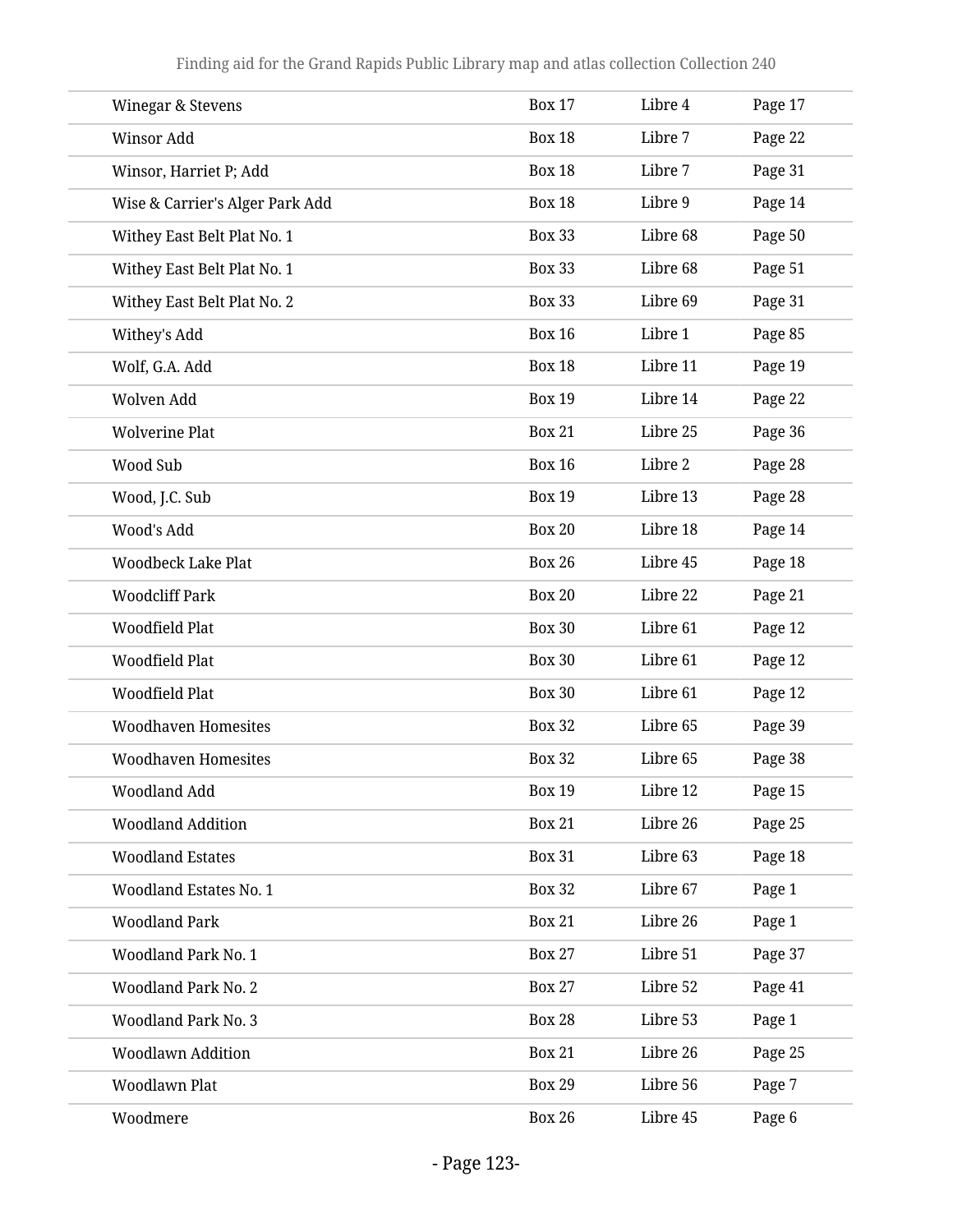|                                                      | $Dog \sim 1.24$  |          |                    |
|------------------------------------------------------|------------------|----------|--------------------|
| Xcantul                                              | <b>Box 18</b>    | Libre 11 | Page 9             |
| "X" Names<br><b>Title/Description</b>                | <b>Instances</b> |          |                    |
|                                                      |                  |          |                    |
| <b>Wyoming Ranches No. 7</b><br><b>Wyoming Woods</b> | <b>Box 30</b>    | Libre 60 | Page 33<br>Page 11 |
|                                                      | <b>Box 33</b>    | Libre 68 |                    |
| <b>Wyoming Ranches No. 7</b>                         | <b>Box 33</b>    | Libre 68 | Page 32            |
| Wyoming Ranches No. 6                                | <b>Box 33</b>    | Libre 68 | Page 1             |
| <b>Wyoming Ranches No. 5</b>                         | <b>Box 32</b>    | Libre 67 | Page 5             |
| Wyoming Ranches No. 4                                | <b>Box 31</b>    | Libre 64 | Page 29            |
| <b>Wyoming Ranches No. 3</b>                         | <b>Box 30</b>    | Libre 60 | Page 23            |
| <b>Wyoming Ranches No. 2</b>                         | <b>Box 29</b>    | Libre 57 | Page 25            |
| <b>Wyoming Ranches No. 1</b>                         | <b>Box 25</b>    | Libre 44 | Page 27            |
| <b>Wyoming Ranches No. 1</b>                         | <b>Box 25</b>    | Libre 44 | Page 27            |
| <b>Wyoming Ranches</b>                               | <b>Box 25</b>    | Libre 44 | Page 21            |
| Wyoming Park Add                                     | <b>Box 20</b>    | Libre 17 | Page 37            |
| Wyoming Park 2nd Add                                 | <b>Box 20</b>    | Libre 18 | Page 26            |
| <b>Wyoming Hills</b>                                 | <b>Box 22</b>    | Libre 30 | Page 34            |
| <b>Wyoming Highlands</b>                             | <b>Box 28</b>    | Libre 54 | Page 1             |
| <b>Wyoming Estates</b>                               | <b>Box 31</b>    | Libre 64 | Page 30            |
| <b>Wyoming Acres</b>                                 | <b>Box 31</b>    | Libre 62 | Page 9             |
| Wykes Add                                            | <b>Box 19</b>    | Libre 16 | Page 22            |
| Wygman's W.A. Sub                                    | <b>Box 21</b>    | Libre 27 | Page 27            |
| <b>Wustman Plat</b>                                  | <b>Box 25</b>    | Libre 44 | Page 32            |
| Wurzburg's Add                                       | <b>Box 19</b>    | Libre 14 | Page 27            |
| Wurzburg's Add                                       | <b>Box 19</b>    | Libre 14 | Page 27            |
| Wright's, P.B. Add                                   | <b>Box 20</b>    | Libre 23 | Page 29            |
| Wright's Sub of Stewarts Add                         | <b>Box 20</b>    | Libre 18 | Page 23            |
| Wormnest, J.K. Add                                   | <b>Box 19</b>    | Libre 16 | Page 33            |
| Worm, Haas, Sub                                      | <b>Box 21</b>    | Libre 26 | Page 10            |
| Workman's Add                                        | <b>Box 18</b>    | Libre 9  | Page 24            |
| Woodworth Plat                                       | <b>Box 28</b>    | Libre 53 | Page 25            |
| Woodside Add                                         | <b>Box 20</b>    | Libre 17 | Page 26            |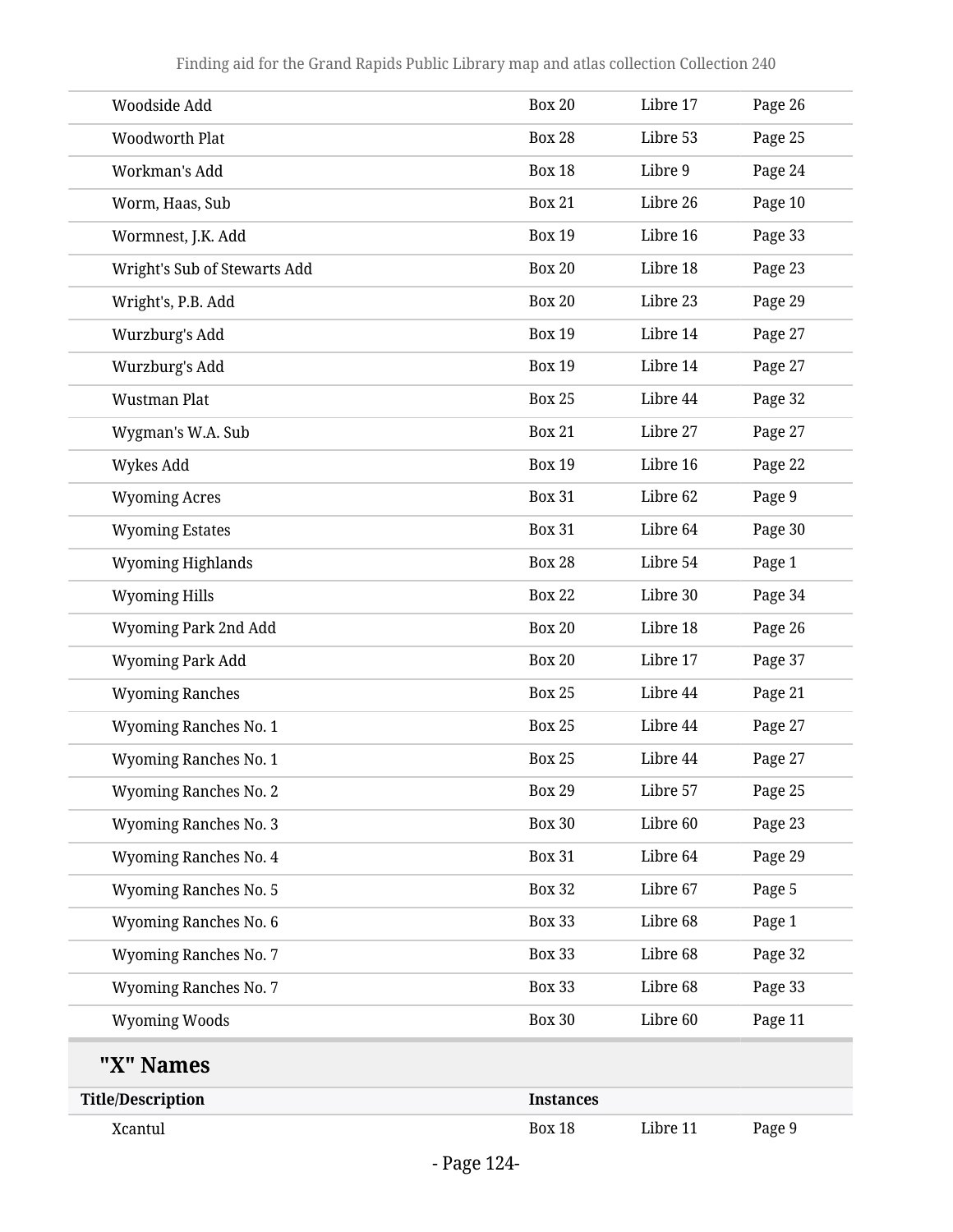| "Y" Names                |                  |          |         |
|--------------------------|------------------|----------|---------|
| <b>Title/Description</b> | <b>Instances</b> |          |         |
| York's Sub               | <b>Box 20</b>    | Libre 22 | Page 31 |
| Young Addition, Lowell   | <b>Box 26</b>    | Libre 46 | Page 2  |
| Ysseldyke Plat           | <b>Box 29</b>    | Libre 56 | Page 48 |
| "Z" Names                |                  |          |         |
| <b>Title/Description</b> | <b>Instances</b> |          |         |
| Zaagman Plat             | <b>Box 29</b>    | Libre 57 | Page 13 |
| Zagers Plat              | <b>Box 28</b>    | Libre 54 | Page 43 |
| Zayler Plat              | <b>Box 30</b>    | Libre 59 | Page 21 |
| Zeeff Heights Plat       | <b>Box 28</b>    | Libre 54 | Page 21 |
| <b>Zeeff Plat</b>        | <b>Box 28</b>    | Libre 53 | Page 2  |
| Zeeff Plat No. 1         | <b>Box 29</b>    | Libre 56 | Page 26 |
| Zipps Sub.               | <b>Box 22</b>    | Libre 30 | Page 18 |
| Zwyghuizen Plat          | <b>Box 24</b>    | Libre 38 | Page 21 |
| Zylstra Sunrise Acres    | <b>Box 28</b>    | Libre 54 | Page 12 |
| Zylstra Sunrise Acres    | <b>Box 28</b>    | Libre 54 | Page 11 |

**^** [Return to Table of Contents](#page-1-0)

## **Series III. Indexes, Map Guides & Reference Photos. Also Digital versions of maps.**

### **Subseries A. Indexes.**

#### **Scope and Contents**

This subseries includes published and unpublished indexes created for maps in this collection.

| <b>Title/Description</b>                                                                                                                                                                                                  | <b>Instances</b> |
|---------------------------------------------------------------------------------------------------------------------------------------------------------------------------------------------------------------------------|------------------|
| Hearne Brothers Official Index Book of Michigan State,<br>n.d. 00.[2578].1                                                                                                                                                | Box 5            |
| Grand Rapids Metro Area Map Street index, with Jenison-<br>Hudsonville and Grand Valley State University Area, also<br>Byron Twp., Map supplement, June 1995 / Metro Sales Co.<br>C. Metro Graphic Arts, Inc. 00.[5462].1 | Box 5            |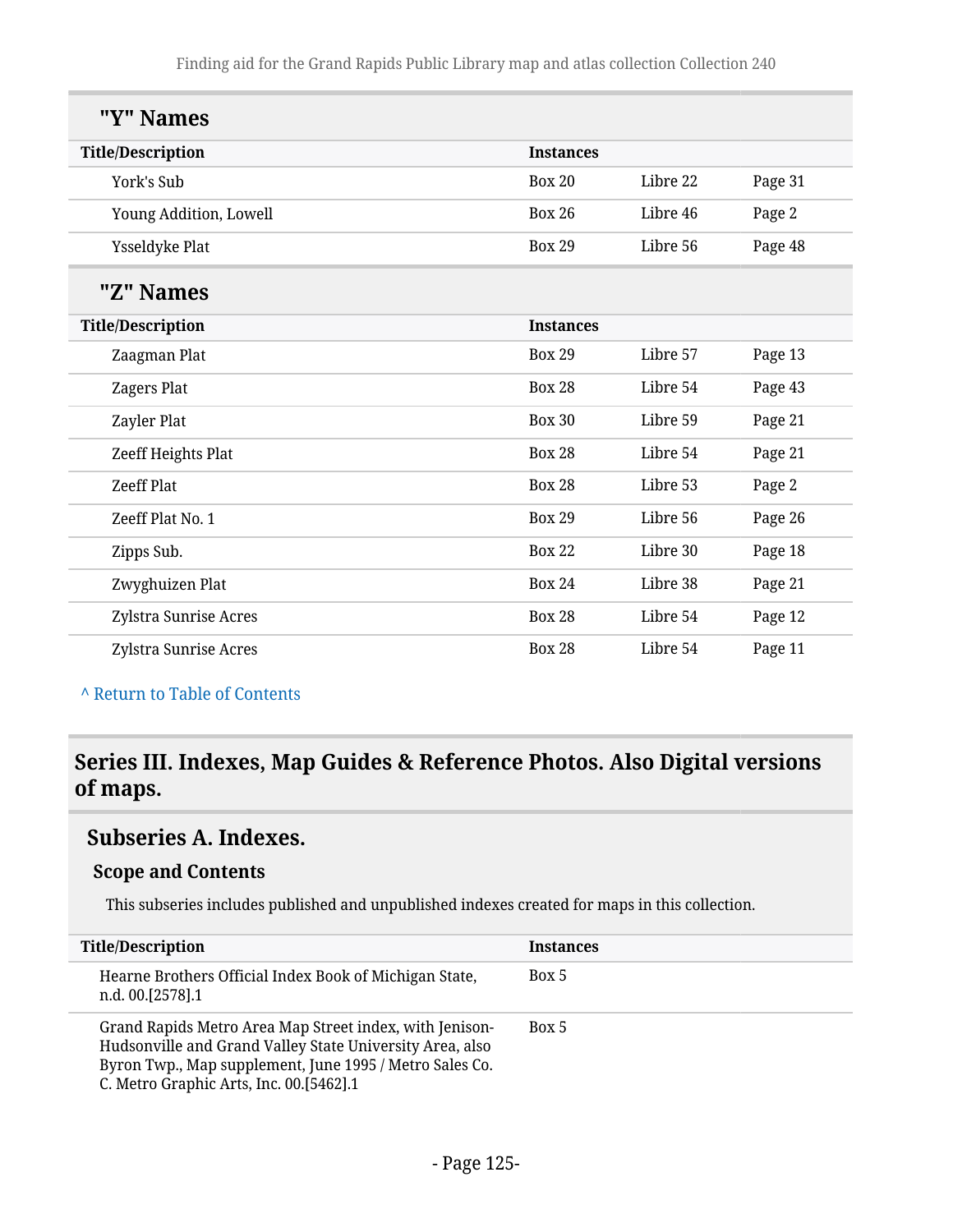#### **Includes**

#### **Includes**

An "Inset Map of Downtown" Grand Rapids inside the front cover, but no other maps.

### **Subseries B. Map Guides**

#### **Scope and Contents**

This subseries includes guides created to augment map resources.

## **Guides to accompany "Professor Higbee's Streams of Michigan / Vivid Publishing, Inc., Williamsport, Pa."**

| <b>Title/Description</b> |                                                                                         | <b>Instances</b> |
|--------------------------|-----------------------------------------------------------------------------------------|------------------|
|                          | 1. Finding Secret Fishing Spots, 2004. P2008.018.2                                      | Box 5            |
|                          | 2. How Anglers Stalk & Catch Recordfish / by Brent<br>Postal, 2006. P2008.018.3         | Box 5            |
|                          | 3. Michigan Stream Map Location Guide, 1993.<br>P2008.018.4                             | Box 5            |
|                          | 4. Map. P2008.018.1<br>Physical Location: RT5 - Rolled Tube on top of the flat<br>files |                  |

### **Subseries C. Reference Photos.**

#### **Scope and Contents**

This subseries includes reference photographs associated with map resources in this collection.

| <b>Title/Description</b>                                                                            | <b>Instances</b>  |
|-----------------------------------------------------------------------------------------------------|-------------------|
| Topographical Plat of the Grounds of the Kent Country<br>Club. 1901. [Reference photo]. 00.[5280].2 | Box 5             |
| Topographical Plat of the Grounds of the Kent Country<br>Club. 1901. Original Map. 00.[5280].1      | Drawer<br>FF.IV.B |
| Grand Rapids, Michigan, 1886 / Cole & Demar. Formerly<br>MKG912.C67.00.[5281].2                     | Box 6             |

#### **General**

Includes numerous images of buildings, such as Bridge St. House, European Hotel, Chase Brothers Mfg., Lake View House, Cold Brook Brewery, Arthur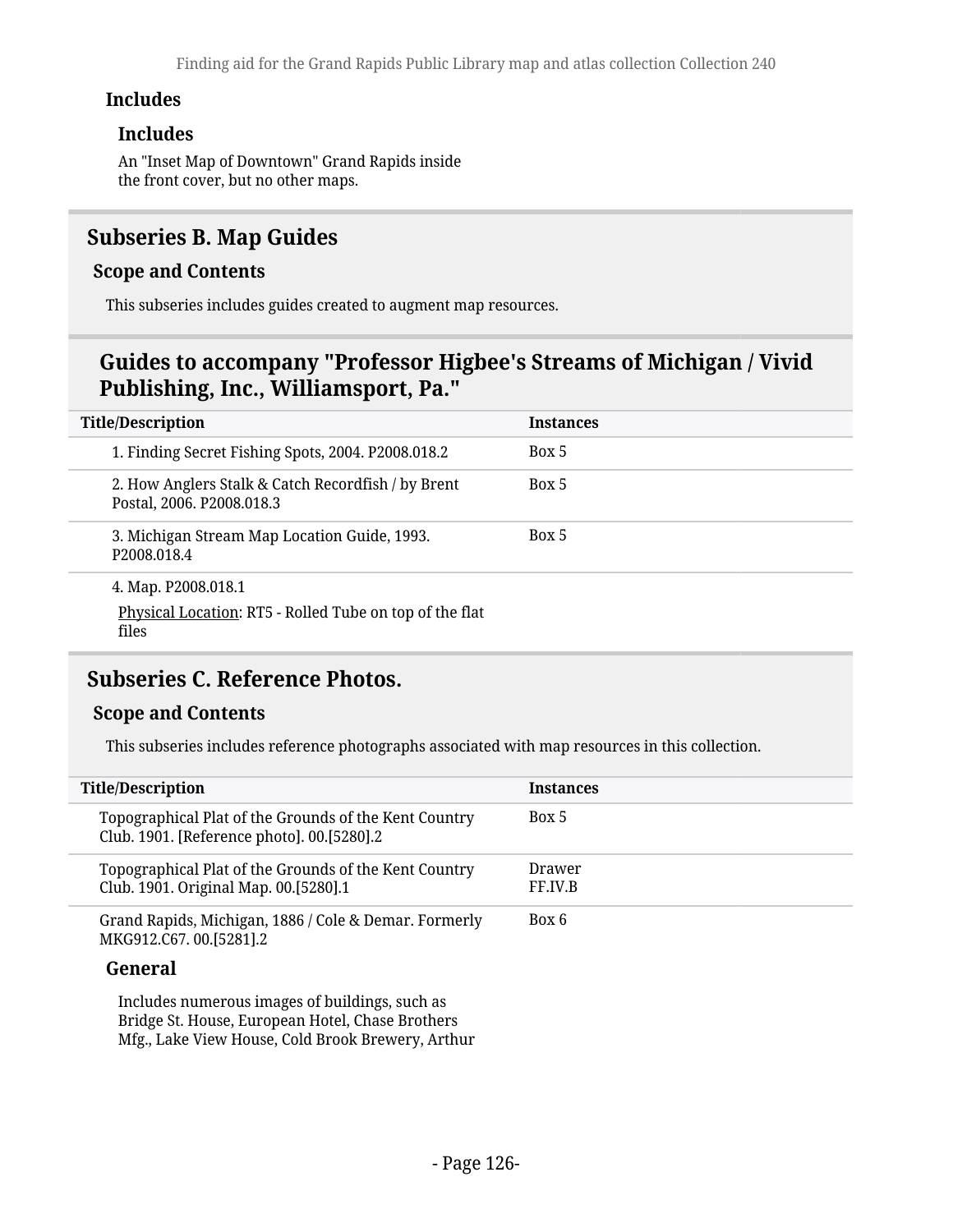Meigs & Co., wholesale grocer. Also a Reed Lake Bird's eye, and a railway route inset.

| Grand Rapids, Michigan, 1886 / Cole & Demar. Original | Drawer |
|-------------------------------------------------------|--------|
| Map. 00.[5281].1                                      | FF.V.A |

### **Subseries D. Digital File Versions of Maps**

#### **Scope and Contents**

This subseries includes digital materials related to map resources in this collection.

| <b>Title/Description</b>                                                                                                                                                                                                                                                        | <b>Instances</b> |
|---------------------------------------------------------------------------------------------------------------------------------------------------------------------------------------------------------------------------------------------------------------------------------|------------------|
| Grand Rapids, Michigan 1874. Bird's Eye. [Digital versions,<br>2002] 1 CD containing: A digital scan by Veenstra's of this<br>map from the GRPL Collection and a restored version of<br>the map done by Chris Gray, an illustrator for the City of<br>Grand Rapids. 00.[5769].1 | Box 5            |
| <b>Related Materials:</b><br><b>Related Materials</b>                                                                                                                                                                                                                           |                  |

See the flat files for the actual map.

#### **^** [Return to Table of Contents](#page-1-0)

### **Series IV. Government Document Maps.**

#### **Scope and Contents**

Maps created by government entities including United States Geological Survey maps. See the Separate USGS Database.

## **Subseries A. U.S. Department of Agriculture. Bureau of Chemistry & Soils. Soil Survey maps.**

| <b>Title/Description</b>                                                                                                                                                                                                                       | <b>Instances</b> |
|------------------------------------------------------------------------------------------------------------------------------------------------------------------------------------------------------------------------------------------------|------------------|
| Soil Survey of Kent County, Michigan / by Robert<br>Wildermuth / USDA and L. Kraft, Michigan Agricultural<br>Experiment Station. USDA, Bureau of Chemistry & Soils,<br>USGPO, 1930. No. 10, Series 1926. Formerly MK631.4.W64<br>$c.4$ , pt. 2 | Box 4.2          |

### **Subseries B. U.S. Postal Service / U.S. Post Office.**

| Title/Description                                                                                    | Instances     |
|------------------------------------------------------------------------------------------------------|---------------|
| Post Route Map of Michigan (Cover title) / Truman<br>Kellogg?, 1885. Formerly M912.Un36. 00.[xxxx].1 | <b>Box 39</b> |

Post Route Map. The State of Michigan, 1914. 00.[5467].18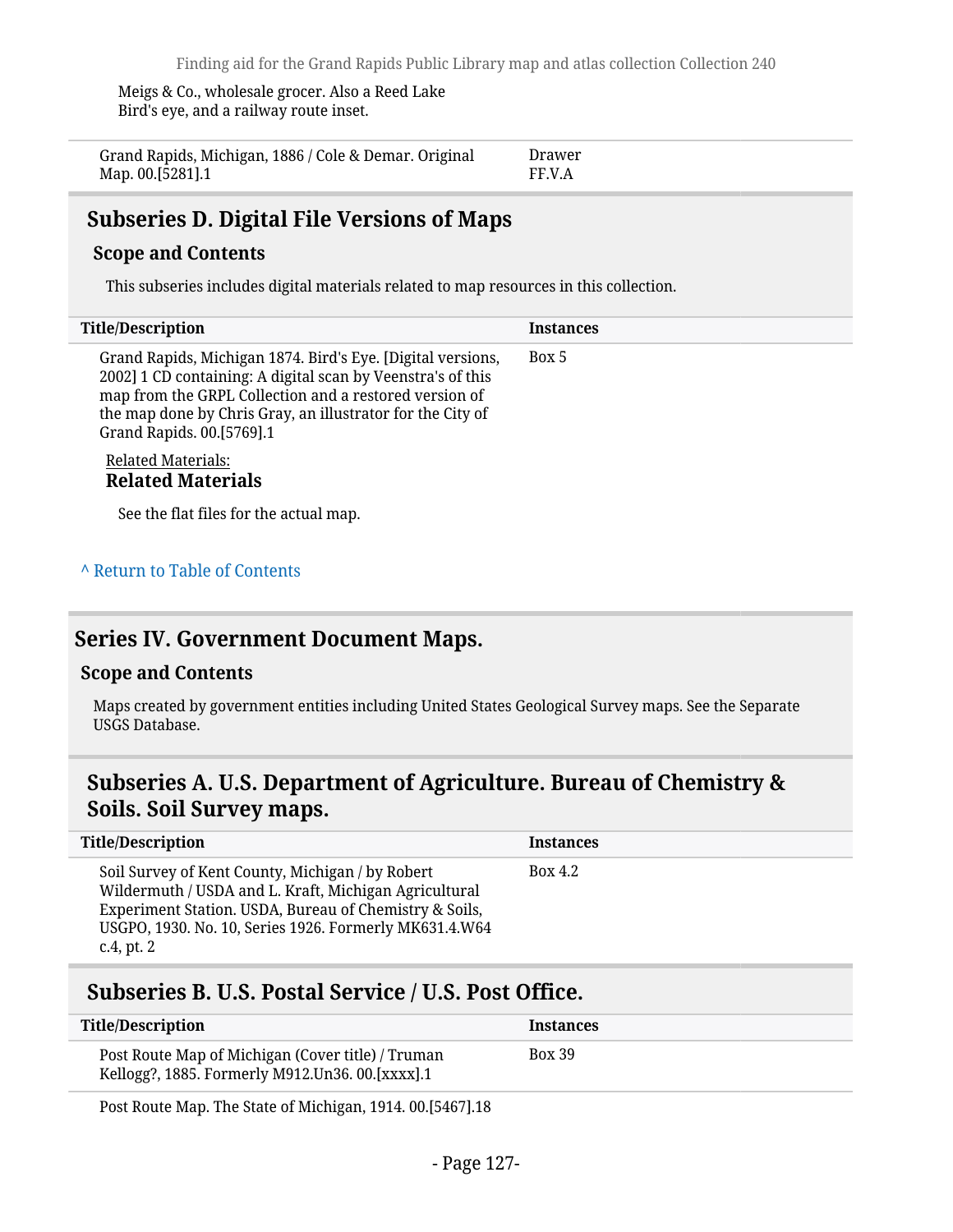Physical Location: Oversize. Located on top of FF.I. cabinet.

Post Rout Map of Michigan / Arthur E. Summerfield, May 15, 1960. Folded map Box 40

#### **General**

Several oversized Postal route maps are listed in the map database, but most are hard to access, in an unnumbered rolled tube or on top of the oversized flat files. Researchers should call ahead for these maps in order for staff to have time to full these items for a scheduled visit.

### **Subseries C. Michigan.**

### **Michigan. Dept. of Conservation. Geological Survey, or Geological Survey of Michigan.**

| <b>Title/Description</b>                                                                                                                                                                                                          | <b>Instances</b> |
|-----------------------------------------------------------------------------------------------------------------------------------------------------------------------------------------------------------------------------------|------------------|
| Bedrock of Michigan / compiled by R.W. Kelley, State of<br>Michigan, Dept. of Conservation, Geological Survey. +<br>Geological Cross Sections of upper and lower peninsulas.<br>00.[5209].1                                       | Box 6            |
| Grand Rapids [Geological Survey], v. 9, part 2, Plate 3.<br>Shows railways, the Grand River, Buck Creek, Plaster<br>Creek, County Plat Numbers. [ca. 1910]                                                                        | Box 2.3          |
| Processing Information:<br><b>Processing Information</b>                                                                                                                                                                          |                  |
| Small format item moved from FF.IV.B 3/18/2009                                                                                                                                                                                    |                  |
| Map of the Surface Formations of the Northern<br>Peninsula of Michigan / Frank Leverett. Geological<br>Survey of Michigan. 1911. Formerly MZ912.M58m<br>Baltimore publisher listed in fine print. 00.[5198].1-4                   | Box 2            |
| Map of the Surface Formation of the Southern Peninsula<br>of Michigan / by Frank Leverett. Geological Survey of<br>Michigan, 1911. Formerly MY912.Un3s Called "copy 2".<br>00.[5199].1                                            | Box 2            |
| Centennial Geological Map of the southern Peninsula<br>of Michigan / compiled by Helen M. Martin. Dept.<br>of Conservation, Geological Survey Division, 1836.<br>Oversized folded map. Formerly M557.75.M364c. 00.<br>$[1545]$ .1 | <b>Box 39</b>    |
| <b>Unknown</b>                                                                                                                                                                                                                    |                  |
| <b>Title/Description</b>                                                                                                                                                                                                          | <b>Instances</b> |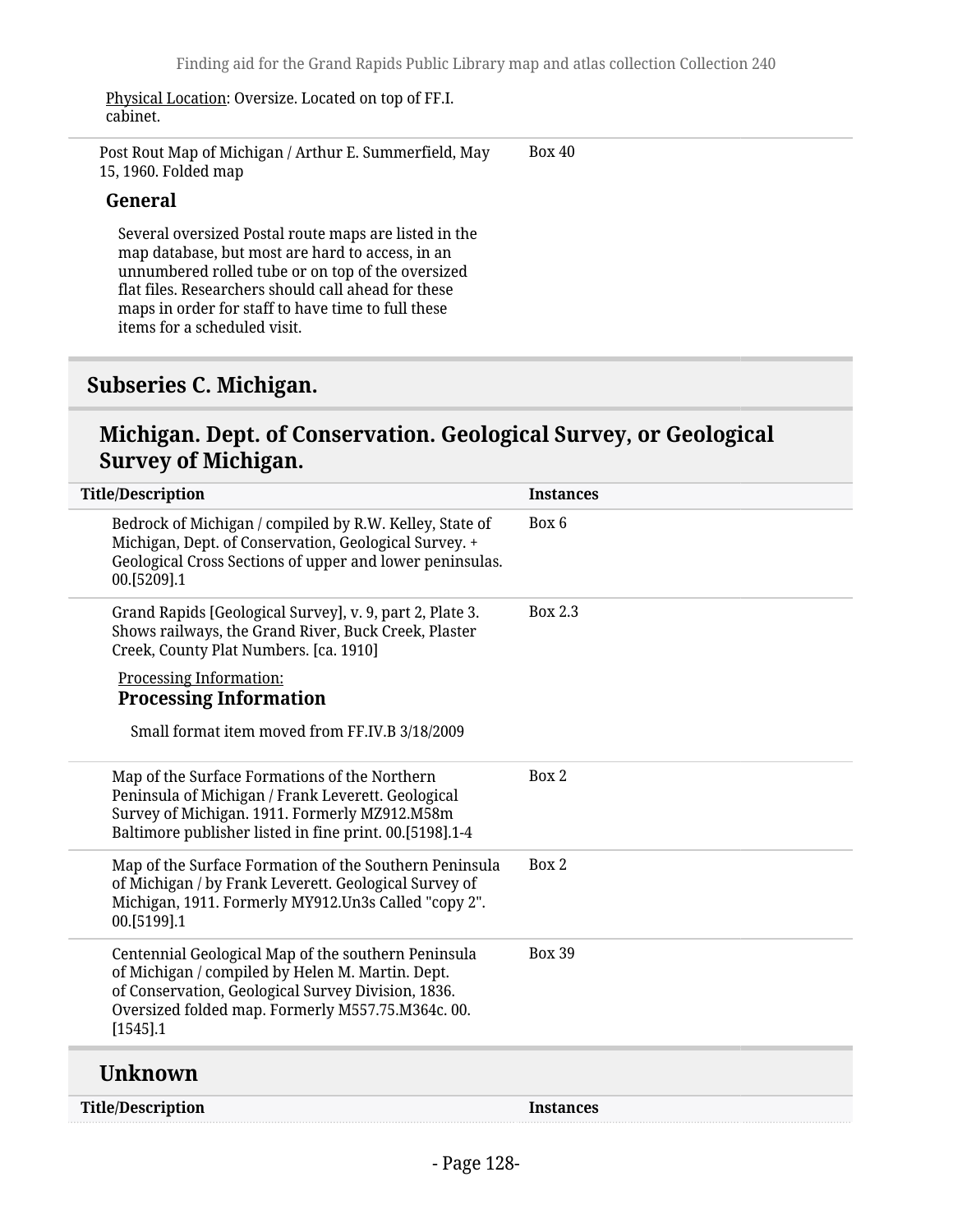Map of Michigan showing extent of Public Welfare. March 1931. Received from the Library of Michigan; author or authoring agency unknown. Formerly M912.M582e. 00.[0903].1

Box 39

#### **General**

#### **Data shown by counties with three figures given for each county:**

- 1 Number of Persons receiving public aid.<br>2 Population from Census of 1930.
- 2 Population from Census of 1930.
- 3 Percentage of Population Receiving Public Aid.

#### **^** [Return to Table of Contents](#page-1-0)

### **Series V. Greater Grand Rapids & Kent County Miscellaneous Maps**

#### **Scope and Contents**

Includes City Planning Maps & Plans, maps of neighborhoods & business districts, cemeteries, etc., but not street maps, or those others with their own series.

#### Related Materials: **Related Materials**

See also the Street Map Series, including data on the city, with street orientation and information.

### **Subseries A. City Maps**

| <b>Title/Description</b>                                                                                                                                                                                         | <b>Instances</b> |
|------------------------------------------------------------------------------------------------------------------------------------------------------------------------------------------------------------------|------------------|
| Annexations of Grand Rapids / City Engineers Office.<br>"North Park, Aug. 7, 1956. Written top right. Formerly<br>MKG912.G761s. 00.[5204].1                                                                      | Box 2            |
| General                                                                                                                                                                                                          |                  |
| Has various annexations with dates up to the 1956<br>reference. Shows City Boundaries for these various<br>time periods.                                                                                         |                  |
| Grand Rapids 1850 and Today [2000]. Third Grade<br>Curriculum Project activity material. 2003.030c                                                                                                               | Box 6            |
| General                                                                                                                                                                                                          |                  |
| Has two page "Map Key" with historical references,<br>and a "Make a Map" page, plus the oversize sheet<br>with the comparison information. Oversized sheet<br>has reproductions of historical Grand Rapids sites |                  |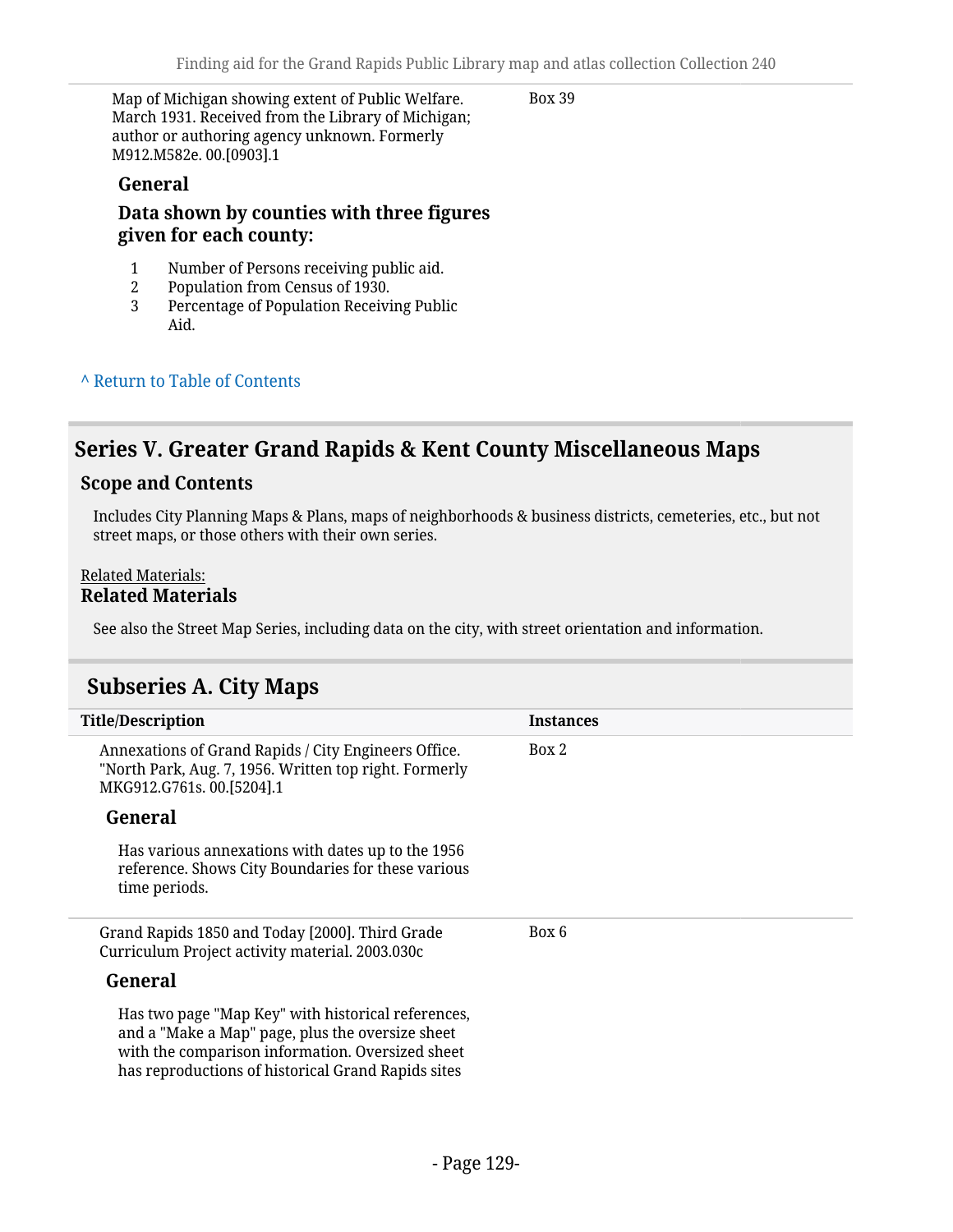keyed to the map. The Map shows the City Boundary in 1850, compared with the City Boundary as of 2000.

Map of the City of Grand Rapids, Mich. / F.C. Hall's Co., Sept. 1903. 1998.066.1 **General** Includes 1904 Calendar, wards, electric railway system indicated with red lines, Hall's New Street Railway Map, street listings and other places of interest. Folds into a tan paper folder with cover ID: Map of the City of Grand Rapids, Michigan / W. Millard Palmer Co., Booksellers ... Box 1 Map showing Wards and Precincts City of Grand Rapids, Mich. 1930, Revised, 1952 Box 2.3 **Subseries B. City Planning Maps & Plans** Related Materials: **Related Materials** See also Coll. 254 **Title/Description Instances** Belknap Related Materials: **Related Materials** See Neighborhoods. Central City Survey, 2000. Related Materials: **Related Materials** See also Coll. 245. Drawer FF.XIV.B City plan maps by John M. Carrere and Arnold W. Bruner. Related Materials: **Related Materials** See the 1909 publication: Preliminary Report for a City Plan for Grand Rapids .../ by Arnold W. Brunner, John M. Carrere. G.R. : Dickinson Bros., 1909. Copy in Coll. 254. Copy cataloged at MKG711.B83b Box 2 General Plan of the City of Grand Rapids showing main Thoroughfares, Boulevards, Parkways, Parks and Civil Center. c. 1. 00.[2581].1 / c. 2. 00.[5215].1 Box 2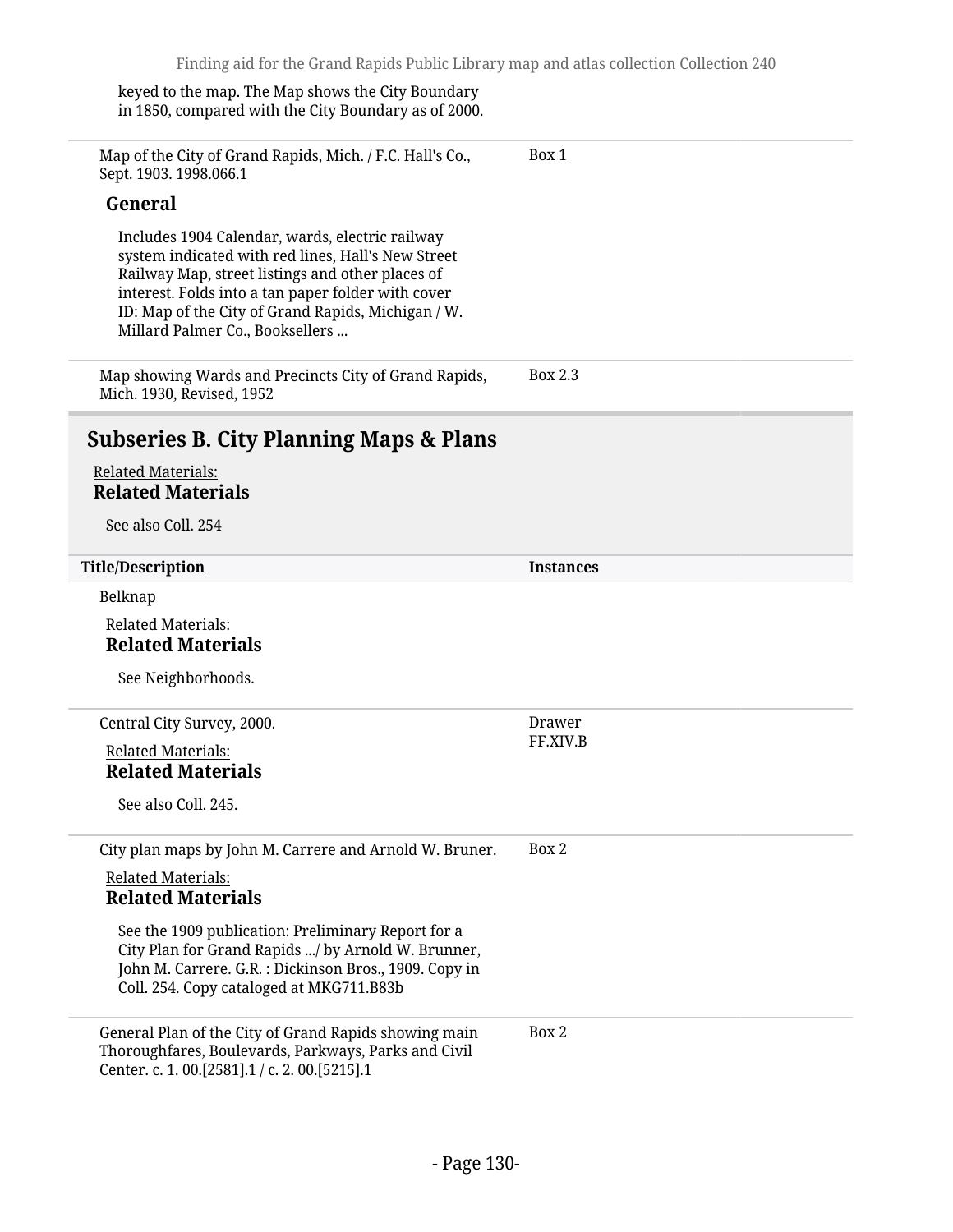### **General**

Copy 2 has a column of written information next to the map. May have been included in or resulted from the study above.

| West Bank. 2 images on same sheet.                                                                                                                                           | Box 2              |
|------------------------------------------------------------------------------------------------------------------------------------------------------------------------------|--------------------|
| <b>Depicted Images</b>                                                                                                                                                       |                    |
| <b>Depicted Images</b>                                                                                                                                                       |                    |
| West Bank of Grand River from Power Dam to 250<br>South of Fulton St.,  E.H. Christ C Jan. 14, 1909.                                                                         |                    |
| West Bank of Grand River from North to Sixth Sts.<br>E.H. Christ C Jan. 15, 1909.                                                                                            |                    |
| Master Plan, Grand Rapids, Michigan / City Planning<br>Commission, Oct. 1962. Includes Master Street Plan on one<br>side, and written data on the opposite side. 00.[5200].1 | Box 4.8            |
| Master Plan, Grand Rapids, Michigan / City Planning<br>Commission, Oct. 1962. Includes Master Street Plan on one<br>side, and written data on the opposite side.             | Drawer<br>FF.XII.E |
|                                                                                                                                                                              |                    |

# **Subseries C. Neighborhood & Ward Maps**

# **Wards**

| <b>Title/Description</b>                                                                                                                                                              | <b>Instances</b>  |
|---------------------------------------------------------------------------------------------------------------------------------------------------------------------------------------|-------------------|
| Map Showing Boundary Lines of Wards. ca. 1918.<br>Blueprint. Nason/Knapp to Burton. Tamarack to Fuller.                                                                               | Drawer<br>FF.IV.B |
| Map showing wards & precincts, City of Grand Rapids,<br>Mich. 1930. Kent County. Townships, Villages. 4 editions,<br>1936-1942<br>Physical Location: Located on top of the flat files |                   |
| General                                                                                                                                                                               |                   |
| This item is officially assigned to Coll. 309, but<br>is oversized, and contains maps and tabulation<br>charts as blueprints.                                                         |                   |
| 4 sheets, Chart & two maps for each sheet / by Earl<br>L. Sproat. 00.[5276].1-4                                                                                                       |                   |
| Blueprint. Map Showing Boundary Lines of Wards,<br>[1918]                                                                                                                             | Box 2.3           |
| Blueprint. Map Showing Wards and Precincts, City of<br>Grand Rapids, 1920                                                                                                             | <b>Box 2.3</b>    |
| Processing Information:                                                                                                                                                               |                   |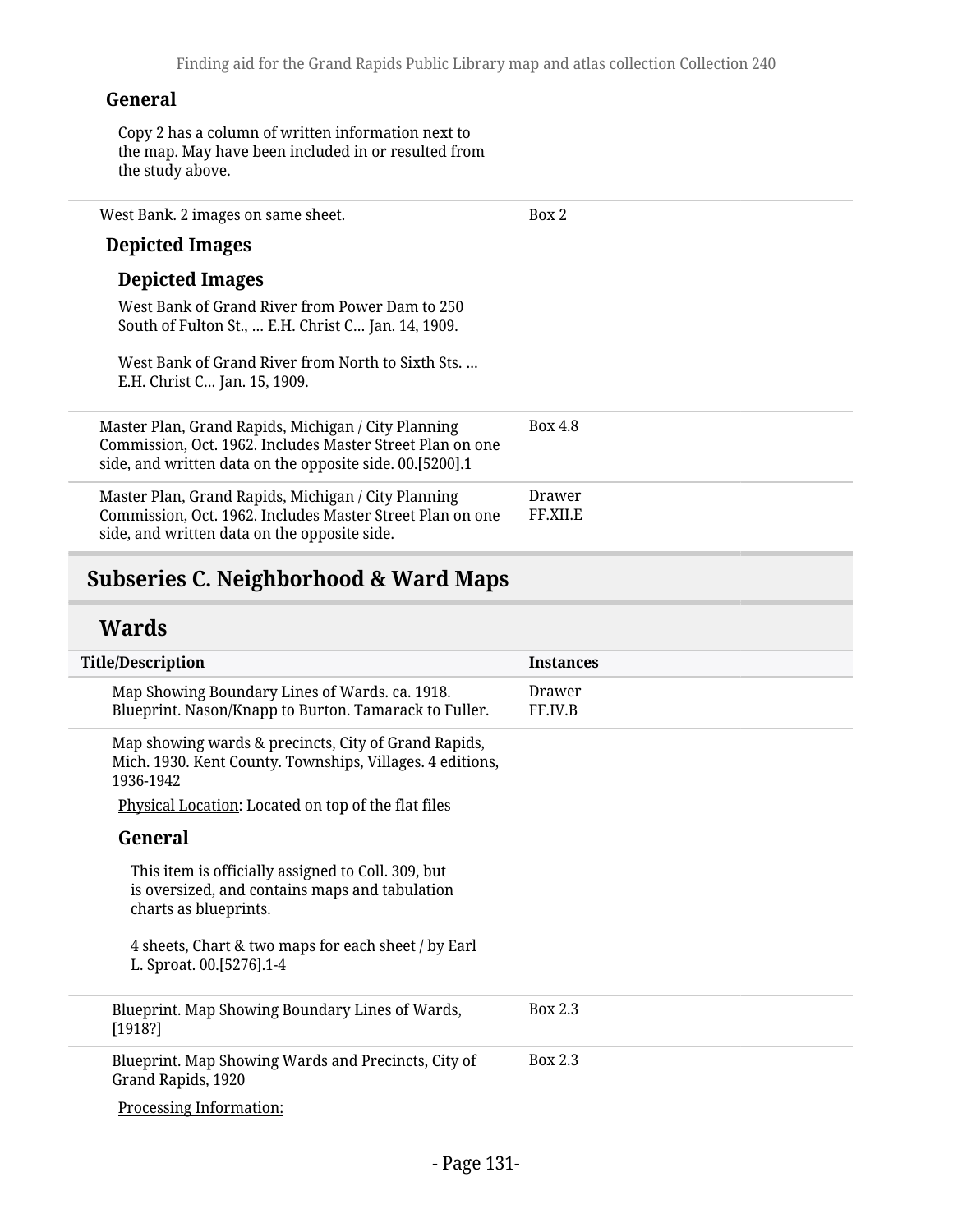### **Processing Information**

Small format items moved from the flat files 3/18/2009

Grand Rapids Wards map. Fragment, ca. 1903, w 1900, 1910 census data] Has City Line left edge, Fuller or Plymouth as the right edge, Knapp on the top/North, and Jones/Alger or Laraway on the bottom/South. Box 2

### **Belknap**

| Title/Description                                                          | Instances |
|----------------------------------------------------------------------------|-----------|
| The Belknap Neighborhood. "Color Me Coit!" / GR<br>Planning Dept. May '76. | Box 1.3   |

#### **Downtown**

| <b>Title/Description</b>                                                                                                                                                                                                                                        | <b>Instances</b> |
|-----------------------------------------------------------------------------------------------------------------------------------------------------------------------------------------------------------------------------------------------------------------|------------------|
| Downtown Grand Rapids / REGIS, Regional Geographic<br>Information System, 2007. Print from an online website,<br>with a numbered location key.                                                                                                                  | Box 1            |
| General                                                                                                                                                                                                                                                         |                  |
| 2 copies, one each from the desk color copier and<br>from the History staff office copy machine. http://<br>www.gvmc-regis.org [Broken Link]                                                                                                                    |                  |
| Grand Rapids, Michigan. Map of Central Business<br>Section. Quinn's will present  Michigan State Teachers<br>Association. Oct. 31st and Nov. 1, 1912. 2 Copies, one has<br>the index list partialy cut off                                                      | <b>Box 2.3</b>   |
| Processing Information:<br><b>Processing Information</b>                                                                                                                                                                                                        |                  |
| Small format maps moved from flat files 3/18/2009                                                                                                                                                                                                               |                  |
| Grand Rapids Down Town District Shopping Center /<br>Grand Rapids Association of Commerce ; copyright John<br>F. Nellist. Nellist's Great-Lakes Touring Maps, [ca. 1921].                                                                                       | Box 2.3          |
| General                                                                                                                                                                                                                                                         |                  |
| Shows are including Michigan to the north, Barclay<br>on the east, Cherry St. on the south, and the Grand<br>River west. Annotated for buildings, including<br>the Grand Trunk Station, and the Campau Square<br>buildings before South Monroe was cut through. |                  |
| Processing Information:                                                                                                                                                                                                                                         |                  |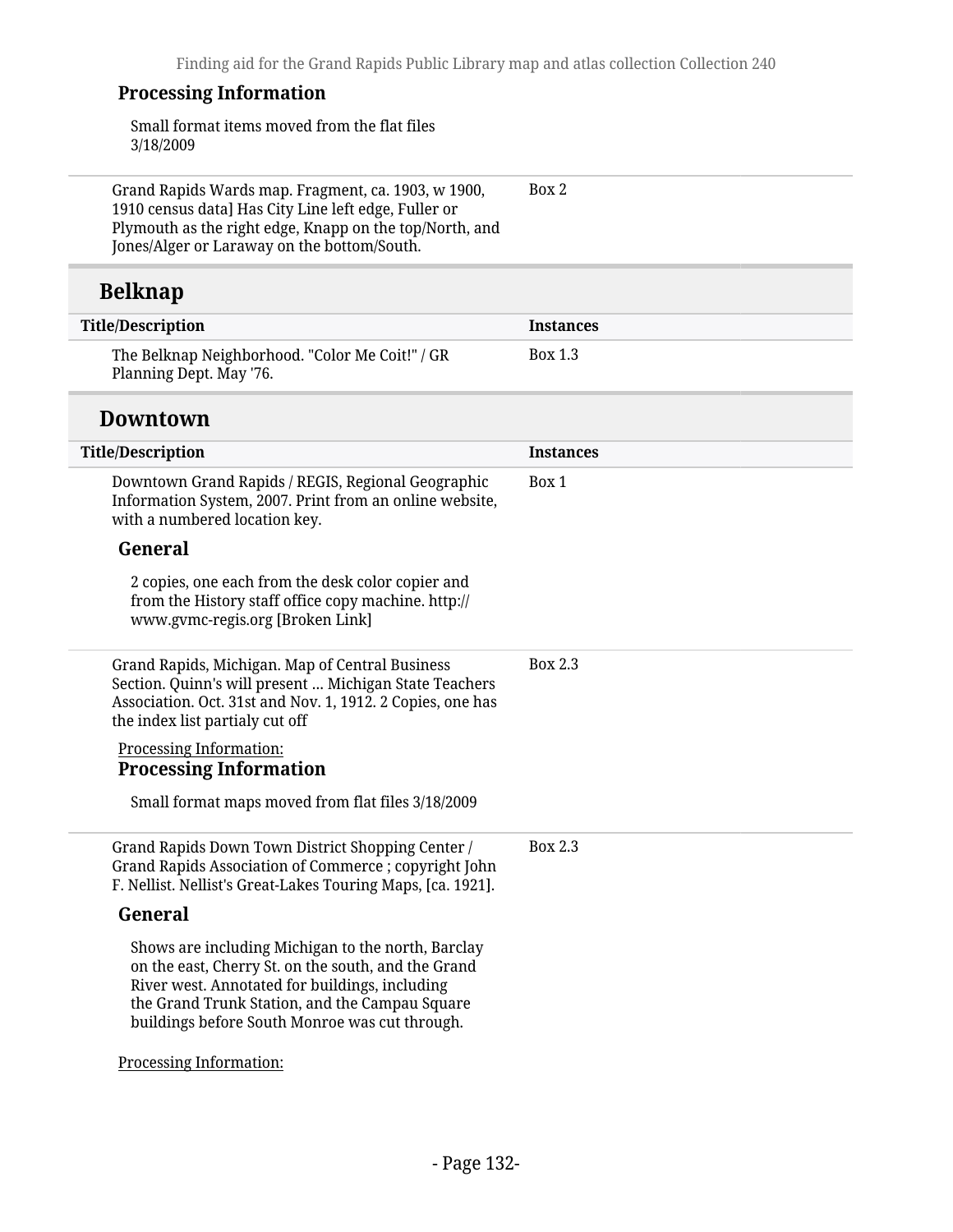#### **Processing Information**

Small format item moved from flat files 3/18/2009

| [Grand Rapids Downtown Real Estate Map] / Nathan<br>Nirenstein, 1930. 00.[0553].4                                                                                                                                                                                                                                                                                                                                                                                | Drawer<br>FF.IV.C |
|------------------------------------------------------------------------------------------------------------------------------------------------------------------------------------------------------------------------------------------------------------------------------------------------------------------------------------------------------------------------------------------------------------------------------------------------------------------|-------------------|
| General                                                                                                                                                                                                                                                                                                                                                                                                                                                          |                   |
| This item is a copy of an original map, which is<br>part of a set of three maps labeled as: Nathan<br>Nirenstein's Real Estate Atlas. Business Properties,<br>United States and Canada. 1931. 1) Detroit/<br>Elizabeth, N.J. 2) Flint, Mich. 3) Grand Rapids,<br>Mich. Shows the 1930 occupants of business from<br>Bostwick Ave. on the East to the Grand River, and<br>from Michigan Avenue on the North to Fulton<br>Street on the South.                     |                   |
| Downtown Grand Rapids [ca. 2006] http://<br>www.downtowngr.org/business-business_resource.php<br>[Broken Link] Map courtesy City of Grand Rapids<br>Planning Department. Oversized folded guide with<br>addresses. 00.[5300].1                                                                                                                                                                                                                                   | Box 1             |
| Uptown Business Directory & Map. 2004.021F                                                                                                                                                                                                                                                                                                                                                                                                                       | Box 1             |
| General                                                                                                                                                                                                                                                                                                                                                                                                                                                          |                   |
| Includes: East Fulton Business District, Cherry Lake<br>Diamond Business District, Wealthy Street Business<br>District, and Eastown Business District                                                                                                                                                                                                                                                                                                            |                   |
| <b>East Grand Rapids</b>                                                                                                                                                                                                                                                                                                                                                                                                                                         |                   |
| <b>Title/Description</b>                                                                                                                                                                                                                                                                                                                                                                                                                                         | <b>Instances</b>  |
| [Ravenswood] / Ravenswood Development Co., ca. 1910?<br>00.[XXXX].1                                                                                                                                                                                                                                                                                                                                                                                              | Box 1             |
| General                                                                                                                                                                                                                                                                                                                                                                                                                                                          |                   |
| Map shows the historical East Grand Rapids area<br>to the south, and including the southwest corner<br>of Reeds Lake, following Lake Drives east and<br>then south through the Ravenswood Plat where<br>it tirms east again near the Ravenswood County<br>Club. Landmarks listed are Ramona Park, Point<br>Paulo, WoodCliffe Park, Bonnell Park, San Lu Rae,<br>Masonic Home Plat, Paris Park, Lake Drive Estates,<br>and others. Most street names are missing. |                   |

City of East Grand Rapids. Voting Precincts. Aug. 1957. "RNISSE" 1999.086 Box 1

### **East Hills**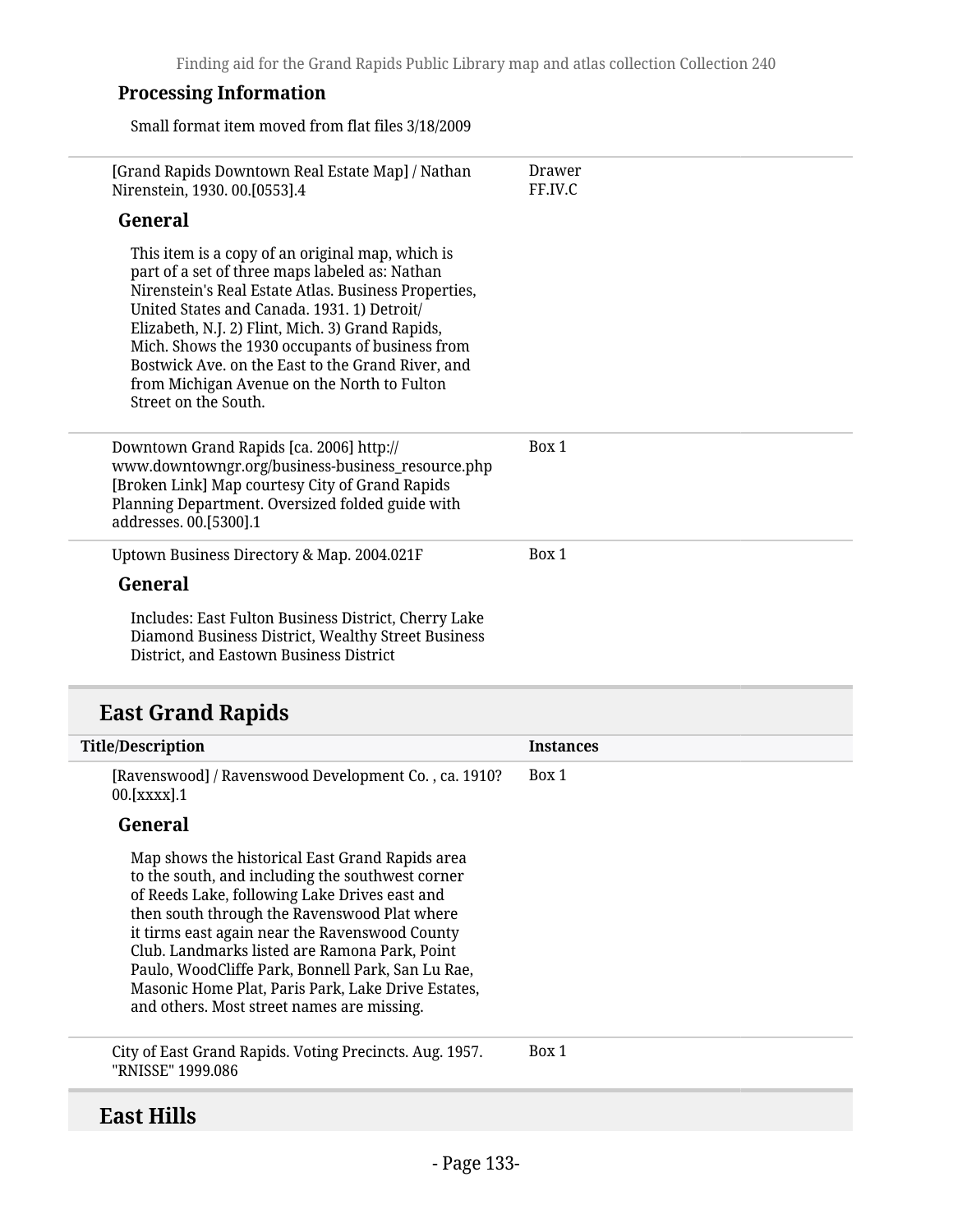|                                                                                                                                                                     | <b>Instances</b> |
|---------------------------------------------------------------------------------------------------------------------------------------------------------------------|------------------|
| <b>Title/Description</b>                                                                                                                                            |                  |
| A Walking Tour of East Hills, a council of neighborhoods.<br>2005.032b. Another copy in Coll. 254.                                                                  | Box 1            |
| <b>Eastown</b>                                                                                                                                                      |                  |
| <b>Title/Description</b>                                                                                                                                            | <b>Instances</b> |
| Eastown, Road Construction in the area of Lake Drive<br>- Carlton Avenue - Robinson Road / Eastown Business<br>Association. March 2003. Yellow 1/2 sheet. 2003.032D | Box 1            |
| <b>Subseries D. Cemeteries</b>                                                                                                                                      |                  |
| <b>Title/Description</b>                                                                                                                                            | <b>Instances</b> |
| Kent County Map annotated to show locations of<br>cemeteries by numerical code. Includes a List of                                                                  |                  |
| Cemeteries giving numerical code.                                                                                                                                   |                  |
| Physical Location: Top of Microfilm Cabinet, 4th Floor                                                                                                              |                  |
| Woodlawn. West Section. / Source & date unknown. [copy]<br>Shows Alger St. and Kalamazoo Ave.                                                                       | Box 2.3          |
| <b>Processing Information:</b><br><b>Processing Information</b>                                                                                                     |                  |

### **^** [Return to Table of Contents](#page-1-0)

# **Series VI. Pictorial Maps & Map Graphics**

### **Scope and Contents**

L

This subseries includes maps featuring streets, roads, or highways, primarily in the Grand Rapids area.

| <b>Title/Description</b>                                                                                                                                                                                                                                                       | Instances |
|--------------------------------------------------------------------------------------------------------------------------------------------------------------------------------------------------------------------------------------------------------------------------------|-----------|
| Forest Hills Map, courtesy your local Spartan Stores. Ada,<br>Mi.: Community Directory, 1977. [Poster format] Shows:<br>Fulton St. N., Thornapple River E, Kent County Airport S, E.<br>Beltline Ave. W. Separate Lowell Business Area below main<br>map. P2009.025.1          | Box 2     |
| Grand Rapids, Michigan, 1868 / Drawn by A. Ruger. Chicago:<br>Chicago Lithographing Co. P2005.026                                                                                                                                                                              | Box 6     |
| General                                                                                                                                                                                                                                                                        |           |
| Digital Photographic reproduction of this image taken<br>from the Library of Congress Website. Label lower<br>right has: Geography and Map Division, Library of<br>Congress. Image in grays and browns. Bird's eye view.<br>Street names can be read. Shows the three islands, |           |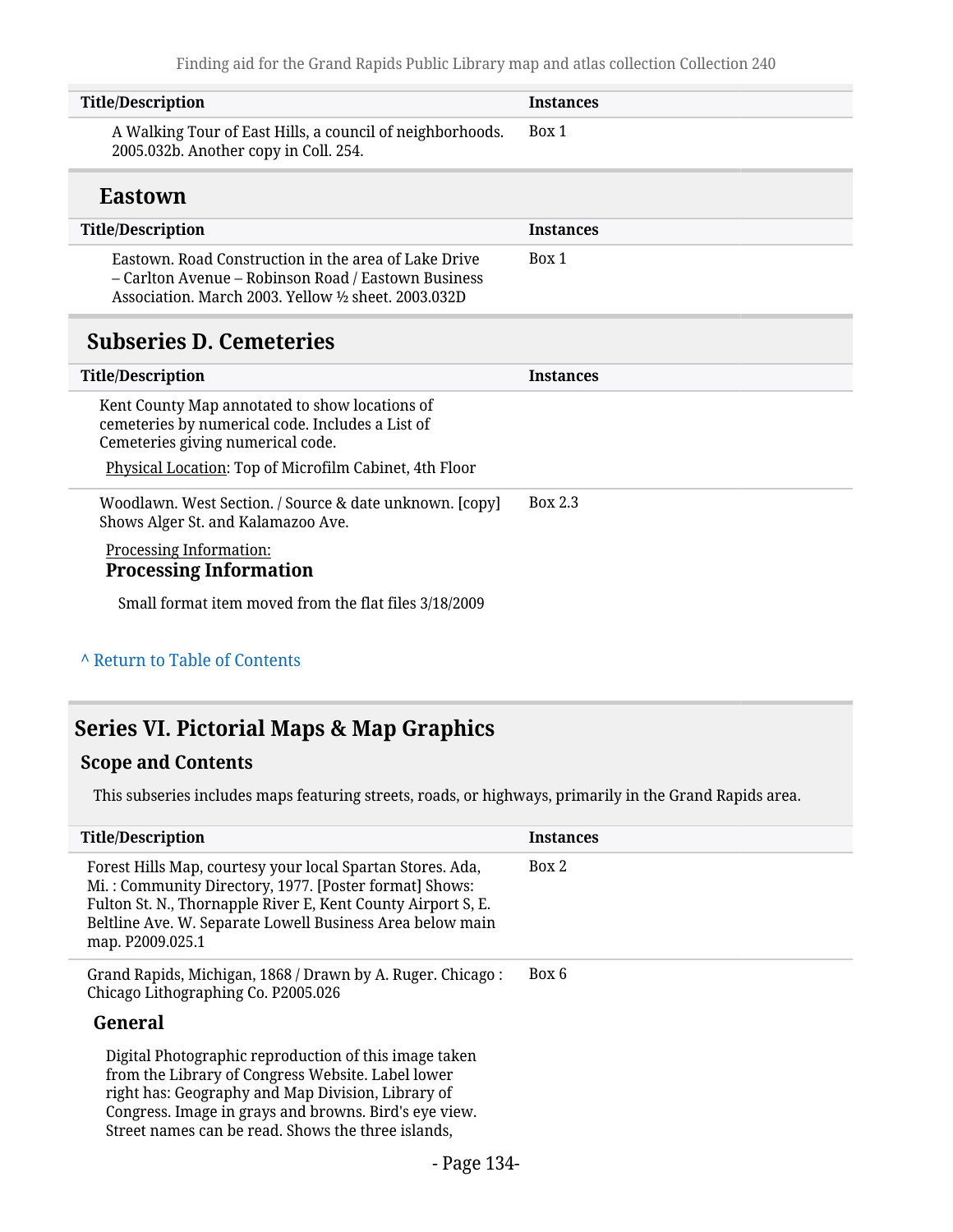dam & 5 bridges on the Grand River. Shows several rafts, and a steamboat.

Grandville Heritage Trail = Jenison Heritage Trail / Kenyon Willliams, 1976. 00.[5201]1 Box 2

#### **General**

Has Grandville map on one side of the sheet and the Jenison on the other. Illustrations of some historical sites, with numbered lists of others.

Highlights Which Way USA? Michigan Puzzle Book and Michigan State Map. Columbus, Ohio : Highlights for Children, c. 1989. P2008.087.1-2 Box 5

#### **^** [Return to Table of Contents](#page-1-0)

### **Series VII. Street maps, Road maps or Highway Maps, and Street Guides.**

### **Subseries A. Grand Rapids**

| <b>Title/Description</b>                                                                                                                                                                                                                                        | <b>Instances</b> |
|-----------------------------------------------------------------------------------------------------------------------------------------------------------------------------------------------------------------------------------------------------------------|------------------|
| Map of the City of Grand Rapids, Michigan / A.C.<br>Sekell, del., E.W. Muenscher, C.E. Chicago: Merchants<br>Lithographing Co., 1870. Formerly M912.77456.M888m                                                                                                 | Box 2.3          |
| General                                                                                                                                                                                                                                                         |                  |
| Encapsulated, with Wards handdrawn in red on the<br>plastic. Five wards. Includes to Leonard St. north,<br>Prospect and North Avenues east, Withey St. south,<br>and Straight St. west of the Grand River to the west.<br>Some building & railroad annotations. |                  |
| <b>Processing Information:</b><br><b>Processing Information</b>                                                                                                                                                                                                 |                  |
| Small format item moved from the flat files 3/17/2009                                                                                                                                                                                                           |                  |
| Map of the City of Grand Rapids, from official records,<br>original plats and actual surveys / published exclusively<br>for Murphy & Co., 1876 City Directory. Milwaukee Lith. &<br>Eng. Co., 1876                                                              | Box 2            |
| General                                                                                                                                                                                                                                                         |                  |
| Encapsulated. Faint pencil notes on the verso of the<br>drawing. Includes North St. on the North, East St. on<br>the East, Hall St. on the South, and West St. on the<br>upper west side as the outer boundaries. Includes                                      |                  |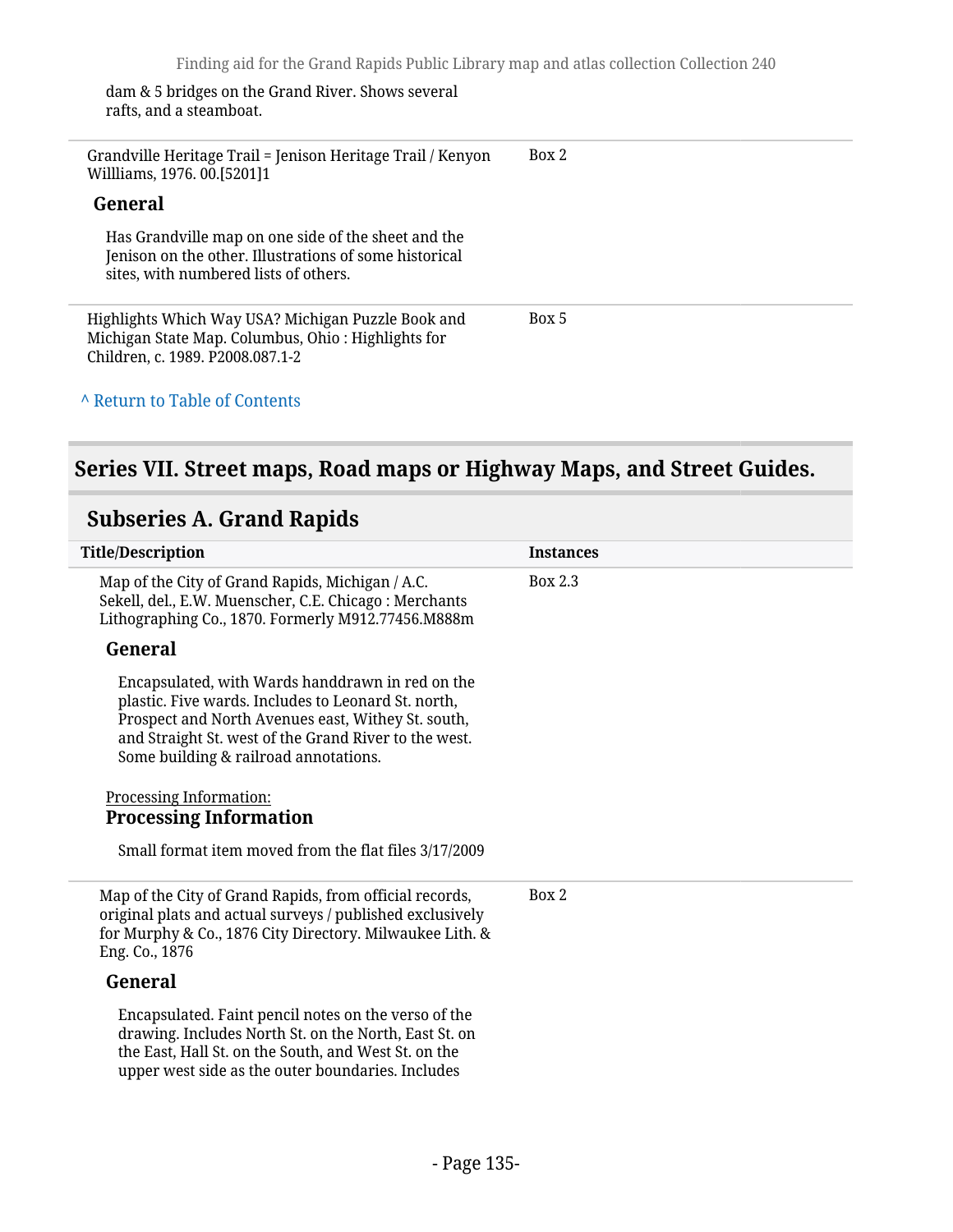railroads and ward enumerations, with a street guide listing at left.

| Grand Rapids, pg. 115 from Unknown (probably Cram)<br>atlas. Verso: Map of Boston / Geo. F. Cram. Fragment. Pg.<br>116.<br>Processing Information:<br><b>Processing Information</b>                                                                                                                                    | Box 2.3 |
|------------------------------------------------------------------------------------------------------------------------------------------------------------------------------------------------------------------------------------------------------------------------------------------------------------------------|---------|
| Small format item moved from flat file 3/18/2009                                                                                                                                                                                                                                                                       |         |
| AAA Michigan. 8-110. Greater Grand Rapids, Kent Co.<br>c. 1981 Automobile Club of Michigan. County map on<br>opposite side. 2004.067.1                                                                                                                                                                                 | Box 1   |
| AAA Michigan. Map of Grand Rapids Michigan. Drawn<br>by Automobile Club of Michigan. "012656" Map of Kent<br>County on opposite side has ref no. "011656. Stamped:<br>Courtesy of Welcome Wagon". "66" hand written in<br>margin may indicate the year. Route 131 is present, but<br>the I96 bypass is not. 2004.067.2 | Box 1   |
| Greater Grand Rapids Area. Compliments of Old Kent<br>Bank & Trust Co., c. Fred. F. Johnson, Jan. 1, 1976. Has<br>sketch image of the Calder La Grande Vitesse with the<br>bank building behind it as the map "cover". 3 inset maps<br>on opposite side. Bank locations in red. 2004.067.3                             | Box 1   |
| The Premier Map of Grand Rapids and Vicinity /<br>Geographia Map Co., Inc., N.Y., N.Y., copyright, no date.<br>Predates 131, but Beltline in place. Wilson Ave. to West.<br>Poor condition. Back side is blank. [1955?]. 2004.067.4                                                                                    | Box 1   |
| Your own official map of Greater Grand Rapids Area /<br>compliments of Old Kent. Copyright. Fred F. Johnson, n.d.<br>[ca. 1970's?] Has image of red Calder sculpture La Grande<br>Vitesse in front of the black 1969 City & County Buildings<br>on the title panel of the map. Oversized folding. 00.[5224].1          | Box 1   |
| Grand Rapids. White Printing Company Street Directories<br>booklets with folded maps.<br><b>Related Materials:</b>                                                                                                                                                                                                     |         |
| <b>Related Materials</b><br>See also the flat files for versions of the map stored<br>flat.                                                                                                                                                                                                                            |         |
| White Printing Company's Grand Rapids Street Directory<br>with Map. 5th ed. Rev. & Corrected. Index only; Map<br>Missing. 00.[xxxx].1                                                                                                                                                                                  | Box 4.8 |
| White Printing Company's Grand Rapids Street Directory<br>with Map. 8th ed. Rev. & Corrected to May 1, 1921. 00.<br>[5543] .1                                                                                                                                                                                          | Box 4.8 |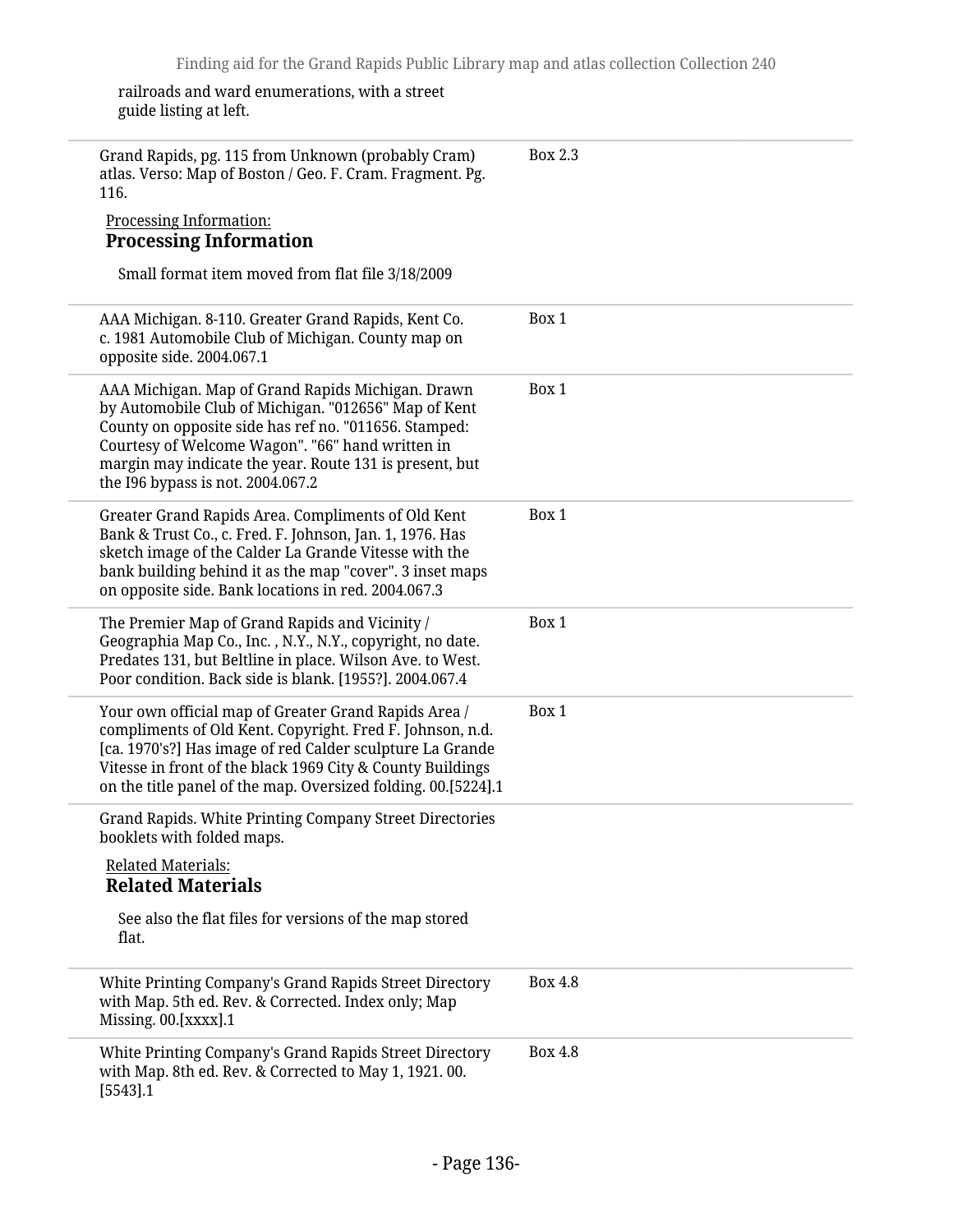| White Printing Company's Grand Rapids Street Directory<br>with Map. 11th ed. Rev. & Corrected to May 1, 1921. 00.<br>$[5543]$ .2                                                                          | <b>Box 4.8</b> |
|-----------------------------------------------------------------------------------------------------------------------------------------------------------------------------------------------------------|----------------|
| White Printing Company's Grand Rapids Street Directory<br>with Map. 12th ed. Rev. & Corrected to May 1, 1923.00.<br>$[5543]$ .3                                                                           | Box 4.8        |
| Grand Rapids Street Directory and Map, Beverly,<br>Comstock Park, East Grand Rapids, North park, Wyoming<br>Park and platted areas adjacent. White Printing Co., Ca.<br>1928.00. [5543]. 4                | <b>Box 4.8</b> |
| Grand Rapids Street Directory and Map, including Beverly,<br>North Park, Wyoming Park, Comstock Park, East Grand<br>Rapids / White Printing Co., Jan. 1, 1940. c. 1 00. [5227]. 1 / c.<br>2 00. [5543] .5 | Box 4.8        |

# **Grand Rapids. White Printing Company Street Directories booklets with folded maps.**

| <b>Title/Description</b>                                                                                                                                                                             | <b>Instances</b> |  |
|------------------------------------------------------------------------------------------------------------------------------------------------------------------------------------------------------|------------------|--|
| Street Guide and Sectional Map of the City of Grand<br>Rapids, Michigan and adjoining areas. [ca. 1945?] /<br>White Printing Co. Formerly M912.77456.W586s c. 100.<br>$[5226]$ .1 / c. 2 00.[5543].6 | <b>Box 4.8</b>   |  |
| Street Guide and Maps of the city of Grand Rapids &<br>adjoining areas / White Printing Co., Jan. 1949. 25th Ed. c.<br>1 00. [5225] . 1 / c. 2 00. [5543] . 7                                        | <b>Box 4.8</b>   |  |
| Street Guide and Maps of the city of Grand Rapids &<br>adjoining areas / White Printing Co., April 1951. 26th ed.<br>Accession 2017.040.                                                             | Box 4.8          |  |

# **Grand Rapids. Polk Maps**

| <b>Title/Description</b>                                                                                                                            | <b>Instances</b>  |
|-----------------------------------------------------------------------------------------------------------------------------------------------------|-------------------|
| Map of the City of Grand Rapids, Mich. / R.L. Polk & Co.;<br>Grand Rapids Directory Co., 1900. C. 2. Includes wards.<br>Shows railways. 00.[5217].1 | Box 2             |
| General                                                                                                                                             |                   |
| Includes streets from Kaiser/Coit on the north to<br>Alger Ave. south, and Bristol on the West beyond<br>the Grand River and Plymouth on the East.  |                   |
| Map of the City of Grand Rapids, Mich. / R.L. Polk & Co.;<br>Grand Rapids Directory Co., 1900. c. 1 Includes wards.<br>Shows railways. 00.[5217].1  | Drawer<br>FF.IV.B |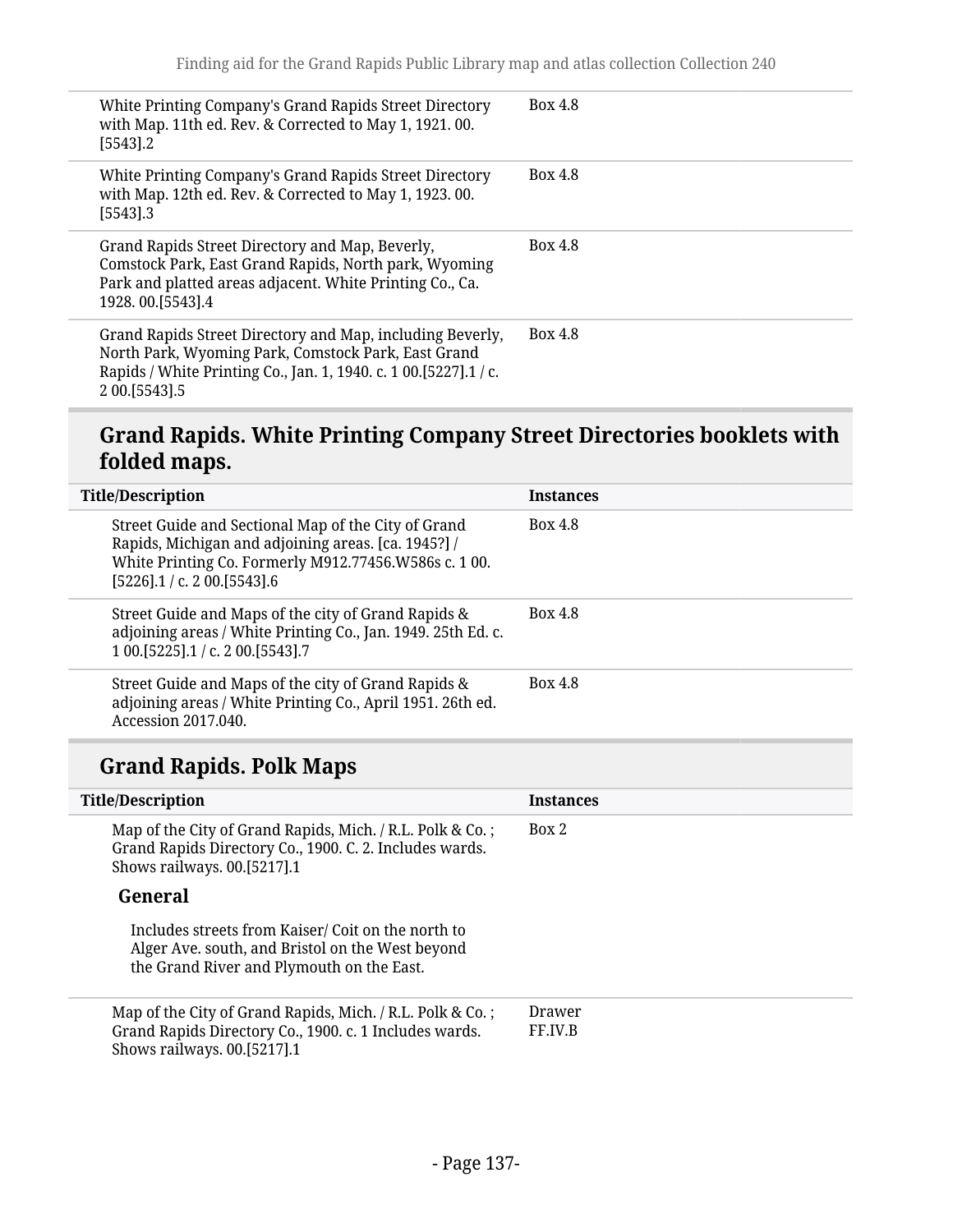#### **General**

Includes streets from Kaiser/ Coit on the north to Alger Ave. south, and Bristol on the West beyond the Grand River and Plymouth on the East.

### **Grand Rapids. 131 or 96 Construction.**

| <b>Title/Description</b>                                                                                                                                                                                                                                                                                                                                                        | <b>Instances</b> |
|---------------------------------------------------------------------------------------------------------------------------------------------------------------------------------------------------------------------------------------------------------------------------------------------------------------------------------------------------------------------------------|------------------|
| [I-196 Dedication Event Map] n.d. Map shows the<br>Entrance to Dedication on Ionia south of I-196, the<br>Dedication Parking Area on I-196 over the Grand River,<br>and the Point of Dedication, on I-196 just past Scribner,<br>and before the US-131 interchange. 00.[5683].1                                                                                                 | Box 1            |
| Expressway traffic guide for routes 131, 196, 96, 296 /<br>prepared by Traffic Engineering Division of Grand<br>Rapids, Michigan. G.R.: Traffic Squad of Grand Rapids,<br>affiliated with Greater Grand Rapids Safety Council, ca.<br>1960's. c. 1 2004.051 / c. 2 2004.051 / c. 3 P2003.002                                                                                    | Box 1            |
| Freeway traffic guide for Grand Rapids, Michigan /<br>prepared by Traffic Engineering Division of Grand<br>Rapids, Michigan. G.R.: Traffic Squad of Grand Rapids,<br>affiliated with Greater Grand Rapids Safety Council, ca.<br>1960's. 2004.051                                                                                                                               | Box 1            |
| [Interstate 196 West preliminary Map / Grand Rapids<br>area highways map]. n.d. 00.[5682].1<br>General<br>Map shows 131 north and south, with the Route 96<br>split east and west above 3 Mile Rd. Outlines the<br>planned path of the I-196 westerly route from just<br>west of the East Beltline, west down to 28th Street<br>near the Grand River and past Byron Center Ave. | Box 1            |
| Interstate 196 Grand Rapids Freeway Guide Manual,<br>1963. GR : Alqua Enterprises. Alternative: Grand Rapids<br>Freeway Guide Manual. P2005.002.1                                                                                                                                                                                                                               | Box 1            |

**Plan and Profile of Proposed General Plans, the Grand Rapids Expressway, City of Grand Rapids, Kent County / Michigan, State Highway Department. Charles M. Ziegler, State Highway Commissioner. n.d. ca. 1959/1960. 2005.052. State Project 41-92.**

#### Related Materials: **Related Materials**

See also: Michigan. State Highway Dept. Plans for Proposed Michigan Project I-96 / Rt. 131 in FF.III.C. See also Coll. 216. Spectrum Health, Blodgett Campus Visitor Guide, which includes a Grand Rapids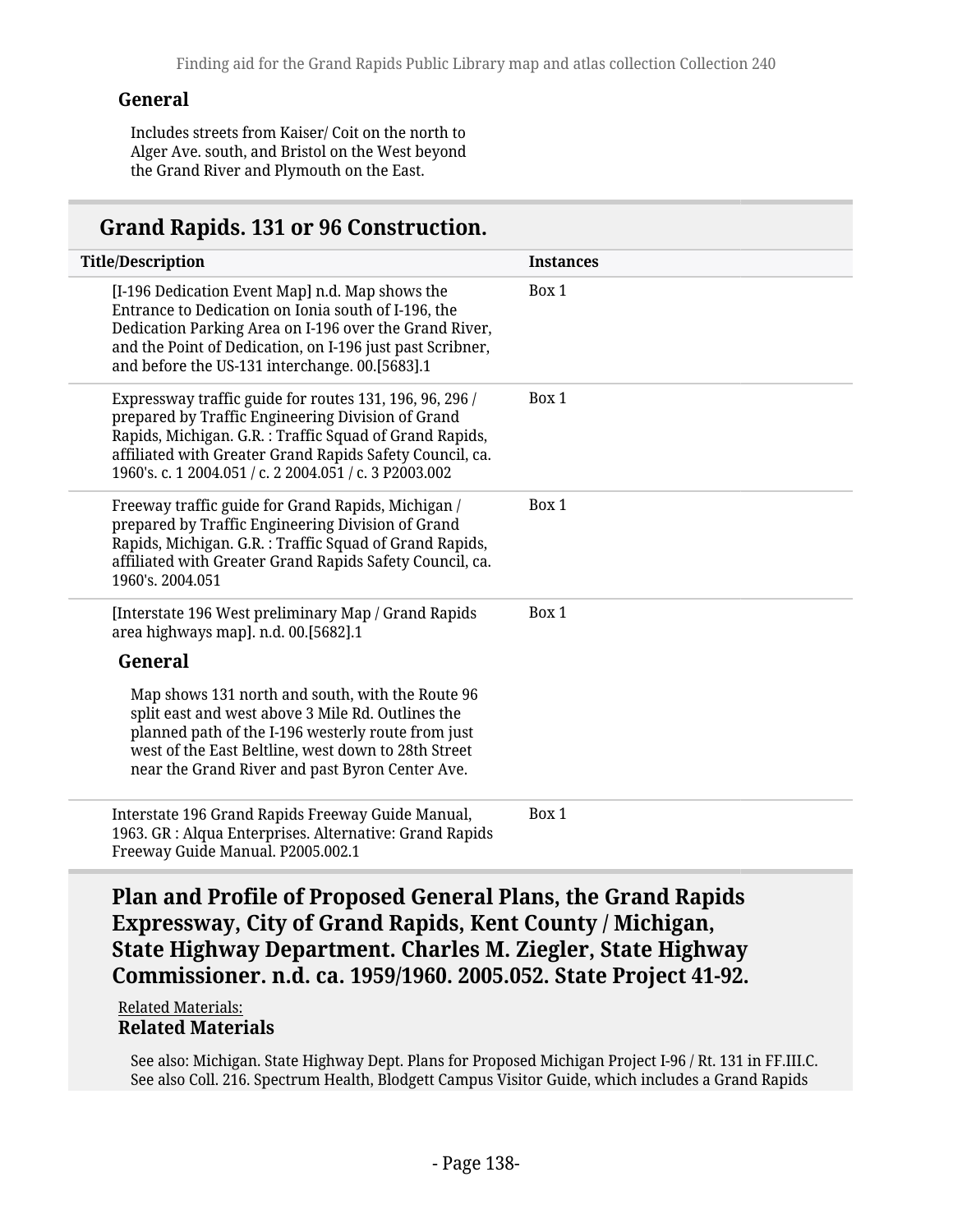area orientation street map, and a specific site map in East Grand Rapids of the Blodgett campus area.

| <b>Title/Description</b>                                                                                                                                                                                                 | <b>Instances</b> |
|--------------------------------------------------------------------------------------------------------------------------------------------------------------------------------------------------------------------------|------------------|
| Sheet 1. [Shows overall route from Michigan / Bridge<br>St. right to 28th St., Chiswick, Peck Heath at left.                                                                                                             | Box 6            |
| Sheet 2. Typical Cross-Sections                                                                                                                                                                                          | Box 6            |
| Sheet 3. [Intersection of 131 & 28th Street]                                                                                                                                                                             | Box 6            |
| Sheet 4. [Stretch from Charlesgate Dr. left to Kirtland,<br>right]                                                                                                                                                       | Box 6            |
| Sheet 5. [Intersection of 131 & Burton, with Century<br>Ave.]                                                                                                                                                            | Box 6            |
| Sheet 6. [Stretch from London to Shamrock]                                                                                                                                                                               | Box 6            |
| Sheet 7. [Intersection of 131 with Hall St. at left, and<br>Intersection of 131 with Franklin at right, including<br>Century St. ]                                                                                       | Box 6            |
| Sheet 8. [Intersection of 131 with Franklin at left, and<br>Intersection of 131 with Wealthy at right. A dense<br>patter of cross streets interrupted by the highway<br>shows into between the two major intersections.] | Box 6            |
| Sheet 9. [Curve, beginning near Goodrich, crossing<br>Grandville, Market, and the Grand River. Interchange<br>at Market.]                                                                                                | Box 6            |
| Sheet 10. [Grand River at left, crossing Front Ave. &<br>Fulton, Lake Michigan Dr., and Blumrich. Mt. Vernon<br>Ave. and Scribner Ave. shown.]                                                                           | Box 6            |
| <b>Universal Map</b>                                                                                                                                                                                                     |                  |
| <b>Title/Description</b>                                                                                                                                                                                                 | <b>Instances</b> |
|                                                                                                                                                                                                                          |                  |

| THE DESCRIPTION                              |                                                         | mstances       |
|----------------------------------------------|---------------------------------------------------------|----------------|
| P2007.062.3 / c. 2 P2008.054.                | Grand Rapids Deluxe Flip Map. Laminated. c. 1           | Box 4.5        |
| 6/14/2008                                    | Grand Rapids. Greater Area. Street Map. n.d. P2008.058. | <b>Box 4.5</b> |
| n.d. 5th Ed. c.1 P2007.062.1 / c.2 P2008.059 | Grand Rapids, Michigan. Street Atlas / Universal Map.   | Box 4.5        |

# **Rand McNally Grand Rapids**

| Title/Description                                  | <b>Instances</b> |
|----------------------------------------------------|------------------|
| Local Street Detail. c. 2004. P2008.057. 6/14/2008 | Box 1            |
| Local Street Detail. EasyFinder. c. 2006.          | Box 1            |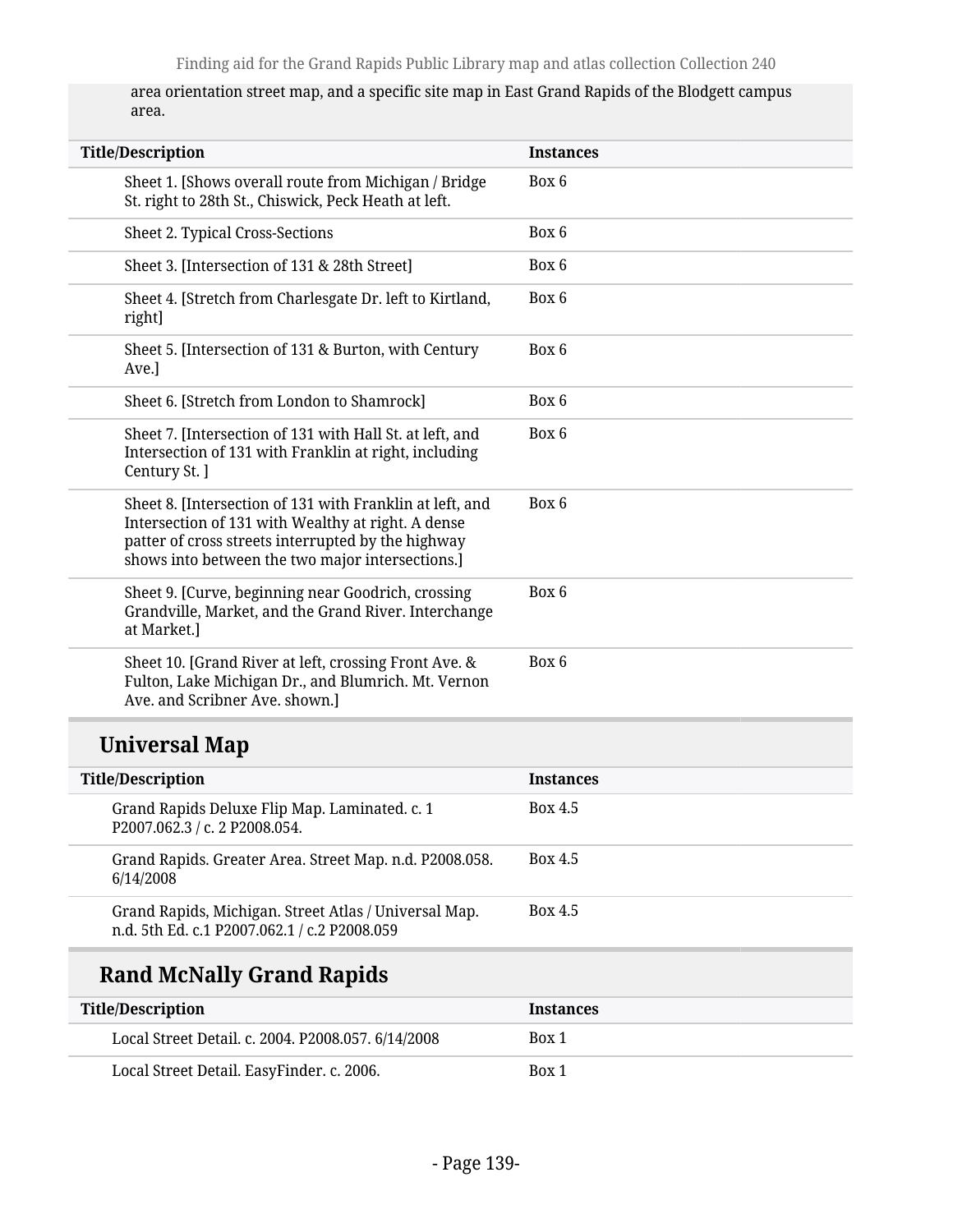| Distribution of Drug Stores in Grand Rapids / Walker<br>& Co. N.d., before Freeway 131.[1920-1940]. 00.[5229].1<br>Formerly MKG912.W151d c.2                                                  | Box 2   |
|-----------------------------------------------------------------------------------------------------------------------------------------------------------------------------------------------|---------|
| Distribution of Gasoline Stations in Grand Rapids /<br>Walker & Co. N.d., before Freeway 131.[1920-11940]. 00.<br>[5205].1 Formerly MKG912.W151g                                              | Box 2   |
| Grand Rapids East & West Suburbs / Automobile Club of<br>Michigan, 1980. Photocopy only, perhaps incomplete. 00.<br>[xxxx].1                                                                  | Box 1.3 |
| Grand Rapids Michigan: showing location of schools<br>and boundaries of school districts, 1910                                                                                                | Box 2.3 |
| <b>Processing Information:</b><br><b>Processing Information</b>                                                                                                                               |         |
| Small format map moved from flat files 3/18/2009                                                                                                                                              |         |
| On the Site Scene. Greater Grand Rapids, Michigan. G.R. :<br>Symes Advertising Agency (Greater Grand Rapids Visitor<br>magazine) c. 1972. 2004.067.5                                          | Box 1   |
| General                                                                                                                                                                                       |         |
| Tourism or relocation brochure with centerfold<br>map. Has motels & hotels plus Westdale Realtor<br>locations in red.                                                                         |         |
| Occupancy map, Grand Rapids, Mich. / Howard Brown,<br>I.R. Blandford, realtors. 1929. Michigan to Weston+<br>Grand River to Division to Barclay in part. 00.[5211].1-2                        | Box 2   |
| Occupancy map, Grand Rapids, Mich. / I.R. Blandford,<br>realtors. 1931. Michigan to Weston+ Grand River to<br>Division to Barclay in part. 00.[5230].1-2                                      | Box 2   |
| General                                                                                                                                                                                       |         |
| These two maps look very similar, but are on<br>different sizes of paper. They are housed back<br>to back in the same plastic sleeve. Extra copies<br>available in a separate folder.         |         |
| Truck Routes / City of Grand Rapids, Dept. of Public<br>Safety, Traffic Engineering Division. April 20, 1953.<br>[Map. Graphic Clipping] Source unknown, pg. 88.                              | Box 1   |
| General                                                                                                                                                                                       |         |
| Photocopy only. Original Clipping in Coll. 303.<br>Original clipping formerly housed in a folder<br>related to the construction of of Rt. 131. Route 131<br>on this map is still Division St. |         |
| Visitor's Guide & Map / Greater Grand Rapids &<br>Convention Bureau, 1983. 00.[5202].1-2. 2 Copies.                                                                                           | Box 2   |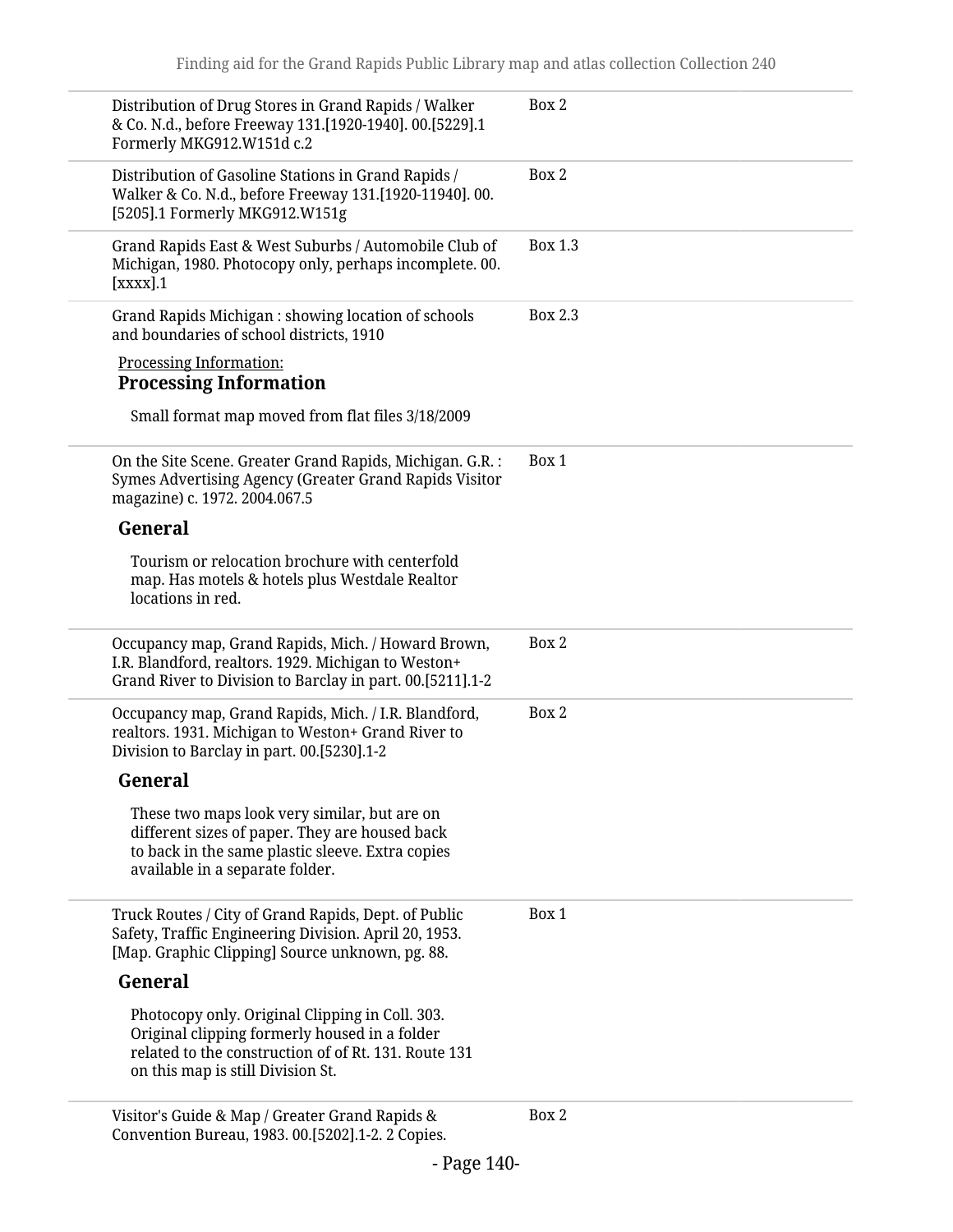#### **General**

Shows to greater Metropolitan Area on one side, and Downtown Area on the other side, with a list of attractions and hotels.

#### Related Materials: **Related Materials**

See also Coll. 288, the Grand Rapids / Kent County Convention & Visitors Center Collection.

| Welcome to Grand Rapids Michigan / City of Grand<br>Rapids Parking Services Department. 2002(?) c. 1<br>2004.020 / c. 2 00.[5467].5                                                                               | Box 1 |
|-------------------------------------------------------------------------------------------------------------------------------------------------------------------------------------------------------------------|-------|
| Grand Rapids Metro Area Map Street index and Jenison-<br>Hudsonville Area Map Supplement. / Metro Graphic<br>Arts. Sept. 1987. Separate folded map attached to inside<br>back cover for this edition. 00.[5549].1 | Box 1 |

### **Graphic Street Guide of Greater Grand Rapids / Metro Graphic Arts, Grand Rapids, MI. [Book atlases]**

| <b>Title/Description</b>                                                                                                                                                          | <b>Instances</b> |           |
|-----------------------------------------------------------------------------------------------------------------------------------------------------------------------------------|------------------|-----------|
| Graphic Street Guide of Greater Grand Rapids / Metro<br>Graphic Arts, Grand Rapids, MI. New Edition, ca. 1954<br>00.[2725].1                                                      | Box 1            | Folder 21 |
| Graphic Street Guide of Greater Grand Rapids / Metro<br>Graphic Arts, Grand Rapids, MI. New Edition, ca. 1956<br>00.[2725].3                                                      | Box 1            | Folder 21 |
| Graphic Street Guide of Greater Grand Rapids / Metro<br>Graphic Arts, Grand Rapids, MI. New Revised Edition,<br>n.d. 00.[2724].1 [Turquoise Blue cover] Includes Rts. 131<br>& 96 | Box 1            |           |
| Graphic Street Guide of Greater Grand Rapids / Metro<br>Graphic Arts, Grand Rapids, MI. 1972-1973. 00.[2725].2                                                                    | Box 1            | Folder 22 |
| Graphic Street Guide of Greater Grand Rapids / Metro<br>Graphic Arts, Grand Rapids, MI. 1973-1974                                                                                 | Box 1            | Folder 23 |
| Graphic Street Guide of Greater Grand Rapids / Metro<br>Graphic Arts, Grand Rapids, MI. 1974-1975                                                                                 | Box 1            | Folder 24 |
| Graphic Street Guide of Greater Grand Rapids / Metro<br>Graphic Arts, Grand Rapids, MI. 1978-1979                                                                                 | Box 1            | Folder 25 |
| Graphic Street Guide of Greater Grand Rapids / Metro<br>Graphic Arts, Grand Rapids, MI. 1985                                                                                      | Box 1            | Folder 26 |
| Graphic Street Guide of Greater Grand Rapids / Metro<br>Graphic Arts, Grand Rapids, MI. 1989                                                                                      | Box 1            | Folder 27 |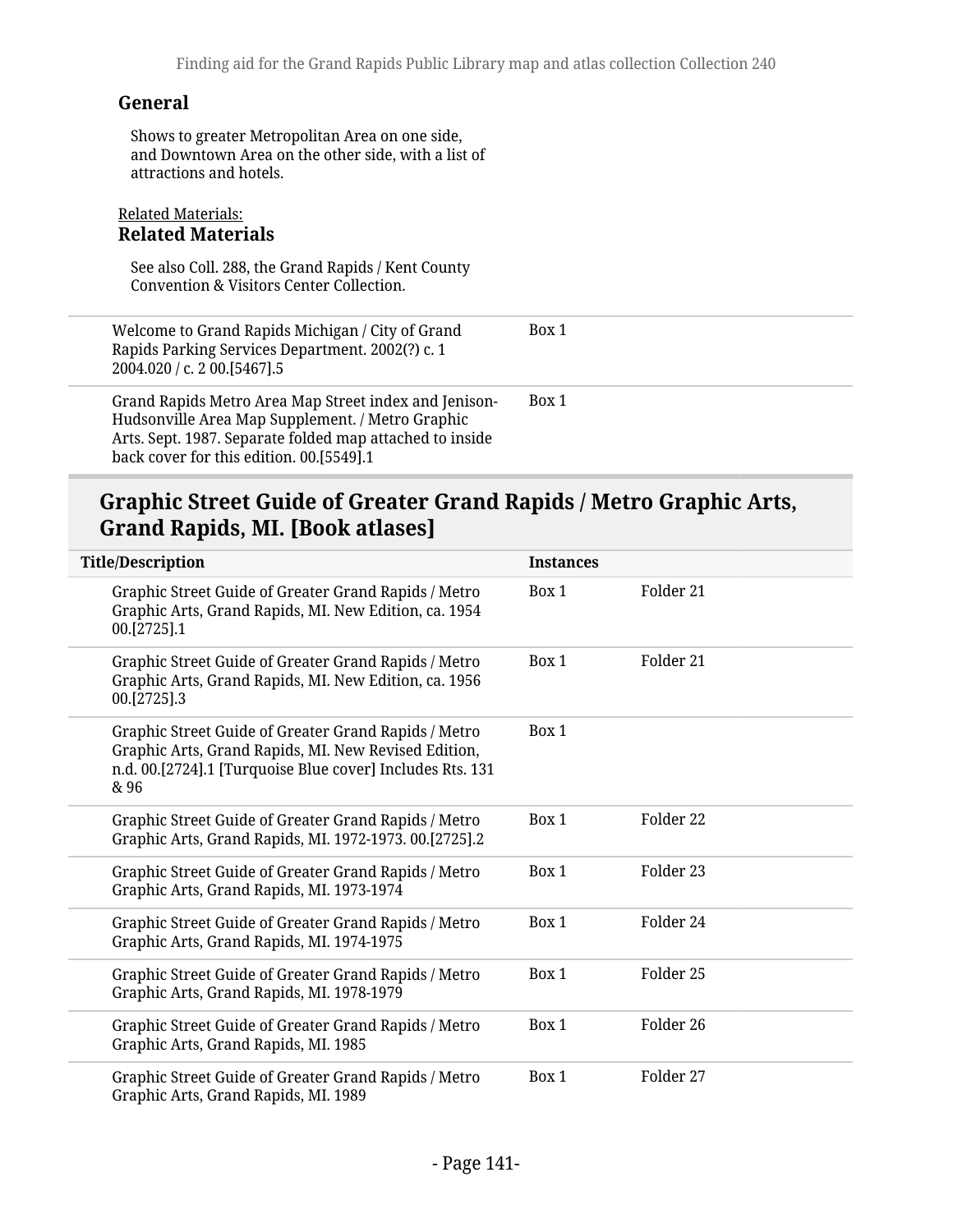| Graphic Street Guide of Greater Grand Rapids / Metro<br>Graphic Arts, Grand Rapids, MI. 1991-1992                | Box 1         | Folder 28   |  |
|------------------------------------------------------------------------------------------------------------------|---------------|-------------|--|
| Graphic Street Guide of Greater Grand Rapids / Metro<br>Graphic Arts, Grand Rapids, MI. 1995-1996                | Box 1         | Folder 29   |  |
| General                                                                                                          |               |             |  |
| See an index only for the Grand Rapids Metro Area<br>in Box 240-5.                                               |               |             |  |
| Graphic Street Guide of Greater Grand Rapids / Metro<br>Graphic Arts, Grand Rapids, MI. 2001-2002 00.[2760].1    | Box 1         | Folder 29.5 |  |
| Graphic Street Guide of Greater Grand Rapids / Metro<br>Graphic Arts, Grand Rapids, MI. 2003-2004 00.[5547].1    | Box 1         | Folder 29.6 |  |
| Graphic Street Guide of Greater Grand Rapids / Metro<br>Graphic Arts, Grand Rapids, MI. 2005-2006 00.[5547].2    | Box 1         | Folder 29.7 |  |
| Graphic Street Guide of Greater Grand Rapids / Metro<br>Graphic Arts, Grand Rapids, MI. 2008 P2008.060           | Box 1         | Folder 29.9 |  |
| General                                                                                                          |               |             |  |
| Metro Graphic Arts has gone out of business.<br>This is probably the last year issues for the title/<br>company. |               |             |  |
| Grand Rapids Street Map with Plats, Ward Map, and Street<br>Index. N.W. Grand Rapids, Maps #1-95, n.d.           | Box 8         |             |  |
| Grand Rapids Street Map with Plats, Ward Map, and Street<br>Index. N.W. Grand Rapids, Maps #100-229, n.d.        | Box 9         |             |  |
| Grand Rapids Street Map with Plats, Ward Map, and Street<br>Index. N.W. Grand Rapids, Maps #300-460, n.d.        | <b>Box 10</b> |             |  |

# **Subseries B. Kent County Highway / Kent County Road Maps**

| <b>Title/Description</b>                                                                                                                                          | <b>Instances</b> |
|-------------------------------------------------------------------------------------------------------------------------------------------------------------------|------------------|
| Sectional Map of Kent County / Published by H. Arthur<br>& Co., Chicago, Il. 1895. [Compliments of] W.W. Kimball<br>Co.,  Grand Rapids, MI. 1998.117              | Box 4.2          |
| Physical Description: Folded map in a tan paper folder,<br>with Kimball markings on the cover. Poor condition.<br>Brittle paper, with lots of old table, tearing. |                  |
| Road Map and Directory to Places of Interest / issues by<br>Board of County Road and Park Commissioners, May 1,<br>1938.2008.076                                  | Box 4.2          |
| Road Map of Kent County, Michigan / Board of County<br>Road & Park Commissioners, 1953. 00.[5221].1                                                               | Box 4.2          |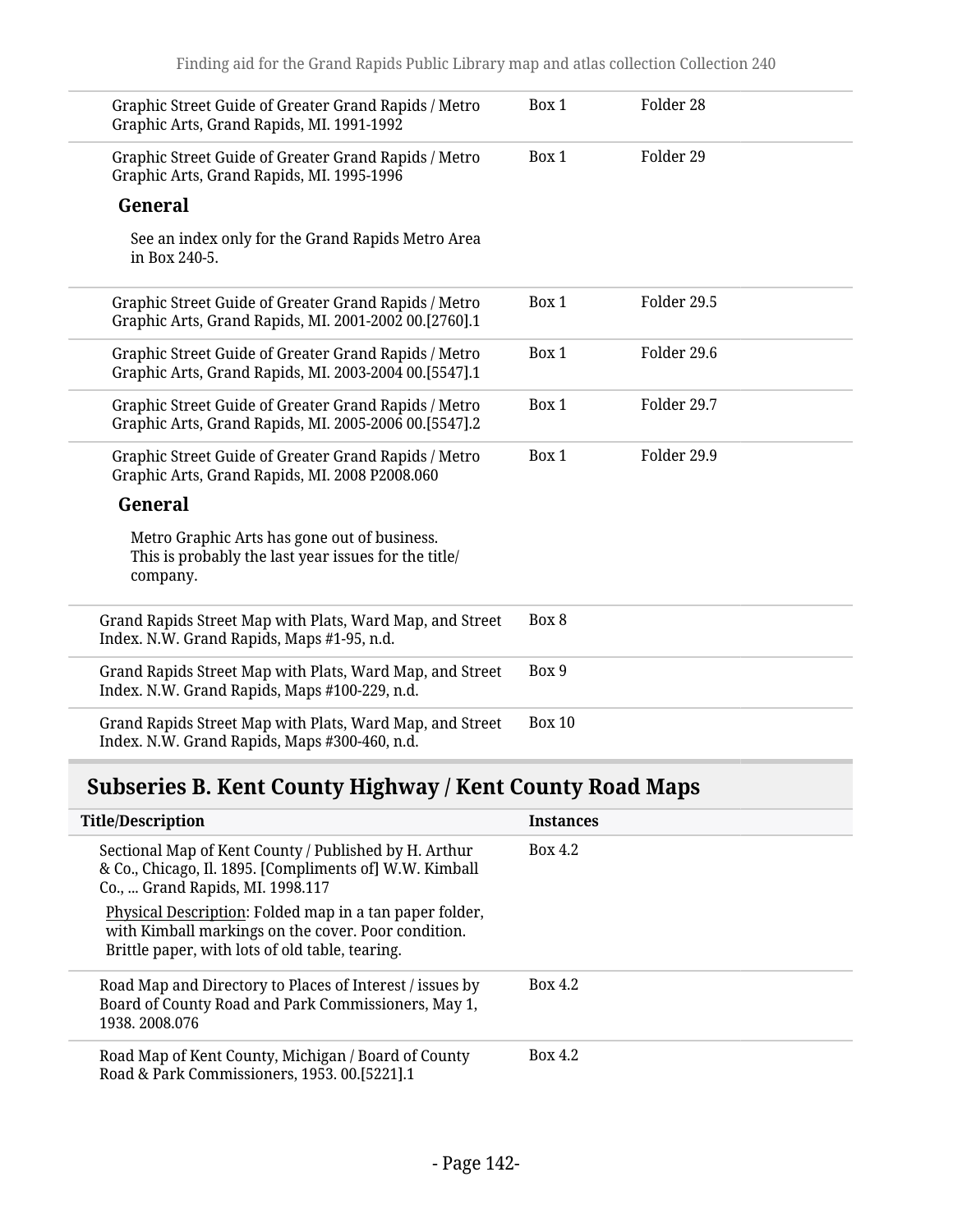| Road Map of Kent County, Michigan, 1956. 2006.020.<br>Folded. Needs humidification, encapsulation, and<br>rehoused to Flat Files. | Box 4.2 |
|-----------------------------------------------------------------------------------------------------------------------------------|---------|
| Kent County, Michigan, Official Highway Map. 1978.00.<br>$[5220]$ .1                                                              | Box 4.2 |
| Greater Grand Rapids, Kent County, Michigan /<br>Automobile Club of Michigan, 1981. Folded. P2006.028.024                         | Box 4.2 |
| Kent Co. Official Highway Map, 1998. 00.[5467].1                                                                                  | Box 4.2 |
| Kent County, Michigan, Official Highway map. 1999-2000.<br>2007.004.11.1                                                          | Box 4.2 |
| Kent County, Official Highway Map, 2001-2002. / copyright<br>Kent County Road Commission. Image of officials on map.              | Box 4.2 |
| Kent County, Official Road Map. 2003-2004 / cover photo<br>by Jim Hadwin. 2008.018.5                                              | Box 4.2 |
| Road map, Kent County, Michigan. 2005-2006.<br>2007.004.11.2                                                                      | Box 4.2 |

#### **^** [Return to Table of Contents](#page-1-0)

# **Subseries C. Other Michigan Cities and Counties**

# **Allegan et al**

| <b>Title/Description</b>                                                                                                               | <b>Instances</b> |
|----------------------------------------------------------------------------------------------------------------------------------------|------------------|
| Allegan County, Barry County, Holland & Vicinity<br>Michigan Streetmap. UniversalMap c. 1997. Seeger Map<br>Co., Racine, Wi. 2005.032b | Box 4.5          |

# **Ann Arbor / University of Michigan**

| <b>Title/Description</b>                                                                                                                      | <b>Instances</b> |
|-----------------------------------------------------------------------------------------------------------------------------------------------|------------------|
| University of Michigan & Ann Arbor Street. 3rd Ed. /<br>An Independent publication of Hedberg Maps, Inc.,<br>Minneapolis, Mn. 2007. P2008.082 | <b>Box 39</b>    |
| Ann Arbor, Downtown / Ann Arbor Development<br>Authority, 1996. 2007.004.5                                                                    | <b>Box 39</b>    |
| <b>Detroit</b>                                                                                                                                |                  |
| <b>Title/Description</b>                                                                                                                      | <b>Instances</b> |
| Detroit and Southeastern Michigan. AAA map. 1965-1966<br>edition. 00.[5467].2                                                                 | <b>Box 39</b>    |
|                                                                                                                                               |                  |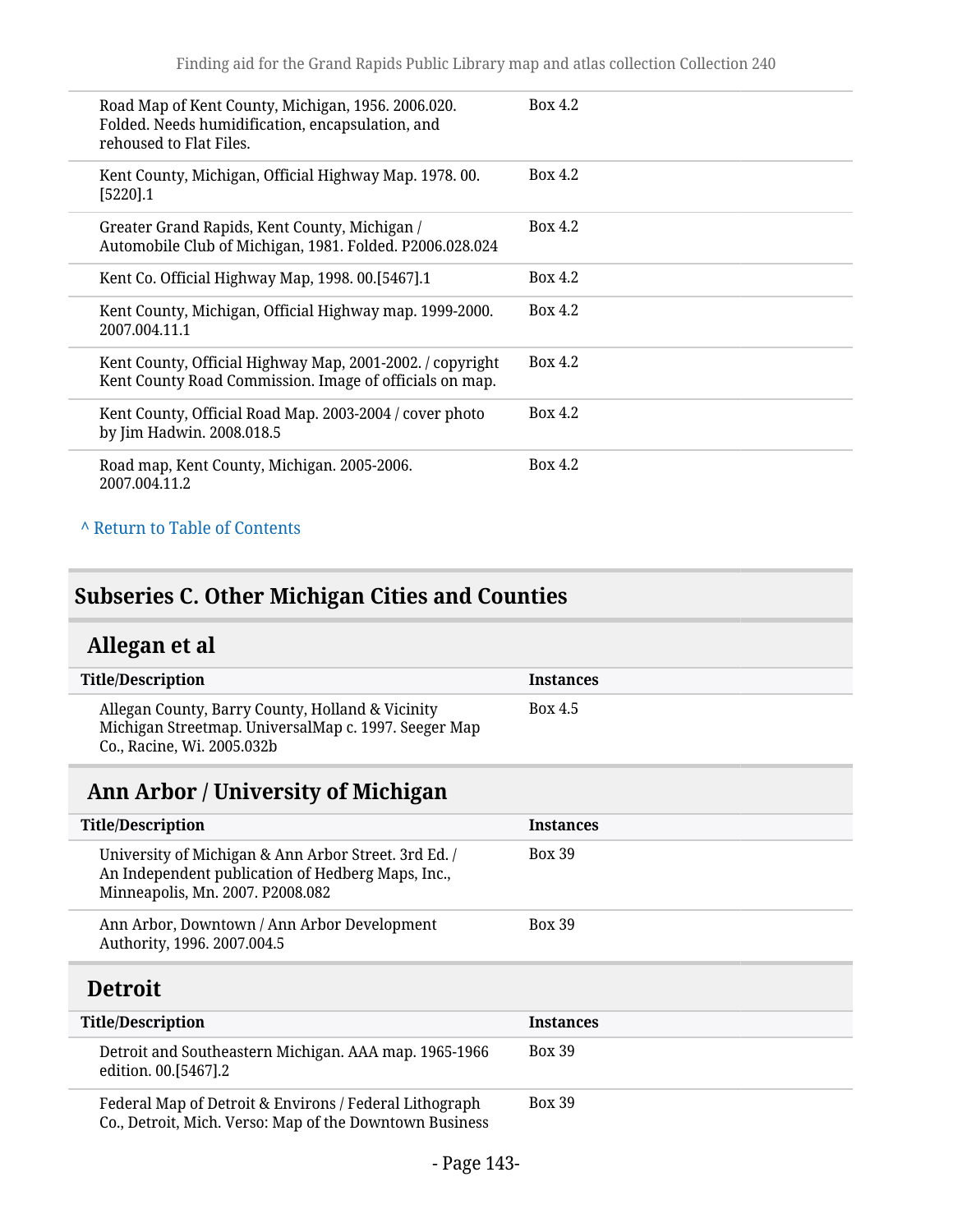District of Detroit / compiled and published by McCarty Printing Co. Formerly 912.77434/F31 1927. FRAGILE. Very poor condition. 00.[xxxx].1

| Map of Detroit / published by H. Arthur & Co., Chicago,<br>1895. Cover title: Index Map of Detroit, showing all streets,<br>street railways. For sale by MaCauley Bros., Detroit, Mich.<br>Formerly MWD912.Ar7. FRAGILE. Very poor condition. Do<br>not use. 00.[xxxx].1 | <b>Box 39</b> |
|--------------------------------------------------------------------------------------------------------------------------------------------------------------------------------------------------------------------------------------------------------------------------|---------------|
| Map of Detroit / Published by Silas Farmer & Co., Detroit,<br>Mich. 1897. Formerly MWD 912.F22. FRAGILE. Very poor<br>condition. Do not use. To be digitized and/or photocopied.<br>$00.[\text{XXX}].1$                                                                  | <b>Box 39</b> |
| Map of the Central Portion of Detroit / published by Silas<br>Farmer & Co., 1897-99, 1891, and 1905 by Arthur John<br>Farmer. MWD 910.3.F22. Attached to the back cover of<br>a paper booklet cover. Front missing. Map folded, but in<br>good condition. 00.[xxxx].1    | <b>Box 39</b> |

# **Grand Traverse County**

| Title/Description                                                          | <b>Instances</b> |
|----------------------------------------------------------------------------|------------------|
| Traverse City, Michigan. Rand McNally, c. 2004.<br>P2007.069.1. Folded map | <b>Box 39</b>    |

# **Holland / Grand Haven**

| <b>Title/Description</b>                                                  | <b>Instances</b> |
|---------------------------------------------------------------------------|------------------|
| Graphic Street Guide of Holland – Grand Haven. 2003-2004<br>Ed. P2004.019 | <b>Box 39</b>    |
| Graphic Street Guide of Holland – Grand Haven. Current<br>Ed. P2008.062   | <b>Box 39</b>    |

### **Kalamazoo**

| <b>Title/Description</b>                                                                                               | <b>Instances</b> |
|------------------------------------------------------------------------------------------------------------------------|------------------|
| Maps and Guides, Kalamazoo. Presented through courtesy<br>of Industrial State Bank of Kalamazoo, ca. 1956. 00.[5467].3 | <b>Box 39</b>    |
| Graphic Street Guide of Greater Kalamazoo. 2004-2005 Ed.<br>P2004.020 3/10/2004                                        | <b>Box 39</b>    |

# **Menominee County**

| Title/Description                                                                                        | <b>Instances</b> |
|----------------------------------------------------------------------------------------------------------|------------------|
| Map of Menominee County, Michigan / compiled by Board<br>of County Road Commissioners. n.d. 00.[5467].13 | <b>Box 39</b>    |

# **Missaukee County**

| <b>Title/Descriptior</b> |  |
|--------------------------|--|
|                          |  |

**Title/Instances**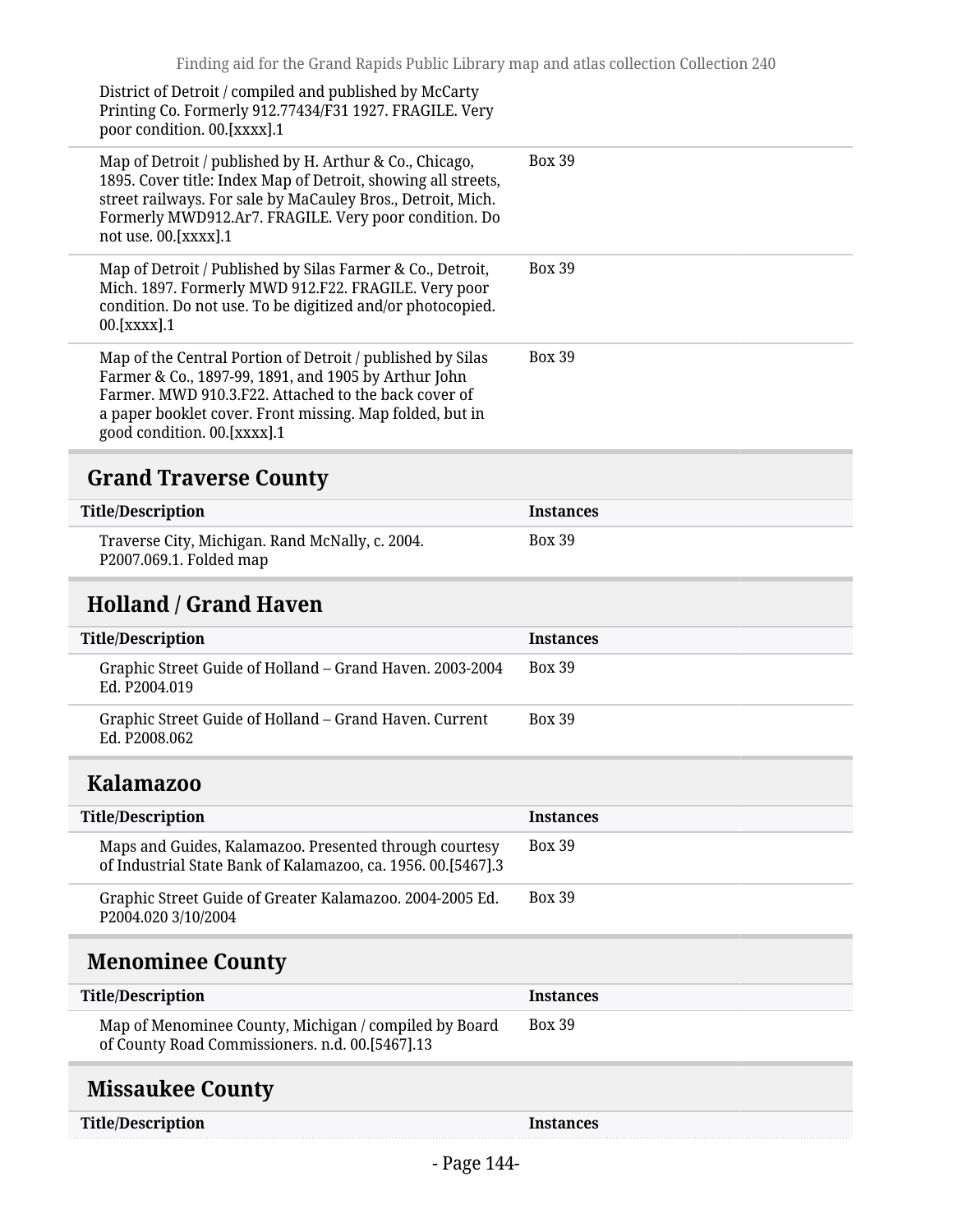Official Road Map of Missaukee County, Michigan, 1938. 00.[3487].1

Box 39

## **Monroe County**

| <b>Title/Description</b>                                                                                                                                                               | <b>Instances</b> |
|----------------------------------------------------------------------------------------------------------------------------------------------------------------------------------------|------------------|
| Map of Bedford Township, T8S-R7E, Monroe County,<br>Michigan. n.d. Copyright by Automobiles Club of Michigan.<br>Shows streets and sections. Includes Temperances and<br>Lambertville. | Box 2.3          |
|                                                                                                                                                                                        |                  |
|                                                                                                                                                                                        |                  |

## **Muskegon**

| <b>Title/Description</b>                                                         | <b>Instances</b> |
|----------------------------------------------------------------------------------|------------------|
| Graphic Street Guide of Greater Muskegon. c.1 2002-2003<br>Ed. P2004.021         | <b>Box 39</b>    |
| Graphic Street Guide of Greater Muskegon. c.2 2002-2003<br>Ed. 00.[2780].1       | <b>Box 39</b>    |
| Graphic Street Guide of Greater Muskegon. c.3 2002-2003<br>Ed. 2008.018.4        | <b>Box 39</b>    |
| Graphic Street Guide of Greater Muskegon, 2007-2008 Ed.<br>P <sub>2008.062</sub> | <b>Box 39</b>    |

## **Ottawa County Maps**

| <b>Instances</b> |
|------------------|
| <b>Box 39</b>    |
| <b>Box 4.5</b>   |
|                  |

## **Van Buren County**

| <b>Title/Description</b>                                                                                           | <b>Instances</b> |
|--------------------------------------------------------------------------------------------------------------------|------------------|
| Road Map of Van Buren County, Michigan. n.d. Has May<br>10, 1965 receipt date stamp. Poor condition. 00. [5467]. 6 | <b>Box 39</b>    |

## **Universal Road Maps**

| <b>Title/Description</b>                    | <b>Instances</b> |
|---------------------------------------------|------------------|
| Battle Creek, 2008,066                      | Box 4.5          |
| Benton Harbor, St. Joseph & Niles P2008.067 | <b>Box 4.5</b>   |
| Charlevoix & Petosky. 2008.068              | Box 4.5          |
| Detroit, 2008.069                           | Box 4.5          |
| Greater Detroit & Wayne Co. P2008.070       | Box 4.5          |
| <b>Holland P2008.071</b>                    | Box 4.5          |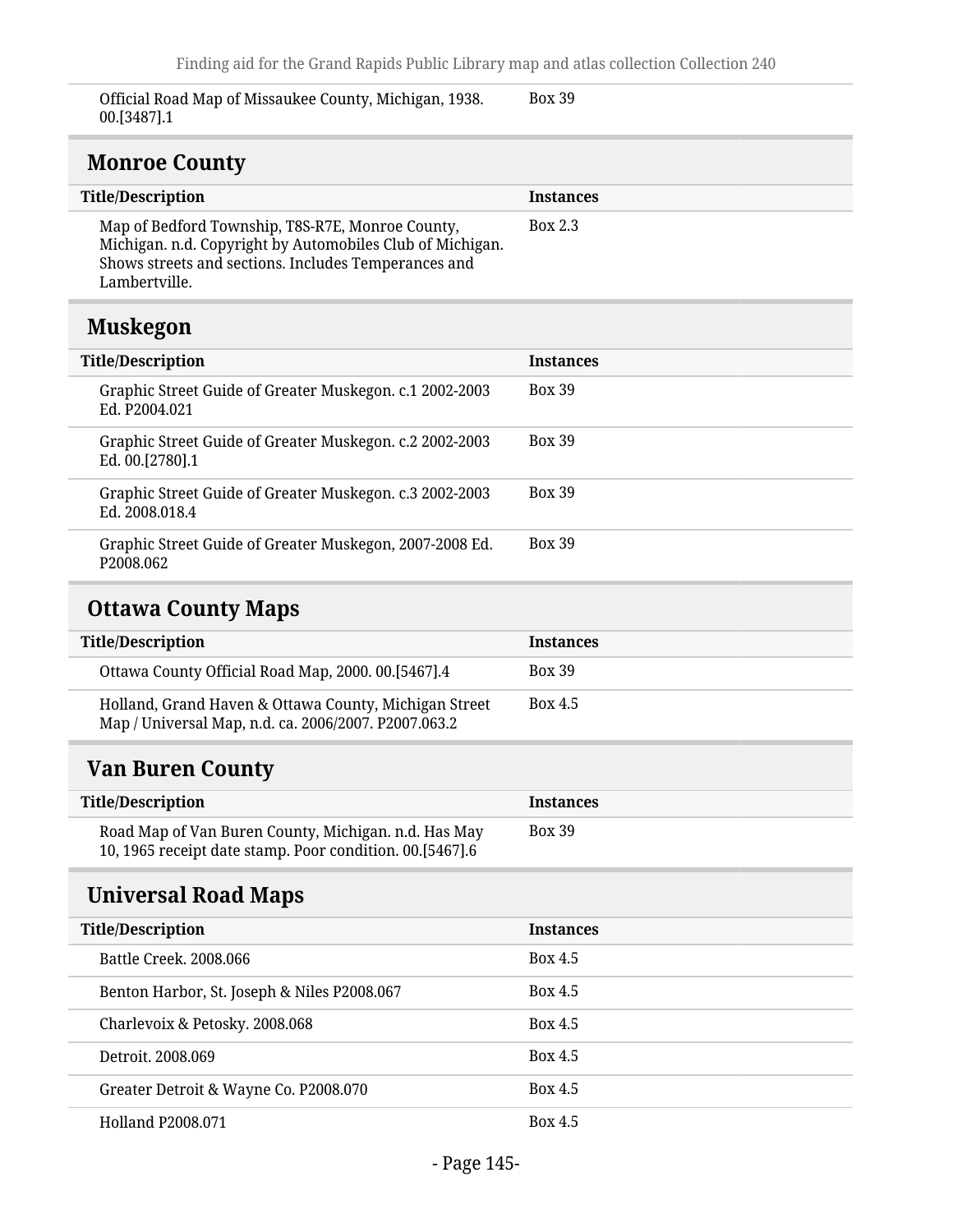### Related Materials: **Related Materials**

See also Allegan County

| Kalamazoo. P2008.072                                                           | Box 4.5        |
|--------------------------------------------------------------------------------|----------------|
| Lansing, Michigan. Streetmap. UniversalMap.<br>www.universalmap.com. 2005.032b | Box 4.5        |
| Lansing. P2008.073                                                             | Box 4.5        |
| Lansing. 2011.019                                                              | Box 4.5        |
| Ludington, Manistee, Scottville and Mason County.<br>2011.019                  | Box 4.5        |
| Ludington & Manistee P2008.074                                                 | Box 4.5        |
| Mackinac Island & St. ignace. P2008.075                                        | Box 4.5        |
| Muskegon. P2008.076                                                            | <b>Box 4.5</b> |
| Traverse City. P2008.077                                                       | Box 4.5        |
| Adrian & Lenawee County P2008.084.1                                            | Box 4.5        |
| Greater Flint & Genesee County P2008.084.2                                     | Box 4.5        |
| Gaylord & Grayling P2008.084.3                                                 | Box 4.5        |
| Houghton Lake & Higgins Lake P2008.084.4                                       | Box 4.5        |
| Livingston County P2008.084.5                                                  | Box 4.5        |
| Midland P2008.084.6                                                            | Box 4.5        |
| Mt. Pleasant & Isabella County P2008.084.7                                     | Box 4.5        |
| Port Huron & St. Clair County, Mi.; Sarnia, Ontario<br>P2008.084.8             | Box 4.5        |
| Sault Ste. Marie & St. Mary's River Area, Michigan &<br>Ontario P2008.084.9    | <b>Box 4.5</b> |
| Central Michigan P2008.083.1                                                   | Box 4.5        |
| Michigan's Thumb P2008.083.2                                                   | <b>Box 4.5</b> |
| Midwest Michigan P2008.083.3                                                   | Box 4.5        |
| Northern Highlands Michigan P2008.083.4                                        | <b>Box 4.5</b> |
| Northern Tip Michigan P2008.083.5                                              | Box 4.5        |
| Sagninaw Valley Michigan P2008.083.6                                           | Box 4.5        |
| South Central Michigan P2008.083.7                                             | Box 4.5        |
| Southeast Michigan P2008.083.8                                                 | Box 4.5        |
| Southwest Michigan P2008.083.9                                                 | Box 4.5        |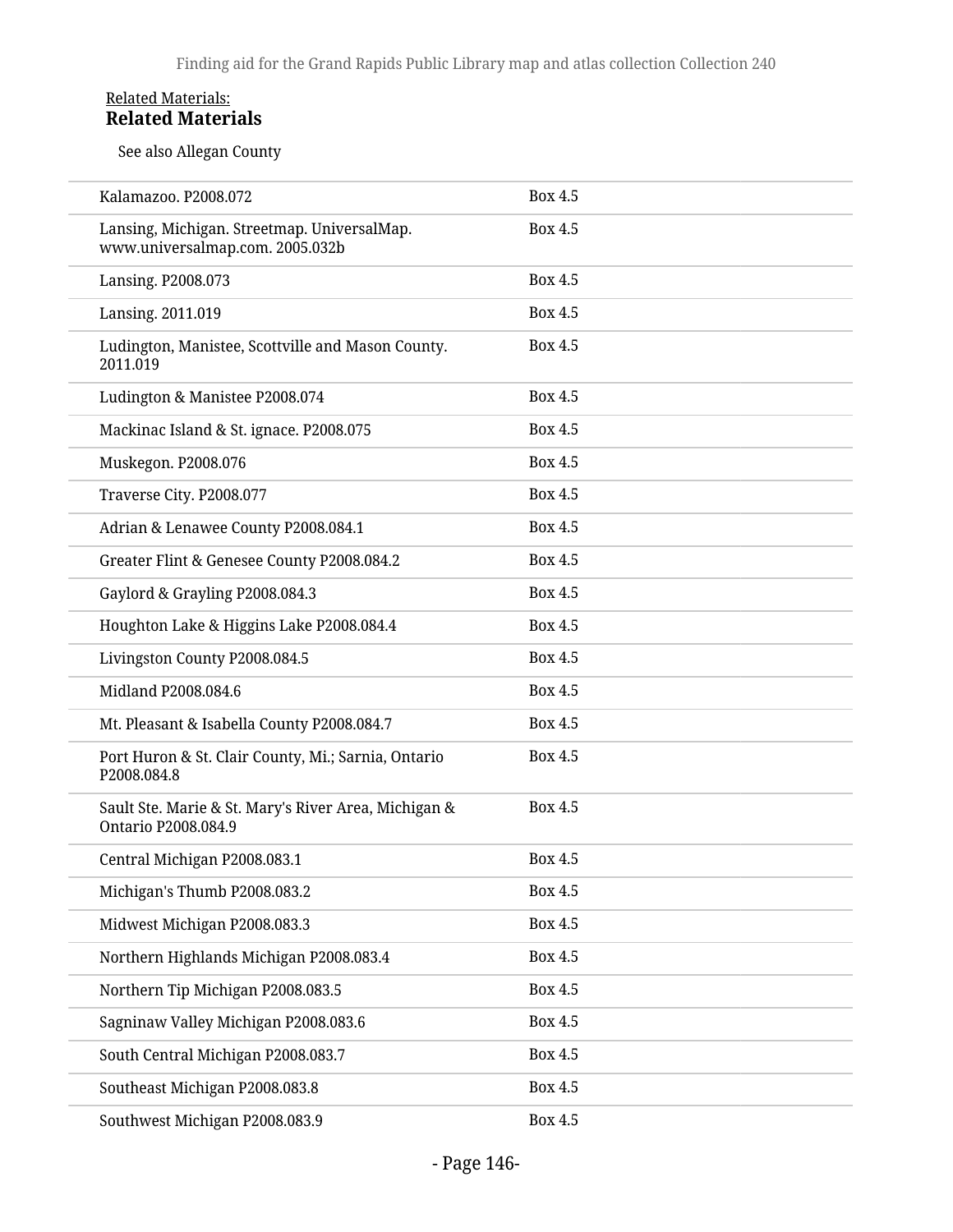City Street Map of Muskegon, Holland, Grand Haven, Saugatuck, Zeeland, Norton Shores, Spring Lake Ferrysburg, Muskegon Heights, and Adjoining Communities, 2011. Modern folded map

Box 40

## **Michigan. Official Department of Transportation Maps**

## **Michigan Highway Maps.**

| <b>Title/Description</b>                                                                                                                                                                                                                                                                                                                                                                 | <b>Instances</b> |
|------------------------------------------------------------------------------------------------------------------------------------------------------------------------------------------------------------------------------------------------------------------------------------------------------------------------------------------------------------------------------------------|------------------|
| 1. Map. Highway. Folding. Michigan. Info-Map. Gulf.<br>Rand McNally. Includes 1930 census data. Side A: Gulf<br>Michigan Info. Map / Side B. Road Map of Ontario,<br>Michigan, Illinois, Indiana, Ohio, Pennsylvania,<br>new Jersey, New York, New Hampshire, Vermont,<br>Massachusetts, Connecticut, Rhode Island, Delaware,<br>Maryland, Virginia, West Virginia, Kentucky. 2003.074.1 | Box 4            |
| 2. Map. Highway. Folding. Michigan. Sunoco. Rand<br>McNally. 1942. 2003.074.2<br>General                                                                                                                                                                                                                                                                                                 | Box 4            |
| Includes: a Historical Pictorial Map, that includes<br>for Grand Rapids the Furniture Museum, former<br>home of Stewart Edward White; "News of the<br>World" with Lowell Thomas section Sunoco<br>News voice of the Air, with a list of radio stations,<br>including WOOD 1300 for GR                                                                                                    |                  |
| 3. Map. Highway. Folding. Michigan, Speedway 79.<br>Courtesy of Speedway Petroleum Corp. Rand McNally,<br>ca. 1960. 2003.074.3                                                                                                                                                                                                                                                           | Box 4            |
| Map. Highway. Folding. Michigan. Info-Map. Gulf. Rand<br>McNally. Ca. 1944. Incomplete, part of map torn & missing.<br>00.[XXXX].1                                                                                                                                                                                                                                                       | Box 4            |
| Michigan. 1953 Official Highway Map. Issued by Michigan<br>State Highway Dept. 2005.032b                                                                                                                                                                                                                                                                                                 | Box 4            |
| Michigan. 1955 Official Highway Map. 50th Anniversary.<br>Michigan State Highway Department. Lansing, Michigan,<br>April 1, 1955. Includes State parks, Ferry schedule and<br>other misc. information. 2005.032b                                                                                                                                                                         | Box 4            |
| 1971. Michigan. State Highway Commission. Map. "Great<br>Lake State" . 00.[5219].1                                                                                                                                                                                                                                                                                                       | Box 4            |
| 1980-1981. Michigan, Great Lake State 1980-1981. Folded.<br>2006.002c                                                                                                                                                                                                                                                                                                                    | Box 4            |
| 1995. Michigan. Dept. of Transportation. Map. 00.[5218].1-2                                                                                                                                                                                                                                                                                                                              | Box 4            |
| [1999]. Michigan Dept. of Transportation Map. [Lighthouse<br>cover]. 2008.093                                                                                                                                                                                                                                                                                                            | Box 4            |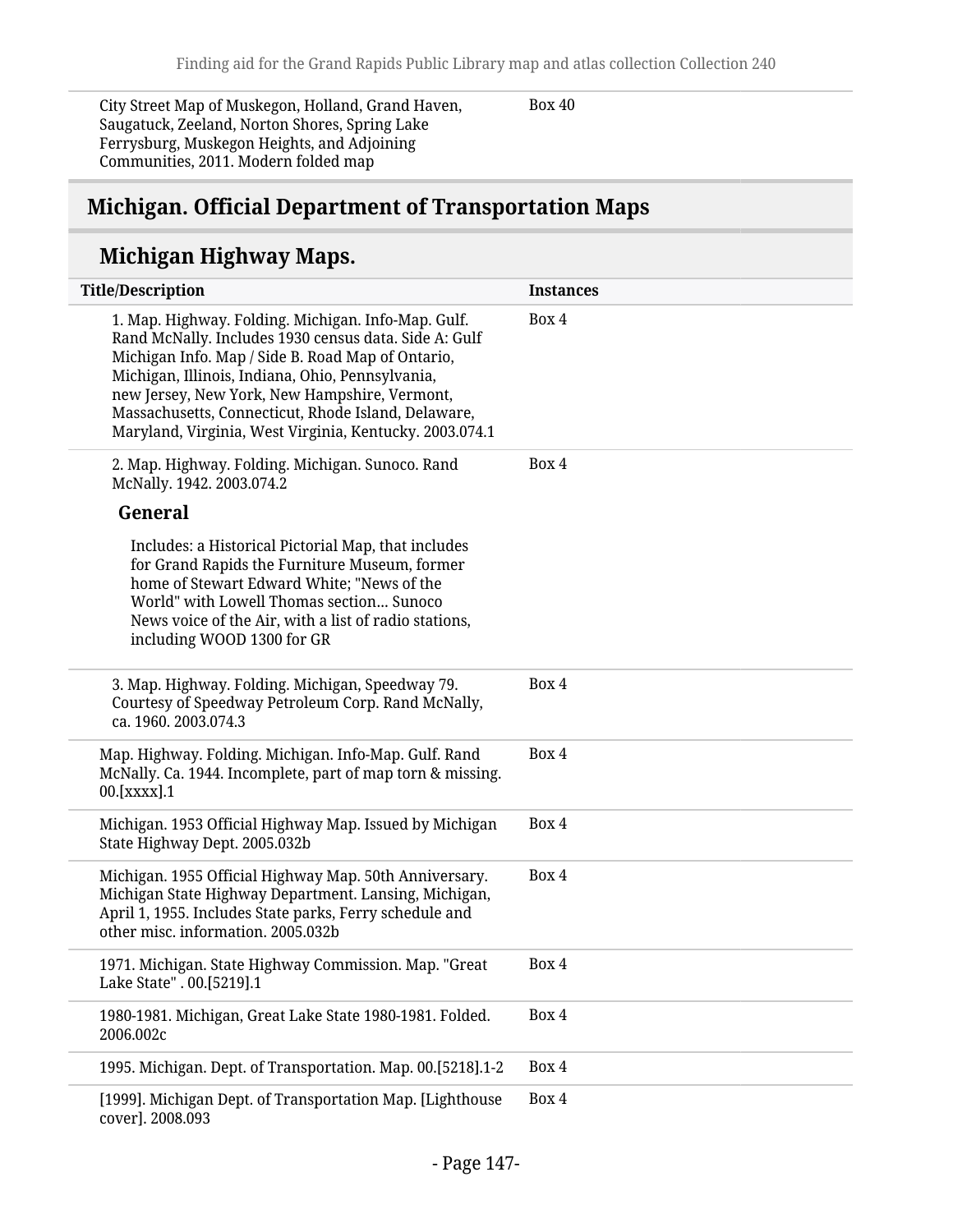| Michigan. Official Dept. of Transportation Map. 2003-2004.<br>c. State of Michigan 2003. MDOT. www.michigan.gov/mdot                            | Box 4 |
|-------------------------------------------------------------------------------------------------------------------------------------------------|-------|
| Michigan, Great Lakes, Great Times. Official Dept. of<br>Transportation Map. c. State of Michigan, 2001. 2005.032b                              | Box 4 |
| 2003-2004. Michigan : majestic shores, bit city lights  c. 1<br>2007.004.11.3 / c. 2 2008.018.5                                                 | Box 4 |
| 2005. One Hundred Years of Michigan Transportation. c. 1<br>2007.004.7.1 / c. 2 2008.018.5                                                      | Box 4 |
| 2006. Michigan : a State for All Seasons. c. 1. 2008.018.5.<br>2007.                                                                            | Box 4 |
| Celebrating Mackinac Bridge, 1957-2007. c. 1 2007.004.7.2 /<br>c. 2 2007.004.021                                                                | Box 4 |
| 2007. Paving the Way / Michigan Dept. of Transportation<br>Major Road Repair Map. 2007.004.021. www.michigan.gov/<br>pavingtheway [Broken Link] | Box 4 |
| 2008. [Pure Michigan] / Official Department of<br>Transportation map. c. 1 2008.050.1 / c. 2 2009.0xx                                           | Box 4 |
| 2009. [Pure Michigan] / Official Department of<br>Transportation map. c. 1 2009.0xx                                                             | Box 4 |

# **Michigan Highway. American Map Co.**

| <b>Title/Description</b>                                                                                                           | <b>Instances</b> |
|------------------------------------------------------------------------------------------------------------------------------------|------------------|
| Michigan / American Map. 2008. Includes "Principal Public<br>Recreation Areas", P2008.081                                          | Box 4            |
| StateSlicker Michigan : highways, major roads, places to<br>go / American Map, Addison, Il. 2004. Laminated, folding.<br>P2008.080 | Box 4            |

# **Michigan Highway. Gas Station maps**

| <b>Title/Description</b>                                                                                                                 | <b>Instances</b> |
|------------------------------------------------------------------------------------------------------------------------------------------|------------------|
| Gulf Michigan Info-Map. Form S.P. 1825-J. Designed for<br>Gulf Oil Corp. by Rand McNally & Co. n.d. ca. Early 1950's.<br>2005.032b       | Box 4            |
| Michigan. Cities Service. "See America best by car "<br>Copyright by Diversified Map Corp., St. Louis, Mo. n.d.<br>After 1960, 2005.032b | Box 4            |
| Michigan Texaco. 1958. copyright Rand McNally & Co.<br>2005.032b                                                                         | Box 4            |
| Highway Map, Michigan. Compliments of Standard<br>Oil Company (Indiana) Copyright Rand McNally, n.d.<br>0-463605V-5, 2005.032b           | Box 4            |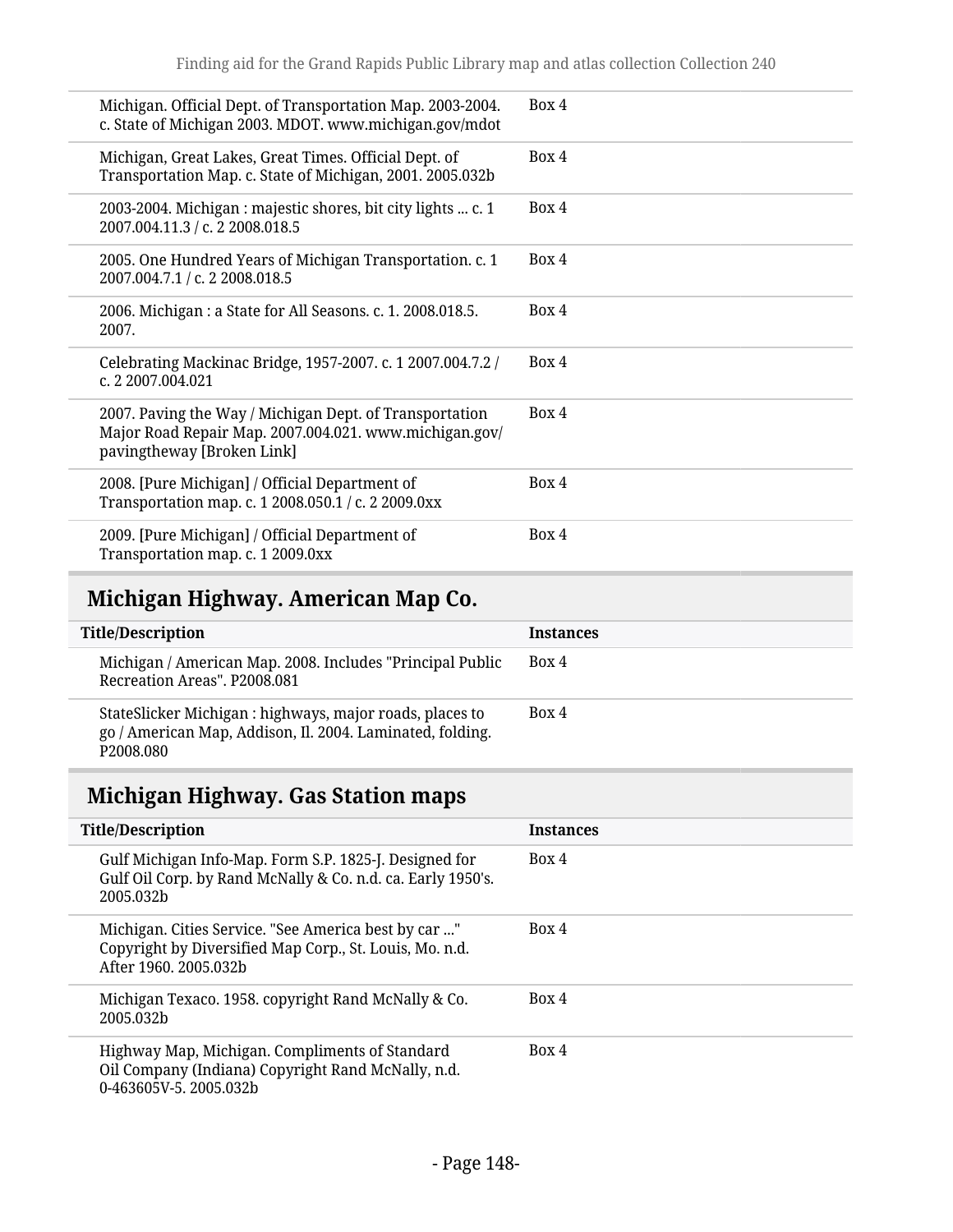# **Michigan Highway. Rand McNally**

| <b>Title/Description</b>                                                                                                                                                                                                                                                                                       | <b>Instances</b>                                 |
|----------------------------------------------------------------------------------------------------------------------------------------------------------------------------------------------------------------------------------------------------------------------------------------------------------------|--------------------------------------------------|
| Michigan Easy Finder highways & interstates / Rand<br>McNally. C. 2006. P2008.063                                                                                                                                                                                                                              | Box 4                                            |
| Michigan Highways Lakes Streams Parks and Forest, 1931.<br>2006.020. Folded. Needs humidification, encapsulation,<br>and rehoused to Flat Files.                                                                                                                                                               | Box 4                                            |
| Rand McNally & Co.'s indexed county and township<br>Pocket Map and Shipper's Guide of Michigan; includes<br>entire railroad system, cities, towns, post offices, railroad<br>stations, villages, counties, islands, lakes, rivers, etc.;<br>includes population estimates. 1910.                               | Box 4                                            |
| Standard Map of Michigan, includes two separate maps<br>of the Upper Peninsula and the Northern portion of the<br>Lower Peninsula, pulled from a Rand McNally Commercial<br>Atlas book, pgs. 209-215; includes physical features,<br>railroads, population, marketing analysis, and retail sales<br>map., 1940 | Folder <sub>2</sub><br><b>Drawer</b><br>FF.III.D |
| Michigan. Regions.                                                                                                                                                                                                                                                                                             |                                                  |
| <b>Title/Description</b>                                                                                                                                                                                                                                                                                       | <b>Instances</b>                                 |
| Midwest Michigan Road Map / Universal Map (Regional<br>Map series) n.d., ca. 2006/2007. P2007.063.1. Includes<br>Allegan, Kent, Muskegon, Newaygo, Oceana, Ottawa                                                                                                                                              | Box 4.5                                          |
| <b>Michigan Regions. Northwest.</b>                                                                                                                                                                                                                                                                            |                                                  |
| <b>Title/Description</b>                                                                                                                                                                                                                                                                                       | <b>Instances</b>                                 |
| Northwest Region of Michigan. Pocket Road Map /                                                                                                                                                                                                                                                                | <b>Box 39</b>                                    |

Michigan Maps. C. 2006. P2007.069.2. Folded map.

## **Michigan. Regions. UP Upper Peninsula**

| <b>Title/Description</b>                                                                                                                                         | <b>Instances</b> |
|------------------------------------------------------------------------------------------------------------------------------------------------------------------|------------------|
| Michigan Upper Peninsula 2005 Road & Recreation Map.<br>2007.004.019.2. Includes waterfall and lighthouse locater<br>charts, advertising, and other information. | <b>Box 39</b>    |
| Upper Peninsula, Michigan. Road Map / Universal Map.<br>N.d. ca. 2000. P2007.069.3. Folded map                                                                   | <b>Box 4.5</b>   |
| Upper Peninsula of Michigan Regional Map / Warren<br>Associates: Terra Map USA. Modern Folded Map                                                                | <b>Box 40</b>    |
|                                                                                                                                                                  |                  |

# **Michigan Maps & Highways ... Others**

| Title/Description | <b>Instances</b> |
|-------------------|------------------|
|-------------------|------------------|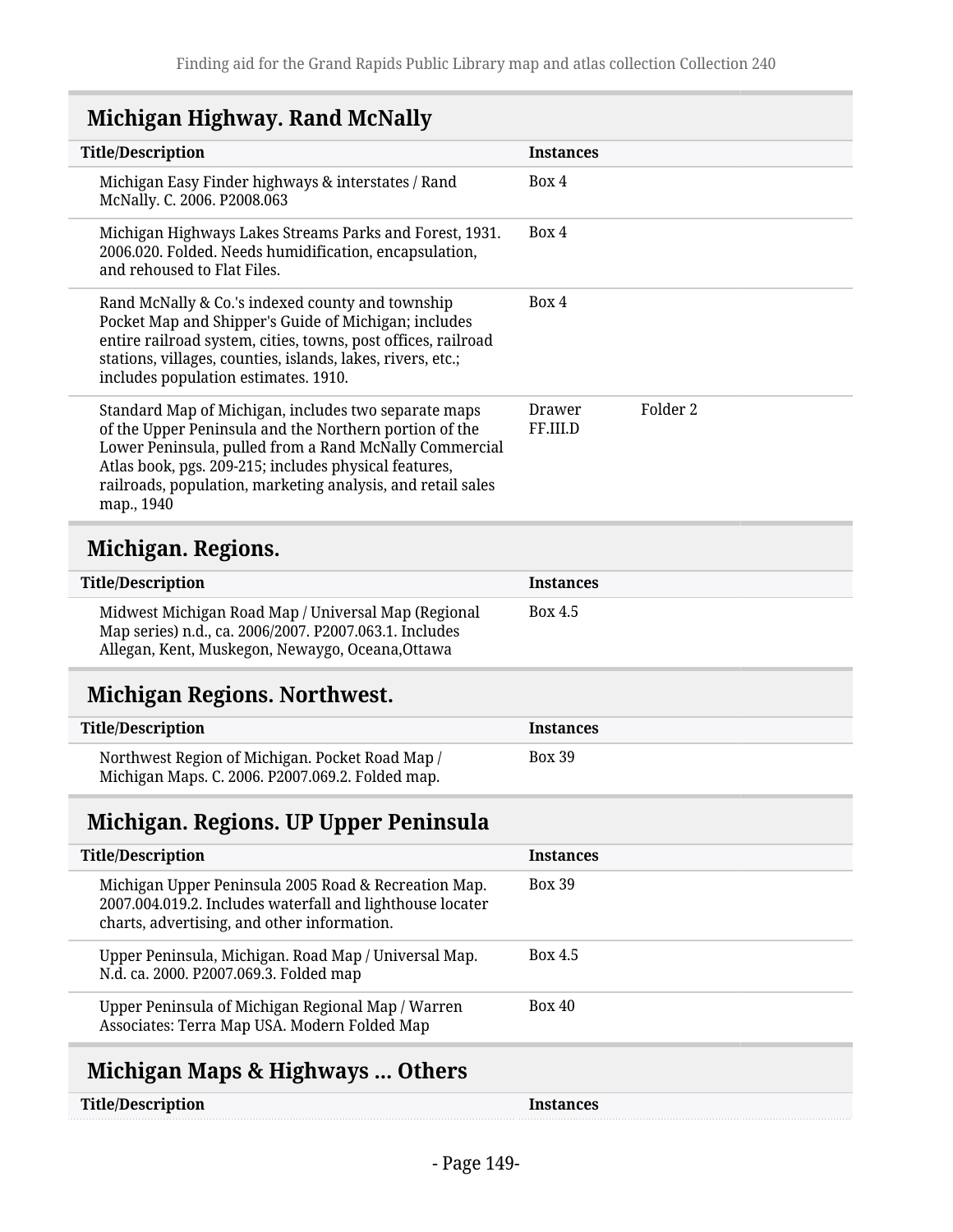Map of Michigan, population of the State. "A.T. Page, Real Estate Agent"--at head of title. n.d. Population data by decade, 1840 to 1880. 00.[0854].2

### **General**

Map shows Lake Michigan and surrounding cities west and east of the lake, as well as Lake Huron with Michigan west of the lake. This map found attached to publication: Homes for all in Michigan, Improved, fruit, stock grain farms, timbered lands, town and city property / Abel T.Page. G.R. : Dygert, Buff & Rice, printers & bookbinders, Cover title: Real Estate, Abel T. Page, Grand Rapids, Michigan, [1884].

## **Series VIII. State, Multi-State, National or International Maps.**

#### **Scope and Contents**

Historical maps covering state, national, and international scales.

### **Subseries A. Michigan.**

| <b>Title/Description</b>                                                                                                                                        | <b>Instances</b> |
|-----------------------------------------------------------------------------------------------------------------------------------------------------------------|------------------|
| Consumers Power Company System, Michigan. [1925]. Pg.<br>2 of unidentified publication. Reverse side has Jan. 1, 1925<br>date. Shows data in red. 00. [XXXX]. 1 | <b>Box 39</b>    |

## **Subseries B. Non-Michigan, National or International.**

#### Related Materials: **Related Materials**

See also Atlases. See also Series XV. National Geographic Maps. See also Great Lakes

| <b>Title/Description</b>                                                                                                                                                                                                                                                                                                               | <b>Instances</b> |
|----------------------------------------------------------------------------------------------------------------------------------------------------------------------------------------------------------------------------------------------------------------------------------------------------------------------------------------|------------------|
| Map & Profiles of the New York State Canals, designed<br>under direction of Van Rensselaer Richmond, State<br>Engineer & Surveyor, 1858. Albany, N.Y. : Lith. Of C. Van<br>Benthuysen. 00.[1542].1                                                                                                                                     | <b>Box 40</b>    |
| Map of Minnesota Territory / Minnesota Historical Society.<br>St. Paul: The Society, 1850, 1999. Pocket reproduction.<br>Original map Engraved by James Hamilton Young and<br>John L. Hazzard and printed by Thomas, Cowperthwait<br>and company of Philadelphia. Formerly M917.76.M43.00.<br>$[1541]$ .1<br><b>Related Materials:</b> | <b>Box 40</b>    |

Box 2.3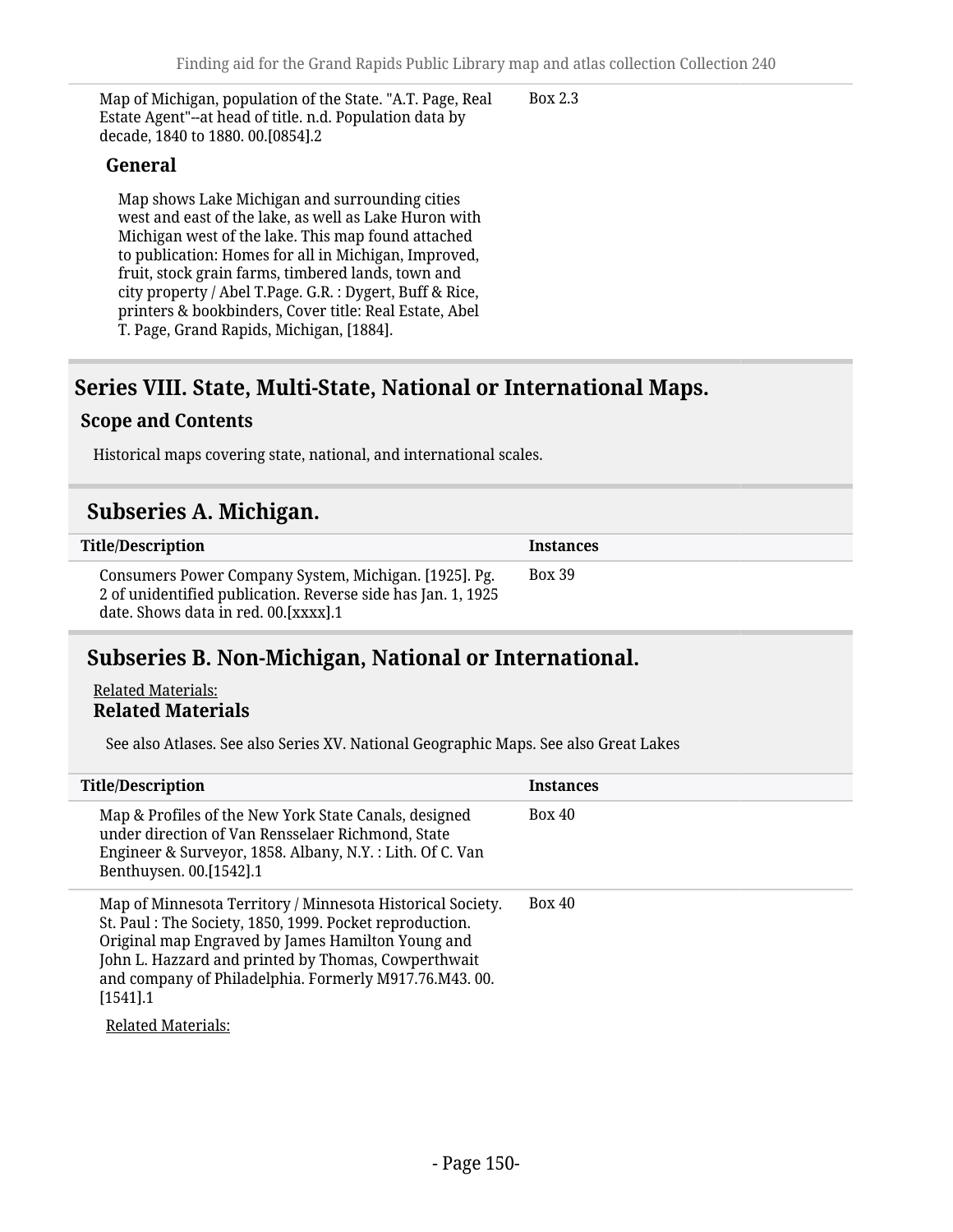### **Related Materials**

See references to Chippewa and other Native Americans. Served as a guide to early settlers.

| Map of the Breach at the head of Presqu'ile Bay, exhibiting<br>a project for forming a navigable channel through it<br>Erie, Pa. Oct. 1, 1835. 00.[5467].14                                                                                                       | <b>Box 40</b> |
|-------------------------------------------------------------------------------------------------------------------------------------------------------------------------------------------------------------------------------------------------------------------|---------------|
| Map. Folding. Rand McNally Invasion Map.<br>Herpolsheimer's complimentary. World War II. XREF. In<br>Coll. 310. 2003.074                                                                                                                                          | <b>Box 40</b> |
| Rand McNally Map of the European Battle Areas.                                                                                                                                                                                                                    | <b>Box 40</b> |
| Rand McNally Map of the Far East                                                                                                                                                                                                                                  | <b>Box 40</b> |
| Rand McNally Map of the Mediterranean Lands.                                                                                                                                                                                                                      | <b>Box 40</b> |
| Territorial Changes section has data dated from 1931 to<br>1944.                                                                                                                                                                                                  | <b>Box 40</b> |
| Northeastern States / American Automobile Association,<br>Washington, D.C. Ca. 1932. Shows states to the Illinois/<br>Indiana border. Route annotated in red from Washington<br>DC to Grand Rapids, to New York or Ohio short trips to<br>Lake Eric. Folding map. | <b>Box 40</b> |
| Sketch of the Country embracing several routes from<br>Portsmouth Ohio to Linville, N.C.  Jan. 1832. U.S.<br>Topographical Bureau, Feb. 26, 1836. ower left corner<br>torn off & missing. Orientation of the maps is vertical. 00.<br>$[5467]$ .15                | <b>Box 40</b> |
| No. 1. A Map of Part of Alabama & Florida, shewing the<br>route of the proposed Columbus & Pensacola Railroad.<br>Feb. 6, 1836. 00.[5467].17                                                                                                                      | <b>Box 40</b> |
| A Return to Table of Contents                                                                                                                                                                                                                                     |               |

## **Series IX. Historical & Survey Maps**

### **Scope and Contents**

This subseries includes archeological and historical survey maps.

| <b>Title/Description</b>                                                                                                                                                                         | <b>Instances</b> |                   |
|--------------------------------------------------------------------------------------------------------------------------------------------------------------------------------------------------|------------------|-------------------|
| Manual for Teachers & Pupils, to accompany the Burkhart<br>Michigan History Maps / C.A. Burkhart, editorial director.<br>A.J. Nystrom & Co., Chicago. 1926. Formerly M912.B91.00.<br>$[2940]$ .1 | Box<br>Unknown   | Folder<br>Unknown |
| Ada Camp Site NW'4 NE'4 Sec. 34 T.7 N., R.10 W., Ada Twp.,<br>Kent County. / [by Edmond P. Gibson]. 00.[4095].1                                                                                  | Box 6            |                   |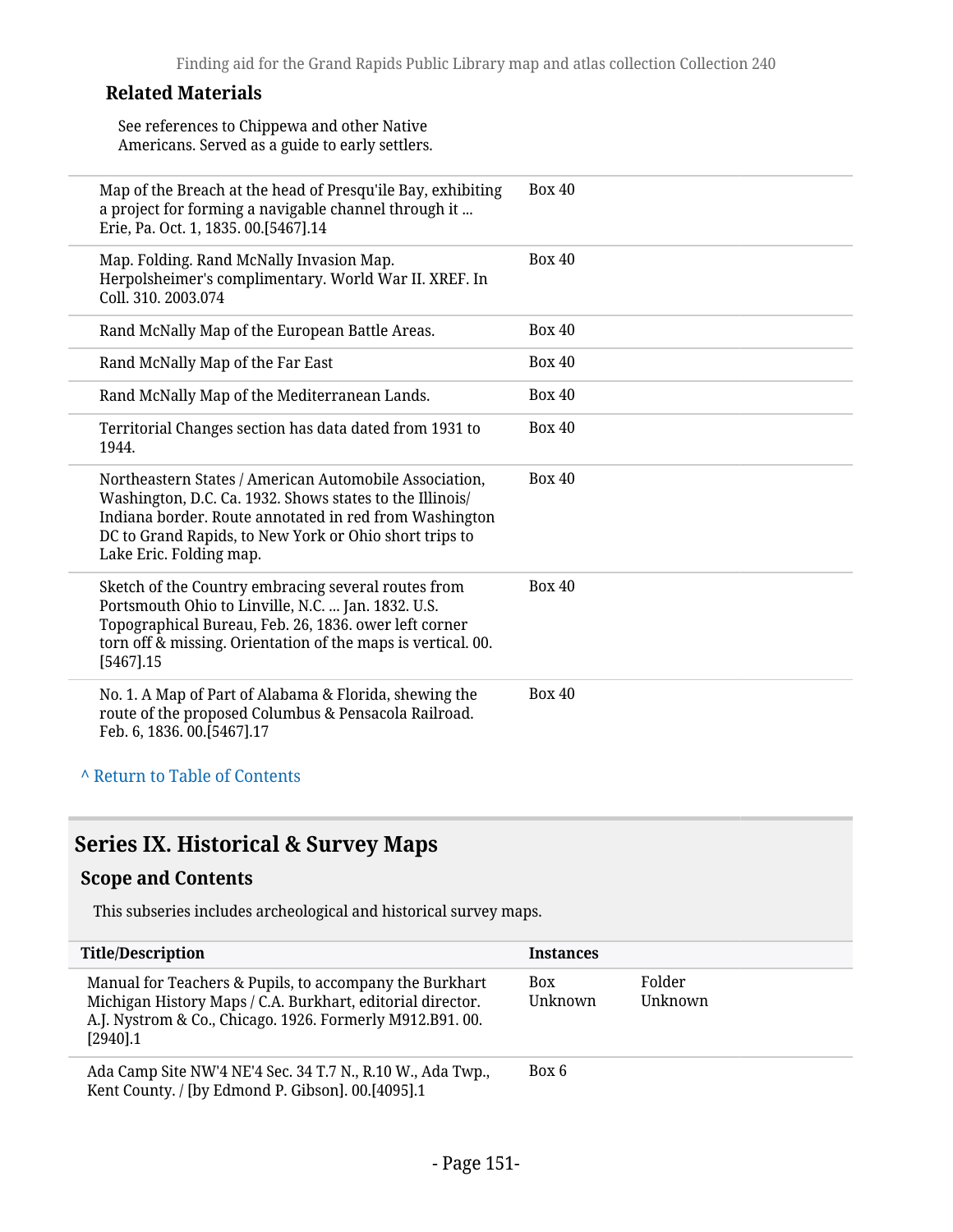| View at the intersection of the Thornapple and the Grand<br>Rivers. Includes annotations for Kennedy's Restaurant,<br>Mich. Dept. of Conservation Fishing Site, Chief Hazy-Cloud<br>Park, and others fading. Formerly M912.77455.G3572.00.<br>[xxxx].1                              | Box 6          |
|-------------------------------------------------------------------------------------------------------------------------------------------------------------------------------------------------------------------------------------------------------------------------------------|----------------|
| Composite Maps of United States Land Surveyors' Original<br>Plats and Field Notes / J. William Trygg. Ely, Minn.                                                                                                                                                                    | <b>Box 2.5</b> |
| General                                                                                                                                                                                                                                                                             |                |
| This set includes sheet numbers 4-13, 13A, 14-16. Also<br>included is information and different sheet numbers<br>for other states. 00.[5133].1-14                                                                                                                                   |                |
| Composite Maps of United States Land Surveyors' Original<br>Plats and Field Notes / J. William Trygg. Ely, Minn. n.d.                                                                                                                                                               | <b>Box 39</b>  |
| General                                                                                                                                                                                                                                                                             |                |
| Perhap an index map to the items above, this map<br>shows numbered sections which may represent one of<br>the map numbers above. Includes the upper portions<br>of the U.S. From the Dakotas to Lake Huron, from<br>Canada to the Michigan southern border. Photocopy.              |                |
| Detroit, prior to the fire of June 11, 1805 / prepared by C.M.<br>Burton, Wayne Co. Abstract Office, c. 1880. Supplement to<br>the Detroit Journal, June 11, 1889. 00.[5206].1                                                                                                      | Box 2          |
| Early Maps of Keweenaw / D.H. Clarke. June 1991. [Booklet],<br>including photocopies of maps taken from various sources,<br>including historical French maps of Lake Superior, as seen<br>below. 00.[XXXX].1                                                                        | <b>Box 39</b>  |
| Farmer's Rail Road & township Map of Michigan and Chart<br>of the Lakes / Drawn & engraved by John Farmer. 1862. 00.<br>[5213].1                                                                                                                                                    | Box 2          |
| Indian Circles and Burial Mounds in Allegan<br>County, Michigan / by Edmond P. Gibson. Formerly<br>M912.77414.G357.00.[5569].1                                                                                                                                                      | Box 1.5        |
| General                                                                                                                                                                                                                                                                             |                |
| Received date, Sept. 12, 1962. Identification not visible<br>on this copy. Title from pamphlet cover (discarded)<br>Copy. Blueline print. [Native Americans]                                                                                                                        |                |
| [Lake Superior] Lac Superieur et avtres lievx ou son't Les<br>Missions des Peres de La Compagnie de Iesus compriese<br>sons le nom D'outaovacs(?) Copy from the National<br>Archives. Record Group No. 77, Misc. 38. Image printed on<br>photographic paper. Neg. 4024. 00.[0439].1 | <b>Box 39</b>  |
| Language of the Material: French                                                                                                                                                                                                                                                    |                |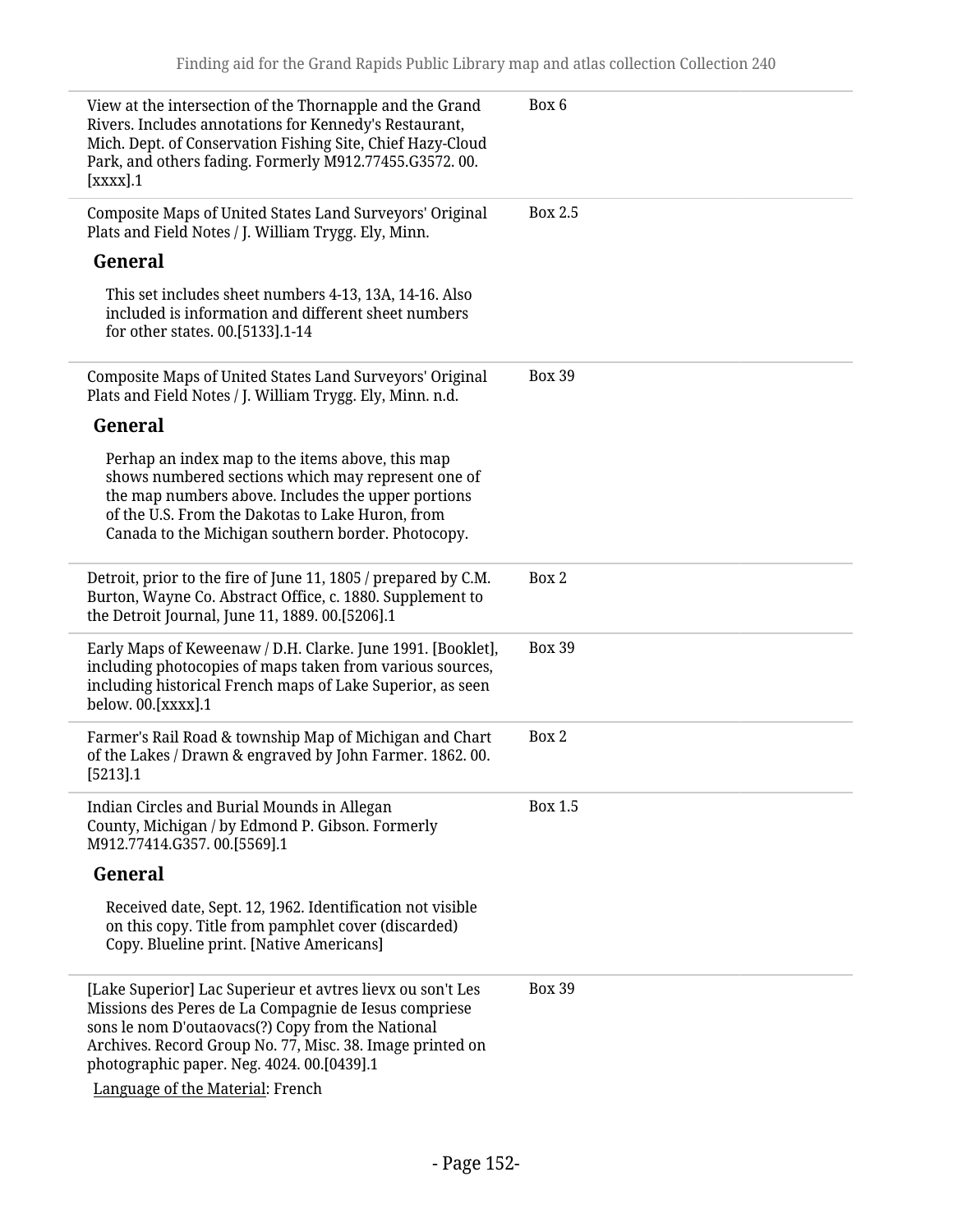### **General**

Facsimile of a map made by the Jesuit Missionaries in the years 1670 & 1671, and published at Paris 1672. Shows Lac Tracy ov Superieur, Lac Des Hurons, Lac des Ilinois, Baye Des Puans.

Map of the Village of Ada, on Sections 34 T.7. N.R.10.W., County of Kent, Michigan / William James Stone ; Detroit : drawn by R. Andrewes, [1836] Formerly MKA912.An2 00. [xxxx].1 **General** Shows site on the Grand River at the intersection of the Thornapple River. Includes a small inset orientation map showing the intersections of the Grand River with the Rouge, Thornapple, Flat, and Maple rivers. Shows a bridge & dam on Bridge St. Shows plats from Almy St. to Wolcott Street and Canal or River Street to Madison Street. Folded into small sections and attached inside red buckram covers. Map in poor condition with tears. Covers worn and torn. Box 1 Map of Chippewa County, and part of Mackinac County, Michigan / Upper Peninsula Land Company, Detroit, Mi. Buffalo, N.Y. : Matthews Northrup Works. n.d. Formerly M912.774.Up6. 00.[xxxx.]1 Physical Description: Oversized map, linen backed, folded into small sections and attached inside maroon buckram boards. Fragile, worn covers. Box 39 Map of Hopewell Mounds in Sec. 3 & 4 Wyoming Twp., Apr. 26, 1936, Survey by E.P. Gibson(?) & J. Hess, Rev. 1952 or 1958. For Kent Scientific Museum. … 00.[2816].1 Database says this is at V.C Box 1.5 Map of Port Sheldon, Ottawa County, Michigan / C.R. Reed, Surveyor, July 4, 1836. Philadelphia engraver. Negative copy. 00.[5208].1 Box 2 Map of the Mouth of Grand River, Michigan / surveyed Box 2

and drawn under the direction of Col. J. I. Abert, Chief Top. Eng., 1849. Govt. doc. At Lake Michigan in Grand Haven. 00. [5207].1 Map of the Town of Lyons, on Sections 18 & 19 T.&.N.R.5.W., County of Ionia, Michigan / William James Stone, [1836?] Box 39

Formerly MIL912.M32 00.[xxxx].1

### **General**

Shows site on the Grand River near the fork with the Maple River. Includes a small inset orientation map, river islands, bridges and dam, canal, plats, and street names. Folded into small sections and attached inside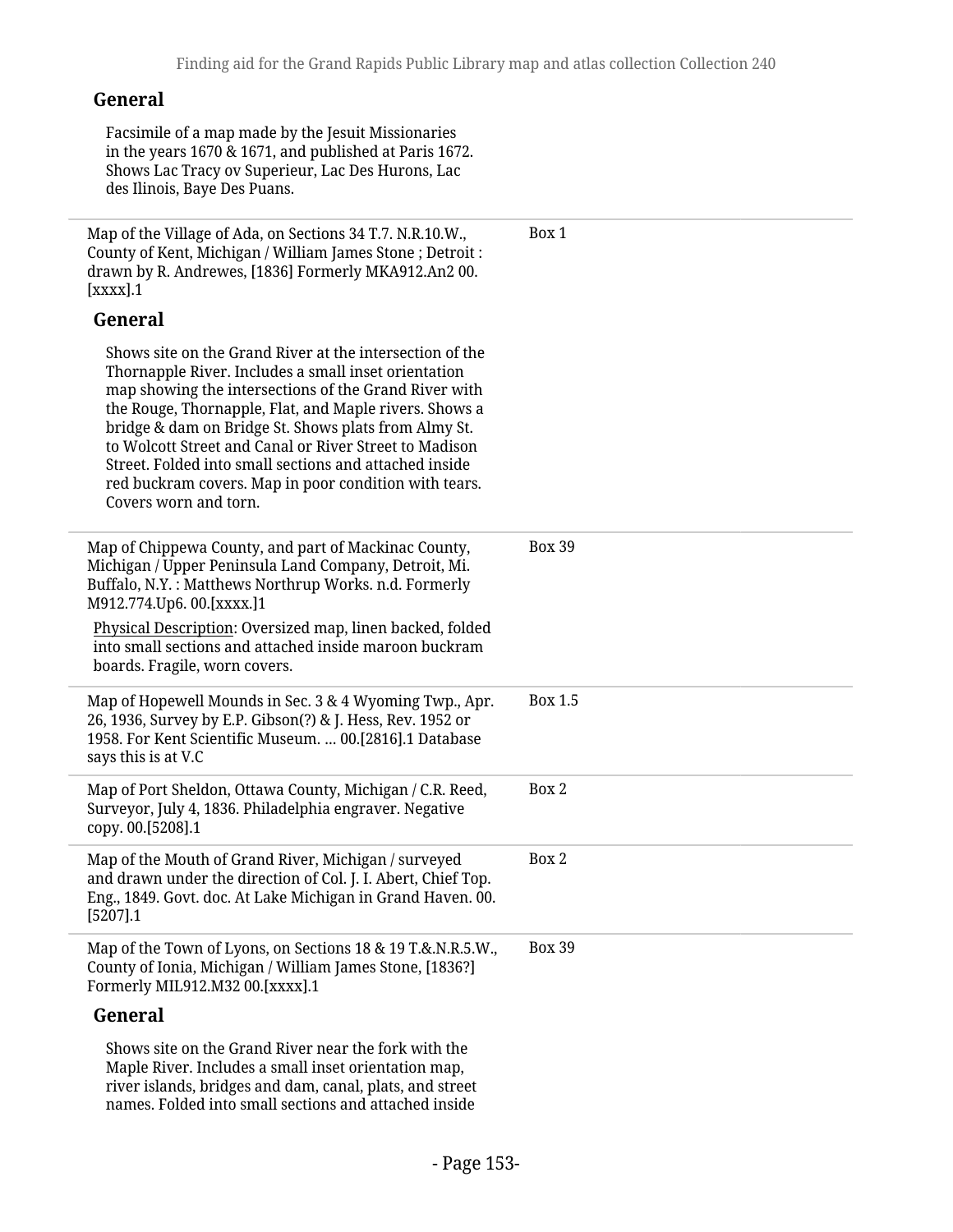#### black buckram covers. Map in poor condition with tears. Covers worn and torn.

L

| Map of the State of Michigan, and the surrounding Country<br>by John Farmer. 1873. Negative copy in 4 large pieces. 00.<br>$[5214]$ .1                                                                                                         | Box 2          |
|------------------------------------------------------------------------------------------------------------------------------------------------------------------------------------------------------------------------------------------------|----------------|
| Michigan Dept. of Conservation. Land Economic Survey,<br>Iron County, 1930. Soil Map. 00.[5203].1                                                                                                                                              | Box 2          |
| Milepost, Interstate 74 : the Michigan Bicentennial Highway.<br>American Revolution Bicentennial, 1776-1976 / Michigan<br>Dept. of State Highways et al., 1976. 00.[1120].1                                                                    | <b>Box 39</b>  |
| Plainfield Sheridan Indian Trail, Stage and Mail Route, Nov.<br>11, 1974 / data research and drawn by Emory V. Houk;<br>traced by R.T. Klawieter, Jan. 22, 1975. 2006.018                                                                      | Box 6          |
| General                                                                                                                                                                                                                                        |                |
| Accompanied by a one page information, printed on<br>both sides, entitled: "Plainfield-Sheridan Indian Trail,<br>Stage and Mail Route from the Rapids on the Grand,<br>1844 to about 1855."                                                    |                |
| Plan of the Straits of St. Mary and Michilimakinac  British<br>Statue Miles. Ca. 1820?. 00.[5216].1                                                                                                                                            | Box 6          |
| Property of the Grand Rapids Parks and Boulevard Assoc.,<br>showing Reeds Lake Boulevard, Hodenpyl Park and John H.<br>Bonnell Park / Surveyed & mapped by T.O. Williams, Kent<br>Co. Surveyor, G.R., Sept. 1915. 00.[3518].1                  | <b>Box 1.5</b> |
| General                                                                                                                                                                                                                                        |                |
| Shows area streets, including Clinton Road (Lake<br>Drive). Hall Street is at the bottom of the map, with<br>Robinson Road at the top. Greenwood Ave. and Henry<br>St. in East Grand Rapids are the streets farthest to the<br>left (west)     |                |
| Survey of Part of lot 35 Village of Gratten and part of SW 1/4<br>of NE 1/4 of section 16, T & N, R & N. Gratten Township, Kent<br>Co., Michigan for Michigan Bell Telephone Co., Aug. 1941. 1<br>blackline copy from unknown source. 2005.079 | Box 1.5        |
| Surveys of proposed Michigan canals, ca. 1837-1854]<br>Grand River, Clinton-Kalamazoo, Saginas, St. Mary's River,<br>Belvidere-Mt. Clemens. [Photocopies] 00.[0379].1-x                                                                        | <b>Box 2.3</b> |
| Survey for a Canal around the Grand Rapids of Grand River.                                                                                                                                                                                     | Box 2.3        |
| Map of the Clinton Canal from Gun Lake to lake Michigan                                                                                                                                                                                        | Box 2.3        |
| Saint Mary's Falls Ship Canal, Michigan. Constructed in<br>1853-4 by the Saint Mary's Falls Ship Canal Company.                                                                                                                                | Box 2.3        |
| Map of the Canal at the Saut Sts. Mary, from a survey by<br>Captain Canfield and Judge Burt  1852                                                                                                                                              | <b>Box 2.3</b> |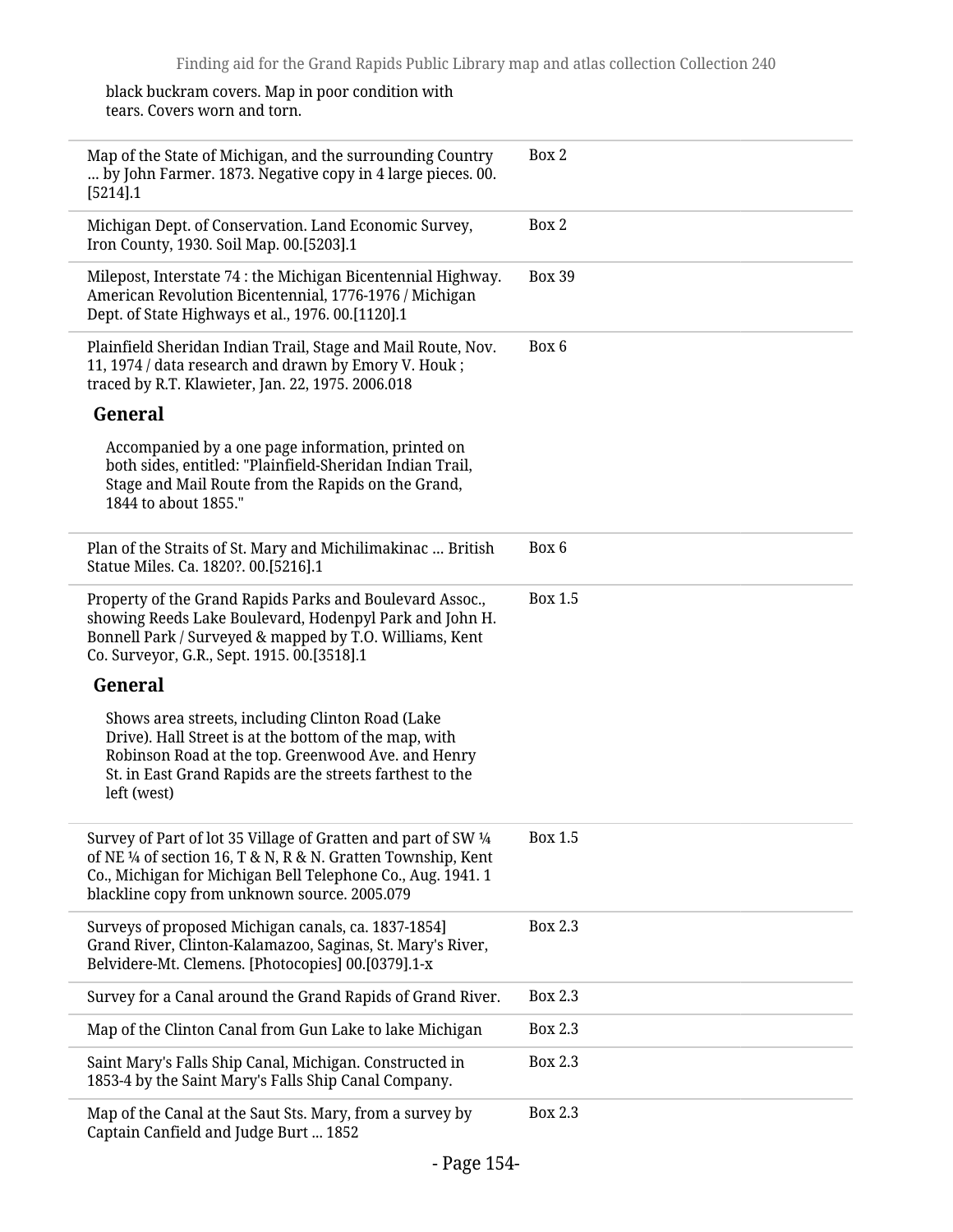| Tourist Pocket Map of Michigan / J.H. Young. 1835.<br>Philadelphia. Ride a Stage Coach with Christmas Seals.<br>Michigan Tuberculos Assoc., Lansing. 00.[5212].1 | Box 2         |
|------------------------------------------------------------------------------------------------------------------------------------------------------------------|---------------|
| The Great Lakes Region of the United States and Canada /<br>National Geographic, v. 107, no. 6, 1953. Folded Map                                                 | <b>Box 40</b> |
| A Return to Table of Contents                                                                                                                                    |               |

## **Series X. Recreational and Environmental Education Maps and Guides.**

#### Related Materials: **Related Materials**

See also Coll. 280, GRPL Michigan Travel Literature Collection, for Michigan sources which may include maps.

### **Scope and Contents**

This series includes maps created to provide information on outdoor recreational activites or on environmental subjects.

| <b>Title/Description</b>                                                                                                                                                                                                                                                                                  | <b>Instances</b>      |                   |
|-----------------------------------------------------------------------------------------------------------------------------------------------------------------------------------------------------------------------------------------------------------------------------------------------------------|-----------------------|-------------------|
| Bicycle Map of Northwest Michigan / Cherry Capital<br>Cycling Club.Traverse City, Mi. 49684. Apr. 2006.<br>www.cherry-capital.com/ccc. [Broken Link] PIEmap.<br>Wayne@piemap.com. City of Grand Rapids online version<br>of map. http://www.ci.grand-rapids.mi.us/index.pl?<br>page_id=2665 [Broken Link] | <b>Box 15</b>         |                   |
| Bike Grand Rapids: Street, Trail, Singletrack 5th ed.,<br>2011 / Greater Grand Rapids Bicycle Coalition. Rapid<br>Wheelmen Bicycle Club, with map link: http://www.lmb.org/<br>rapidwheels/                                                                                                               | Box 15.75             |                   |
| Camping. Mecosta County / Mecosta Co. Park Commission.<br>[n.d., 1960's!]                                                                                                                                                                                                                                 | <b>Box</b><br>Unknown | Folder<br>Unknown |
| Hunts' Map Guide to Michigan's Upper Peninsula / Don &<br>Mary Hunt. c. Midwestern Guides 2006. P2006.039                                                                                                                                                                                                 | Box 15.5              |                   |
| General                                                                                                                                                                                                                                                                                                   |                       |                   |
| Includes "12 informative town maps"                                                                                                                                                                                                                                                                       |                       |                   |

- 
- 1 Marquette<br>2 Mackinac I Mackinac Island
- 3 Menominee<br>4 St. Ignace
- 4 St. Ignace<br>5 Sault Ste. 1
- 5 Sault Ste. Marie
- 6 Escanaba
- Iron Mountain
- 8 Houghton<br>9 Munising I
- Munising Bay
- 10 Calument / Laurium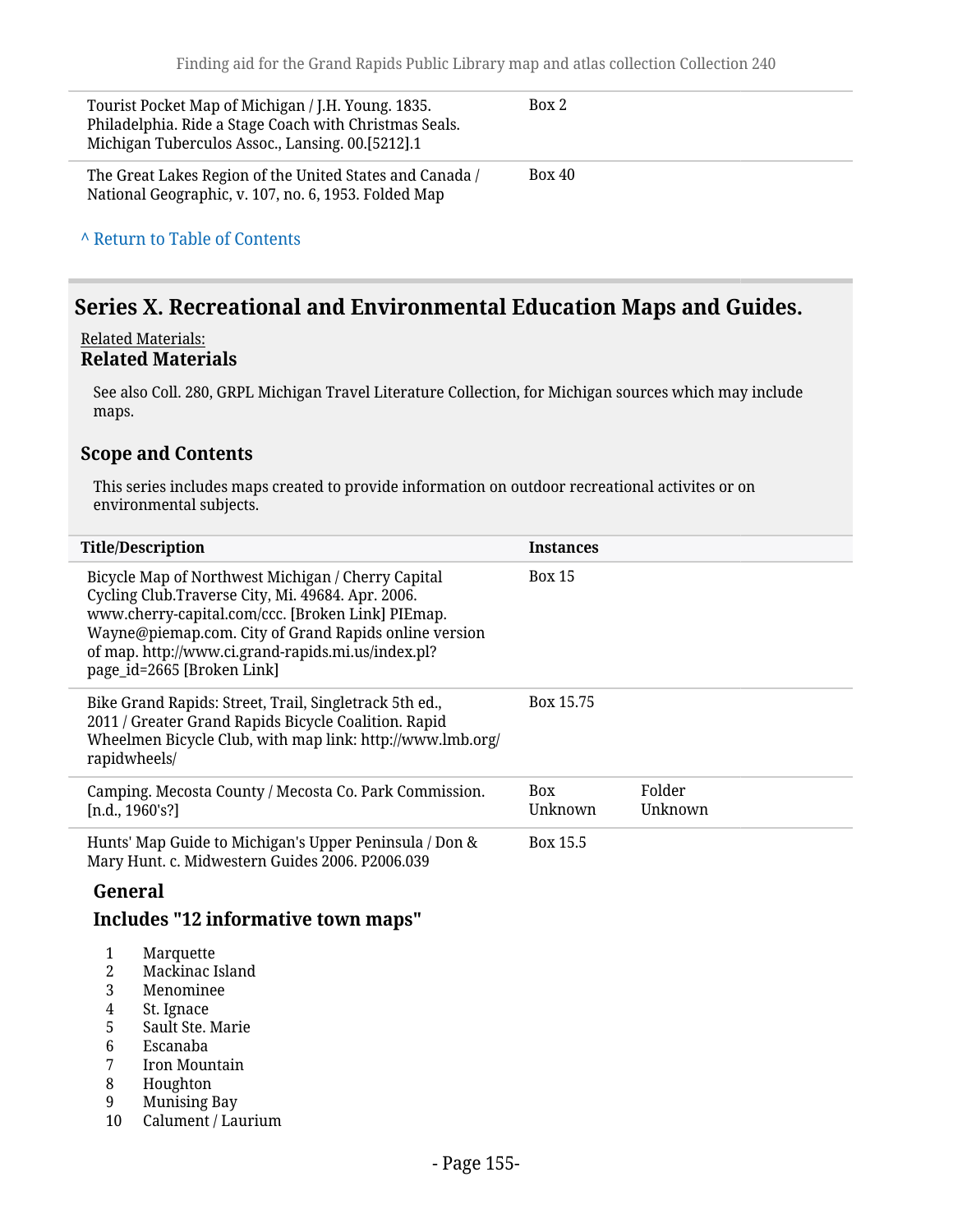11 Ironwood<br>12 Copper Ha

L

Copper Harbor

| Isle Royale, National Park, Michigan. Trails Illustrated Map.<br>Topographic Map / National Geographic, c. 1994, revised<br>2004. www.nationalgeographic.com. P2008.064                                                                                                                                                | <b>Box 15</b>  |
|------------------------------------------------------------------------------------------------------------------------------------------------------------------------------------------------------------------------------------------------------------------------------------------------------------------------|----------------|
| John Ball Zoological Gardens, City of Grand Rapids, Mich. /<br>prepared by McFadzean, Everly & Associates, Mt. Prospect,<br>Il. Nov. 1979 Blueline print. 2009.052                                                                                                                                                     | Box<br>Unknown |
| General                                                                                                                                                                                                                                                                                                                |                |
| Item has been holding is is yellowed and shows stress<br>at the folds. Humidification. Plantings shown, but<br>unknown if true to the landscape of the time, or just a<br>rendering. Has labels of the different areas of the zoo<br>park. Shows Fulton St., Valley Ave., Park St., and I-196<br>surrounding the park. |                |
| Kent County Parks Are  Close to You! / Kent Co. Park<br>Commission. n.d. 1960 or later. 2006.002c. Currently<br>foldered                                                                                                                                                                                               | <b>Box 15</b>  |
| Let's Go Exploring : Suggestions for Field Trips and<br>Associated Studies in Environmental-Conservation<br>Education / by Mary Jane Dockeray, curator, Blandford<br>Nature Center, n.d.                                                                                                                               | <b>Box 15</b>  |
| Metroparks Guide / the Huron-Clinton Metropolitan<br>Authority. 2006. 2007.004.021                                                                                                                                                                                                                                     | <b>Box 15</b>  |
| Michigan Bicycle Trails Reference Map / American Bike<br>Trails. n.d. ca. 2006/2007. P2007.062.2                                                                                                                                                                                                                       | <b>Box 15</b>  |
| Michigan Trail Map & Directory / MTGA Michigan Trails<br>& Greenways Alliance. 2005. 2006.002H. "Presented<br>in Partnership with Rails to Trails Conservancy."<br>www.michigantrails.org / www.railtrails.org [Broken Link]                                                                                           | <b>Box 15</b>  |
| Northern Nower Michigan Snowmobile Trail Map:<br>cheboygan, Emmet, Presque Isle / Snowmobile Council<br>2006-2007.2007.004.019.1                                                                                                                                                                                       | <b>Box 15</b>  |
| Rand McNally Michigan Fishing and Hunting Guide.<br>Chicago: Rand McNally, 1955. 3rd ed. Road atlas and game<br>zone maps. 00.[5090].1                                                                                                                                                                                 | Box 2.3        |
| Picnicker's Map of Michigan Roadside Parks  Freeway Rest<br>Areas / Michigan State Highway Dept., Lansing, Mi. n.d. [Ca.<br>1950's?] Rt. 131 included, but no I94 or I96 00.[XXXX].1                                                                                                                                   | <b>Box 15</b>  |
| Saugatuck Dunes State Park & the Lakeshore Environs /<br>Saugatuck Dunes Coastal Alliance. [map by?] Concerned<br>Citizens for Saugatuck Dunes State Park. [Folded flyer, with<br>illustrated area map & timeline]. 2008.018.9                                                                                         | <b>Box 15</b>  |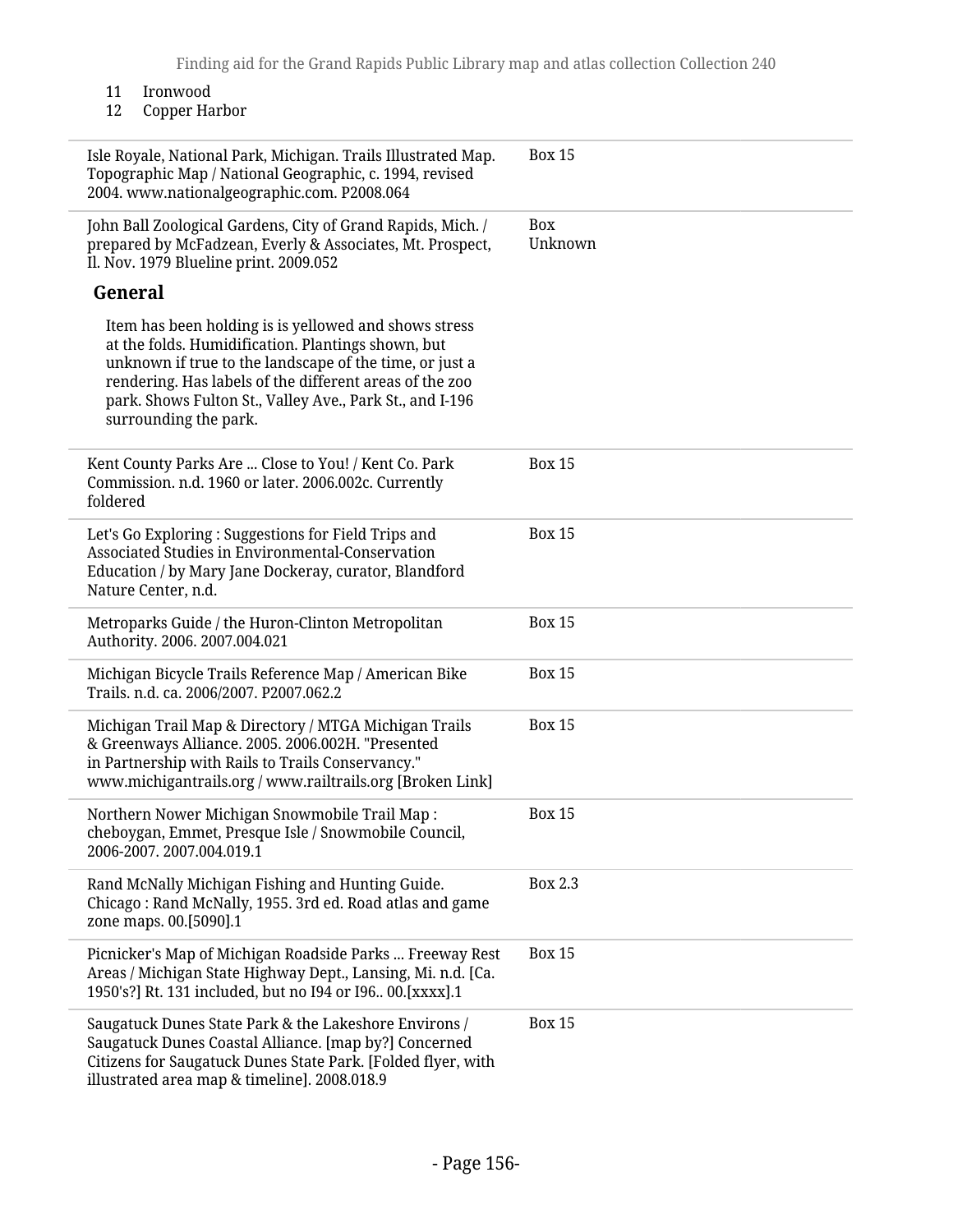### **Source**

| Source<br>www.saugutuckdunescoastalalliance.org [Broken]<br>Link] / www.saugatuckdunes.org [Broken Link]                                                                                                                                                |               |
|---------------------------------------------------------------------------------------------------------------------------------------------------------------------------------------------------------------------------------------------------------|---------------|
| Topographical Plat of the Grounds of the Kent Country Club.<br>1901. Plainfield at Knapp.<br><b>Processing Information:</b><br><b>Processing Information</b><br>Small scale item moved from FF.IV.B 3/19/2009                                           | Box 2.3       |
| Veterans Memorial Park / City of Grand Rapids, Michigan.<br>Department of Parks. n.d. [ca. 2007?]. Blueprint showing<br>monument plan & building, walkways and general<br>plantings, Sheldon to East Park, Fulton to Library Street. 00.<br>$[5252]$ .1 | Box 2         |
| Lake Michigan: Circle Tours Lighthouse Map / West<br>Michigan Tourist Association. Modern folded map with<br>lighthouse locations                                                                                                                       | <b>Box 40</b> |

## **^** [Return to Table of Contents](#page-1-0)

## **Series XI. Railroad / Railway Maps**

## **Scope and Contents**

This series includes railroad maps in Michigan and the surrounding region.

#### Controlled Access Headings:

• Railroads -- Michigan

| <b>Title/Description</b>                                                                                                                                                                                                                   | Instances             |                   |
|--------------------------------------------------------------------------------------------------------------------------------------------------------------------------------------------------------------------------------------------|-----------------------|-------------------|
| Kalamazoo, Allegan and Grand Rapids Railroad map.<br>Opposite side of Pg. 317 of 1916 NYS Railroad Annual<br>Report, per online version citation, copy included. P2008.038                                                                 | Box 1                 |                   |
| Grand Rapids Railway. 1924. Photocopy. Pg. "IV-20" Book<br>Source or original map source unknown. Comstock Park<br>north. Burton Heights south, East Grand Rapids east, and<br>mostly extensions of other railways shown west. 00.[5548].1 | Box 1                 |                   |
| Grand River Valley Railroad; Michigan Central Railroad,<br>ca. 1912. pg. 437 from unidentified source, with Michigan<br>Central Railroad Co. Detroit Terminal Railroad Co. info.<br>From 1912 on the verso, P2008.051                      | Box 1                 |                   |
| Official Railway Map of the State of Michigan / Michigan<br>Dept. of Transportation, 1989. Prepared by MDOT-Tech Serv.<br>Mapping Section, Michrail. P2006.017                                                                             | <b>Box</b><br>Unknown | Folder<br>Unknown |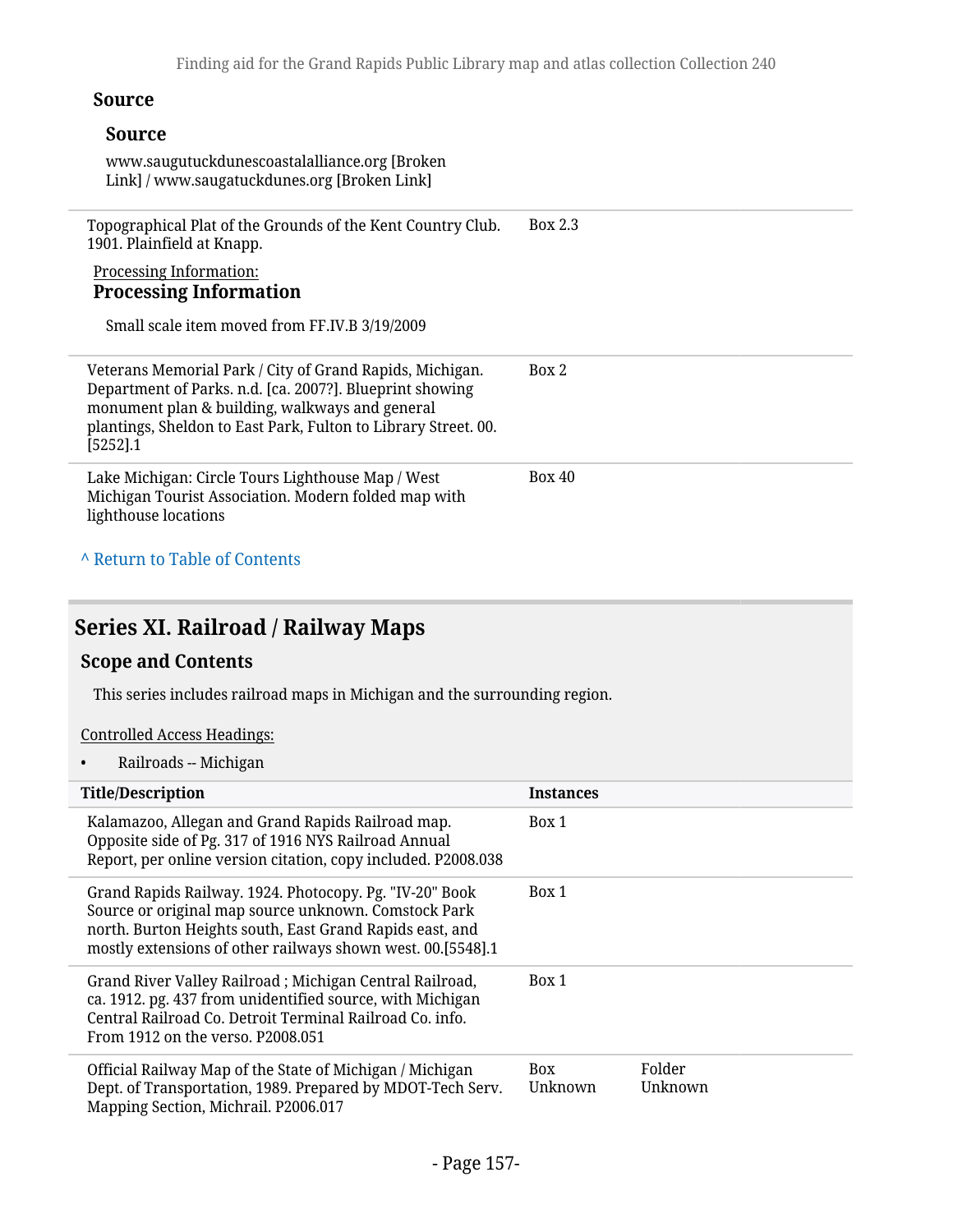| Tentatively identified as: Official map of the state of<br>Michigan / Simeon R. Billing. Detroit, The Wilton-Smith<br>Company, 1896. Folded, poor condition, brittle, lots of scotch<br>tape.                                                                                                                                                                                                       | <b>Box 39</b>  |
|-----------------------------------------------------------------------------------------------------------------------------------------------------------------------------------------------------------------------------------------------------------------------------------------------------------------------------------------------------------------------------------------------------|----------------|
| Map of the Grand Rapids and Indiana Railway / Poole Bros.,<br>Chicago. 3/21/[19]04. "4174" 00.[1136].1                                                                                                                                                                                                                                                                                              | <b>Box 2.3</b> |
| General                                                                                                                                                                                                                                                                                                                                                                                             |                |
| This map is officially assigned to Coll. 190, but housed<br>with other maps in Coll. 240. Shows service from<br>Louisville, Ky or Cincinnati, Ohio to Chicago, or north<br>to Mackinaw City, with lines running east and west.<br>Map on reverse side is missing title block, but shows<br>Michigan Upper Peninsula rail service, including three<br>islands.                                       |                |
| Map of the Grand Rapids & Indiana Railroad, no date.<br>Print showing line between Ft. Wayne and Traverse City/<br>Mackinac.                                                                                                                                                                                                                                                                        | <b>Box 40</b>  |
| Map of the United States and State Land Grants to the<br>Chicago & Northwestern Railway Co., in the Counties<br>of Menominee, Delta, Marquette, Alger and Dickinson,<br>Michigan. Sept. 1, 1903. Spine title: Map of  Land Grants in<br>the UP to C&NW RR. Formerly M912.773.Un33.00.[XXXX].1<br>Physical Description: Linen backed, but folded into small<br>sections into a maroon buckram cover. | <b>Box 39</b>  |
| [Michigan Railroad map] 1913. Pieces of a map in poor<br>condition. FRAGILE. Do Not use.                                                                                                                                                                                                                                                                                                            | <b>Box 39</b>  |
| Plat Book of the Tracks and Property of the Grand Rapids<br>Railway Company, reproduced by Brownell-Photo<br>Lithograph Company, 1920 [2021.017]                                                                                                                                                                                                                                                    | <b>Box 43</b>  |
| A Return to Table of Contents                                                                                                                                                                                                                                                                                                                                                                       |                |

## **Series XII. Great Lakes Maps & Charts**

### **Scope and Contents**

This series includes maps covering the Great Lakes and surrounding areas.

| <b>Title/Description</b>                                                                                                                                                                                | Instances     |
|---------------------------------------------------------------------------------------------------------------------------------------------------------------------------------------------------------|---------------|
| Free Map of Lake Superior. 2005. Supplement to 2005 Lake<br>Superior Travel Guide. Folded. P2006.069                                                                                                    | <b>Box 39</b> |
| Principal Electric Facilities, Great Lakes Region / Federal<br>Power Commission, Bureau of Power, 1962. Based on<br>Information to June 1961. Oversized folded map. Formerly<br>M621.3.Un3p 00.[1544].1 | <b>Box 39</b> |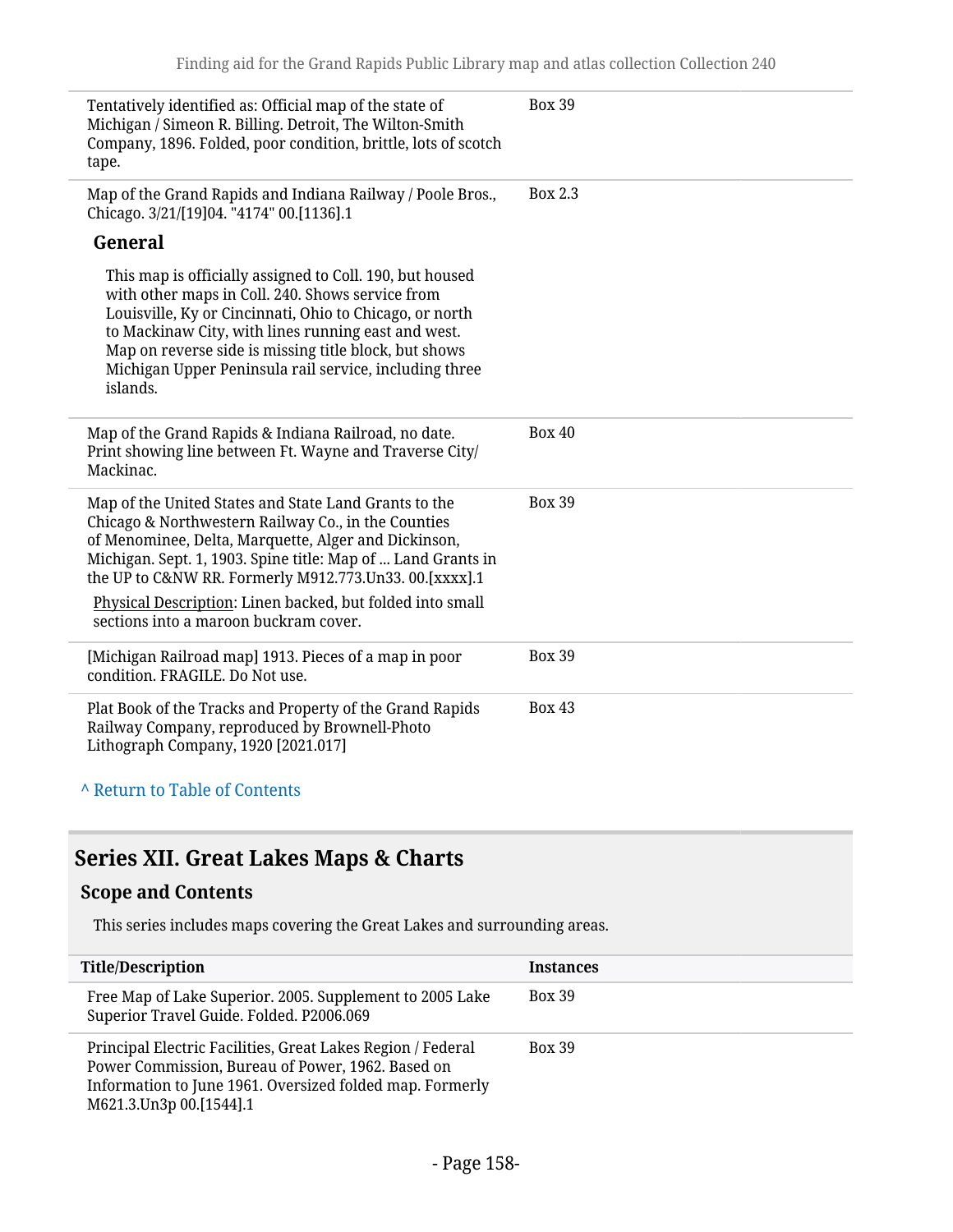#### **General**

Includes inlay maps for the following regions: Milwaukee, Green Bay, Chicago, Indianapolis, Cincinnati, Toledo, Detroit, Cleveland, Gary, Louisville and Youngstown. Grand Rapids and numerous other locations on the "Plant" list.

U.S. Dept. of Commerce, Weather Bureau. Small Craft, Gale and Whole Gale Warning Facilities Chart. Great Lakes: Superior & Michigan, 1962. 00.[5467].11 Box 39

**^** [Return to Table of Contents](#page-1-0)

## **Series XIII. Rivers, Streams & Lakes**

#### **Scope and Contents**

This series includes maps of Michigan streams and rivers.

| <b>Title/Description</b>                                                                                                                                                                                                     | Instances     |
|------------------------------------------------------------------------------------------------------------------------------------------------------------------------------------------------------------------------------|---------------|
| Grand River Tributary Canoeing Maps. Flat River / Michigan<br>Grand River Watershed Council. Lansing. N.d.                                                                                                                   | Box 15.75     |
| Survey of the Mouth of Galien River, Michigan. 1835. [Near<br>New Buffalo and Lake Michigan] Fragile, oversized folded.<br>00.[5467].16                                                                                      | Box 15.75     |
| Professor Higbee's Streams of Michigan / Vivid Publishing,<br>Inc., Williamsport, Pa., 1993. http://www.streammaps.com/<br>showmap.php?id=SMMI. http://www.streammaps.com/<br>images/maps/full/whole_maps/SMMI.jpg P2008.018 | <b>Box RT</b> |
| General                                                                                                                                                                                                                      |               |
| From Website: The Stream & Lake Map of Michigan<br>is the first and only highly detailed map of its kind.<br>This 4.0-foot-by-4.0-foot map shows virtually all of the<br>35,000 miles of streams plus 5,000 lakes.           |               |

#### **^** [Return to Table of Contents](#page-1-0)

## **Series XIV. National Geographic Maps**

| <b>Title/Description</b>                                                                                                                                | <b>Instances</b> |
|---------------------------------------------------------------------------------------------------------------------------------------------------------|------------------|
| Great Lakes. 15th in a series of 17 maps "The Making of<br>America". National Geographic Society. National Geographic<br>Magazine. July 1987. P2008.019 | <b>Box 39</b>    |
| Close-up: Canada. Ontario. National Geographic Southern<br>Ontario on verso, Dec. 1978, P2008,020                                                       | <b>Box 40</b>    |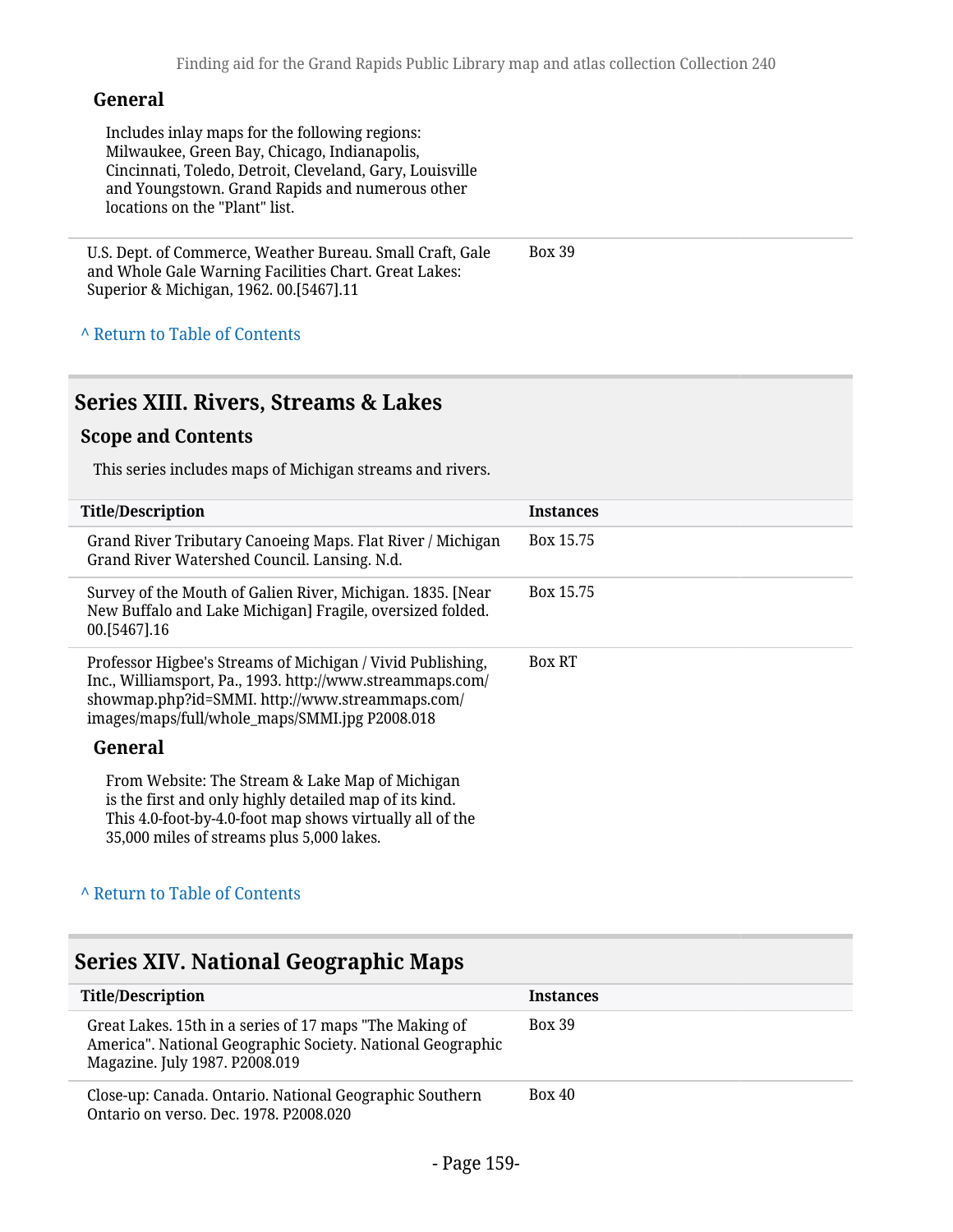#### **^** [Return to Table of Contents](#page-1-0)

#### **Series XV. Maps from Books Title/Description Instances** Maps from Annual Report of the Bureau of Ethnology. J.W. Powell, Director. 1881-1882. Map of the former Territorial Limits of the Cherokee "Nation of" Indians, exhibiting the boundaries of the various cessions of land made by them to the Colonies, and to the United States, by Treaty Stipulations, from the beginning of their relations with the whites to the date of their removal West of the Mississippi River / by C.C. Royce, 1884. Formerly M572 Un3 v. 3. 00.[5467].9 Box 4.1 Map showing the Territory Originally assigned to the Cherokee "Nation of" Indians, West of the Mississippi, also the boundaries of the Territory now occupied or owned by them / by C.C. Royce, 1884. Formerly M572 Un3 v. 4. 00. [5467].10 Box 4.1 [Maps from Michigan Manual, 1937]--handwritten at top of first sheet. A packet of several maps, stapled & sewn in the center. Plate 1 is Map of Railroads, Lower Peninsula of Michigan. Plate 11 is Map of Twelfth Congressional District of Michigan. Has been folded in half. 00.[5467].12 Box 4.1 Unprocessed. 2005.032b Box 4

**^** [Return to Table of Contents](#page-1-0)

## **Series XVI. Master Map Index**

#### **Arrangement**

Arranged alphabetically by the title of the map.

#### Processing Information: **Processing Information**

Adapted from the Master Map Index originally not included in the finding aid for this collection. There may be duplicates from other parts of the finding aid, though this is the more comprehensive list of maps held in the archive.

| Title/Description                                                                                         | <b>Instances</b> |          |  |
|-----------------------------------------------------------------------------------------------------------|------------------|----------|--|
| (Probably) Jamestown Township, T5NR13W                                                                    | Box 3.5          | Folder 5 |  |
| [1 of 2 Map Fragments showing Grand Rapids downtown<br>& 131 Expressway from Wealthy to I196] [Fragment w |                  |          |  |

Wealthy St.], Unknown., After 1960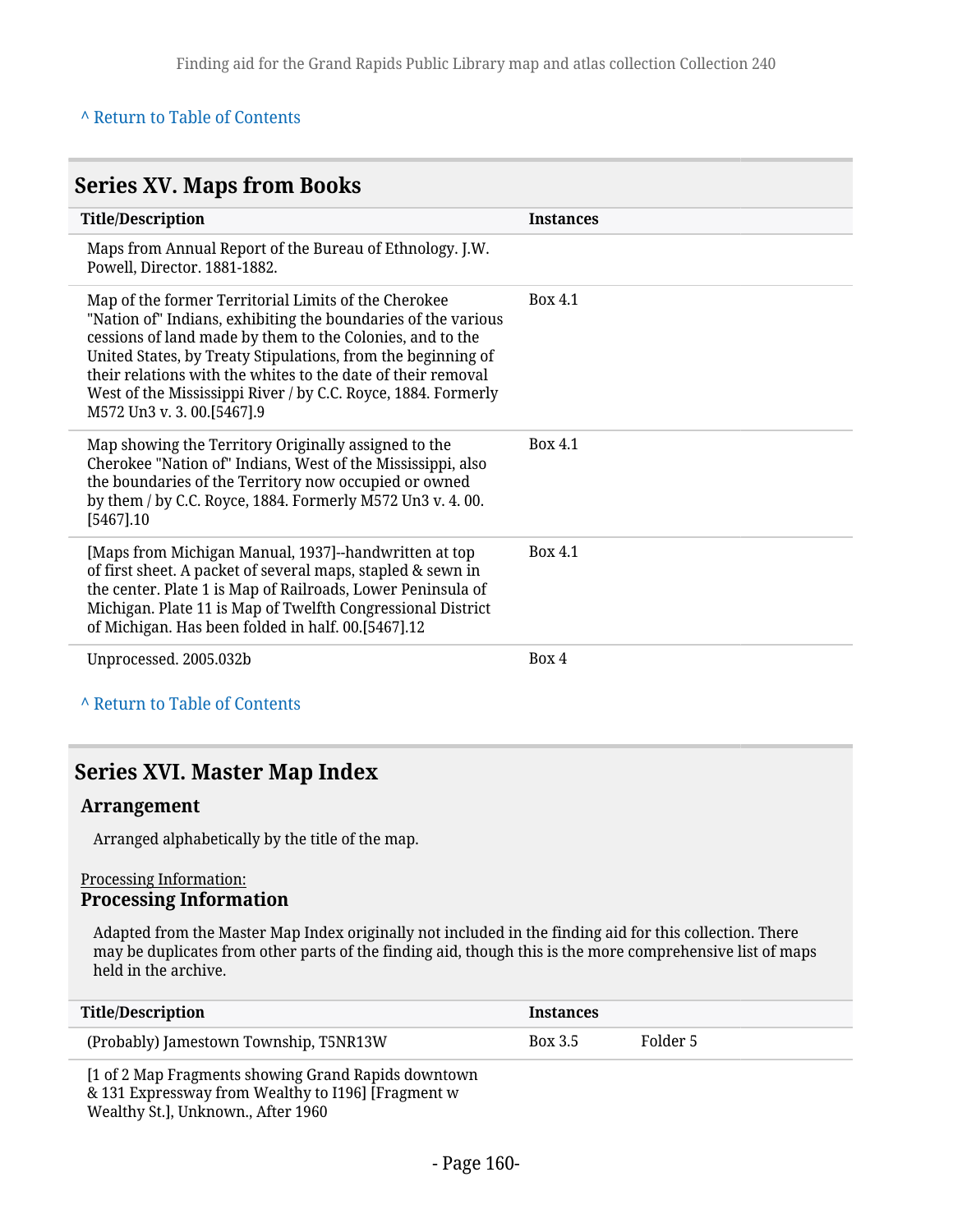Physical Location: Oversize. On top of Flat Files.

 $\overline{a}$ 

| [2 of 2 Map Fragment showing Grand Rapids downtown &<br>131 Expressway from Wealthy to I196] [Fragment w "Grand<br>River" labeling], Unknown., 1960                                                          |                          |
|--------------------------------------------------------------------------------------------------------------------------------------------------------------------------------------------------------------|--------------------------|
| Physical Location: Oversize. On top of Flat Files.                                                                                                                                                           |                          |
| [Aerial maps of Heritage Hill & Surround] Michigan to<br>Franklin & Jefferson to Eastern., Kent Co., State of Michigan.<br>2005.05 Publisher: State of Michigan, 1968<br>Physical Description: 77 x 51.5 cm. | <b>Drawer</b><br>FF.IX.A |
|                                                                                                                                                                                                              |                          |
| [Downtown Grand Rapids], circa 1970                                                                                                                                                                          |                          |
| Physical Location: Located on top of Flat Files.                                                                                                                                                             |                          |
| [Encapsulated Map of Portion of Grand Rapids: I-96 to<br>North, Library to South, Lafayette to East, 131, Front Street<br>to West], circa 1970                                                               |                          |
| <b>Physical Description: oversize</b>                                                                                                                                                                        |                          |
| Physical Location: Located on top of Flat Files.                                                                                                                                                             |                          |
| [Furniture City Map for visiting Salesmen], Unknown. 00.<br>[2623].1, circa 1890                                                                                                                             | Drawer<br>FF.IV.A        |
| Physical Description: 28 x 43 cm.                                                                                                                                                                            |                          |
| [Grand Rapids Downtown Real Estate map], Nathan<br>Nirestein. N912.fN62. 405172, 1930                                                                                                                        | Drawer<br>FF.IV.C        |
| [Grand Rapids Northeast Section] [ Grand Rapids Southwest<br>Section], circa 1946                                                                                                                            | Drawer<br>FF.IV.D        |
| [Grand Rapids Wards map. Fragment, ca. 1903, w 1900, 1910<br>census data], Unknown., circa 1910                                                                                                              | Box 2                    |
| [Grand Rapids, Downtown Area], Fuller Appraisals., 1945                                                                                                                                                      | Drawer<br>FF.IV.D        |
| [Grand Rapids, Michigan, 1900] Birds-eye view, Reprinted by<br>Alex Myrhorodsky. P2002.036.2 Publisher: C.J. Pauli, 1900,<br>2002 Reproduction                                                               |                          |
| Physical Description: 132 x 76 cm.                                                                                                                                                                           |                          |
| Physical Location: Oversized. Located on top of Flat Files.                                                                                                                                                  |                          |
| [Grand Rapids] Downtown, 1988                                                                                                                                                                                | Drawer                   |
| Physical Description: 43 x 28 cm                                                                                                                                                                             | FF.IV.E                  |
| [Grand Rapids] Possible a fragment of a large map,                                                                                                                                                           |                          |
| Unknown. MKG912G761. M2650, circa 1920<br>Physical Description: oversize                                                                                                                                     |                          |
| Physical Location: Located on top of Flat Files.                                                                                                                                                             |                          |
|                                                                                                                                                                                                              |                          |
| [Great Lakes Waterways System] Publisher: Joseph<br>Johnston, 1960                                                                                                                                           |                          |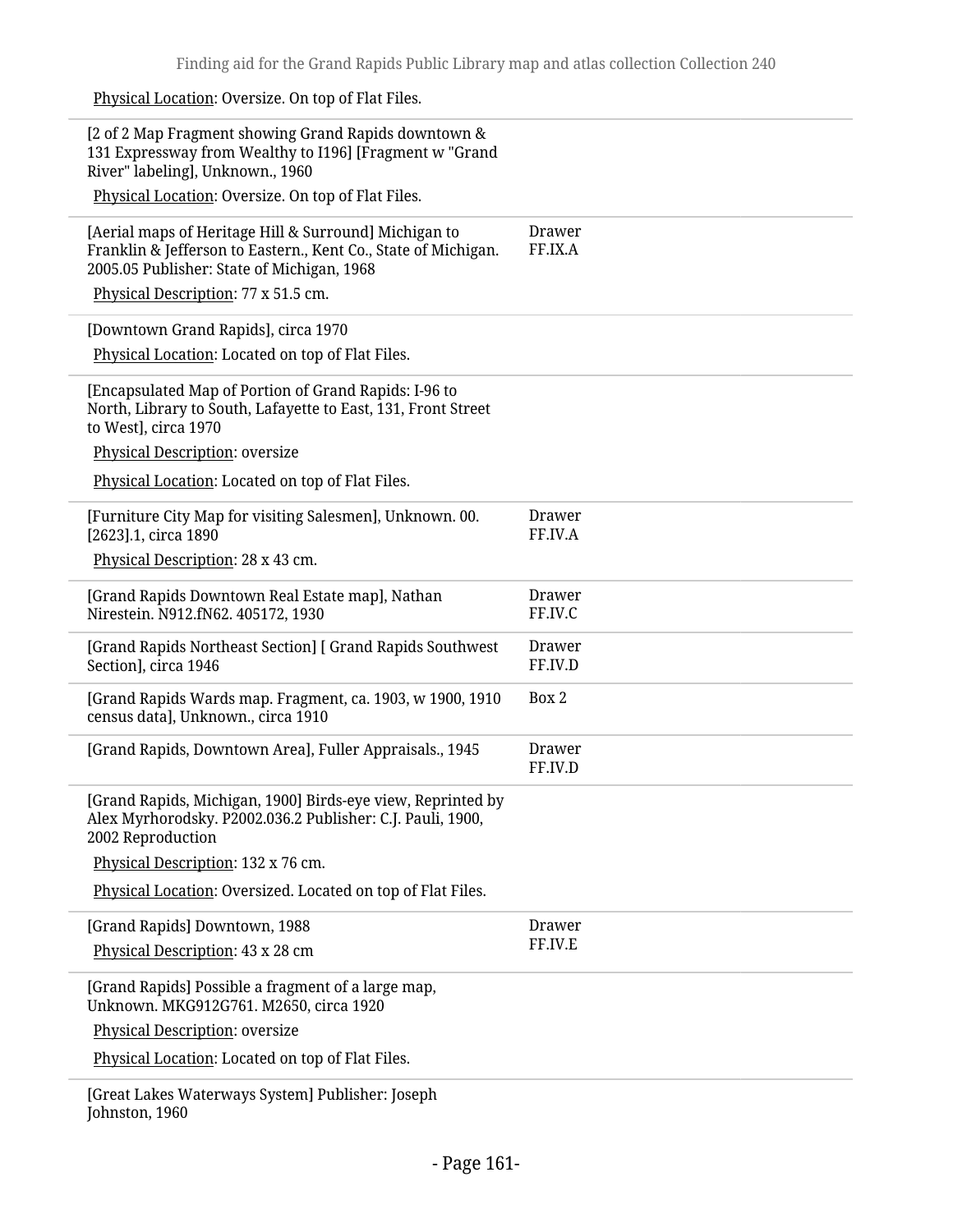Physical Description: 121 x 81 cm [Groundwater in the Bedrock Deposits in Michigan] Publisher: Dept. of Conservation, 1970 Physical Description: 64 x 82 cm Drawer FF.III.E [Groundwater in the Glacial Deposits in Michigan] Publisher: Dept. of Conservation, 1970 Physical Description: 64 x 82 cm Drawer FF.III.E [Indian Sites, Ottawa County], [Kevin Finney]. 2001.017.[9] Publisher: Self publ., 2001 Physical Description: 61 x 46 cm. Drawer FF.XI.B Folder County Maps "O" [Jackson County], 1910 Physical Description: 40 x 54 cm Drawer FF.XI.A [Kent Co. Plat Map updates for selected Townships, ca. 1841], E.P. Hastings. M912.K413copy 1. 00.1163].1, circa 1838-1841 Box 6 [Kent County], 1873 Drawer FF.V.B [Lake Huron] Harbors of Refuge, Presque Isle and False Presque Isle, and Middle Island Michigan, Corps of Engineers. M912Un39n513. M1414 Publisher: Corps of Engineers, 1905 Physical Description: 63 x 91 cm Drawer FF.X.A [Ludington] Publisher: Ludington Daily News, 1937 Physical Description: 38 x 54 cm Drawer FF.XI.D [Map of Chippewa County & Part of Mackinac County, Mich., showing holdings of Upper peninsula Land Co., Letc., M912.774.Up6 Box 39 [Map of Downtown GR, w key publ. in Guide and Directory, Michigan State Teachers' Assn. Annual Convention, Nov. 2-3, 1916, GR., City Guide-Map Co. MKG91.M58 for program. 00. [1869].1 Publisher: City Guide & Map Col., circa 1912 Physical Location: Collection 216 Processing Information: **Processing Information** Unprocessed [Map of Grand River from Kent Co. border to Lake Michigan,

with Landing Settlements], Donald W. Linebaugh?., After 1975

Processing Information: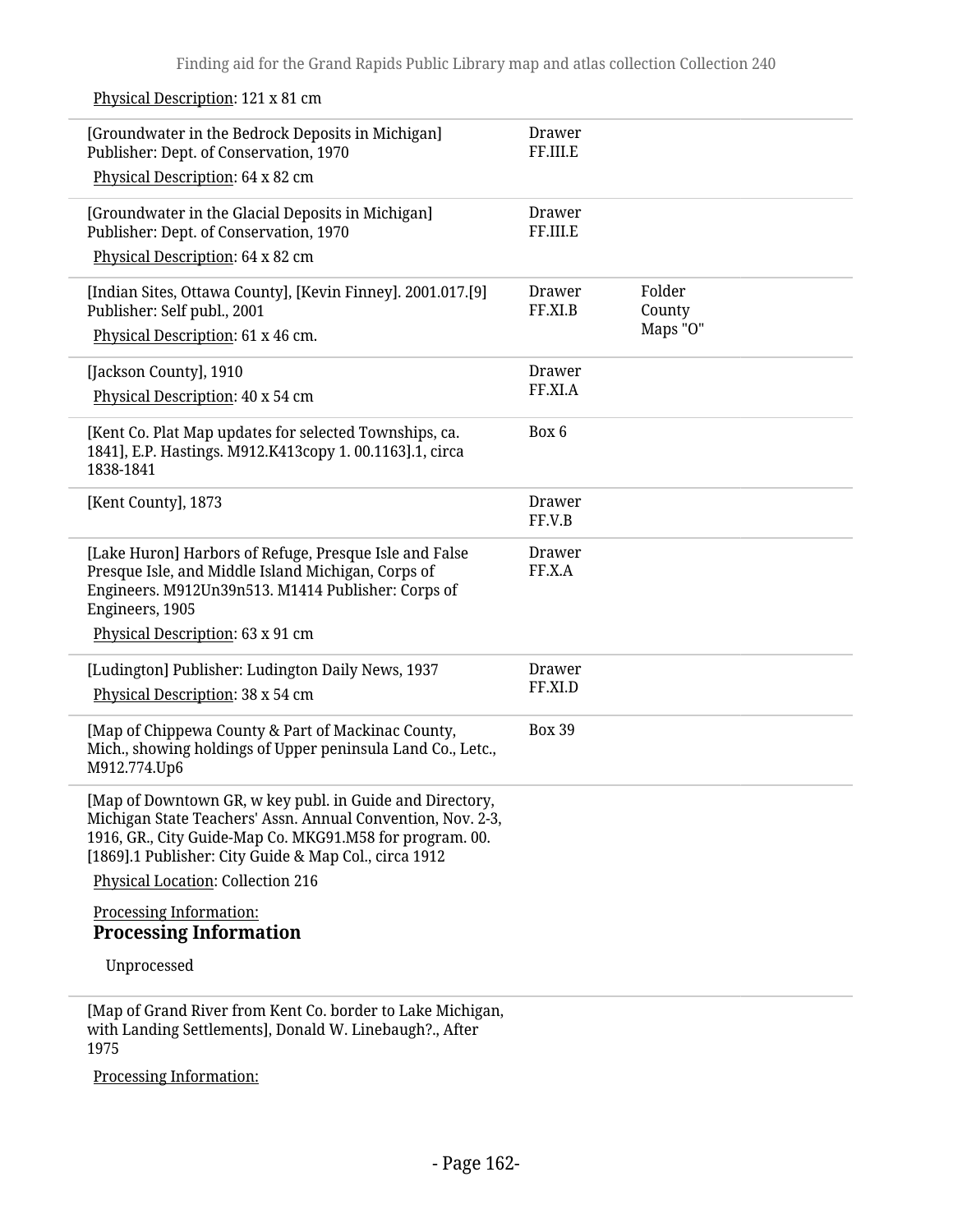## **Processing Information**

Discarded per Gordon

| [Map of Michigan] Publisher: Calvert Litho, 1867<br>Physical Description: 54 x 60 cm                            |                           |           |  |
|-----------------------------------------------------------------------------------------------------------------|---------------------------|-----------|--|
| [Map of Michigan] Michigan State Insurance CO., M912C13.<br>M1998 Publisher: Michigan State Insurance Co., 1869 | <b>Drawer</b><br>FF.III.D |           |  |
| [Map of the City of Grand Rapids] Publisher: [G.R. City<br>Engineer], 1912                                      |                           |           |  |
| Physical Description: 125 x 153 cm                                                                              |                           |           |  |
| Physical Location: Located on top of Flat Files.                                                                |                           |           |  |
| [Map of the City of Grand Rapids], 1928                                                                         | Drawer                    |           |  |
| Physical Description: 58 x 59 cm                                                                                | FF.IV.C                   |           |  |
| [Map of the City of Grand Rapids], 1940                                                                         |                           |           |  |
| Physical Description: 28 x 35 cm                                                                                |                           |           |  |
| [Map of the City of Grand Rapids], 1940                                                                         | <b>Drawer</b>             |           |  |
| Physical Description: 33 x 50 cm                                                                                | FF.IV.C                   |           |  |
| [Map of the Mineral Region of Lake Superior], Weare C.                                                          | <b>Drawer</b>             |           |  |
| Little. Publisher: Little, Weare C & Co., 1846                                                                  | FF.X.B                    |           |  |
| Physical Description: 80 x 49 cm                                                                                |                           |           |  |
| [Michigan highway map] 1980-1981, 2006.002c, 1980-1981                                                          | Box 1                     |           |  |
| [Michigan Railroad Map], 1913                                                                                   | Box 1                     | Folder 41 |  |
| [Minnesota] Publisher: Rand McNally, 1886, 1994                                                                 | Drawer                    |           |  |
| Reproduction                                                                                                    | FF.XII.B                  |           |  |
| [Official map of the State of Michigan], 98.117, 1896                                                           | Box 1                     | Folder 48 |  |
| [Plat Map of Grand Rapids], Fuller Appraisals. Publisher:<br>Fuller Appraisals, 1950                            | Drawer<br>FF.IV.D         |           |  |
| Physical Description: 78 x 106 cm                                                                               |                           |           |  |
| [Plat Map of Grand Rapids], circa 1950                                                                          | <b>Drawer</b>             |           |  |
|                                                                                                                 | FF.XII.E                  |           |  |
| [Plat of Grand Rapids], 1970                                                                                    | <b>Drawer</b>             |           |  |
| Physical Description: 45 x 42 cm                                                                                | FF.IV.E                   |           |  |
| [Routes in Michigan] from King's Number 7 Route Guide,                                                          | <b>Drawer</b>             |           |  |
| Sidney J. King. Publisher: Sidney J. King, 1919                                                                 | FF.III.B                  |           |  |
| [St. Mary's River], circa 1900                                                                                  | <b>Drawer</b>             |           |  |
|                                                                                                                 | FF.VI.C                   |           |  |
| [Straits of Mackinac], George R. LaFleur. M912.7749                                                             | <b>Drawer</b>             |           |  |
| Publisher: Geo. R. LaFleur, circa 1900                                                                          | FF.X.A                    |           |  |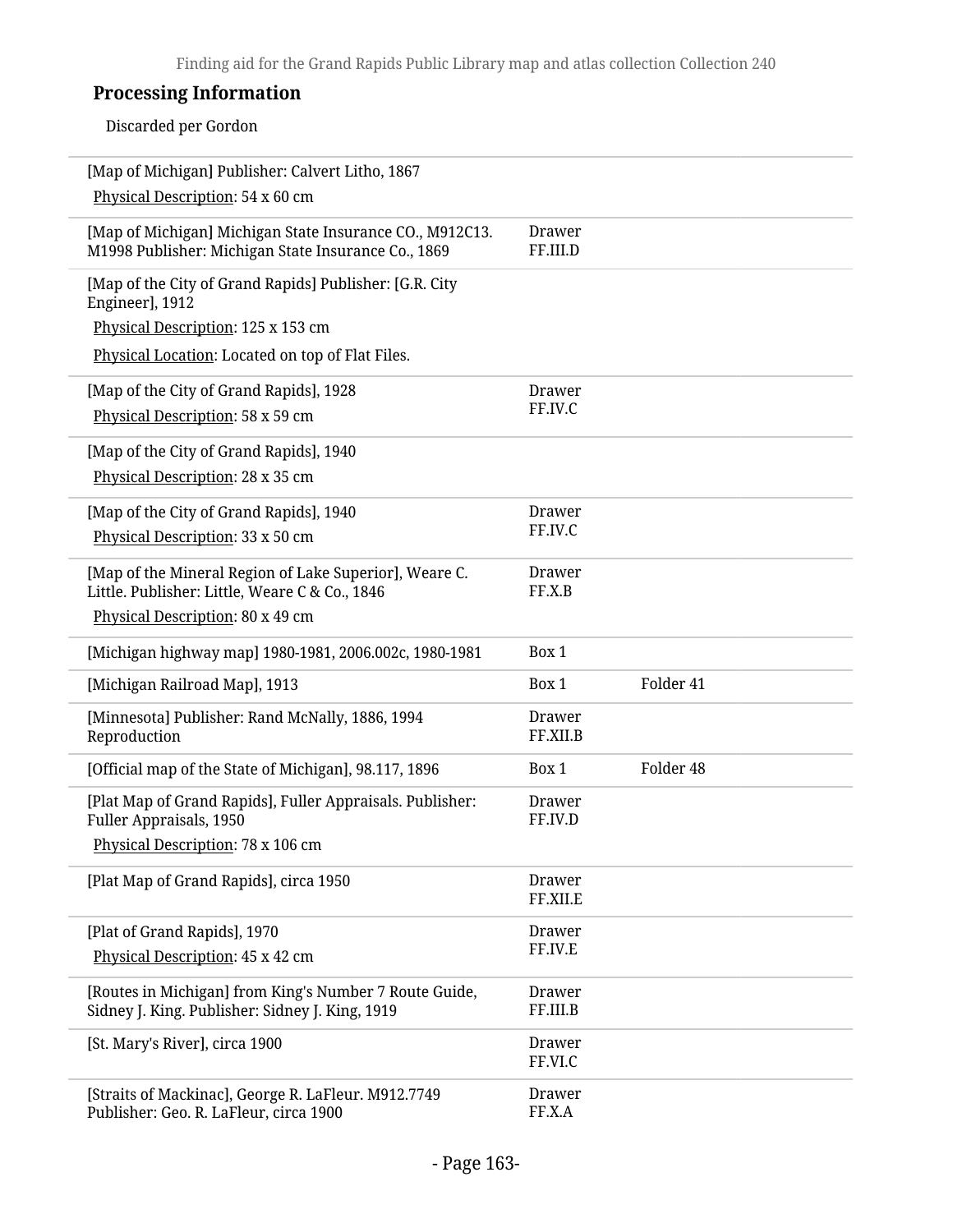Physical Description: 73 x 51 cm [Surveys of proposed Michigan Canals, ca. 1837-1854], 00. [379].1, 1837-1854 Box 2.3 1) Upper = West Bank of Grand River from power Dam to 250' South of Fulton St. / E.H. Christ C … Jan. 14, 1909 2) Lower = West Bank of Grand River from North to Sixth Sts. … / E.H. Christ C, Jan. 15, 1909., E.H. Christ C…. MKG711.B83b. 00.[2582].1, 1909 Box 2 1986 Official Highway Map of Newaygo County, Newaygo County Board of Commissioners, Newaygo County Road Commission. Publisher: Newaygo County Board of Commissioners, Newaygo County Road Commission, 1986 Drawer FF.XI.B A Cartograph of Ohio, Sewah Studios. M91771Oh3 Publisher: Sewah Studios, 1934 Physical Description: 46 x 62 cm Drawer FF.XII.C A Complete Atlas of the World … Publ. expressly for the Grand Rapids National Bank, Cram. MKG912.G764. 00. [1053].1 Publisher: Chicago : Geo. F. Cram, 1908 Box 4 Folder 13 A General View of the Roads and Inland Navigation of Pennsylvania and the Adjacent States, John Adlum and John Wallis. Drawer FF.XII.A A Map of the Province of Upper Canada, Surveyor Generals Office. Publisher: Wyld, 1852 Physical Description: 94 x 59 cm Drawer FF.XI.E A New Chart of the St. Lawrence from the Island of Anticosti to Lake Ontario, T. Kitchin. R912714K648, circa 1759 Drawer FF.VI.C A new map of Indiana with Roads and Distances, H.S. Tanner. M912772T15. M5611 Publisher: H.S. Tanner, 1841 A New Map of North America from the Latest Discoveries, M1852, 1763 Drawer FF.XII.A A New Map of Part of the United States [ New York, New England States], John Cary. M9127C25n. M1760 Publisher: J. Cary, 1806 Drawer FF.XII.A A New Map of Part of the United States [ Western Territory, incl. Michigan], John Cary. M9127C25n. M1743 Publisher: J. Cary, 1805 Drawer FF.XII.A A New Map of the North Parts of America claimed by France, H. Moll. M912.7M73, 1720 Drawer FF.XII.A A New Map of the United States of America [ Complete], John Cary. M9127C25U. M1762 Publisher: J. Cary, 1806 Drawer FF.XII.A A New Map of Upper and Lower Canada, John Cary. M9127C25c Publisher: John Cary, 1807 Drawer FF.XI.E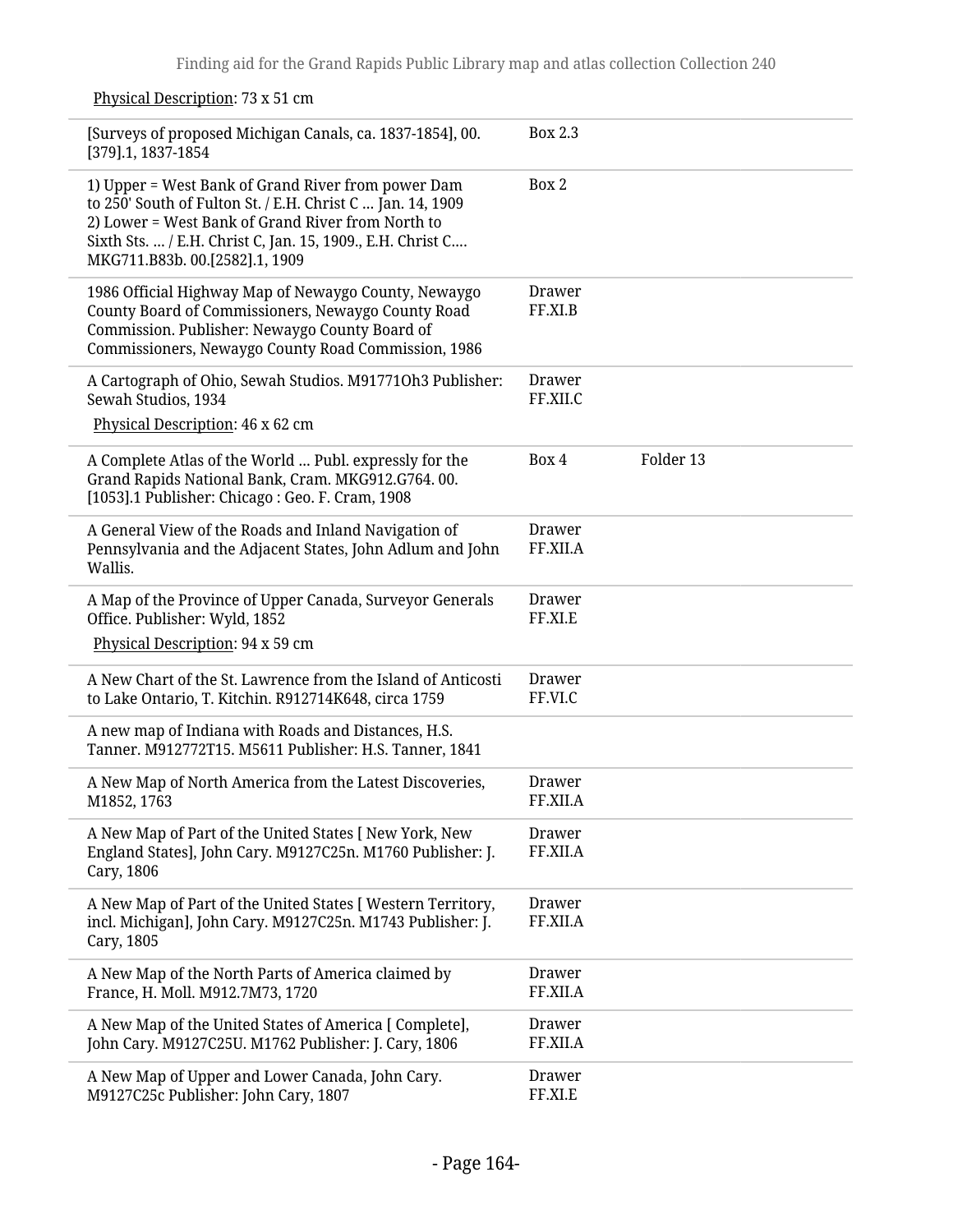| A Plan for People, Riverfront Steering Committee.<br>M711.45.St32p. 00.[2354].1, circa 1974-1975                                                                      |                           |                                 |
|-----------------------------------------------------------------------------------------------------------------------------------------------------------------------|---------------------------|---------------------------------|
| A Plan of the River St. Lawrence from the Falls of<br>Montmorenci to the Sillery, R912714L846, circa 1759                                                             | <b>Drawer</b><br>FF.VI.C  |                                 |
| A Portion of the Grand River including Walker Township<br>and the Rapids, 1800 to 1837, Kevin R. Finney. 2001.017.1<br>Publisher: Self publ. : Ancient Pathways, 2001 | <b>Drawer</b><br>FF.V.B   |                                 |
| A Portion of the Rogue River including Plainfield Township,<br>1800 to 1838, Kevin R. Finney. 2001.017.2 Publisher: Self<br>publ., 2001                               | <b>Drawer</b><br>FF.V.B   |                                 |
| A Walking tOur of East Hills, pamphlet with map inside, East<br>Hills Council of Neighbors., circa 2005                                                               | Box 1                     |                                 |
| AAA Club Map of Michigan, AAA. Publisher: AAA Western<br>Michigan                                                                                                     | <b>Drawer</b><br>FF.III.B |                                 |
| AAA Map of Hillsdale County MI, Automobile Club of MI.,<br>1962                                                                                                       | <b>Drawer</b><br>FF.XI.A  | Folder H                        |
| Abe Lincoln Map, C.P. Hubbard. M912 H86. M4413<br>Publisher: C.P. Hubbard, 1932                                                                                       | <b>Drawer</b><br>FF.XII.C |                                 |
| Physical Description: 38x47 cm                                                                                                                                        |                           |                                 |
| Accurate Map of the United States of America (part)<br>NOT AVAILABLE FOR USE. NEEDS STABILIZATION/<br>CONSERVATION, 1783                                              | <b>Box 41</b>             |                                 |
| Physical Description: 146 x 101                                                                                                                                       |                           |                                 |
| Ada Camp Site, [Edmond P. Gibson]. M912.77455 G357a.<br>00[4095].1                                                                                                    | Box 6                     |                                 |
| Ada Township 1968 Aerials (18), Kent County. Publisher:<br>Kent County, 1968                                                                                          | <b>Drawer</b><br>FF.V.D   | Folder Ada<br><b>Twp Aerial</b> |
| Adrain, AAA. Publisher: AAA Michigan                                                                                                                                  | Drawer<br>FF.XI.C         |                                 |
| Aerial Maps of East Side of Grand Rapids, 2005.033, circa<br>2005                                                                                                     |                           |                                 |
| Physical Description: oversize                                                                                                                                        |                           |                                 |
| Physical Location: Short tube located on top of the Flat<br>Files.                                                                                                    |                           |                                 |
| Agate Harbor, MI, Corps of Engineers. M912Un39n947.<br>M1442 Publisher: Corps of Engineers, 1904                                                                      | Drawer<br>FF.X.B          |                                 |
| Physical Description: 61 x 47 cm                                                                                                                                      |                           |                                 |
| Albion, AAA. Publisher: AAA Michigan                                                                                                                                  | <b>Drawer</b><br>FF.XI.C  |                                 |
| Algoma Townshin 1968 Aerials (18) Kent County Publisher                                                                                                               |                           |                                 |

### Physical Description: 72 x 56 cm

Algoma Township 1968 Aerials (18), Kent County. Publisher: Kent County, 1968, 1994 Print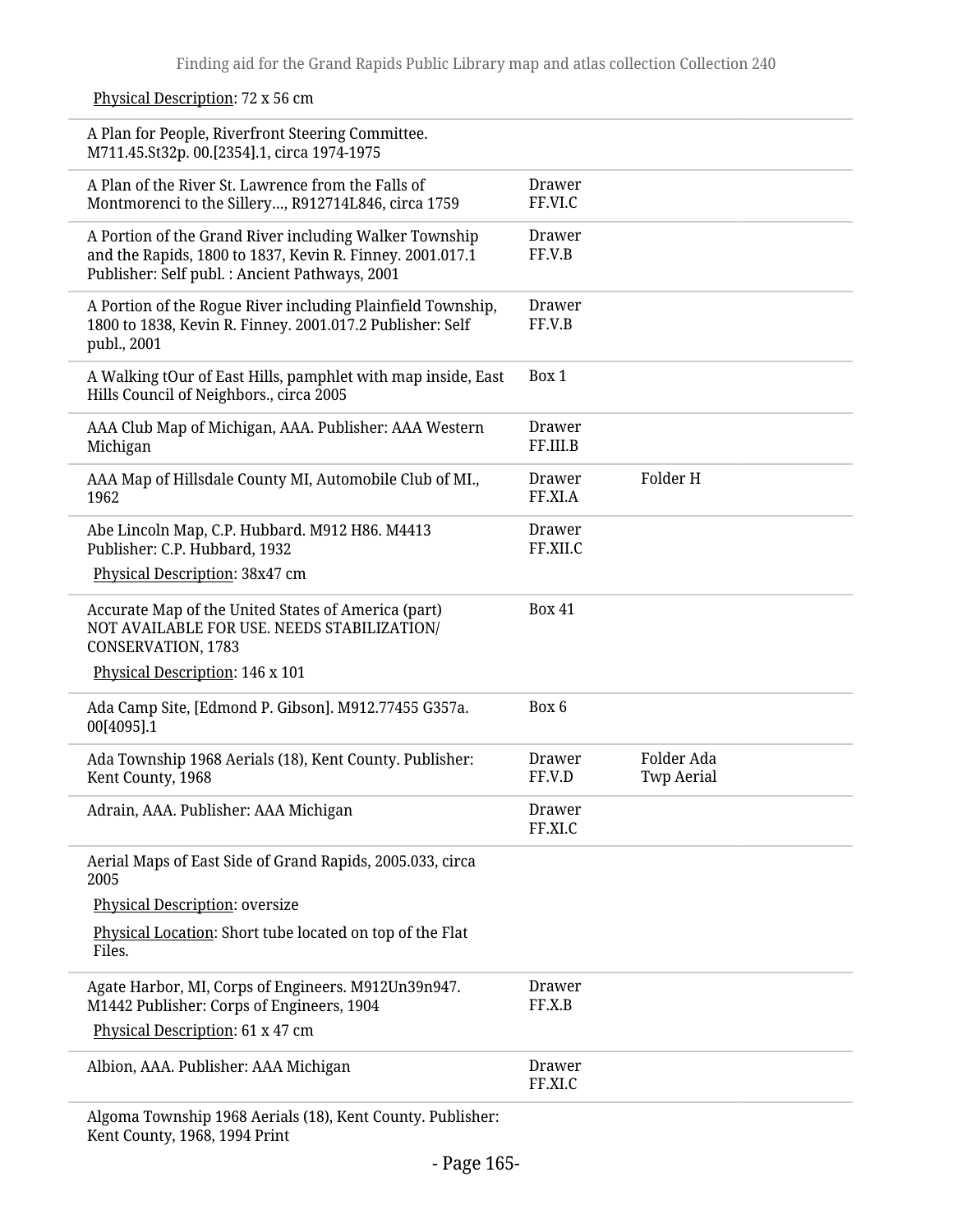|                                                                                                                                       | Drawer<br>FF.V.D         | Folder<br>Algoma<br>Twp |
|---------------------------------------------------------------------------------------------------------------------------------------|--------------------------|-------------------------|
| Allegan before Settlement, 1700 to 1836, including Allegan<br>and Trowbridge Twp., Kevin R. Kinney. P2009.002.5, circa<br>2002        | Drawer<br>FF.III.D       |                         |
| Allegan County Michigan, Allegan County Road Commission.<br>Publisher: Allegan County Road Commission, 1966                           | <b>Drawer</b><br>FF.X.E  | Folder A                |
| Allegan County, Barry County, Holland and Vicinity,<br>UniversalMAP. 2005.032b Publisher: travelsite.com, circa<br>2005               | Box 4                    |                         |
| Allegan County: Dorr, Leighton, Hopkins, Wayland Twps.,<br><b>T3-4 NR12W</b>                                                          | Box 3.5                  | Folder <sub>2</sub>     |
| Allendale Township, section 13                                                                                                        | Box 3.5                  | Folder 5                |
| Alma and St. Louis, AAA. Publisher: AAA Michigan                                                                                      | <b>Drawer</b><br>FF.XI.C |                         |
| Alpena, Army Map Service. Publisher: USGS, 1958<br>Physical Description: 85 x 56 cm                                                   | Drawer<br>FF.XI.E        |                         |
| Alpena, AAA. Publisher: AAA Michigan                                                                                                  | <b>Drawer</b><br>FF.XI.C |                         |
| Alpena County, Sportsmen's County Map Service,<br>Sportsmen's County Map Service., 1947                                               | Drawer<br>FF.X.E         | Folder A                |
| Alpine Township 160th Anniversary Map, Alpine Township.<br>2010.014 Publisher: Alpine Township and REGIS, 2007                        | <b>Drawer</b><br>FF.V.C  |                         |
| Alpine Township 1968 Aerials (17), Kent County. Publisher:<br>Kent County, 1968, 1994 Print                                           | Drawer<br>FF.V.D         | Folder<br>Alpine<br>Twp |
| An Interpretation of Henry R. Schoolcraft's 1837 Map as the<br>Acting Superintendency of Michigan, [Kevin R. Kinney?].<br>P2009.002.1 | Drawer<br>FF.III.D       |                         |
| Anishinaabe Names and Places In and Around present<br>Day Antrim County, Elizabeth Lee Evans & Mark Stone,.<br>P2007.073, 2003        | Drawer<br>FF.XI.A        |                         |
| Ann Arbor Downtown, Ann Arbor Downtown Development<br>Authority. Publisher: Ann Arbor Convention and Visitor's<br>Bureau, 2005        | Box 1                    | Folder 51               |
| Ann Arbor Dowtown, Ann Arbor Convention and Visitor's<br>Bureau. 2003.003f Publisher: The Authority, 2001                             | Drawer<br>FF.XI.C        |                         |
| Physical Description: 61 x 47 cm                                                                                                      |                          |                         |
| Ann Arbor Mich., Herbert N. Lloyd, AAA. Publisher: AAA<br>Michigan                                                                    | <b>Drawer</b><br>FF.XI.C |                         |
| Ann Arbor, Downtown, Ann Arbor Downtown Development<br>Authority. 2007.004.5, 1996                                                    |                          |                         |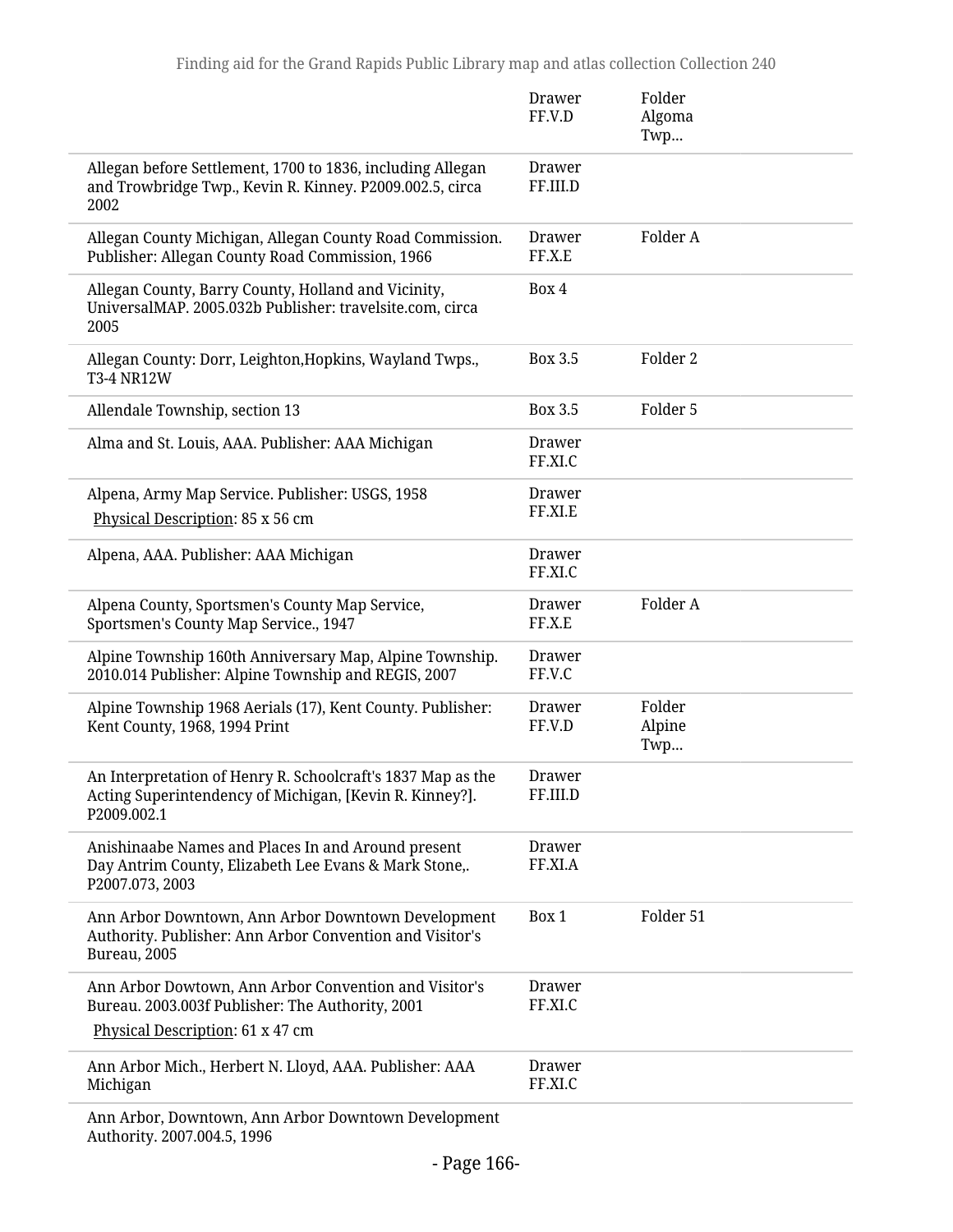| Annexations of Grand Rapids Publisher: City Engineer's<br>Office, 1954                                                                                            | Drawer<br>FF.IV.D                        |  |
|-------------------------------------------------------------------------------------------------------------------------------------------------------------------|------------------------------------------|--|
| Physical Description: 46 x 61 cm                                                                                                                                  |                                          |  |
| Annexations of Grand Rapids [copy 2] Publisher: City<br>Engineer's Office, 1954                                                                                   | Box 2                                    |  |
| Physical Description: 46 x 61 cm                                                                                                                                  |                                          |  |
| Apostle Islands, 1, Corps of Engineers. M912Un39n962.<br>M1447 Publisher: Corps of Engineers, 1909                                                                | <b>Drawer</b><br>FF.X.B                  |  |
| Physical Description: 84 x 119 cm                                                                                                                                 |                                          |  |
| Apostle Islands, 2, Corps of Engineers. M912Un39n961.<br>M1446 Publisher: Corps of Engineers, 1906<br>Physical Description: 113 x 80 cm                           | <b>Drawer</b><br>FF.X.B                  |  |
| Appleton's Railway Map of the US and Canada, G. Rae Smith.<br>M912 Ap5. 70169 Publisher: J. Wills, 1857                                                           | <b>Drawer</b><br>FF.III.A                |  |
| Physical Description: 55 x 43 cm                                                                                                                                  |                                          |  |
| Archaeological Map of Ottawa County, Edmond P. Gibson<br>and Robert Hard. Publisher: Gibson & Hard, 1956                                                          | Folder O<br><b>Drawer</b><br>FF.XI.B     |  |
| Physical Description: 67 x 90 cm                                                                                                                                  |                                          |  |
| ArtPrize 2011 Map, ArtPrize Grand Rapids. 00.[5817].1, 2011                                                                                                       | Folder <sub>6</sub><br>Drawer<br>FF.IV.E |  |
| Asher & Adams Michigan, M912As3. M5230 Publisher: Asher<br>& Adams, 1872                                                                                          | <b>Drawer</b><br>FF.III.A                |  |
| Physical Description: 45 x 62 cm                                                                                                                                  |                                          |  |
| Ashland, Army Map Service. Publisher: USGS, 1963<br>Physical Description: 73 x 56 cm                                                                              | Drawer<br>FF.XI.E                        |  |
| Au Train NE, MI, USGS. Publisher: Dept. of the Interior, 1958                                                                                                     | Drawer<br>FF.VI.E                        |  |
| Physical Description: 55 x 69 cm                                                                                                                                  |                                          |  |
| Au Train NW, MI, USGS. Publisher: Dept. of the Interior,<br>1958                                                                                                  | <b>Drawer</b><br>FF.VI.E                 |  |
| Physical Description: 55 x 69 cm                                                                                                                                  |                                          |  |
| Au Train SE, MI, USGS. Publisher: Dept. of the Interior, 1958<br>Physical Description: 55 x 69 cm                                                                 | <b>Drawer</b><br>FF.VI.E                 |  |
| Automobile Road map of the United States, including<br>Southern Canada and Northern Mexico, Selwyn Douglas?.<br>Publisher: Automobile Club of Southern California | Drawer<br>FF.XII.A                       |  |
| Balloon View of Monroe & Canal St. from GR Morning<br>Democrat Publisher: GR Morning Democrat, 1901                                                               | <b>Drawer</b><br>FF.V.A                  |  |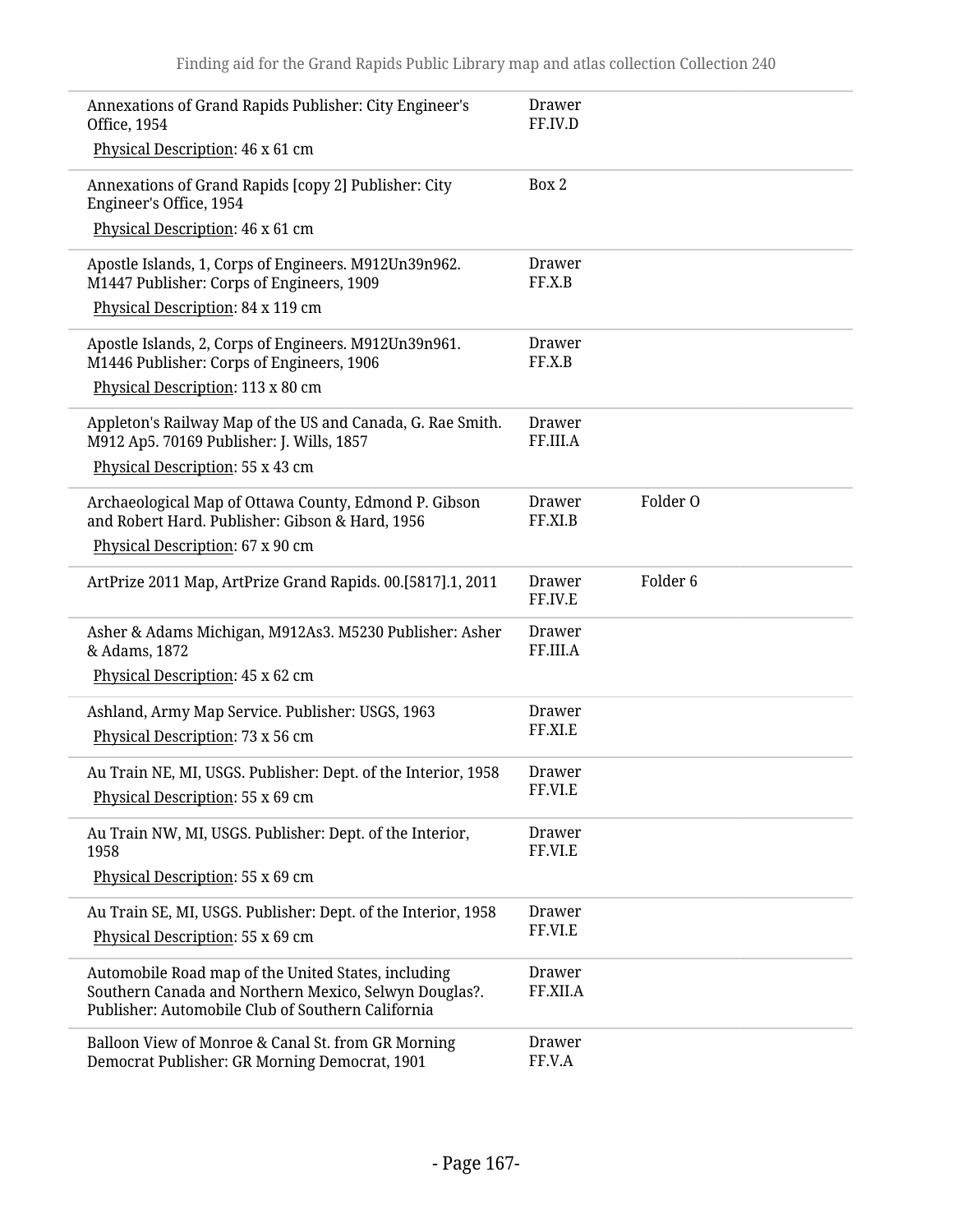Bass Lake, Institute for Fisheries Research. Publisher: MI Conservation Dept., 1941 Physical Description: 43 x 28 cm Drawer FF.VI.D Battle Creek, USGS. Publisher: Defense Mapping Agency Hydrographic/Topographic Center, 1986 Drawer FF.XI.E Beaver Island History Map, Beaver Island Bicentennial Committee. Publisher: Michigan Bicentennial Comission Box 11 Bed Rock Geology of Monroe County, Geological Survey of MI, W.H. Sherzer. Publisher: Geological Surv. Of MI, 1899 Physical Description: 46 x 39 cm Drawer FF.XI.B Folder M Bedrock of Michigan Publisher: Geological Survey, 1968 Physical Description: 28 x 38 cm Drawer FF.III.E Bedrock of Michigan [copy 2], R.W. Kelley, Geological Survey. 00.[5209].1 Publisher: Geological Survey, 1968 Physical Description: 28 x 38 cm Box 6 Beechwood SE Publisher: US Dept. of the Interior, 1956 Physical Description: 56 x 69 cm Drawer FF.VI.E Beechwood SW, 1956 Physical Description: 56 x 69 cm Drawer FF.VI.E Bicycle Map of Northwest Michigan, Cherry Capital Cycling Club. P2006.036 Publisher: Cherry Capital cycling Club, circa 2005 Box 15 Bicycle Routes in Michigan Publisher: Seymour & Muir Printing, 1896 Physical Description: 38 x 47 cm Drawer FF.III.B Big and Little Brower Lakes, Institute for Fisheries Research. Publisher: MI Conservation Dept., 1942 Physical Description: 90 x 60 cm Drawer FF.VI.D Big and Little Myers Lakes, Institute for Fisheries Research. Publisher: MI Conservation Dept., 1942 Physical Description: 90 x 60 cm Drawer FF.VI.D Big Pine Island Lake, Institute for Fisheries Research. Publisher: MI Conservation Dept., 1952 Physical Description: 91 x 60 cm Drawer FF.VI.D Big Pine Island Lake, Institute for Fisheries Research. Publisher: MI Conservation Dept., 1952 Physical Description: 43 x 28 cm Drawer FF.VI.D Big Prairie Township, Newaygo County, T13N R11W Box 3.5 Folder 2

#### Physical Description: 37 x 56 cm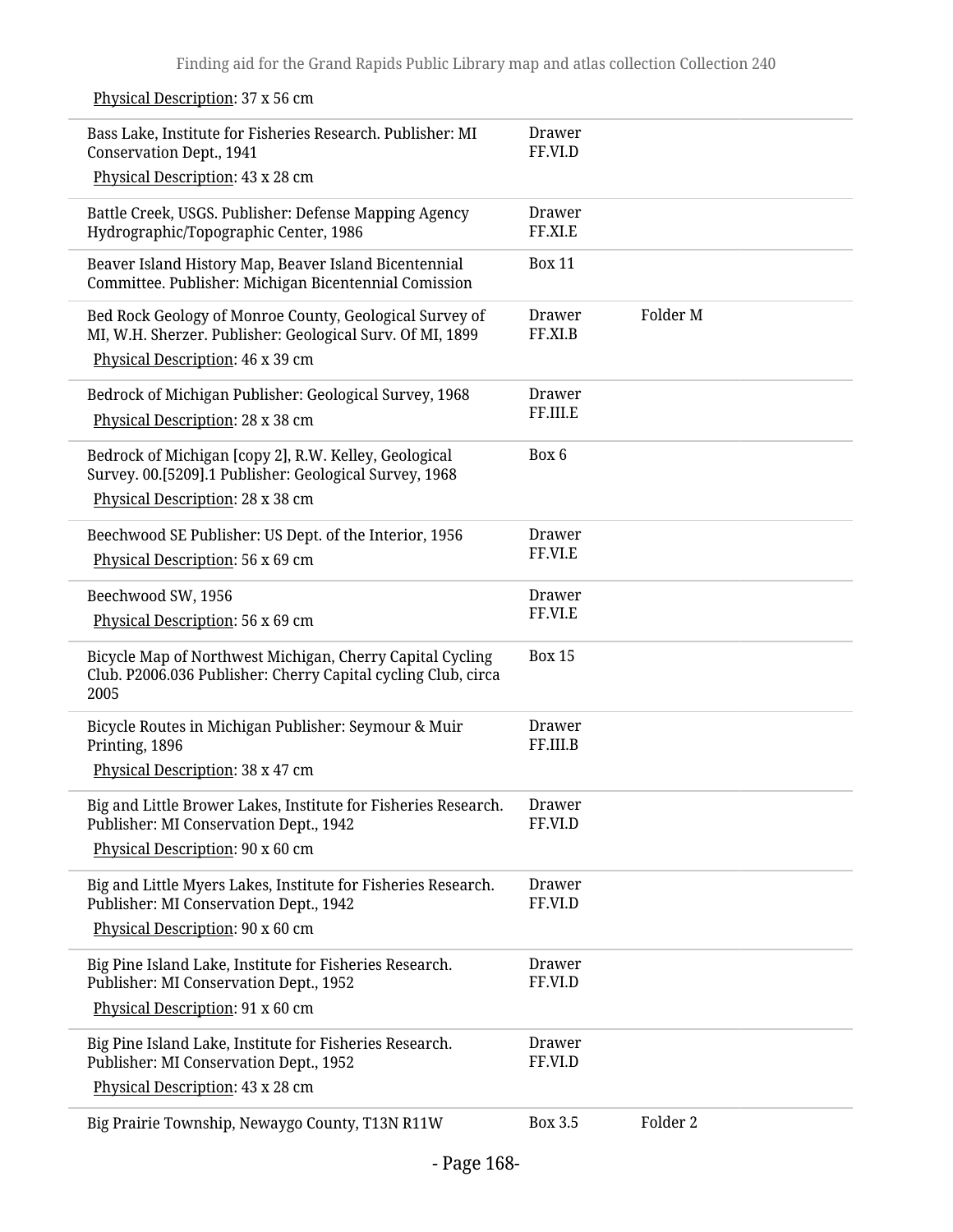| Big Rapids, AAA. Publisher: AAA Michigan                                                                                                  | <b>Drawer</b><br>FF.XI.C |
|-------------------------------------------------------------------------------------------------------------------------------------------|--------------------------|
| Big Wabasis Lake, Institute for Fisheries Research.<br>Publisher: MI Conservation Dept., 1952                                             | Drawer<br>FF.VI.D        |
| Physical Description: 91 x 61 cm                                                                                                          |                          |
| Bike GR: a guide to Bicycling in and around Grand Rapids,<br>MI, City of Grand Rapids. 2013.002 Publisher: City of Grand<br>Rapids, 2004  | <b>Box 15</b>            |
| Bike GR: a guide to Bicycling in and around Grand Rapids,<br>MI, City of Grand Rapids. 2006.002i Publisher: City of Grand<br>Rapids, 2005 | <b>Box 15</b>            |
| Bike GR: a guide to Bicycling in and around Grand Rapids,<br>MI, City of Grand Rapids. 2013.002 Publisher: City of Grand<br>Rapids, 2006  | <b>Box 15</b>            |
| Bike GR: a guide to Bicycling in and around Grand Rapids,<br>MI, City of Grand Rapids. 2013.002 Publisher: City of Grand<br>Rapids, 2008  | <b>Box 15</b>            |
| Bike Map for Commuter Cyclists, West Michigan Regional<br>Planning Comission. Publisher: Metro Graphic Arts, 1984                         | Drawer<br>FF.VI.E        |
| Billy Blueberry's fun Map of the South Haven, Michigan<br>Area, Greater South Haven Area Chamber of Commerce.,<br>circa 1970s             | Drawer<br>FF.XI.C        |
| Bird's Eye View of Belding, Becks and Paul Litho. Publisher:<br>J.J. Stoner, 1880<br>Physical Description: 58 x 45 cm                     | Drawer<br>FF.XII.C       |
| Bird's Eye View of Cedar Springs Publisher: J.J Stoner, 1880                                                                              | Drawer<br>FF.XII.C       |
| Blanchard's Choice Map of Ohio and Indiana, Rufus<br>Blanchard. M91277 B59. 446843 Publisher: Rufus Blanchard<br>1874                     | Drawer<br><b>FF.XILB</b> |
| Physical Description: 58 x 43 cm                                                                                                          |                          |
| Blind River, Army Survey Establishment. Publisher: USGS,<br>1966                                                                          | <b>Drawer</b><br>FF.XI.E |
| Physical Description: 73 x 56 cm                                                                                                          |                          |
| Bostwick Lake, Institute for Fisheries Research. Publisher:<br>MI Conservation Dept., 1940                                                | <b>Drawer</b><br>FF.VI.D |
| Physical Description: 91 x 61 cm                                                                                                          |                          |
| Bostwick Lake, Institute for Fisheries research. Publisher:<br>MI Conservation Dept., 1940<br>Physical Description: 43 x 28 cm            | <b>Drawer</b><br>FF.VI.D |

Bowne Township 1968 Aerials (18), Kent County. Publisher: Kent County, 1968, 1994 Print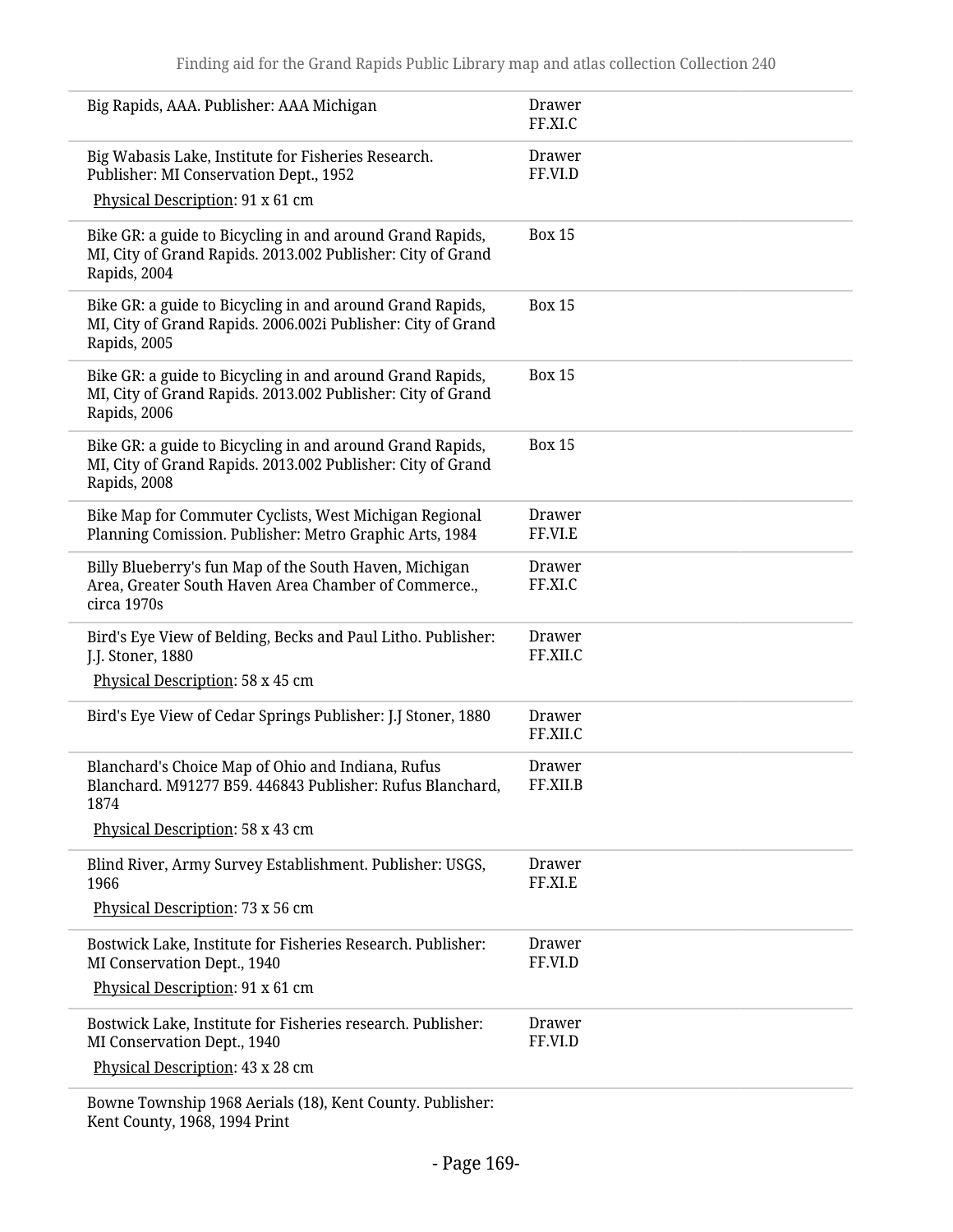|                                                                                                                      | <b>Drawer</b><br>FF.V.D   | Folder<br>Bowne<br>Twp        |
|----------------------------------------------------------------------------------------------------------------------|---------------------------|-------------------------------|
| Bradley Indiana Settlement, 1884, Sections 20 & 28 of<br>Wayland Township, Kevin R. Kinney. P2009.002.3, circa 2006  | <b>Drawer</b><br>FF.III.D |                               |
| Brimley, MI -- Ont., Army Map Service. Publisher: Dept. of<br>the Interior, 1951<br>Physical Description: 55 x 69 cm | <b>Drawer</b><br>FF.VI.E  |                               |
| Buffalo Harbor, New York, Corps of Engineers. Publisher:<br>Corps of Engineers, 1944                                 | <b>Drawer</b><br>FF.X.A   |                               |
| <b>Business Section City of Grand Rapids Publisher:</b><br>Nirenstein's National Realty Map Co., 1950                | <b>Drawer</b><br>FF.IV.D  |                               |
| Physical Description: 71 x 101 cm                                                                                    |                           |                               |
| <b>Byron Township</b>                                                                                                | <b>Box 3.5</b>            | Folder 4                      |
| Byron Township 1968 Aerials (18), Kent County. Publisher:<br>Kent County, 1968, 1994 Print                           | Drawer<br>FF.V.D          | Folder<br><b>Byron</b><br>Twp |
| C & O -- Northern Region, 1950                                                                                       |                           |                               |
| Physical Description: 51 x 41 cm                                                                                     |                           |                               |
| C & O -- Northern Region Publisher: C and O Railroad, circa<br>1950                                                  | <b>Drawer</b><br>FF.III.A |                               |
| Physical Description: 51 x 41 cm                                                                                     |                           |                               |
| Caledonia Township 1968 Aerials (18), Kent County.<br>Publisher: Kent County, 1968, 1994 Print                       | <b>Drawer</b><br>FF.V.D   | Folder<br>Caledonia<br>Twp    |
| Calhoun County Michigan Showing Rural Delivery Service,<br>Post Office Dept., 1912                                   | Drawer<br>FF.X.E          | Folder C                      |
| Camp Custer Reserve, 310th Engineers. MCo912.Un31<br>Publisher: 310th Engineers, 1918                                | Drawer<br>FF.XI.C         |                               |
| Physical Description: 76 x 56 cm                                                                                     |                           |                               |
| Campau Addition to the City of Grand Haven [copy],<br>unreadable., 1839                                              | Drawer<br>FF.XI.C         |                               |
| Campau Addition to the Village of Grand Haven, 1839                                                                  | <b>Drawer</b><br>FF.XII.E |                               |
| Campau Lake, Institute for Fisheries Research. Publisher: MI<br>Conservation Dept., 1970                             | <b>Drawer</b><br>FF.VI.D  |                               |
| Physical Description: 43 x 28 cm                                                                                     |                           |                               |
| Campau Plat of Veterans Park & Library Site, 1835                                                                    | <b>Drawer</b><br>FF.IV.A  |                               |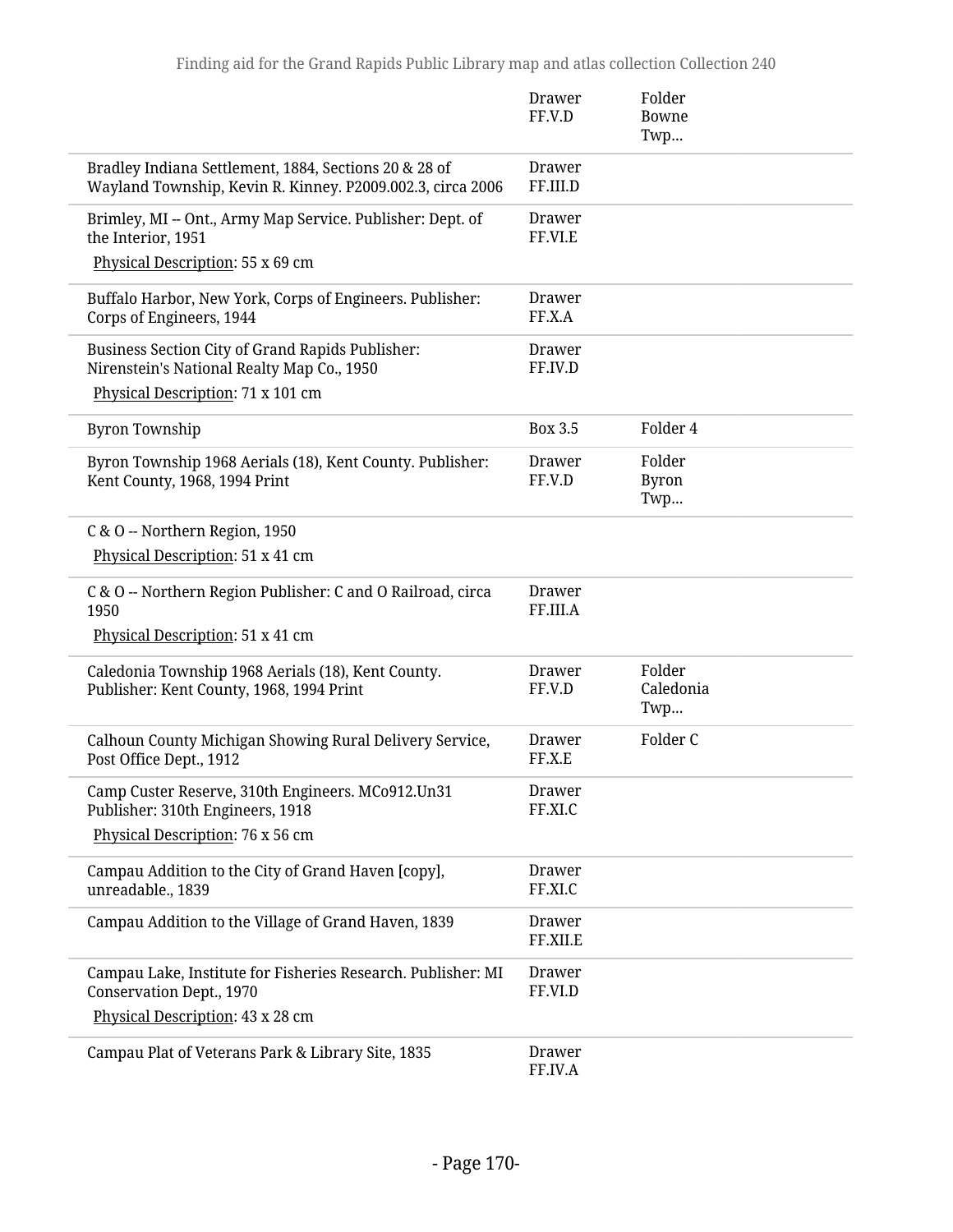### Physical Description: 66 x 46 cm

| Camping, Where the North Begins: Mecosta County, Mecosta<br>County Park Commission. Publisher: Central Michigan Bank<br>and Trust                                                | <b>Drawer</b><br>FF.XI.B  | Folder M                 |
|----------------------------------------------------------------------------------------------------------------------------------------------------------------------------------|---------------------------|--------------------------|
| Canada: New Brunswick & Nova Scotia Publisher: Fenner,<br>1836                                                                                                                   | Drawer<br>FF.XI.E         |                          |
| Physical Description: 27 x 19 cm                                                                                                                                                 |                           |                          |
| Cannon and Gratton (Grattan) Townships, M912.77455 C164.<br>Stuart fund, circa 1840-1844                                                                                         | <b>Box 3.5</b>            | Folder 3                 |
| Cannon Township, M912.774455C165. Stuart Fund, circa<br>1840-1844                                                                                                                | Box 3.5                   | Folder 3                 |
| Cannon Township 1968 Aerials (18), Kent County. Publisher:<br>Kent County, 1968, 1994 Print                                                                                      | <b>Drawer</b><br>FF.V.D   | Folder<br>Cannon<br>Twp. |
| Carlevoix County and Beaver Island, "The Best in Michigan"<br>Publisher: Charlevoix County, 1965                                                                                 | Drawer<br>FF.X.E          | Folder C                 |
| Caro, AAA. Publisher: AAA Michigan                                                                                                                                               | Drawer<br>FF.XI.C         |                          |
| Carta Rappresentante I cinque Laghi del Canada, Giuseppe<br>Pazzi. M912.Sca2. M5609, 1763                                                                                        | Drawer<br>FF.XII.A        |                          |
| Physical Description: 28 x 34 cm                                                                                                                                                 |                           |                          |
| Carte de la Louisiane et du Cours du Mississippi, Guillaume<br>De Publisher: Cornell University, 1718<br>Physical Description: 58 x 45 cm                                        | Drawer<br>FF.XII.A        |                          |
| Carte De la Nouvelle France Publisher: Historic Urban Plans,                                                                                                                     | Drawer                    |                          |
| Ithaca N.Y., 1719                                                                                                                                                                | FF.XII.A                  |                          |
| Physical Description: 56 x 46 cm                                                                                                                                                 |                           |                          |
| Carte de la Riviere du Detroit depuis le Lac Erie Jusques<br>au Lac St. Claire, S. E. Hickman. MWD912 L56 Publisher:<br>University of Michigan, circa 1930, copy of 1752 version | <b>Drawer</b><br>FF.XII.C |                          |
| Carte Des lacs Du Canada, N. Bellin. Publisher: Clements<br>Library, 1744                                                                                                        | Drawer<br>FF.XI.E         |                          |
| Physical Description: 51 x 34 cm                                                                                                                                                 |                           |                          |
| Carte Des Cinq Lacs Du Canada, 1764                                                                                                                                              | Drawer                    |                          |
| Physical Description: 40 x 26 cm                                                                                                                                                 | FF.XI.E                   |                          |
| Carte Des Lacs Du Canada Publisher: U of M, 1744                                                                                                                                 | Drawer<br>FF.XII.A        |                          |
| Physical Description: 51 x 37 cm                                                                                                                                                 |                           |                          |
| Carte du Canada ou de la Nouvelle France, et des<br>decouvertes Publisher: Historic Urban Plans, 1719                                                                            | Drawer<br>FF.XI.E         |                          |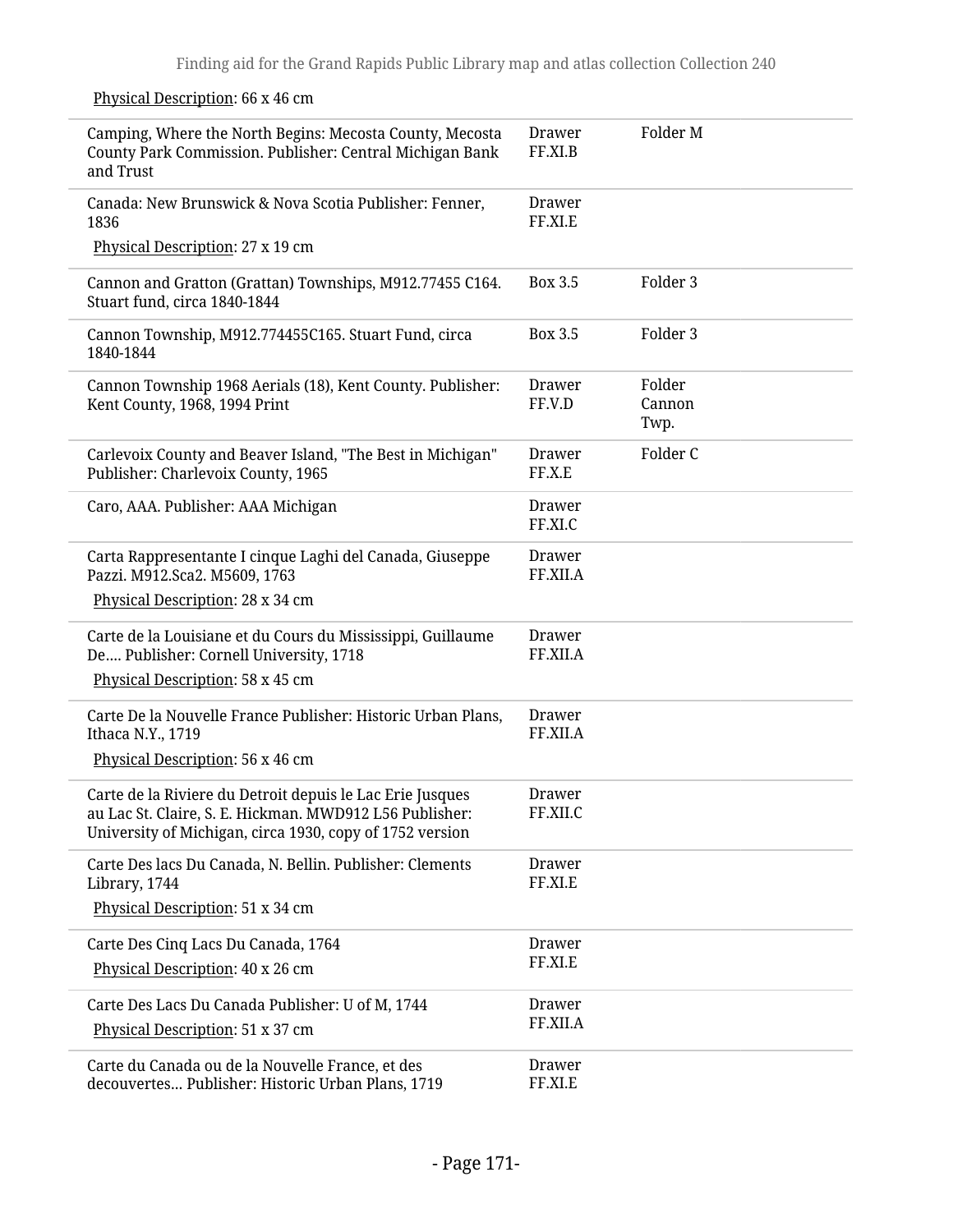Physical Description: 60 x 45 cm

| Carte Geographique, statistique et historique de Michigan.<br>[From?] Atlas Geographique, statistiques, historique et<br>chronologique des deux Ameriques., . Publisher: J.A.C.<br>Buchon [JAC Buchon], 1825<br>Physical Description: 68 x 52 cm |                           |                          |
|--------------------------------------------------------------------------------------------------------------------------------------------------------------------------------------------------------------------------------------------------|---------------------------|--------------------------|
| Carte Partie Occidentale de la Nouvelle France ou Canada,<br>Donald G. Bouma. M9127B665 Publisher: Bouma, 1951                                                                                                                                   | Drawer<br>FF.XI.E         |                          |
| Cascada Point, Grand Rapids, Michigan, Edward N. Freyling<br>and Edward H. Christ. Publisher: Lyon and Loeks                                                                                                                                     | <b>Drawer</b><br>FF.V.A   |                          |
| Cascade Township 1968 Aerials (18), Kent County. Publisher:<br>Kent County, 1968, 1994 Print                                                                                                                                                     | Drawer<br>FF.V.D          | Folder<br>Cascade<br>Twp |
| Cascade Township Map, 1940<br>Physical Description: 46 x 41 cm                                                                                                                                                                                   | Drawer<br>FF.V.B          |                          |
| Cascade Township Map [copy 2], 1940<br>Physical Description: 46 x 41 cm                                                                                                                                                                          | Drawer<br>FF.XII.D        |                          |
| Cascade Township. T6N, R10W Publisher: Abrams Aerials,<br>1967<br>Physical Description: 46 x 56 cm                                                                                                                                               | Drawer<br>FF.V.C          |                          |
| Cass County Michigan Showing Rural Delivery Service, Post<br>Office Dept. M912 Un360. M1720, 1910                                                                                                                                                | Drawer<br>FF.X.E          | Folder C                 |
| Cedarville, MI, USGS. Publisher: Dept. of the Interior, 1964<br>Physical Description: 55 x 69 cm                                                                                                                                                 | Drawer<br>FF.VI.E         |                          |
| Census 2000 : Renter vs Owner occupied Housing, 2001, [GR<br>Dept. of Info. Technology]. Publisher: GR Dept. of Info. Tech.,<br>circa 2002<br>Physical Description: 47 x 61 cm.                                                                  | Drawer<br>FF.IV.E         |                          |
| Census 2000: Ethno Mosaic, City of G.R. Publisher:<br>MapMaker, 2000                                                                                                                                                                             | <b>Drawer</b><br>FF.IV.E  |                          |
| Centennial Geological Map of the Southern Peninsula,<br>compiled by Helen M. Martin. M557.74.M464c dup.<br>Publisher: USGS, 1936<br>Physical Description: 103 x 119 cm                                                                           | Drawer<br>FF.III.E        |                          |
| Central City Survey, Phase III, Grand Rapids, Mi. Past<br>Perfect, Inc. July, 2000., Past Perfect. 00.[5467].7, 2000-07-01                                                                                                                       | <b>Drawer</b><br>FF.XIV.B |                          |
| Century of Progress, International Expo, Chicago, H.L. Pettit.<br>M912 P46. P249 Publisher: Rand McNally, 1932<br>Physical Description: 106 x 80 cm                                                                                              | <b>Drawer</b><br>FF.XII.C |                          |
| Chadwick Farms Atlas of Osceola MI, C.W. Chadwick.<br>M912.77469 Publisher: C.W. Chadwick, 1916                                                                                                                                                  | <b>Drawer</b><br>FF.XI.B  | Folder O                 |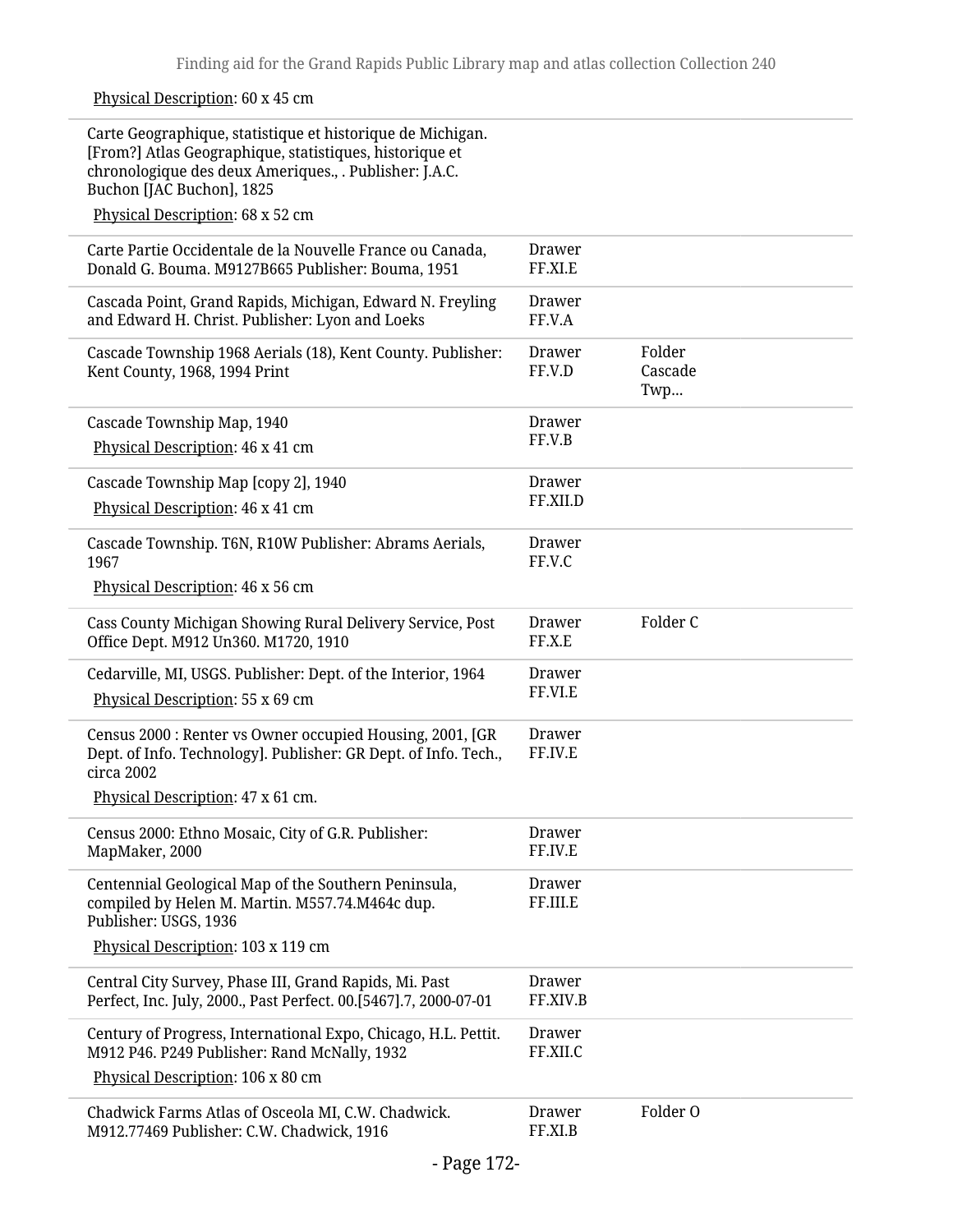Chapman's Sectional map of Wisconsin, Silas Chapman. M912775C36. M4229 Publisher: Silas Chapman, 1856 Drawer FF.XII.B Charles, MI, USGS. Publisher: Dept. of the Interior, 1964 Physical Description: 55 x 69 cm Drawer FF.VI.E Charlevoix and Surroundings Publisher: Shaber & Carquenille, 1880 Physical Description: 72 x 59 cm Drawer FF.XII.C Charlevoix County michigan Showing Rural Delivery Service, Post Office Department. M912 Un36ch. M1721, 1911 Drawer FF.X.E Folder C Charlevoix Harbor, Corps of Engineers. M912Un39n718 Publisher: Corps of Engineers, 1904 Physical Description: 67 x 57 cm Drawer FF.X.C Chart of Beaver Island Group, Corps of Engineers. M912Un39n72 Publisher: Corps of Engineers, 1907 Physical Description: 96 x 64 cm Drawer FF.X.C Chart of Detroit River, Corps of Engineers. M912Un39n41. M1392 Publisher: Corps of Engineers, 1909 Physical Description: 68 x 112 cm Drawer FF.VI.C Chart of Grand Island, Corps of Engineers. M912Un39931. M1435 Publisher: Corps of Engineers, 1908 Physical Description: 75 x 95 cm Drawer FF.X.B Chart of Les Cheneaux Islands, Corps of Engineers. M912Un39n60 Publisher: Corps of Engineers, 1907 Physical Description: 113 x 78 cm Drawer FF.X.A Chart of Little Bay de Noc, Corps of Engineers. M912Un39n735 Publisher: Corps of Engineers, 1905 Physical Description: 71 x 107 cm Drawer FF.X.D Chart of Marquette and Presque Isle Harbor, Corps of Engineers. M912 Un39n 935 Publisher: Corps of Engineers, 1907 Physical Description: 60 x 94 cm Drawer FF.X.B Chart of Portage Lake and River, Corps of Engineers. M912Un39n944 Publisher: Corps of Engineers, 1908 Drawer FF.X.B Chart of South Fox Island Shoals, Corps of Engineers. M912Un39n716 Publisher: Corps of Engineers, 1906 Physical Description: 63 x 96 cm Drawer FF.X.C Chart of St. Joseph Channel and Western End of North Channel, Lake Huron, Corps of Engineers. M912Un39n64 Publisher: Corps of Engineers, 1909 Drawer FF.X.A

#### Physical Description: 51 x 57 cm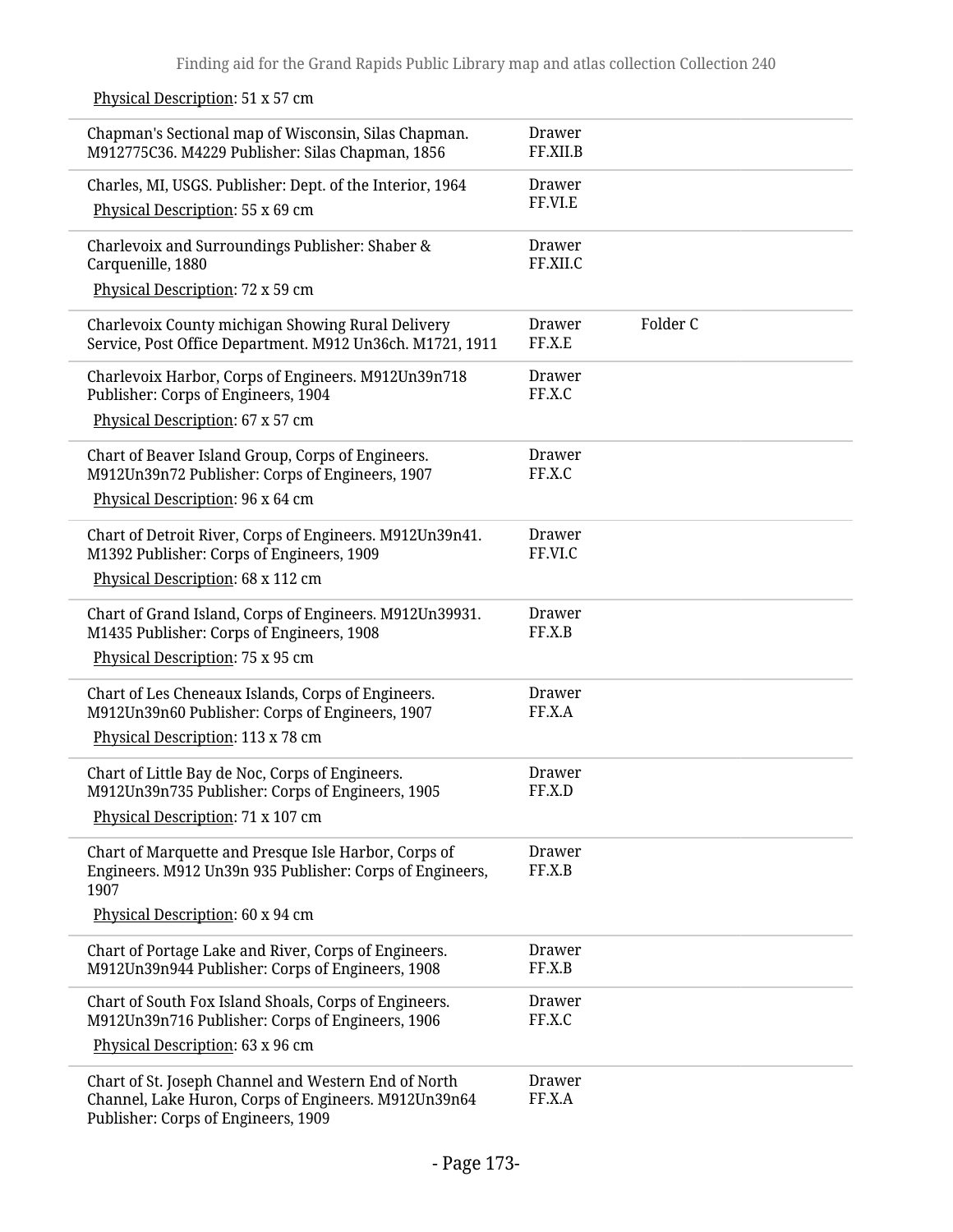Cheboygan, Army Map Service. Publisher: US Geological Survey, 1964 Physical Description: 73 x 56 cm Drawer FF.XI.E Cheboygan, AAA. Publisher: AAA Michigan Drawer FF.XI.C Cheboygan Harbor, Corps of Engineers. M912Un39n67 Publisher: Corps of Engineers, 1909 Physical Description: 63 x 79 cm Drawer FF.X.A Cherry Hill Historic District, City Planning Dept., 2000 Drawer FF.IV.E Chicago, USGS. Publisher: USGS, 1948 Physical Description: 66 x 72 cm Drawer FF.XI.E Chicago, Army Map Service. Publisher: USGS, 1964 Physical Description: 81 x 56 cm Drawer FF.XI.E Chicago Sectional Aeronautical Chart, U.S. Dept. of Commerce. Publisher: Dept. of Commerce, 1960 Physical Description: 112 x 60 cm Drawer FF.XII.A Chickamauga Battlefield, circa 1860s Physical Description: 48 x 65 cm Drawer FF.XII.A Cities Service Map of Michigan, Cities Service Oil Company. 2005.032b Publisher: Diversified Map Corp., circa 1960 Box 4 City Map of Grand Rapids, White's. Publisher: White Printing Co., 1926 Physical Description: 57 x 88 cm Drawer FF.IV.C City Map of Grand Rapids Publisher: White Printing Co., 1926 Physical Description: 63 x 97 cm Drawer FF.IV.C City Map of Grand Rapids, White's. Publisher: White Printing Co., 1930 Physical Description: 79 x 110 cm Drawer FF.IV.C City Map of Grand Rapids Publisher: White Printing, 1940 Physical Description: 96 x 126 cm Physical Location: Located on top of Flat Files. City Map of Grand Rapids, White's. Publisher: White Printing, 1949 Drawer FF.IV.D

Physical Description: 110 x 74 cm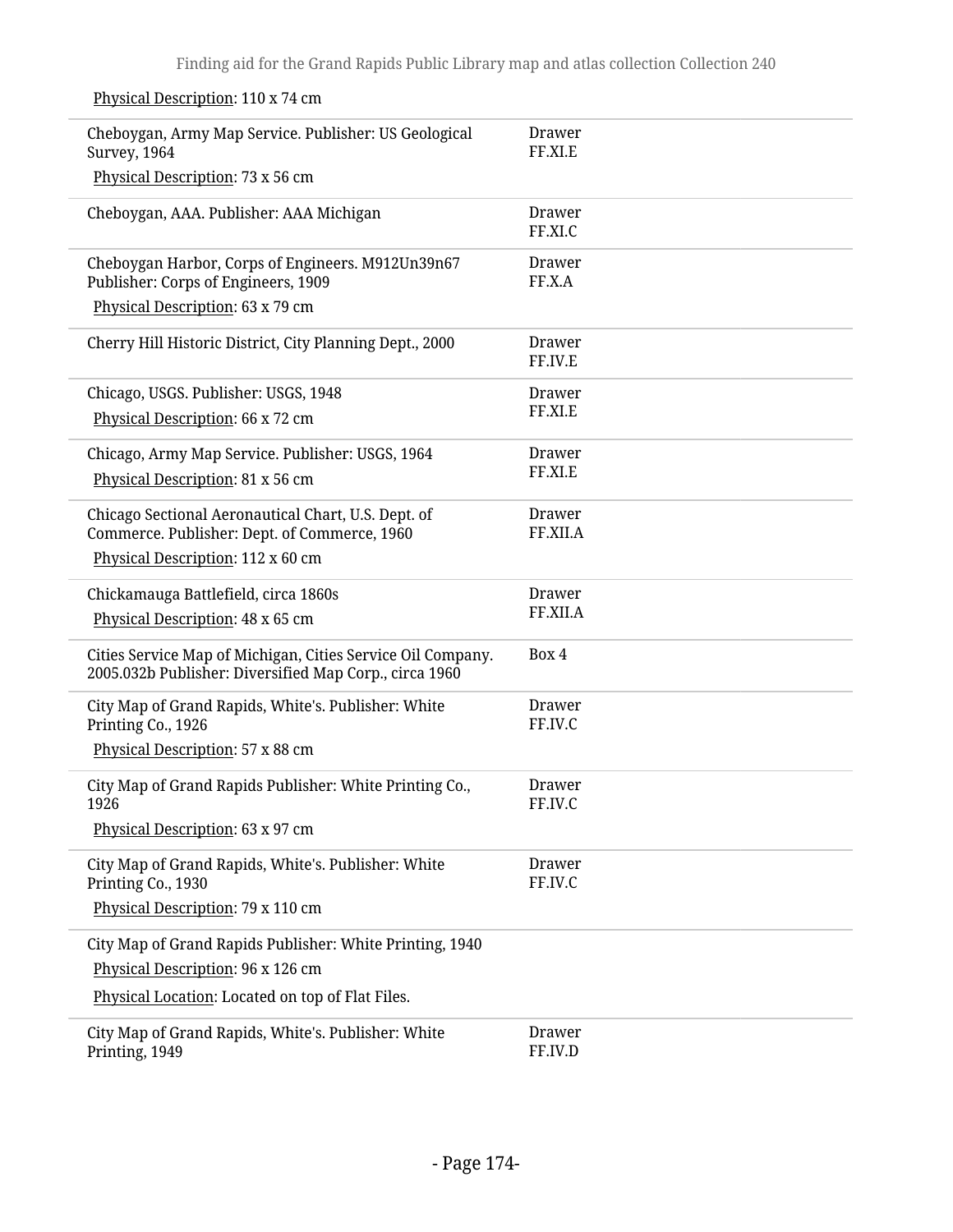### Physical Description: 58 x 88 cm

| City Map of Grand Rapids [In GR State Directory & Map ],<br>White Printing Co. MKG910.3.W58. 00.[1054].1 Publisher:<br>White Printing Co., circa 1912-1926<br>Physical Description: 95 x 58 cm. |                           |
|-------------------------------------------------------------------------------------------------------------------------------------------------------------------------------------------------|---------------------------|
| Physical Location: Collection 301                                                                                                                                                               |                           |
| Processing Information:<br><b>Processing Information</b>                                                                                                                                        |                           |
| Unprocessed                                                                                                                                                                                     |                           |
| City of Cadillac, Standard Map co. Publisher: Standard Map<br>Co., 1929 Revised 1952                                                                                                            | Drawer<br>FF.XI.C         |
| Physical Description: 86 x 56 cm                                                                                                                                                                |                           |
| City of Cadillac Publisher: Standard Map Co., 1952                                                                                                                                              | Drawer                    |
| Physical Description: 86 x 56 cm                                                                                                                                                                | FF.XI.C                   |
| City of Chicago, circa 1870                                                                                                                                                                     | <b>Drawer</b><br>FF.XII.B |
| City of Detroit and Environs, Sauer Brothers. Publisher:<br>Sauer Bros., Printed by Keystone Press, 1945                                                                                        | Drawer<br>FF.XI.C         |
| City of Grand Rapids, Henry Hart. Publisher: Sarony &<br>Major, 1853                                                                                                                            | <b>Drawer</b><br>FF.IV.A  |
| Physical Description: 100 x 80 cm                                                                                                                                                               |                           |
| City of Grand Rapids Publisher: Sarony & Major, 1853<br>Physical Description: 48 x 41 cm                                                                                                        |                           |
| City of Grand Rapids Publisher: Sarony & Major, 1853<br>Physical Description: 66 x 46 cm                                                                                                        | <b>Drawer</b><br>FF.IV.A  |
| City of Grand Rapids, Collar and Greiner. Publisher: Collar &<br>Greiner, 1884<br>Physical Description: 74 x 99 cm                                                                              | Drawer<br>FF.IV.A         |
| City of Grand Rapids -- County Commissioner Districts<br>Publisher: City Clerk, 1977<br>Physical Description: 59 x 63 cm                                                                        | <b>Drawer</b><br>FF.IV.E  |
| City of Grand Rapids -- County Commissioner Districts [copy<br>2] Publisher: City Clerk, 1977                                                                                                   | <b>Drawer</b><br>FF.XII.E |
| Physical Description: 59 x 63 cm                                                                                                                                                                |                           |
| City of Grand Rapids -- Precinct Map Publisher: City Clerk,<br>1970                                                                                                                             | <b>Drawer</b><br>FF.IV.E  |
| Physical Description: 58 x 61 cm                                                                                                                                                                |                           |
| City of Grand Rapids -- Precinct Map Publisher: City Clerk,<br>1973                                                                                                                             |                           |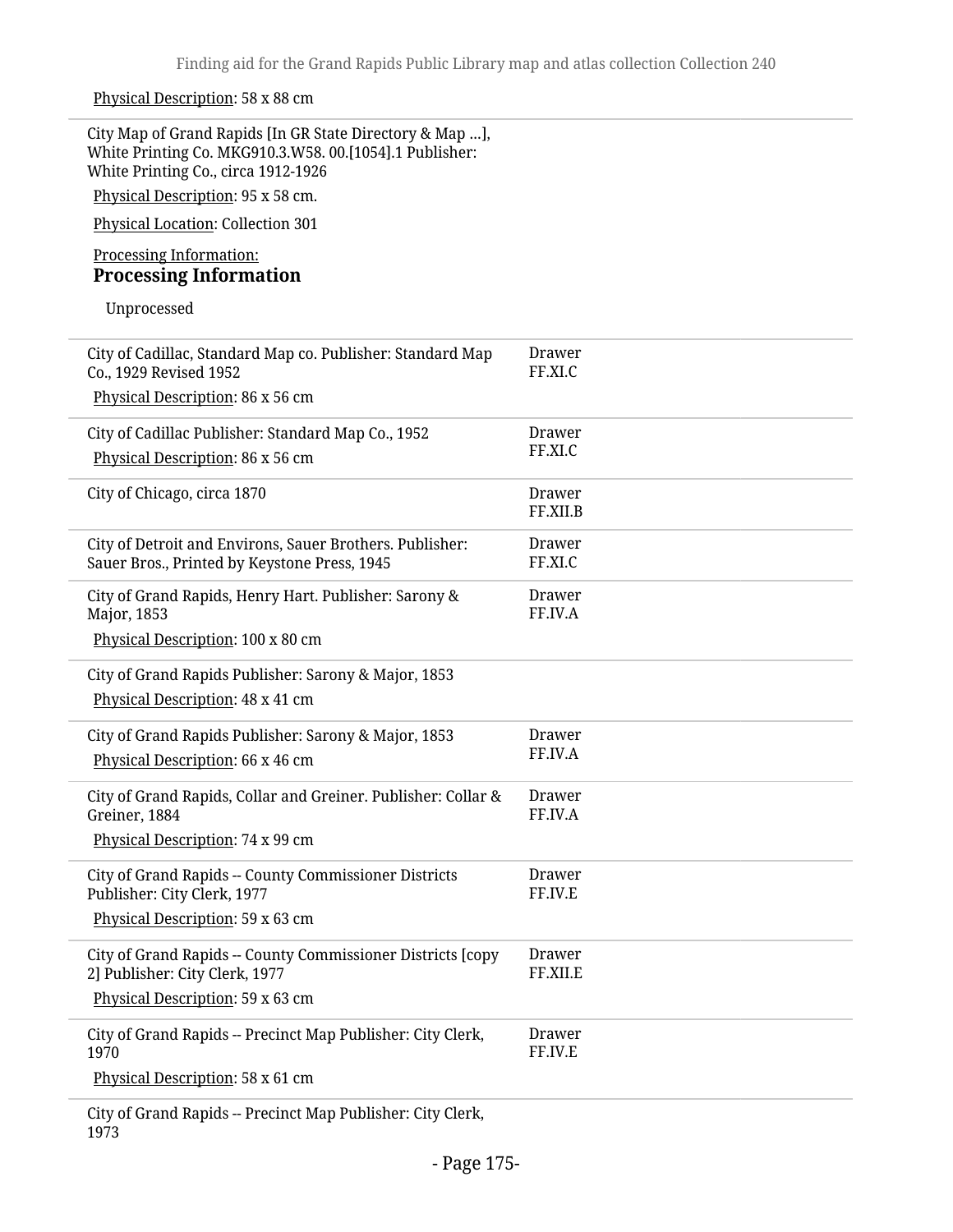| Physical Description: 58 x 61 cm                                                            | Drawer<br>FF.IV.E  |
|---------------------------------------------------------------------------------------------|--------------------|
| City of Grand Rapids -- Precinct Map Publisher: City Clerk,<br>1977                         | Drawer<br>FF.IV.E  |
| Physical Description: 59 x 62 cm                                                            |                    |
| City of Grand Rapids -- Precinct Map -- 3rd Ward Publisher:<br>City Clerk, 1977             | Drawer<br>FF.IV.E  |
| Physical Description: 56 x 62 cm                                                            |                    |
| City of Grand Rapids -- Precinct Map -- 3rd Ward [copy 2]<br>Publisher: City Clerk, 1977    | Drawer<br>FF.XII.E |
| Physical Description: 56 x 62 cm                                                            |                    |
| City of Grand Rapids -- Precinct Map -- First Ward Publisher:<br>City Clerk, 1973           | Drawer<br>FF.IV.E  |
| Physical Description: 56 x 73 cm                                                            |                    |
| City of Grand Rapids -- Precinct Map -- First Ward [copy 2]<br>Publisher: City Clerk, 1973  | Drawer<br>FF.XII.E |
| Physical Description: 56 x 73 cm                                                            |                    |
| City of Grand Rapids -- Precinct Map -- Second Ward<br>Publisher: City Clerk, 1973          | Drawer<br>FF.IV.E  |
| Physical Description: 59 x 65 cm                                                            |                    |
| City of Grand Rapids -- Precinct Map -- Second Ward [copy 2]<br>Publisher: City Clerk, 1973 | Drawer<br>FF.XII.E |
| Physical Description: 59 x 65 cm                                                            |                    |
| City of Grand Rapids -- Precinct Map [copy 2] Publisher: City<br><b>Clerk</b> , 1970        | Drawer<br>FF.XII.E |
| Physical Description: 58 x 61 cm                                                            |                    |
| City of Grand Rapids -- Precinct Map [copy 2] Publisher: City<br>Clerk, 1973                | Drawer<br>FF.XII.E |
| Physical Description: 58 x 61 cm                                                            |                    |
| City of Grand Rapids -- Precinct Map [copy 2] Publisher: City<br>Clerk, 1977                | Drawer<br>FF.XII.E |
| Physical Description: 59 x 62 cm                                                            |                    |
| City of Grand Rapids -- Representative Districts Publisher:<br>City Clerk, 1973             | Drawer<br>FF.IV.E  |
| Physical Description: 56 x 61 cm                                                            |                    |
| City of Grand Rapids -- Senatorial Districts Publisher: City<br>Clerk, 1977                 | Drawer<br>FF.IV.E  |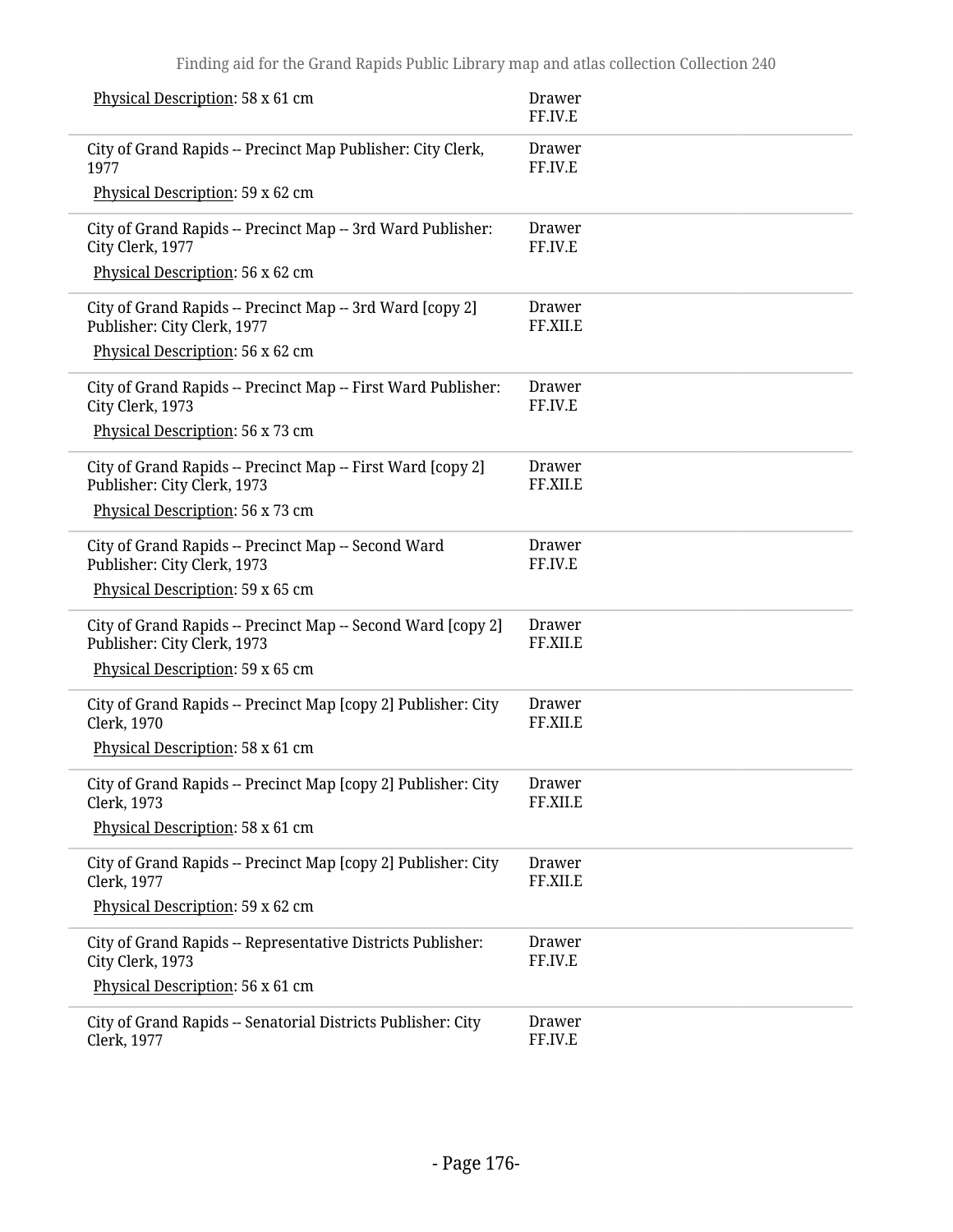| City of Grand Rapids and surrounding Cities 1968 Aerials<br>(31), Kent County. Publisher: Kent County, 1968, 1994 Print                                                                                                             | Drawer<br>FF.V.E   | Folder<br>Grand<br>Rapids<br>City |
|-------------------------------------------------------------------------------------------------------------------------------------------------------------------------------------------------------------------------------------|--------------------|-----------------------------------|
| City of Grand Rapids Annexation, City of G.R. Publisher: Map<br>Request, 2000                                                                                                                                                       | Drawer<br>FF.IV.E  |                                   |
| City of Grand Rapids Annexations., City. 2004.062 Publisher:<br>City, After 1995                                                                                                                                                    | Drawer<br>FF.IV.E  |                                   |
| City of Grand Rapids Boundary Maps, City Planning Dept.,<br>2000                                                                                                                                                                    | Drawer<br>FF.IV.E  |                                   |
| City of Grand Rapids cdbg (Community Development Block<br>Grant) Target Areas, City of G.R. Publisher: Map Request,<br>2000                                                                                                         | Drawer<br>FF.IV.E  |                                   |
| City of Grand Rapids Cemeteries, City of G.R. Publisher:<br>Dept. of I.T., 2000                                                                                                                                                     | Drawer<br>FF.IV.E  |                                   |
| City of Grand Rapids Census Tracts, City of G.R. Publisher:<br>Map Request, 2000                                                                                                                                                    | Drawer<br>FF.IV.E  |                                   |
| City of Grand Rapids Fire Districts and Fire Stations, City of<br>G.R. Publisher: Map Request, 2000                                                                                                                                 | Drawer<br>FF.IV.E  |                                   |
| City of Grand Rapids Historic Resources, City?. Publisher:<br>Map Request, 2000                                                                                                                                                     | Drawer<br>FF.IV.E  |                                   |
| City of Grand Rapids Neighborhood Associations, City of G.R.<br>Publisher: Map Request, 2000                                                                                                                                        | Drawer<br>FF.IV.E  |                                   |
| City of Grand Rapids Neighborhoods, City of G.R. Publisher:<br>Dept. Of I.T., 2000                                                                                                                                                  | Drawer<br>FF.IV.E  |                                   |
| City of Grand Rapids Street Classification system, City of G.R.<br>Publisher: Map Request, 2000                                                                                                                                     | Drawer<br>FF.IV.E  |                                   |
| City of Grand Rapids Ward and Precinct Map, City Planning<br>Dept., 1999                                                                                                                                                            | Drawer<br>FF.IV.E  |                                   |
| City of Grand Rapids Zip Codes, Dept. of Information<br>Technology. Publisher: [The City of GR], Before 1999<br>Physical Description: 66 x 83 cm.                                                                                   | Drawer<br>FF.IV.E  | Folder 4                          |
| City of Grand Rapids Zone Districts, City Planning Dept.<br>Publisher: Map and G I S, 1999                                                                                                                                          | Drawer<br>FF.IV.E  |                                   |
| City of Grand Rapids, Kent County Michigan, John F.<br>Tinkham., 1873                                                                                                                                                               | Drawer<br>FF.XII.E |                                   |
| City of Grand Rapids, Michigan / Robert C. Greiner, practical<br>draughtsman, City Surveyor's Office, Houseman Block, GR;<br>compiled and published by Collar and Greiner, Collar and<br>Greiner. Publisher: Collar & Greiner, 1884 | Drawer<br>FF.IV.A  |                                   |

### Physical Description: 58 x 60 cm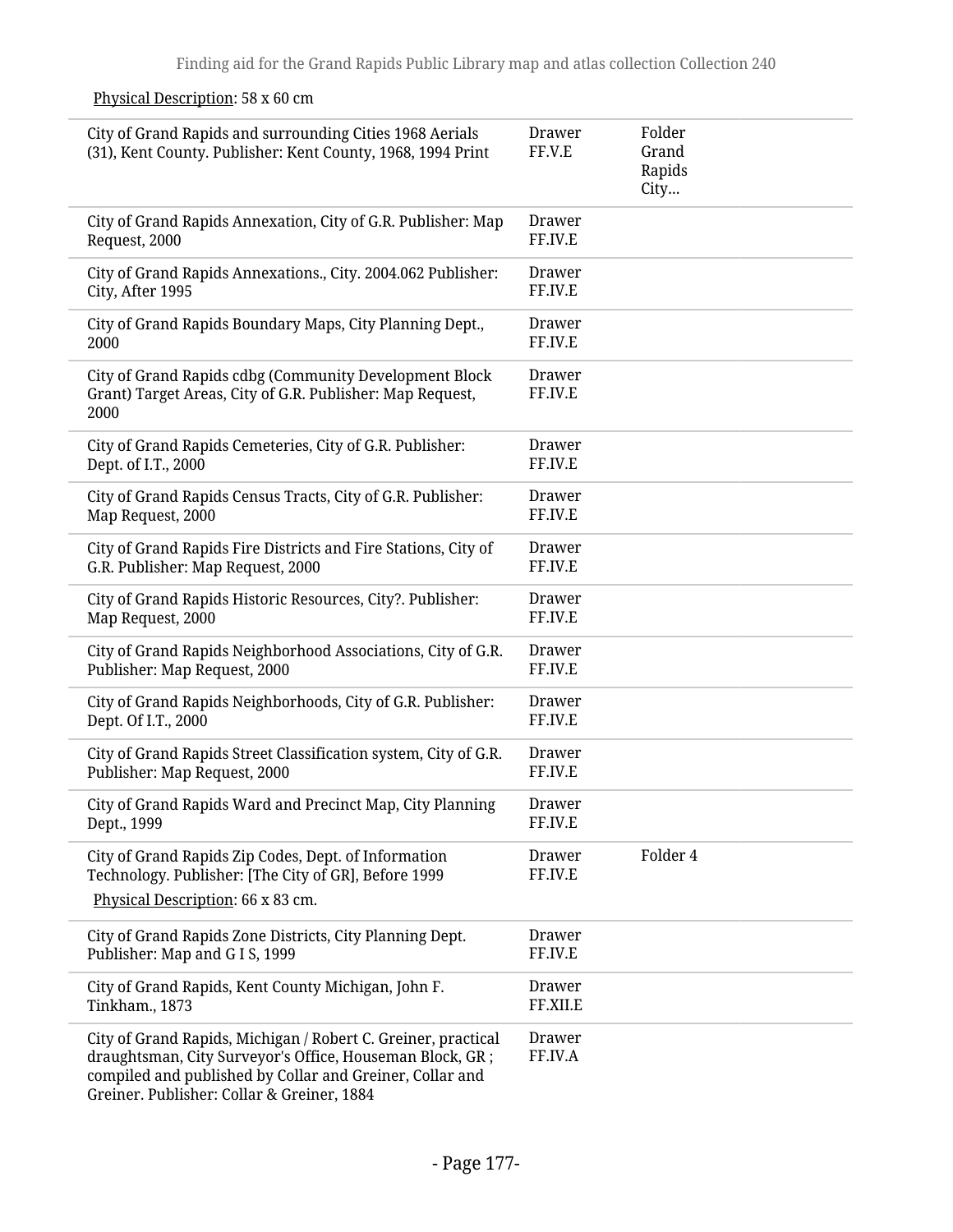City of Kalamazoo, Industrial State Bank., circa 1950s Drawer FF.XI.C City of Kalamazoo, Compliments of the Industrial State Bank, AAA. Publisher: AAA Michigan, 1961 Drawer FF.XI.C City of Kentwood (MI). T6N, R11W Publisher: Abrams Aerial, 1967 Physical Description: 46 x 56 cm Drawer FF.V.C City of Pontiac, Pontiac Area Chamber of Commerce. Publisher: Zax Publishing, Royal Oak, MI, 1969 Drawer FF.XI.C City of St. Ignace, W.G. Hollingsworth. Publisher: Kiwanis Club, 1957 Drawer FF.XI.C City of St. Joseph, MBeS912 C49. M1686, 1880 Physical Description: 61 x 50 cm Drawer FF.XI.C City of St. Joseph [copy 2], 1880 Physical Description: 61 x 50 cm Drawer FF.XII.E City of Walker / City of Grand Rapids (MI) T7N, R12W Publisher: Abrams Aerial, 1967 Physical Description: 46 x 56 cm Drawer FF.V.C City Plan Map of Grand Rapids, City Plan Commission, John M. Carrere and Arnold W. Brunner. 00.[2581].1 Publisher: city Planning Comission, 1900-1920 Box 2 City Plan Map of Grand Rapids, City Plan Comission. Publisher: City Plan Comission, 1908 Physical Description: 40 x 56 cm Drawer FF.IV.B City Planning Commision Master Plan (Grand Rapids, Includes Master Street Map), City Planning Commission. Publisher: City Planning Commission, 1962 Drawer FF.XII.E City Planning Commision Master Plan (Grand Rapids, Includes Master Street Map), City Planning Commission. Publisher: City Planning Commission, 1962 Drawer FF.XII.E Clinton County, Michigan Publisher: W.W. Hixson & Co. Physical Description: 34 x 34 cm Drawer FF.X.E Coastal Barriers Resources System Maps, 59 pages, U.S. Fish and Wildlife Service. Publisher: U.S. Fish and Wildlife Service, 1990 Drawer FF.X.A Coleman, USGS. Publisher: Defense Mapping Agency Hydropgraphic, Typographic Center, 1981 Drawer FF.XI.E Color Tour [map, including various Kent County parks & communiities, south, Kent Co. Road Commission. Publisher: Kent County Road Commission, 1959-10-04 Drawer FF.V.C

Physical Description: 74 x 99 cm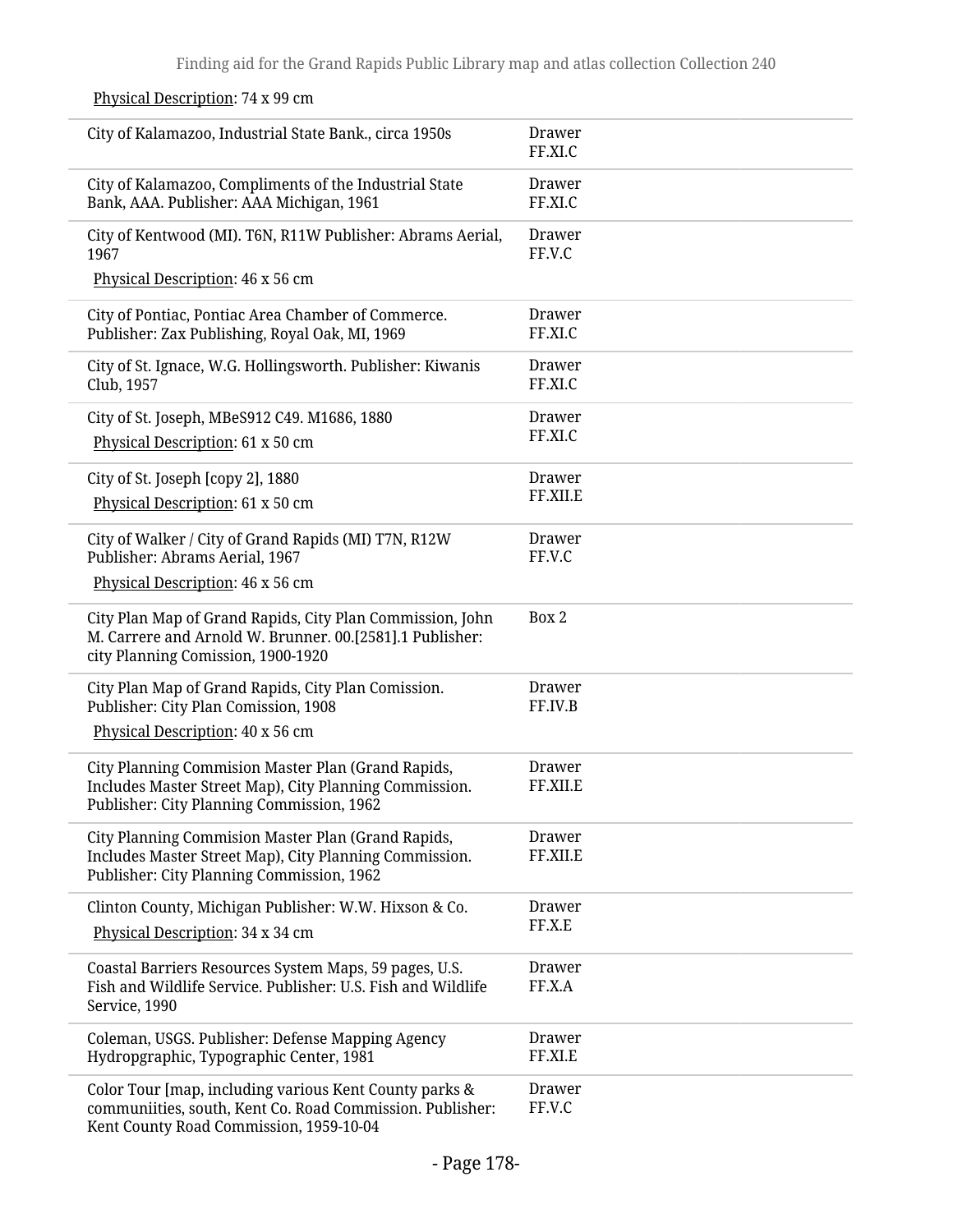| Color Tour [map, including various Kent County parks &<br>communities, north], Kent Co. Road Commission. Publisher:<br>Kent County Road Commission, 1959-09-27        | Drawer<br>FF.V.C          |
|-----------------------------------------------------------------------------------------------------------------------------------------------------------------------|---------------------------|
| Colton's Guide map of Ohio, Rufus Blanchard. M912771C72.<br>M4703 Publisher: Rufus Blanchard, 1870                                                                    | Drawer<br>FF.XII.B        |
| Colton's Lake Superior and the Northern Part of Michigan<br>Publisher: J.H. Colton, 1855                                                                              | Drawer<br>FF.III.D        |
| Physical Description: 44 x 37 cm                                                                                                                                      |                           |
| Colton's Michigan, J.H. Colton. M912C72mic. M5214, Stuart<br>fund Publisher: J.H. Colton, 1860                                                                        | Drawer<br>FF.III.D        |
| Physical Description: 35 x 43 cm                                                                                                                                      |                           |
| Colton's Railroad and Express Map of the Northwestern<br>States, G.W. and C.B Colton. Publisher: G.W. and C.B. Colton,<br>1872                                        | <b>Drawer</b><br>FF.XII.A |
| Colton's Railroad and Township map of the State of Ohio,<br>J.H. Colton. M912771.C72 Publisher: J.H. Colton, 1853                                                     | Drawer<br>FF.XII.B        |
| Colton's Railroad Map of the Middle States, G.W. Colton.,<br>1869                                                                                                     | <b>Drawer</b><br>FF.III.A |
| Community Chest Official Map of Grand Rapids, AAA.<br>Publisher: AAA Michigan, circa 1945                                                                             | Drawer<br>FF.IV.D         |
| Community Chest Official Map of Grand Rapids [copy 2],<br>Community Chest. Publisher: Automobile club of Michigan,<br>1941                                            | <b>Drawer</b><br>FF.XII.E |
| Community Chest Official Map of Grand Rapids [copy 1]<br>Publisher: Automobile Club of MI, 1940                                                                       | Drawer<br>FF.IV.C         |
| Physical Description: 51 x 67 cm                                                                                                                                      |                           |
| Community Chest Official Map of Grand Rapids, [copy1],<br>Community chest Agencies. Publisher: Automobile Club of<br>Michigan, 1941                                   | Drawer<br>FF.IV.D         |
| Complete Railway Maps Publisher: Curran Dinsmore & Co.,<br>1853                                                                                                       |                           |
| Physical Description: 43 x 36 cm                                                                                                                                      |                           |
| Composite maps (14 items) of United State Land Surveyors'<br>Original Plats and Field Notes, J. William Trygg. 00.<br>[5133].1-14 Publisher: Ely, Minn. :, circa 1969 | Box 2.5                   |
| <b>Physical Description: None</b>                                                                                                                                     |                           |
| Composite Maps of U.S. Land Surveyors' Original plats &<br>field notes, J. William Trygg. Publisher: Ely, Minn. : Trygg<br>Land Office                                | Folder 44<br>Box 1        |
| Composition of Age Groups in Census Tracts, City of G.R.<br>Publisher: Map Request, 2000                                                                              | Drawer<br>FF.IV.E         |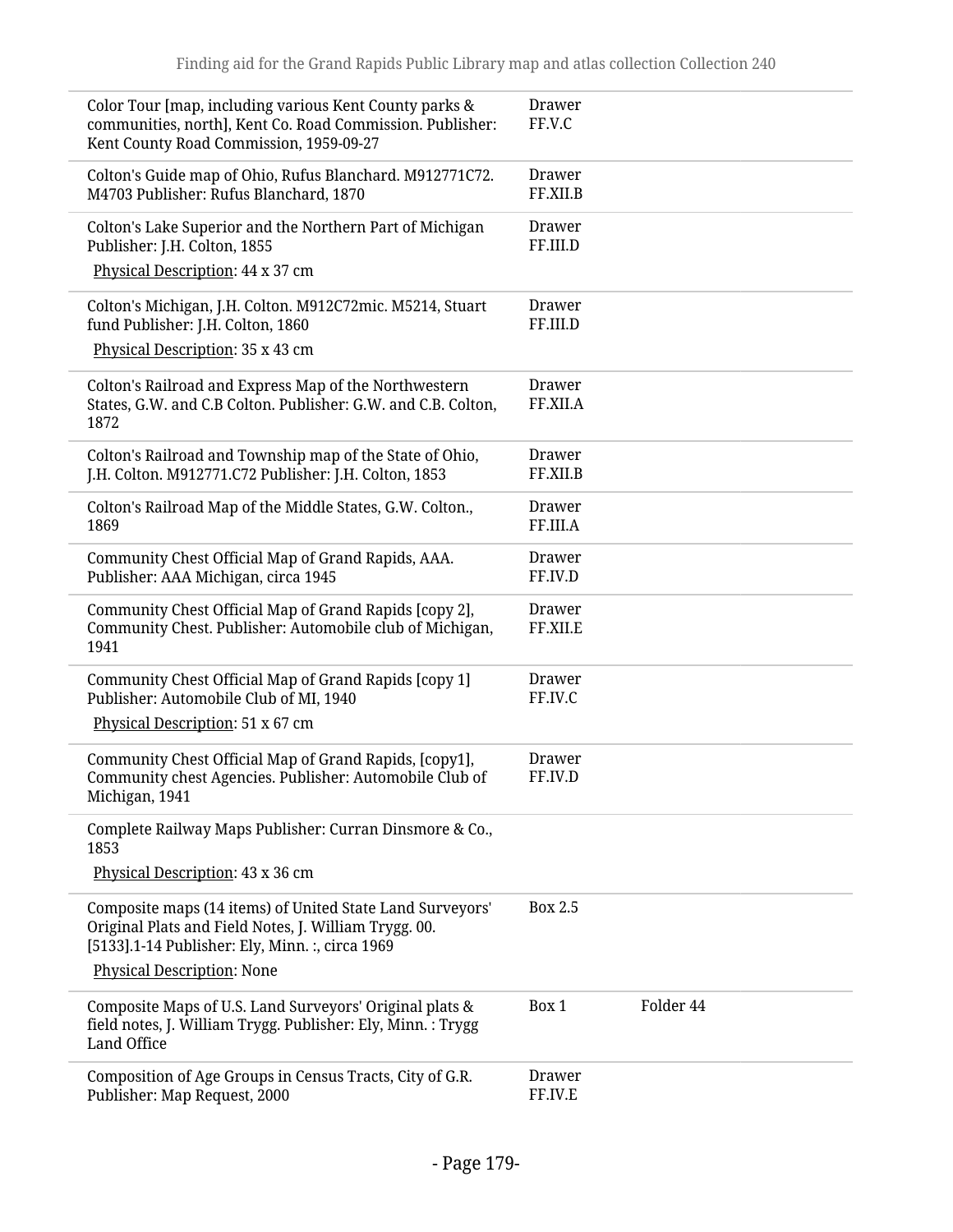| Condensed Street Map of the City of Kalamazoo Publisher:<br>MI Engineering Co., 1900                                                                | Drawer<br>FF.XI.C         |                                 |
|-----------------------------------------------------------------------------------------------------------------------------------------------------|---------------------------|---------------------------------|
| Physical Description: 48 x 50 cm                                                                                                                    |                           |                                 |
| Construction Progress on the Trunkline System Publisher:<br>MI St. Highway Dept., 1956<br>Physical Description: 56 x 66 cm                          | Drawer<br>FF.III.C        |                                 |
|                                                                                                                                                     |                           |                                 |
| Consumers Power Company System, Michigan Publisher:<br><b>Consumers Power, 1925</b>                                                                 |                           |                                 |
| Continents: Asia, North America, South America, Africa,<br>Europe, Oceania Publisher: [Geographical Publishing Co.],<br>1918                        | Drawer<br>FF.XII.A        | Folder<br>Misc. Maps<br>(World) |
| Physical Description: 71 x 90 cm.                                                                                                                   |                           |                                 |
| Converse Mound Group, Edmond P. Gibson.<br>M912.77455G457c Publisher: Edmond Gibson, 1952<br>Physical Description: 29 x 41 cm                       | Drawer<br>FF.V.B          |                                 |
| Cooks, Michigan, USGS. Publisher: Dept. of the Interior, 1983<br>Physical Description: 55 x 69 cm                                                   | <b>Drawer</b><br>FF.VI.E  |                                 |
| Copper Harbor, MI, Corps of Engineers. M912Un39n946.<br>M1441 Publisher: Corps of Engineers, 1905<br>Physical Description: 61 x 50 cm               | Drawer<br>FF.X.B          |                                 |
| Corner Lake NE, MI, USGS. Publisher: Dept. of the Interior,<br>1958                                                                                 | <b>Drawer</b><br>FF.VI.E  |                                 |
| Physical Description: 55 x 69 cm                                                                                                                    |                           |                                 |
| Corner Lake NW, MI, USGS. Publisher: Dept. of the Interior,<br>1958                                                                                 | <b>Drawer</b><br>FF.VI.E  |                                 |
| Physical Description: 55 x 69 cm                                                                                                                    |                           |                                 |
| Corner Lake SE, MI, USGS. Publisher: Dept. of the Interior,<br>1958                                                                                 | Drawer<br>FF.VI.E         |                                 |
| Physical Description: 55 x 69 cm                                                                                                                    |                           |                                 |
| Corner Lake SW, MI, USGS. Publisher: Dept. of the Interior,<br>1958                                                                                 | Drawer<br>FF.VI.E         |                                 |
| Physical Description: 55 x 69 cm                                                                                                                    |                           |                                 |
| County and Township map of the States of Michigan and<br>Wisconsin, S.Augustus Mitchell. M91277M69c. M5244<br>Publisher: S. Augustus Mitchell, 1872 | <b>Drawer</b><br>FF.XII.B |                                 |
| County Map of Michigan and Wisconsin, S. Augustus<br>Mitchell. M91277M69cm. M5548, 1860                                                             | <b>Drawer</b><br>FF.XII.B |                                 |
| Physical Description: 38 x 30 cm                                                                                                                    |                           |                                 |
| County map of Ohio and Indiana, S. Augustus Mitchell.<br>M91277.M69o. M5849, 1860                                                                   | <b>Drawer</b><br>FF.XII.B |                                 |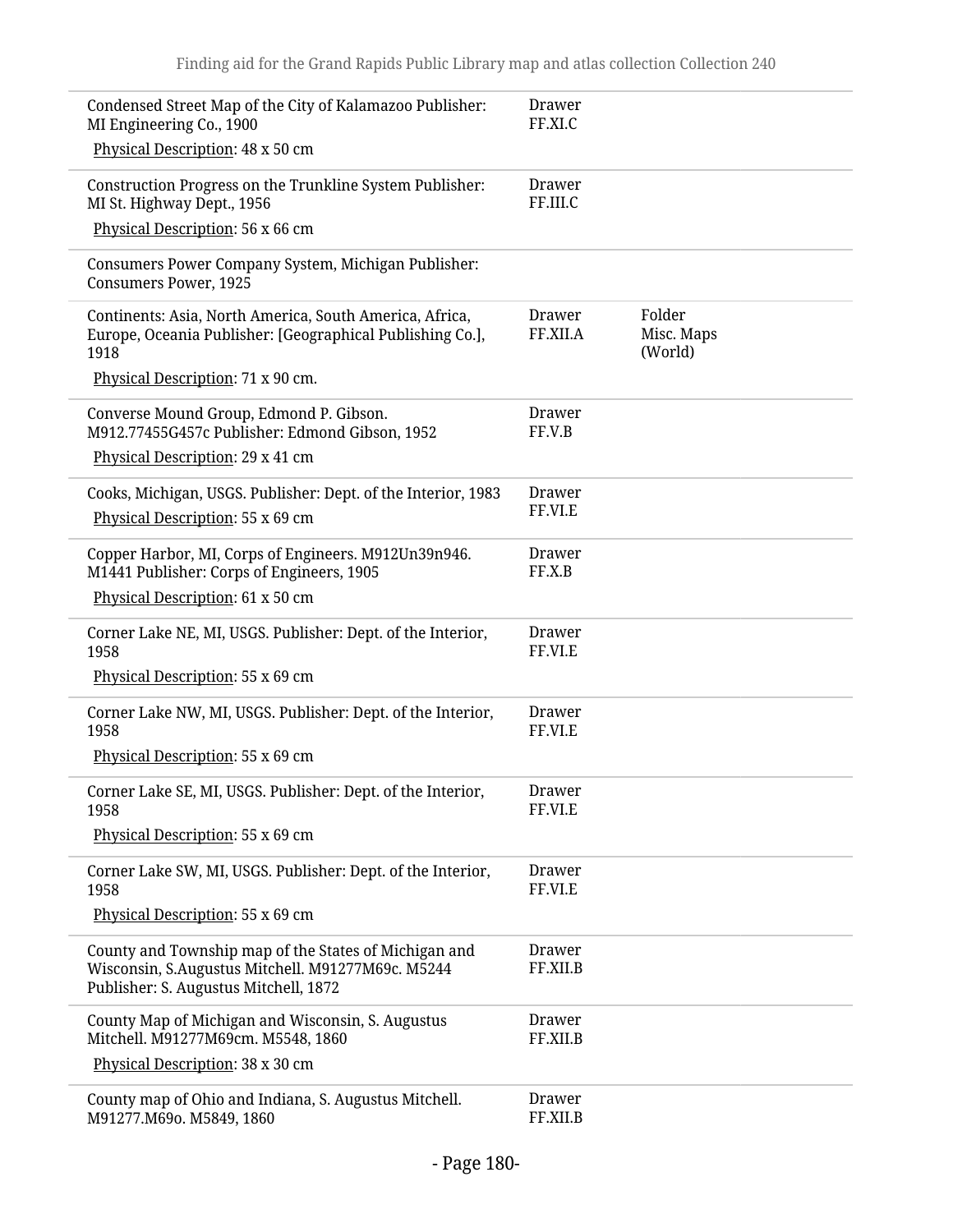| County map of the State of Illinois, S. Augustus Mitchell.<br>M5547 Publisher: S. Augustus Mitchell, 1861                                           | Drawer<br>FF.XII.B        |                            |
|-----------------------------------------------------------------------------------------------------------------------------------------------------|---------------------------|----------------------------|
| County of York, R971.354 H6295 Publisher: Alexander, Clare<br>& Cable                                                                               | Drawer<br>FF.XI.E         |                            |
| Physical Description: 53 x 68 cm                                                                                                                    |                           |                            |
| County of York Publisher: Alexander, Clare & Goble                                                                                                  | Drawer                    |                            |
| Physical Description: 53 x 68 cm                                                                                                                    | FF.XI.E                   |                            |
| Courtland Twp. 1968 Aerials (18), Kent County. Publisher:<br>Kent County, 1968, 1994 Print                                                          | Drawer<br>FF.V.D          | Folder<br>Courtland<br>Twp |
| Cram's Detailed Highway and Reference Maps of Kent<br>County and State of Michigan, George F. Cram. MK912C84<br>Publisher: Grand Rapids Press, 1924 | Drawer<br>FF.III.B        |                            |
| Cram's Railroad & Township Map, M912C84 '80 Publisher:<br>Geo. F. Cram, 1880                                                                        | Drawer<br>FF.III.A        |                            |
| Physical Description: 43 x 53 cm                                                                                                                    |                           |                            |
| Cram's Railroad & Township Map, M912C84 '82 Publisher:<br>Geo. Cram, 1882                                                                           | Drawer<br>FF.III.A        |                            |
| Physical Description: 45 x 55 cm                                                                                                                    |                           |                            |
| Cram's Railroad Map of Michigan, George F. Cram. M912C84<br>'78 Publisher: Cram, 1878                                                               | Drawer<br>FF.III.A        |                            |
| Cram's Superior Map of Michigan, Goerge F. Cram.<br>Publisher: George F. Cram, 1904                                                                 |                           |                            |
| Physical Location: Long tube located on top of the Flat<br>Files.                                                                                   |                           |                            |
| Cram's superior Map of Michigan, M912C84s Publisher:<br>George F. Cram, circa 1925                                                                  |                           |                            |
| Physical Location: Long tube located on top of the Flat<br>Files.                                                                                   |                           |                            |
| Cram's Superior Map of Michigan [copy 2], George F. Cram.<br>Publisher: George f. Cram CO., circa 1925                                              |                           |                            |
| Physical Description: oversize                                                                                                                      |                           |                            |
| Physical Location: Located on top of Flat Files.                                                                                                    |                           |                            |
| Cram's Superior State Highway Map of Michigan, M912C84s.<br>M2949 Publisher: Geo. F. Cram, 1921                                                     | <b>Drawer</b><br>FF.III.A |                            |
| Physical Description: 101 x 126 cm                                                                                                                  |                           |                            |
| Cram's Township and Rail Road Map of Michigan, M912 C84<br>'85 Publisher: George F. Cram, 1885                                                      | Drawer<br>FF.III.A        |                            |
| Physical Description: 48 x 60 cm                                                                                                                    |                           |                            |
| Cross Sections near Portage Lake #1 Publisher: Geological<br><b>Survey</b> , 1873                                                                   | Drawer<br>FF.III.D        |                            |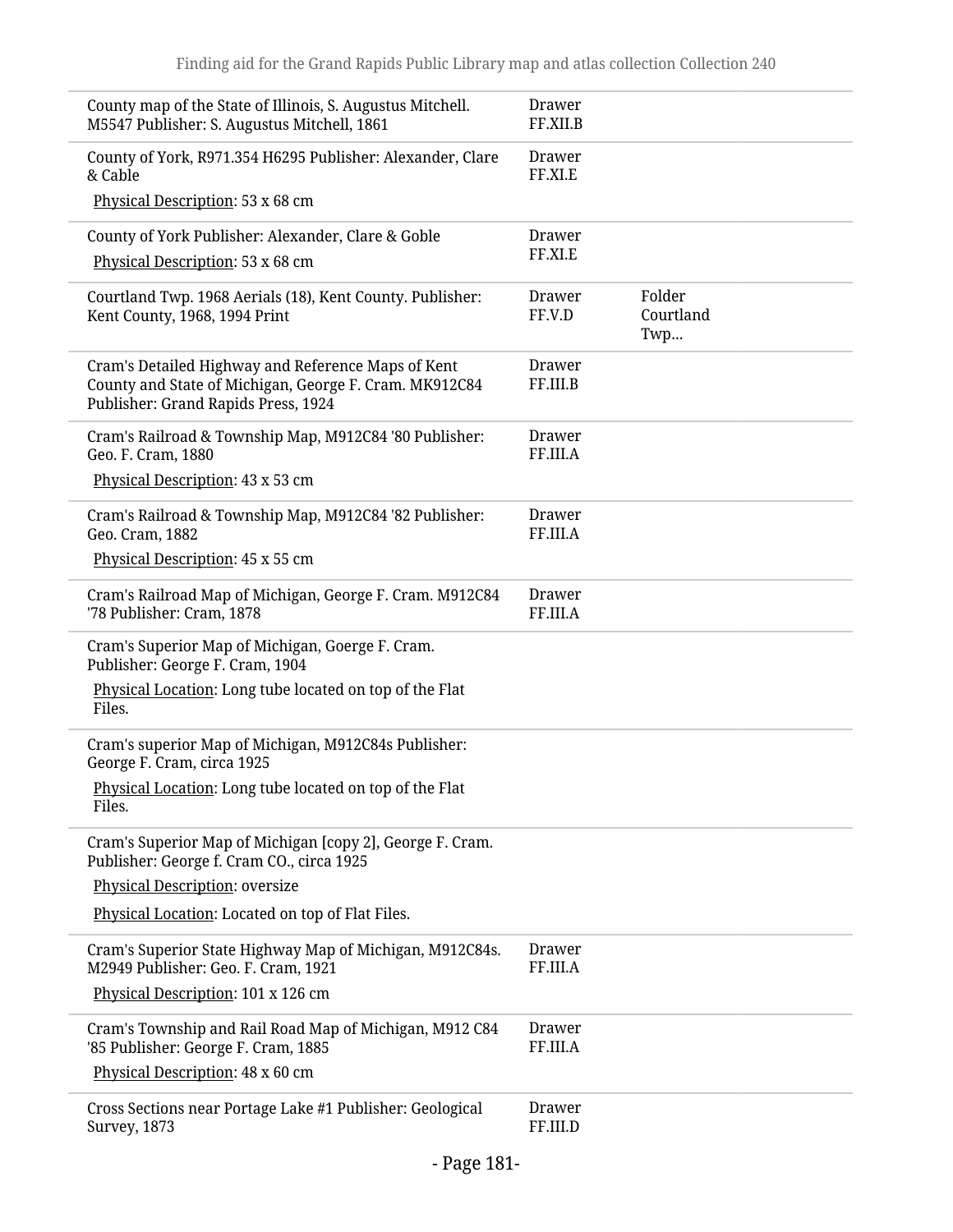Physical Description: 71 x 56 cm

| Cross Sections near Portage Lake #2 Publisher: Geological<br><b>Survey</b> , 1873                                                                                             | Drawer<br>FF.III.D        |          |  |
|-------------------------------------------------------------------------------------------------------------------------------------------------------------------------------|---------------------------|----------|--|
| Physical Description: 71 x 57 cm                                                                                                                                              |                           |          |  |
| Cross Sections near Portage Lake #3 Publisher: Geological<br><b>Survey, 1873</b>                                                                                              | Drawer<br>FF.III.D        |          |  |
| Physical Description: 71 x 56 cm                                                                                                                                              |                           |          |  |
| Cross Sections near Portage Lake #4 Publisher: Geological<br><b>Survey</b> , 1873                                                                                             | Drawer<br>FF.III.D        |          |  |
| Physical Description: 71 x 57 cm                                                                                                                                              |                           |          |  |
| Cross Sections of the Eagle River District Publisher:<br>Geological Survey, 1873                                                                                              | <b>Drawer</b><br>FF.III.D |          |  |
| Physical Description: 84 x 56 cm                                                                                                                                              |                           |          |  |
| Cross Sections of the Eagle River District #1 Publisher:<br>Geological Survey, 1873                                                                                           | Drawer<br>FF.III.D        |          |  |
| Physical Description: 71 x 56 cm                                                                                                                                              |                           |          |  |
| Cultural map of Wisconsin, Woodward, Ostergren, Brouwer,<br>Hoelscher, and Hane. Publisher: U. of Wisconsin Press, 1996                                                       | Drawer<br>FF.XII.B        |          |  |
| Data for Michigan, 1904                                                                                                                                                       | <b>Drawer</b>             |          |  |
| Physical Description: 31 x 33 cm                                                                                                                                              | FF.III.E                  |          |  |
| Data for Michigan, 1910                                                                                                                                                       | Drawer                    |          |  |
| Physical Description: 31 x 36 cm                                                                                                                                              | FF.III.E                  |          |  |
| De Tour Passage to Waugoshance Point, U.S. Department of<br>Commerce. Publisher: Department of Commerce, 1977                                                                 | <b>Drawer</b><br>FF.X.A   |          |  |
| Delta County, Delta County Road Comission., circa 1996                                                                                                                        | <b>Drawer</b><br>FF.X.E   | Folder D |  |
| Delta County, West Part, Dept. Of Conservation., 1938                                                                                                                         | Drawer<br>FF.X.E          | Folder D |  |
| Department of Natural Resources County Maps showing<br>bicycle routes (27 pages), Department of Natural Resources.<br>796.6 Cy992 Publisher: Cartographic Services, DNR, 1977 | <b>Drawer</b><br>FF.VI.E  |          |  |
| Detail Maps of the Zoning Ordinance of the City of Grand<br>Rapids, 1951, 1951                                                                                                | <b>Drawer</b><br>FF.IV.D  |          |  |
| Detroit, Army Map Service. Publisher: USGS, 1965<br>Physical Description: 73 x 56 cm                                                                                          | <b>Drawer</b><br>FF.XI.E  |          |  |
| Detroit and Environs, Sauer Bros. Publisher: Sauer Bros.,<br>1917                                                                                                             | <b>Drawer</b><br>FF.XI.C  |          |  |
| Detroit and Vicinity, W.P.A. Map dept. Publisher: MI Writers<br>Prop., 1939                                                                                                   | <b>Drawer</b><br>FF.XI.C  |          |  |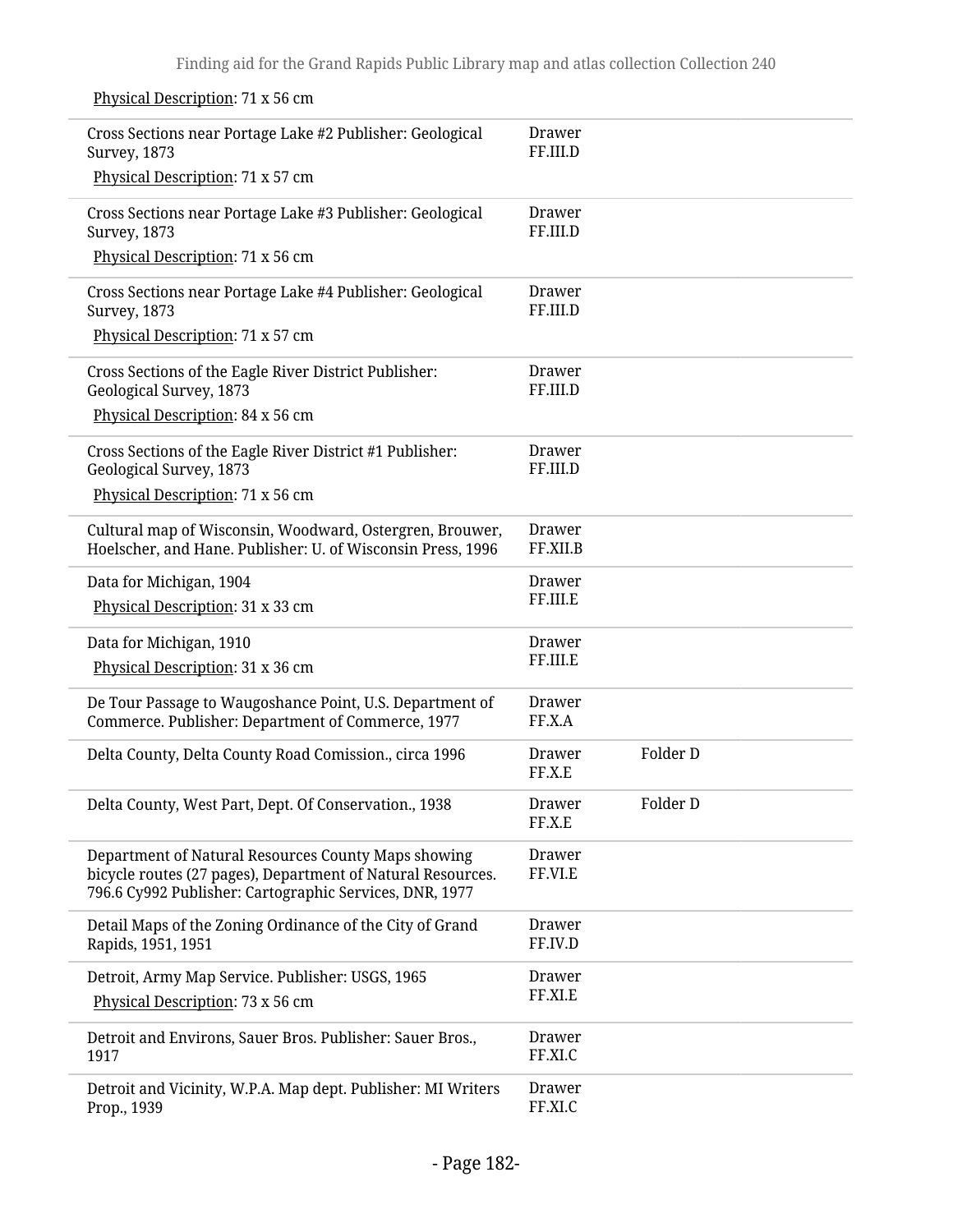| Detroit River, War Dept. Corps of Engineers. Publisher: U.S.<br>Lake Survey Office, 1942                                                                                                                             | <b>Drawer</b><br>FF.VI.C |
|----------------------------------------------------------------------------------------------------------------------------------------------------------------------------------------------------------------------|--------------------------|
| Detroit Southern suburbs, AAA. Publisher: AAA Michigan                                                                                                                                                               | <b>Drawer</b><br>FF.XI.C |
| Detroit Street Map, Standard Oil., circa 1970                                                                                                                                                                        | <b>Drawer</b><br>FF.XI.C |
| Detroit, Prior to the Fire of June 11, 1805, R.J. Mackey,<br>draughtsman, for C.M. Burton. Publisher: Detroit Journal,<br>1889                                                                                       | <b>Drawer</b><br>FF.XI.C |
| Physical Description: 36 x 52 cm                                                                                                                                                                                     |                          |
| Detroit, Prior to the Fire of June 11, 1805 [copy 2], C.M.<br>Burton, R.J. Mackey, draftsman. 00.[5206].1 Publisher:<br>Detroit Journal, 1889                                                                        | Box 2                    |
| Physical Description: 36 x 52 cm                                                                                                                                                                                     |                          |
| Dexter Fraction, Judson Forsyth. Publisher: Kent County<br>Board of Supervisors, 1927                                                                                                                                | Drawer<br>FF.IV.C        |
| Physical Description: 61 x 44 cm                                                                                                                                                                                     |                          |
| Distribution of Drug Stores in Grand Rapids, MKG912W151d<br>Publisher: Walker & Co., 1925                                                                                                                            | <b>Drawer</b><br>FF.IV.C |
| Physical Description: 43 x 55 cm                                                                                                                                                                                     |                          |
| Distribution of Drug Stores in Grand Rapids [copy 2], Walker<br>and Co. MKG912W151d. 00.[5205].1 Publisher: Walker & Co.,<br>1925                                                                                    | Box 2                    |
| Physical Description: 43 x 55 cm                                                                                                                                                                                     |                          |
| Distribution of Forests in the Upper Peninsula of Michigan<br>(East Half), prepared by Forest Survey Staff. Publisher: Lake<br>States Forest Experiment Station, U.S. Dept. of Agriculture,<br>Forest Service., 1939 | Drawer<br>FF.III.E       |
| Physical Description: 118 x 106 cm                                                                                                                                                                                   |                          |
| Distribution of Forests in the Upper Peninsula of Michigan<br>(West Half), prepared by Forest Survey Staff. Publisher:<br>Lake States Forest Experiment Station, U.S. Dept. of<br>Agriculture, Forest Service., 1939 | Drawer<br>FF.III.E       |
| Physical Description: 118 x 106 cm                                                                                                                                                                                   |                          |
| Distribution of Gasoline Stations in Grand Rapids Publisher:<br>Walker & Co., 1925                                                                                                                                   | <b>Drawer</b><br>FF.IV.C |
| Physical Description: 43 x 55 cm                                                                                                                                                                                     |                          |
| Distribution of Gasoline Stations in Grand Rapids [copy<br>2], Walker and Co. MKG912W151g. 00.[5229].1 Publisher:<br>Walker & Co., 1925                                                                              | Box 2                    |

## Physical Description: 86 x 56 cm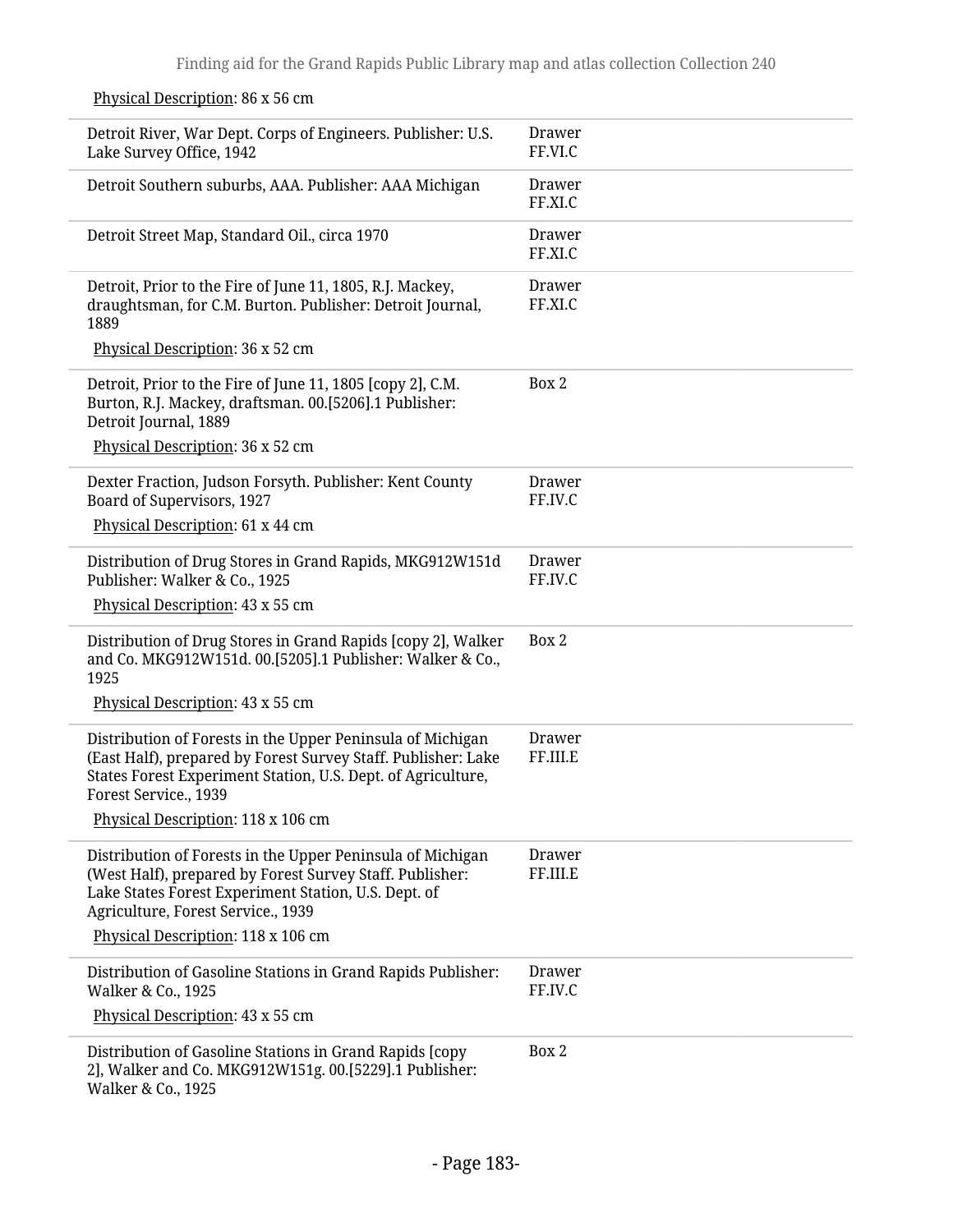Physical Description: 43 x 55 cm

| Distribution of Independent Grocery Stores in Grand Rapids,<br>MKG912W151gr Publisher: Walker & Co., 1925                                                 | <b>Drawer</b><br>FF.IV.C  |          |  |
|-----------------------------------------------------------------------------------------------------------------------------------------------------------|---------------------------|----------|--|
| Physical Description: 43 x 55 cm                                                                                                                          |                           |          |  |
| Dollar Settlement, MI, Army Map Service. Publisher: Dept. of<br>the Interior, 1976                                                                        | <b>Drawer</b><br>FF.VI.E  |          |  |
| Physical Description: 55 x 69 cm                                                                                                                          |                           |          |  |
| Dowagiac, AAA. Publisher: AAA Michigan                                                                                                                    | <b>Drawer</b><br>FF.XI.C  |          |  |
| Downtown Ann Arbor, Gertrude A. Strickler. M37673 K79.<br>Stuart Fund Publisher: J.H. Koessler, 1926                                                      | Drawer<br>FF.XII.C        |          |  |
| Physical Description: 92 x 73 cm                                                                                                                          |                           |          |  |
| Downtown Grand Rapids, City Planning Dept., 1999                                                                                                          | Drawer<br>FF.IV.E         |          |  |
| Downtown Grand Rapids, Downtown Inc., circa 1961                                                                                                          | <b>Drawer</b><br>FF.IV.D  |          |  |
| Drainage Basin of Manistee River, MMn912Un3. M1906,<br>1900                                                                                               | <b>Drawer</b><br>FF.VI.C  |          |  |
| Physical Description: 37 x 25 cm                                                                                                                          |                           |          |  |
| Dutch Johns Point to Fishery Point, U.S. Department of<br>Commerce. Publisher: National Ocean Survey, 1975                                                | <b>Drawer</b><br>FF.X.D   |          |  |
| Physical Description: 121 x 89 cm                                                                                                                         |                           |          |  |
| Eagle Harbor, MI, Corps of Engineers. M912 Un39n948<br>Publisher: Corps of Engineers, 1907                                                                | Drawer<br>FF.X.B          |          |  |
| Physical Description: 79 x 61 cm                                                                                                                          |                           |          |  |
| Eagle River Section #2 Publisher: Geological Survey, 1873<br>Physical Description: 72 x 56 cm                                                             | <b>Drawer</b><br>FF.III.D |          |  |
| Eagle River, MI, Corps of Engineers. M912Un39n949<br>Publisher: Corps of Engineers, 1904                                                                  | Drawer<br>FF.X.B          |          |  |
| Physical Description: 44 x 61 cm                                                                                                                          |                           |          |  |
| Early Ada Michigan Sites of Native Americans 1760 to 1837,<br>Sections 26-29 & 31-35 Ada Twp., Kevin R. Finney. 2001.017.6<br>Publisher: Self publ., 2001 | <b>Drawer</b><br>FF.V.B   |          |  |
| Early Greenville Map, Wyman C. Bock.                                                                                                                      | <b>Drawer</b><br>FF.XII.D | Folder 7 |  |
| Early Maps of Keneenaw, Michigan, D.H. Clark. Publisher:<br>Self, 1991                                                                                    | Box 1                     |          |  |
| East End of Lake Superior, Corps of Engineers.<br>M912Un39n91 Publisher: Corps of Engineers, 1904                                                         | <b>Drawer</b><br>FF.X.B   |          |  |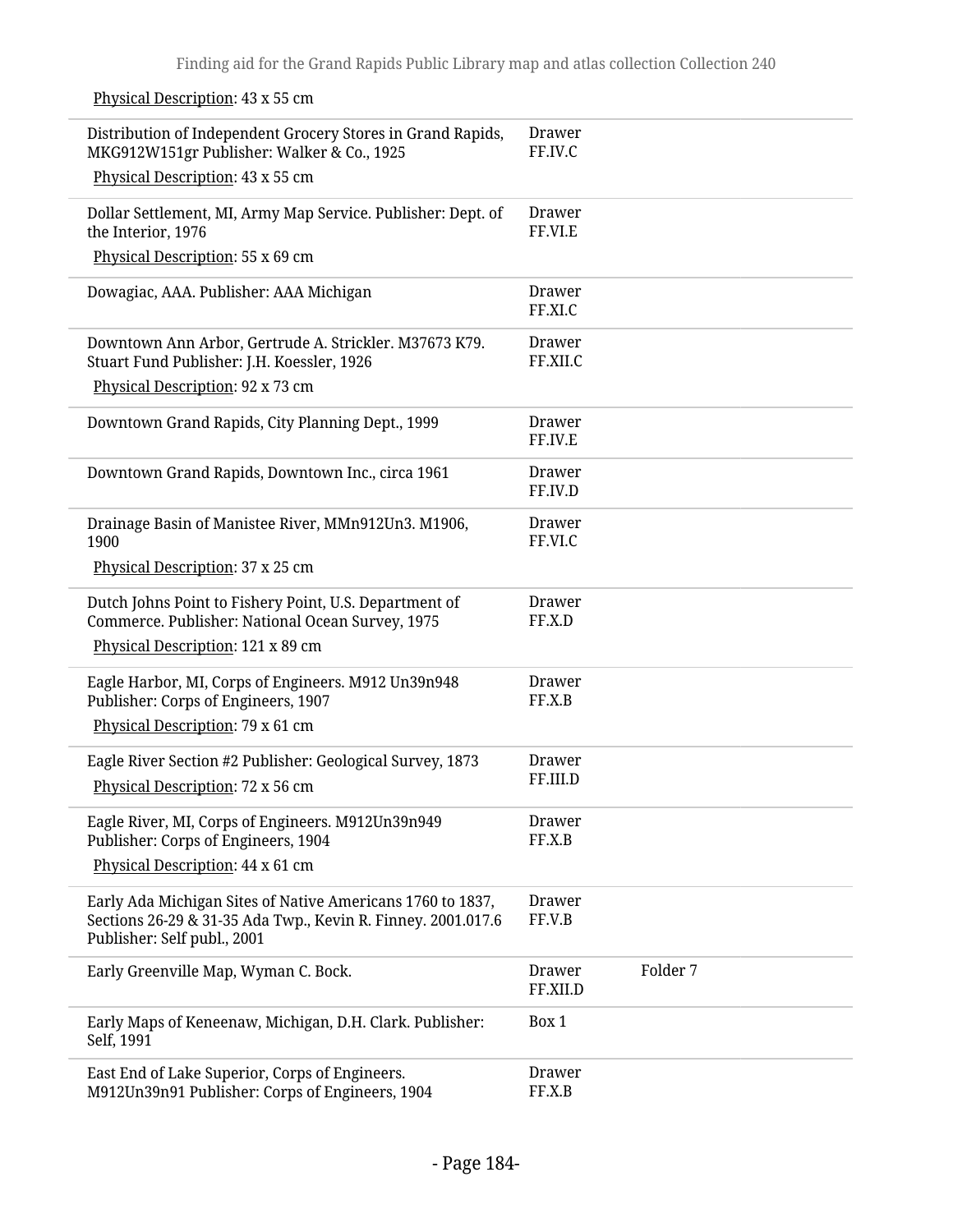Physical Description: 81 x 118 cm

| East Hills Neighborhood, ca. 2002, GR Dept. of Info.<br>Technology. Publisher: GR Dept. of Info. Tech., circa 2002                    | Drawer<br>FF.IV.E        |          |
|---------------------------------------------------------------------------------------------------------------------------------------|--------------------------|----------|
| Physical Description: 70 x 56 cm.                                                                                                     |                          |          |
| East Part of Iron County, MI Dept. of Conservation.<br>Publisher: Dept. of Conservation, 1938<br>Physical Description: 75 x 113 cm    | Drawer<br>FF.XI.A        | Folder I |
| Eaton Co., M912 77423 G76. Stuart Fund, 1840-1844                                                                                     | Drawer<br>FF.X.E         | Folder E |
| Eaton County Michigan showing rural Delivery Routes, Post<br>Office Dept. M912 Un36 ea. M1722, 1912                                   | Drawer<br>FF.X.E         | Folder E |
| Eckerman, MI, Army Map Service. Publisher: Dept. of the<br>Interior, 1975                                                             | <b>Drawer</b><br>FF.VI.E |          |
| Physical Description: 55 x 69 cm                                                                                                      |                          |          |
| Emerson, MI, Army Map Service. Publisher: Dept. of the<br>Interior, 1975                                                              | <b>Drawer</b><br>FF.VI.E |          |
| Physical Description: 55 x 69 cm                                                                                                      |                          |          |
| Engineers Official Map of Michigan, W. Elliot Judge.<br>M912J89 Publisher: the Complete Map Works, San Francisco,<br>1938             |                          |          |
| Physical Description: oversize                                                                                                        |                          |          |
| Physical Location: Short tube located on top of FF.X                                                                                  |                          |          |
| Entrance to Green Bay, Corps of Engineers. M912Un39731<br>Publisher: Corps of Engineers, 1908                                         | Drawer<br>FF.X.C         |          |
| Physical Description: 81 x 110 cm                                                                                                     |                          |          |
| Entrance to Green Bay, Corps of Engineers. Publisher: Corps<br>of Engineers, 1935                                                     | Drawer<br>FF.X.C         |          |
| Physical Description: 83 x 112 cm                                                                                                     |                          |          |
| Escanaba, Army Map Service. Publisher: USGS, 1958                                                                                     | Drawer                   |          |
| Physical Description: 86 x 57 cm                                                                                                      | FF.XI.E                  |          |
|                                                                                                                                       | <b>Drawer</b>            |          |
| Escanaba, Army Map Service. Publisher: USGS, 1967<br>Physical Description: 73 x 56 cm                                                 | FF.XI.E                  |          |
| Evergreen Shores, MI, USGS. Publisher: Dept. of the Interior,<br>1964                                                                 | <b>Drawer</b><br>FF.VI.E |          |
| Physical Description: 55 x 69 cm                                                                                                      |                          |          |
| Everyday is a Holiday in the Fabulous Land of Gogebic,<br>Michael R. Cowdery. Publisher: Gogebic County Board of<br>Supervisors, 1969 | Drawer<br>FF.XII.C       |          |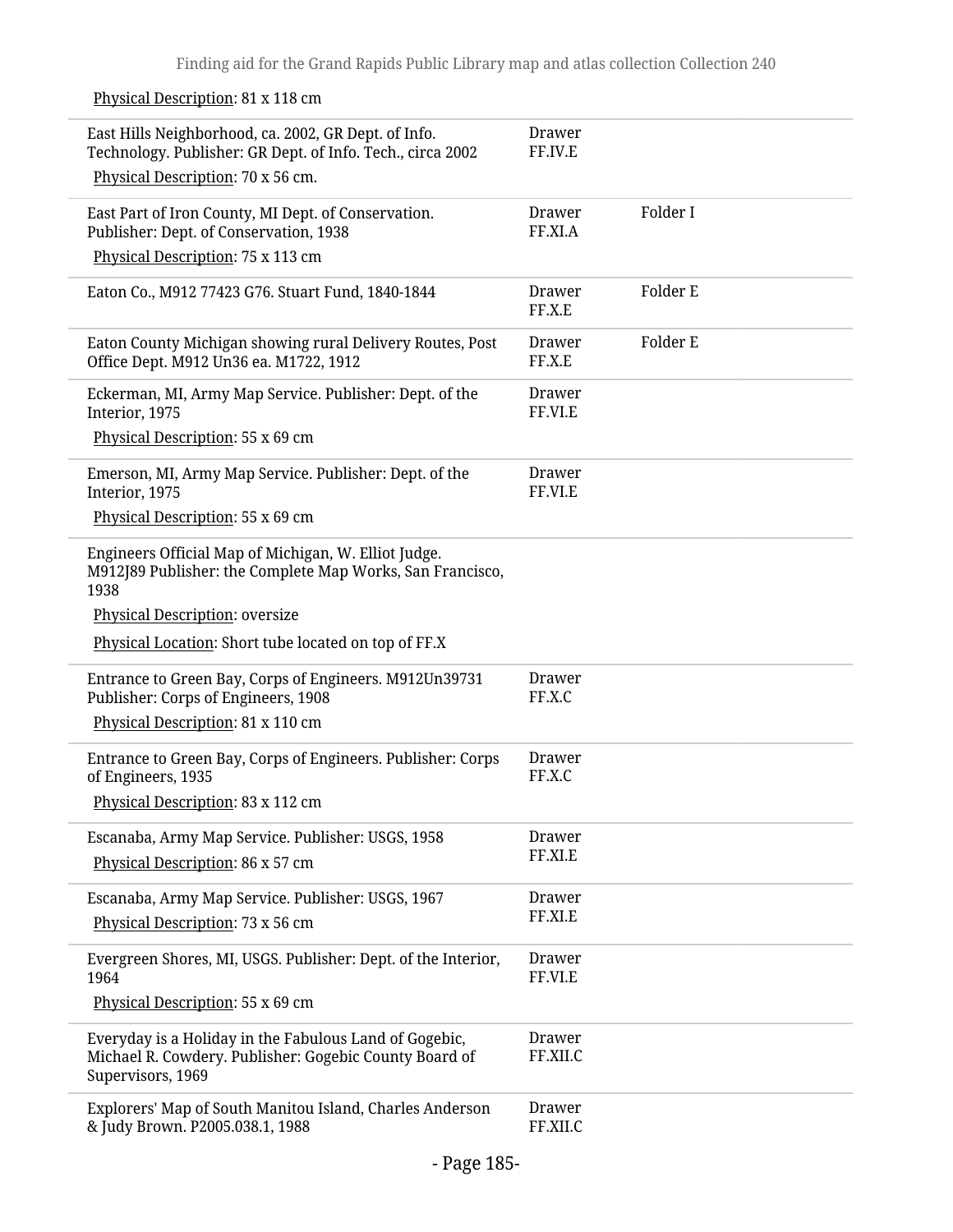Physical Description: 74 x 58 cm Explorers' Map of the Frankfort Coast, Jed Jaworski & Judy Brown. P2005.038.2, 1988 Physical Description: 64 x 75 cm Drawer FF.XII.C Expressway traffic guide for routes 131, 196, 96, 296. Grand Rapids All-America city. [complements of Old Kent Bank], Traffic Engineering Division, Grand Rapids. 2004.051 Publisher: Traffic Commission of Grand Rapids and the Automobile Parking Authority, circa 1960s Box 1 Folder 57 F.C. Hall's Co's. Map of the City of Grand Rapids, Michigan, Frank C. Hall. 98.066 Publisher: G.R. : W. Millard Palmer Co., 1903-02 Box 1 Folder 49 Fairmount Square Historic District, City Planning Dept., 2000 Drawer FF.IV.E Farm Forest Map -- Northeast Iron County, Dept. of Conservation. Publisher: Dept. of Conservation, 1930 Physical Description: 139 x 105 cm Drawer FF.XII.A Folder I Farm Forest Map -- Northwest Iron County, Dept. of Conservation. Publisher: Dept. of Conservation, 1930 Physical Description: 107 x 114 cm Physical Location: Tube, located on top of FF.X Farm Forest Map of Alpena County, MI Dept. Of Conservation, Land Economic Survey., 1924 Drawer FF.X.E Folder A Farm Journal Map of Lenawee County, Mle 910.3 L54 Publisher: Wilmer Atkinson Co., 1916 Physical Description: 63 x 64 cm Drawer FF.XI.A Folder L Farm Journal Map of Lewanee County Publisher: Wilmer Atkinson Co., 1916 Physical Description: 63 x 64 cm Drawer FF.XI.A Farmer's Automobile Road Atlas of Southern Michigan. Publisher: Detroit : Silas Farmer & Co.,, 1908 Box 3 Farmer's Geological Map of the Mineral Region of Lake Superior, John Farmer. M912F22G Publisher: John Farmer, 1847 Drawer FF.X.B Farmer's Railroad & Township Map, Silas Farmer. M912F22r. 70161 Publisher: Silas Farmer & Co., 1868 Physical Description: 62 x 80 cm Drawer FF.III.A Farmer's Railroad & Township Map of Michigan, R. Farmer. Publisher: R. Farmer & Co., 1862 Drawer FF.III.A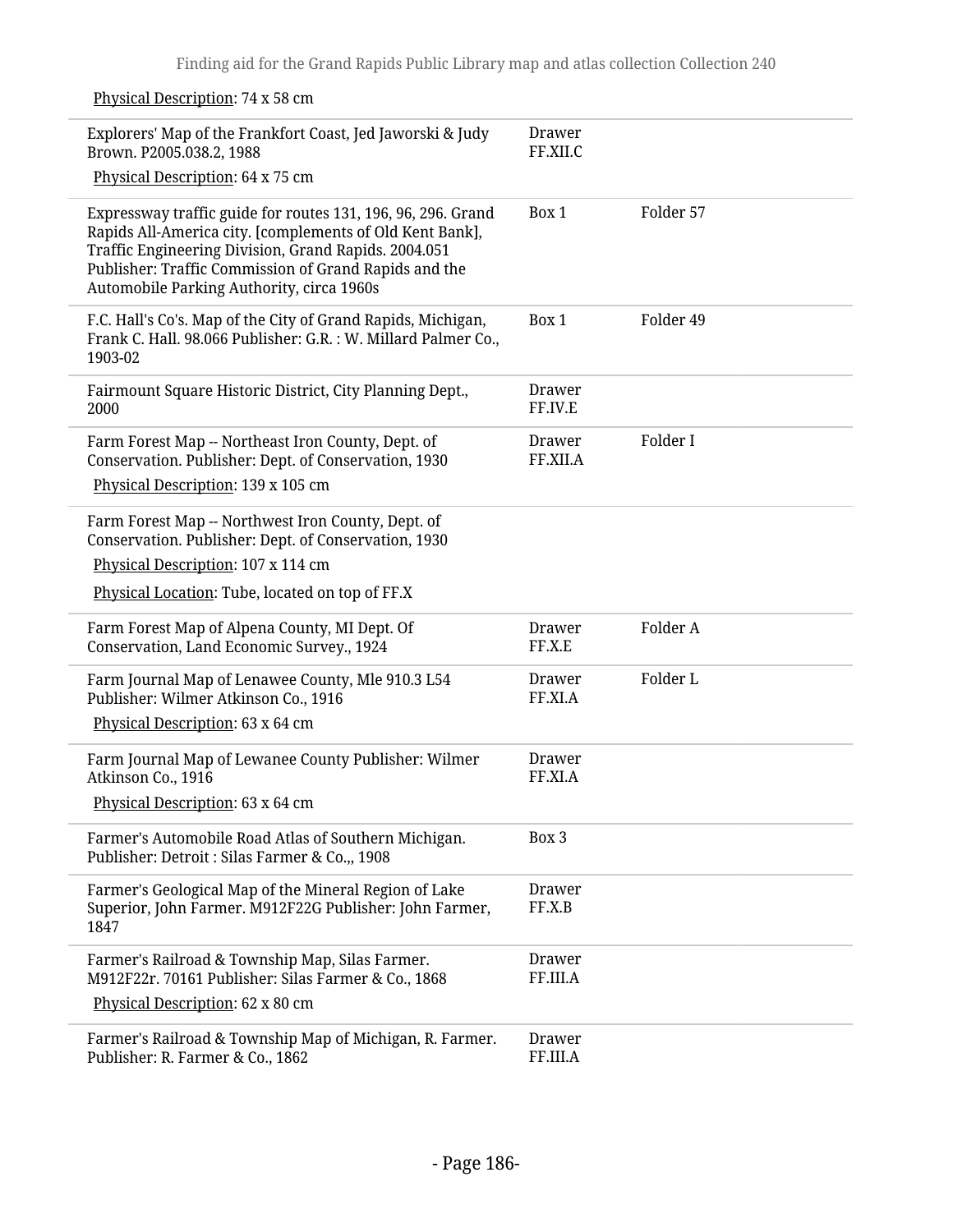Physical Description: 62 x 66 cm

| Farmer's Railroad & Township Map of Michigan,<br>SilasFarmer. M912 F22n '70. M4081 Publisher: Silas Farmer<br>& Co., 1870            | Drawer<br>FF.III.A        |                     |
|--------------------------------------------------------------------------------------------------------------------------------------|---------------------------|---------------------|
| Physical Description: 62 x 80 cm                                                                                                     |                           |                     |
| Farmer's Railroad & Township Map of Michigan Publisher:<br>Silas Farmer & Co., 1873                                                  | <b>Drawer</b><br>FF.III.A |                     |
| Physical Description: 60 x 81 cm                                                                                                     |                           |                     |
| Farmer's Railroad & Township Map of Michigan<br>[photocopy], John Farmer. 00.[5213].1 Publisher: R. Farmer<br>& Co., 1862            | Box 2                     |                     |
| Physical Description: 62 x 66 cm                                                                                                     |                           |                     |
| Farmer's Railroad & Township Map of Michigan<br>[photocopy], John Farmer. 00.[5214].1 Publisher: R. Farmer<br>& Co., 1862            | Box 2                     |                     |
| Physical Description: 62 x 66 cm                                                                                                     |                           |                     |
| Farmer's Sectional Map of the State of Michigan, Silas<br>Farmer. M912 F22se '09. M4936 Publisher: Farmer, 1901,<br>1902, 1903       | Drawer<br>FF.III.A        |                     |
| Farmers Map of Lake Superior Mining Regions, Silas Farmer<br>and CO. MZ912.F22 Publisher: Silas Farmer & Co., 1867                   | <b>Drawer</b><br>FF.X.B   |                     |
| Physical Description: 95 x 58 cm                                                                                                     |                           |                     |
| Federal Map of Detroit and Environs, R912.77434.F31.<br>M5117 1936 Publisher: Federal Lithograph Co., circa 1927                     | Box 1                     | Folder <sub>2</sub> |
| Federal Map of Detroit, New Map Village of Dearborn,<br>Federal Lithograph. Publisher: Federal Lithograph co., 1920                  | <b>Drawer</b><br>FF.XI.C  |                     |
| Federal Map of Detroit, New Map Village of Dearborn,<br>copy 2, color, Federal Lithograph co. Publisher: Federal<br>Lithograph, 1920 | Drawer<br>FF.XI.C         |                     |
| Fibre, MI, USGS. Publisher: Dept. of the Interior, 1976<br>Physical Description: 55 x 69 cm                                          | Drawer<br>FF.VI.E         |                     |
| Finaeus Cordiform Map of the World, 1566, Orontius<br>Finaeus. M912.F48. M4428 Publisher: USGS, 1566                                 | Drawer<br>FF.XII.A        |                     |
| Physical Description: 36 x 42 cm                                                                                                     |                           |                     |
| Fisk Lake, Institute for Fisheries Research. Publisher: MI<br><b>Conservation Dept., 1940</b>                                        | Drawer<br>FF.VI.D         |                     |
| Physical Description: 90 x 59 cm                                                                                                     |                           |                     |
| Fisk Lake, Institute for Fisheries Research. Publisher: MI<br>Conservation Dept., 1940                                               | Drawer<br>FF.VI.D         |                     |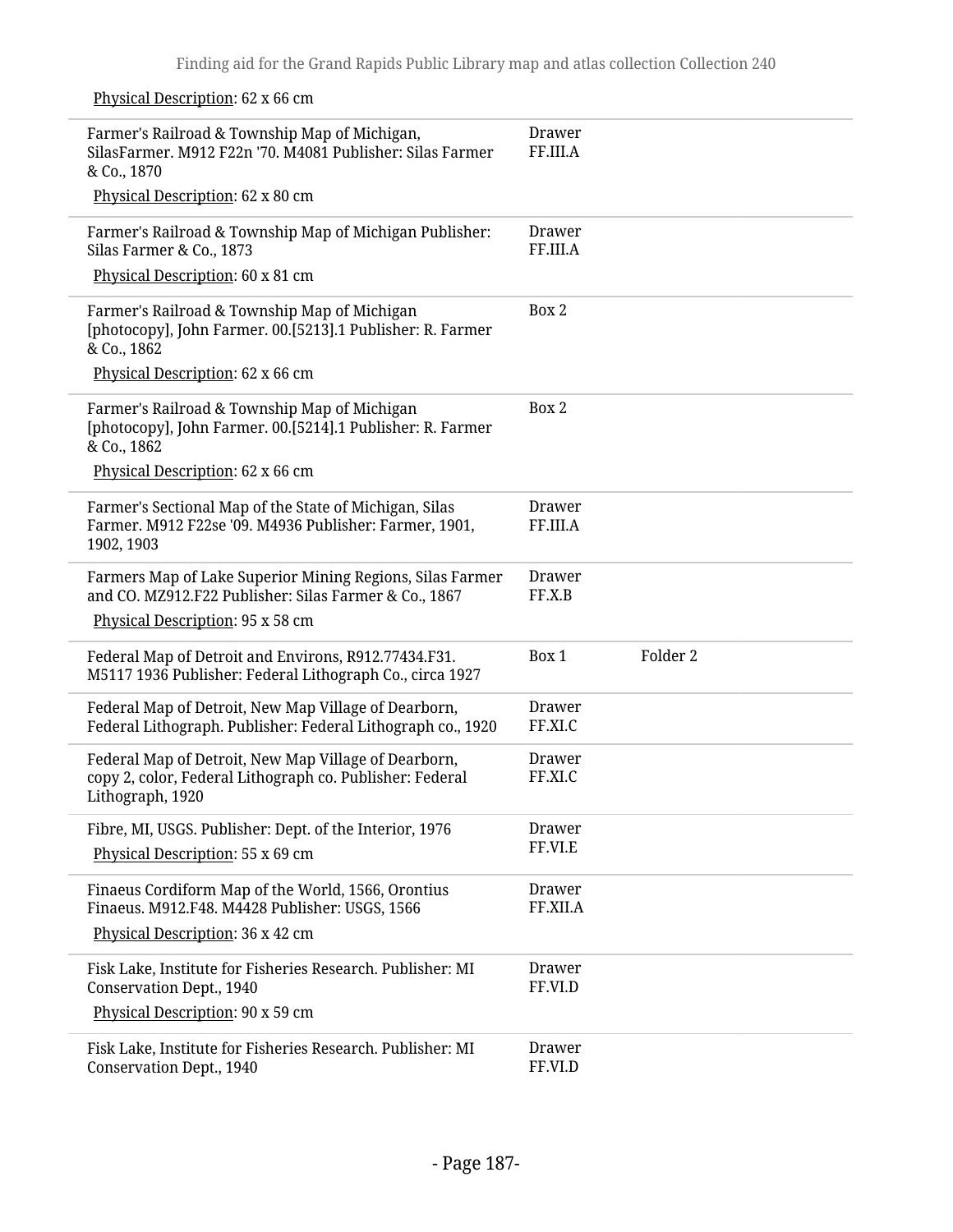|  | Physical Description: 43 x 28 cm |  |  |  |
|--|----------------------------------|--|--|--|
|  |                                  |  |  |  |

| Flat River Canoeing Map, Lowell to Smyrna / Smyrna to<br>Greenville, Michigan Grand River Watershed Council.<br>Publisher: Michigan Bicentennial Comission, 1974                                                                                                  | <b>Drawer</b><br>FF.VI.C  |                             |          |
|-------------------------------------------------------------------------------------------------------------------------------------------------------------------------------------------------------------------------------------------------------------------|---------------------------|-----------------------------|----------|
| Flat River Canoeing Map, Smyrna to Greenville, MI Grand<br>River Watershed Council. Publisher: MI Bicentennial<br>Commision, circa 1976                                                                                                                           | <b>Drawer</b><br>FF.XII.E |                             |          |
| Flat River Canoeing Map, Smyrna to Greenville [copy 2],<br>Michigan Bicentennila Comission. 00.[5223].1 Publisher:<br>Michigan Bicentennial Comission, circa 1976                                                                                                 | Box 15.75                 |                             |          |
| Flint Publisher: Sloan Museum of Trans., 1880<br>Physical Description: 71 x 48 cm                                                                                                                                                                                 |                           |                             |          |
| Flint, Army Map Service. Publisher: USGS, 1958<br>Physical Description: 86 x 55 cm                                                                                                                                                                                | <b>Drawer</b><br>FF.XI.E  |                             |          |
| Flint, Army Map Service. Publisher: USGS, 1968<br>Physical Description: 73 x 56 cm                                                                                                                                                                                | Drawer<br>FF.XI.E         |                             |          |
| Flint, MI, AAA. Publisher: AAA Michigan, 1980                                                                                                                                                                                                                     | Drawer<br>FF.XI.C         |                             |          |
| Fort Wayne, Army Map Service. Publisher: USGS, 1963<br>Physical Description: 81 x 56 cm                                                                                                                                                                           | Drawer<br>FF.XI.E         |                             |          |
| Fort William, Army SurveyEstablisshment. Publisher: USGS,<br>1967                                                                                                                                                                                                 | Drawer<br>FF.XI.E         |                             |          |
| Physical Description: 73 x 56 cm                                                                                                                                                                                                                                  |                           |                             |          |
| Fox River Valley of Wisconsin, Nile J. Behnke. M912.775.0s4.<br>P410 Publisher: Castle-Pierce Press, 1634-1880, 1931<br>Reproduction<br>Physical Description: 66 x 75 cm                                                                                          | <b>Drawer</b><br>FF.XII.C |                             |          |
| Frankfort Harbor, Corps of Engineers. M912Un39n897<br>Publisher: Corps of Engineers, 1904<br>Physical Description: 64 x 81 cm                                                                                                                                     | Drawer<br>FF.X.C          |                             |          |
| Frederickson's Treasure Chart of Lost Ships and Cargoes in<br>the Frankfort, Michigan Area, A.C. and L.F. Frederickson.,<br>1957                                                                                                                                  | Drawer<br>FF.X.C          |                             |          |
| Freeway traffic guide for Grand Rapids, Michigan. Interstate<br>96. [complements of Old Kent Bank], Traffic Engineering<br>Division, Grand Rapids. 2004.051 Publisher: Traffic<br>Commission of Grand Rapids and the Automobile Parking<br>Authority, circa 1960s | Box 1                     | Folder 57                   | Folder 5 |
| French Explorations and Settlements in Old Northwest, C.A.<br>Burkhart. M912N98f Publisher: A.J. Nystrom & Co., circa<br>1930                                                                                                                                     | Drawer<br>FF.XII.E        | Folder<br>duplicate<br>maps |          |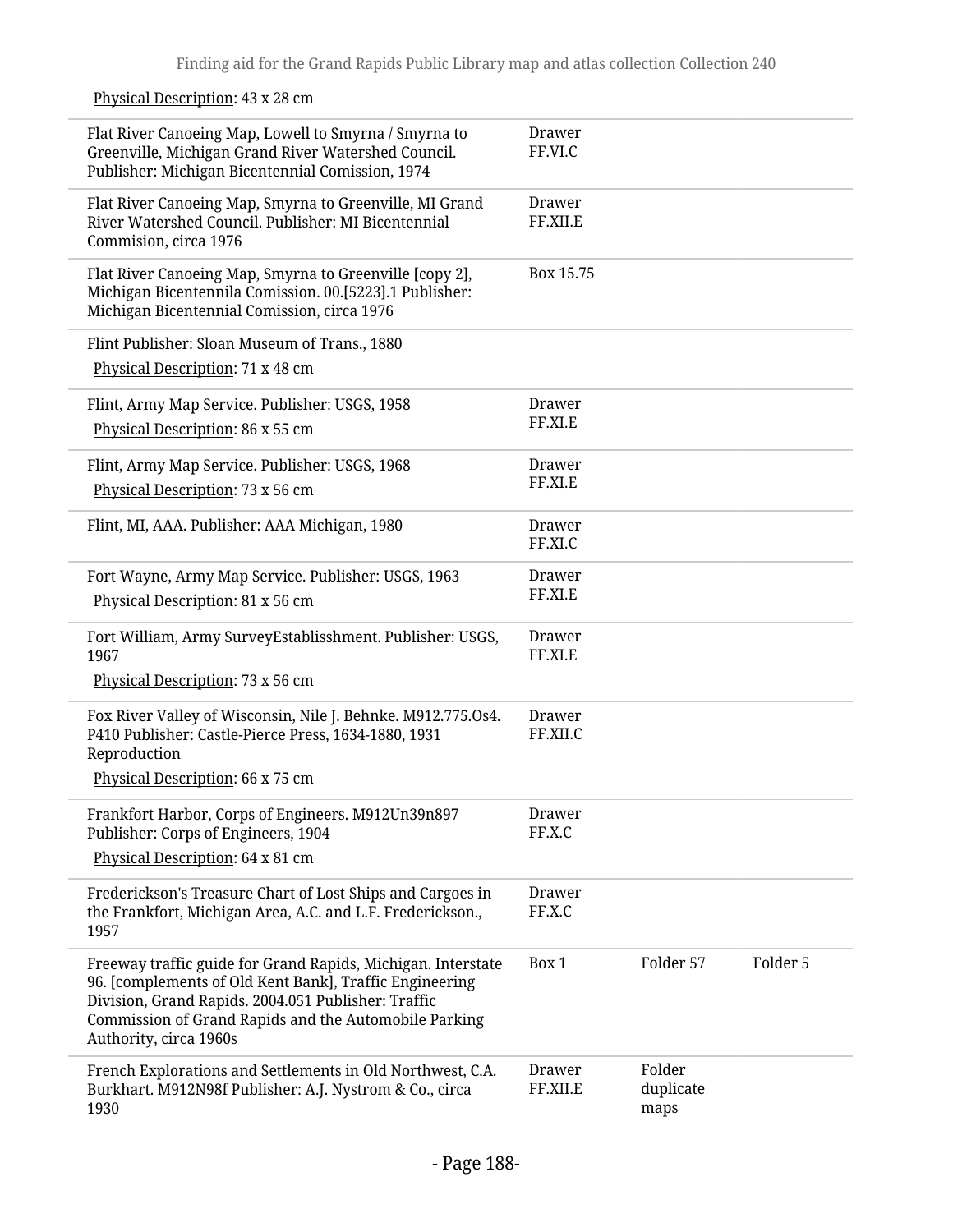Physical Description: 122 x 95 cm

| Freska Lake, Institute for Fisheries Research. Publisher: MI<br>Conservation Dept., 1940<br>Physical Description: 43 x 28 cm                                  | Drawer<br>FF.VI.D         |                         |
|---------------------------------------------------------------------------------------------------------------------------------------------------------------|---------------------------|-------------------------|
|                                                                                                                                                               |                           |                         |
| Friendly Scenic Map of the Commonwealth of Michigan, Hy<br>Richardson. M912R39. P408 Publisher: Hy Richardson, 1935                                           | <b>Drawer</b><br>FF.XII.C |                         |
| Physical Description: 50 x 59 cm                                                                                                                              |                           |                         |
| Gaines Township 1968 Aerials (18), Kent County. Publisher:<br>Kent County, 1968, 1994 Print                                                                   | Drawer<br>FF.V.E          | Folder<br>Gaines<br>Twp |
| Galesburg, USGS. Publisher: Defense Mapping Agency, 1986                                                                                                      | Drawer<br>FF.XI.E         |                         |
| Garden NE, MI, USGS. Publisher: Dept. of the Interior, 1958                                                                                                   | <b>Drawer</b>             |                         |
| Physical Description: 55 x 69 cm                                                                                                                              | FF.VI.E                   |                         |
| Garden NW, MI, USGS. Publisher: Dept. of the Interior, 1958                                                                                                   | <b>Drawer</b>             |                         |
| Physical Description: 55 x 69 cm                                                                                                                              | FF.VI.E                   |                         |
| Garden SW, MI, USGS. Publisher: Dept. of the Interior, 1958                                                                                                   | <b>Drawer</b>             |                         |
| Physical Description: 55 x 69 cm                                                                                                                              | FF.VI.E                   |                         |
| Geneological and Historical Map of Ireland, Heraldic Artists<br>Ltd. Publisher: Genealogy Bookshop, 1968, 1979 Reprint                                        | Drawer<br>FF.XII.A        |                         |
| General Chart of Lake Huron, Corps of Engineers.<br>M912Un39n5. M1389 Publisher: Corps of Engineers, 1908                                                     | <b>Drawer</b><br>FF.X.A   |                         |
| Physical Description: 89 x 102 cm                                                                                                                             |                           |                         |
| General Chart of Lake Michigan, Corps of Engineers.<br>Publisher: Corps of Engineers, 1909                                                                    | <b>Drawer</b><br>FF.X.C   |                         |
| Physical Description: 76 x 115 cm                                                                                                                             |                           |                         |
|                                                                                                                                                               |                           |                         |
| General Chart of Lake Superior, Corps of Engineers.<br>M912Un39n9. M1850 Publisher: Corps of Engineers, 1909                                                  | <b>Drawer</b><br>FF.X.B   |                         |
| Physical Description: 123 x 75 cm                                                                                                                             |                           |                         |
| General Chart of the Northern and Northwestern Lakes,<br>War Dept., Corp of Engineers. M912.Un39n 515. M4682<br>Publisher: Corps of Engineers, Issued 1933-03 |                           |                         |
| Physical Description: 131 x 87 cm                                                                                                                             |                           |                         |
| Physical Location: Oversize. On top of Flat Files.                                                                                                            |                           |                         |
| General Highway Map of Allegan County, showing bicycle<br>routes, MI State Transportation Comission. Publisher: MI<br>Dept. of Trans., 1985                   | <b>Drawer</b><br>FF.VI.E  |                         |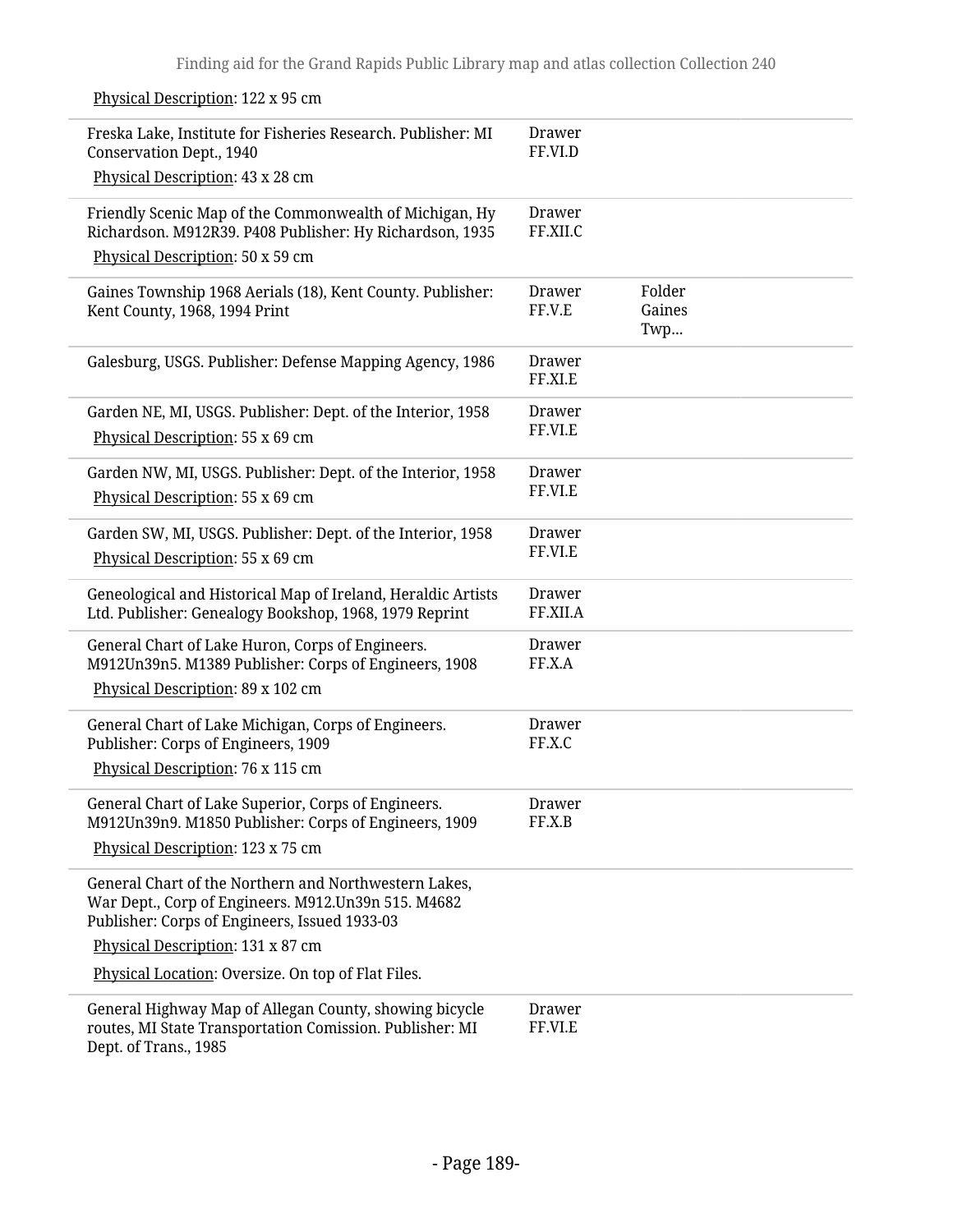Physical Description: 61 x 47 cm General Highway Map of Barry County, showing bicycle routes, MI State Transportation Comission. Publisher: MI Dept. of Trans., 1985 Physical Description: 61 x 47 cm Drawer FF.VI.E General Highway Map of Grand Traverse County, Grand Traverse County Road Commission. Publisher: Grand Traverse County Road Commission, 1971 Drawer FF.X.E General Highway Map of Ionia County, MI State Transportation Comission. Publisher: MI Dept. of Trans., 1985 Physical Description: 61 x 47 cm Drawer FF.VI.E General Highway Map of Kalkaska County (advertisements on reverse), Kalkaska County Road Commission. Publisher: Kalkaska County Road Commission, 1973 Drawer FF.XI.A General Highway Map of Kent County, showing bicycle routes, MI State Transportation Comission. Publisher: MI Dept. of Trans., 1985 Physical Description: 47 x 61 cm Drawer FF.VI.E General Highway Map of Montcalm County, MI State Transportation Comission. Publisher: MI Dept. of Trans., 1985 Physical Description: 61 x 47 cm Drawer FF.VI.E General Highway Map of Muskegon County, showing bicycle routes, MI State Transportation Comission. Publisher: MI Dept. of Trans., 1985 Physical Description: 61 x 47 cm Drawer FF.VI.E General Highway Map of Newaygo County, MI State Transportation Comission. Publisher: MI Dept. of Trans., 1985 Physical Description: 61 x 47 cm Drawer FF.VI.E General Highway Map of Oceana County, MI State Transportation Comission. Publisher: MI Dept. of Trans., 1985 Physical Description: 61 x 47 cm Drawer FF.VI.E General Highway Map of Ottawa County, MI State Transportation Comission. Publisher: MI Dept. of Trans., 1985 Physical Description: 61 x 47 cm Drawer FF.VI.E General Highway Map, Wexford County, Michigan, State Highway Department …Conducted in cooperation with the Federal Works Agency, Public Roads Administration Publisher: Michigan. State Highway Dept., 1940 Drawer FF.XI.C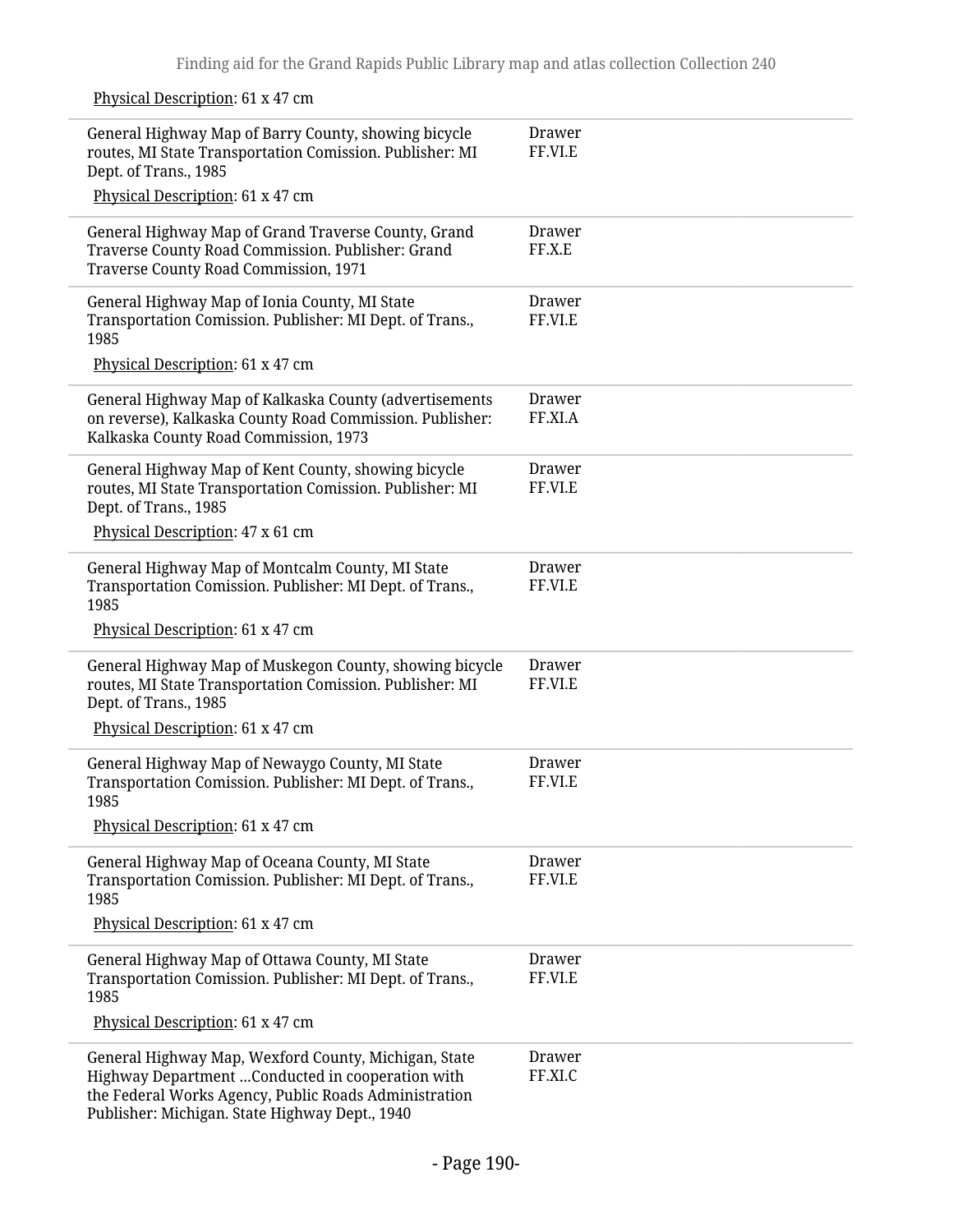| <b>General Map of Grand Rapids</b>                                                                            |                           |          |
|---------------------------------------------------------------------------------------------------------------|---------------------------|----------|
| Physical Description: 91 x 81 cm                                                                              |                           |          |
| Physical Location: Oversize. On top of Flat Files.                                                            |                           |          |
| General Map of Grand Rapids, 1940                                                                             | Drawer                    |          |
| Physical Description: 73 x 90 cm                                                                              | FF.IV.C                   |          |
| General Map of Grand Rapids, 1955                                                                             | Drawer                    |          |
| Physical Description: 71 x 86 cm                                                                              | FF.IV.D                   |          |
| General Map of Grand Rapids [copy 2], 1940                                                                    | <b>Drawer</b>             |          |
| Physical Description: 73 x 90 cm                                                                              | FF.XII.E                  |          |
| General Map of Grand Rapids and Environs Publisher: GR<br>City Engineer, 1940                                 | Drawer<br>FF.IV.C         |          |
| Physical Description: 71 x 89 cm                                                                              |                           |          |
| General Map of Grand Rapids and Environs Publisher: City<br>Engineer's Office, 1961                           |                           |          |
| Physical Description: 106 x 121 cm                                                                            |                           |          |
| Physical Location: Short tube located on top of FF.X.                                                         |                           |          |
| General Map of Grand Rapids Michigan, 1944                                                                    | Drawer<br>FF.IV.D         |          |
| General Map of Grand Rapids, MI, 1955                                                                         |                           |          |
| Physical Description: 92 x 180 cm                                                                             |                           |          |
| Physical Location: Oversize. On top of Flat Files.                                                            |                           |          |
| General Map of Grand Rapids, MI [copy 2], circa 1955                                                          | Drawer                    |          |
| Physical Description: 92 x 180 cm                                                                             | FF.XII.E                  |          |
| General Map of Grand Rapids, Michigan                                                                         |                           |          |
| Physical Description: oversize                                                                                |                           |          |
| Physical Location: Short tube located on top of FF.XIII                                                       |                           |          |
| General Plan of the City of Grand Rapids showing main<br>Thoroughfares, Boulevards, Parkways, parks and Civic | Box 2                     |          |
| Center., Brunner & Carrere. MKG711.B83b. 00.[2581].1, 1909                                                    |                           |          |
| General Plan of Water Power Developmentat St. Mary's                                                          | <b>Drawer</b>             |          |
| Rapids, Michigan Lake Superior Power Co. M912B81<br>Publisher: M.B. Brown Printing, 1912                      | FF.VI.C                   |          |
| Physical Description: 90 x 61 cm                                                                              |                           |          |
| Genesee County Michigan Showing Rural Delivery Routes,                                                        | <b>Drawer</b>             | Folder G |
| Post Office Dept. M912 un 36 g. M1723, 1911                                                                   | FF.X.E                    |          |
| Geographical, Statistical, and Historical Map of Ohio, F.<br>Lucas. Jr. M912771L962, circa 1823               | <b>Drawer</b><br>FF.XII.B |          |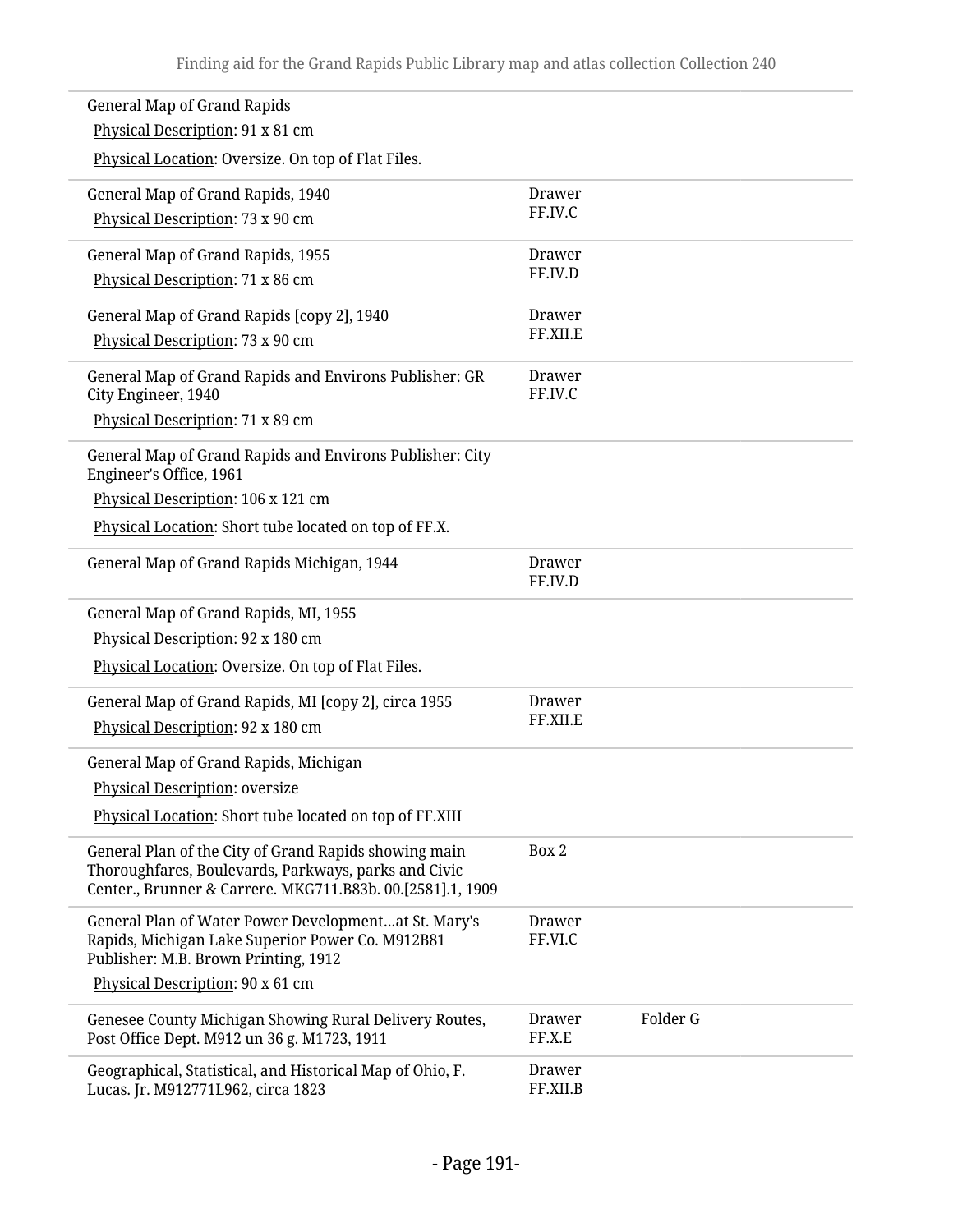| Geological Map of District Between Keweenaw Bay and<br>Publisher: J.W. Foster & Whitney, 1850                                                    |                           |          |
|--------------------------------------------------------------------------------------------------------------------------------------------------|---------------------------|----------|
| Physical Description: 63 x 52 cm                                                                                                                 |                           |          |
| Geological Map of Iron County, L.P. Barrett, F.G. Pardee, W.<br>Osgood. Publisher: Dept. of Conservation, 1929                                   | Drawer<br>FF.XI.A         | Folder I |
| Physical Description: 61 x 51 cm                                                                                                                 |                           |          |
| Geological Map of Michigan Publisher: U.S. Geological<br>Survey, 1906                                                                            | Drawer<br>FF.III.E        |          |
| Physical Description: 21 x 27 cm                                                                                                                 |                           |          |
| Geological Map of the Lower Peninsula Publisher: Julius<br>Bien, 1876                                                                            | Drawer<br>FF.III.D        |          |
| Physical Description: 49 x 61 cm                                                                                                                 |                           |          |
| Geological Map of the mineral region from the official<br>platsLake Superior, John Farmer. M912.F22m Publisher:<br>John Farmer, 1853             | Drawer<br>FF.X.B          |          |
| Physical Description: 101 x 52 cm                                                                                                                |                           |          |
| Geological Map Showing Surface Formations of Iron County<br>Publisher: Dept. of Conservation, 1930                                               | Drawer<br>FF.XI.A         |          |
| Physical Description: 89 x 89 cm                                                                                                                 |                           |          |
| Geological Section in the Central Mine Publisher: Geological<br><b>Survey, 1870</b>                                                              | <b>Drawer</b><br>FF.III.D |          |
| Physical Description: 84 x 56 cm                                                                                                                 |                           |          |
| Geological Survey Map of the Surface Formations of the<br>Northern Peninsula of Michigan, Frank Leverett. MZ912<br>UN3 Publisher: USGS, 1911     | <b>Drawer</b><br>FF.XII.E |          |
| Geological Survey Map of the Surface Formations of the<br>Northern Peninsula, [copies 2-4], Frank Leverett. MZ 912<br>M58m Publisher: USGS, 1911 | Box 2                     |          |
| Geological Survey Map of the Surface Formations of the<br>Southern Peninsula of Michigan, Frank Leverett. M912 Un3s<br>Publisher: USGS, 1911     | <b>Drawer</b><br>FF.XII.E |          |
| Geological Survey Map of the Surface Formations of the<br>Southern Peninsula of Michigan [copies 2-9], Frank Leverett.<br>Publisher: USGS, 1911  | Drawer<br>FF.XII.E        |          |
| Geological Survey of Michigan, Alfred C. Lane, State<br>Geologist, John F. Nellist. MY912Un3. M1758 Publisher: John<br>F. Nellist, 1907          |                           |          |
| Physical Location: Located on top of Flat Files.                                                                                                 |                           |          |
| Geological Survey of Michigan Publisher: USGS, 1912                                                                                              |                           |          |
| Physical Description: 104 x 124 cm                                                                                                               |                           |          |
| Physical Location: Located on top of Flat Files.                                                                                                 |                           |          |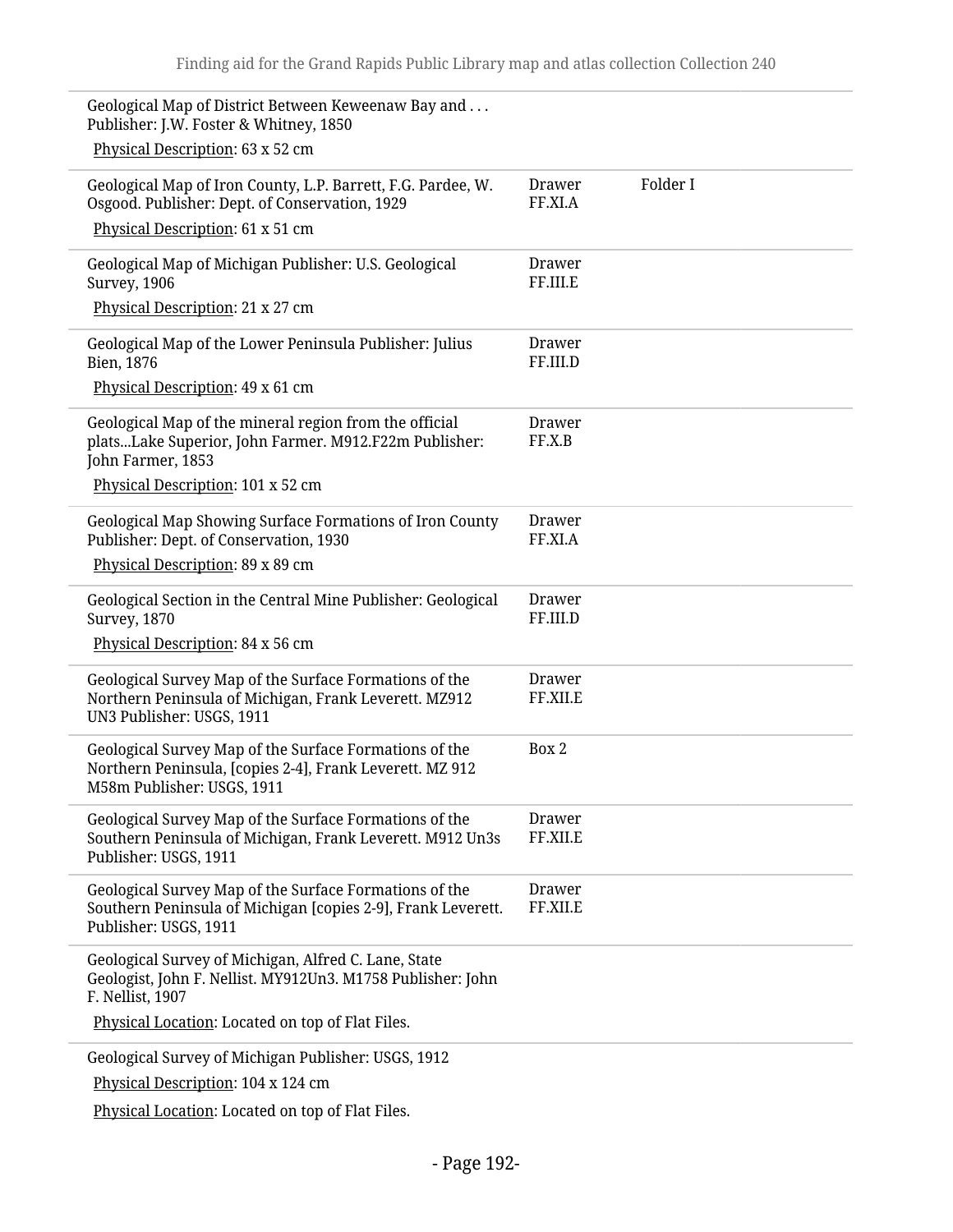| Geological Survey of Michigan, Ontonagon County, USGS.<br>Publisher: USGS, 1956                                                           | Drawer<br>FF.XII.E        |                     |
|-------------------------------------------------------------------------------------------------------------------------------------------|---------------------------|---------------------|
| Georgetown Township, Map 1 of 3. T6NR13W Publisher:<br>Martin Geiger, job printer, Detroit                                                | Box 3.5                   | Folder 5            |
| Georgetown Twp., Ottawa County MI Publisher: twp<br>officials, 1994                                                                       | Drawer<br>FF.XI.B         | Folder O            |
| Goodrich Road Map of Michigan, B.F. Goodrich CO.<br>Publisher: B.F. Goodrich CO., 1919                                                    | <b>Drawer</b><br>FF.III.B |                     |
| Goose Island, MI, USGS. Publisher: Dept. of the Interior, 1964<br>Physical Description: 55 x 69 cm                                        | <b>Drawer</b><br>FF.VI.E  |                     |
| Grand Haven, Corps of Engineers. Publisher: Corps of<br>Engineers, 1907<br>Physical Description: 81 x 71 cm                               | Drawer<br>FF.X.C          |                     |
| Grand Haven, 1965<br>Physical Description: 140 x 72 cm<br>Physical Location: Located on top of Flat Files.                                |                           |                     |
| Grand Haven, Mich. Including Spring Lake and Lower<br>Grand River Corp. of Engineers U.S. Army, U.S. Lake Survey<br>765A [2019.049], 1966 | Drawer<br>FF.X.D          | Folder <sub>6</sub> |
| Grand Haven, U.S. Department of Commerce. Publisher:<br>National Ocean Survey, 1975                                                       | Drawer<br>FF.X.D          |                     |
| Physical Description: 86 x 73 cm                                                                                                          |                           |                     |
| Grand Haven, AAA. Publisher: AAA Michigan                                                                                                 | <b>Drawer</b><br>FF.XI.C  |                     |
| Grand Haven, Ottawa County, AAA Michigan. P2003.020<br>Publisher: AAA Michigan                                                            |                           |                     |
| Physical Description: 43 x 22 cm                                                                                                          |                           |                     |
| Grand Island, Michigan, Corps of Engineers. M912Un39n93<br>1:2 Publisher: Corps of Engineers, 1943<br>Physical Description: 91 x 79 cm    | <b>Drawer</b><br>FF.X.B   |                     |
|                                                                                                                                           |                           |                     |
| Grand Rapids, A.Ruger., 1868<br>Physical Description: 91 x 53 cm                                                                          | <b>Drawer</b><br>FF.IV.A  |                     |
|                                                                                                                                           |                           |                     |
| Grand Rapids, A.Ruger., 1868<br>Physical Description: 51 x 36 cm                                                                          | <b>Drawer</b><br>FF.V.A   |                     |
|                                                                                                                                           |                           |                     |
| Grand Rapids, George F. Cram. Publisher: Geo. Cram, 1899                                                                                  | <b>Drawer</b><br>FF.IV.A  |                     |
| Grand Rapids, Army Map Service. Publisher: USGS, 1962                                                                                     | <b>Drawer</b><br>FF.XI.E  |                     |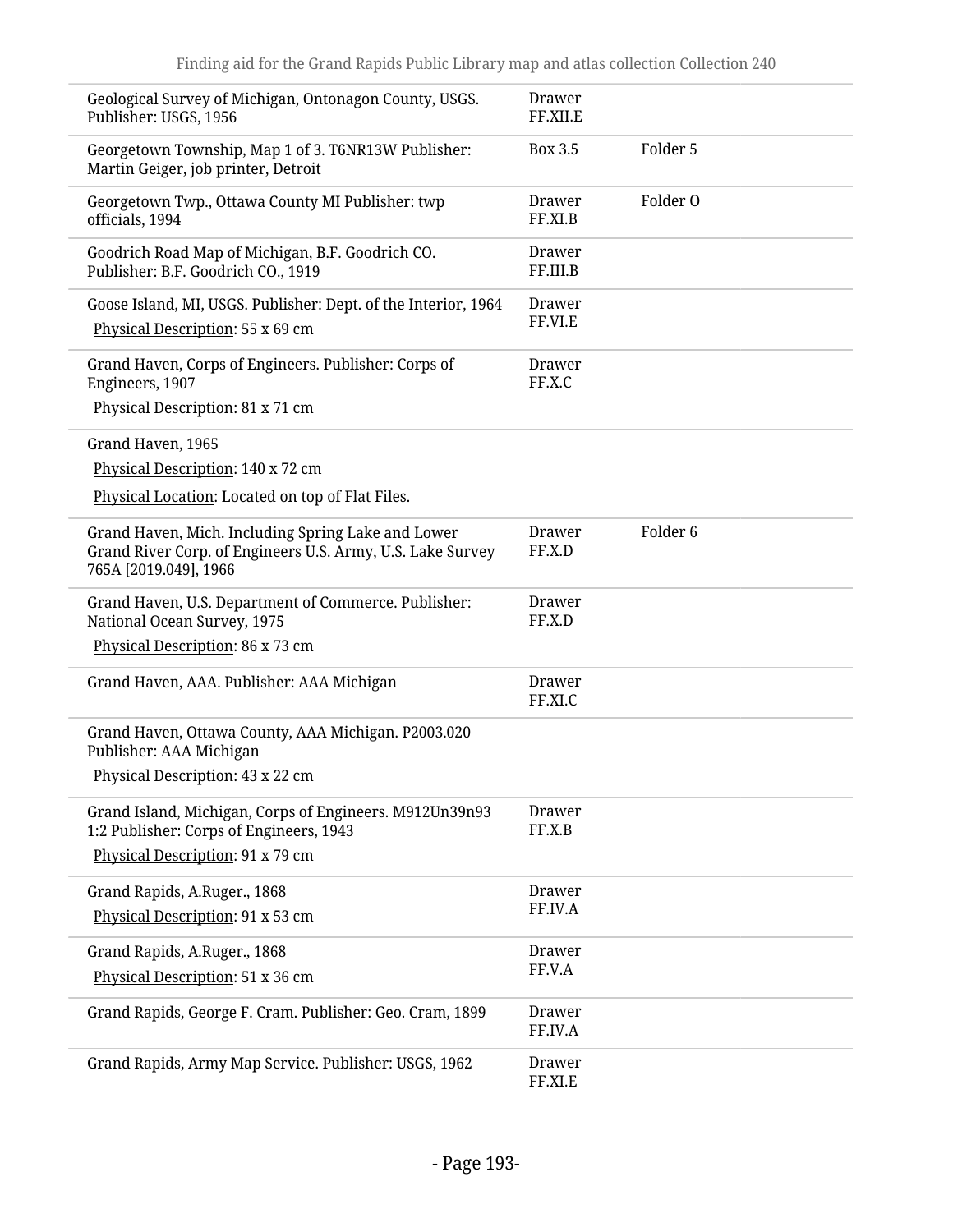## Physical Description: 86 x 56 cm Grand Rapids (Mich.) Street Directory and Map, including Beverly …, M917.7455.G762 Publisher: G.R. : White Printing Co., circa 1940 Box 1 Folder 18 Grand Rapids (Mich.) Street Directory and Map, including Beverly … Publisher: G.R. : White Printing Co., circa 1928 Box 1 Folder 17 Grand Rapids [Geological Survey], v. 9, part 2, Plate 3., USGS or Michigan Geological Survey. Publisher: USGS, 1910 Physical Description: 22 x 26 cm Processing Information: **Processing Information** Formerly FF.IV.B Box 2.3 Grand Rapids [illustrated picture map copy 2], Keith Hasenbalg. Publisher: Davis Productions, circa 1990 Drawer FF.V.A Grand Rapids [illustrated picture map], Keith Hasenbalg. Publisher: Davis Productions, Toledo, OH., circa 1990 Drawer FF.V.A Grand Rapids 1850 and Today, Grand Rapids Sesquicentennial. 2003.030c Publisher: City of Grand Rapids, 2000 Box 6 Grand Rapids 2000: a year in history. Grand Rapids 1850 Sesquicentennial 2000 / C.W. Enterprises. Publisher: CW Enterprises, circa 2000 Physical Description: 50 x 71 cm Drawer FF.XI.E Grand Rapids and Environs, MKG912N32G'36. M4970 Publisher: Michigan Map Co., 1936 Physical Description: 91 x 121 cm Physical Location: Located on top of Flat Files. Grand Rapids and Environs Transportation Study Area Traffic Flow Map Publisher: City of G.R., 1972 Drawer FF.IV.E Grand Rapids and Indiana Railroad: "the Fishing Line to Michigan's Summer Resorts", J.H. P. Hughart. M91. G76396 Publisher: Poole Bros., 1896 Drawer FF.III.A Grand Rapids and Suburbs, J.F. Nellist. MKG912N32g:2. M4307, Stuart fund Publisher: J.F. Nellist, 1930 Physical Description: 58 x 75 cm Physical Location: Oversize. On top of Flat Files. Grand Rapids and Suburbs, J.F. Nellist. Publisher: J.F. Nellist, 1932 Physical Description: 91 x 122 cm Drawer FF.IV.C

Grand Rapids and Suburbs, J.F. Nellist. Publisher: J.F. Nellist, 1947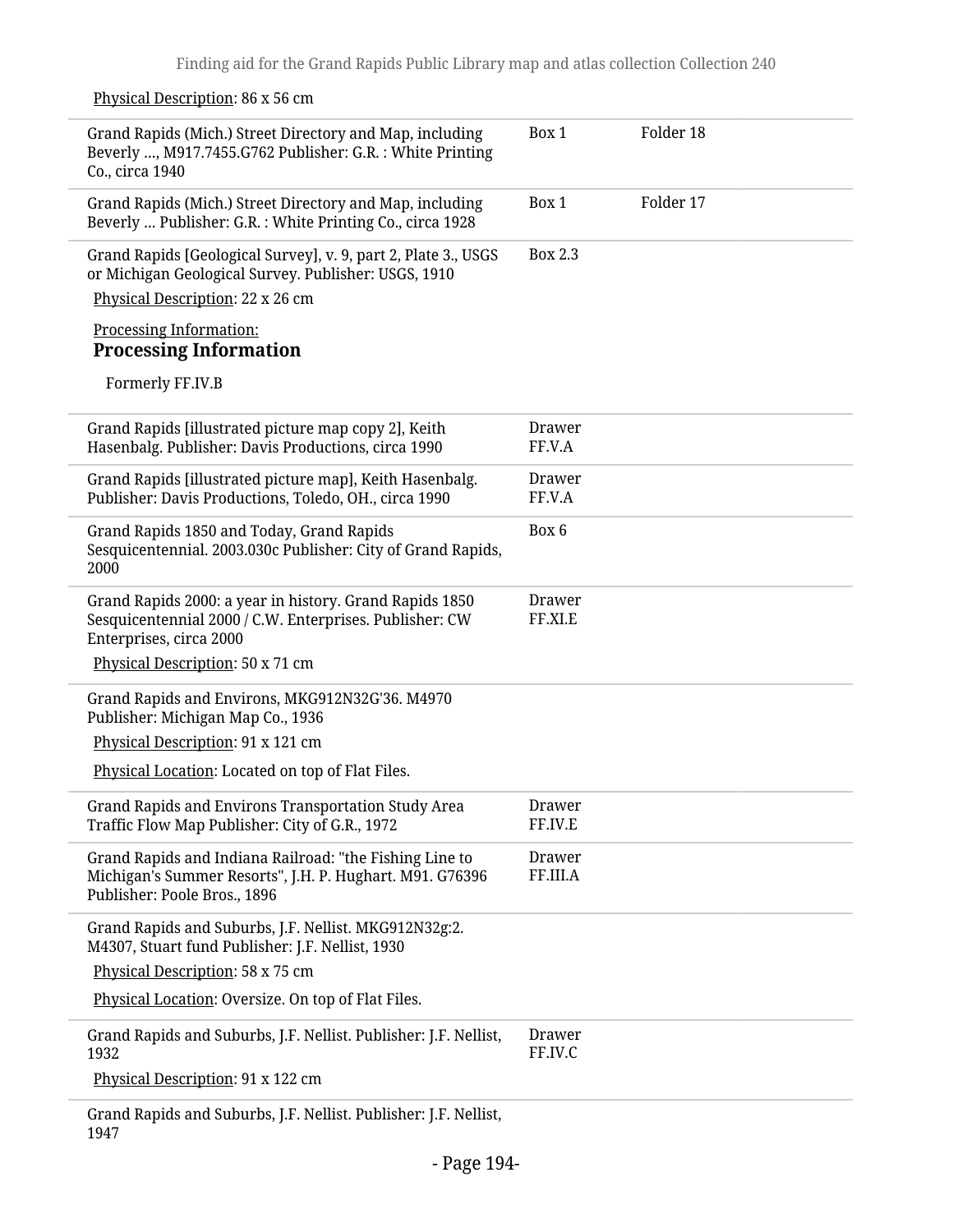| Physical Description: 57 x 73 cm                                                                                                                                                                                                     | Drawer<br>FF.IV.D        |                     |
|--------------------------------------------------------------------------------------------------------------------------------------------------------------------------------------------------------------------------------------|--------------------------|---------------------|
| Grand Rapids and suburbs, J.F. Nellist. Publisher: J.F. Nellist,<br>circa 1942                                                                                                                                                       | Drawer<br>FF.IV.D        |                     |
| Grand Rapids and suburbs, J.F. Nellist. Publisher: Chamber<br>of Commerce                                                                                                                                                            | Drawer<br>FF.XII.E       |                     |
| Grand Rapids and Suburbs (Compliments of GR Chamber<br>of Commerce), J.F. Nellist. 00.[5318].1 Publisher: J.F. Nellist,<br>1947<br>Physical Description: 57 x 73 cm                                                                  | <b>Drawer</b><br>FF.IV.D |                     |
| Grand Rapids City Walk, Urban Concern Inc. Publisher:<br>Urban Concern Inc., 1981                                                                                                                                                    | Drawer<br>FF.V.A         |                     |
| Grand Rapids Down Town District, Shopping Center, G.R.<br>Association of Commerce. Publisher: John Nellist, 1920<br>Physical Description: 34 x 44 cm<br>Processing Information:<br><b>Processing Information</b><br>Formerly FF.IV.C | <b>Box 2.3</b>           |                     |
| Grand Rapids Downtown, M912.77456 C151. Stuart Fund,<br>circa 1837                                                                                                                                                                   | Drawer<br>FF.XII.D       | Folder 9            |
| Grand Rapids Downtown Area, 1983<br>Physical Description: 57 x 46 cm                                                                                                                                                                 |                          |                     |
| Grand Rapids Downtown Map & Building / Place Guide.,<br>Dept. of Information Technology. Publisher: [The City of GR],<br>2001<br>Physical Description: 76 x 91 cm.                                                                   | Drawer<br>FF.IV.E        | Folder 4            |
| Grand Rapids Eagle 45th Anniversary and Holiday Number<br>Publisher: GR Eagle, 1889<br>Physical Description: 42 x 60 cm                                                                                                              |                          |                     |
| Grand Rapids Ethnic Mossiac, Census 2000, GR Dept. of Info.<br>Technolgoy. Publisher: GR Dept. of Info. Technology, circa<br>2002                                                                                                    | <b>Drawer</b><br>FF.IV.E |                     |
| Physical Description: 81 x 92 cm.<br>Grand Rapids Expressway Traffic Guide for 131, 196, 96, 296,<br>Old Kent Bank. P2003.002 Publisher: Traffic Squad of Grand<br>Rapids, 1960s                                                     | Box 4                    | Folder <sub>8</sub> |
| Grand Rapids has 32 shopping centers, MKG912W151s<br>Publisher: Walker & Co., 1925                                                                                                                                                   | Drawer<br>FF.IV.C        |                     |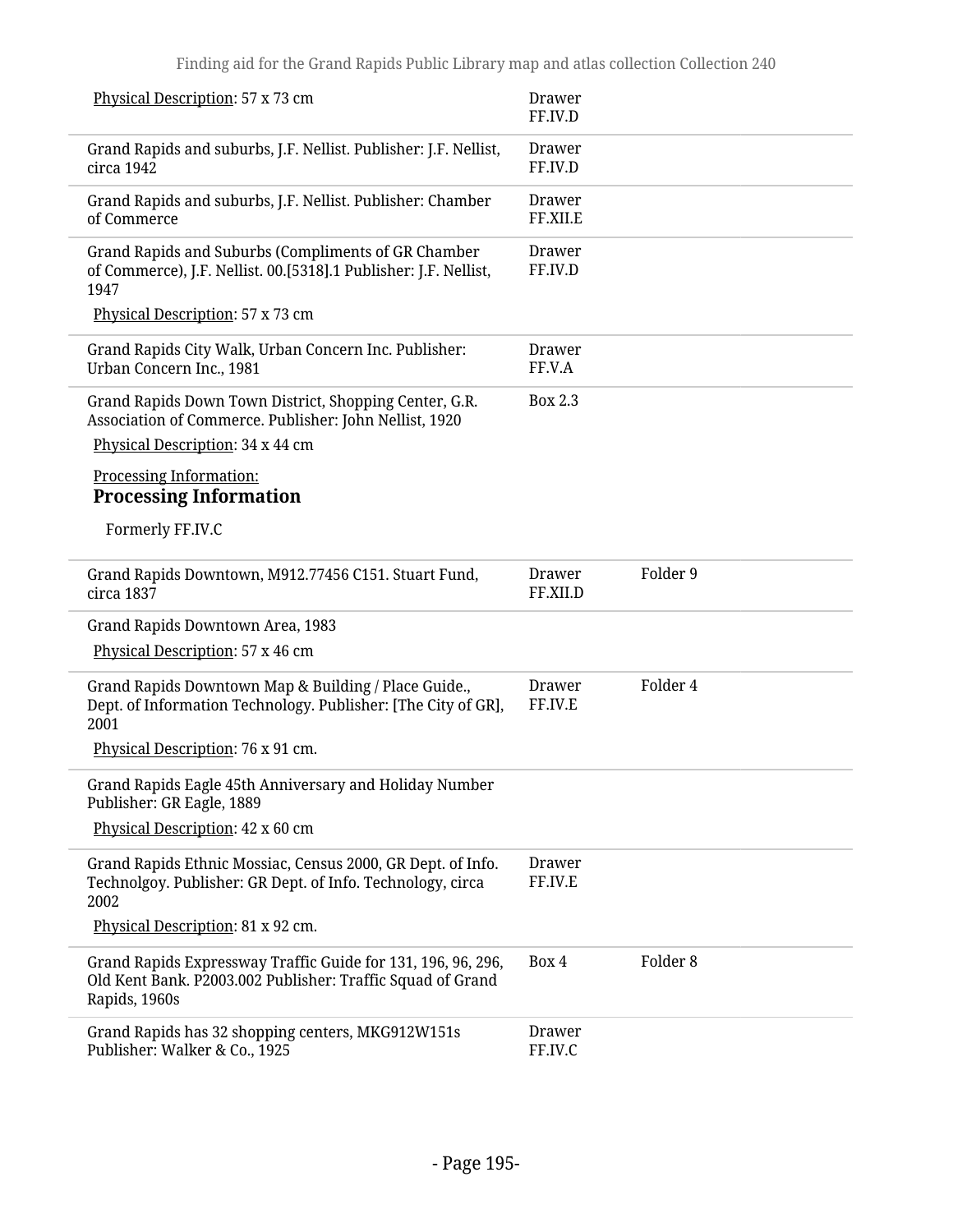Physical Description: 43 x 55 cm

| Grand Rapids has 35 super markets, MKG912W151m<br>Publisher: Walker & Co., 1925                                                                                                                                           | Drawer<br>FF.IV.C |
|---------------------------------------------------------------------------------------------------------------------------------------------------------------------------------------------------------------------------|-------------------|
| Physical Description: 43 x 55 cm                                                                                                                                                                                          |                   |
| Grand Rapids Metro Area Map Publisher: Metro Graphic<br>Arts, 1979                                                                                                                                                        |                   |
| Physical Description: 160 x 131 cm                                                                                                                                                                                        |                   |
| Grand Rapids Metro Area Map, Fred F. Johnson. Publisher:<br>Metro Graphic Arts, 1980                                                                                                                                      |                   |
| Physical Description: 132 x 158 cm                                                                                                                                                                                        |                   |
| Grand Rapids Metro Area Map Publisher: Metro Graphic<br>Arts, 1981                                                                                                                                                        |                   |
| Physical Description: 131 x 158 cm                                                                                                                                                                                        |                   |
| Grand Rapids Metro Area Map and Street Index with<br>Jenison-Hudsonville and Byron Center, including Grand<br>Valley State University and Downtown, Metro Graphic Arts.<br>2007.056.2 Publisher: Metro Graphic Arts, 2005 |                   |
| Grand Rapids Metro Area Map Street Index and Jenison-<br>Hudsonville Area Map Supplement, Fred T. Johnseon.<br>Publisher: Metro Graphic Arts, 1987-09                                                                     |                   |
| Physical Location: Oversize. On top of Flat Files.                                                                                                                                                                        |                   |
| Grand Rapids Metro Map, Geno Bratanov et al. Publisher:<br>Riley Marketing, 1961                                                                                                                                          | Drawer<br>FF.IV.E |
| Grand Rapids Metro Map Publisher: Fred F. Johnson, 1964                                                                                                                                                                   |                   |
| Physical Location: Located in tube on top of FF.X                                                                                                                                                                         |                   |
| Grand Rapids Metro Map Publisher: Metro Graphic Arts,<br>1984                                                                                                                                                             |                   |
| Physical Description: 132 x 177 cm                                                                                                                                                                                        |                   |
| Grand Rapids Metro Map, Fred F. Johnson. Publisher: Metro<br>Graphic Srts, 1997                                                                                                                                           |                   |
| Physical Description: oversize                                                                                                                                                                                            |                   |
| Physical Location: Located on top of Flat Files.                                                                                                                                                                          |                   |
| Grand Rapids Michigan: showing location of schools and<br>boundaries of school districts, 1910                                                                                                                            | Box 2.3           |
| Physical Description: 26 x 30 cm                                                                                                                                                                                          |                   |
| Processing Information:<br><b>Processing Information</b>                                                                                                                                                                  |                   |
| Formerly FF.IV.B                                                                                                                                                                                                          |                   |
| Grand Rapids Michigan 1868, A. Ruger. Publisher: Chicago<br>Lith., 1868                                                                                                                                                   | Drawer<br>FF.V.A  |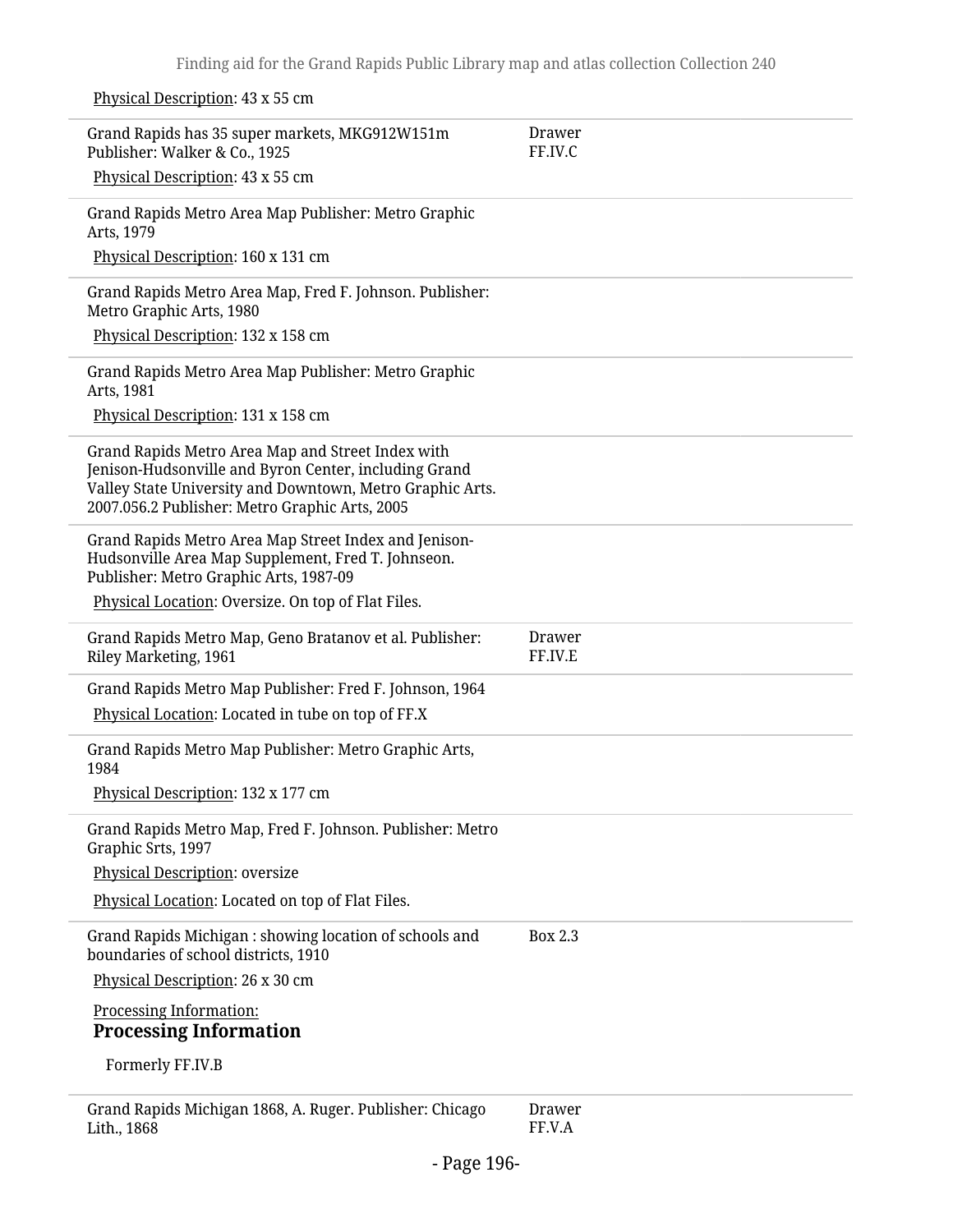| Grand Rapids Parks, G.R. Dept. of Parks., circa 1995                                                                                                            | <b>Drawer</b><br>FF.IV.E  |                                  |
|-----------------------------------------------------------------------------------------------------------------------------------------------------------------|---------------------------|----------------------------------|
| Grand Rapids Parks and Park - Schools, City of G.R. Parks<br>and Rec. Dept., 2000                                                                               | <b>Drawer</b><br>FF.IV.E  |                                  |
| Grand Rapids Public Schools, City of G.R. Publisher: Map<br>Request, 2000                                                                                       | Drawer<br>FF.IV.E         |                                  |
| Grand Rapids Railway. Pg. IV-20 from Unknown source.,<br>Unknown., 1924                                                                                         | Box 1                     | Folder 56                        |
| Grand Rapids Station Yard, M912.77455 G762, 1877                                                                                                                | <b>Drawer</b><br>FF.XII.D | Folder 9                         |
| Grand Rapids Street Directory and Map, White Printing Co.<br>00.[5227].1 Publisher: White Printing Company, 1940                                                | Box 4                     |                                  |
| Grand Rapids Street Intersections [70 maps], circa 1960                                                                                                         | <b>Drawer</b><br>FF.IV.D  |                                  |
| Grand Rapids Township, 2 maps. M912.77455 M329 1833,<br>circa 1830                                                                                              | <b>Box 3.5</b>            | Folder <sub>3</sub>              |
| Grand Rapids Township Publisher: Rand McNally, circa 1880                                                                                                       | <b>Drawer</b><br>FF.IV.A  |                                  |
| Grand Rapids Township (MI) Publisher: Abrams Aerial, 1967<br>Physical Description: 46 x 56 cm                                                                   | <b>Drawer</b><br>FF.V.C   |                                  |
| Grand Rapids Township [copy], circa 1880                                                                                                                        | <b>Drawer</b><br>FF.V.B   |                                  |
| Grand Rapids Township [copy], circa 1830                                                                                                                        | Drawer<br>FF.V.B          |                                  |
| Grand Rapids Township 1968 Aerials (6), Kent County.<br>Publisher: Kent County, 1968, 1994 Print                                                                | <b>Drawer</b><br>FF.V.E   | Folder<br>Grand<br>Rapids<br>Twp |
| Grand Rapids Township, Eastern 3 1/2 Sections, M912.77456<br>G762gr. Stuart Fund                                                                                | <b>Box 3.5</b>            | Folder 3                         |
| Physical Description: 13.5 x 8.5 inches                                                                                                                         |                           |                                  |
| Grand Rapids Traffic Flow, MKG912Wisit Publisher: Walker<br>& Co., 1941                                                                                         | <b>Drawer</b><br>FF.IV.D  |                                  |
| Physical Description: 43 x 56 cm                                                                                                                                |                           |                                  |
| Grand Rapids Visitor's Guide and Map [copy2], Greater<br>Grand Rapids Convention Bureau. 00.[5202].1 Publisher:<br>Greater Grand Rapids Convention bureau, 1983 | Box 2                     |                                  |
| Physical Description: 57 x 46 cm                                                                                                                                |                           |                                  |
| Grand Rapids with all of Kent County Publisher: Hearne<br>Bros., 1970                                                                                           |                           |                                  |

Physical Description: 126 x 171 cm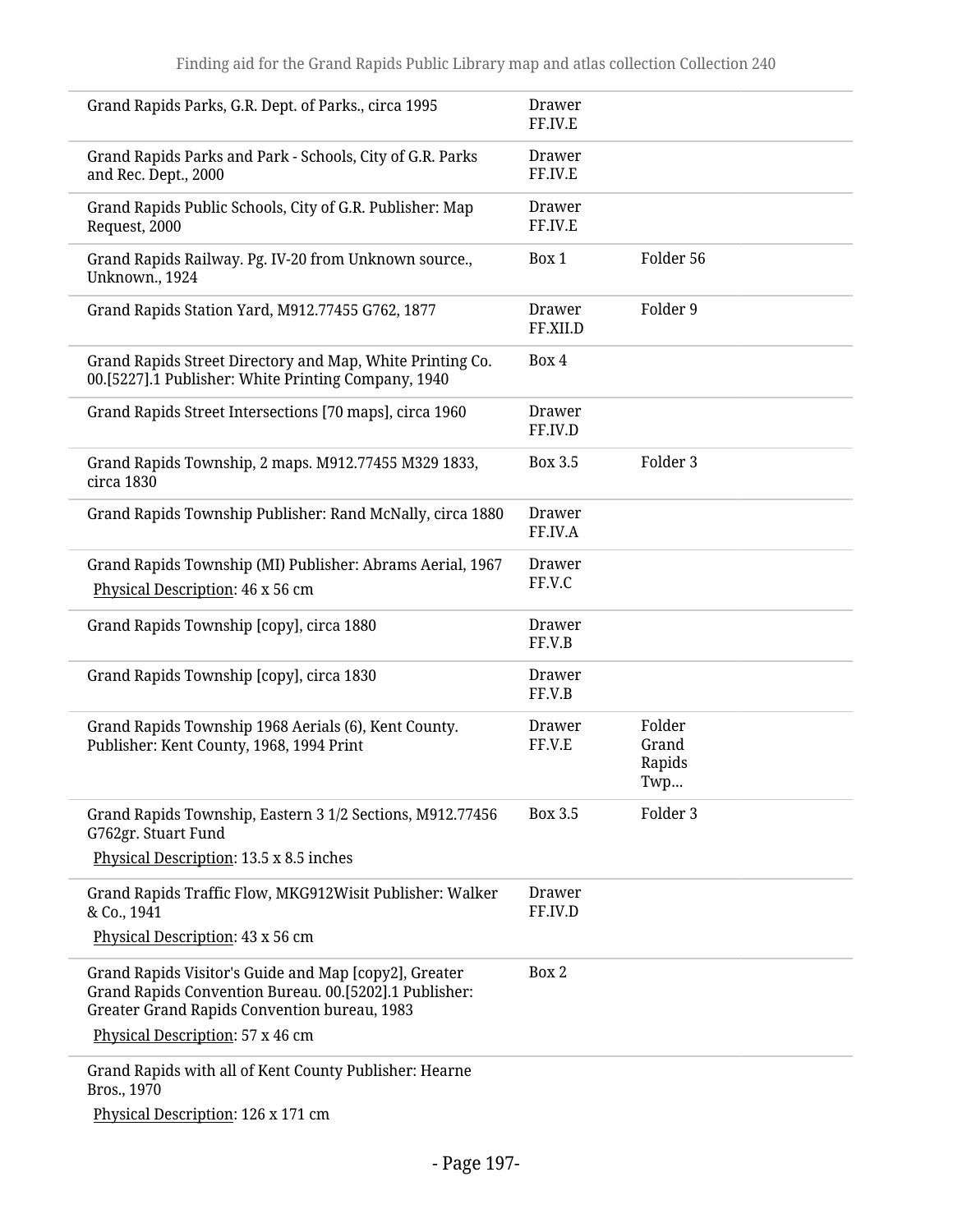| Grand Rapids, East & West Suburbs, AAA Michigan.<br>P2003.020 Publisher: AAA Michigan, circa 1980                                                                                                                                                                                                                               | <b>Drawer</b><br>FF.IV.E  |                     |
|---------------------------------------------------------------------------------------------------------------------------------------------------------------------------------------------------------------------------------------------------------------------------------------------------------------------------------|---------------------------|---------------------|
| Physical Description: 56 x 43 cm                                                                                                                                                                                                                                                                                                |                           |                     |
| Grand Rapids, East & West Suburbs Publisher: AAA                                                                                                                                                                                                                                                                                | Drawer<br>FF.IV.E         |                     |
| Grand Rapids, Freeman Godfrey's Addition, J.L. Rumsey.<br>M912.77456 R869f, 1891                                                                                                                                                                                                                                                | <b>Drawer</b><br>FF.XII.D | Folder <sub>8</sub> |
| Grand Rapids, Godfrey's Addition, M912.77456 G443, 1872                                                                                                                                                                                                                                                                         | <b>Drawer</b><br>FF.XII.D | Folder <sub>8</sub> |
| Grand Rapids, Hatch's Addition, James Lyman. M912.77456<br>L989t. Stuart Fund, 1837                                                                                                                                                                                                                                             | <b>Drawer</b><br>FF.XII.D | Folder <sub>8</sub> |
| Grand Rapids, June 10th, 1836, D.T. Leavitt. 283139, 1920                                                                                                                                                                                                                                                                       | <b>Drawer</b><br>FF.XII.D | Folder 9            |
| Grand Rapids, June 19th, 1836 [Shows sections; Plaster<br>Creek, Burr Oak Creek, Grand River, Mission Station, Rev.<br>L. Stutes, Grand Lake (Reeds Lake) Cold Brook Gull Prairie<br>Road, Village of Grand Rapids, Campau Square, Clinton Rd.,<br>etc., / by D.T. Leavitt., 1836, Traced from the original map,<br>1920-03-08. | <b>Drawer</b><br>FF.IV.A  |                     |
| Physical Description: 45 x 66 cm                                                                                                                                                                                                                                                                                                |                           |                     |
| Grand Rapids, June 19th, 1836 [Shows sections; Plaster<br>Creek, Burr Oak Creek, Grand River, Mission Station, Rev.<br>L. Stutes, Grand Lake (Reeds Lake) Cold Brook Gull Prairie<br>Road, Village of Grand Rapids, Campau Square, Clinton Rd.,<br>etc., / by D.T. Leavitt., 1836, Traced from the original map,<br>1920-03-08. | <b>Drawer</b><br>FF.IV.A  |                     |
| Physical Description: 45 x 66 cm                                                                                                                                                                                                                                                                                                |                           |                     |
| Grand Rapids, June 19th, 1836 [Shows sections; Plaster<br>Creek, Burr Oak Creek, Grand River, Mission Station, Rev.<br>L. Stutes, Grand Lake (Reeds Lake) Cold Brook Gull Prairie<br>Road, Village of Grand Rapids, Campau Square, Clinton Rd.,<br>etc., / by D.T. Leavitt., 1836, Traced from the original map,<br>1920-03-08. | <b>Drawer</b><br>FF.IV.A  |                     |
| Physical Description: 45 x 66 cm                                                                                                                                                                                                                                                                                                |                           |                     |
| Grand Rapids, June 19th, 1836 [Shows sections; Plaster<br>Creek, Burr Oak Creek, Grand River, Mission Station, Rev.<br>L. Stutes, Grand Lake (Reeds Lake) Cold Brook Gull Prairie<br>Road, Village of Grand Rapids, Campau Square, Clinton Rd.,<br>etc., / by D.T. Leavitt., 1836, Traced from the original map,<br>1920-03-08. | <b>Drawer</b><br>FF.IV.A  |                     |
| Physical Description: 45 x 66 cm                                                                                                                                                                                                                                                                                                |                           |                     |
| Grand Rapids, Michigan Publisher: Chicago Lithographing<br>Co. (orig.), 1868                                                                                                                                                                                                                                                    | <b>Drawer</b><br>FF.IV.A  |                     |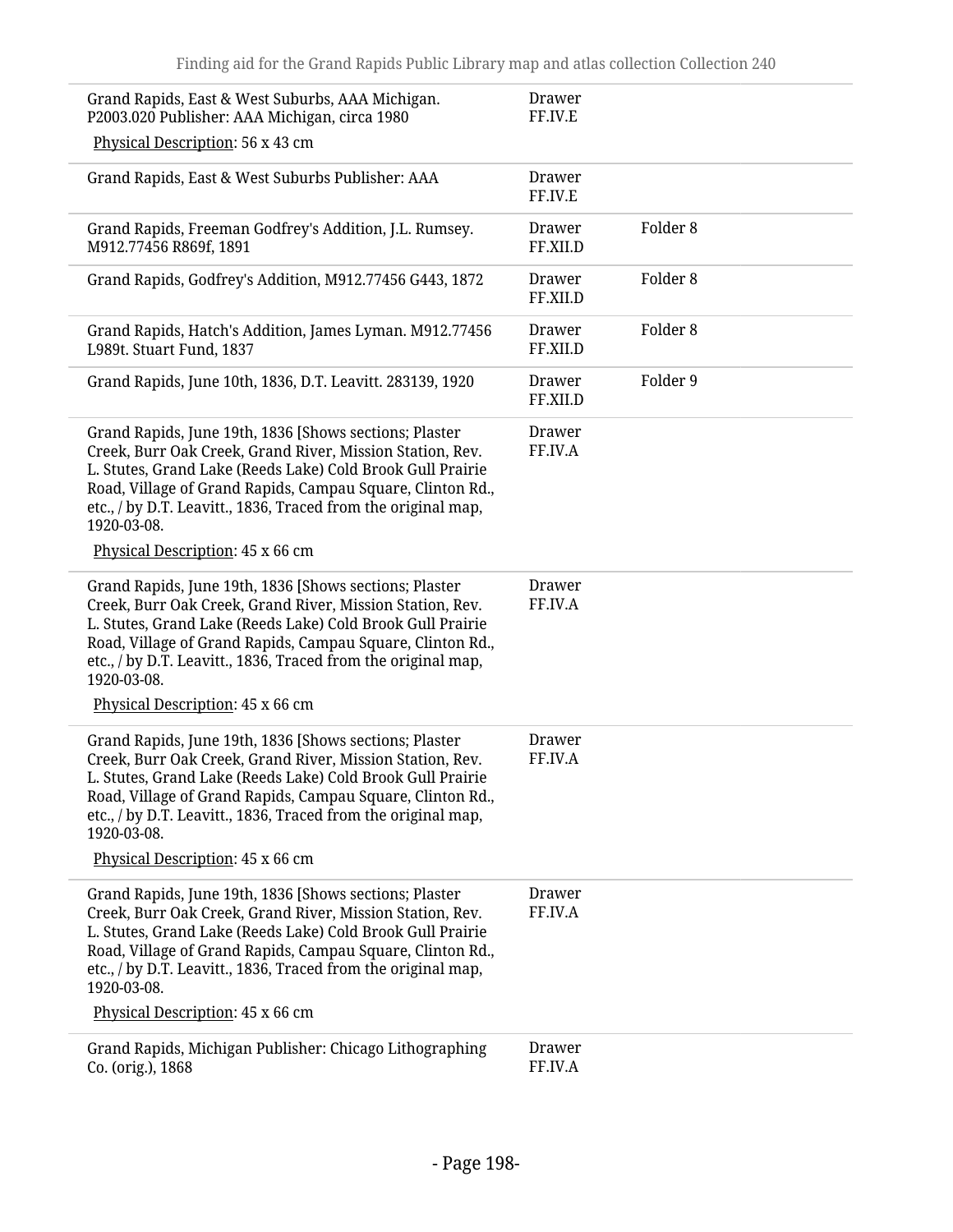Physical Description: 51 x 33 cm Grand Rapids, Michigan, 1868. Birds-eye view, Reprinted by Alex Myrhorodsky. P2002.036.1 Publisher: Chicago Lithographing Co., 1868, 2002 Reprint Physical Description: 93 x 61 cm Drawer FF.V.A Grand Rapids, Michigan, 1886. Include numerous images of buildings, Cole & Demar. MKG912.C67. M4162 [00.[5281].1 Publisher: Cole & Demar, 1886 Physical Description: 108 x 71 cm Drawer FF.V.A Grand Rapids, Michigan. Map of Central Business Section. Quinn's will present … Michigan State Teachers Association. Oct. 31st and Nov. 1, 1912, City Guide Map Co. Publisher: City Guide Map Co., 1912 Physical Description: 43 x 35 cm Processing Information: **Processing Information** Formerly FF.IV.B Box 2.3 Grand Rapids, Michigan. Map of Central Business Section. Quinn's will present … Michigan State Teachers Association. Oct. 31st and Nov. 1, 1912, City Guide Map Co. Publisher: City Guide Map Co., 1912 Physical Description: 43 x 35 cm Processing Information: **Processing Information** Formerly FF.IV.B Box 2.3 Grand Rapids, pg. 115 from Unknown (probably Cram) atlas. Verso: Map of Boston / Geo. F. Cram. Fragment. Pg. 116., Cram??., 1901 Box 2.3 Grand Rapids, Walker, Paris and Wyoming Townships, M912.77456 G762g. Stuart Fund, circa 1840-1844 Drawer FF.XII.D Folder 11 Grand Rapids: The Furniture City, Hastings, Bob. 2013.009 Publisher: Archar, Inc., Scarborough, Ontario, 1973 Physical Description: 74 x 99 cm Drawer FF.V.A Folder 3 Grand Rapids. Bird's eye?, M912.77456.Sh72 c.2 Publisher: Chas. Shober & Co., 1874 Physical Description: 87 x 63 cm Drawer FF.V.A Grand Rapids. Bird's eye?, M912.77456.Sh72 2. Old M4768, 1874 Physical Description: 59 x 44 cm Drawer FF.V.A Grand River, Corps of Engineers. M912Un3 pts. 1-11 Publisher: U.S. Engineer Office, 1932 Drawer FF.VI.C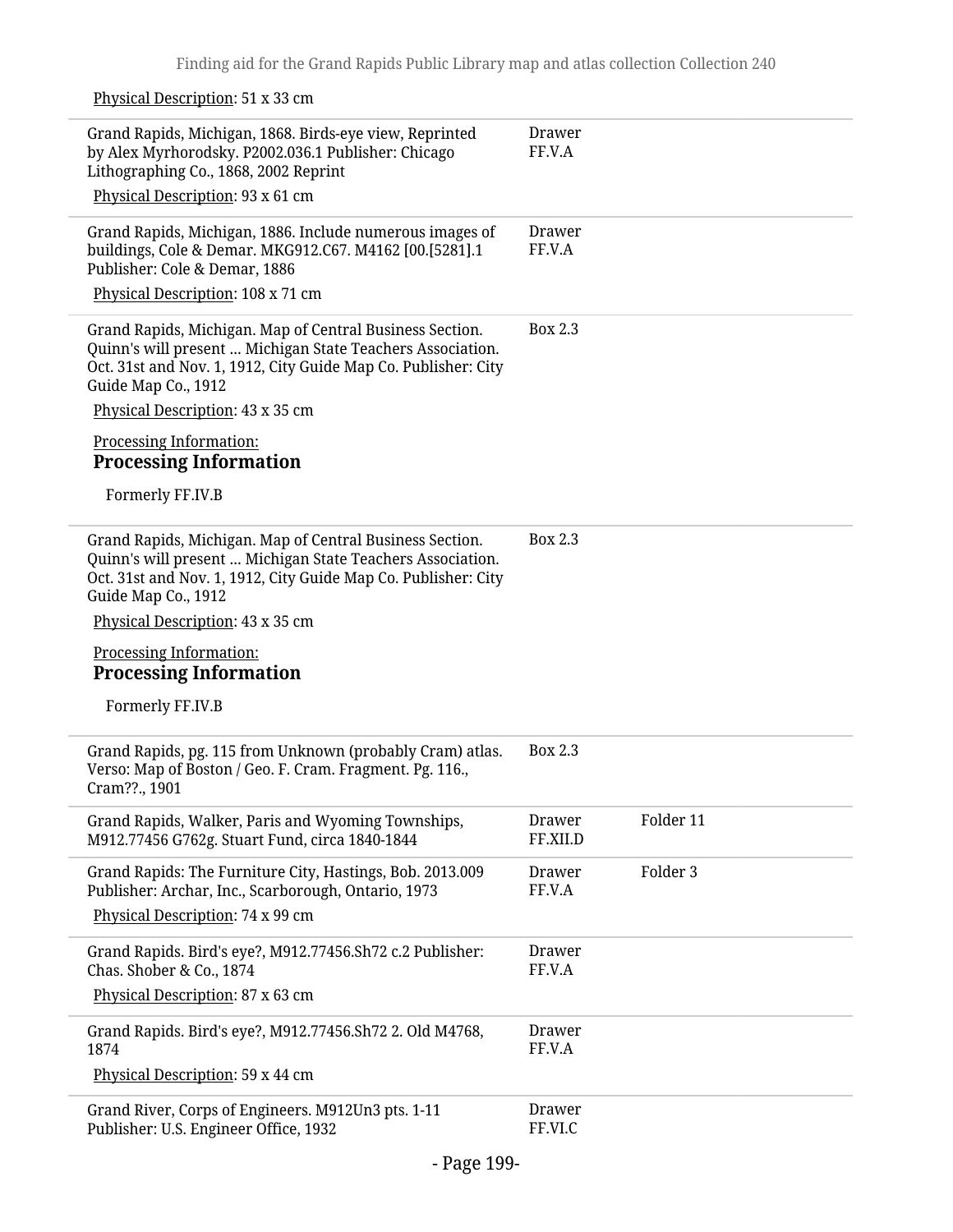| Grand River, Corps of Engineers. Publisher: Corps of<br>Engineers, 1969                                                                                                      | <b>Drawer</b><br>FF.VI.C  |                     |
|------------------------------------------------------------------------------------------------------------------------------------------------------------------------------|---------------------------|---------------------|
| Physical Description: 91 x 76 cm                                                                                                                                             |                           |                     |
| Grand River Canoeing Map, Grand rapids to Lamont /<br>Lamont to Grand Haven, Michigan Grand River Watershed<br>Council. Publisher: Michigan Bicentennial Comission, 1974     | <b>Drawer</b><br>FF.VI.C  |                     |
| Grand River Canoeing Map, Ionia to Ada / Ada to Grand<br>Rapids, Michigan Grand River Watershed Council.<br>Publisher: Michigan Bicentennial Comission, 1974                 | <b>Drawer</b><br>FF.VI.C  |                     |
| Grand River Canoeing Map, Lansing to Portland / Portland<br>to Ionia, Michigan Grand River Watershed Council.<br>Publisher: Michigan Bicentennial Comission, 1974            | Drawer<br>FF.VI.C         |                     |
| Grand River Caonoeing Map, Michigan Center to Onondaga /<br>Onondaga to Lansing, Michigan Grand River Watershed<br>Council. Publisher: Michigan Bicentennial Comission, 1974 | <b>Drawer</b><br>FF.VI.C  |                     |
| Grand River, MI from Dermo Bayou to Bass River, Corp of<br>Engineers U.S. Army 765B [2019.049], 1966                                                                         | Drawer<br>FF.X.D          | Folder <sub>6</sub> |
| Grand River Rapids, 1836                                                                                                                                                     | <b>Drawer</b><br>FF.XII.D | Folder 9            |
| Grand River Walk [picture map of Grand Rapids], Junior<br>Leaugue of Grand Rapids. Publisher: Junior League, 1985                                                            | <b>Drawer</b><br>FF.V.A   |                     |
| Grand Traverse Bay to Little Traverse Bay, U.S. Department<br>of Commerce. Publisher: National Ocean Survey, 1975                                                            | <b>Drawer</b><br>FF.X.C   |                     |
| Physical Description: 120 x 89 cm                                                                                                                                            |                           |                     |
| Grand Traverse Regional Map: "Water Wonderland", circa<br>1950                                                                                                               | <b>Drawer</b><br>FF.XII.C |                     |
| Physical Description: 95 x 84 cm.                                                                                                                                            |                           |                     |
| Grand Trunk Railway of Canada, M91271.G76 Publisher:<br>Waterlow & Sons Litho, 1840                                                                                          | Drawer<br>FF.III.A        |                     |
| Physical Description: 66 x 39 cm                                                                                                                                             |                           |                     |
| Grandville Heritage Trail, Kenyon Williams. Publisher:<br>Kenyon Williams, 1976                                                                                              | <b>Drawer</b><br>FF.XII.C |                     |
| Graphic Street Guide of Greater Grand Rapids, including<br>Ada  New ed. Publisher: G.R. : Metro Graphic Arts, formerly<br>Fred F. Johnson Co., circa 1989                    | Box 1                     | Folder 27           |
| Graphic Street Guide of Greater Grand Rapids, including<br>Comstock Park  Publisher: G.R. : Metro Graphic Arts,<br>formerly Fred F. Johnson Co., 1972-1973                   | Box 1                     | Folder 22           |
| Graphic Street Guide of Greater Grand Rapids, including<br>Comstock Park  Publisher: G.R. : Metro Graphic Arts,<br>1973-1974                                                 | Box 1                     | Folder 23           |

Physical Description: 99 x 70 cm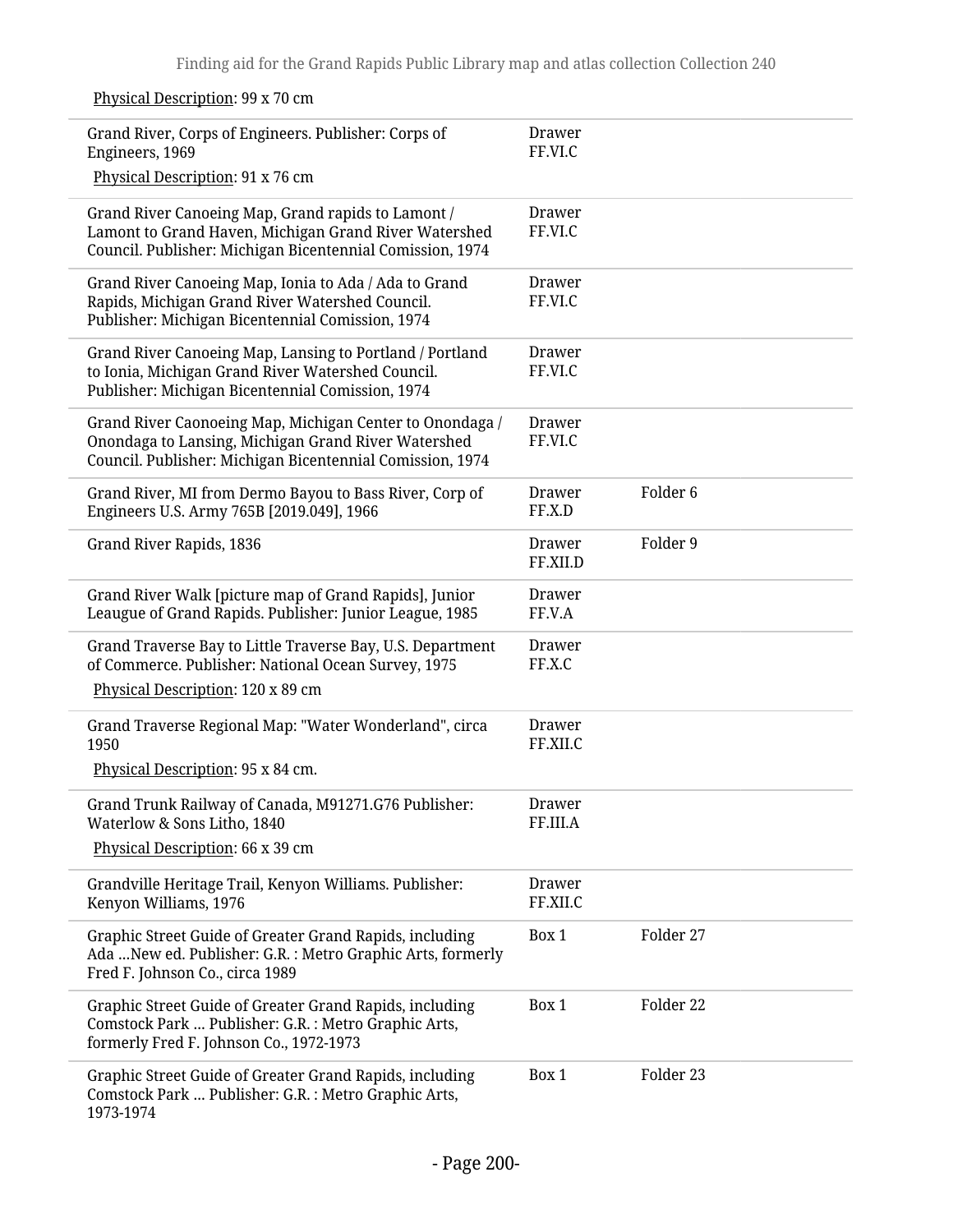| Graphic Street Guide of Greater Grand Rapids, including<br>Comstock Park  Publisher: G.R. : Metro Graphic Arts,<br>formerly Fred F. Johnson Co., 1974-1975              | Box 1                    | Folder 24                |          |
|-------------------------------------------------------------------------------------------------------------------------------------------------------------------------|--------------------------|--------------------------|----------|
| Graphic Street Guide of Greater Grand Rapids, including<br>Comstock Park  Publisher: G.R. : Metro Graphic Arts,<br>formerly Fred F. Johnson Co., 1978-1979              | Box 1                    | Folder <sub>25</sub>     |          |
| Graphic Street Guide of Greater Grand Rapids, including<br>Comstock Park  Publisher: G.R. : Metro Graphic Arts,<br>formerly Fred F. Johnson Co., 1985                   | Box 1                    | Folder 26                |          |
| Graphic Street Guide of Greater Grand Rapids, including<br>Comstock Park  Publisher: G.R. : Metro Graphic Arts,<br>formerly Fred F. Johnson Co., 1995-1996              | Box 1                    | Folder 29                |          |
| Graphic Street Guide of Greater Grand Rapids, including<br>Comstock Park , 00.[2760].1 Publisher: G.R. : Metro Graphic<br>Arts, formerly Fred F. Johnson Co., 2001-2002 | Box 1                    | Folder 29                | Folder 5 |
| Graphic Street Guide of Greater Grand Rapids, including<br>Comstock Park  Publisher: G.R. : Metro Graphic Arts,<br>formerly Fred F. Johnson Co., circa 1991-1992        | Box 1                    | Folder 28                |          |
| Graphic Street Guide of Greater Grand Rapids, including<br>East Grand Rapids  Publisher: G.R. : Fred F. Johnson Co.,<br>circa 1954                                      | Box 1                    | Folder 21                |          |
| Graphic Street Guide of Greater Kalamazoo., P2004.020,<br>2004-2005                                                                                                     | Box 1                    | Folder 52                |          |
| Graphic Street Guide of Greater Muskegon, P2004.021,<br>2002-2003                                                                                                       | Box 1                    | Folder 53                |          |
| Graphic Street Guide of Holland - Grand Haven, P2004.019,<br>2003-2004                                                                                                  | Box 1                    | Folder 54                |          |
| Gratiot County, M912.77449 G772. G.H. Carroll                                                                                                                           | Drawer<br>FF.XII.D       | Folder 10                |          |
| Gratiot County Michigan Showing Rural Delivery Service,<br>Post Office Dept. M912 un36gt. M1374, 1910                                                                   | <b>Drawer</b><br>FF.X.E  | Folder G                 |          |
| Grattan Township 1968 Aerials (18), Kent County. Publisher:<br>Kent County, 1968, 1994 Print                                                                            | Drawer<br>FF.V.E         | Folder<br>Grattan<br>Twp |          |
| Greater Flint, Fred F. Johnson. 2000.063 Publisher:<br><b>Ludington News Company</b>                                                                                    | <b>Drawer</b><br>FF.XI.C |                          |          |
| Greater Grand Rapids, J.F. Nellist. MKG912N32g. M3529<br>Publisher: J.F. Nellist, 1927<br>Physical Description: 81 x 100 cm                                             | <b>Drawer</b><br>FF.IV.C |                          |          |
| Greater Grand Rapids City Map, Rand McNally. Publisher:<br>Seeger Map Co., 1980s                                                                                        | <b>Drawer</b><br>FF.IV.E |                          |          |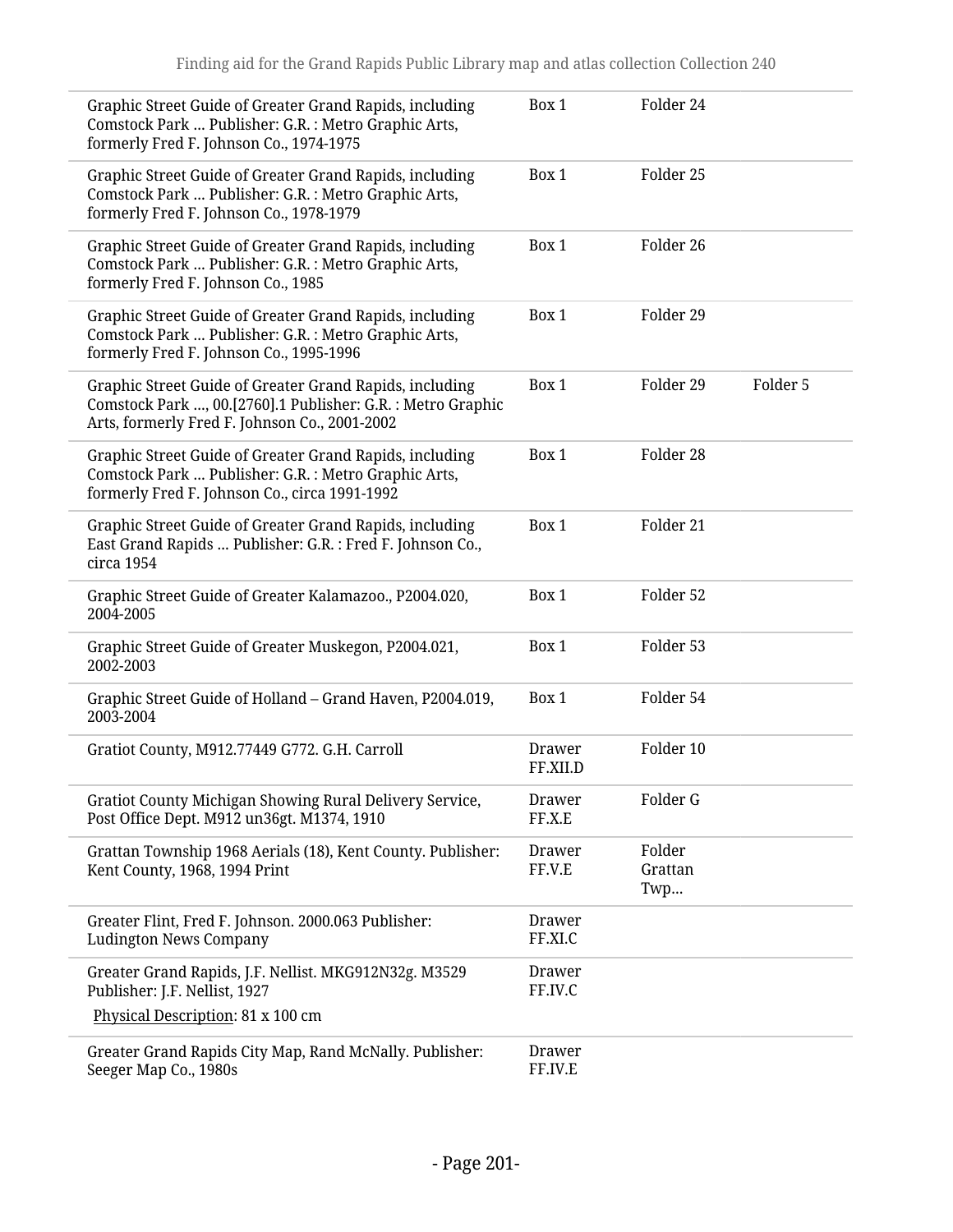| Greater Grand Rapids for Business and Pleasure, Chamber<br>of Commerce. Publisher: G.R. Chamber of Commerce, circa<br>1970                            | Drawer<br>FF.V.E          |                 |
|-------------------------------------------------------------------------------------------------------------------------------------------------------|---------------------------|-----------------|
| Greater Grand Rapids Motels, hotels, Westdale locations<br>Publisher: Westdale Realtors, 1972                                                         | Drawer<br>FF.IX.E         | Folder<br>Grand |
| Physical Description: 42 x 28 cm.                                                                                                                     |                           | Rapids          |
| Greater Grand Rapids, Kent County, AAA. Publisher: AAA<br>Michigan, 1981                                                                              | Box 1                     | Folder 58       |
| Greater Grand Rapids, Kent County, AAA. P2006.028.24<br>Publisher: AAA Michigan, 1981                                                                 | Box 4                     | Folder 3        |
| Greater Grand Rapids, Kent County, AAA Michigan.<br>P2003.020 Publisher: AAA Michigan, circa 1978                                                     | Drawer<br>FF.IV.E         |                 |
| Physical Description: 64 x 84 cm.                                                                                                                     |                           |                 |
| Greater Grand Rapids, Kent County, Michigan, Automobile<br>Club of Michigan. P2006.028.024 Publisher: AAM, 1981                                       | Box 4                     |                 |
| Greater Grand Rapids, Michigan, AAA Michigan. P2003.020<br>Publisher: AAA Michigan, circa 1976                                                        | Drawer<br>FF.IV.E         |                 |
| Physical Description: 73 x 64 cm                                                                                                                      |                           |                 |
| Greater Grand Rapids: "the Furniture City", MKG912.P32.<br>M3099 Publisher: Pease & Norgard, 1924                                                     |                           |                 |
| Physical Description: 106 x 119 cm                                                                                                                    |                           |                 |
| Physical Location: Located on top of Flat Files.                                                                                                      |                           |                 |
| Greater Muskegon, Fred F. Johnson. Publisher: Colton News<br>Agency, 1964-1965                                                                        | Drawer<br>FF.XI.C         |                 |
| Greenfield Village Publisher: Edison Institute, 1951<br>Physical Description: 68 x 56 cm                                                              | Drawer<br>FF.XII.C        |                 |
| Greenville Publisher: J.J. Stoner, 1880                                                                                                               |                           |                 |
| Physical Description: 56 x 31 cm                                                                                                                      |                           |                 |
| Greenville, AAA. Publisher: AAA Michigan                                                                                                              | <b>Drawer</b><br>FF.XI.C  |                 |
| Groningen, Friesland, Drente en Overijsel Publisher:<br>Wolters, 1927                                                                                 | <b>Drawer</b><br>FF.XII.A |                 |
| Physical Description: 38 x 46 cm                                                                                                                      |                           |                 |
| Grouped Cross Section Between Houghton and<br>Keweenaw Publisher: Geological Survey, 1873                                                             | <b>Drawer</b><br>FF.III.D |                 |
| Physical Description: 101 x 56 cm                                                                                                                     |                           |                 |
| Guide Map of the City of Detroit, Silas Farmer and CO.,<br>drawn by Eugene Robinson, city surveyor. Publisher:<br>Corrie's Detroit Litho Office, 1872 | <b>Drawer</b><br>FF.XI.C  |                 |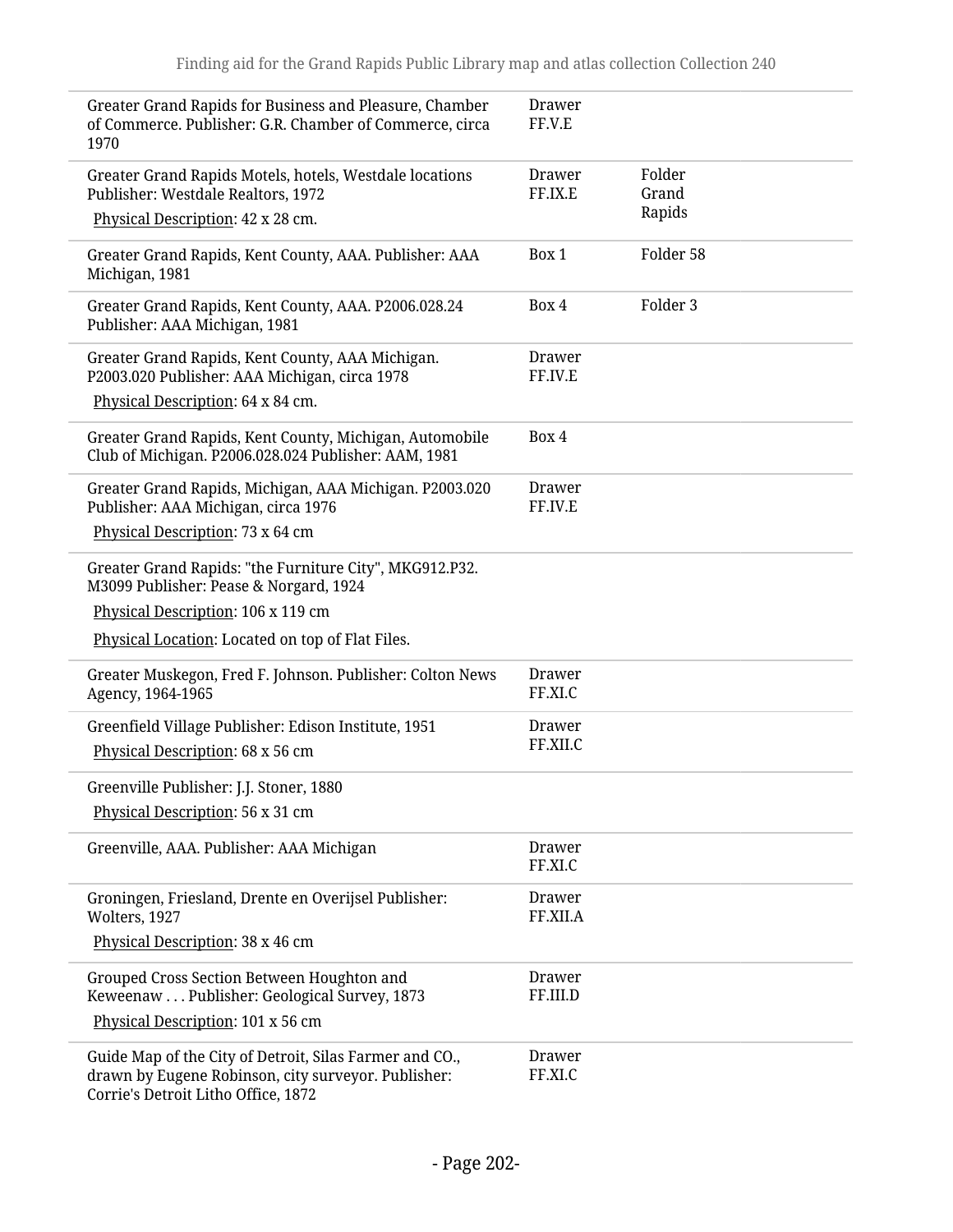Guide to Barry County - Recreation, Historic Attractions & Lodging, Barry County Tourist Council. Publisher: Barry County Tourist Council, circa 1980 Drawer FF.X.E Gull Landing apartments Architectural Drawings and Maps, Reid Associates., 1978 Drawer FF.IV.E Gun Lake, Institute for Fisheries Research. M912M585g Publisher: MI Conservation Dept., 1945 Physical Description: 88 x 60 cm Drawer FF.VI.D Half Mile Lake, Institute for Fisheries Research. Publisher: MI Conservation Dept., 1941 Physical Description: 43 X 28 cm Drawer FF.VI.D Hancock, Army Map Service. Publisher: USGS, 1961 Physical Description: 86 x 56 cm Drawer FF.XI.E Hancock, Army Map Service. Publisher: USGS, 1967 Physical Description: 86 x 56 cm Drawer FF.XI.E Handbook and Guide to the City of Grand Rapids, M917.7456 T229h Publisher: West Michigan Printing, 1891 Physical Description: 20 x 28 cm Drawer FF.IV.A Handy Sectional Map of the Resort Region for Tourist, George E. Steele. M912St.4. M3383 Publisher: Geo. E. Steele, 1891 Physical Description: 70 x 79 cm Drawer FF.III.D Harbor of Refuge -- Sand Beach, Lake Huron, Corps of Engineers. M913Un39n528 Publisher: Corps of Engineers, 1905 Physical Description: 86 x 66 cm Drawer FF.X.A Hearne Bros. Official Michigan Publisher: Hearne Bros., 1970 Physical Description: 126 x 168 cm Heritage Hill Historic District, City Planning Dept., 1997 Drawer FF.IV.E Heritage Hill Historic District, City Planning Dept., 2000 Drawer FF.IV.E Heritage Hill Historic District Drawer FF.XII.D Folder 13 Heritage Hill, Grand Rapids, Michigan / Heritage Hill Association, Incorporated, The Assoc. ; Carl Feiss & Russell Wright. Drawer FF.XII.D Folder 13 Hessel, MI, USGS. Publisher: Dept. of the Interior, 1964 Drawer FF.VI.E

## Physical Description: 68 x 58 cm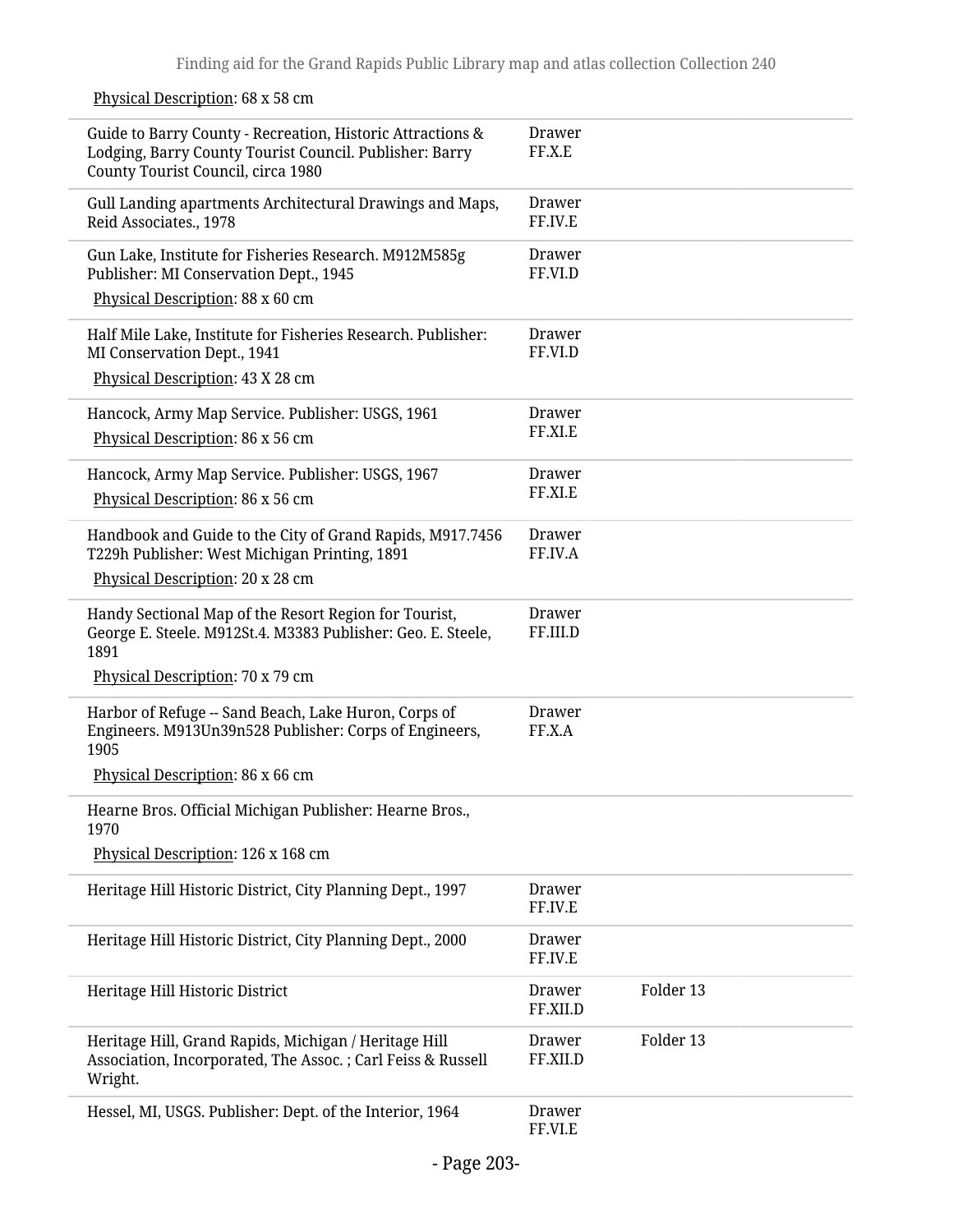Physical Description: 55 x 69 cm

| Highway and Recreational Information Map, Bay County,<br>MI State Highway Commission. Publisher: State of Michigan,<br>1974 | Drawer<br>FF.X.E  | Folder B |
|-----------------------------------------------------------------------------------------------------------------------------|-------------------|----------|
| Highway and Recreational Information Map of Cass County,<br>MI State Highway Comission., 1973                               | Drawer<br>FF.X.E  | Folder C |
| Highway and Recreational Information Map of Chippewa<br>County: Central, MI State Highway Comission., 1974                  | Drawer<br>FF.X.E  | Folder C |
| Highway and Recreational Information Map of Chippewa<br>County: East, MI State Highway Comission., 1974                     | Drawer<br>FF.X.E  | Folder C |
| Highway and Recreational Information Map of Chippewa<br>County: West, MI State Highway Comission., 1974                     | Drawer<br>FF.X.E  | Folder C |
| Highway and Recreational Information Map of Clare<br>County, MI State Highway Comission., 1974                              | Drawer<br>FF.X.E  | Folder C |
| Highway and Recreational Information Map of Crawford<br>County, MI State Highway Comission., 1974                           | Drawer<br>FF.X.E  | Folder C |
| Highway and Recreational Information Map of Eaton<br>County, MI State Highway Comission., 1973                              | Drawer<br>FF.X.E  | Folder E |
| Highway and Recreational Information Map of Emmet<br>County, MI State Highway Comission., 1974                              | Drawer<br>FF.X.E  | Folder E |
| Highway and Recreational Information Map of Genessee<br>County, MI State Highway Comission., 1973                           | Drawer<br>FF.X.E  | Folder G |
| Highway and Recreational Information Map of Gladwin<br>County, MI State Highway Comission., 1974                            | Drawer<br>FF.X.E  | Folder G |
| Highway and Recreational Information Map of Gogebic<br>County, East Part, MI State Highway Comission., 1974                 | Drawer<br>FF.X.E  | Folder G |
| Highway and Recreational Information Map of Gratiot<br>County, MI State Highway Comission., 1973                            | Drawer<br>FF.X.E  | Folder G |
| Highway and Recreational Information Map of Hillsdale<br>County, MI State Highway Comission., 1973                          | Drawer<br>FF.XI.A | Folder H |
| Highway and Recreational information Map of Hoghton<br>County, South, MI State Highway Comission., 1974                     | Drawer<br>FF.XI.A | Folder H |
| Highway and Recreational Information Map of Houghton<br>County, North, MI State Highwya Comission., 1974                    | Drawer<br>FF.XI.A | Folder H |
| Highway and Recreational Information Map of Ionia<br>County, MI State Highway Comission., 1973                              | Drawer<br>FF.XI.A | Folder I |
| Highway and Recreational Information Map of Iosco<br>County, MI State Highway Comission., 1974                              | Drawer<br>FF.XI.A | Folder I |
| Highway and Recreational Information Map of Isabella<br>County, MI State Highway Comission., 1974                           | Drawer<br>FF.XI.A | Folder I |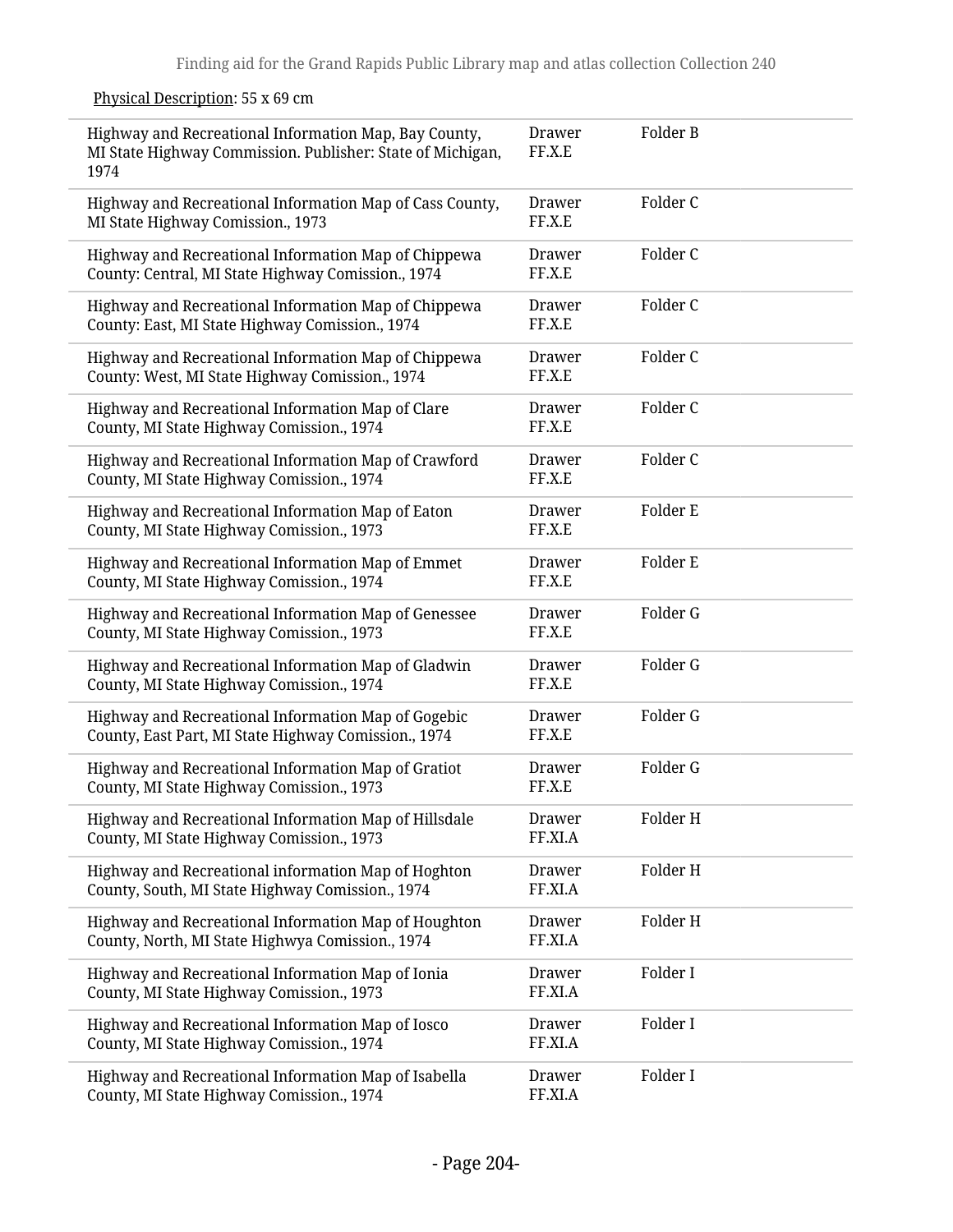| Highway and Recreational information Map of Kalamazoo<br>County, MI State Highway Comission., 1973             | Folder K<br><b>Drawer</b><br>FF.XI.A            |
|----------------------------------------------------------------------------------------------------------------|-------------------------------------------------|
| Highway and Recreational Information Map of Kalkaska<br>County, MI State Highway Comission., 1974              | Folder K<br><b>Drawer</b><br>FF.XI.A            |
| Highway and Recreational information Map of Keweenaw<br>County, MI State Highway Comission., 1974              | Folder K<br>Drawer<br>FF.XI.A                   |
| Highway and Recreational Information Map of Lake County,<br>MI State Highway Comsission., 1974                 | Folder L<br><b>Drawer</b><br>FF.XI.A            |
| Highway and Recreational Information Map of Lapeer<br>County, MI State Highway Comission., 1973                | Folder L<br><b>Drawer</b><br>FF.XI.A            |
| Highway and Recreational Information Map of Leelanau<br>County, MI State Highway Comission., 1974              | Folder L<br><b>Drawer</b><br>FF.XI.A            |
| Highway and Recreational Information Map of Lenawee<br>County, MI State Highway Comission., 1973               | Folder L<br><b>Drawer</b><br>FF.XI.A            |
| Highway and Recreational Information Map of Livingston<br>County, MI State Highway Comission., 1973            | Folder L<br><b>Drawer</b><br>FF.XI.A            |
| Highway and Recreational Information Map of Luce County,<br>MI State Highway Comission., 1974                  | Folder L<br>Drawer<br>FF.XI.A                   |
| Highway and Recreational Information Map of Macinac<br>County, East Part, MI State Highway Comission., 1974    | Folder M<br><b>Drawer</b><br>FF.XI.B            |
| Highway and Recreational Information Map of Macinac<br>County, West Part, MI State Highway Comission., 1974    | Folder M<br>Drawer<br>FF.XI.B                   |
| Highway and Recreational Information Map of Mason<br>County, MI State Highway Comission., 1974                 | Folder M<br>Drawer<br>FF.XI.B                   |
| Highway and Recreational Information Map of Menominee<br>County, South Part, MI State Highway Comission., 1974 | Folder <sub>M</sub><br><b>Drawer</b><br>FF.XI.B |
| Highway and Recreational Information Map of Midland<br>County, MI State Highway Comission., 1974               | Folder M<br>Drawer<br>FF.XI.B                   |
| Highway and Recreational Information Map of Missaukee<br>County, MI State Highway Comission., 1974             | Drawer<br>Folder M<br>FF.XI.B                   |
| Highway and Recreational Information Map of Monroe<br>County, MI State Highway Comission., 1973                | Folder M<br><b>Drawer</b><br>FF.XI.B            |
| Highway and Recreational Information Map of Montcalm<br>County, MI State Highway Comission., 1973              | Folder M<br>Drawer<br>FF.XI.B                   |
| Highway and Recreational Information Map of<br>Montmorency County, MI State Highway Comission., 1974           | Folder M<br>Drawer<br>FF.XI.B                   |
| Highway and Recreational Information Map of Oceana<br>County, MI State Highway Comission., 1974                | Folder O<br>Drawer<br>FF.XI.B                   |
| Highway and Recreational information Map of Ogemaw<br>County, MI State Highway Comission., 1974                | Folder O<br>Drawer<br>FF.XI.B                   |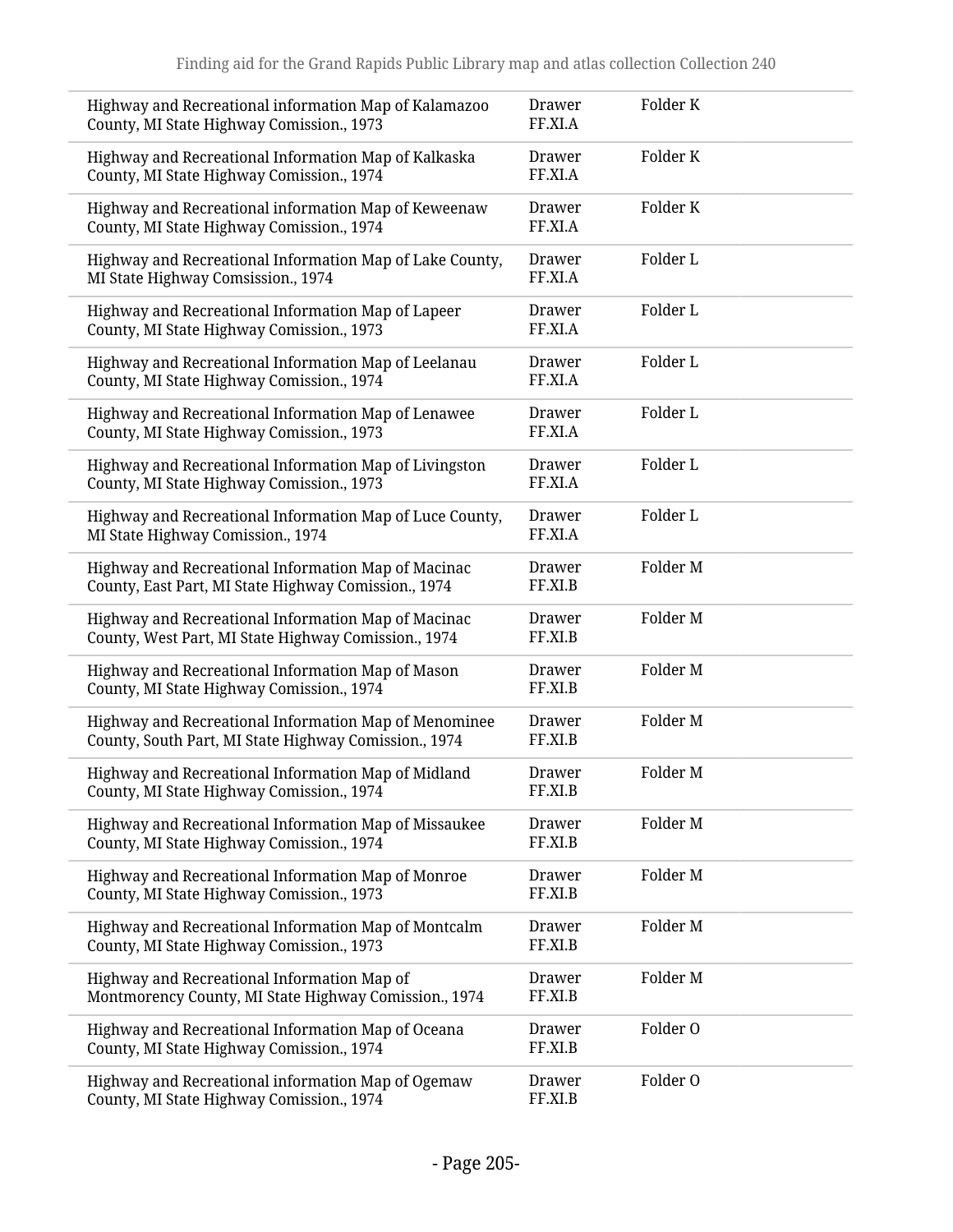| Highway and Recreational Information Map of Oscoda<br>County, MI State Highway Comission., 1974                                               | <b>Drawer</b><br>FF.XI.B | Folder O            |
|-----------------------------------------------------------------------------------------------------------------------------------------------|--------------------------|---------------------|
| Highway and Recreational Information Map of Otsego<br>County, MI State Highway Comission., 1974                                               | Drawer<br>FF.XI.B        | Folder O            |
| Highway and Recreational information Map of Ottawa<br>County, MI State Highway Comission., 1973                                               | Drawer<br>FF.XI.B        | Folder O            |
| Highway and Recreational Information Map of Presque Isle<br>County, MI State Highway Comission., 1974                                         | Drawer<br>FF.XI.B        | Folder O            |
| Highway and Recreational Information Map of Roscommon<br>County, MI State Highway Comission., 1974                                            | <b>Drawer</b><br>FF.XI.B | Folder P-R          |
| Highway and Recreational Information Map of Saginaw<br>County, MI State Highway Comission., 1973                                              | Drawer<br>FF.XI.C        | Folder <sub>S</sub> |
| Highway and Recreational Information Map of Sanilac<br>County, MI State Highway Comission., 1973                                              | <b>Drawer</b><br>FF.XI.C | Folder S            |
| Highway and Recreational Information Map of Schoolcraft<br>County, South Part, MI State Highway Comission., 1974                              | <b>Drawer</b><br>FF.XI.C | Folder <sub>S</sub> |
| Highway and Recreational Information Map of Shiawassee<br>County, MI State Highway Comission., 1973                                           | Drawer<br>FF.XI.C        | Folder <sub>S</sub> |
| Highway and Recreational Information Map of St. Joseph<br>County, MI State Highway Comission., 1973                                           | <b>Drawer</b><br>FF.XI.C | Folder <sub>S</sub> |
| Highway and Recreational Information Map of Tuscola<br>County, MI State Highway Comission., 1973                                              | <b>Drawer</b><br>FF.XI.C | Folder T-V          |
| Highway and Recreational Information Map of Van Buren<br>County, MI State Highway Comission., 1973                                            | Drawer<br>FF.XI.C        | Folder T-V          |
| Highway and Recreational Information Map of Wexford<br>County, MI State Highway Comission., 1974                                              | <b>Drawer</b><br>FF.XI.C | Folder T-V          |
| Highway and Recreational Information Map, Alcona County,<br>MI State Highway Commission. Publisher: State of Michigan,<br>1974                | Drawer<br>FF.X.E         | Folder A            |
| Highway and Recreational Information Map, Alger and<br>Schoolcraft County, MI State Highway Commission.<br>Publisher: State of Michigan, 1974 | Drawer<br>FF.X.E         | Folder A            |
| Highway and Recreational Information Map, Alger County,<br>MI State Highway Commission. Publisher: State of Michigan,<br>1974                 | Drawer<br>FF.X.E         | Folder A            |
| Highway and Recreational Information Map, Alpena<br>County, MI State Highway Commission. Publisher: State of<br>Michigan, 1974                | Drawer<br>FF.X.E         | Folder A            |
| Highway and Recreational Information Map, Antrim<br>County, MI State Highway Commission. Publisher: State of<br>Michigan, 1974                | Drawer<br>FF.X.E         | Folder A            |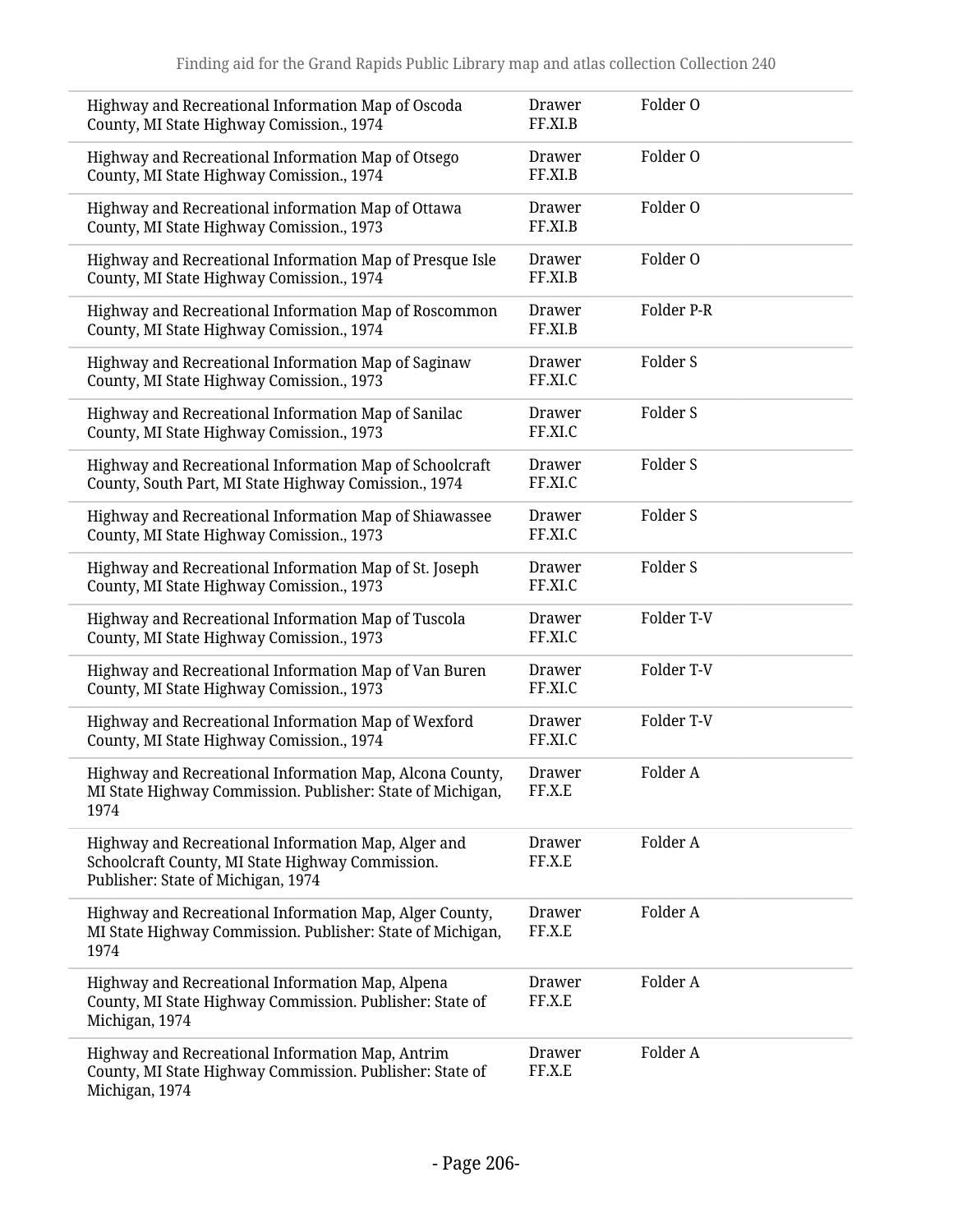| Highway and Recreational Information Map, Arenac<br>County, MI State Highway Commission. Publisher: State Of<br>Michigan, 1974 | Drawer<br>FF.X.E          | Folder A            |
|--------------------------------------------------------------------------------------------------------------------------------|---------------------------|---------------------|
| Highway and Recreational Information Map, Benzie County,<br>MI State Highway Commission. Publisher: State Of Michigan,<br>1974 | Drawer<br>FF.X.E          | Folder B            |
| Highway and Recreational Information Map, Berrien<br>County, MI State Highway Commission., 1974                                | <b>Drawer</b><br>FF.X.E   | Folder B            |
| Highway and Recreational Information Map, East Part of<br>Iron County, MI State Highway Comission., 1974                       | Drawer<br>FF.XI.A         | Folder I            |
| Highway and Recreational Information Map, Manistee<br>County, State Highway Comission., 1974                                   | <b>Drawer</b><br>FF.XI.B  | Folder M            |
| Highway and Recreational Information Map, Marquette<br>County, North Part, MI State Highway Comission., 1974                   | <b>Drawer</b><br>FF.XI.B  | Folder <sub>M</sub> |
| Highway and Recreational Information Map, Marquette<br>County, South Part, MI State Highway Comission., 1974                   | Drawer<br>FF.XI.B         | Folder <sub>M</sub> |
| Highway and Recreational Information Map, Otonagon<br>County, East Part, MI State Highway Comission., 1974                     | <b>Drawer</b><br>FF.XI.B  | Folder O            |
| Highway and Recreational Information Map, Otonagon<br>County, Southeast Part, MI State Highway Comission., 1974                | <b>Drawer</b><br>FF.XI.B  | Folder O            |
| Highway and Recreational Information Map, Otonagon<br>County, West Part, MI State Highway Comission., 1974                     | <b>Drawer</b><br>FF.XI.B  | Folder O            |
| Highway and Recreational Information Map, West Part of<br>Iron County, MI State Highway Comission., 1974                       | Drawer<br>FF.XI.A         | Folder I            |
| Highway and Recreational Map of Gogebic County, West<br>Part, MI State Highway Comission., 1974                                | Drawer<br>FF.X.E          | Folder G            |
| Highway and Recreational Map of Ingham County, MI State<br>Highway Comission., 1973                                            | <b>Drawer</b><br>FF.XI.A  | Folder I            |
| Highway Map of Michigan, John F. Nellist. Publisher: John F.<br>Nellist, 1926                                                  | Drawer<br>FF.III.B        |                     |
| Physical Description: 48 x 52 cm                                                                                               |                           |                     |
| Hillsdale, Mi, AAA. Publisher: AAA Michigan                                                                                    | Drawer<br>FF.XI.C         |                     |
| Historic Maumee, J.E. Dean. M912774 H62. M4463 Campbell<br>fund Publisher: J.E. Dean, 1929                                     | <b>Drawer</b><br>FF.XII.C |                     |
| Physical Description: 68 x 37 cm                                                                                               |                           |                     |
| Historic Michigan, Frank Barcus. Publisher: Historic Soc. Of<br>Michigan, 1952                                                 | <b>Drawer</b><br>FF.XII.C |                     |
| Physical Description: 56 x 56 cm                                                                                               |                           |                     |
| Historic Michigan Publisher: Historic Soc. Of Michigan, 1963<br>Physical Description: 48 x 64 cm                               |                           |                     |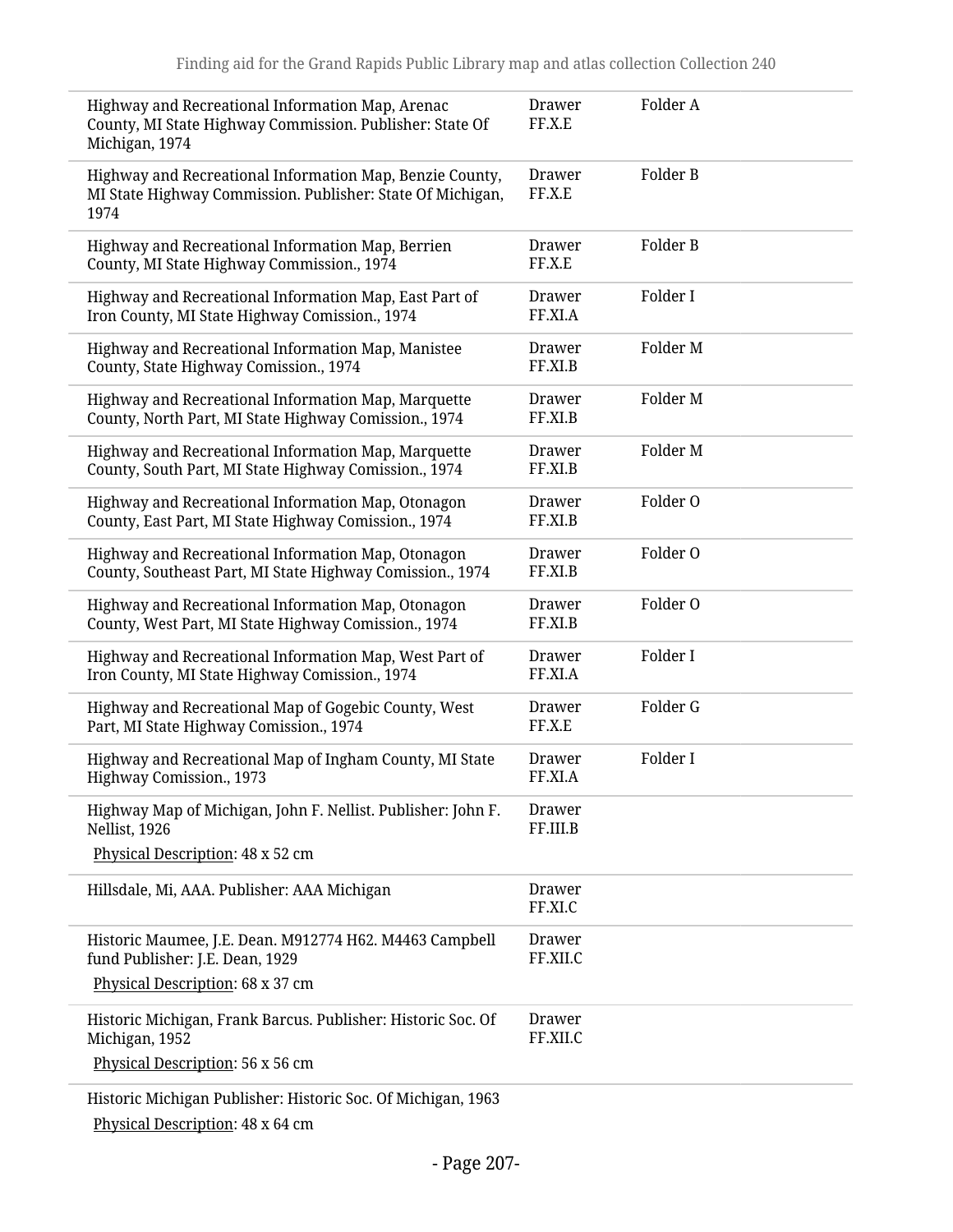| Historic Native American Sites in Cascade Township, MI,<br>Kevin R. Finney. Publisher: Finney, 2001                                                                                  | Drawer<br>FF.V.B          |
|--------------------------------------------------------------------------------------------------------------------------------------------------------------------------------------|---------------------------|
| Historical and Geographical Map of the State of Illinois, Karl<br>Smith. M912773Sm5. P405 Publisher: Karl Smith, 1934                                                                | <b>Drawer</b><br>FF.XII.C |
| Physical Description: 48 x 63 cm                                                                                                                                                     |                           |
| Historical and Geographical Map of the State of Indiana,<br>Karl Smith. M912772.sm5. P411 Publisher: Karl Smith, 1934                                                                | Drawer<br>FF.XII.C        |
| Physical Description: 48 x 66 cm                                                                                                                                                     |                           |
| Historical Map of the Old Northwest Territory, Ohio W.P.A.<br>artist F. Rentschler. M91277. Un3. M5440 Publisher: Federal<br>Art Project, W.P.A.                                     | Drawer<br>FF.XII.C        |
| Historical Map of the Old Northwest Territory / Northwest<br>Territory Celebration Commission, Marietta, Ohio., Drawing<br>by Ohio WPA Artist F. Rentschler. 00.[1978].1, circa 1935 | Drawer<br>FF.XII.C        |
| History Map of Ireland, L.G. Bullock. Publisher: John<br>Bartholomew and Son, Edinburgh, 1962                                                                                        | Drawer<br>FF.XII.C        |
| Holland City and Vicinity, Holland Chamber of Commerce.<br>Publisher: Holland Chamber of Commerce, Revised 1968                                                                      | Drawer<br>FF.XI.C         |
| Holland Harbor Publisher: Corps of Engineers, 1966<br>Physical Description: 91 x 66 cm                                                                                               |                           |
| Holland Harbor, Corps of Engineers. Publisher: Corps of<br>Engineers, 1968                                                                                                           | <b>Drawer</b><br>FF.VI.D  |
| Physical Description: 91 x 66 cm                                                                                                                                                     |                           |
| Holland Harbor, U.S. Department of Commerce. Publisher:<br>Corps of Engineers; National Ocean Survey, 1975                                                                           | <b>Drawer</b><br>FF.X.D   |
| Physical Description: 88 x 64 cm                                                                                                                                                     |                           |
| Holland Harbor & Black Lake, Corps of Engineers.<br>M912Un39n873 Publisher: Corps of Engineers, 1908                                                                                 | <b>Drawer</b><br>FF.X.C   |
| Physical Description: 91 x 56 cm                                                                                                                                                     |                           |
| Holland Harbor, Lake Macatawa, Corps of Engineers.<br>M912Un39n763 Publisher: Corps of Engineers, 1944                                                                               | <b>Drawer</b><br>FF.VI.D  |
| Physical Description: 91 x 67 cm                                                                                                                                                     |                           |
| Holland Harbor, Lake Macatawa Publisher: Corps of<br>Engineers, 1944                                                                                                                 | <b>Drawer</b><br>FF.VI.D  |
| Physical Description: 91 x 67 cm                                                                                                                                                     |                           |
| Holland, MI, AAA. Publisher: AAA Michigan                                                                                                                                            | <b>Drawer</b><br>FF.XI.C  |
| Howell and Brighton, AAA. Publisher: AAA Michigan                                                                                                                                    | <b>Drawer</b><br>FF.XI.C  |
| Hunt's MapGuide to Michigan's Upper Peninsula, Don and<br>Mary Hunt. P2006.039 Publisher: Midwestern Guides, 2006                                                                    | Box 15.5                  |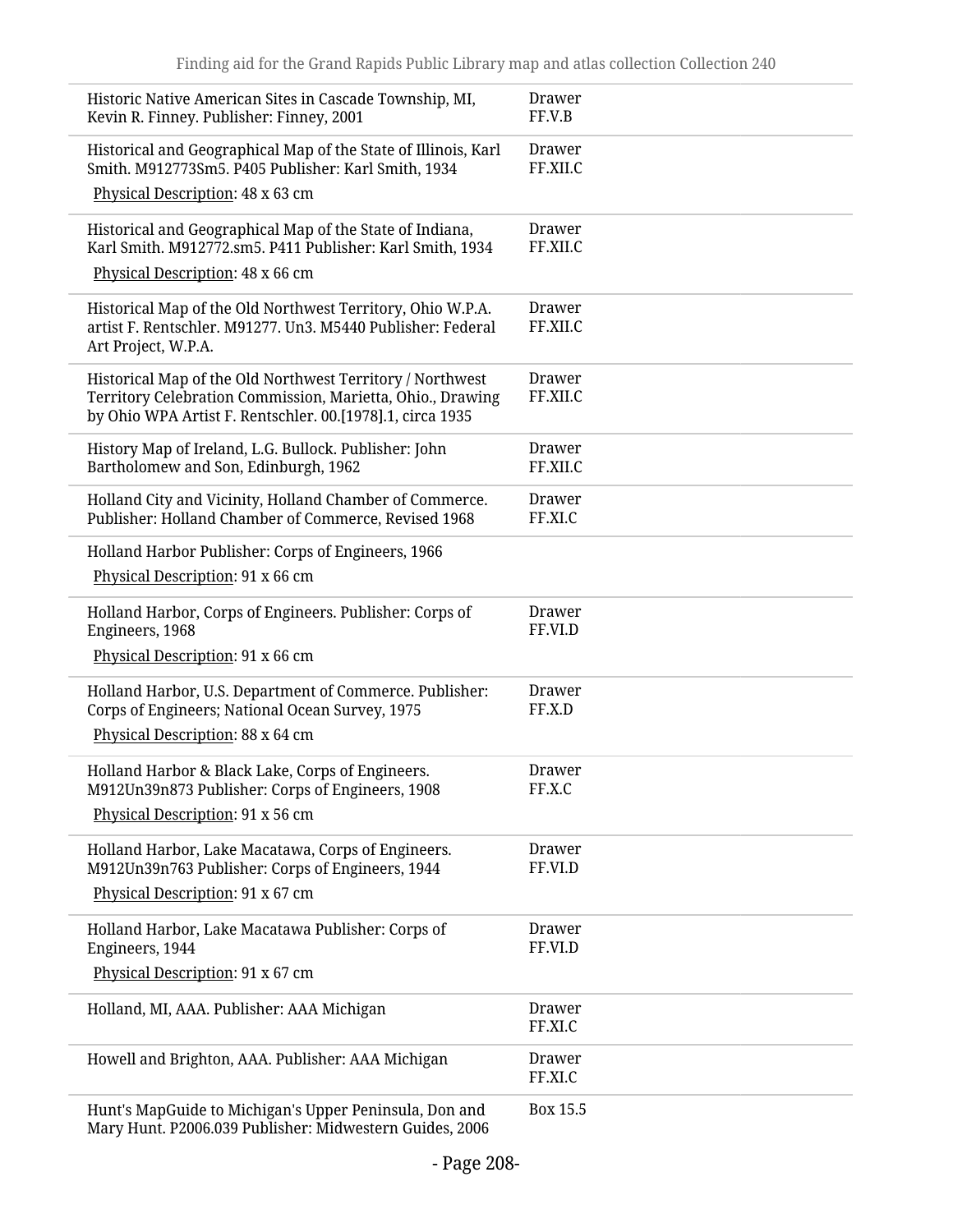| Huron Bay & Huron Islands, Corps of Engineers.<br>M912Un39n942. M1438 Publisher: Corps of Engineers, 1906                                                                    | Drawer<br>FF.X.B          |          |
|------------------------------------------------------------------------------------------------------------------------------------------------------------------------------|---------------------------|----------|
| Physical Description: 115 x 78 cm                                                                                                                                            |                           |          |
| Huron Clinton Metropolitan Authority including Detroit<br>and the Counties of, State of MI Boardof Comissioners.<br>Publisher: State of Michigan board of comissioners, 1963 | Drawer<br>FF.XI.C         |          |
| Huron County MI, 1967                                                                                                                                                        | Drawer<br>FF.XI.A         | Folder H |
| Huron National Forest, U.S. Department of Agriculture<br>Forest Service. Publisher: U.S. Dept. Agriculture, 1982                                                             | <b>Drawer</b><br>FF.VI.E  |          |
| Physical Description: 61 x 46 cm                                                                                                                                             |                           |          |
| Hydrographical Basin of the Upper Mississippi River, J. N.<br>Nicollett. Publisher: U.S. Senate, 1843, 1994 Reproduction                                                     | <b>Drawer</b><br>FF.XII.A |          |
| Illinois, J.H. Colton and Co. Publisher: J.H. Colton, 1855                                                                                                                   | <b>Drawer</b><br>FF.XII.B |          |
| Illinois, Ensign, Bridgeman and Fanning. Publisher: Ensign,<br>Bridgeman and Fanning, 1855                                                                                   | <b>Drawer</b><br>FF.XII.B |          |
| Important Farmlands / Clare County Publisher: US Govt.<br>Printing Office, 1982-05-10                                                                                        | <b>Drawer</b><br>FF.XI.C  |          |
| Physical Description: 121 x 101 cm                                                                                                                                           |                           |          |
| Important Farmlands / Huron County Publisher: US Govt.<br>Printing Office, 1981-11-10                                                                                        | <b>Drawer</b><br>FF.XI.C  |          |
| Physical Description: 121 x 101 cm                                                                                                                                           |                           |          |
| Important Farmlands / Ingham County Publisher: US Govt.<br>Printing Office, 1981-11                                                                                          | <b>Drawer</b><br>FF.XI.C  |          |
| Physical Description: 101 x 122 cm                                                                                                                                           |                           |          |
| <b>Important Farmlands / Livingston County Publisher: US</b><br>Govt. Printing Office, 1981-11                                                                               | Drawer<br>FF.XI.C         |          |
| Physical Description: 101 x 122 cm                                                                                                                                           |                           |          |
| Important Farmlands / Osceola County Publisher: US Govt.<br>Printing Office, 1982-01-21                                                                                      | Drawer<br>FF.XI.C         |          |
| Physical Description: 101 x 122 cm                                                                                                                                           |                           |          |
| Important Farmlands / Sanilac County Publisher: US Govt.<br>Printing Office, 1981-11-24                                                                                      | <b>Drawer</b><br>FF.XI.C  |          |
| Physical Description: 102 x 121 cm                                                                                                                                           |                           |          |
| Improved Edition of a Map of the Surveyed Part of, John<br>Farmer. M912 F22so. M4799 Publisher: J. Farmer, 1835                                                              | Drawer<br>FF.III.D        |          |
| Physical Description: 82 x 54 cm                                                                                                                                             |                           |          |
| Improved Edition of a Map of the Surveyed Part of the<br>Territory of Michigan, John Farmer. M912F22 '36. M4933<br>Publisher: J.H. Colton, 1836                              | Drawer<br>FF.III.D        |          |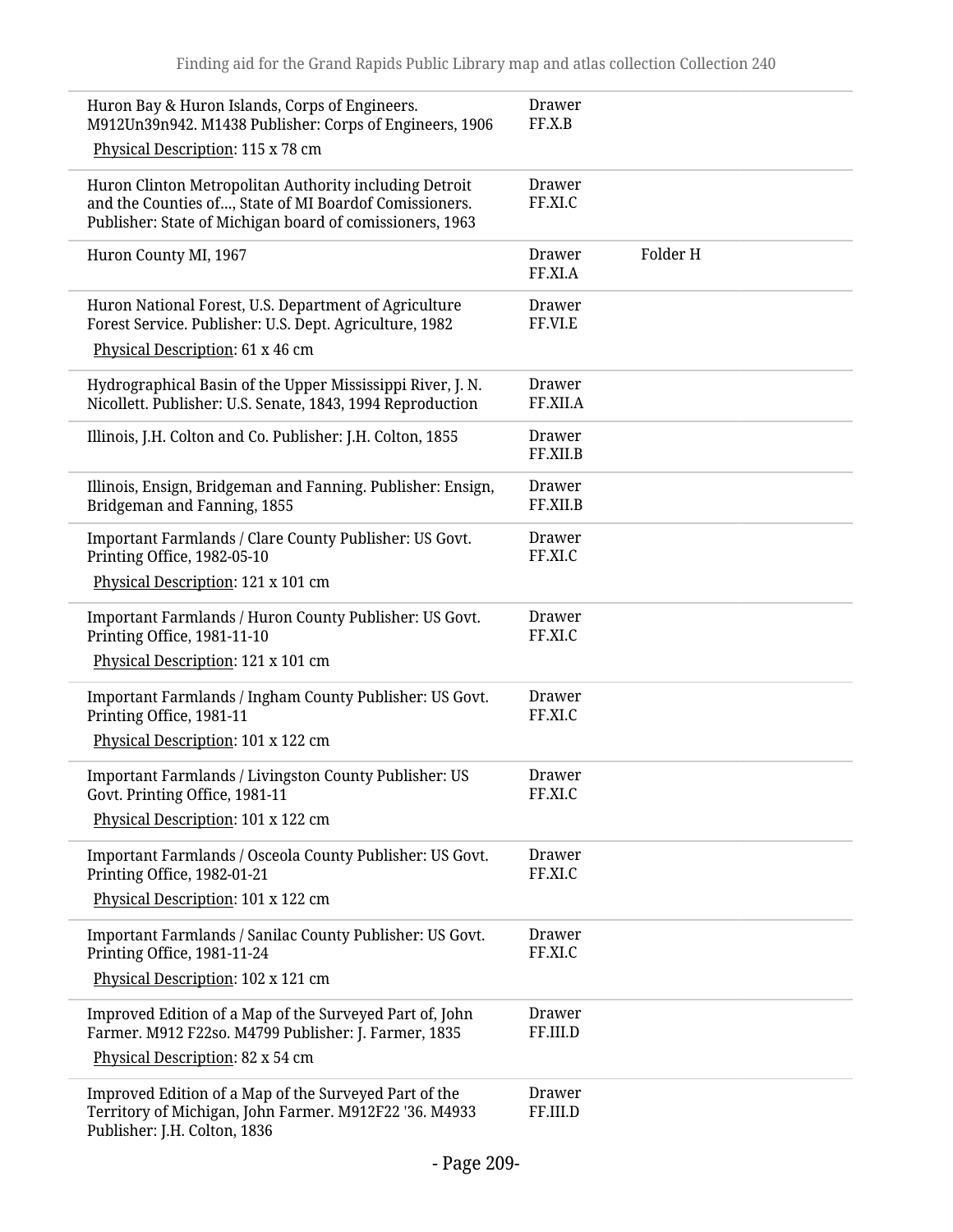Physical Description: 81 x 53 cm

 $\overline{a}$ 

| Improving St. Mary's River, Corps of Engineers.<br>M912Un39n61. M1399 Publisher: US Engineers Office, 1909                                                                            | Drawer<br>FF.VI.C         |
|---------------------------------------------------------------------------------------------------------------------------------------------------------------------------------------|---------------------------|
| Physical Description: 106 x 66 cm                                                                                                                                                     |                           |
| In Search of Sculpture Downtown Grand Rapids, The Grand<br>Rapids Art Museum. Publisher: Grand Rapids Art Museum,<br>1990                                                             | Drawer<br>FF.IV.E         |
| Income Map of Grand Rapids, MKG912W151i Publisher:<br>Walker & Co., 1925                                                                                                              | Drawer<br>FF.IV.C         |
| Physical Description: 43 x 55 cm                                                                                                                                                      |                           |
| Independent Systems [US Telephone Co.], 1901                                                                                                                                          |                           |
| Physical Description: 41 x 50 cm                                                                                                                                                      |                           |
| Independent Telephone Development in the States of Ohio,<br>Indiana, Michigan, U.S. Telephone Co. M91277 Un3o. J.B.<br>Ware Publisher: H.B. Stranahan and CO. Map Publishers,<br>1902 | <b>Drawer</b><br>FF.XII.B |
| Physical Description: 73 x 99 cm                                                                                                                                                      |                           |
| Indian Bands of the Michigan Territory, 1830, Kevin R.<br>Finney. 2001.017.4 Publisher: Self publ., 2001                                                                              | <b>Drawer</b><br>FF.V.B   |
| Indian Circles and Burial Mounds in Allegan County,<br>Michigan, Edmond P. Gibson. M912.77414.G357                                                                                    | Box 1.5                   |
| Indian Sites and Trails, Greenville, MI, E.H. Jones, Surveyor,<br>Map by Edmond P. Gibson. Publisher: Edmond P. Gibson,<br>1957                                                       | Drawer<br>FF.XI.C         |
| Indian Sites in Kent County (MI), Edmond P. Gibson.<br>Publisher: Edmond Gibson, 1956                                                                                                 | Drawer<br>FF.V.C          |
| Physical Description: 51 x 84 cm                                                                                                                                                      |                           |
| Indian Thoroughfares of Ohio, based on Hutchins,<br>M912771.H97, circa 1805                                                                                                           | <b>Drawer</b><br>FF.XII.B |
| Indian's Michigan [1960], Geraldine L. Cowell. Publisher:<br>G.L.C., 1960                                                                                                             | Drawer<br>FF.XII.C        |
| Physical Description: 75 x 84 cm.                                                                                                                                                     |                           |
| Indiana, T.G. Bradford. M912712B72 Publisher: T.G.<br>Bradford, 1838                                                                                                                  | <b>Drawer</b><br>FF.XII.B |
| Indiana, 1850<br>Physical Description: 48 x 60 cm                                                                                                                                     | Drawer<br>FF.XII.B        |
| Indiana, Rand McNally. 444489 Publisher: Rand McNally,<br>circa 1910                                                                                                                  | <b>Drawer</b><br>FF.XII.B |

Indiana, M912772C84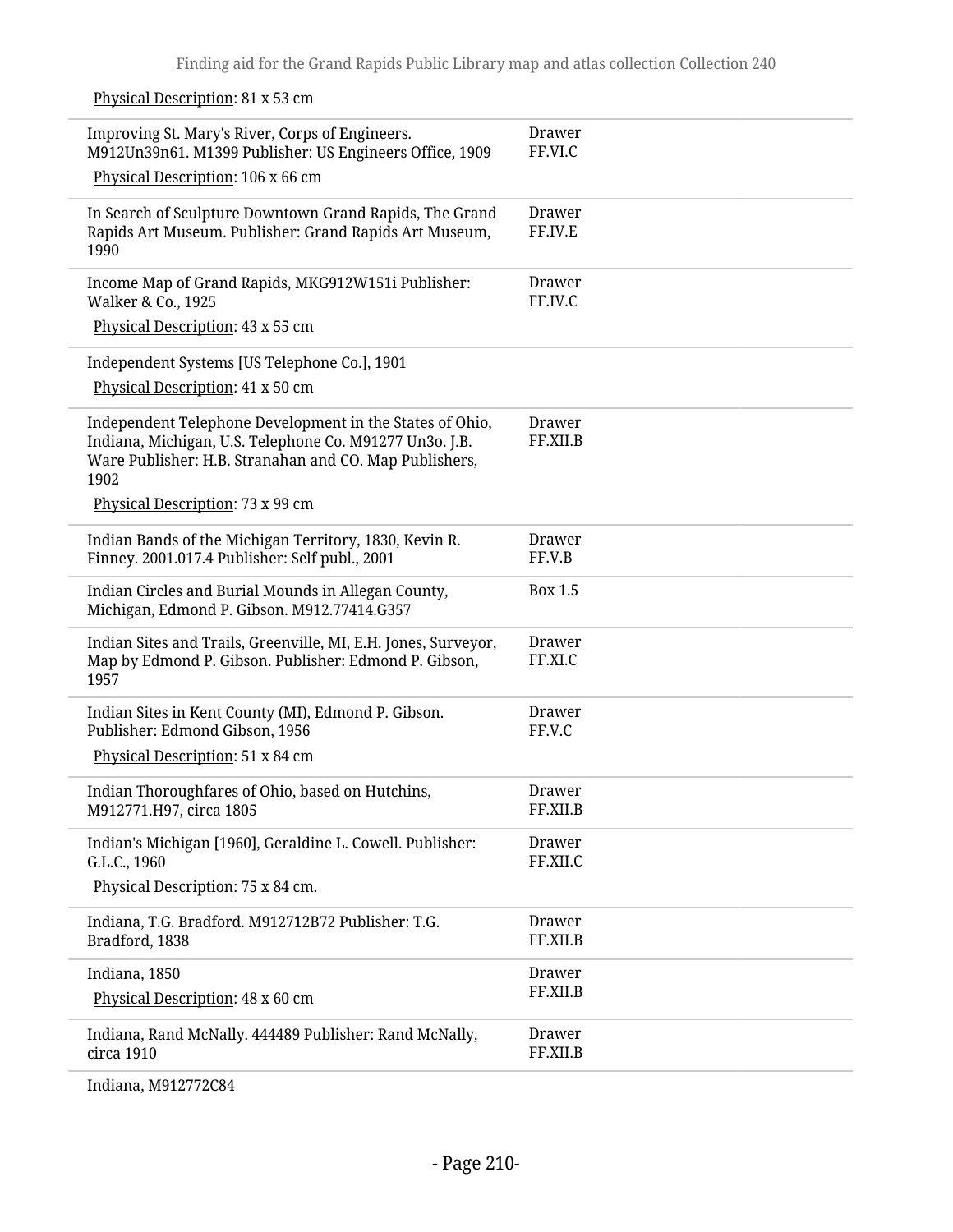|                                                                                                                                                                                     | Drawer<br>FF.XII.B       |                     |
|-------------------------------------------------------------------------------------------------------------------------------------------------------------------------------------|--------------------------|---------------------|
| Indianapolis Area Principal Electric Facilities, Great Lakes<br>Region, Federal Power Comission. M621.3.Un3p. 00.[1544].1<br>Publisher: Bureau of Power, 1962                       | Box 4                    | Folder 12           |
| Indians and Trading Posts Along the Grand River in Ottawa<br>County 1755 to 1837, Kevin R. Finney. 2001.017.[8] Publisher:<br>Self publ., 2001<br>Physical Description: 61 x 46 cm. | Drawer<br>FF.XI.B        | Folder <sub>0</sub> |
| Indians of Michigan Publisher: Hearne Bros., 1955<br>Physical Description: 126 x 171 cm                                                                                             |                          |                     |
| Indians' Michigan, Geraldine L. Cowell. M912.774 C838.<br>Stuart Fund Publisher: G.L. Cowell, 1960<br>Physical Description: 75 x 85 cm                                              | Drawer<br>FF.XII.C       |                     |
| Ingham County Michigan Showing Rural Delivery Routes,<br>Post Office Dept. M912 Un36in. M1725, 1912                                                                                 | Drawer<br>FF.XI.A        | Folder I            |
| International Boundary between U.S. and Canada Publisher:<br>Int. Boundary Commission, 1924<br>Physical Description: 66 x 96 cm                                                     | <b>Drawer</b><br>FF.XI.D |                     |
| International Boundary between U.S. and Canada Publisher:<br>Int. Boundary Commission, 1924<br>Physical Description: 66 x 96 cm                                                     | Drawer<br>FF.XI.D        |                     |
| International Boundary between U.S. and Canada Publisher:<br>Int. Boundary Commission, 1924<br>Physical Description: 66 x 96 cm                                                     | Drawer<br>FF.XI.D        |                     |
| Ionia County Plat Map                                                                                                                                                               | <b>Drawer</b><br>FF.XI.A | Folder I            |
| Ionia County, Ionia Township, M912.77454 Io6                                                                                                                                        | <b>Box 3.5</b>           | Folder 1            |
| Iron Mountain, Army Map Service. Publisher: USGS, 1964<br>Physical Description: 73 x 56 cm                                                                                          | <b>Drawer</b><br>FF.XI.E |                     |
| Iron River, Army Map Service. Publisher: USGS, 1968<br>Physical Description: 73 x 56 cm                                                                                             | <b>Drawer</b><br>FF.XI.E |                     |
| Isabella County Michigan Showing Rural Delivery Service,<br>Post Office Dept. M912 un 36 is. M1727, 1911                                                                            | <b>Drawer</b><br>FF.XI.A | Folder I            |
| Isle Royale, Elmer O.C. Krause. M912 K86. M5442 Publisher:<br>Superior Litho Co., 1939<br>Physical Description: 75 x 56 cm                                                          | Drawer<br>FF.XII.C       |                     |
| Jenison and Georgetown Township, MI, Novo Print U.S.A.<br>Publisher: NovoPrint, circa 2000                                                                                          | <b>Drawer</b><br>FF.XI.C |                     |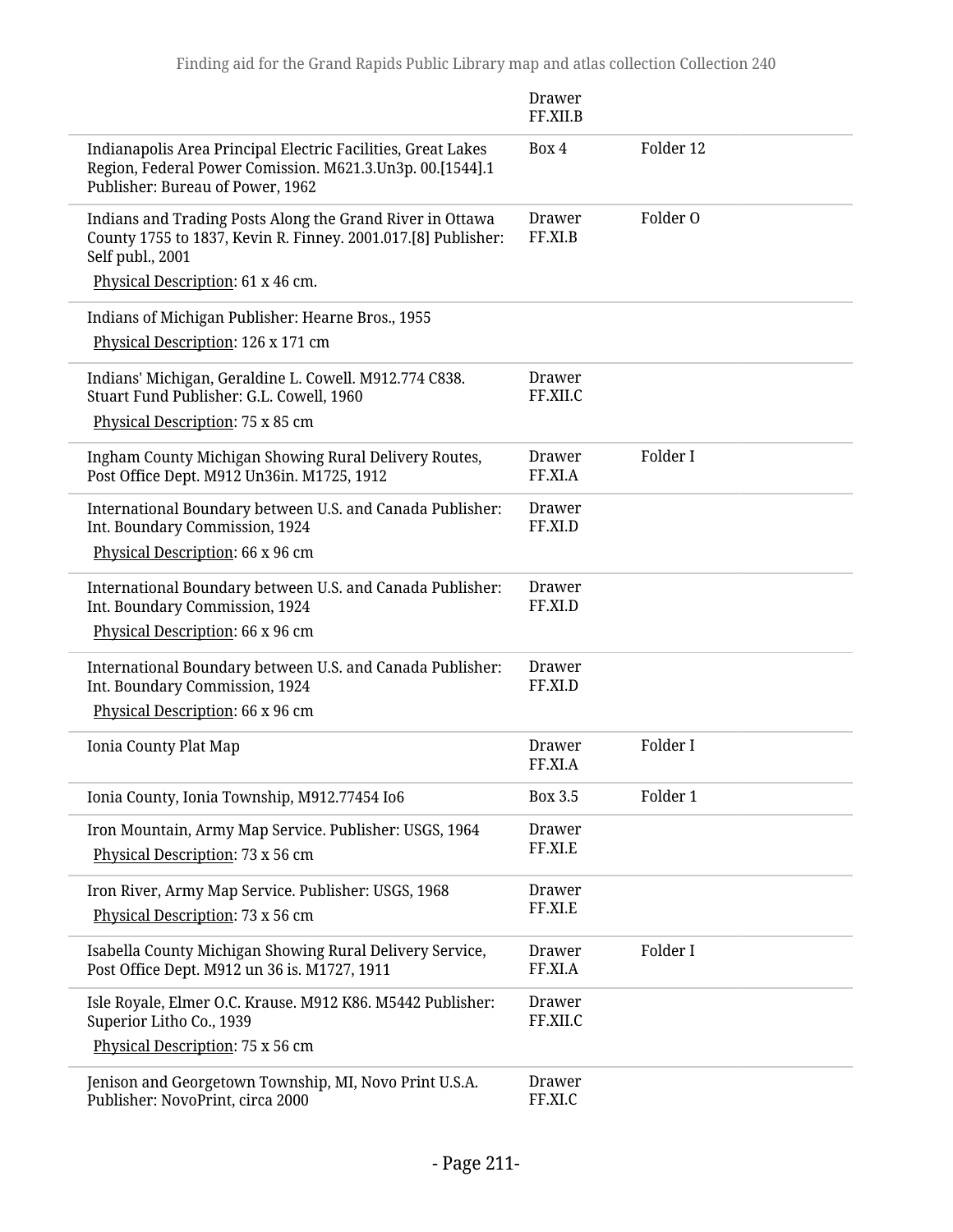| Jenison Heritage Trail, Kenyon Williams. Publisher: Kenyon<br>Williams, 1976                                                            | <b>Drawer</b><br>FF.XII.C |                           |
|-----------------------------------------------------------------------------------------------------------------------------------------|---------------------------|---------------------------|
| Physical Description: 56 x 43 cm                                                                                                        |                           |                           |
| Jenison Heritage Trail, [copy 2], Kenyon Williams. 00.<br>[5201].1 Publisher: Kenyon Williams, 1976<br>Physical Description: 56 x 43 cm | Box 2                     |                           |
|                                                                                                                                         |                           |                           |
| Kalamazoo, AAA. Publisher: AAA Michigan                                                                                                 | <b>Drawer</b><br>FF.XI.C  |                           |
| Kalamazoo County Michigan Showing rural Delivery<br>Service, Post Office Dept. M912 un 36 Ka, 1911                                      | <b>Drawer</b><br>FF.XI.A  | Folder K                  |
| Kamp's Addition to the City of Grand Rapids, J.L. Rumsey.,<br>1891                                                                      | <b>Drawer</b><br>FF.XII.D | Folder <sub>8</sub>       |
| Keene Township, Ionia County, M912.77454 K251. Stuart<br>Fund, circa 1840-1845                                                          | Box 3.5                   | Folder 1                  |
| Keewaiwona [Keweenaw] Bay, J.H. Hall Lith, Albany NY.<br>M912 L72 Publisher: Weare C. Little and CO., Albany NY                         | <b>Drawer</b><br>FF.XI.A  | Folder K                  |
| Keewaiwona [Keweenaw] Point, J.H. Hall Lith, Albany NY.<br>M912 L72 Publisher: Weare C. Little and Co., Albany NY                       | <b>Drawer</b><br>FF.XI.A  | Folder K                  |
| Kendalls Add., 1850                                                                                                                     | <b>Drawer</b><br>FF.IV.A  |                           |
| Physical Description: 32 x 30 cm                                                                                                        |                           |                           |
| Kenneth, MI, USGS. Publisher: Dept. of the Interior, 1964<br>Physical Description: 55 x 69 cm                                           | <b>Drawer</b><br>FF.VI.E  |                           |
| Kent Co., T5N R12W                                                                                                                      | <b>Drawer</b><br>FF.XII.D | Folder 11                 |
| Kent Co. Mich., Graham and Price Lithographers,<br>NY. M912.77455 G76 Publisher: Graham and Price<br>Lithographers, NY, 1838            | <b>Drawer</b><br>FF.XII.D | Folder 11                 |
| Kent County (MI) [untitled] Publisher: H. Arthur & Co., 1895<br>Physical Description: 39 x 46 cm                                        | <b>Drawer</b><br>FF.V.B   |                           |
| Kent County Aerials 13-26F (2), 1968, 1976                                                                                              | <b>Drawer</b>             | Folder Kent               |
| <b>Scope and Contents</b>                                                                                                               | FF.V.D                    | Co. Aerial                |
| Published by Kent Country                                                                                                               |                           |                           |
| Kent County Aerial 13-R, Kent County. Publisher: Kent<br>County, 1973                                                                   | Drawer<br>FF.V.D          | Folder Kent<br>Co. Aerial |
| Kent County Aerials 13-26 G (2), Kent County. Publisher:<br>Kent County, 1968, 1976                                                     | Drawer<br>FF.V.D          | Folder Kent<br>Co. Aerial |
| Kent County Comissioners' Districts with local precincts,<br>1974                                                                       | <b>Drawer</b><br>FF.V.C   |                           |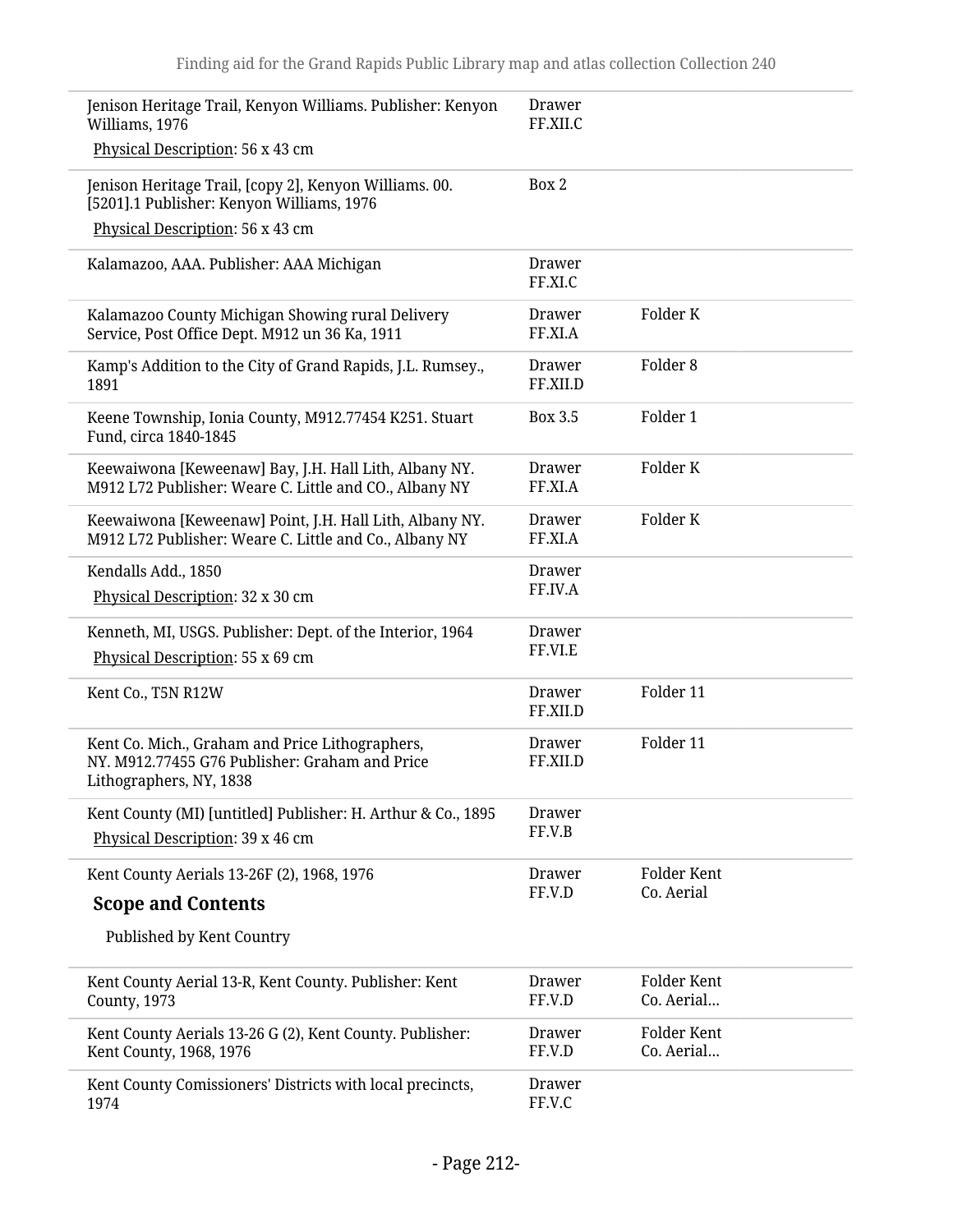| Kent County Mcihigan Official Road Map, Kent Co. Road<br>Comission., 1958                                                                                     | <b>Drawer</b><br>FF.V.C   |
|---------------------------------------------------------------------------------------------------------------------------------------------------------------|---------------------------|
| Kent County Michigan, George F. Cram. Publisher: George F.<br>Cram, 1923                                                                                      | <b>Drawer</b><br>FF.V.B   |
| Physical Description: 27 x 35 cm                                                                                                                              |                           |
| Kent County Michigan, circa 1940                                                                                                                              | Drawer<br>FF.V.B          |
| Kent County Michigan Official Highway Map, Kent Co. Road<br>Commission. Publisher: Kent County Road Comm., 1953<br>Physical Description: 51 x 85 cm           | <b>Drawer</b><br>FF.V.C   |
| Kent County Michigan Official Highway Map, Kent Co. Road<br>Commission. Publisher: Kent County Road Comm., 1956<br>Physical Description: 51 x 85 cm           | Drawer<br>FF.V.C          |
| Kent County Michigan Official Highway Map, Kent Co. Road<br>Commission. Publisher: Kent County Road Comm., 1963<br>Physical Description: 51 x 85 cm           | <b>Drawer</b><br>FF.V.C   |
| Kent County Michigan Official Highway Map, Kent County<br>Road comission. Publisher: Kent County Road Comm., 1976<br>Physical Description: 51 x 85 cm         | Drawer<br>FF.V.C          |
| Kent County Michigan Official Highway Map, Kent County<br>Road Comission. Publisher: Kent County Road Comm., 1978<br>Physical Description: 51 x 85 cm         | <b>Drawer</b><br>FF.V.C   |
| Kent County Michigan Official Highway Map, Kent County<br>Road Comission. Publisher: Kent County Road Comm.,<br>1984-1985<br>Physical Description: 51 x 85 cm | Drawer<br>FF.V.C          |
|                                                                                                                                                               |                           |
| Kent County Michigan Official Highway Map, Kent Co. Road<br>Comission., 1988-1989                                                                             | Drawer<br>FF.V.C          |
| Kent County Michigan Official Highway Map, Kent Co. Road<br>Comission., 1990                                                                                  | <b>Drawer</b><br>FF.V.C   |
| Kent County Michigan Official Highway Map, Kent Co. Road<br>Comission., 1996-1997                                                                             | <b>Drawer</b><br>FF.V.C   |
| Kent County Michigan Official Highway Map, Kent County<br>Road Comission. Publisher: Kent County Road Comm.,<br>1999-2000                                     | Drawer<br>FF.V.C          |
| Physical Description: 51 x 85 cm???                                                                                                                           |                           |
| Kent County Michigan Official Highway Map [copy 2], Kent<br>Co. Road Commission. Publisher: Kent County Road Comm.,<br>1953                                   | <b>Drawer</b><br>FF.XII.E |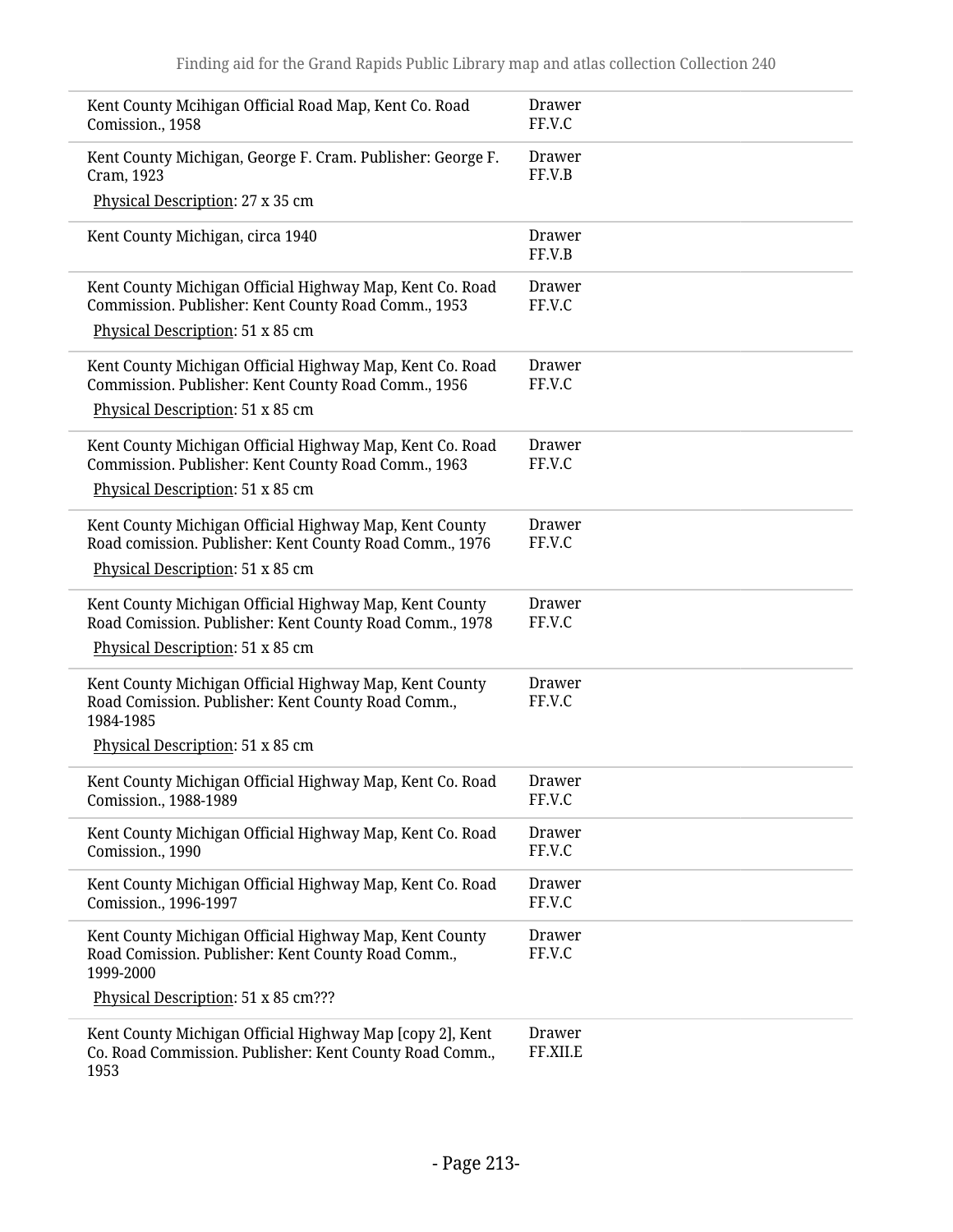Physical Description: 51 x 85 cm

| Kent County Michigan Official Highway Map [copy 2], Kent<br>County Road Commission. Publisher: Kent County Road<br>Comm., 1978                   | Drawer<br>FF.XII.E         |
|--------------------------------------------------------------------------------------------------------------------------------------------------|----------------------------|
| Physical Description: 51 x 85 cm                                                                                                                 |                            |
| Kent County Michigan Official Highway Map [photocopy<br>of original], Kent County Road Comission. Publisher: Kent<br>County Road Comission, 1973 |                            |
| Physical Description: oversize                                                                                                                   |                            |
| Physical Location: Located on top of Flat Files.                                                                                                 |                            |
| Kent County Michigan Oil Fields Publisher: US Geological<br><b>Survey, 1939</b>                                                                  |                            |
| Physical Description: 70 x 102 cm                                                                                                                |                            |
| Kent County Michigan Road Map Publisher: MI St. Highway<br>Dept., 1910                                                                           |                            |
| Physical Description: 50 x 76 cm                                                                                                                 |                            |
| Kent County Official Highway Map, Kent County Road and<br>Park Comission. 2005.032b Publisher: Board of County Road<br>Comissioners, 2001-2002   | Box 4                      |
| Kent County Oil Field Map, Mich. Dept. of Conservation.<br>Geol. Survey Div. M912.77455.M582k Publisher: Mich. Dept.<br>of Conservation          | <b>Drawer</b><br>FF.V.B    |
| Physical Description: 70 x 103 cm.                                                                                                               |                            |
| Kent County Parks areClose to You!, Kent County Park<br>Comission. Publisher: Kent County Park Comission, circa<br>1960                          | <b>Box 15</b>              |
| Kent County Townships and Villages, Nov. 8, 1938, Earl L.<br>Sproat. 00.[5276].1-4 Publisher: Kent County, 1930                                  |                            |
| Kent County, Mich. Official Highway Map Publisher: Kent<br>Co. Road Commission, 1973                                                             |                            |
| Physical Description: 77 x 133 cm.                                                                                                               |                            |
| Physical Location: OVE. Kent Co. Shelf 3                                                                                                         |                            |
| Kent County, Talmadge Township and Wyoming Township,<br>M912.77455 G293                                                                          | <b>Box 3.5</b><br>Folder 3 |
| Kent Intermediate School District, Williams and Works.<br>Publisher: Kent County Planning Dept., 1973                                            | <b>Drawer</b><br>FF.V.C    |
| Physical Description: 85 x 117 cm                                                                                                                |                            |
| Kent Intermediate School District, Williams and Works.<br>Publisher: Williams & Works, 1978                                                      | <b>Drawer</b><br>FF.V.B    |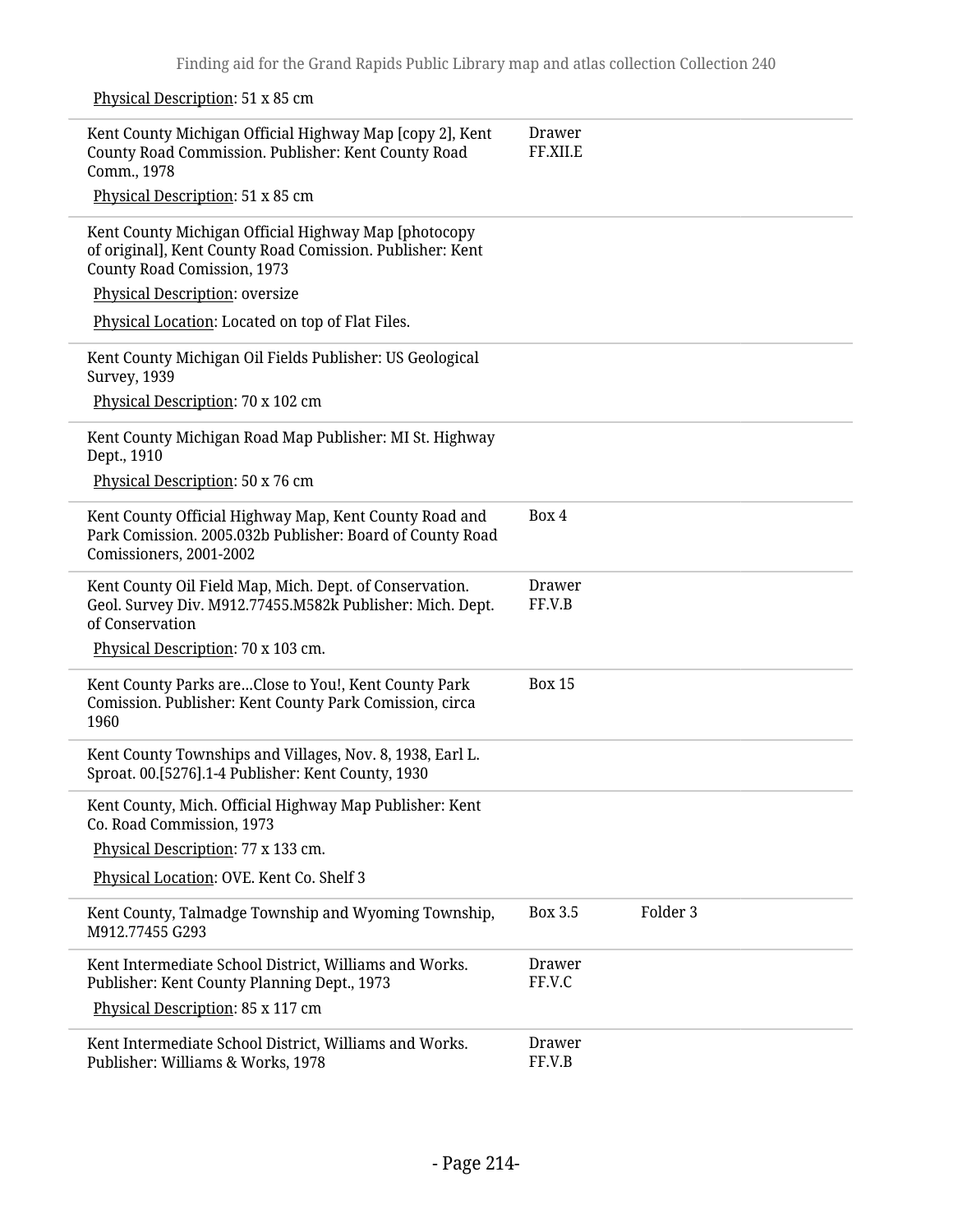| Physical Description: 118 x 85 cm                                                                                                                                                                                 |                         |           |
|-------------------------------------------------------------------------------------------------------------------------------------------------------------------------------------------------------------------|-------------------------|-----------|
| Kenyon's Highway Map of Michigan, Kenyon Map Co.<br>M912K42. M2386 Publisher: Kenyon Com., 1917<br>Physical Description: 94 x 13 cm                                                                               |                         |           |
| Physical Location: Located on top of Flat Files.                                                                                                                                                                  |                         |           |
| Keweenaw Bay, Corps of Engineers. M912Un39n943<br>Publisher: Corps of Engineers, 1906<br>Physical Description: 66 x 98 cm                                                                                         | <b>Drawer</b><br>FF.X.B |           |
| Klawieter Set [Algoma Township (partial), Kent County plat],<br>Unidentified. Grand Valley County, Boy Scouts of America.<br>M912.K669 Publisher: Unidentified                                                    | Drawer<br>FF.V.C        |           |
| Klawieter Set [Alpine Township (partial), Kent County plat],<br>Unidentified. M912.K669 Publisher: Unidentified                                                                                                   | Drawer<br>FF.V.C        |           |
| Klawieter Set [Barry County/Kent County township],<br>Unidentified. M912.K669 Publisher: Unidentified                                                                                                             | Drawer<br>FF.V.C        |           |
| Klawieter Set [Bowne Township & Lowell Township<br>(partial), Kent County plat], Grand Valley County, Boy Scouts<br>of America. Unidentified. M912.K669 Publisher: Unidentified                                   | Drawer<br>FF.V.C        |           |
| Klawieter Set [Bowne Township, Kent County plat,<br>Unidentified. M912.K669 Publisher: Unidentified                                                                                                               | Drawer<br>FF.V.C        |           |
| Klawieter Set [Cascade Township, Lowell Township<br>(partial), Kent County plat, including the Grand River,<br>Unidentified, M912.K669 Publisher: Unidentified                                                    | <b>Drawer</b><br>FF.V.C |           |
| Klawieter Set [Kent County SE plat, including Grand River<br>area near Ada], Grand Valley County, Boy Scouts of America.<br>Unidentified. M912.K669 Publisher: Unidentified                                       | Drawer<br>FF.V.C        |           |
| Klawieter Set [Kent County/Barry County plat map,<br>southern part 2, Thornapple River/Coldwater River area],<br>Unidentified. M912.K669 Publisher: Unidentified                                                  | <b>Drawer</b><br>FF.V.C |           |
| Klawieter Set [Vergennes Township, Kent County plat],<br>Grand Valley County, Boy Scouts of America. Unidentified.<br>M912.K669 Publisher: Unidentified                                                           | Drawer<br>FF.V.C        |           |
| La Riviere Du Detroit  depuis le Lac Sainte Claire jusqu'au<br>Lac Erie, M3519, 1764                                                                                                                              | Drawer<br>FF.VI.C       |           |
| Physical Description: 49 x 35 cm                                                                                                                                                                                  |                         |           |
| Lac Superieur et Autres Lieux ou Sont Les Missions des<br>Peres de La Compagnie de JESUS Comprises sous le nom<br>D'outaouvacs, 00.[439].1 Publisher: House of Rep. Ex. Doc.<br>No. 69, Sept. 1st 30 Congr., 1672 | Box 1                   | Folder 39 |
| Lake Charlevoix, Corps of Engineers. Publisher: Corps of<br>Engineers, 1969                                                                                                                                       | Drawer<br>FF.VI.D       |           |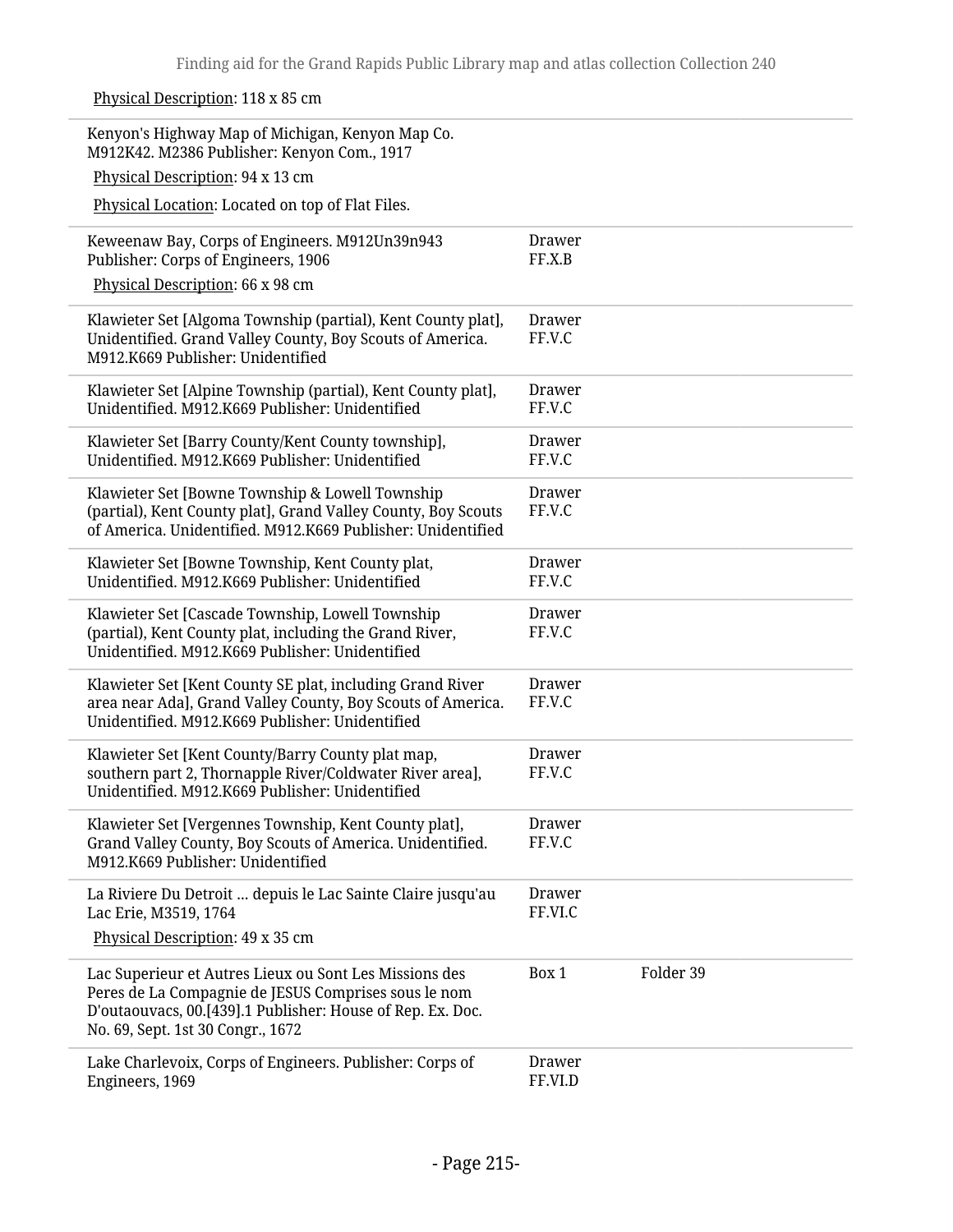| Lake Charlevoix, National Ocean Survey. Publisher:<br>National Ocean Survey, 1978                                    | <b>Drawer</b><br>FF.VI.D |          |
|----------------------------------------------------------------------------------------------------------------------|--------------------------|----------|
| Physical Description: 89 x 80 cm                                                                                     |                          |          |
| Lake County, MI Dept. Of Conservation., 1939                                                                         | Drawer<br>FF.XI.A        | Folder L |
| Lake County Michigan: Heart of Manistee National Forest,<br>Lake County Chamber of Commerce, Baldwin MI., circa 1965 | <b>Drawer</b><br>FF.XI.A | Folder L |
| Lake Erie, Corps of Engineers. M912Un39n37 Publisher:<br>Corps of Engineers, 1908                                    | <b>Drawer</b><br>FF.X.A  |          |
| Physical Description: 74 x 90 cm                                                                                     |                          |          |
| Lake Erie, Geological Survey. Publisher: USGS, 1949<br>Physical Description: 66 x 76 cm                              | <b>Drawer</b><br>FF.XI.E |          |
| Lake Erie, Corps of Engineers. Publisher: Corps of Engineers,<br>1965                                                | <b>Drawer</b><br>FF.X.A  |          |
| Physical Description: 114 x 76 cm                                                                                    |                          |          |
| Lake Huron, Corps of Engineers. Publisher: Corps of<br>Engineers, 1965                                               | <b>Drawer</b><br>FF.X.A  |          |
| Physical Description: 107 x 91 cm                                                                                    |                          |          |
| Lake Huron Publisher: National Ocean Survey, 1977<br>Physical Description: 121 x 90 cm                               | Drawer<br>FF.X.A         |          |
|                                                                                                                      |                          |          |
| Lake Huron, Straits of Mackinac, Corps of Engineers.<br>Publisher: Corps of Engineers, 1967                          | <b>Drawer</b><br>FF.X.A  |          |
| Physical Description: 121 x 91 cm                                                                                    |                          |          |
| Lake HuronIncluding Saginaw Bay, Corps of Engineers.<br>M912Un39n52. M1395 Publisher: Corps of Engineers, 1906       | <b>Drawer</b><br>FF.X.A  |          |
| Physical Description: 115 x 80 cm                                                                                    |                          |          |
| Lake Michigan Publisher: Corps of Engineers, 1906                                                                    |                          |          |
| Physical Description: 70 x 98 cm                                                                                     |                          |          |
| Lake Michigan, Corps of Engineers. Publisher: Corps of<br>Engineers, 1950                                            | Drawer<br>FF.X.D         |          |
| Physical Description: 62 x 122 cm                                                                                    |                          |          |
| Lake Michigan, Corps of Engineers. Publisher: Corps of<br>Engineers, 1963                                            | <b>Drawer</b><br>FF.X.D  |          |
| Physical Description: 76 x 121 cm                                                                                    |                          |          |
| Lake Michigan, Corps of Engineers. Publisher: Corps of<br>Engineers, 1969                                            | <b>Drawer</b><br>FF.X.D  |          |

Physical Description: 91 x 82 cm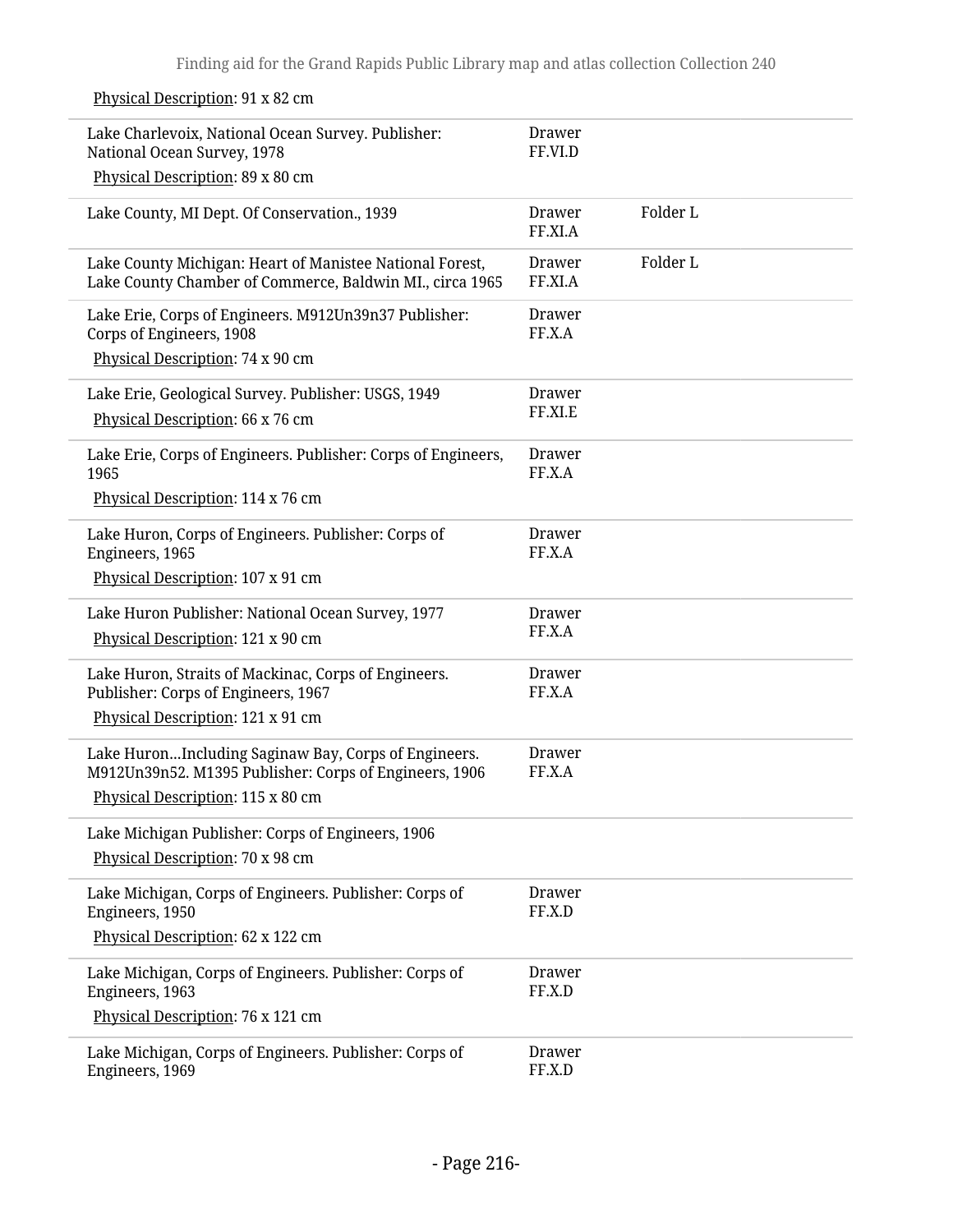Physical Description: 121 x 91 cm

| Lake Michigan, U.S. Department of Commerce. Publisher:<br>Corps of Engineers, 1977                                                                   | Drawer<br>FF.X.D        |
|------------------------------------------------------------------------------------------------------------------------------------------------------|-------------------------|
| Physical Description: 118 x 91 cm                                                                                                                    |                         |
| Lake Michigan, U. S. Department of Commerce. Publisher:<br>Corps of Engineers, 1978                                                                  | Drawer<br>FF.X.D        |
| Physical Description: 76 x 121 cm                                                                                                                    |                         |
| Lake Michigan: Great Shipwrecks maps/charts by Pete<br>Caesar. C. 1977. + Edmund Fitzgerald sketch. Nov. 10, 1975.<br>C. 1977., P2006.026.1-19, 1977 | <b>Box 11</b>           |
| Physical Description: folio clam sized                                                                                                               |                         |
| Lake Michigan Bathymetric Chart and Morphometric<br>Parameters, Ratko Ristic, Jovanka Ristic. Publisher:<br>Teledyne, 1981                           | Drawer<br>FF.X.D        |
| Physical Description: 61 x 85 cm                                                                                                                     |                         |
| Lake Michigan, Ludington to Point Betsie, Corps of<br>Engineers. M912 Un39n89 Publisher: War Department, 1909                                        | Drawer<br>FF.X.C        |
| Lake Michigan, Muskegon to Ludington, Corps of Engineers.<br>M912Un39n88 Publisher: War Department, 1909                                             | Drawer<br>FF.X.C        |
| Lake Michigan, New Buffalo to Chicago, Corps of Engineers.<br>Publisher: War Department, 1907                                                        | Drawer<br>FF.X.C        |
| Lake Michigan, South Haven to Grand Haven, Corps of<br>Engineers. M912Un39n87 Publisher: War Department, 1910                                        | Drawer<br>FF.X.C        |
| Lake Michigan, South Haven to New Buffalo, Corps of<br>Engineers. M912Un39n86 Publisher: War Department, 1907                                        | Drawer<br>FF.X.C        |
| Lake Ontario, Corps of Engineers. Publisher: Corps of<br>Engineers, 1909                                                                             | Drawer<br>FF.X.A        |
| Physical Description: 92 x 64 cm                                                                                                                     |                         |
| Lake Ontario, Corps of Engineers. Publisher: Corps of<br>Engineers, 1965                                                                             | <b>Drawer</b><br>FF.X.A |
| Physical Description: 95 x 61 cm                                                                                                                     |                         |
| Lake Saint Clair Publisher: Corps of Engineers, 1908                                                                                                 | Drawer<br>FF.VI.D       |
| Physical Description: 90 x 103 cm                                                                                                                    |                         |
| Lake St. Clair, Corps of Engineers. M912Un39n42 Publisher:<br>Corps of Engineers, 1908                                                               | Drawer<br>FF.VI.D       |
| Physical Description: 90 x 130 cm                                                                                                                    |                         |
| Lake St. Clair, Corps of Engineers. Publisher: Corps of<br>Engineers, 1942                                                                           | Drawer<br>FF.VI.D       |
| Lake Superior Publisher: Baldwin & Gradock, 1832                                                                                                     | Drawer<br>FF.X.B        |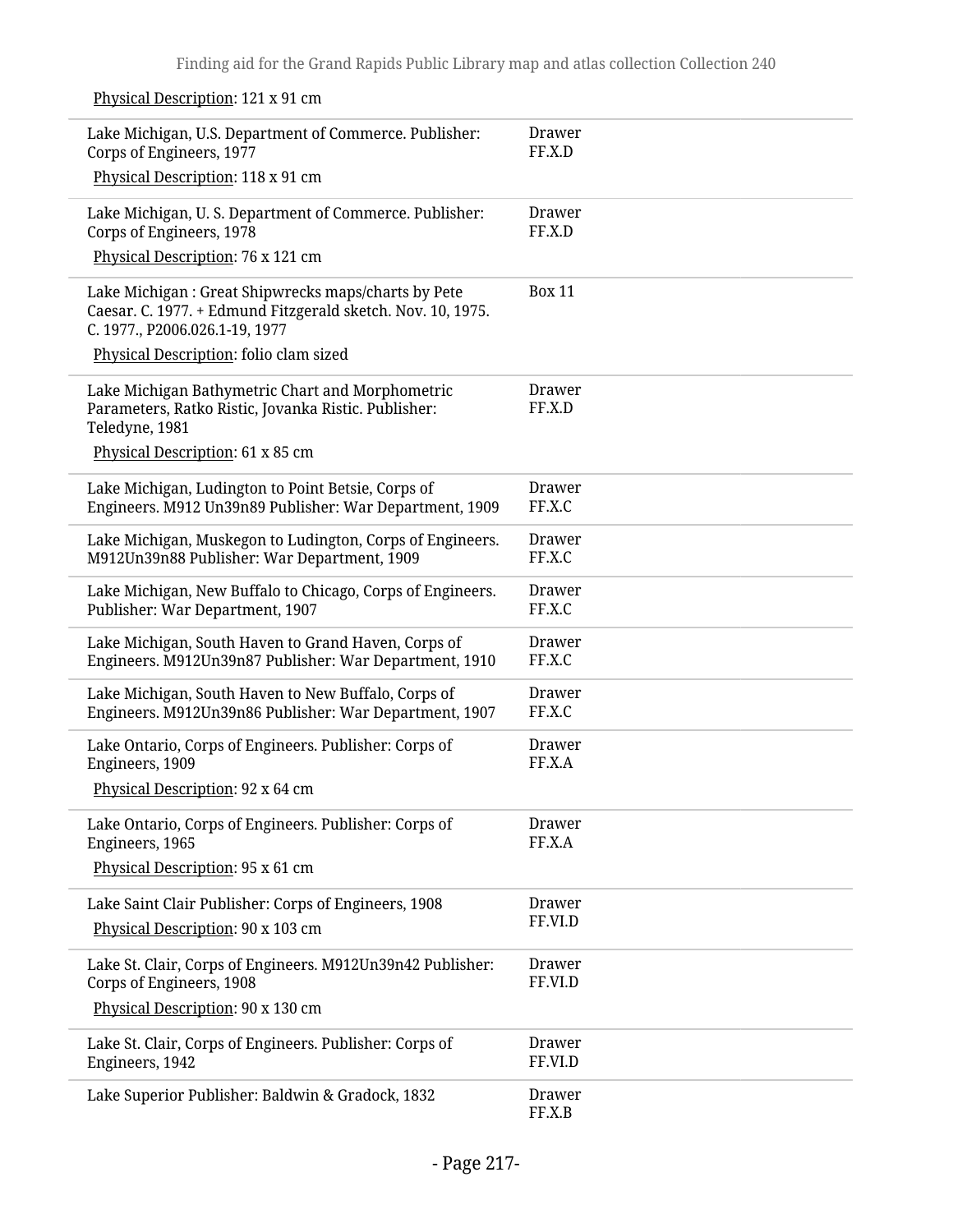Lake Superior, Corps of Engineers. M912Un39n903 Publisher: Corps of Engineers, 1907 Physical Description: 120 x 82 cm Drawer FF.X.B Lake Superior, Geological Survey. Publisher: USGS, 1966 Physical Description: 58 x 68 cm Drawer FF.XI.E Lake Superior, Lake Superior Travel Guide. P2006.069 Publisher: Lake Superior Magazine, 2005 Box 4 Folder 2 Lake Superior Railroad Publisher: W.M. Thompson, 1852 Physical Description: 30 x 31 cm Drawer FF.III.A Lake Superior. U.S. Lakr Survey. Chart no. 9, Corps of Engineers, U.S. Army. Publisher: Corps of Engineers, 1964 Physical Description: 130 x 78 cm Physical Location: Oversized. Located on top of FF Lakeland Library Federation, 1978 Physical Description: 43 x 28 cm Lamberton Lake, Institute for Fisheries Research. Publisher: MI Conservation Dept., 1942 Physical Description: 90 x 60 cm Drawer FF.VI.D Land Economic Survey -- Luce County, MI Dept. Of Conservation. Publisher: Dept. of Conservation, 1929 Physical Description: 46 x 41 cm Drawer FF.XI.A Folder L Land Economic Survey of Iron County Publisher: Dept. of Conservation, 1930 Physical Description: 46 x 41 cm Drawer FF.XI.A Land Economic Survey of Iron County Publisher: Dept. of Conservation, 1930 Physical Description: 46 x 41 cm Drawer FF.XII.E Land Economic Survey of Iron County, 00.[5203].1 Publisher: Dept. of Conservation, 1930 Box 2 Land of Hiawatha: Michigan's Upper Peninsula, 1935 Land Ownership Publisher: Geological Survey, 1980 Physical Description: 76 x 91 cm Drawer FF.III.E Land Use and Land Cover -- Grand Rapids, USGS. Publisher: U.S. Geological Survey, 1976 Physical Description: 81 x 61 cm Drawer FF.IV.E

Lansing, MI, AAA. Publisher: AAA Michigan

Physical Description: 43 x 36 cm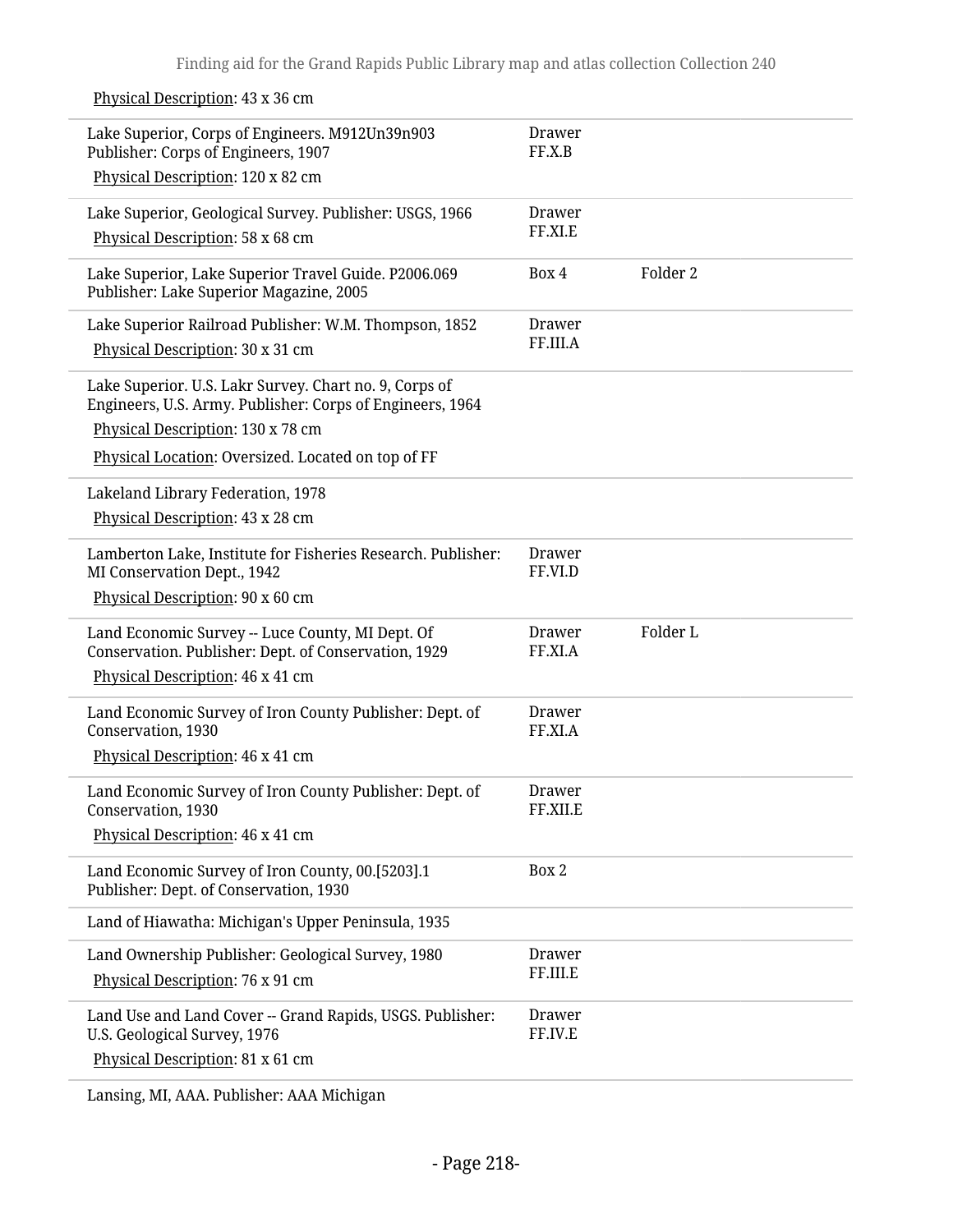|                                                                                                                                                                                       | Drawer<br>FF.XI.C                      |
|---------------------------------------------------------------------------------------------------------------------------------------------------------------------------------------|----------------------------------------|
| Lansing, Michigan Street Map, UniversalMAP. 2005.032b<br>Publisher: Travelsite.com, circa 2005                                                                                        | Box 4                                  |
| Lanzing: A Guide to Lansing, Michigan, Convention/Visitor's<br>Bureau of Greater Lansing. Publisher: Convention Bureau,<br>circa 1980s                                                | <b>Drawer</b><br>FF.XI.C               |
| Lapeer County, MI Publisher: Post Office Dept., 1912<br>Physical Description: 83 x 88 cm                                                                                              | <b>Drawer</b><br>FF.XI.A               |
| Latest Official Survey -- Michigan, National Map Co.<br>M912N22:3 Publisher: National Map, 1929                                                                                       |                                        |
| Physical Description: 121 x 119 cm                                                                                                                                                    |                                        |
| Physical Location: Short tube, located on top of FF                                                                                                                                   |                                        |
| Ledyard Block Historic District, City Planning Dept., 2000                                                                                                                            | <b>Drawer</b><br>FF.IV.E               |
| Lenawee Co.                                                                                                                                                                           | Folder 13<br><b>Drawer</b><br>FF.XII.D |
| Lighthouse Locator Guide, Lakes Huron, Erie and Ontario,<br>Leo and Sue Kuschel. Publisher: Historical Society of<br>Michigan and Great Lakes Lighthouse Keepers Association,<br>1991 | <b>Drawer</b><br>FF.XII.C              |
| Lighthouse Locator Guide, Lakes Superior and Michigan,<br>Leo and Sue Kuschel. Publisher: Historical Society of<br>Michigan and Great Lakes Lighthouse Keepers Association,<br>1991   | <b>Drawer</b><br>FF.XII.C              |
| Lighthouses of Michigan Locator Map, Penrod / Hiawatha.<br>P2003.18 Publisher: Penrod, 2000<br>Physical Description: 84 x 51 cm.                                                      | Drawer<br>FF.XII.C                     |
| Lighthouses of Northwestern Michigan Publisher: Avery<br>Color Studios, Marquette MI, 1994                                                                                            | <b>Drawer</b><br>FF.XII.C              |
| Lincoln Lake, Institute for Fisheries research. Publisher: MI<br>Conservation Dept., 1940<br>Physical Description: 78 x 60 cm                                                         | <b>Drawer</b><br>FF.VI.D               |
| Lincoln Lake, Institute for Fisheries Research. Publisher: MI<br><b>Conservation Dept., 1940</b><br>Physical Description: 43 x 28 cm                                                  | <b>Drawer</b><br>FF.VI.D               |
| Literary Map of Michigan, Donald B. Gooch. Publisher: MI<br>Council of Teachers, 1965                                                                                                 | <b>Drawer</b><br>FF.XII.C              |
| Physical Description: 63 x 91 cm                                                                                                                                                      |                                        |
| Little Pine Island Lake, Institute for Fisheries Research.<br>Publisher: MI Conservation Dept., 1940                                                                                  | <b>Drawer</b><br>FF.VI.D               |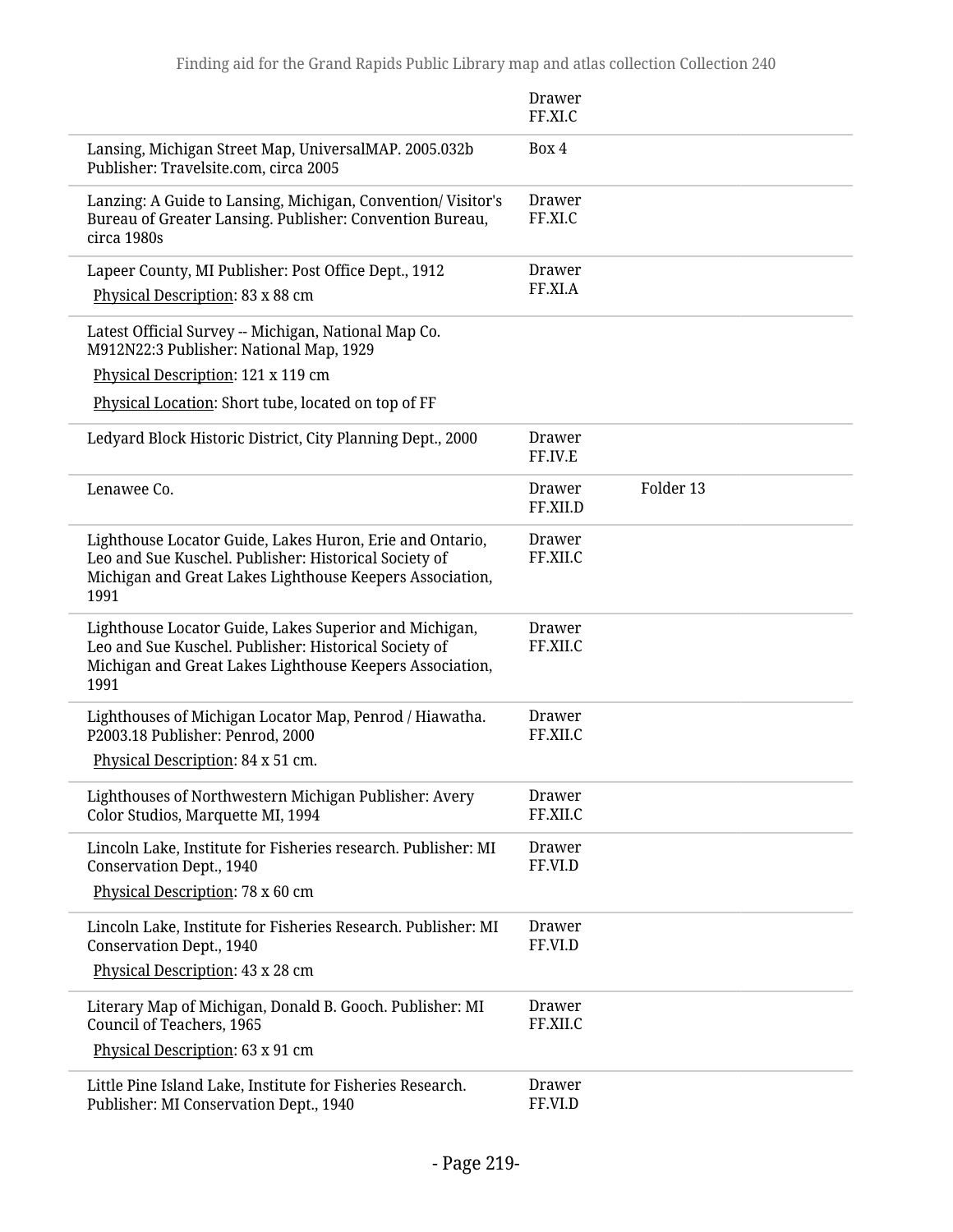| Little Pine Island Lake, Institute for Fisheries Research.<br>Publisher: MI Conservation Dept., 1940                           | Drawer<br>FF.VI.D         |                         |
|--------------------------------------------------------------------------------------------------------------------------------|---------------------------|-------------------------|
| Physical Description: 43 x 28 cm                                                                                               |                           |                         |
| Livingston County Showing Rural Delivery Routes, Post<br>Office Dept. M912 un 36 li, 1910                                      | <b>Drawer</b><br>FF.XI.A  | Folder L                |
| Locations of Major Great Lakes Shipwrecks, Marine<br>Publications Co., Inc. P2006.029 Publisher: Marine Publ. Co.,<br>1995     | <b>Drawer</b><br>FF.X.A   |                         |
| Lowell Township 1968 Aerials (18), Kent County. Publisher:<br>Kent County, 1968, 1994 Print                                    | Drawer<br>FF.V.E          | Folder<br>Lowell<br>Twp |
| Lower Peninsula of Michigan showing Pere Marquette R.R.<br>Lines, W.H. Sinner. M912Si6. M5578 Publisher: W.H. Sinner,<br>1914  | Drawer<br>FF.III.A        |                         |
| Physical Description: 92 x 119 cm                                                                                              |                           |                         |
| Lower Peninsula of Michigan, showing Trunk Lines to be<br>Maintained, Frank F. Rogers. Publisher: State Highway<br>Dept., 1922 | <b>Drawer</b><br>FF.III.B |                         |
| Physical Description: 56 x 37 cm                                                                                               |                           |                         |
| Ludington Harbor, Corps of Engineers. M912Un39n889<br>Publisher: Corps of Engineers, 1904                                      | Drawer<br>FF.X.C          |                         |
| Physical Description: 56 x 71 cm                                                                                               |                           |                         |
| Ludington Harbor, U.S. Lake Survey. Publisher: Corps of<br>Engineers, 1969                                                     | Drawer<br>FF.VI.D         |                         |
| Physical Description: 81 x 76 cm                                                                                               |                           |                         |
| Ludington Harbor, U.S. Department of Commerce.<br>Publisher: National Ocean Survey, 1975                                       | <b>Drawer</b><br>FF.X.D   |                         |
| Ludington, MI, AAA. Publisher: AAA Michigan, 1976                                                                              | Drawer<br>FF.XI.C         |                         |
| Lure Map of Michigan's Upper Peninsula, Kenneth Babcock.<br>Publisher: U.P. Development Bureau, 1941                           | <b>Drawer</b><br>FF.XII.C |                         |
| Physical Description: 60 x 35 cm                                                                                               |                           |                         |
| Mabley & Company's Map. City of Detroit., MWD9.W84.00.<br>[1936].1 Publisher: Detroit: Mabley, 1889                            |                           |                         |
| Physical Description: 24 x 36 cm                                                                                               |                           |                         |
| <b>Physical Location: Collection 281</b>                                                                                       |                           |                         |
| Processing Information:<br><b>Processing Information</b>                                                                       |                           |                         |
| Unprocessed                                                                                                                    |                           |                         |

## Physical Description: 91 x 61 cm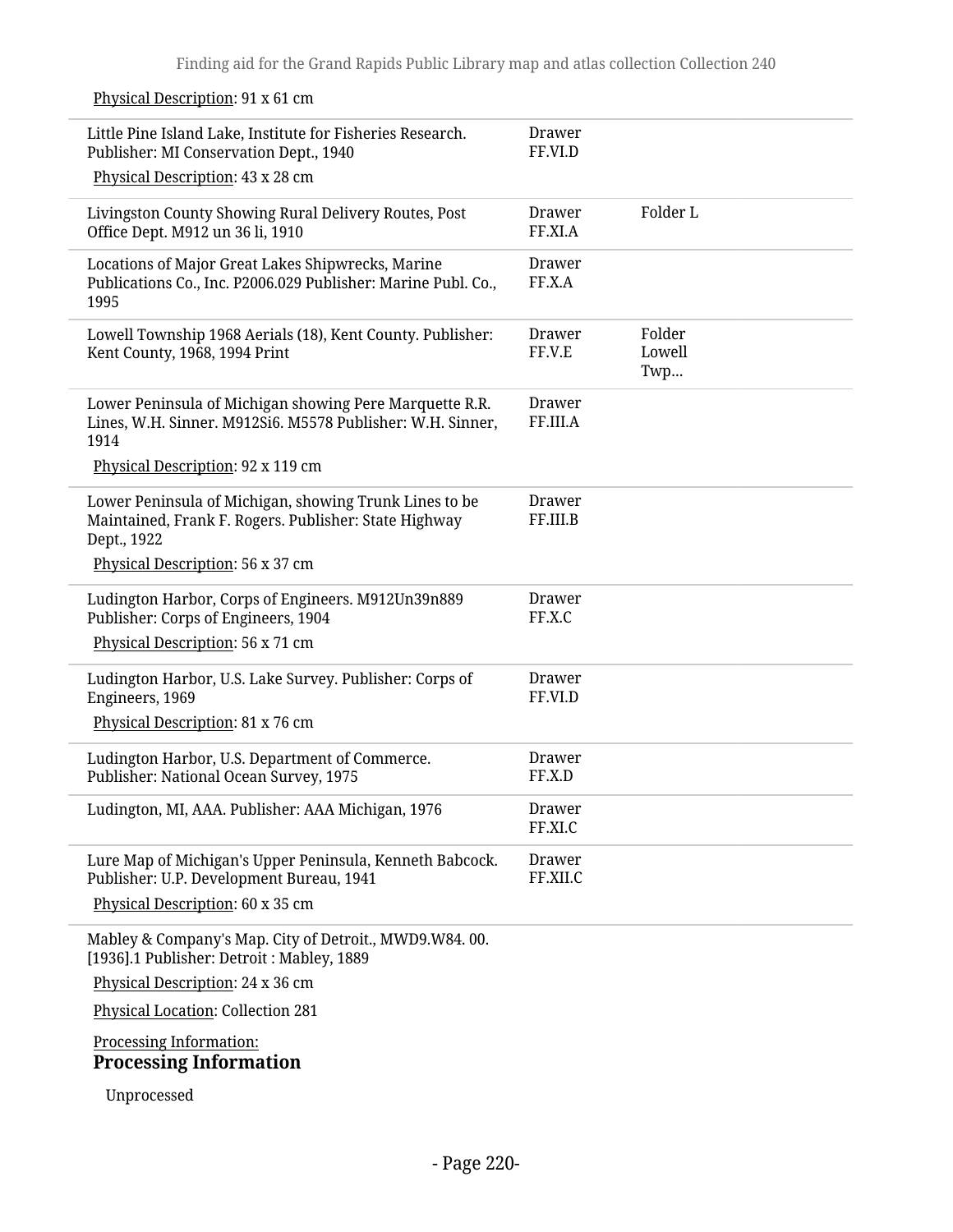| Mackinac City Publisher: Middleton, Strabridge, 1857<br>Physical Description: 77 x 105 cm                                           | <b>Drawer</b><br>FF.XI.C  |                     |
|-------------------------------------------------------------------------------------------------------------------------------------|---------------------------|---------------------|
| Mackinac Island, Mackinac County, Michigan. 1st ed., James<br>Tiemmen Faasen, 2003.04 Publisher: Faasen, circa 2003                 | Drawer<br>FF.III.E        |                     |
| Physical Description: 68 x 55 cm.                                                                                                   |                           |                     |
| Mackinaw City, R.C. Phillips, surveyor. M912 P54 Publisher:<br>Middleton, Strabridge, 1857                                          | <b>Drawer</b><br>FF.XI.C  |                     |
| Physical Description: 77 x 105 cm                                                                                                   |                           |                     |
| Macomb County, MI Showing Rural Delivery Service, Post<br>Office Dept. M912 Un 36 ma. M1732, 1910                                   | Drawer<br>FF.XI.B         | Folder <sub>M</sub> |
| Magneto-Geological Chart of Republic Mountain Publisher:<br>Geological Survey, 1870                                                 | Drawer<br>FF.III.D        |                     |
| Physical Description: 72 x 56 cm                                                                                                    |                           |                     |
| Maneuver Sketch, Camp Custer, Michigan, 310th Engineers.<br>MCo912Un3 Publisher: 310th Engineers, 1918                              | Drawer<br>FF.XI.C         |                     |
| Physical Description: 56 x 57 cm                                                                                                    |                           |                     |
| Manistee, AAA. Publisher: AAA Michigan                                                                                              | Drawer<br>FF.XI.C         |                     |
| Manistee County, Sportsmen's County Map Service.                                                                                    | Drawer<br>FF.XI.B         | Folder <sub>M</sub> |
| Manistee County Road Systems, Manistee County Board<br>of Commissioners. Publisher: Manistee County Board of<br>Commissioners, 1986 | <b>Drawer</b><br>FF.XI.B  |                     |
| Manistee County, Onekama Township, 1915                                                                                             | <b>Drawer</b><br>FF.XII.D | Folder 13           |
| Manistee Harbor, Corps of Engineers. M912Un39893<br>Publisher: Corps of Engineers, 1904<br>Physical Description: 73 x 74 cm         | <b>Drawer</b><br>FF.X.C   |                     |
|                                                                                                                                     |                           |                     |
| Manistee Harbor, Corps of Engineers. Publisher: Corps of<br>Engineers, 1969                                                         | <b>Drawer</b><br>FF.VI.D  |                     |
| Physical Description: 91 x 75 cm                                                                                                    |                           |                     |
| Manistee Harbor, U.S. Department of Commerce. Publisher:<br>National Ocean Survey, 1975                                             | Drawer<br>FF.X.D          |                     |
| Physical Description: 89 x 75 cm                                                                                                    |                           |                     |
| Manistee National Forest Maps, (12 pages), U. S. Department<br>of Agriculture Forest Service. Publisher: Forest Service, 1977       | Drawer<br>FF.VI.E         |                     |
| Manistee National Forest Recreation Map, U.S. Department<br>of Agriculture Forest Service. Publisher: Forest Service, 1960          | <b>Drawer</b><br>FF.VI.E  |                     |
| Manistee, MI, Manistee Board of Commerce.<br>MMnM912.M31. M4165 Publisher: Sibben Abstract, 1930                                    | <b>Drawer</b><br>FF.XI.C  |                     |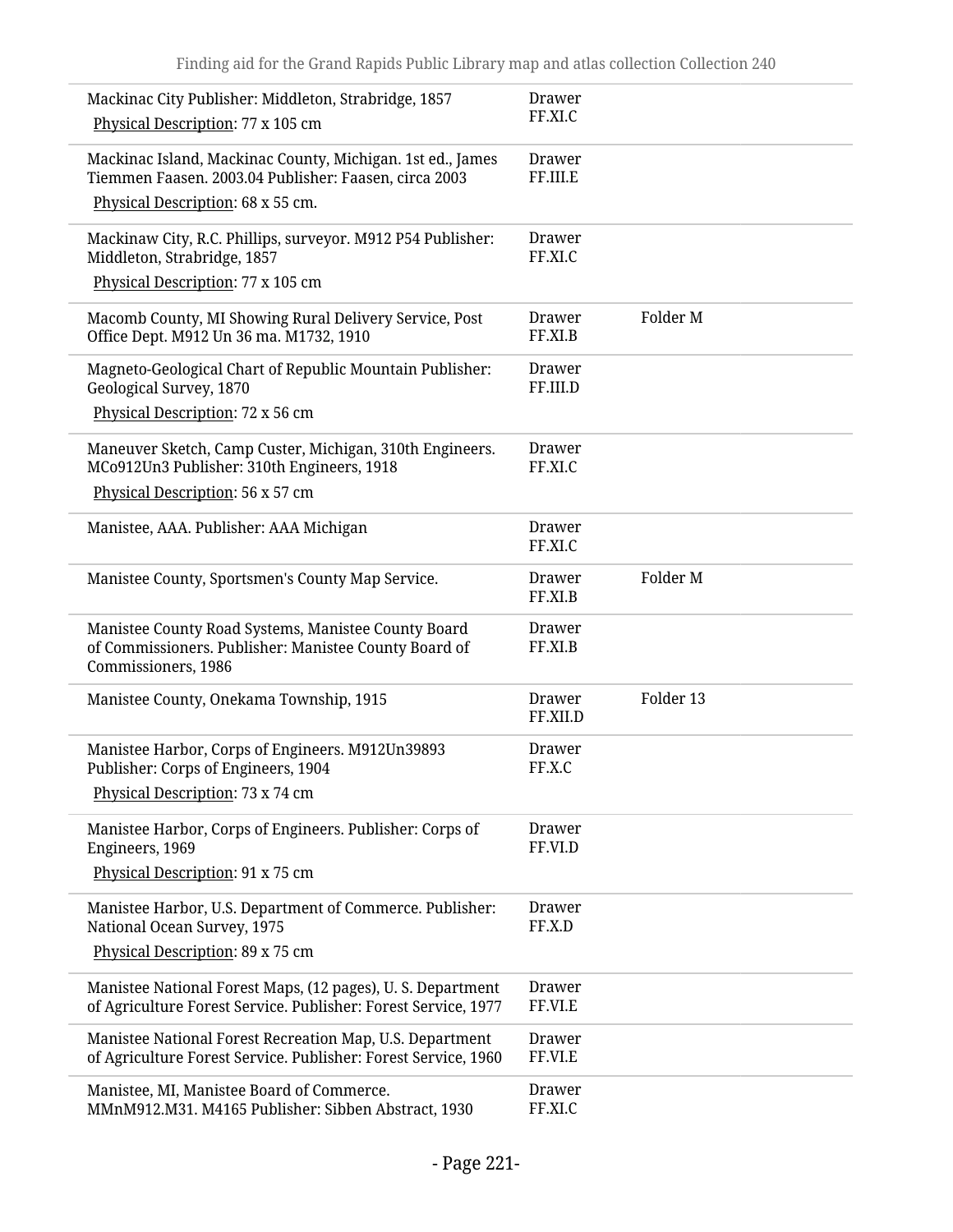Physical Description: 42 x 49 cm

| Manistee, MI, Manistee Board of Commerce.<br>MMnM912.M31. M4164 Publisher: Sibben Abstract, 1930                                                                                                                                 | <b>Drawer</b><br>FF.XI.C |           |
|----------------------------------------------------------------------------------------------------------------------------------------------------------------------------------------------------------------------------------|--------------------------|-----------|
| Physical Description: 40 x 46 cm                                                                                                                                                                                                 |                          |           |
| Manistee, MI, Manistee County Board of Commerce.<br>Publisher: Manistee County Bd. Of, 1950                                                                                                                                      | <b>Drawer</b><br>FF.XI.C |           |
| Physical Description: 42 x 49 cm                                                                                                                                                                                                 |                          |           |
| Manistique Harbor, Corps of Engineers. M912Un39n729<br>Publisher: Corps of Engineers, 1904                                                                                                                                       | <b>Drawer</b><br>FF.X.C  |           |
| Physical Description: 48 x 63 cm                                                                                                                                                                                                 |                          |           |
| Manitou Passage, Corps of Engineers. M912Un39n714<br>Publisher: Corps of Engineers, 1910                                                                                                                                         | <b>Drawer</b><br>FF.X.C  |           |
| Physical Description: 87 x 73 cm                                                                                                                                                                                                 |                          |           |
| Manitowoc, Army Map Service. Publisher: USGS, 1968                                                                                                                                                                               | <b>Drawer</b>            |           |
| Physical Description: 73 x 56 cm                                                                                                                                                                                                 | FF.XI.E                  |           |
| Map and Profiles of the N.Y. State Canals, 1859,<br>Vanrensselaer Richmond. 00.[1542].1, 1858                                                                                                                                    | Box 4                    | Folder 10 |
| Map of Allegan and Barry Counties, including details<br>of Holland, Zeeland, South Haven, Hastings, Saugatuck,<br>Douglas, Otsego, Plainwell and Allegan, Seeger Map<br>Company. Publisher: Seeger Map Company, Racine, WI, 1989 | <b>Drawer</b><br>FF.X.E  |           |
| Map of Allegan County showing Rural Delivery Service, post<br>Office Department. M912.Un36Al. M1370 1910 Publisher:<br>Post Office Dept., 1909-12-13                                                                             |                          |           |
| Physical Description: 122 x 97 cm                                                                                                                                                                                                |                          |           |
| Physical Location: Oversized. Located on top of FF                                                                                                                                                                               |                          |           |
| Map of Antrim County, circa 1980                                                                                                                                                                                                 | <b>Drawer</b><br>FF.X.E  |           |
| Map of Barry County, Michigan showing Rural Delivery<br>Service, Post Office Department. M912.Un36Ba. M1717<br>Publisher: Post Office Department, 1910                                                                           | Drawer<br>FF.X.E         | Folder B  |
| Map of Battle Creek Publisher: Gage Printing Co., 1928                                                                                                                                                                           | <b>Drawer</b>            |           |
| Physical Description: 77 x 71 cm                                                                                                                                                                                                 | FF.XI.C                  |           |
| Map of Bay City, R. L. Polk and Co Publisher: R.L. Polk & Co.,<br>1922                                                                                                                                                           | <b>Drawer</b><br>FF.XI.C |           |
| Physical Description: 51 x 65 cm                                                                                                                                                                                                 |                          |           |
| Map of Bay County, Michigan showing Rural Delivery<br>Service, Post Office Dept. 912 Un36 bay. M1371, 1910                                                                                                                       | <b>Drawer</b><br>FF.X.E  | Folder B  |
| Map of Bedford Township. T8S-R7E, Monroe Co., Mich.<br>Publisher: AAA                                                                                                                                                            | Box 1                    | Folder 42 |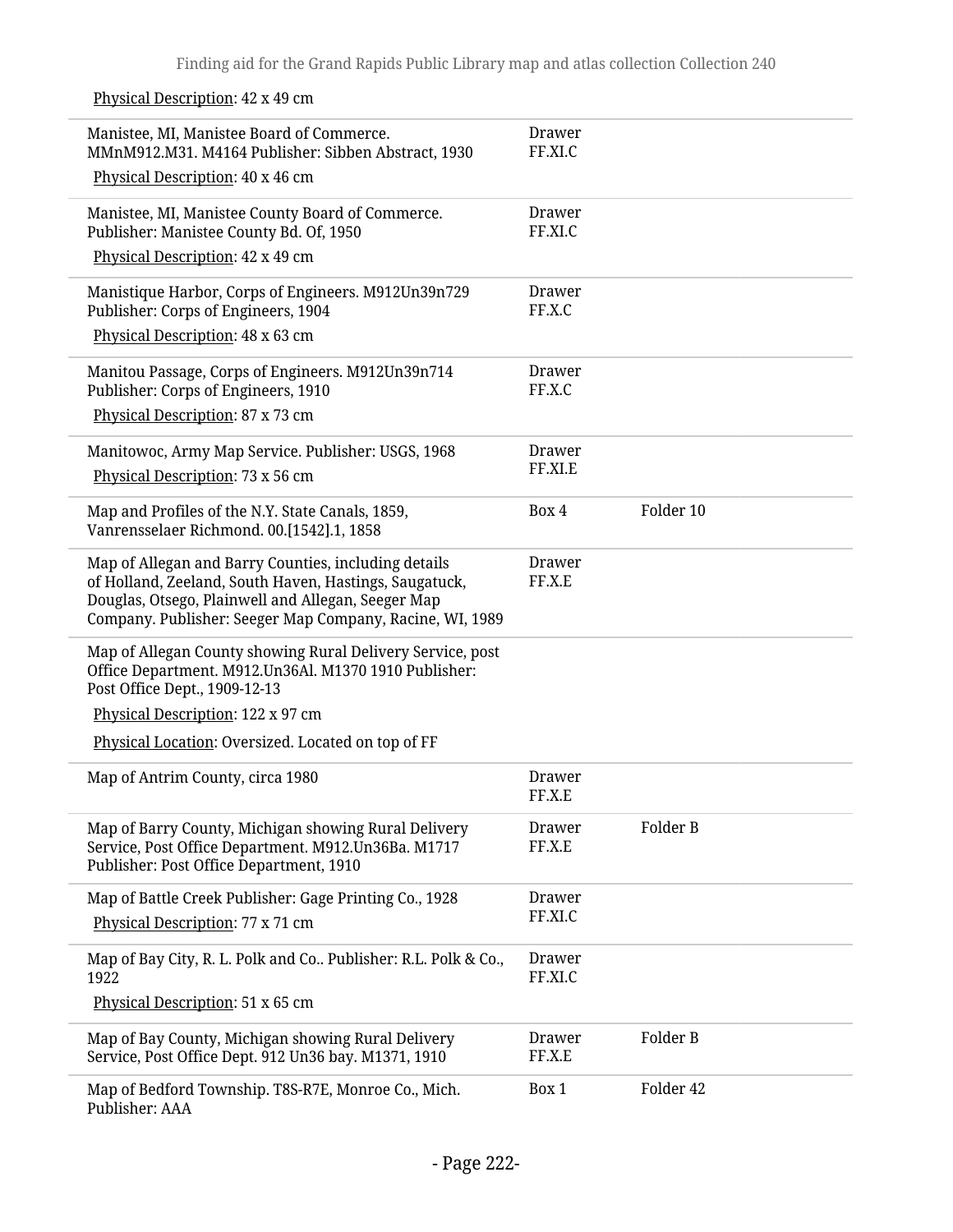Map of Berrien County, Michigan showing Rural Delivery Service, Post Office Department. M912.Un3bbe. M1372 Dec. 1910 Publisher: Post Office Dept., 1909-08-12 Physical Description: 98 x 97 cm Physical Location: Oversized. Located on top of FF Map of Branch County, Michigan showing Rural Delivery Service, Post Office Dept. M912.Un36br. M1718, 1910 Drawer FF.X.E Folder B Map of Calhoun County, S.W. Higgins, Usgs topographer. MCa912 M58. M1702 Publisher: Douglass Houghton, State Geologist Drawer FF.X.E Folder C Map of Cascade Township, 00.[5210].1, circa 1940 Box 2.3 Map of Chatham Street Opening (West Side Grand Rapids), A.G. Sekell, City surveyor., 1881 Physical Description: 42 x 11.5 inches Drawer FF.XII.D Folder 12 Map of Chicago One Hundred Years Ago, O.F. Stelzer. M9127731 C43. M5407 Publisher: Chicago Sunday Tribune, 1913 Physical Description: 52 x 41 cm Drawer FF.XII.C Map of Chippewa County, Board Of Supervisors. Publisher: Indianapolis Blueprint, 1927 Physical Description: 76 x 70 cm Drawer FF.X.E Folder C Map of Chippewa County, MI, Mca 912 T37 Publisher: H.C. Thompson, 1900 Physical Description: 63 x 54 cm Drawer FF.X.E Folder C' Map of Clinton County, Michigan showing Rural Delivery Service I, Post Office Department. M912.Un36cl. M1373 Dec. 1910 Publisher: Post Office Dept., 1908-04-29 Physical Description: 96 x 108 cm Physical Location: Oversized. Located on top of FF Map of Detroit., MWK912.F22. M4712 Est. of Henry J. Carr Publisher: Silar Farmer & Co., Detroit., 1897 Box 1 Folder 6 Map of Detroit. [Belle Isle Park on verso], MWD912.Ar7. M4982 Est. of Henry J. Carr Publisher: H. Arthur & Co., Chicago., 1895 Box 1 Folder 8 Map of Downtown Grand Rapids, Westdale Realty. Publisher: Symes Advertising Agency, 1972 Physical Description: 46 x 30 cm Drawer FF.IV.E Map of Fifth Avenue Opening, 1880 FF.XII.D Folder 12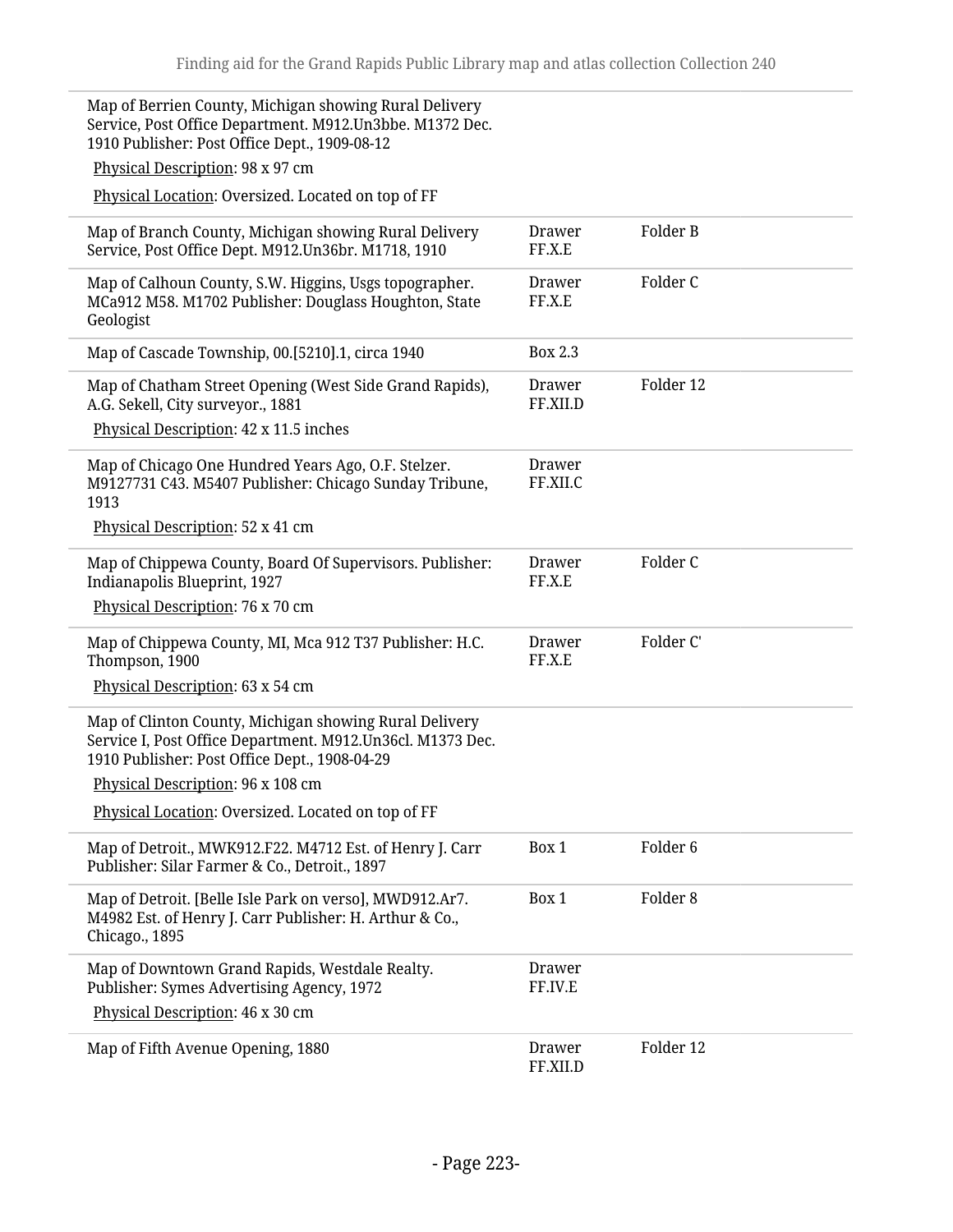## Physical Description: 62.5 x 10 inches

| Map of Flint & Pere Marquette Railway Co.'s Lands in<br>Michigan, Chas. Shober and Co. M912F64 Publisher: Wm. L.<br>Webber, 1872<br>Physical Description: 67 x 59 cm | <b>Drawer</b><br>FF.III.D |           |
|----------------------------------------------------------------------------------------------------------------------------------------------------------------------|---------------------------|-----------|
| Map of Grand Rapids, 1907                                                                                                                                            | <b>Drawer</b>             |           |
| Physical Description: 45 x 62 cm                                                                                                                                     | FF.IV.B                   |           |
| Map of Grand Rapids Mich., second copy, City Planning<br>Dept. Publisher: City Planning Dept, 1927                                                                   | <b>Drawer</b><br>FF.XII.E |           |
| Map of Grand Rapids Michigan, AAA. Publisher: AAA<br>Michigan                                                                                                        | Box 1                     | Folder 58 |
| Map of Grand Rapids Showing Positions of Islands in River,<br>Estate of George E. Fitch, 1833                                                                        | Drawer<br>FF.XII.D        | Folder 9  |
| Physical Description: 8.5 x 11 inches                                                                                                                                |                           |           |
| Map of Grand Rapids, copy of J. Almy's Map of 1842<br>Publisher: Junius Hatch, 1923                                                                                  | Drawer<br>FF.IV.C         |           |
| Physical Description: 66 x 45 cm                                                                                                                                     |                           |           |
| Map of Grounds of the Contagious Disease Hospital, 1907                                                                                                              | <b>Drawer</b><br>FF.IV.B  |           |
| Map of Huron County, MI Publisher: Post Office Dept., 1910                                                                                                           |                           |           |
| Physical Description: 125 x 82 cm                                                                                                                                    |                           |           |
| Physical Location: Oversized. Located on top of FF                                                                                                                   |                           |           |
| Map of Indiana, Lee Carter. M912772IN2. M4465 Publisher:                                                                                                             | <b>Drawer</b>             |           |
| IN Dept. of Conservation, 1932                                                                                                                                       | FF.XII.C                  |           |
| Physical Description: 63 x 89 cm                                                                                                                                     |                           |           |
| Map of Jackson County Publisher: W.J. Stone, 1845                                                                                                                    | <b>Drawer</b><br>FF.XI.A  |           |
| Physical Description: 60 x 51 cm                                                                                                                                     |                           |           |
| Map of Jackson County, MI Publisher: Post Office Dept., 1911                                                                                                         | <b>Drawer</b>             |           |
| Physical Description: 104 x 89 cm                                                                                                                                    | FF.XI.A                   |           |
| Map of Kent County, A.C. Sekell. M5604 Publisher:<br>Sheldon Leavitt, 1870-1871                                                                                      |                           |           |
| Physical Description: 112 x 140 cm                                                                                                                                   |                           |           |
| Physical Location: Located on top of FF                                                                                                                              |                           |           |
| Map of Kent County (MI), Innes and Tinkham. Publisher: H.<br>Acheson, 1855                                                                                           | <b>Drawer</b><br>FF.V.B   |           |
| Physical Description: 77 x 111 cm                                                                                                                                    |                           |           |
| Map of Kent County Michigan [copy 1], Harney/ Randall.<br>M1676 Publisher: Harney/Randall, 1863                                                                      |                           |           |
|                                                                                                                                                                      |                           |           |

Physical Description: oversize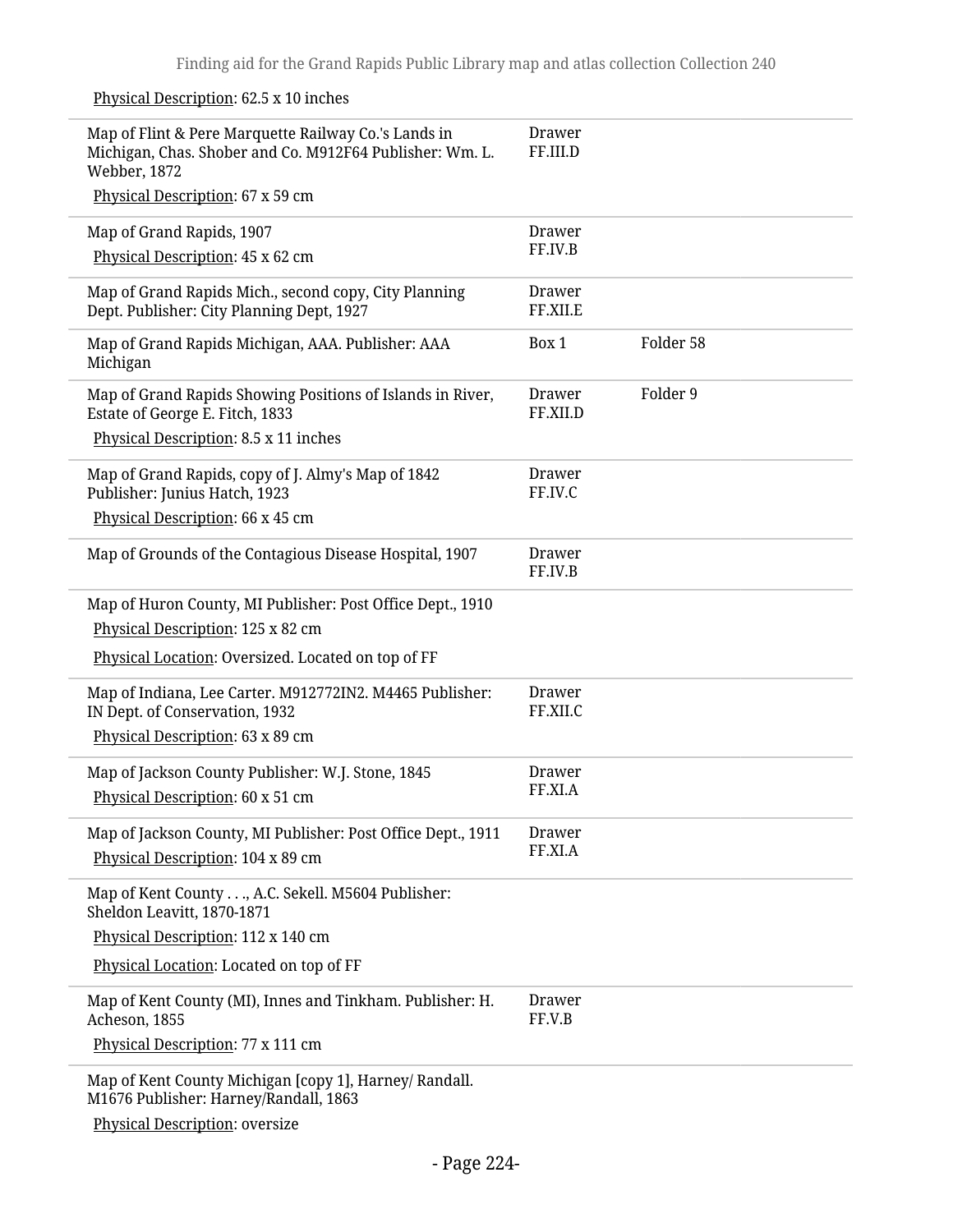| Physical Location: Located on top of FF                                                                                                                                   |                               |
|---------------------------------------------------------------------------------------------------------------------------------------------------------------------------|-------------------------------|
| Map of Kent County Michigan [reproduction], E.M. Harney,<br>and G.A. Randall. Publisher: Randall and Harney CO., 1863                                                     |                               |
| Physical Description: oversize                                                                                                                                            |                               |
| Physical Location: Short tube, located on top of FF.X                                                                                                                     |                               |
| Map of Kent County, MI, GR Herald. MK912H92 Publisher:<br>Grand Rapids Herald, 1902                                                                                       |                               |
| Physical Description: 82 x 122 cm                                                                                                                                         |                               |
| Physical Location: Located on top of FF                                                                                                                                   |                               |
| Map of Kent County, MI, Rand McNally. Publisher: Rand<br>McNally, 1912                                                                                                    | Drawer<br>FF.V.B              |
| Physical Description: 57 x 68 cm                                                                                                                                          |                               |
| Map of Kent County, MI, Kenyon Company Map Makers.<br>MK912.R59 Publisher: Rockford Register, 1916                                                                        |                               |
| Physical Description: 130 x 89 cm                                                                                                                                         |                               |
| Physical Location: Located on top of FF                                                                                                                                   |                               |
| Map of Kent County, MI [copy 2], Rand McNally. MK 912 R 15<br>Publisher: Rand McNally, 1912                                                                               | Drawer<br>FF.XII.E            |
| Physical Description: 57 x 68 cm                                                                                                                                          |                               |
| Map of Kent County, MI, Showing Rural Delivery Service,<br>Post Office Dept. M1367, 1909                                                                                  |                               |
| Physical Description: 89 x 122 cm                                                                                                                                         |                               |
| Physical Location: Located on top of FF                                                                                                                                   |                               |
| Map of Kent County, Michigan [copy 2], E.M. Harney and<br>G.A. Randall. Publisher: Randall and Harney, 1863                                                               |                               |
| Physical Location: Located on top of FF                                                                                                                                   |                               |
| Map of Lake Superior Mine Publisher: Geological Survey,<br>1870                                                                                                           | <b>Drawer</b><br>FF.III.D     |
| Physical Description: 72 x 56 cm                                                                                                                                          |                               |
| Map of Lenawee County, S.W. Higgins, topographer to<br>Geological Survey. Mle 912 M58 Publisher: W.J. Stone,<br>Douglass Houghton State Geologist, 1900                   | Folder L<br>Drawer<br>FF.XI.A |
| Physical Description: 54 x 47 cm                                                                                                                                          |                               |
| Map of Lenawee County, Michigan showing Rural Delivery<br>Service, Post Office Department. M912.UnLe. M1730 or<br>M1930 Aug 1912 Publisher: Post Office Dept., 1912-07-15 |                               |
| Physical Description: 112 x 96 cm                                                                                                                                         |                               |
| Physical Location: Located on top of FF                                                                                                                                   |                               |
| Map of Located Lines of a Spur Track of the G.R. and I.R.R.<br>to Plaster Mills near Grand Rapids / signed by GR&IRR                                                      | Drawer<br>FF.IX.D             |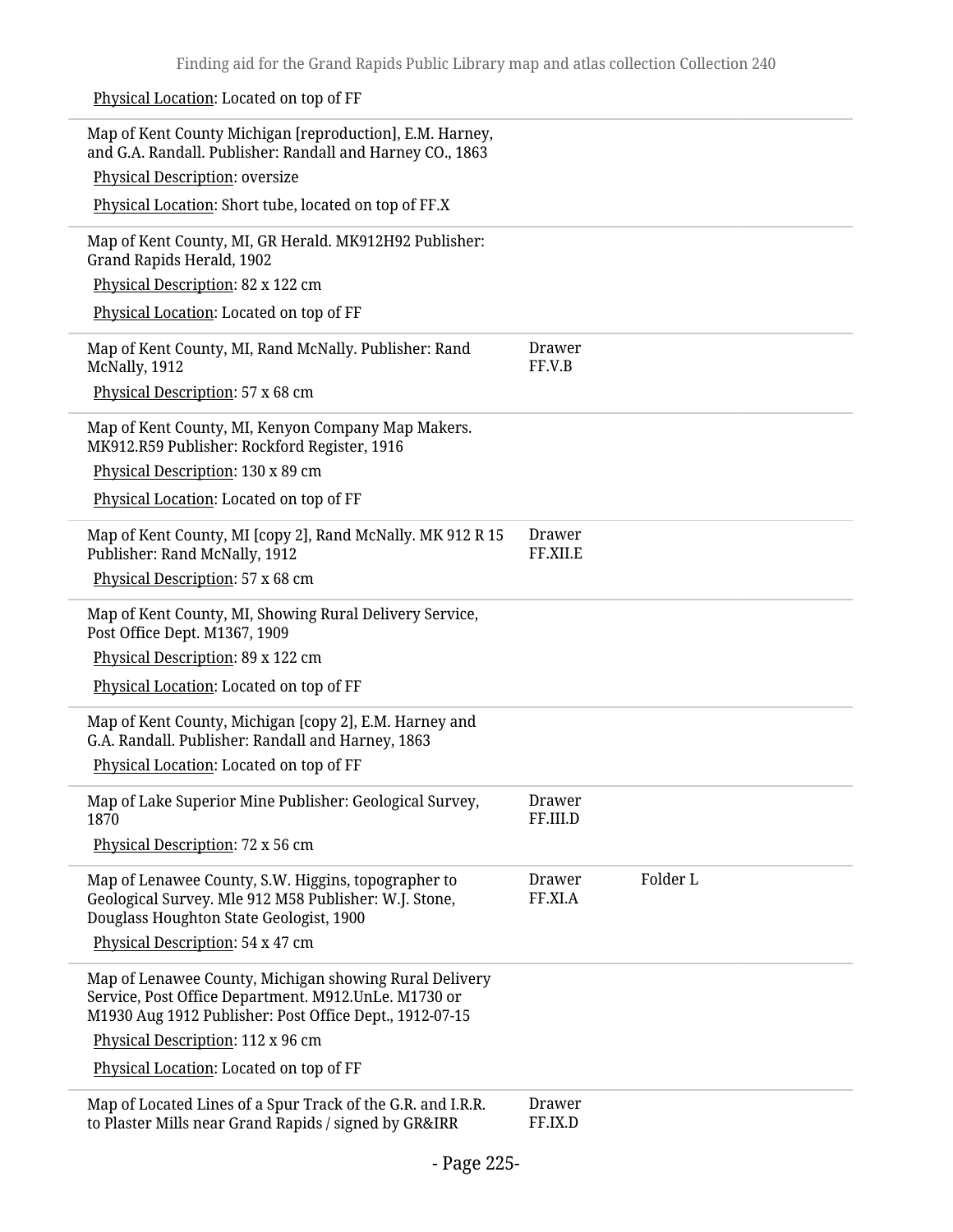directors, Dec. 16, 1889. Approval stamp from State of Mi. Jan. 14, 1890. [facsimile], GR&IRR. 2003.048, 1889

Physical Description: 85.5 x 115.5 cm

| Map of Manistique, MI, Wm. S. Crowe. Publisher: Wm. S.<br><b>Crowe, 1920</b>                                                                                                                                                                                                            | <b>Drawer</b><br>FF.XI.C   |           |
|-----------------------------------------------------------------------------------------------------------------------------------------------------------------------------------------------------------------------------------------------------------------------------------------|----------------------------|-----------|
| Physical Description: 55 x 47 cm                                                                                                                                                                                                                                                        |                            |           |
| Map of Marquette County, Michigan, Board of County Road<br>Commissioners. 00.[5192].1 Publisher: Marquette Road<br>Commission, 1985-07-01                                                                                                                                               | <b>Drawer</b><br>FF.XI.B   |           |
| Map of Michigan, A.T. Page. 00.[854].1 Publisher: Page, 1884                                                                                                                                                                                                                            | <b>Box 2.3</b>             |           |
| Map of Michigan Publisher: H.R. Page & Co., 1800<br>Physical Description: 74 x 97 cm                                                                                                                                                                                                    | <b>Drawer</b><br>FF.III.D  |           |
| Map of Michigan, H.R. Page. M912P14. M3834 Publisher: H.R.<br>Page, 1880                                                                                                                                                                                                                | <b>Drawer</b><br>FF.III.D  |           |
| Map of Michigan Publisher: National Map Co., 1920                                                                                                                                                                                                                                       |                            |           |
| Physical Description: 113 x 118 cm                                                                                                                                                                                                                                                      |                            |           |
| Map of Michigan [Mural] Publisher: Frederick J. Wiley                                                                                                                                                                                                                                   | <b>Drawer</b>              |           |
| Physical Description: 50 x 36 cm                                                                                                                                                                                                                                                        | FF.XII.C                   |           |
| Map of Michigan Roads, John F. Nellist. M912 N32. M4083<br>Publisher: John Nellist, 1897                                                                                                                                                                                                | <b>Drawer</b><br>FF.III.B  |           |
| Physical Description: 44 x 60 cm                                                                                                                                                                                                                                                        |                            |           |
| Map of Michigan showing the Location of the Land Grand<br>of the Grand Rapids and Indiana Railroad and the Line of<br>Said Road with stations between Ft. Wayne & Little Traverse<br>Bay / W.O. Hughart, Land Commissioner, G.R., Unknown.<br>P2001.160 Publisher: GR & IRR, circa 1884 | <b>Drawer</b><br>FF.VIII.C |           |
| Map of Michigan, showing Extent of Public Welfare, 00.<br>[903].1, 1934-03                                                                                                                                                                                                              | Box 1                      | Folder 50 |
| Physical Description: 27.5 x 21.5 cm (8 1/2 x 11 in.)                                                                                                                                                                                                                                   |                            |           |
| Map of Michigan, Wisconsin and Part of Iowa, Sherman and<br>Smith, N.Y. M91277.Ol5. M5246 Publisher: Sherman & Smith,<br>1844                                                                                                                                                           | Drawer<br>FF.XII.A         |           |
| Physical Description: 31 x 24 cm                                                                                                                                                                                                                                                        |                            |           |
| Map of Michigan. Population of the State. A.T. Page. Real<br>Estate Agent., Unknown. M91.P14:2. 00.[854].2, circa 1880                                                                                                                                                                  | Box 2                      |           |
| Map of Midland County, Showing Rural DeliveryService,<br>Post Office Dept. M912 Un 36 mi, 1911                                                                                                                                                                                          | <b>Drawer</b><br>FF.XI.B   | Folder M  |
| Map of Minnesota Territory, reproduction, J.H. Young.<br>M386.4N42m. 00.[1541].1 Publisher: orig.: Thomas<br>Copperthwait and Co., repro: Minnesota Historical Society,<br>1850, 1999 Reproduction                                                                                      | Box 4                      | Folder 9  |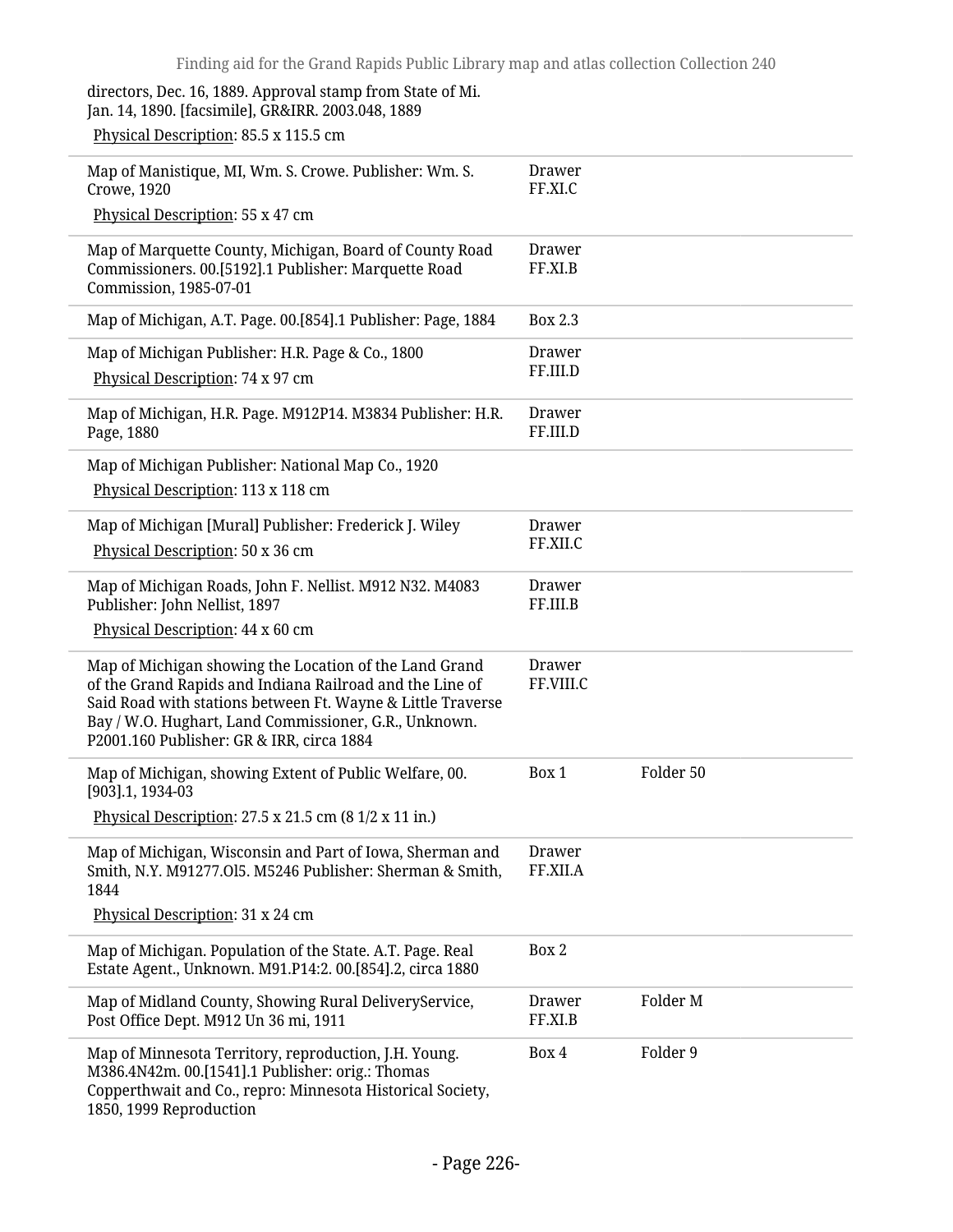| Map of Monroe, MI, 1860                                                                                                                                         |                           |          |  |
|-----------------------------------------------------------------------------------------------------------------------------------------------------------------|---------------------------|----------|--|
| Physical Description: 152 x 65 cm                                                                                                                               |                           |          |  |
| Physical Location: Oversize. On top of Flat Files.                                                                                                              |                           |          |  |
| Map of Muskegon Lake, Abbott and Gamble. MMn912As2<br>Publisher: Abbott & Gamble, 1884                                                                          | Drawer<br>FF.VI.D         |          |  |
| Physical Description: 107 x 72 cm                                                                                                                               |                           |          |  |
| Map of Newaygo County, MI, Showing Rural Delivery<br>Service, Post Office Dept. M912Un36n. M1375 [sic M1378]<br>Publisher: Post Office Dept., 1909-05-06 - 1910 |                           |          |  |
| Physical Description: 75 x 128 cm                                                                                                                               |                           |          |  |
| Physical Location: Oversize. On top of Flat Files.                                                                                                              |                           |          |  |
| Map of Part of Tahquamenon River, Dfarrandhenry, C.E.<br>MCa912H39. M1599 Publisher: D. Farr and Henry, C.E., 1880<br>Physical Description: 76 x 58 cm          | <b>Drawer</b><br>FF.VI.C  |          |  |
| Map of Plainfield Township (MI), 1936                                                                                                                           | <b>Drawer</b>             |          |  |
| Physical Description: 61 x 45 cm                                                                                                                                | FF.V.B                    |          |  |
|                                                                                                                                                                 |                           |          |  |
| Map of Port Sheldon, C.R. Rood. Publisher: J. Knight, 1836                                                                                                      | <b>Drawer</b><br>FF.XI.C  |          |  |
| Physical Description: 80 x 64 cm                                                                                                                                |                           |          |  |
| Map of Port Sheldon [copy 2], C.L. Rood, Surveyor. 912 R67.<br>00.[5208].1 Publisher: J. Knight, 1836                                                           | Box 2                     |          |  |
| Physical Description: 80 x 64 cm                                                                                                                                |                           |          |  |
| Map of Republic Mountain Publisher: Geological Survey,<br>1869                                                                                                  | <b>Drawer</b><br>FF.III.E |          |  |
| Physical Description: 72 x 56 cm                                                                                                                                |                           |          |  |
| Map of Saginaw, R.L. Polk and Co. MSS912. P75 '22. M3113<br>Publisher: R.L. Polk, 1922                                                                          | <b>Drawer</b><br>FF.XI.C  |          |  |
| Physical Description: 56 x 60 cm                                                                                                                                |                           |          |  |
| Map of Saginaw, R.L. Polk and CO. Publisher: R.L.Polk and<br>Co., 1927                                                                                          | <b>Drawer</b><br>FF.XI.C  |          |  |
| Map of St. Joseph County, Statndard Map Co. MSj 912 St.2.<br>Stuart Fund Publisher: Standard Map Co., 1914                                                      | <b>Drawer</b><br>FF.XI.C  | Folder S |  |
| Physical Description: 52 x 66 cm                                                                                                                                |                           |          |  |
| Map of St. Joseph County, Fridthjof N. Johnson. MSj 912 J63<br>Publisher: F.N. Johnson, 1926                                                                    | <b>Drawer</b><br>FF.XII.C |          |  |
| Physical Description: 48 x 43 cm                                                                                                                                |                           |          |  |
| Map of State of Michigan, showing roads, motorbus, railroad<br>& steamship lines, 1927, Formerly M91.N47 Publisher: Book<br>of Michigan Co., 1927               | <b>Drawer</b><br>FF.III.B | Folder 1 |  |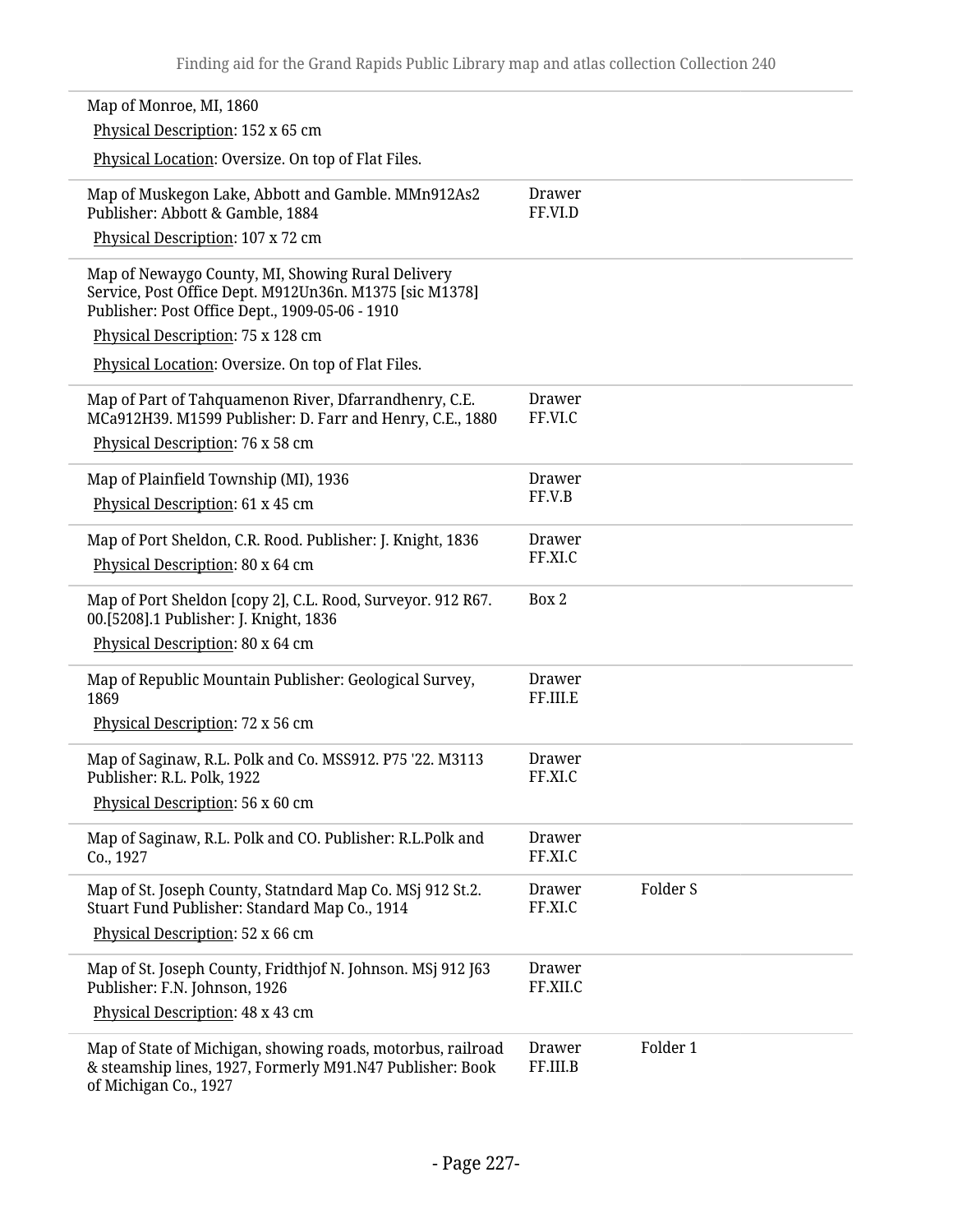Physical Description: 57 x 48 cm.

| Map of that Part of the Mineral Lands Adjacent to Lake<br>Superior, Dr. Houghton, Wm. A. Burt, War Dept. Publisher:<br>War Dept., 1847                                                                                                                                                                                                                                                | Drawer<br>FF.X.B          |          |
|---------------------------------------------------------------------------------------------------------------------------------------------------------------------------------------------------------------------------------------------------------------------------------------------------------------------------------------------------------------------------------------|---------------------------|----------|
| Physical Description: 101 x 52 cm                                                                                                                                                                                                                                                                                                                                                     |                           |          |
| Map of the Acting Superintendency of Michigan. Copy,<br>Henry R. Schoolcraft [Kevin Kinney]. P2009.002.2 Publisher:<br>Michigan                                                                                                                                                                                                                                                       | Drawer<br>FF.III.D        |          |
| Map of the American Lakes and Adjoining Country, Isaac<br>Brock. M912B78 Publisher: Luffman, 1813                                                                                                                                                                                                                                                                                     | Drawer<br>FF.X.A          |          |
| Physical Description: 46 x 31 cm                                                                                                                                                                                                                                                                                                                                                      |                           |          |
| Map of the Au Sable River, E.F. Hyde. MI0912H99 Publisher:<br>Robert E. Andrews, 1905                                                                                                                                                                                                                                                                                                 | Drawer<br>FF.VI.C         |          |
| Physical Description: 73 x 59 cm                                                                                                                                                                                                                                                                                                                                                      |                           |          |
| Map of the British and French Dominions in North America,<br>with the roads, distances, limits, and extent  Earl of<br>Halifax  Lords Commissioners for Trade & Plantations<br>, John Mitchell ; Kitchin, sculp. Cerkenwell Green.<br>M912.73.M69 M1693 or M0931 July 1912 Publisher:<br>[London]: Miller op. Katherine St. in the Strand, 1755<br>Physical Description: 192 x 131 cm | Drawer<br>FF.XII.A        |          |
| Map of the British Empire in America with the French and<br>Spanish Settlements, Henry Popple. M912.73.P81. M4433<br>Publisher: USGS repro of original, 1733<br>Physical Description: 36 x 42 cm                                                                                                                                                                                      | <b>Drawer</b><br>FF.XII.A |          |
| Map of the British Empire in North America, Samuel Dunn.<br>M9127.D92. M4678 Publisher: Samuel Dunn, 1774<br>Physical Description: 37 x 58 cm                                                                                                                                                                                                                                         | Drawer<br>FF.XII.A        |          |
| Map of the Canal at the Saut St. Mary, John Holcroft.<br>Publisher: Corps of Engineers, 1852                                                                                                                                                                                                                                                                                          | <b>Drawer</b><br>FF.VI.C  |          |
| Map of the Central Portion of Detroit, Silas Farmer and<br>Co. MWD910.3.F22. 444280 Publisher: Silas Farmer & Co.,<br>1897-1899, 1901, 1905                                                                                                                                                                                                                                           | Box 1                     | Folder 3 |
| Map of the Champion Mine Publisher: Geological Survey,<br>1870                                                                                                                                                                                                                                                                                                                        | Drawer<br>FF.III.D        |          |
| Physical Description: 72 x 56 cm                                                                                                                                                                                                                                                                                                                                                      |                           |          |
| Map of the City of Detroit, R.L. Polk. Publisher: R.L. Polk,<br>1899                                                                                                                                                                                                                                                                                                                  | Drawer<br>FF.XI.C         |          |
| Physical Description: 84 x 62 cm                                                                                                                                                                                                                                                                                                                                                      |                           |          |
| Map of the City of Detroit, Richmond and Backus. MWD<br>912R4H Publisher: Richmond and Backus co., 1912                                                                                                                                                                                                                                                                               | Drawer<br>FF.XI.C         |          |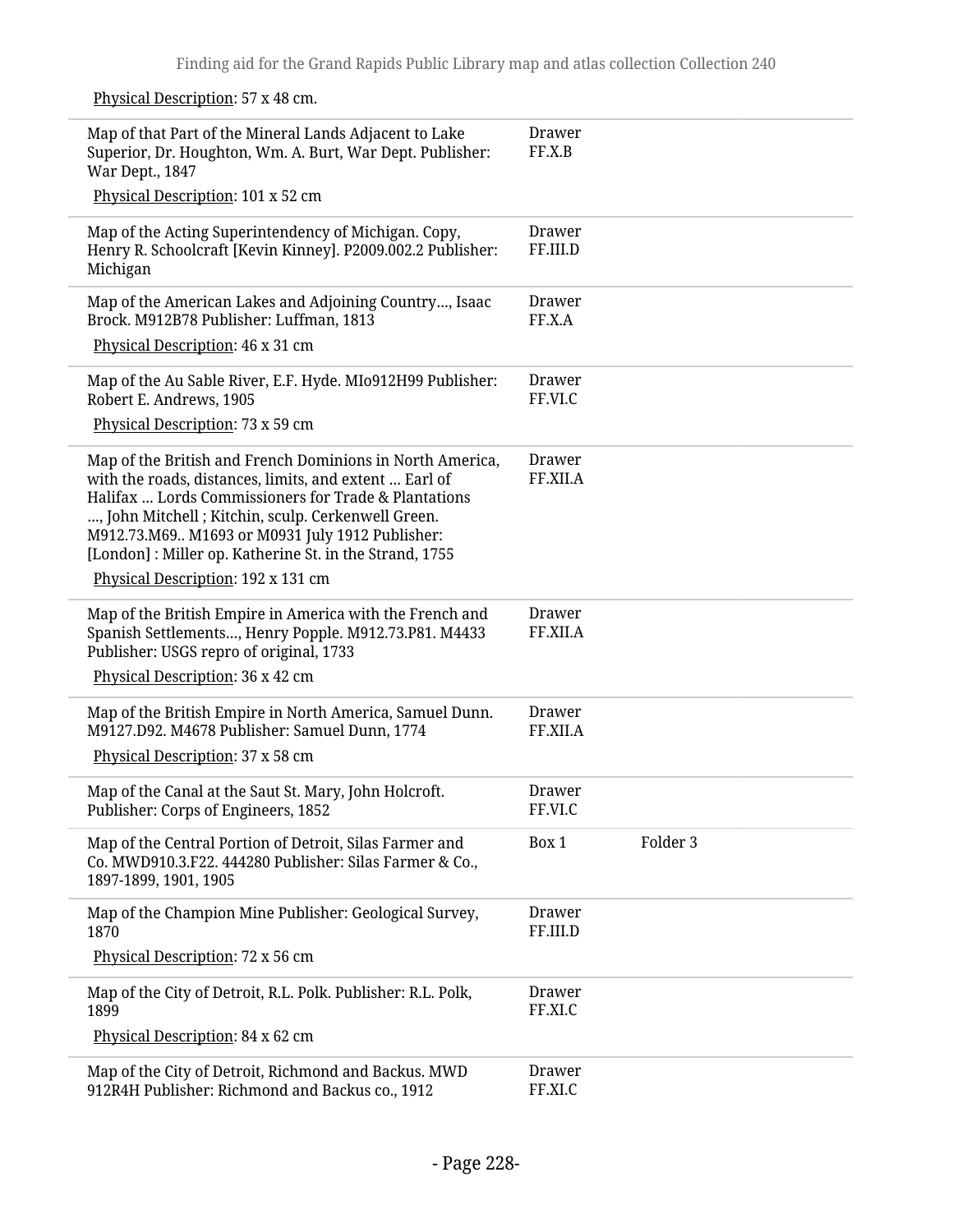| Map of the City of Detroit, Sauer Bros. Publisher: Wm. Sauer,<br>1916                                                     | <b>Drawer</b><br>FF.XI.C |
|---------------------------------------------------------------------------------------------------------------------------|--------------------------|
| Physical Description: 56 x 36 cm                                                                                          |                          |
| Map of the City of Grand Rapids, A.C. Sekell, E.W.<br>Muenscher. Publisher: Merchants Litho, 1870                         | <b>Drawer</b><br>FF.IV.A |
| Physical Description: 30 x 37 cm                                                                                          |                          |
| Map of the City of Grand Rapids, John F. Tinkham.<br>Publisher: John F. Tinkham, 1872                                     |                          |
| Physical Description: 110 x 130 cm                                                                                        |                          |
| Physical Location: Oversize. On top of Flat Files.                                                                        |                          |
| Map of the City of Grand Rapids, 1874                                                                                     | Drawer                   |
| Physical Description: 47 x 63 cm                                                                                          | FF.IV.A                  |
| Map of the City of Grand Rapids Publisher: Calvert Litho,<br>1875                                                         | <b>Drawer</b><br>FF.IV.A |
| Physical Description: 47 x 53 cm                                                                                          |                          |
| Map of the City of Grand Rapids, 1876                                                                                     | Drawer                   |
| Physical Description: 81 x 81 cm                                                                                          | FF.IV.A                  |
| Map of the City of Grand Rapids, MKG912.R25. M5113<br>Publisher: W.A. Reed, 1885                                          | <b>Drawer</b><br>FF.IV.A |
| Physical Description: 19 x 26 cm                                                                                          |                          |
| Map of the City of Grand Rapids, R.L. Polk and CO. Publisher:<br>R.L. Polk and CO., 1900                                  |                          |
| Map of the City of Grand Rapids Publisher: Walter Tufts,<br>1925                                                          |                          |
| Physical Description: 169 x 303 cm                                                                                        |                          |
| Map of the City of Grand Rapids [copy 2], John F. Tinkham.<br>Publisher: Tinkham, 1872                                    |                          |
| Physical Location: Oversize. On top of Flat Files.                                                                        |                          |
| Map of the City of Grand Rapids and Environs, Rumsey and<br>Works. MKG912.R36. M1874 Publisher: GR Directory Co.,<br>1912 |                          |
| Physical Description: 102 x 150 cm                                                                                        |                          |
| Physical Location: Oversize. On top of Flat Files.                                                                        |                          |
| Map of the City of Grand Rapids Michigan Publisher:<br>Merchants Lithographing, 1870                                      |                          |
| Physical Description: 30 x 48 cm                                                                                          |                          |
| Map of the City of Grand Rapids Michigan, M.A. True.<br>MKG912.T76 Publisher: M.A. True, 1891                             | <b>Drawer</b><br>FF.IV.A |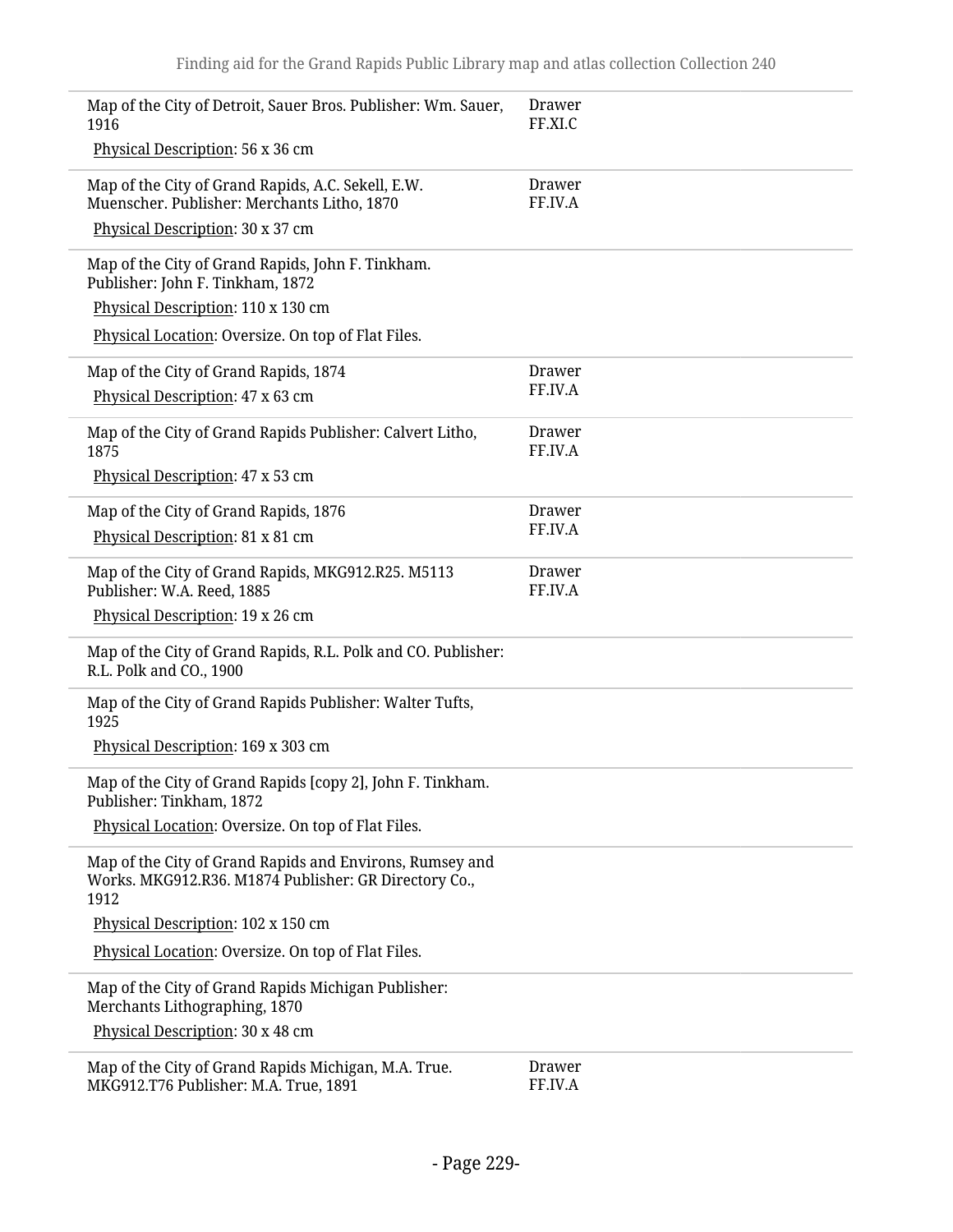|  | Physical Description: 45 x 62 cm |  |
|--|----------------------------------|--|
|--|----------------------------------|--|

| Map of the City of Grand Rapids Michigan [copy 1], City<br>Planning Department., 1927                                                                                                 | Drawer<br>FF.IV.C         |                     |
|---------------------------------------------------------------------------------------------------------------------------------------------------------------------------------------|---------------------------|---------------------|
| Map of the city of Grand Rapids Michigan [copy 2], City<br>Planning Dept. Publisher: City Planning Dept., 1927                                                                        | Drawer<br>FF.XII.E        |                     |
| "Map of the City of Grand Rapids, from official records,<br>original plats and,, actual surveys / published exclusively for<br>Murphy & Co.," Publisher: Milwaukee Lith. & Eng., 1876 | Box 2                     |                     |
| Physical Description: 49 x 58 cm                                                                                                                                                      |                           |                     |
| Processing Information:<br><b>Processing Information</b>                                                                                                                              |                           |                     |
| Formerly Located on top of the Flat Files                                                                                                                                             |                           |                     |
| Map of the City of Holland Publisher: City of Holland, 1930                                                                                                                           |                           |                     |
| Physical Description: 91 x 124 cm                                                                                                                                                     |                           |                     |
| Physical Location: Oversized. Located on top of the Flat<br>Files                                                                                                                     |                           |                     |
| Map of the Copper Range of the Northern Peninsula<br>Publisher: E.P. Noll & Co., 1907                                                                                                 | Drawer<br>FF.III.D        |                     |
| Physical Description: 97 x 80 cm                                                                                                                                                      |                           |                     |
| Map of the Detroit River, H.S. Tanner, "a British Engineer".<br>M4953 Publisher: John Melish, 1813                                                                                    | <b>Drawer</b><br>FF.VI.C  |                     |
| Physical Description: 50 x 65 cm                                                                                                                                                      |                           |                     |
| Map of the Dixie Highway, John C. Mulford, A.L. Westgart.<br>M2241 Publisher: Natl. Hgh. Assn., 1915                                                                                  | <b>Drawer</b><br>FF.XII.A |                     |
| Physical Description: 22 x 68 cm                                                                                                                                                      |                           |                     |
| Map of the Downtown Business District of Detroit,<br>R912.77434.F31. M5117 1936 Publisher: McCarty Printing<br>Co., 1926                                                              | Box 1                     | Folder <sub>2</sub> |
| Map of the Drainage Base of the Grand River, 1900                                                                                                                                     | Drawer                    |                     |
| Physical Description: 110 x 78 cm                                                                                                                                                     | FF.VI.C                   |                     |
| Map of the Drainage Basin of St. Joseph River, MBe912M37,<br>1900                                                                                                                     | <b>Drawer</b><br>FF.VI.C  |                     |
| Physical Description: 89 x 65 cm                                                                                                                                                      |                           |                     |
| Map of the Drainage Basin of the Huron River, MW912M32.<br>M1595, 1900                                                                                                                | <b>Drawer</b><br>FF.VI.C  |                     |
| Physical Description: 56 x 48 cm                                                                                                                                                      |                           |                     |
| Map of the Drainage Basin of Thunder Bay [copy 2], Malp<br>912 M32, 1900                                                                                                              | Drawer<br>FF.XII.E        |                     |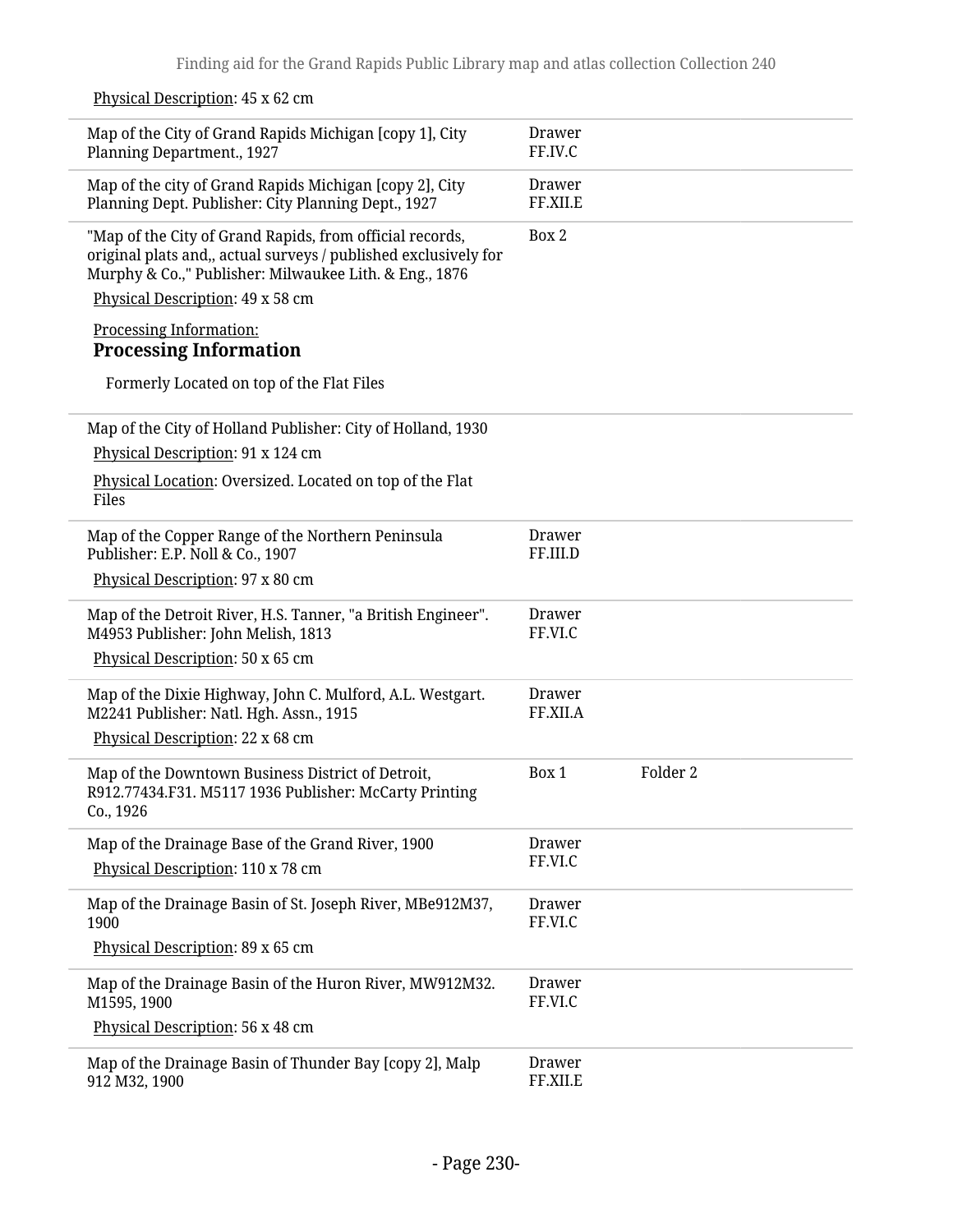Physical Description: 61 x 60 cm

 $\overline{a}$ 

| Map of the Drainage Basin of Thunder Bay River,<br>MAlp912.M32. M2005, 1900                                                                                                                                                                        | <b>Drawer</b><br>FF.VI.C  |
|----------------------------------------------------------------------------------------------------------------------------------------------------------------------------------------------------------------------------------------------------|---------------------------|
| Physical Description: 61 x 60 cm                                                                                                                                                                                                                   |                           |
| Map of the Five Great Lakes with part of Pensilvania, New<br>York, Canada, and Hudson's Bay Territories, M912M322.<br>M1605, 1755                                                                                                                  | <b>Drawer</b><br>FF.XII.A |
| Physical Description: 30 x 24 cm                                                                                                                                                                                                                   |                           |
| Map of the Flint & Pere Marquette Railway, M385F64<br>Publisher: Calvert Lith Co., 1869                                                                                                                                                            | <b>Drawer</b><br>FF.III.A |
| Physical Description: 48 x 54 cm                                                                                                                                                                                                                   |                           |
| Map of the Grand Rapids & Indiana Railroad, Rand McNally.<br>Publisher: Rand McNally, 1876                                                                                                                                                         | Drawer<br>FF.III.A        |
| Physical Description: 27 x 33 cm                                                                                                                                                                                                                   |                           |
| Map of the Grand Rapids & Indiana Railway, with verson<br>map [GR & I Grand Traverse & UP], Unknown. 00.[1136].1<br>Publisher: Chicago: Poole Bros., 1904-03-21                                                                                    | Box 2.3                   |
| Map of the Grand River Publisher: U.S. Govt., 1889                                                                                                                                                                                                 | Drawer                    |
| Physical Description: 63 x 17 cm                                                                                                                                                                                                                   | FF.VI.C                   |
| Map of the Great Salt lake and Adjacent Country in the<br>Territory of Utah, surveyed in 1849 & 1850, under the orders<br>of Col. J.J. Abert  by Capt. Howard Stansburg , 977.8.10<br>v.2. 279619 Publisher: Ackerman Lith., N.Y., N.Y., 1849-1850 |                           |
| Physical Location: Oversize. On top of Flat Files.                                                                                                                                                                                                 |                           |
| Map of the Hopewell Mounds in Sec. 3 & 4 Wyoming Twp., .<br>For Kent Scientific Museum. , Survey by E.P. Gibson(?) & J.<br>Hess,. M912.77455.G357m. 00.[2816].1, 1936-04-26, Rev. 1952<br>(1958)                                                   | Drawer<br>FF.V.B          |
| Physical Description: 22 x 29 cm                                                                                                                                                                                                                   |                           |
| Map of the Iron Mines of Negaunee Publisher: Geological<br><b>Survey</b> , 1872                                                                                                                                                                    | <b>Drawer</b><br>FF.III.D |
| Physical Description: 72 x 56 cm                                                                                                                                                                                                                   |                           |
| Map of the Lake Shore and Michigan Southern Railway,<br>M91273.L14. M5209 Publisher: Cosack & Co., 1873                                                                                                                                            | <b>Drawer</b><br>FF.III.A |
| Physical Description: 69 x 33 cm                                                                                                                                                                                                                   |                           |
| Map of the Land Grant of the Grand Rapids and Indiana,<br>C.W. Colton. MY912C72. M1697 Publisher: C.W. & C.B. Colton<br>& Co., 1870                                                                                                                | <b>Drawer</b><br>FF.III.D |
| Physical Description: 47 x 90 cm                                                                                                                                                                                                                   |                           |
| Map of the Land Grant of the Grand Rapids and Indiana<br>[copy2], G.W. and C.B. Colton CO. Publisher: C.W. & C.B.<br>Colton & Co., 1870                                                                                                            | <b>Drawer</b><br>FF.XII.E |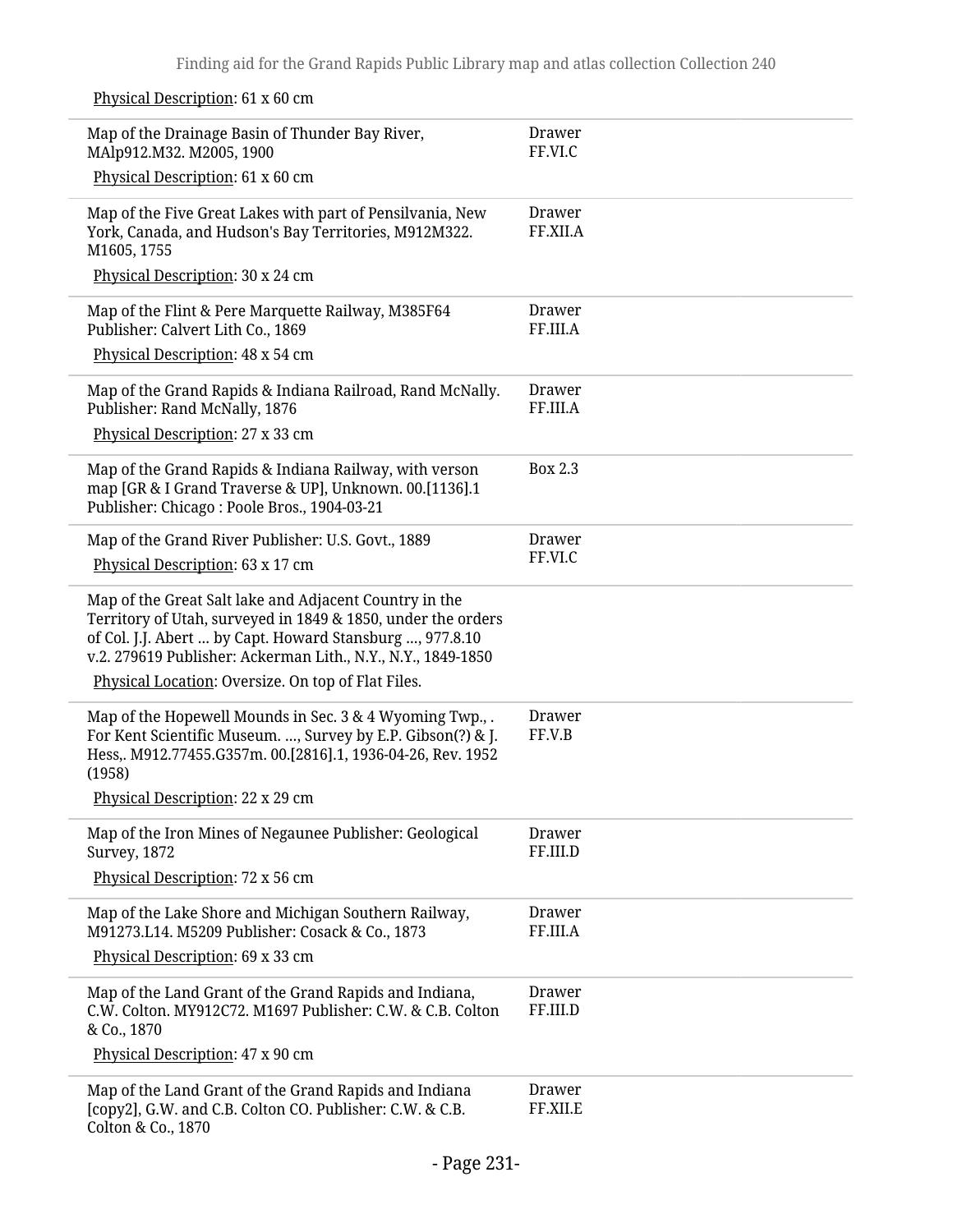Physical Description: 47 x 90 cm

| Map of the Menominee Iron Region, 1872                                                                                                        | Drawer<br>FF.III.D        |
|-----------------------------------------------------------------------------------------------------------------------------------------------|---------------------------|
| Map of the Mineral District of Northern Michigan Publisher:<br>MI College of Mines, 1890                                                      | Drawer<br>FF.III.D        |
| Physical Description: 40 x 36 cm                                                                                                              |                           |
| Map of the Mineral Lands Upon Lake Superior, Morgan<br>Bates. Stuart Fund Publisher: Morgan Bates, Detroit, 1846                              | <b>Drawer</b><br>FF.X.B   |
| Physical Description: 118 x 96 cm                                                                                                             |                           |
| Map of the Mouth of Grand River, John R. Bowes. Publisher:<br>J.J Abert, 1849                                                                 | <b>Drawer</b><br>FF.VI.C  |
| Physical Description: 49 x 63 cm                                                                                                              |                           |
| Map of the Mouth of Grand River [copy 2], John R. Bowes.<br>00.[5207].1 Publisher: John R. Bowes, 1849<br>Physical Description: 49 x 63 cm    | Box 2                     |
| Map of the New York Mine Publisher: Geologiccal Survey,<br>1870                                                                               | Drawer<br>FF.III.D        |
| Physical Description: 57 x 72 cm                                                                                                              |                           |
| Map of the Northern Part of Illinois and the Surveyed part<br>of Wisconsin [copy 2] Publisher: N. Curriers, 1840                              | <b>Drawer</b><br>FF.XII.B |
| Physical Description: 46 x 64 cm                                                                                                              |                           |
| Map of the Northern Part of Illinois and the Surveyed part<br>of Wisconsin Territory, M91277.M32. M4803 Publisher: N.<br>Curriers Litho, 1836 | <b>Drawer</b><br>FF.XII.B |
| Physical Description: 48 x 69 cm                                                                                                              |                           |
| Map of the Northern Part of the United States of America,<br>Abraham Bradley. Publisher: Morse's American Gazetter,<br>1797                   | <b>Drawer</b><br>FF.XII.A |
| Physical Description: 42 x 29 cm                                                                                                              |                           |
| Map of the Northern Part of the United States of America,<br>I.C. Russell. M91274M83. M5238 Publisher: C. Dilly Poultry,<br>1798              | <b>Drawer</b><br>FF.XII.A |
| Physical Description: 45 x 27 cm                                                                                                              |                           |
| Map of the Northern Peninsula of Michigan --- Section 2<br>Publisher: Calvert Lith. & Eng. Co., 1881                                          | <b>Drawer</b><br>FF.III.D |
| Physical Description: 70 x 110 cm                                                                                                             |                           |
| Map of the Northern Peninsula of Michigan --- Section 3-e<br>Publisher: Calvert Litho. & Engraving, 1881                                      | <b>Drawer</b><br>FF.III.D |
| Physical Description: 70 x 110 cm                                                                                                             |                           |
| Map of the Northwestern States : shewing what proportion<br>lies North of the parallel of South Bend of Lake Michigan.                        | <b>Drawer</b><br>FF.III.A |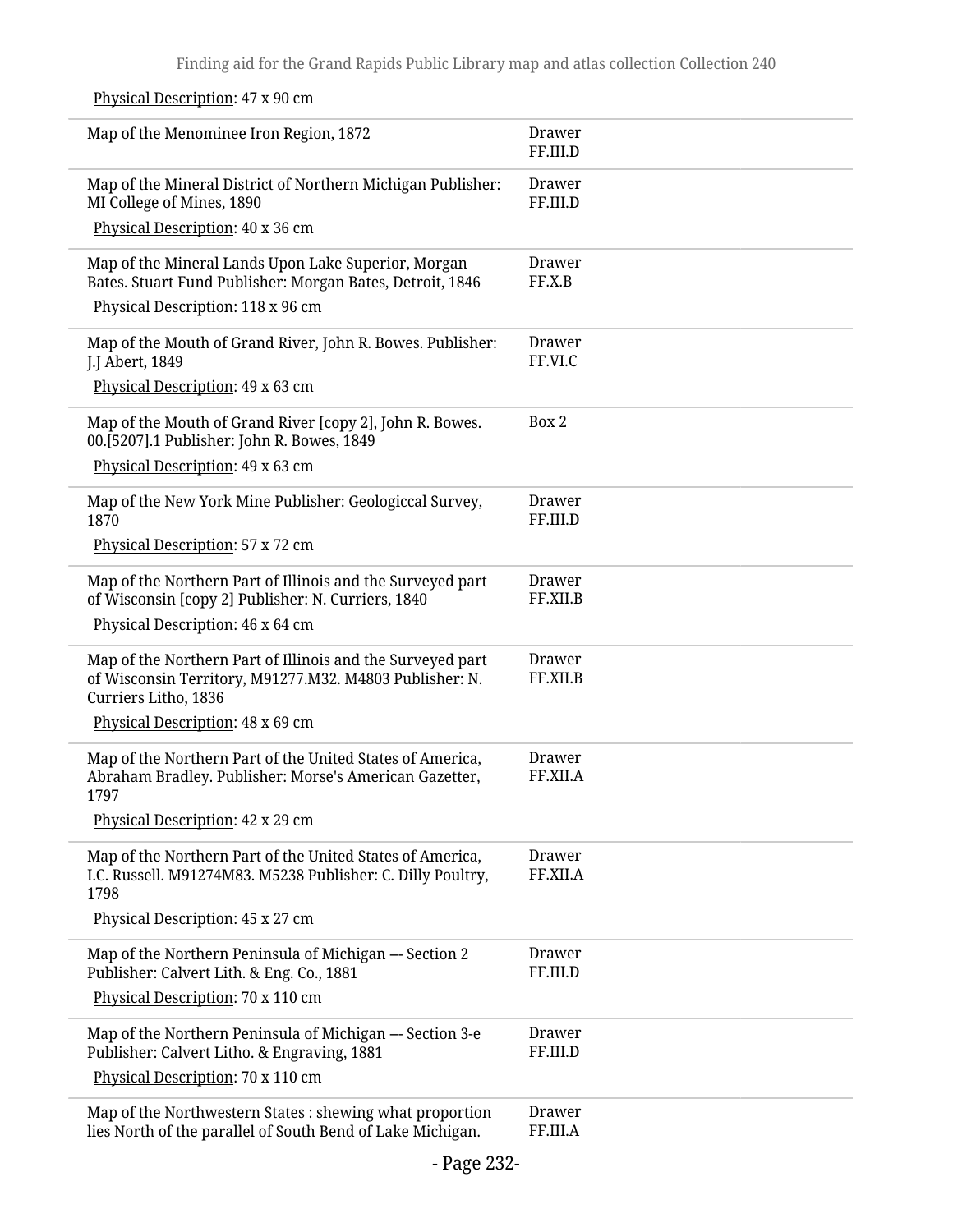| It will be seen at a glance, that the unbroken line of<br>communication with the Atlantic Seaboard, and the<br>only winter route, Wm Endicott. M385.M582. 00.[0605].8<br>Publisher: William Endicott, N.Y., circa 1850 |                           |
|------------------------------------------------------------------------------------------------------------------------------------------------------------------------------------------------------------------------|---------------------------|
| Map of the Original Vegetation of the Upper Peninsula<br>Publisher: A.J. Farmer, 1907                                                                                                                                  |                           |
| Physical Description: 85 x 52 cm                                                                                                                                                                                       |                           |
| Map of the Outlet of Lake Muskegon, John R. Bowes.<br>Publisher: John R. Bowes, 1849                                                                                                                                   | Drawer<br>FF.VI.D         |
| Physical Description: 57 x 42 cm                                                                                                                                                                                       |                           |
| Map of the Outlet of Lake Muskegon [copy 2], John R. Bowes.<br>Publisher: John R. Bowes, 1849                                                                                                                          | Drawer<br>FF.XII.E        |
| Physical Description: 57 x 42 cm                                                                                                                                                                                       |                           |
| Map of the Portage Lake Mining District Publisher: MI<br>College of Mines, 1890                                                                                                                                        | <b>Drawer</b><br>FF.III.D |
| Physical Description: 36 x 40 cm                                                                                                                                                                                       |                           |
| Map of the Region of the Great Lakes and Upper Mississippi<br>River, M912D63. M3505 Publisher: J. Disturnell, 1868                                                                                                     | <b>Drawer</b><br>FF.XII.A |
| Map of the Saginaw Valley, A. Albert. M912Al1 Publisher:<br>Ehrgatt, Farbrimger & Co., 1860                                                                                                                            |                           |
| Physical Description: 108 x 145 cm                                                                                                                                                                                     |                           |
| Physical Location: Oversize. Stored in short tube located<br>on top of Flat Files.                                                                                                                                     |                           |
| Map of the Southern Part of Michigan Publisher: S. Stiles &<br>Co., 1855                                                                                                                                               | Drawer<br>FF.III.D        |
| Physical Description: 96 x 72 cm                                                                                                                                                                                       |                           |
| Map of the St. Mary's River, A.L. Magilton. M5208 Publisher:<br>A.L. Magilton, 1855                                                                                                                                    | Drawer<br>FF.VI.C         |
| Physical Description: 71 x 55 cm                                                                                                                                                                                       |                           |
| Map of the State of Michigan, John Farmer. M912 F22s<br>Publisher: John Farmer, 1873                                                                                                                                   | <b>Drawer</b><br>FF.III.D |
| Physical Description: 64 x 86 cm                                                                                                                                                                                       |                           |
| Map of the State of Michigan and Surrounding Country<br>[photocopy], John Farmer. 00.[5212].1 Publisher: R. Farmer<br>and Co., 1873                                                                                    | Box 2                     |
| Map of the state of Michigan and Territory of Wisconsin,<br>Thomas R. Tanner. M912T15. 70166 Publisher: H.S. Tanner,<br>1846                                                                                           | Drawer<br>FF.III.D        |
| Map of the State of Michigan and the Surrounding Country<br>[photocopy], John Farmer. 00.[5212].1 Publisher: R. Farmer<br>and Co., 1873                                                                                | Box 2                     |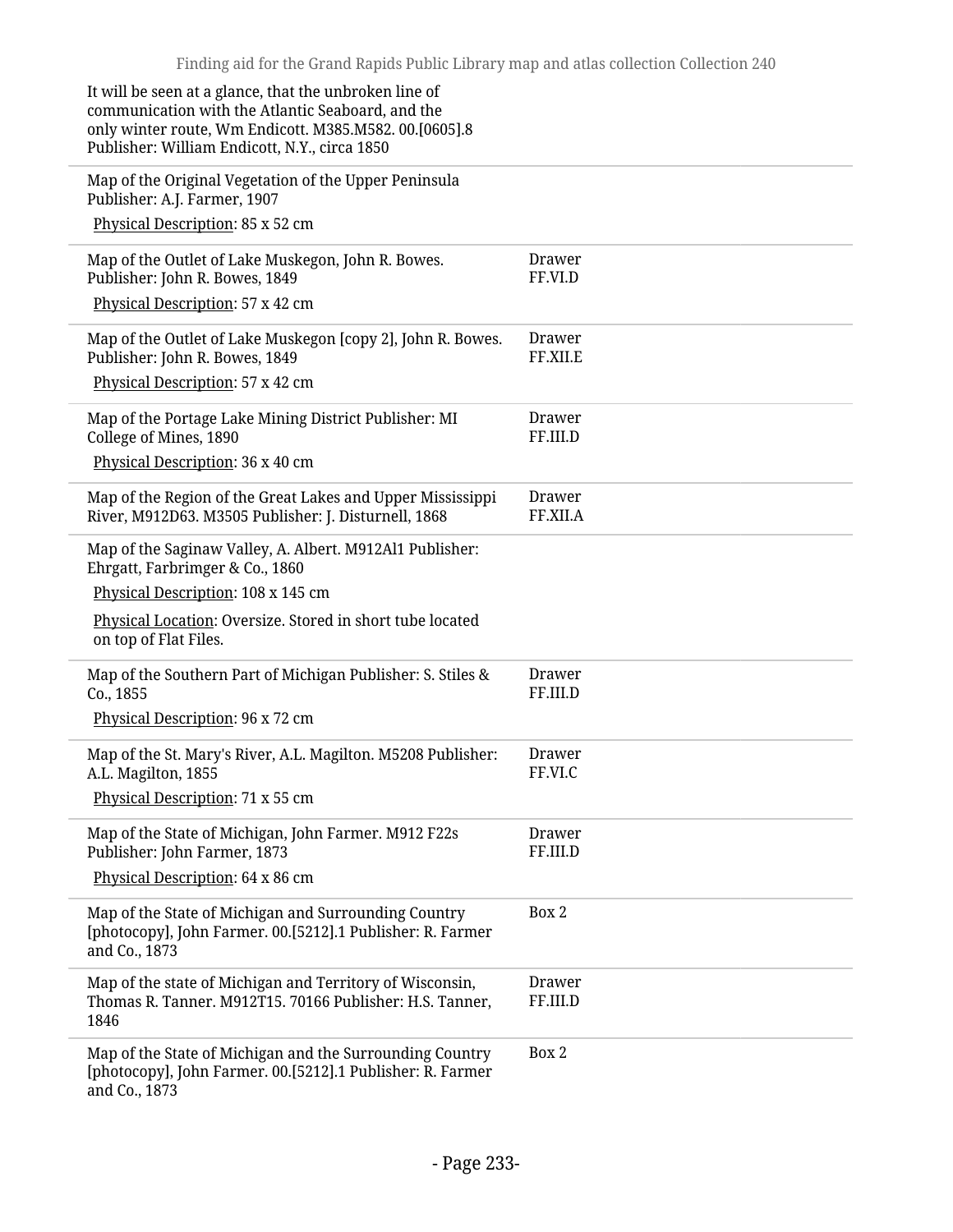| Map of the Stocking and Allen's Addition, Robert S. Innes,<br>Nunica, Ottowa Co. MI. M912.77456 In6m, circa 1850<br>Physical Description: 9.5 x 16.5 inches                                  | Drawer<br>FF.XII.D        | Folder <sub>8</sub> |
|----------------------------------------------------------------------------------------------------------------------------------------------------------------------------------------------|---------------------------|---------------------|
| Map of the Surface Formation of the Northern Peninsula<br>Publisher: U.S. Geological Survey, 1911<br>Physical Description: 62 x 34 cm                                                        | Drawer<br>FF.III.D        |                     |
| Map of the Surface Formation of the Southern Peninsula<br>Publisher: U.S. Geological Survey, 1911<br>Physical Description: 46 x 61 cm                                                        | <b>Drawer</b><br>FF.III.D |                     |
| Map of the Surface Formations of the Northern Penninsula<br>of Michigan, compiled by Helen M. Martin. Dec. 18, 1967<br>recd stamp Publisher: USGS, 1957<br>Physical Description: 128 x 86 cm | Drawer<br>FF.III.E        |                     |
| Map of the Surface Formations of the Southern Penninsula<br>Publisher: Dept. of Conservation, 1924<br>Physical Description: 61 x 82 cm                                                       | Drawer<br>FF.III.E        |                     |
| Map of the Surface Formations of the Southern Penninsula,<br>compiled by Helen M. Martin. Publisher: Dept. of<br>Conservation, 1955<br>Physical Description: 105 x 107 cm                    | <b>Drawer</b><br>FF.III.E |                     |
| Map of the Surface Formations of the Southern Penninsula,<br>compiled by Helen M. Martin. Publisher: Dept. of<br>Conservation, 1955<br>Physical Description: 105 x 107 cm                    | Drawer<br>FF.III.E        |                     |
| Map of the Survey of Black Lake or Ma-ca-ta-wa, John R.<br>Bowes. Publisher: John R. Bowes, 1849<br>Physical Description: 55 x 43 cm                                                         | Drawer<br>FF.VI.D         |                     |
| Map of the Surveyed Part of Michigan, John Farmer.<br>Publisher: J.H. Colton, 1837<br>Physical Description: 87 x 60 cm                                                                       | Drawer<br>FF.III.D        |                     |
| Map of the Surveyed Part of Michigan, John Farmer. M912<br>F22 '39. M4717 Publisher: J.H. Colton, 1839<br>Physical Description: 86 x 60 cm                                                   | <b>Drawer</b><br>FF.III.D |                     |
| Map of the Surveyed Part of Michigan, John Farmer. M912<br>F22p Publisher: S. Stiles & Co., 1854<br>Physical Description: 90 x 64 cm                                                         | <b>Drawer</b><br>FF.III.D |                     |
| Map of the Surveyed Part of Michigan [copy 2], John Farmer.<br>M912 F22 Publisher: J.H. Colton, 1837<br>Physical Description: 87 x 60 cm                                                     | <b>Drawer</b><br>FF.XII.E |                     |
| Map of the Swamp Areas of the Lower Peninsula of<br>Michigan Publisher: John Farmer, 1907                                                                                                    |                           |                     |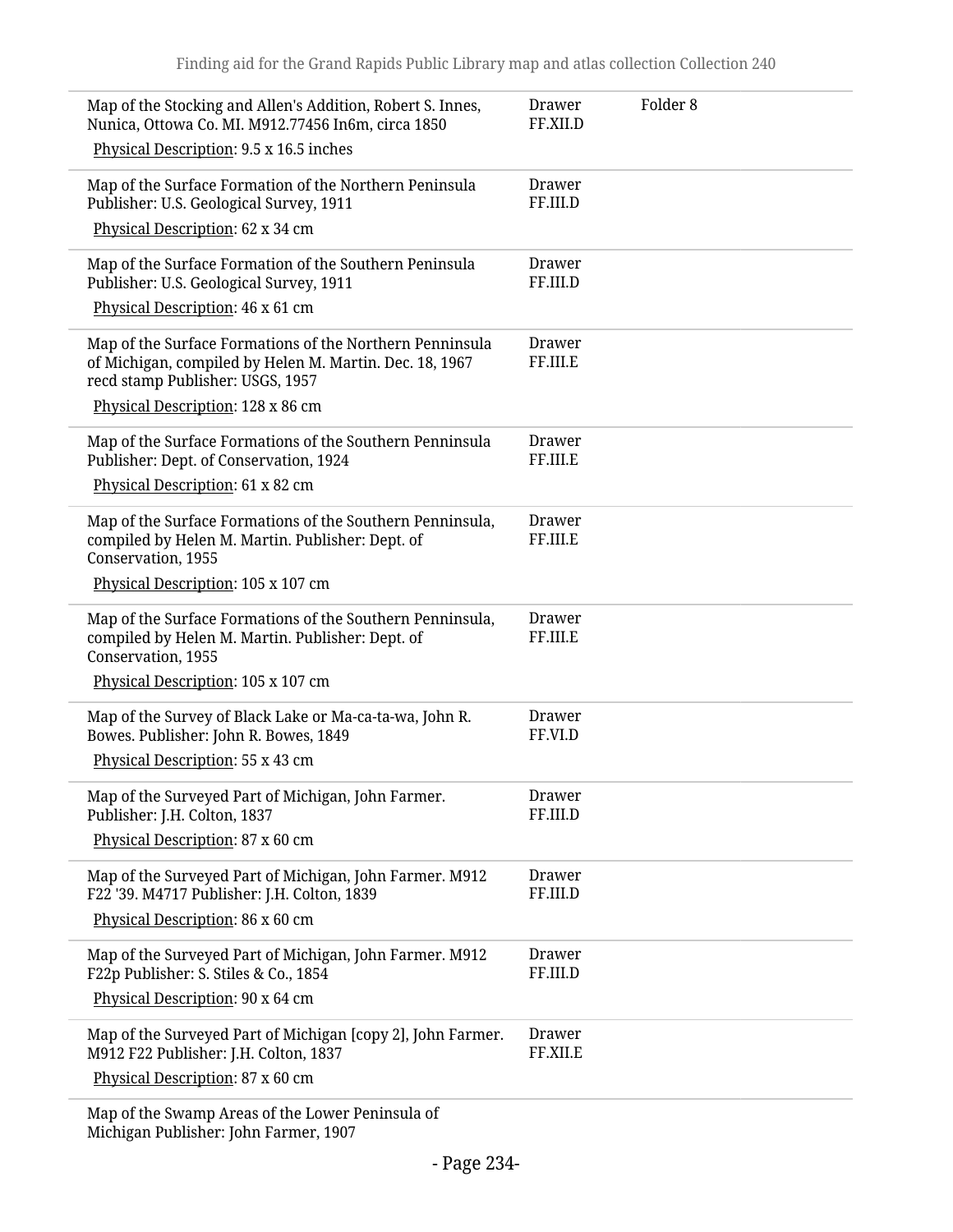| Physical Description: 53 x 65 cm                                                                                                                                                                                            | <b>Drawer</b><br>FF.III.D |          |
|-----------------------------------------------------------------------------------------------------------------------------------------------------------------------------------------------------------------------------|---------------------------|----------|
| Map of the Territories of Michigan and Ouisconsin<br>[Wisconsin] reprint, John Farmer. Publisher: Farmer<br>originally, reproduced by the Historical Society of Michigan,<br>1836                                           | <b>Drawer</b><br>FF.XII.A |          |
| Map of the Territories of Michigan and Wisconsin, John<br>Farmer. M912.F22ma. M2385 Publisher: John Farmer, 1836<br>Physical Description: 89 x 55 cm                                                                        | <b>Drawer</b><br>FF.XII.B |          |
| Map of the Territory of Minnesotaexhibiting route of 1849,<br>P.S. Morawski. Publisher: John Pope, 1849                                                                                                                     | <b>Drawer</b><br>FF.XII.B |          |
| Map of the Territory of Wisconsin, David H. Burr (repro<br>of original by W and A.K Johnston Pub.). M912775 B 94 13.<br>M1997 Publisher: Johnston's Geopgraphical publications,<br>1836<br>Physical Description: 73 x 59 cm | <b>Drawer</b><br>FF.XII.B |          |
| Map of the Town of Lansing, M912.M583cla. M2963<br>Publisher: Macy & Driggs, 1843<br>Physical Description: 47 x 77 cm                                                                                                       | <b>Drawer</b><br>FF.XI.C  | Folder C |
| Map of the Town of Lansing, F.W. Wilmotte. Publisher: Macy<br>and Driggs, circa 1843                                                                                                                                        | <b>Drawer</b><br>FF.XI.C  |          |
| Map of the Town of Lyons, on sections 18 & 19 T.7.N.R.5.W.,<br>County of Ionia, Michigan., W.J. Stone. MIL912.M32. 70168<br>Publisher: W.J. Stone St. Wash. Ctty., 1836                                                     | <b>Box 39</b>             |          |
| Map of the United States and State Land Grants, to the<br>Chicago & NorthWestern Railway Co., in the counties<br>of Menominee, Delta, Marquette, Alger and Dickinson,<br>Michigan., M912.774.Un33, 1903                     | <b>Box 39</b>             |          |
| Map of the United States of North America, A. Arrowsmith.<br>M912 Ar6 Publisher: A. Arrowsmith, 1796<br>Physical Description: 86 x 67 cm                                                                                    | Drawer<br>FF.XII.A        |          |
| Map of the United States Road? From Ohio to Detroit, A.<br>Edwards, S. Vance and Phila E. Judd. MY912.F22 Publisher:<br>Drawn by J. Farmer, Detroit., 1825<br>Physical Description: 50 x ca. 170 cm                         | <b>Drawer</b><br>FF.XII.B |          |
| Map of the Upper Peninsula Publisher: Geological Survey,<br>1873<br>Physical Description: 72 x 56 cm                                                                                                                        |                           |          |
| Map of the Village of Ada (MI), R. Andrewes. MKA912An2.<br>M1698 Publisher: W.J. Stone, 1836                                                                                                                                | <b>Drawer</b><br>FF.V.B   |          |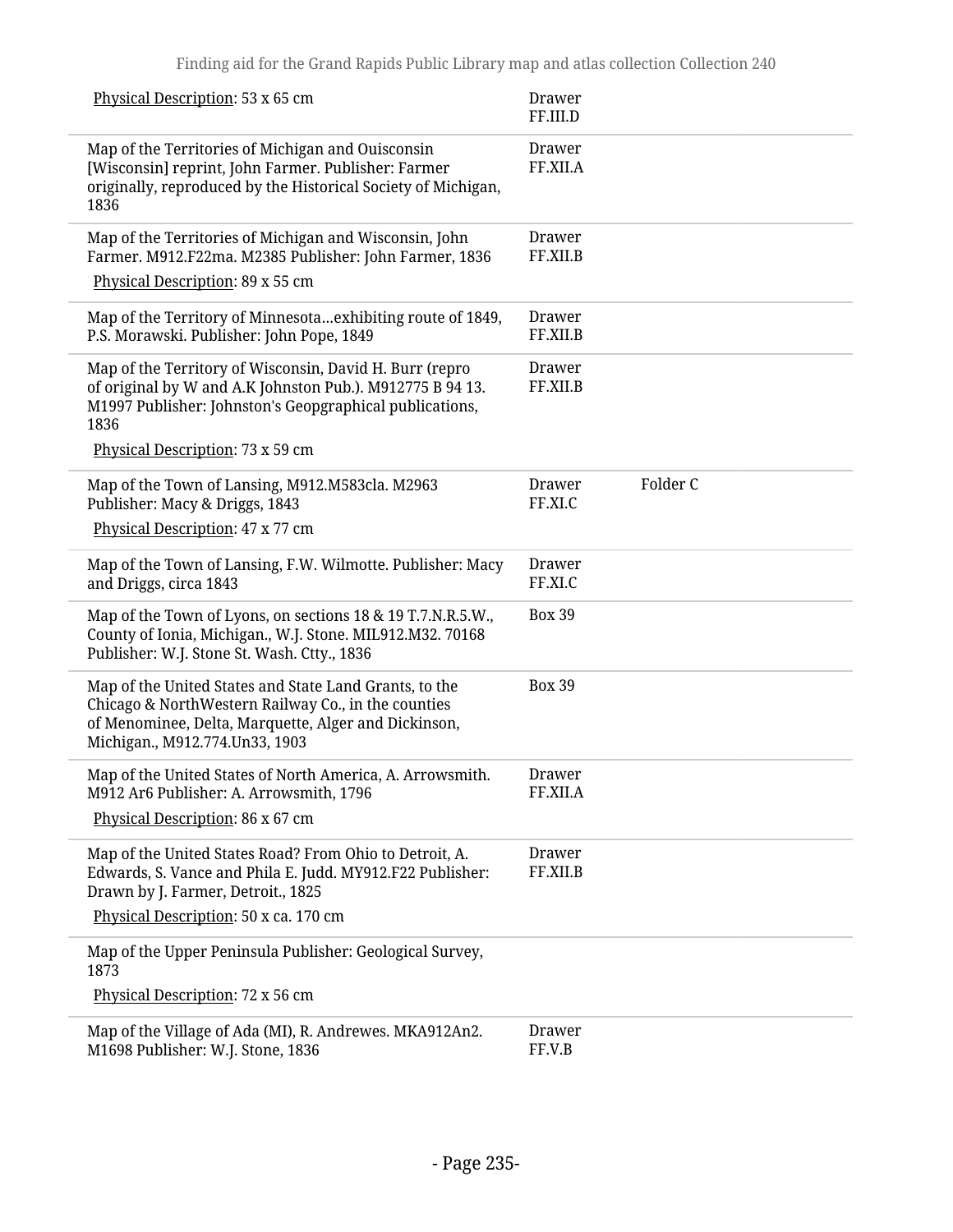Physical Description: 69 x 53 cm

| Map of the Village of Ada, situated on Section<br>34.T.7.N.R.10.W., County of Kent, michigan., Drawn by R.<br>Andrewes, Detroit. MKA912.An2. Stuart Fund Publisher: W.J.<br>Stone Sc. Wah. City., 1836              | Box 1                     | Folder 5   |
|---------------------------------------------------------------------------------------------------------------------------------------------------------------------------------------------------------------------|---------------------------|------------|
| Map of the Village of Croton, J. Almy. MNe912.M52. M3540<br>Publisher: Ed Mendel, 1854                                                                                                                              | <b>Drawer</b><br>FF.XI.C  |            |
| Physical Description: 72 x 72 cm                                                                                                                                                                                    |                           |            |
| Map of Washington and Edwards Mines Publisher:<br>Geological Survey, 1869                                                                                                                                           | <b>Drawer</b><br>FF.III.D |            |
| Physical Description: 72 x 56 cm                                                                                                                                                                                    |                           |            |
| Map of Washtenaw County, S.W. Higgins, geological survey<br>topographer. MW2a 912 M58. M5445 Publisher: Douglass<br>Houghton, State Geologist, 1840                                                                 | Drawer<br>FF.XI.C         | Folder T-V |
| Physical Description: 56 x 42 cm                                                                                                                                                                                    |                           |            |
| Map of Wayne County, S.W. Higgins, geological survey<br>topographer. Stuart Fund Publisher: Doolittle & Munson,<br>1840                                                                                             | <b>Drawer</b><br>FF.XI.C  | Folder T-V |
| Physical Description: 58 x 47 cm                                                                                                                                                                                    |                           |            |
| Map Showing Boundary Lines of Wards, 1918                                                                                                                                                                           | <b>Box 2.3</b>            |            |
| Physical Description: 27 x 35 cm                                                                                                                                                                                    |                           |            |
|                                                                                                                                                                                                                     |                           |            |
| Processing Information:<br><b>Processing Information</b>                                                                                                                                                            |                           |            |
| Formerly FF.IV.B                                                                                                                                                                                                    |                           |            |
| Map Showing Geological Formation and Contours of<br>Publisher: U.S. Geological Survey, 1905                                                                                                                         | Drawer<br>FF.III.D        |            |
| Physical Description: 38 x 45 cm                                                                                                                                                                                    |                           |            |
| Map Showing Present Development at Grand Rapids copy 1,<br>G.S. Williams., 1910                                                                                                                                     | Drawer<br>FF.IV.B         |            |
| Physical Description: 41 x 56 cm                                                                                                                                                                                    |                           |            |
| Map Showing Properties Controlled by Commonwealth<br>Power, Railway and Light compnay, Michigan Railways<br>company, Springfield Light Company, Union Railway Gas<br>and Electric Company Publisher: E. Hence, 1913 | Drawer<br>FF.XII.B        |            |
| Physical Description: 24 x 56 cm                                                                                                                                                                                    |                           |            |
| Map Showing State Reward Roads of Michigan, State<br>Highway Dept., Frank F. Rogers. Publisher: State Highway<br>Dept., 1920                                                                                        | <b>Drawer</b><br>FF.III.B |            |
| Physical Description: 59 x 72 cm                                                                                                                                                                                    |                           |            |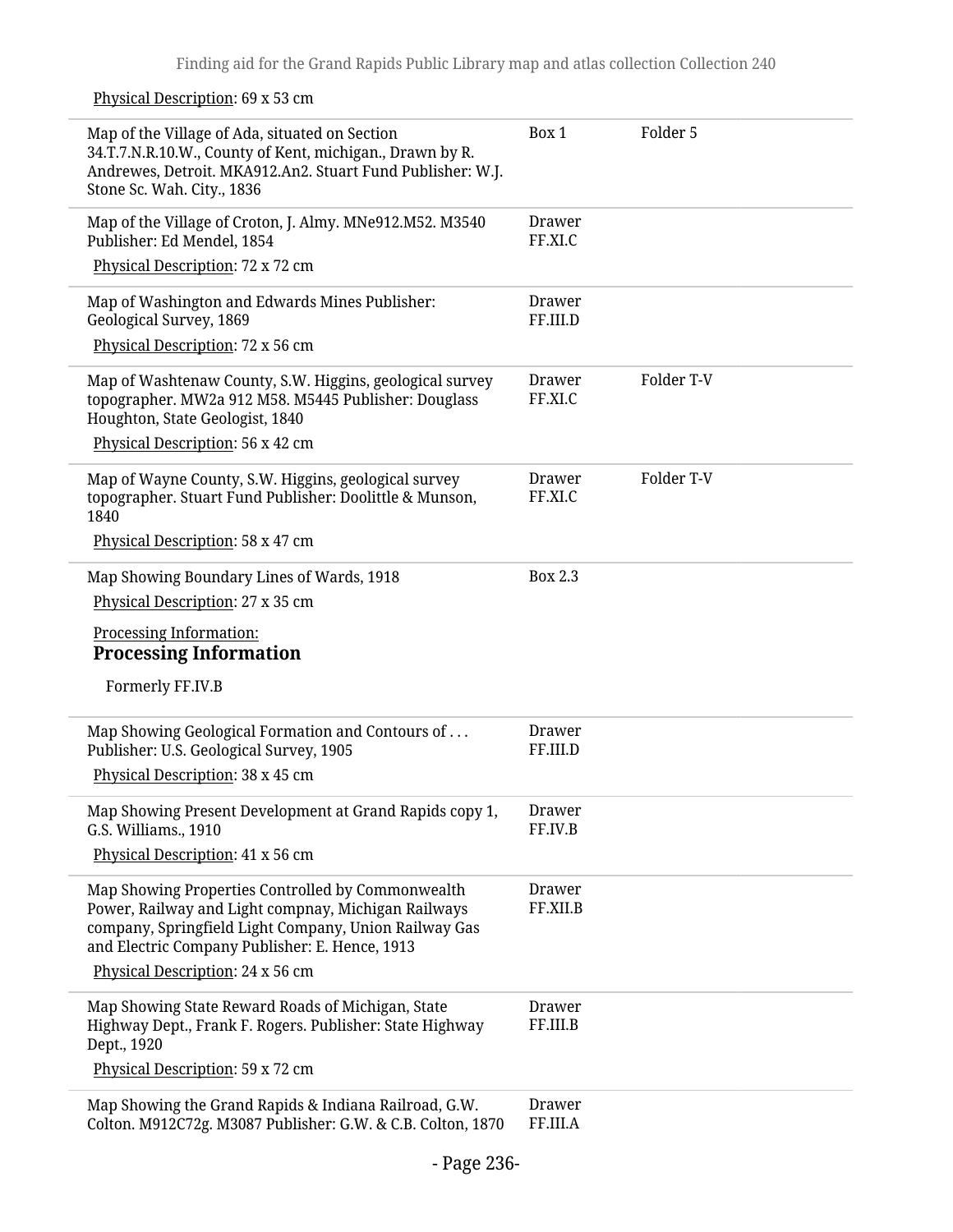Physical Description: 100 x 71 cm Map Showing the Lands of the Muskegon Petroleum . . ., G.W. and C.B. Colton and CO., NY. Publisher: G.W. & C.B. Colton, 1870 Physical Description: 54 x 41 cm Drawer FF.XI.C Map Showing the Lighthouses of the Great Lakes Publisher: Avery Color Studios, Marquette, MI, 1990 Drawer FF.XII.C Map Showing the Line of the Port Huron & Lake Michigan Publisher: American Photo-Litho, 1869 Physical Description: 85 x 45 cm Map showing the Line of the Port Huron and Lake Michigan…Railways, L.D. Dibble., 1868 Drawer FF.III.A Map Showing the Military Road Lands, James C. Ayer. M912774 Publisher: Chas. Hart Lith., 1884, 1893 Drawer FF.III.B Map Showing the Proposed Rail Road from the Copper & Iron mining District of Lake Superior Publisher: Endicott & Co., 1855 Physical Description: 46 x 66 cm Drawer FF.III.A Map Showing the Shipwrecks of the Great Lakes Publisher: Avery Color Studios, Marquette, MI, 1991 Drawer FF.XII.C Map Showing Wards and Precincts -- City of Grand Rapids, 1935 Physical Description: 30 x 42 cm Drawer FF.IV.C Map Showing Wards and Precincts, City of Grand Rapids, 1920 Physical Description: 25 x 31 cm Processing Information: **Processing Information** Formerly FF.IV.B Box 2.3 Map to Help You around the Business Section of Grand Rapids, a Good place to live, etc…, City of Grand Rapids. Publisher: A.P. Johnson Co., 1930 Physical Description: 63 x 54 cm Drawer FF.V.A Map: Section 15, Township 12 North, Range 18 West (White River Township) / James T. Fassen. Publisher: Faasen, circa 1991 Physical Description: 84 x 58 cm Map. Highway. Folding. Michigan, Speedway 79. Courtesy of Speedway Petroleum Corp. Rand McNally, ca. 1960., 2003.074 Box 1 Folder 51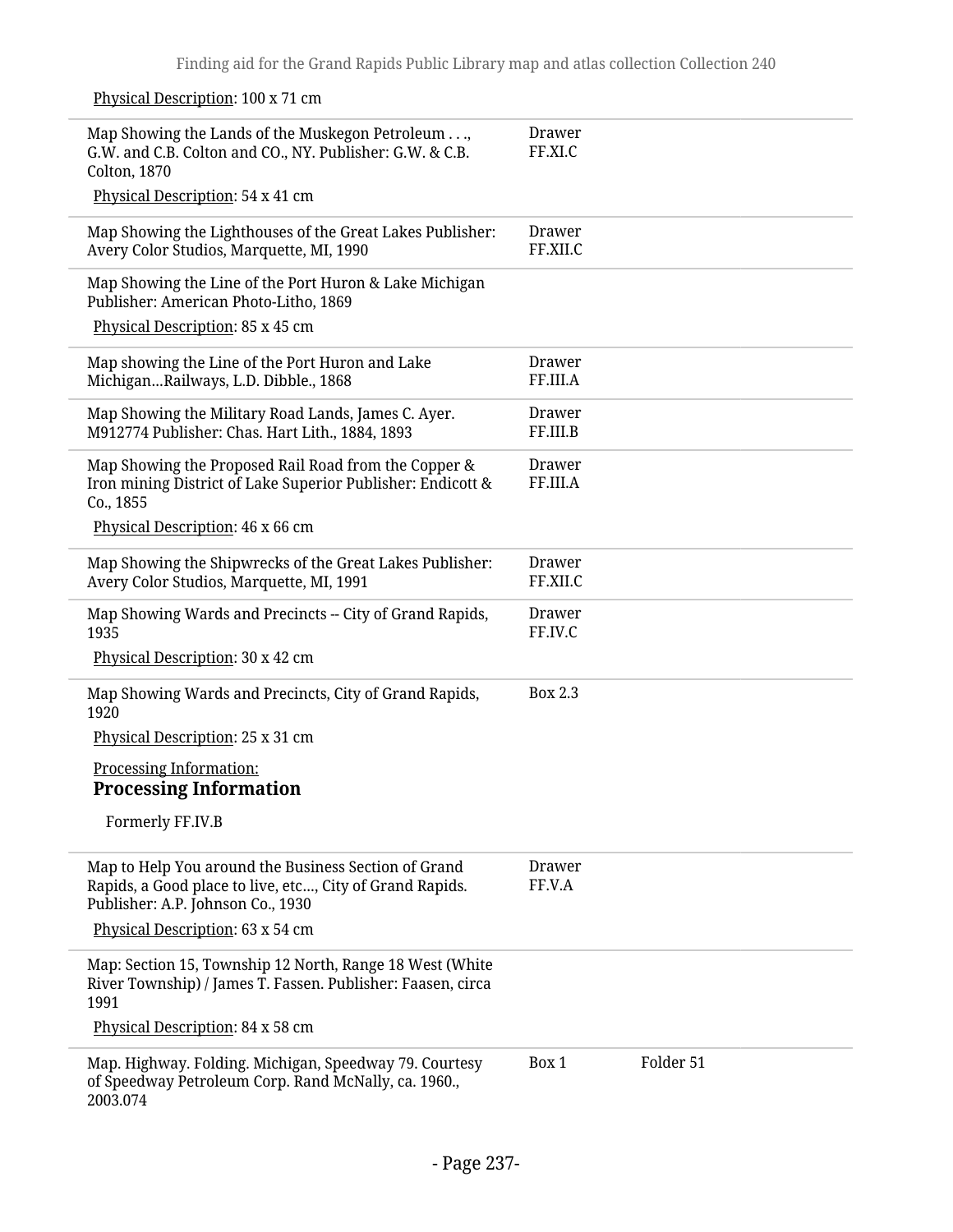| Map. Highway. Folding. Michigan. Info-Map. Gulf. Rand<br>McNally. Includes 1930 census data., 2003.074                                                                     | Box 1                     | Folder 51           |
|----------------------------------------------------------------------------------------------------------------------------------------------------------------------------|---------------------------|---------------------|
| Map. Highway. Folding. Michigan. Sunoco. Rand McNally.<br>1942., 2003.074                                                                                                  | Box 1                     | Folder 51           |
| Maple River Canoeing Map, Muir to Maple Rapids / Maple<br>Rapids to Bannister, Michigan Grand River Watershed<br>Council. Publisher: Michigan Bicentennial Comission, 1974 | Drawer<br>FF.VI.C         |                     |
| Maps showing Wards and Precincts, City of Grand Rapids,<br>Mich. 1930, Earl L. Sproat. 00.[5276].1-4 Publisher: Kent<br>County, 1930                                       | Box<br>Unknown            |                     |
| Marquette, Army Map Service. Publisher: USGS, 1968                                                                                                                         | Drawer<br>FF.XI.E         |                     |
| Marquette County Michigan, Board of County Road<br>Comissioners. 00.[3803].1 Publisher: Guelf Printing CO., 1947                                                           | <b>Drawer</b><br>FF.XI.B  | Folder M            |
| Mason County, Sportsmen's County Map Service.                                                                                                                              | Drawer<br>FF.XI.B         | Folder M            |
| Master Plan [City of Grand Rapids], City Planning Comission.<br>00.[5200].1 Publisher: City Planning Commission, 1962<br>Physical Description: 78 x 95 cm                  | Box 4                     |                     |
| <b>Processing Information:</b><br><b>Processing Information</b>                                                                                                            |                           |                     |
| Formerly FF.IV.E                                                                                                                                                           |                           |                     |
| Master Plan [City of Grand Rapids] Publisher: City Planning<br>Commission, 1962                                                                                            | Drawer<br>FF.IV.E         |                     |
| Physical Description: 78 x 95 cm                                                                                                                                           |                           |                     |
| Maston Lake, Institute for Fisheries Research. Publisher:<br>Michigan United Conservation Clubs, 1952                                                                      | Drawer<br>FF.VI.D         |                     |
| McGulpin Point, MI, Army Map Service. Publisher: Dept. of<br>the Interior, 1964                                                                                            | Drawer<br>FF.VI.E         |                     |
| Physical Description: 55 x 69 cm                                                                                                                                           |                           |                     |
| McNearny Lake, MI, Army Map Service. Publisher: Dept. of<br>the Interior, 1975                                                                                             | Drawer<br>FF.VI.E         |                     |
| Physical Description: 55 x 69 cm                                                                                                                                           |                           |                     |
| Mecosta County MI Showing Rural Delivery Routes, Post<br>Office Dept. M912 Un36 ms. M2153, 1913                                                                            | <b>Drawer</b><br>FF.XI.B  | Folder <sub>M</sub> |
| Median Family Income by Census Tracts, City of G.R.<br>Publisher: Map Request, 2000                                                                                        | Drawer<br>FF.IV.E         |                     |
| Meijer Store Locator Map, Meijer. P2012.008 Publisher:<br>Meijer, 1987                                                                                                     | <b>Drawer</b><br>FF.XII.B | Folder<br>Upper     |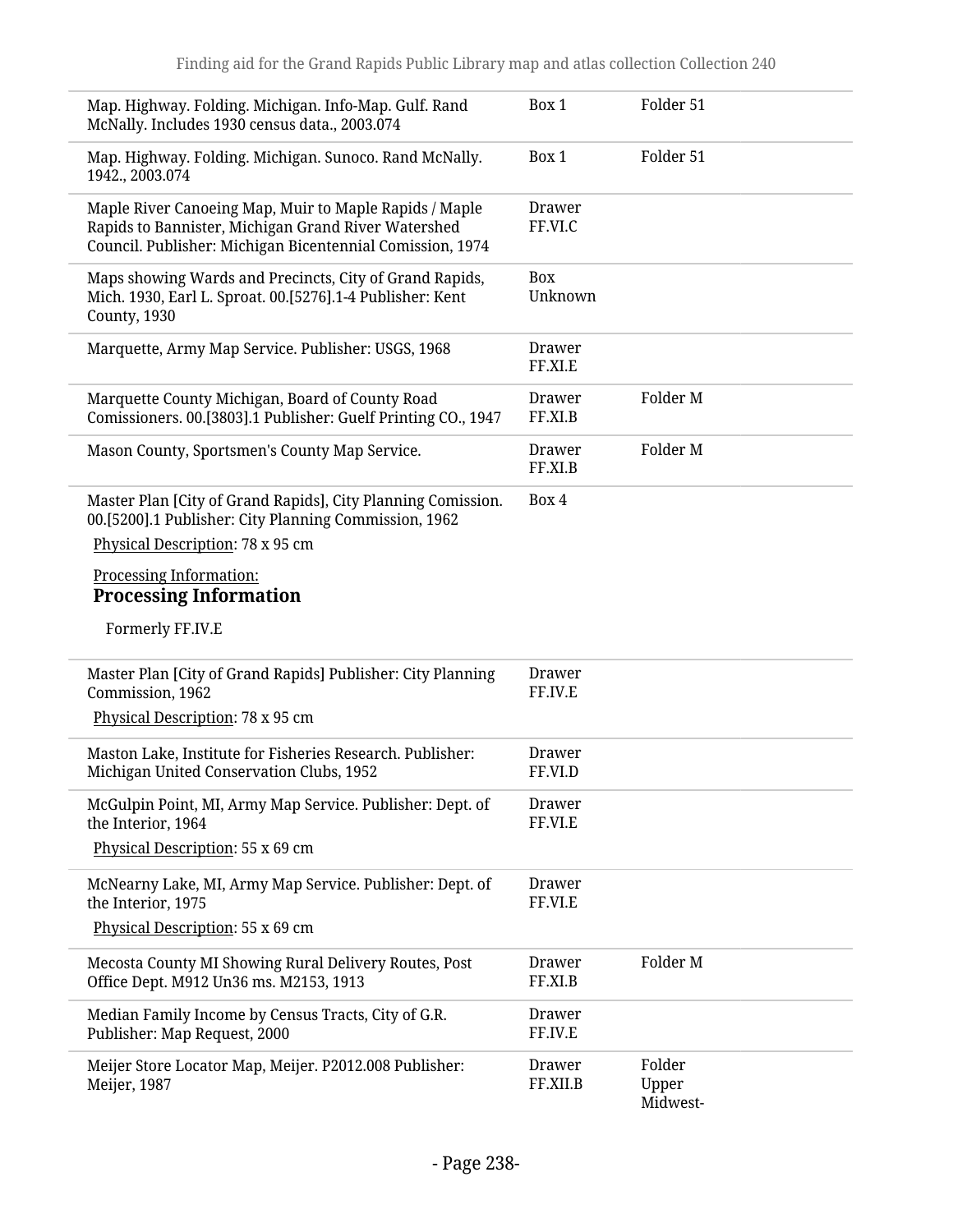|                                                                                                                                                                                             |                           | Multiple<br>States. 2                          |
|---------------------------------------------------------------------------------------------------------------------------------------------------------------------------------------------|---------------------------|------------------------------------------------|
| Mendenhall's Guide and Road Map of Southeastern<br>Michigan, C.S. Mendenhall. M912M52 Publisher: C.S.<br>Mendenhall, 1908                                                                   | <b>Drawer</b><br>FF.III.B |                                                |
| Physical Description: 71 x 84 cm                                                                                                                                                            |                           |                                                |
| Michigan, [Jeremiah Greenleast]?. M912G82. M5235, 1848                                                                                                                                      | <b>Drawer</b><br>FF.III.D |                                                |
| Michigan Publisher: Geographical Pub. Co., 1908                                                                                                                                             | <b>Drawer</b><br>FF.III.B |                                                |
| Michigan Publisher: Geographical Pub. Co., 1908<br>Physical Description: 70 x 87 cm                                                                                                         | Drawer<br>FF.III.B        |                                                |
| Michigan Publisher: Geographic Pub. Co., 1910<br>Physical Description: 71 x 91 cm                                                                                                           | <b>Drawer</b><br>FF.III.B |                                                |
| Michigan Publisher: Geographical Publishing Co., 1926<br>Physical Description: 71 x 90 cm.                                                                                                  | <b>Drawer</b><br>FF.III.E | Folder<br>Michigan<br>Maps 1900-<br>(Folder 1) |
| Michigan, L. D. Dickinson, Gov. Publisher: State of Michigan,<br>1940                                                                                                                       | <b>Drawer</b><br>FF.XII.C |                                                |
| Michigan Publisher: Rand McNally, 1973<br>Physical Description: 46 x 88 cm                                                                                                                  | <b>Drawer</b><br>FF.III.C |                                                |
| Michigan Publisher: AAA                                                                                                                                                                     |                           |                                                |
| Physical Description: 63 x 89 cm                                                                                                                                                            |                           |                                                |
| Michigan : the Great Lakes State, Produced by Michigan<br>Center for Geographic Information, Dept. of Information<br>Technology,. 00.[2813].1, 2004-05-01                                   |                           |                                                |
| Physical Location: FF.xx.xx                                                                                                                                                                 |                           |                                                |
| Michigan : the Great Lakes State, produced by Michigan<br>Center for Geographic Information, Dept. of Information<br>Technology. 00.[2813].1 Publisher: Mich. History Center,<br>2004-05-01 | <b>Drawer</b><br>FF.III.E |                                                |
| Michigan 7.5 Minute Quadrangle Names, USGS. Publisher:<br><b>USGS, 1990</b>                                                                                                                 | <b>Drawer</b><br>FF.III.D |                                                |
| Michigan and Wisconsin, Wood's Official Railway Guide,<br>Matthews Northrup Co. M912 M43. M1853 Publisher:<br>Wood's, 1897                                                                  | <b>Drawer</b><br>FF.III.A |                                                |
| Michigan As a State: 1837-1860, C.A. Burkhart. M912N98st<br>Publisher: A.J. Nystrom, circa 1930                                                                                             | <b>Drawer</b><br>FF.XII.E | Folder<br>duplicate<br>maps                    |
| Michigan As A State: 1860-1926, C.A. Burkhart. M912N98s                                                                                                                                     |                           |                                                |

Publisher: A.J.Nystrom, circa 1930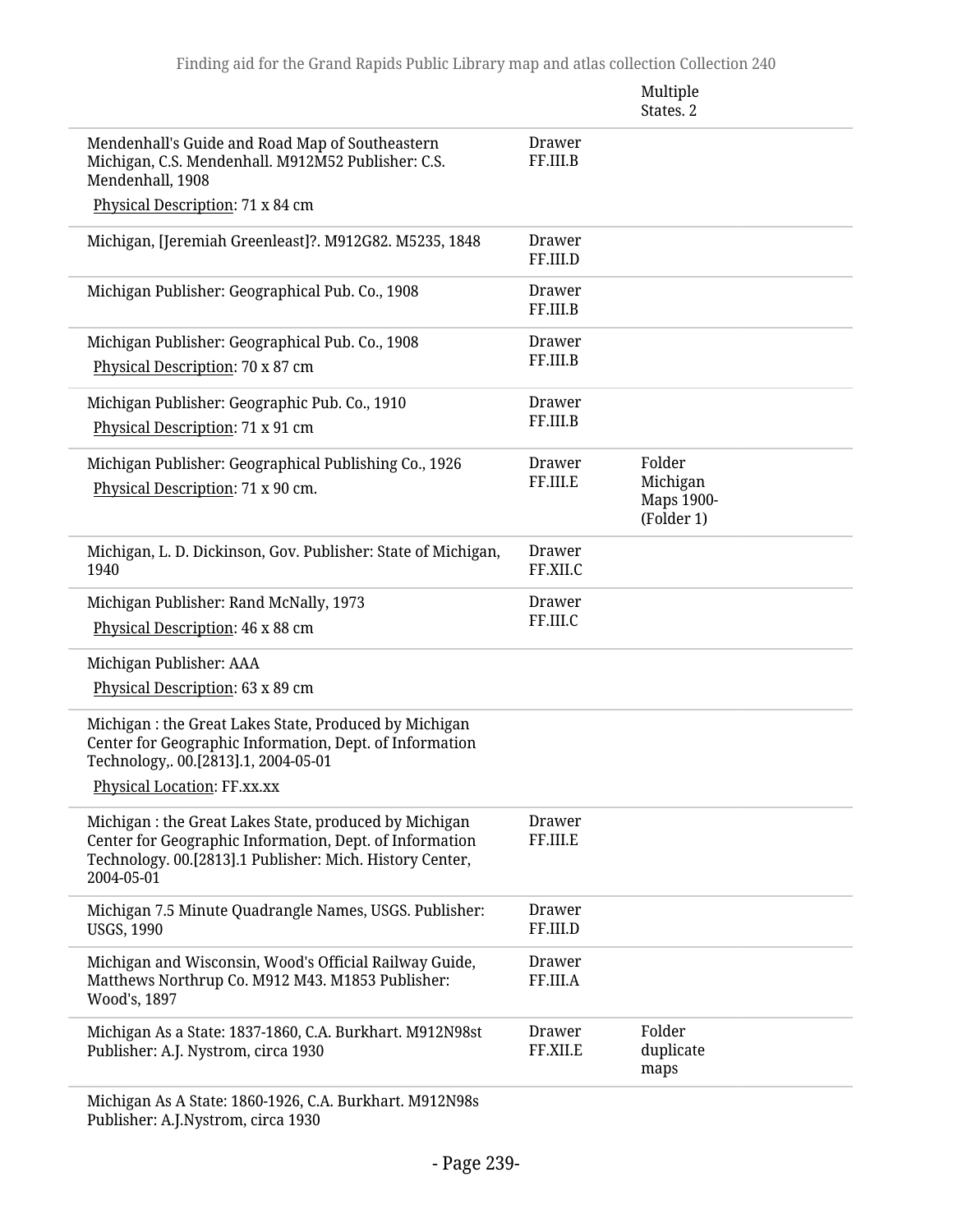|                                                                                                                                                                                                                         | Drawer<br>FF.XII.E        | Folder<br>duplicate<br>maps |
|-------------------------------------------------------------------------------------------------------------------------------------------------------------------------------------------------------------------------|---------------------------|-----------------------------|
| Michigan As a Territory: 1805-1837, C.A. Burkhart. M912N98<br>Publisher: A.J. Nystrom, circa 1930                                                                                                                       | Drawer<br>FF.XII.E        | Folder<br>duplicate<br>maps |
| Michigan Canoe Trails, Michigan Tourist Council. Publisher:<br>Michigan Tourist Council, circa 1964                                                                                                                     | Drawer<br>FF.VI.C         |                             |
| Michigan Canoe Trails, Michigan Tourist Council. Publisher:<br>Michigan Tourist Council, circa 1950                                                                                                                     | Drawer<br>FF.VI.C         |                             |
| Michigan: County, county subdivision, and place<br>boundaries  / U.S. Department of Commerce, Bureau of the<br>Census. Publisher: Dept. of Commerce, 1970, 1980                                                         | <b>Drawer</b><br>FF.III.E |                             |
| Michigan Department of Transportation Map, MI Dept. Of<br>Transportation. Publisher: MI Dept. of Transportation, circa<br>1995                                                                                          | <b>Drawer</b><br>FF.XII.E |                             |
| Michigan Department of Transportation Map, [copy<br>2], MI Dept. Of Transportation. Publisher: MI Dept. Of<br>Transportation, circa 1995                                                                                | Drawer<br>FF.XII.E        |                             |
| Michigan East Coast Resort RegionOn the Line of the Pere<br>Marquette Railroad, H.F. Moeller. M91P41 Publisher: Poole<br>Bros., 1904                                                                                    | <b>Drawer</b><br>FF.III.A |                             |
| Michigan Great Lake State Official Transportation Map,<br>Michigan Dept. of Transportation. 2006.002c Publisher: State<br>Transportation Comission, 1980-1981                                                           | Box 4                     | Folder 4                    |
| Michigan Highways Lakes Streams Parks and Forests,<br>Michigan State Highway Dept. / Rand McNally, Chicago.<br>2006.02 Publisher: Issued by State Highway Dept. &<br>Department of conservation, Lansing, Mi., 19310701 | Box 4                     |                             |
| Michigan Highways, Lakes, Streams and Forests, State<br>Highway Dept./ Dept. of Conservation. 2006.02 Publisher:<br>State Highway Department, 1931                                                                      | Box 4                     | Folder 5                    |
| Michigan Index to Topographic and other Map Coverage,<br>USGS. Publisher: USGS, 1993                                                                                                                                    | <b>Drawer</b><br>FF.XI.E  |                             |
| Michigan Info Map, Gulf, Gulf Gasoline. 2005.032b<br>Publisher: Rand McNally, 1950s                                                                                                                                     | Box 4                     |                             |
| Michigan Info-Map, Gulf. Publisher: Rand McNally                                                                                                                                                                        | Box 1                     |                             |
| Michigan Inspection Bureau Map of Comstock Park,<br>Michigan Inspection Bureau., 1917                                                                                                                                   | Drawer<br>FF.XI.C         |                             |
| Michigan Official Department of Transportation Map:<br>Celebrating 50 Years of the Mackinac Bridge, 1957-2007,<br>Michigan Dept. of Transportation. 2007.004.7.1 Publisher:<br><b>Transportation Comission, 2007</b>    | Box 4                     | Folder 1                    |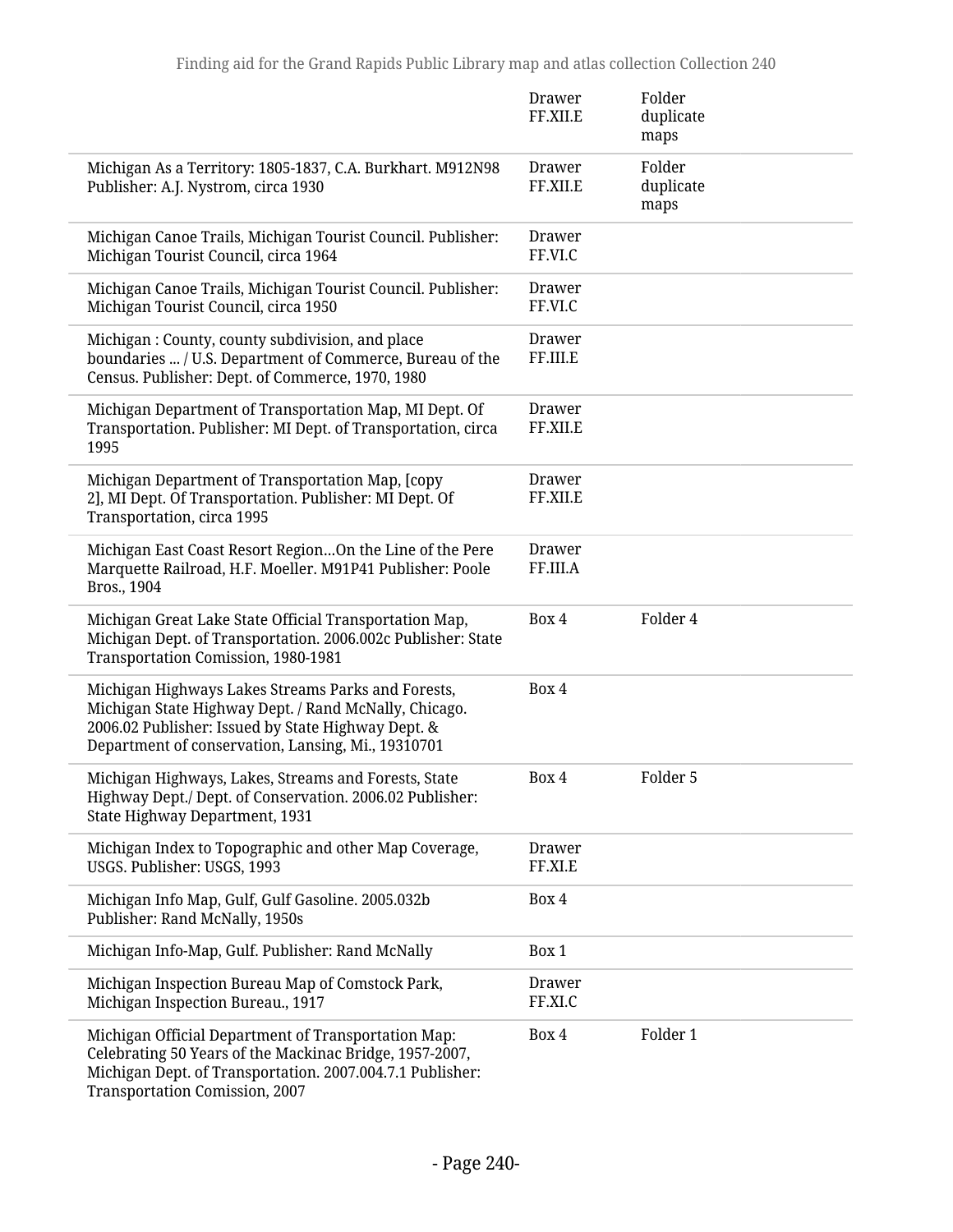| Michigan Official Department of Transportation Map:<br>Great Lakes, Great Times, Michigan Dept. of transportation.<br>2005.032b Publisher: Transportation Comission, 2001                           | Box 4                     |          |
|-----------------------------------------------------------------------------------------------------------------------------------------------------------------------------------------------------|---------------------------|----------|
| Michigan Official Department of Transportation Map:<br>Majestic shores, Michigan Dept. of Transportation.<br>2005.032b Publisher: Transportation Comission, 2003-2004                               | Box 4                     |          |
| Physical Description:                                                                                                                                                                               |                           |          |
| Michigan Official Department of Transportation Map: One<br>Hundred Years of Michigan Transportation, Michigan Dept.<br>of Transportation. 2007.004.7.2 Publisher: Transportation<br>Comission, 2005 | Box 4                     | Folder 1 |
| Michigan Official Highway Map, Michigan State Highway<br>Dept. 2005.032b Publisher: State Highway Dept., 1953                                                                                       | Box 4                     |          |
| Michigan Official Highway Map, Michigan State Highway<br>Dept. 2005.032b Publisher: Michigan State Highway Dept.,<br>1955                                                                           | Box 4                     |          |
| Michigan the Great Lakes State (1997) Publisher: White<br>Mountain Puzzles, 1997<br>Physical Description: 63 x 92 cm.                                                                               | Drawer<br>FF.XII.C        |          |
| Michigan, 1971 Official Highway Map, State Highway<br>Commission. Publisher: State Highway Commission,<br>Lansing, 1971                                                                             | Drawer<br>FF.XII.E        |          |
| Michigan, 2003-2004 Publisher: Mich. Dept. of<br>Transportation, 2003-2004<br>Physical Description: 73 x 75 cm.                                                                                     | <b>Drawer</b><br>FF.III.C | Folder 2 |
| Michigan. State Highway Dept. Plans for Proposed Michigan<br>Project I-96 / Rt. 131, Mich. Highway Dept. 2004.089<br>Publisher: State of Michigan, 1969-1970                                        | <b>Drawer</b><br>FF.III.C |          |
| Michigan's Upper Peninsula, Upper Peninsula Travel &<br>Recreation Assoc. P2003.019 Publisher: Upper Peninsula<br>Travel & Recreation Assoc., circa 1975                                            |                           |          |
| Physical Description: 73 x 76 cm.                                                                                                                                                                   |                           |          |
| Midland, Army Map Service. Publisher: USGS, 1967                                                                                                                                                    | <b>Drawer</b><br>FF.XI.E  |          |
| <b>Midland County</b>                                                                                                                                                                               | Drawer<br>FF.XI.B         | Folder M |
| Milepost Interstate 75 : the Michigan Bicentennial Highway<br>Publisher: Lansing: Mich. Dept. of State Highways &<br>Transportation., 1976                                                          | Box 1                     | Folder 9 |
| Milwaukee, Army Map Service. M912.77 Un2 Publisher:<br><b>USGS, 1954</b>                                                                                                                            | <b>Drawer</b><br>FF.X.D   |          |
| Physical Description: 86 x 56 cm                                                                                                                                                                    |                           |          |

Milwaukee, Army Map Service. Publisher: USGS, 1967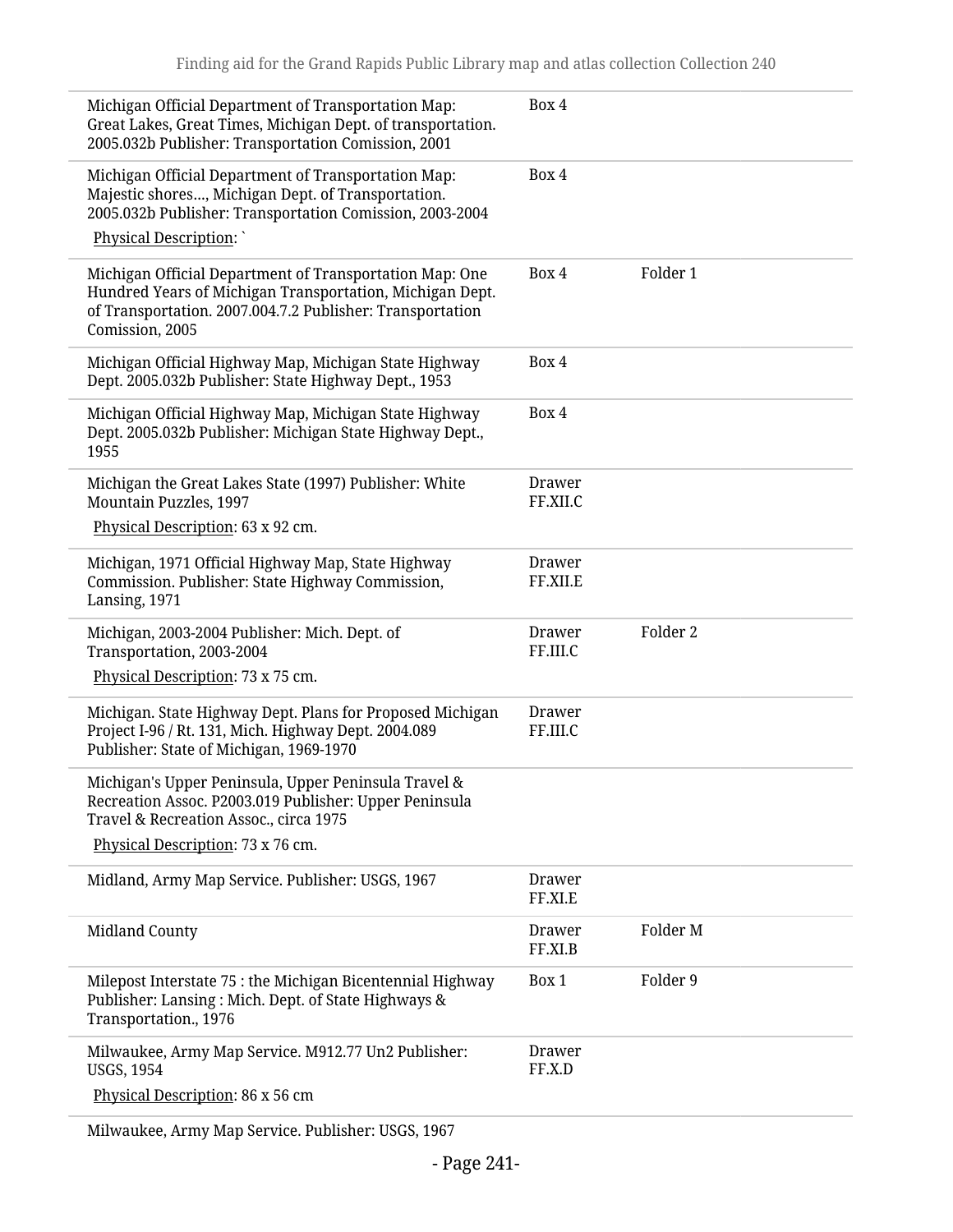|                                                                                                                                                                                             | Drawer<br>FF.XI.E         |           |
|---------------------------------------------------------------------------------------------------------------------------------------------------------------------------------------------|---------------------------|-----------|
| Minneapolis, Army Map Service, 1954. Publisher: USGS, 1954                                                                                                                                  | Drawer<br>FF.XI.E         |           |
| Minnesota and Dacotah in 1860, reproduction, Samuel<br>Augustus Mitchell. Publisher: Mitchell, (originally) reprint<br>published by the Minnesota Historical Society, 1860, 1994<br>Reprint | <b>Drawer</b><br>FF.XII.A |           |
| Monroe, AAA. Publisher: AAA Michigan                                                                                                                                                        | <b>Drawer</b><br>FF.XI.C  |           |
| Monroe Co. & Lenawee Co., G. H.Carroll. M912.77431 L545.<br>G.H. Carroll                                                                                                                    | <b>Drawer</b><br>FF.XII.D | Folder 10 |
| Monroe Co. & Lenawee Co., G.H. Carroll. M912.77431 L545.<br>G.H. Carroll                                                                                                                    | <b>Drawer</b><br>FF.XII.D | Folder 10 |
| Monroe County, R6-9E T5-105                                                                                                                                                                 | <b>Drawer</b><br>FF.XII.D | Folder 10 |
| Monroe County MI Showing Rural Delivery Service, Post<br>Office Dept. M912 Un 36 mo. M1734, 1911                                                                                            | Drawer<br>FF.XI.B         | Folder M  |
| Montcalm County showing Rural Delivery Service, Post<br>Office Dept. M912 Un 36 mon. M1735, 1911                                                                                            | <b>Drawer</b><br>FF.XI.B  | Folder M  |
| Moran, MI, USGS. Publisher: Dept. of the Interior, 1964<br>Physical Description: 55 x 69 cm                                                                                                 | Drawer<br>FF.VI.E         |           |
| Morse's Map of Wisconsin, M912775.M83. M5520 Publisher:<br>Morse                                                                                                                            | <b>Drawer</b><br>FF.XII.B |           |
| Mouth of Saginaw River, including Bay City Michigan, Corps<br>of Engineers. M912 Un39n524. M1416 Publisher: Corps of<br>Engineers, 1908                                                     | Drawer<br>FF.VI.C         |           |
| Mt. Pleasant, AAA. Publisher: AAA Michigan                                                                                                                                                  | Drawer<br>FF.XI.C         |           |
| MTGA, Michigan Trails and Greenways Alliance Michigan<br>Trail Map and Directory, MTGA, Rails to Trails Conservancy.<br>2006.002H Publisher: MTGA, 2005                                     | <b>Box 15</b>             |           |
| Munising Harbor, Corps of Engineers. M912Un39n932<br>Publisher: Corps of Engineers, 1907<br>Physical Description: 55 x 49 cm                                                                | <b>Drawer</b><br>FF.X.B   |           |
| Munising SE, MI, USGS. Publisher: Dept. of the Interior, 1958<br>Physical Description: 55 x 69 cm                                                                                           | <b>Drawer</b><br>FF.VI.E  |           |
| Munising SW, MI, USGS. Publisher: Dept. of the Interior,<br>1958                                                                                                                            | <b>Drawer</b><br>FF.VI.E  |           |
| Physical Description: 55 x 69 cm                                                                                                                                                            |                           |           |
| Murray Lake, Institute for Fisheries Research. Publisher: MI                                                                                                                                |                           |           |

Conservation Dept., 1954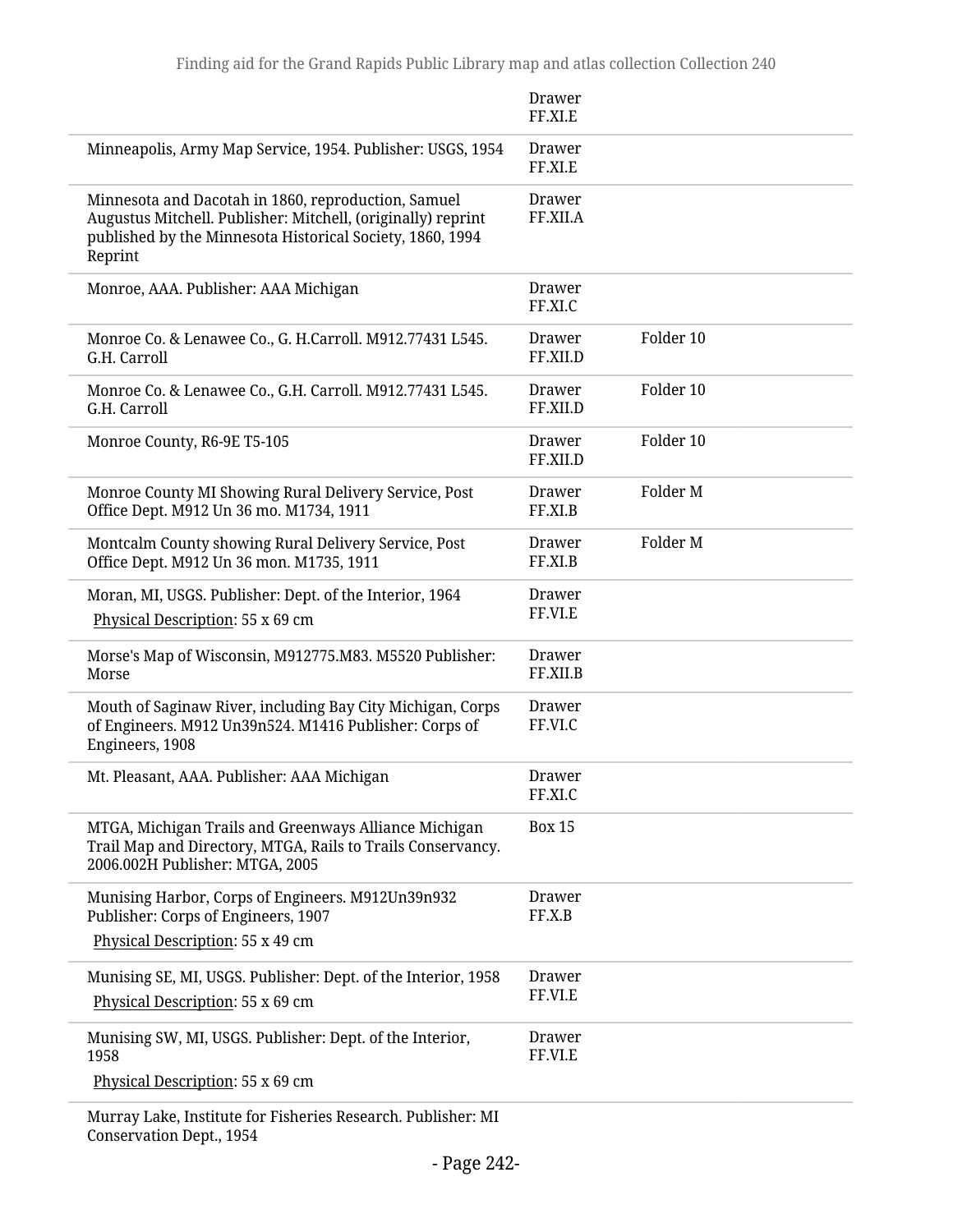| Physical Description: 91 x 61 cm                                                                                                                                                                                                                | <b>Drawer</b><br>FF.VI.D  |                     |                              |
|-------------------------------------------------------------------------------------------------------------------------------------------------------------------------------------------------------------------------------------------------|---------------------------|---------------------|------------------------------|
| Muskegon County MI Showing Rural Delivery Service, Post<br>Office Dept. M912 Un 36 mu. M1377, 1910                                                                                                                                              | Drawer<br>FF.XI.B         | Folder <sub>M</sub> |                              |
| Muskegon County: Michigan Lakeshore, Grand River and<br>White Lake, M912.77415, circa 1840-1844                                                                                                                                                 | <b>Box 3.5</b>            | Folder 2            |                              |
| Muskegon Harbor, Corps of Engineers. M912Un39n881<br>Publisher: Corps of Engineers, 1902<br>Physical Description: 91 x 63 cm                                                                                                                    | Drawer<br>FF.X.C          |                     |                              |
| Muskegon Harbor, Corps of Engineers. Publisher: Corps of<br>Engineers, 1968<br>Physical Description: 91 x 63 cm                                                                                                                                 | <b>Drawer</b><br>FF.X.D   |                     |                              |
| Muskegon Lake, National Lake Survey. Publisher: National<br>Ocean Survey, 1978<br>Physical Description: 91 x 63 cm                                                                                                                              | <b>Drawer</b><br>FF.VI.D  |                     |                              |
| Nathan Nirenstein's Real Estate Atlas. Business Properties,<br>United States and Canada. 1) Detroit/Elizabeth, N.J. 2)<br>Flint, Mich. 3) Grand Rapids, Mich., Nathan Nirenstein.<br>M912.fN62. 405172 Publisher: Nathan Nirenstein, circa 1931 | Box<br>Unknown            |                     |                              |
| National Flood Insurance Program Maps, federal emergency<br>management agency. Publisher: federal emergency                                                                                                                                     | <b>Drawer</b><br>FF.VI.B  | Folder 10           | Folder<br>folders of<br>maps |
| management agency, 1980                                                                                                                                                                                                                         |                           |                     |                              |
| National Map Company's Map of Michigan, National Map<br>Co. 2003.1 Publisher: National Map Company, circa 1926<br>Physical Location: Short tube located on top of FF.XIII                                                                       |                           |                     |                              |
| Native American Sites along the Flat River, Kent Co., Mi.<br>1760 to 1860, Kevin R. Finney. 2001.017.5 Publisher: Self<br>publ., 2001                                                                                                           | Drawer<br>FF.V.B          |                     |                              |
| Native American Sites in Ada Township, Kent Co., Mi. 1760<br>to 1860, Kevin R. Finney. 2001.017.7 Publisher: Self publ.,<br>2001                                                                                                                | <b>Drawer</b><br>FF.V.B   |                     |                              |
| Natural Resources of Michigan, M912B279 Publisher: Roy<br>Barron, Ann Arbor                                                                                                                                                                     | Drawer<br>FF.XII.C        |                     |                              |
| Natural Resources of Michigan [copy 2] Publisher: Roy<br>Barron, Ann Arbor                                                                                                                                                                      | <b>Drawer</b><br>FF.XII.E |                     |                              |
| Nellist's Road Map of Michigan, M912N32. M2387 Publisher:<br>John F. Nellist, 1913-15-17                                                                                                                                                        |                           |                     |                              |
| Physical Location: Located on top of Flat Files.                                                                                                                                                                                                |                           |                     |                              |

Kent County, 1968, 1994 Print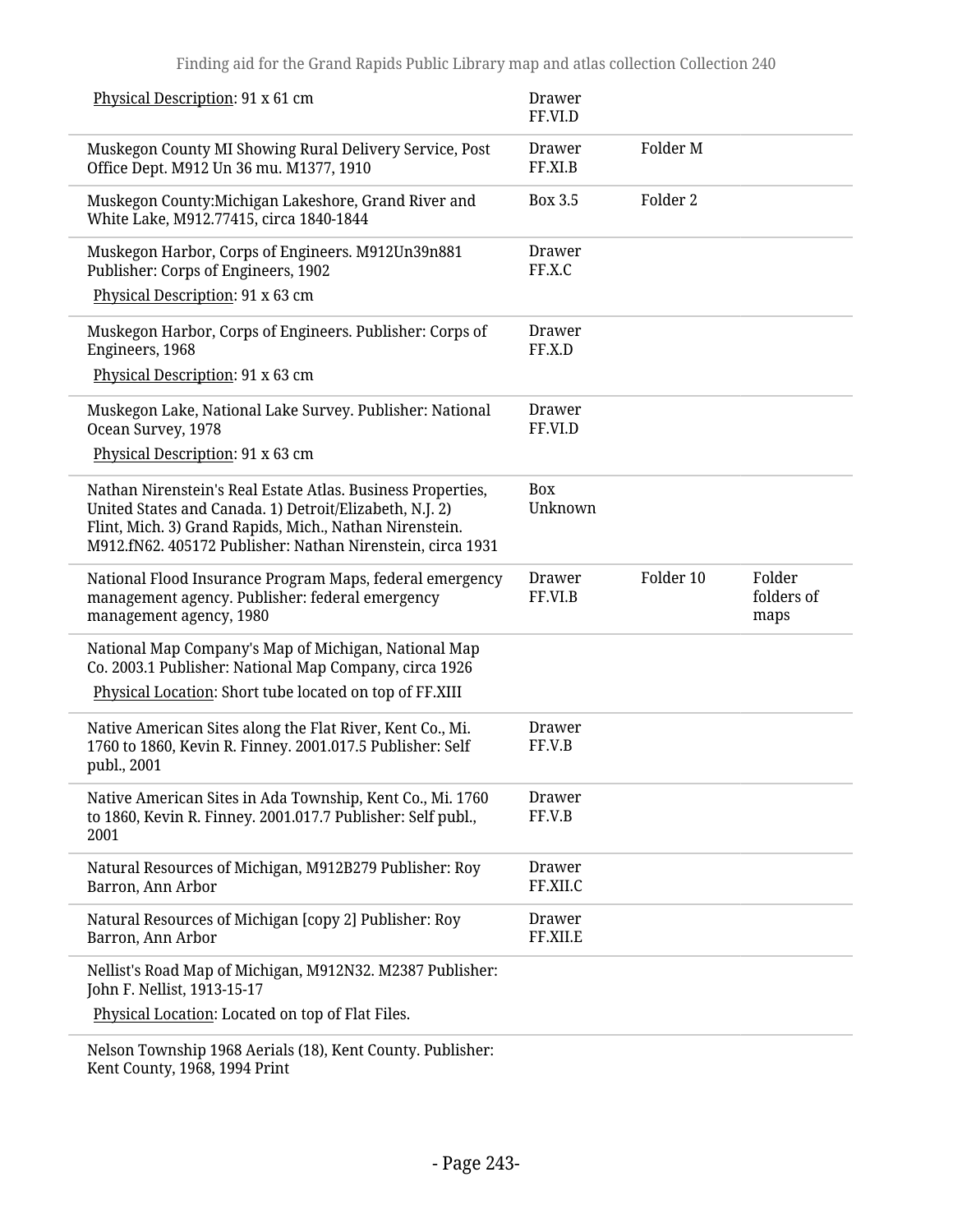|                                                                                                                                                              | Drawer<br>FF.V.E         | Folder<br>Nelson<br>Twp |  |
|--------------------------------------------------------------------------------------------------------------------------------------------------------------|--------------------------|-------------------------|--|
| New Map of Grand Rapids, Fred F. Johnson. Publisher: Fred<br>Johnson, 1955                                                                                   | Drawer<br>FF.IV.D        |                         |  |
| Physical Description: 58 x 87 cm                                                                                                                             |                          |                         |  |
| New Map of Greater Grand Rapids, Fred F. Johnson.<br>Publisher: Fred Johnson, 1945                                                                           | <b>Drawer</b><br>FF.IV.D |                         |  |
| Physical Description: 72 x 104 cm                                                                                                                            |                          |                         |  |
| New Map of Greater Grand Rapids, Fred F.Johnson.<br>Publisher: Fred Johnson, 1950                                                                            | <b>Drawer</b><br>FF.IV.D |                         |  |
| Physical Description: 90 x 116 cm                                                                                                                            |                          |                         |  |
| New Map of Greater Grand Rapids, Fred F. Johnson.<br>Publisher: Fred Johnson, 1959                                                                           | <b>Drawer</b><br>FF.IV.D |                         |  |
| Physical Description: 74 x 117 cm                                                                                                                            |                          |                         |  |
| New Map of Greater Grand Rapids, Fred F. Johnson.<br>Publisher: Fred Johnson, 1963                                                                           | <b>Drawer</b><br>FF.IV.E |                         |  |
| Physical Description: 84 x 107 cm                                                                                                                            |                          |                         |  |
| New Map of Greater Grand Rapids, Fred F. Johnspn.<br>Publisher: Old Kent Bank, 1975                                                                          | <b>Drawer</b><br>FF.IV.E |                         |  |
| Physical Description: 62 x 96 cm                                                                                                                             |                          |                         |  |
| New Map of Greater Grand Rapids, Fred F. Johnson.<br>1988.045 Publisher: Fred F. Johnson. Distributed by Shaw<br>news Co., circa 1955                        | <b>Box 12</b>            |                         |  |
| New Map of Greater Grand Rapids, Fred F. Johnson.<br>Publisher: Fred F. Johnson, circa 1965                                                                  | <b>Drawer</b><br>FF.IV.E |                         |  |
| New Shoals along Chicago Lake Front, Corps of engineers.<br>M912Un39nn09 Publisher: Corps of Engineers, 1909                                                 | Drawer<br>FF.X.B         |                         |  |
| Physical Description: 24 x 31 cm                                                                                                                             |                          |                         |  |
| Newaygo Co., Kent Co., Muskegon Co., M912.77458 W852,<br>circa 1850                                                                                          | Drawer<br>FF.XII.D       | Folder 11               |  |
| Newaygo County, H.L. Jackson, Dept. of Conservation,<br>Geological Survey Division. Publisher: MI Dept. of<br>Conservation, Geological Survey Division, 1942 | Drawer<br>FF.XI.B        | Folder <sub>N</sub>     |  |
| Newaygo County, Sportsmen's County Map Service.<br>Publisher: Lee R. Phelps, Sportsmen's County Map Service,<br>Detroit, circa 1950                          | Drawer<br>FF.XI.B        | Folder <sub>N</sub>     |  |
| Newaygo County, Croton Township, A.F. Bell; 2 maps. T12N<br>R11W, 1854                                                                                       | <b>Box 3.5</b>           | Folder <sub>2</sub>     |  |

Niles, AAA. Publisher: AAA Michigan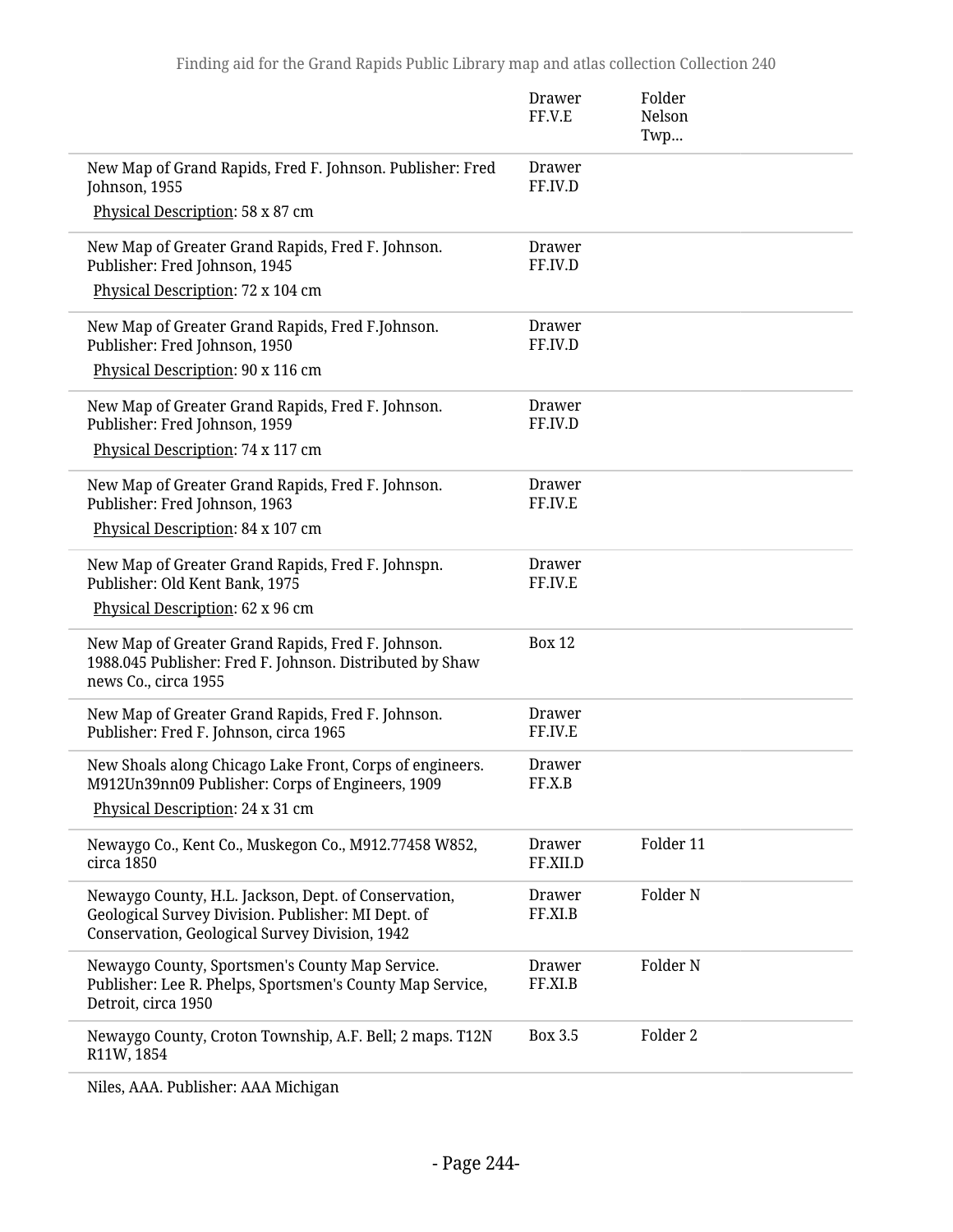|                                                                                                                                                                                        | Drawer<br>FF.XI.C         |
|----------------------------------------------------------------------------------------------------------------------------------------------------------------------------------------|---------------------------|
| North America Publisher: Baldwin & Craddock, 1832<br>Physical Description: 47 x 35 cm                                                                                                  |                           |
| North America, J.H. Colton. Publisher: J.H. Colton, 1861                                                                                                                               | <b>Drawer</b><br>FF.XII.A |
| North America in 1650, reproduction, Nicolas Sanson.<br>Publisher: Historic Urban Plans, Ithaca, N.Y., 1650                                                                            | <b>Drawer</b><br>FF.XII.A |
| North America, Lake Superior, Baldwin and Gradock.<br>M9127.So1 Publisher: Society for the Diffusion of Useful<br>Knowledge, 1844                                                      | <b>Drawer</b><br>FF.X.B   |
| North America, Upper Canada with parts of New York,<br>Pennsylvania, and Michigan, Society for the Diffusion of<br>Useful Knowledge. M91271So1 Publisher: Baldwin and<br>Cradock, 1832 | Drawer<br>FF.XI.E         |
| North Coast of Lake Huron, Corps of Engineers.<br>M912Un3958. M1397 Publisher: Corps of Engineers, 1908                                                                                | <b>Drawer</b><br>FF.X.A   |
| Physical Description: 89 x 109 cm                                                                                                                                                      |                           |
| North East Beltline Joint Planning Study, City of G.R., 1998                                                                                                                           | Drawer<br>FF.IV.E         |
| North East End of Lake Michigan, Corps of Engineers.<br>Publisher: Corps of Engineers, 1905<br>Physical Description: 99 x 88 cm                                                        | <b>Drawer</b><br>FF.X.C   |
| North End of Lake Michigan, Corps of Engineers. Publisher:<br>Corps of Engineers, 1908<br>Physical Description: 120 x 87 cm                                                            | Drawer<br>FF.X.C          |
| North End of Lake Michigan, Corps of Engineers. Publisher:<br>Corps of Engineers, 1917<br>Physical Description: 121 x 96 cm                                                            | <b>Drawer</b><br>FF.X.C   |
| North End of Lake Michigan, Corps of Engineers. Publisher:<br>Corps of Engineers, 1950                                                                                                 | Drawer<br>FF.X.D          |
| Physical Description: 118 x 76 cm                                                                                                                                                      |                           |
| North End of Lake Michigan, Corps of Engineers. Publisher:<br>Corps of Engineers, 1969                                                                                                 | <b>Drawer</b><br>FF.X.D   |
| Physical Description: 91 x 121 cm                                                                                                                                                      |                           |
| North End of Lake Michigan, U.S. Department of Commerce.<br>Publisher: National Ocean Survey, 1975                                                                                     | <b>Drawer</b><br>FF.X.D   |
| Physical Description: 89 x 121 cm                                                                                                                                                      |                           |

North Kent Sewage Disposal System Service Area, 1978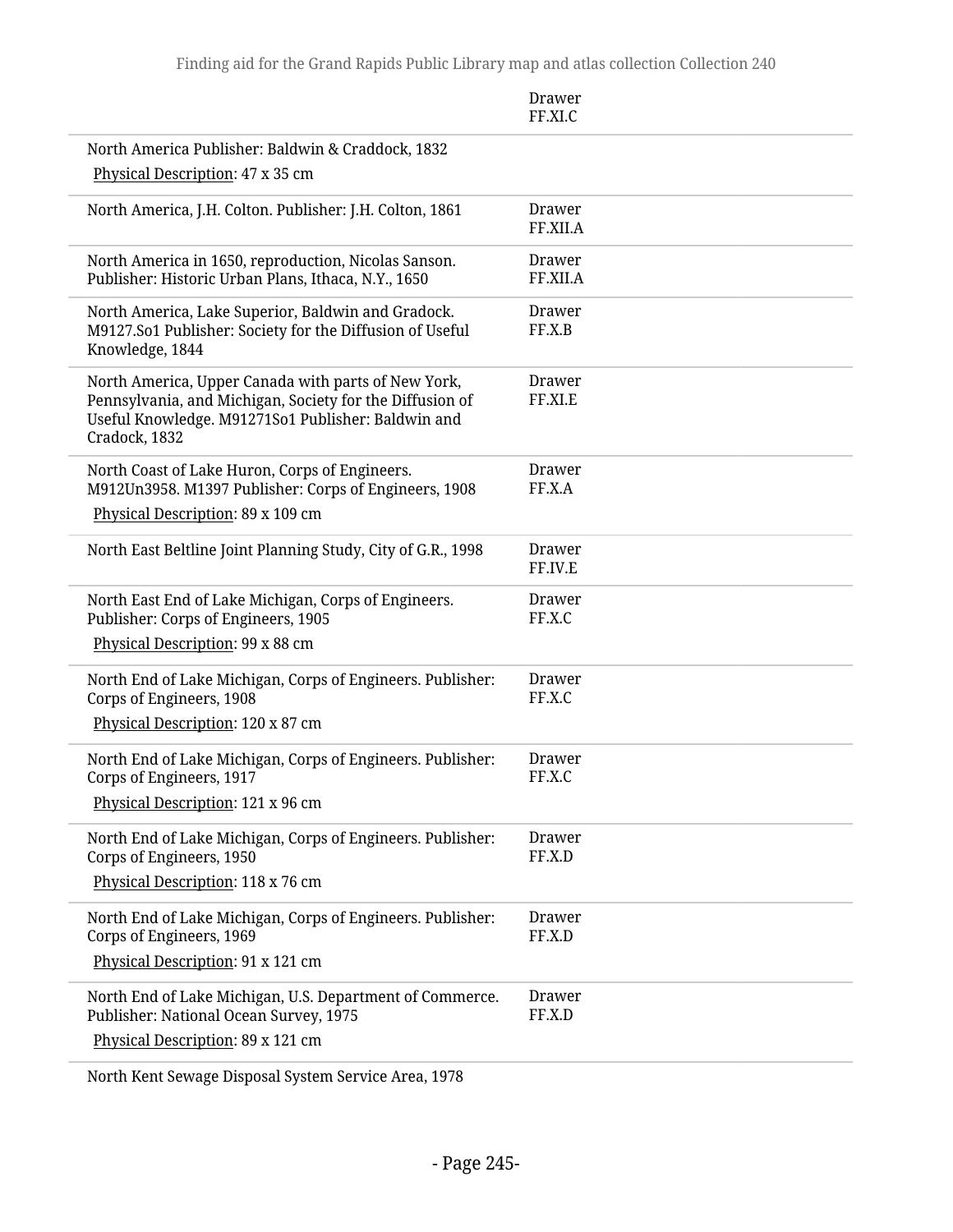|                                                                                                                                                                  | <b>Drawer</b><br>FF.V.C   |                           |
|------------------------------------------------------------------------------------------------------------------------------------------------------------------|---------------------------|---------------------------|
| North Michigan's Famous Summer Vacationland, John F.<br>Nellist. Publisher: John F. Nellist, 1915                                                                | <b>Drawer</b><br>FF.III.B |                           |
| Physical Description: 52 x 65 cm                                                                                                                                 |                           |                           |
| North Shore [Lake Michigan], C.P. Hubbard. M912773 H86.<br>M5388 Campbell Fund Publisher: C.P. Hubbard, 1932<br>Physical Description: 28 x 38 cm                 | <b>Drawer</b><br>FF.XII.C |                           |
| Northwest Territory Celebration, 1787-88, 1937-38, Wm.<br>Mark Young. M977 Un3. M5439 Publisher: U.S. Government<br>Printing Office, 1937                        | <b>Drawer</b><br>FF.XII.C |                           |
| Nouvelle France au Canada Publisher: Bouma, circa 1750<br>Physical Description: 57 x 44 cm                                                                       | Drawer<br>FF.XI.E         |                           |
| Nouvelle-France Dressee, signature is unreadable., 1641<br>Physical Description: 59 x 43 cm                                                                      | Drawer<br>FF.XI.E         |                           |
| Oakfield Township 1968 Aerials (18), Kent County.<br>Publisher: Kent County, 1968, 1994 Print                                                                    | Drawer<br>FF.V.E          | Folder<br>Oakfield<br>Twp |
| Occupancy Map of Grand Rapids, 1929<br>Physical Description: 37 x 42 cm                                                                                          | Drawer<br>FF.IV.C         |                           |
| Occupancy Map of Grand Rapids, I.R. Blandford., 1931<br>Physical Description: 44 x 55 cm                                                                         | <b>Drawer</b><br>FF.IV.C  |                           |
| Occupancy Map of Grand Rapids [copy 2], Howard Brown,<br>I.R. Blandford. 00.[5211].1 Publisher: Business and Industrial<br>Real Estate, 1929                     | Box 2                     |                           |
| Physical Description: 37 x 42 cm                                                                                                                                 |                           |                           |
| Occupancy Map of Grand Rapids [copy 2], I.R. Blandford. 00.<br>[5230].1 Publisher: business and industrial Real Estate, 1931<br>Physical Description: 44 x 55 cm | Box 2                     |                           |
| Oceana County, G.R. Manor, Dept. of Conservation,<br>Geological Survey Division. Publisher: MI Dept. of<br>Conservation, Geological Division, 1941               | Drawer<br>FF.XI.B         | Folder O                  |
| Official AAA Road Map Northeastern States Publisher:<br>Washington: Am. Automobile Assoc.                                                                        | Box 1                     | Folder 11                 |
| Official Highway Map of Benzie County, Benzie County Road<br>Commission. Publisher: Benzie County Road Commission                                                | <b>Drawer</b><br>FF.X.E   |                           |
| Official Highway Map of Ionia County, IoniaCounty Road<br>Commission. Publisher: Ionia County Road Commission                                                    | <b>Drawer</b><br>FF.XI.A  |                           |
| Official Highway Map of Kent County, Kent County Road<br>Comission. Publisher: K.C. Road Commission, 1973                                                        |                           |                           |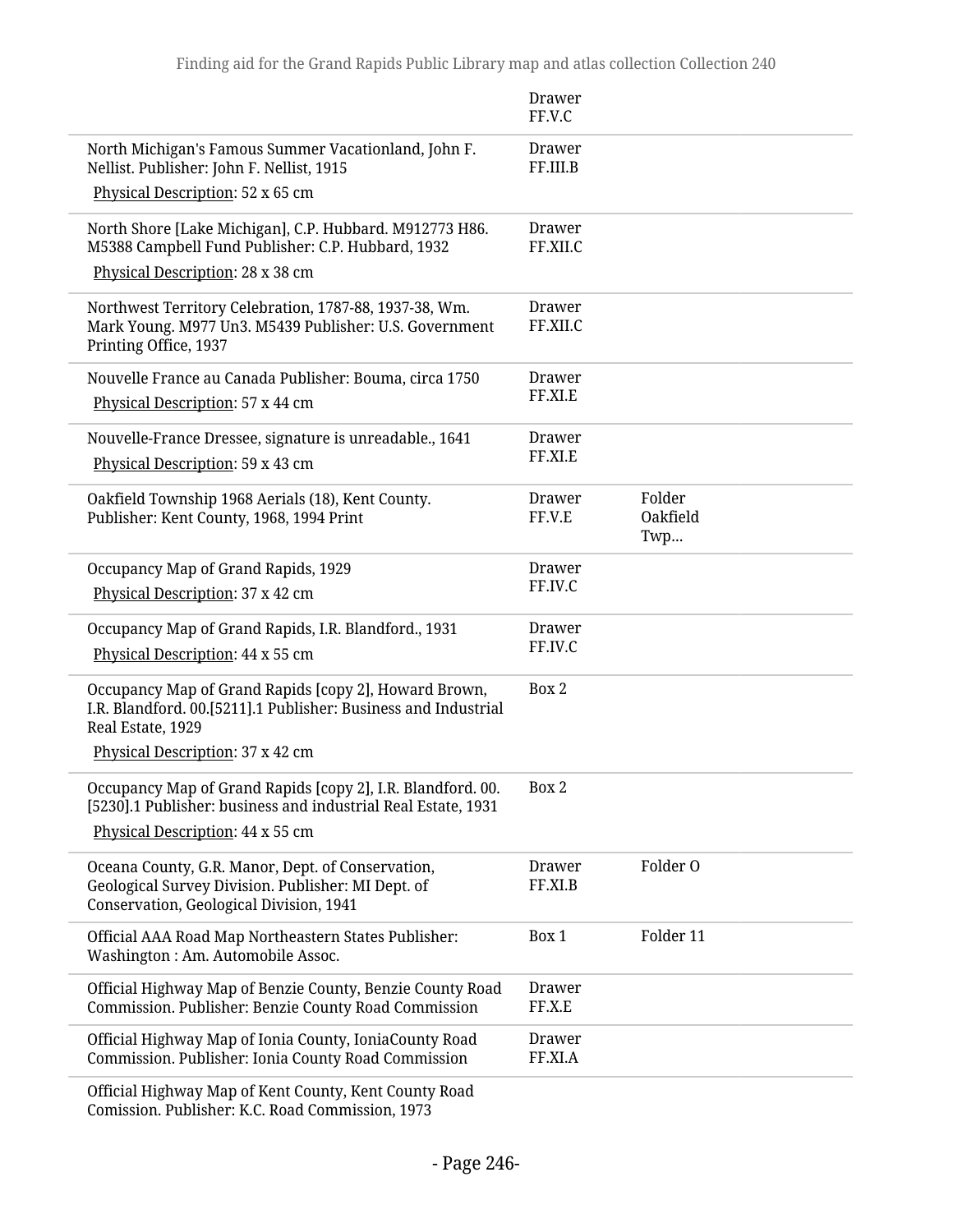| Physical Description: 76 x 128 cm                                                                                                                                                                           |                           |           |
|-------------------------------------------------------------------------------------------------------------------------------------------------------------------------------------------------------------|---------------------------|-----------|
| Physical Location: Oversize. Stored in short tube located<br>on top of Flat Files.                                                                                                                          |                           |           |
| Official Highway Map of Muskegon County, Muskegon<br>County Road Comission., 1970                                                                                                                           | Drawer<br>FF.XI.B         | Folder M  |
| Official Highway Map of Wisconsin, State Highway<br>Commission of Wisconsin. Publisher: Western Printing &<br>Lithographing, Racine, Wis., 1947-01<br>Physical Location: Oversize. On top of Flat Files.    |                           |           |
| Official Index Book of Michigan State., Hearne Brothers. 00.<br>[2578].1 Publisher: Hearne Brothers                                                                                                         |                           |           |
| Official Map of Allegan County, Joe Armstrong and<br>Associates. Publisher: Allegan County Road Commission,<br>1978                                                                                         | <b>Drawer</b><br>FF.X.E   | Folder A  |
| Official Map of Allegan County and visitors guide, Allegan<br>County Road Commission. Publisher: Allegan County Road<br>Commission, 1983                                                                    | <b>Drawer</b><br>FF.X.E   |           |
| Official Map of Cheboygan County, Board of Comissioners.<br>Publisher: Northern Lakes Litho, circa 1974                                                                                                     | <b>Drawer</b><br>FF.X.E   | Folder C' |
| Official Map of Grand Rapids, AAA. Publisher: Automobile<br>Club of MI, 1932<br>Physical Description: 43 x 56 cm                                                                                            | Drawer<br>FF.IV.C         |           |
| Official Map of Lake County (historic photographs on<br>reverse), Lake County Road Commission. Publisher: Lake<br>County Road Commission, 1972                                                              | Drawer<br>FF.XI.A         |           |
| Official Map of Manistee County, Manistee County Road<br>Commission. Publisher: Manistee County Road Commission                                                                                             | Drawer<br>FF.XI.B         |           |
| Official Map of Mason County, Mason County Road<br>Commission. Publisher: Mason County Road Commission,<br>1986                                                                                             | Drawer<br>FF.XI.B         |           |
| Official Map of Michigan Publisher: Dept. of Conservation,<br>1926                                                                                                                                          |                           |           |
| Physical Description: 63 x 63 cm                                                                                                                                                                            |                           |           |
| Official Map of Michigan: Railroad, Township, and Sectional,<br>Comissioner of Railroads. M912 M58 '85. M1885 Publisher:<br>Cram and Stebbins Co., 1885<br>Physical Location: Located on top of Flat Files. |                           |           |
| Official Map of Oceana County, Oceana County Road<br>Commission. Publisher: Oceana County Road Commission,<br>1972                                                                                          | <b>Drawer</b><br>FF.XI.B  |           |
| Official Map of the State of Michigan, State Commissioner of<br>Railroads. Publisher: Wilton-Smith Company, 1896                                                                                            | <b>Drawer</b><br>FF.XII.E |           |
|                                                                                                                                                                                                             |                           |           |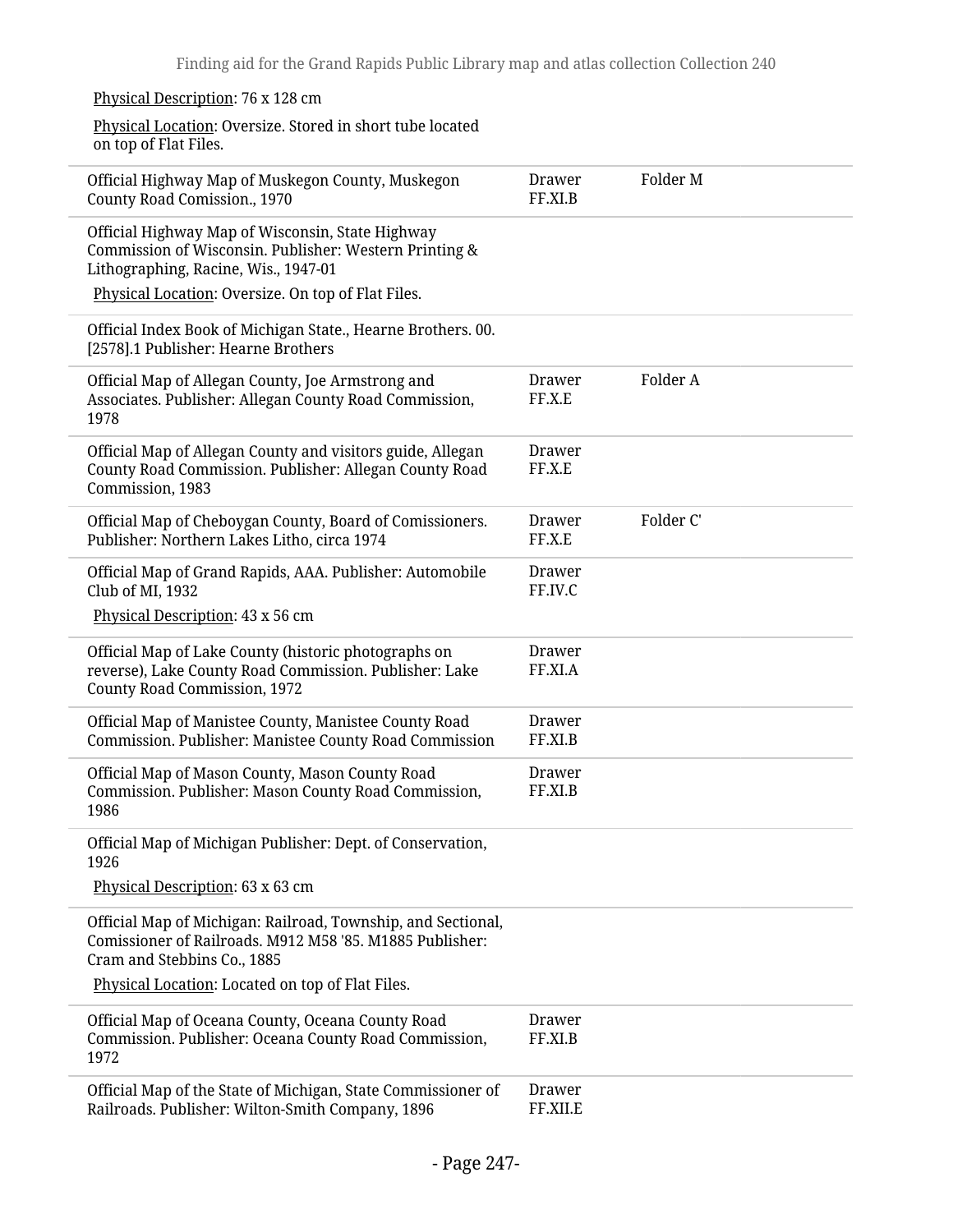| Official Map of the State of Michigan [copy 1], State<br>Comissioner of Railroads. Publisher: Wilton Smith Co., 1896                         | Drawer<br>FF.III.A        |
|----------------------------------------------------------------------------------------------------------------------------------------------|---------------------------|
| Official Map of the State Trunk Line System, State Highway<br>Dept. Publisher: State Highway Dept., 1922<br>Physical Description: 73 x 45 cm | <b>Drawer</b><br>FF.III.B |
| Official Map of the State Trunk Line System: Lower<br>Publisher: State Highway Dept., 1922                                                   | Drawer<br>FF.III.B        |
| Physical Description: 60 x 72 cm                                                                                                             |                           |
| Official Map of the State Trunk Line System: Lower<br>Publisher: State Highway Dept., 1922                                                   | <b>Drawer</b><br>FF.III.B |
| Physical Description: 90 x 106 cm                                                                                                            |                           |
| Official Map of the State Trunk Line System: Upper<br>Publisher: State Highway Dept., 1922                                                   | <b>Drawer</b><br>FF.III.B |
| Physical Description: 106 x 60 cm                                                                                                            |                           |
| Official Map of the State Trunk Line System: Upper<br>Publisher: State Highway Dept., 1922                                                   | Drawer<br>FF.III.B        |
| Physical Description: 62 x 71 cm                                                                                                             |                           |
| Official Map of the State Trunk Line System: Upper<br>Publisher: State Highway Dept., 1922                                                   | Drawer<br>FF.III.B        |
| Physical Description: 74 x 46 cm                                                                                                             |                           |
| Official Map of Wexford County, Wexford County Road<br>Commission. Publisher: Wexford County Road Commission,<br>1970                        | <b>Drawer</b><br>FF.XI.C  |
| Official Map showing State Parks, Fish Hatcheries,<br>Publisher: Dept. of Conservation, 1928                                                 |                           |
| Physical Description: 81 x 83 cm                                                                                                             |                           |
| Official Map showing State Parks, Fish Hatcheries,<br>Publisher: Dept. of Conservation, 1929                                                 |                           |
| Physical Description: 81 x 83 cm                                                                                                             |                           |
| Official Map showing State Parks, Fish Hatcheries,<br>Publisher: Dept. of Conservation, 1930                                                 |                           |
| Physical Description: 81 x 83 cm                                                                                                             |                           |
| Official Michigan, 1930 Federal Census, National Map CO.<br>M912N22:4 Publisher: National Map Co., 1930                                      |                           |
| Physical Location: Long tube located on top of the Flat<br>Files.                                                                            |                           |
| Official Polyconic Projections Map of Grand Rapids with<br>Kent County, Hearne Bros. MK912H351 Publisher: Hearne<br>Bros., 1950              |                           |
| Physical Description: 110 x 157 cm                                                                                                           |                           |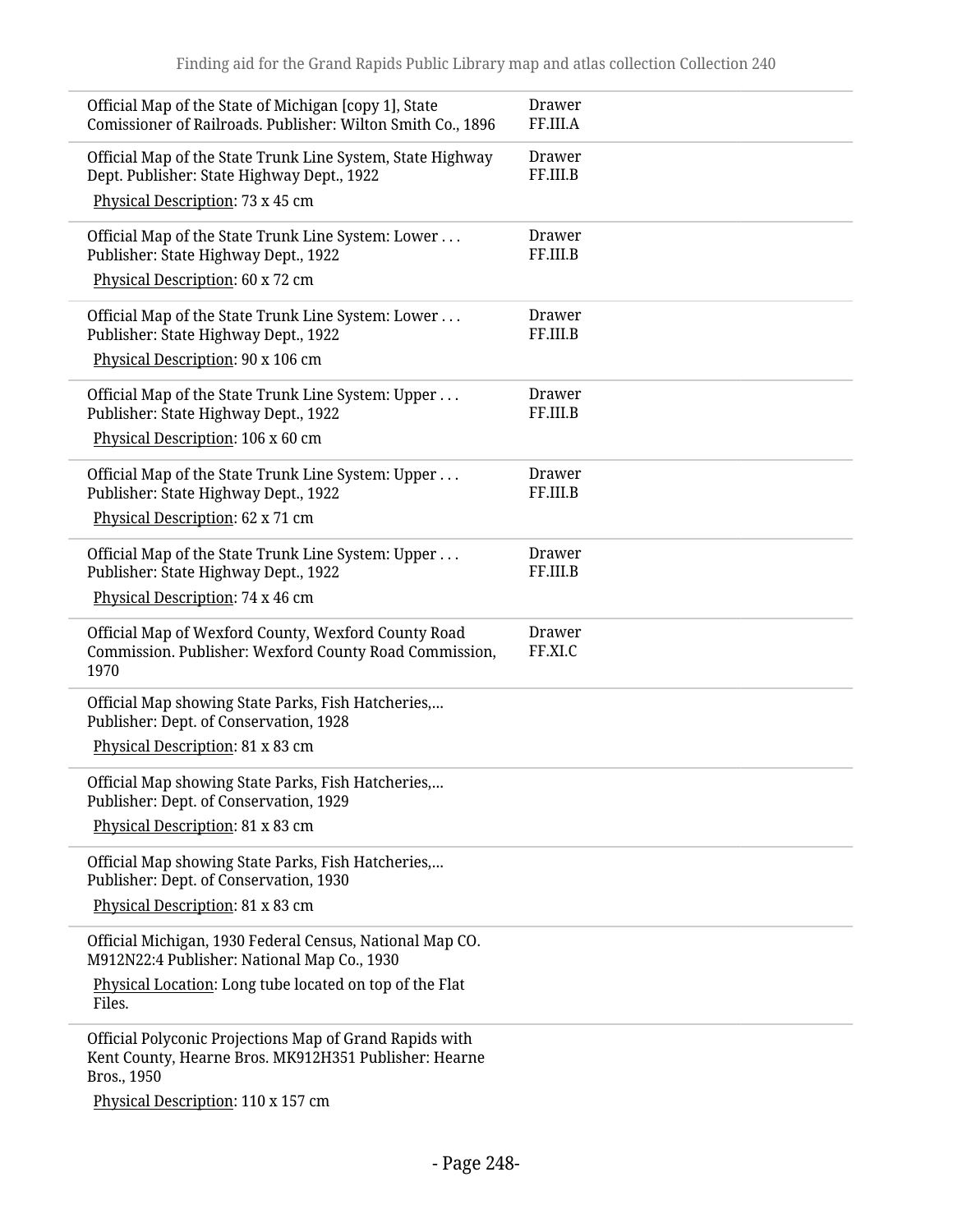|  | Physical Location: Short tube located on top of FF.X |  |
|--|------------------------------------------------------|--|
|  |                                                      |  |

| Official railroad Map of Michigan, Michigan Railroad<br>Comission. M912Mf8 '08. M1872, 1908                                                                                                                | <b>Drawer</b><br>FF.III.A |           |
|------------------------------------------------------------------------------------------------------------------------------------------------------------------------------------------------------------|---------------------------|-----------|
| Official Railroad Map of the State of Michigan, Comissioner<br>of Railroads, M912M58 '01, M4981 Publisher: Northwestern<br>Litho, 1901                                                                     | <b>Drawer</b><br>FF.III.A |           |
| Official Railroad Map of the State of Michigan, State<br>Comissioner of Railroads. M1776 Publisher: A.J. Farmer,<br>1903-1904                                                                              | Drawer<br>FF.III.A        |           |
| Official Railroad Map of the State Of Michigan, State<br>Comissioner of Railroads. M912 M58. 84710 Publisher: A.J.<br>Farmer, 1906-1907                                                                    | <b>Drawer</b><br>FF.III.A |           |
| Official Railway and Airway Map of the State of Michigan<br>Publisher: J.W. Clement Co., 1932                                                                                                              | Drawer<br>FF.III.A        |           |
| Physical Description: 88 x 102 cm                                                                                                                                                                          |                           |           |
| Official Railway Map of the State of Michigan, Michigan<br>Railroad Comission. M912 M58, 1913                                                                                                              | <b>Drawer</b><br>FF.III.A |           |
| Official Railway map of the State of Michigan, Michigan<br>Public Service Comission. M912M58, 1965                                                                                                         | <b>Drawer</b><br>FF.III.A |           |
| Official Railway Map of the State Of Michigan [copy 2],<br>Michigan Public Service Comission. Publisher: State of<br>Michigan, 1965                                                                        | <b>Drawer</b><br>FF.XII.E |           |
| Official Railway Map of the State of Michigan., Michigan<br>Dept. of Transportation. Prepared by MDOT-Tech Serv.<br>Mapping Section, Michrail. P2006.017 Publisher: Mich. Dept.<br>of Transportation, 1989 | <b>Drawer</b><br>FF.III.A |           |
| Official Tri-State Map Publisher: National Map Co., 1927                                                                                                                                                   |                           |           |
| Physical Description: 123 x 160 cm                                                                                                                                                                         |                           |           |
| Ohio, James Turnbull. 70157 Publisher: James Turnbull,<br>1829                                                                                                                                             | Drawer<br>FF.XII.B        |           |
| Ohio, J.H. Colton. Publisher: J.H. Colton and Co., 1856                                                                                                                                                    | Drawer<br>FF.XII.B        |           |
| Ohio [from Morse? P. 817], M912771 Oh3, 1856                                                                                                                                                               | <b>Drawer</b><br>FF.XII.B |           |
| Old Wing Mission and the Mouth of the Black River, Ottawa/<br>allegan County, Michigan, 1839-1847 /, Kevin R. Kinney.<br>P2009.002.6, circa 2006                                                           | Drawer<br>FF.III.D        |           |
| On the Site Scene, Greater Grand Rapids Michigan,<br>Westdale Realtors. Publisher: Greater Grand Rapids Visitor<br>Publishing, 1972                                                                        | Box 1                     | Folder 59 |
| Ontonagon Harbor, Corps of Engineers. Publisher: Corps of<br>Engineers, 1905                                                                                                                               | <b>Drawer</b><br>FF.X.B   |           |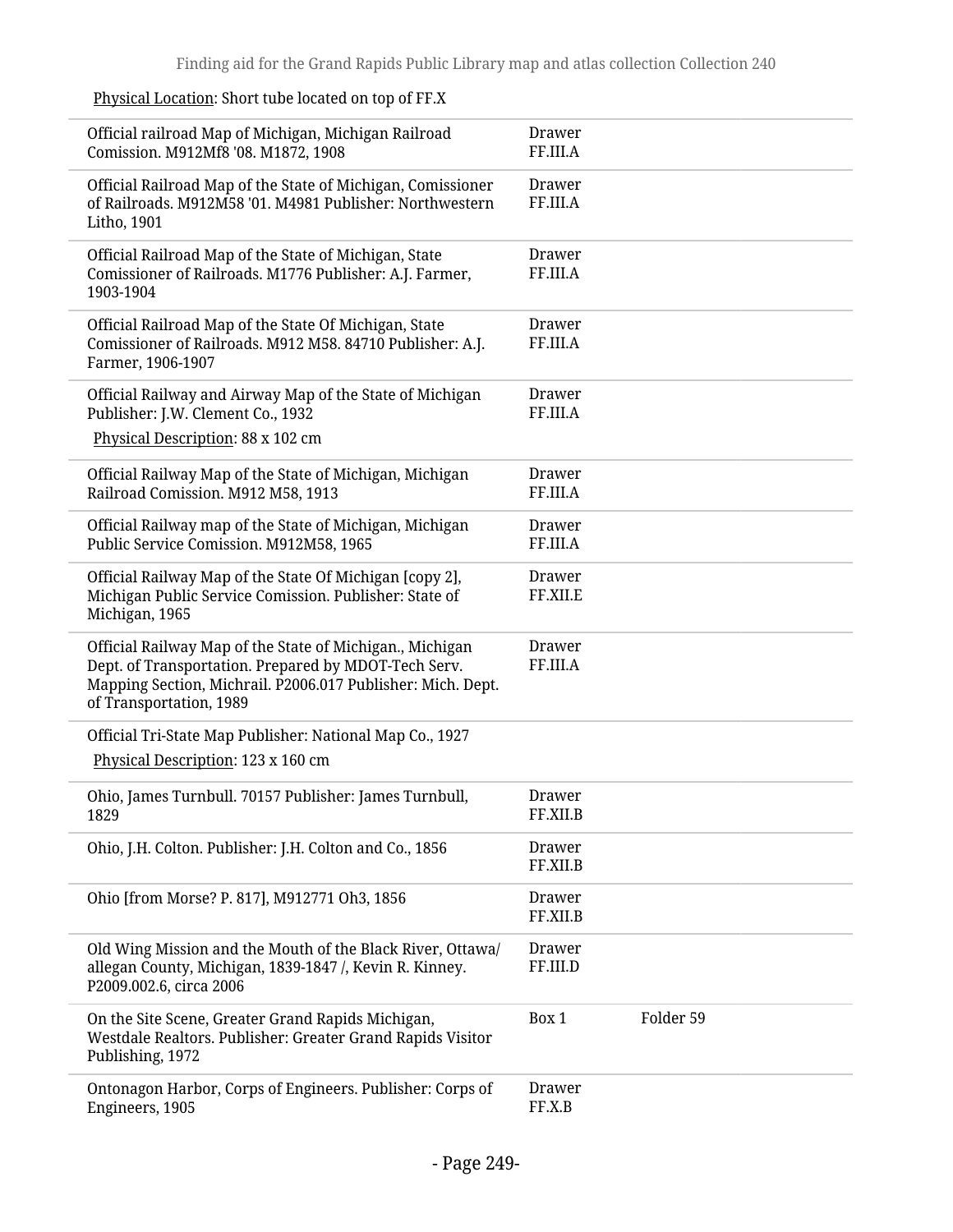| Ontonagon Harbor Publisher: Corps of Engineers, 1905<br>Physical Description: 61 x 46 cm                                    | Drawer<br>FF.X.B         |          |
|-----------------------------------------------------------------------------------------------------------------------------|--------------------------|----------|
| Osceola County Road Systems, Osceola County Road<br>Commission. Publisher: Osceola County Road Commission                   | <b>Drawer</b><br>FF.XI.B |          |
| Oscoda County, Sportsmen's County Map Service., 1947                                                                        | Drawer<br>FF.XI.B        | Folder O |
| Ottawa County (Georgetown), Map 2 of 3. T6N13W                                                                              | Box 3.5                  | Folder 5 |
| Ottawa County Michigan, Board of County Road<br>Comissioners., 1989                                                         | <b>Drawer</b><br>FF.XI.B | Folder O |
| Ottawa County Michigan Publisher: W.W. Hixson and CO.,<br>Rockford Il.                                                      | Drawer<br>FF.XI.B        | Folder O |
| Ottawa County Official Road Map, Ottawa County Road<br>Comission., 1998                                                     | Drawer<br>FF.XI.B        | Folder O |
| Ottawa County, Georgetown Twp., Map 3 of 3; Neslon Blys.<br>T6NR13W, circa 1830                                             | <b>Box 3.5</b>           | Folder 5 |
| Ottawa County/Allegan County, 1873                                                                                          | Drawer<br>FF.XI.B        | Folder O |
| Ottawa Hills, Fletcher et al., 1920                                                                                         | Drawer                   |          |
| Physical Description: 49 x 64 cm                                                                                            | FF.IV.C                  |          |
| Ottawa National Forest Maps (6 pages), USGS. Publisher:<br><b>USGS, 1956</b>                                                | <b>Drawer</b><br>FF.VI.E |          |
| Ottawa National Forest Maps, (17 pages), U. S. Department of<br>Agriculture Forest Service. Publisher: Forest Service, 1973 | <b>Drawer</b><br>FF.VI.E |          |
| Outline Map of Alpena County, Malp 912 Al6 Publisher:<br>Board of supervisors of Alpena County, 1900                        | <b>Drawer</b><br>FF.X.E  |          |
| Physical Description: 35 x 28 cm                                                                                            |                          |          |
| Outline Map of Great Lakes Region, Joseph E. Johnston.<br>M912J644                                                          | <b>Drawer</b><br>FF.X.A  |          |
| Outline Map of the Huron River Valley, MWaA912Ou8.<br>M1713, 1883                                                           | Drawer<br>FF.VI.C        |          |
| Physical Description: 54 x 31 cm                                                                                            |                          |          |
| Owosso and Corunna, Michigan, Pacesetter Bank. Publisher:<br>All American Publishing, 1979                                  | Drawer<br>FF.XI.C        |          |
| Ozark NE, MI, USGS. Publisher: Dept. of the Interior, 1964<br>Physical Description: 55 x 69 cm                              | Drawer<br>FF.VI.E        |          |
| Ozark SE, MI, UsGS. Publisher: Dept. of the Interior, 1976<br>Physical Description: 55 x 69 cm                              | Drawer<br>FF.VI.E        |          |

## Physical Description: 61 x 46 cm

Ozark, MI, USGS. Publisher: Dept. of the Interior, 1975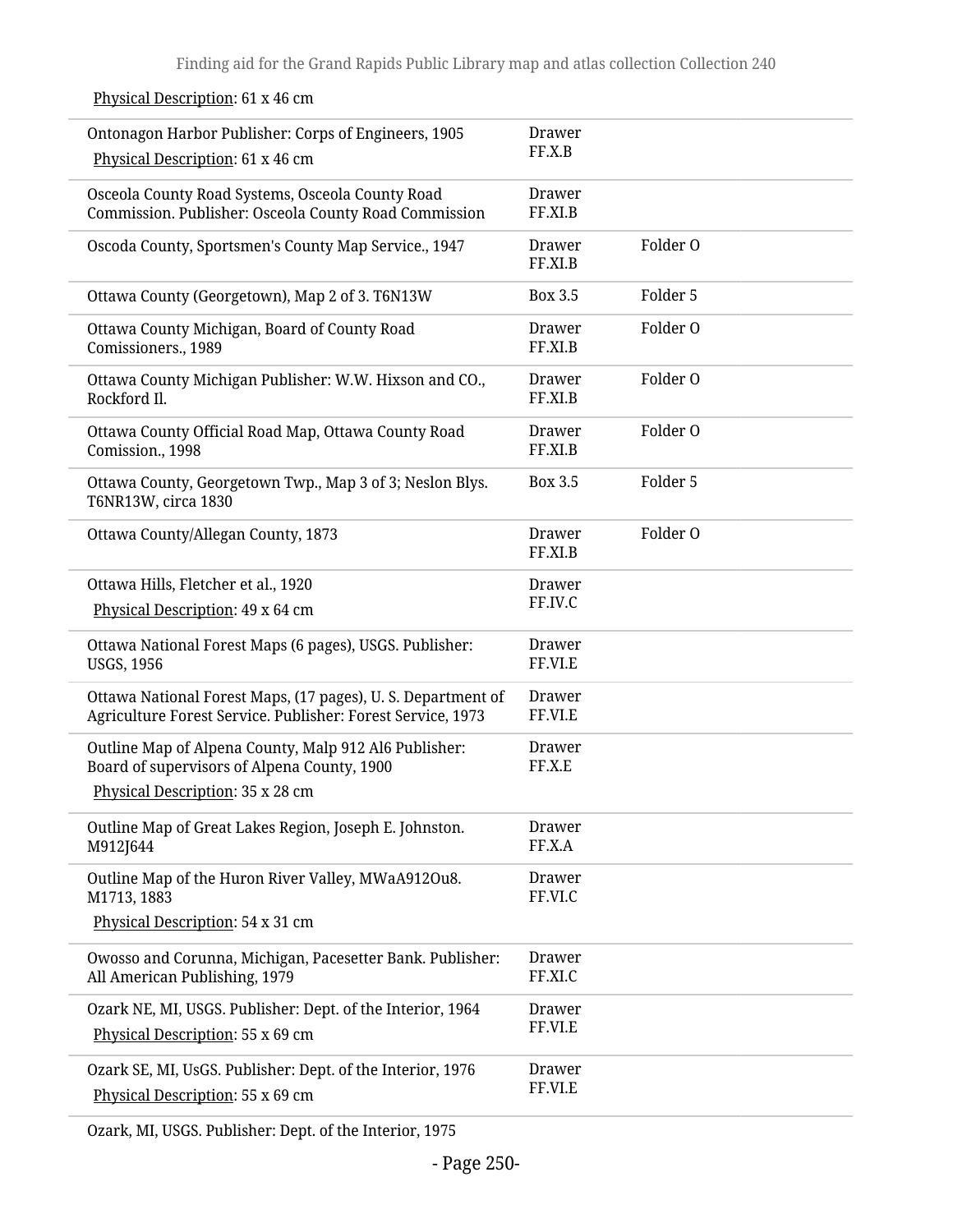| Physical Description: 55 x 69 cm                                                                                                                                        | <b>Drawer</b><br>FF.VI.E  |           |
|-------------------------------------------------------------------------------------------------------------------------------------------------------------------------|---------------------------|-----------|
| Paris Township, produced by Michigan Center for<br>Geographic Information, Dept. of Information Technology.<br>M912.77455 R158p Publisher: Rand McNally, chicago Ill.   | <b>Box 3.5</b>            | Folder 4  |
| Physical Description: 13.75 x 14 inches                                                                                                                                 |                           |           |
| Part of Kent Plat and Dexter Fraction, 1836                                                                                                                             |                           |           |
| Physical Description: 45 x 61 cm                                                                                                                                        |                           |           |
| Part of Leonard & CO's Addition, Grand Rapids, Michigan.,<br>Lawrence Estate, 1900                                                                                      | Box 2.3                   |           |
| Physical Description: 29 x 37 cm                                                                                                                                        |                           |           |
| Processing Information:<br><b>Processing Information</b>                                                                                                                |                           |           |
| Formerly FF.IV.B                                                                                                                                                        |                           |           |
| Part of Sanilac County, South Part of Wayne County, Part of<br>St. Clair Michigan, M912.77443 P257. G.H. Carroll                                                        | Drawer<br>FF.XII.D        | Folder 10 |
| Part of Sault St. Marie, Michigan, MCaS912.Sa9. M4153                                                                                                                   | <b>Drawer</b><br>FF.XI.C  |           |
| Part of the United States West of the Mississippi River:<br>showing activitis of the office of Indian Affairs, E. H.<br>Coulson. Publisher: Dept. of the Interior, 1933 | <b>Drawer</b><br>FF.XII.A |           |
| Partie de L'Amerique Septent qui comprend La Nouvelle<br>France ou le Canada, Sr. Robert de Vuagondy. M912.7V46c,<br>1755                                               | Drawer<br>FF.XI.E         |           |
| Partie de l'Amerique Septentrionale, Sr. Robert de<br>Vaugondy. M912.7V46p. M1849, 1755<br>Physical Description: 58 x 44 cm                                             | <b>Drawer</b><br>FF.XII.A |           |
| Partie Occidentale de La Nouvelle France ou du Canada, N.<br>Bellin. Publisher: Vaugondry, 1755<br>Physical Description: 70 x 54 cm                                     | <b>Drawer</b><br>FF.XI.E  |           |
| Partie Occidentale du Canada ou de la Nouvelle France, ou<br>sont les nations des Illinois, P. Coronelli. Publisher: DuBay,<br>1688                                     | <b>Drawer</b><br>FF.XI.E  |           |
| Physical Description: 57 x 45 cm                                                                                                                                        |                           |           |
| Paul Bunyan's Pictorial Map of the United States, R. D.<br>Handy. M91273 H19. P413 Publisher: R. D. Handy, Duluth,<br>Mn., 1935                                         | <b>Drawer</b><br>FF.XII.C |           |
| Pendills Lake, MI, 09/25/18. Publisher: Dept. of the Interior,<br>1976                                                                                                  | Drawer<br>FF.VI.E         |           |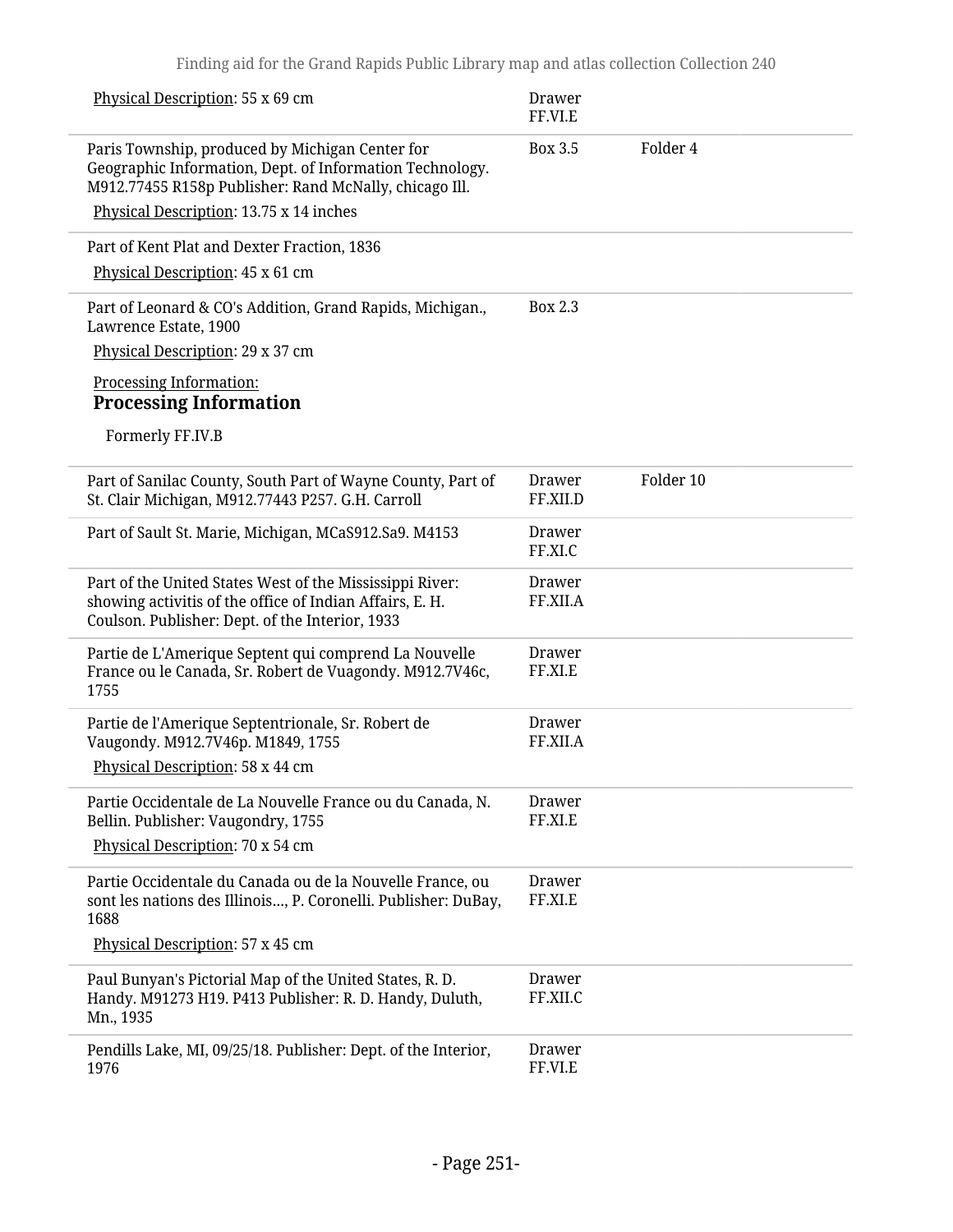| Pere Marquette Railroad and Connections Publisher: Pere<br>Marquette, circa 1900                                                                                                                                                                                                  | <b>Drawer</b><br>FF.III.A |                             |  |
|-----------------------------------------------------------------------------------------------------------------------------------------------------------------------------------------------------------------------------------------------------------------------------------|---------------------------|-----------------------------|--|
| Pere Marquette River, George H. Johnson., 1927                                                                                                                                                                                                                                    | <b>Drawer</b><br>FF.VI.C  |                             |  |
| photocopies: Zeeland, Holland, Nederland, Groningen etc.,<br>J.B. Wolters. Publisher: Wolters, 1927                                                                                                                                                                               | <b>Drawer</b><br>FF.XII.A |                             |  |
| Piatt Lake, MI, Army Map Service. Publisher: Dept. of the<br>Interior, 1975                                                                                                                                                                                                       | <b>Drawer</b><br>FF.VI.E  |                             |  |
| Physical Description: 55 x 69 cm                                                                                                                                                                                                                                                  |                           |                             |  |
| Pickford NW, MI, USGS. Publisher: Dept. of the Interior, 1975                                                                                                                                                                                                                     | <b>Drawer</b><br>FF.VI.E  |                             |  |
| Physical Description: 55 x 69 cm                                                                                                                                                                                                                                                  |                           |                             |  |
| Picnicker's Map of Michigan Roadside Parks  Freeway Rest<br>Areas Publisher: Lansing: Mich. State Highway Dept.                                                                                                                                                                   | Box 1                     | Folder 12                   |  |
| Picture History of the United States: My Country Tis of Thee                                                                                                                                                                                                                      | <b>Drawer</b>             |                             |  |
| Sweet Land of Liberty, Luxor Price. M973.078 St.67. M3800<br>Publisher: Frederick A. Stkes Company, 1926                                                                                                                                                                          | FF.XII.C                  |                             |  |
| Picture Map of Indiana, Lee H. Wood. M912772 W85. P407                                                                                                                                                                                                                            | <b>Drawer</b><br>FF.XII.C |                             |  |
| Campbell fund Publisher: Franklin M. Walls, 1932<br>Physical Description: 53 x 83 cm                                                                                                                                                                                              |                           |                             |  |
| Pictured Rocks National Lakeshore, USGS. Publisher: USGS,                                                                                                                                                                                                                         | <b>Drawer</b>             |                             |  |
| 1997                                                                                                                                                                                                                                                                              | FF.XI.E                   |                             |  |
| Pine Lake, Corps of Engineers. M912Un39n717 Publisher:<br>Corps of Engineers, 1908                                                                                                                                                                                                | <b>Drawer</b><br>FF.X.C   |                             |  |
| Physical Description: 84 x 70 cm                                                                                                                                                                                                                                                  |                           |                             |  |
| Pine Lake, Institute for Fisheries Research. Publisher:                                                                                                                                                                                                                           | <b>Drawer</b>             |                             |  |
| Michigan United Conservation Clubs, 1969                                                                                                                                                                                                                                          | FF.VI.D                   |                             |  |
| Plainfield Sheridan Indian Trail, State & Mail Route, Nov. 11,<br>1974., Emory V. Houk, R.T. Klawieter. 2006.018, 1975                                                                                                                                                            | Box 6                     |                             |  |
| Plainfiled Township 1968 Aerials (19), Kent County.<br>Publisher: Kent County, 1968, 1994 Print                                                                                                                                                                                   | <b>Drawer</b><br>FF.V.E   | Folder<br>Plainfield<br>Twp |  |
| "Plan and Profile of Proposed General Plans, the Grand<br>Rapids Expressway, City of Grand Rapids, Kent County.<br>State Project 40-92 State Project 41-92.", Michigan, State<br>Highway Department. Charles M. Ziegler, State Highway<br>Commissioner. 2005.052, circa 1959-1960 | Box 6                     |                             |  |
| Plan of Detroit, J. D. Lewis. MWD 912 L58 Publisher: J.D.<br>Lewis, 1805                                                                                                                                                                                                          | Drawer<br>FF.XI.C         |                             |  |
| Physical Description: 29 x 35 cm                                                                                                                                                                                                                                                  |                           |                             |  |
| Plan of the Canal and Town of Huron, MScP912 C93. M2004<br>Publisher: N. Curriers, 1820                                                                                                                                                                                           |                           |                             |  |

## Physical Description: 55 x 69 cm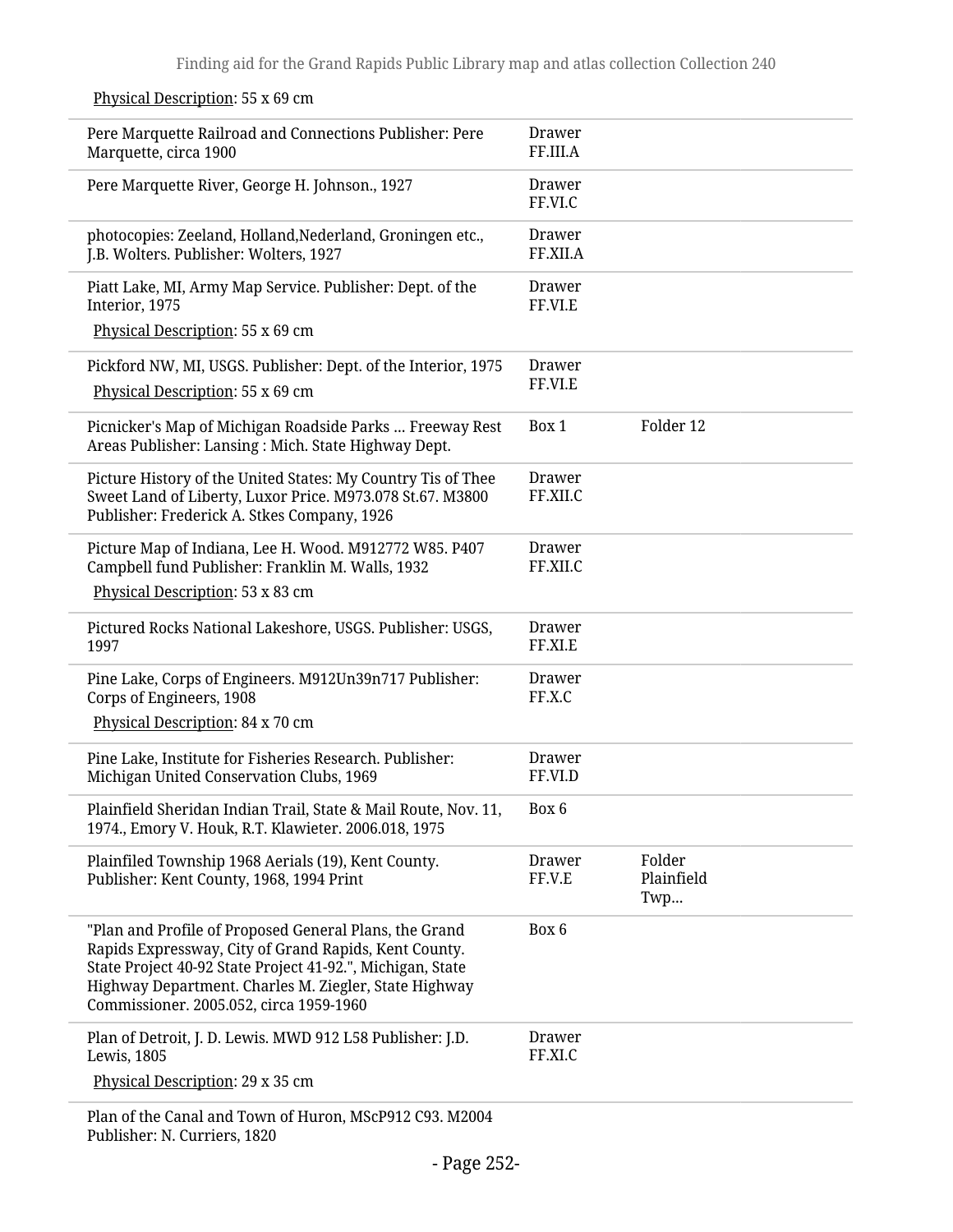| Physical Description: 27 x 36 cm                                                                                                      | Drawer<br>FF.XI.C        |          |  |
|---------------------------------------------------------------------------------------------------------------------------------------|--------------------------|----------|--|
| Plan of the City of Grand Rapids, White's. Publisher: Bird &<br>Waters, 1872                                                          | Drawer<br>FF.IV.A        |          |  |
| Physical Description: 71 x 87 cm                                                                                                      |                          |          |  |
| Plan of the Straights of St. Mary [copy 2], MZ912PK. 00.<br>[5116].1, circa 1800                                                      | Box 6                    |          |  |
| Physical Description: 35 x 29 cm                                                                                                      |                          |          |  |
| Plan of the Straits of St. Mary, ?., circa 1800                                                                                       | Drawer                   |          |  |
| Physical Description: 35 x 29 cm                                                                                                      | FF.X.A                   |          |  |
| Plat and Survey of Kidder Farm, Wm. Slawson., 1850                                                                                    | Box 3.5                  | Folder 3 |  |
| Plat Book of Missaukee County Michigan, Stanford Map CO.<br>M912.77466.St24p. 00.[3804].1 Publisher: Standard Map Co.,<br>circa 1930s | Box 6                    |          |  |
| Plat of Grandville, circa 1850                                                                                                        | <b>Drawer</b>            | Folder 7 |  |
| Physical Description: 23 x 16 inches                                                                                                  | FF.XII.D                 |          |  |
| Plat of Grandville, M912.77455 P696g, circa 1855                                                                                      | <b>Drawer</b>            | Folder 7 |  |
| Physical Description: 13.5 x 16 inches                                                                                                | FF.XII.D                 |          |  |
| Plat of Ionia County                                                                                                                  | Box 3.5                  | Folder 1 |  |
| Plat of the City of Grand Rapids, 1835                                                                                                | Drawer                   |          |  |
| Physical Description: 68 x 38 cm                                                                                                      | FF.IV.A                  |          |  |
| Plat of the City of Grand Rapids Publisher: J.U.N. Throop<br>2/27/2006, 1836                                                          | <b>Drawer</b><br>FF.IV.A |          |  |
| Physical Description: 40 x 74 cm                                                                                                      |                          |          |  |
| Plat of the City of Grand Rapids, 1842                                                                                                | Drawer                   |          |  |
| Physical Description: 67 x 35 cm                                                                                                      | FF.IV.A                  |          |  |
| Plat of the City of Grand Rapids, situated on the Rapids of                                                                           | Drawer                   |          |  |
| Grand River in the County of Kent & State O Michigan, by J.<br>Almy, Civil Engineer. MKG912.G76, circa 1836                           | FF.IV.A                  |          |  |
| Plat of the City of Grand Rapids, situated on the Rapids of                                                                           | <b>Drawer</b>            |          |  |
| Grand River in the County of Kent & State O Michigan, by<br>J. Almy, Civil Engineer. MKG912.G76. 12/17/1958 Gift., circa<br>1836      | FF.IV.A                  |          |  |
| Plat of the City of Grand Rapids, situated on the Rapids of                                                                           | Drawer                   |          |  |
| Grand River in the County of Kent & State O Michigan, by J.<br>Almy, Civil Engineer. MKG912.G76, circa 1836                           | FF.V.A                   |          |  |
| Plat of the City of Grand Rapids, situated on the Rapids of                                                                           | <b>Drawer</b>            |          |  |
| Grand River in the County of Kent & State O Michigan, by                                                                              | FF.IV.A                  |          |  |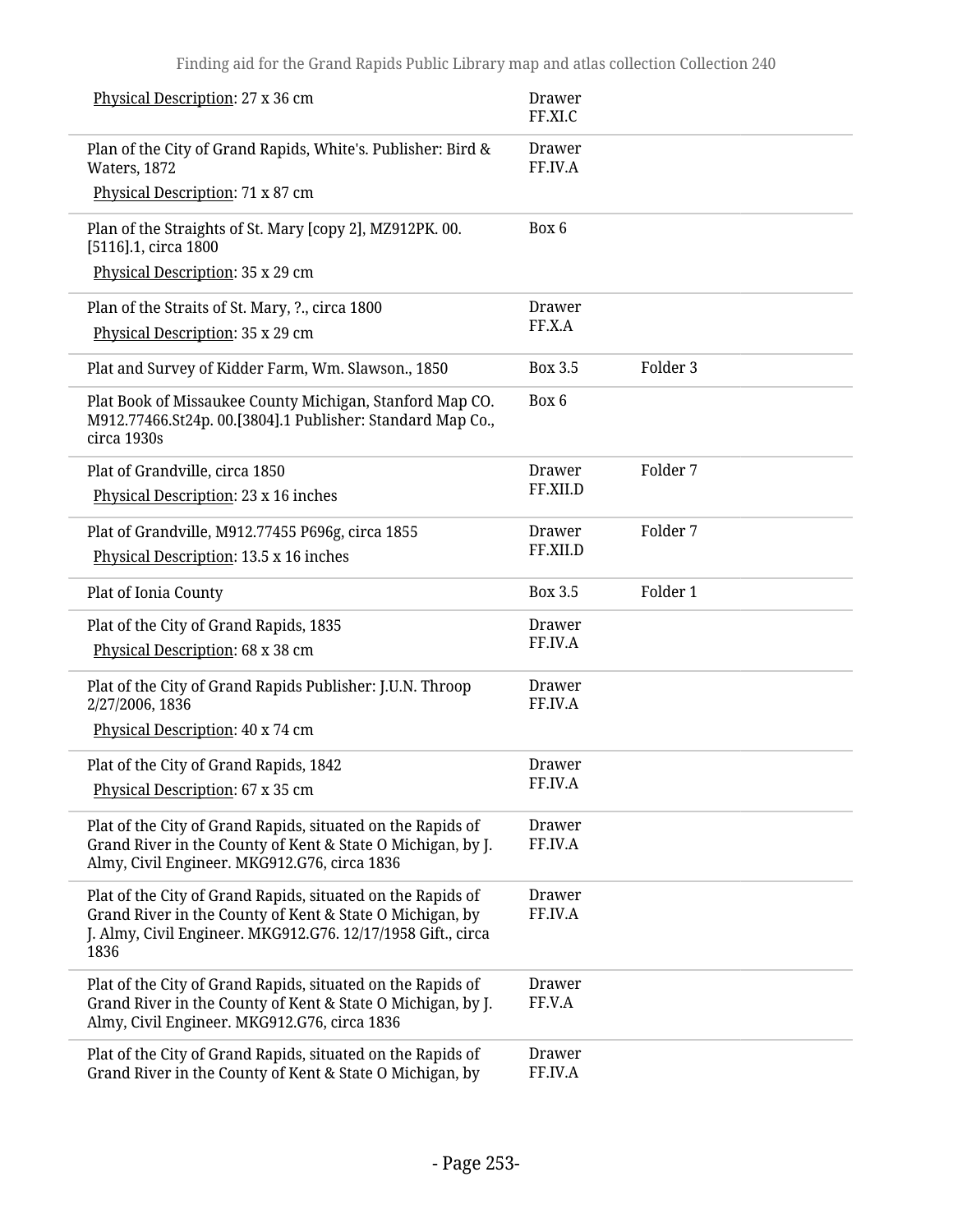J. Almy, Civil Engineer. MKG912.G76. 12/17/1958 Gift., circa 1836

| Plat of the City of Grand Rapids, situated on the Rapids of<br>Grand River in the County of Kent & State O Michigan, by<br>J. Almy, Civil Engineer ; Jos. Penney. 283139, circa 1836,<br>Traced from copy 1897-11-30                                                          | Drawer<br>FF.IV.A         |           |
|-------------------------------------------------------------------------------------------------------------------------------------------------------------------------------------------------------------------------------------------------------------------------------|---------------------------|-----------|
| Plat of the City of Grand Rapids, situated on the Rapids of<br>Grand River in the County of Kent & State O Michigan, by J.<br>Almy, Civil Engineer ; Jos. Penney., circa 1836, Traced from<br>copy 1897-11-30                                                                 | Drawer<br>FF.IV.A         |           |
| Plat of the City of Grand Rapids, situated on the Rapids of<br>Grand River in the County of Kent & State O Michigan, by J.<br>Almy, Civil Engineer ; Jos. Penney., circa 1836, Traced from<br>copy 1897-11-30                                                                 | Drawer<br>FF.IV.A         |           |
| Plat of the City of Grand Rapids, situated on the Rapids of<br>Grand River in the County of Kent & State O Michigan, by J.<br>Almy, Civil Engineer ; Jos. Penney., circa 1836, Traced from<br>copy 1897-11-30                                                                 | Drawer<br>FF.IV.A         |           |
| Plat of the County of Kent, M912.77455 P696. Stuart Fund                                                                                                                                                                                                                      | <b>Drawer</b><br>FF.XII.D | Folder 11 |
| Plat of the Island of Bois Blanc, in the streights of<br>Michillimackinac, Lucius Lyon. Publisher: Lucius Lyon, 1827<br>Physical Description: 63 x 50 cm                                                                                                                      | <b>Drawer</b><br>FF.XI.B  | Folder M  |
| Plat of the Subdivision of Lot Nos. 1 & 2 in Section 2<br>Publisher: F.F. Oakley's Lith, 1856<br>Physical Description: 86 x 66 cm                                                                                                                                             | Drawer<br>FF.IV.A         |           |
| Plat of the Town of Kent, situated on the Rapids of Grand<br>River in the county of Kent and State of Michigan, J. Almy,<br>Civil Engineers. MKG912.G76k c.1. L:86.23.8 Publisher:<br>engraved by J.U.N. Throop., circa 1832-1836<br>Physical Description: 38 x 70 cm         | Drawer<br>FF.IV.A         |           |
| Plat of the Town of Kent, situated on the Rapids of Grand<br>River in the county of Kent and State of Michigan, J. Almy,<br>Civil Engineer. MKG912.G76k c.2, circa 1835-1837<br>Physical Description: 40 x 71 cm                                                              | Drawer<br>FF.IV.A         |           |
| Plat of the Town of Kent, situated on the Rapids of Grand<br>River in the county of Kent and State of Michigan, J. Almy,<br>Civil Engineer. MKG912.G76k. Mrs. Mary Chubb. Nov. 7,<br>1922. Publisher: J.U.N. Throop, engraver, circa 1836<br>Physical Description: 40 x 74 cm | Drawer<br>FF.IV.A         |           |
| Plat of the Village of (Grand Rapids)"Scribnerville", Almy?.<br>M912.77455 Scr31. Stuart Fund, circa 1840-1844<br>Physical Description: 11 x 16 inches                                                                                                                        | <b>Drawer</b><br>FF.XII.D | Folder 9  |
|                                                                                                                                                                                                                                                                               |                           |           |

Plat of The Village of Deighton (?), Osceola County, Michigan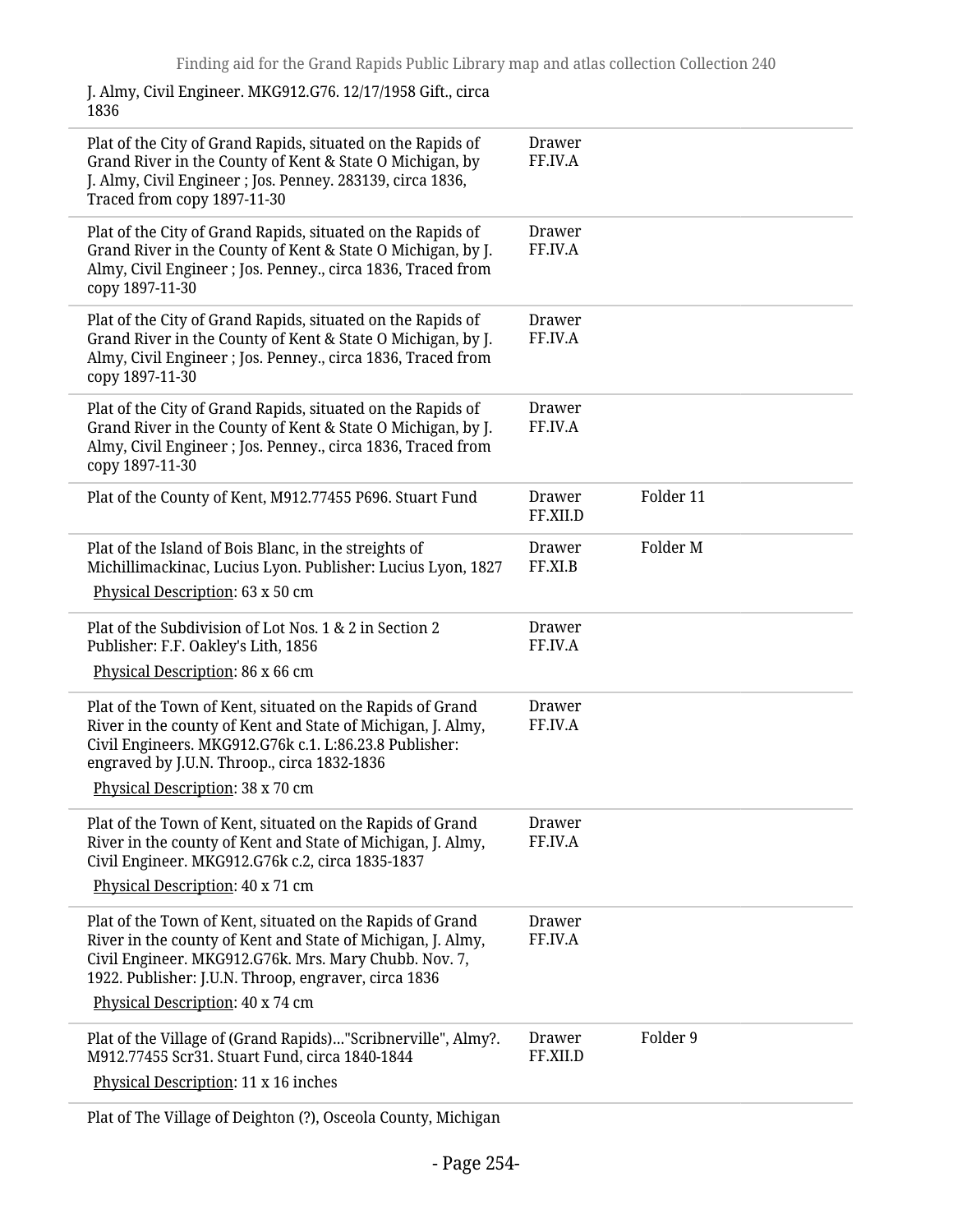|                                                                                                                                                                                                                                                                                                                                                                       | Drawer<br>FF.XII.D        | Folder 7 |
|-----------------------------------------------------------------------------------------------------------------------------------------------------------------------------------------------------------------------------------------------------------------------------------------------------------------------------------------------------------------------|---------------------------|----------|
| Plat of the Village of Grand Rapids, situated on the S 1/2<br>of NE for ? Sec. 25 T7 NR 12 W ? [Division line between<br>Campau and Lyon; Pearl, Monroe, Louis, Ferry, Fulton,<br>Waterloo, Justic, Greenwich, Official St.; Division St. ,<br>Surveyed August 28th 1833 by C. Barnes, D.S. MKG912.B26.<br>M1871. Jan. 1913, 1833<br>Physical Description: 45 x 61 cm | <b>Drawer</b><br>FF.IV.A  |          |
| Plat of the Village of Kent, 1836<br>Physical Description: 45 x 61 cm                                                                                                                                                                                                                                                                                                 | <b>Drawer</b><br>FF.IV.A  |          |
| Plat of the Village of Kent, 1837<br>Physical Description: 71 x 40 cm                                                                                                                                                                                                                                                                                                 | Drawer<br>FF.IV.A         |          |
| Plat of the Village of Kent, 1838<br>Physical Description: 29 x 57 cm                                                                                                                                                                                                                                                                                                 | <b>Drawer</b><br>FF.IV.A  |          |
| Plat of the Village of Kent, 1838<br>Physical Description: 38 x 60 cm                                                                                                                                                                                                                                                                                                 | Drawer<br>FF.IV.A         |          |
| Plat of the Village of Kent, 1881<br>Physical Description: 66 x 45 cm                                                                                                                                                                                                                                                                                                 | <b>Drawer</b><br>FF.IV.A  |          |
| Plat of the Village of Kent [photocopy], John Almy.                                                                                                                                                                                                                                                                                                                   | <b>Drawer</b><br>FF.XII.E |          |
| Plat, Ottawa County, Michigan, Chubb. M912.77415 P696                                                                                                                                                                                                                                                                                                                 | <b>Box 3.5</b>            | Folder 5 |
| Platte Bay to Leland, U.S. Department of Commerce.<br>Publisher: National Ocean Survey, 1975                                                                                                                                                                                                                                                                          | <b>Drawer</b><br>FF.X.D   |          |
| Physical Description: 89 x 129 cm                                                                                                                                                                                                                                                                                                                                     |                           |          |
| Pointe aux Chenes, MI, USGS. Publisher: Dept. of the<br>Interior, 1964                                                                                                                                                                                                                                                                                                | <b>Drawer</b><br>FF.VI.E  |          |
| Physical Description: 55 x 69 cm                                                                                                                                                                                                                                                                                                                                      |                           |          |
| Polyconic Projection Map of Grand Rapids & Kent County<br>[copy 2], Hearne Bros. Publisher: Hearne Bros., 1950                                                                                                                                                                                                                                                        |                           |          |
| Physical Description: 107 x 159 cm                                                                                                                                                                                                                                                                                                                                    |                           |          |
| Physical Location: Short tube located on top of FF.X                                                                                                                                                                                                                                                                                                                  |                           |          |
| Polyconic Projection Map of Greater Detroit, Hearne Bros.<br>MWD912H35 Publisher: Hearne Bros., 1934                                                                                                                                                                                                                                                                  |                           |          |
| Physical Description: 114 x 165 cm                                                                                                                                                                                                                                                                                                                                    |                           |          |
| Physical Location: Short tube located on top of FF.X                                                                                                                                                                                                                                                                                                                  |                           |          |
| Port Huron, AAA. Publisher: AAA Michigan                                                                                                                                                                                                                                                                                                                              | Drawer<br>FF.XI.C         |          |
| Port Huron / Marysville, Greater Port huron - Marysville                                                                                                                                                                                                                                                                                                              |                           |          |

Chamber of Commerce.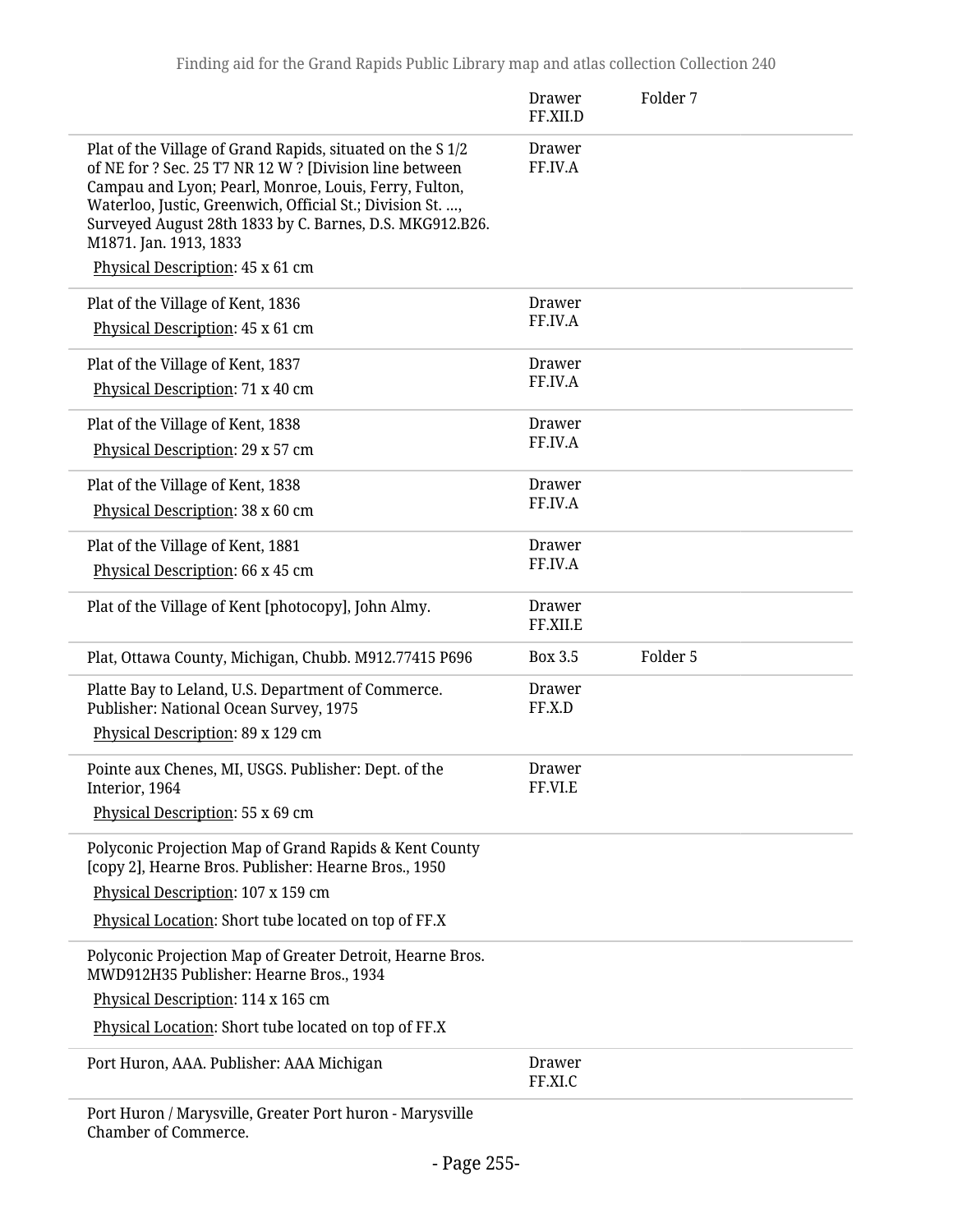|                                                                                                                                                                                                                                                                                | <b>Drawer</b><br>FF.XI.C  |          |
|--------------------------------------------------------------------------------------------------------------------------------------------------------------------------------------------------------------------------------------------------------------------------------|---------------------------|----------|
| Port Kalamazoo, MAls 912 J92 Publisher: N. Currier Litho,<br>1835                                                                                                                                                                                                              | Drawer<br>FF.X.E          | Folder A |
| Physical Description: 71 x 87 cm                                                                                                                                                                                                                                               |                           |          |
| Portage Lake, Corps of Engineers. M912Un39n895 Publisher:<br>Corps of Engineers, 1906                                                                                                                                                                                          | <b>Drawer</b><br>FF.VI.D  |          |
| Physical Description: 93 x 62 cm                                                                                                                                                                                                                                               |                           |          |
| Portage Lake, U.S. Lake Survey. Publisher: Corps of<br>Engineers, 1968                                                                                                                                                                                                         | Drawer<br>FF.VI.D         |          |
| Physical Description: 91 x 66 cm                                                                                                                                                                                                                                               |                           |          |
| Portage Lake, U.S. Lake Survey. Publisher: National Lake<br><b>Survey, 1975</b>                                                                                                                                                                                                | Drawer<br>FF.VI.D         |          |
| Physical Description: 90 x 64 cm                                                                                                                                                                                                                                               |                           |          |
| Post Route Map of Michigan (Cover title), Truman Kellogg?.<br>M912.Un36. WMGS, 1885                                                                                                                                                                                            | <b>Box 39</b>             |          |
| Post Route Map of Michigan and Wisconsin, Postmaster<br>General A.J. Creswell. M912.Un36 '71. M1677 Publisher: Post<br>Office Dept., 1871                                                                                                                                      |                           |          |
| Physical Location: Located on top of Flat Files.                                                                                                                                                                                                                               |                           |          |
| Post Route Map of Michigan and Wisconsin showing Post<br>Offices, M912Un36 15:1. M2151 Publisher: Post Office<br>Dept., 1915<br>Physical Location: Located on top of Flat Files.                                                                                               |                           |          |
| Post Route Map of the State of Michigan showing Post<br>Offices, James A. Farley. Publisher: Post Office Dept., 1933                                                                                                                                                           | <b>Drawer</b><br>FF.III.B |          |
| Post Route Map of the State of Michigan showing Post<br>Offices with the Intermediate Distances on Mail Routes,<br>Postmaster General Harry S. New. M912Un36. M4016<br>Publisher: Harry S. New, Postmaster General, 1927<br>Physical Location: Oversize. On top of Flat Files. |                           |          |
| Post Route Map of the State of Michigan showing Post<br>Offices with the Intermediate distances on mail routes /<br>publ. By order of Postmaster General James A. Farley.,<br>Post Office Dept. New. P2004.035 Publisher: US. Post Office,<br>1913-11                          |                           |          |
| Physical Description: ove                                                                                                                                                                                                                                                      |                           |          |
| Physical Location: Oversize. Stored in short tube located<br>on top of Flat Files.                                                                                                                                                                                             |                           |          |
| Post Route Map. The State of Michigan, 00.[5467].18, 1914                                                                                                                                                                                                                      |                           |          |
| Physical Location: Oversized. Located on top of FF.I<br>cabinet.                                                                                                                                                                                                               |                           |          |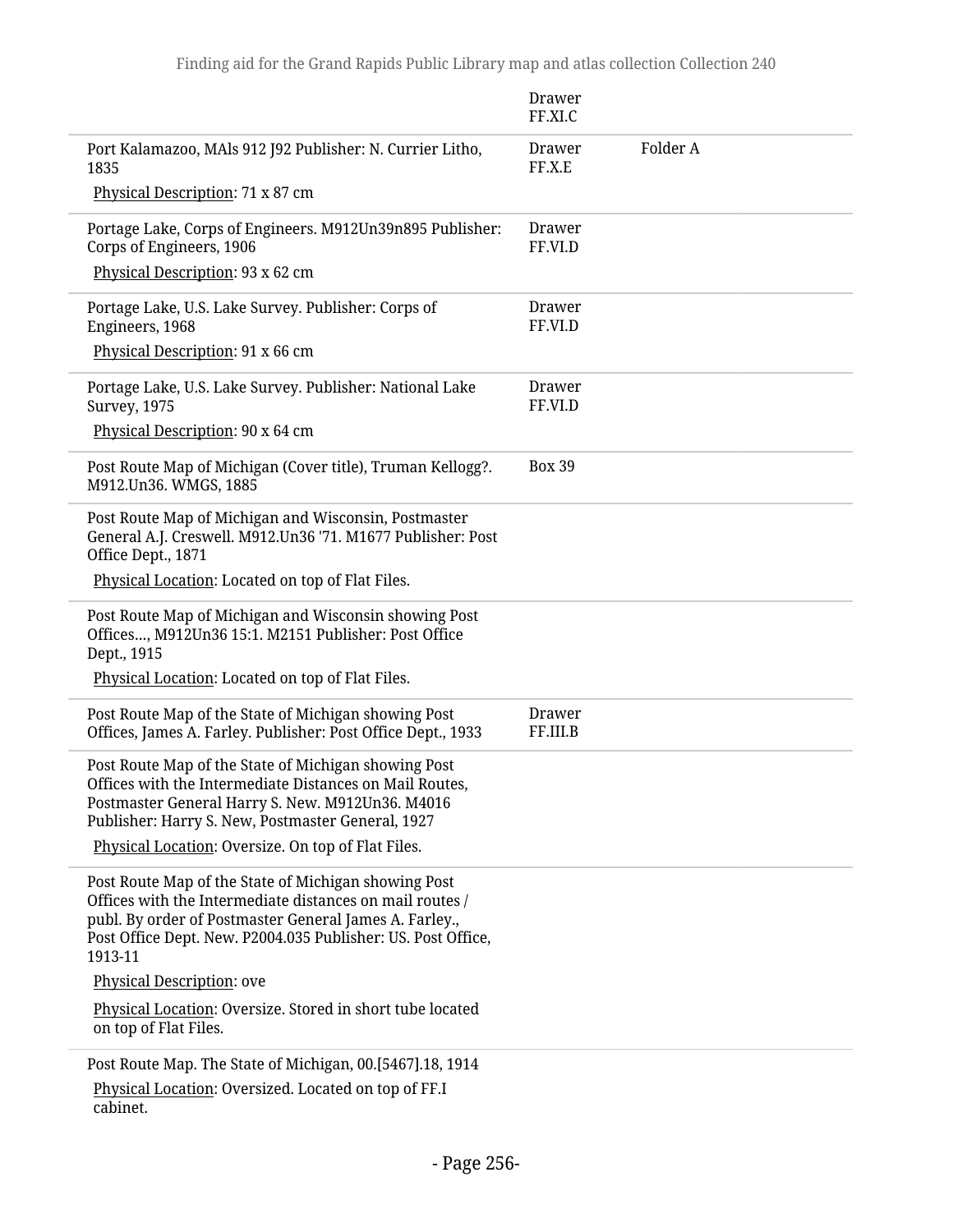| Premier Map of Grand Rapids, Alexander Gross, F.R. G.S.<br>Publisher: Geographia Map Co., 1940s                                                                                                                            | Box 1                    | Folder 58  |
|----------------------------------------------------------------------------------------------------------------------------------------------------------------------------------------------------------------------------|--------------------------|------------|
| Premier Map of Grand Rapids Publisher: Geographic Map<br>Co., 1946                                                                                                                                                         | <b>Drawer</b><br>FF.IV.D |            |
| Physical Description: 68 x 100 cm                                                                                                                                                                                          |                          |            |
| Premier Map of Michigan, M912G29 Publisher: Graphical<br>Publishing Co., circa 1920                                                                                                                                        | Drawer<br>FF.III.B       |            |
| Presque Isle County, Sportsmen's County Map Service.<br>Publisher: Lee R. Phelps, Sportsmen's County Map Service,<br>circa 1950                                                                                            | <b>Drawer</b><br>FF.XI.B | Folder P-R |
| Principal Retail District, Rathbone Estate Property, circa<br>1930                                                                                                                                                         | <b>Drawer</b><br>FF.IV.C |            |
| Professor Higbee's Streams of Michigan / Vivid Publishing,<br>Inc., Williamsport, Pa. Www.streammaps.com, P2008.018<br>Publisher: Vivid Publishing, Inc., Williamsport, Pa, 1993                                           | Box 5                    |            |
| Property of the Grand Rapids Parks and Boulevard Assoc.,<br>showing Reeds Lake Boulevard, Hodenpyl Park and John H.<br>Bonnell Park, Surveyed & mapped by T.O. Williams, Kent Co.<br>Surveyor, G.R.,. 00.[3518].1, 1915-09 | <b>Box 1.5</b>           |            |
| Proposed Expressway System -- Grand Rapids, Michigan<br>State Highway Dept. Publisher: MI St. Highway Dept., 1961<br>Physical Description: 69 x 92 cm                                                                      | <b>Drawer</b><br>FF.IV.E |            |
| Proposed Fairmount Square Historic District, City Planning<br>Dept., 1999                                                                                                                                                  | <b>Drawer</b><br>FF.IV.E |            |
| R.L. Polk & CO's Map of the City of Grand Rapids Publisher:<br>GR Directory Co., 1876                                                                                                                                      |                          |            |
| Physical Description: 57 x 89 cm                                                                                                                                                                                           |                          |            |
| R.L. Polk & CO's Map of the City of Grand Rapids,<br>MKG912P75 '92 Publisher: R.L. Polk & Co., 1892                                                                                                                        | <b>Drawer</b><br>FF.IV.A |            |
| Physical Description: 58 x 87 cm                                                                                                                                                                                           |                          |            |
| R.L. Polk & CO's Map of the City of Grand Rapids Publisher:<br>Grand Rapids Litho, 1893                                                                                                                                    | Drawer<br>FF.IV.A        |            |
| Physical Description: 59 x 92 cm                                                                                                                                                                                           |                          |            |
| R.L. Polk & CO's Map of the City of Grand Rapids Publisher:<br>GR Directory Co., 1900                                                                                                                                      | <b>Drawer</b><br>FF.IV.B |            |
| Physical Description: 38 x 45 cm                                                                                                                                                                                           |                          |            |
| R.L. Polk & CO's Map of the City of Grand Rapids Publisher:<br>GR Directory Co., 1903                                                                                                                                      | <b>Drawer</b><br>FF.IV.B |            |
| Physical Description: 56 x 87 cm                                                                                                                                                                                           |                          |            |
| R.L. Polk & CO's Map of the City of Grand Rapids Publisher:<br>GR Directory Co., 1906                                                                                                                                      | Drawer<br>FF.IV.B        |            |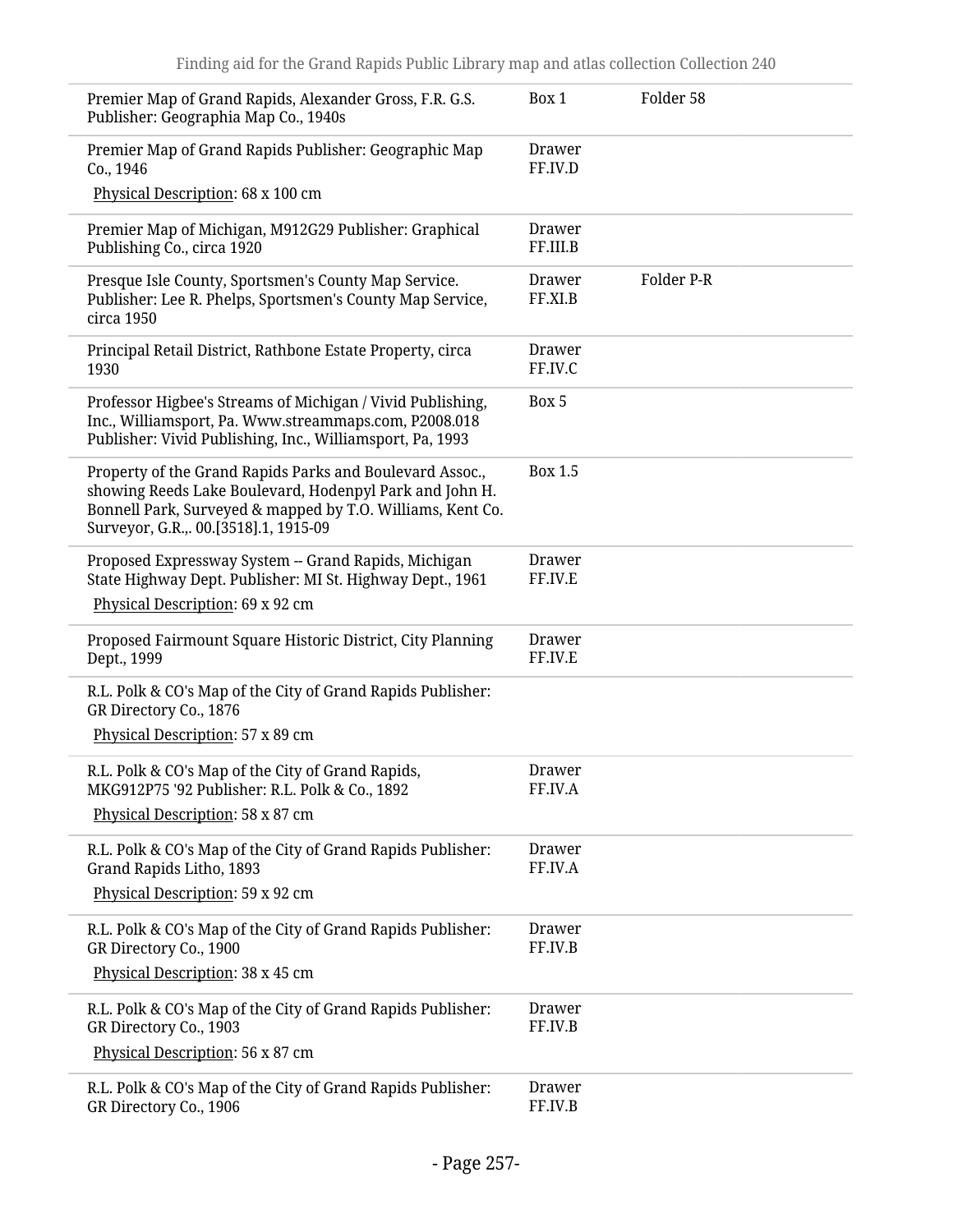Physical Description: 55 x 87 cm

| R.L. Polk & CO's Map of the City of Grand Rapids,<br>MKG912.P75. Gift of Charles B. Blair Publisher: GR Directory<br>Co., 1910                                                                                        | <b>Drawer</b><br>FF.IV.B  |
|-----------------------------------------------------------------------------------------------------------------------------------------------------------------------------------------------------------------------|---------------------------|
| Physical Description: 58 x 92 cm                                                                                                                                                                                      |                           |
| R.L. Polk & CO's Map of the City of Grand Rapids [copy 2],<br>R.L. Polk and Co. Publisher: GR Directory Co., 1906<br>Physical Description: 55 x 87 cm                                                                 | Drawer<br>FF.XII.E        |
| R.L. Polk & CO's Map of the City of Grand Rapids [copy 2],<br>R.L. Polk and CO. Publisher: GR Directory Co., 1907<br>Physical Description: 57 x 89 cm                                                                 | <b>Drawer</b><br>FF.XII.E |
| R.L. Polk & CO's Map of the City of Grand Rapids [In Grand<br>Rapids Street & Avenue Guide with map, 1908], Polk.<br>MKG913.P75s 1908. 00.[1055].1 Publisher: GR Directory Co.,<br>circa 1901                         |                           |
| Physical Description: 43.5 x 37 cm.<br>Physical Location: Collection 301                                                                                                                                              |                           |
| Processing Information:<br><b>Processing Information</b>                                                                                                                                                              |                           |
| Unprocessed                                                                                                                                                                                                           |                           |
| R.L. Polk & CO's Map of the City of Grand Rapids & environs<br>, M1863 Jan. 1913 Publisher: GR Directory Co., 1901<br>Physical Description: 59 x 91 cm                                                                | <b>Drawer</b><br>FF.IV.B  |
| R.L. Polk & CO's Map of the City of Grand Rapids & environs<br>, M1911 Apr. 1913 Publisher: GR Directory Co., 1907<br>Physical Description: 57 x 89 cm                                                                | <b>Drawer</b><br>FF.IV.B  |
|                                                                                                                                                                                                                       |                           |
| R.L. Polk & CO's Map of the City of Grand Rapids and<br>Environs, from official records, original plats and actual<br>surveys, Rumsey & Works, Civil Engineers; GR Directory Co.<br>Publisher: GR Directory Co., 1911 | <b>Drawer</b><br>FF.IV.B  |
| Physical Description: 58 x 92 cm                                                                                                                                                                                      |                           |
| R.L. Polk and Co.'s Map of the City of Grand Rapids<br>Publisher: R.L. Polk and Co., 1882                                                                                                                             | <b>Drawer</b><br>FF.IV.A  |
| Physical Description: 46 x 56 cm                                                                                                                                                                                      |                           |
| R.L. Polk and Co.'s Map of the City of Grand Rapids<br>Publisher: R.L. Polk and Co., 1883                                                                                                                             | <b>Drawer</b><br>FF.IV.A  |
| Physical Description: 45 x 54 cm                                                                                                                                                                                      |                           |
| R.L. Polk and Co.'s Map of the City of Grand Rapids<br>Publisher: R.L. Polk & Co., 1887                                                                                                                               | <b>Drawer</b><br>FF.IV.A  |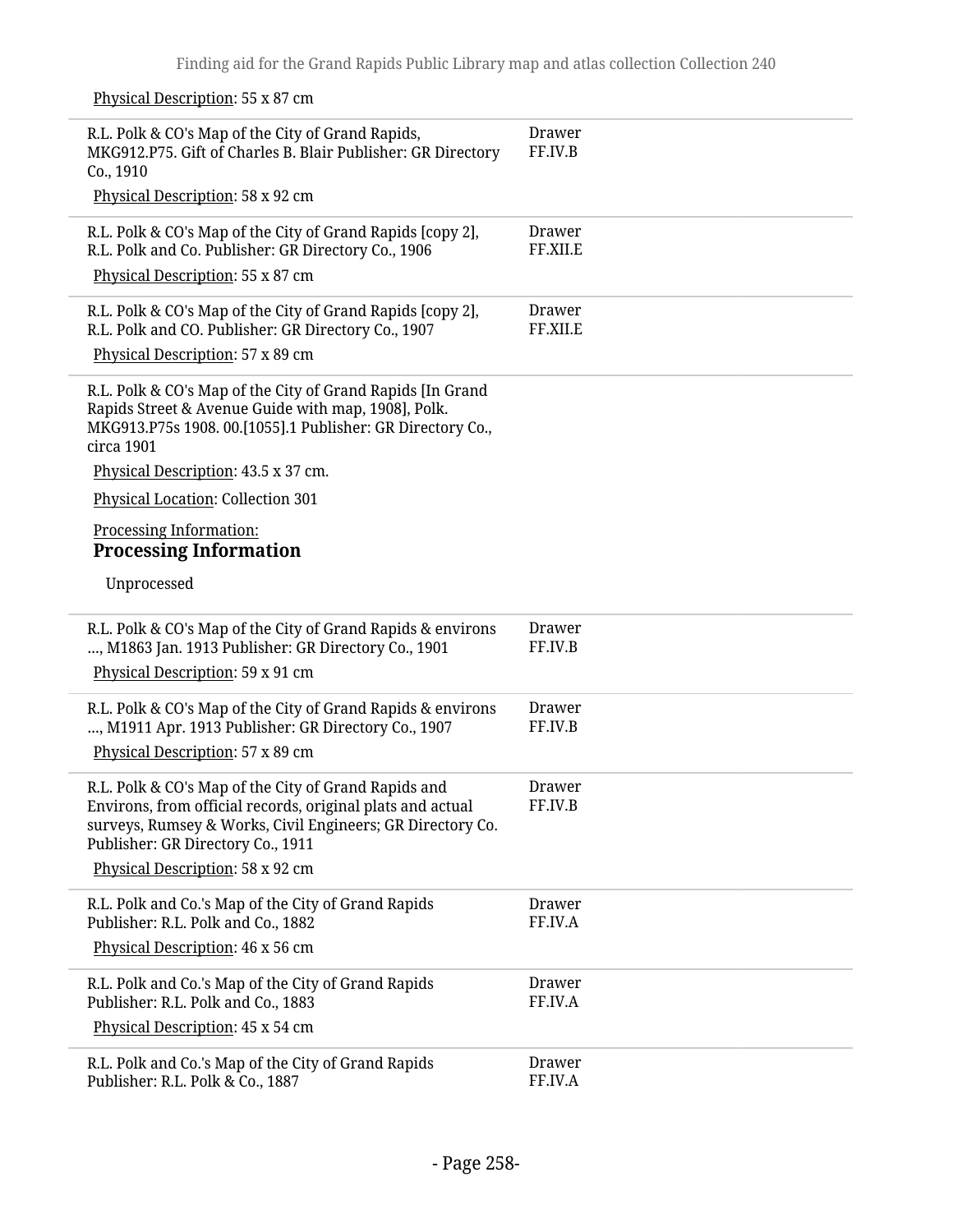R.L. Polk and Co.'s Map of the City of Grand Rapids Publisher: R.L. Polk & Co., 1888 Physical Description: 65 x 78 cm Drawer FF.IV.A R.L. Polk and Co.'s Map of the City of Grand Rapids Publisher: R.L. Polk and Co., 1896 Drawer FF.IV.A R.L. Polk and Co.'s Map of the City of Grand Rapids [copy 2] Publisher: R.L. Polk and Co., 1888 Physical Description: 70 x 81 cm Drawer FF.IV.A R.L. Polk and Co.s Map of the City of Grand Rapids Publisher: Calvert Litho, 1886 Physical Description: 48 x 56 cm Drawer FF.IV.A R.L. Polk and Co.s Map of the City of Grand Rapids [copy 2], R.L. Polk and CO. Publisher: Grand Rapids Directory Co., 1900 Box 2 Racine, U.S. Army Topographic Command. Publisher: USGS, 1971 Drawer FF.XI.E Raco, MI, Army Map Service. Publisher: Dept. of the Interior, 1976 Physical Description: 55 x 69 cm Drawer FF.VI.E Railraod Map of Michigan prepared for the Comissioner of Railraods, Henry s. Stebbins. Publisher: Stebbins, 1884 Drawer FF.III.A Railroad Map of Michigan, Capital City Michigan Railway Guide. Publisher: Henry S. Stebbins, circa 1880 Drawer FF.III.A Railroad Map of Michigan [copy 2], Capital City Michigan Railway Guide. M912 St3 Publisher: Henry S. Stebbins, circa 1880 Drawer FF.XII.E Railroad Map of Michigan prepared for the Comissioner of Railroads, M912 M58 '99, 1899 Drawer FF.III.A Rand McNally and Co.'s Indexed Map of Michigan, Rand McNally. M912 R15 Publisher: Rand McNally, 1881 Rand McNally Commercial Index Map of Michigan, Southern Peninsula, Rand McNally. Publisher: Rand McNally, circa 1920 Drawer FF.III.A Rand McNally Invasion Map, Rand McNally. Publisher: Rand McNally, circa 1945 Box 1 Folder 51 Rand McNally Michigan: "water wonderland", road atlas, fishing and hunting guide, Rand McNally. Publisher: Rand McNally, 1955 Box 2.3 Rand McNally Official 1923 Auto Trails Map: Lower MI, Rand McNally. M912.R15a. M3102 Publisher: Rand McNally, 1923 Drawer FF.III.B

#### Physical Description: 74 x 56 cm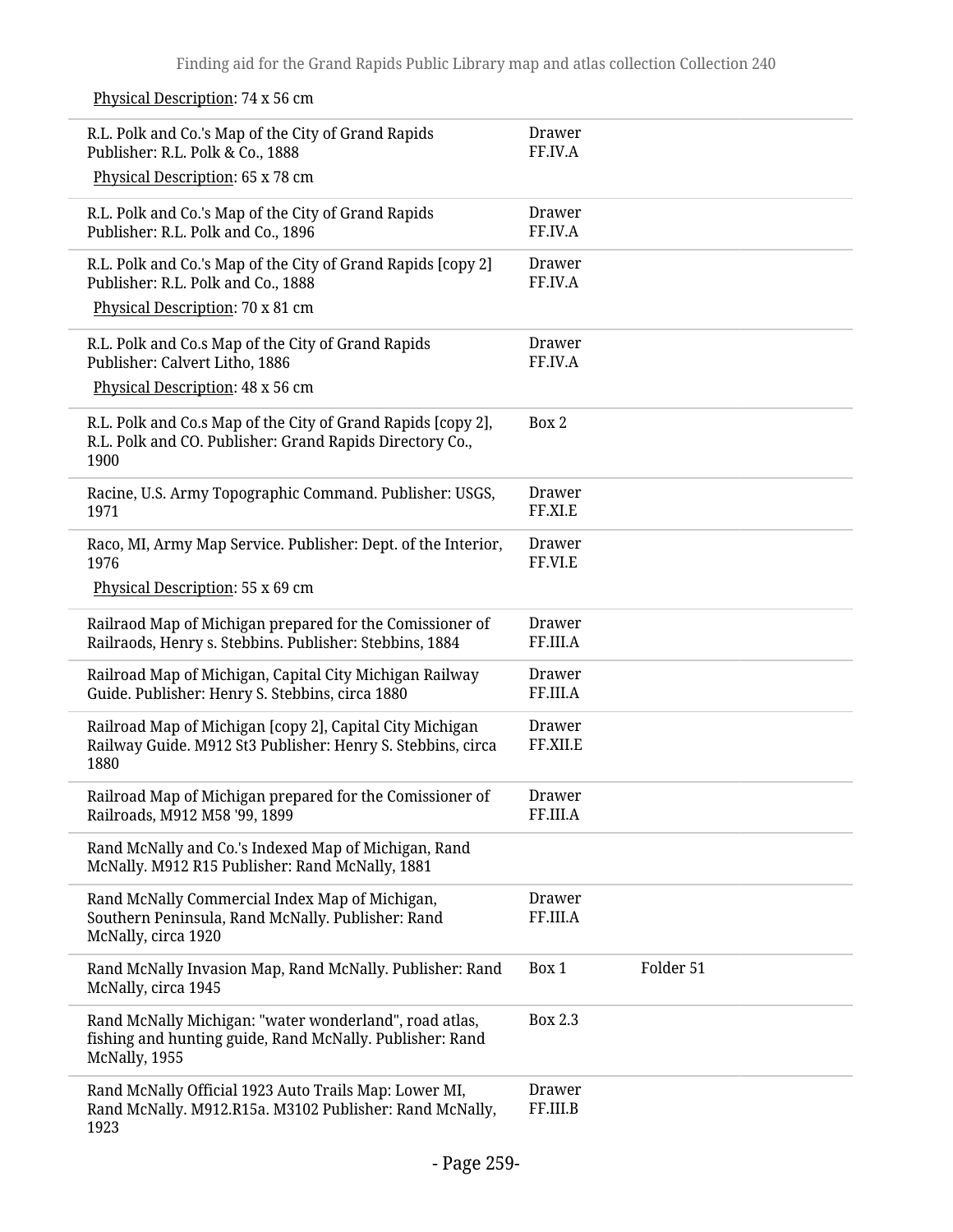Physical Description: 73 x 84 cm

Rand McNally's Standard Map of Michigan, Rand McNally. Publisher: Rand McNally, circa 1961 Drawer FF.III.A Rapid River NE, MI, USGS. Publisher: Dept. of the Interior, 1958 Physical Description: 55 x 69 cm Drawer FF.VI.E Rapid River NW, MI, USGS. Publisher: Dept. of the Interior, 1958 Physical Description: 55 x 69 cm Drawer FF.VI.E Rapid River SE, MI, USGS. Publisher: Dept. of the Interior, 1958 Physical Description: 55 x 69 cm Drawer FF.VI.E Rapid River SW, MI, USGS. Publisher: Dept. of the Interior, 1958 Physical Description: 55 x 69 cm Drawer FF.VI.E Ravenswood Development Co. [located in] Federal Square Building, G.R., circa 1910 Box 1 Red Sky's Ojibwe Migration Chart, [Kevin R. Kinney]. P2009.002.4 Publisher: Ancient Pathways CRG, circa 2004 Drawer FF.III.D Reeds Lake, Institute for Fisheries Research. Publisher: MI Dept. of Conservation, 1940 Physical Description: 91 x 61 cm Drawer FF.VI.D Renaissance Zone, [2002], GR Dept. of Info. Technology. Publisher: GR Dept. of Info. Tech., circa 2002 Physical Description: 45 x 56 cm Drawer FF.IV.E Resurvey of South End of Lake Michigan, Corps of Engineers. M912Un39nn08 Publisher: Corps of Engineers, 1909 Physical Description: 55 x 40 cm Drawer FF.X.C Richmond Street Spur, Kent County Road Commission, Kent County Road Commission. 2004.007 Publisher: Kent Co. Commission, 1931-10-10 Drawer FF.III.A Rivers of Michigan, James M. Campbell., 1966 Drawer FF.VI.C Riverside Gardens, An Addition to the City of Grand Rapids, Kent County, Mich., Williams and Works, Civil Engineers and Surveyors., 1925 Drawer FF.XII.D Folder 8 Riverside Park Master Plan, GR Parks & Recreation Dept. Publisher: [The City of Grand Rapids, Before 1999 Drawer FF.IV.E Folder 4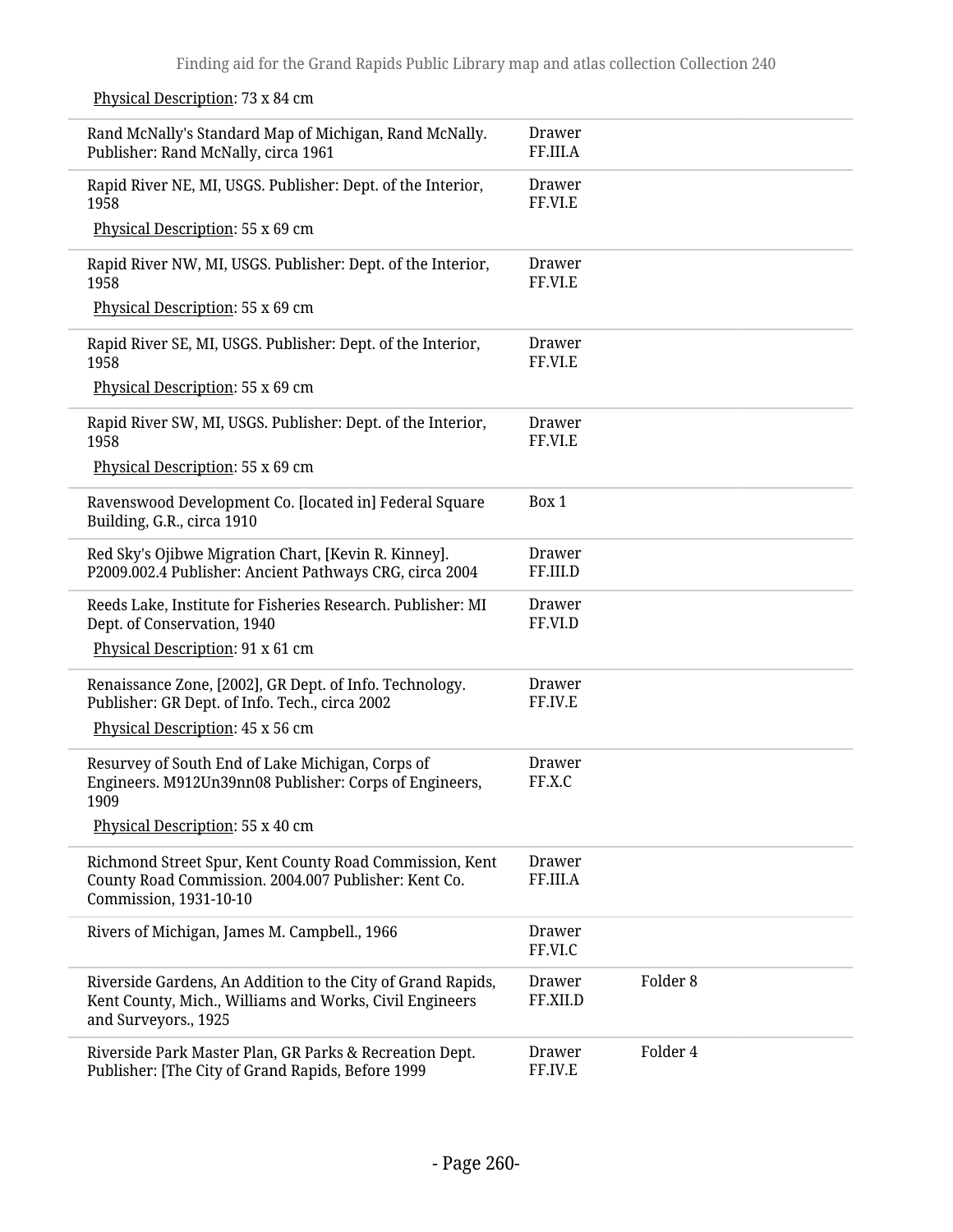Physical Description: 42 x 28 cm.

| Rix Robinson Trading Post Site, Edmond P. Gibson.<br>Publisher: Edmosn P. Gibson, 1950s                                                              | <b>Drawer</b><br>FF.V.B |          |
|------------------------------------------------------------------------------------------------------------------------------------------------------|-------------------------|----------|
| Road Construction in Eastown, Grand Rapids, 2003, Eastown<br>Business Association. 2003.032d Publisher: Eastown<br><b>Business Association, 2003</b> | Box 4                   | Folder 7 |
| Road Map of Alcona County, M 912 M583. M2951 Publisher:<br>MI St. Highway Dept., 1900<br>Physical Description: 73 x 56 cm                            | <b>Drawer</b><br>FF.X.E | Folder A |
| Road Map of Alger County, M912 M583 ag. M2956 Publisher:<br>MI State Highway Dept., 1900<br>Physical Description: 119 x 75 cm                        | Drawer<br>FF.X.E        | Folder A |
| Road Map of Allegan County, M 912 M583 al. M2974<br>Publisher: MI State Highway Dept., 1900<br>Physical Description: 81 x 61 cm                      | <b>Drawer</b><br>FF.X.E | Folder A |
| Road Map of Alpena County, M 912 M583 alp. M2969<br>Publisher: MI State Highway Dept., 1900<br>Physical Description: 71 x 59 cm                      | Drawer<br>FF.X.E        | Folder A |
| Road Map of Antrim County, M912 M583 an. M2970<br>Publisher: MI St. Highway Dept., 1900<br>Physical Description: 64 x 59 cm                          | <b>Drawer</b><br>FF.X.E |          |
| Road Map of Arenac County, MI State Highway Department.<br>M 912 M583 ar. M2972 Publisher: MI State Highway Dept.,<br>1900                           | <b>Drawer</b><br>FF.X.E | Folder A |
| Road Map of Baraga County Publisher: MI St. Highway Dept.,<br>1900                                                                                   | <b>Drawer</b><br>FF.X.E | Folder B |
| Physical Description: 71 x 84 cm                                                                                                                     |                         |          |
| Road Map of Barry County, M912. M583 ba. M2973<br>Publisher: MI St. Highway Dept., 1900                                                              | Drawer<br>FF.X.E        | Folder B |
| Physical Description: 56 x 63 cm                                                                                                                     |                         |          |
| Road Map of Bay County, M912.M583 bay. M2981 Publisher:<br>MI St. Highway Dept., 1920                                                                | Drawer<br>FF.X.E        | Folder B |
| Physical Description: 55 x 74 cm                                                                                                                     |                         |          |
| Road Map of Benzie County, M912 M583 bi. M2971<br>Publisher: MI St. Highway Dept., 1917                                                              | <b>Drawer</b><br>FF.X.E | Folder B |
| Physical Description: 55 x 54 cm                                                                                                                     |                         |          |
| Road Map of Berrien County, M912. M583 be. M2966<br>Publisher: MI St. Highway Dept., 1917                                                            | Drawer<br>FF.X.E        | Folder B |
| Physical Description: 73 x 73 cm                                                                                                                     |                         |          |
| Road Map of Branch County, M912 M583 br. M2997<br>Publisher: MI St. Highway Dept., 1917                                                              |                         |          |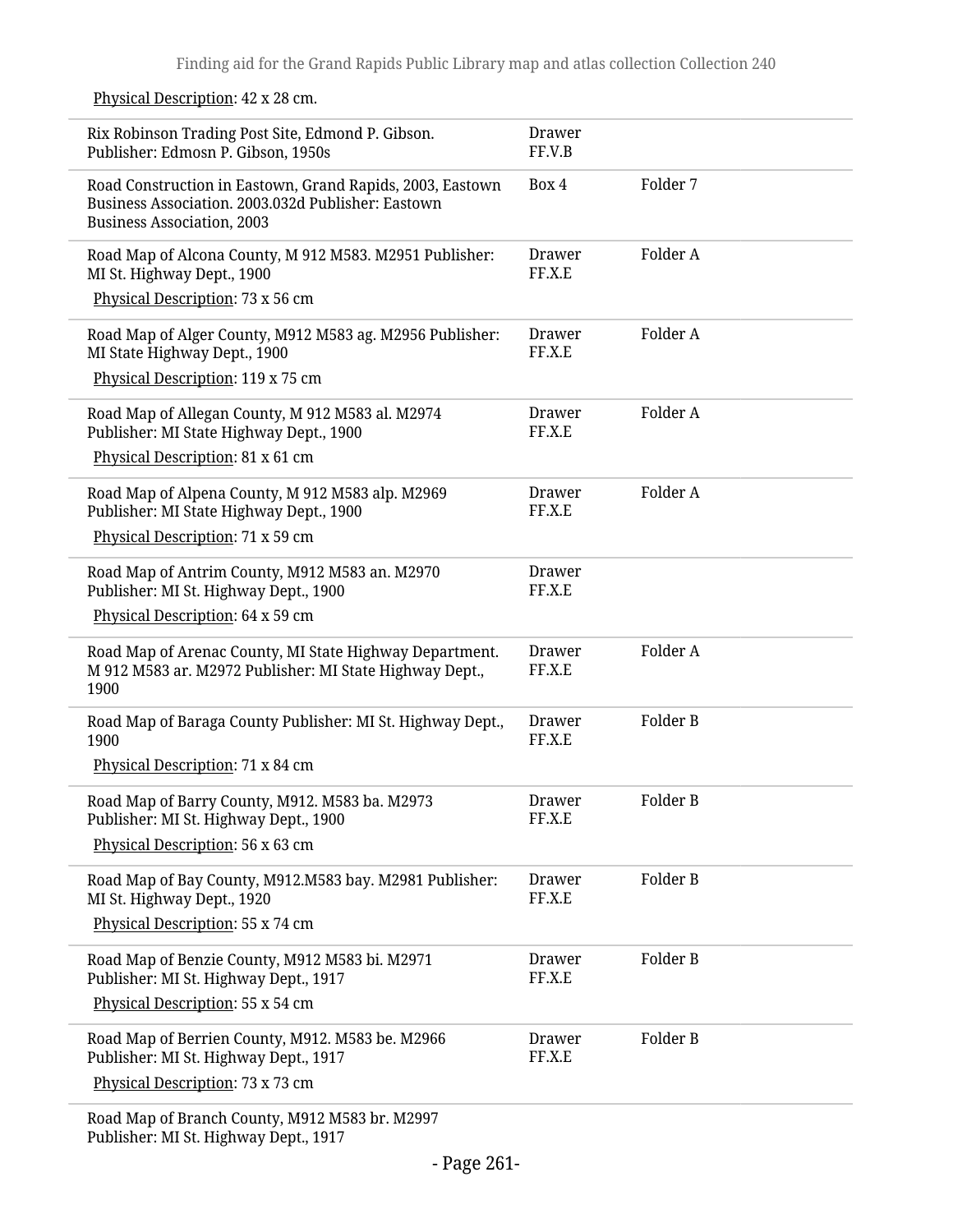| Physical Description: 55 x 52 cm                                                                                     | Drawer<br>FF.X.E        | Folder B |
|----------------------------------------------------------------------------------------------------------------------|-------------------------|----------|
| Road Map of Calhoun County Publisher: MI St. Highway<br>Dept., 1915                                                  | Drawer<br>FF.X.E        | Folder C |
| Physical Description: 63 x 54 cm                                                                                     |                         |          |
| Road Map of Cass County Publisher: MI St. Highway Dept.,<br>1917                                                     | <b>Drawer</b><br>FF.X.E | Folder C |
| Physical Description: 54 x 64 cm                                                                                     |                         |          |
| Road Map of Charlevoix County Publisher: MI St. Highway<br>Dept., 1917                                               | Drawer<br>FF.X.E        | Folder C |
| Physical Description: 73 x 64 cm                                                                                     |                         |          |
| Road Map of Cheboygan County, M912 M583ce. M2968<br>Publisher: MI St. Highway Dept., 1917                            | Drawer<br>FF.X.E        | Folder C |
| Physical Description: 66 x 86 cm                                                                                     |                         |          |
| Road Map of Clare County Publisher: MI State Highway<br>Dept., 1918                                                  | Drawer<br>FF.X.E        |          |
| Physical Description: 59 x 67 cm                                                                                     |                         |          |
| Road Map of Clinton County, M912 M583 cl. M2986<br>Publisher: MI State Highway Dept., 1917                           | <b>Drawer</b><br>FF.X.E | Folder C |
| Physical Description: 54 x 59 cm                                                                                     |                         |          |
| Road Map of Clinton County Michigan, Board of County<br>Road Commisioners. Publisher: Greenville Printing<br>Company | Drawer<br>FF.X.E        | Folder C |
| Road Map of Delta County, MI State Highway Dept.<br>M912M583d. M2976 Publisher: MI St. High. Dept., 1920             | <b>Drawer</b><br>FF.X.E | Folder D |
| Physical Description: 97 x 93 cm                                                                                     |                         |          |
| Road Map of Dickinson County, MI State Highway Dept.<br>M912 M583 di Publisher: MI St. Highway Dept., 1922           | Drawer<br>FF.X.E        | Folder D |
| Physical Description: 53 x 81 cm                                                                                     |                         |          |
| Road Map of Eaton County, MI State Highway Dept. M912<br>M583 ea. M2985, circa 1920                                  | <b>Drawer</b><br>FF.X.E | Folder E |
| Road Map of Emmet County, Emmet County Road<br>Commission. Publisher: Emmet County Road Commission,<br>1969          | <b>Drawer</b><br>FF.X.E |          |
| Road Map of Genesee County, MI State Highway Dept. M912<br>Un36 g. M2964, circa 1920                                 | <b>Drawer</b><br>FF.X.E | Folder G |
| Road Map of Genessee County Publisher: MI St. Highway<br>Dept., 1920                                                 | Drawer<br>FF.X.E        |          |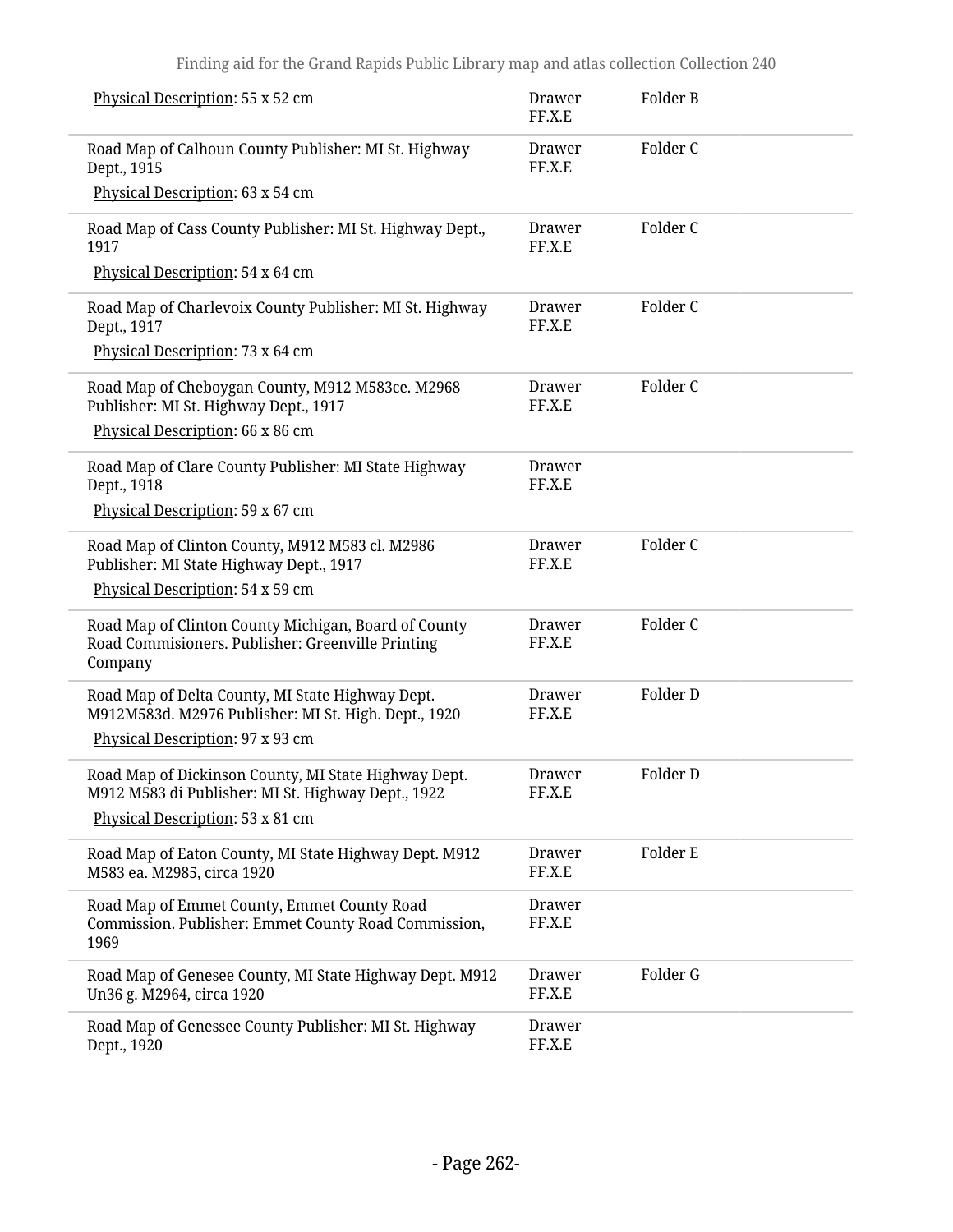Physical Description: 54 x 70 cm

| Road Map of Gladwin County Publisher: MI St. Highway<br>Dept., 1920                                             | <b>Drawer</b><br>FF.X.E  | Folder G |
|-----------------------------------------------------------------------------------------------------------------|--------------------------|----------|
| Physical Description: 50 x 64 cm                                                                                |                          |          |
| Road Map of Grand Traverse County Publisher: MI St.<br>Highway Dept., 1920                                      | <b>Drawer</b><br>FF.X.E  | Folder G |
| Physical Description: 54 x 71 cm                                                                                |                          |          |
| Road Map of Gratiot County, M912 M583gt Publisher: MI St.<br>Highway Dept., 1917                                | <b>Drawer</b><br>FF.X.E  | Folder G |
| Physical Description: 54 x 63 cm                                                                                |                          |          |
| Road Map of Hillsdale County, MI State Highway Dept. M912<br>M583h. M2989 Publisher: MI St. Highway Dept., 1917 | <b>Drawer</b><br>FF.XI.A | Folder H |
| Physical Description: 55 x 62 cm                                                                                |                          |          |
| Road Map of Houghton County, MI State Highway Dept.<br>M912 M583 h Publisher: MI St. Highway Dept., 1900        | <b>Drawer</b><br>FF.XI.A | Folder H |
| Physical Description: 76 x 122 cm                                                                               |                          |          |
| Road Map of Huron County, MI State Highway Dept. M912<br>M583 hu. M2962 Publisher: MI St. Highway Dept., 1900   | <b>Drawer</b><br>FF.XI.A | Folder h |
| Physical Description: 93 x 67 cm                                                                                |                          |          |
| Road Map of Ingham County, MI State Highway Dept. M912.<br>M583 in Publisher: MI St. Highway Dept., 1917        | <b>Drawer</b><br>FF.XI.A | Folder I |
| Physical Description: 53 x 62 cm                                                                                |                          |          |
| Road Map of Ionia County, MI State Highway Dept. M912<br>M583 I. M2988 Publisher: MI St. Highway Dept., 1917    | <b>Drawer</b><br>FF.XI.A | Folder I |
| Physical Description: 58 x 63 cm                                                                                |                          |          |
| Road Map of Ionia County, MI, M912. Io6 Publisher: Ionia<br>Cty. Road Comm., 1939                               | <b>Drawer</b><br>FF.XI.A | Folder I |
| Physical Description: 44 x 58 cm                                                                                |                          |          |
| Road Map of Iosco County, MI State Highway Dept.<br>Publisher: MI St. Highway Dept., 1917                       | <b>Drawer</b><br>FF.XI.A | Folder I |
| Physical Description: 70 x 63 cm                                                                                |                          |          |
| Road Map of Iron County, MI State Highway Dept. M912<br>M583 ir. M2953 Publisher: MI St. Highway Dept., 1915    | <b>Drawer</b><br>FF.XI.A | Folder I |
| Physical Description: 86 x 72 cm                                                                                |                          |          |
| Road Map of Isabella County, MI State Highway Dept. M2965<br>Publisher: MI St. Highway Dept., 1917              | <b>Drawer</b><br>FF.XI.A | Folder I |
| Physical Description: 55 x 59 cm                                                                                |                          |          |
| Road Map of Jackson County Publisher: MI St. Highway<br>Dept., 1900                                             | <b>Drawer</b><br>FF.XI.A |          |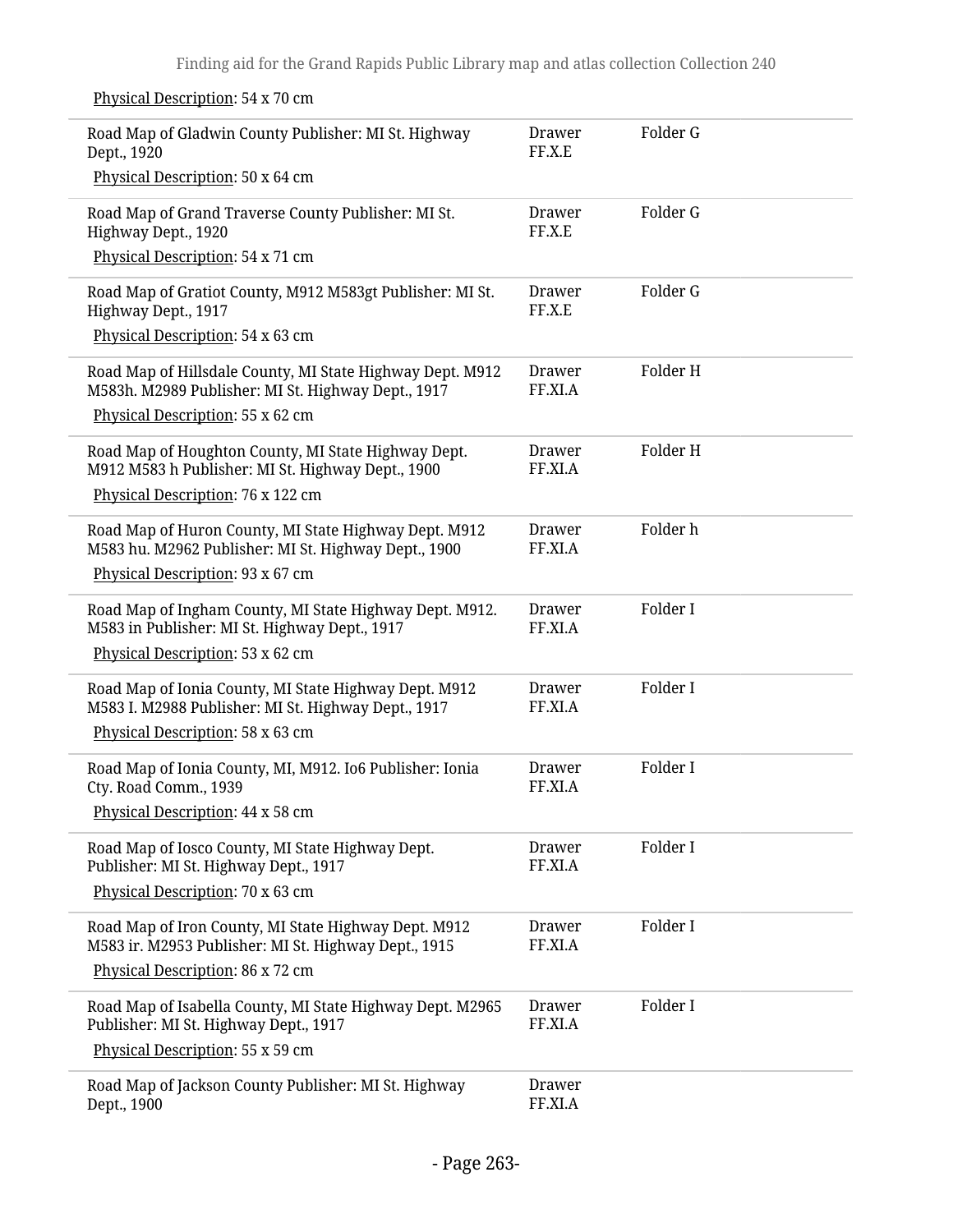| Road Map of Kent and Ottawa Counties Publisher: D.J.<br>Reynolds, 1915                                                                   | Drawer<br>FF.V.B          |                     |
|------------------------------------------------------------------------------------------------------------------------------------------|---------------------------|---------------------|
| Physical Description: 44 x 29 cm                                                                                                         |                           |                     |
| Road Map of Kent County, Board of County Road and Park<br>Comissioners., 1938                                                            | Drawer<br>FF.V.B          |                     |
| Road Map of Kent County, Board of County Road and Park<br>Comissioners., 1941                                                            | Drawer<br>FF.V.B          |                     |
| Road Map of Kent County, Board Of County Road and Park<br>Commissioners. Publisher: Board of County Road and Park<br>Commissioners, 1953 | Drawer<br>FF.XII.E        |                     |
| Road Map of Kent County, Board of County Road and Park<br>Commissioners. Publisher: Board of County Road and Park<br>Commissioners, 1978 | Drawer<br>FF.XII.E        |                     |
| Road Map of Kent County Michigan, Board of County Road<br>and Park Comissioners. 2006.02 Publisher: Kent County<br>Road Comission, 1956  | Box 4                     | Folder <sub>6</sub> |
| Road Map of Kent County, MI, Kent County Road Comission.<br>Publisher: Kent County Road Comm., 1911                                      | Drawer<br>FF.V.B          |                     |
| Physical Description: 45 x 74 cm                                                                                                         |                           |                     |
| Road Map of Kent County, MI, Kent County Road Comission.<br>Publisher: George F. Cram, 1912                                              | Drawer<br>FF.V.B          |                     |
| Physical Description: 45 x 75 cm                                                                                                         |                           |                     |
| Road Map of Kent County, MI, Kent County Road Comission.<br>Publisher: Kent County Road Comm., 1923<br>Physical Description: 42 x 69 cm  | Drawer<br>FF.V.B          |                     |
|                                                                                                                                          | Drawer                    |                     |
| Road Map of Kent County, MI, Kent County Road Comission.<br>Publisher: Kent County Road Comm., 1924                                      | FF.V.B                    |                     |
| Physical Description: 42 x 69 cm                                                                                                         |                           |                     |
| Road Map of Kent County, MI, Kent County Road Comission.<br>Publisher: Kent County Road Comm., 1926                                      | <b>Drawer</b><br>FF.V.B   |                     |
| Physical Description: 42 x 69 cm                                                                                                         |                           |                     |
| Road Map of Kent County, MI [copy 2] Publisher: Kent<br>County Road Comm., 1911                                                          | <b>Drawer</b><br>FF.XII.E |                     |
| Physical Description: 45 x 74 cm                                                                                                         |                           |                     |
| Road Map of Kent County, MI [copy 2], Kent County Road<br>Commission. Publisher: Kent County Road Comm., 1923                            | <b>Drawer</b><br>FF.XII.E |                     |
| Physical Description: 42 x 69 cm                                                                                                         |                           |                     |
| Road Map of Kent County, MI [copy 2], Kent County Road<br>Commission. Publisher: Kent County Road Comm., 1924                            | <b>Drawer</b><br>FF.XII.E |                     |

## Physical Description: 66 x 58 cm

 $\overline{a}$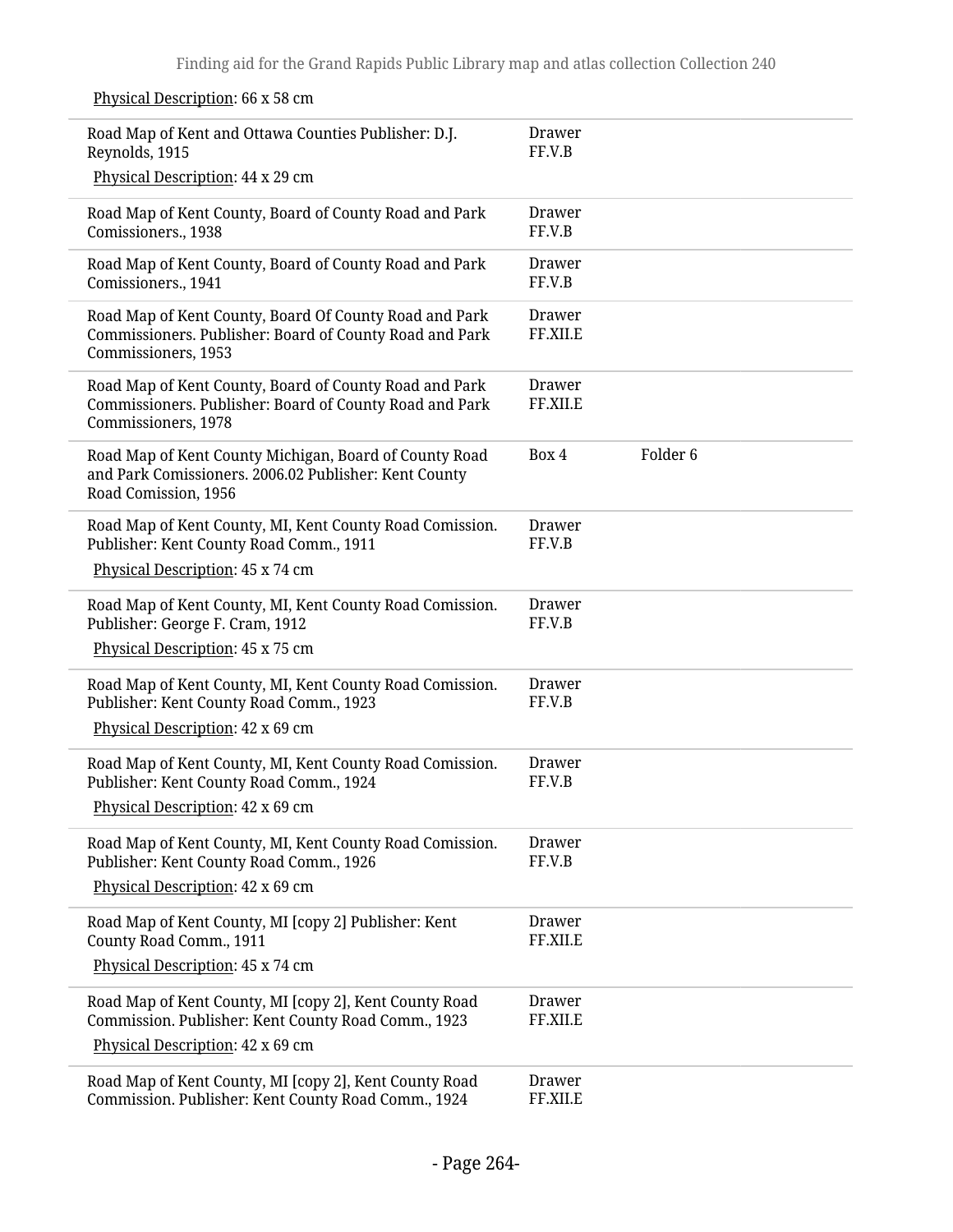Physical Description: 42 x 69 cm

| Road Map of Kent County, MI [copy 3] Publisher: Kent<br>County Road Comm., 1911<br>Physical Description: 45 x 74 cm                                                                              | Drawer<br>FF.XII.E        |          |
|--------------------------------------------------------------------------------------------------------------------------------------------------------------------------------------------------|---------------------------|----------|
| Road Map of Kent County, Michigan, Kent County Road<br>Commission. 2006.02 Publisher: Issued by the Board of<br>County Road & Park Commissioners, 1956-06-01                                     | Box 4                     |          |
| Road Map of Keweenaw County, MI State Highway Dept. M<br>912 M583ke. M2960 Publisher: MI St. Highway Dept., 1900<br>Physical Description: 83 x 69 cm                                             | <b>Drawer</b><br>FF.XI.A  | Folder K |
|                                                                                                                                                                                                  |                           |          |
| Road Map of Leelanau County, MI State Highway Dept. M912<br>M583 lau, circa 1920                                                                                                                 | <b>Drawer</b><br>FF.XI.A  | Folder L |
| Road Map of Leelenau County Publisher: MI St. Highway<br>Dept., 1900                                                                                                                             | <b>Drawer</b><br>FF.XI.A  |          |
| Physical Description: 62 x 72 cm                                                                                                                                                                 |                           |          |
| Road Map of Lenawee County, MI State Highway Dept. Mle<br>912 M583 le Publisher: MI St. Highway Dept., circa 1920                                                                                | <b>Drawer</b><br>FF.XI.A  | Folder L |
| Physical Description: 51 x 69 cm                                                                                                                                                                 |                           |          |
| Road Map of Lenawee County, Michigan Publisher: Lenawee<br><b>County Road Commission, 1993</b>                                                                                                   | <b>Drawer</b><br>FF.XI.A  | Folder L |
| Road Map of Luce County, MI State Highway Dept. M912<br>M583 lu Publisher: MI St. Highway Dept., 1915                                                                                            | <b>Drawer</b><br>FF.XI.A  | Folder L |
| Physical Description: 66 x 83 cm                                                                                                                                                                 |                           |          |
| Road Map of Macomb County, MIState Highway Dept. M912<br>M583 ma. M9007 Publisher: MI St. Highway Dept., 1917<br>Physical Description: 44 x 77 cm                                                | <b>Drawer</b><br>FF.XI.B  | Folder M |
| Road Map of Manistee County, MI State Highway Dept. M912<br>M583 mn. M3015 Publisher: MI St. Highway Dept., 1900<br>Physical Description: 56 x 57 cm                                             | <b>Drawer</b><br>FF.XI.B  | Folder M |
| Road Map of Mason County, MI State Highway Dept. M912<br>M583 ms. M3013, circa 1920                                                                                                              | <b>Drawer</b><br>FF.XI.B  | Folder M |
| Road Map of Mecosta County, MI State Highway Dept. M912<br>M583 me. M3014, circa 1920                                                                                                            | <b>Drawer</b><br>FF.XI.B  | Folder M |
| Road Map of Menominee County, MI State Highway Dept.<br>M912 M583 men. M2975, circa 1920                                                                                                         | <b>Drawer</b><br>FF.XI.B  | Folder M |
| Road Map of Michigan, showing Bicycle routes, railroads,<br>electric railways, counties, towns and sections., John F.<br>Nellist. MY912.N32. M1754 Aug. 1912 Publisher: John F.<br>Nellist, 1920 | <b>Drawer</b><br>FF.III.B |          |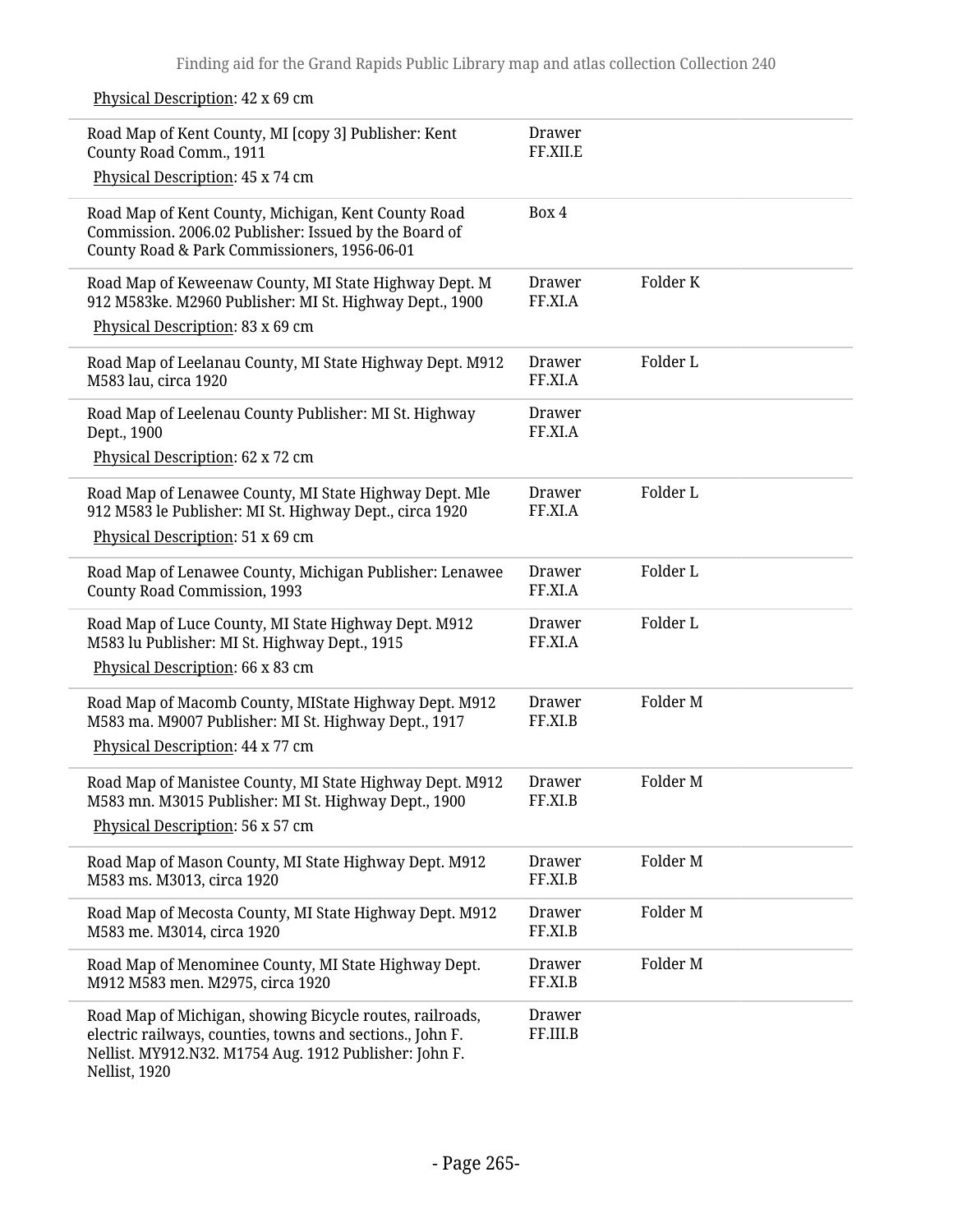| Road Map of Midland County, MI State Highway Dept. M912<br>M583 mi, 1917                                                                                     | Drawer<br>FF.XI.B        | Folder M            |  |
|--------------------------------------------------------------------------------------------------------------------------------------------------------------|--------------------------|---------------------|--|
| Road Map of Missaukee County, MI State Highway Dept.<br>M912 M583 mis. M3019, 1917                                                                           | <b>Drawer</b><br>FF.XI.B | Folder M            |  |
| Road Map of Monroe County, Board of County Road<br>Comissioners. Publisher: Ohio Litho, Toledo OH, 1964                                                      | <b>Drawer</b><br>FF.XI.B | Folder M            |  |
| Road Map of Monroe County, MI State Highway Dept. M912<br>M583 mo. M3025, circa 1920                                                                         | Drawer<br>FF.XI.B        | Folder M            |  |
| Road Map of Montcalm County, MI State Highway Dept.<br>M912 M583 mon. M3026, circa 1920                                                                      | <b>Drawer</b><br>FF.XI.B | Folder M            |  |
| Road Map of Montmorency County, MI State Highway Dept.<br>M912 M583 mt. M3018, circa 1920                                                                    | <b>Drawer</b><br>FF.XI.B | Folder M            |  |
| Road Map of Muskegon County, MI State Highway Dept.<br>M912 M583 mu. M3028, 1917                                                                             | <b>Drawer</b><br>FF.XI.B | Folder M            |  |
| Road Map of Muskegon County MI, Muskegon County Road<br>Comission. Publisher: C.G. Johnson, 1939                                                             | Drawer<br>FF.XI.B        | Folder M            |  |
| Road Map of Newaygo County, MI State Highway Dept. M912<br>M583 n. M3020, circa 1920                                                                         | <b>Drawer</b><br>FF.XI.B | Folder <sub>N</sub> |  |
| Road Map of Oakland County, MI State Highway Dept. M912<br>M583o. M3027, 1917                                                                                | <b>Drawer</b><br>FF.XI.B | Folder O            |  |
| Road Map of Oceana County, MI State Highway Dept. M912<br>M583 oc. M3010, circa 1920                                                                         | <b>Drawer</b><br>FF.XI.B | Folder O            |  |
| Road Map of Ogemaw County, MI State Highway Dept. M912<br>M583 og. M3024, circa 1920                                                                         | <b>Drawer</b><br>FF.XI.B | Folder O            |  |
| Road Map of Ontonagon County, M912M583on. M2952<br>Publisher: Michigan State Highway Dept., circa 1920<br>Physical Location: Oversize. On top of Flat Files. |                          |                     |  |
| Road Map of Oscoda County, MI State Highway Dept. M912<br>M583 osa. M3032, circa 1920                                                                        | <b>Drawer</b><br>FF.XI.B | Folder O            |  |
| Road Map of Otsego County, MI State Highway Dept. M912<br>M583 oso. M3021, 1917                                                                              | Drawer<br>FF.XI.B        | Folder O            |  |
| Road Map of Ottawa County, MI State Highway Dept. M912<br>M583 ot, 1917                                                                                      | <b>Drawer</b><br>FF.XI.B | Folder O            |  |
| Road Map of Ottawa County, Board of County Road<br>Comissioners., 1952                                                                                       | Drawer<br>FF.XI.B        | Folder O            |  |
| Road Map of Ottawa County, Board of County Road<br>Comissioners., 1973                                                                                       | <b>Drawer</b><br>FF.XI.B | Folder O            |  |
| Road Map of Presque Isle County, MI State Highway Dept.<br>M912 M583p. M3033, circa 1920                                                                     | Drawer<br>FF.XI.B        | Folder P-R          |  |

## Physical Description: 44 x 67 cm

 $\overline{a}$ 

L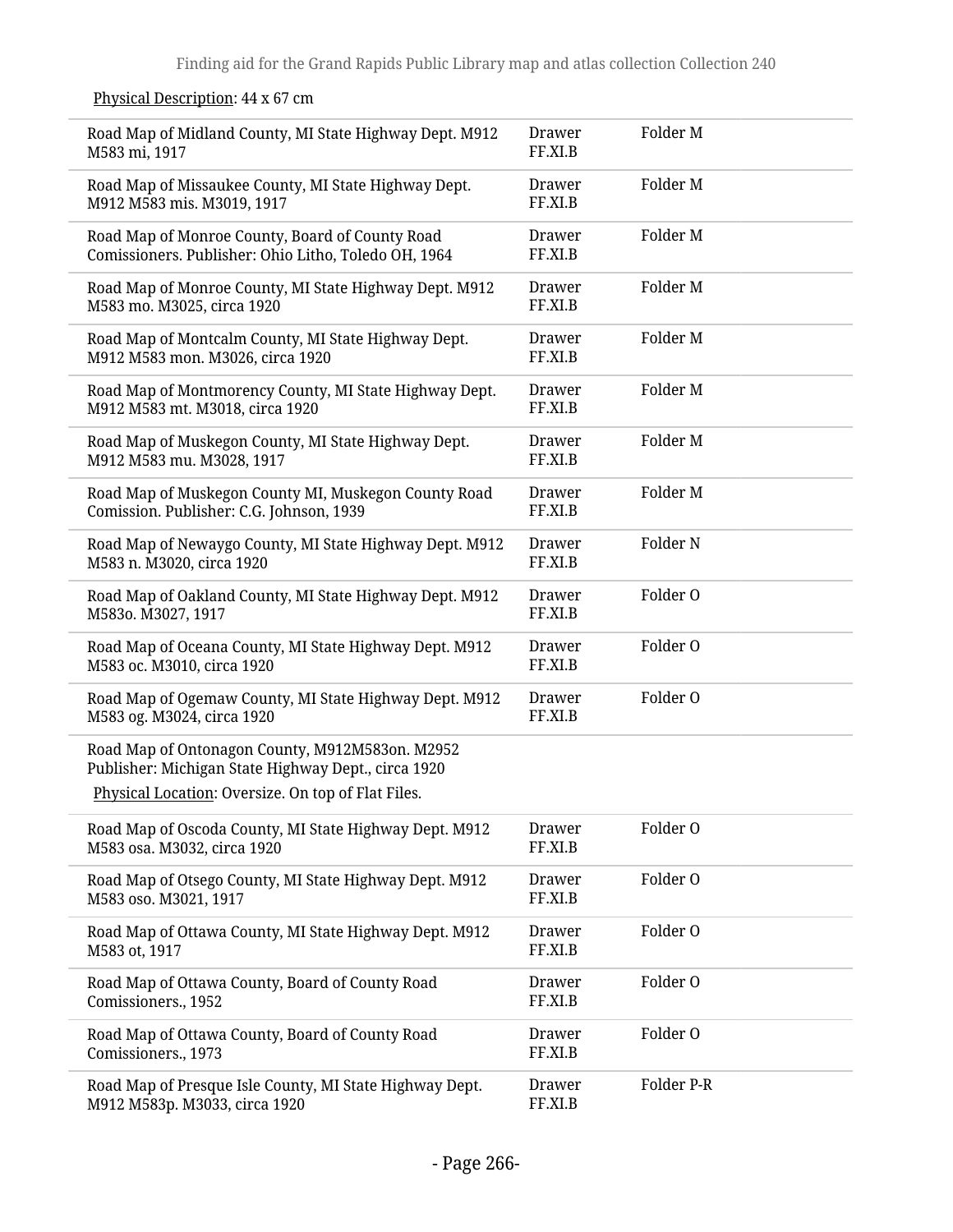| Road Map of Roscommon County, MI State Highway Dept.<br>M912 M583 r. M3023, circa 1920                                                                           | Drawer<br>FF.XI.B         | Folder P-R          |
|------------------------------------------------------------------------------------------------------------------------------------------------------------------|---------------------------|---------------------|
| Road Map of Saginaw County, MI State Highway Dept. M912<br>M583 s. M3029, 1915                                                                                   | <b>Drawer</b><br>FF.XI.C  | Folder S            |
| Road Map of Sanilac County, MI State Highway Comission.<br>M912 M583 sl. M2994, 1917                                                                             | <b>Drawer</b><br>FF.XI.C  | Folder S            |
| Road Map of Schoolcraft County, MI State Highway<br>Comission. M912 M583 st. M2958, circa 1920                                                                   | Drawer<br>FF.XI.C         | Folder S            |
| Road Map of Shiawassee County, MI State Highway Dept.<br>M912 M583 sw. M2995, 1915                                                                               | Drawer<br>FF.XI.C         | Folder <sub>S</sub> |
| Road Map of St. Clair County, MI State Highway Dept. M912<br>M583 sc. M3030, 1917                                                                                | <b>Drawer</b><br>FF.XI.C  | Folder S            |
| Road Map of St. Clair County, St. Clair County Road<br>Comission., 1964                                                                                          | Drawer<br>FF.XI.C         | Folder S            |
| Road Map of St. Joseph County, MI State Highway Dept.<br>M912 M583 sj. M2991, 1917                                                                               | Drawer<br>FF.XI.C         | Folder S            |
| Road Map of the Northern Portion of the Province of<br>Ontario, Department of Highways. Publisher: Dept. of<br>Highways, 1941                                    | <b>Drawer</b><br>FF.XI.E  |                     |
| Road Map of the State of Michigan, showing State Trunk<br>Line system, State Highway Dept. Publisher: Detroit Litho,<br>1932<br>Physical Description: 61 x 75 cm | <b>Drawer</b><br>FF.III.B |                     |
| Road Map of Tuscola County, MI State Highway Dept. M912<br>M583t. M2996, 1915                                                                                    | <b>Drawer</b><br>FF.XI.C  | Folder T-V          |
| Road Map of Van Buren County, MI State Highway Dept.<br>M912. M583v. M3031, 1917                                                                                 | <b>Drawer</b><br>FF.XI.C  | Folder T-V          |
| Road Map of Washtenaw County, MI State Highway Dept.<br>M912 M583 wa. M2983, 1915                                                                                | Drawer<br>FF.XI.C         | Folder T-V          |
| Road Map of Wayne County, MI State Highway Dept. M912<br>M583 w. M2950, circa 1920                                                                               | <b>Drawer</b><br>FF.XI.C  | Folder T-V          |
| Road Map of Wexford County, MI State Highway Dept., circa<br>1920                                                                                                | <b>Drawer</b><br>FF.XI.C  | Folder T-V          |
| Rogue River, Algoma Twp., Kent Co.                                                                                                                               | <b>Drawer</b><br>FF.VI.C  |                     |
| Rogue River: Detroit River to Ford Motor Plant Co., Corps of<br>Engineers. Publisher: Corps of Engineers, 1943                                                   | Drawer<br>FF.VI.C         |                     |
| Ronald Township, Ionia County, M912.77454 R666. Stuart<br>Fund, circa 1840-1845                                                                                  | Box 3.5                   | Folder 1            |
| Roscommon County, Sportsmen's County Map Service.<br>Publisher: Lee R. Phelps, Sportsmen's Map Service, Detroit,<br>circa 1950                                   | Drawer<br>FF.XI.B         | Folder P-R          |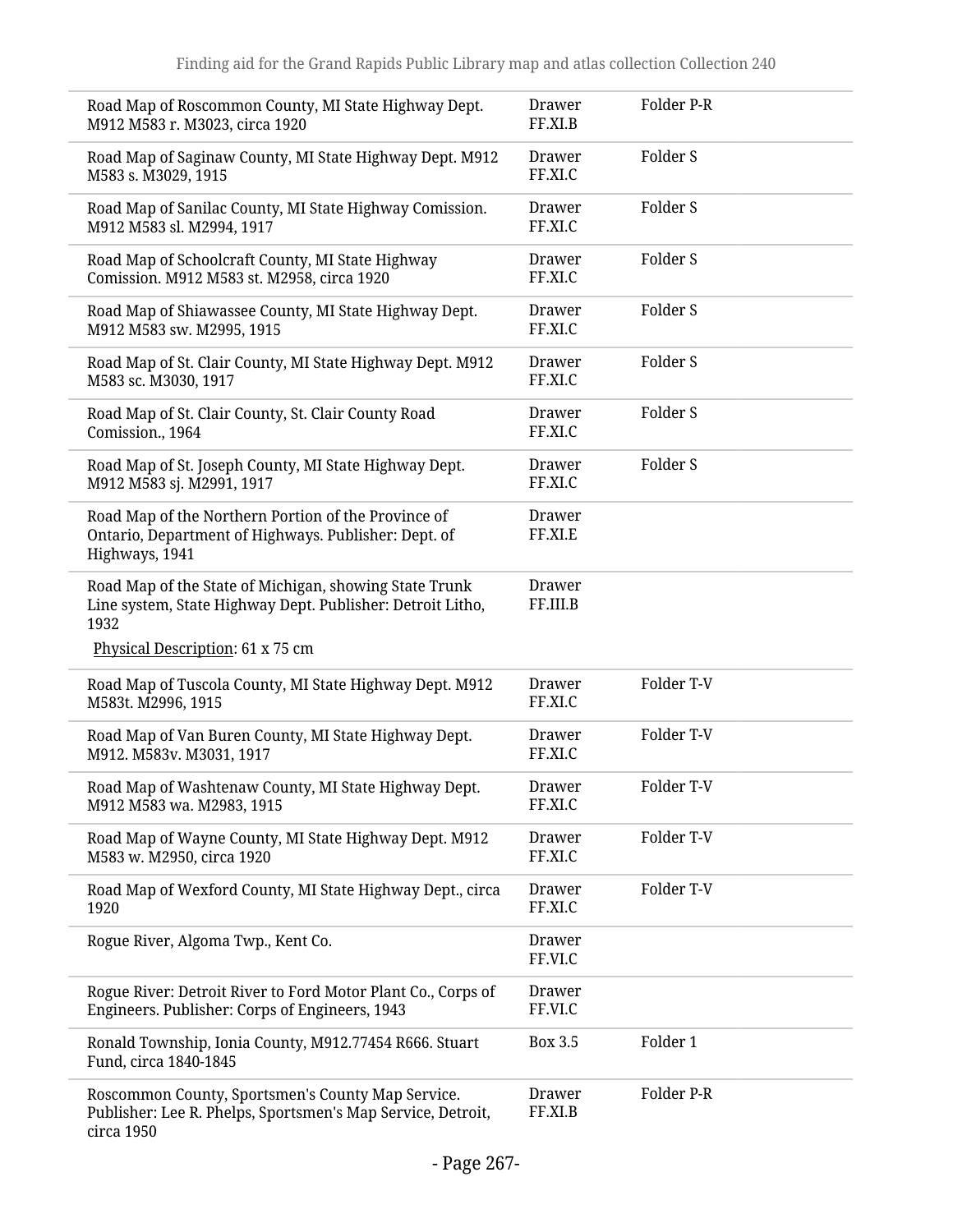| Round Island, MI, USGS. Publisher: Dept. of the Interior,<br>1976                                                                                   | Drawer<br>FF.VI.E         |                     |
|-----------------------------------------------------------------------------------------------------------------------------------------------------|---------------------------|---------------------|
| Physical Description: 55 x 69 cm                                                                                                                    |                           |                     |
| Rudyard, MI, USGS. Publisher: Dept. of the Interior, 1975<br>Physical Description: 55 x 69 cm                                                       | Drawer<br>FF.VI.E         |                     |
| Rural Delivery Routes Hillsdale County, MI Publisher: Post<br>Office Dept., 1912                                                                    |                           |                     |
| Physical Description: 90 x 98 cm                                                                                                                    |                           |                     |
| Physical Location: Oversize. On top of Flat Files.                                                                                                  |                           |                     |
| S.E.C.A. [South East Community Association] [2002], [GR<br>Dept. of Info. Technology]. Publisher: GR Dept. of Info. Tech.,<br>circa 2002            | Drawer<br>FF.IV.E         |                     |
| Physical Description: 58 x 91 cm                                                                                                                    |                           |                     |
| Saint Clair River, Corps of Engineers. Publisher: Corps of<br>Engineers, 1943                                                                       | <b>Drawer</b><br>FF.VI.C  |                     |
| Saint Clair River, including Lake Huron and St. Clair Flats<br>Canal, Corps of Engineers. M912Un39n43. M1394 Publisher:<br>Corps of Engineers, 1908 | <b>Drawer</b><br>FF.VI.C  |                     |
| Sanborn Map of Downtown Grand Rapids, 1962, 1962                                                                                                    | <b>Drawer</b><br>FF.XII.D | Folder 12           |
| Sand Lake, Institute for Fisheries Research. Publisher:<br>Michigan United Conservation Clubs, 1949                                                 | <b>Drawer</b><br>FF.VI.D  |                     |
| Sanilac County Michigan, C.H. Gordon, Geological Survey.<br>Publisher: USGS, 1897                                                                   | <b>Drawer</b><br>FF.XI.C  | Folder <sub>S</sub> |
| Saugatuck before Settlement, 1800 to 1836, Allegan County,<br>Michigan, Kevin R. Kinney. P2009.002.7, circa 2002                                    | <b>Drawer</b><br>FF.III.D |                     |
| Sault Sainte Marie, Army Map Service. Publisher: USGS,<br>1964                                                                                      | Drawer<br>FF.XI.E         |                     |
| School Census Tract Map, City of G.R., 1973                                                                                                         | <b>Drawer</b>             |                     |
| Physical Description: 52 x 67 cm                                                                                                                    | FF.IV.E                   |                     |
| School Districts of Kent County Michigan, 1933                                                                                                      | <b>Drawer</b><br>FF.V.B   |                     |
| Schoolcraft Co. Mich, Standard Map Co., Chicago. Mst 912<br>st2. M2394, Ranck Publisher: Standard Map Co., circa 1917                               | <b>Drawer</b><br>FF.XI.C  | Folder <sub>S</sub> |
| Scotland of Old, Sir Iain Moncreiffe, and Don Pottinger.                                                                                            | <b>Drawer</b><br>FF.XII.C |                     |
| Scram Lake, Institute for Fisheries Research. Publisher:<br>Michigan United Conservation Clubs, 1952                                                | <b>Drawer</b><br>FF.VI.D  |                     |
| Second Wojan-Cashman Map of Beaver Island, Charlevoix<br>County, Michigan. Ed Wojan Realty., by Cashman and<br>Wojan. 2006.008C, 2006               | <b>Drawer</b><br>FF.X.C   |                     |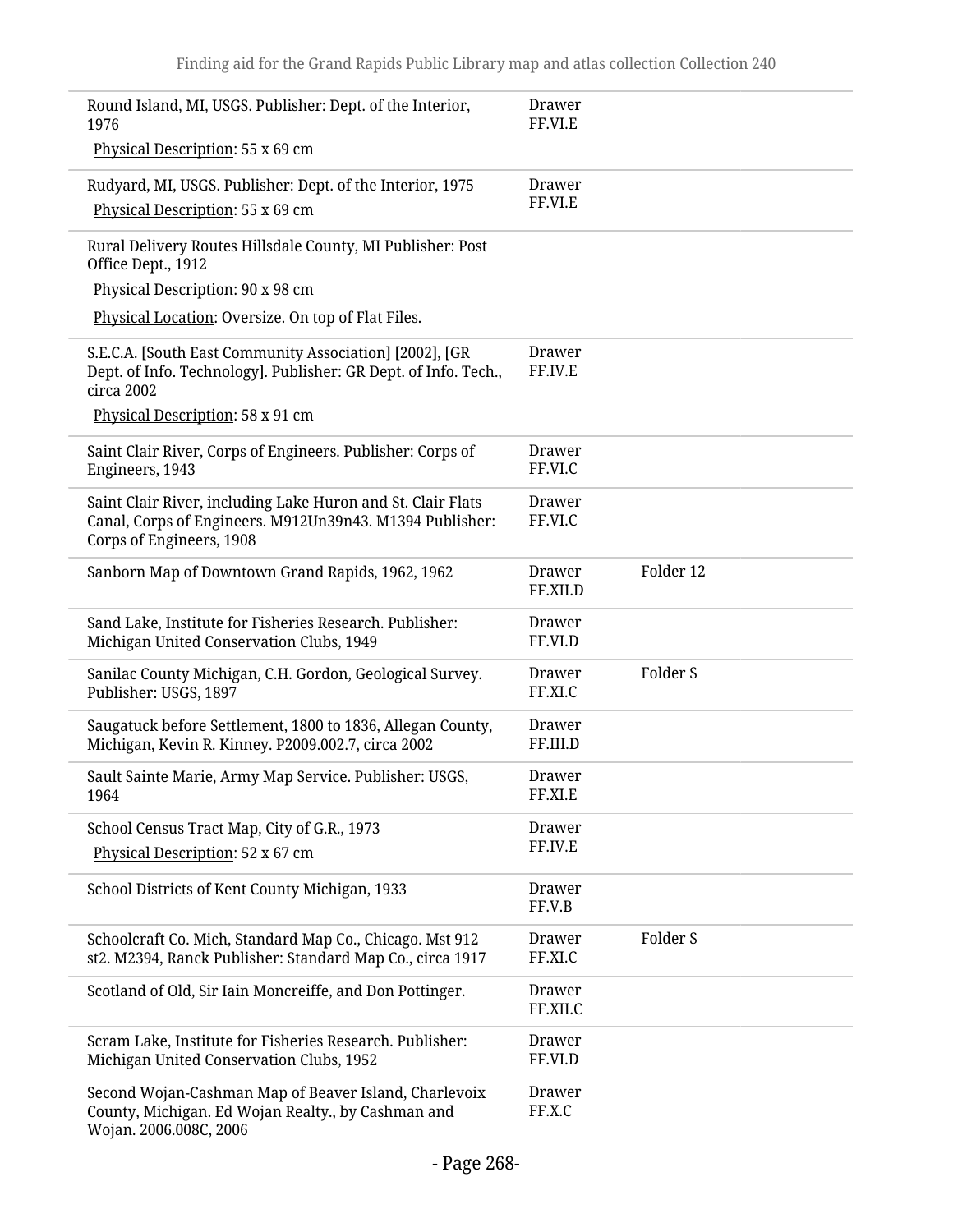Sectional map of Kent County, Mich., 1998.117 Publisher: G.R. : W.W. Kimball Co. Box 4.2 Sectional Map of Michigan, 1873 Drawer FF.III.D Sectional Map of Ottawa County, MI, Mot 912 P85 Publisher: Potts and Conger, circa 1900 Drawer FF.XI.B Folder O Sey's Number Map of the City of Grand Rapids, A.J. Seys, specially for R. L. Polk and Co.s 1912 City Directory. MKG912se9 c. 2? Publisher: City Guide Map Co., 1912 Physical Description: 86 x 125 cm Physical Location: Oversize. On top of Flat Files. Sey's Number Map of the City of Grand Rapids, A.J. Seys. Publisher: MI Litho Co., 1913 Physical Description: 54 x 71 cm Drawer FF.IV.B Sey's Number Map of the City of Grand Rapids Publisher: MI Litho Co., 1916 Physical Description: 54 x 71 cm Drawer FF.IV.B Seys' Number Map of the City of Grand Rapids [copy 2], A.J. Seys, for R.L. Polk's 1913 Directory. M912.77456 Se97 Publisher: MI Litho Co., 1913 Physical Description: 54 x 71 cm Drawer FF.XII.E Sheboygan [Wisconsin], M912775.R56 Drawer FF.XII.A Shingleton, MI, USGS. Publisher: Dept. of the Interior, 1983 Physical Description: 55 x 69 cm Drawer FF.VI.E Shipwreck Chart of the Great Lakes, Rick and Jack Salen. Publisher: Mariner Chart Shop, Tobermory, MI, 1977 Drawer FF.X.A Shopping Centers in Grand Rapids, Grand Rapids Press. Publisher: GR Press, 1949 Physical Description: 44 x 57 cm Drawer FF.IV.D Site of the Daniel de Marsac Trading Post, Edmond P. Gibson. Publisher: Edmond Gibson, 1958 Physical Description: 91 x 59 cm Drawer FF.V.C Site of the Daniel DeMarsac Trading Post, built in 1831, Edmond P. Gibson., 1831, June 1958 Print Drawer FF.V.C Skandia NE, MI, USGS. Publisher: Dept. of the Interior, 1958 Physical Description: 55 x 69 cm Drawer FF.VI.E Skandia NW, MI, USGS. Publisher: Dept. of the Interior, 1958 Drawer FF.VI.E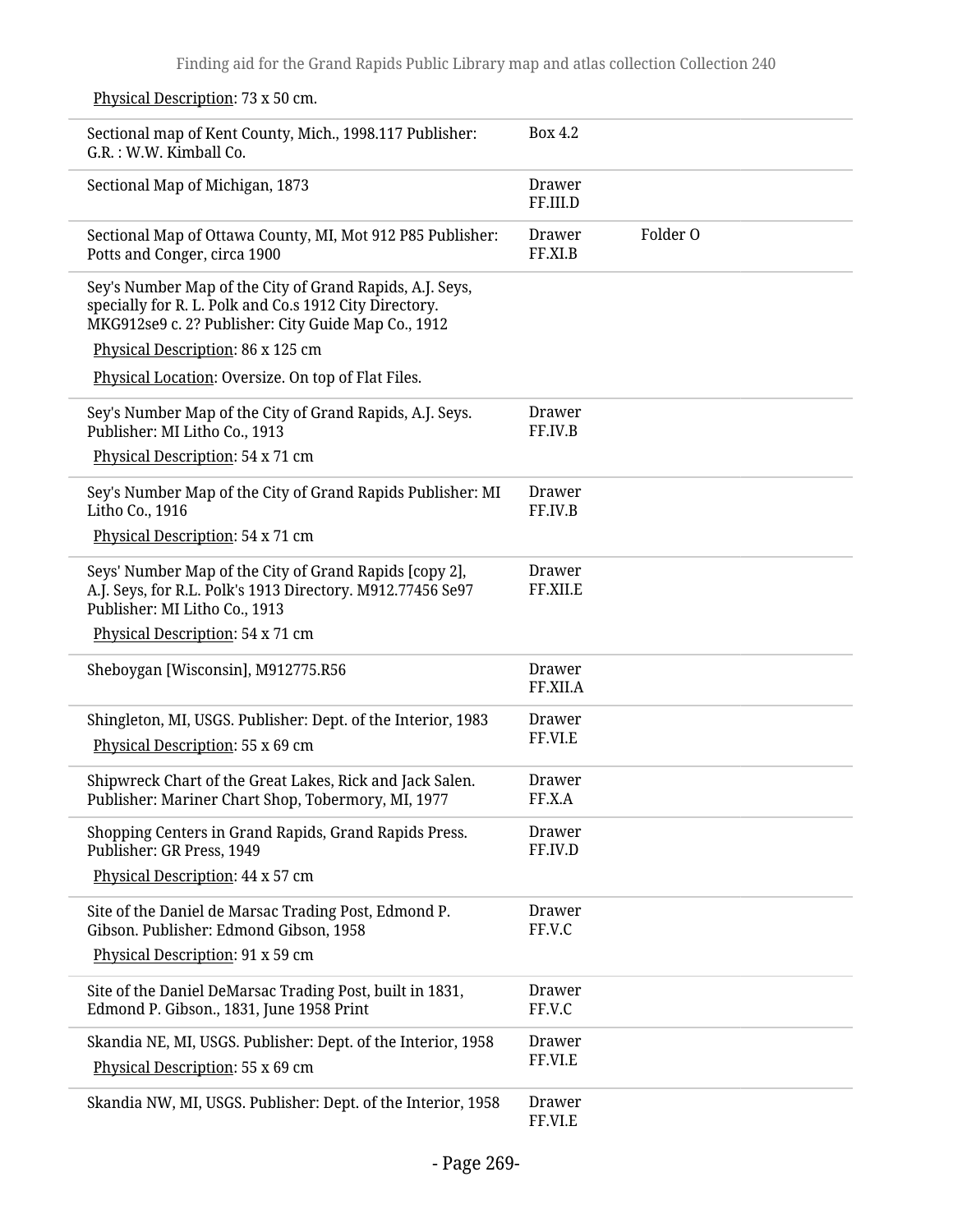| Skandia SE, MI, USGS. Publisher: Dept. of the Interior, 1958<br>Physical Description: 55 x 69 cm                                                                                                                                                                                                                                                  | <b>Drawer</b><br>FF.VI.E  |                       |
|---------------------------------------------------------------------------------------------------------------------------------------------------------------------------------------------------------------------------------------------------------------------------------------------------------------------------------------------------|---------------------------|-----------------------|
| Skandia SW, MI, USGS. Publisher: Dept. of the Interior, 1958<br>Physical Description: 55 x 69 cm                                                                                                                                                                                                                                                  | Drawer<br>FF.VI.E         |                       |
| Skeleton Map : showing the position and connections of<br>the Michigan Southern Rail Road (from Monroe and Toledo<br>to Chicago) with the several great rail road routes to the<br>Atlantic Seaboard and New York City via the South Shore of<br>Lake Erie., Wm Endicott. M385.M582. 00.[0605].8 Publisher:<br>William Endicott, N.Y., circa 1850 | <b>Drawer</b><br>FF.III.A |                       |
| Sketch Map Showing Surface Geology about the Northern<br>Publisher: U.S. Geological Survey, 1904                                                                                                                                                                                                                                                  | <b>Drawer</b><br>FF.III.D |                       |
| Physical Description: 56 x 22 cm                                                                                                                                                                                                                                                                                                                  |                           |                       |
| Sketch of the Public Surveys in Michigan, Leander<br>Chapman. M912Un32. M5102, 1853                                                                                                                                                                                                                                                               | Drawer<br>FF.III.D        |                       |
| Sketch of the Public Surveys in Michigan, Leander<br>Chapman., 1854                                                                                                                                                                                                                                                                               | Drawer<br>FF.III.D        |                       |
| Sketch of the Public surveys in Michigan, Leander Chapman.<br>M912M582s. M3475, 1860                                                                                                                                                                                                                                                              | Drawer<br>FF.III.D        |                       |
| Smudlers Kompas KantoorKaart Van Nederland., ?<br>Publisher: Kartographie Omnium B.V.Waalwijk                                                                                                                                                                                                                                                     | Drawer<br>FF.XII.A        | Folder<br>Misc. Maps- |
| Physical Description: 117 x 86 cm.                                                                                                                                                                                                                                                                                                                |                           | Europe,<br>World      |
| Soil and Lay of the Land Map of Alpena County, MI Dept of<br>Conservation. Publisher: MI Dept. of Cons., 1924                                                                                                                                                                                                                                     |                           |                       |
| Physical Description: 126 x 88 cm                                                                                                                                                                                                                                                                                                                 |                           |                       |
| Physical Location: Oversize. On top of Flat Files.                                                                                                                                                                                                                                                                                                |                           |                       |
| Soil and Lay of the Land Map of Alpena County [copy 2]<br>Publisher: Mi. Dept. of Conservation, 1924                                                                                                                                                                                                                                              | Drawer<br>FF.XII.E        |                       |
| Soil Map of Kent Co. Michigan., U.S. Dept. of Ag., Bureau of<br>Chemistry & Soils. MK631.4.W64, pt. 2 Publisher: U.S.: GPO;<br>Baltimore: A. Hoen & Co., Lith., 1926                                                                                                                                                                              | Box 1                     | Folder 30             |
| Soil Map of Midland County MI, J.W.McKericher, US Dept. Of<br>Agriculture., 1938                                                                                                                                                                                                                                                                  | Drawer<br>FF.XI.B         | Folder M              |
| Soil Map, Kent County, MI, Dept. of Agriculture, Robert<br>Wildermuth. Publisher: USGS, 1926                                                                                                                                                                                                                                                      | Drawer<br>FF.V.B          |                       |
| Solon Township 1968 Aerials (17), Kent County. Publisher:<br>Kent County, 1968, 1994 Print                                                                                                                                                                                                                                                        | Drawer<br>FF.VI.A         | Folder Solon<br>Twp   |
| South End of Lake Huron, Corps of Engineers.<br>M912Un39n53. M1396 Publisher: Corps of Engineers, 1909                                                                                                                                                                                                                                            | <b>Drawer</b><br>FF.X.A   |                       |

## Physical Description: 55 x 69 cm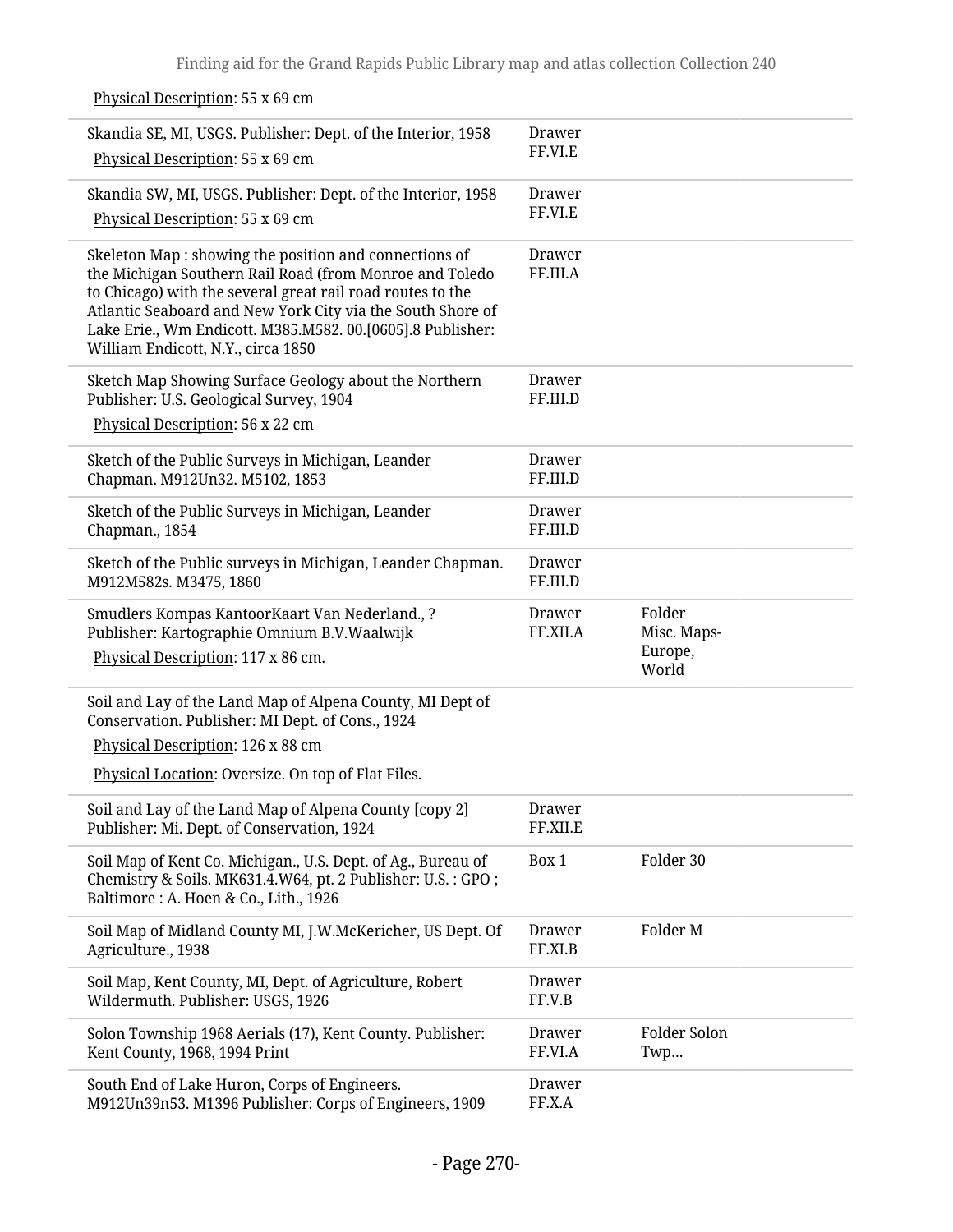Physical Description: 74 x 93 cm

i.

| South Haven Harbor, Corps of Engineers. Publisher: Corps<br>of Engineers, 1919<br>Physical Description: 71 x 55 cm                        | Drawer<br>FF.X.C         |                          |  |
|-------------------------------------------------------------------------------------------------------------------------------------------|--------------------------|--------------------------|--|
| South Haven to Stony Lake, U.S. Department of Commerce.<br>Publisher: National Ocean Survey, 1975<br>Physical Description: 89 x 121 cm    | Drawer<br>FF.X.D         |                          |  |
| Southeast Part Marquette County, MI Dept. Of Conservation.,<br>1941                                                                       | <b>Drawer</b><br>FF.XI.B | Folder M                 |  |
| Sparta Township 1968 Aerials (18), Kent County. Publisher:<br>Kent County, 1968, 1994 Print                                               | <b>Drawer</b><br>FF.VI.A | Folder<br>Sparta<br>Twp  |  |
| Spencer Township 1968 Aerials (18), Kent County. Publisher:<br>Kent County, 1968, 1994 Print                                              | <b>Drawer</b><br>FF.VI.A | Folder<br>Spencer<br>Twp |  |
| St. Ignace, MI, Army Map Service. Publisher: Dept. of the<br>Interior, 1964                                                               | <b>Drawer</b><br>FF.VI.E |                          |  |
| Physical Description: 55 x 69 cm                                                                                                          |                          |                          |  |
| St. Joseph and Benton Harbor, Corps of Engineers.<br>M912Un39n864 Publisher: Corps of Engineers, 1909                                     | <b>Drawer</b><br>FF.X.C  |                          |  |
| Physical Description: 90 x 61 cm                                                                                                          |                          |                          |  |
| St. Joseph and Benton Harbor, Corps of Engineers.<br>M912Un39n758 Publisher: Corps of Engineers, 1944<br>Physical Description: 75 x 66 cm | <b>Drawer</b><br>FF.X.C  |                          |  |
| St. Joseph and Benton Harbor, Corps of Engineers.<br>Publisher: Corps of Engineers, 1969<br>Physical Description: 66 x 76 cm              | <b>Drawer</b><br>FF.X.D  |                          |  |
| St. Joseph and Benton Harbor, U.S. Department of<br>Commerce. Publisher: National Ocean Survey, 1978<br>Physical Description: 65 x 74 cm  | Drawer<br>FF.X.D         |                          |  |
| St. Martin Island, MI, USGS. Publisher: Dept. of the Interior,<br>1964                                                                    | <b>Drawer</b><br>FF.VI.E |                          |  |
| Physical Description: 55 x 69 cm                                                                                                          |                          |                          |  |
| St. Mary's River, Corps of Engineers. Publisher: Corps of<br>Engineers, 1942                                                              | <b>Drawer</b><br>FF.VI.C |                          |  |
| Physical Description: 76 x 122 cm                                                                                                         |                          |                          |  |
| St. Mary's River, U.S. Lake Survey. Publisher: Corps of<br>Engineers, 1967                                                                | <b>Drawer</b><br>FF.VI.C |                          |  |
| Physical Description: 122 x 91 cm                                                                                                         |                          |                          |  |
| St. Mary's River, National Ocean Survey. Publisher: US Dept.<br>Commerce, 1976                                                            |                          |                          |  |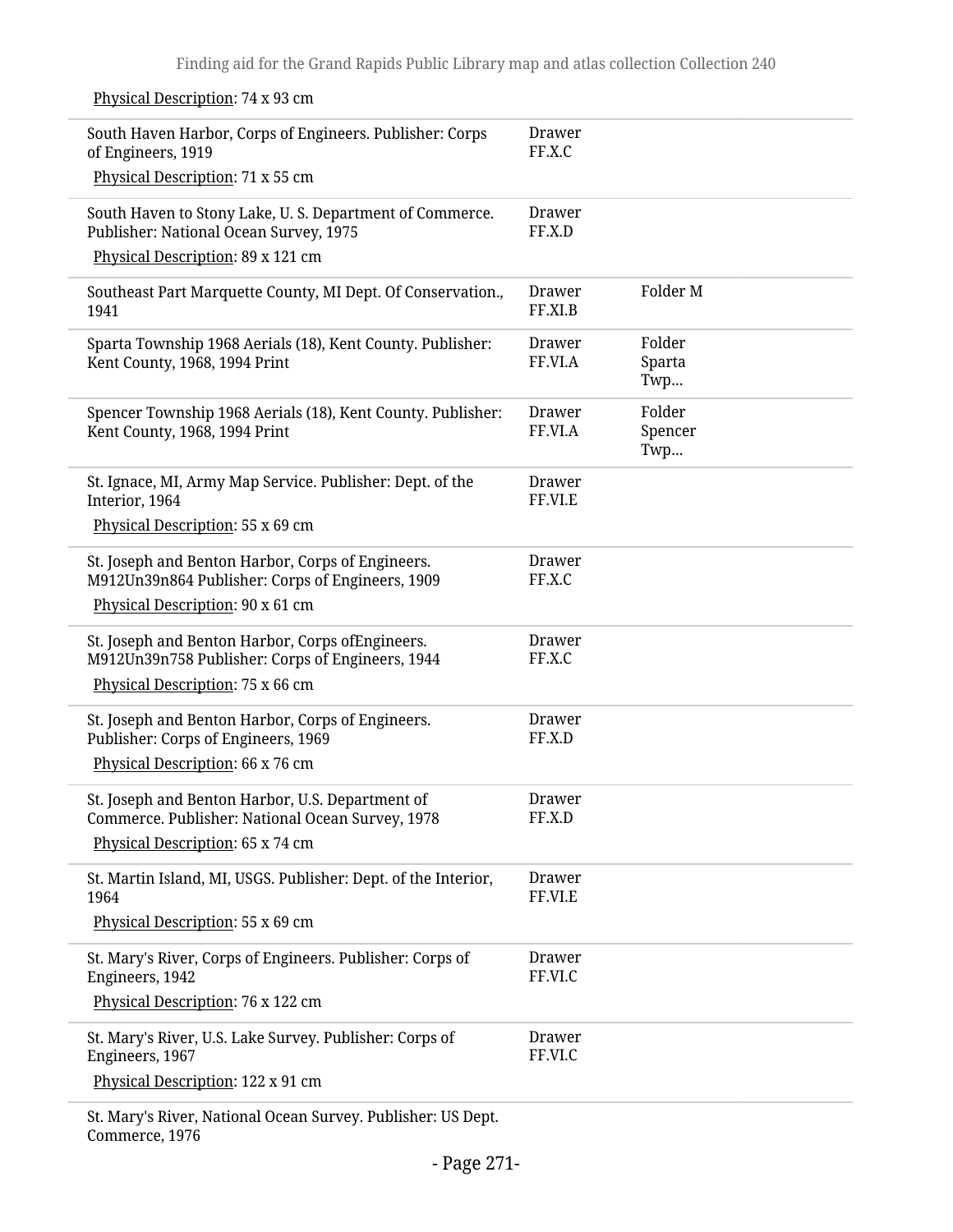| Physical Description: 89 x 120 cm                                                                                                   | Drawer<br>FF.VI.C         |
|-------------------------------------------------------------------------------------------------------------------------------------|---------------------------|
| St. Mary's River, U.S. Lake Survey. Publisher: US Dept. of<br>Commerce, 1976                                                        | <b>Drawer</b><br>FF.VI.C  |
| Physical Description: 130 x 70 cm                                                                                                   |                           |
| St. Mary's River, Twin Island to Sault St. Marie, Corps<br>of Engineers. M912Un39n62. M4313 Publisher: Corps of<br>Engineers, 1924  | Drawer<br>FF.VI.C         |
| Standard Oil Company Detroit Street Map, Rand McNally.<br>Publisher: Rand McNally, circa 1970                                       | <b>Drawer</b><br>FF.XI.C  |
| Standard Oil Company Highway Map of Michigan, Standard<br>Oil CO. 2005.032b Publisher: Rand McNally                                 | Box 4                     |
| Standard Oil Company Road Map of Detroit, Rand McNally<br>and Co. Publisher: Rand McNally                                           | <b>Drawer</b><br>FF.XI.C  |
| State of Michigan Publisher: State Highway Dept., 1920<br>Physical Description: 86 x 91 cm                                          |                           |
| State of Michigan, James M. Campbell., 1966                                                                                         | <b>Drawer</b><br>FF.VI.C  |
| State of Michigan: North Half / USGS. 1927 North American<br>Data / compiled in 1970 Publisher: USGS, 1970                          | <b>Drawer</b><br>FF.III.E |
| State of Michigan: North Half / USGS. 1927 North American<br>Data / compiled in 1970 Publisher: USGS, 1970                          | <b>Drawer</b><br>FF.III.E |
| State of Michigan: South Half / USGS. 1927 North American<br>Data / compiled in 1970 Publisher: USGS, 1970                          | <b>Drawer</b><br>FF.III.E |
| State of Michigan: South Half / USGS. 1927 North American<br>Data / compiled in 1970 Publisher: USGS, 1970                          | <b>Drawer</b><br>FF.III.E |
| State of Michigan River Basins, James M. Campbell., circa<br>1930                                                                   | Drawer<br>FF.VI.C         |
| State of Michigan Showing Trunk Line, State Reward and<br>Federal Aided Roads, State Highway Dept., Frank F. Rogers.,<br>circa 1920 | <b>Drawer</b><br>FF.III.B |
| States of Michigan, Wisconsin, and Iowa, H.D Rogers and<br>A. K. Johnston. M91277 R36. M5245 Publisher: Murray,<br>Johnston, 1857   | <b>Drawer</b><br>FF.XII.B |
| Steuben, MI, USGS. Publisher: Dept. of the Interior, 1983                                                                           | <b>Drawer</b>             |
| Physical Description: 55 x 69 cm                                                                                                    | FF.VI.E                   |
| Stony Lake to Point Betsie, U.S. Department of Commerce.<br>Publisher: National Ocean Survey, 1975                                  | <b>Drawer</b><br>FF.X.D   |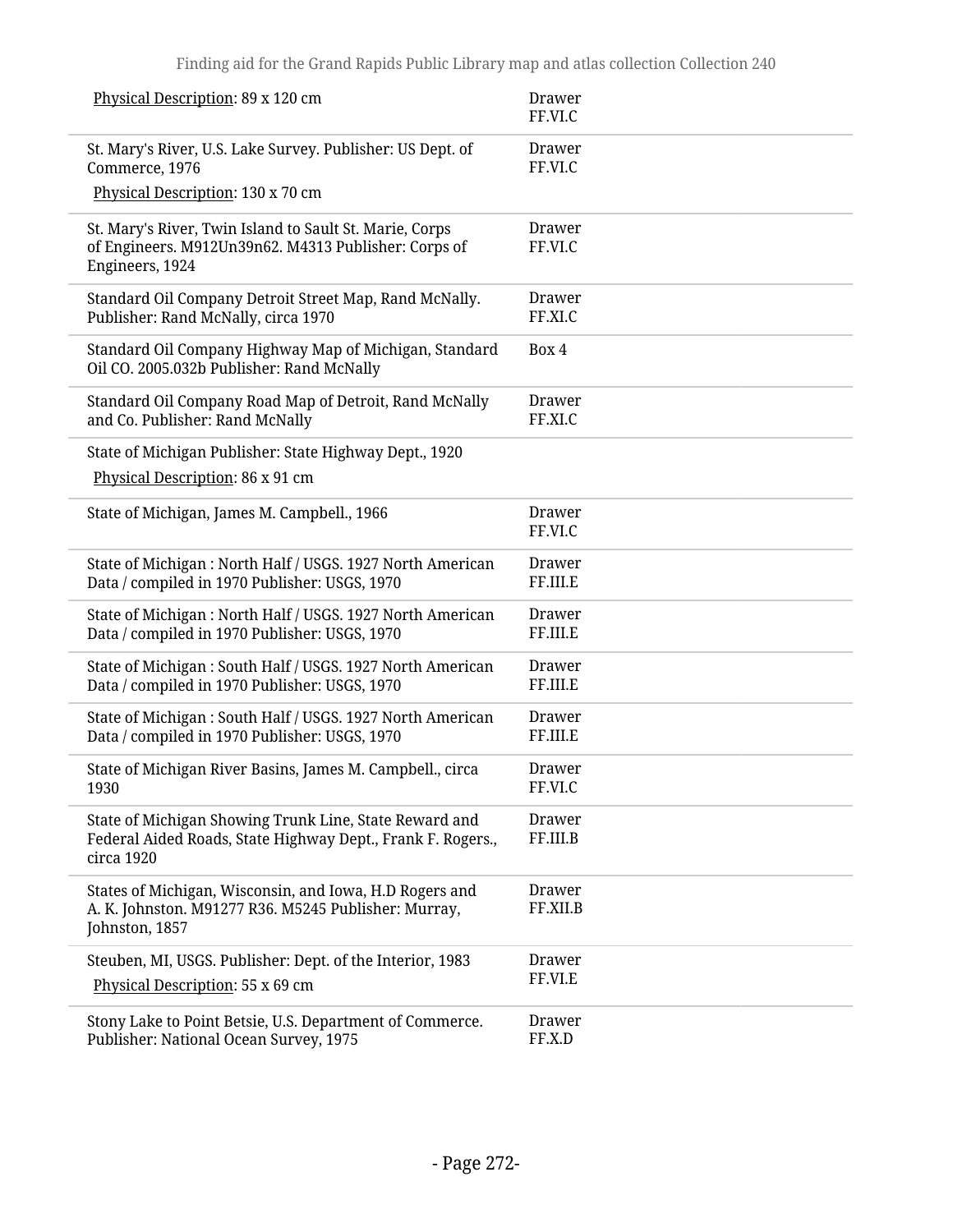#### Physical Description: 89 x 119 cm Straits of Mackinac, Corps of Engineers. M912Un39n6 Publisher: Corps of Engineers, 1908 Physical Description: 108 x 65 cm Drawer FF.X.A Straits of Mackinac, Corps of Engineers. Publisher: Corps of Engineers, 1967 Physical Description: 121 x 91 cm Drawer FF.X.A Streams of Michigan, Karl G. Ings, ed. Publisher: Vivid Publishing, 1993 Drawer FF.VI.C Street Guide and Maps of the City of Grand Rapids, White Printing Co. 00.[5225].1 Publisher: White Printing CO., 1949 Processing Information: **Processing Information** Formerly FF.XII.E Box 4 Street Guide and Sectional Maps of the city of Grand Rapids MI, White Printing Company. 00.[5226].1 Publisher: White Printing Company, 1940s Processing Information: **Processing Information** Formerly FF.XII.E Box 4 Street Guide and sectional maps of the city of Grand Rapids, Michigan, and adjoining area. Publisher: G.R. : White Printing, circa 1940 Box 1 Folder 19 Street Guide and sectional maps of the city of Grand Rapids, Michigan, and adjoining area. 25th Ed. Publisher: G.R. : White Printing, 1949 Box 1 Folder 20 Street Lighting Map of Grand Rapids, City of G.R., 1974 Physical Description: 45 x 61 cm Drawer FF.IV.E Street Lighting Map of Grand Rapids, City of G.R., 1978 Physical Description: 45 x 61 cm Drawer FF.IV.E Street Map of Detroit and Environs, Detroit and Southeastern Michigan, AAA Michigan. Publisher: AAA Michigan, 1961-1962 Drawer FF.XI.C Street Map of Grand Rapids, Michigan [From, 00.[5739].1 Publisher: W.W. Hixson & Co., Rockford, Il., 1930 Drawer FF.IV.C Street Map of the City of East Grand Rapids, 1975 Physical Description: 41 x 41 cm Drawer FF.IV.E Street map, City of East Grand Rapids, City of East Grand Rapids, with REGIS. 00.[5819].1 Publisher: City of East Grand Rapids, 2007 Drawer FF.V.C Folder 3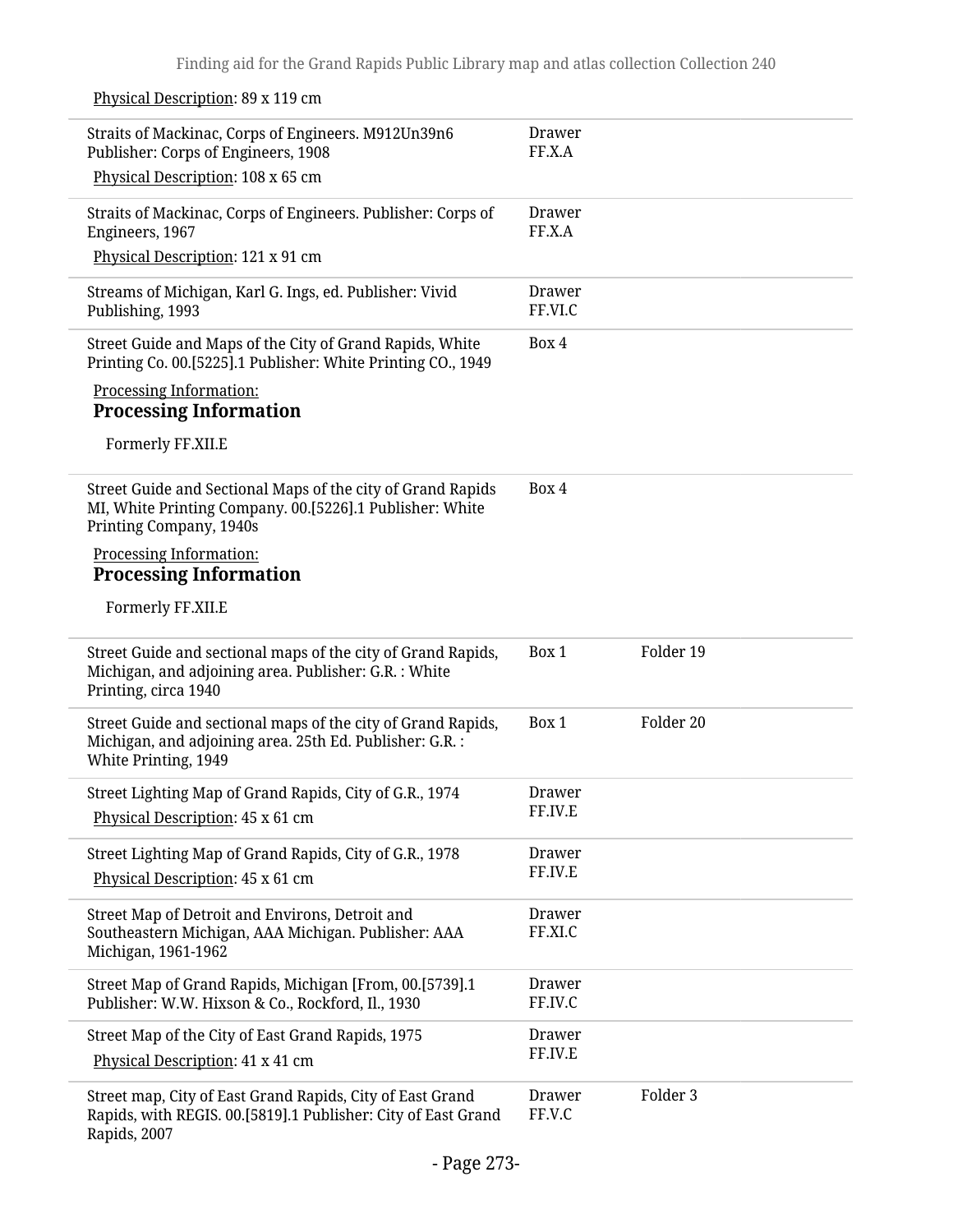| <b>Physical Description:</b>                                                                                                                  |                    |          |
|-----------------------------------------------------------------------------------------------------------------------------------------------|--------------------|----------|
| Strongs, MI, Army Map Service. Publisher: Dept. of the<br>Interior, 1951<br>Physical Description: 55 x 69 cm                                  | Drawer<br>FF.VI.E  |          |
|                                                                                                                                               |                    |          |
| Structural Contour Map of Ogemaw County, R.B. Newcombe.<br>Publisher: MI Dept. of Conservation, Geological Survey<br>Division, 1934           | Drawer<br>FF.XI.B  | Folder O |
| Sturgis, AAA. Publisher: AAA Michigan                                                                                                         | Drawer<br>FF.XI.C  |          |
| Sullivan Creek, MI, Army Map Service. Publisher: Dept. of<br>the Interior, 1976                                                               | Drawer<br>FF.VI.E  |          |
| Physical Description: 55 x 69 cm                                                                                                              |                    |          |
| Superior Map of Michigan, George F. Cram Co. Publisher:<br>George F. Cram Co., Indianapolis, 1952                                             |                    |          |
| Physical Location: Oversize. On top of Flat Files.                                                                                            |                    |          |
| Surface Geology of Bay County, USGS. Mbay 912 M58 cf.<br>M1699 Publisher: MI Litho, 1905                                                      | Drawer<br>FF.X.E   | Folder B |
| Physical Description: 35 x 50 cm                                                                                                              |                    |          |
| Surface Geology of Bay County, USGS. Mbay 912 M58 cs.<br>M1700 Publisher: MI Litho, 1905                                                      | Drawer<br>FF.X.E   | Folder B |
| Physical Description: 36 x 52 cm                                                                                                              |                    |          |
| Surface Geology of Monroe County, Geological Survey of MI,<br>W.H. Sherzer., 1900                                                             | Drawer<br>FF.XI.B  | Folder M |
| Survey of Grattan, Michigan Bell Telephone CO. 2005.079<br>Publisher: Michigan Bell, 1941                                                     | Box 1.5            |          |
| Survey of the Mouth of Galien River, J.M. Berrien and E.<br>Rose. MBe912B45. M3502 Publisher: J.M. Berrein, 1835                              | Drawer<br>FF.VI.C  |          |
| Physical Description: 77 x 52 cm                                                                                                              |                    |          |
| Ta-non-ka's Historical Map of the Paper Country [[copy 2],<br>M912775 B142 Publisher: Badger Paper Mills, Peshtigo, WI,<br>1944               | Drawer<br>FF.XII.E |          |
| Ta-non-ka's Historical Map of the Paper Country:<br>Northeastern Wisconsin, M912775 B142 Publisher: Badger<br>Paper Mills, Peshtigo, WI, 1944 | Drawer<br>FF.XII.C |          |
| Ta-non-ka's Indians of the Paper Country, M970.4. B142<br>Publisher: Badger Paper Mills, 1942                                                 | Drawer<br>FF.XII.C |          |
| Tawas City, Army Map Service. Publisher: USGS, 1958                                                                                           | Drawer<br>FF.XI.E  |          |
|                                                                                                                                               |                    |          |

Tawas City, Army Map Service. Publisher: USGS, 1968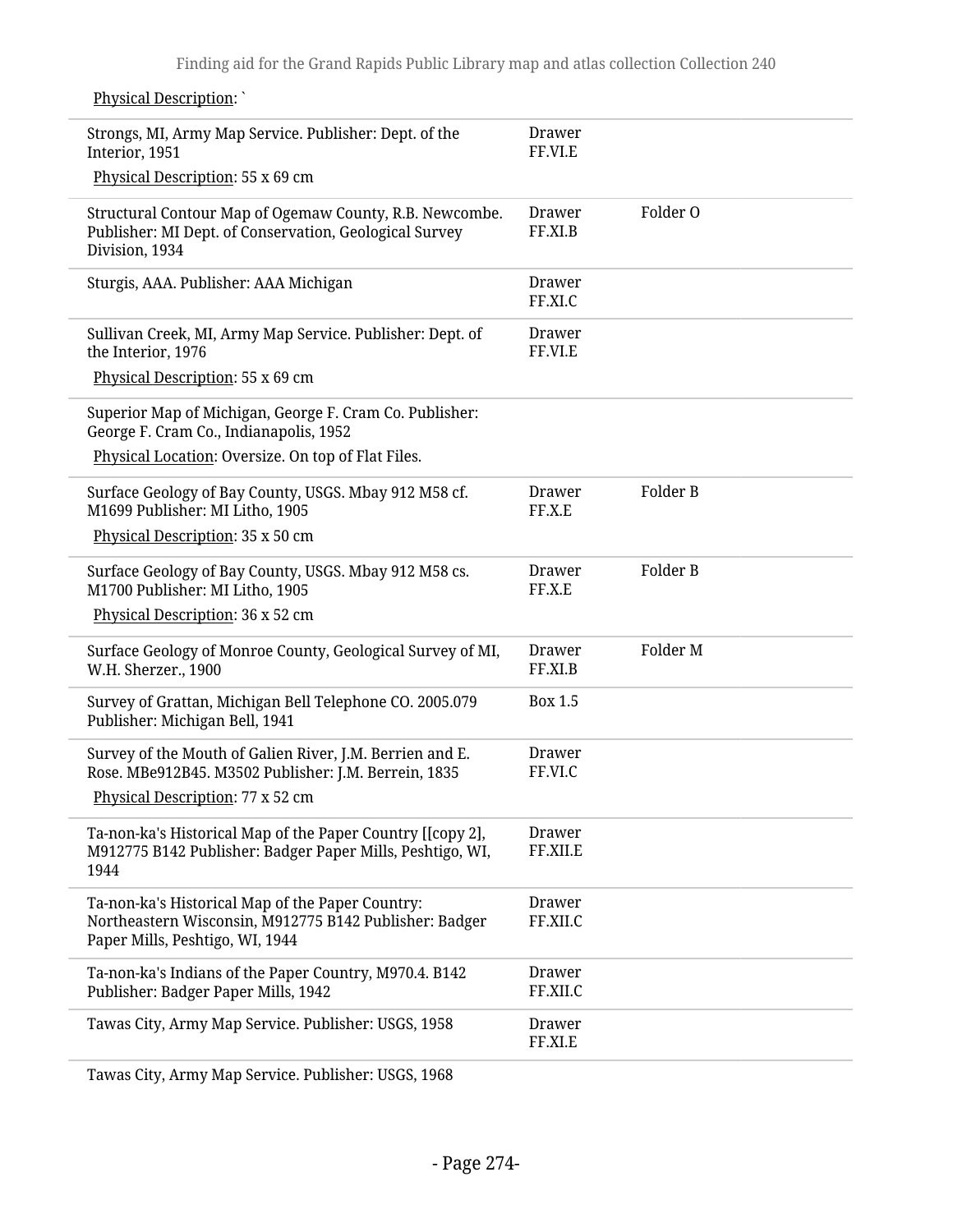|                                                                                                                                             | <b>Drawer</b><br>FF.XI.E  |           |  |
|---------------------------------------------------------------------------------------------------------------------------------------------|---------------------------|-----------|--|
| Tawas Harbor, MI, Corps of Engineers. M912Un39n522<br>Publisher: Corps of Engineers, 1905                                                   | <b>Drawer</b><br>FF.X.A   |           |  |
| Physical Description: 75 x 58 cm                                                                                                            |                           |           |  |
| Tecumseh, AAA. Publisher: AAA Michigan                                                                                                      | <b>Drawer</b><br>FF.XI.C  |           |  |
| Tek-e-nink Lake, Institute for Fisheries Research. Publisher:<br>Michigan United Conservation Clubs, 1942                                   | <b>Drawer</b><br>FF.VI.D  |           |  |
| Texaco Map of Michigan, Texaco Oil Company. 2005.032b<br>Publisher: Rand McNally, 1958                                                      | Box 4                     |           |  |
| The Belknap Neighborhood. Publisher: G.R. Planning Dept.,<br>1976-05-01                                                                     | Box 1                     |           |  |
| The Centennial Geological Map of the Southern Peninsula<br>of Michigan, Helen M. Martin. M557.74M364c. 00.[1545].1<br>Publisher: USGS, 1936 | Box 4                     | Folder 11 |  |
| the City of Milwaukee, Silas Cahpman. Publisher: Silas<br>Chapman, 1888                                                                     | <b>Drawer</b><br>FF.XII.B |           |  |
| The Ethno Mosaic: Racial Distribution in the City of Grand<br>Rapids, City of G.R. Publisher: Map Request, 2000                             | <b>Drawer</b><br>FF.IV.E  |           |  |
| The Great Lakes St. Lawrence Project, Sundberg. M386.2Un2<br>Publisher: U.S. Government Printing Office, 1941                               | <b>Drawer</b><br>FF.X.A   |           |  |
| The Mission Lands at the Rapids of the Grand, 1825 to 1836,<br>Kevin R. Finney. 2001.017.3 Publisher: Self publ., 2001                      | <b>Drawer</b><br>FF.V.B   |           |  |
| The Northwest Territory during the Revolution, H.A. Ogden.<br>M91277 N81 Publisher: Strobridge Litho CO., cincinatti, OH,<br>1930           | <b>Drawer</b><br>FF.XII.C |           |  |
| The Old Northwest Territory, Wm. Mark Young,<br>M91277.N80. M5206 Publisher: The Northern Trust<br>Company, 1936                            | Drawer<br>FF.XII.C        |           |  |
| The Plat Book Of Kent County, the Grand Rapids News.<br>Publisher: The Grand Rapids News, 1919                                              | Drawer<br>FF.XII.E        |           |  |
| the Race Pie: Racial Distribution by Census Tract in the City<br>of Grand Rapids, City of G.R. Publisher: Map Request, 2000                 | Drawer<br>FF.IV.E         |           |  |
| the Settled part of Wisconsin Territory, Minman and Dutton.<br>M912775y8 Publisher: Hinman and Dutton, 1838                                 | <b>Drawer</b><br>FF.XII.B |           |  |
| The State of Rhode Island, B. Iunnen?. Publisher: John Reid,<br>1776                                                                        | <b>Drawer</b><br>FF.XII.A |           |  |
| Physical Description: 36 x 47 cm                                                                                                            |                           |           |  |
| the states of Ohio, Indiana and Illinois, and part of Michigan<br>Territory, D.H. Vance. Publisher: A. Finley, 1825                         | <b>Drawer</b><br>FF.XII.B |           |  |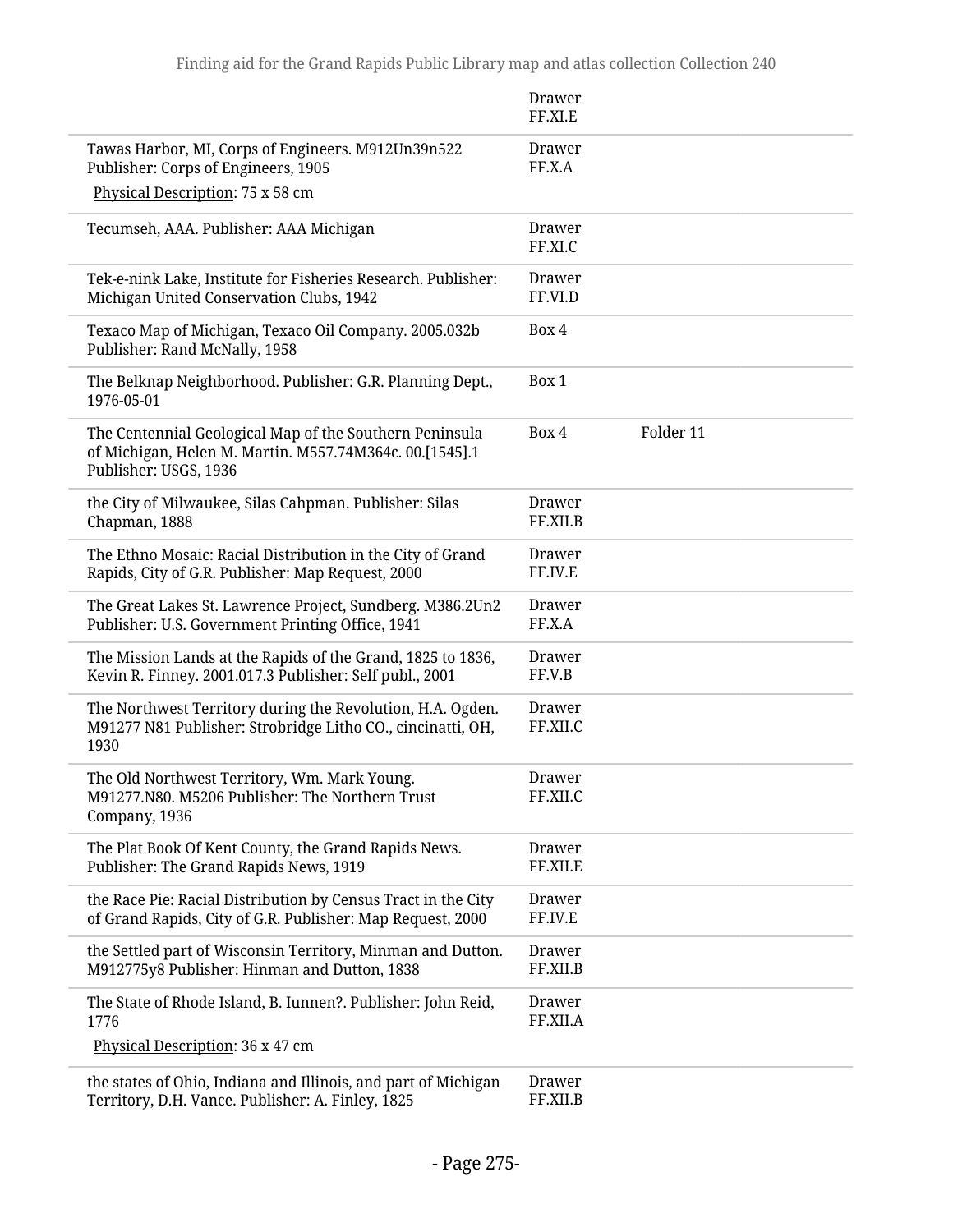| the States of Ohio, Indiana, and Illinois with the Settled<br>part of Michigan, S. Augustus Mitchell. M91277.M69. M3795<br>Publisher: Mitchell and Hinman, 1836 | <b>Drawer</b><br>FF.XII.B |           |
|-----------------------------------------------------------------------------------------------------------------------------------------------------------------|---------------------------|-----------|
| the States of Ohio, Indiana, and Illinois with the Settled Part<br>of Michigan, S. Augustus Mitchell. Publisher: S. Augustus<br>Mitchell and Hinman, 1837       | <b>Drawer</b><br>FF.XII.B |           |
| The Tourist's Pocket Map of Michigan, Part of Competition<br>poster from 1931, J.H. Young. Publisher: Augustus Mitchell,<br>1835                                | Box 2                     |           |
| The White Printing Company's Grand Rapids Street<br>Directory with map, 11th ed. Publisher: G.R. : White<br>Printing, Before 1930                               | Box 1                     | Folder 15 |
| The White Printing Company's Grand Rapids Street<br>Directory with map, 12th ed. Publisher: G.R.: White<br>Printing, Before 1930                                | Box 1                     | Folder 16 |
| The White Printing Company's Map & Street Directory of<br>Grand Rapids, Mich., 8th Ed. Publisher: G.R. : White Printing,<br>1921                                | Box 1                     | Folder 14 |
| Things to Do, Places to See in Grand Rapids, Greater Grand<br>Rapids Motel Association. Publisher: Greater Grand Rapids<br>Motel association, 1966              | Drawer<br>FF.IV.E         |           |
| Physical Description: 45 x 53 cm                                                                                                                                |                           |           |
| Thomas Lake, Institute for Fisheries Research. Publisher:<br>Michigan United Conservation Clubs, 1941                                                           | <b>Drawer</b><br>FF.VI.D  |           |
| Three Northern Tiers of Townships in Kent County and<br>two Rows of Townships Each in Ionia and Ottawa Counties,<br>M912.774 T714. Stuart Fund, circa 1840      | <b>Drawer</b><br>FF.XII.D | Folder 11 |
| Three Rivers, AAA. Publisher: AAA Michigan                                                                                                                      | Drawer<br>FF.XI.C         |           |
| Thunder Lake, MI, USGS. Publisher: Dept. of the Interior,<br>1983                                                                                               | <b>Drawer</b><br>FF.VI.E  |           |
| Physical Description: 55 x 69 cm                                                                                                                                |                           |           |
| Toledo, Army Map Service. Publisher: UsGS, 1968                                                                                                                 | <b>Drawer</b><br>FF.XI.E  |           |
| Toledo Harbor, Ohio, Corps of Engineers. Publisher: Corps of<br>engineers, 1943                                                                                 | <b>Drawer</b><br>FF.X.A   |           |
| Topographic Map of Bay County, USGS. Mbay 912 M 58 cy.<br>M1701 Publisher: MI Litho, 1905                                                                       | <b>Drawer</b><br>FF.X.E   | Folder B  |
| Physical Description: 36 x 51 cm                                                                                                                                |                           |           |
| Topographic Map of Grand Rapids, City Planning<br>Department. Publisher: US Geological Survey, 1923                                                             | <b>Drawer</b><br>FF.IV.C  |           |
| Physical Description: 44 x 49 cm                                                                                                                                |                           |           |

Topographical Map of Oakland County, Standard Map Co.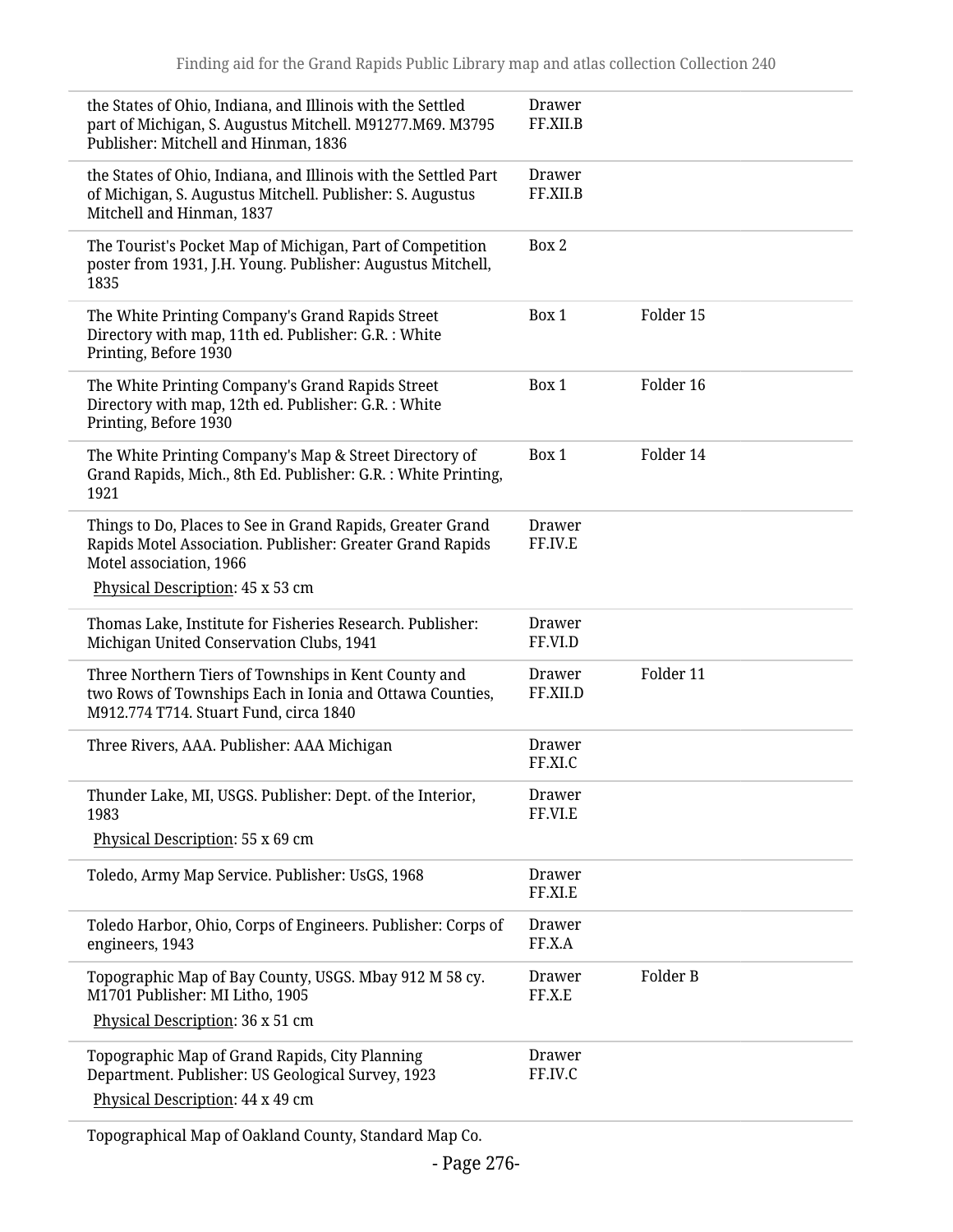|                                                                                                                 | <b>Drawer</b><br>FF.XI.B  | Folder O  |
|-----------------------------------------------------------------------------------------------------------------|---------------------------|-----------|
| Topographical Plat of the Grounds of the Kent Country Club,<br>00.[5280].1-2, 1901                              | Drawer<br>FF.IV.B         | Folder 5  |
| Topography of Michigan, Cedar Springs Quadrangle, USGS.<br>Publisher: USGS, 1918                                | Drawer<br>FF.XII.E        |           |
| Topography of Michigan, Grand Rapids Quadrangle, USGS.<br>M2187 Publisher: USGS, 1914                           | <b>Drawer</b><br>FF.XII.E |           |
| Topography of Michigan, Grand Rapids Quadrangle, [copy<br>2], USGS. M912.77456 Un3g Publisher: USGS, 1914       | Drawer<br>FF.XII.E        |           |
| Topography of Michigan, Lowell Quadrangle, USGS. M2577<br>Publisher: USGS, 1918                                 | <b>Drawer</b><br>FF.XII.E |           |
| Topography of Michigan, Marquette County, USGS.<br>Publisher: USGS, 1907                                        | Drawer<br>FF.XII.E        |           |
| Tourist and Resort Map of West Michigan Publisher: MI<br>Tourist Assn., 1944                                    |                           |           |
| Physical Description: 86 x 112 cm                                                                               |                           |           |
| Tourist Map of Elk Rapids, MI, M912.El5. M2649 Publisher:<br>Elk Rapids Progress, 1907                          | <b>Drawer</b><br>FF.XI.C  |           |
| Physical Description: 24 x 30 cm                                                                                |                           |           |
| Tourist's pocket map of Michigan, J.H. Young. M912Y8<br>Publisher: S. Augustus Mitchell, 1839                   | <b>Drawer</b><br>FF.III.D |           |
| Tourist's Pocket Map of Michigan, J.H. Young. M912Y8 '39<br>Publisher: S. Augustus Mitchell, 1839, 1977 Reprint | <b>Drawer</b><br>FF.III.D |           |
| Town and Harbour of Brest Publisher: P.A. Misier & Co.,<br>1860                                                 |                           |           |
| Physical Description: 136 x 85 cm                                                                               |                           |           |
| Physical Location: Oversize. On top of Flat Files.                                                              |                           |           |
| Township Map of Kent County, MK912.T66. M1704                                                                   | <b>Drawer</b><br>FF.XII.D | Folder 11 |
| Townships & Sections, City of Grand Rapids., City. 2004.062<br>Publisher: City                                  | <b>Drawer</b><br>FF.IV.E  |           |
| Processing Information:                                                                                         |                           |           |
| <b>Processing Information</b>                                                                                   |                           |           |
| Formerly FF.V.C                                                                                                 |                           |           |
| Townships and Sections, City of Grand Rapids, City of G.R.<br>Publisher: G I S by Do-It, 2000                   | <b>Drawer</b><br>FF.IV.E  |           |
| Transportation Map of Michigan, USGS. M912.774 Publisher:<br>U.S. Geological Survey, 1976                       | <b>Drawer</b><br>FF.III.C |           |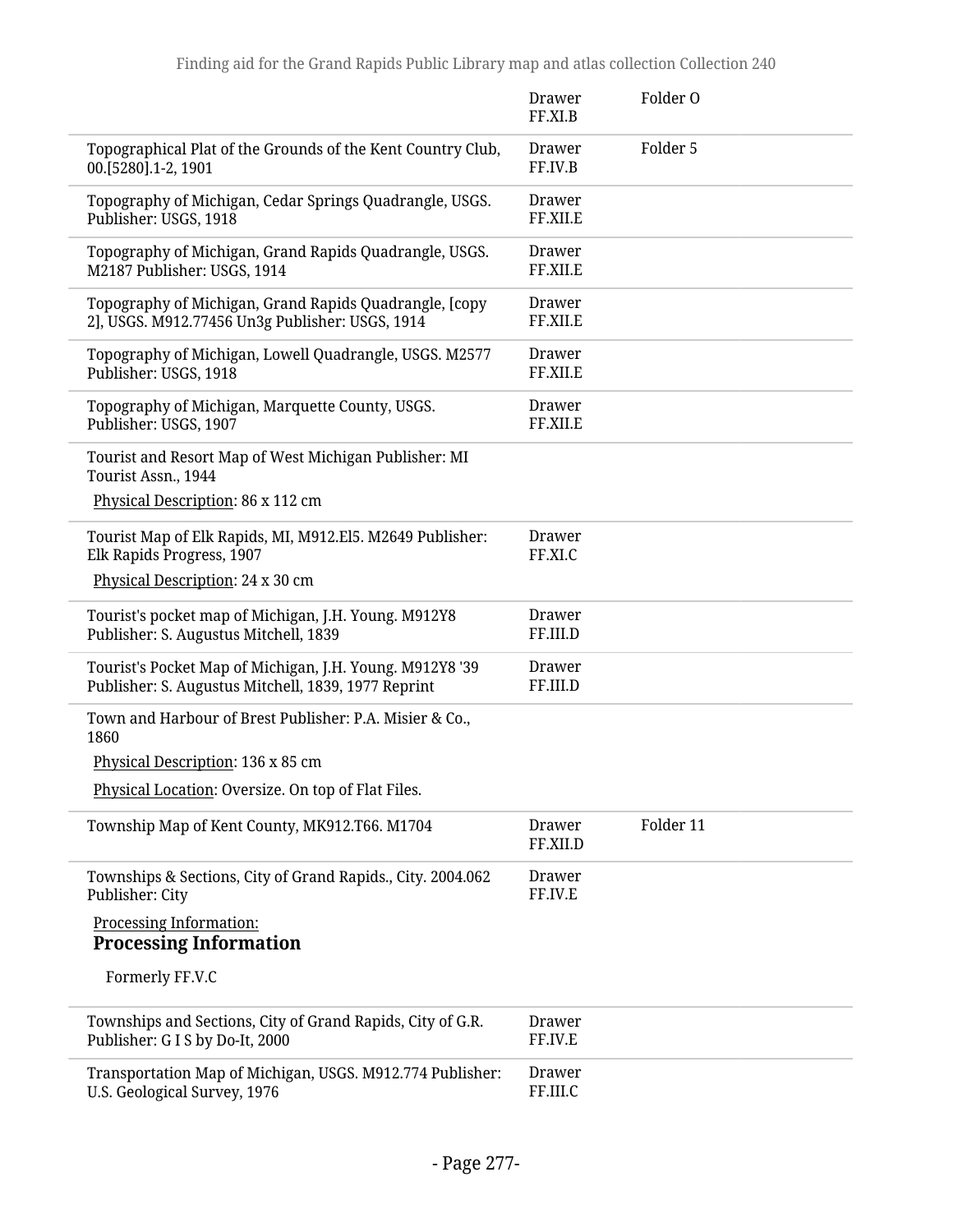| 1 h ysiedd Desemption. To A 90 cm                                                                        |                           |
|----------------------------------------------------------------------------------------------------------|---------------------------|
| Traverse City, Army Map Service. Publisher: USGS, 1965                                                   | <b>Drawer</b><br>FF.XI.E  |
| Treasure map of the Great Lakes Region, Gerald Schultz.<br>M910.45.Sch82t Publisher: Schultz, circa 1960 | <b>Drawer</b><br>FF.XII.C |
| Physical Description: 72 x 47 cm.                                                                        |                           |
| Treaty of Ghent Survey Maps Publisher: U.S. Lighthouse<br>Board, 1816                                    |                           |
| Physical Description: 40 x 61 cm                                                                         |                           |
| Treaty of Ghent Survey Maps Publisher: U.S. Lighthouse<br>Board, Before 1816                             | Drawer<br>FF.XI.D         |
| Physical Description: 40 x 61 cm                                                                         |                           |
| Treaty of Ghent Survey Maps Publisher: U.S. Lighthouse<br><b>Board</b> , 1820                            | Drawer<br>FF.XI.D         |
| Physical Description: 40 x 61 cm                                                                         |                           |
| Treaty of Ghent Survey Maps -- Detroit #1 Publisher: U.S.<br>Lighthouse Board, 1820                      | Drawer<br>FF.XI.D         |
| Physical Description: 40 x 61 cm                                                                         |                           |
| Treaty of Ghent Survey Maps -- Detroit #2 Publisher: U.S.<br>Lighthouse Board, 1820                      | Drawer<br>FF.XI.D         |
| Physical Description: 40 x 61 cm                                                                         |                           |
| Treaty of Ghent Survey Maps -- Detroit #3 Publisher: U.S.<br>Lighthouse Board, 1820                      | Drawer<br>FF.XI.D         |
| Physical Description: 40 x 61 cm                                                                         |                           |
| Treaty of Ghent Survey Maps -- Iroquois #1 Publisher: U.S.<br>Lighthouse Board, 1820                     | <b>Drawer</b><br>FF.XI.D  |
| Physical Description: 40 x 61 cm                                                                         |                           |
| Treaty of Ghent Survey Maps -- Iroquois #2 Publisher: U.S.<br>Lighthouse Board, 1820                     | <b>Drawer</b><br>FF.XI.D  |
| Physical Description: 40 x 61 cm                                                                         |                           |
| Treaty of Ghent Survey Maps -- Iroquois #3 Publisher: U.S.<br>Lighthouse Board, 1820                     | <b>Drawer</b><br>FF.XI.D  |
| Physical Description: 40 x 61 cm                                                                         |                           |
| Treaty of Ghent Survey Maps -- Iroquois #4 Publisher: U.S.<br>Lighthouse Board, 1820                     | <b>Drawer</b><br>FF.XI.D  |
| Physical Description: 40 x 61 cm                                                                         |                           |
| Treaty of Ghent Survey Maps -- Iroquois #5 Publisher: U.S.<br>Lighthouse Board, 1820                     | <b>Drawer</b><br>FF.XI.D  |

Physical Description: 43 x 56 cm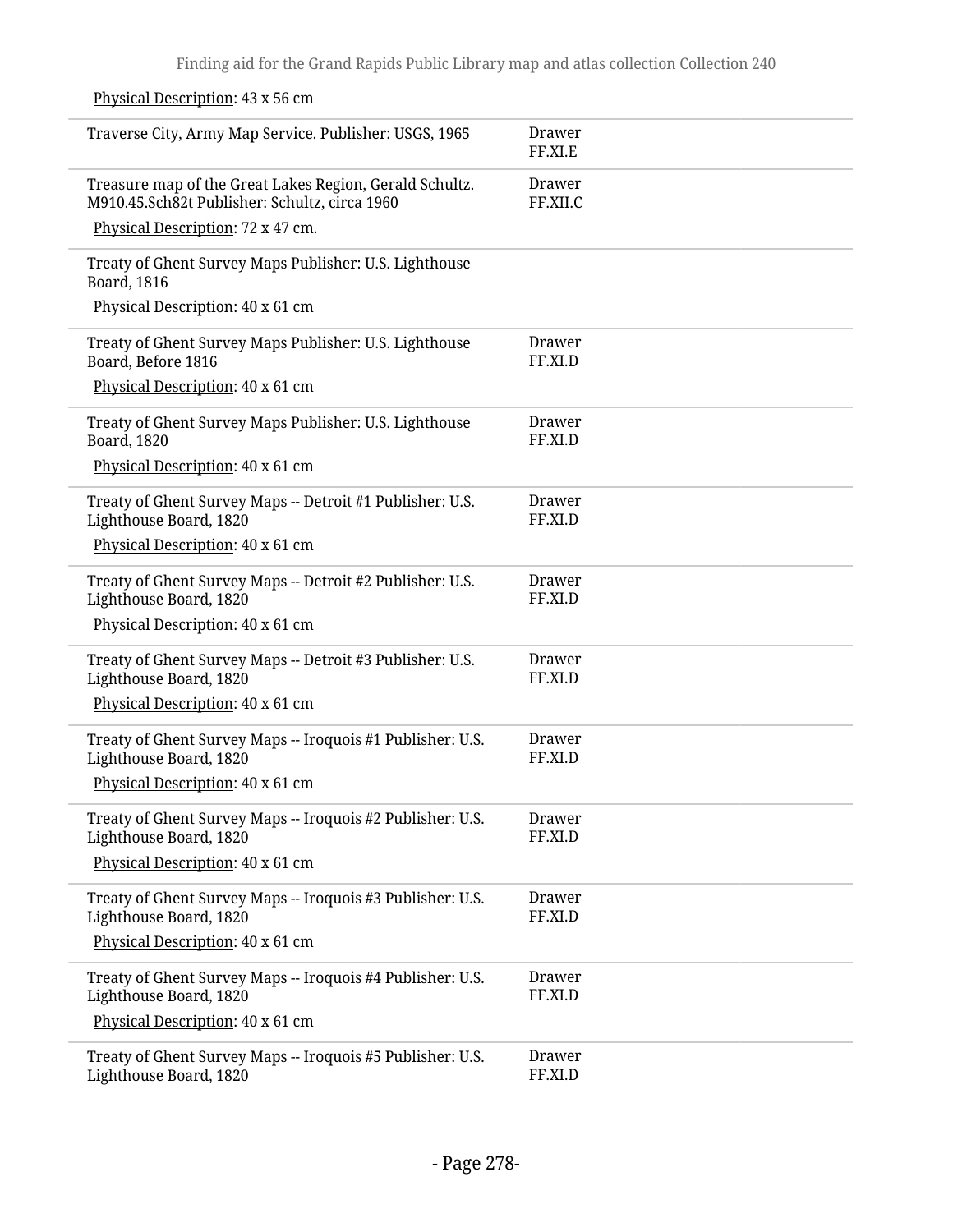Physical Description: 40 x 61 cm

| Treaty of Ghent Survey Maps -- Iroquois #6 Publisher: U.S.<br>Lighthouse Board, 1820                                | Drawer<br>FF.XI.D         |                       |
|---------------------------------------------------------------------------------------------------------------------|---------------------------|-----------------------|
| Physical Description: 40 x 61 cm                                                                                    |                           |                       |
| Treaty of Ghent Survey Maps -- Iroquois #7 Publisher: U.S.<br>Lighthouse Board, 1820                                | <b>Drawer</b><br>FF.XI.D  |                       |
| Physical Description: 40 x 61 cm                                                                                    |                           |                       |
| Treaty of Ghent Survey Maps -- Lake Huron #1 Publisher:<br>U.S. Lighthouse Board, 1820                              | <b>Drawer</b><br>FF.XI.D  |                       |
| Physical Description: 40 x 61 cm                                                                                    |                           |                       |
| Treaty of Ghent Survey Maps -- Lake St. Clair Publisher: U.S.<br>Lighthouse Board, 1820                             | <b>Drawer</b><br>FF.XI.D  |                       |
| Physical Description: 40 x 61 cm                                                                                    |                           |                       |
| Treaty of Ghent Survey Maps -- Niagara #4 Publisher: U.S.<br>Lighthouse Board, 1820                                 | <b>Drawer</b><br>FF.XI.D  |                       |
| Physical Description: 40 x 61 cm                                                                                    |                           |                       |
| Trenary NE, MI, USGS. Publisher: Dept. of the Interior, 1958<br>Physical Description: 55 x 69 cm                    | <b>Drawer</b><br>FF.VI.E  |                       |
| Trenary SE, MI, USGS. Publisher: Dept. of the Interior, 1958<br>Physical Description: 55 x 69 cm                    | <b>Drawer</b><br>FF.VI.E  |                       |
| Trenary SW, MI, USGS. Publisher: Dept. of the Interior, 1958<br>Physical Description: 55 x 69 cm                    | <b>Drawer</b><br>FF.VI.E  |                       |
| Triangle in Campau Plat, M912.77456 M32c, circa 1837                                                                | <b>Drawer</b><br>FF.XII.D | Folder 9              |
| Trout Lake, MI, USGS. Publisher: Dept. of the Interior, 1964<br>Physical Description: 55 x 69 cm                    | <b>Drawer</b><br>FF.VI.E  |                       |
| Tunison's Map of Michigan, H.C. Tunison. M912 t83. M1606<br>Publisher: H.C. tunison, 1904                           | <b>Drawer</b><br>FF.III.A |                       |
| Tuscola County Topographic Map, C.A. Davis, Geological<br>Survey of MI. MT 912 M58 d. M1708 Publisher: USGS, 1904   | <b>Drawer</b><br>FF.XI.C  | Folder T-V            |
| Two Centuries of Illinois History, from the Chicago Sunday<br>Tribune, M912773.C43 Publisher: Chicago Tribune, 1938 | <b>Drawer</b><br>FF.XII.B |                       |
| Physical Description: 39 x 53 cm                                                                                    |                           |                       |
| Two Harbors, Army Map Service. Publisher: USGS, 1964                                                                | <b>Drawer</b><br>FF.XI.E  |                       |
| Tyrone Township 1968 Aerials (19), Kent County. Publisher:<br>Kent County, 1968, 1994 Print                         | <b>Drawer</b><br>FF.VI.A  | Folder<br>Tyrone Twp. |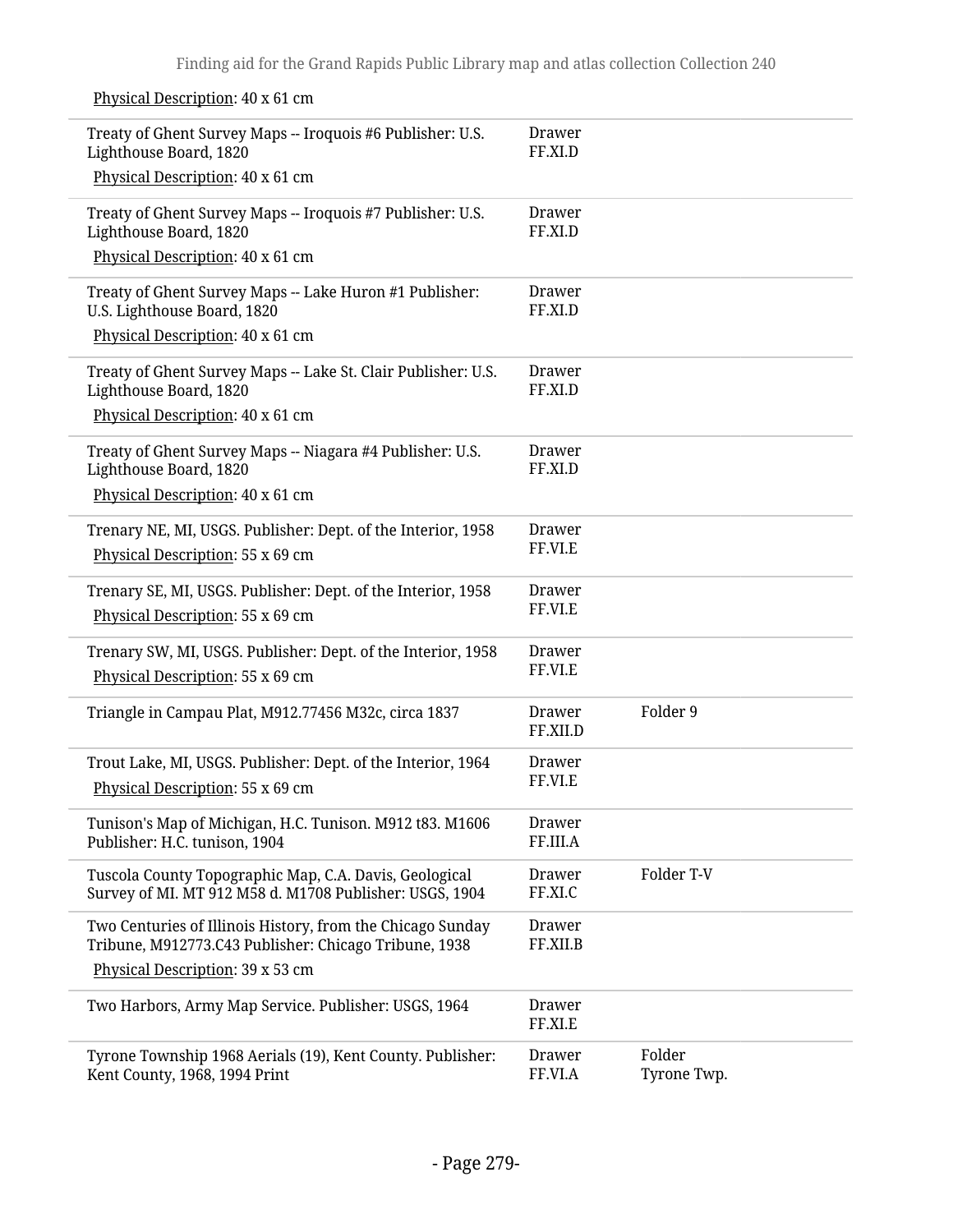U.S. 16 Relocation: Marne to Whitneyville [through Grand Rapids], Jan. 27, 1961 recd date, 1958-06-05; corrected 1958-10-03

Physical Description: 137 x 41 cm

Physical Location: Oversized. Located on top of the Flat Files.

| United States, Emeline Morse, aged 14 years. Publisher:<br>hand drawn, 1834                                                                                                                                                             | Drawer<br>FF.XII.A        |                             |
|-----------------------------------------------------------------------------------------------------------------------------------------------------------------------------------------------------------------------------------------|---------------------------|-----------------------------|
| United States, USGS. Publisher: USGS, 1992                                                                                                                                                                                              | Drawer<br>FF.XII.A        |                             |
| United States and Alaska, geographical publishing co.<br>Publisher: Geographical Publication Co., 1926                                                                                                                                  | <b>Drawer</b><br>FF.XII.A | Folder Misc.<br>Maps (North |
| Physical Description: 90 x 71 cm.                                                                                                                                                                                                       |                           | America)                    |
| United States Base Map, USGS. Publisher: USGS, 1990                                                                                                                                                                                     | Drawer<br>FF.XII.A        |                             |
| United States of America, USGS. Publisher: USGS, 1978                                                                                                                                                                                   | Drawer<br>FF.XII.A        |                             |
| United States of America: National Parks & Monuments,<br>National Forests, Indian Reservations, Wildlife Refuges,<br>Public Lands, & Historical Boundaries. Compiled by the<br>Geographical Survey  Bureau of Land Management ,<br>1964 | Drawer<br>FF.XII.A        |                             |
| Physical Description: 107 cm x 164 cm                                                                                                                                                                                                   |                           |                             |
| United States showing Routes of Principal Explorers and<br>Early Roads and Highways, Frank Bond, L.P. Berthrong.<br>R912.Un31 Publisher: Dept. of the Interior, 1908                                                                    | <b>Drawer</b><br>FF.XII.A |                             |
| United States, Including Territories, William A. Richards.<br>Publisher: Dept. of the Interior, 1906                                                                                                                                    |                           |                             |
| Physical Location: In double tube on floor next to FF                                                                                                                                                                                   |                           |                             |
| Uptown [Grand Rapids] Business Directory and Map, 2004                                                                                                                                                                                  | Box 1                     | Folder <sub>61</sub>        |
| US 131 S-Curve Reconstruction Detour Map, MDOT., 1999                                                                                                                                                                                   | Drawer<br>FF.IV.E         |                             |
| USGS Index to Topographic Maps of Michigan, USGS.<br>Publisher: USGS, 1978                                                                                                                                                              | <b>Drawer</b><br>FF.XII.E | Folder<br>duplicate<br>maps |
| USGS Index to Topographic Maps of Michigan, USGS.<br>Publisher: USGS, 1980                                                                                                                                                              | <b>Drawer</b><br>FF.XII.E | Folder<br>duplicate<br>maps |
| USGS Index to Topographic Maps of Michigan, USGS.<br>Publisher: USGS, 1980                                                                                                                                                              | <b>Drawer</b><br>FF.XII.E | Folder<br>duplicate<br>maps |
| Vacation Guide to Lake County Area, Lake County Chamber<br>of Commerce, Buck Gotschall, Secretary., circa 1960                                                                                                                          | <b>Drawer</b><br>FF.XI.A  | Folder L                    |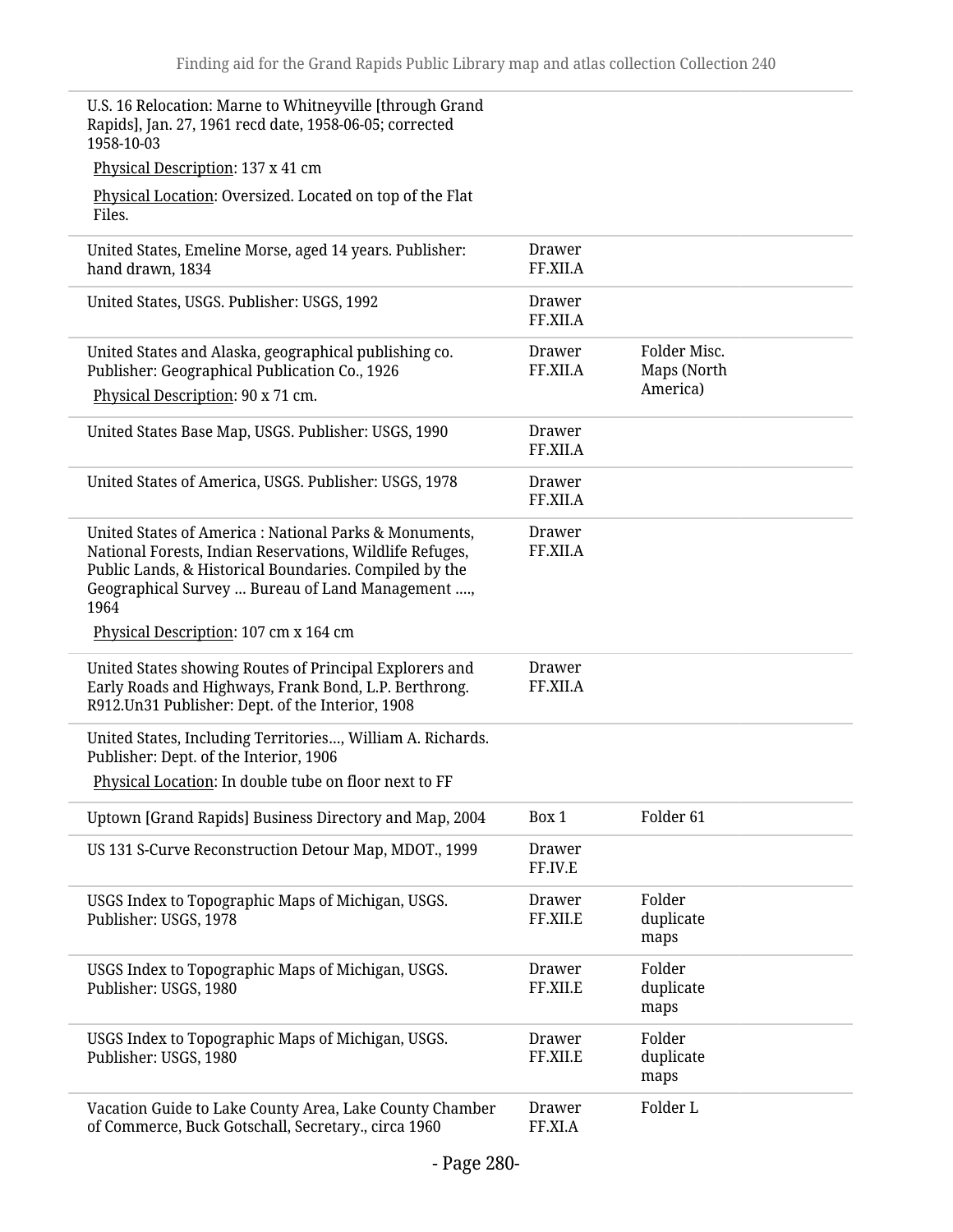| Vander Stolpe's Third Addition, to the City of Grand Rapids,<br>Kent Co., Mi., Survey & Plat by Rumsey & Works. 2001.107<br>Publisher: Naylor, Beekman, Vogle, & Naylor "proprietors".<br>Physical Description: 34 x 43 cm. | <b>Box 2.3</b>            |                            |
|-----------------------------------------------------------------------------------------------------------------------------------------------------------------------------------------------------------------------------|---------------------------|----------------------------|
| Vergennes Township 1968 Aerials (18), Kent County.<br>Publisher: Kent County, 1968, 1994 Print                                                                                                                              | <b>Drawer</b><br>FF.VI.A  | Folder<br>Vergennes<br>Twp |
| Veteran's Memorial Park Maps, 00.[5252].1 Publisher: City of<br>G.R.                                                                                                                                                        | Box 2                     |                            |
| Village of Grand Rapids, Campau's Plat., 1833<br>Physical Description: 10 x 15.5 inches                                                                                                                                     | <b>Drawer</b><br>FF.XII.D | Folder 9                   |
| Village of Grandville, M912.77455 V66                                                                                                                                                                                       | <b>Drawer</b><br>FF.XII.D | Folder 7                   |
| Voting Precincts, City of East Grand Rapids, 1957-08-01                                                                                                                                                                     | Box 1                     |                            |
| Walker (MI) Oil Fields, 1951<br>Physical Description: 76 x 103 cm                                                                                                                                                           | <b>Drawer</b><br>FF.V.C   |                            |
| Walker Township, M912.77455 W154, 1852                                                                                                                                                                                      | <b>Box 3.5</b>            | Folder <sub>6</sub>        |
| Walker Township, M912.77456 T66, circa 1830                                                                                                                                                                                 | <b>Box 3.5</b>            | Folder <sub>6</sub>        |
| Walker Township, M912.77456 G762, circa 1840                                                                                                                                                                                | <b>Box 3.5</b>            | Folder <sub>6</sub>        |
| Walker Township (Part of), surveyed by Lucius Lyon. T8N<br>R12W, 1831                                                                                                                                                       | <b>Box 3.5</b>            | Folder <sub>6</sub>        |
| Walker Township [copy], 1852                                                                                                                                                                                                | <b>Drawer</b><br>FF.V.B   |                            |
| Walker Township [copy], circa 1830                                                                                                                                                                                          | <b>Drawer</b><br>FF.V.B   |                            |
| Walker Township and Grand Rapids - Walker 1968 Aerials<br>(19), Kent County. Publisher: Kent County, 1968, 1994 Print                                                                                                       | Drawer<br>FF.VI.A         | Folder<br>Walker<br>Twp    |
| Walker Township part 1, Almy., 1899                                                                                                                                                                                         | <b>Box 3.5</b>            | Folder <sub>6</sub>        |
| Walker Township part 2, Almy., 1899                                                                                                                                                                                         | Box 3.5                   | Folder <sub>6</sub>        |
| Walker Township part 3, Almy., 1899                                                                                                                                                                                         | <b>Box 3.5</b>            | Folder <sub>6</sub>        |
| Walker Township, S.E. Corner of Section 24, M912.77456<br>M32k. Stuart Fund, circa 1850<br>Physical Description: 15 x 18 inches                                                                                             | <b>Box 3.5</b>            | Folder <sub>6</sub>        |
| Washtenaw County Michigan, Board of County Road<br>Comissioners., 1968                                                                                                                                                      | <b>Drawer</b><br>FF.XI.C  | Folder T-V                 |
| Waugoshance Pt. & Seul Choix Pt., U.S. Department of<br>Commerce. Publisher: Corps of Engineers, 1975                                                                                                                       | Drawer<br>FF.X.D          |                            |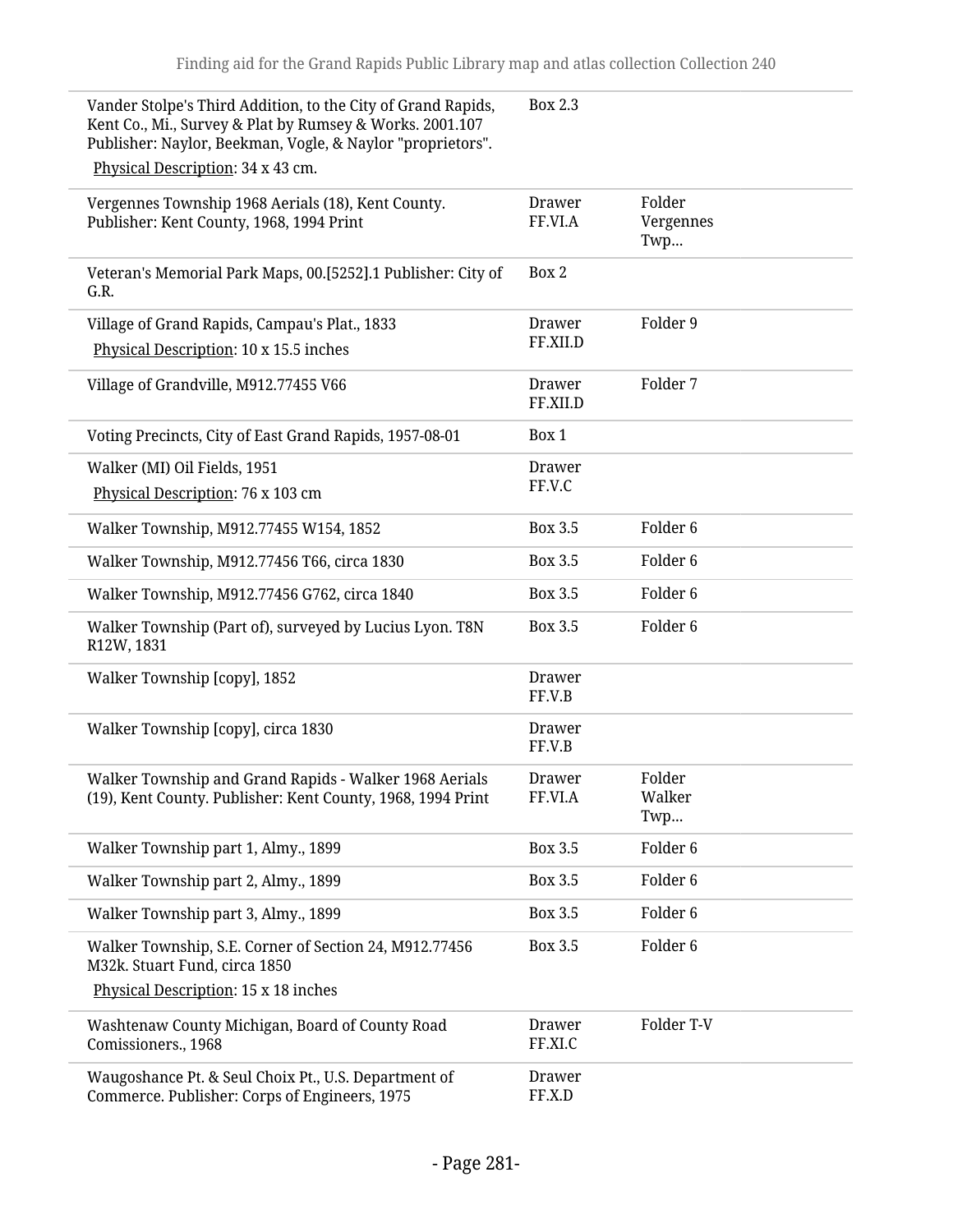Physical Description: 121 x 87 cm

| Waverly, Ottawa County, MI, F.E. Skeels, surveyor. Motw912<br>Sk2 Publisher: AAA Michigan, circa 1893                                                                                | Drawer<br>FF.XI.C         |                                     |
|--------------------------------------------------------------------------------------------------------------------------------------------------------------------------------------|---------------------------|-------------------------------------|
| Wayne County & Part of Oakland & Macomb, 1894, Silas<br>Farmer & Co. Publisher: Farmer & Co., 1894                                                                                   | <b>Drawer</b><br>FF.XI.C  |                                     |
| Physical Description: 50 x 51 cm.                                                                                                                                                    |                           |                                     |
| Wayne County MI Highway Map, Board of Wayne County<br>Road Comissioners., 1968                                                                                                       | Drawer<br>FF.XI.C         | Folder T-V                          |
| Wealthy Theatre Historic District, City Planning Dept., 2000                                                                                                                         | <b>Drawer</b><br>FF.IV.E  |                                     |
| Welcome to Battle Creek Michigan, Battle Creek Area<br>Chamber of Commerce. Publisher: Battle Creek Area<br>Chamber of Commerce, circa 1980                                          | Drawer<br>FF.XI.C         |                                     |
| Welcome to Grand Rapids Michigan, ca. 2000., City.<br>Publisher: City. Parking Services Dept., circa 2000<br>Physical Description: 46 x 35 cm.                                       | <b>Drawer</b><br>FF.V.A   |                                     |
| Welcome to Grand Rapids, Michigan [Parking map], Grand<br>Rapids Parking Services Dept. 2004.02, circa 2002                                                                          | Box 1                     | Folder 55                           |
| Welcome to Jenison, Michigan Publisher: Jenison Chamber<br>of Commerce, 2000<br>Physical Description: 60 x 69 cm.                                                                    | Drawer<br>FF.XI.C         | Folder<br>Michigan<br><b>Cities</b> |
| Welcome to the Grand Rapids Public Schools. District Map,<br>1996                                                                                                                    | <b>Drawer</b><br>FF.IV.E  |                                     |
| West End of Lake Superior, Corps of Engineers.<br>M912Un39n96. M1413 Publisher: Corps of Engineers, 1906<br>Physical Description: 118 x 76 cm                                        | <b>Drawer</b><br>FF.X.B   |                                     |
| West Michigan Vacation Directory & Guide, Michigan<br>Tourist and Resort Association, M91.M58w.34, M4796<br>Publisher: MI Tourist & Resort, 1934<br>Physical Description: 78 x 70 cm | <b>Drawer</b><br>FF.III.B |                                     |
| West Part of Alger County, MI Department of Conservation.<br>Publisher: Michigan Dept. Of Conservation                                                                               | <b>Drawer</b><br>FF.X.E   | Folder A                            |
| Weston & Low's Addition Publisher: W.H. Kinsey, 1890<br>Physical Description: 37 x 36 cm                                                                                             | <b>Drawer</b><br>FF.IV.A  |                                     |
| Weston & Meigs Addition, I.M. Weston. MKG912.W52.<br>M4070, 1890                                                                                                                     | <b>Drawer</b><br>FF.IV.A  |                                     |
| Physical Description: 55 x 37 cm                                                                                                                                                     |                           |                                     |
| Wexford County, Sportsmens County Map Service., 1947                                                                                                                                 | <b>Drawer</b><br>FF.XI.C  | Folder T-V                          |
|                                                                                                                                                                                      |                           |                                     |

White Lake, U.S. Lake Survey. Publisher: Corps of Engineers, 1968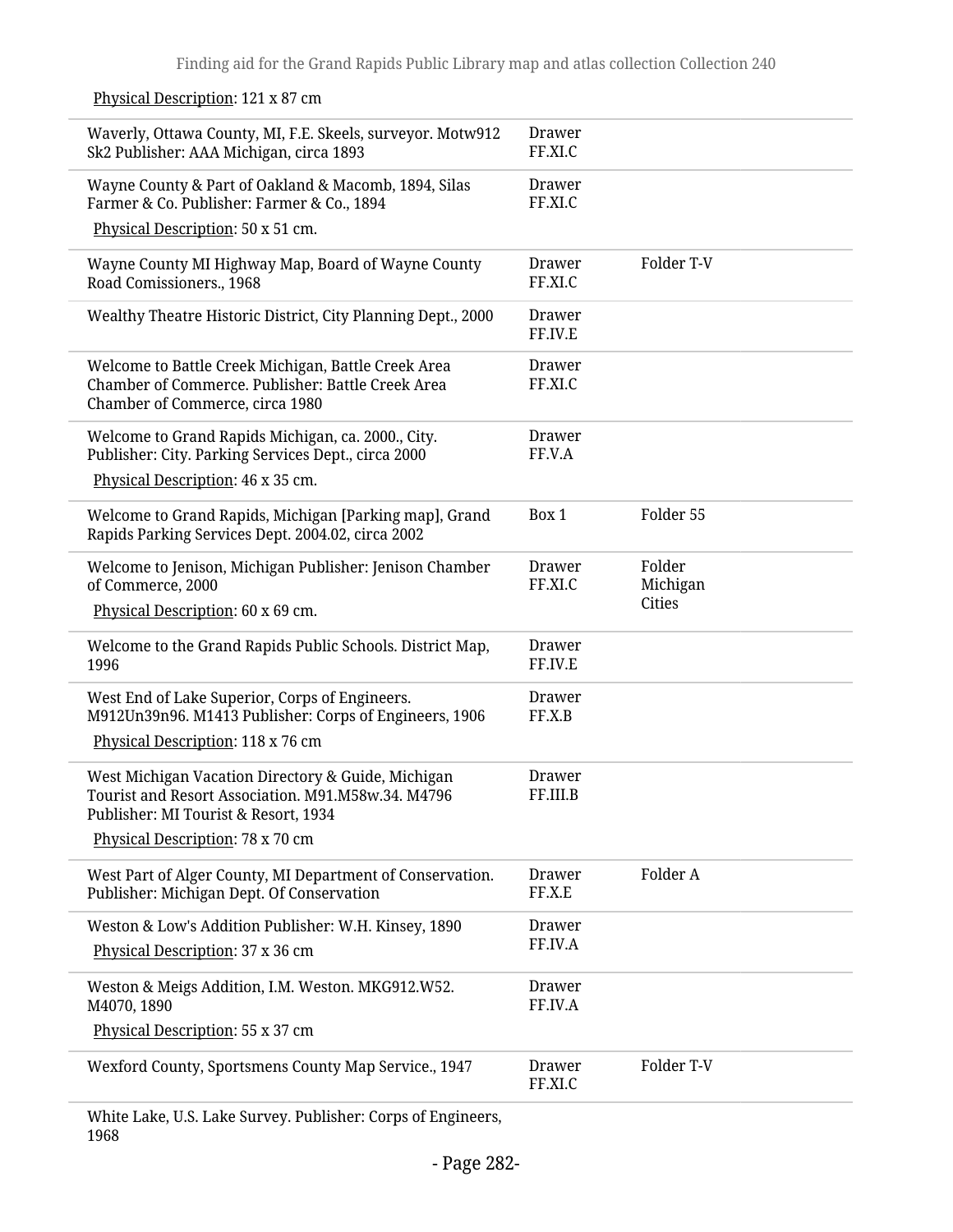| Physical Description: 91 x 76 cm                                                                                                                            | Drawer<br>FF.VI.D         |                     |  |
|-------------------------------------------------------------------------------------------------------------------------------------------------------------|---------------------------|---------------------|--|
| White Lake, U.S. Lake Survey. Publisher: National Ocean<br>SurveyNational Ocean Survey, 1975                                                                | Drawer<br>FF.VI.D         |                     |  |
| Physical Description: 91 x 75 cm                                                                                                                            |                           |                     |  |
| White Printing Co.'s Map of the City of Grand Rapids<br>Publisher: White Printing Co., 1920                                                                 | Drawer<br>FF.IV.B         |                     |  |
| Physical Description: 58 x 85 cm                                                                                                                            |                           |                     |  |
| White Printing Co.'s Map of the City of Grand Rapids [copy<br>2] Publisher: White Printing Co., 1916-1923                                                   | <b>Drawer</b><br>FF.XII.E |                     |  |
| Physical Description: 58 x 86 cm                                                                                                                            |                           |                     |  |
| White Printing Company's Map & Street Directory of Grand<br>Rapids, Mich. Publisher: G.R.: White Printing, 1912                                             | Box 4.8                   |                     |  |
| White Printing Company's Map of the City of Grand Rapids<br>and Suburbs Publisher: G.R. : White Printing, 1912                                              |                           |                     |  |
| Physical Location: Located on top of FF                                                                                                                     |                           |                     |  |
| Wildcat Well Map, Mich. Dept. of Conservation, Geol.<br>Survey Div. M912.774.M582w Publisher: Mich. Dept. of<br>Conservaiton.                               | <b>Drawer</b><br>FF.III.E |                     |  |
| Physical Description: 89 x 121 cm                                                                                                                           |                           |                     |  |
| Willits Farm Atlas of Mecosta County MI, 3 pages, Walter W.<br>Willits. Publisher: C.W. Chadwick, 1915                                                      | Drawer<br>FF.XI.B         | Folder <sub>M</sub> |  |
| Wisconsin, J.H. Colton and Co. M5202 Publisher: J.H. Colton,<br>1855                                                                                        | Drawer<br>FF.XII.B        |                     |  |
| Wisconsin, Rand McNally. R912775. R15v. M4696` Publisher:<br>Rand McNally, circa 1917                                                                       | Drawer<br>FF.XII.B        |                     |  |
| Woodbeck Lake, Institute for Fisheries Research. Publisher:                                                                                                 |                           |                     |  |
| Michigan United Conservation Clubs, 1941                                                                                                                    | Drawer<br>FF.VI.D         |                     |  |
| Wreck & Casualty Chart of the Great Lakes, 1894, U.S. Dept.<br>of Ag. M910.45. Un3w Publisher: U.S. Dept. of Agriculture,<br>1894, 1989 reprint             | <b>Drawer</b><br>FF.X.A   |                     |  |
| Physical Description: 45 x 58 cm.                                                                                                                           |                           |                     |  |
| Wreck and Casualty Chart of the Great Lakes, photocopy,<br>U.S. Department of Agriculture, Weather Bureau.<br>M910.45Un3w Publisher: MI Hist. Society, 1894 | Drawer<br>FF.X.A          |                     |  |
| Physical Description: 82 x 59 cm                                                                                                                            |                           |                     |  |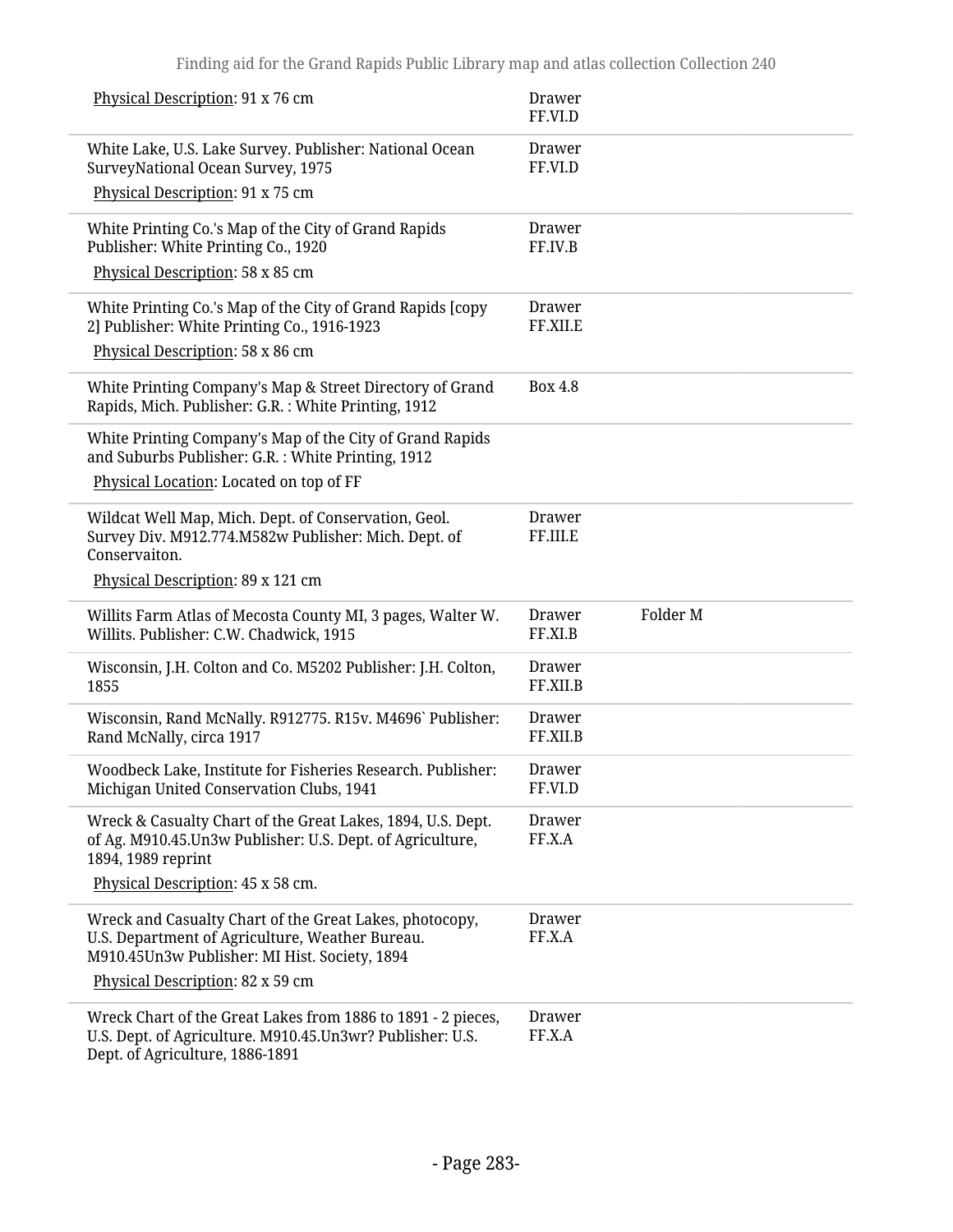| Wyoming Township, M91277455 W994. Stuart Fund,<br>1840-1844                                                                       | Box 3.5            | Folder 4                 |
|-----------------------------------------------------------------------------------------------------------------------------------|--------------------|--------------------------|
| Wyoming Township, MK92 M321. M2157, circa 1836<br>Physical Description: 14.5 x 17.5 inches                                        | Box 3.5            | Folder 4                 |
| Wyoming Township 1968 Aerials (16), Kent County.<br>Publisher: Kent County, 1968, 1994 Print                                      | Drawer<br>FF.VI.A  | Folder<br>Wyoming<br>Twp |
| Wyoming Township, part of Walker Township, M912.77455<br>R158wy Publisher: Rand McNally<br>Physical Description: 15 x 14 inches   | Box 3.5            | Folder 4                 |
| Your Guide to All the Fun in Van Buren Co., MI [Sports and<br>Vacation Guide], Van Buren County Board of Supervisors.,<br>1965    | Drawer<br>FF.XI.C  | Folder T-V               |
| Your Own Official Map of Greater Grand Rapids,<br>Compliment of Old Kent Bank, Fred F. Johnson. Publisher:<br>Old Kent Bank, 1976 | Box 1              | Folder 58                |
| Your Own Official Map of the Greater Grand Rapids Area,<br>Compliments of Old Kent Bank, Fred F. Johnson., 1976                   | Drawer<br>FF.XII.E |                          |

### Physical Description: 45 x 58 cm.

## **^** [Return to Table of Contents](#page-1-0)

# **Series XVII. Miscellaneous & Unprocessed Maps**

| <b>Title/Description</b>                                                                                                                                                | <b>Instances</b> |
|-------------------------------------------------------------------------------------------------------------------------------------------------------------------------|------------------|
| 1. Kent Co. official Highway Map 1998. 00. [5467]. 1                                                                                                                    | Box 4.1          |
| 2. Detroit and Southeastern Michigan. AAA map. 1965-1966<br>edition. 00.[5467].2                                                                                        | Box 4.1          |
| 3. Maps and Guides, Kalamazoo. Presented through courtesy<br>of Industrial State Bank of Kalamazoo. 00.[5467].3                                                         | Box 4.1          |
| 4. Ottawa County Official Road Map 2000. 00.[5467].4                                                                                                                    | Box 4.1          |
| 5. Welcome to Grand Rapids, Michigan / City of GR Parking<br>Service Dept. ca. 2000? Picture map, includes the downtown<br>Grand Valley campus. 00.[5467].5             | Box 4.1          |
| 6. Road Map of Van Buren County, Michigan. n.d. Has May<br>10, 1965 receipt date stamp. 00.[5467].6                                                                     | Box 4.1          |
| 7. Central City Survey, Phase III, Grand Rapids, Michigan /<br>Past Perfect, Inc. July 2000. (2 copies) Put at least one in the<br>Past Perfect Collection. 00.[5467].7 |                  |
| Physical Location: Pulled for Processing at 245-3 & FF-XIV-<br>B                                                                                                        |                  |